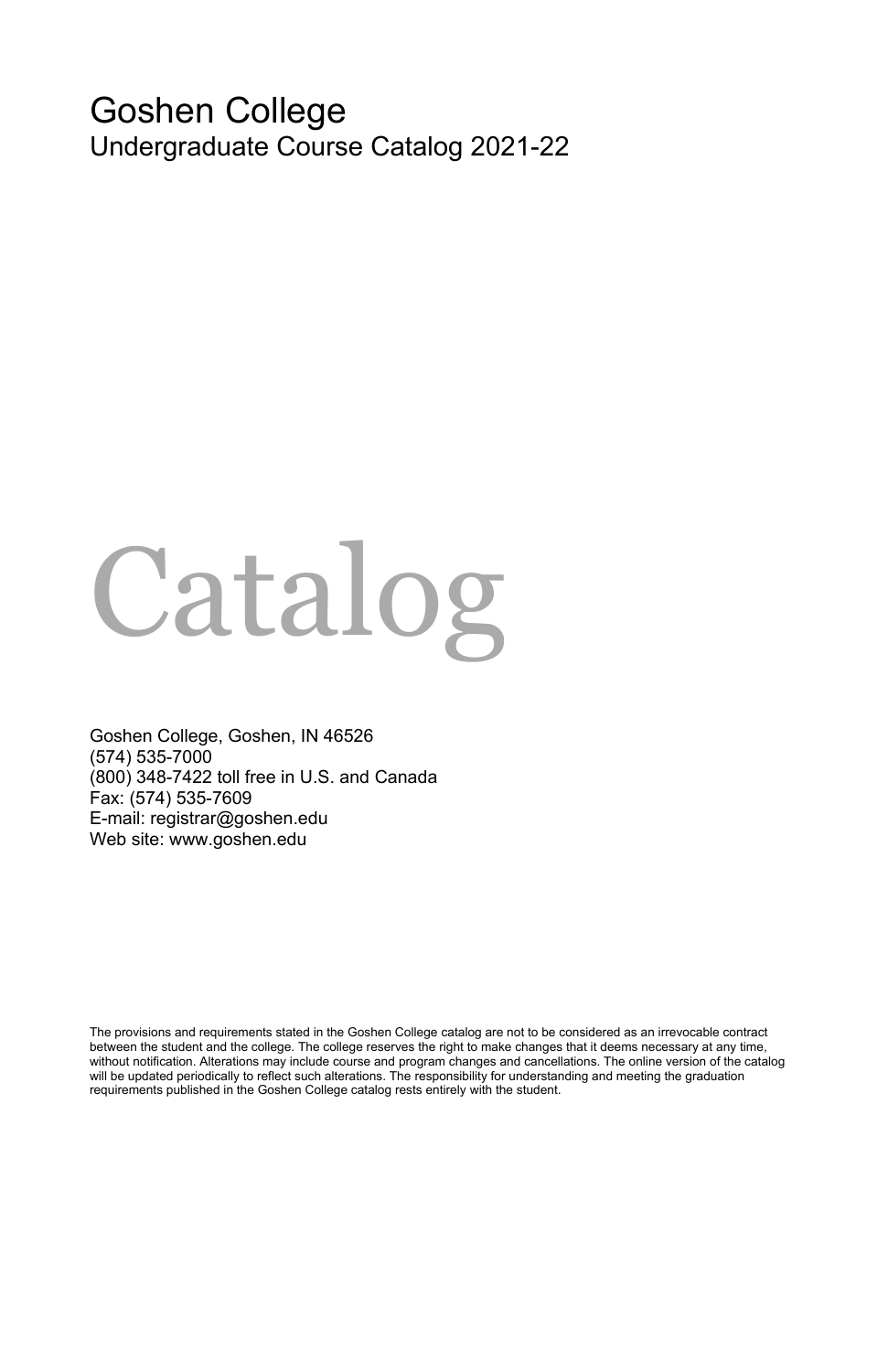# <span id="page-1-0"></span>**Academic calendars**

# **Traditional Calendar 2021-22**

| Fall semester: August 30-December 9 (payment due August 13, 2021) |                                                                           |  |  |  |
|-------------------------------------------------------------------|---------------------------------------------------------------------------|--|--|--|
|                                                                   |                                                                           |  |  |  |
|                                                                   | Tuesday, Sept. 7, 5 p.m. End of drop/add period (courses and grade plans) |  |  |  |
|                                                                   |                                                                           |  |  |  |
|                                                                   |                                                                           |  |  |  |
|                                                                   |                                                                           |  |  |  |
|                                                                   |                                                                           |  |  |  |
|                                                                   |                                                                           |  |  |  |
|                                                                   |                                                                           |  |  |  |
|                                                                   |                                                                           |  |  |  |
|                                                                   | Spring semester: January 12-April 28 (payment due December 17, 2021)      |  |  |  |

| opting occurrent. Canadi y is morn so payment and becomen in, see if         |  |
|------------------------------------------------------------------------------|--|
|                                                                              |  |
| Tuesday, Jan. 18, 5 p.m. End of drop/add period (courses and grade plans)    |  |
| Monday, Jan. 17. Dr. Martin Luther King Jr. Study Day (evening classes meet) |  |
|                                                                              |  |
|                                                                              |  |
|                                                                              |  |
|                                                                              |  |
|                                                                              |  |
|                                                                              |  |
|                                                                              |  |
|                                                                              |  |
|                                                                              |  |

# **May term: May 4-25 (payment due April 15, 2022)**

| Thursday, May 5, 5 p.m. End of drop/add period (courses and grade plans) |
|--------------------------------------------------------------------------|
|                                                                          |
|                                                                          |
|                                                                          |

#### **Summer Term: May 26-August 5 (payment due June 3, 2022)**

Online classes, introductory nursing classes on campus, agroecology classes at Merry Lea Environmental Learning Center, and other special courses are available during the Summer Term. See course offering list on the registrar's web site for details.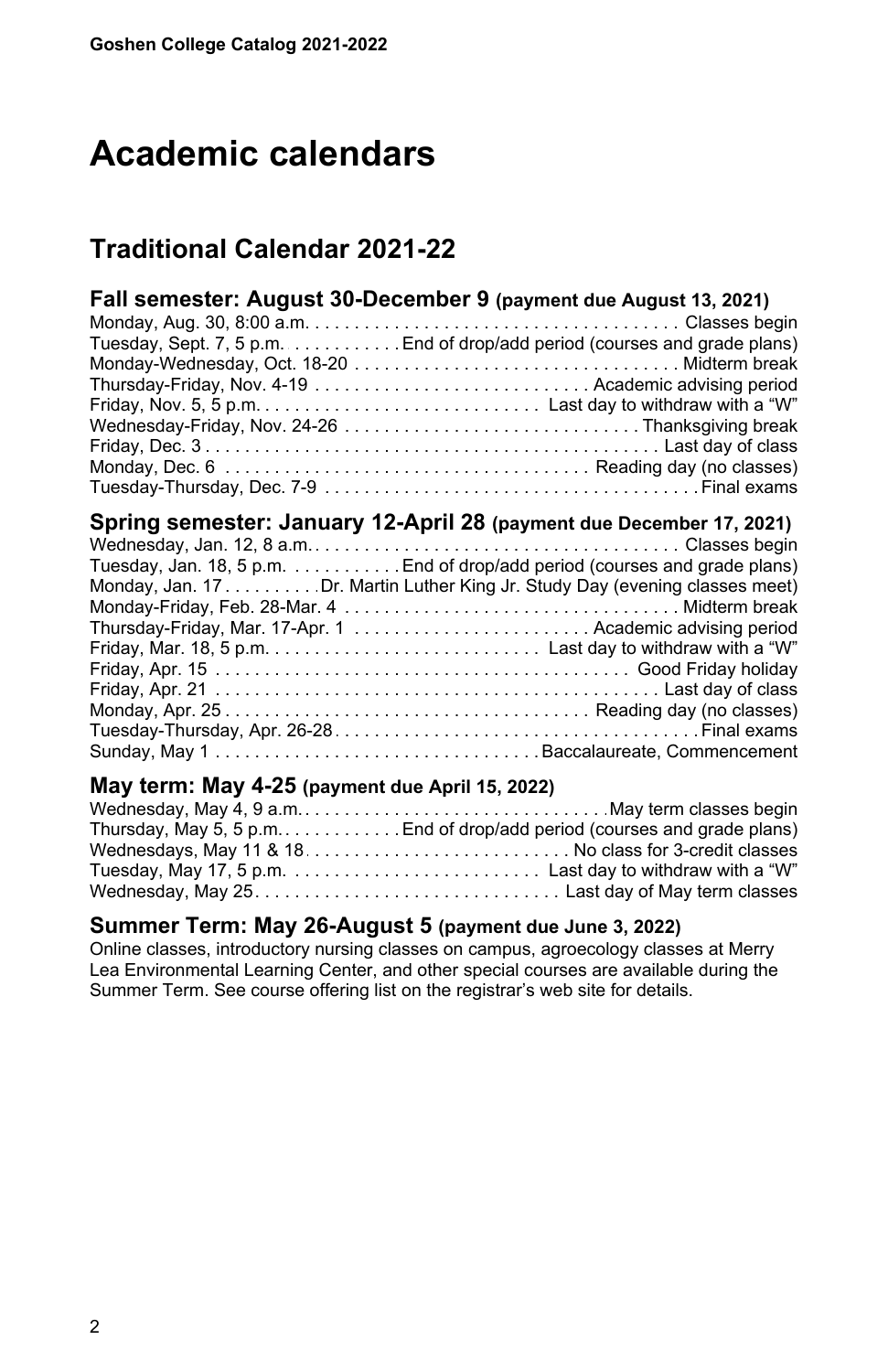# **Table of contents**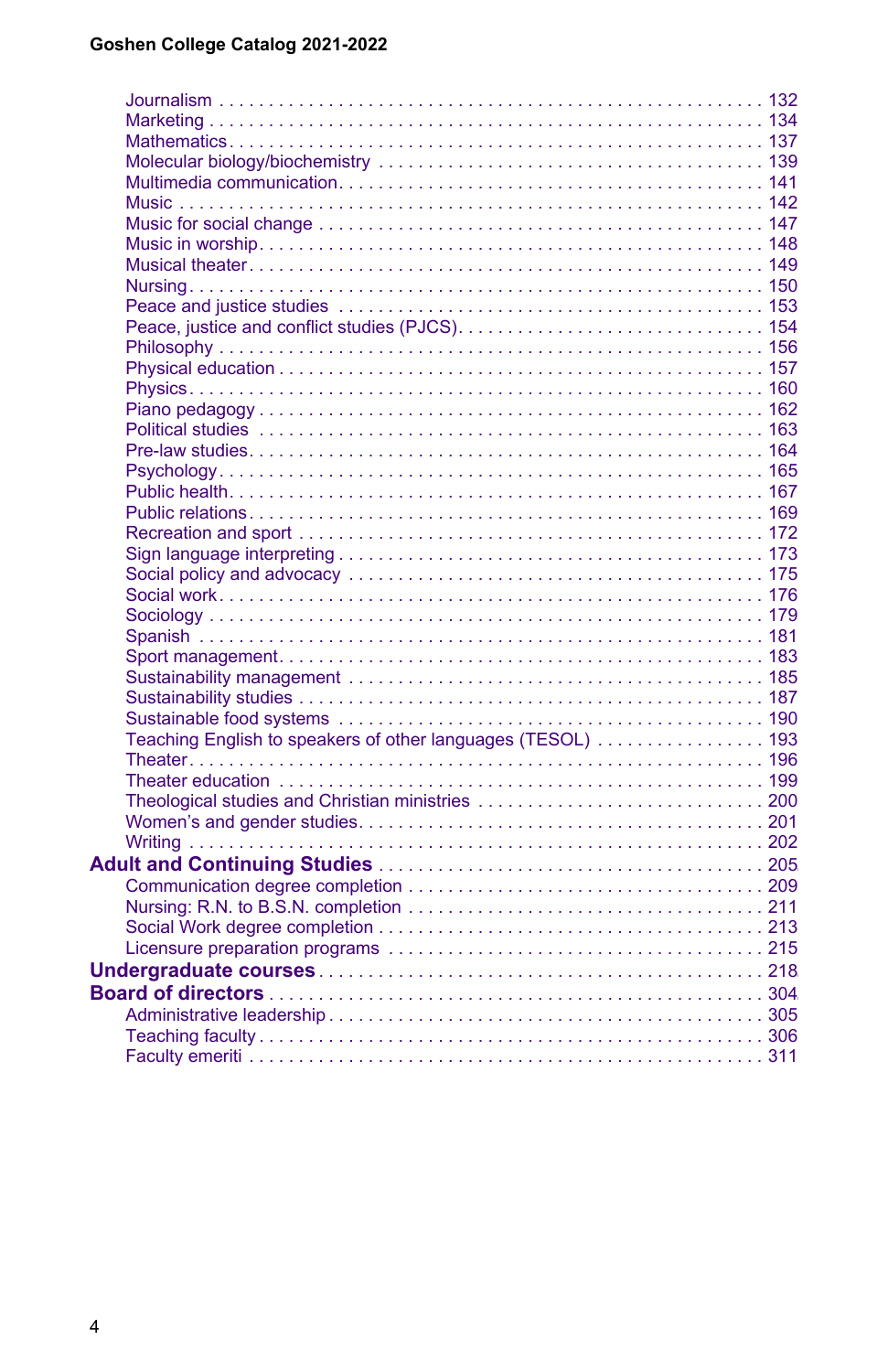# **Mission, vision and values of the college**

# **Mission**

Goshen College transforms local and global communities through courageous, creative and compassionate leaders. Shaped by Anabaptist-Mennonite tradition, we integrate academic excellence and real-world experience with active love for God and neighbor.

# <span id="page-4-0"></span>**Vision**

Goshen College will cultivate joy, growth and purpose, preparing students to thrive in life, leadership and service.

Rooted in the way of Jesus, we seek inclusive community and transformative justice in all that we do.

# **Core values**

At Goshen College we intend to create a community of faith and learning built on five core values: Christ-centeredness, passionate learning, servant leadership, compassionate peacemaking and global citizenship.

#### **CHRIST-CENTEREDNESS:**

- a reflective faith that nurtures spiritual growth in individual and corporate contexts.
- an active faith that informs all of life's choices

#### **PASSIONATE LEARNING:**

- the mastery of a major field of study as the basis for life-long learning, service, relationships and work in a socially and culturally diverse context.
- an extensive foundation of knowledge, skills, processes and methodologies derived from a liberal arts curriculum that are required for systematic study and problem solving.

#### **SERVANT LEADERSHIP:**

- a leadership ability that empowers self and others.
- a healthy understanding of self and others that is reflected in relationships of interdependence and mutual accountability.

#### **COMPASSIONATE PEACEMAKING:**

- a personal integrity that fosters the ability to resolve conflict and to promote justice.
- a commitment to diversity in all of its forms, both conceptually and in practice.

#### **GLOBAL CITIZENSHIP:**

- an intercultural openness with the ability to function effectively with people of other world views.
- a responsible understanding of stewardship for human systems and the environment in a multicultural world.

*See the Goshen Core section of the catalog for more information about student learning outcomes at Goshen College.*

# **Historic church relationship, open to all**

Goshen College was established in 1894 and is affiliated with Mennonite Church USA, a Christian denomination that grew out of the 16th-century Anabaptist movement in northern Europe. With the Friends (Quakers) and the Church of the Brethren, Mennonites are one of the three historic peace churches in the United States. From its roots in the Mennonite church, Goshen College has derived a spirit of peacemaking, stewardship, community, and service. The college motto since 1904 is "Culture for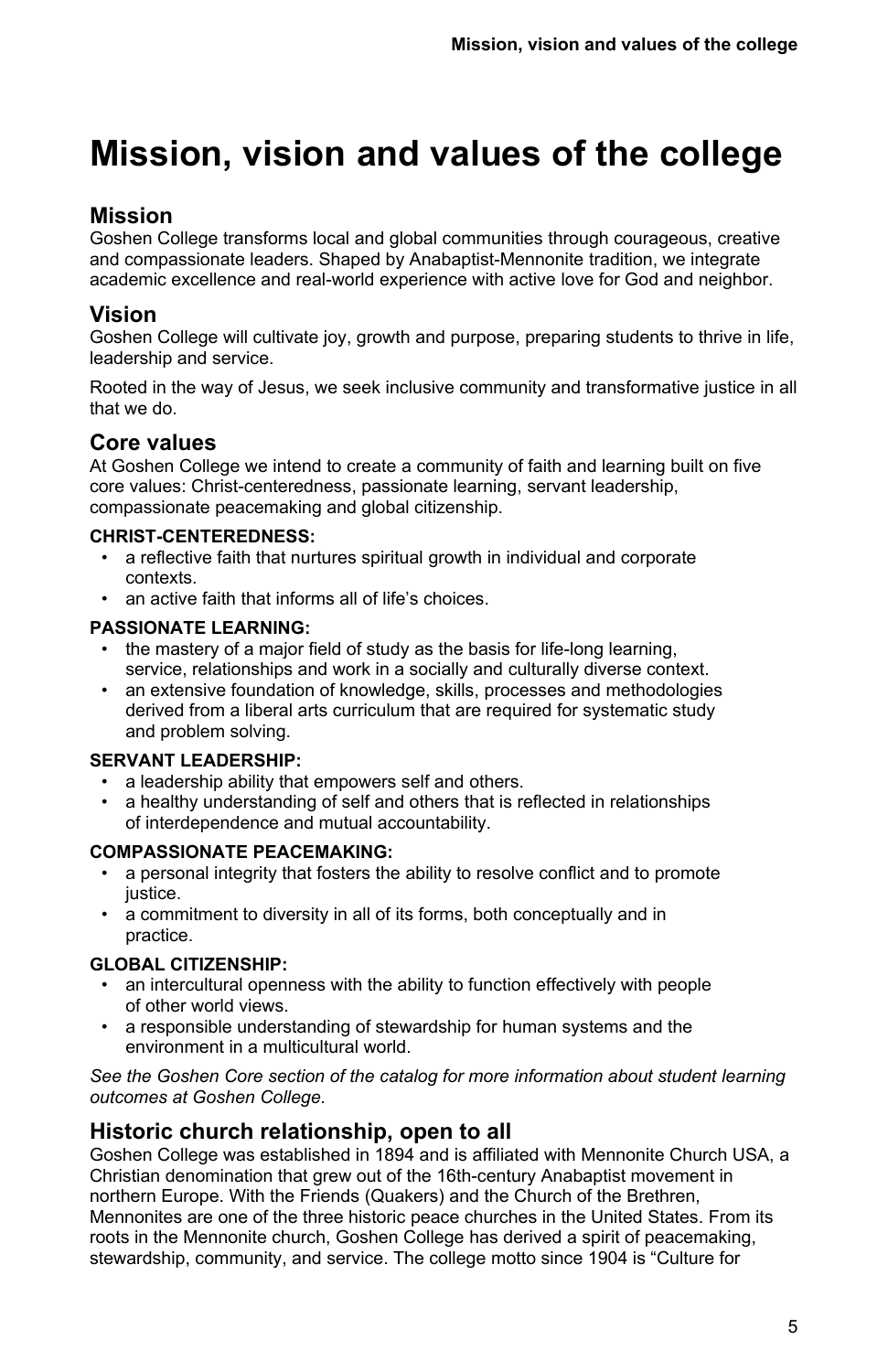Service."

Around 27 percent of students and 62 percent of faculty members are Anabaptist-Mennonite affiliated. Students also come from more than 45 different faith traditions, including several world religions. All full-time faculty members profess a commitment to the college's values, and many have lived or worked outside the United States, often in church-related service work. Students are not required to be Christians to attend Goshen, but must be willing to accept and live by the Goshen College Commitment to Community Standards.

#### **Accreditation**

Goshen College is accredited by the Higher Learning Commission [\[www.hlcommission.org](temp/www.hlcommission.org)] and is classified as a Baccalaureate-Arts & Sciences college by the Carnegie Foundation.

Goshen College is authorized by the Indiana Office of Educator Licensing and Development and accredited by the National Council for Accreditation of Teacher Education [[www.ncate.org\]](temp/www.ncate.org/) for the preparation of elementary and secondary school teachers.

The department of nursing is approved by the Indiana State Board of Nurses Registration and Nursing Education and by the Commission on Collegiate Nursing Education [\[www.aacn.nche.edu/ccne-accreditation](temp/www.aacn.nche.edu/ccne-accreditation)].

The social work program is accredited by the Council on Social Work Education [\[www.cswe.org\]](temp/www.cswe.org/).

Alumnae of Goshen College are admitted to membership in the American Association of University Women. Goshen College is authorized by name by the State of Indiana. Goshen College participates in the National Council for State Authorization Reciprocity Agreements (NC-SARA) as an approved Indiana NC-SARA institution. Goshen College is registered with the Regents of the University of the State of New York.

#### **Student consumer information**

Goshen College maintains a student consumer information web page, which provides links to all information required by federal or state authorities for "student right-to-know" regulations. See [www.goshen.edu/about/leadership/student-consumer-information](temp/www.goshen.edu/about/leadership/student-consumer-information/).

## **Equal opportunity**

Goshen College is in compliance with all federal regulations pertaining to nondiscrimination on the basis of race, color, national or ethnic origin, sex, disability, age, sexual orientation, gender identity or any legally protected status in its recruitment, admission, educational, athletic, financial aid and employment policies and programs.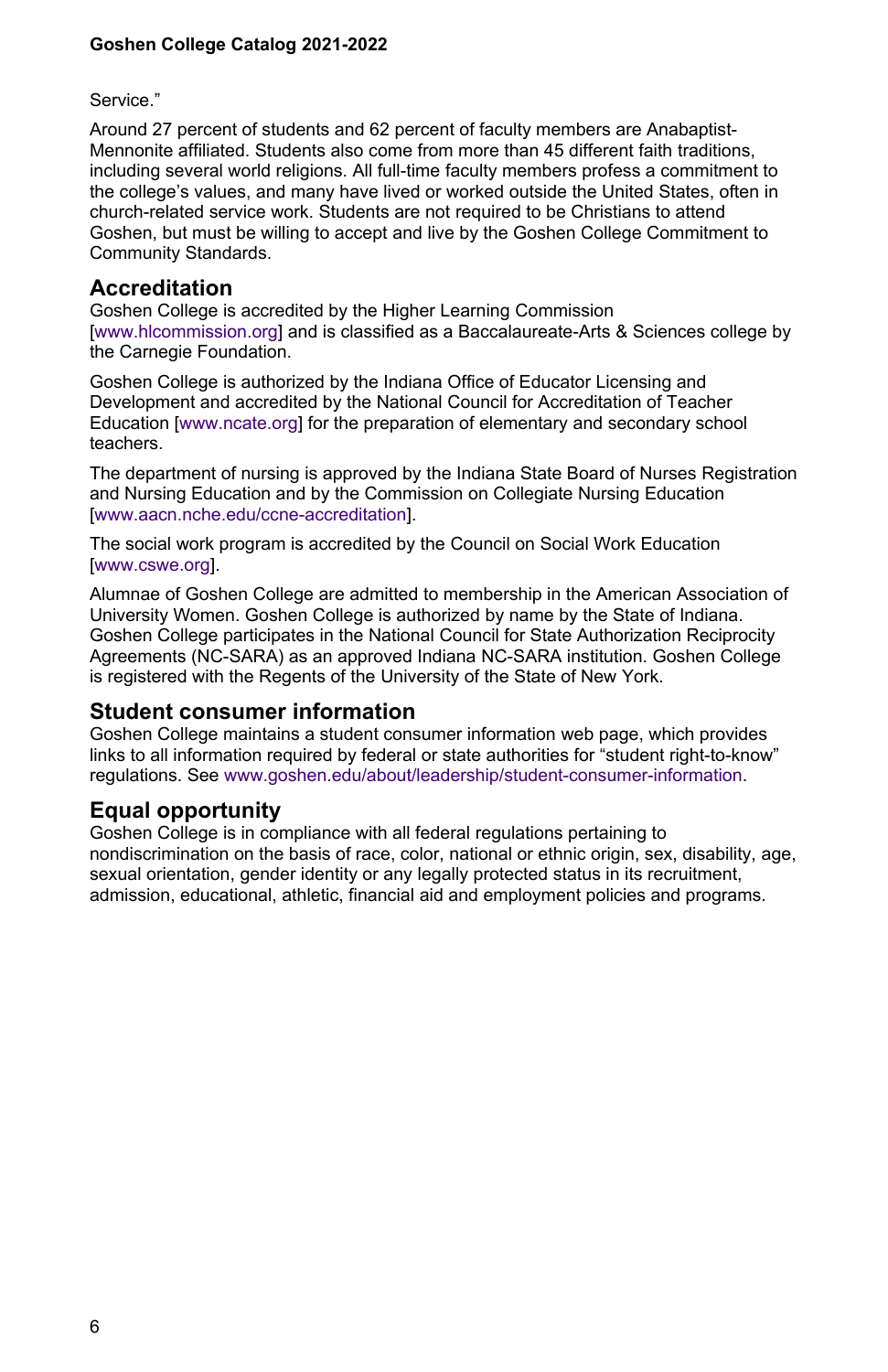# <span id="page-6-0"></span>**Student life**

Visit the Student Life department website at [goshen.edu/campuslife.](https://www.goshen.edu/studentlife/)

# **Creating a Culture of Care, Trust, and Inclusion**

The Office of Student Life strives to create a culture of care, trust, and inclusion for all Goshen College community members, but particularly students who commit to pursuing an academic career here. The mission of the student life team is to cultivate hope-filled, joyful relationships and experiences through our commitment to care, trust, and open communication. Student Life is formed by a team of professionals committed to helping each student succeed in a variety of areas. Almost all of the Student Life team is located in Wyse Hall, first floor. Residence Life Coordinators can be found in their respective residence areas (Kratz/Miller/Yoder Hall or Romero Apartments). Athletics staff can be found in the Roman Gingerich Recreation-Fitness Center.

# **Student Life Departments**

# **Athletics**

Athletics are a huge part of life at Goshen. It's one of the main ways we, as a community, come together: in spirited support of our student-athletes. Goshen College Maple Leafs compete at the National Association of Intercollegiate Athletics (NAIA) and are members of the Crossroads League. The men's volleyball team competes in the Wolverine Hoosier Athletic Conference.

Men's sports: baseball, basketball, cross country, soccer, tennis, track & field, volleyball. Women's sports: basketball, cross country, soccer, softball, tennis, track & field, volleyball.

# **Campus activities**

Campus Activities aims to create fun, inclusive, and safe alternative programs for students to participate in on weekends. Through Campus Activities Council (CAC), a student led programming board, campus activities collaborates with other clubs to hold social and recreation events on campus. CAC sponsors a variety of events every weekend that include, but are not limited to Kick-Off (annual talent competition), movies nights, game shows, professional performers, and various other late-night activities.

# **Campus ministries**

Goshen College encourages growth in faith through worship, spiritual community, and service. The Campus Ministries office offers both support for students' faith journeys and challenges to new discoveries in spiritual life. While Goshen is a Christian college rooted in the Mennonite Church USA denomination, we welcome seekers and people of all faiths to attend campus spiritual life activities.

Worship opportunities include chapel services on Wednesdays, a variety of worship groups that meet throughout the week (Hymn Club, Unity, etc.), and Sunday morning involvement in local congregations. Christian community sustains students through friendships and in small groups organized by campus ministries that meet for prayer, Bible study, accountability, and sharing. Ministry Leaders on each residence hall floor seek to foster a vibrant Christian community of hospitality and dialogue through peer support and regularly programmed opportunities.

Interdisciplinary summer internships are available to sophomore and junior students through the Camping, Ministry and Service Inquiry Programs, in partnership with Career Networks and Campus Ministries.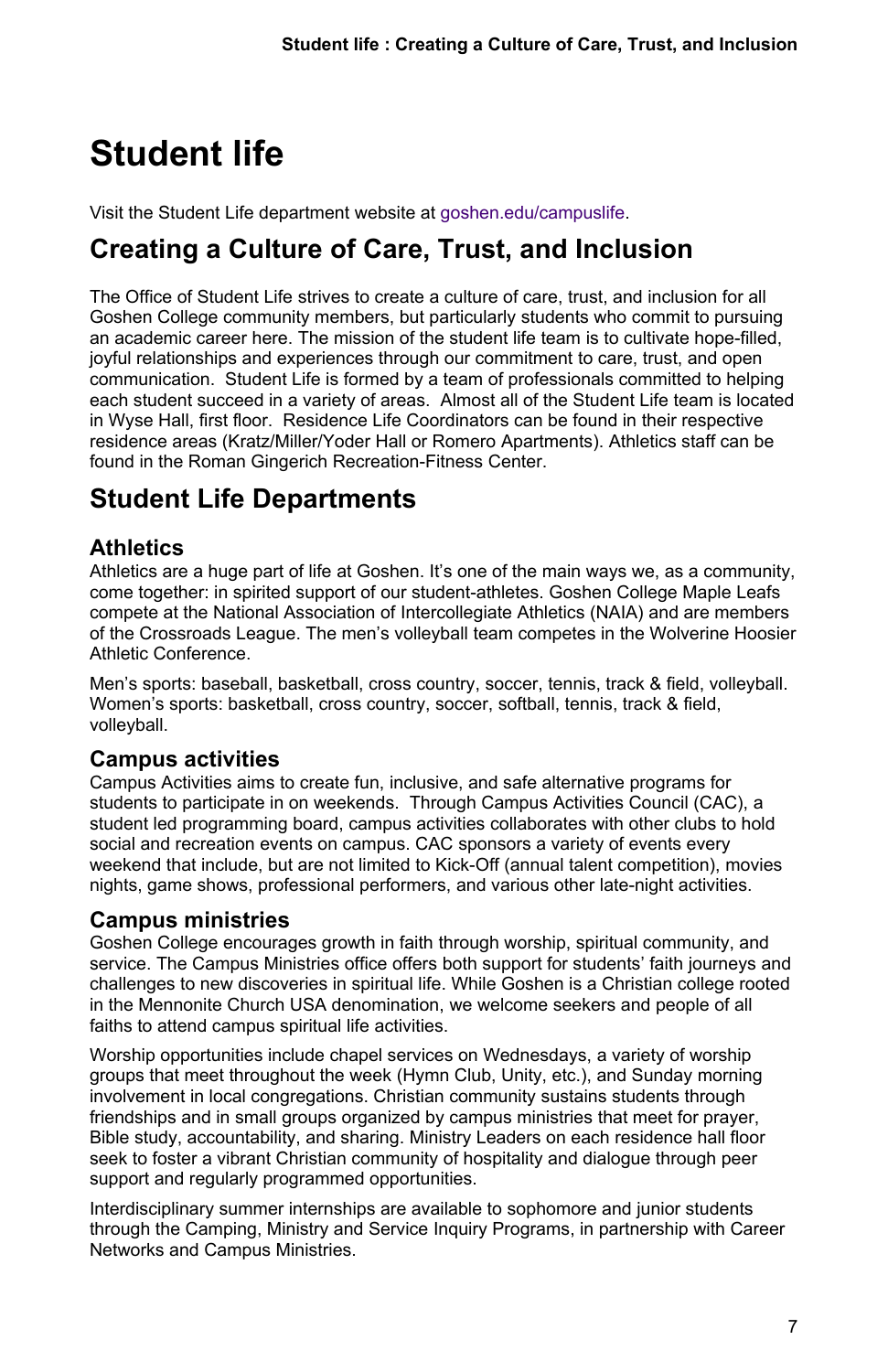Service projects of many kinds allow students to reach beyond themselves and the campus to show concern for needs of the world. Types of service include the Big Brother/ Big Sister program, tutoring, Habitat for Humanity, working with the elderly, housing rehab and collecting supplies to be sent for world relief.

Facilities that support spiritual development include:

- **Labyrinth** an outdoor space for contemplative prayer, located between East Hall and the Music Center.
- **The Quiet Place and Prayer Room** rooms for individual reflection and small group meetings in the basement of Kulp Hall and in the Church-Chapel building.
- **Witmer Woods and College Cabin** an 18-acre arboretum of plants native to Indiana located across Main street from the campus. The College Cabin, adjacent to Witmer Woods, is available to students for meetings and recreational activities. A Meditation Garden is located near the College Cabin along the Elkhart River. It is a place for quiet reflection and contemplation.
- **Merry Lea** –a 1,189-acre nature preserve located 30 miles southeast of the campus. Picnic areas and eight miles of hiking trails through forests, wetlands and meadows. Geodesic dome and cottages also available for modest rental fees.

#### **Convocations and chapels**

Convocations and chapel services gather the campus community to focus on themes that connect with our personal lives and also to the world at and beyond Goshen College. Chapel services foster Christian worship and faith formation. They may include guest speakers, faculty faith stories, hymn sings, or student presentations. Convocations are educational events that promote the mission and core values of Goshen College and overall health and wellness on campus. They may include faculty speakers, guest lecturers, drama or music performances or student presentations by Study-Service Term units.

Wednesday morning chapel and convocation services are both held in the churchchapel, which is also the worship space for College Mennonite Church. Additional events, many in evening hours, are available each semester for convocation credit. Attendance requirements for convocation and chapel are publicized at the beginning of each semester. Students can monitor their attendance record online.

#### **Campus safety**

The Mission of Campus Safety is to monitor, secure, report, and enhance the living, learning, and working experience at Goshen College. Forming an alliance with the community that we serve, we are committed to the philosophy of "Community Caretaking" while working with local police, fire department, students, staff and faculty to build lasting partnerships. For more information on all the services Campus Safety offers, visit [goshen.edu/safety](https://www.goshen.edu/safety/).

Additionally, all students are encouraged to download the [Annual Campus Safety Report](https://drive.google.com/file/d/1OkZXky-aLIFjwMZVE2WCqKQhhGRyGJDL/view?usp=sharing) [and campus crime and fire statistics updated each year on our website.](https://drive.google.com/file/d/1OkZXky-aLIFjwMZVE2WCqKQhhGRyGJDL/view?usp=sharing)

#### **Career networks**

The Career Networks staff at Goshen College assists students at every stage during their career preparation, from self-assessment, leadership assessment, career decisionmaking and choosing a major to practicing interview techniques. Our staff is available to assist students in finding internships by offering a variety of connections to local employers (not-for-profit and for-profit), career coaches, performance tracking, job searches, interview preparation, customized connections and more.

Additionally, students can visit The Link in Wyse 1st floor for resources in job searching, career networking, and internships.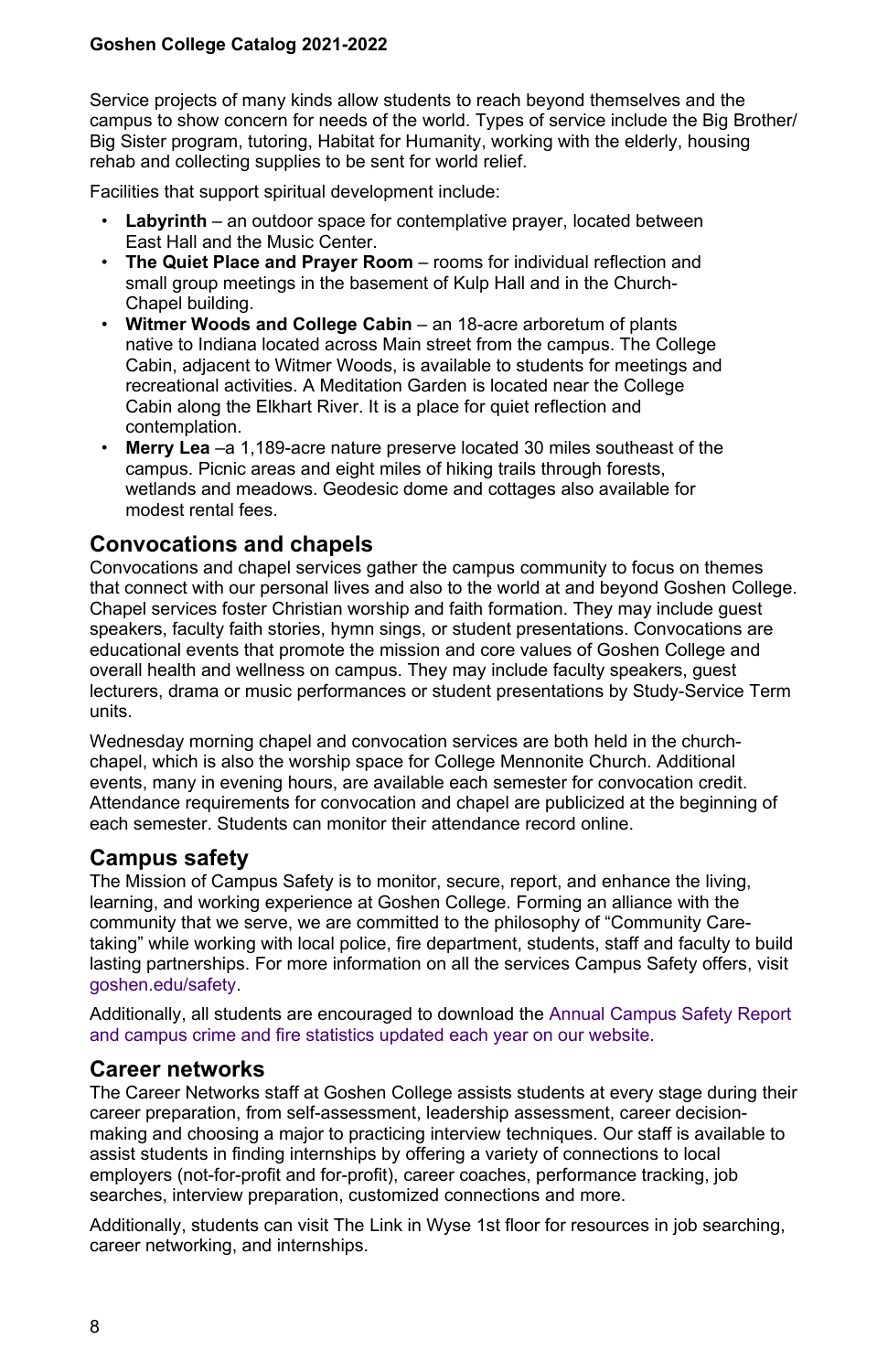# **Community engagement and impact**

The reach of Student Life does not stop with our campus community. In addition to our students participating in on-campus activities, students have the opportunity to serve the community through community partnerships, mentoring local students, and cultivate a sense of place. Community engagement through the Office of Student Life is dedicated to supporting students' academic and social integration through advocacy events and educational partnership with the wider community.

## **Commuter student life**

The Commuter Student Lounge is located above the Schertz Computer lab in the Union building. The lounge has a full kitchen, work tables, study rooms, personal lockers, social space, and WiFi. The commuter student association meets weekly to discuss special interests and concerns of students who live off campus.

# **Counseling**

The counseling office, located in the Wyse 1st floor suite, provides professional, shortterm, on-campus counseling services to students on a free and confidential basis. Services support students' personal, social and spiritual health while increasing students' ability to succeed academically. The counseling office provides individual, couple and group mental health counseling, wellness education, crisis intervention, and referral to community providers.

# **Diversity, equity, & inclusion (DEI)**

At Goshen College, we seek to understand, engage and live with difference while honoring family structures, spiritual values and cultural values. Our commitment to diversity, equity and inclusion strives to build an intercultural community of practice that takes students, faculty, staff and community members deeper than multicultural or crosscultural models of community. We are dedicated to developing a world in which our social structures and everyday interactions are based on the premise that justice, mutuality, respect, equality, understanding, acceptance, freedom, diversity and peacemaking are the norm.

Understanding that diversity, equity, and inclusion can encompass many facets of student identities, Student Life aims to provide opportunities and spaces for students to connect with each other to dialogue about their intricate and wonderful selves. There are many intercultural student groups that are open to all students but focus as supporting and including specific identities, listening sessions to provide feedback on campus experiences, and training for staff, faculty, and students to become better allies and advocates across the full spectrum of identities.

The Regarding Justice Network (Re:JN) is a peer justice education program within the Office of Diversity, Equity & Inclusion. Peer justice educators provide presence, programming and education across campus on a variety of social justice issues. Re:JN utilizes Intergroup Dialogue (IGD) as its primary vehicle for social justice education. IDG is a dialogue model of education that addresses areas of identity (race, gender/sex, religion, etc.) and equips participants with knowledge and skills to enter conversations more informed and engaged.

Student Life also provides the Intercultural Student Space for intercultural student groups to gather in programming and community. When not in use by Student Life staff or intercultural student groups, all students are invited to visit the Intercultural Student Space to socialize or study. The Intercultural Student Space is located on Wyse 1st floor.

## **Intramural sports**

Intramural sports fosters a competitive environment for a wide range of athletic abilities and seeks to provide organized sports leagues and tournaments that are both competitive and recreational. Over half the student body participates in intramural sports programs. Intramurals offer full seasons and one-night tournaments in a wide variety of sports, including soccer (indoor/outdoor), basketball, volleyball (indoor/sand), ultimate frisbee, wiffleball and more.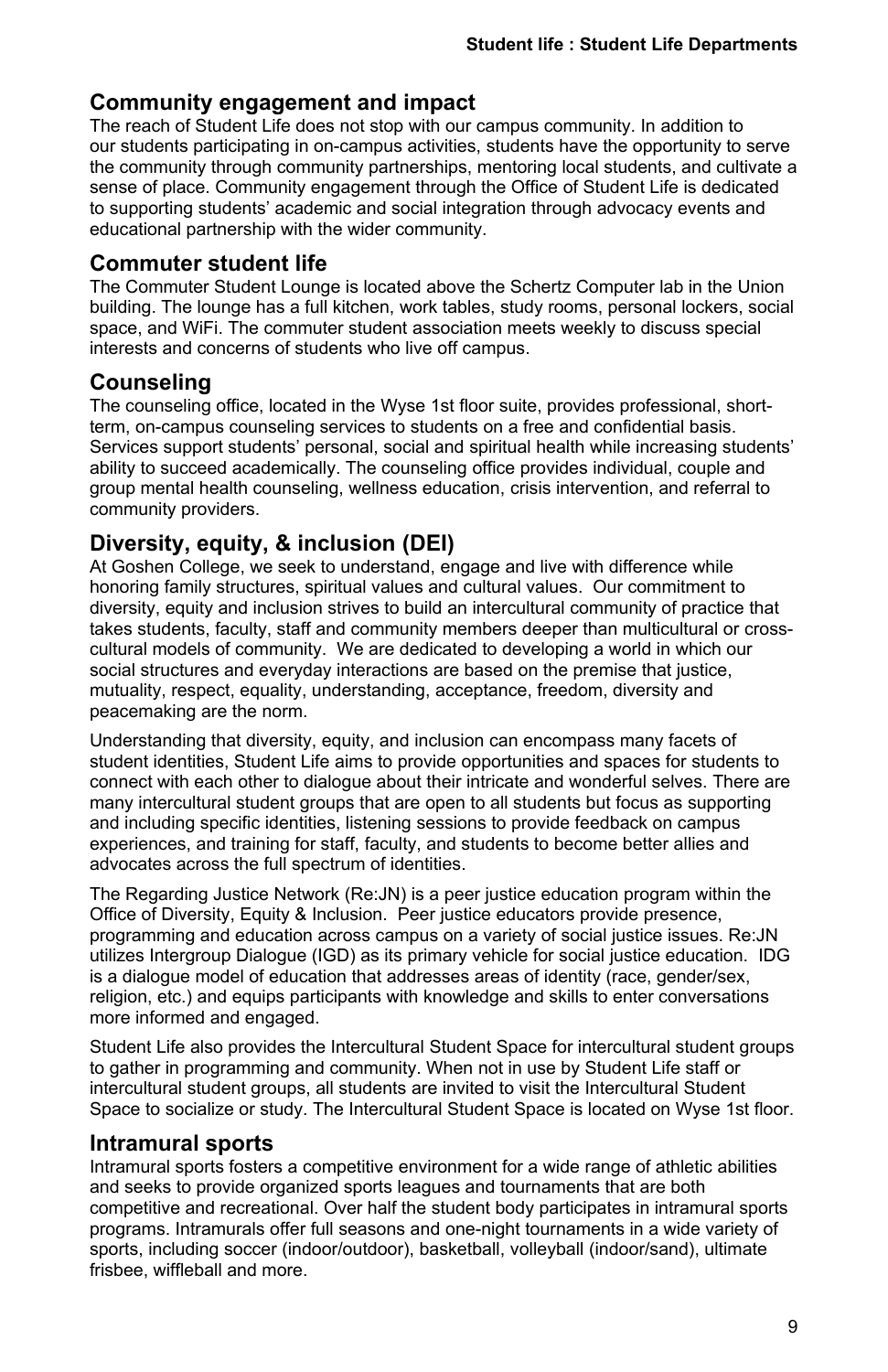## **Leadership development**

Students at Goshen College can receive leadership development support through Student Life Leadership Summits and various club leader positions throughout campus.

## **New student orientation**

Orientation activities are offered for all new students. Fall orientation includes special activities for international students, transfer students, first-year students, and parents. An abbreviated orientation is also offered to new students in spring semester.

#### **Parent engagement**

The Student Life office provides avenues for parents to learn about their student's education and to communicate with administrators and faculty. Parent access to student information can be found at [goshen.edu/parents/](https://www.goshen.edu/admitted/parents/).

# **Residence life and housing**

The Residence Halls are a part of campus life and contribute in many ways to the education residential students receive. Students live and work in groups in residence halls. All full-time students enrolled at GC who graduated high school in 2020 or later must live in campus housing unless they meet any of the following requirements:

- 4-years removed from high school
- Turn 23 years of age prior to Dec. 31
- Registered as a part-time student
- Live at home with parents/guardians or spouse within 30 miles from campus

New students' living arrangements are completed during the admission process. Near the end of spring semester, continuing students select residence options from the following list for the next year. See the residence life website for an explanation of the selection process.

#### ◦ *Residence halls*

All full-time single students younger than 25 are welcome to live in one of our four traditional residence halls. Kratz, Miller and Yoder Halls each house first and second-year students. Kulp Hall provides traditional residence hall living space for juniors and seniors. Kulp is designed to offer increased independence with the convenience of an on-campus location. Students who graduated from high school at least two years prior to the first day of classes are eligible to live in Kulp Hall. Each residence hall is co-ed and features men and women living on separate floors. Students interested in any of these accommodations will make their selection in accordance with the residence life lottery system for room selection.

◦ *Intentional Living Communities*

Students who graduated from high school at least two years prior to the first day of classes can live in one of several designated intentional living community options. This program offers an opportunity to deepen friendships in a largely self-governing environment. Small groups are responsible for managing and cleaning their own facilities. Students apply as a group during the spring semester for space the following year.

◦ *Student Apartments*

Apartments are available for students who graduated from high school at least two years prior to the first day of classes. Students must be enrolled for a minimum of 9 credit hours. Each apartment is fully furnished and is configured with a kitchen, living area, one or two baths, and two-four bedrooms. The fourth floor features a loft area for additional lounge space. Laundry and individual apartment storage spaces are available to students in the basement. Apartments offer increased independence and flexibility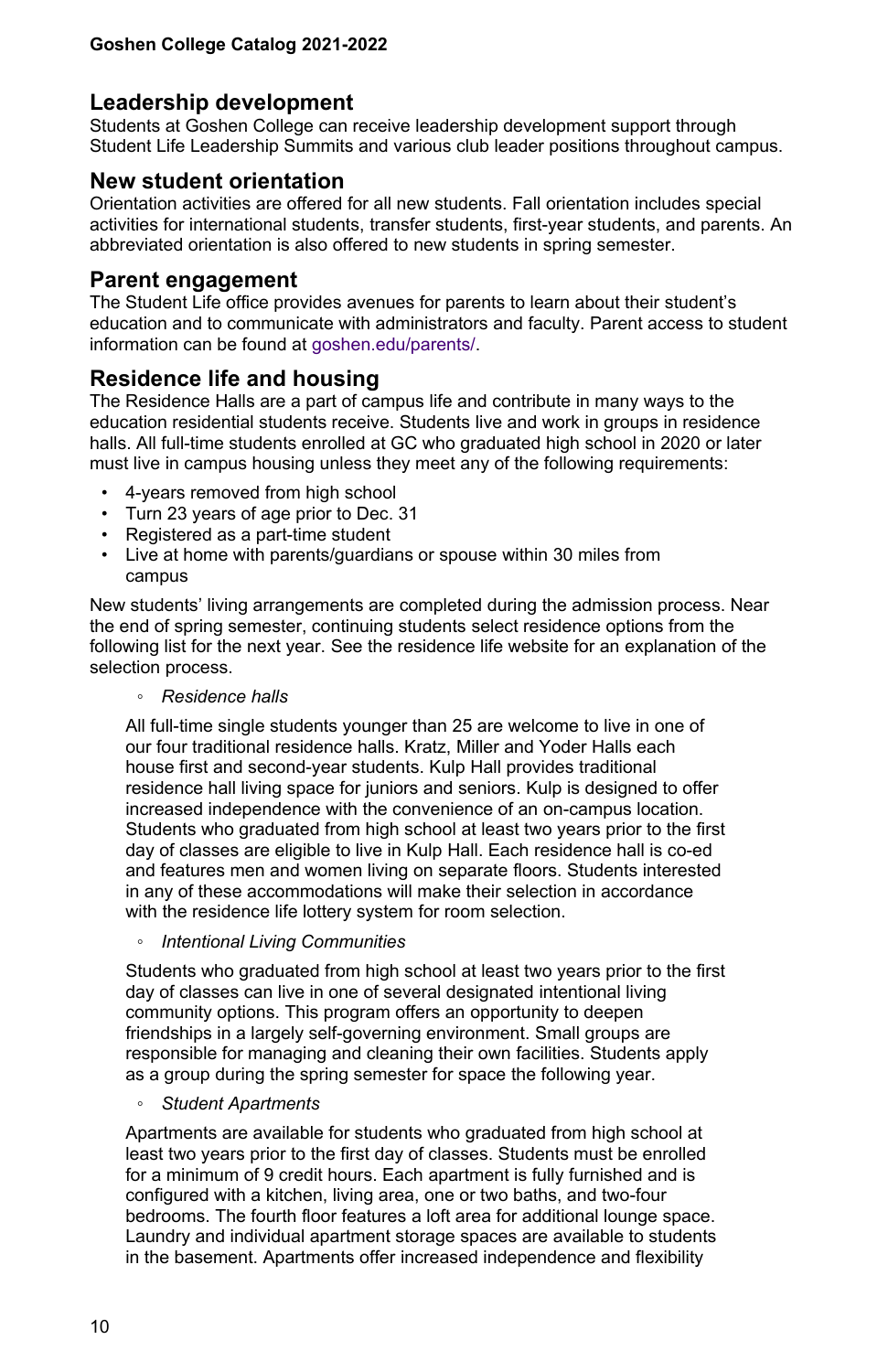within the proximity of the campus. Students live in self-selected groups and select apartments through an online application form that is available in late March.

## **Student senate and clubs**

The student body is represented by the Student Senate. A five-member cabinet is elected each spring to lead the next year's Senate of At-Large members representing broad areas of campus. Student Senate appoints members to campus committees where students are actually involved in making decisions side by side with faculty and administrators. The Senate also manages all club funds and club development for various student clubs and organizations.

In all cases, membership is open to any interested student. New clubs or organizations may be formed with the approval of Student Senate. Following is a complete listing of groups that currently have club status:

- Advocates
- **Aerial Silks Club**
- **American Association of University Women**
- Art Club
- **Asian Student Association (ASA)**
- ASL Club
- **Astronomy Club**
- Black Student Union (BSU)
- **Campus Activities Council**
- Catholic
- Chess Club
- Coffee Club
- **Commuter Student Association (CSA)**
- Digital Eve
- Eco-Pax
- **Fellowship of Christian Athletes**
- **FIRSST (Functional Immediate Response for** Students Safety Team)
- GC Nursing Students Association
- GC Players
- Goshen College Catholic Community
- Goshen Student Women's Association (GSWA)
- Goshen Monologues
- Hymn Club
- Intercultural Club of Goshen College
- International Student Club (ISC)
- Latino Student Union (LSU)
- Pre-Health Club
- Pre-Law Club
- **PIN (Prevention Intervention Network)**
- Programming Club
- Psychology Club
- Service Club
- Student Athletic Advisory Committee (SAAC)
- **Students for Social Change**
- Student Senate
- **Sustainability Potlucks**
- Ultimate Frisbee Club
- Unity
- Women in STEM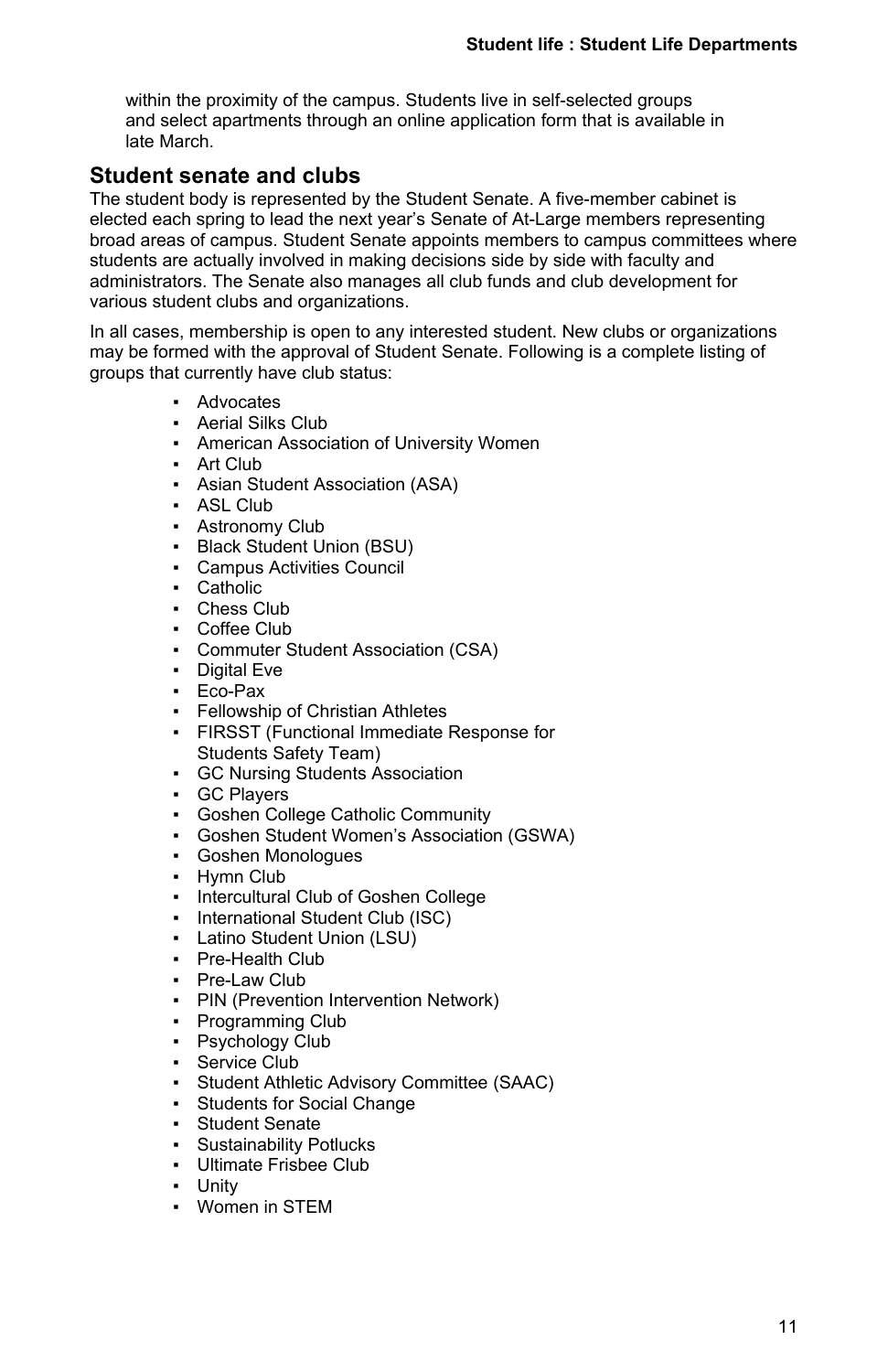# **Other Student Life Services**

## **Motor vehicles and bike registration**

Students, faculty, and staff must register all motor vehicles to be used on campus. Register vehicles through the campus safety website at [goshen.edu/safety/parking.](https://www.goshen.edu/safety/parking/) A validation sticker will be sent in campus mail or, if the student does not have a campus mailbox, the director of campus safety will make arrangements for delivering the sticker. Vehicles must be covered by liability and property damage insurance. Tickets are issued for parking, driving, or registration violations. Goshen city ordinance requires that all bicycles used on campus must be registered, which can be done at the physical plant office. Indoor winter bicycle storage is available for students in the basement of Howell House.

## **Withdrawal procedures**

Student Life staff works closely with full-time students who must withdraw from college for medical or other reasons. See the Academic Policies section of the catalog for detailed information.

## **Privacy rights**

Student Life staff members honor the national FERPA law, which protects individual student information. See the Academic Policies section for more details.

#### **Wellness and health services**

Goshen Family Physicians provides medical services to GC students and is located a little over 1.5 miles from campus. GFP provides the following services: diagnosis and treatment of illness; physical exams, including pelvic exams; preparation for SST; referral to specialists when indicated; and health and wellness information resources to enable students to achieve personal goals of well-being. Regular fees and insurance coverages apply.

Goshen Family Physicians is staffed by seven medical doctors and nurse practitioners, along with nursing staff, and is available 24 hours a day. In addition, a full-time administrative assistant on campus coordinates health services and can be reached at (574) 535-7474. All interaction with students is strictly confidential.

# **Commitment to Community Standards and Restorative Practices**

As a community of higher education, Goshen College seeks to center its campus life on the Core Values. Christ-centered, passionate learners, servant leaders, compassionate peacemakers, and global citizens are what we seek to become and emulate in our relationships with each other (goshen.edu/aboutgc/mission). Similarly, values and principles inform program, policy, and relationships within Student Life.

# **Five ethical principles in Student Life**

Student development theory reflects the typical developmental tasks commonly engaged by young adults during the point in their lives when most students decide to pursue higher education. Most are making decisions and investing in relationships that will impact them for years to come. The strengths perspective and student development provides a framework for empowering students in these life tasks.

The five ethical principles that inform our work as student life professionals are

- Equity
- Inclusion
- Strengths
- Service
- Civility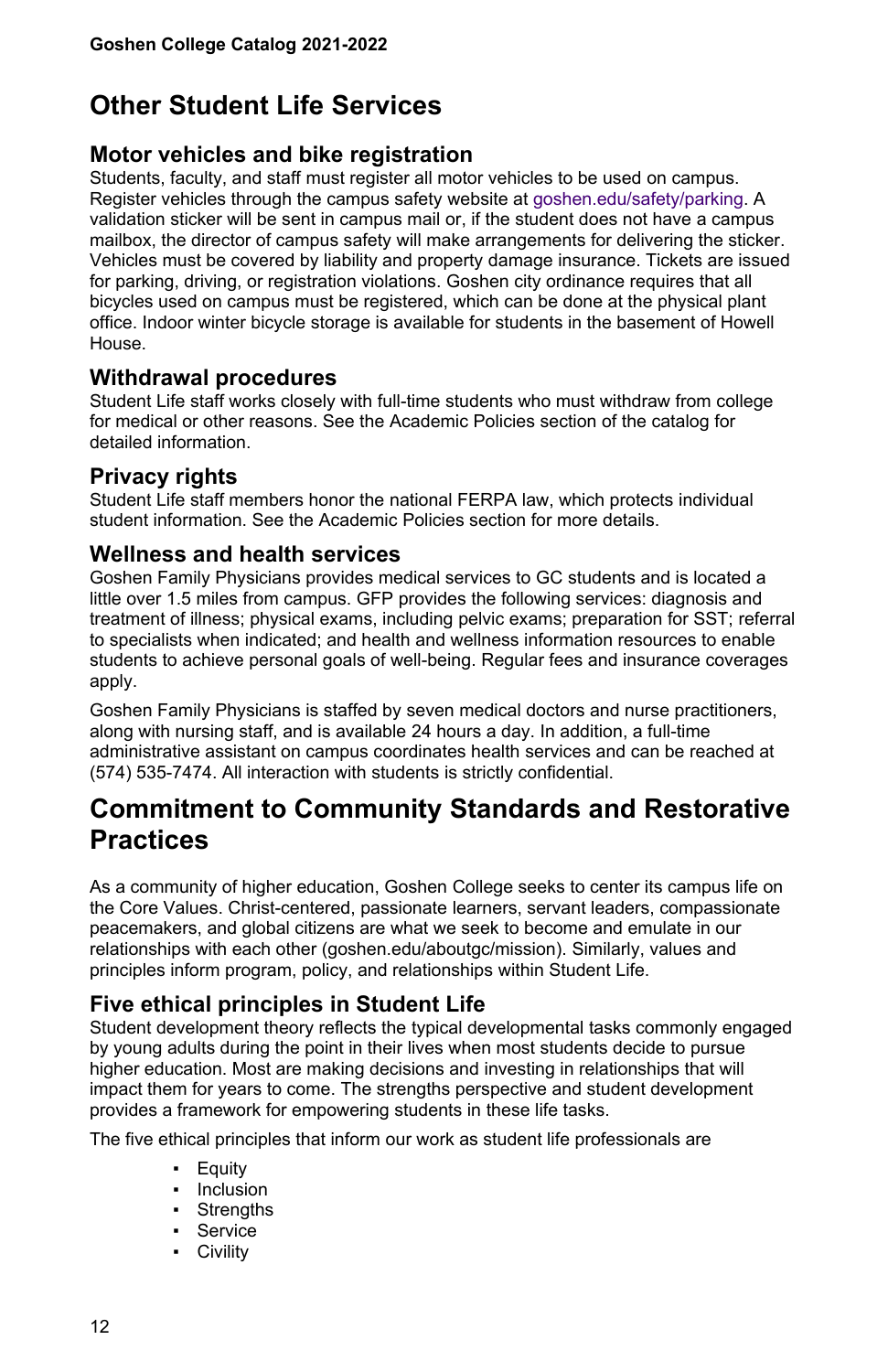In the principle of **Equity**, there is a commitment to address historical and current manifestations of social bias and exclusion, including the ways in which social arrangements disadvantage some groups and legitimate others. As professionals, we will strive to make student life work about opportunities for all of our students. By practicing **Inclusion**, staff strives to create an environment where students are respected, accepted, and connected to one another. Staff engages with students in a caring, friendly, and authentic manner that allows for opportunities to increase belonging and build traditions within the campus community. By starting with the student's **Strengths**, staff creates opportunities for students to think about who they are and how they can contribute to the Goshen College community. Staff work with students to go deeper in understanding their strengths and encourage students to explore untapped strengths that can lead to self-discovery and growth. Through **Service**, staff invites students to create connections and relationships through serving the other. This can be done through service opportunities on-campus or off-campus. Students work to bring out the potential they want to help bring out in the community. Practicing **Civility** for staff means having conversations in a respectful manner that honors the differences in others. Talking about aspects of diversity and inclusion requires students to build trust with one another.

## **Restorative process**

The response process is meant to be a positive, restorative means of assisting individuals in achieving their goals by developing a greater sense of responsibility and maturity. In short, the goals are personal growth, resolution of the problems, and reconciliation where alienation has occurred. If an individual does not change behavior, then separation from the community may result. The process is designed to assist individuals in monitoring their own behaviors, rather than relying on external rules and regulations.

# **Community Standards**

# **A spirit of hospitality**

Goshen College is dedicated to fostering a spirit of hospitality on our campus, including all students, faculty and staff, and college guests, as part of maintaining a healthy living and learning community. We welcome all students as God's creation regardless of color, gender, gender identity, religion, ethnicity or nationality, sex, sexual orientation, and social or economic class. In order for a diverse community to thrive, we must recognize our differences and seek understanding and integrity in our relationships. Students and faculty at Goshen College are expected to support an environment of mutual respect and accountability, to care for the personal dignity of others, and to have integrity in their conduct and communication.

The spirit of respect and hospitality at Goshen College reflects our character as a Mennonite-Anabaptist liberal arts community of scholarship, teaching, learning, and service. We believe that the expression of hospitality is best understood in the life and character of Jesus Christ, who welcomed the Gentile and the Jew, women and men, the poor and the wealthy, the slave and the free, the sick and the healthy. The Mennonite Church promotes a community founded on love and justice in which all persons possess inherent dignity as children of God. Our search for truth and our understanding of complex modern challenges is informed and transformed by the life and teachings of Jesus and the tradition of Anabaptist Christians to be accountable to each other in the context of the church.

# **Expectations: Individual commitments within community life**

# **Invitation to Christian community**

Goshen College is committed to encouraging students in intellectual, social, moral, and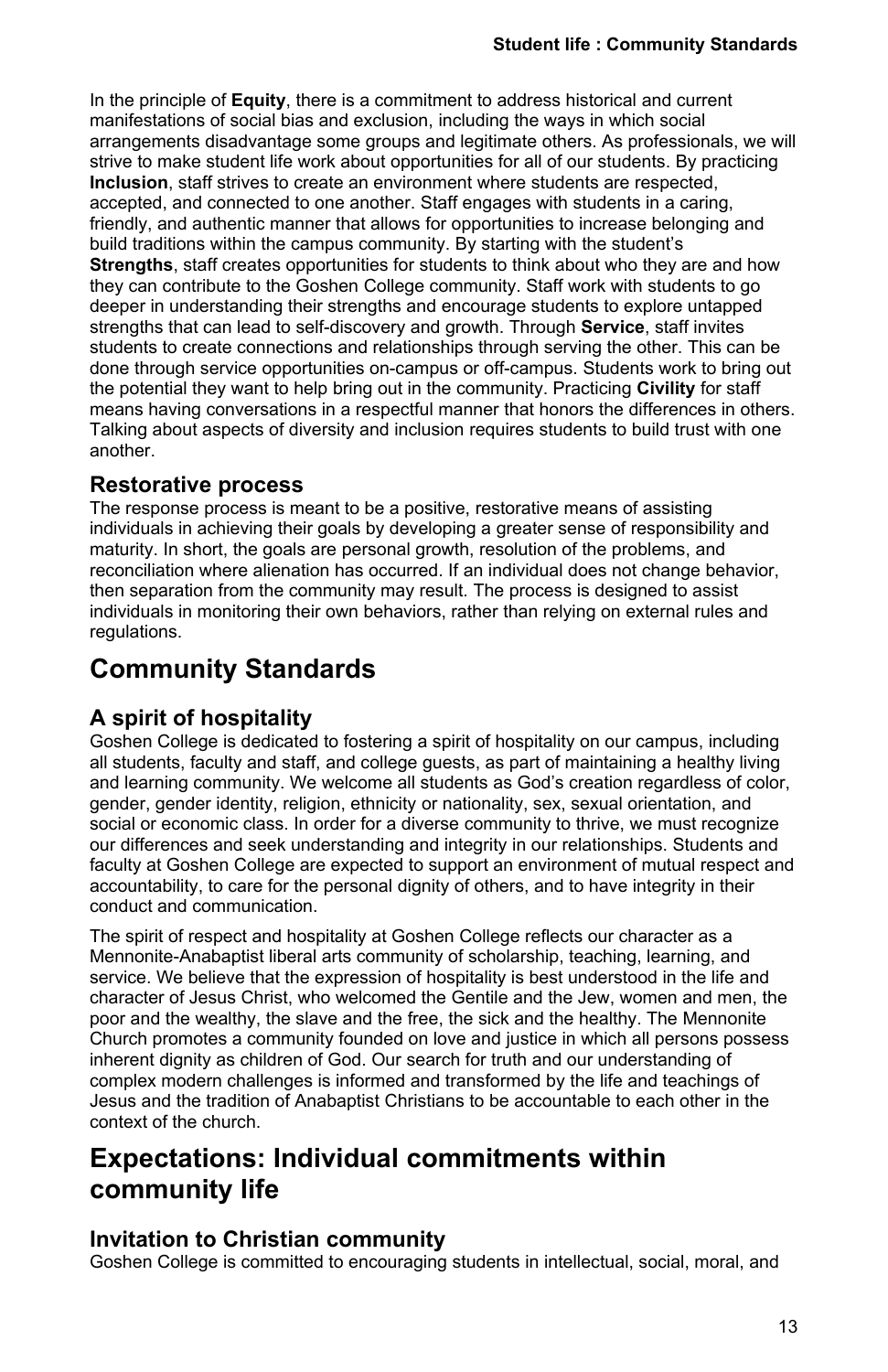spiritual growth. Students are invited to engage in a dynamic and life-giving community here and to mature as individuals through respectful relationships in the classroom, the local community, in the broader Christian church, and among other cultures. All are expected to demonstrate sensitivity toward others' convictions, perspectives, and struggles.

## **Within the context of a Christ-centered community, we seek to become:**

- Christ-centered
- passionate learners.
- alobal citizens.
- servant leaders and
- compassionate peacemakers.

## **Expectations**

Members of the Goshen College community are expected to demonstrate individual responsibility in showing consideration for the beliefs and feelings of others; abiding by federal, state, and local laws; and demonstrating exemplary conduct. When a student's behavior has direct implications for others and/or the well-being of the campus community, there is cause for community involvement, regardless of where the situation occurs (e.g. home or abroad.)

## **Academic honesty**

As an academic community that expects integrity, we seek for truth and knowledge by requiring intellectual and personal honesty in learning, teaching, research, and service. As an academic community of integrity, we uphold personal accountability and take action against wrongdoing. Examples of academic dishonesty include, but are not allinclusive of, the following: plagiarism, cheating on assignments or exams, falsification of data, sabotaging the work of another, and aiding in academic dishonesty of another. The Academic Dean's Office holds students accountable for their academic work.

# **Alcohol**

Goshen College is an alcohol-free campus. The use of alcohol is illegal for minors as defined by state and federal law, and alcohol also may create dependencies, invite an unhealthy escapism, waste money, abuse health, and take lives. Abuse of alcohol can also lead to offensive behavior impacting others. Alcoholic beverages are prohibited from the campus and all college-related functions. Students are expected to be responsible for themselves and their peers regarding the use and presence of alcohol.

## **Drugs and illegal drugs**

Goshen College is a drug-free campus. The possession, distribution, or use of any illegal drugs, including synthetic substances (i.e. K2, "Spice," etc.) is prohibited. Drug paraphernalia (e.g. bongs, wrappers, etc.) is also prohibited. In accordance with state law, the use of prescribed medications outside the supervision of medical professionals is also prohibited. The misuse of any drugs may create dependencies, invite unhealthy escapism, waste money, abuse health, and take lives. Misuse can also lead to behavior negatively impacting others. Students are asked to be responsible for themselves and their peers regarding the possession and use of illegal drugs, prescription medications, and paraphernalia. Student found in violation of this expectation may be asked to submit to random searches and drug testing. Searches and testing will be determined by reasonable suspicion based on behavioral observations or information from others regarding use or possession determined at the sole discretion of appropriate Goshen College officials.

# **Firearms and fireworks**

The possession or use of firearms, including pellet, bb, or air guns is prohibited on campus. Fireworks are also a safety concern and are not permitted.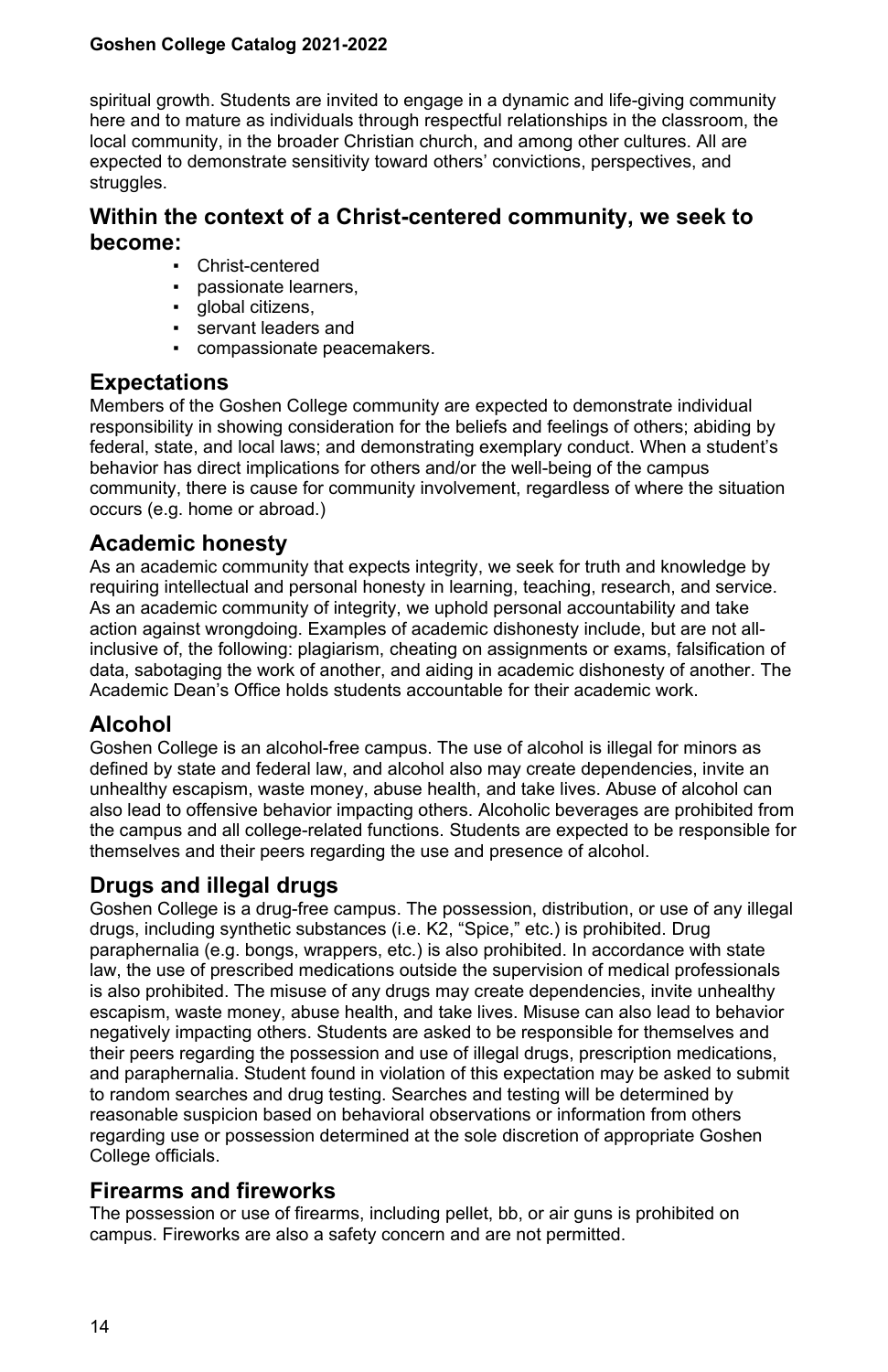# **Fire and safety equipment**

Tampering with any fire and safety equipment on campus is unacceptable. It is also both a federal and a state offense.

# **Fraud and theft**

Students are expected to respect the identity and property of others. Examples of fraud or theft include, but are not all-inclusive of, the following: dishonesty on timecards, theft of or other misuse of personal or college property, and identity theft.

# **Honesty**

Students are expected to cooperate with integrity and honesty during any investigation.

## **Racism**

Racism is attitudes or beliefs that hold particular racial or ethnic groups superior to others, often resulting in justifying discriminatory treatment or other acts of racism. Racism denies the humanity of others and denies the truth that all human beings are made in the image and likeness of God.

Goshen College creates a social and academic environment where students develop an awareness of issues of race, sensitivity to minority populations, and intercultural understanding. The campus reflects God's world: multicultural, multiracial, and multiethnic. We believe that racist attitudes and actions do not demonstrate the love of Christ, and violate the inclusive intention of the mission of Goshen College.

As an institution of the Mennonite Church, Goshen College believes that racism is contrary to the life and teachings of Christ. Therefore, we will resist the pervasive racism of our society by identifying and confronting its evidence.

# **Sexuality**

Sexuality is an integral part of our personalities, reflecting who we are as individuals. To care for another person includes honoring and respecting that person as a sexual being. Sexuality cannot be separated from the other dimensions of our lives. It is our understanding that sexual intercourse is to take place within the covenant of marriage.

Sexual misconduct includes, but is not limited to discrimination, coercion, exploitation, and abuse. These destructive behaviors are detrimental to both relationships and to individual self-esteem; they also violate the caring nature of our community. Goshen College is firmly opposed to sexual discrimination, sexual harassment, sexual exploitation, and sexual abuse.

The goal of accountability in these matters, as in all others, will be for well-being, reconciliation, repentance, forgiveness, and redemption. Our counseling and healthservice personnel are available to students wishing to discuss issues regarding sexuality or sexual behavior. These conversations will be held in strict confidence.

# **Tobacco use**

The use of tobacco and nicotine products imposes a serious and unnecessary burden upon the health of the user and community. It also constitutes a fire hazard in some cases. Use of tobacco and paraphernalia (e.g. pipes, hookas, electronic cigarettes, etc) in any form is prohibited on campus or at any off-campus official college activity and strongly discouraged elsewhere.

# **Violence or threats of violence**

An act or threat of violence against another individual, whether verbal or physical, is unacceptable.

# **Vandalism**

Any vandalism on campus will be considered offensive behavior. Responsibility for restitution will be expected.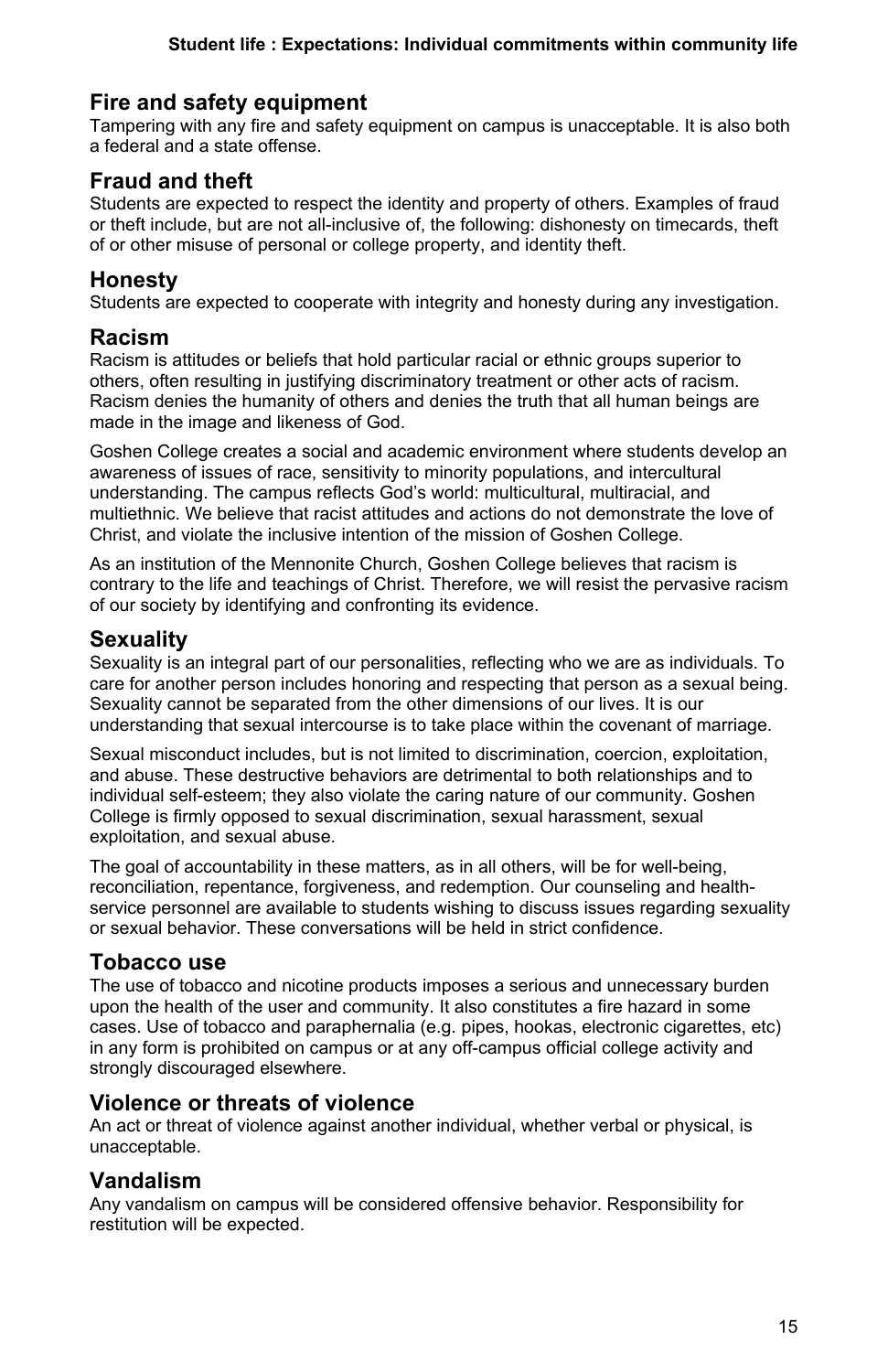#### **Serious intent**

While it is difficult to determine a framework of community standards that completely matches the ideals of each individual, a clear expression of commonly held expectations is vital to a productive, positive life and work together in a diverse campus setting. Every Goshen College student is expected to show serious intent to live according to these standards.

To view the full "Community Standards," please visit [goshen.edu/aboutgc/community/](https://www.goshen.edu/aboutgc/community/)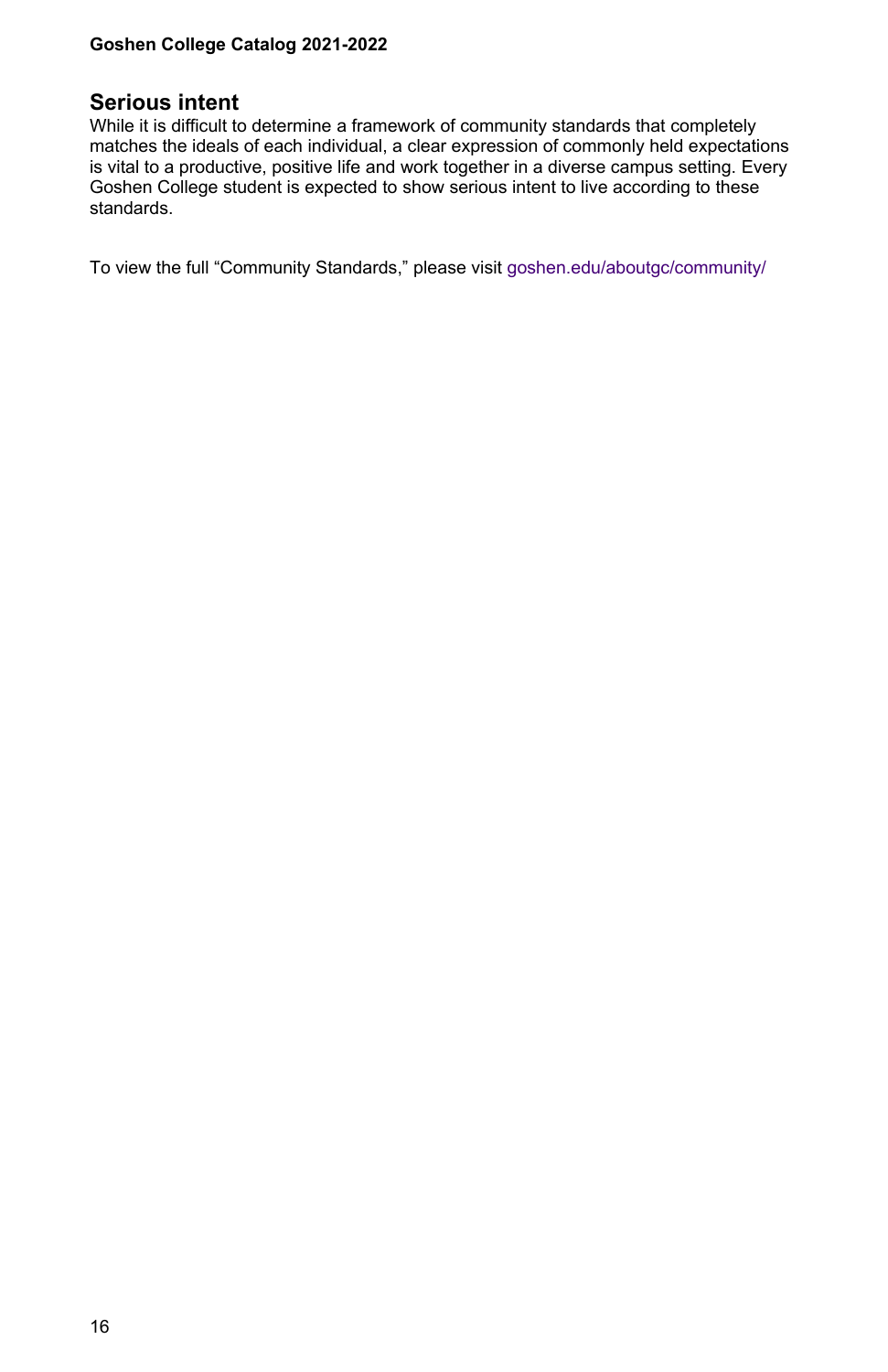# <span id="page-16-0"></span>**Campus opportunities and services**

# **Arts opportunities**

### **Art galleries**

Two art galleries on campus contain rotating exhibits. The Hershberger Art gallery located in the Music Center exhibits works by guest artists, art faculty, and art students. A second gallery located in the basement of the Good Library features historical exhibits, art exhibits from the Art Department, and various other exhibits organized by the Good Library

#### **Performing Arts Series**

The annual Performing Arts Series brings world-class performers to the campus Music Center. Recent artists include Lyle Lovett and Shawn Colvin, Audra McDonald, Emmylou Harris, Chris Thile, the Silk Road Ensemble, National Symphony Orchestra of Ukraine, Chinese Acrobats, and Bobby McFerrin.

#### **Music activities**

Students interested in music are invited to audition for music department ensembles, including Chamber Choir, Men's Chorus, Women's World Choir, Orchestra, Lavender Jazz, and the All-Campus Band. The choirs perform several on-campus concerts each year, and one choir tours each year during spring semester mid-term break. Parables, a student worship team, presents music and drama programs at churches and camps throughout the year. The orchestra performs a repertoire of classic and contemporary symphonic and chamber music at on-campus concerts. The annual Festival of Carols in early December has been broadcast on local public television stations. A fully-staged opera, operetta, or musical is produced in alternate years. In addition to these groups, a variety of student-formed groups participate in coffeehouses, talent shows, and worship teams.

#### **Theater activities**

Any student may audition for the two fully staged theater productions each year or any of the numerous student-directed one-acts. Students are welcome to volunteer as costume, light, sound, hair/makeup, props and set construction assistants for any of the productions. Advanced students may design or direct shows, including selected oneacts. Goshen theater students participate annually in Region III of the Kennedy Center American College Theater Festival.

# **Bookstore**

The Goshen College bookstore is operated by Akademos. Course materials for all courses can be purchased online via the bookstore link on the college website. College branded merchandise is also available on the website. Many course materials are available as used, rental, or as e-books. At the end of each term, the bookstore also offers convenient buyback services at market rates.

# **Broadcasting and publications**

#### **Radio and television**

In 2018, WGCS, or 91.1 The Globe, celebrated its 60th anniversary. A year earlier, WGCS was named the National Signature Station by the Broadcast Educators Association, its highest honor. The Globe was also named the best college radio station in the nation in 2011 and 2013 by the Intercollegiate Broadcasting System, the only station to win the title more than once. Students serve as station manager and staff members. The station features American roots music, public affairs and religious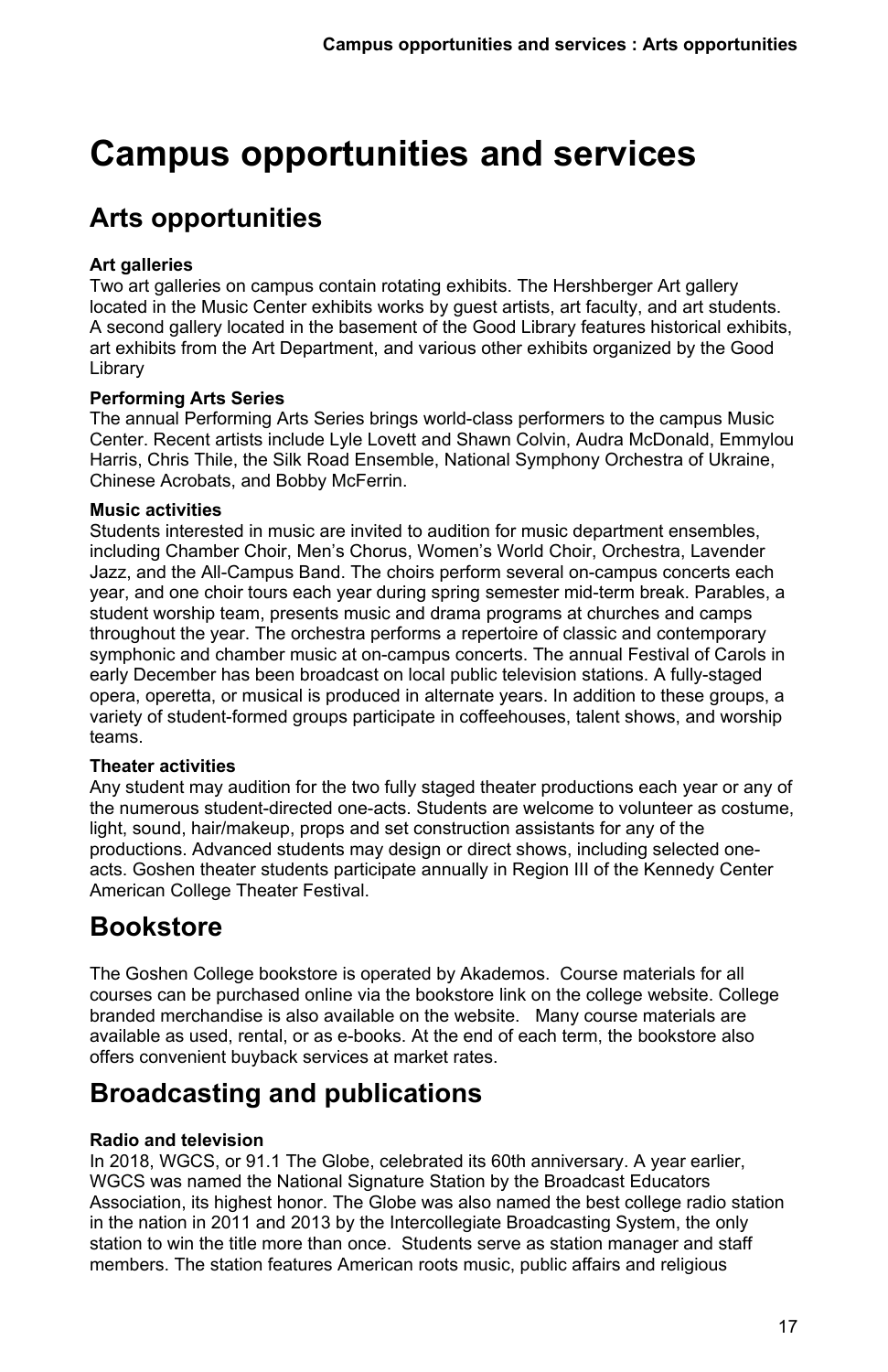programs, news, and sports. On the air 24 hours a day, The Globe offers students many opportunities for broadcast experience. The Globe was named the Indiana "College Radio Station of the Year" six times in the last 10 years, including in 2020, and the Indiana "TV School of the Year" four times as well, competing against all colleges and universities in the state. The Globe is based in the Center for Communication Studies.

#### **Newspaper**

Students edit *The Record*, a weekly newspaper that includes news, features, perspectives and photographic coverage of campus events and issues and provides a forum for student, faculty and staff opinion. *The Record* is published in both print and online formats. The newspaper, advised by communication faculty members, is based in the Center for Communication Studies. In competition with other colleges across Indiana, The Record was named the "Newspaper of the Year" in 2016, 2018, 2019, and 2020.

#### **Creative writing publications**

Sponsored by the English department, Pinchpenny Press publishes small volumes of creative writing by students and faculty members and *Red Cents*, a creative writing magazine. In addition, *Broadside* publishes occasional short pieces of creative writing in signed, limited editions.

# **Campus Center for Young Children (CCYC)**

The Campus Center for Young Children (www.ccycgoshen.org) offers quality childcare services for children of students, faculty, staff and community members. CCYC is housed in the Church-Chapel building and is sponsored by the college and College Mennonite Church. Childcare scholarships are available to qualifying students.

# **Career guidance and employment preparation: Career Networks**

The Career Networks office offers students the skills they need to become employed during college and throughout their lifetime. Staff helps students figure out career direction, confirm a choice of major, and connect with employers by presenting themselves well on paper and in person.

Available through the Career Networks office are career coaching, résumé and cover letter preparation, practice interviews, job search skills, job and internship listings, and alumni connections. This office also maintains an extensive website, including a job and internship bank and resources specific to each major.

# **Campus jobs**

Students who desire on-campus employment should contact the Career Networks office or check the [online job bank.](https://www.goshen.edu/jobs/)

# **Food services**

Food services provided by AVI Fresh are available in Westlawn dining hall and at the Leafraker snack shop in the Union building. Nearly all students living on campus are required to purchase a meal plan. A variety of options are available and are detailed on web pages under the Campus Life heading and on the AVI website. Java Junction is a popular student-operated coffee bar located in the Connector between Kratz, Miller and Yoder residence halls.

# **Information Technology Services (ITS)**

ITS provides the campus with high quality, innovative technology services that are constantly evolving and improving. Goshen is a leader in mobile e-learning. Our iPad one-to-one program is one of the first in the world to be tied to our general education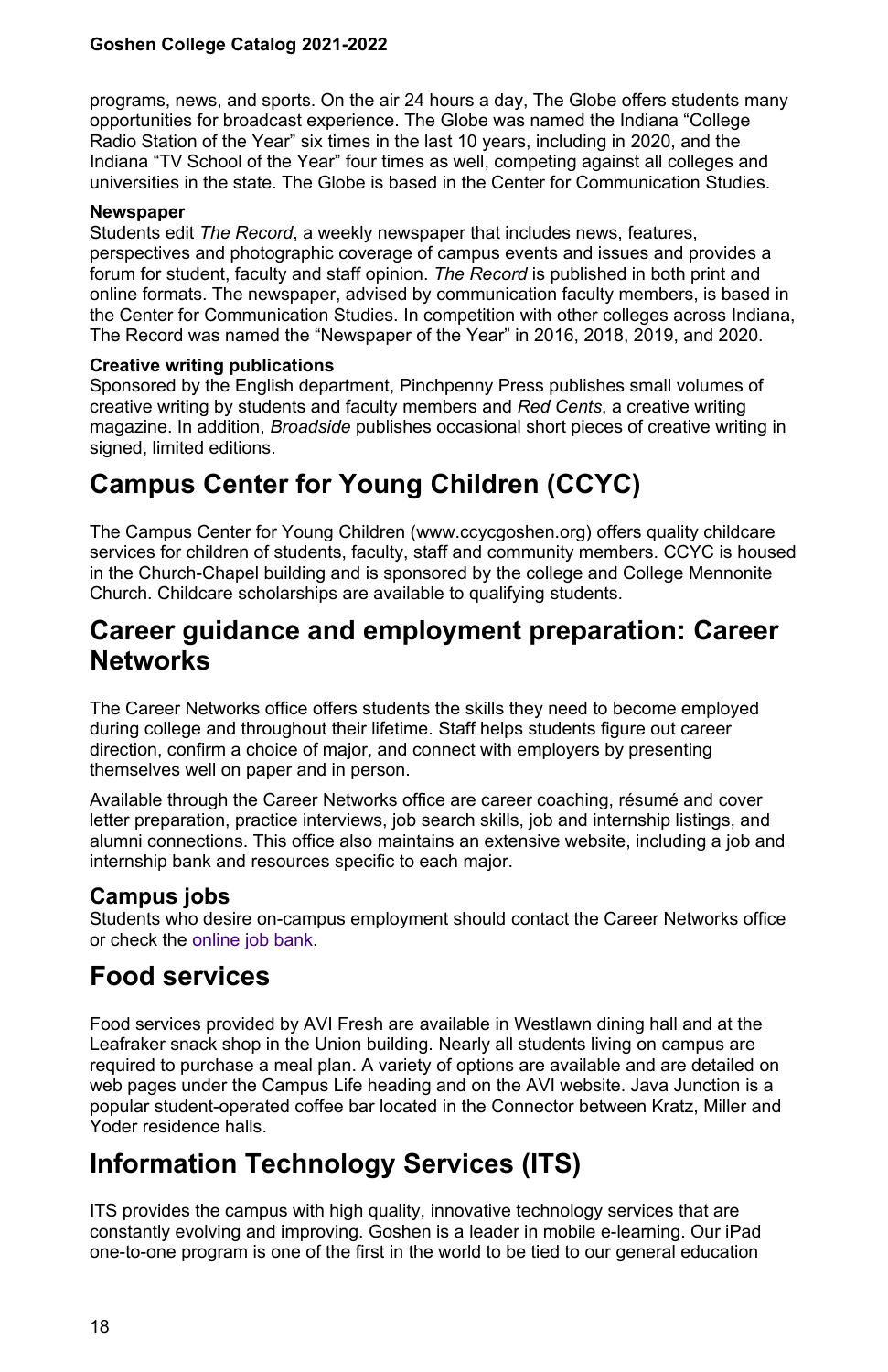program (Goshen Core). ITS offers a 24-hour virtual lab service using VMWare virtual desktops to deliver institutionally-licensed software to any device, anytime, anywhere in the world. The campus has a robust WiFi infrastructure in all residential and academic buildings and a 2Gb Internet connection for research and collaboration from the classroom, dorm room or lab. Students have access to modern computer labs across campus with a student/computer ratio of 7.6 to 1. iMacs and Mac Minis in the labs provide access to both Windows and Mac OS X operating systems. All major classrooms have multimedia and computer projection capabilities. Students have access to a full complement of network services, all accessible via a single, personal user ID and password. The campus participates in Google Apps for Education, providing email, calendar, unlimited cloud storage, document collaboration, YouTube for Education and a variety of other web services. Students can copy and print using their GC ID and supplied print credit. They also have access to color and large format printing if needed. The ITS Help Desk provides students on and off campus with tech support. Schertz Computing Center is open 24 hours, seven days a week. ITS also provides all the help and documentation students need to configure their computers for home access or residence hall use. An annual customer satisfaction survey identifies priorities for ongoing improvement. For more information about technology at GC, see the ITS web page at [goshen.edu/its/](https://www.goshen.edu/its/).

# **Lecture series**

- **Frank and Betty Jo Yoder Public Affairs Lecture Series** brings nationally known speakers to campus to address a variety of current issues.
- **Eric Yake Kenagy Visiting Artist Program** annually brings a distinguished visual artist to campus for lectures, workshops, and interaction with students.
- **Martin Luther King Jr. All-Campus Study Day** annually brings to campus outstanding civil-rights leaders who share King's vision for peace and justice.
- **Science and Religion Conference** brings an outstanding scholar to campus each spring for public presentations and dialogue.
- **C. Henry Smith Peace Lecture** is given annually by a faculty member of Goshen College or Bluffton University.
- **Umble Master Class** series brings an outstanding educator or practitioner in theater or communication to campus each year for lectures and workshops.
- **S.A. Yoder Memorial Lecture** annually brings a distinguished poet, novelist, essayist or humorist to campus.
- **Atlee and Winifred Beechy Peace, Justice and Reconciliation Lectureship** brings nationally known speakers to campus to address peace, justice and reconciliation issues.

# **Library**

The Harold and Wilma Good Library sustains the Goshen College curriculum by providing quality sources, services, and instruction to cultivate intellectual inquiry and information literacy.

- Open **85 hours per week** when classes are in session, including **Sunday through Thursday nights until midnight.**
- **Interlibrary loan**
- **Course Guides** tailored for your class
- **Library Instruction** tailored for your class
- **Academic Success Center** for students who want to improve study strategies, accommodations for students with disabilities, and writing assistance and tutoring for everyone.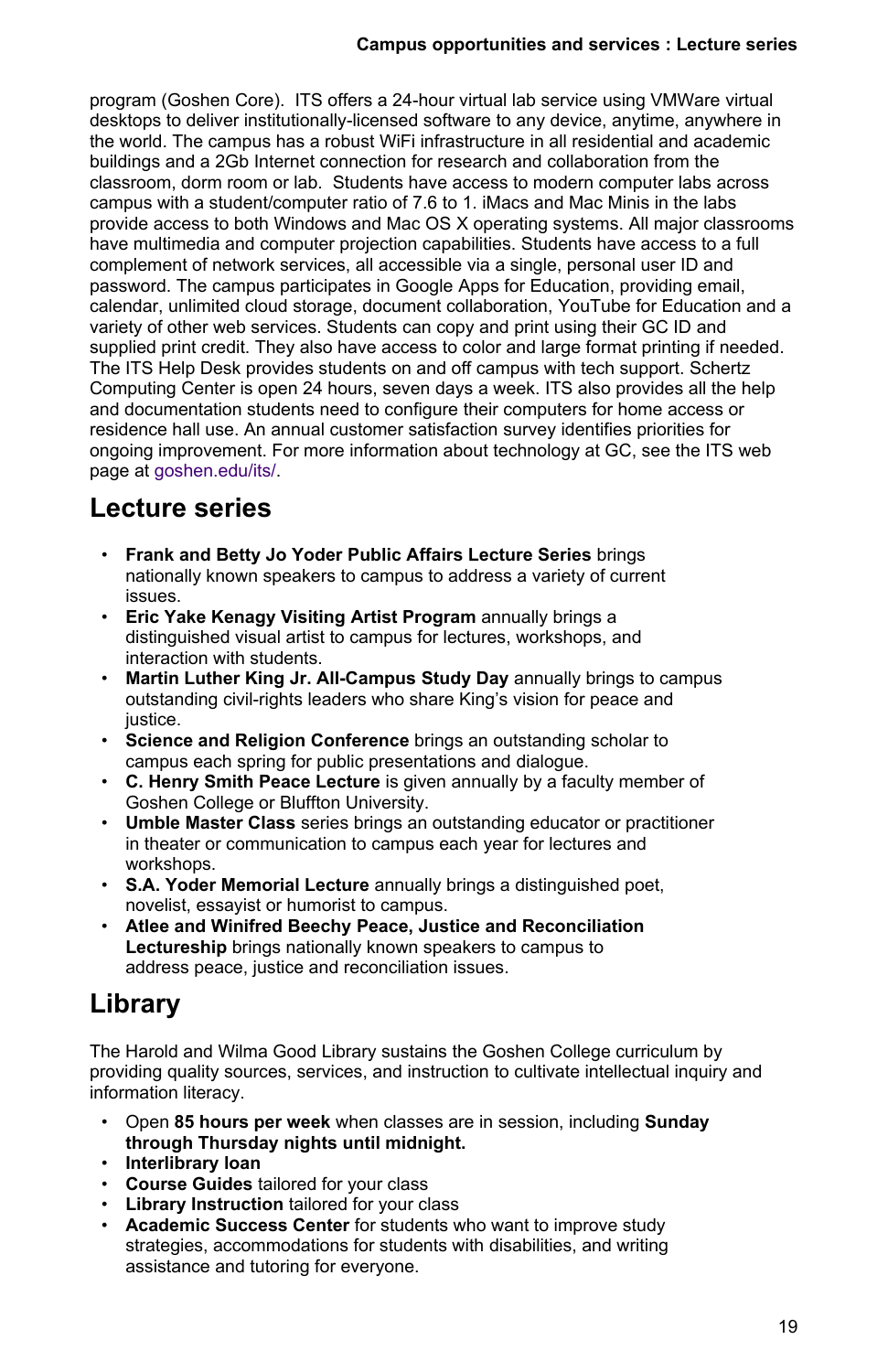• **Educational Technology Lab** for instructors who need help setting up their courses in Moodle or need some guidance with online course design.

#### **Collection**

- Access to over **65 research databases** in every discipline or subject area
- More than **150,000 print sources** and more than **300,000 eBooks**
- **Royer Reading Room** a collection of Juvenile materials and curriculum
- **Aschliman Peace Children's Peace Collection** Literature, art, drama, and curriculum to educate children about ways of peaceful living
- Board game collection
- Popular reading collection (popular and award winning fiction and nonfiction)

#### **Mennonite Historical Library**

The Mennonite Historical Library, housed on the third floor of the Good Library, contains more than 65,000 volumes, an unrivaled collection of published works by and about Anabaptists, Mennonites and related groups (Amish, Hutterites, etc). Resources also include substantial source materials on the Protestant Reformation, contemporary global Anabaptists, local and family history and Pennsylvania Dutch culture.

# **Mail and Package services**

The campus receives deliveries of US Postal Mail, UPS, and FedEx each weekday. No services are offered on weekends. Residential and commuter students receiving mail and/or packages will be notified electronically and pick up their items in the co-located ITSMedia/Campus Post offices on the South side of the Union. Outgoing packages and returns may be shipped from the Printing and Mailing Offices in the basement of Coffman Hall. For more details, visit www[.goshen.edu/printmail/campus-post.](https://www.goshen.edu/printmail/campus-post/)

# **Lost & Found**

The central location for lost and found on campus is the Welcome Center. Some buildings, such as Good Library, maintain their own lost and found collection. Items not picked up by the end of each term are removed, recycled, or donated as appropriate. To access the Lost and Found collection, visit the Welcome Center Monday through Friday during business hours.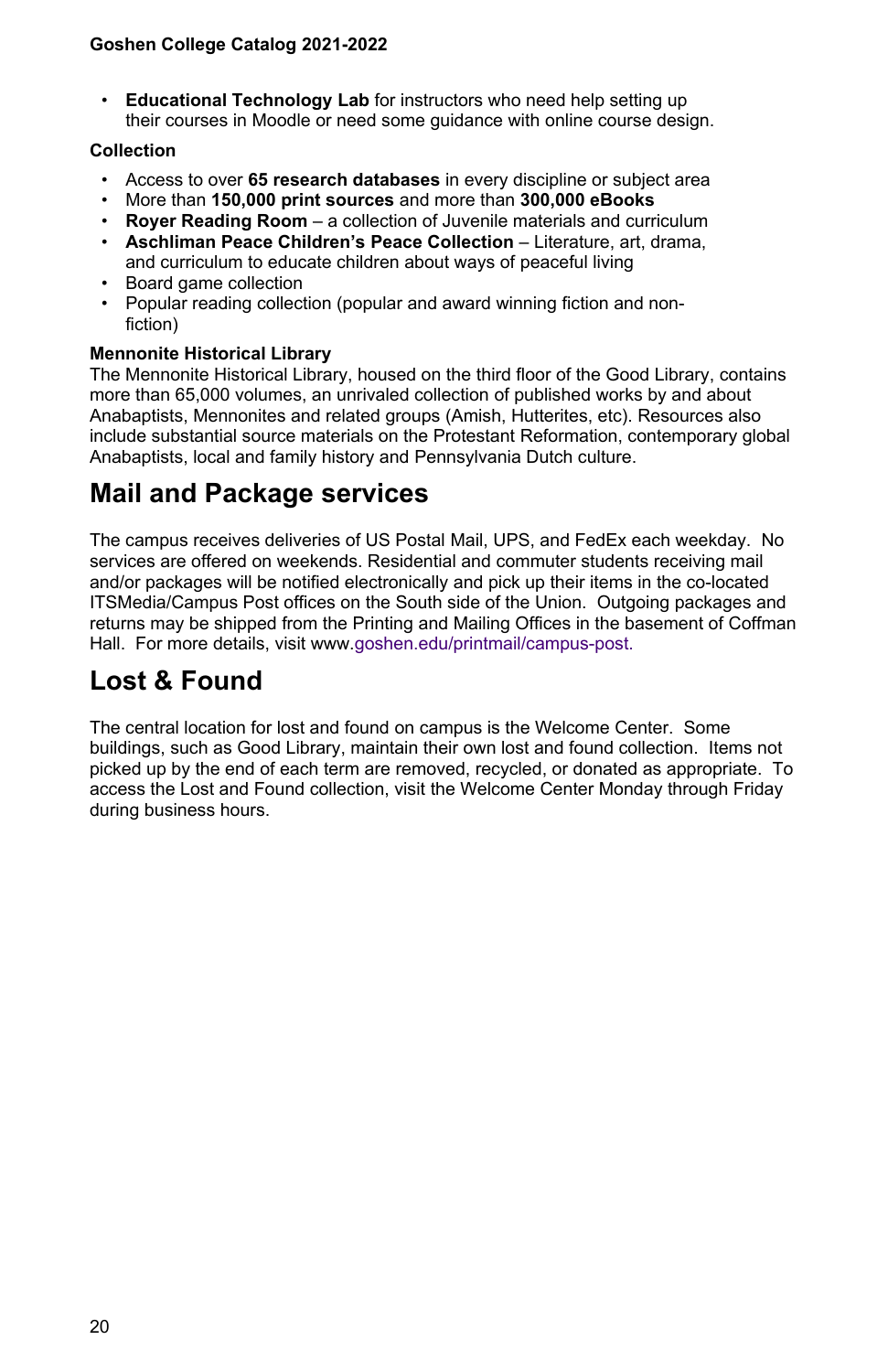# <span id="page-20-0"></span>**Admissions**

# **First year students**

Admissions counselors work individually with each applicant to ensure sound educational planning. High school courses, grades, and test scores are all indicators of an individual's ability to work successfully in college programs, and they are important factors in the admission decision.

#### **Requirements for admission**

For admission, first-year applicants must provide a completed application for admission, official high school transcript, and SAT or ACT test scores (note: submission of test scores is optional for students enrolling for their first year at Goshen College during the 2021-22 or 2022-23 academic years). The director of admissions reserves the right to ask for additional supporting materials.

All students, both full time and part time, must provide all the application materials and supporting documents outlined above if they are seeking a degree. Prospective students wanting to apply to Goshen College may use the Common Application or the Goshen College online application.

#### **First year application deadlines**

Applications will be reviewed on a continuous basis as they are completed, beginning September 1 of the year prior to matriculation. July 1: Deadline for submitting completed application to be admitted for fall enrollment. December 1: Deadline for submitting completed application to be admitted for spring enrollment. Admitted students must submit the \$200 enrollment deposit in order to establish their priority for campus housing placement and to be eligible to register for classes. The \$200 enrollment deposit is fully refundable by written request until May 1 for fall semester entry and December 1 for spring semester entry.

#### **High school preparation**

Graduation from an accredited high school is required. Students from a non-accredited school will be considered on a case-by-case basis. High school college-prep programs are the best way to prepare for Goshen College. This preparation usually includes the following areas of study and units: English  $-4$ , science  $-2-3$ ; foreign language  $-2-4$ ; social science and history  $-2-3$ ; mathematics  $-2-4$ . It is strongly recommended that nursing applicants complete two semesters of high-school chemistry with a grade of "B-" or higher.

Applicants who did not complete high school but have taken the General Educational Development (GED) test will be reviewed on an individual basis.

All first-year applicants must provide a final and official transcript showing that they have graduated from high school. Registration for second-semester classes will be withdrawn until a final high school transcript is received.

#### **College credit earned during high school**

Students entering with dual enrollment or other college-level credit are required to submit official transcripts from the college or university granting the college credit prior to the first semester of enrollment at Goshen College. Students who completed Advanced Placement (AP) exams or International Baccalaureate (IB) courses, must have scores submitted by August 1 (for first-time enrollment in fall semester) or December 1 (for firsttime enrollment in spring semester).

#### **Home schooled students**

Goshen College welcomes home schooled students and recognizes the valuable contribution they bring to the diversity of the student body. Home schooled students need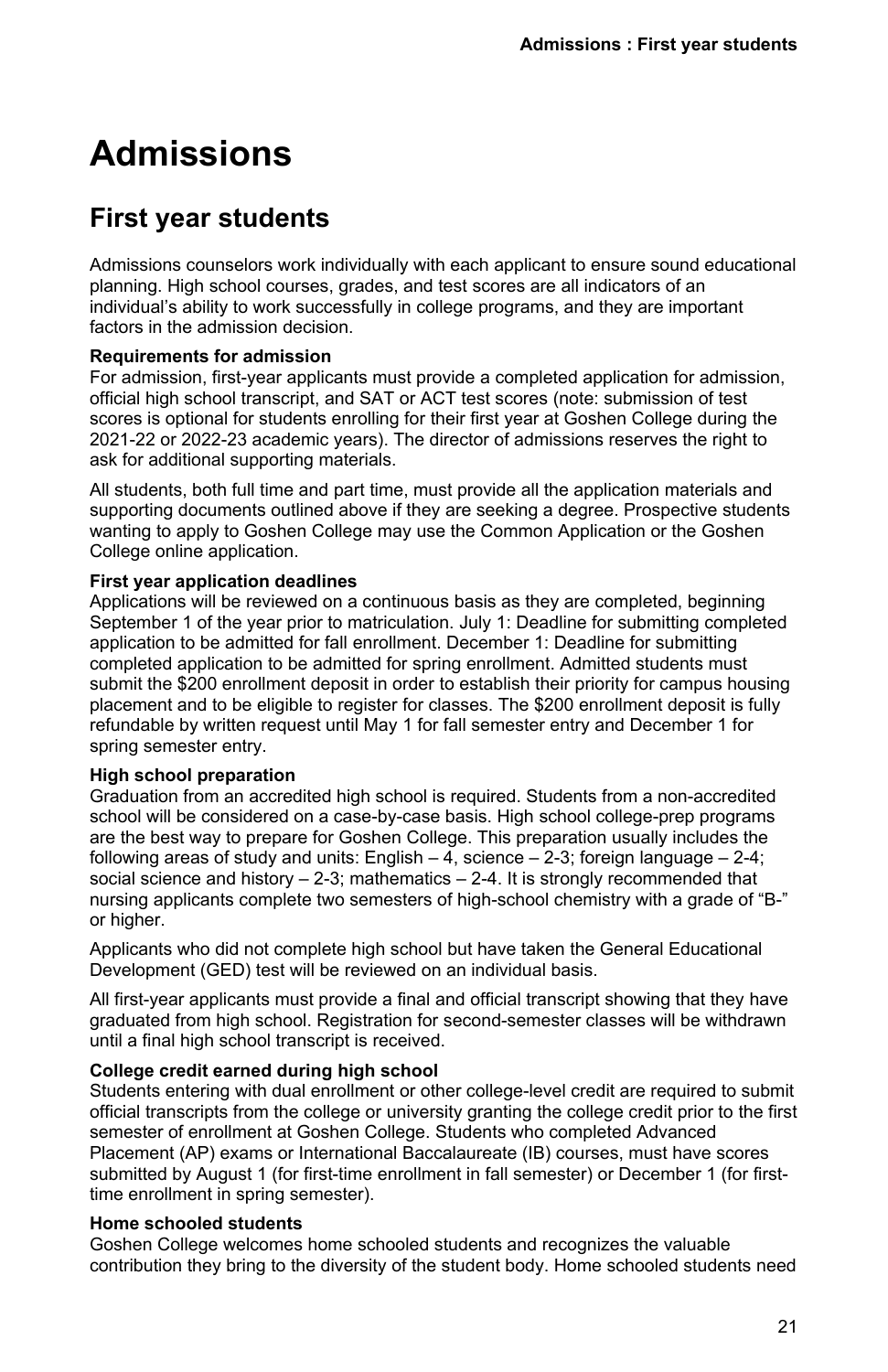to show that they have successfully completed a secondary school education in a home school setting and met state law requirements for secondary education. Applicants must submit high school equivalent transcripts with grades or evaluations. If these are not available, curricula for grades 9 through 12 may be provided. Official SAT or ACT scores are also required for admission (note: submission of test scores is optional for students enrolling for their first year at Goshen College during the 2021-22 or 2022-23 academic years). Home schooled students must also submit a personal letter of reference from a non-family member.

#### **Students who do not meet full admission standards**

Students not meeting full admission standards are encouraged to apply for admission. Goshen College takes a holistic approach to admission decisions and will consider the merit of each applicant's academic record on an individual basis. Additional materials may be requested so that we can learn as much as we need to make our admission decision. Applicants who are denied admission may appeal the decision to the Admissions Board.

#### **Learning disabilities**

After being admitted, students with diagnosed learning disabilities, who are otherwise qualified for admission to Goshen College, must provide documentation of their specific learning differences to the director of the Academic Success Center in order to receive reasonable accommodation.

# **Transfer students**

#### **Requirements for admission**

Transfer student applicants must complete the application for admission. They must also submit a high school transcript or show completion of at least a two-year program acceptable for full credit toward a baccalaureate degree, which equates to 60 college credit hours and all college transcript(s), including official documentation for Advanced Placement or International Baccalaureate credit. Applicants are expected to be in good standing at the college or university they last attended and to have maintained a 2.00 GPA (out of 4.00) or higher.

#### **Transfer of credits**

Students who transfer from regionally accredited colleges or universities associated with the Higher Learning Commission can receive credit on work in which they received a "C" (2.00) grade or better. After one successful semester at Goshen College, students wishing to explore transfer credit from schools that are not regionally accredited must provide complete course syllabi to the registrar to begin the transfer evaluation process. A maximum of 12 hours of credit may be accepted for technical or skills-oriented courses from vocational training programs in technical schools, community colleges, or Bible institutes. Transfer credit is recorded with the same titles and credit hours as at the previous school. Transfer credits are not included in the Goshen College GPA. A minimum of 30 credit hours must be earned at Goshen College, at least 24 of those in the senior year, to receive a Goshen College degree.

Applicants may be asked to provide course descriptions or syllabi to aid in the transfer evaluation process. Departmental advisors evaluate courses that are to be considered for meeting requirements in majors, minors and professional programs. The registrar determines course equivalents for the Goshen Core. See the Goshen Core section of this catalog for reduced Core requirements for transfer students who have earned an associate degree in arts or science (not including applied arts or science degrees).

All transfer applicants must provide a final transcript from each college attended. Registration for second-semester classes will be withdrawn until a final college transcript is received. For AP or IB credit earned in high school to be posted on the student's academic record, official score reports must be sent to Goshen College.

#### **Hesston College transfers**

Goshen College assures the acceptance of the Hesston College associate of arts degree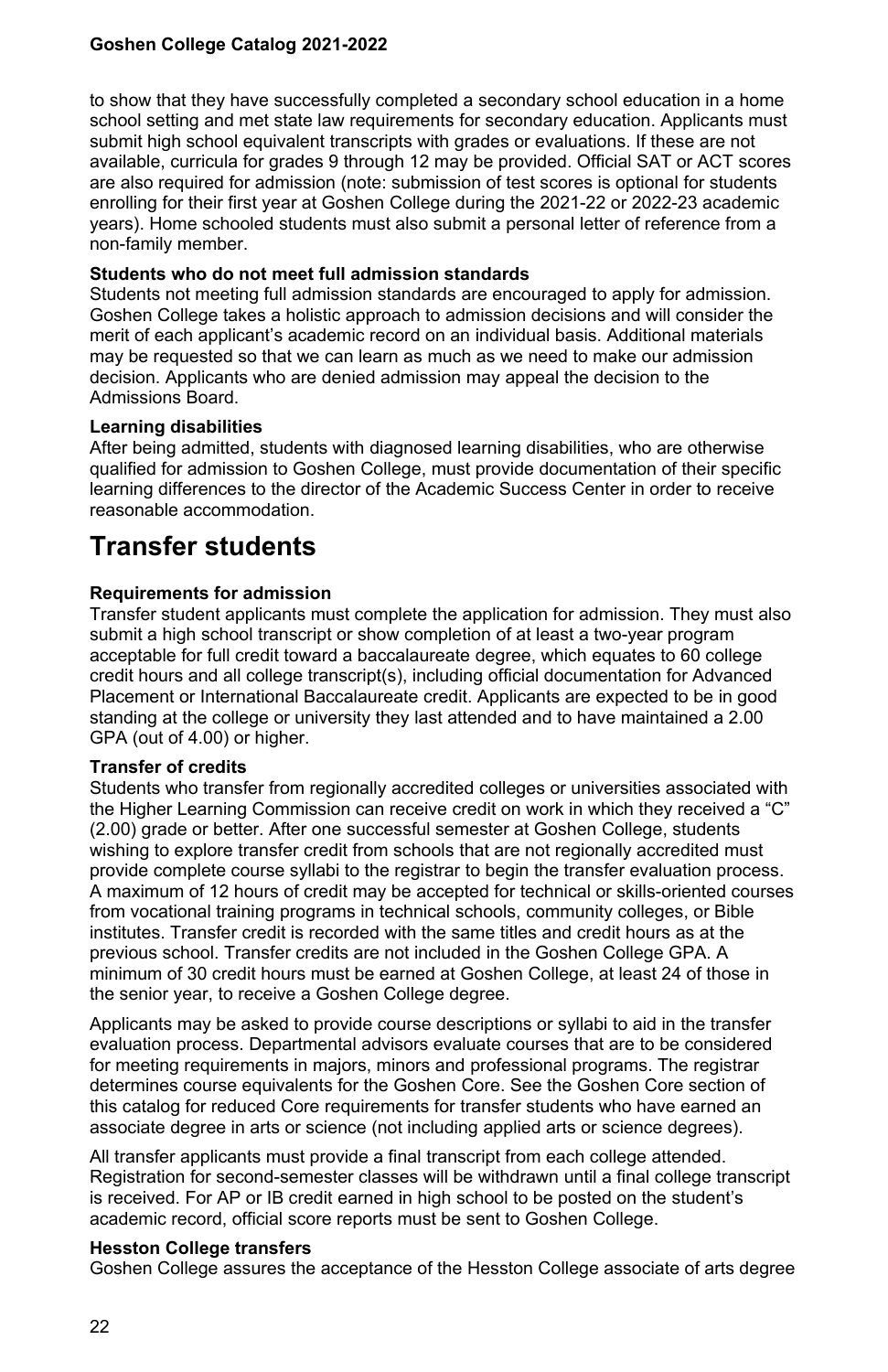and the associate of science degree and assures the student of junior standing. Hesston graduates have met all Goshen Core requirements except for international education. All other competencies and prerequisites must be met on the same basis as any other Goshen College student before a bachelor's degree will be granted.

#### **Transfer application deadlines**

Applications are reviewed on a continuous basis. August 1: Deadline for submitting completed application to be admitted for fall enrollment. December 1: Deadline for submitting completed application to be admitted for spring enrollment. Admitted students must submit the \$200 enrollment deposit in order to establish their priority for campus housing placement and to be eligible to register for classes. The \$200 enrollment deposit is fully refundable by written request until May 1 for fall semester entry and Dec. 1 for spring semester entry.

# **International students**

Applicants who are not citizens or permanent residents of the United States may use the Common Application or the Goshen College online application.

Applications will be reviewed on a continuous basis up until the posted deadlines. Completed applications for fall enrollment are due May 1; completed applications for spring enrollment are due October 1. Applications received after the application deadline may be deferred to the next semester to allow for necessary processing time.

Admitted students whose financial commitment has been approved by the Admissions Office, must submit a \$200 enrollment deposit in order to establish their priority for campus housing placement, and to be eligible to register for classes. The deposit is applied to the student's account and goes towards the cost of attendance. The \$200 enrollment deposit is fully refundable by written request until May 1 for fall semester entry and December 1 for spring semester entry.

Students should start planning a year in advance of the time they plan to begin studies at Goshen College to take the required TOEFL and SAT exams and to prepare the other required documents for admission and financial aid consideration. If funds shown to be available at the point of admission are not available later, we reserve the right to terminate enrollment of the student.

#### **First year international students**

In addition to an application, students must submit the following materials to be considered for admission to Goshen:

- 1. OFFICIAL ENGLISH ASSESSMENT. This requirement may be completed by submitting official scores from one of the following:
	- TOEFL iBT score: 79 or higher
	- IELTS score: overall band score of 6.0
	- Duolingo score: 105 or higher
	- SAT (#1251) score: minimum 970
	- ACT (#1196) score: minimum 18
- 2. Secondary school and/or post-secondary/university transcripts evaluated by WES (World Education Services) or NAIA InCred. Request evaluations to be sent to Goshen College Admissions Office.
- 3. Applicable test scores: If English is your first language, we require an SAT or ACT score. If English is not your first language, you may provide a TOEFL, iELTS, or Duolingo score in place of the SAT or ACT score.
- 4. Copy of the first page of student's passport
- 5. Goshen College Student Financial Affordability Form with accompanying bank statements and/or salary statements and/or sponsor letters.

**Transfer international students (who are already studying in the U.S.)** In addition to an application, students must submit the following materials to be considered for admission to Goshen: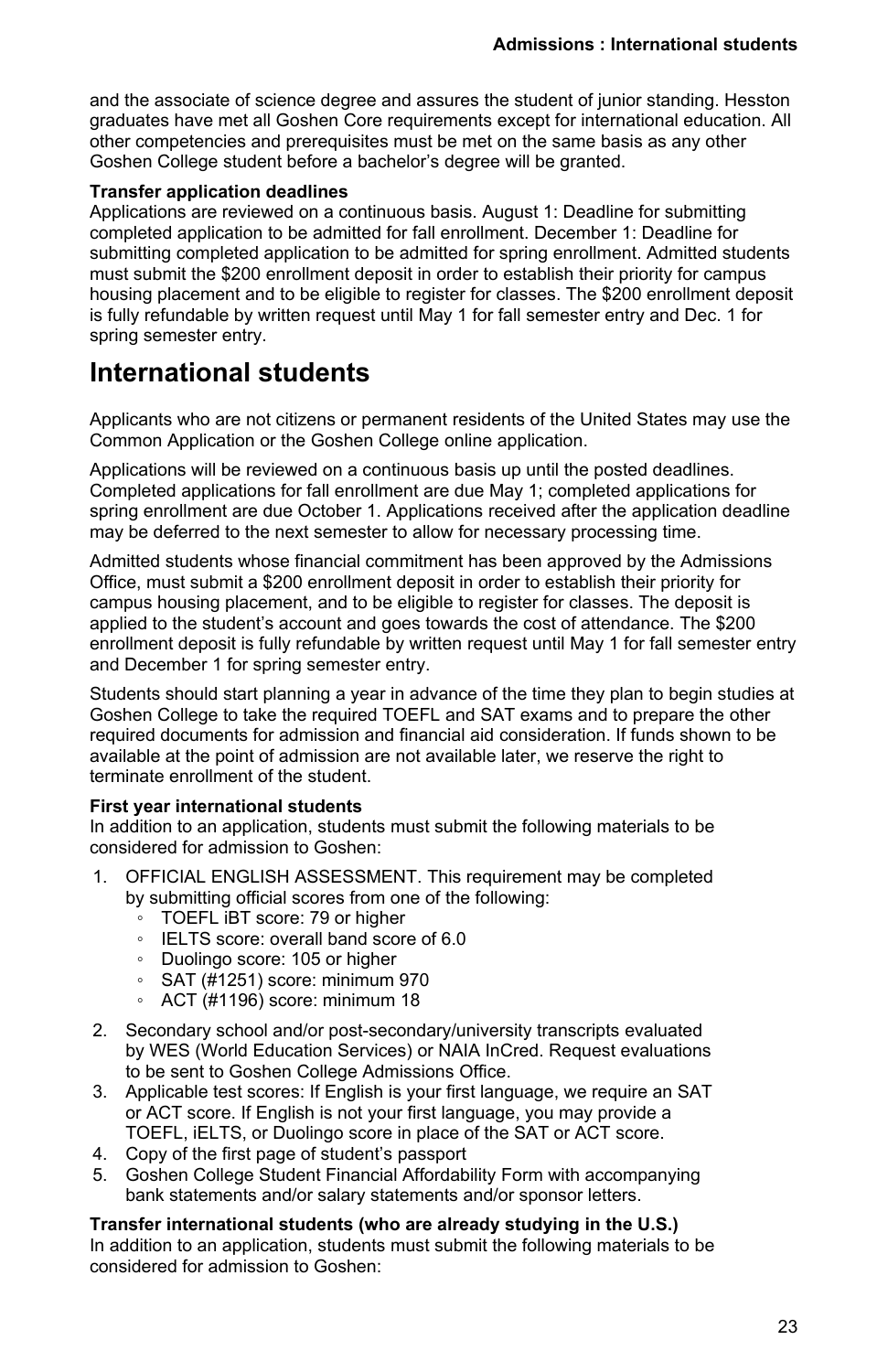- 1. Official college transcript(s) from all colleges attended.
- 2. Secondary school transcript(s) evaluated by WES (World Education Services) or NAIA InCred if a student has completed 23 or fewer college credits. Request evaluations to be sent to Goshen College Admissions Office.
- 3. Copy of the first page of student's passport.
- 4. Goshen College Student Financial Affordability Form with accompanying bank statements and/or salary statements and/or sponsor letters.

Depending on your academic record, we may ask you to submit a College Reference Form.

The director of admissions reserves the right to request additional information and/or documentation regarding official English assessment.

**Transfer international students (who have attended university in another country)** In addition to an application, students must submit the following materials to be considered for admission to Goshen:

- 1. All secondary school and university transcripts evaluated by WES (World Education Services) or NAIA InCred. Request evaluations to be sent to Goshen College Admissions office.
- 2. OFFICIAL ENGLISH ASSESSMENT. This requirement may be completed by submitting official scores from one of the following:
	- TOEFL iBT score: 79 or higher
	- IELTS score: overall band score of 6.0
	- Duolingo score: 105 or higher
	- If the student's first language is English, an official SAT (#1251) score is required.
- 3. Copy of the first page of student's passport
- 4. Goshen College Student Financial Affordability Form with accompanying bank statements and/or salary statements and/or sponsor letters.

# **Early enrollment program**

The early enrollment program at Goshen College is for area high school juniors and seniors who excel in one or more subject areas and are ready for more advanced study at the college level. The student enrolls part-time at Goshen College while maintaining enrollment in high school. The total number of college courses a student may take each semester must be equal to or fewer than the number of high school courses taken during the same period. A separate application is required, and students enroll on a semesterby-semester basis. Early enrollment students may select from 100 and 200 level courses. Course prerequisite documentation must be provided by the student before registration is complete. Financial aid is not available. See financial information section for special rates.

## **Re-admitted students**

Students who leave Goshen College for one or two consecutive semesters, and who did not enroll at another college or university during their absence, may follow a simplified readmission process, beginning with the registrar's office. Students intending to transfer credits earned during their absence from Goshen College and students not enrolled for more than two consecutive semesters must begin the re-admission process in the Admissions Office.

Students who are academically dismissed from Goshen College and seek readmission must begin the process in the Admissions Office.

Students contemplating a leave from their studies at Goshen College are encouraged to complete a Leave of Absence form, available in the registrar's office and online (goshen.edu/registrar/forms), to expedite the re-admission process. The Leave of Absence policy is explained in the Academic Policies section of this catalog.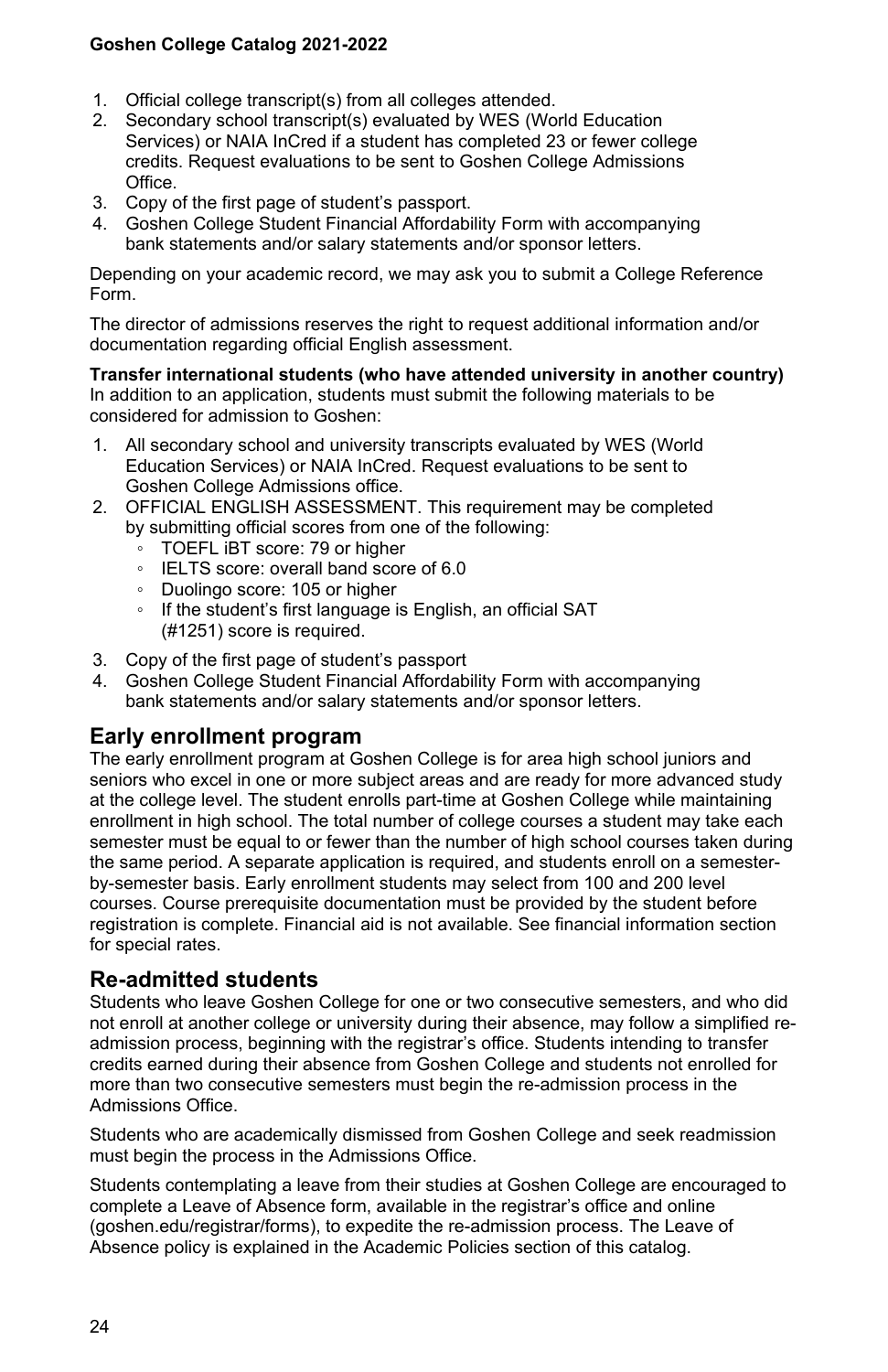## **Students in non-traditional undergraduate programs**

Admission criteria and requirements for undergraduate adult programs (R.N. to B.S.N. and Bachelor of Science in Social Work) are detailed in the Adult and Graduate Programs section of this catalog.

## **Non-degree seeking students**

A Guest Student application is required. Non-degree seeking students can enroll full time or part time at Goshen College. Non-degree seeking students applying for the Merry Lea Sustainability Semester or Agroecology Summer Intensive (ASI) must also submit an official transcript from their current school. Degree-seeking students will have priority for limited enrollment courses.

# **Student consumer information**

Goshen College maintains a student consumer information web page, which provides links to all information required by federal or state authorities for "student right-to-know" regulations. See [www.goshen.edu/about/leadership/student-consumer-information](temp/www.goshen.edu/about/leadership/student-consumer-information/)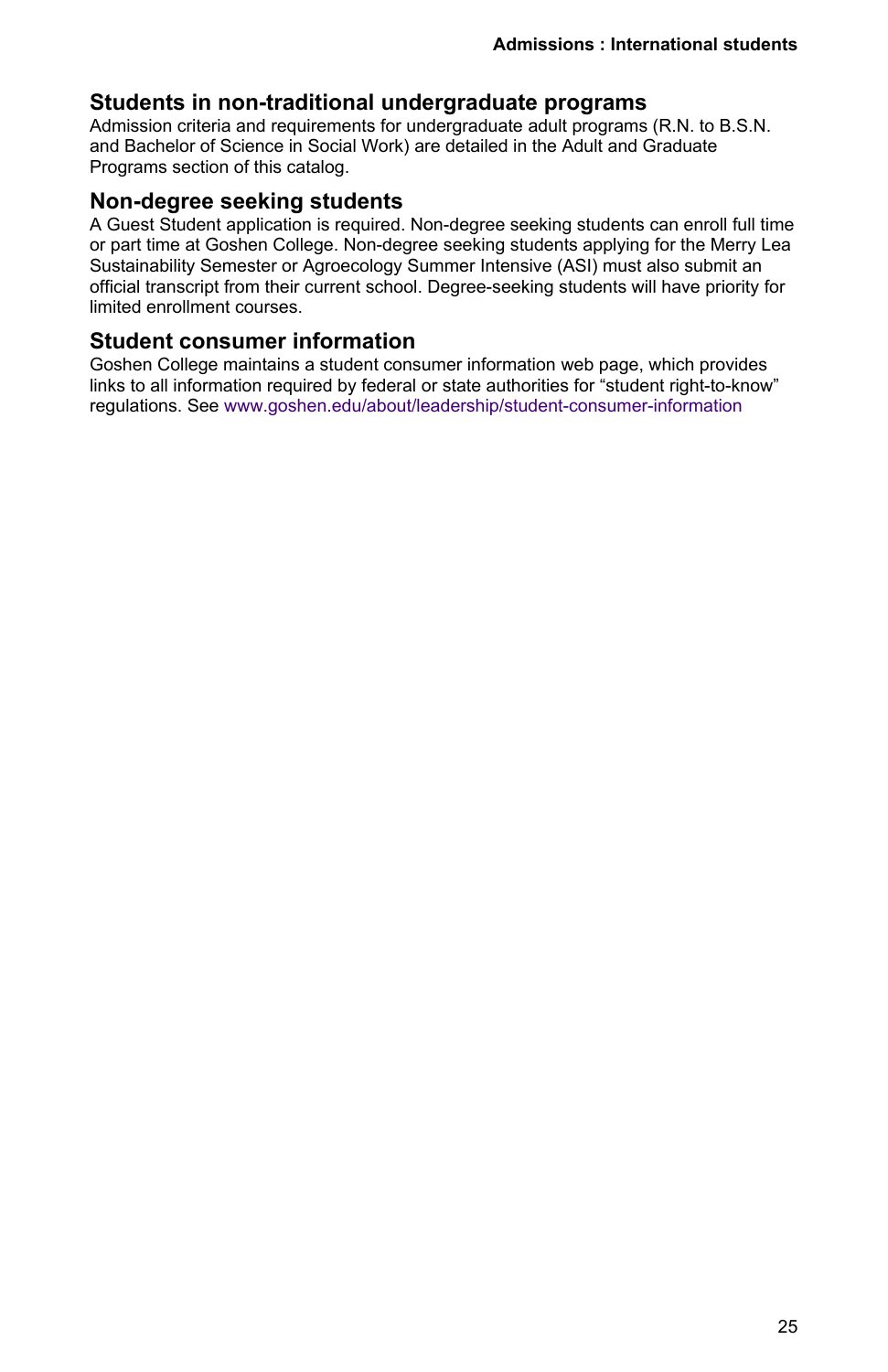# <span id="page-25-0"></span>**Financial aid**

# **Purpose and philosophy**

The Student Financial Aid office (SFA) at Goshen College is designed to assist students and families in financing a college education. Our awarding policies recognize past achievements while also taking into consideration a family's financial need. While financial aid is meant to supplement, not replace, family resources for college, the SFA office staff is committed to providing excellent customer service in helping our families to understand the financial aid process.

# **Financial aid packaging**

All financial aid awards are determined by the Student Financial Aid office. Students applying for financial aid are considered for all aid for which they are eligible. Financial aid is normally provided in a "financial aid notification"– a combination of institutional, state, federal and private loans, employment, and gifts. Goshen College attempts to provide a financial aid notification adequate to meet the needs of each student who applies.

Students planning to attend Goshen College should see the Financial Information section of the catalog or the accounting department website for details about expenses for the current academic year. Indirect expenses, including books and supplies, personal expenses, and transportation are added to tuition, room and board costs to determine the total cost of attendance. The Student Financial Aid office considers the total costs of attendance when preparing a financial aid award.

During 2020-2021, Goshen College administered more than \$24.1 million in financial aid.

#### **Types of financial aid available for the traditional program**

- **Scholarships and Achievement Awards** Merit aid awarded in recognition of outstanding achievement in academics, athletics, music, or other leadership areas.
- **Grants** Grants are gift aid awarded to students, usually based upon demonstrated need. Grants come from Goshen College and from federal and state governments.
- **Loans** The Federal Direct Subsidized Loan and the Federal Nursing Loan do not accrue interest while the student is enrolled half-time or more. The Federal Direct Unsubsidized Loan, the Federal Parent PLUS Loan, the Federal Graduate PLUS Loans, and private or alternative loans, do accrue interest during the time of enrollment in college.
- **Employment** Part-time jobs are available on campus or in the community where earnings can amount to as much as \$1,000 or more each school year. Full-time summer employment can provide additional earnings.

#### **Financial aid package order of assembly for traditional programs**

- 1. Federal Pell Grant
- 2. Federal Supplemental Educational Opportunity Grant (SEOG)
- 3. State grants
- 4. Academic scholarships
- 5. Achievement scholarships
- 6. Tuition discounts
- 7. Church Aid and Goshen College Church Aid Matching Grant
- 8. Goshen College Grant
- 9. Endowed Scholarships
- 10. Federal TEACH Grant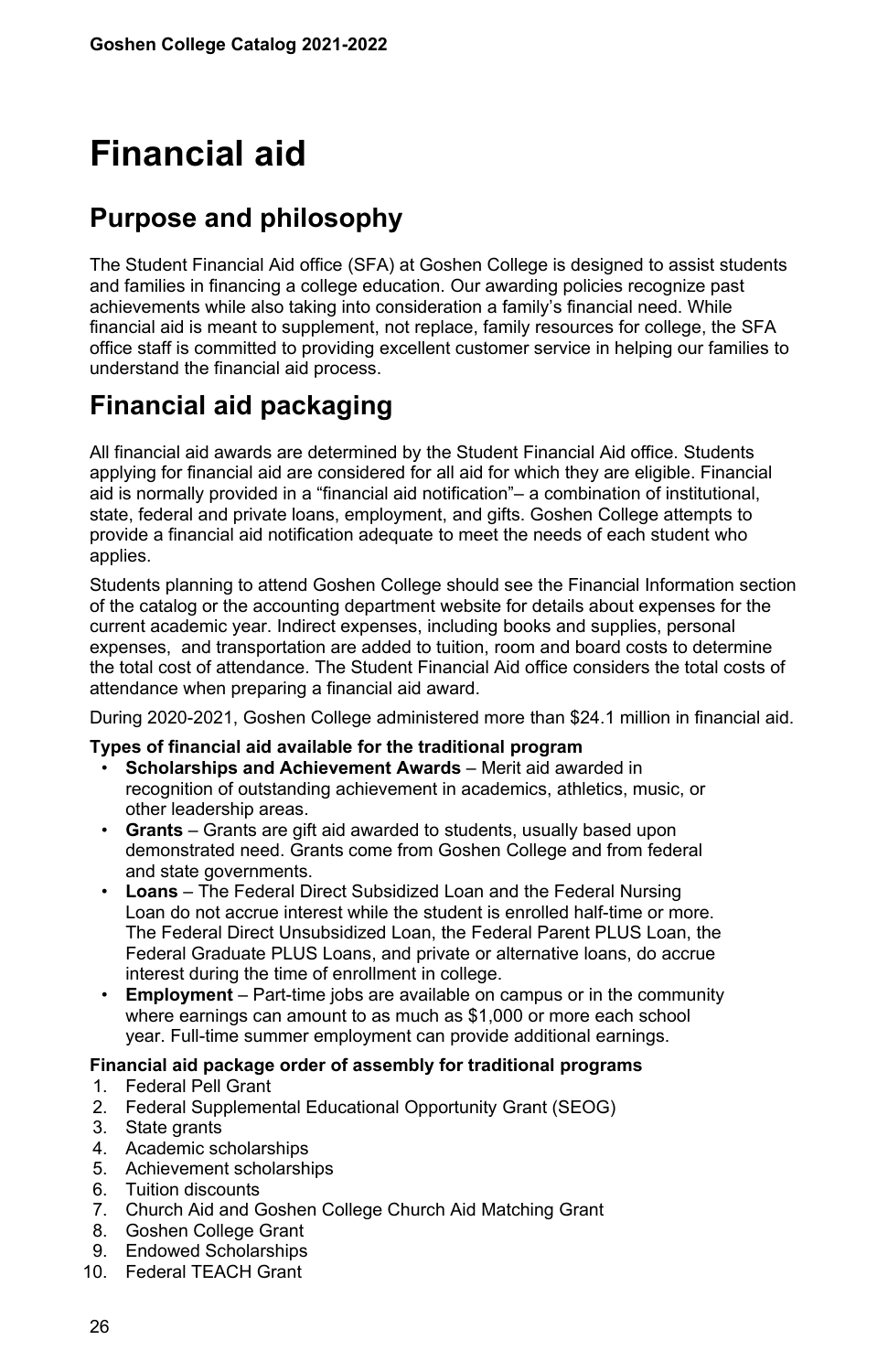- 11. Federal Direct Subsidized Loan
- 12. Federal College Work-Study
- 13. Federal Nursing Student Loan to meet remaining need
- 14. Federal Unsubsidized Direct Loan
- 15. Federal Direct Parent Loan (PLUS) as requested

#### **Financial aid package order of assembly for continuing studies programs**

- 1. Federal Pell Grant
- 2. State Grants
- 3. Outside Scholarship (including employer reimbursement)
- 4. Federal Direct Subsidized Loan
- 5. Unsubsidized Federal Direct Stafford Loan

# **Sources of financial aid**

## **Federal and state programs**

Goshen College participates in all federal programs, including the Federal Pell Grant, Federal Supplemental Educational Opportunity Grant (SEOG), Federal Nursing Student Loan (NSL), Federal College Work-Study Program, the Federal Direct Student Loan, the Federal Direct Parent Loan for Undergraduate Students (PLUS), the Federal Direct Graduate PLUS Loan, and Veteran Educational Benefits.

# **Institutional aid programs for students in the traditional program**

#### **Goshen College President's Leadership Award (PLA)**

The President's Leadership Award (PLA) is a competitive scholarship for high achieving academic students who demonstrate exceptional leadership qualities. This scholarship requires an application, responding to a series of essay questions, and a video. *Recipients will receive a full tuition scholarship renewable for a total of 8 semesters.*

To be eligible to apply for the PLA, students must be incoming first-year non-transfer and meet ONE of the following criteria:

- Have a cumulative GPA of at least 3.85 (on a 4.0 scale)
- Score at least 1340 on the SAT OR at least 29 on the ACT (note: submission of test scores is optional for students enrolling for their first year at Goshen College during the 2021-22 or 2022-23 academic years)
- Be a National Merit Semifinalist

Eligible applicants must also participate in Celebrate Scholars Day at Goshen College in late January. If you have an unavoidable conflict, contact your admissions counselor.

*Note: The President's Leadership Award will replace the student's previously awarded academic scholarship.*

#### **Intercultural Leadership Award**

The Intercultural Leadership Award is for incoming first-year, first-generation, nontransfer students of color who have demonstrated a distinguished academic record, leadership potential and commitment to giving back to their community. *The scholarship is for \$20,000 a year and is renewable for a total of eight consecutive semesters based on academic performance and program participation.* This scholarship requires an application and a response to an essay question.

In order to qualify to apply, students must meet the following criteria:

- Be of African-, Hispanic/Latino-, Asian- or Native-American heritage
- First-generation college applicant
- Be a U.S. citizen or permanent resident with a valid permanent resident card
- Have a cumulative high school grade point average of 3.0 or above (on a 4.0 scale)
- Score at least 970 on the SAT OR at least 18 on the ACT (note: submission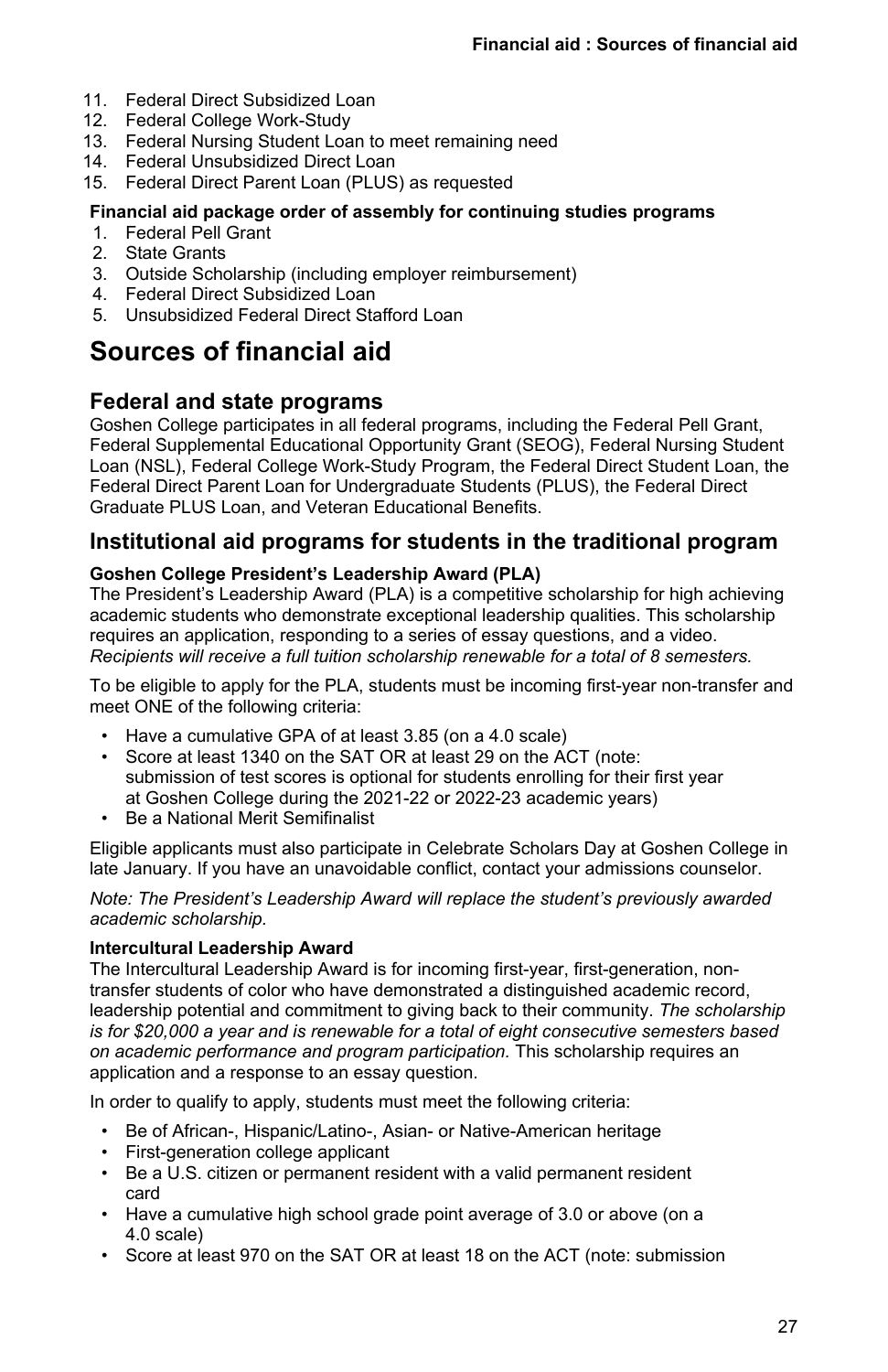of test scores is optional for students enrolling for their first year at Goshen College during the 2021-22 or 2022-23 academic years)

- Complete the Free Application for Federal Student Aid (FAFSA) by your state's deadline
- Participate in Celebrate Scholars Day at Goshen College in late January. If you have an unavoidable conflict, contact your admissions counselor.

*Note: The Intercultural Leadership Award will replace the student's previously awarded Leader of Color Award and academic scholarship.*

#### **Leader of Color Award**

The Leader of Color Award is designed to recognize qualified students of color who have demonstrated a distinguished academic record and significant leadership activities in their local communities during their high school years. *The scholarship is for \$2,500 a year (\$1,250 per semester) and is renewable for a total of eight consecutive semesters.*

In order to be eligible to receive this scholarship, students must meet the following criteria:

- Be of African-, Hispanic/Latino-, Asian- or Native-American heritage
- Be a U.S. citizen or permanent resident with a valid permanent resident card
- Have a cumulative high school grade point average of 3.0 or above (on a 4.0 scale)
- Score at least 970 on the SAT OR at least 18 on the ACT (note: submission of test scores is optional for students enrolling for their first year at Goshen College during the 2021-22 or 2022-23 academic years)
- Complete the Free Application for Federal Student Aid (FAFSA) by your state's deadline
- Apply for admission to Goshen College by March 1, 2021 (including submission of a completed admissions application, high school transcript and SAT/ACT test score [optional]).

#### **Goshen College National Merit Scholarship**

Students who achieve the nationally recognized honor of National Merit Finalists and list Goshen College as their top school are eligible to receive a college sponsored award of \$2,000 per year for four years. These scholarships are partially funded by an endowment established in honor of President Emeritus J. Lawrence Burkholder and his wife, Harriet. The award is made for no more than eight total semesters.

#### **Goshen College Academic Scholarships (for first-year students entering in fall 2021)**

These scholarships reward achievement in high school. Eligibility is determined by a combination of grade point average (GPA) and SAT or ACT scores (note: submission of test scores is optional for students enrolling for their first year at Goshen College during the 2021-22 or 2022-23 academic years). Awards based on academics are renewable based on a continued minimum GPA of 2.0.

#### **Goshen College Transfer Academic Scholarships**

Transfer students who have shown outstanding performance can receive academic/merit scholarships based on their cumulative transfer GPA.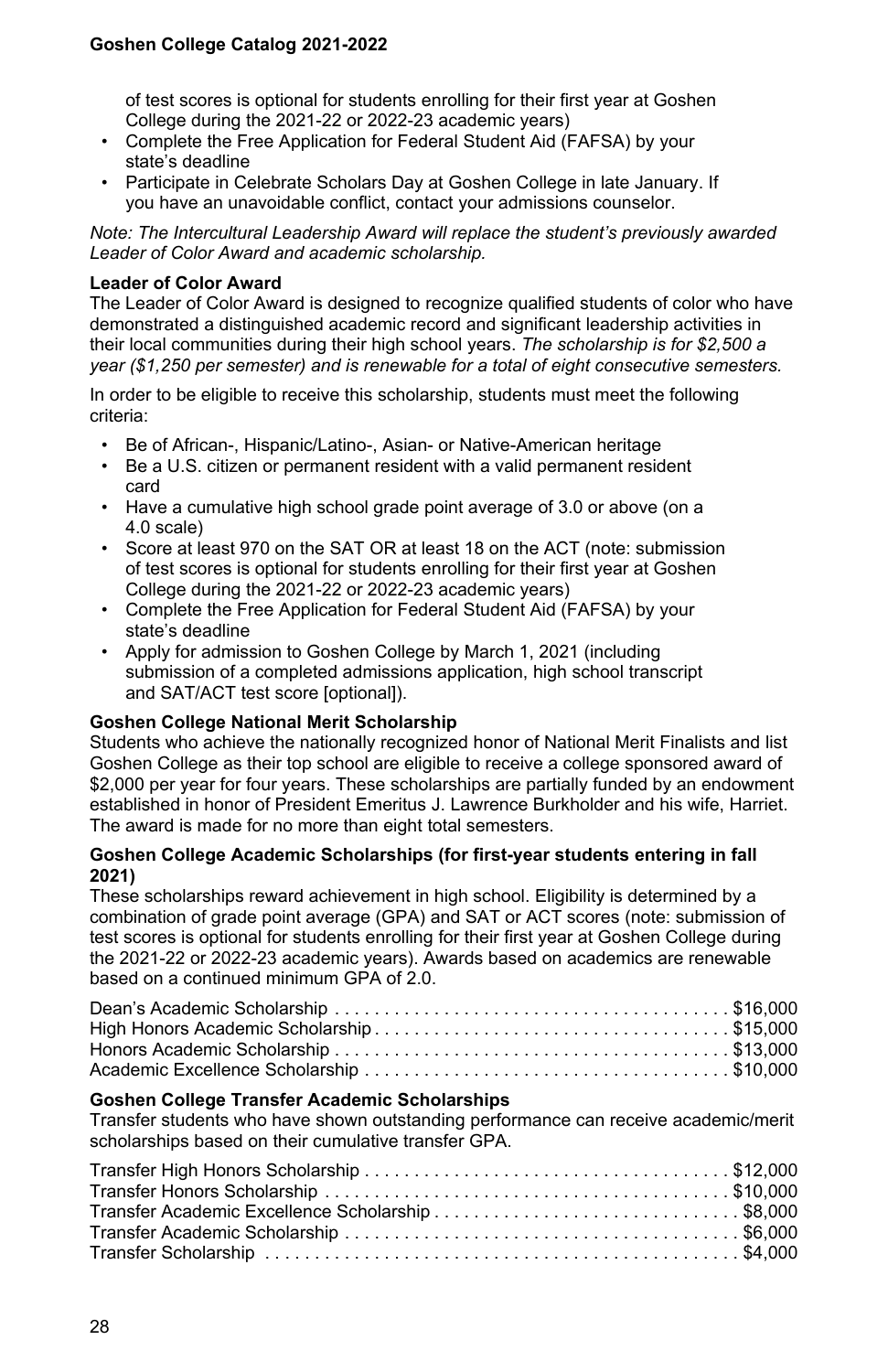Renewals are based on maintaining a minimum 2.0 GPA.

#### **Athletic scholarships**

Scholarships for athletic leadership/achievement are awarded each year through the Athletic Department. Check directly with the athletic department for details.

#### **Music scholarships**

The Goshen College Music Department offers music scholarships to first-year and transfer students who are majoring or minoring in music at Goshen College of up to \$10,000 annually and ensemble grants of up to \$1,000 annually for students not planning to major or minor. All instruments and voice parts are encouraged to apply, including students with interests in composition. Go to the Music Department website for more information and an application.

#### **Endowed and restricted scholarships**

Each year, the Financial Aid office administers over 150 endowed and restricted scholarship funds and awards over \$1.25 million to students from these sources. Simply by applying for financial aid, the student will automatically be considered for endowed and restricted scholarships, using criteria specified by each donor. Over 75 percent of these scholarships are need-based. Many are designated for a specific major or professional goal. Some are based on other criteria such as geography or other demographics.

#### **Missionary service scholarships (Swallen or Lord's Trust)**

Scholarships are available for students in any major who are preparing for missionary service. The application for first time recipients is available in the Admission Office. Renewal applications are available in the Student Financial Aid Office. In addition to the application, two references are required (one of whom must be a pastor). Awards are made for no more than eight total semesters.

#### **Goshen College Grant**

A Goshen College Grant is gift assistance provided on the basis of financial need. The amount of the grant depends on the student's demonstrated need and other gift aid received.

#### **Church Aid Matching Plan**

Goshen College provides grants to match assistance given by the student's congregation or conference aid plan. The Church Aid Matching Grant will be awarded in addition to other scholarships, grants or discounts for which the student is eligible. This program is available to any student, regardless of religious denomination. The Church Aid Matching Grant will apply dollar-for-dollar to the first \$1,000, and beyond that on a 1:4 ratio. Congregational or conference representatives must notify the college by March 1, providing the amount of aid commitment and the name of each recipient. The match is prorated for part-time enrollment.

#### **Tuition discounts**

#### *Related Mennonite institution discounts*

Dependents of a faculty or staff member from schools of the Mennonite Secondary Education Council, Mennonite Elementary Education Council, Anabaptist Mennonite Biblical Seminary, or Eastern Mennonite Seminary are eligible for a tuition discount up to 25 percent. Dependents of faculty and staff from these institutions who are employed less than full-time receive a pro-rata share of the 25 percent discount, based on the percentage of the parent's employment.

#### *Mennonite Colleges tuition discount reciprocity*

Dependents of faculty and staff members from the following schools in the Council of Mennonite Colleges are eligible for a 50 percent tuition discount: Bethel College (Kan.), Bluffton University, Eastern Mennonite University, and Hesston College. Dependents of faculty and staff who are employed less than full-time receive a pro-rata share of the 50 percent discount, based on the percentage of the parent's employment.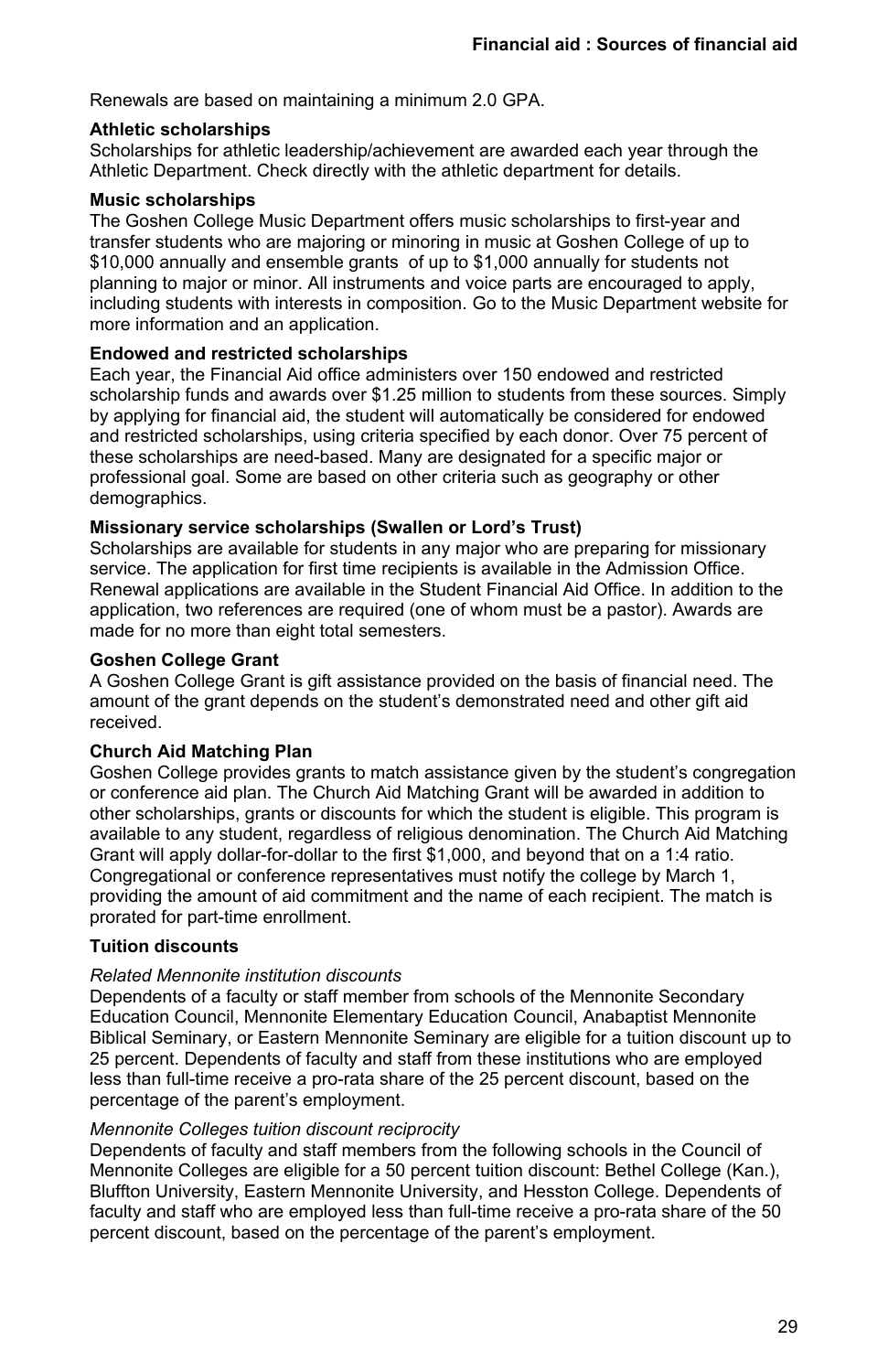# **Financial aid policies**

#### **Limits on Goshen College aid**

Goshen College institutional dollars are available to students who have not achieved a bachelor's degree. Unless otherwise stated in this catalog, students are limited to receiving institutional funds for the number of semesters articulated below:

- Maximum of eight semesters for first-year students who begin their studies at Goshen College with less than 30 credits
- Maximum of six semesters for second-year students who begin their studies at Goshen College with more than 30 credits but less than 61 credits
- Maximum of four semesters for third-year students who begin their studies at Goshen College with more than 60 credits but less than 91 credits
- Maximum of two semesters for fourth-year students who begin their studies with more than 90 credits and less than 121 credits

Students may apply or audition for any number of awards, but each student may receive a maximum of two total awards from the lists below.

*Academic scholarship (limit of one):*

- Dean's Academic Scholarship, High Honors Academic Scholarship, Honors Academic Scholarship, or Academic Excellence Scholarship
- Transfer High Honors Scholarship, Transfer Honors Scholarship, Transfer Academic Excellence, or Transfer Academic Scholarship

#### *Additional awards:*

- President's Leadership Award
- Intercultural Leadership Award
- Leader of Color Award
- DREAM award
- Athletic Awards
- Gorsline Business, Communication or Theater Scholarships
- Anglemyer Education Award
- Swallen Missionary Award
- Music Department Scholarships
- Tuition Discount Benefit
- Church Match Scholarship
- National Merit Scholarship

Per college policies, the total gift aid from Goshen College sources cannot exceed the cost of tuition. Aid from all sources cannot exceed the combined cost of attendance.

#### **Grounds for termination of financial aid**

*Financial:* Accounts from previous enrollment must be paid in full to retain financial aid assistance. Federal aid received for one year cannot be used to pay an outstanding bill from the previous year. *Behavioral:* Financial aid recipients must follow the community life and academic integrity standards of Goshen College. Deviation from these standards could cause a student to lose all scholarship and financial aid. Federal aid is terminated upon conviction of possession or sale of illegal drugs. *Withdrawal of enrollment:* Any financial aid held by a student who withdraws either voluntarily or by request will be adjusted according to federal and institutional refund policies found at [goshen.edu/](https://www.goshen.edu/financial-aid/refund-policy/) [financial-aid/refund-policy.](https://www.goshen.edu/financial-aid/refund-policy/) Any loan or open account will become due and payable. *Academic:* Financial aid recipients must maintain Satisfactory Academic Progress, explained below.

#### **Satisfactory Academic Progress**

Financial aid recipients must show sufficient academic progress toward completing degree objectives within a reasonable time period to remain eligible for federal, state, and Goshen College programs. Students who fail to make satisfactory progress will become ineligible for federal, state and Goshen College financial aid and may be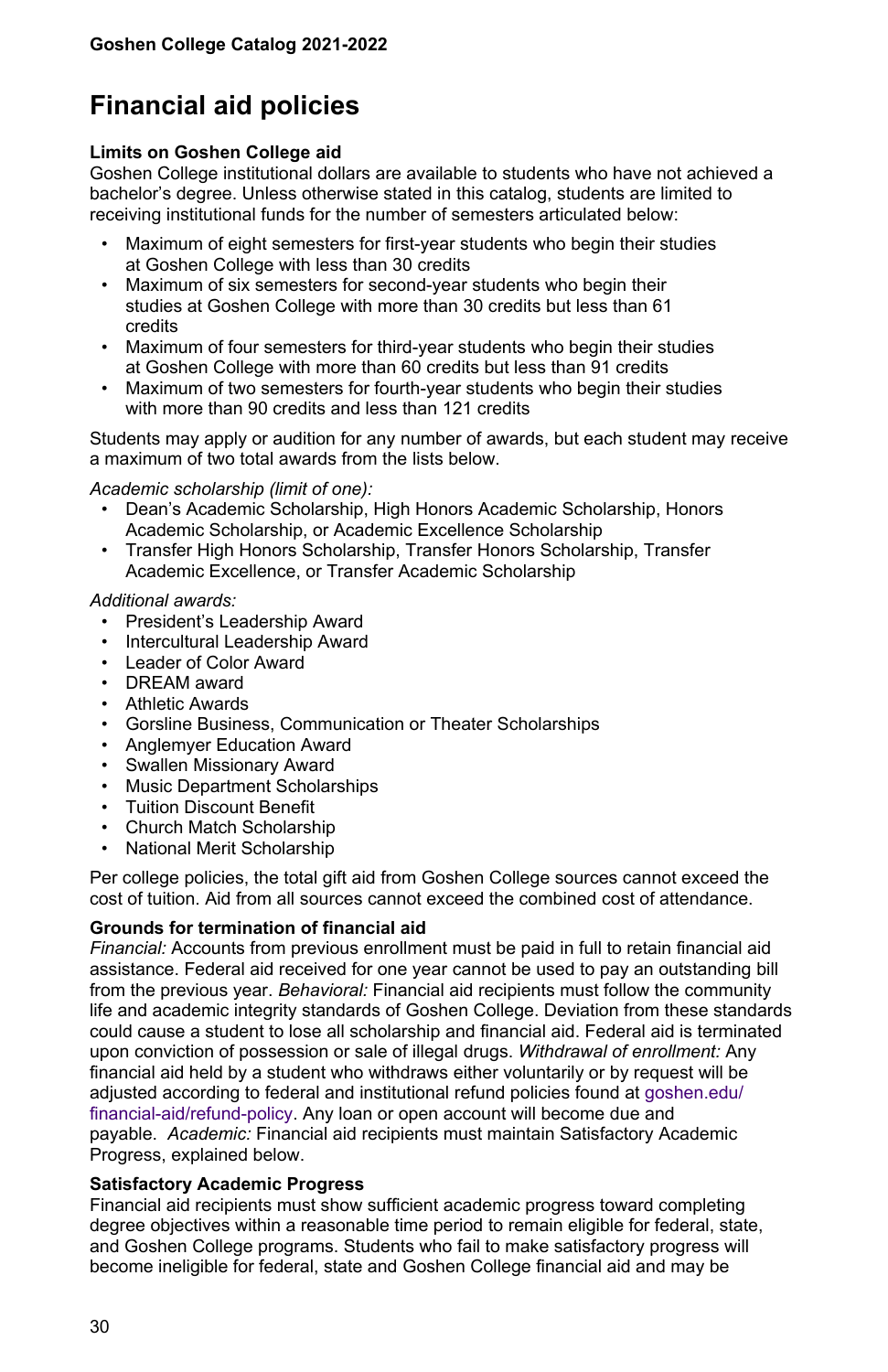suspended from the college. The academic appeals committee hears appeals from those failing to meet minimum SAP. To continue receiving financial aid and enrolling at Goshen College, a student must meet the GPA and pace requirements in the table below.

| Total hours earned at Goshen or recognized for degree<br>consideration from all institutions                 | $1-29$ | $30 - 44$                                             | 45 and<br>up |
|--------------------------------------------------------------------------------------------------------------|--------|-------------------------------------------------------|--------------|
| Minimum cumulative grade point average (GPA) required for<br>academic good standing                          | 1 75   | 1.90                                                  | 2.00         |
| Minimum pace: percentage of total credit hours passed<br>compared to total attempted (including "W" courses) |        | 67%                                                   |              |
| Maximum total credit hours of aid eligibility to complete first<br>academic major requirements (150%)        |        | 180 credit hours<br>(186 for elementary<br>education) |              |

**Note:** All periods of enrollment count toward SAP, including periods when a student does not receive Title IV aid.

#### **SAP review process**

Student records are reviewed at the end of fall and spring semesters and at the end of the summer session. Any student not meeting SAP for GPA or pace is placed on financial aid warning for one semester. While on warning, students must increase GPA to the required level and ensure their cumulative pace is 67 percent or higher. If these conditions are not met by the end of the semester, a suspension is activated. A suspension is activated without a warning semester if fewer than 6 credit hours are passed in a full-time semester.

#### **Appeal process**

A short appeal period is provided during which a suspended student can file a written appeal with the academic appeals committee, which takes final action at meetings in January, May, and August. An appeal letter should be sent to the Registrar and Director of Financial Aid and address why the student failed to make Satisfactory Academic Progress (SAP) and why another chance is justified.

- Include documentation describing unusual or mitigating circumstances that contributed to academic failure, such as injury, illness, death of a relative, or other special circumstances.
- Describe what has changed that would now allow the student to succeed.
- Contain an academic plan prepared with the Academic Success Center, showing how the student will meet SAP standards by a specific time.

#### **Successful appeals**

If the appeal is approved, the student's suspension is changed to **financial aid probation with an academic plan**. The student will receive a letter detailing expectations for continuing academic studies. It is possible that the student would be asked to complete testing or counseling to diagnose and address academic or mental health difficulties.

#### **Academic and financial aid suspension**

For students who do not appeal or for whom the appeal is not granted, **suspension** will ensue. Suspension lasts two semesters. The student may apply for readmission after that time and after successfully completing at least 12 credit hours at any college. Additionally, the student must submit a letter detailing their plan for reaching Satisfactory Academic Progress, which will be evaluated by the Academic Appeals Committee. A student suspended for violating the standards of academic integrity is eligible to receive financial aid upon return to Goshen College unless otherwise indicated by the Dean or the Director of Financial Aid.

#### **Transfer credits and SAP**

Transfer credits accepted by Goshen toward a student's degree program will be included when calculating the credit hour completion ratio, but not the GPA.

#### **Change of Major/Double Major**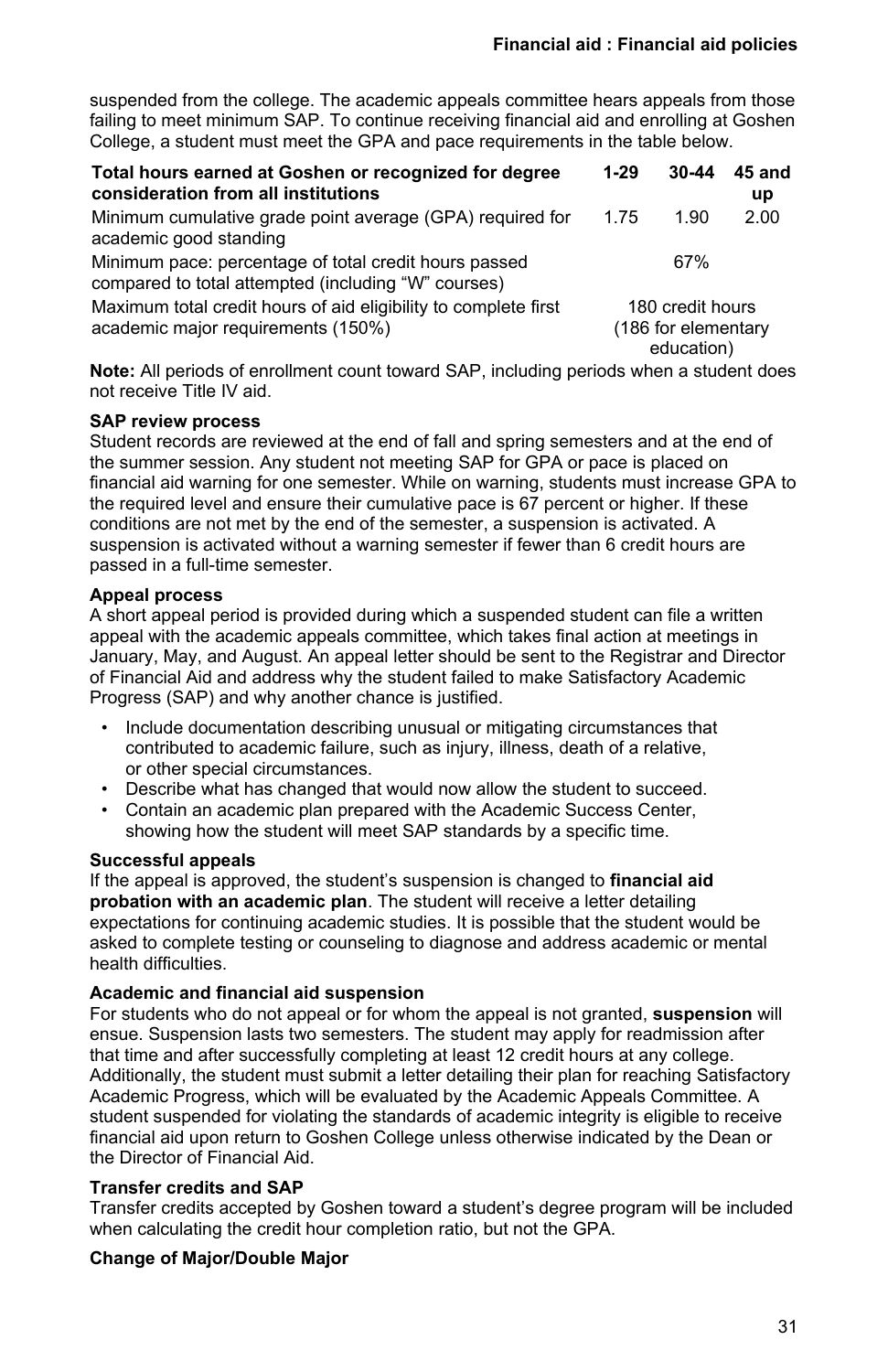If a student elects to double major, complete more than one degree at a time, and/or start a degree and then change majors, then all classes previously taken will count towards SAP.

#### **Second Degree**

All credits accepted by Goshen College towards a second undergraduate degree will count towards SAP. Students who have reached the 150% limitation and want additional aid must appeal for an extension. Students may appeal only once for an extension of their aid due to seeking a second degree. The Director of Financial Aid and Registrar will review the appeal.

#### **Repeated courses**

Students may repeat a course with W or F grade as many times as needed until passed. However, a previously passed course may be repeated only once if the student wishes to receive financial aid for that course. The new grade will replace the previously earned grade for GPA purposes. However, all attempts will count towards pace and maximum time frame.

#### **Grade Change**

If a student's grade is changed, the student may request another SAP review.

#### **Withdrawal from courses (W grade)**

If students withdraw from a course and receive a W grade, those course credits are included in the total credit hours attempted when calculating the pace percentage of credits completed.

#### **Incomplete grades (I grade)**

If students receive an Incomplete (I) grade, those course credits are included in the total credit hours attempted when calculating the pace percentage of credits completed. When the (I) is replaced with a final grade, the student may request another SAP review.

#### **Additional earned credits**

Credit hours earned by testing, special registration or other non-standard means are counted in the SAP calculations as both credits attempted and credits earned.

#### **May and Summer**

May-term and summer classes are combined and count as a single semester for SAP measurements.

#### **Remedial Courses**

Goshen College does not offer noncredit remedial courses.

# **Procedures for applying for financial aid**

Planning is important for receiving financial assistance.

- 1. Apply for admission; a student must be admitted to the college before an official financial aid offer can be made.
- 2. Annually complete the Goshen College Financial Aid Application. (For firstyear and transfer students, the financial aid application is combined with the application for admission.)
- 3. Submit a Free Application for Federal Student Aid (FAFSA) by the March 1 priority deadline. The FAFSA may also be used to apply for the Pell Grant program and the Indiana Higher Education Award and Freedom of Choice Award. The FAFSA may be obtained online at www.fafsa.gov. Students should specify 001799 as the code number for Goshen College in the appropriate section of the FAFSA.
- 4. Investigate other sources of financial aid: high school, church, community service clubs, industry or vocational rehabilitation.
- 5. The Financial Aid Office typically begins awarding incoming students in December. Upon receiving a financial aid package, the student should review the award and respond to the guidelines stated in the financial aid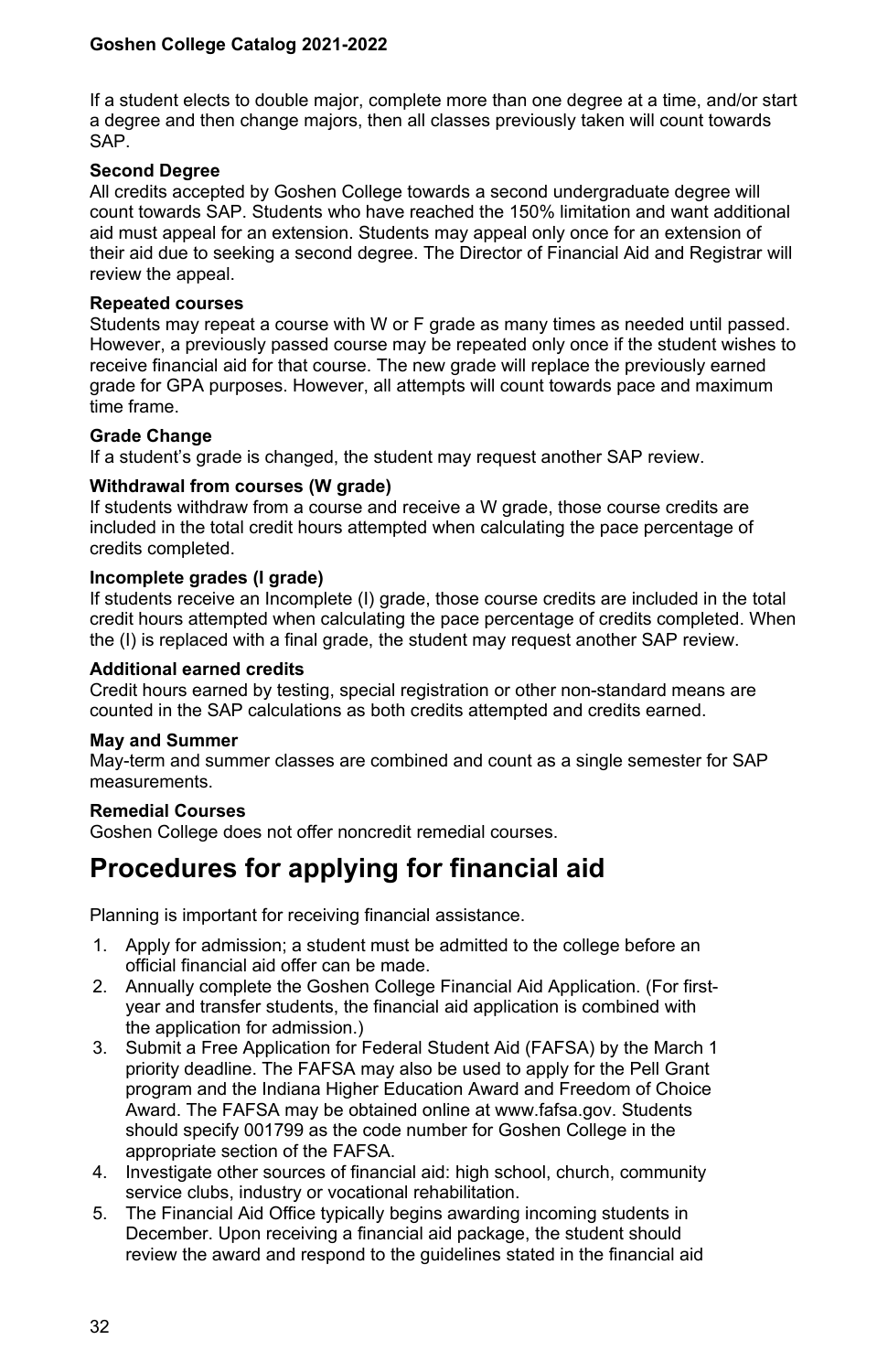letter.

6. Continuing students must reapply for financial aid each academic year. Aid usually continues at substantially the same level each year unless the family's resources or the student's status change. All enrolled students receiving aid automatically receive information about applying for renewal awards. Award letters will be sent beginning in early April.

#### **Canadian students**

Canadian students are eligible for institutional grants and scholarships listed above. To apply for need-based financial assistance, students should request the GC Institutional Financial Aid Form. Students should also consider sources of aid in their home province.

#### **International students**

International students are eligible for academic scholarships and need-based grants that cover part of the cost of tuition. The actual percentage depends on the financial need of the student as well as grades. International students may apply for aid as a part of the admission process. To be considered, a completed application, along with all supporting transcripts and test scores, must be submitted along with a financial declaration. Goshen College also offers athletic and music scholarships for qualified international students. For music scholarships, an application and audition are required. *Note:* A student cannot receive both an athletic and a music scholarship.

#### **Students in non-traditional programs**

Students in all non-traditional programs at Goshen College, through the Adult and Graduate Programs, are eligible for federal, state and veteran's benefits. Goshen College aid is limited to tuition discounts for employees and spouses.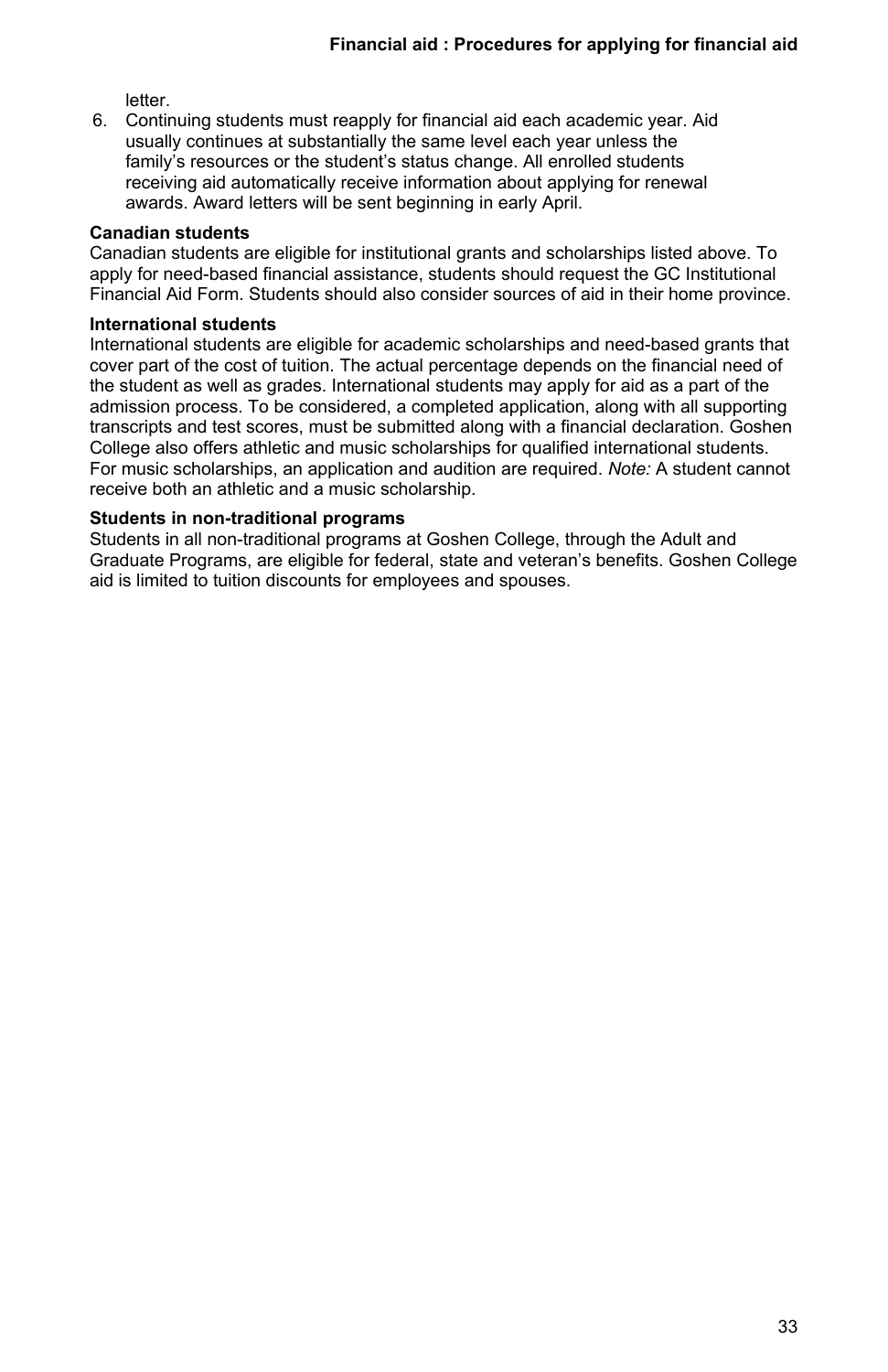# <span id="page-33-0"></span>**Financial information**

# **Tuition and fees for 2021-22**

# **Traditional Undergraduate Program**

|                                                                                        |                                                   |                          | Fall Spring May Term |                  | Total    |
|----------------------------------------------------------------------------------------|---------------------------------------------------|--------------------------|----------------------|------------------|----------|
|                                                                                        | Full-time tuition (12-16 hours) \$17,970 \$17,970 |                          |                      | Inc <sup>1</sup> | \$35,940 |
|                                                                                        | Room (residence halls) $2$                        | \$2,965 \$2,965          |                      | Inc <sup>1</sup> | \$5,930  |
|                                                                                        | Board (full board) <sup>3</sup>                   | \$2,525 \$2,525          |                      | Inc <sup>1</sup> | \$5,050  |
|                                                                                        |                                                   |                          |                      |                  |          |
|                                                                                        |                                                   | Totals \$23,460 \$23,460 |                      |                  | \$46,920 |
| Fall or Spring SST                                                                     |                                                   |                          |                      |                  |          |
| Summer SST Base Rate (full time student both fall and spring semesters) \$18,790       |                                                   |                          |                      |                  |          |
| Summer SST Base Rate (full time student fall OR spring semester)\$21,125               |                                                   |                          |                      |                  |          |
| Summer SST Base Rate (not registered as a full time student either semester). \$23,460 |                                                   |                          |                      |                  |          |

*There are additional destination costs for SST units: Ecuador (\$500); China, Indonesia, and Senegal (\$1,000).*

<span id="page-33-1"></span><sup>1</sup> **There are no additional costs for on campus May term classes for students who are registered full-time, living on-campus, and with a meal plan at Goshen College in both fall and spring semesters.** There will be an extra cost for off-campus May term classes. All those who were in off-campus semester-long courses through other agencies, pay the charges listed below for May term. LA Film School students get credit for full time tuition, but not room or board for the semester they are in LA. Students at Merry Lea must pay for meals separately.

|                                                                          | <b>Tuition Room</b> | Board<br>(full) | Total   |
|--------------------------------------------------------------------------|---------------------|-----------------|---------|
| May term only                                                            | \$3.570 \$585       | \$515           | \$4,670 |
| May term (if attended full-time either fall or spring, but \$1,785 \$292 |                     | \$258           | \$2.335 |
| not both)                                                                |                     |                 |         |

<span id="page-33-2"></span><sup>2</sup>Kratz and Yoder residence halls – \$2,965/semester *(Double room used as a single is \$750 additional per semester.)*

Kulp and Coffman junior/senior floors – \$2,890/semester for a single or shared double room*(Super single room is \$250 additional per semester.)*

Intentional Living Communities & Living Learning Communities – \$3,240/semester Individual apartment units at full capacity (SA 101-SA 311) – \$3,490/semester Individual two-bedroom loft-style apartments at (4) capacity (SA 401-SA 411) – \$2,990/ semester

*(Apartments operating one below capacity are additional \$500 per resident. Students sharing a double room in SA 101-SA 311 receive a \$500 discount.)*

<span id="page-33-3"></span> $3$ Other meal plan options – 65 meals per semester + \$140 munch money – \$1,040/ semester, 30 meals per semester + \$125 munch money – \$460 semester

Add the following estimates to the above fixed costs: books and supplies – \$1,250; personal expenses (i.e., health insurance, recreation, pocket money, etc.) – \$1,450; transportation- \$950.

*Note that laundry, internet access costs, and unlimited free access to the Recreation-Fitness Center are already included in room fees.*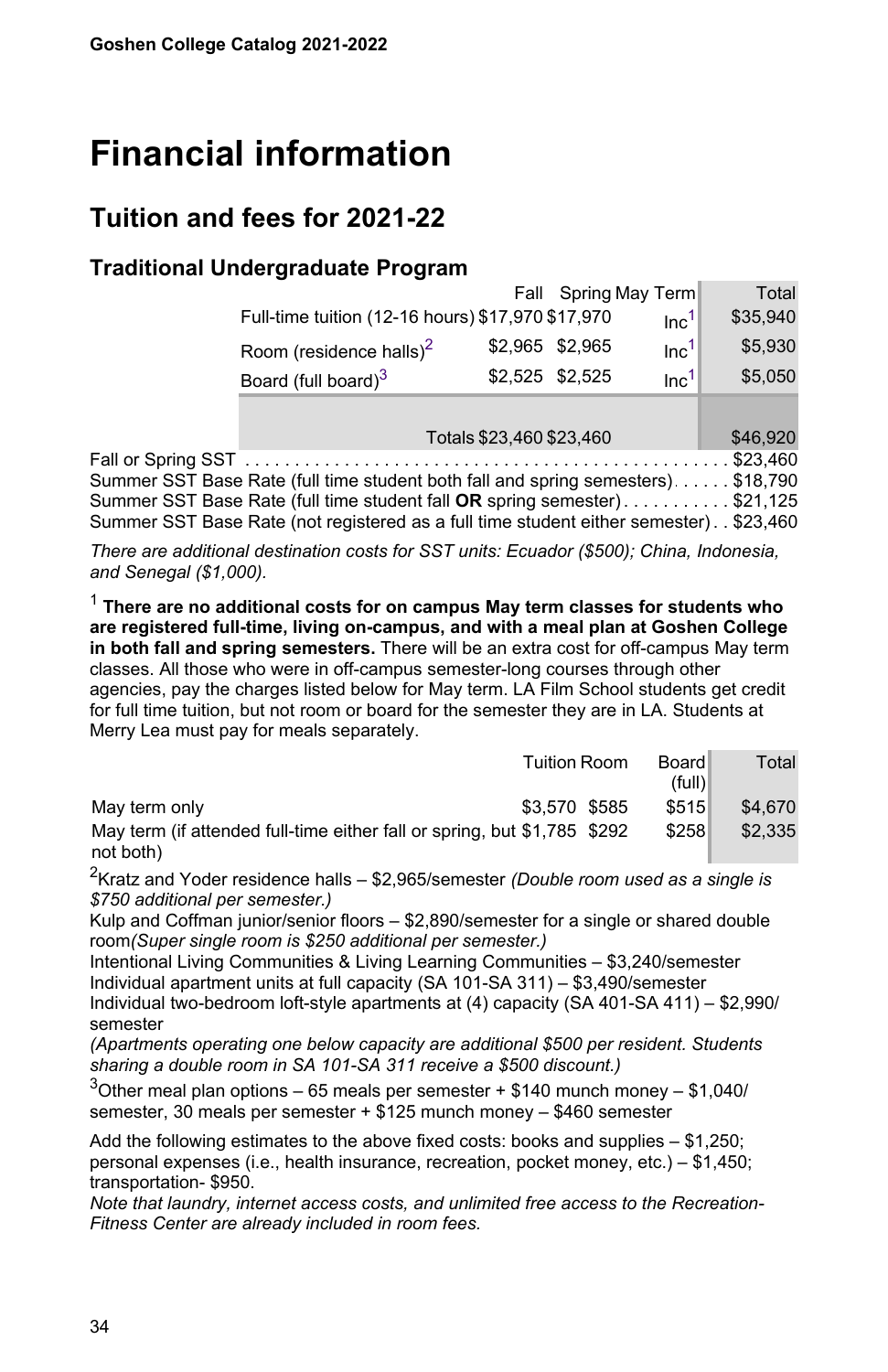#### **Other tuition rates for traditional undergraduate program**

**Part-time** fall and spring tuition charges (applied music surcharge additional)

| One-to-eleven credit hours (and May term part time) (per credit hour) \$1,475<br><b>Full-time</b> Extra hours above 16 (per credit hour)\$880                                                                                                           |
|---------------------------------------------------------------------------------------------------------------------------------------------------------------------------------------------------------------------------------------------------------|
| Full- and part-time:                                                                                                                                                                                                                                    |
|                                                                                                                                                                                                                                                         |
| <b>Summer session:</b> (each 3-4 credit hour course) \$2,635                                                                                                                                                                                            |
| Other surcharges and special fees<br>Applied music surcharge (students enrolled for six or more hours) \$400<br>Late payment (payment received after due date)\$200<br>(Transcripts and diplomas are released only after all accounts are paid in full) |

# **Payment Information**

| Payment due dates - Traditional Academic Calendar (Undergraduate & Graduate) |  |
|------------------------------------------------------------------------------|--|
|                                                                              |  |
|                                                                              |  |
|                                                                              |  |
|                                                                              |  |

Goshen College no longer mails out paper copies of statements or bills. Students will be notified by email when an estimated bill is ready and will be expected to log in to MyGC to retrieve their bill. Real-time account information and monthly statements are available on MyGC under 'My Account Balances.' The student is responsible to authorize MyGC access (or provide updated account information) to any person(s) making payments on their account.

**Option #1 – Payment in full:** Payments received after the due date are subject to finance charges and a late payment fee. For more information on payment methods, including online and foreign currency payments, visit [www.goshen.edu/accounting-office.](https://www.goshen.edu/accounting-office/)

**Option #2 – Nelnet Payment Plan (\$25 enrollment fee / 0% interest):** Contracts may be arranged with Nelnet for a monthly payment plan to cover each semester. The enrollment fee for each semester-based plan is \$25. There are no interest charges if the contract covers the entire balance due. For additional information, please contact the Accounting Office or visit [MyCollegePaymentPlan.com/Goshen](http://mycollegepaymentplan.com/Goshen/).

**To avoid monthly finance charges, make full payment of any balance due or enroll in one of the following payment plan options before the due dates listed**

**above.** Full payment also confirms your course registration and guarantees your seat in class. It is recommended that all applications for Financial Aid be submitted at least two weeks prior to the payment due date. **A \$200 late payment fee will be added to delinquent accounts 60 days after each semester due date.**

Interest of 12% annually (1% per month) will be charged against unpaid balances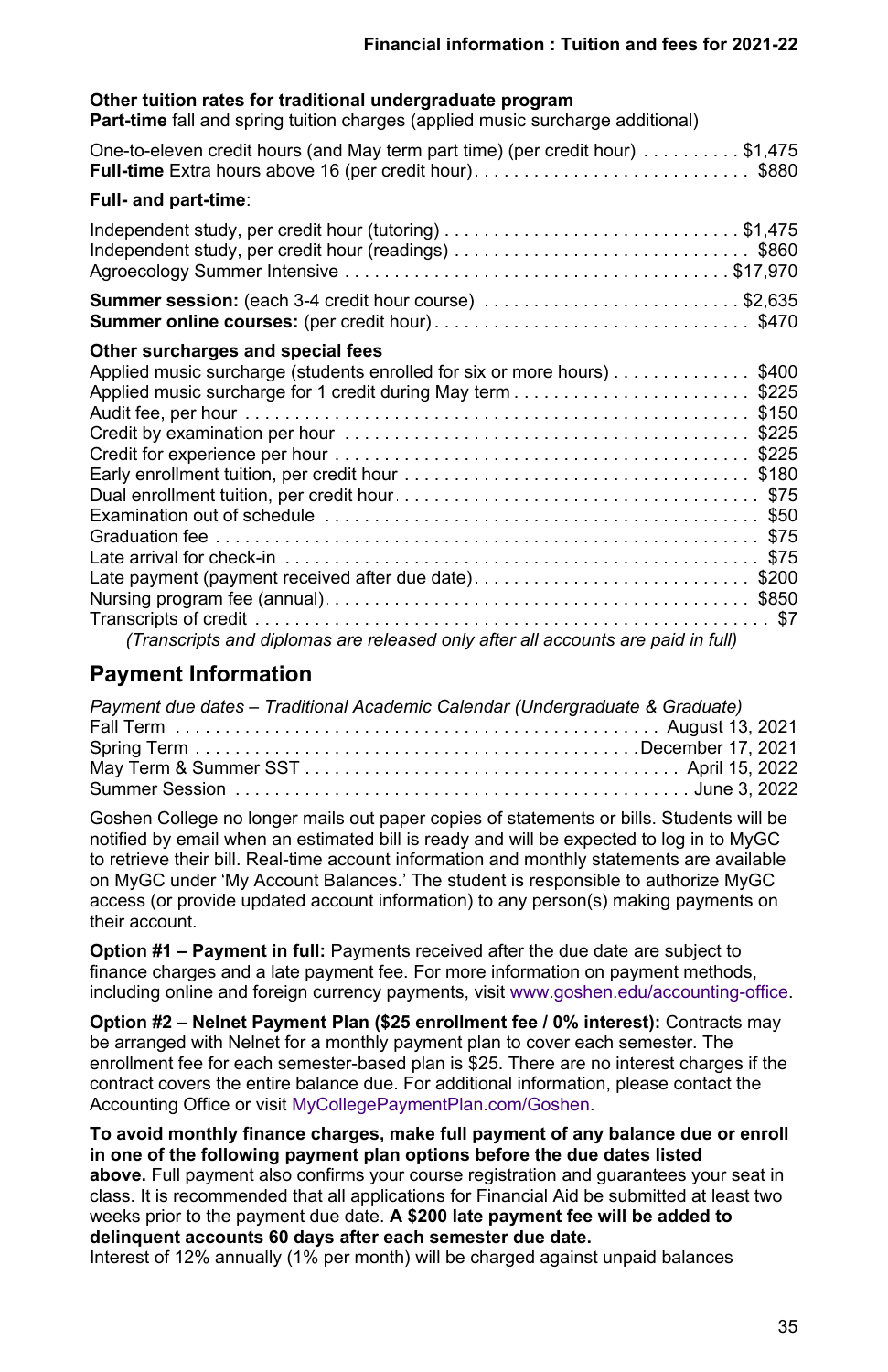beginning 30 days after the drop/add period ends. Delinquent accounts will be sent to a collection agency at the college's discretion at any time after the account is deemed past due. All collection costs assessed by the collection agency are the responsibility of the student and added to the balance due.

**Note:** All amounts listed on statements and estimated bills are in U.S. dollars.

## **Adult and Continuing Studies Programs**

| Undergraduate programs<br><b>Bachelor of Science – Social Work</b> (per credit hour) \$470 |  |
|--------------------------------------------------------------------------------------------|--|
| 18 month, 38-40 credit hour program                                                        |  |
| <b>Bachelor of Science – RN to BSN</b> (per credit hour) \$470                             |  |
| 18 month, 38 credit hour program                                                           |  |
|                                                                                            |  |
| Other surcharges and special fees for Social Work and RN to BSN<br>Exam Fees:              |  |
| ∘ CLEP: \$117<br>DANTES: \$115 (cost varies by test)<br>$\circ$                            |  |

#### **Teacher Certification programs Transition to Teaching**

| Elementary Education - 24 credit hours \$12,240                                    |  |
|------------------------------------------------------------------------------------|--|
|                                                                                    |  |
| <b>English Learners Licensure Addition</b> (per credit hour, 9 credits total)\$470 |  |

## **Financial Suspension**

All Goshen College students are required to keep current on their accounts, regardless of class, program, or degree. Accounts must be paid in full or have a payment plan in place to cover the entire cost of the semester by the due date. Administrative, clerical or technical billing errors do not absolve the student of their financial responsibility to pay the correct amount of tuition, fees and other associated financial obligations assessed as a result of their registration at Goshen College. Full financial responsibilities are spelled out in the Goshen College Financial Responsibility Agreement. Students with past due balances from current or previous semesters will be removed from future class rosters immediately after the end of mid-term break, unless a special waiver is granted by the Accounting Office. Appeals to financial suspension may be made to the Vice President for Finance.

# **Refund Policies**

The following tuition refund procedures apply to students who withdraw or are dismissed from the institution, change status from full-time to part-time, or reduce hours as a parttime student. Students with a posted credit balance may request a refund through MyGC. No refund is issued while there is an incomplete payment plan. Room refund rates apply to students who withdraw, are dismissed, or change from resident to commuter status. Meal plans are not refundable.

#### **Refund procedures for traditional undergraduate students**

*Voluntary withdrawal:* Students wishing to withdraw completely from the college initiate the process by contacting the Associate VP for Retention (AD 12). The Associate VP will direct the withdrawal process, including official notification to the academic advisor, registrar, resident director (if residence-hall student), Accounting Office, and Financial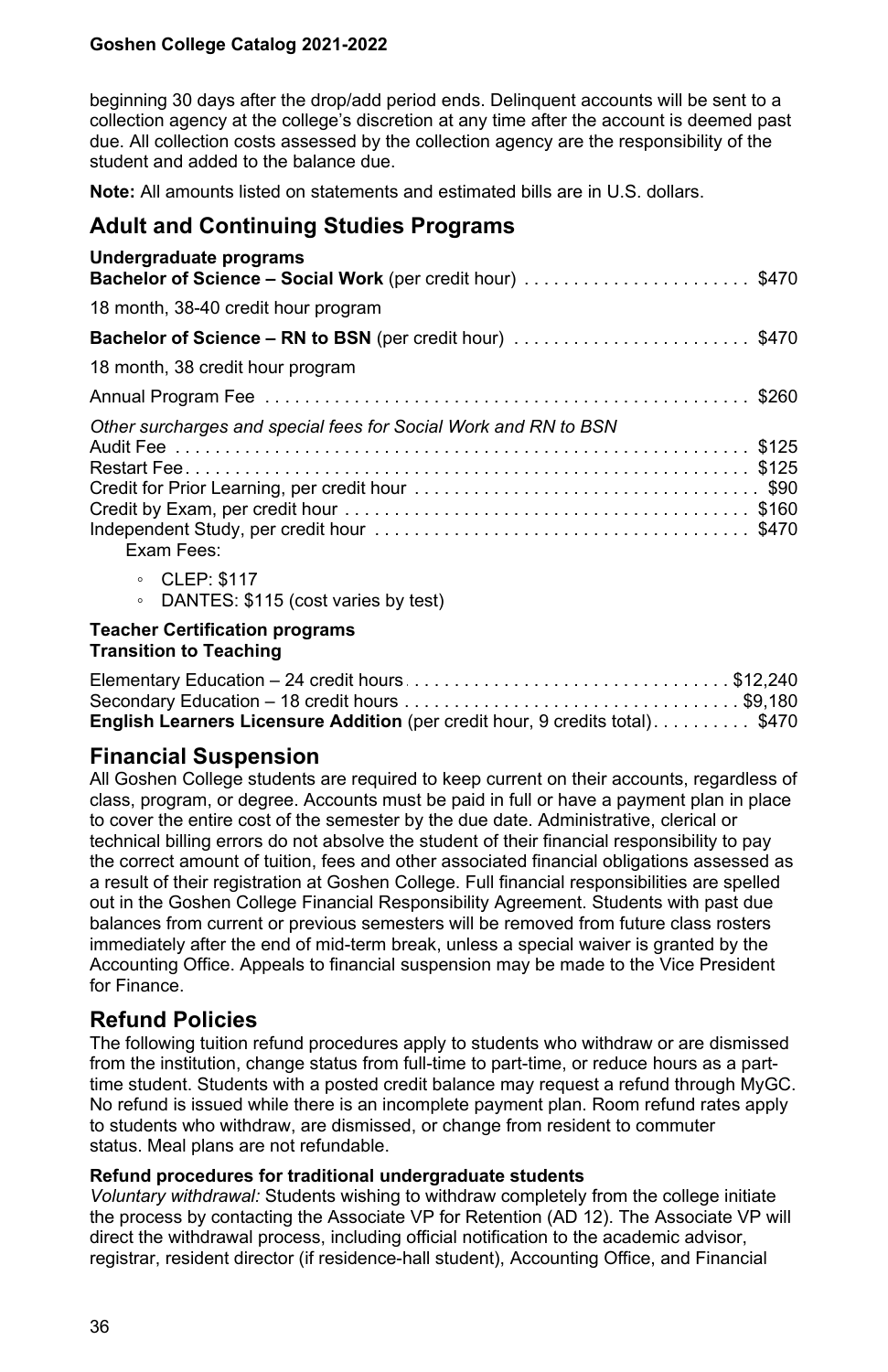Aid Office. Students who only reduce their hours of enrollment must contact their academic advisor and the registrar.

*Involuntary withdrawal:* The registrar's office establishes the last date of attendance for students who stop attending classes and do not follow withdrawal procedures. The registrar's office contacts professors, the student's advisor and residence life personnel to document the last date of attendance.

Final settlement of financial aspects of the withdrawal process can take several weeks. A weekly tuition refund schedule is posted at [goshen.edu/financial-aid/refund](https://www.goshen.edu/financial-aid/refund-policy/). The refund percentage for the semester follows the federal regulations for refunding financial aid. There is no refund after the last day to withdraw with a "W" which is when 60 percent of the semester is completed.

#### **Room refund rates, following day one of any term, are prorated daily until the last date to withdraw with a "W." No refunds are given after the "W" date.**

Refund rates for students enrolled in the May term **only** are the same as those listed above, but the 100% refund rate applies only to days 1 and 2 (drop/add period). A student financial aid recipient will have earned aid according to the formula listed above. Exceptions are during the 100% refund period, where no aid is earned since no costs are incurred. The full formula for determining the amount of Title IV federal aid that is earned, and how unearned portions are returned to the federal programs is outlined in CFR 668.22. Institutional aid earned is calculated according to the same procedures, with the exception that any credit left on the student's account after the refund listed above will first pay back any current year loan owed to Goshen College.

#### **Withdrawal and refund policy for reservists called to active duty**

Any student called to active duty in the U.S. military may withdraw from courses up until the last day of the semester. If the withdrawal comes during the first nine weeks of the semester, normal withdrawal and refund policies take effect. If departure comes after the ninth week, the student has the option of withdrawal "W" or incomplete "I" grades in registered courses. Options should be discussed with and approved by the course instructor(s). If course withdrawal "W" is pursued, tuition and fees will be refunded on a prorated basis. The official date of withdrawal will be used to calculate the refund. Students receiving financial aid will be subject to refund policies as provided for by the agencies sponsoring the aid. Reservists called to active duty who wish to withdraw from courses must provide the Registrar with a copy of their orders.

## **Refund procedures for adult and graduate students**

Students seeking a degree in the Adult and Graduate Programs who drop from courses will receive a refund based on the weekly refund schedule for the respective course at the time a student has notified the Program Director that they are withdrawing. A student will be charged again for any course that is retaken. Specific refund information may be found at [goshen.edu/financial-aid/refund.](http://goshen.edu/financial-aid/refund)

Financial aid refunds may be available after financial aid processing is completed and enrollment status can be confirmed. Students enrolled in various sessions within a semester may receive refunds in installments after attendance in a registered course has been confirmed. Title IV Federal Aid recipients who drop below half-time enrollment or withdraw completely from Goshen College may not be entitled to a loan disbursement or a refund of loan funds. If a Federal Direct Loan recipient drops below half-time enrollment during the expense period covered by the loan, ALL remaining disbursements will be canceled for the expense period.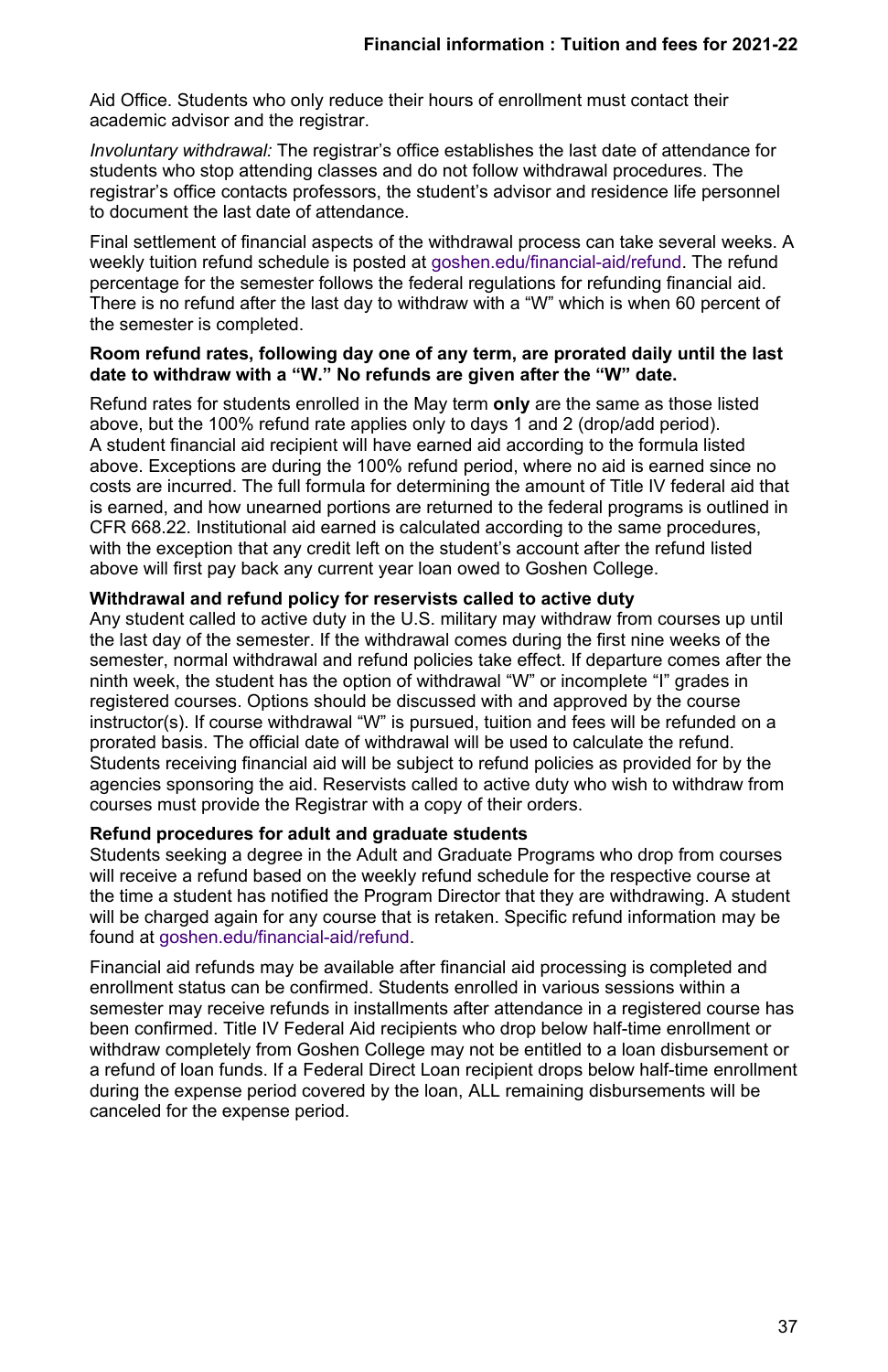# **Academic policies and requirements**

## **Academic calendar**

The traditional school year at Goshen College consists of two semesters and a May term. There is no tuition charged for on-campus May term classes if students are full-time in both fall and spring semesters. Commencement is scheduled between spring semester and May term. Summer SST units leave at the beginning of May term.

The adult degree completion program school year has three terms of fall, spring, and summer.

## **Degrees offered**

The Bachelor of Arts is the primary degree awarded by Goshen College. The program that leads to this degree includes Goshen Core requirements, a major, and electives that can also be used for a second major, one or more minors or to complete professional programs in elementary or secondary education and social work.

The Bachelor of Science in Nursing is a professional degree which includes Goshen Core requirements, supporting courses, and professional nursing study. Graduates must successfully complete the National Council Licensure Examination – RN (NCLEX-RN) to become a registered nurse. Graduates of associate degree programs in nursing are welcome to enter and pursue a modified program to earn a B.S.N. at Goshen College.

The Bachelor of Science degree in Communication and Social Work is a degree completion program designed for adult students who have completed two or more years of college. Classes are held in the evening and online and accommodate adult needs in both content and learning style. See more details in the Adult and Graduate Programs section of this catalog and also online.

Four graduate degrees are offered:

- Master of Science in Nursing, Family Practitioner
- Master of Arts in Environmental Education
- Master of Business Administration
- Doctor of Nursing Practice

The M.B.A. program is offered in collaboration with Bluffton University, Canadian Mennonite University, and Eastern Mennonite University. The DNP program is offered in collaboration with Eastern Mennonite University.

A graduate-level sustainability leadership semester at Merry Lea Environmental Learning Center is also offered in conjunction with Anabaptist Mennonite Biblical Seminary in Elkhart, Indiana.

A separate graduate course catalog is available online and also from the Registrar's Office. See [goshen.edu/catalog/](https://www.goshen.edu/catalog/)

## **Majors and minors**

The major is a specified concentration of courses in a department, in addition to designated courses in related departments, which develop expertise in the concepts and skills of a discipline. Many majors offer specialized concentrations, which allow students to tailor a program to their personal interests. Each major includes a departmental or interdisciplinary seminar at the senior level and most include an internship. Majors range in size from 35 credit hours to 61 or more in professional programs. Minors supplement the major, often emphasizing an interdisciplinary approach or vocational skill. Typical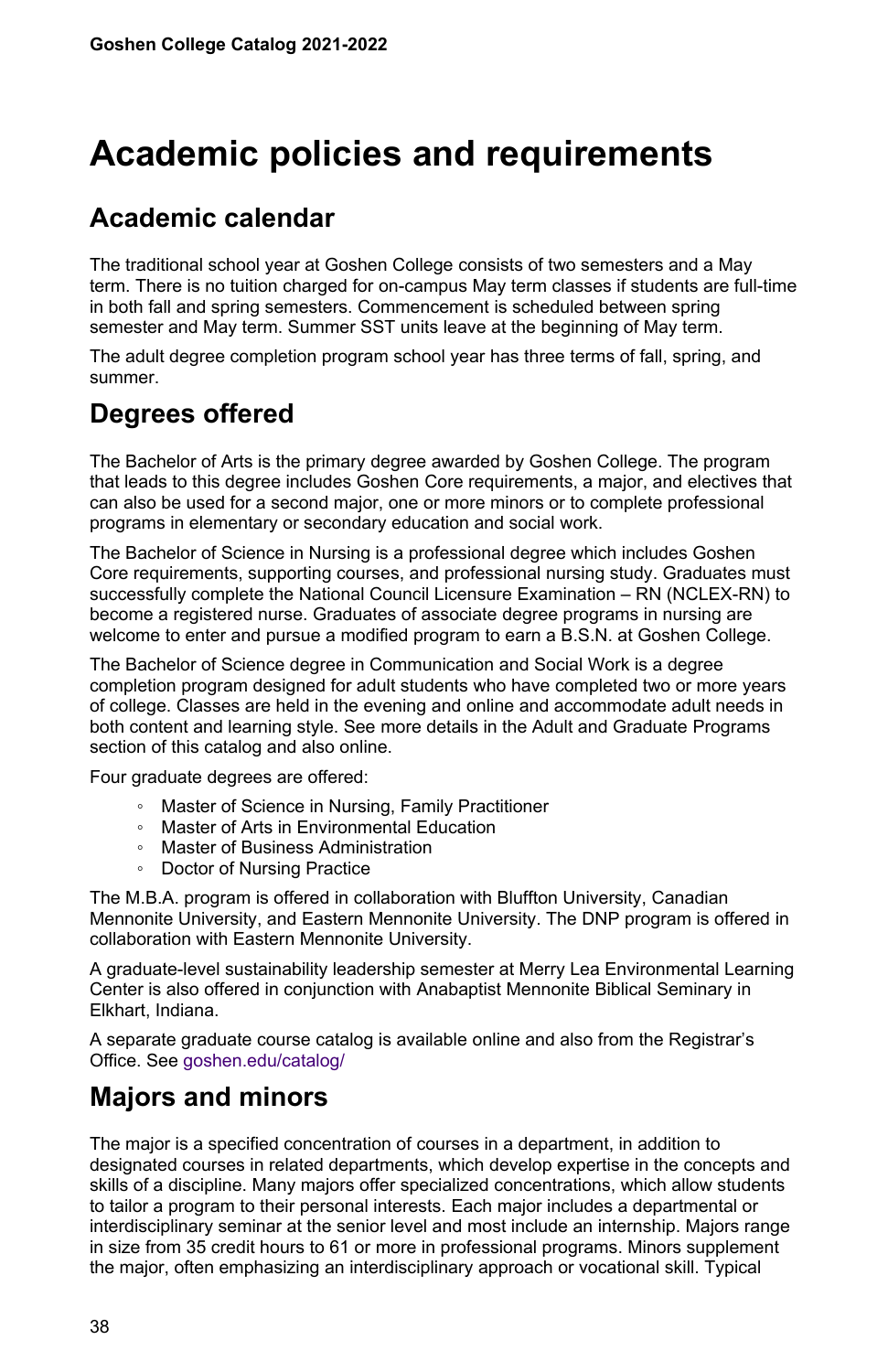minors require 18-20 credit hours of study.

Details on required courses and sequences for each major and minor appear in alphabetical order in the academic programs section of the catalog. Handbooks on professional programs such as nursing, education or social work are available online and in the appropriate departmental offices. These three professional programs all require a separate application and admission process. *See [Academic Programs and](https://www.goshen.edu/academics/majors-minors/)*

*[Requirements](https://www.goshen.edu/academics/majors-minors/) for a list of 38 majors and 48 minors available in the traditional program. See [Adult and Graduate Programs](https://www.goshen.edu/catalog/office-grad-cont-studies/) for descriptions of undergraduate programs for adult students.*

## **Declaring a major or minor**

Students who wish to declare a major or minor should meet first with their academic advisor, then notify the registrar's office of their intent.

## **Graduation requirements**

## **1. Total credit hours**

The minimum total credit hours for each bachelor of arts and bachelor of science degree is 120 credit hours, with the exception of the elementary education, elementary/special education and elementary/English learners education majors, which require 124 credit hours.

## **2. Goshen Core**

Goshen Core requirements must be completed as listed in the catalog that is current at the date of matriculation. New students may use IB, AP, dual credit and transfer courses to meet Goshen Core requirements. However, after initial enrollment, students who wish to use courses from another institution to meet Core requirements must petition the Goshen Core Curriculum Committee and have their transfer course approved before taking such a course. Petition forms are available on the registrar's website. Students who transfer to Goshen College with a completed associate degree have a reduced Core requirement (see the Goshen Core section of this catalog). Students who are earning a second bachelor's degree have their Core general education requirements waived.

## *CORE courses that meet multiple requirements:*

Perspectives courses in the Goshen Core may also count toward a student's major or minor, with the exception of GC Seminar courses, which may not be counted toward a major or minor.

## **3. Major**

A defined major or interdisciplinary major must be completed. At least 12 upper-level credit hours (300-499) are required in the major. At least six upper-level credit hours in the major must be completed at Goshen College.

*Internship credit expectations:* From 40 to 60 clock hours of experience will be expected for one hour of credit earned in departmental internships completed during the academic year. See credit by experience information for policies governing credit earned outside the semester calendar.

*Double major policy for senior seminars and internships:* Students with a double major are required to complete only one senior seminar and one internship. However, since seminar and internship credit counts toward the total number of credit hours required for a major, other courses must be substituted in order to reach the total required number of credit hours for the second major. *NOTE: students with a double major in a combination of biological sciences, chemistry, or physics need to take only one senior seminar and are not required to substitute another course for the senior seminar in the other major.*

## **4. Minor (optional)**

A minor supplements the major, often emphasizing a special interest, an interdisciplinary approach or vocational skill. Minors consist of 18-20 credit hours, with at least eight credit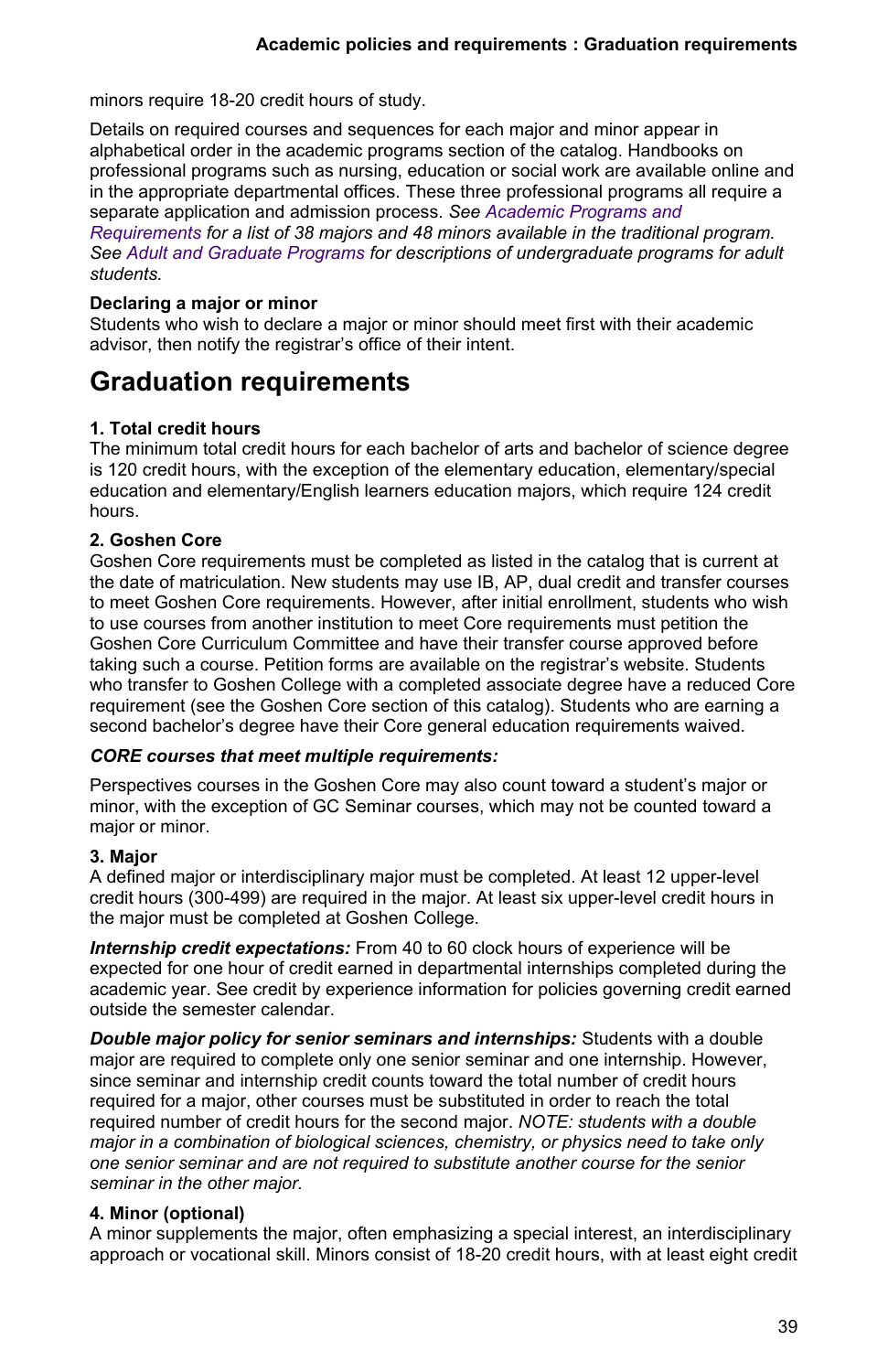hours of upper-level study (300 and above). At least three credits in the minor must be completed at Goshen College.

#### *Double-counting courses in more than one major or minor:*

Some double major or major-minor combinations are not possible because of significant overlap in program requirements. See details in individual program descriptions.

#### **Two majors, two minors, or a major and minor**

A course may be counted in two different programs if it meets one of the following criteria:

- Specifically required in both programs
- Approved by academic advisors for both programs. This option is limited to no more than two courses (maximum 8 credit hours) per program.

*Note: double-counting courses is not possible for interdisciplinary majors.*

#### **5. Grade point average**

A minimum 2.00 grade point average (GPA) for all work at Goshen College is required for graduation. Some specific majors require a GPA of 2.50 or 2.70.

#### **6. Minimum credits of coursework at Goshen College**

At least 30 credit hours of coursework must be completed at Goshen College.

#### **7. Senior credit requirement**

Of the minimum 30 credit hours taken at Goshen College, at least 24 must be completed in the senior year (after achieving 90 credit hours). Exceptions are made for certain professional curricula where the fourth year is spent at another institution and for students in degree completion programs through the Adult and Graduate Programs.

## **8. Limit of credit hours in one department**

No more than 45 credit hours in one department can count toward the minimum hours required for the degree. In other words, at least 75 credit hours must be completed outside the department of the major. All interpretations of requirements should be checked with the registrar.

## **9. Convocation/chapel attendance**

Posted attendance requirements must be met. Current attendance policies are distributed to students annually and available at the chapel website.

#### **10. Full financial settlement**

Diplomas and transcripts are released only after the student's financial obligations to Goshen College have been met.

## **Special degree conditions**

## **Credit limitations**

- **Technical education** A maximum of 12 hours of credit may be accepted for technical or skills-oriented courses from vocational training programs in technical schools, community colleges, or Bible institutes.
- **Credit for internships –** A maximum of 12 credit hours of experiencebased internship credit can be counted for the bachelor degree.

#### **Seven-year window to complete graduation requirements**

Students have seven years to meet the graduation requirements outlined in the catalog for the year of matriculation at Goshen College (or Hesston College) unless those requirements have been changed later by faculty actions that are to be applied retroactively. The time period is adjusted proportionally for transfer students. Students who do not finish their degree program within seven years will be subject to the graduation requirements currently in force. However, a student who, in spite of a period of absence, can graduate not more than seven years after first matriculation(or an appropriate share of this time, in the case of a transfer student), may elect the requirements in force on the date either of the first matriculation or of readmission.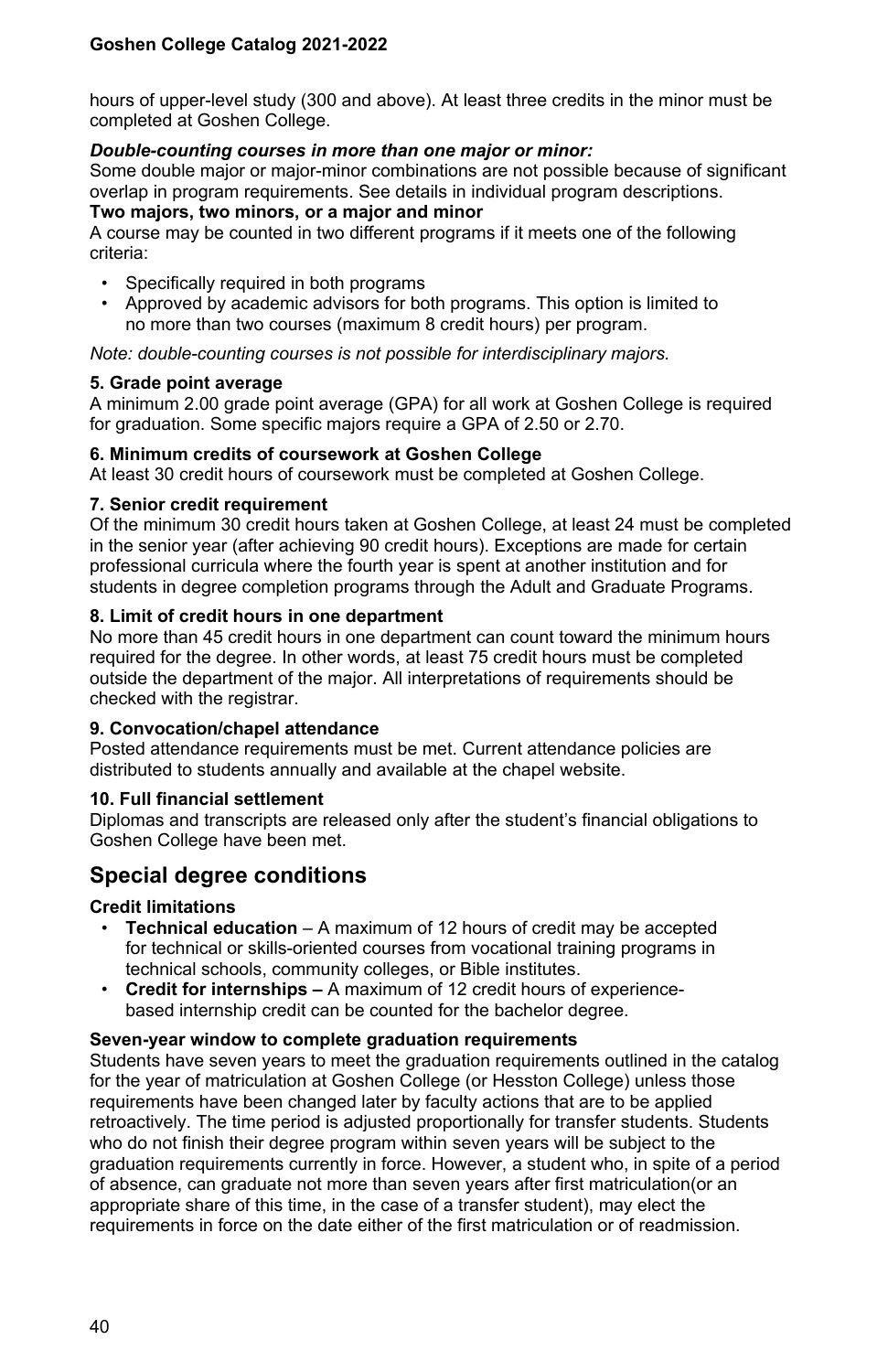## **Application for graduation required**

All students who are planning to graduate within the academic year must apply online for graduation, upon which time a graduation fee will be added to the student account. So that proper course planning can be achieved, it is recommended that all grad candidates within an academic year apply by October 1 but no later than the start of the semester in which the degree is to be conferred. Late applications are subject to a \$25 late fee or degree conferral will be moved to the next conferral date.

One commencement ceremony is held each year in spring. Students whose degrees are conferred within the year may participate in the commencement ceremony and will wear the regalia provided by the college through the bookstore. Students who plan to participate in commencement and do not apply for graduation by February 1 may be assessed a \$25 late fee.

## **Advising and registration**

Following admission for study in a particular semester, all new students participate in course registration as described below.

## **Registration procedures**

Registration for each semester begins with course selection, which involves consultation with a faculty advisor, followed by online course selection. Registration must be confirmed at the final check-in just before classes begin at the start of the fall semester. Fall check-in includes housing confirmation, meal plans, financial aid processing, ID cards, iPad distribution, and other items. Fees must be paid prior to check-in by the published due date. Part-time students and late applicants may complete both course selection and check-in on the day before classes begin.

## **Fall semester**

Continuing students select courses in March and April for the following year. New students participate in special orientation/registration days scheduled in the summer or register via telephone or email. In-person Final Check-in is required for continuing students the Monday after New Student Days. Classes begin the next day on the first Tuesday of the fall semester.

## **Spring semester/May term**

Students on campus select courses in November. New students complete course selection in December or on the first day of the spring semester. Check-in for all new students happens on the day before classes.

## **Academic advising**

First-semester first-year students are assigned to Core 100 Identity, Culture and Community (ICC) professors as their academic advisors. Those who are ready to declare a major at the mid-point of the first semester are then assigned to advisors in their academic departments. All others will remain with their ICC professor as an advisor until they declare majors.

During academic advising periods near the end of fall and spring semesters, all students are asked to consult with their academic advisors, but contact is not limited to these days. Faculty advisors are prepared to assist with a range of questions– career goals, graduate school, choice of major, course selection and general adjustment to college. Some departments and professional programs also conduct group information or advising sessions for interested students. Students share responsibility with the faculty advisor for planning their college program, including course selection, and for becoming acquainted with requirements through reading printed and online materials and attending departmental meetings. Questions about the advising program should be addressed to the registrar.

## **Competency and placement testing**

New students may establish competency for a Goshen Core requirement in a foreign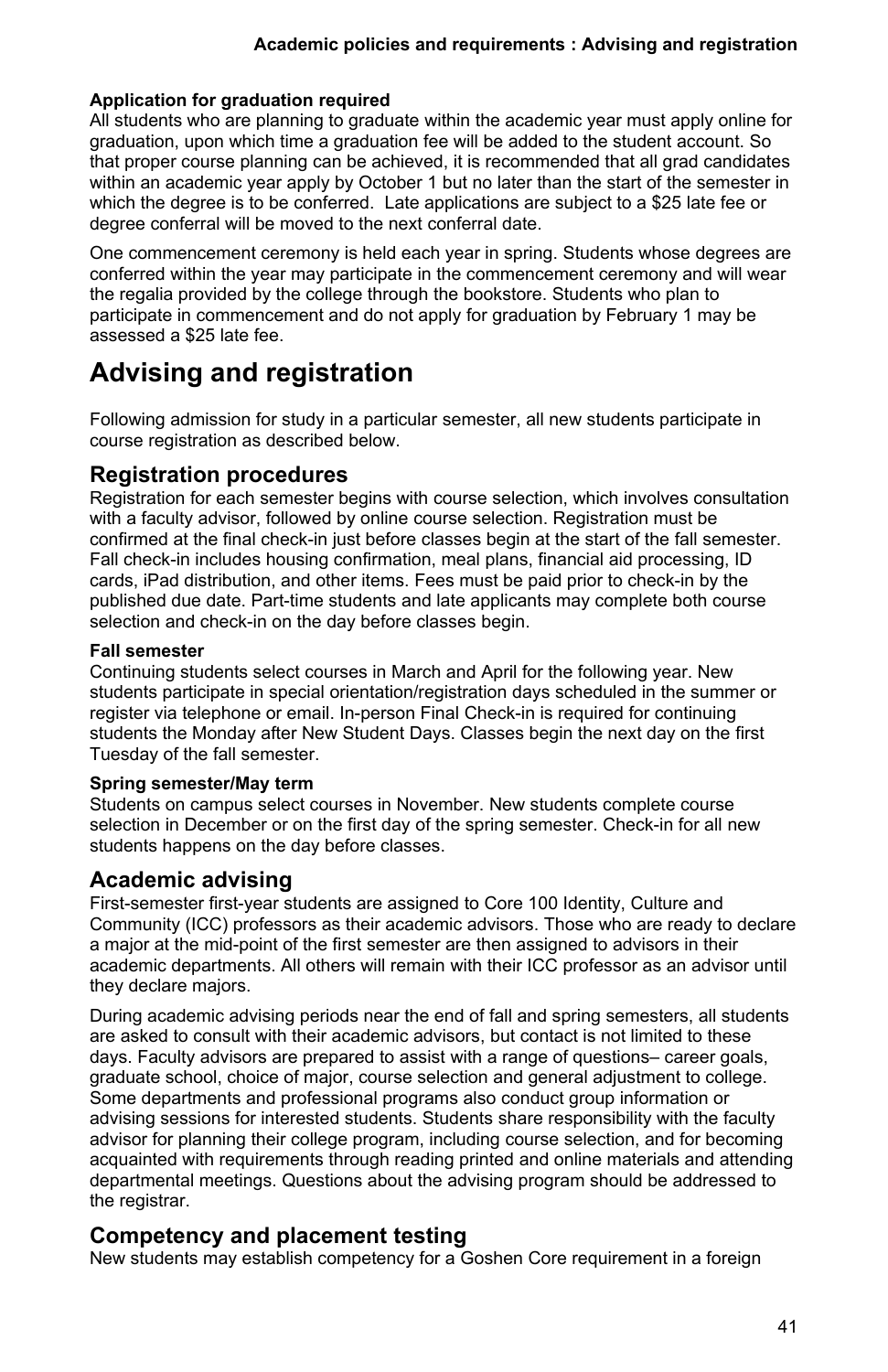language by taking a competency test on campus, offered during summer preregistration and at the beginning of each semester. Spanish, French, German and Chinese languages are available. Students entering without an ACT or SAT score in mathematics may establish competence in Quantitative Literacy by taking a test offered during New Student Days each semester. See the registrar's office webpage for complete information on competency and placement testing.

## **Changes in registration (Drop and Add)**

Students may make online changes to their course schedules during designated "open registration" times. Students may add new courses and change grading plans only during the first seven days of classes in the fall and spring semesters, the first two days of the May term, and first five days of summer sessions. Courses formally dropped before the end of the drop/add period do not appear on a student's permanent record. Courses dropped from the end of drop/add through 60 percent of term length will appear on the permanent record with a W grade (withdrawal). Courses dropped after 60 percent of the term length are recorded with F (failing) or NC (no credit) grades. Course changes after the times specified above are permitted for health reasons only and must be approved by the dean of students.

## **Hours and course load**

A full-time academic load during the fall and spring semester is 12-16 credit hours. An overload of additional credits may be possible with approval from the registrar. Extra tuition is charged for credit hours beyond 16.

## **Depth credits**

Depth credit is possible in some courses to encourage individual advanced study. Sophomore, junior and senior students may register during the first 12 weeks of the semester for an extra credit hour in one or two such courses each semester. Registration for depth credit requires approval from the professor and must be conducted in person in the registrar's office.

## **Auditing courses**

Students are invited to enrich their education by auditing courses, with the exception of studio art courses, on a space-available basis. Auditors may participate in a class but are normally not required to complete assignments and tests. Classes that emphasize knowledge expansion rather than skill-building are most appropriate for auditing. To register, obtain an audit form in the registrar's office and secure the instructor's signature. A per-hour fee is charged for community members and part-time students. The fee is waived for full-time or fifth-year students. No attendance or achievement records are kept for auditors. Audited courses are not available for later credit by examination or examination to establish competency.

## **Northern Indiana Consortium for Education (NICE)**

Goshen College is a member of the Northern Indiana Consortium for Education, along with Bethel College, Indiana University South Bend, Purdue Polytechnic Institute South Bend, Holy Cross College, Saint Mary's College, and Ivy Tech Community College in Elkhart and South Bend. Through this consortium, Goshen College students may crossregister for courses offered at another member institution. Registration is on a spaceavailable basis. The home-school records the registration, and home-school fees are charged. Summer and online courses are not eligible for cross-registration. See the registrar for registration procedures.

## **College credits earned during high school**

For all college-credit programs based in high schools, credit may be counted toward Goshen Core or major and minor requirements. Individual academic departments will determine the exact placement or equivalent in departmental courses.

## **Advanced Placement**

Goshen College awards credit for Advanced Placement exam scores of three or higher;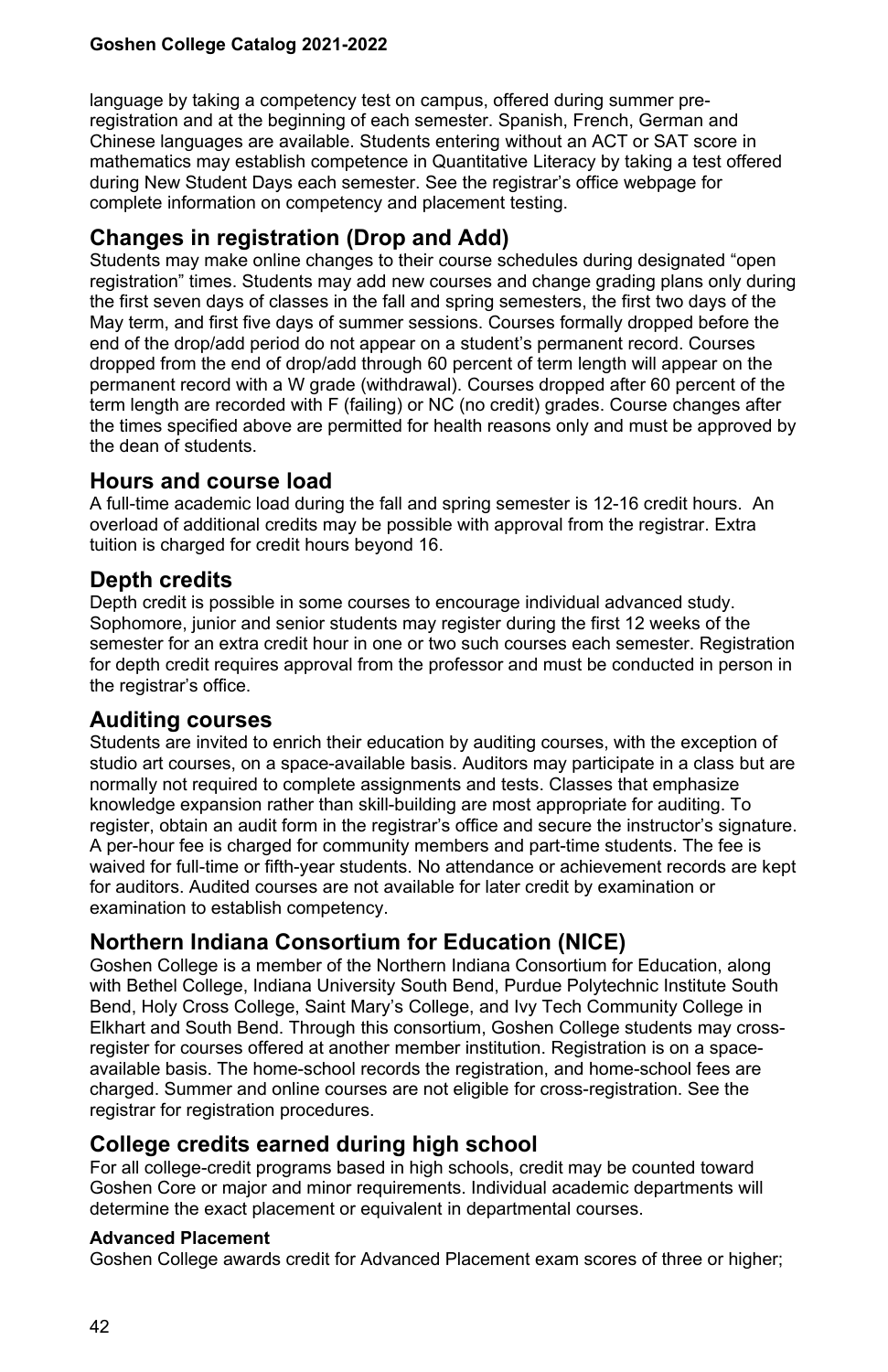however, to meet a Goshen Core requirement, the score must be four or five. See the [registrar's web page](https://www.goshen.edu/registrar/awarding-credit-for-ap-ib-or-dual-credit-programs/) for course equivalencies and faculty member contacts.

## **International Baccalaureate**

Goshen College recognizes International Baccalaureate courses and grants credit for scores of five or higher in both the Higher Level and Standard Level courses. IB credits may be counted toward Goshen Core requirements, major or minor requirements, or electives. A maximum of 30 credit hours is granted. See the [registrar's web page](https://www.goshen.edu/registrar/awarding-credit-for-ap-ib-or-dual-credit-programs/) for equivalencies in Goshen College courses.

## **A-level Exams**

International students who completed A-level exams through Cambridge University may be granted college-level credit for test results if original score reports are sent to Goshen College. A chart of credit equivalents is available in the registrar's office.

## **Dual Credit and Early College**

College credits earned through courses taught at a high school site are posted upon receipt of official transcripts from the credit-granting college or university, provided that grades are "B-" or higher. Other Goshen College policies governing transfer credit also apply. See the Admission section of the [course catalog](https://www.goshen.edu/catalog/admissions/).

## **Special courses by request**

## **Directed study**

On rare occasions and in order to accommodate student need, professors may allow a student to take a regular course during a term when the course is not publicly offered. The consenting professor must make a request to the registrar for course creation and student registration. The course is added to the student's semester course load. The professor and student work out the details of how the course will be conducted.

## **One-time course**

A special course may be offered to students who propose and agree to enroll in it, provided a faculty member agrees to teach it. Off-campus courses and all courses not listed in the catalog need approval by the academic affairs committee. In some cases, courses may be offered during the summer or during the May term. The course title and description will be kept as a permanent record by the college. An advance deposit will be required from all students agreeing to enroll.

## **Special registration options**

Courses and special credits are available by independent study, credit by experience, and credit by examination. Since these options are not part of registration for any semester, students may register for them at any time in the registrar's office. A special fee is always charged, payable at the time of registration, and financial aid does not apply.

## **Independent study**

To develop more curricular flexibility, Goshen College invites students to register for independent study. Students have one year from the date of registration to complete independent study courses. For special circumstances, the professor may request one extension with a specific completion date, generally not to exceed three months. There are two primary reasons why students may wish to take independent study:

## *Regular courses at a special time*

An academic program may require that a student take a course not offered during a given semester. In some cases, it is possible to take such a course by independent study, under the direction of a faculty member. To register for such a course, the student obtains a special registration form from the registrar. The instructor indicates approval on the form, which the student then returns to the registrar's office. Students may register for independent study at any time during the year. All independent study is charged at one of two special rates: (1) Tutorial, which assumes an equal amount of professor contact hours as when the course is normally offered, or (2) Readings, which assumes about one-fifth the normal contact hours. Payment must be made at the time of registration.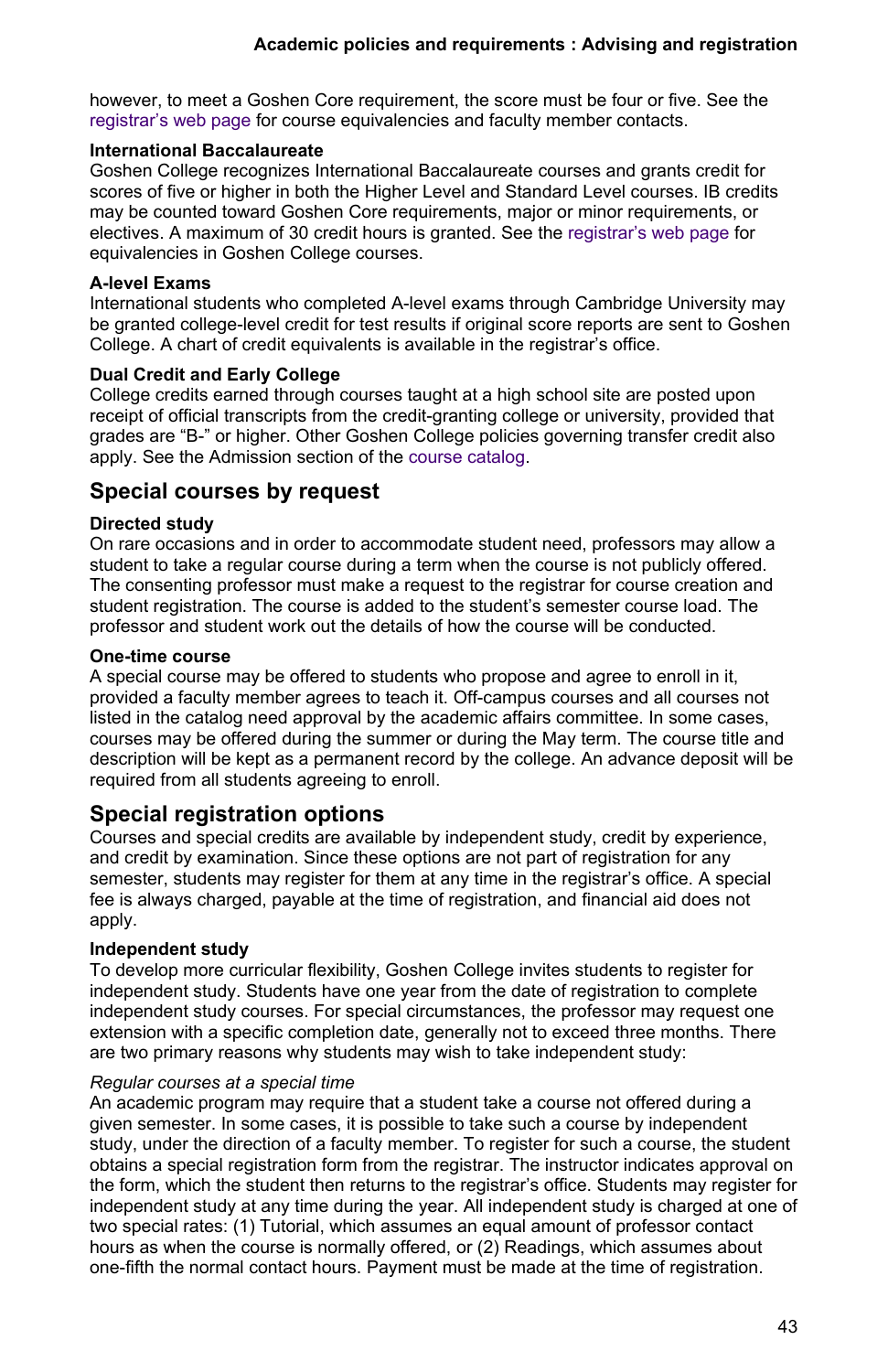#### *Special independent courses*

A student may wish to engage in an independent study project in an area not covered by the regular curriculum, especially during the summer, when full time can be devoted to the project. The study may occur at the Goshen campus or at any appropriate location. To take a special independent course, the student makes an initial proposal to the faculty member under whom the project would be conducted. If the faculty member approves, the student submits a more detailed proposal in writing. Next, the registrar must approve this proposal, then the student registers for the course and pays the usual fee for independent study at the point of registration.

## **Credit for learning based on work and/or experience**

Students may seek college credit for learning acquired through significant experiences in work, travel and service assignments, provided that the area of study is educationally valid and is compatible with college academic programs. The learning experience should involve both thorough preparation and systematic reflection on the importance of what has been learned. Contact with a faculty member before, during and after the experience is crucial for planning and evaluating readings, journals, portfolios, and other materials. Registration must precede the actual experience, and payment in full is required to validate the contract. From 80-to-120 hours of experience will be expected for one hour of credit. A maximum of 12 hours of experience-based credit can be counted for a bachelor's degree. Students have two years from the date of registration to complete credit by experience contracts. For special circumstances, the professor may request one extension with a specific completion date, generally not to exceed three months.

## **Credit by examination**

Credit is granted for acceptable test results under three programs – College Level Examination Program (CLEP) and DANTES Program, both administered by Educational Testing Services, Princeton, N.J., and examinations created and administered by Goshen College instructors. Any student may take these examinations and credit may be earned unless it duplicates previous college credit. CLEP and DANTES tests are administered at least monthly at several hundred centers in the United States, including Goshen College. In all cases, special registration and payment are required prior to the testing. Credit policies for CLEP examinations are posted at www.goshen.edu/registrar. Credit earned through testing that is intended to meet major and minor requirements is subject to the normal credit by examination fee, in addition to normal CLEP or DANTES fees. Contact the registrar for details.

## **Grading and evaluation**

Goshen's system of evaluation offers a standard (letter) grading system and a limited option system (CR/NC). The student chooses at registration whether courses will be selected for the option system.

## **Standard system**

## **A Excellent**

- A 4.0 quality points
- A- 3.7 quality points

## **B Very Good**

- B+ 3.3 quality points
- B 3.0 quality points
- B- 2.7 quality points

## **C Satisfactory**

- C+ 2.3 quality points
- C 2.0 quality points
- C- 1.7 quality points

## **D Unsatisfactory, but Passing**

D+ 1.3 quality points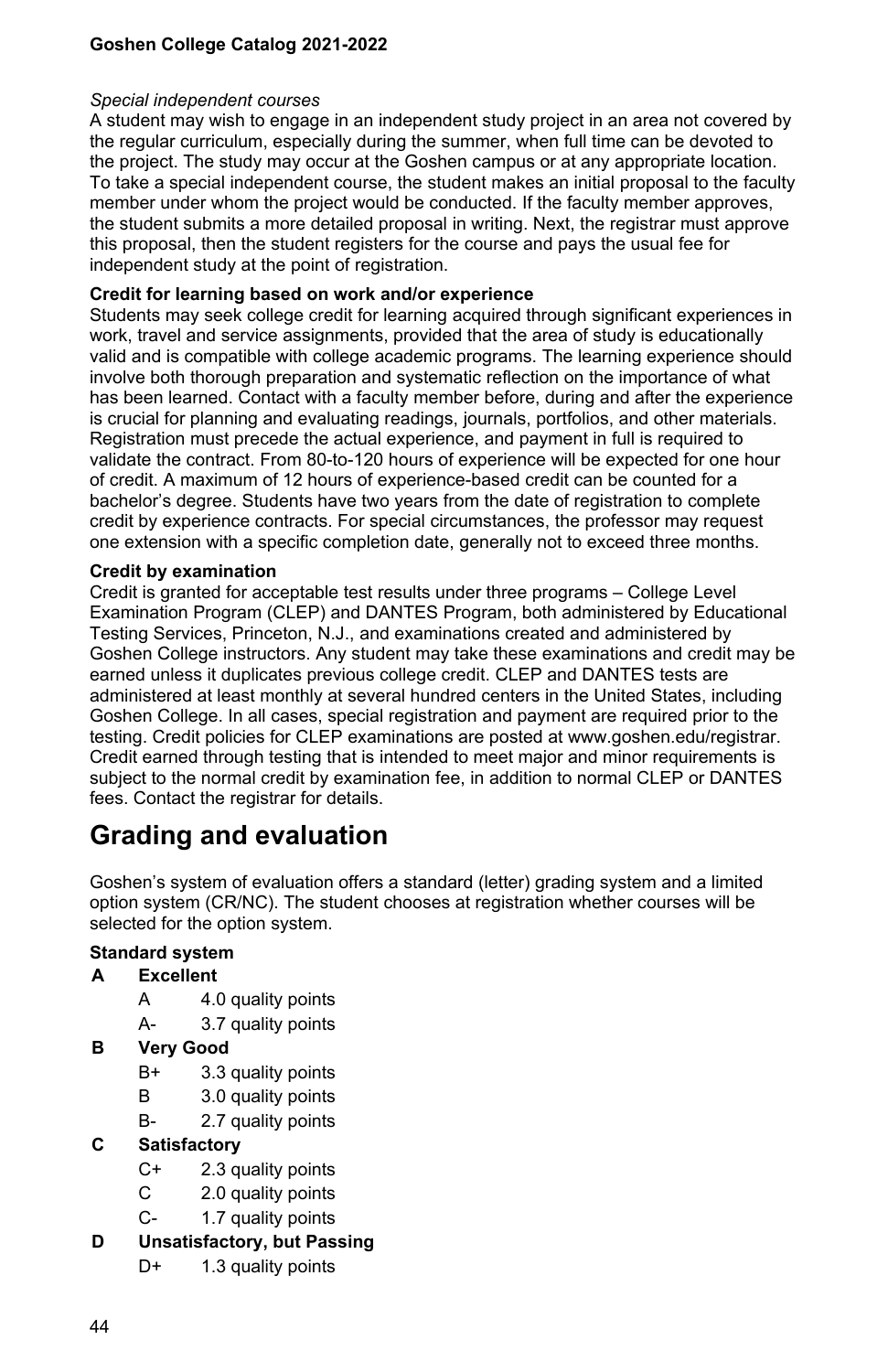D 1.0 quality points

## **F Failing**

- F 0 quality points
- FW 0 quality points, issued for non-attendance
- **NR Grade not reported (temporary grade)**
- **I Incomplete (temporary grade)**

## **W Withdrew during 2nd -9th week, no evaluation made**

## **Grading option system**

Selected by the student for a maximum of 12 credit hours in the entire college program (prorated for transfer students) or by the instructor/department for certain courses. Students may not select the Credit/No Credit option for courses in the Goshen Core curriculum, including International Education, nor for courses in a student's major or minor unless courses are designated with this grading option by the academic department. The student chooses at registration whether courses will be selected for the Credit/No Credit option system.

## **CR Passing work of C level or better; no grade point value**

## **NC No credit: equivalent to C- level or lower; no grade point value**

## *Changes in grade plan*

Changes in the grading plan are possible only in the first week of each semester(two days in May term). Under a CR/NC plan, letter grades cannot be granted later.

## **Incomplete grades**

A grade of I (incomplete) may be given for illness, accident, or other unusual hardship beyond the student's control. For undergraduate students, a contract available from the registrar's office is normally initiated by the student and includes a rationale, completion plan, professor's and student's signatures of approval, letter grade to be given if the contract is not completed, and the signature of the academic dean. An Incomplete contract may not be initiated until the course is at least 75% complete and the student must be passing the course. The completed contract must be submitted to the registrar's office by the last day of class in that term. Deadlines for incomplete work and reporting of the new grade are:

- For fall semester "I" grades End of following spring semester
- For spring semester or May term "I" grades Beginning of following fall semester

If a new grade is not submitted by these deadlines, the registrar's office will enter the letter grade on the contract.

## **Grade Change**

Faculty may request a grade change up to graduation, but only if it is due to professor or software error and does not harm the student. Students may not raise a grade by submitting additional or revised work after a final grade has been posted.

## **NR (not reported) grades**

A grade of NR is entered by the registrar's office if no grade is submitted by the instructor. This is a temporary grade; credit is not granted to the student until a grade is reported.

## **Grade point average**

A cumulative grade point average (GPA) for standard system courses is posted on the student's record at the end of each semester. Only courses completed at Goshen College (and Hesston College) are factored into the cumulative grade point average. For graduation, a minimum 2.00 GPA is required. Some majors require a cumulative GPA of 2.50 or 2.70. Courses may be repeated multiple times in an attempt to earn a higher grade. The previous attempt(s) will be specially marked on the transcript and only the final attempt will count in the grade point average (GPA) and in the total credit calculation. If the grade on the final attempt is W, then the previous grade will be used in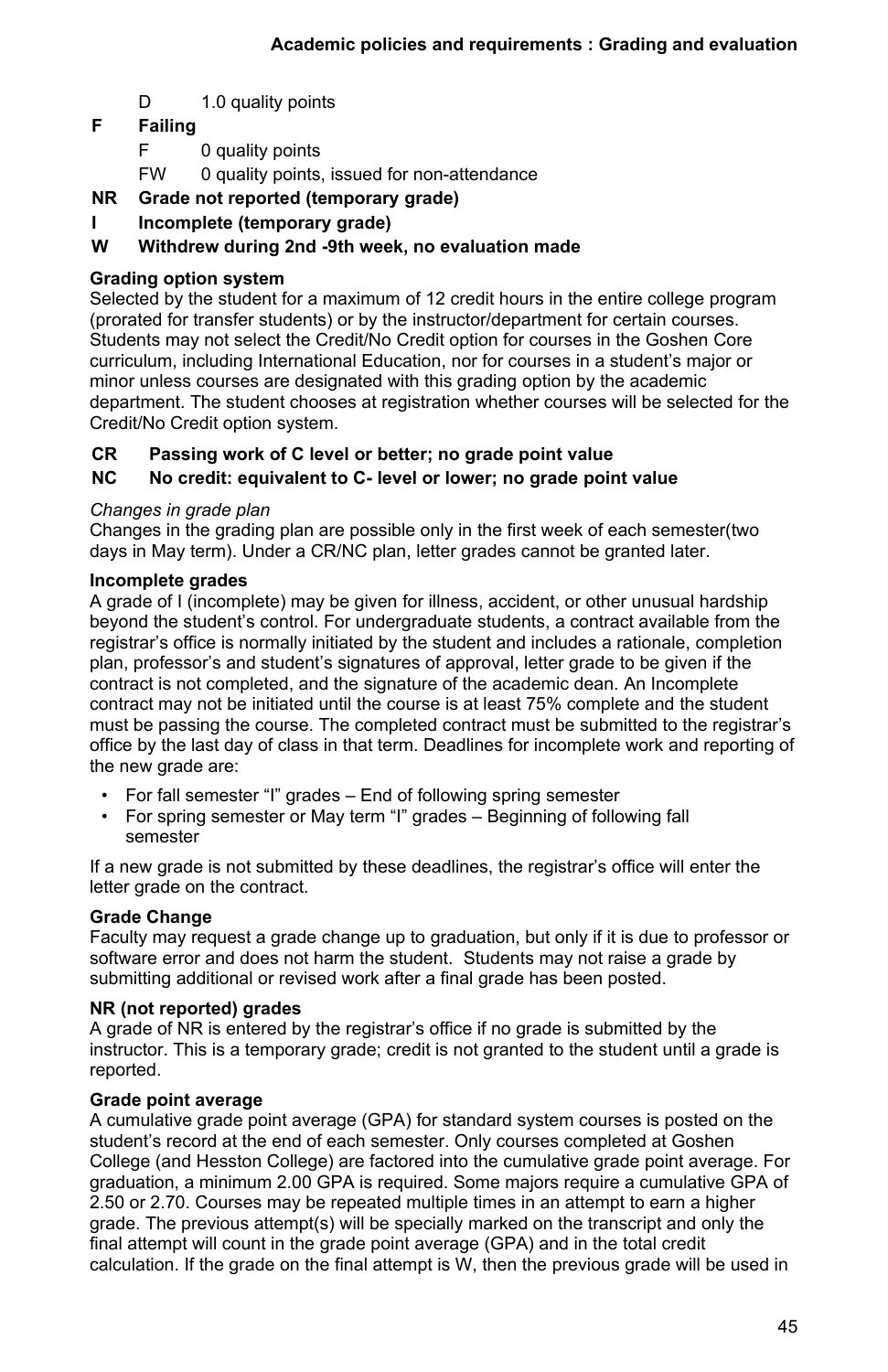these calculations. Federal financial aid will cover only one repeat of a course previously passed. See the student financial aid office for details.

#### **Latin honors**

Academic honors are awarded to baccalaureate degree graduates who have earned a cumulative grade point average of 3.6 or above  $(A = 4.0)$  and with no grade lower than a C at Goshen College. To qualify for graduation honors, students must have completed at least 48 graded semester hours in a traditional program or at least 40 graded semester hours in a degree completion program at Goshen College. Academic Honors indicated in the commencement program are reflective of fall semester grades and are subject to change with the addition of spring, May term, and summer grades.

## **Dean's list**

The Dean's list is published after the fall and spring semesters. Students who have earned a semester GPA of 3.75 or higher on at least 12 credit hours of course work for a letter grade and who have no grades of incomplete (I) will be named to the list.

## **Standards for academic progress**

Students must show Satisfactory Academic Progress (SAP) toward completing degree objectives within a reasonable time period. Exceptions may be granted for remedial work or other unusual circumstances. All periods of enrollment count toward SAP, including periods when a student does not receive Title IV aid. Students who fail to make satisfactory progress will become ineligible for federal, state, and Goshen College financial aid and may be suspended from the college. The academic appeals committee hears appeals from those failing to meet minimum SAP. To continue receiving financial aid and enrolling at Goshen College, a student must meet the GPA and pace requirements in the table below.

| Total hours earned at Goshen or recognized for degree<br>consideration from all institutions                 | $1-29$                                                | 30-44 | 45 and<br><b>up</b> |
|--------------------------------------------------------------------------------------------------------------|-------------------------------------------------------|-------|---------------------|
| Minimum cumulative grade point average (GPA) required for<br>academic good standing                          | 1 75                                                  | 1.90  | 2.00                |
| Minimum pace: percentage of total credit hours passed<br>compared to total attempted (including "W" courses) |                                                       | 67%   |                     |
| Maximum total credit hours of aid eligibility to complete first<br>academic major requirements (150%)        | 180 credit hours<br>(186 for elementary<br>education) |       |                     |

## **Athletic eligibility**

Student-athletes must pass at least 24 credit hours in an academic year to maintain eligibility. Determination of athletic eligibility is a separate process from SAP review.

## **SAP review process**

Student records are reviewed at the end of the fall and spring semesters and at the end of the summer session. Any student not meeting SAP for GPA or pace is placed on academic warning for one semester. While on warning, students must increase GPA to the required level and ensure their cumulative pace is 67 percent or higher. If these conditions are not met by the end of the semester, a suspension is activated. A suspension is activated without a warning semester if fewer than 6 credit hours are passed in a full-time semester. This automatic suspension does not apply to students who have officially withdrawn from all courses. However, if a student chooses to return, withdrawn courses will impact the pace requirement.

#### **Appeal process**

A short appeal period is provided during which a suspended student can file a written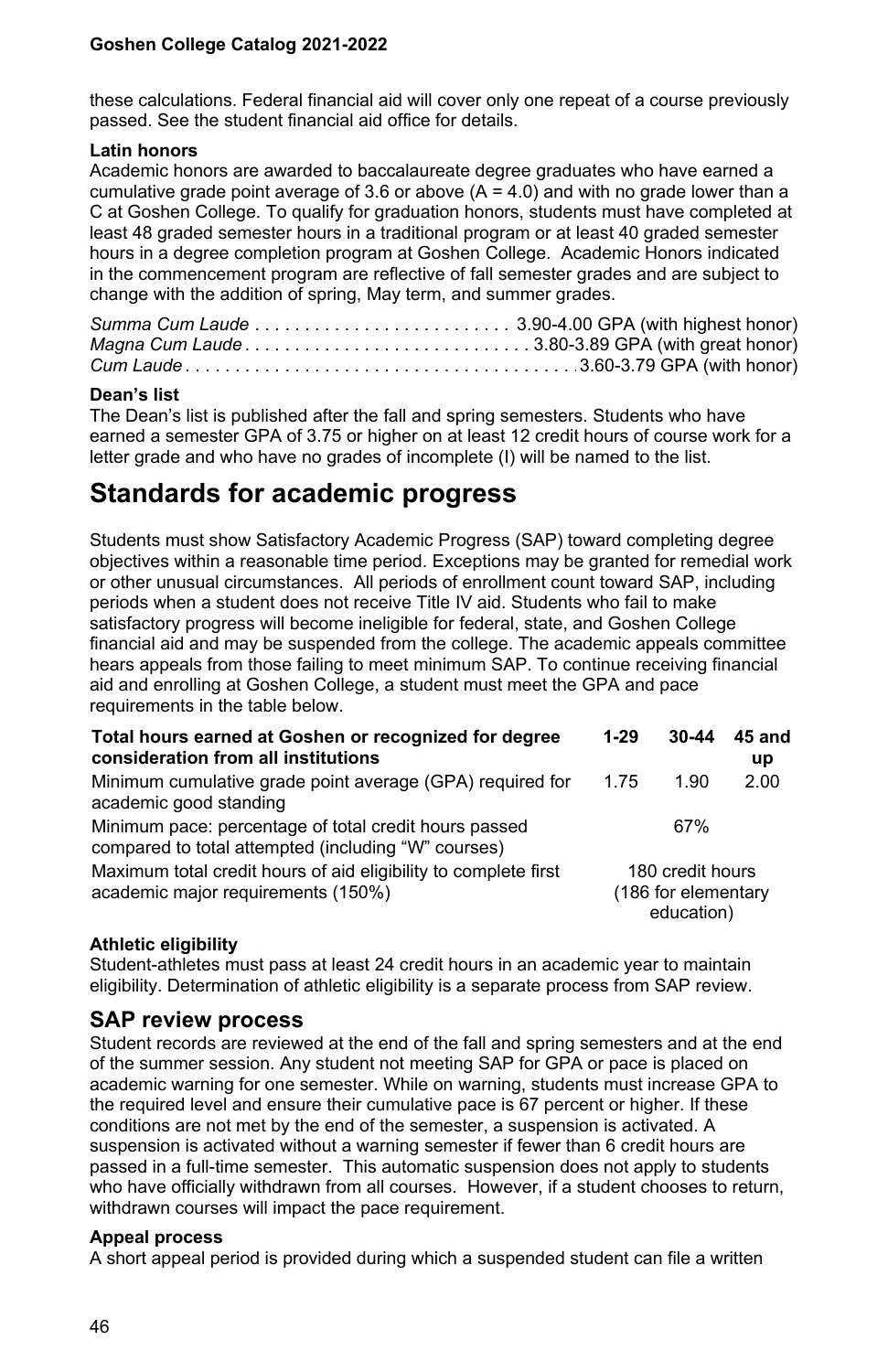appeal with the academic appeals committee, which takes final action at meetings in January, May, and August. An appeal letter should be sent to the Registrar and address why the student failed to make Satisfactory Academic Progress (SAP) and why another chance is justified.

- Include documentation describing unusual or mitigating circumstances that contributed to academic failure, such as injury, illness, death of a relative, or other special circumstances.
- Describe what has changed that would now allow the student to succeed.
- Contain an academic plan prepared with the Academic Success Center, showing how the student will meet SAP standards by a specific time.

## **Successful appeals**

If the appeal is approved, the student's suspension is changed to **academic probation with an academic plan**. The student will receive a letter detailing expectations for continuing academic studies. It is possible that the student would be asked to complete testing or counseling to diagnose and address academic or mental health difficulties.

## **Academic and financial aid suspension**

For students who do not appeal or for whom the appeal is not granted, **suspension** will ensue. Suspension lasts two semesters. The student may apply for readmission after that time and after successfully completing at least 12 credit hours at any college. Additionally, the student must submit a letter detailing their plan for reaching Satisfactory Academic Progress, which will be evaluated by the Academic Appeals Committee.

## **Transfer credits and SAP**

Transfer credits accepted by Goshen toward a student's degree program will be included when calculating the credit hour completion ratio, but not the GPA.

## **Change of Major/Double Major**

If a student elects to double major, complete more than one degree at a time, and/or start a degree and then change majors, then all classes previously taken will count towards SAP.

## **Second Degree**

All credits accepted by Goshen College towards a second undergraduate degree will count towards SAP. Students who have reached the 150% limitation and want additional financial aid must appeal for an extension. Students may appeal only once for an extension of their aid due to seeking a second degree. The Director of Financial Aid and Registrar will review the appeal.

## **Repeated courses**

Students may repeat a course with W or F grade as many times as needed until passed. However, a previously passed course may be repeated only once if the student wishes to receive financial aid for that course. The new grade will replace the previously earned grade for GPA purposes. However, all attempts will count towards pace and maximum time frame.

## **Grade Change**

If a student's grade is changed, the student may request another SAP review.

## **Withdrawal from courses (W grade)**

If students withdraw from a course and receive a W grade, those course credits are included in the total credit hours attempted when calculating the pace percentage of credits completed.

## **Incomplete grades (I grade)**

If students receive an Incomplete (I) grade, those course credits are included in the total credit hours attempted when calculating the pace percentage of credits completed. When the (I) is replaced with a final grade, the student may request another SAP review.

## **Additional earned credits**

Credit hours earned by testing, special registration, or other non-standard means are counted in the SAP calculations as both credits attempted and credits earned.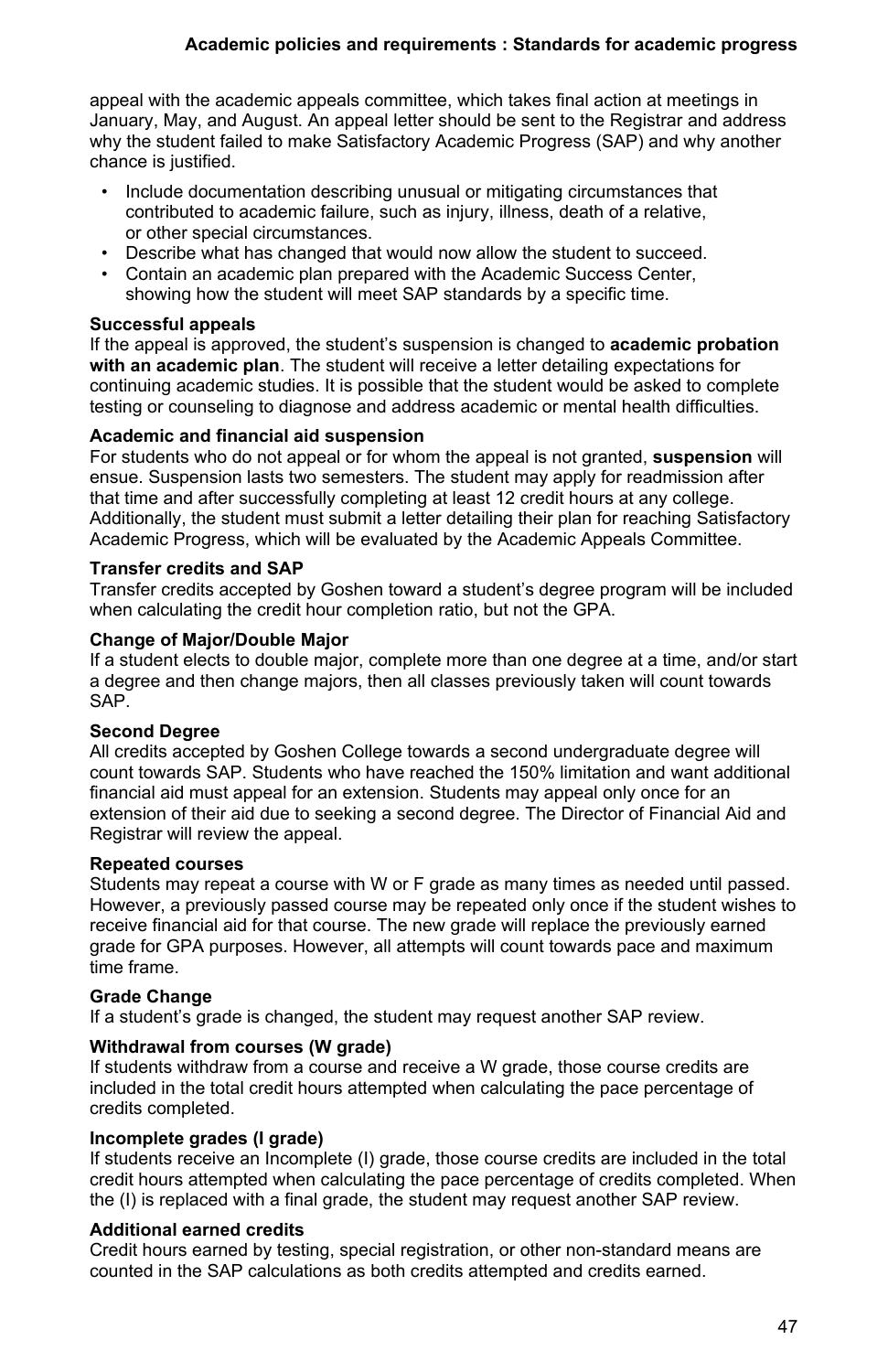#### **May and summer**

May-term and summer classes are combined and count as a single semester for SAP measurements. Students whose financial aid has been suspended may enroll in May term and summer session classes without financial aid. Students suspended at the end of the spring semester may, if they wish, drop their May term class within three business days after notification of suspension, with a full refund if separate May term tuition had been paid.

## **Remedial courses**

Goshen College does not offer noncredit remedial courses.

## **Withdrawal policy**

Undergraduate and graduate students seeking to withdraw from Goshen College must comply with the processes established by the Office of the Registrar. Withdrawal procedures vary based on the circumstances, with distinct processes and documentation required for Standard Withdrawal, Medical Withdrawal, and Leave of Absence. In order to formally discontinue enrollment from the college, undergraduate students must initiate the withdrawal process by contacting the Associate VP for Enrollment and Retention (office in AD12) for a standard withdrawal, the Dean of Students (office in Wyse 119) for a medical withdrawal, or Registrar (office in AD14) for a leave of absence.

## **Standard withdrawal policy (leaving the college)**

Standard Withdrawal is defined as dropping all classes for the current term after the semester has begun or who are not returning for the following term. Students who are considering withdrawal from the university should consult with their academic advisor or AVP for Retention to discuss reasons for the withdrawal and alternatives. The withdrawal procedures established by the Office of the Registrar must be followed otherwise course instructors will assign grades at the end of the term they consider appropriate. Since these grades may be F's, students are advised that failure to follow the prescribed withdrawal procedures may adversely affect their academic record.

## **Medical withdrawal policy**

A student who must interrupt study because of illness or injury may be granted a medical withdrawal based on the written recommendation of a qualified, licensed healthcare provider. The student must have a complete withdrawal from all courses in the term. Students who have a desire to return within a year should indicate on the withdrawal form their desire to be placed on a medical leave of absence.

## **Withdrawal and refund policy for reservists called to active duty**

Any student called to active duty may withdraw from courses up until the last day of the semester. If the withdrawal comes during the first nine weeks of the semester, normal withdrawal and refund policies take effect. If departure comes after the ninth week, the student has the option of withdrawal "W" or incomplete "I". Options should be discussed with and approved by the course instructor(s). If course withdrawal "W" is pursued, tuition and fees will be refunded on a prorated basis. The official date of withdrawal will be used to calculate the refund. Students receiving financial aid will be subject to refund policies as provided for by the agencies sponsoring the aid. Reservists called to active duty who wish to withdraw from courses must provide the registrar with a copy of their orders.

## **College initiated dismissal policy**

In extraordinary circumstances, the college administration may dismiss a student from the college and revoke that student's registration at any time for the following reasons:

- Registration in violation of college regulations (e.g., academic ineligibility to register).
- Failure to comply with academic requirements (e.g. unsatisfactory class attendance, violation of the learning contract for students on academic probation, etc.).
- Failure to pay college tuition and fees by the due date.
- Disciplinary suspension or dismissal for the remainder of an academic term or longer.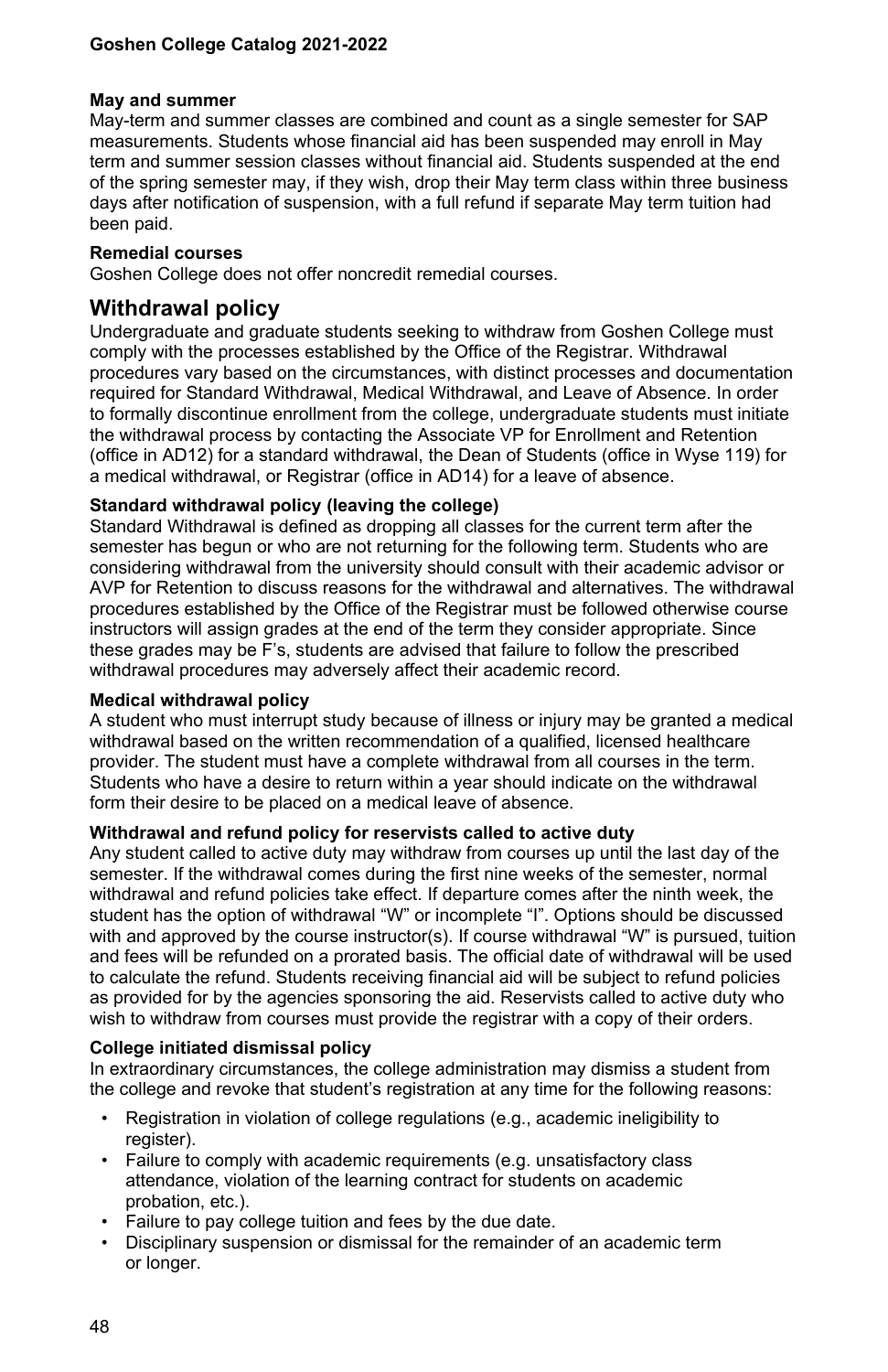- Severe psychological or health problems such that the student cannot be permitted to continue in attendance.
- Other reasons deemed appropriate by the proper administrative officer.

Administrative dismissals that take place after the last day to withdraw in the term are not eligible for a tuition refund. Students who wish to re-enroll in future terms need to complete the readmission process.

## **Leave of absence policy**

Students whose enrollment is interrupted by one or two consecutive semesters may apply for a leave of absence at the time of their withdrawal. Formal requests for leaves should be made by completing a Leave of Absence Form, available from the registrar's office or online. Justifiable reasons for a leave of absence may include personal, medical, or financial difficulties or church-related service assignments. Students enrolled at the Chicago Center, Oregon Extension, Washington Community Scholars Center or in BCA study programs are considered to be currently enrolled students at Goshen College. Students on official leave shall enjoy all the catalog privileges of continuous enrollment. Students who interrupt enrollment for more than one academic year must apply for readmission through the admission office. All students who take courses elsewhere during their leave also must apply for readmission.

## **Other academic policies**

## **Official transcripts**

Official transcripts of a student's academic record can be released only at the request of the student. Goshen College partners with the Parchment organization to ensure security for all transactions. Transcripts can be sent in either electronic or hardcopy format. Transcripts are issued only if all financial obligations have been settled with Goshen College. See the registrar's webpage for instructions and fees.

## **Classification**

Students enrolled for 12 to 16 credit hours are considered full-time; those enrolled for one to 11 credit hours are considered part-time. All students are classified each semester as freshman, sophomore, junior or senior according to the following scale, based on total hours at the beginning of the semester:

| Freshman | Sophomore | Junior | Senior     |
|----------|-----------|--------|------------|
| $0 - 29$ | 30-59     | 60-89  | 90 or more |

## **Attendance regulations**

Regular attendance at class is expected; the instructor will announce specific requirements for each course. Absences and completion of missed class work are issues for the instructor and student to resolve. When a class field trip results in absence, the professor is responsible for notifying other instructors via the online Faculty-Staff Bulletin.

## **Final exams out of schedule**

Changing a final examination time is only possible with permission from the professor and is subject to a fee (see Financial Information for current fee). The Dean's Office determines whether the student is charged or the Dean's Office is charged, according to the criteria below.

*Instructions:* The student secures the faculty member's assent for a special examination time on a form available only from the Academic Dean's Office, returns the signed form to the Dean's Office and is given a different form of payment of the special exam fee. The student then takes this form to the cashier for payment and signature and returns the form to the instructor at the specially arranged time of the exam. The faculty member should not give the exam unless the student presents the form signed by the Dean's Office and the cashier.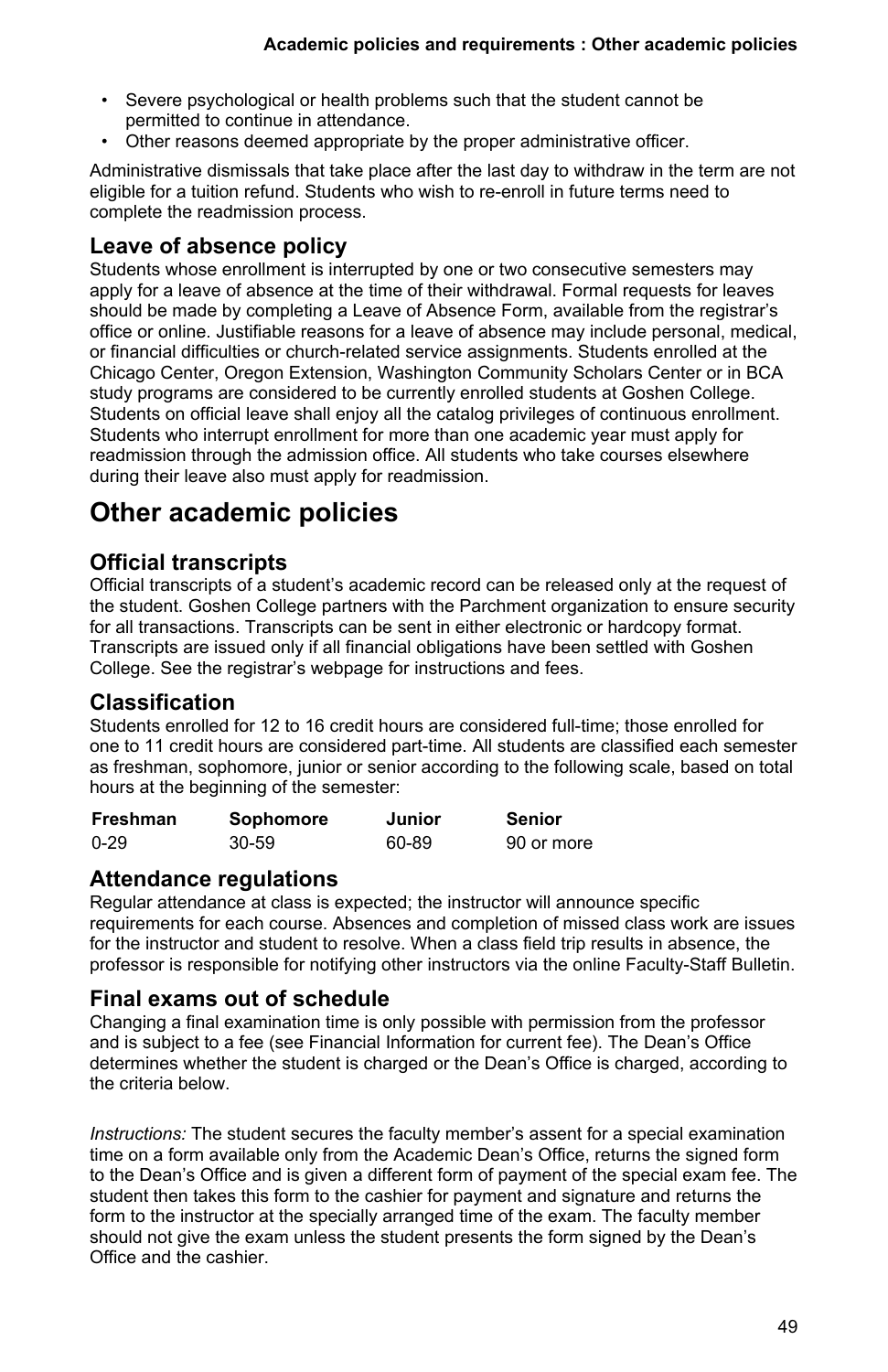There are four situations in which the fee for a special examination time is not charged to the student for personal reasons, but is charged to the Dean's Office:

- When there is a conflict on the final examination schedule
- When the student has three or more scheduled exams in one day and wishes to take one of them at another time
- When the student was verifiably ill or hospitalized, or absent because of a death in the immediate family
- If there is a school-sponsored event scheduled at the same time (i.e. athletics, music)

## **Academic integrity**

Goshen College expects all students and faculty members to practice academic integrity. Honesty, trust, fairness, respect, and responsibility are essential building blocks in creating a vital learning community. They are also the foundation for lifelong integrity. Academic dishonesty at Goshen College is considered a serious breach of the "Goshen College Commitment to Community Standards." Academic dishonesty is any act that misrepresents academic work or interferes with the academic work of others. It includes but isn't limited to the following:

- Plagiarism (giving the impression that another person's work is your own)
- Cheating on assignments or exams
- Falsification of data
- Submission of the same (or substantially the same) paper in more than one course without the prior consent of all instructors concerned
- Depriving others of necessary academic sources
- Sabotaging another student's work

#### **First offense**

Faculty members will report incidents of academic dishonesty to the associate academic dean in writing or through an online report form. Reports should include the student name, class, type of assignment and offense, date of offense, sanctions, and summary of communication with student.

The faculty member has the right to determine the outcome of a first offense as appropriate to the assignment, context, and severity of the offense. Responses range from requesting that a student re-do an assignment or exam to failure of the assignment or course, depending on the severity of the offense.

The associate academic dean will notify the student in writing that a report has been made and extend campus resources. The associate dean will share a summary of the reported offense with the student's advisor(s) and will maintain a record of all first offenses.

#### **Second offense**

If more than one incident of academic dishonesty occurs, the associate academic dean will inform the student in writing that an academic review is being pursued and invite them to meet to review the original report and assess the circumstances. The student may bring a support person to this meeting, provided that the person does not speak on the student's behalf.

The associate academic dean will inform the student's advisor(s) of the academic review and convene an Academic Response Team (ART) made up of two teaching faculty members and two students who are not members of the academic department in which violations occurred. The student may provide a written statement to include in the associate dean's documentation of the incidents. Both the student and the faculty member may submit a written request to the associate academic dean if they want to meet with the ART.

Identifying information about the student will be removed for the ART review, unless the student requests to meet personally with the ART. After reviewing evidence provided in the report, the ART will determine the appropriate response for repeated violations of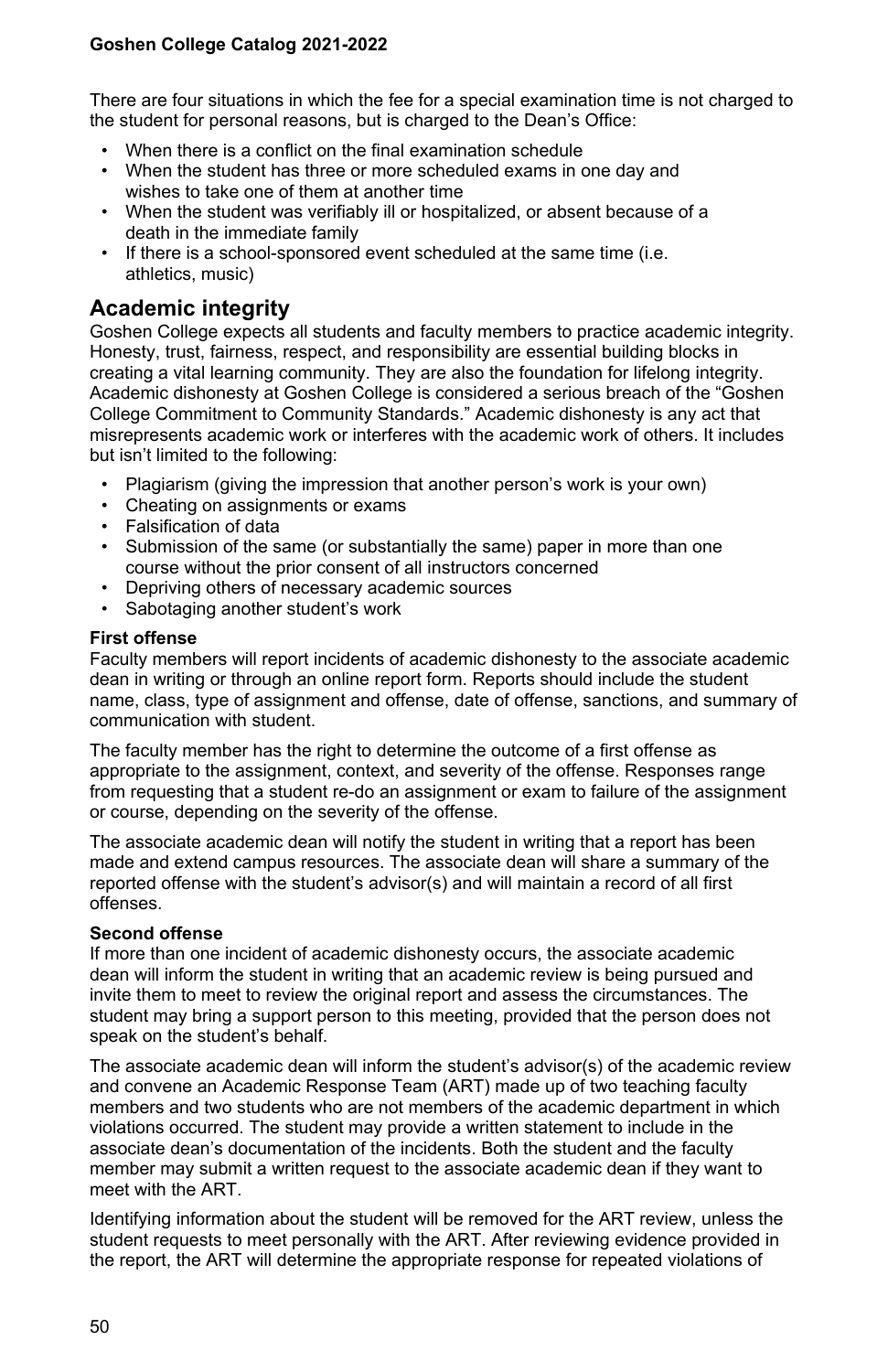academic integrity. All information will be confidential following FERPA violations.

Responses could include educational activities, academic warning, or suspension from the college for one or more semesters or dismissal from the college, depending on the severity of the offenses. The associate academic dean communicates the final determination in writing to the student, the registrar's office, and the student's advisor(s). The associate academic dean oversees any required steps and maintains a record of all ART findings. To remain enrolled at Goshen College, you will need to complete these steps satisfactorily and avoid any additional academic integrity violations. Any subsequent violations will result in academic suspension or dismissal.

### **Fraudulent documents**

The submission of documents such as transcripts, diplomas, test scores, references or applications, that are forged, fraudulent, altered from the original, materially incomplete, obtained under false pretenses or otherwise deceptive (collectively referred to as fraudulent documents) is prohibited by Goshen College.

Academic falsification occurs when:

- Someone falsely represents to Goshen College having an academic credential, including, but not limited to, degrees, certificates, grades, and credits, that the person never received or earned;
- Someone falsely represents having attended and/or received credits, grades, a degree, certificate, or other credential from Goshen College; or
- Someone provides anyone a Goshen College transcript, diploma, or other credential (or copy thereof) that has been altered or otherwise falsified.

All instances of academic falsification will be referred to the associate academic dean to process through the academic dishonesty process outlined above.

Possible consequences of academic falsification may include, but are not limited to, academic and/or disciplinary action which could include dismissal from a program and/or Goshen College; contacting authorities for possible criminal action; forfeiture of academic credits, or revocation of a degree or admission to college. When the registrar's office is aware of persons who present a false diploma or transcript, the employer or school will be notified of the fraudulent document.

## **Academic grievance policy**

The academic grievance policy provides a fair and timely process that allows for both informal and formal resolution of conflicts over academic matters, such as instructional activities, grading procedures, or other incidents related to academic affairs. Students of Goshen College who believe that academic policy has not been followed with respect to academic matters may initiate the academic grievance procedure. A student must have evidence that specific policy was violated or that he/she/they were treated in a prejudicial or capricious manner.

Students should be aware that clear evidence is needed to contest a grade. Belief that a subject or test was too difficult is not grounds for a complaint.

This policy does not limit Goshen College's right to change rules, policies, or practices related to academic policies. Some academic grievances may also be referred to other conduct processes if a student or faculty member violates other campus policies in an academic context. The following process is reserved for academic-related grievances.

## **Informal resolution**

- 1. A Goshen College student must first contact the faculty member who allegedly violated his/her/their rights to determine if there can be an informal resolution. The contact should be made by the student within ten (10) business days (Monday-Friday, excluding observed holidays) of when the alleged violation occurred. The student must provide written documentation to the faculty member which includes:
	- A statement concerning the nature of the complaint
	- Any evidence on which the complaint is based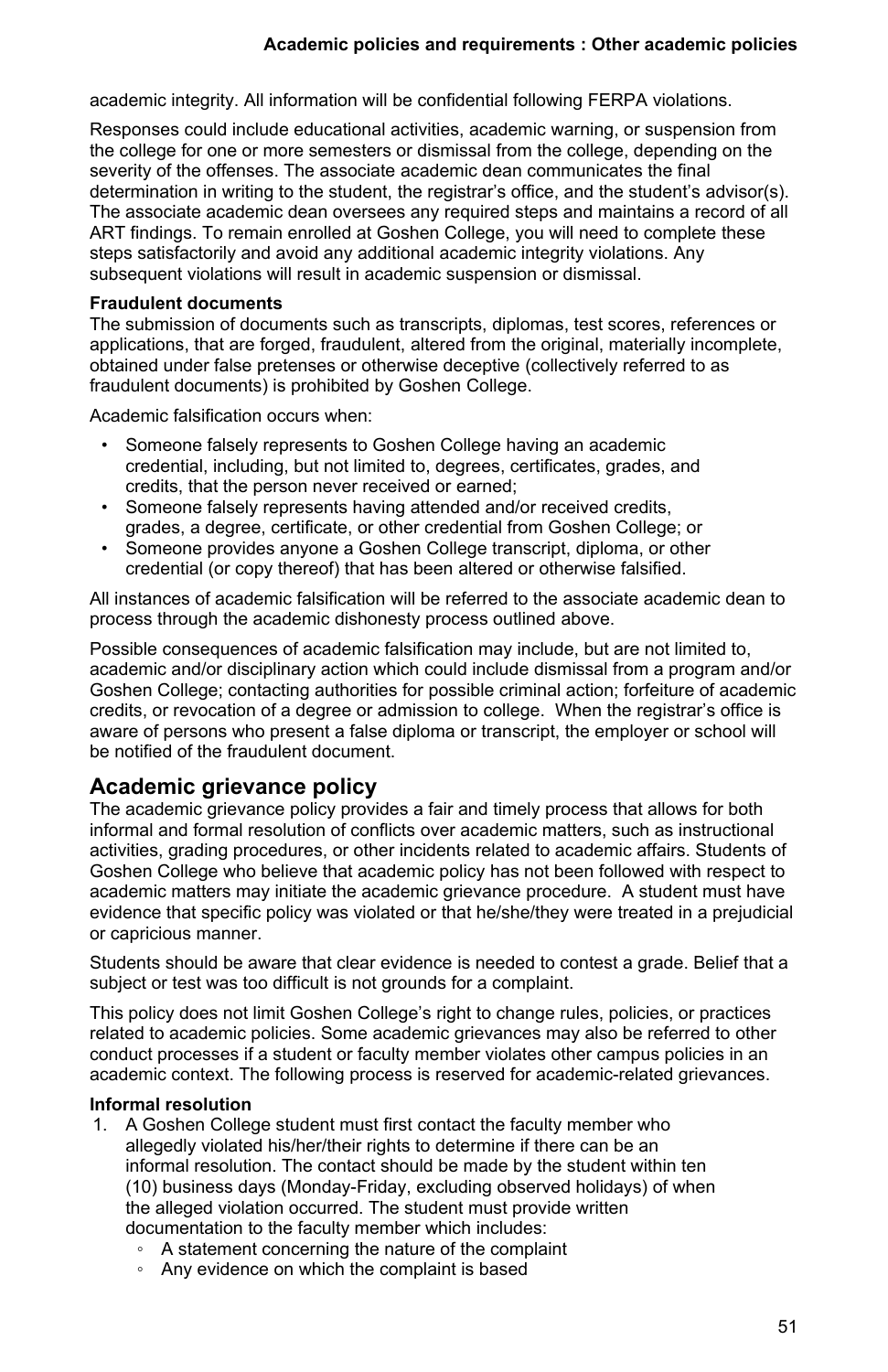- The outcome that the student seeks.
- 2. The faculty member will respond in writing within ten (10) business days to the student's written document. The student and faculty member will then meet to determine if an informal resolution can be reached.
- 3. The parties may bring a support person with them to any informal or formal resolution meetings, although the support person may not speak on the party's behalf.

## **Formal resolution**

- 1. If the student is not satisfied with the outcome of the meeting in #2 above, the student may contact, within five (5) business days, the department chair in which the alleged violation of the student's right has occurred to appeal the outcome. If the faculty member is the department chair, the student may proceed to the designated associate academic dean (Step 4).
- 2. The student must present a written appeal to the department chair, explaining why the resolution with the faculty member was not satisfactory. The department chair and student will meet within five (5) business days after the student's written appeal has been received. The department chair will respond in writing to the student's written appeal within five (5) business days after the meeting. This response will go to both the student and the faculty member.
- 3. If the outcome of this meeting is not satisfactory to the student, he/she/they may appeal to the designated associate academic dean within five (5) business days after receiving the department chair's written response. All written documentation up to this point will be sent to the associate academic dean.
- 4. Within five (5) business days of receiving the documentation, the associate academic dean will meet with the student and the faculty member to review the original report, assess the circumstances, and consider a mutually satisfactory settlement of the disagreement. If the dispute is not resolved to the parties' satisfaction, the student may initiate an academic grievance hearing in writing to the associate academic dean, explaining why previous steps have not been satisfactory.
- 5. Within five (5) business days of receiving a written request for an academic grievance hearing, the associate academic dean will convene an Academic Response Team (ART) made up of two teaching faculty members who are not members of the academic department of the faculty member who is being disputed. The ART will review the evidence provided in the report and determine the appropriate response for repeated violations of academic integrity.
- 6. The ART will review written statements and information supplied by the student and faculty member. Both the student and the faculty member may submit a written request to the associate academic dean if they want to meet with the ART. The ART may make such further investigation as is deemed appropriate and may seek assistance or information from other Goshen College personnel. All information will be confidential following FERPA regulations.
- 7. After this review, the ART will make a decision regarding the complaint within five (5) business days. Outcomes will vary depending on the nature of the grievance, as well as the severity, and may include educational requirements or sanctions. The associate academic dean will provide a determination letter to the student, the faculty member, and the department chair that will include the relevant findings of fact, conclusions, and reasons for the decision. The Academic Response Team decision is final and cannot be appealed.

## **Academic amnesty**

Academic amnesty is designed to assist the once-disqualified student to return to school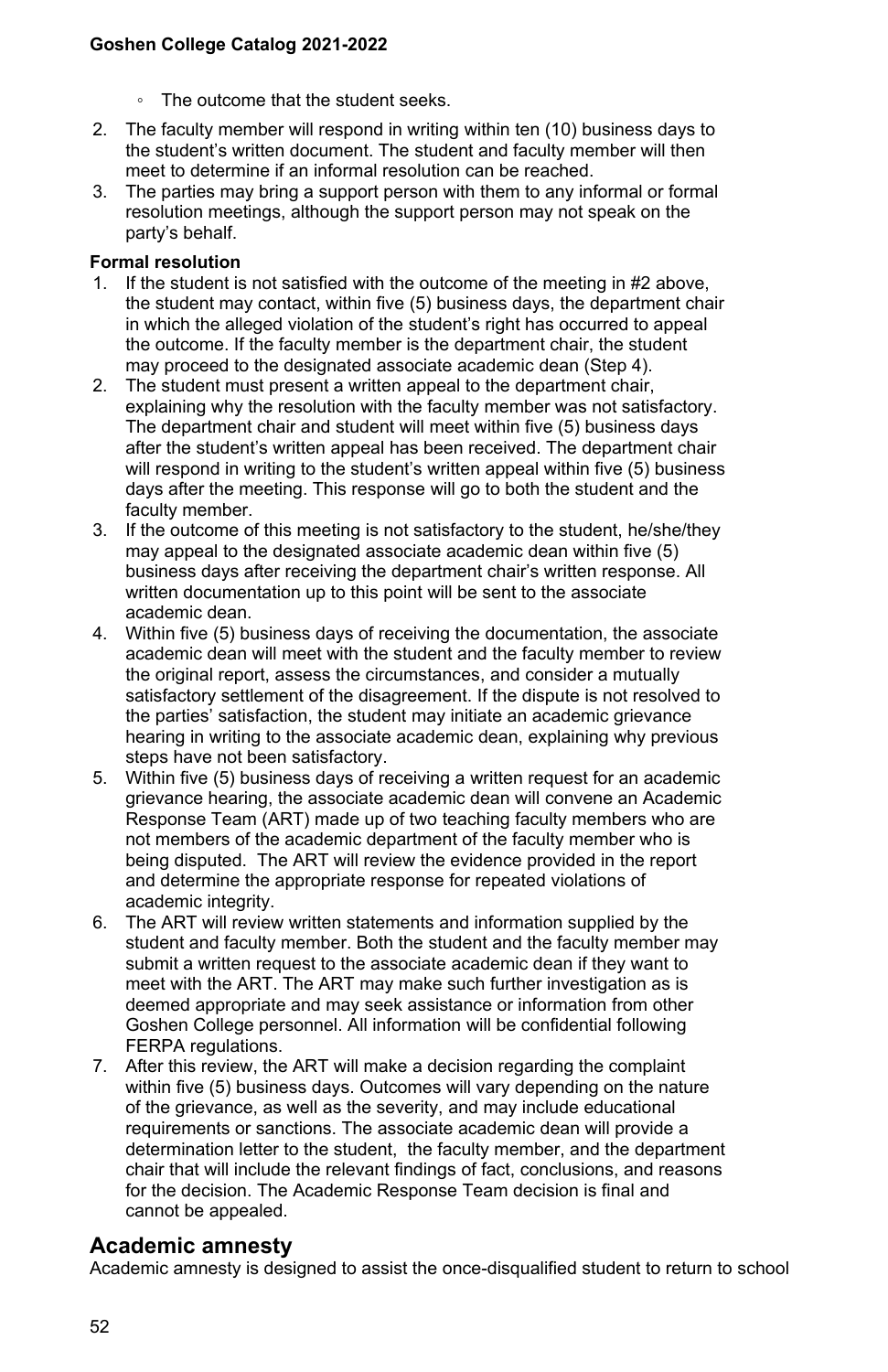under a reduced handicap. Only selected students may be considered for amnesty status; to qualify the student will: a) have earlier been academically disqualified from Goshen, b) not be enrolled in any college study for at least two years, c) submit a written appeal to the Appeals Committee. Academic amnesty can be granted only once for a student and results in the entire Goshen College record up to that time being reevaluated as a transfer record. This means that: a) only courses with grades of C or better will be retained for credit at Goshen; b) the grade point average will be restarted with no computation for former work at Goshen; c) academic amnesty will be clearly marked on the academic record. Clear conditions of probation will be stated to fit the individual situation. Fully meeting these conditions and the maintenance of a minimum 2.00 GPA will be required to continue after academic amnesty.

## **Credit definition**

A unit of academic credit is awarded to a student after successfully completing an approved academic course, or by demonstrating competency or proficiency, or by fulfilling learning outcomes equivalent to those provided by an approved academic course.

Historically, a unit of academic credit is the measure of the total time commitment an average student is expected to devote to learning per week of study. Generally, one unit of credit represents a total of three hours per week of in-class and out-of-class work (a Carnegie Unit of Credit). In this context, an hour is defined as 50 minutes. Goshen College guidelines for the academic calendar require a 3-credit lecture class to meet for a minimum of 2,100 minutes, including the final examination period. Non-traditional delivery methods require determining a unit of undergraduate credit with alternate means not based on time. Courses with non-traditional delivery methods shall assess students' demonstration of competency or proficiency or fulfillment of learning outcomes to ensure that learning outcomes are equivalent to traditionally delivered courses.

Regardless of the method of determining a unit of academic credit, the quality of student learning must be the primary concern of all Goshen College faculty members. Quality of learning requires continuous evaluation and assessment of student learning outcomes.

Quality of learning also requires regular student attendance and/or participation to justify awarding a unit of academic credit. Students are expected to attend all planned class sessions and/or participate fully in the various components of online courses. Faculty members are required to report students that cease to attend a face-to-face class and/or cease to participate in an online course via the campus Alerts system or directly to the Registrar's office, noting the date of last attendance/participation. This reporting is necessary for the appropriate administration of federal, state and institutional financial aid. The following standards for a unit of academic credit may only be modified by an academic department when necessary to fulfill the requirements of an accreditation agency. These standards should be treated as a minimum requirement for a unit of academic credit:

The following standards for a unit of academic credit may only be modified by an academic department when necessary to fulfill the requirements of an accreditation agency. These standards should be treated as a minimum requirement for a unit of academic credit:

1. For traditional delivery methods (fall or spring semester of 14 weeks), one unit of academic credit equals one of the following: 1 hour of lecture or seminar and two hours of study per week 2 hours of laboratory, studio, or similar activities and one hour of study per week 3 hours of laboratory, studio, or similar activities per week 3 hours of supervised independent study per week 40 or more total hours of supervised clinical or fieldwork experiences. For traditional delivery methods other than fall or spring semesters, such as May term and 7-week sessions, total hours shall equal the above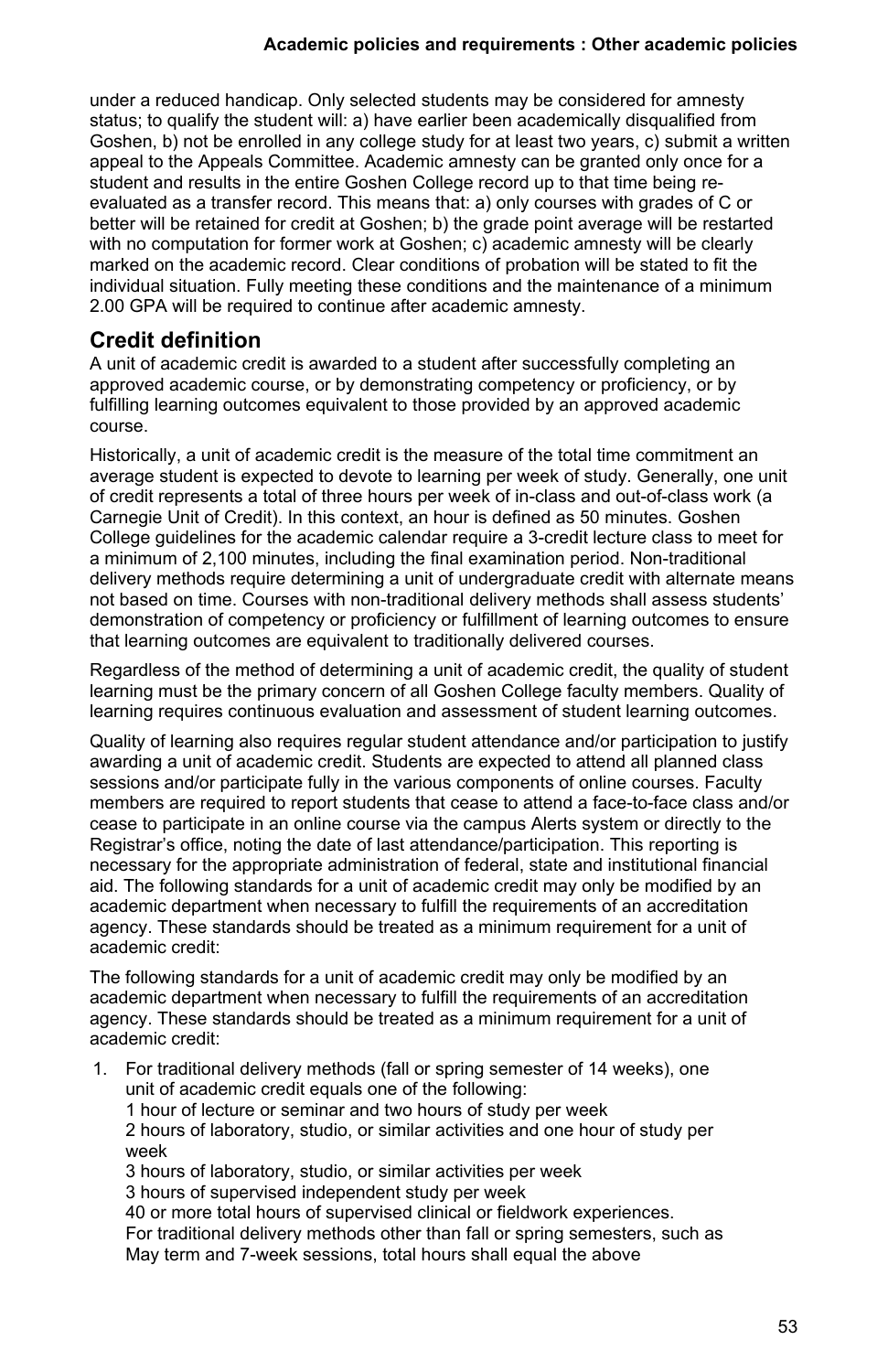guidelines.

- 2. For synchronous delivery methods in 5-week cohort-based adult degreecompletion courses, one unit of academic credit equals 1.5 hours of lecture or student/faculty interaction and 3 hours of study per week.
- 3. For asynchronous delivery methods, such as online courses, one unit of academic credit shall be determined by demonstration of competency, demonstration of proficiency, or fulfillment of learning outcomes as judged by the appropriate faculty to be equivalent to a traditionally defined unit of credit.
- 4. For internships, student teaching, clinical practice, community-based learning and similar educational activities which are not under the direct supervision by a Goshen College faculty member, one unit of academic credit is commensurate with the hours involved and quality of the learning experience. Academic credit is awarded when the student fulfills the objectives and/or obtains the required competencies as set by the academic department.
- 5. For supervised research, communication and theater practice, private music lessons, and similar activities, the amount of effort required for one unit of academic credit is determined by the supervising faculty and/or department.
- 6. For the study-service term and travel courses, instruction and student work for the purposes of credit hour computation include some or all of the following:
	- Course meetings before, during and after the dates of travel
	- Language instruction and testing
	- Viewing and reading assigned texts
	- Lectures and discussion led by the instructor and guest speakers
	- Museum, clinic, business, government, church, natural world and other site visits
	- Cultural excursions, performances, and lessons
	- Service-learning projects
	- Home-stays with significant intercultural learning
	- Student journaling for recording observations, reflection, and synthesis
	- Collaborative and independent projects
	- Oral presentations
	- Electronic portfolio postings of selected work

Consistent with on-campus class expectations in #1 above, a 3-credit travel course requires a total of 105 hours of learning activities and a 14-credit study-service term requires a total of 490 hours of learning activities.

7. Special credit may be awarded to degree-seeking Goshen College students who possess, by previous education or experience, a background in a discipline represented by a Goshen College program. The categories under which students are awarded credit are (1) credit by experience, (2) credit by examination, and (3) credit for prior learning.

## **Privacy rights of students**

In accordance with the Family Educational Rights and Privacy Act of 1974 (FERPA), post-secondary students enrolled at Goshen College are hereby notified of their rights with respect to their education records. They are:

1. The right to inspect and review the student's education records within 45 days of the day the college receives a request for access. Students should submit to the registrar, dean of students, or other appropriate officials, written requests that identify the record(s) they wish to inspect. The college official will make arrangements for access and notify the student of the time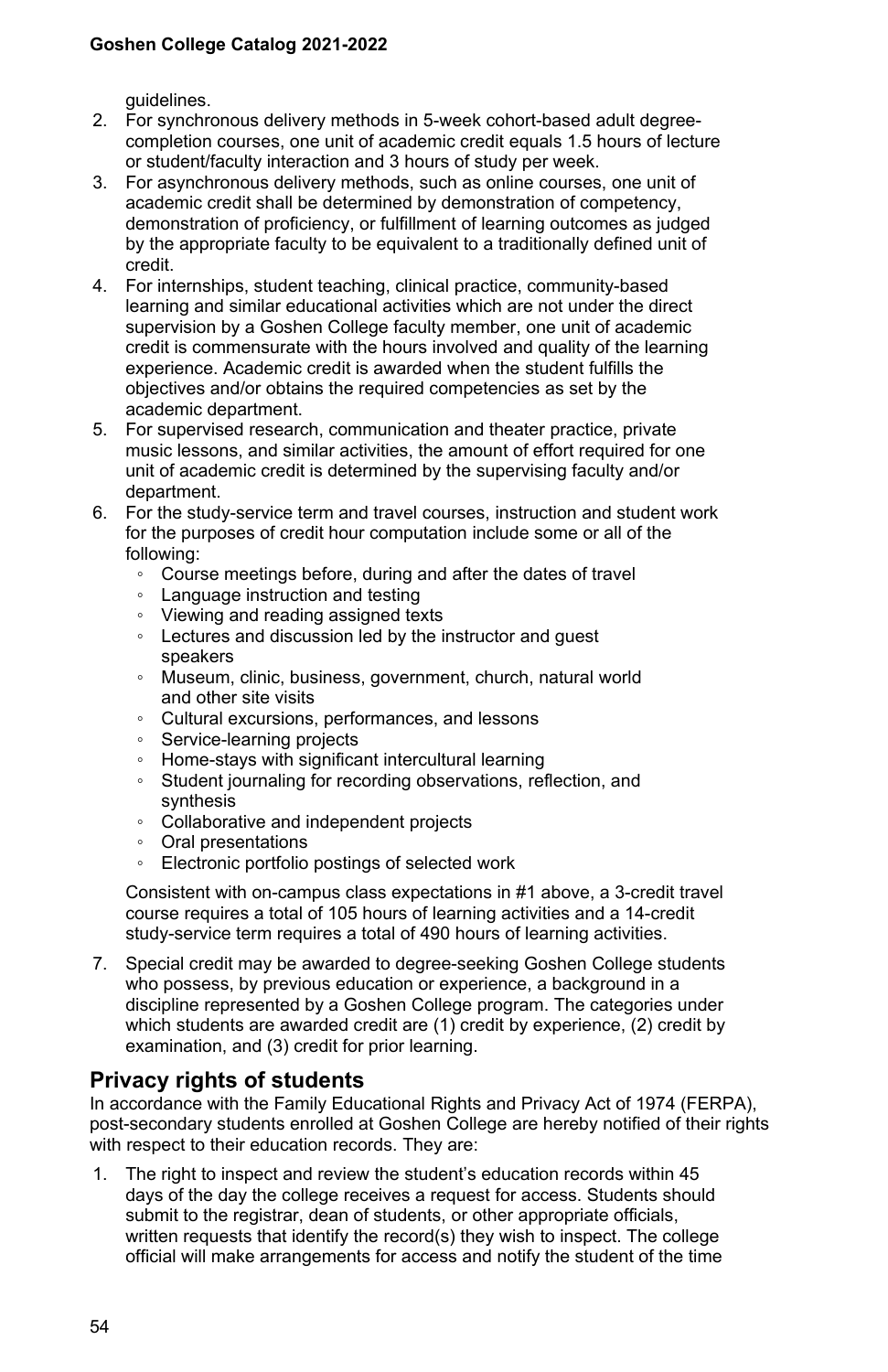## **Academic policies and requirements : Other academic policies**

and place where the records may be inspected.

- 2. The right to request the amendment of the student's education records that the student believes is inaccurate or misleading. Students may ask the college to amend a record that they believe is inaccurate or misleading. They should write to the college official responsible for the record, clearly identify the part of the record they want to change and specify why it is inaccurate or misleading. If the college decides not to amend the record as requested by the student, the college will notify the student of the decision and advise the student of his or her right to a hearing regarding the request for amendment. Additional information regarding the hearing procedures will be provided to the student when notified of the right to a hearing.
- 3. The right to prohibit disclosure of personally identifiable information contained in the student's education records, except to the extent that FERPA authorizes disclosure without consent. One exception that permits disclosure without consent is disclosure to school officials with legitimate educational interests. A school official is a person employed by the college in an administrative, supervisory, academic, research or support staff position (including security personnel); a person or company with whom the college has contracted (such as an attorney, auditor or collection agent); a person serving on the board of directors; or a student serving on an official committee, such as a disciplinary or grievance committee, or assisting another school official in performing his/her tasks. A school official has legitimate educational interest if the official needs to review an education record in order to fulfill his or her professional responsibility. Upon request, the College also discloses education records without consent to officials of another school in which a student seeks or intends to enroll.
- 4. The right to file a complaint with the U.S. Department of Education concerning alleged failures by Goshen College to comply with the requirements of FERPA.

The name and address of the office that administers FERPA is: Family Policy Compliance Office, U.S. Department of Education, 400 Maryland Ave., SW, Washington, DC 20202-4605. FERPA further provides that certain information concerning the student, designated as "directory information," may be released by the College unless the student has informed the college that such information should not be released. "Directory information" includes:

- Student's Name
- Permanent address
- Local address\*
- Telephone number\*
- E-mail address\*
- ID photo\*
- Verification of birth date supplied by inquirer
- Dates of attendance
- Classification and enrollment status (full- or part-time)
- Date of graduation and degree received
- Major field(s) of study
- Awards and honors received
- Most recent previous educational institution attended by the student
- Participation in officially recognized activities and sports
- Height and weight of athlete

\*Local address, phone number, e-mail address, and student ID photo are available on Goshen College's Web site, but only to people using a computer connected to Goshen College's on-campus network (physically connected to the network or remotely connected with a valid Goshen College username and password.) Goshen College does not provide student e-mail lists to public or private entities. Any student who desires that any or all of the above-listed information not be released may contact the registrar's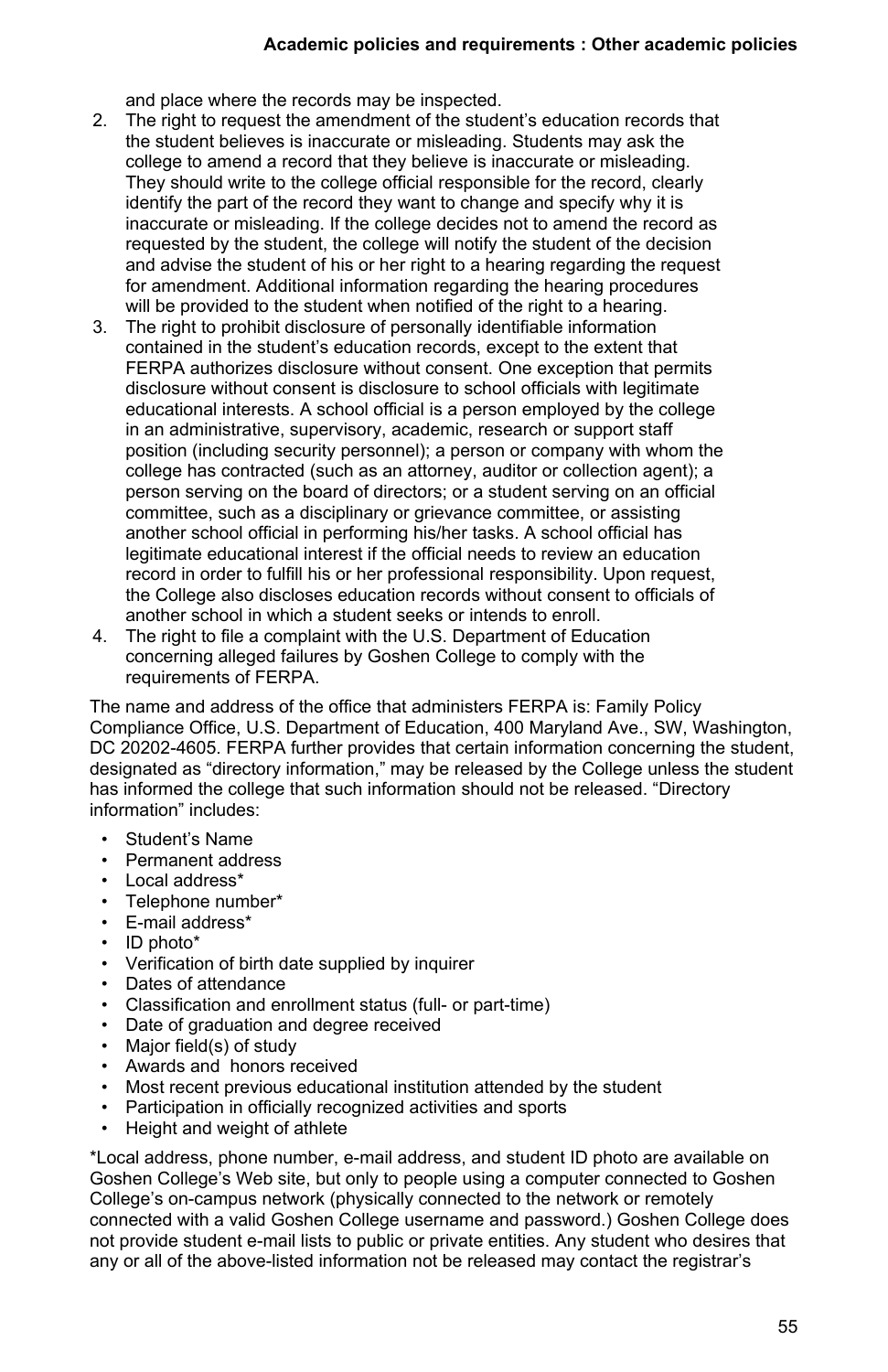office or change their [privacy preferences.](https://www.goshen.edu/registrar/privacy/) Questions about this policy may be directed to the registrar or the dean of students.

#### **Privacy rights of deceased students**

FERPA rights of an individual expire with that individual's death. However, it is Goshen College's policy not to release educational records of deceased individuals, unless required to do so by law or authorized to do so by either the executor of the deceased's estate or the deceased's spouse, parents or children. Goshen College may request proof of death.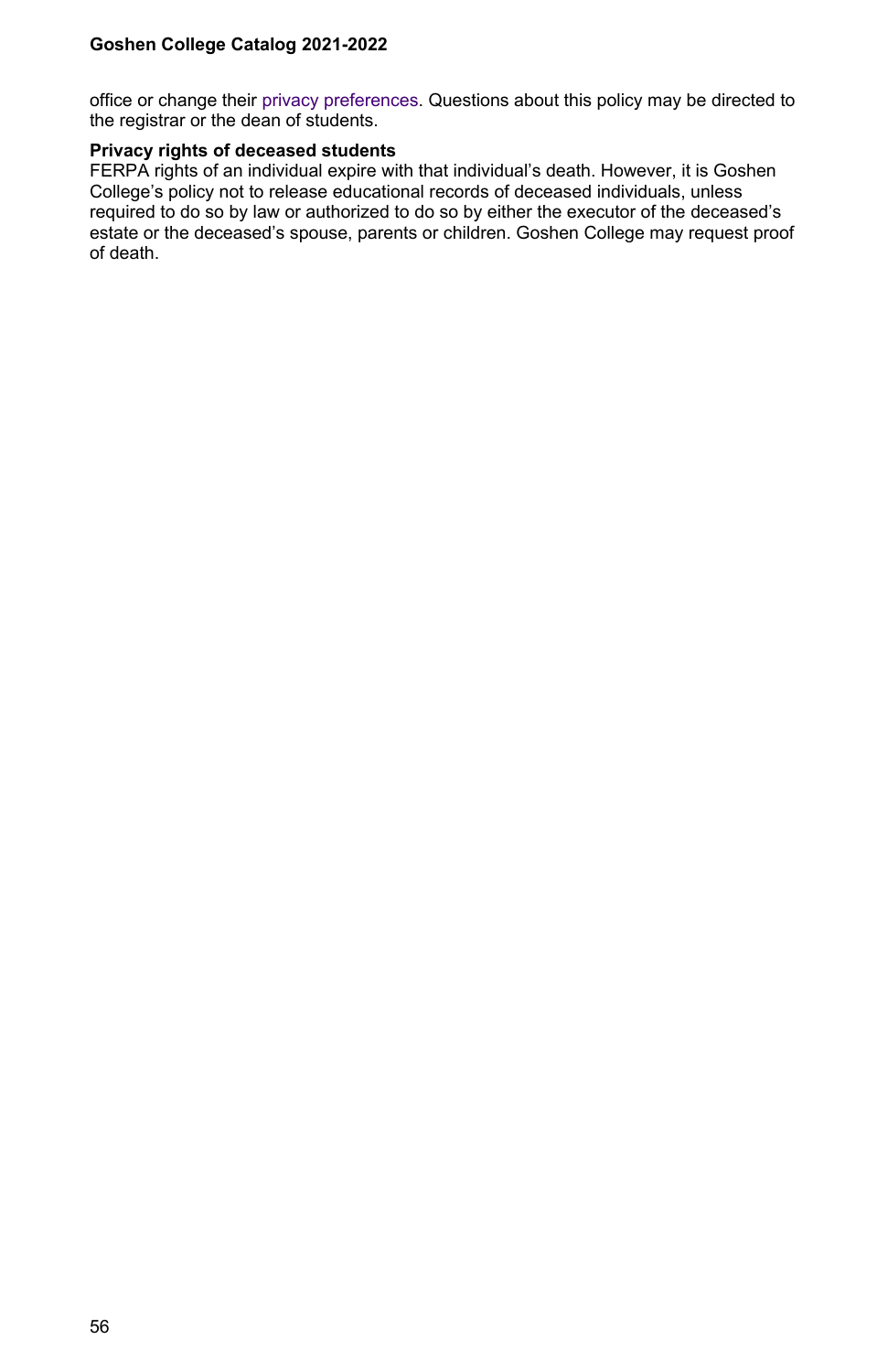# **Special academic programs**

## **Academic Success Center**

The Academic Success Center supports all students regardless of status. The staff provides additional support to students who are placed on academic warning or probation. In addition, the ASC assists students with documented disabilities by helping them advocate for themselves and by helping coordinate reasonable academic accommodations with teaching faculty. The ASC trains peer writing mentors and tutors who are available to help all students grow as writers and scholars. ASC offices are located in the first floor of Good Library.

## **Alerts system**

The Academic Success Center and the Director for Orientation and Retention coordinate an alerts system to identify and provide timely support services to students who are experiencing problems that impact their academic performance.

## **Adult and Non-traditional programs**

Goshen College offers several programs for adult non-residential students. See the Adult and Graduate Studies section of this catalog for details.

## **Honors opportunities**

The academic ethos at Goshen College is rigorous and engaging. Requirements for the Dean's List and the Latin Honors system for graduates are described in the Academic Policies section of the catalog. Three special honors opportunities are described below.

## **Academic Symposium**

An annual Academic Symposium features exemplary student research and writing. The symposium brings together students and faculty members involved in original research and scholarly activity from all disciplines. A selection of papers representing the quality of student research at Goshen College is published on the [Academic Symposium](https://www.goshen.edu/academics/honors-opportunities/academic-symposium/) web site.

## **Maple Scholars**

Each summer the [Maple Scholars](https://www.goshen.edu/academics/maple-scholars/) program supports numerous student-faculty research partnerships. Maple Scholars is an eight-week program that gives students the opportunity to participate in independent research alongside Goshen College faculty members of various disciplines. Each scholar is paired with a faculty member who works with and supervises individuals to help carry out their work. Students who are selected as Maple Scholars live in campus housing and receive a stipend.

## **Inquiry Programs**

The Goshen College [Inquiry Programs](https://www.goshen.edu/faith/campus-ministries/inquiry-programs/) (Camping, Ministry, Service) give students the opportunity to spend three months in a camp, congregation, or service agency with the goal of exploring the intersection of faith and vocation, while also developing skills for leadership. The program provides students with a stipend to be put toward tuition and the opportunity to earn college credit.

## **Professional and pre-professional programs**

## **Undergraduate professional programs at Goshen College**

Three undergraduate professional programs are offered at Goshen College: education (elementary and secondary), nursing and social work. Accounting and sign language interpreting majors offer a full-time semester-long internship. In addition, other majors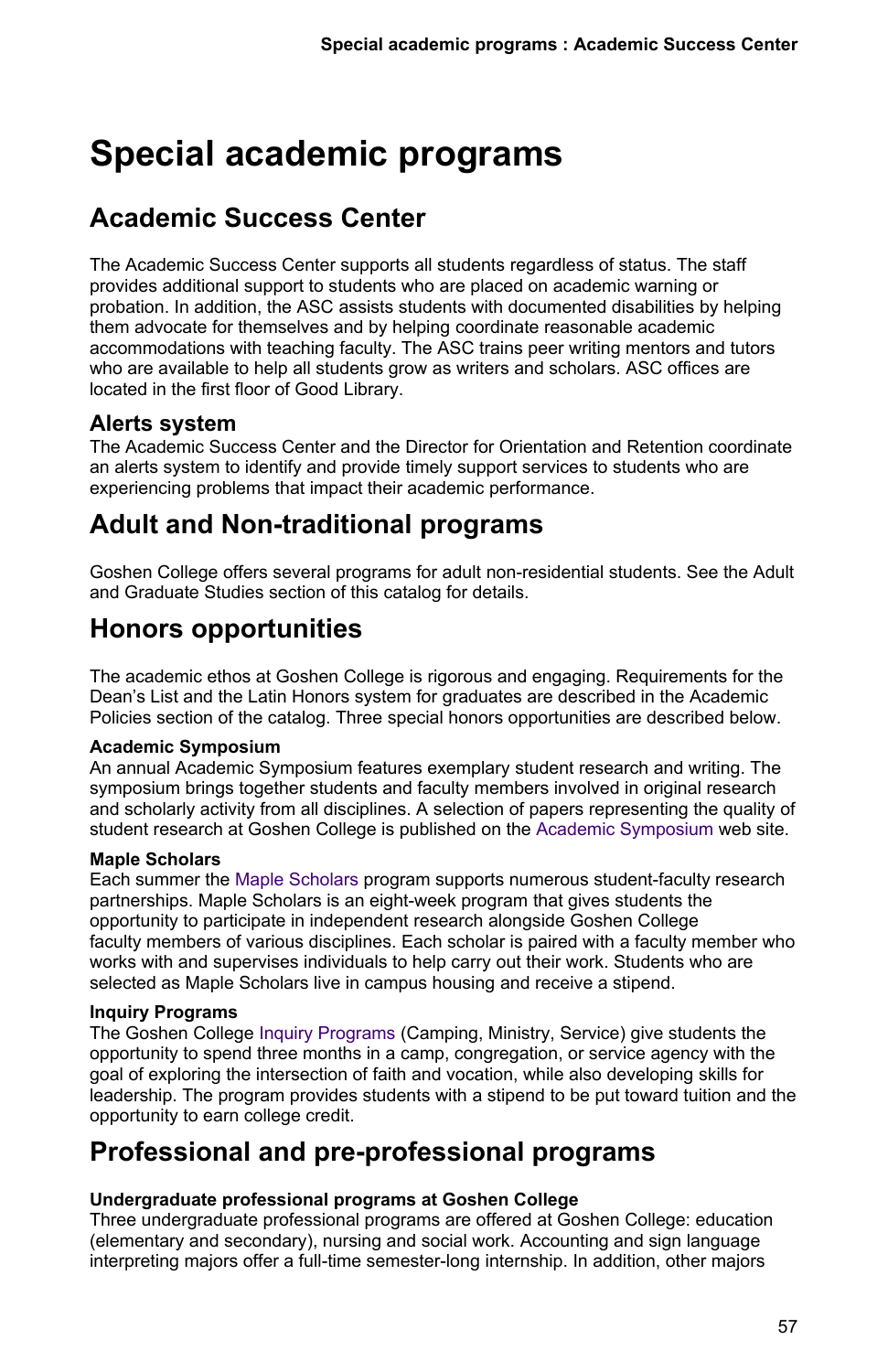such as business, broadcasting, communication, film production, journalism, public relations, and informatics offer extensive opportunities for internships and professional preparation. Details about these programs are in the academic programs section of the catalog.

#### **Teacher certification programs**

The teacher education programs below lead to certification in Indiana. Many states have reciprocal certification agreements.

| Vocal and/or Instrumental and General                                       |  |
|-----------------------------------------------------------------------------|--|
|                                                                             |  |
|                                                                             |  |
|                                                                             |  |
| Biology, Chemistry, Physics                                                 |  |
|                                                                             |  |
| Historical perspectives and government and citizenship; optional additions: |  |
| psychology, sociology, geography, and economics                             |  |
|                                                                             |  |
|                                                                             |  |
|                                                                             |  |
|                                                                             |  |

## **Professional undergraduate program completed at another university**

#### *Engineering*

Goshen College offers a two degree, or 3-2, engineering program resulting in a B.A. in physics, chemistry or computer science from Goshen and a B.S. in engineering from a major university with an accredited engineering program. Goshen College has articulation agreements with University of Notre Dame and Case Western Reserve University. The student spends the first three years at Goshen and the final two years at the university. Engineering specialties available at University of Notre Dame are; mechanical, civil, environmental, electrical, computer, chemical, and aerospace. For details and requirements, see the engineering physics major the physics department web site at [goshen.edu/physics.](temp/www.goshen.edu/physics/)

## **Pre-professional programs that require a graduate degree**

#### *Pre-health sciences*

Goshen College provides excellent pre-professional preparation for students interested in *medicine, veterinary science, physical therapy, occupational therapy, dentistry, optometry, pharmacy,* and *physician's assistant* programs. Since course sequencing is important, any student interested in these programs should consult the pre-medical advisor or other faculty advisors in the biology, chemistry or kinesiology departments about course selection and the graduate school application process. The major in molecular biology/biochemistry provides a strong foundation for careers in medicine and related fields. The major in exercise science is good preparation for careers in physical or occupational therapy.

#### *Pre-law*

Law schools want students who can think, read, write and speak well and who have some understanding of public policy and human experience. Minors in pre-law and political studies are described in this catalog. Although no specific major is required for law school admission, the history major at Goshen College includes a law concentration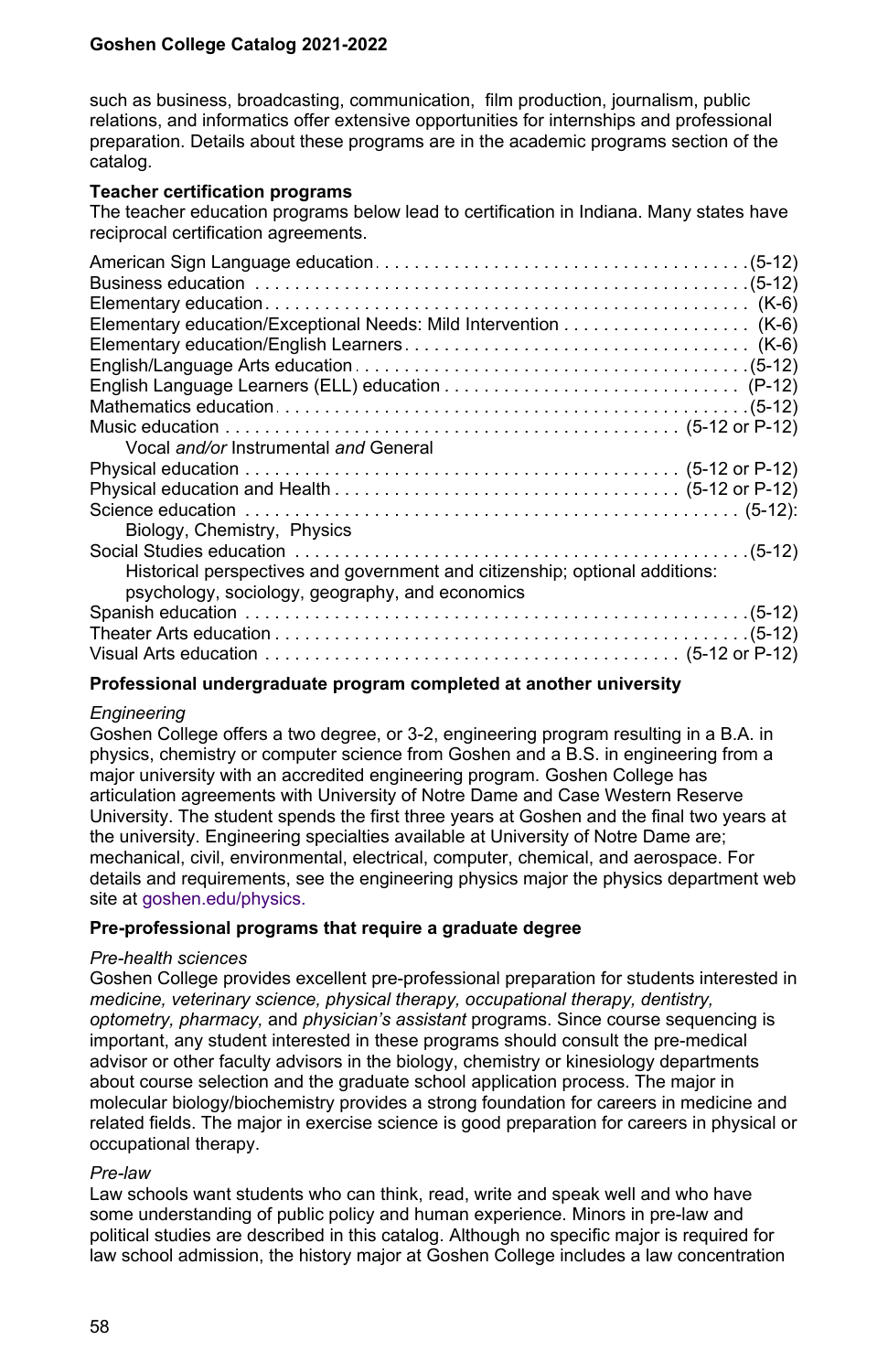option and most students who successfully apply to law school have majored in history. Other major choices for pre-law students could include communication; English; peace, justice and conflict studies; psychology; or social work. Materials for the Law School Admissions Test (LSAT) and information about law schools and pre-law internships are available from history department advisors.

## *Pre-seminary*

Goshen College has a close historical relationship with Anabaptist Mennonite Biblical Seminary (AMBS), Elkhart, Ind.; however, Goshen graduates attend a variety of seminaries for theological study or preparation for ministry. Students anticipating seminary study are counseled to complete a B.A. degree with a major in Bible and religion, Peace, Justice and Conflict Studies, English, history, sociology or psychology. If not majoring in Bible and religion, they are encouraged to complete a minor in theological studies and Christian ministries. They also should plan to serve as a Ministry Leader on campus, attend the annual fall missions banquet on campus and the annual spring vocation banquet at AMBS, and participate in a summer Ministry Inquiry Program internship in a congregation.

## **Merry Lea Environmental Learning Center**

Owned and operated by Goshen College, the [Merry Lea Environmental Learning Center](https://www.goshen.edu/merrylea/) is a nature sanctuary rich in biodiversity located near Wolf Lake, Indiana, 28 miles from the Goshen College campus. Most of the habitats found in northeastern Indiana are present in the 1,189 acres of Merry Lea. Unique geological features such as peat bogs, a marl pit, and glacial gravel formations are present.

Management practices include wetland, prairie, and savanna restorations, as well as sustainable agriculture. Management of the center is guided by commitments to creation care from a Christian perspective.

More than 5,000 Pre-K-12 students come to Merry Lea for environmental education programs annually. Facilities include an environmental-education building, a Farmstead, and Rieth Village, a set of "green" collegiate laboratory/residence buildings. Rieth Village received a Platinum award, the highest level possible, from the U.S. Green Building Council's LEED (Leadership in Energy and Environmental Design) rating system. The Sustainability and Environmental Education Department offers distinctive residential programs in sustainability leadership and agroecology at Merry Lea. A master's degree in environmental education is also delivered onsite. In addition, Merry Lea serves as an ecological field station for research and field lab experiences. See www.goshen.edu/ merrylea for more information.

## **J.N. Roth Marine Biology Station**

The Jonathan N. Roth Marine Biology Station, owned by Goshen College, is located in Layton, Florida about 1 1/2 hours from Miami in the Florida Keys. The station includes the C. Franklin Bishop laboratory, which facilitates research and study in marine science.

The marine station enables students to explore a world-class marine ecosystem, with coral reefs, mudflats, and seagrass beds adjacent to the station. The marine biology program at Goshen is growing and includes the annual May term marine biology course, summer research opportunities, and a semester-long residential program in the fall. Building on a 50-plus year old marine biology program at Goshen College, the Marine Biology Semester in the Florida Keys is a semester-long residential program in which students complete two classes, an internship with a local marine organization, and design their own research project — all the while living at the college's unique J.N. Roth Marine Biology Station in the culturally rich and diverse setting of Layton, Florida.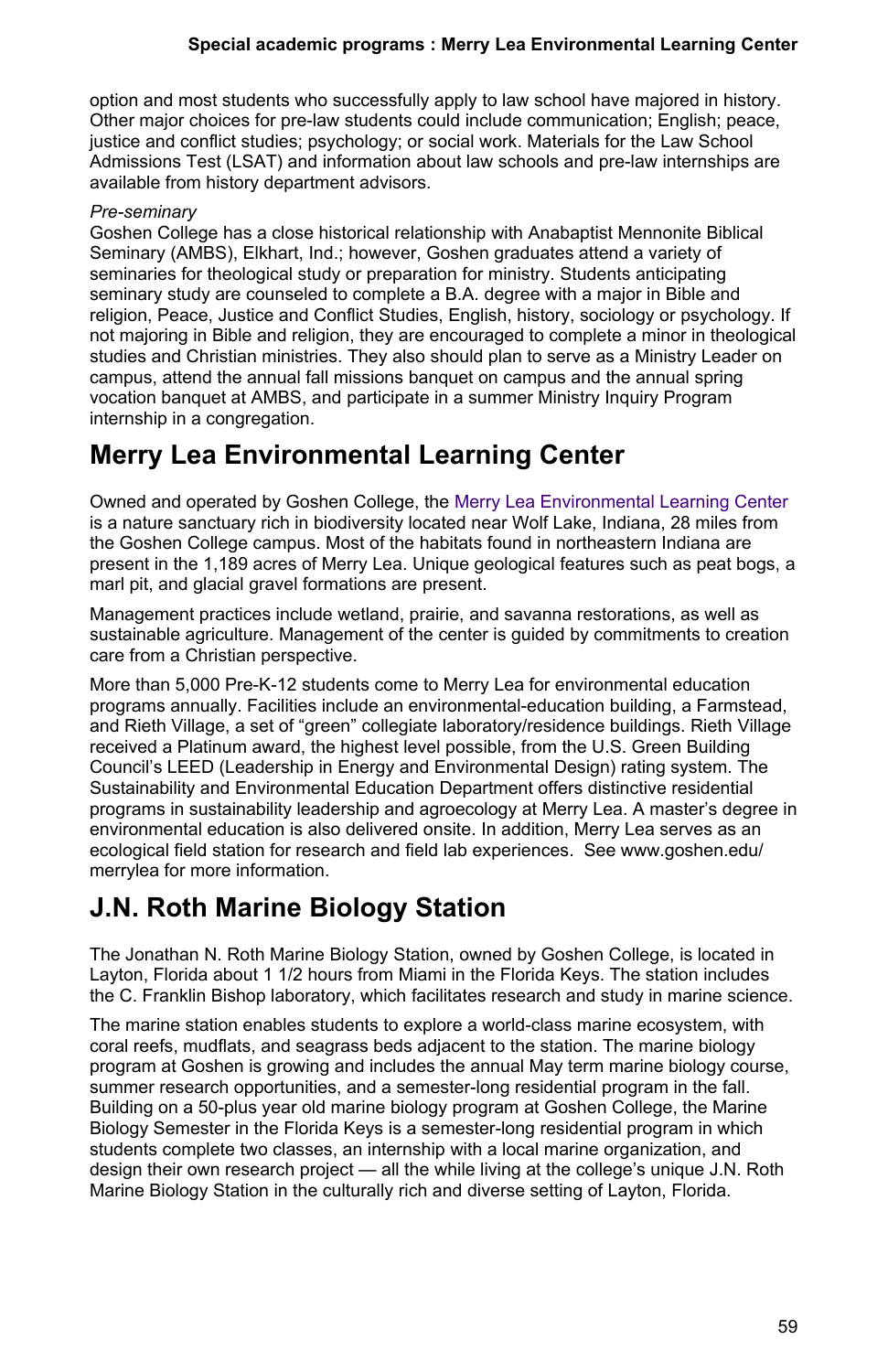## **Goshen College Music Center**

The Goshen College Music Center is a beautiful award-winning facility with excellent acoustics. The Music Center contains the 1,000-seat Sauder Concert Hall, 250-seat Rieth Recital Hall, rehearsal rooms, classrooms, practice rooms, and offices. The Hershberger Art Gallery features rotating exhibits by guest artists, faculty and students. The Music Center hosts a popular annual Performing Arts Series with world-class performers as well as dozens of other concerts. The Community School of the Arts, based in the Music Center, offers piano lessons, Suzuki string lessons, 3 children's choirs, 2 youth orchestras, and the Music Together program for parents and pre-school children to more than 300 families. String orchestra opportunities are also offered for home-schooled students and older adults. More information is available at gcmusiccenter.org.

## **Off-campus May-term courses**

Each May term, marine biology courses are offered at Goshen College's marine biology facility on Long Key in Florida. Most other courses in the list below are offered every two years; some are special one-time courses. The off-campus May term courses offered by Goshen College in recent years include:

- The Arts in London
- Biology of the Sea (Florida)
- Marine Biology (Florida)
- Entomology (Merry Lea)
- Ornithology (Merry Lea)
- Field Experience in Environmental Biology (Merry Lea)
- Ecology & Economics in Ecuador
- Camping and Recreation
- Sustainability in India
- Study & Sports Abroad

## **Other off-campus programs**

In addition to Goshen College SST and May-term courses, many other possibilities for off-campus study exist in cooperation with other colleges and universities. (See list below.) For information about registering for any of these programs, contact the director of global engagement. Special off-campus program registration forms are available in the SST and registrar's offices.

## **Financial policies for off-campus programs**

Special arrangements make it possible for students to register for Goshen College credit while participating in the programs below. However, since tuition and fees are collected and passed on to the other agencies or colleges, sources of student financial aid and scholarships while enrolled in these programs are nearly always limited to outside funding such as Pell grants, state grants, non-Goshen College scholarships, and Stafford Loans.

Goshen College tuition discounts, scholarships, and direct financial aid can be used only if a sponsored program is required for a student's major and when those requirements cannot be fulfilled without the sponsored off-campus experience (Spanish major, e.g.). For Goshen College financial aid to apply to required off-campus study, an application must be submitted and the major must be declared by spring advising days prior to the year of off-campus study.

To obtain information on financial aid, contact the student financial aid office. Academic credits earned in these sponsored off-campus programs are considered residential credits. However, these are not Goshen College programs. Therefore, May-term fees are charged for students who were off-campus in one of these affiliated programs during fall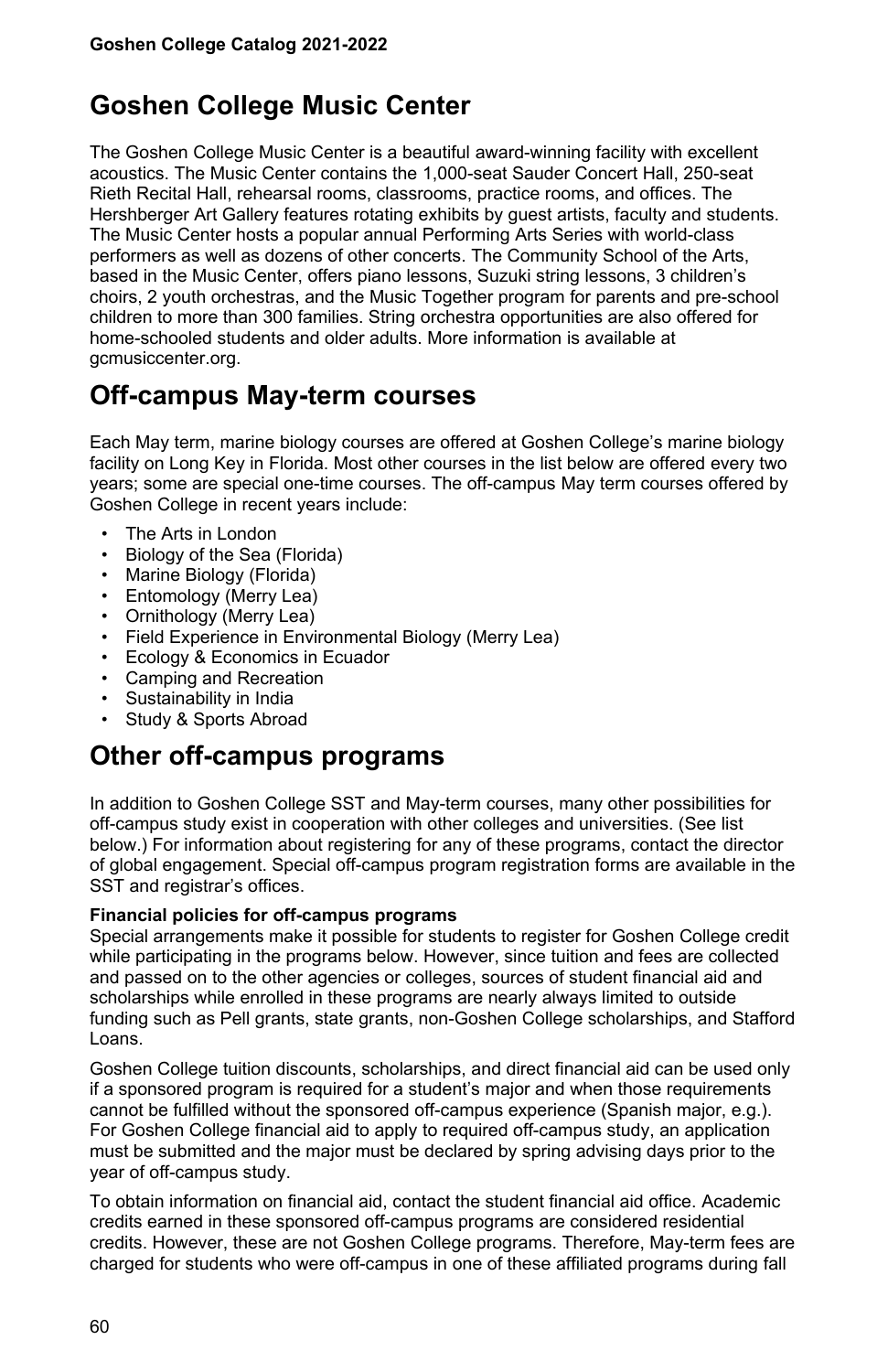or spring semester.

#### **Off-campus programs affiliated with Goshen College**

**Amizade (formerly BCA)** offers academic-year and half-year programs in Europe, Asia, and South America. Contact Spanish professors for more information or see bcanet.org. **Au Sable Institute of Environmental Studies** offers summer programs in Mancelona,

Mich., and other locations. Contact the environmental science director for more information or see ausable.org.

**CEA** offers semester and summer study abroad programs in twelve countries in Europe, Latin America, China, and South Africa. See ceastudyabroad.com.

**Central American Study and Service (CASAS)** in Guatemala offers semester or summer programs in Spanish and Central American studies. See semilla.org.gt/casas for more information.

**Chicago Center for Urban Life and Culture** offers semester and summer programs in Soc 302, Urban Diversity, social work field placements, and many internship possibilities. Because of special financial arrangements with this program, students who spend the fall or spring semester at Chicago Center are not charged extra for May term tuition at Goshen. See chicagocenter.org for more information.

**Council for Christian Colleges and Universities (CCCU)** offers various semester and summer programs at locations including Oxford, Granada, and Los Angeles. Participation in the Los Angeles Film Studies Center (LAFSC) is required for film production majors and theater majors who elect a film studies concentration.

**Council on International Education Exchange** offers many academic-year and halfyear programs in Europe, Asia, and Latin America. See ciee.org for more information. **Lithuania Christian College** has summer and semester study opportunities. See lcc.lt/ home/study-abroad for more information.

**Oregon Extension**, in an old logging camp, offers an interdisciplinary fall semester for students from Christian colleges. Contact oregonextension.org for more information.

**Washington Community Scholars Center,** sponsored by Eastern Mennonite University, has semester, year-long or spring/summer programs available in Washington, D.C. Includes significant internship experience and course work at a nearby university. See emu edu/wcsc for more information.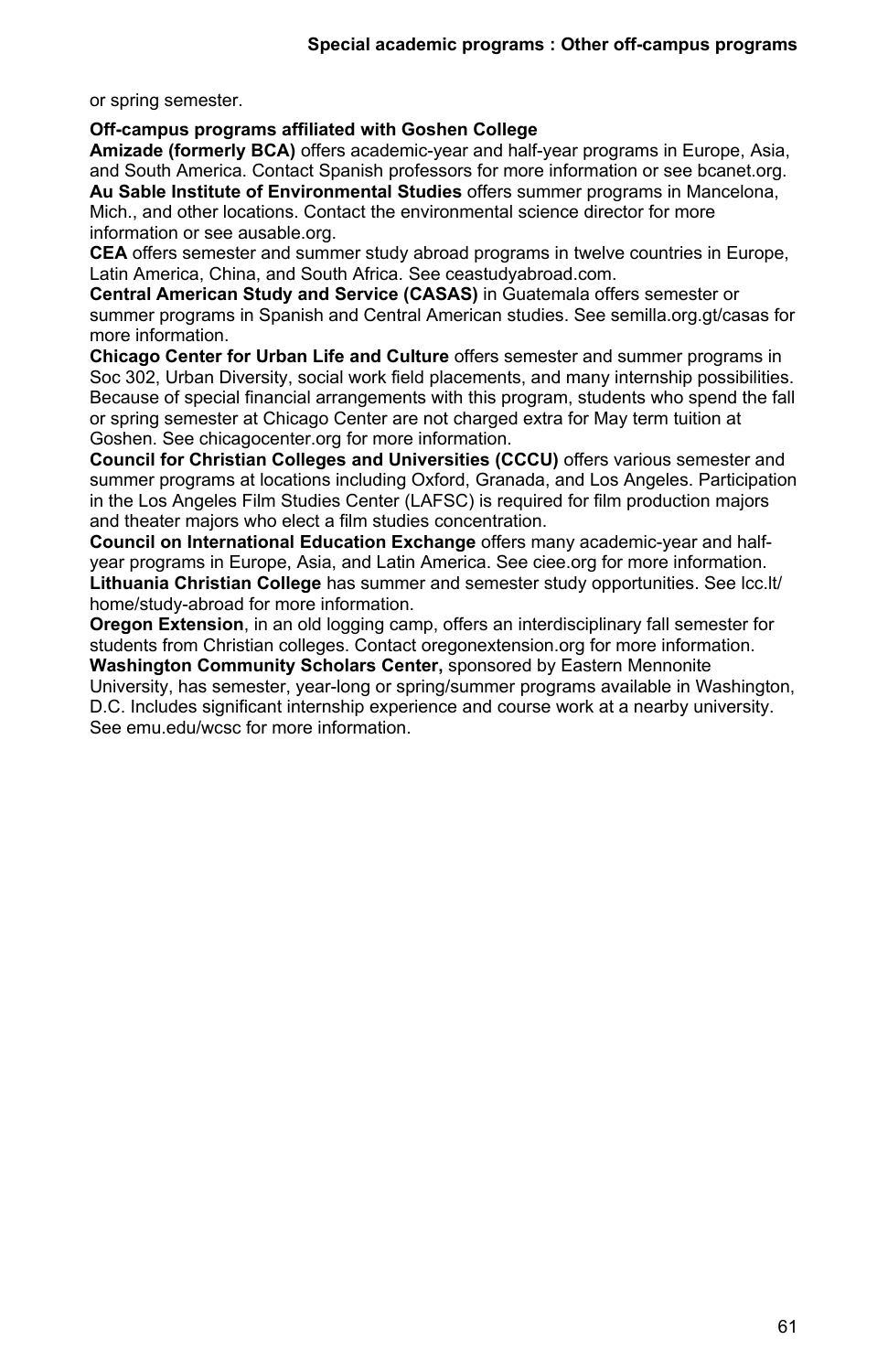# **The Goshen Core**

*Director, S. Ehst*

What we call "the Goshen Core" (sometimes called "general education" at other schools) is the set of courses and requirements that apply to all students no matter what major they choose. A Bachelor's Degree at Goshen consists of 120 credit hours. For most students, the Goshen Core curriculum is 38 credit hours. See [goshen.edu/core/](temp/www.goshen.edu/core/) for more detailed information about the Core for traditional programs. For the Goshen Core in nontraditional programs, see details in the Adult and Graduate Programs section of this catalog or its website.

## **Core Curriculum**

We designed the Goshen Core with the college's core values in mind. Goshen College embraces the five values of passionate learning, Christ-centeredness, compassionate peacemaking, servant leadership, and global citizenship. In order to express these values through our curriculum, we developed a set of Student Learning Outcomes and then created a program with three main parts:

## 1. **Three "threads" of course work:**

- *The First Year Experience Thread*, which develops students' fundamental academic skills
- *The Intercultural Thread*, which prepares students for the increasingly global world of the 21st century
- *The Perspectives Courses Thread*, an interdisciplinary set of options that helps students see how knowledge is constructed in multiple areas of study
- 2. **Other requirements: convocation and chapel, prerequisites.** Students at GC are required to attend and participate in convocation and chapel events that foster intellectual exploration and faith formation. We also require that students demonstrate competency in Quantitative Literacy through a test, or by taking a course. In order to prepare for intercultural study, students must demonstrate proficiency in a foreign language equivalent to two semesters of college-level study.

## **First Year Experience**

## **First-year courses**

See course descriptions in the Undergraduate courses section of this catalog. Transfer equivalents are listed below

| The GC seminar also meets one of the five Perspectives requirements (see below) |  |
|---------------------------------------------------------------------------------|--|

Note: Transfer students and new students who begin in January take Core 106, Culture and Community instead of Core 100 and 104.

## **Communication Skills in the Goshen Core**

*Must be completed by fall of second year*

Students are placed in one of the following communication courses in the first semester based on test scores, high school grade point average, or college-level credits: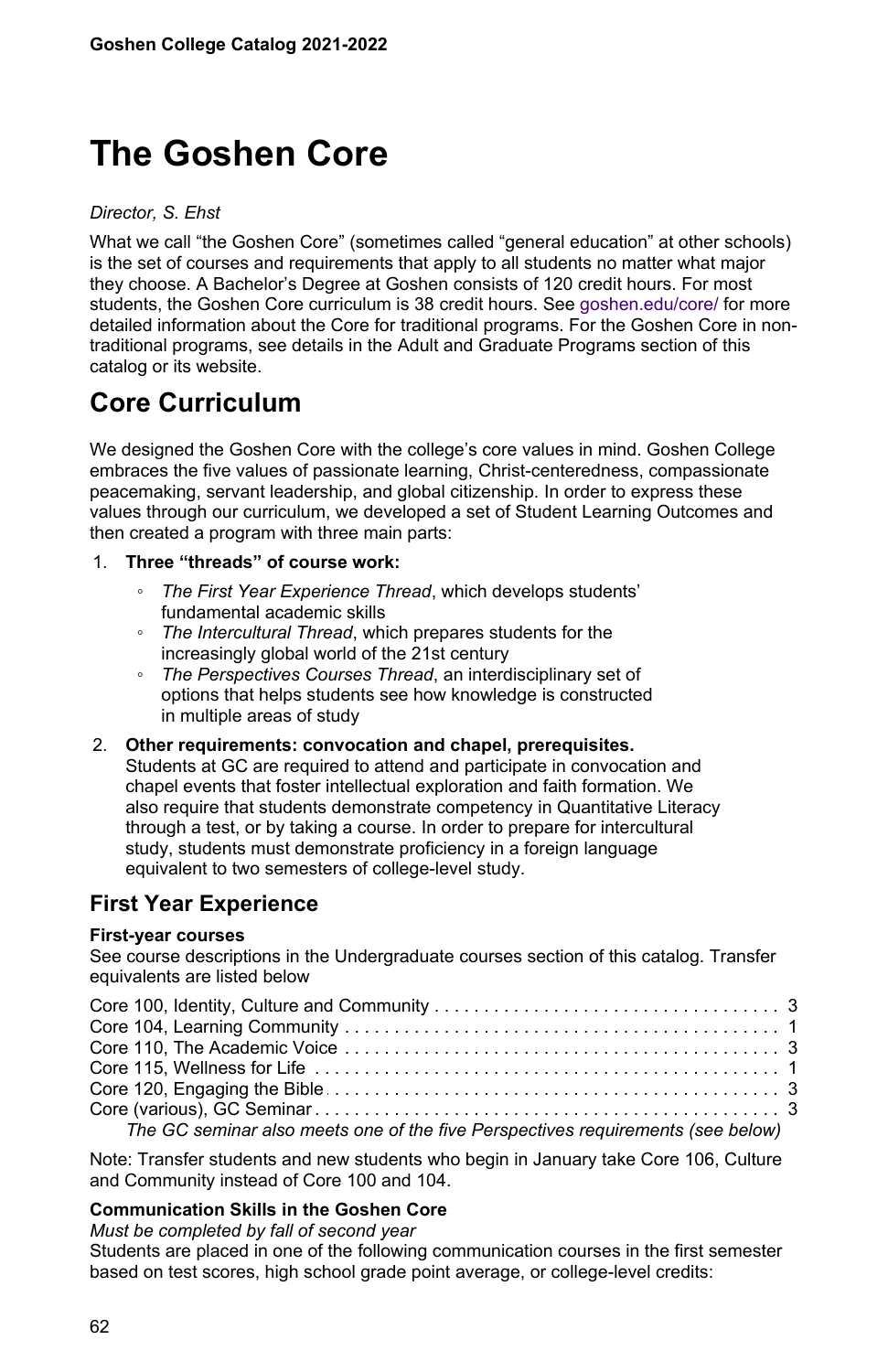- 1. **Engl 105, Introduction to College Writing** (prerequisite to Core 110)
	- SAT Reading and/or Writing Score: EBRW score=below 540
	- ACT English score of below 20
	- Adjustment for 2021-22: if no test scores, high school GPA below 3.5
- 2. **Core 110, Academic Voice** (prerequisite to GC Seminar)
	- SAT Reading and/or Writing Score: EBRW score=540 or higher
	- ACT English score of 20 or above
	- Adjustments for 2021-22: Advanced Placement score of 3, International Baccalaureate score of 3 or 4, high school GPA 3.5 or above
- 3. **GC Seminar** (final writing course; also meets a Perspective requirement)
	- AP English composition score of 4 or 5, an IB SL English score of 5, 6, or 7, or college credit that meets Core 110 requirement. Note: dual-credit courses need a grade of "B-" or higher.

Students who enter with an IB HL score of 5, 6, or 7 or transfer credit in two college composition classes are encouraged to take GC Seminar but may enroll in a fifth Perspectives class instead (See fuller explanation under Perspectives courses descriptions.).

## **CORE (various nos.), GC Seminar (3 credits)**

A writing and research course designed to help students think broadly about complex problems, shape capacity for research, and reinforce communication, information literacy, and quantitative literacy skills. Each GC Seminar also meets one of the Perspectives course requirements in the Goshen Core. Prerequisite: CORE 110, The Academic Voice (or equivalent). The Quantitative Literacy requirement must be met before taking a GC Seminar, or you must be enrolled in a mathematics class to meet the QL requirement during the same semester as your GC Seminar.

## **Quantitative Literacy (QL)**

*Must be completed by fall of second year.* The QL requirement may be met in one of four ways:

- 1. For students entering with SAT Math scores below 520 or ACT Math scores below 20: complete the course Math 105, Quantitative Reasoning.
- 2. For students entering with SAT Math scores of 520-560 or ACT Math scores 20-23: Complete Math 115, Math 131, Math 141, or Math 170.
- 3. For students with any of the following, the QL requirement is met:
	- SAT Math score of 570 or higher
	- ACT Math score of 24 or higher
	- Minimum AP Calculus score of 4 (for AB level) or 3 (for BC level)
	- Minimum IB score of 5 in Mathematics or Mathematical Studies
	- College credit in 100-level or higher mathematics course
- 4. For students entering with no test scores or college credit in mathematics: complete an appropriate level mathematics course or pass a competency test, offered at the beginning of each semester, with a score of 60% or higher.

## **Global Education**

One of the five core values at the foundation of Goshen College is global citizenship, so intercultural study is an important component of the Goshen Core. There are three basic ways to meet the global education requirement, listed below. All are described in more detail in the Global Engagement section of the catalog and at [goshen.edu/sst.](temp/www.goshen.edu/sst)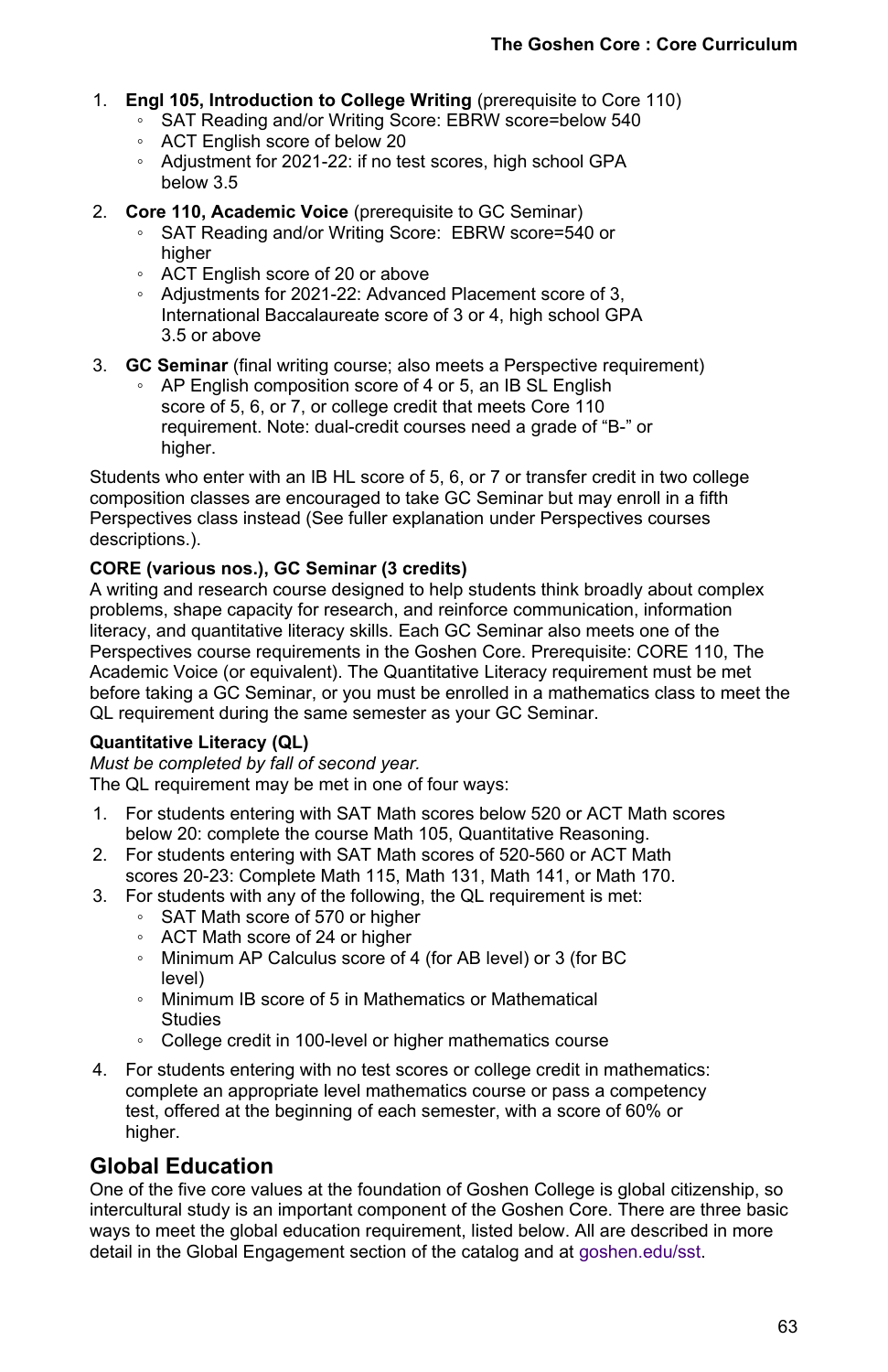## **Three intercultural study paths 1. International Study-Service Term (SST)**

INTL 250 Study Service Term . . . . . . . . . . . . . . . . . . . . . . . . . . . . . . . . . . . . . . . . . . . . . . . . . . . . . . . . . . . . . . . . . . .13 Core 305, SST integration capstone . . . . . . . . . . . . . . . . . . . . . . . . . . . . . . . . . . . . . . . . . . . . . . . . . . . . . . . . . . . . . . . . . . .2

Immerses groups of students in a significantly different culture for a semester, with a faculty leader. Includes study of language and culture, a service-learning placement, and homestays with host families. Prerequisite is language competence equivalent to one or two semesters of college-level study, depending on the location.

## **2. On-campus Alternate Program**

Four courses detailed below . . . . . . . . . . . . . . . . . . . . . . . . . . . . . . . . . . . . . . . . . . . . . . . . . . . . . . . . . . . . . . . . . . .12

Three approved alternate courses (see International Education section of catalog), followed by Core 300, Global Issues. Language prerequisite of any world language at the 102-level, completed by placement test, course credit, or CLEP exam. For education majors, one diverse field experience course counts as one of the three alternate courses. For nursing majors, the community health clinical course counts as one of the three alternate courses.

## **3. Study abroad with other international programs**

See details in the International Education section of the catalog.

## **Perspectives courses**

Perspectives courses focus on the investigation of a complex problem or issue. The professor's discipline will serve as a platform for approaching the topic, but courses will also include examining various perspectives within an interdisciplinary framework. These courses can be taken at any time during the four years. Students take one Perspectives course in each of five categories. The GC Seminar meets one of the five requirements. Descriptions of individual Perspectives courses are in academic department pages. Perspectives courses are designated on the printed and .pdf course offering lists with RW, SW, NW, AW or PX. For a list of current Perspectives courses, see the Registrar's Office homepage at [goshen.edu/registrar](temp/www.goshen.edu/registrar). For Perspectives course descriptions, see the Goshen Core webpage at [goshen.edu/core/](temp/www.goshen.edu/core/).

## **Artistic World (AW) – 3 credit hours**

Forms of human thought, movement, imagination, and innovation. *Options:*

- Core 180, GC Seminar: Identity in World Literature
- Core 181, GC Seminar: Writing about Home
- Core 184, GC Seminar: Are We Still Human?
- Core 186, GC Seminar: Walking in the World
- Core 187, GC Seminar: The Poetry of Hip Hop
- Art 201, Art and the Sacred
- Comm 215, Turning the Lens on Documentary Film
- Comm 216, Race, Class, and Pop Music
- Engl 230, Arthurian Literature and Film
- Engl 235, Comics and Graphic Novels
- Engl 303, American Literature of Slavery and Empire
- Mus 206, Music Theater: Styles, Expression, and Culture
- Thea 201, Theater for Social Change

## **Natural World (NW) – 3 credit hours**

The natural created order, including the earth and its systems. These courses include a significant quantitative literacy (QL) project. Prerequisite: QL requirement. *Options:*

- Core 160, GC Seminar: Energy and Environment
- Biol 205, Pollinators in Peril
- Biol 207, Roots of Environmental Crisis
- Chem 103, Chemistry and Health
- Phys 154, Descriptive Astronomy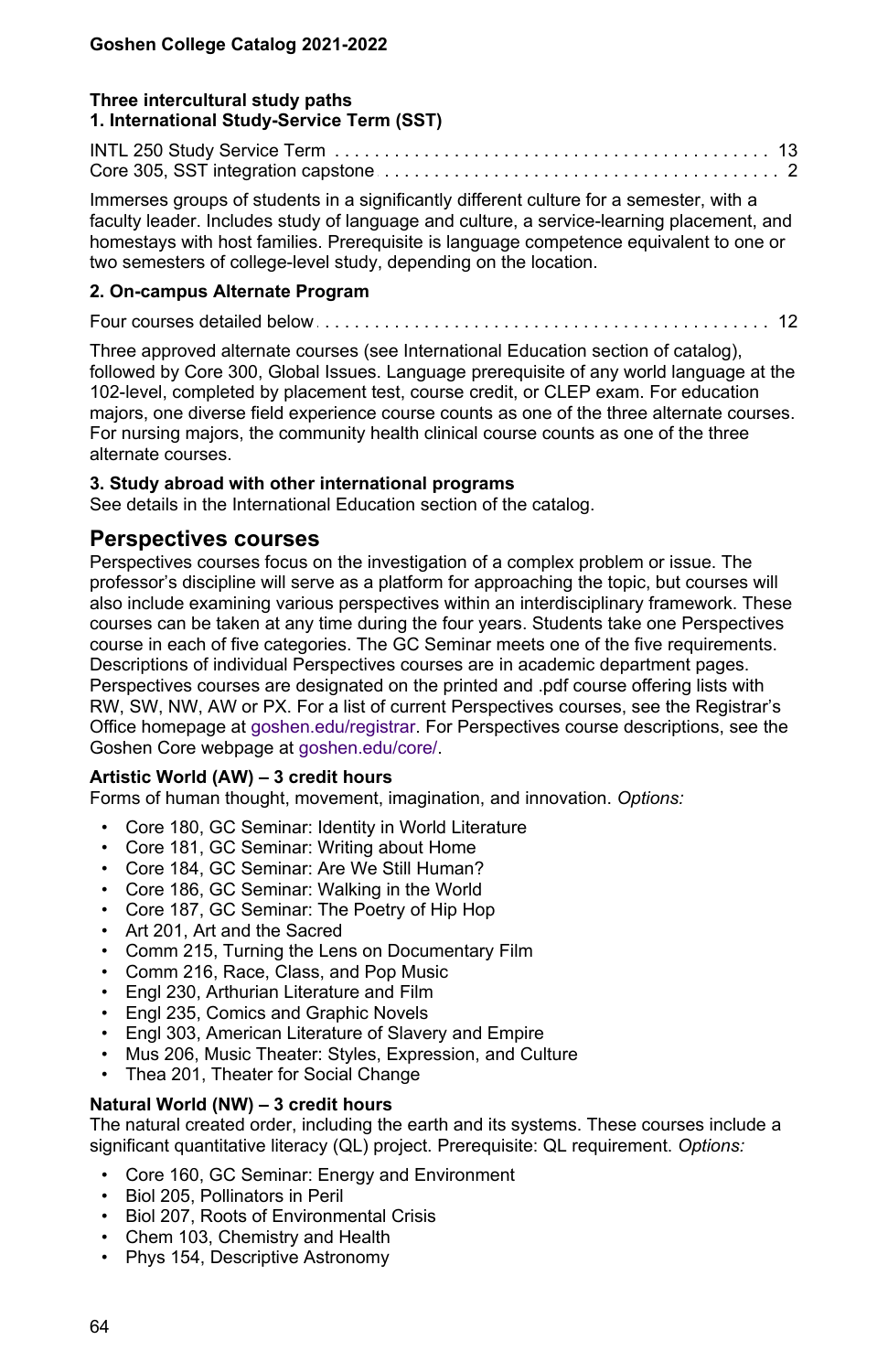• Phys 215, Climate Change

## **Peacemaking (PX) – 3 credit hours**

The factors that create and sustain frameworks for the essential relationships between and among humans, God, and the natural world. *Options:*

- Biol 212, Empathic Animals
- Core 192, GC Seminar: War, Peace and Nonresistance
- Math 201, Fair Allocation
- Nurs 309, Healthcare Ethics
- PJCS 201, Violence and Nonviolence
- PJCS 202, Spiritual Path of Peacemakers
- PJCS 203, Authentic Mission
- PJCS 204, Vengeance and Forgiveness
- PJCS 210, Transforming Conflict and Violence
- Sowk 315, Child Welfare
- WGS 205, Gender Conflict and Violence

## **Religious World (RW) – 3 credit hours**

Introduction to the study of religious traditions; studies of the Christian faith within the context of the broader religious world. *Options:*

- Core 170, GC Seminar: Speaking of Death
- Core 172, GC Seminar: Religion & Politics
- Core 173, GC Seminar: World Christianity
- Core 174, GC Seminar: Philosophy, Wonder & Existence
- Core 175, GC Seminar: Religion and Work
- Core 176, GC Seminar: Amish, Mennonite, and American Religion
- Hist 204, What is the Good Life?
- Hist 218, Anabaptism in a Global Context
- Phil 203, Living Ethically
- Rel 203, Jesus at the Movies
- Rel 205, Religion in America
- Rel 206, Religion and Sports
- Rel 286, Creation and Evolution
- Rel 330, Religion and Sexuality

## **Social World (SW) – 3 credit hours**

Values and histories underlying cultures, societies, and religious traditions and the relationships between them. These courses include a significant quantitative literacy (QL) project. Prerequisite: QL requirement. *Options:*

- Core 153, GC Seminar: The Digital Age
- Comm 235, Gendered Communication
- Hist 101, Ancient Roots of Culture
- Hist 102, Becoming Modern
- Hist 211, Revolution!
- Hist 212, Thinking About the Dead
- Hist 217, Geography and Culture
- Hist 214, American Culture Wars
- Psyc 201, Heroic Acts and Heinous Crimes
- Psyc 210, Developmental Psychology
- Psyc 217, Multicultural Psychology
- Soc 201, Food Systems
- Soc 238, Social Change
- Sowk 221, Human Behavior
- Sowk 320, Aging in U.S. Society

## **Convocation and chapel**

Convocation and chapel programs gather the Goshen College campus community together for shared learning experiences and for worship, usually in the church-chapel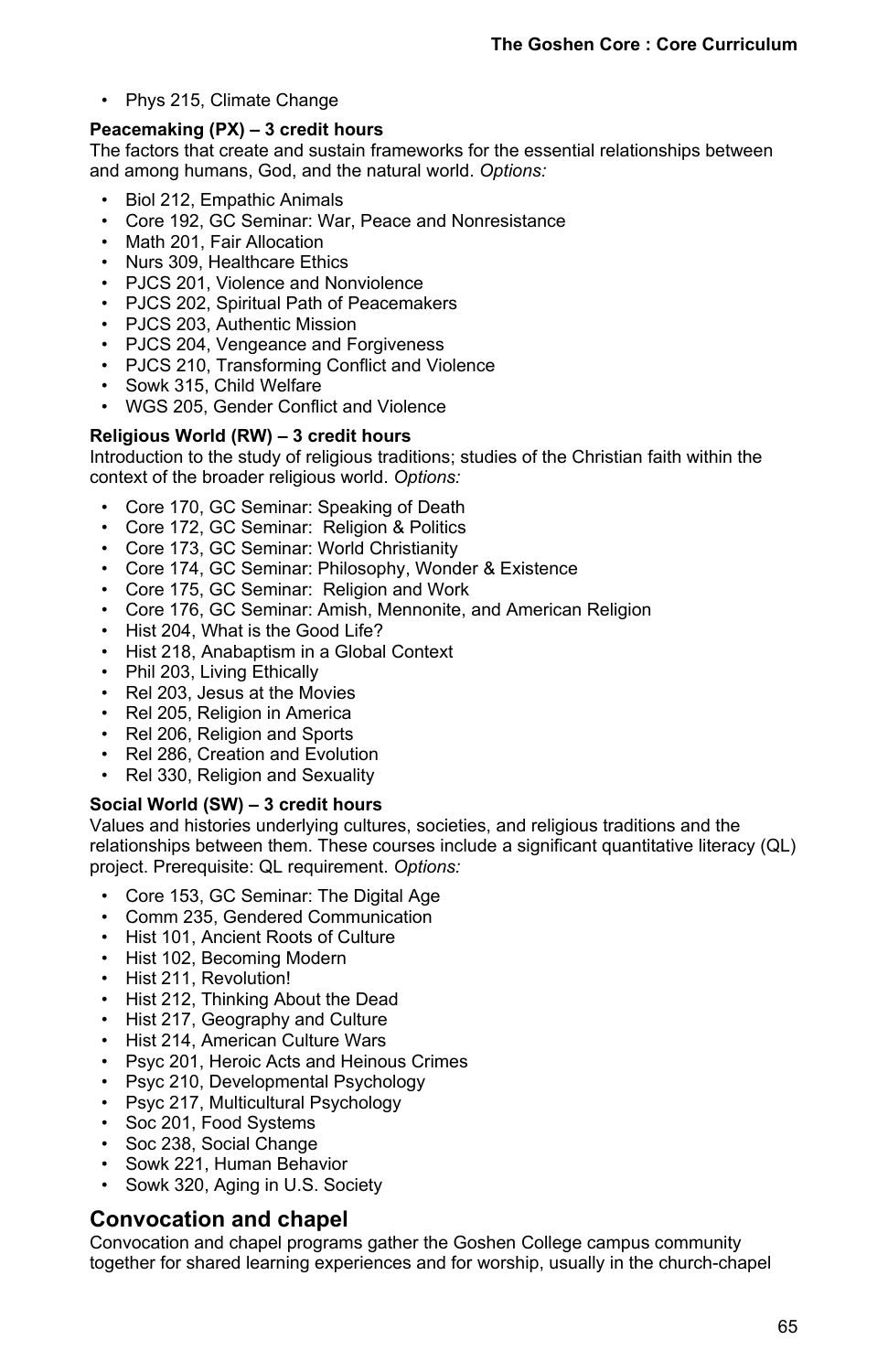sanctuary. Students are asked to attend a set number of events each semester.

The purpose of chapel is to tend to the Christian spiritual formation of our gathered community. Sometimes chapels feature an invited speaker and sometimes they are planned and led by the student ministry team. Convocation provides opportunities for personal, intellectual, and social growth. In convocation, we explore complex problems and contemporary issues. Some convocations celebrate students' learning and accomplishments. There are also campus-wide events that can be attended for convocation credit as a way of encouraging students to support one another in extracurricular pursuits. These events will be advertised as offering "convo credit."

## **Transfer equivalents for Core requirements**

| Core 106, Culture and Community<br>.                                                    | 3     |
|-----------------------------------------------------------------------------------------|-------|
| (cultural anthropology or similar first-year identity & culture class)                  |       |
|                                                                                         |       |
| (college speech and/or composition course, upon review of the registrar)                |       |
|                                                                                         |       |
| (holistic health and fitness course)                                                    |       |
|                                                                                         | 3     |
| (second college composition course upon review of the registrar)                        |       |
| Core 120, Engaging the Bible $\dots$ .                                                  | 3     |
| (New Testament, Old Testament or Bible survey)                                          |       |
|                                                                                         | 3     |
| (religion, philosophy or ethics)                                                        |       |
|                                                                                         | 3     |
| (peace, justice, or conflict studies)                                                   |       |
| Artistic World perspectives course                                                      | 3     |
| (literature, art, music or theater appreciation; history of art, music or theater)      |       |
|                                                                                         | 3     |
| (biology, chemistry, physics, geology or astronomy)                                     |       |
|                                                                                         | 3     |
| (history, psychology, political science, economics, geography, sociology or             |       |
| anthropology)                                                                           |       |
|                                                                                         | $3-6$ |
| (international or U.S. minority: culture, literature, history, art, music, politics, or |       |
| religion)                                                                               |       |

## **Modified Core requirements for students with an associate degree (A.A. or A.S.)**

In recognition that associate degree programs have general education requirements which differ from Goshen's distinctive Core, students transferring to Goshen College with an associate degree in arts or science have a modified Core requirement. The Goshen Core requirements for these students are listed below. In addition, Quantitative Literacy and convocation requirements must also be met. After matriculation at Goshen College, remaining Core requirements must be met at Goshen. *Note: these modified requirements do not apply to A.A.S. (associate of applied science) degrees.*

| Core 120, Engaging the Bible                    |
|-------------------------------------------------|
| Religious World perspectives course             |
| Peacemaking perspectives course                 |
|                                                 |
| 1. On campus alternative to SST (6-10):         |
| One semester of foreign language or equiv (0-4) |
| One course from SST alternate list(3)           |
| Core 300, Global Issues (3)                     |
| 2. International SST (15-23):                   |

Two semesters of foreign language or equivalent (0-8)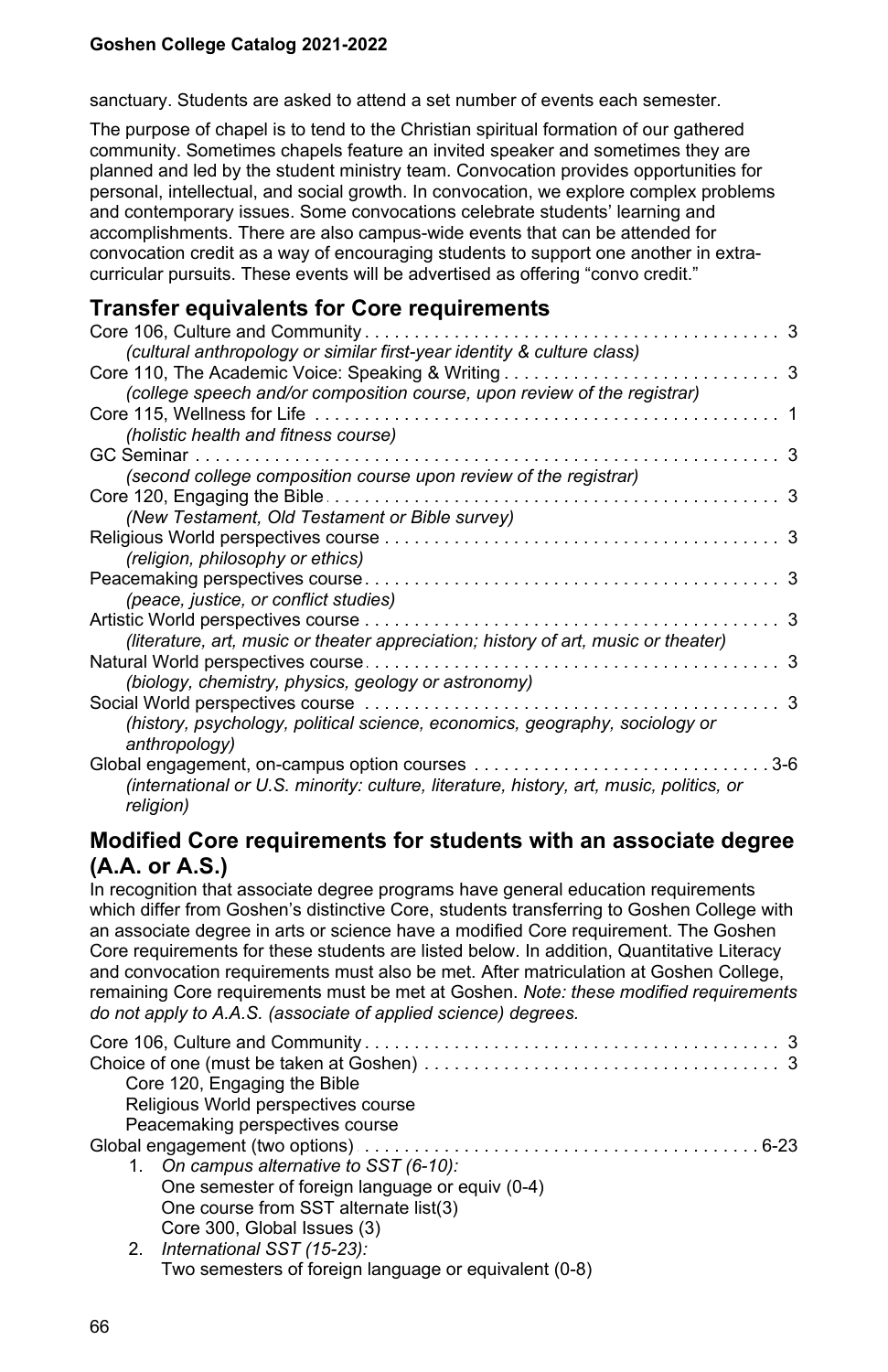International Study Service Term semester (15)

## **Student learning outcomes**

The Goshen Core uses Student Learning Outcomes as both a target for student achievement and a foundation for planning and development. The following learning outcomes form the basis of our curricular and co-curricular goals and address the essential knowledge, skills, and responsibilities that shape the environment we construct to support student learning. This integrative approach to learning will assist students in defining their identities and preparing them to engage twenty-first century challenges. As we continue to create a community of faith and learning, we believe that the learning outcomes must serve students in living out the [five core values.](https://www.goshen.edu/aboutgc/values/)

## **Overall primary outcome: Integrative Learning**

The Goshen Core's explicit focus is on Integrative Learning as the primary learning outcome. As such the program has three curricular (3) "threads": a) fundamental academic skills, b) intercultural skills and experiences, and c) interdisciplinary frameworks for learning and developing dispositions appropriate for integration of knowledge, skills, and responsibilities. Students will begin the first year designed to cement their fundamental academic skills and to launch them into the intercultural and interdisciplinary realms. Either an intensive or extended encounter learning about an intercultural environment will follow. Courses designed to highlight the perspectives of the following areas of study will round out the Core experience: The Religious World, The Social World, The Natural World, The Artistic World, and Peacemaking.

## **Outcomes by area of learning: KNOWLEDGE**

In our academic and campus life programs, students will develop knowledge of:

- **The Christian Story:** The biblical basis and theological exploration of Christian faith
- **Identity:** Self, personal growth, and one's relationship to multiple communities
- **The Social World:** Values and histories underlying cultures, societies and religious traditions
- **The Natural World:** The natural created order, including the earth and its systems
- **The Religious World:** Religious traditions, studies of Christian faith within the context of the broader religious world
- **The Artistic World:** Forms of human thought, movement, imagination, and innovation
- **Peacemaking:** Factors that create and sustain frameworks for the essential relationships between and among humans, God, and the natural world

## **SKILLS**

In our academic and campus life programs, students will grow in their mastery of the following intellectual and practical skills:

- **Communication:** Listening, reading, writing, speaking and interacting effectively
- **Quantitative literacy:** Using basic mathematical concepts and operations required for problem-solving and decision-making
- **Inquiry:** Using visual and information literacy to gather appropriate evidence from multiple data sources
- **Critical and reflective thinking:** Analyzing, interpreting, evaluating and using evidence to make good judgments
- **Problem-solving:** Working individually and collaboratively for creative solutions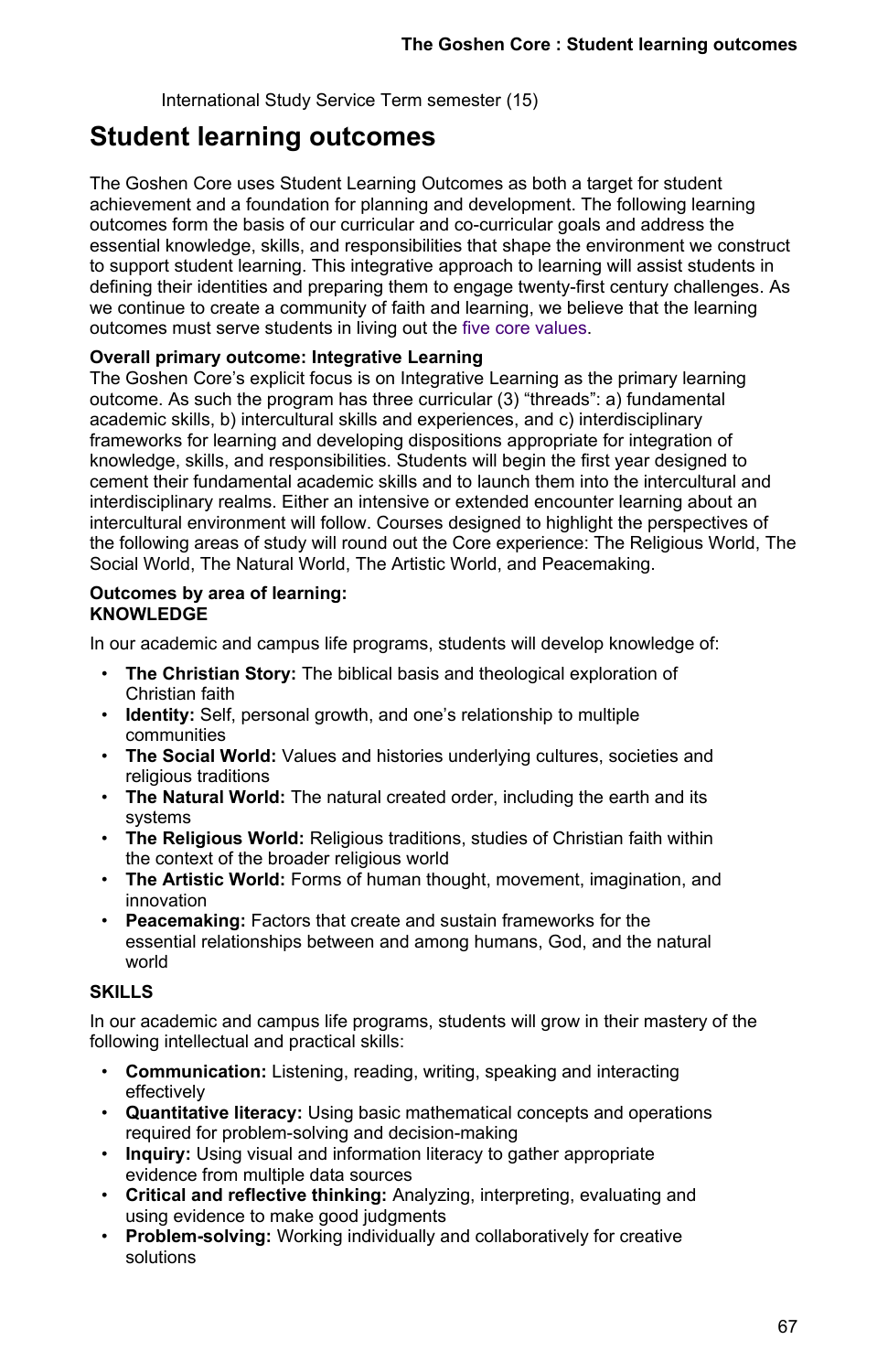• **Intercultural competence:** Acquiring language and cross-cultural communication skills to interact effectively with people from diverse communities

## **RESPONSIBILITIES**

In our academic and campus life programs, students will develop a sense of personal and social responsibility for:

- **Faith in Action:** Reflecting on the relationship between personal faith and life choices that support God's justice, reconciliation, and peace
- **Ethical reasoning:** Living and serving with integrity in a variety of communities
- **Intercultural openness:** Creating partnerships with people across difference to learn from one another and work towards equity
- **Local and global community engagement:** Understanding human systems and knowing how to bring about change peacefully
- **Lifelong learning:** Remaining curious and occupying an inquiry stance in the face of challenges to current understandings of oneself and of the world
- **Living Sustainably:** Working to create restorative relationships with the natural world

## **INTEGRATIVE LEARNING**

Integrative learning is an understanding and disposition that a student builds across the curriculum and co-curriculum, from making connections among ideas and experiences to synthesizing and transferring learning to new, complex situations within and beyond the campus. We promote the integration of learning across disciplines because we believe the acquisition and application of knowledge are most successful when shaped by various perspectives. An integrative approach highlights these realities and supports students in understanding how to select and apply appropriate techniques and methodologies for solving complex and significant problems.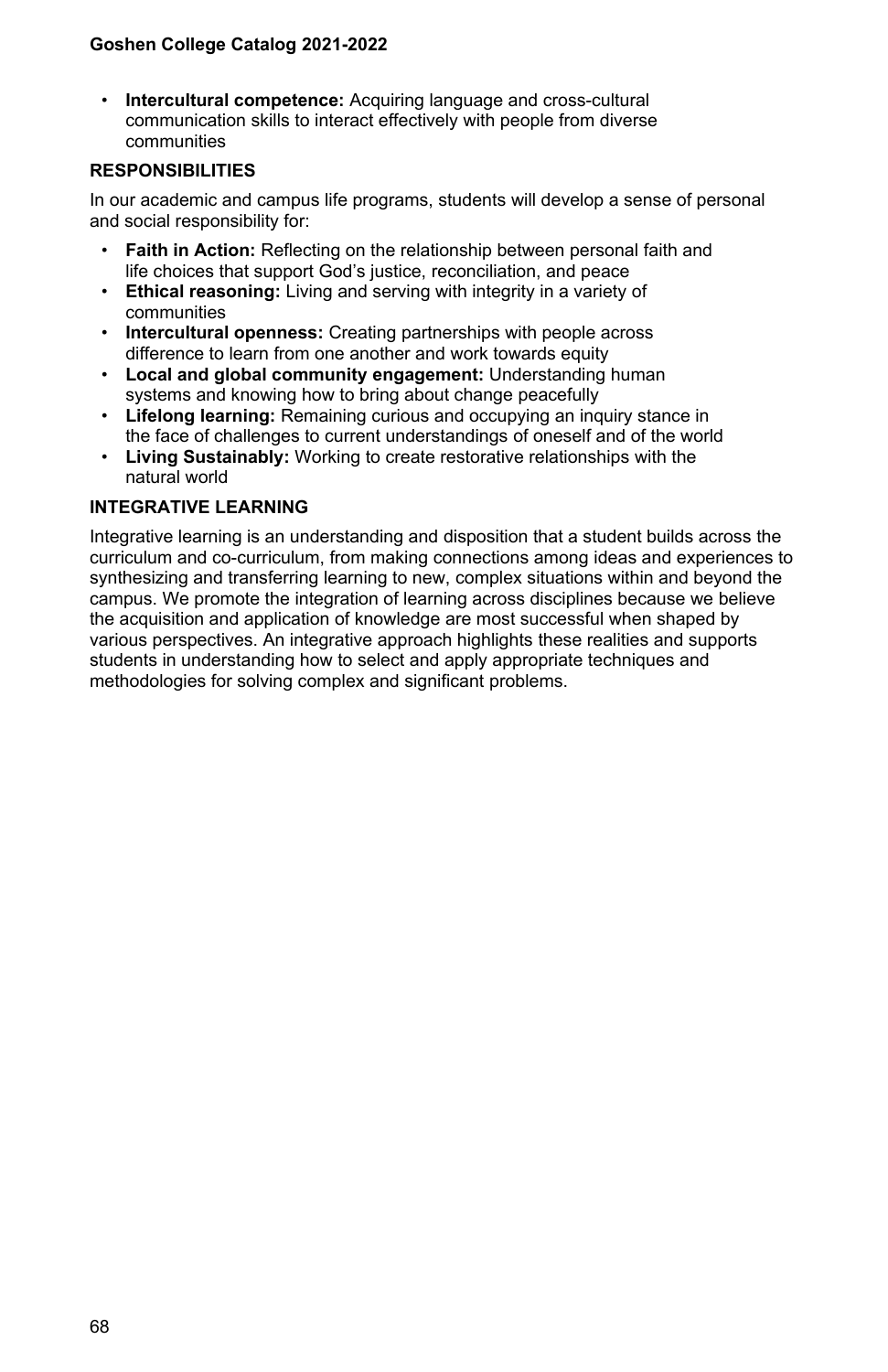# **Global engagement**

## **Introduction**

Goshen College offers several types of global education. Students can participate in our semester-long international Study-Service Term (SST) or they can take courses both on and off campus over a more extended period of time, in the US or abroad. In addition, a [minor in global studies](temp/international-studies) and a variety of other global educational opportunities are available through Goshen College or other organizations with whom we cooperate. For contacts and related information, visit the Study-Service Term website at [goshen.edu/sst](https://www.goshen.edu/sst/).

## **I. The Study-Service Term (SST)**

## **Program description**

SST is a program designed to immerse students in a significantly different culture for experiential learning. Its goals for each student are to function competently and collaboratively in cross-cultural relationships, to analyze a critical global issue within systems of unequal power, to gain skill in language and cross-cultural communication, to engage in cultural analysis from a perspective of empathy and cultural humility, to develop a personal sense of social responsibility in civic engagement, and to actively and critically reflect on one's own identity and position in the world.

International SST units are one-semester immersion experiences. Spanish units are offered in Ecuador every semester. Currently, other international SST units operate in Indonesia, China, Senegal and Tanzania after every two or three years.

Students choose a language area and location for SST in consultation with their academic advisor. See planning and advising notes for individual majors to determine the best timing for SST. Students are urged to plan and sign up early for the semester-long international SST. About half of all students participate in SST during their sophomore year. Others participate in their junior or senior year.

At each location, Goshen faculty leaders arrange the academic program and give personal counsel to a group of up to 23 students. The first six weeks of the term are spent studying the language and culture of the host country or community, focusing on a particular global topic. The faculty leader uses local resources to support a largely experiential learning program: host family relationships, lectures, discussion, field trips, journal writing, readings, special projects, and examinations. During the last six weeks of the term, students work in a service assignment for community-engaged learning in another part of the country and complete an action-research project to present during the last week of the term. On SST, students live in homes of the host country throughout the term and eat at least two meals daily with their "families."

We hope that all students get the opportunity to spend a semester abroad on SST and will be working with each student to make sure that they are ready for the special challenge of living and studying abroad. Preparation includes a review of health, academic, and behavioral performance.

Minimum GPA requirement is 2.0 to participate in international SST. Students must also receive a minimum of a C- in the language that is required for a particular unit. On location, all SSTers are expected to follow both the standards of the college and the guidelines more specific to the norms of the host culture and host family.

A student who decides not to go on SST or is academically disqualified from Goshen College less than six weeks prior to departure will be expected to pay all preparation costs, including the cost of an airline ticket.

A student who leaves an SST location and returns to the United States must pay all expenses associated with the return trip.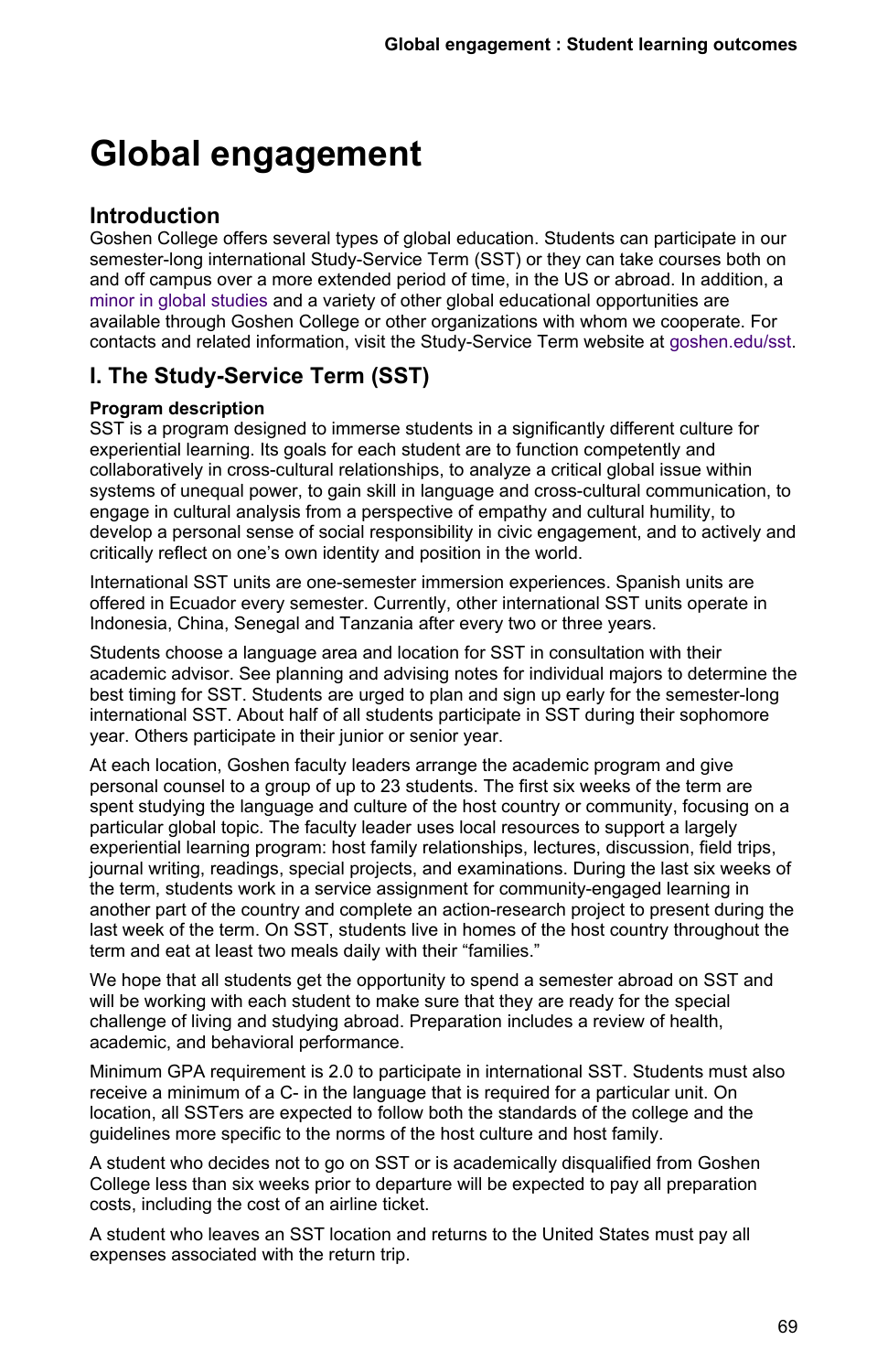Student fees vary by unit location and from year to year. Please contact the global engagement office for more information.

#### **Prerequisites for SST**

Students are responsible for completing these essential prerequisites prior to SST. The director of global engagement must approve any exceptions

- 1. Students participating in American Sign Language or Spanish units need to establish 102-level competency in the language of the country. At the outset of the term prior to departure, students must either be enrolled in the 102-level language course, have already completed the 102-level, or have established competency at the 102-level via exam.
- 2. Students participating in any other foreign language unit will complete one elementary course in that language, offered on campus especially for that SST group prior to departure, and either 101-level competency in a third language, another course in that language, or one course from the following list. Whenever possible, students should select a course from the specific region of their SST unit.

*Language prerequisite course options*

- ASL 104, North American Deaf Culture
- Bus 350, International Business
- Comm 206, Communication Across Cultures
- Econ 306, International Economics
- Econ 308, Introduction to Economic Development
- Engl 201, World Literature
- Engl 315, Global English
- Hist/WGS 330, Gender in World History
- Hist 314, Modern China
- Hist 344, Latin American History
- Intl 257, Arts and Literature of Latinos in the US
- Phil 307, Asian Thought
- Rel 316, Liberation Theologies
- Rel 317, Islam
- Rel/Soc 315, Religion in Culture and Society
- Soc 230, Ethnography and Culture
- Soc 334, Race, Class and Ethnic Relations
- Soc 340, African Societies and Cultures

## **SST locations for 2021-2024 (tentative)**

|         | 2021-22 Fall semester Spring semester Summer semester |         |  |  |  |  |  |
|---------|-------------------------------------------------------|---------|--|--|--|--|--|
| Ecuador | Ecuador                                               | Ecuador |  |  |  |  |  |
|         | Indonesia                                             | Senegal |  |  |  |  |  |
|         | 2022-23 Fall semester Spring semester Summer semester |         |  |  |  |  |  |
| Ecuador | Ecuador<br>Tanzania                                   | Ecuador |  |  |  |  |  |
|         | 2023-24 Fall semester Spring semester Summer semester |         |  |  |  |  |  |
| Ecuador | Ecuador                                               | Ecuador |  |  |  |  |  |
| China   |                                                       | Senegal |  |  |  |  |  |
|         | Credit hours and evaluation for International SST     |         |  |  |  |  |  |
|         |                                                       |         |  |  |  |  |  |
|         |                                                       |         |  |  |  |  |  |
|         |                                                       |         |  |  |  |  |  |
|         |                                                       |         |  |  |  |  |  |
|         |                                                       |         |  |  |  |  |  |

## **II. Alternative Program: SST in other formats, in the US and abroad**

While semester-long immersion in another culture through SST comes nearest to our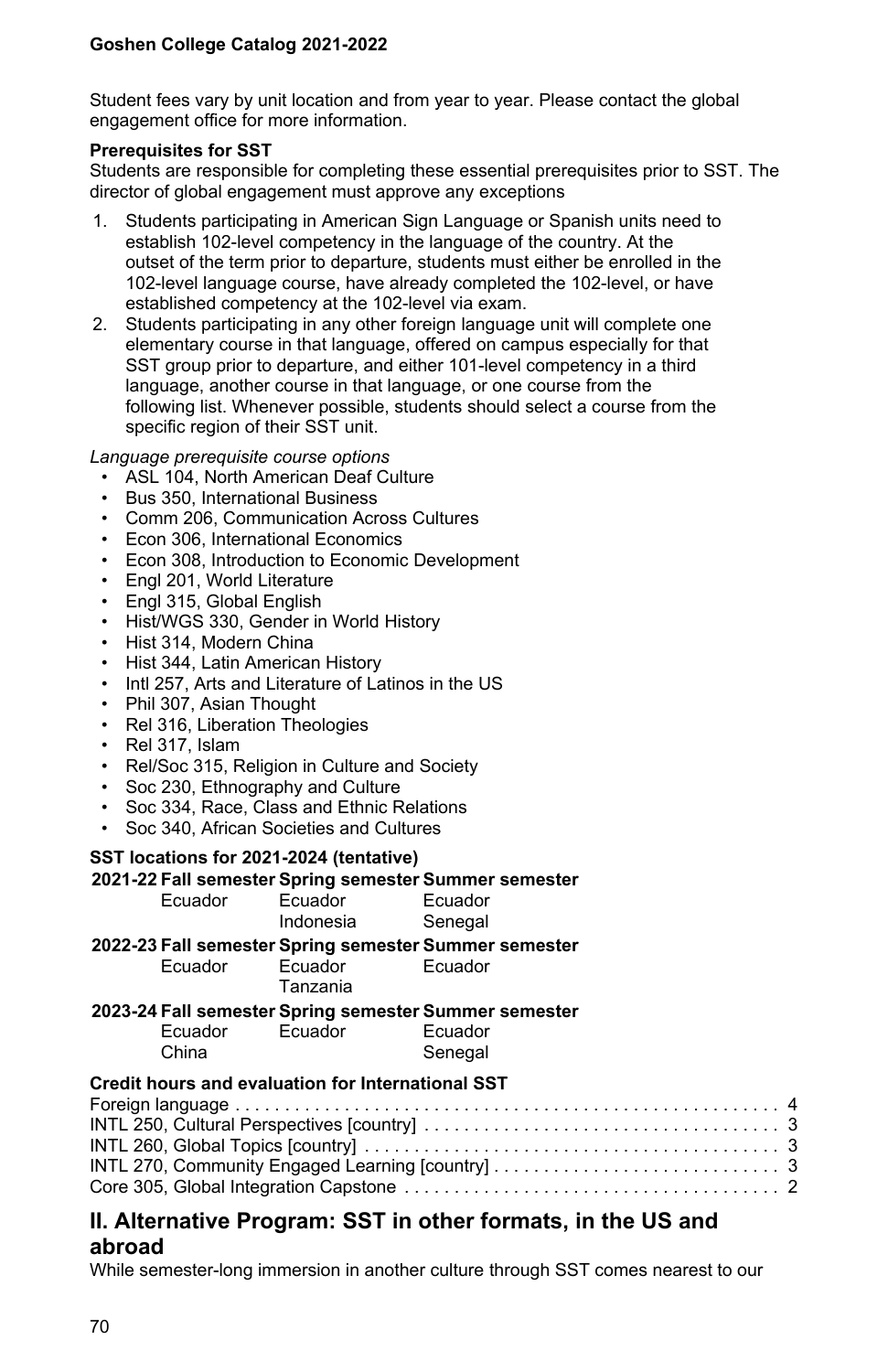ideal for an integrative experience in international education, we provide other options to promote the same learning outcomes as semester-long SST abroad. The options for courses in the program include developing the skills of intercultural competence, community-engaged learning, consideration of a global issue, and invites an integrative activity to bring the various components into a meaningful whole. Students must complete three of the courses listed below and also Core 300, Global Issues Seminar. NOTE: courses designated for the alternate SST program may not be used to meet any other graduation requirements.

## **Language requirement for the SST alternative program**

Students in the on-campus alternative program complete one of four options for language acquisition other than English:

- 1. Demonstrate competence at the 102 level of any world language
- 2. Demonstrate competence at the 101 level of two different languages
- 3. Demonstrate competence in one language at the 101 level and complete either Comm 206, Communication across Cultures or Engl 310, Linguistics (These courses may not double-count for both language acquisition and a SST alternative course.)
- 4. Demonstrate that the student's native language is not English, either via F-1 status, or via approval by the director of global engagement.

Competence in a language may be demonstrated by course credit, placement test, or CLEP test. See the director of global engagement for questions about individual situations.

## **On-campus and off-campus alternative courses**

- INTL 251, Cultural Perspectives
- INTL 271, Community-Engaged Learning
- ASL 104, North American Deaf Culture
- Bus 350, International Business
- Comm 206, Communication across Cultures
- Econ 308, Introduction to Economic Development
- Engl 201, World Literature
- Engl 315, Global English
- Engl 320, Methods of TESOL
- Hist 313, Transpacific Perspective on Midwest
- Hist 314, Modern China
- Hist/WGS 330, Gender in World History
- Hist 344, Latin-American History
- Intl 253, History and Culture of Latinos in the U.S.
- Intl 257, Arts and Literature of Latinos in the U.S.
- Phil 307, Asian Thought
- Rel/Soc 315, Religion in Culture and Society
- Rel 316, Liberation Theologies
- Rel 317, Islam
- Soc 230, Ethnography and Culture
- Soc 334, Race, Class and Ethnic Relations
- Soc 336, Latin American Societies and Cultures
- Soc 340, African Societies and Cultures
- Soc 342, Native American Societies and Cultures
- Upper-level Spanish language classes

## **Exceptions for nursing and education majors**

Students with a major in nursing, elementary education or secondary education have a modified on-campus program available.

Language prerequisite: any world language by placement test, course credit, CLEP exam, or native language other than English. *Nursing students:* one semester (101 level). *Education students:* two semesters (102 level).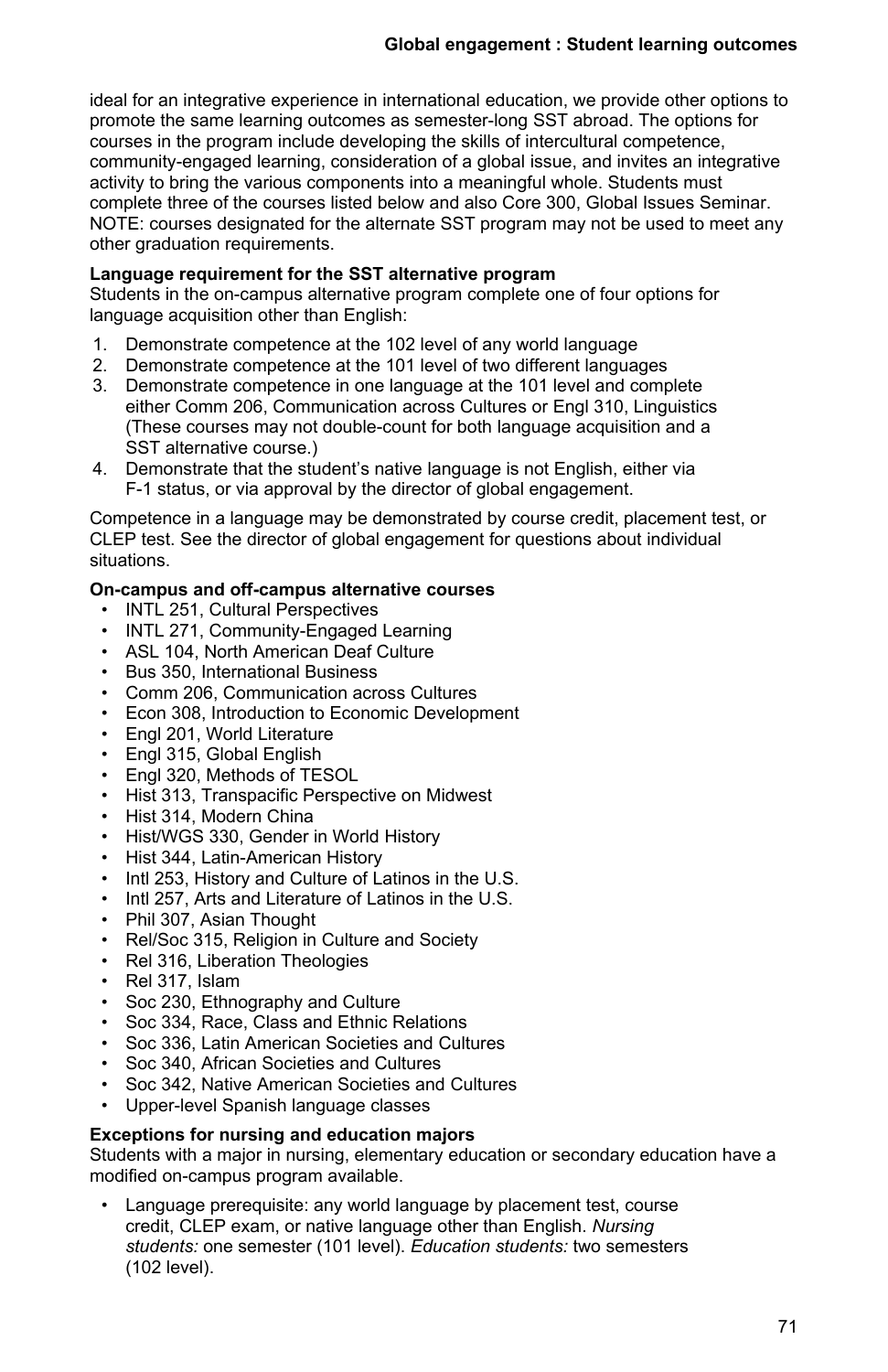- Two courses from the on-campus alternative list above.
- Core 300, Global Issues Seminar

## **III. Other study abroad options with Goshen College**

During the May term or summer, Goshen College may offer special courses abroad. Locations vary, but recent courses have operated in China, Ecuador, England, Greece, India, Morocco, Nepal, Nicaragua, Paraguay, and Spain. Credits may be earned in several areas, among them business, economics, art, music, theater, communication, religion, sustainability, nursing, and international education.

## **IV. Study abroad with other international programs**

Study abroad is available at colleges or universities in many different countries. Special application must be made on forms available from the global engagement office. Goshen College students have access to approved study-abroad programs through affiliation with the following organizations:

- Schools that are members of the Council of Mennonite Colleges
- Amizade (formerly BCA)
- Cultural Experiences Abroad (CEA)
- Council on International Educational Exchange (CIEE)
- Council of Christian Colleges and Universities (CCCU)
- Lithuania Christian College (LCCU)
- Central American Study and Service (CASAS) in Guatemala

Goshen College students in these affiliated programs will be registered as students at Goshen College in absentia. Credit may count for SST requirements only with the approval of the director of global engagement. Approval for credit equivalency does not mean that Goshen College financial aid will apply, but sources of financial aid outside of Goshen College are available.

## **Financial aid policies**

For the list of affiliated international study programs in the previous paragraph, sources of student financial aid and scholarships are limited to funding outside of Goshen College such as Pell Grants, state grants, outside scholarships, church aid, and Guaranteed Student Loans.

Only when the international program is required by the student's major and there is no alternative available on campus may Goshen College scholarships and financial aid be used. An application must be submitted and the major must be declared by spring advising days prior to the year of off-campus study. Contact the director of student financial aid for more information.

Programs that are not on the approved list above may be eligible for credit transfer, but students who choose to enroll in programs that have no affiliation with Goshen College cannot apply for any sort of financial aid through Goshen College.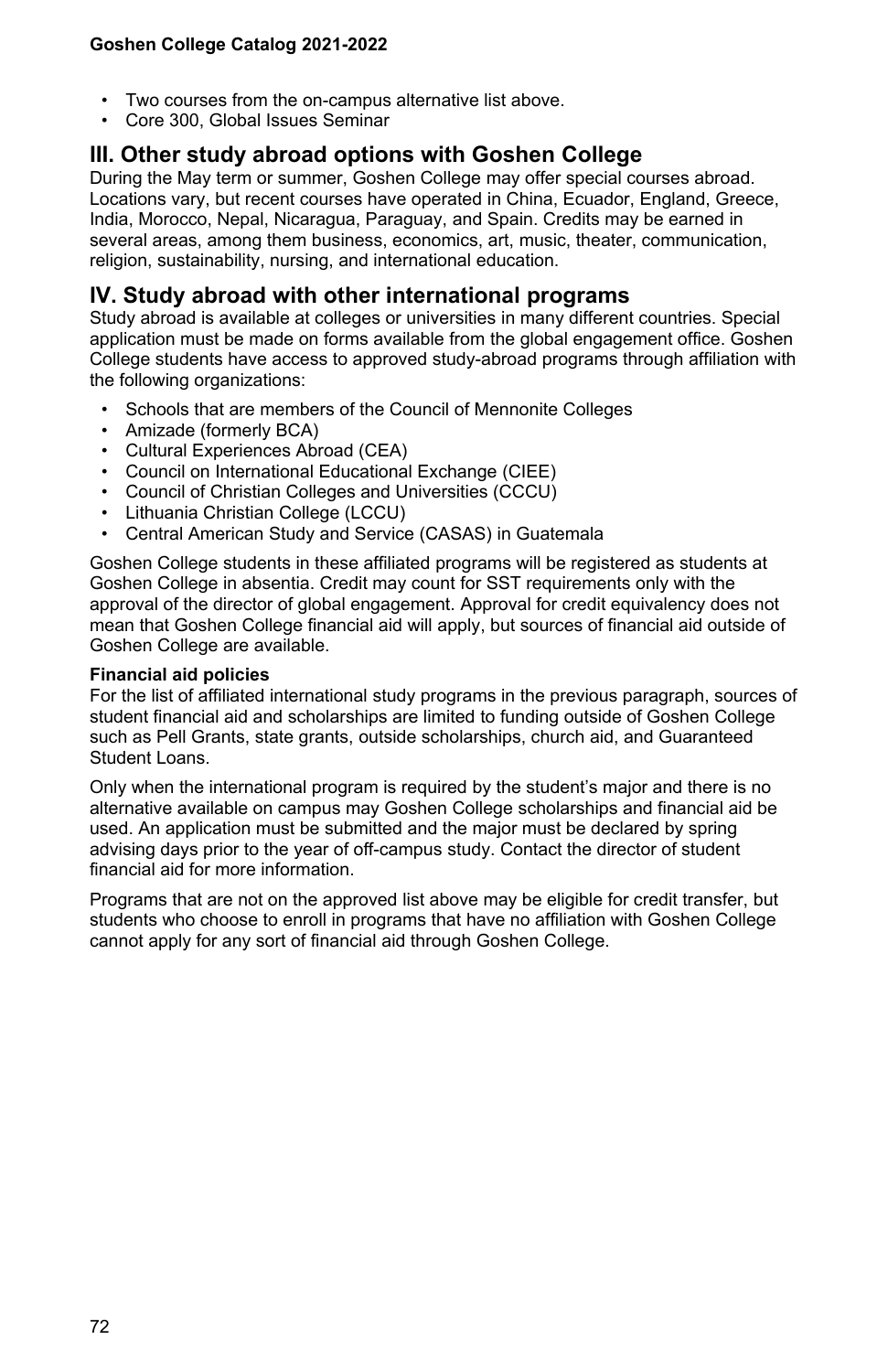# **Academic programs and requirements**

# **47 majors available in the traditional program**

- **Accounting**
- Art
- Bible and religion
- Biology
- Broadcasting
- Business
- Chemistry
- Communication
- Computer science
- Criminal justice restorative justice
- Deaf studies
- Elementary education
- Elementary education/special education
- Elementary education/English learners
- Engineering physics
- English
- Environmental and marine science
- Exercise science
- Film production
- Graphic Design
- History
- Information technology
- Interdisciplinary studies
- Journalism
- **Marketing**
- **Mathematics**
- Molecular biology and biochemistry
- Music
- Nursing
- Peace, justice and conflict studies
- Physical education
- Physics
- Psychology
- Public health
- Public relations
- Secondary Education (double major required)
- Sign language interpreting
- Social work
- Sociology
- Spanish
- Sport Management
- Sustainability management
- Sustainability studies
- Sustainable food systems
- TESOL (Teaching English to speakers of other languages)
- Theater
- Writing

# **53 minors available in the traditional program**

- Accounting
- Anabaptist-Mennonite studies
- Art
- Bible and religion
- Broadcasting
- Business
- Chemistry
- Communication
- Computer science
- Conflict transformation studies
- Criminal justice restorative justice
- Deaf studies
- English
- Entrepreneurship
- Environmental studies
- Exercise science
- Game development
- Global economics
- Global studies
- Graphic design
- Health
- History
- Information Technology
- Journalism
- Marketing
- Mathematics
- Multimedia
- communication
- Music
- Music for social change
- Music in worship
- Musical theater
- Peace and justice
- studies • Philosophy
	-
- Physical education
- Piano pedagogy • Political studies
- Pre-law studies
- Psychology
- 
- Public Relations
- Recreation and sport
- Social policy & advocacy
- Sociology
- Spanish

• Theater

• Writing

- Sport management
- Sustainability
- Sustainability management
- Sustainable food systems • TESOL (Teaching

English to speakers of other languages)

• Theater education • Theological studies and Christian ministries • Women's and gender studies

73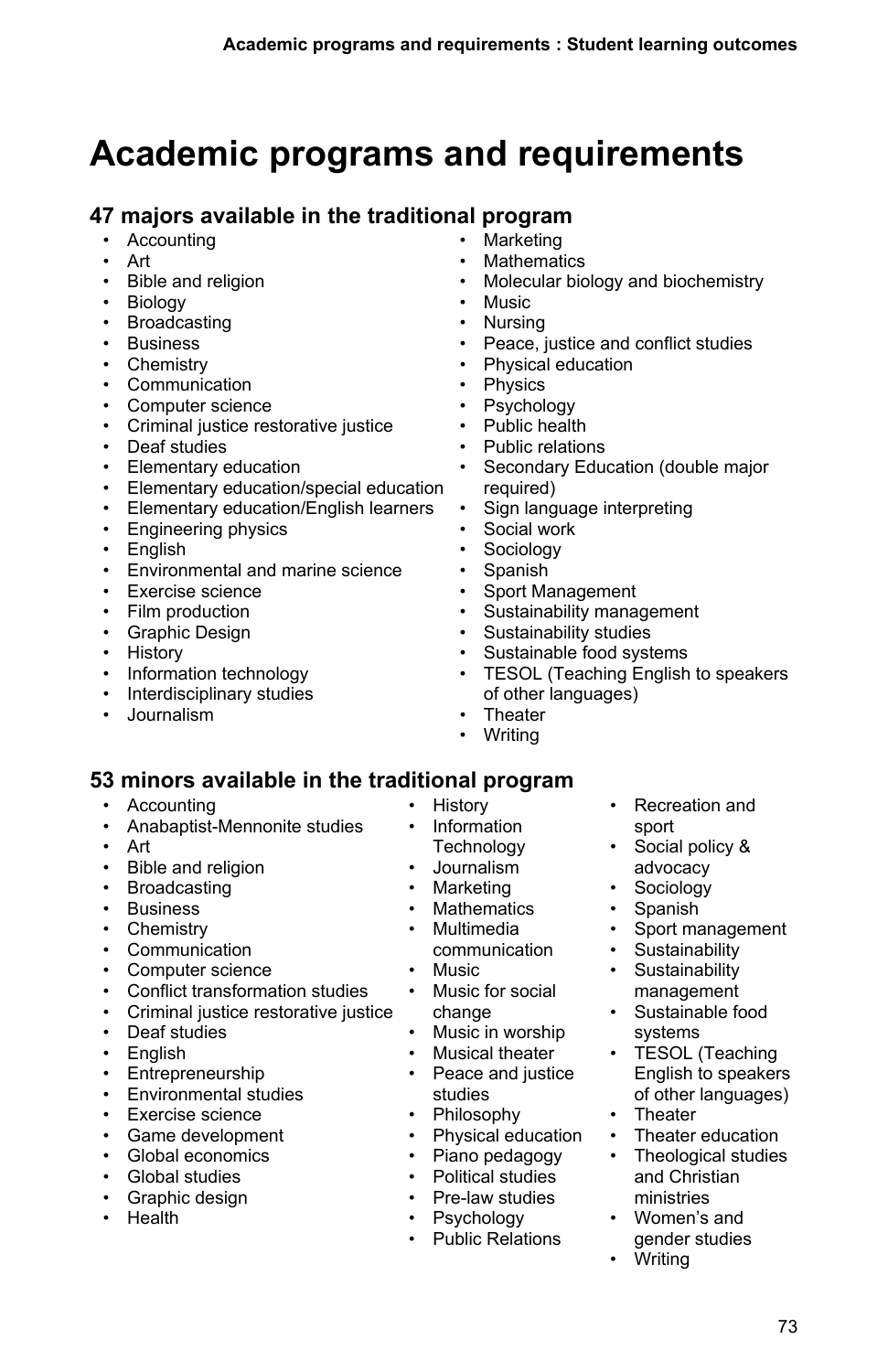# **Accounting**

A major and a minor in accounting are available.

# **Major in accounting**

| 52-55 credit hours                                                                                                              |
|---------------------------------------------------------------------------------------------------------------------------------|
|                                                                                                                                 |
|                                                                                                                                 |
|                                                                                                                                 |
|                                                                                                                                 |
|                                                                                                                                 |
|                                                                                                                                 |
|                                                                                                                                 |
|                                                                                                                                 |
|                                                                                                                                 |
|                                                                                                                                 |
|                                                                                                                                 |
|                                                                                                                                 |
|                                                                                                                                 |
|                                                                                                                                 |
|                                                                                                                                 |
|                                                                                                                                 |
| • Acc 408, Applied Accounting (1-12)<br>Acc 409, Accounting Internship (6-12)<br>Bus 409, Business Internship (1-12)<br>$\circ$ |
| For SAT Math scores below 570 (new SAT) or 540 (old SAT) or ACT                                                                 |
| Math scores below 23: enroll in Math 115                                                                                        |

◦ For SAT Math scores 570+ (new SAT) or above 540 (old SAT) or ACT Math scores above 23, no additional math requirement

### **Student learning outcomes**

Graduates in accounting will:

- 1. Identify and articulate how personal values and ethical considerations inform and impact business decisions.
- 2. Demonstrate an understanding of the roles, goals, key concepts, methods, and tools utilized in specific business functions as well as the relationships between the various functions in a business.
- 3. Intentionally prepare for an accounting career.
- 4. Acquire skills needed to influence, inspire, and motivate individuals and groups to achieve results.
- 5. Identify opportunities, analyze information, and apply frameworks for effective problem-solving and decision-making.
- 6. Demonstrate effectiveness in writing and speaking in a variety of business contexts.
- 7. Demonstrate the ability to work productively with individuals in a diversity of roles and with varying interests in the outcome.

## **Planning guide**

*First year* Goshen Core Mathematics requirement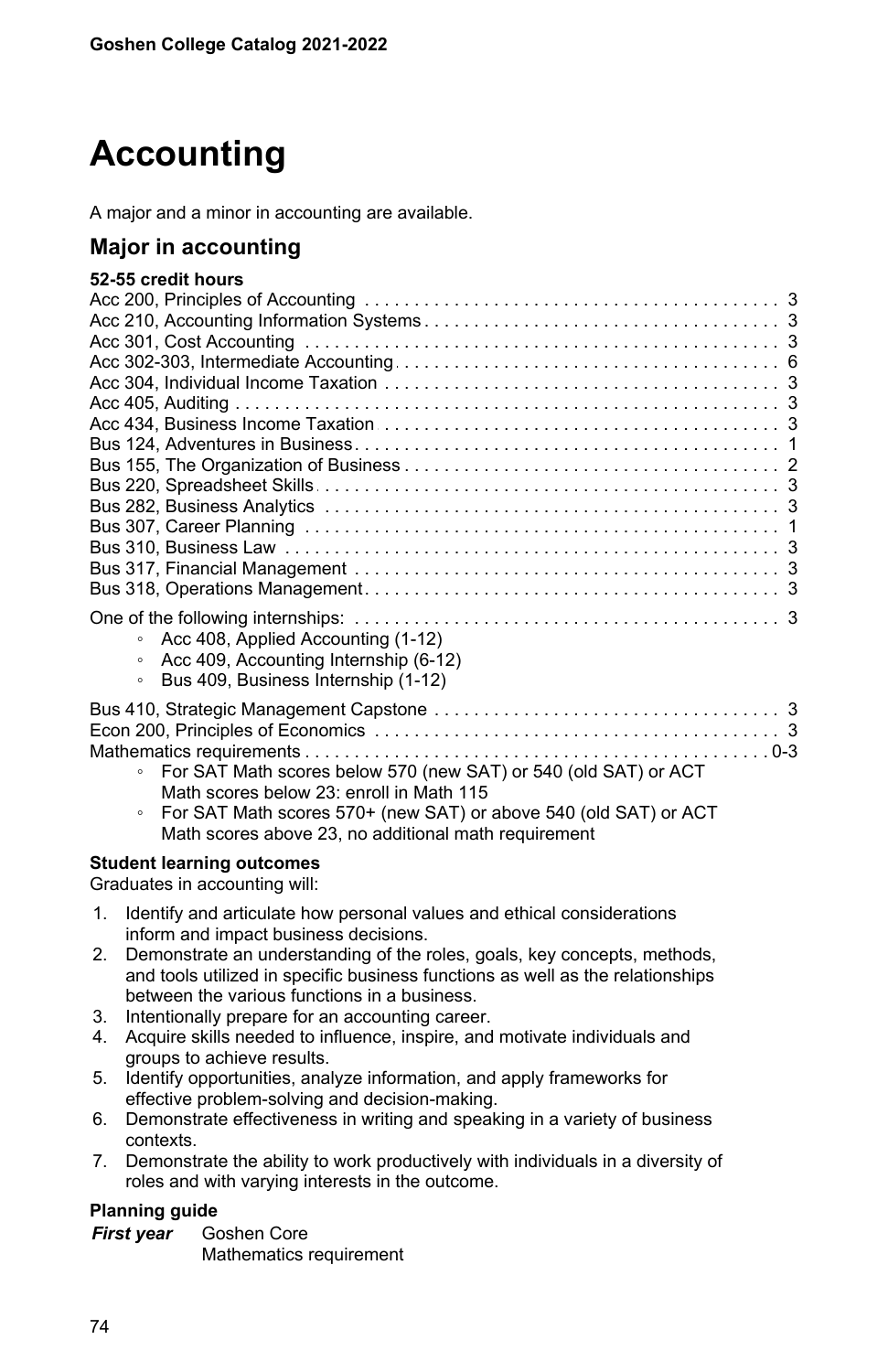| Adventures in Business<br>The Organization of Business |
|--------------------------------------------------------|
| Principles of Accounting                               |
| Spreadsheet Skills                                     |
| <b>Accounting Information Systems</b>                  |
| <b>Second year Goshen Core</b>                         |
| Principles of Economics                                |
| Intermediate Accounting                                |
| <b>Business Analytics</b>                              |
| <b>Business Law</b>                                    |
| Operations Management                                  |
| Individual Income Taxation                             |
| SST (spring or summer, or summer after 3rd year)       |
| <b>Third year</b> Goshen Core                          |
| <b>Financial Management</b>                            |
| Auditing                                               |
| Career Planning                                        |
| Internship (or year four)                              |
| Fourth year Balance of Goshen Core                     |
| <b>Business Income Taxation</b>                        |
| Cost Accounting                                        |
| Strategic Management Capstone                          |

#### **Planning and advising notes**

Students may not earn a double major in accounting, business, marketing, and/or sustainability management, but major/minor combinations are allowed.

SST should be completed in the first two years or summer of the third year. Additional math courses are encouraged for students anticipating graduate school.

In most states, 150 credit hours of undergraduate or graduate education is required before individuals can take the Uniform CPA Examination and/or be licensed as CPAs. Each state has unique licensing requirements, and students should work with their academic advisor to plan a course of study to meet the licensing requirements of a particular state.

A Masters in Business Administration program is offered online. More information about the program can be found at www.collaborativemba.org and also in the Goshen College academic catalog for graduate programs.

#### **Minimum academic requirement for majors and minors**

All accounting majors and minors must earn a grade of C- or higher in all courses required for their major or minor. Failure to attain this level of achievement requires the student to either repeat the course (for specific requirements) or take an additional course (an option for elective courses) and achieve a grade of C- or higher.

## **Minor in accounting**

## **18 credit hours**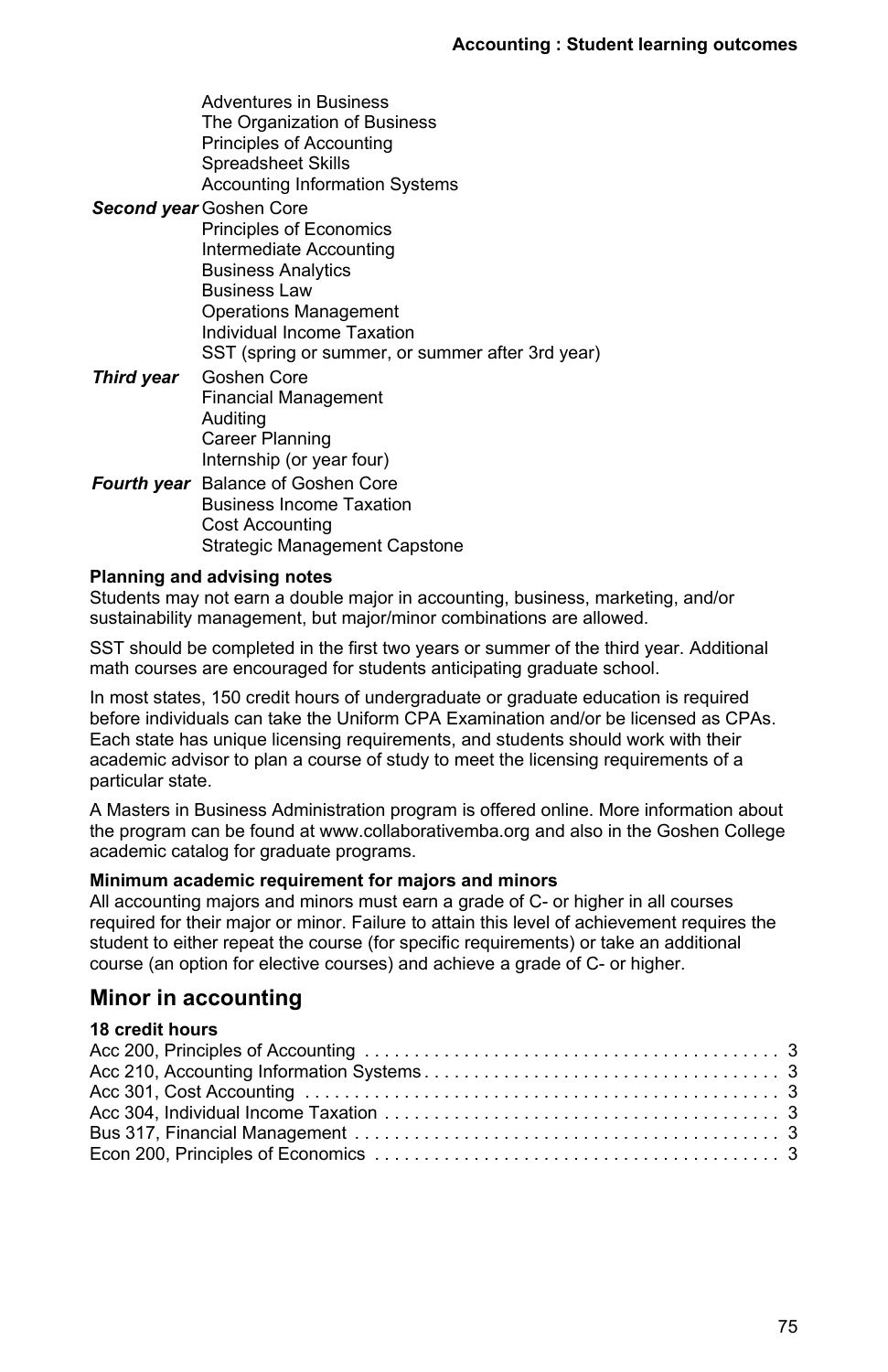# **Anabaptist-Mennonite studies**

## **Minor in Anabaptist-Mennonite studies**

#### **18 credit hours**

Core courses selected from the following list: . . . . . . . . . . . . . . . . . . . . . . . . . . . . . . . . . . . . . . . . . . . . . . . . . . . . . . . . . . . . . . . . . . .12 ◦ Bibl 321, Biblical Themes of Peace (3) ◦ Engl 207/307, Mennonite Literature (3) ◦ Hist 318, Anabaptist/Mennonite History (3) ◦ Hist 321, History of Mennonites in America (3) ◦ Related topics course or independent study: Hist 375 or Rel/Soc 315 (3) Elective courses selected from core courses above or the following list: . . . . . . . . . . . . . 6 ◦ Hist 304, Renaissance and Reformation (3) ◦ Mus 311, Topics in Music Literature: church music (2) ◦ Rel 320, Christian Theologies (3) ◦ Soc 334, Race, Class and Ethnic Relations (3) ◦ Related course taken at Anabaptist Mennonite Biblical Seminary ◦ Internship with a Mennonite organization or congregation **Student learning outcomes**

Graduates in Anabaptist-Mennonite studies will:

- 1. Demonstrate knowledge of Anabaptist history and theology.
- 2. Explore Anabaptist practice in a variety of creative fields: art, music, or literature.
- 3. Apply Anabaptist theology to current issues and problems.
- 4. Interpret personal and social moral responsibilities using the Anabaptist lens.

#### **Planning and advising notes**

It is assumed that students who apply the elective courses above to the minor will do a focused study (paper or project, e.g.) that makes an explicit connection with an Anabaptist-Mennonite topic.

Special resources at Goshen College include the Institute for the Study of Global Anabaptism (see [goshen.edu/institutes/anabaptism/\)](https://www.goshen.edu/institutes/anabaptism/), the [Mennonite Historical Library](/mhl), the Archives of Mennonite Church USA, and *[The Mennonite Quarterly Review](/mqr)*, a respected scholarly journal published by Goshen College.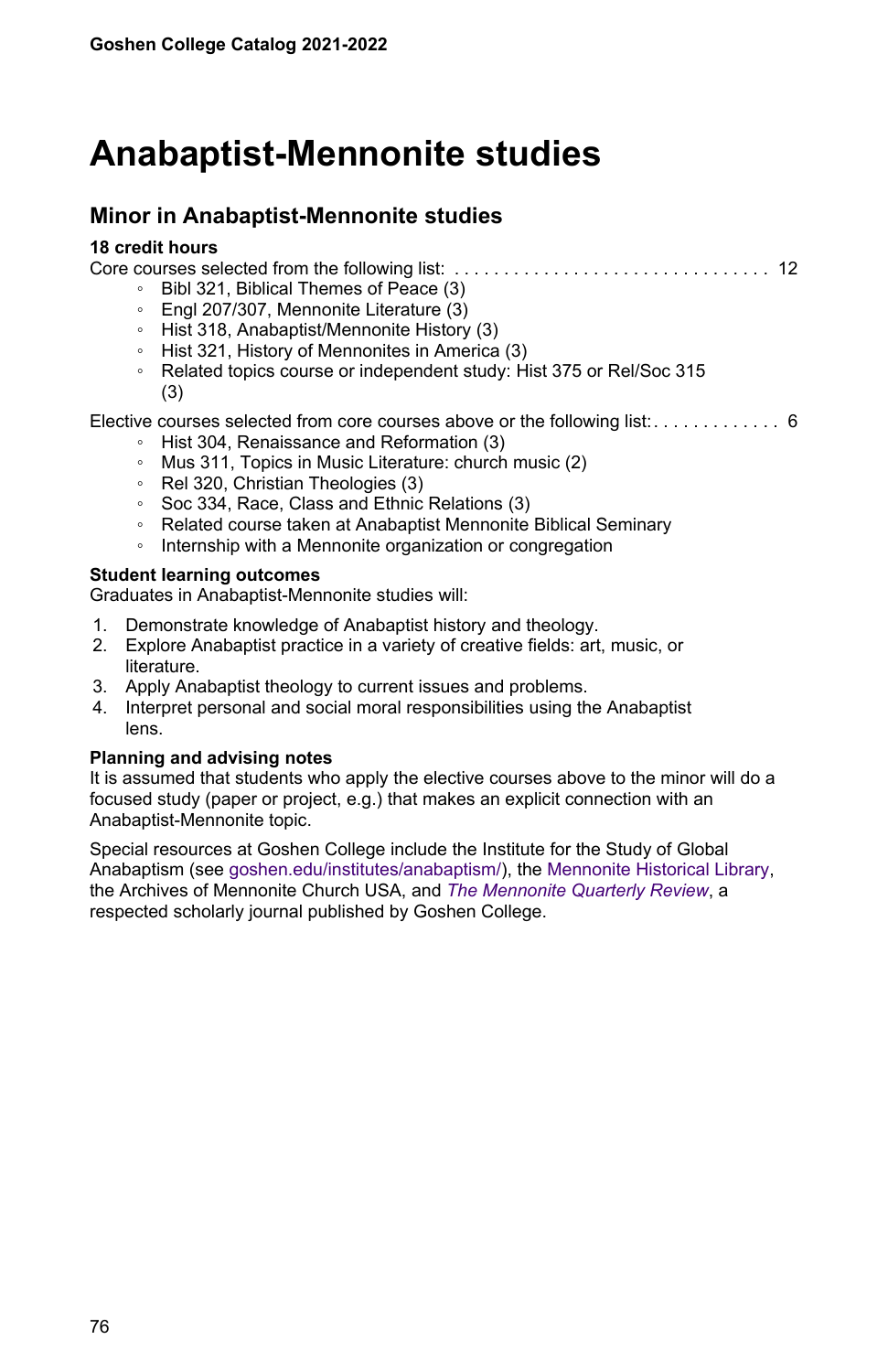# **Art**

A major and a minor in art are available. Visual arts education is available for P-12 or 5-12. See also graphic design, marketing, and multimedia communication.

# **Major in art**

|  | 35-45 credit hours (core and one concentration area) |
|--|------------------------------------------------------|
|--|------------------------------------------------------|

| Core courses for all art majors (29 credit hours)<br>• Art 202, Painting<br>Art 203. Watercolor<br>$\circ$                                       |  |
|--------------------------------------------------------------------------------------------------------------------------------------------------|--|
|                                                                                                                                                  |  |
| Art generalist concentration (6 credit hours)                                                                                                    |  |
| • Art 204, Ceramics<br>• Art 206, Sculpture                                                                                                      |  |
|                                                                                                                                                  |  |
| Art entrepreneurship concentration (11 credit hours)<br>• Art 204, Ceramics<br>Art 206, Sculpture<br>$\circ$                                     |  |
| Acc 200, Principles of Accounting<br>Bus 244, Consumer Behavior & the Customer Journey<br>$\circ$<br>Bus 254, Principles of Marketing<br>$\circ$ |  |
| Studio art concentration (12 credit hours)<br>• Art 204, Ceramics<br>• Art 206, Sculpture                                                        |  |
| Art 355, Arts in London<br>$\circ$<br>Engl 204, Expository Writing<br>$\circ$<br>Engl 300, Philosophy, Interpretation, and Culture               |  |

## **Pre-Architecture concentration (11 credit hours)**

Pre-graduate school program. Graduate programs leading to a Masters of Architecture as a first professional degree assess an applicant's portfolio for visual composition and communication skills.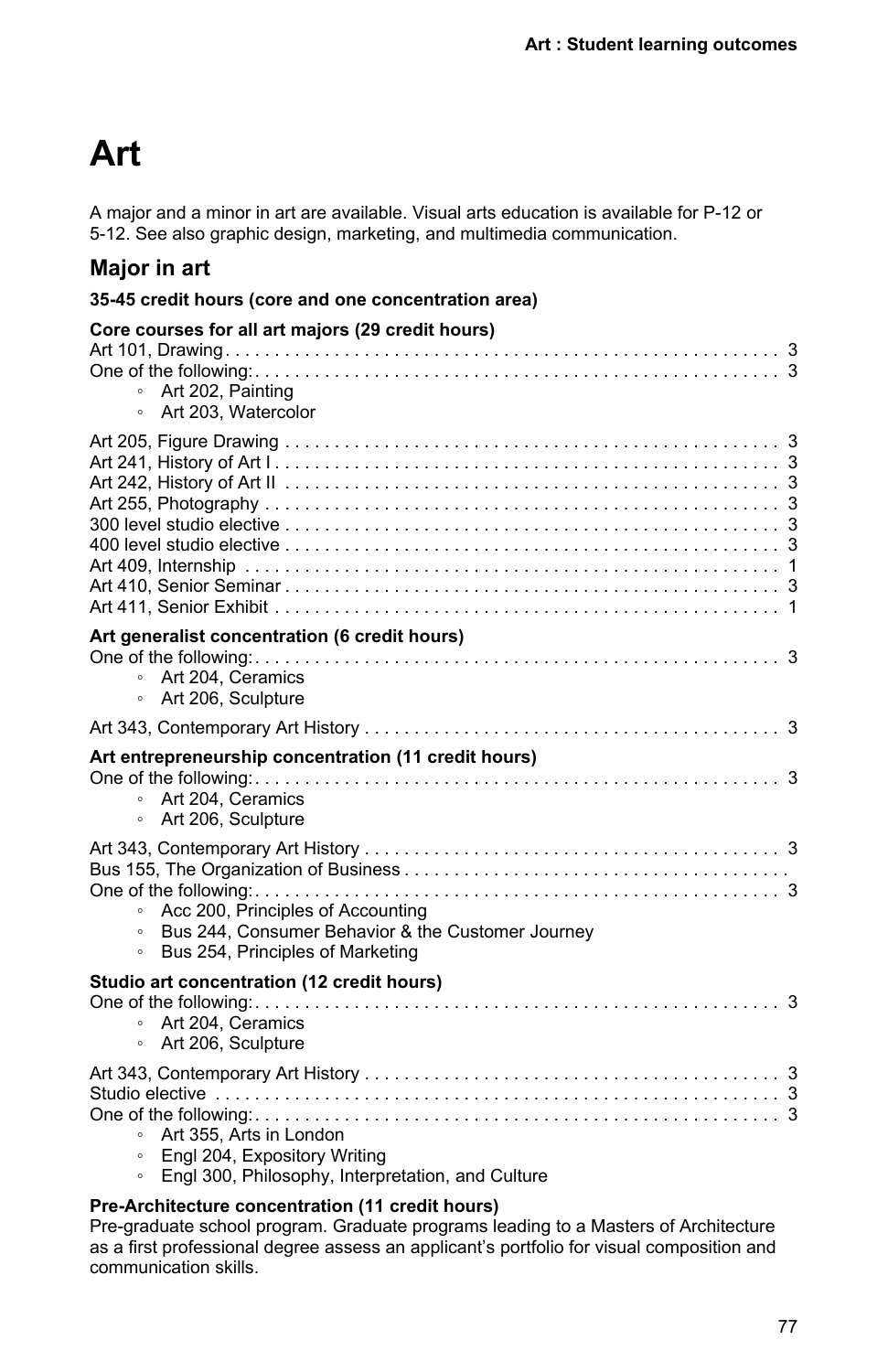| Art administration (12 credit hours)<br>Pre-graduate school program.                                                                                                                                                                                                                       |
|--------------------------------------------------------------------------------------------------------------------------------------------------------------------------------------------------------------------------------------------------------------------------------------------|
| • Art 204, Ceramics<br>∘ Art 206, Sculpture                                                                                                                                                                                                                                                |
| • Acc 200, Principles of Accounting<br>• Art 355, Arts in London<br>Bus 244, Consumer Behavior & the Customer Journey<br>$\circ$<br>Bus 254, Principles of Marketing<br>$\circ$<br>Engl 204, Expository Writing<br>$\circ$<br>Engl 300, Philosophy, Interpretation, and Culture<br>$\circ$ |
| Art education concentration (16 credit hours)<br>In addition to this concentration, completion of the Secondary/All-Grade Education Major<br>detailed in the Education section is needed for 5-12 or P-12 certification (35-38 credit<br>hours).                                           |
|                                                                                                                                                                                                                                                                                            |

Art 312, Teaching Visual Arts . . . . . . . . . . . . . . . . . . . . . . . . . . . . . . . . . . . . . . . . . . . . . . . . . . . . . . . . . . . . . . . . . . .4 Studio elective . . . . . . . . . . . . . . . . . . . . . . . . . . . . . . . . . . . . . . . . . . . . . . . . . . . . . . . . . . . . . . . . . . .3

|  | <b>Student learning outcomes</b> |
|--|----------------------------------|

Graduates in art will:

- 1. Demonstrate technical proficiency in at least one medium.
- 2. Use principles of design, art history and aesthetics to critically analyze and interpret the content of artwork.
- 3. Create artwork that communicates coherent expressive content.
- 4. Demonstrate preparedness to incorporate art in their lives after graduation in a variety of ways, within or in addition to a career.

#### **Planning guide**

| First year  | Drawing<br>Photography<br>History of Art<br>Goshen Core courses                                                                                                                |
|-------------|--------------------------------------------------------------------------------------------------------------------------------------------------------------------------------|
| Second vear | Painting or Watercolor<br>Figure Drawing<br>Balance of remaining first-level studio courses<br>Begin art concentration courses<br>History of Art<br>Goshen Core, including SST |
| Third year  | History of Art<br>Art concentration courses<br>Art internship<br>Goshen Core                                                                                                   |
| Fourth year | Remaining major courses, concentration courses and electives<br>Remaining Goshen Core and electives<br>Senior Exhibit and Senior Seminar                                       |

#### **Planning and advising notes**

At least one, but no more than two studio art courses are recommended per semester. At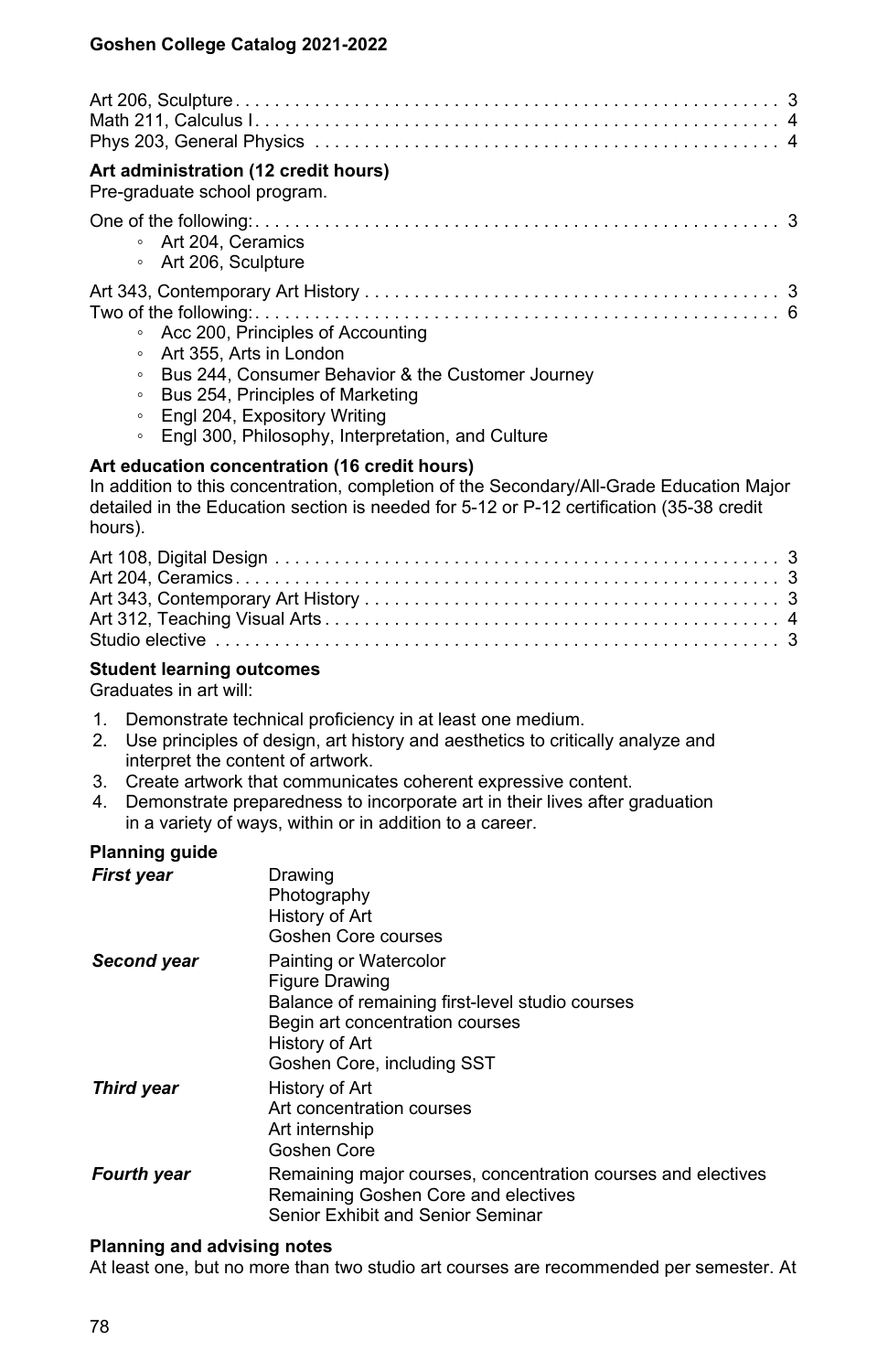least 75 non-art credit hours are required for a Goshen College degree. For art education majors, student teaching meets the Art 409 Internship requirement.

# **Minor in art**

| 20 credit hours                     |
|-------------------------------------|
|                                     |
|                                     |
| • Art 202, Painting                 |
| • Art 203, Watercolor               |
|                                     |
| • Art 241, Art History I            |
| • Art 242, Art History II           |
| • Art 343, Contemporary Art History |
|                                     |

11 credit hours of art electives; 5 or more must be upper level (300 and above) . . . . . 11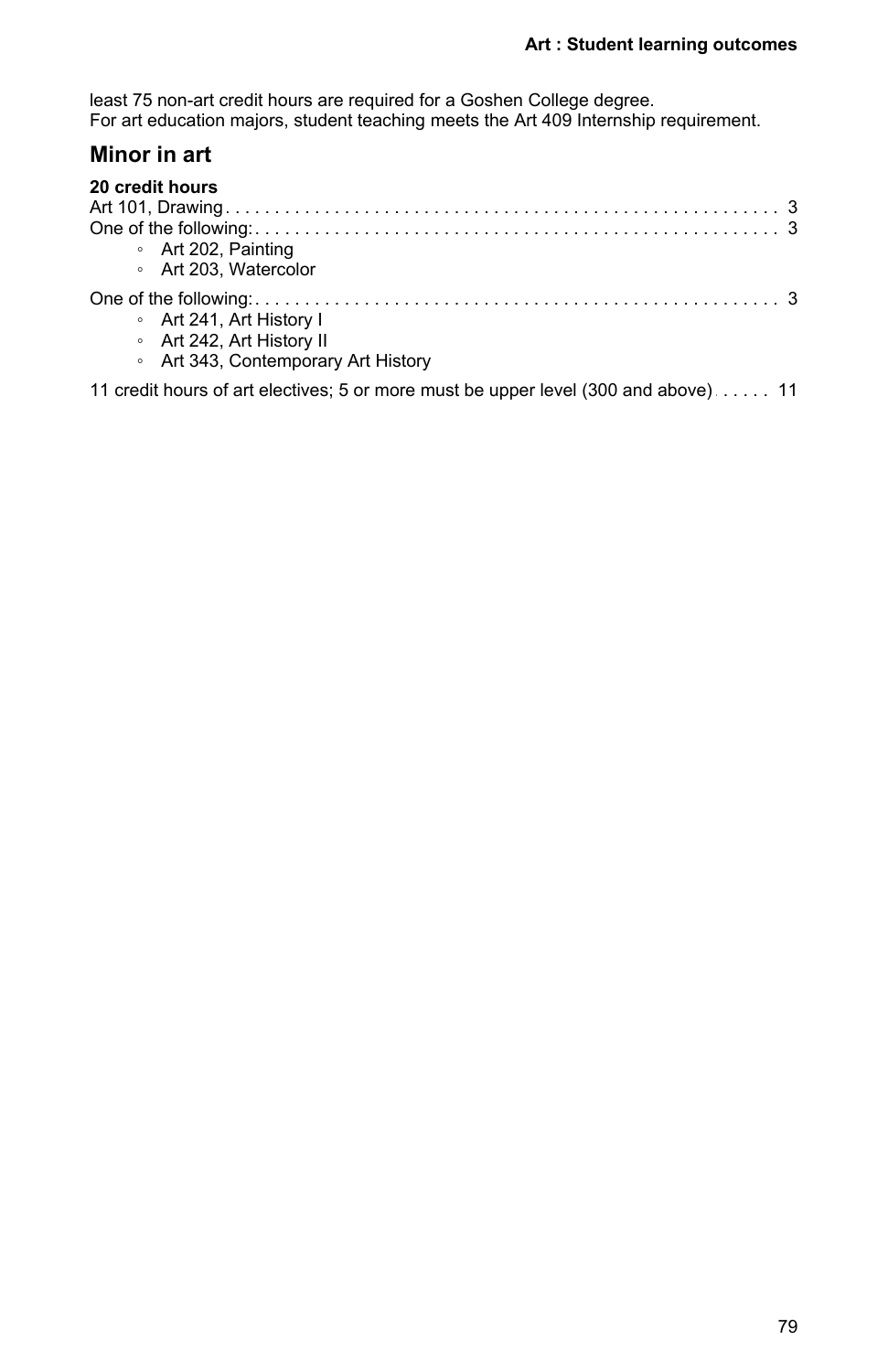# **Bible and religion**

See also the minor available in theological studies and Christian ministries.

## **Major in Bible and religion**

| 42 credit hours                                                                     |
|-------------------------------------------------------------------------------------|
|                                                                                     |
| Rel 320, Christian Theologies (3)                                                   |
| Phil 200, Introduction to Philosophy (3)                                            |
| Phil 302, Ethics and Morality or Phil 203, Living Ethically (3)                     |
| 3                                                                                   |
| Phil 307, Asian Thought<br>$\circ$                                                  |
| Rel 220, Introduction to World Religions<br>$\circ$                                 |
| Rel 317, Islam<br>$\circ$                                                           |
| Rel 323, Judaism<br>$\circ$                                                         |
| Rel 315, Religion in Culture & Society<br>$\circ$                                   |
| 3                                                                                   |
| Bibl 213, Stories of the Early Church<br>$\circ$                                    |
| Hist 318, Anabaptist History<br>$\circ$                                             |
| Hist 321, Mennonites in America<br>$\circ$                                          |
| Hist 304, Renaissance & Reformation<br>$\circ$                                      |
| -9                                                                                  |
| Core 120, Engaging the Bible (3)                                                    |
| Bibl 300, Jesus and the Gospels (3)                                                 |
| Bibl 301, Hebrew Scriptures (3)                                                     |
| <b>Praxis</b>                                                                       |
| Rel 409, Senior Internship (3)                                                      |
| Rel 410, Senior Seminar (3)                                                         |
| Rel 411, Senior Thesis (3)                                                          |
| Electives<br>9                                                                      |
| Other Bible, religion or philosophy courses, related courses (limit of 3 credits in |
| PJCS) or a course at AMBS, in consultation with advisor                             |
|                                                                                     |
| <b>Student learning outcomes</b>                                                    |

Graduates in Bible and religion will:

- 1. Provide a coherent account of the biblical narrative and development of the biblical canon, identifying distinctive content of parts of the canon.
- 2. Demonstrate knowledge of core Christian convictions and the development and social function of core Christian institutions.
- 3. Approach text using various and appropriate methodologies.
- 4. Articulate their own convictions and analyze religious experience, including their own, using the conceptual language of contemporary theology, within the broader context of Christian history.
- 5. Identify moral presuppositions and arguments guiding their own values and behaviors within the context of presuppositions about reality and the sacred.
- 6. Demonstrate the ability to identify presuppositions about reality and the sacred that inform various religious traditions.

## **Planning guide**

| First year  | Goshen Core                   |
|-------------|-------------------------------|
|             | Engaging the Bible (Core 120) |
| Second year | Goshen Core                   |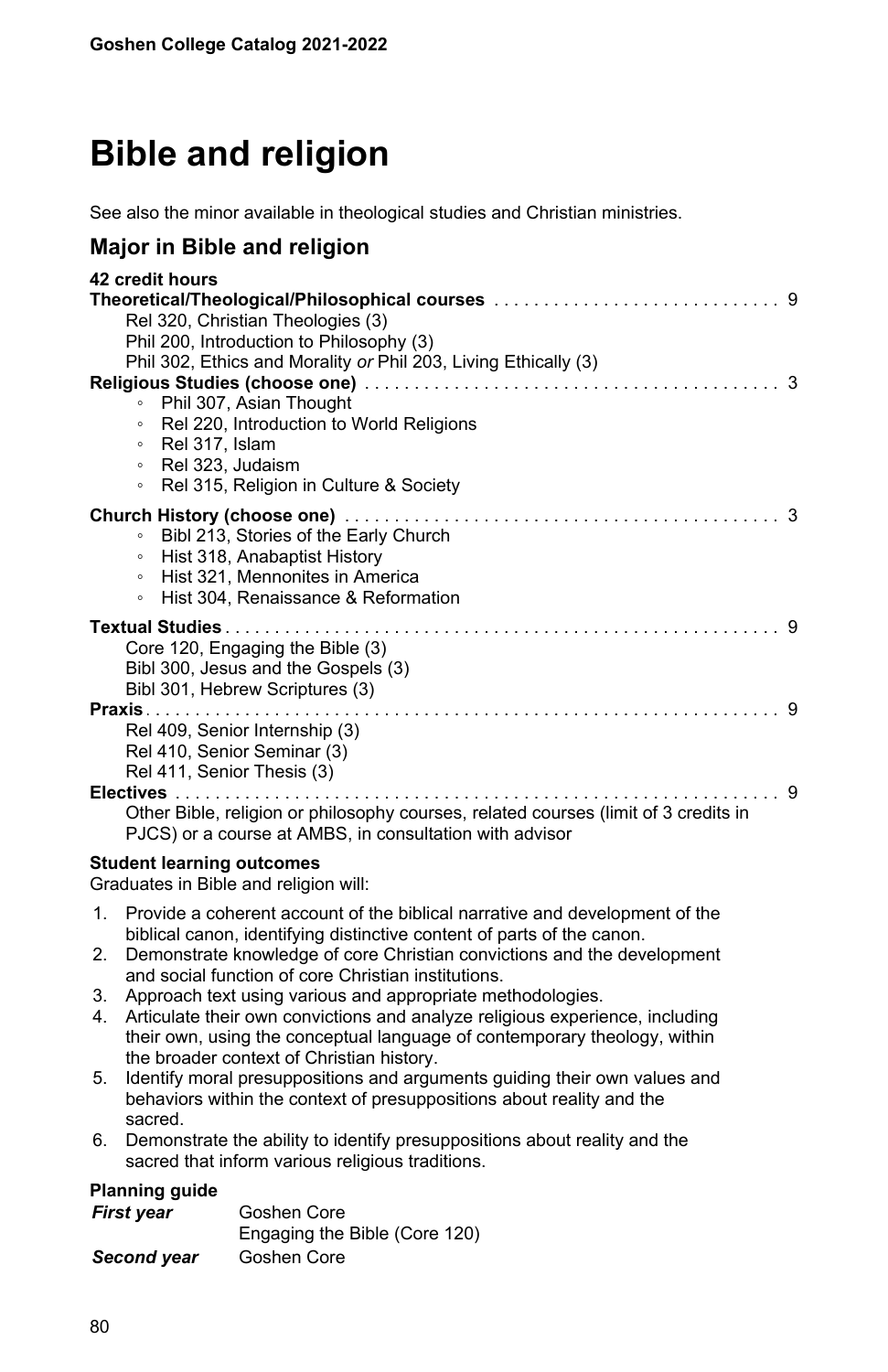|                    | SST<br>200-300 level courses in major, Bibl 300 or 301                                          |
|--------------------|-------------------------------------------------------------------------------------------------|
| Third year         | Goshen Core<br>Upper-level courses in major, Bibl 300 or 301<br>Related courses                 |
| <b>Fourth year</b> | Balance of Goshen Core<br>Balance of major<br>Course at AMBS<br>Internship<br>Thesis<br>Seminar |

#### **Planning and advising notes**

Students are encouraged to focus their plan of study by selecting electives in the following areas: ministry inquiry, religious studies, theology, biblical studies, or philosophy. Suggestions are available from Bible, religion and philosophy department faculty advisors.

Bible and Religion majors are encouraged to take one course at Anabaptist Mennonite Biblical Seminary (AMBS) in Elkhart, IN. One course may be taken there as part of a fulltime Goshen College registration. For AMBS course listings, see [http://www.ambs.edu/](http://www.ambs.edu/academics/courses) [academics/courses](http://www.ambs.edu/academics/courses)

# **Minor in Bible and Religion**

## **18 credit hours**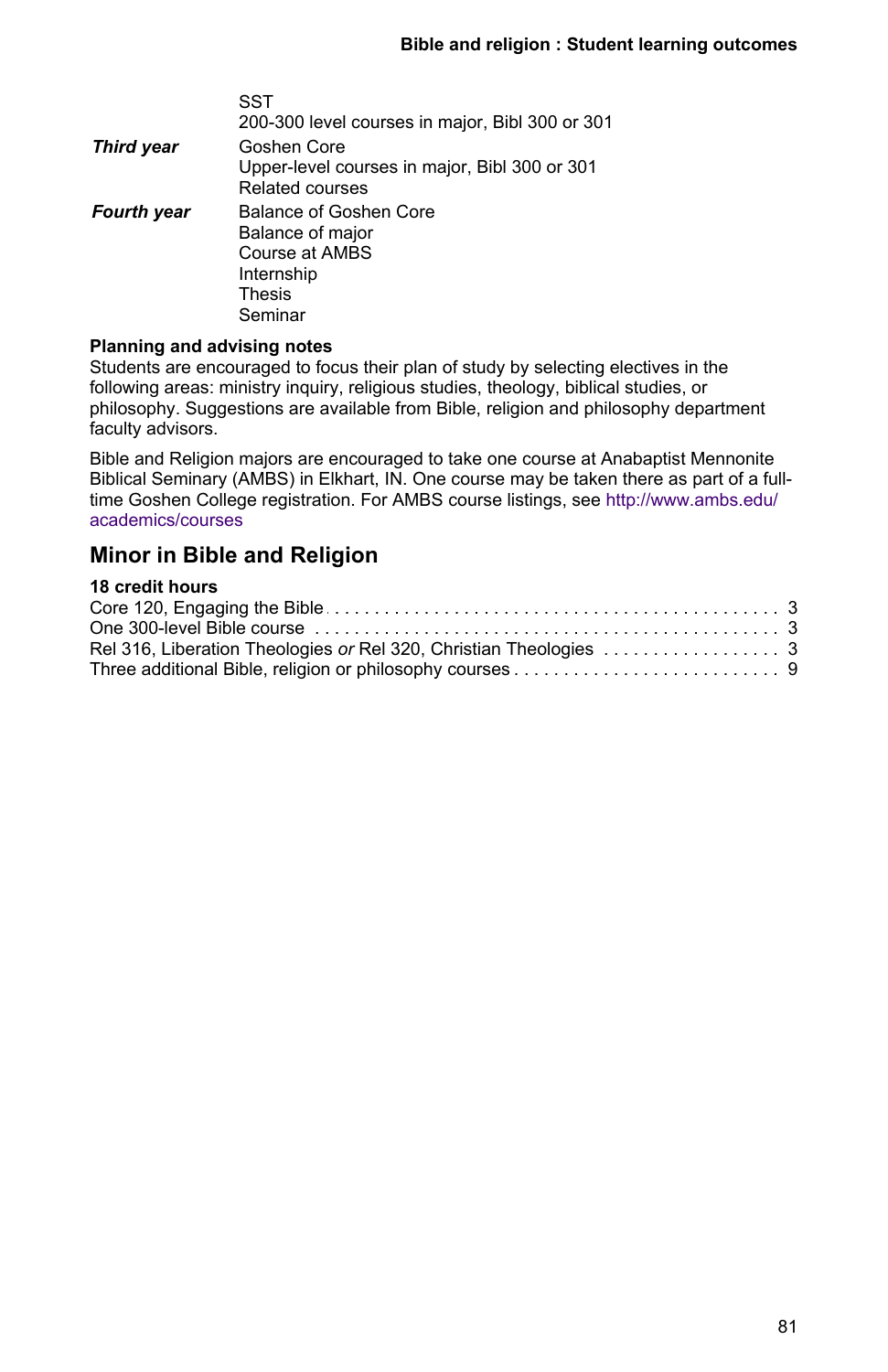# **Biochemistry**

# **Major in biochemistry**

See molecular biology/biochemistry pages for requirements, student learning outcomes, and planning information.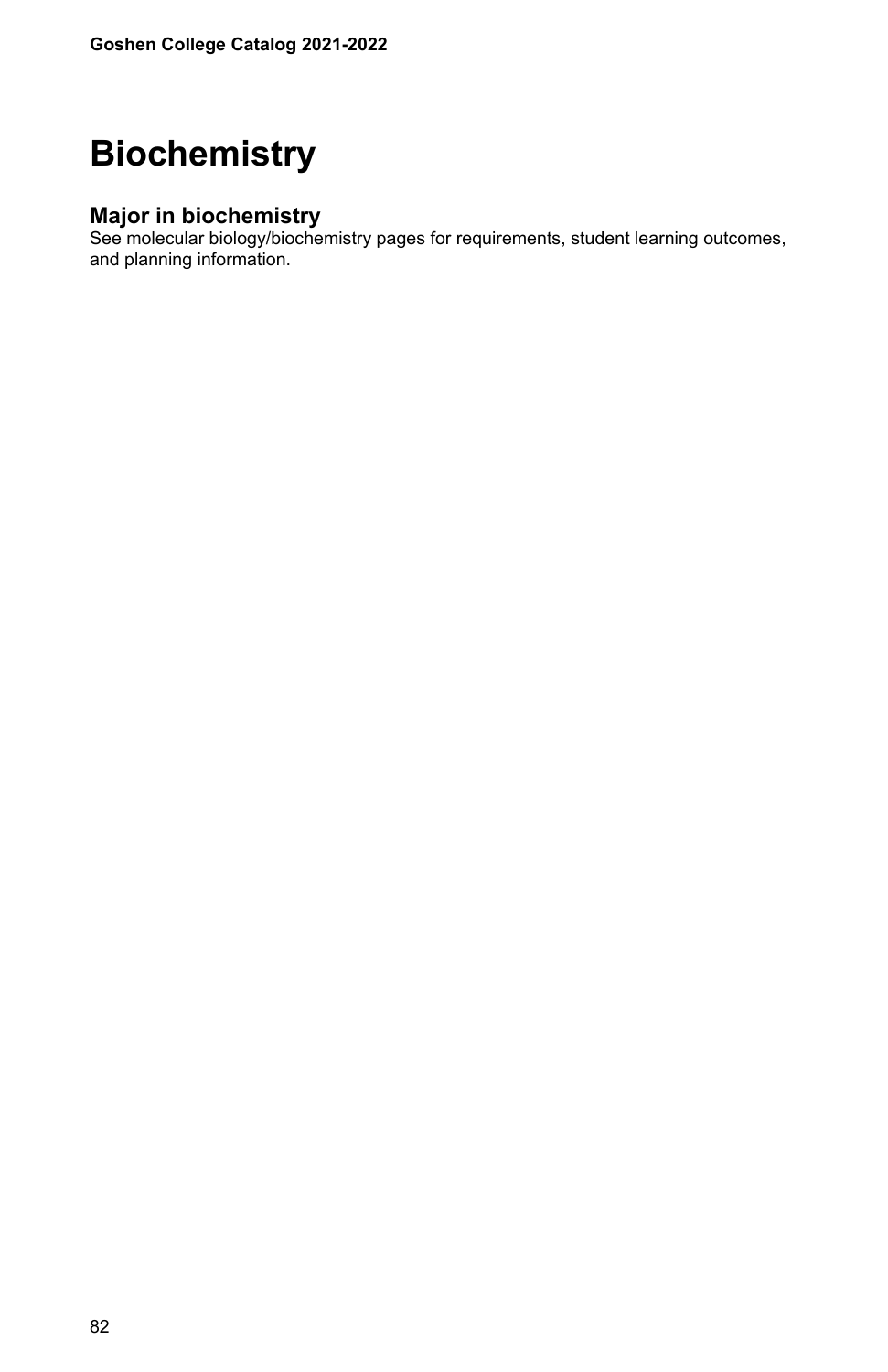# **Biology**

See also the molecular biology/biochemistry and environmental and marine science majors. Teacher certification is available in life sciences for grades 5-12.

# **Major in biology**

|         | 42-46 credit hours                    |
|---------|---------------------------------------|
|         |                                       |
|         |                                       |
|         |                                       |
|         |                                       |
|         |                                       |
|         |                                       |
|         |                                       |
| $\circ$ | Biol 203, Human Anatomy & Physiology  |
| $\circ$ | Biol 300, Microbial Biology           |
| $\circ$ | Biol 302, Developmental Biology       |
| $\circ$ | Biol 303, Vertebrate Physiology       |
| $\circ$ | Biol 311, Advanced Molecular Genetics |
| $\circ$ | Biol 341, Advanced Cell Biology       |
|         |                                       |
| $\circ$ | Biol 200, General Zoology             |
| $\circ$ | Biol 201, Botany                      |
| $\circ$ | Biol 304, Marine Biology              |
| $\circ$ | Biol 308, General Entomology          |
| $\circ$ | Biol 324, Restoration Ecology         |
| $\circ$ | Biol 345, Forest Resources            |
| $\circ$ | Biol 350, Ornithology                 |
|         |                                       |
|         |                                       |
|         |                                       |
|         |                                       |
| $\circ$ | Math 360, Biomathematics (3)          |
| $\circ$ | Psyc 380, Statistics in Research (3)  |
|         |                                       |

## **Student learning outcomes**

Graduates in biology will:

- 1. Demonstrate knowledge of core biological principles spanning all levels of hierarchy (cells to ecosystems).
- 2. Provide examples of the fundamental role that evolutionary principles have in structuring biological systems from the cell to ecosystems.
- 3. Design and implement experiments through developing research questions, designing research methods, and interpreting and analyzing data using statistical techniques.
- 4. Use strong oral and writing skills to communicate scientific concepts.
- 5. Articulate how faith and/or worldview informs personal bioethical attitudes and behaviors.
- 6. Reflect on the systems-level connections between core biological principles.
- 7. Demonstrate safety and competence in implementing basic biology laboratory and field skills: taxonomic identification, quantitative measurement, sterile technique, microscopy and slide use, and good experimental design.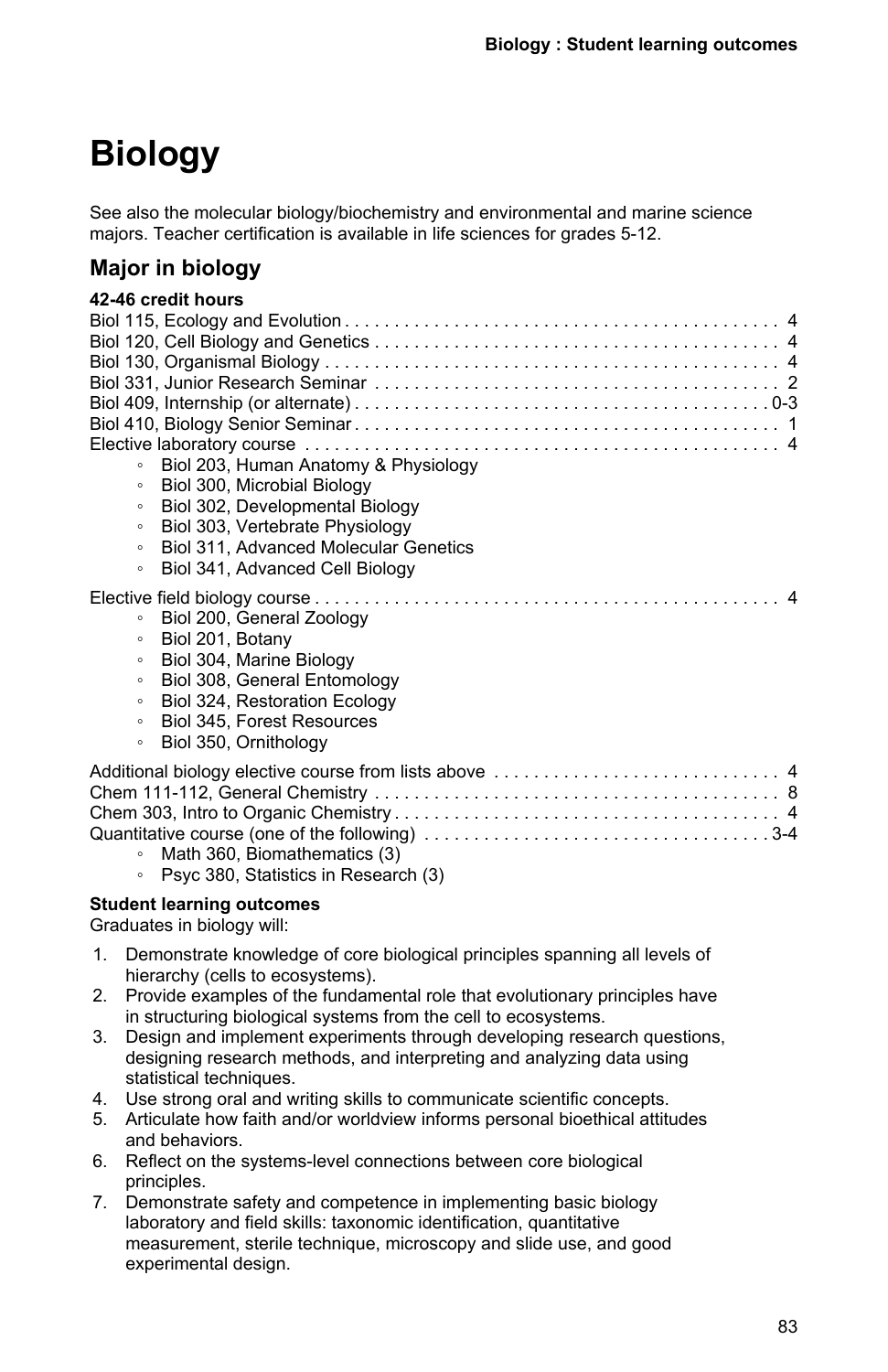#### **Planning and advising notes**

Students expecting to major in biology may take General Chemistry, Chem 111-112, in the second year, but students majoring in molecular biology/biochemistry must take it in the first year.

**Teacher education in life sciences** is available for grades 5-12. Courses needed within or in addition to biology major requirements are: Biol 201, Biol 207, Biol 208, Biol 300, Biol 303, Biol 311, and Phys 203. Also 36 credits of education courses, including a semester of student teaching. The first education class, Educ 201, should be taken in May term of the first year, if possible.

#### **Planning guide**

| First year  | Goshen Core                      |
|-------------|----------------------------------|
|             | Ecology & Evolution (fall)       |
|             | Cell Biology & Genetics (spring) |
|             | Organismal Biology (spring)      |
| Second vear | Goshen Core                      |
|             | <b>General Chemistry</b>         |
|             | Quantitative course              |
|             | Biology electives                |
|             | SST (spring or summer)           |
| Third year  | Goshen Core                      |
|             | Intro to Organic Chemistry       |
|             | <b>Biology electives</b>         |
|             | Junior Research Seminar          |
|             | SST (if not in second year)      |
| Fourth vear | Balance of Goshen Core           |
|             | Balance of major                 |
|             | Internship                       |

Biology Senior Seminar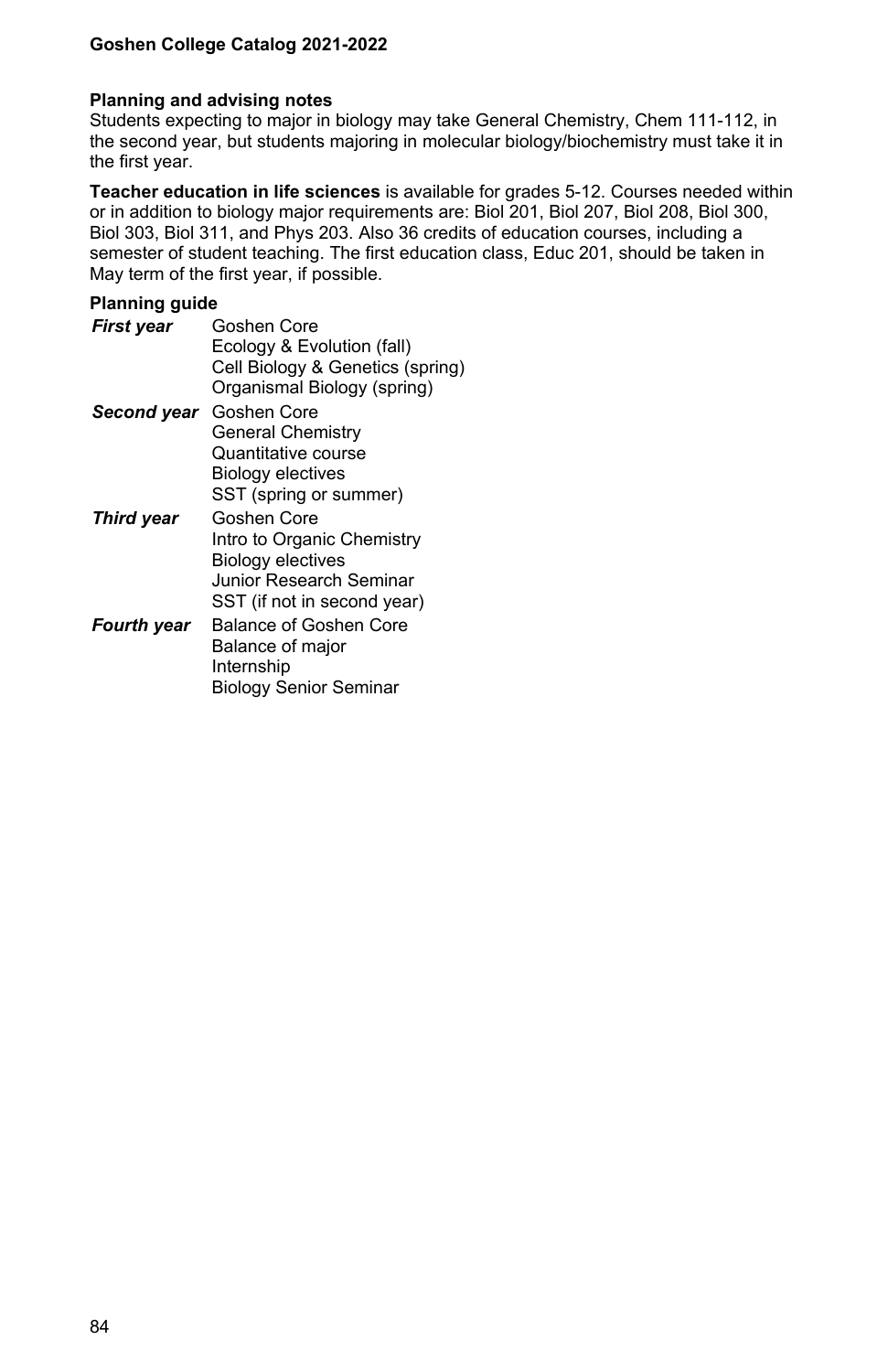# **Broadcasting**

A major and a minor in broadcasting are available.

# **Major in broadcasting**

#### **45 credit hours**

| Comm 294. Advanced DM Methods: Pre-production<br>$\circ$ |
|----------------------------------------------------------|
| Comm 296. Advanced DM Methods: Production                |

- Comm 298, Advanced DM Methods: Post-production
- Comm 314, Advanced Digital Media Immersion
- Comm 324, Principles of Public Relations
- Comm 326, Creating for the Web
- Comm 386, Film
- Comm 412, Special Project
- Thea 235, Power of Story
- Thea 320, Expressive Voice

At least four semesters participation in WGCS and/or GCTV . . . . . . . . . . . . . . . . . . NC

#### **Student learning outcomes**

Graduates in broadcasting will:

- 1. Comprehend a core of knowledge in the field.
- 2. Create a diverse portfolio that reflects multimedia storytelling.
- 3. Demonstrate a set of professional skills and competencies in their practice of broadcasting.
- 4. Serve the college and broader public through co-curricular media involvement.
- 5. Demonstrate competence in securing and completing two or more internships.
- 6. Report that courses and other collegiate training prepared them for a position in broadcasting or a related career.
- 7. Integrate Christian values, professional conduct and a global perspective.

#### **Planning guide for broadcasting majors**

| <b>First year</b> | Goshen Core                    |
|-------------------|--------------------------------|
|                   | <b>Communication Research</b>  |
|                   | 100-299 level courses in major |

*Second year* Goshen Core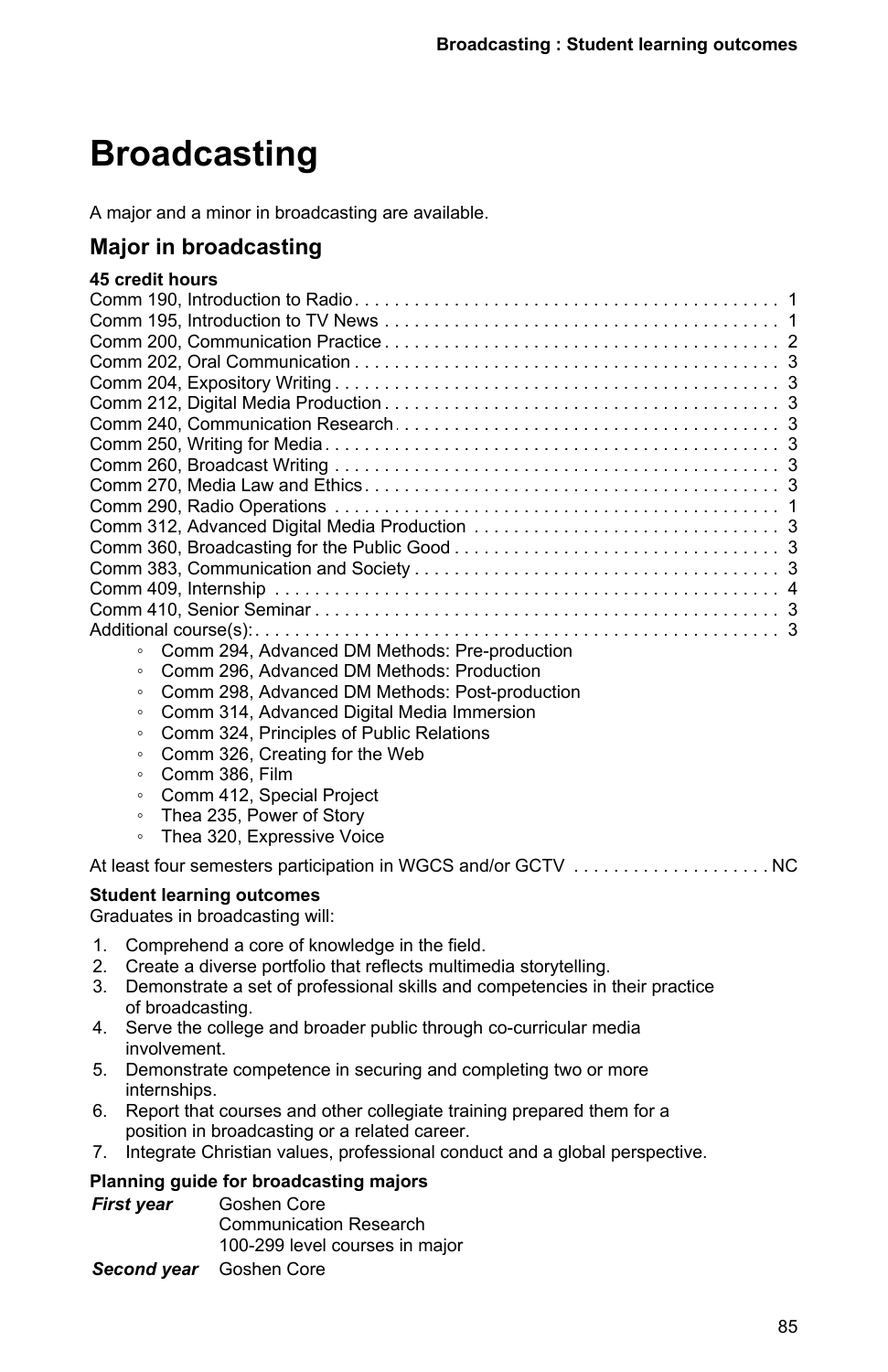|                    | Media Law and Ethics<br><b>Expository Writing</b><br>Other courses in major<br>SST |
|--------------------|------------------------------------------------------------------------------------|
| <b>Third year</b>  | Goshen Core<br>Communication and Society<br>Courses in major                       |
| <b>Fourth year</b> | Balance of Goshen Core<br>Balance of major<br>Internships<br>Senior Seminar        |

#### **Planning and advising notes for broadcasting majors**

Comm 200, Communication Practice should be with a co-curricular closely related to the area of concentration. The Comm 409, Internship should be in the student's area of concentration. The broadcasting, journalism and public relations majors require two internships: one for three credit hours and a second for one credit hour. A portfolio or its equivalent is required for graduation.

All Communication department majors and minors must earn a grade of C- or higher in all courses required for their major and/or minor. Failure to attain this level of achievement requires the student to either repeat the course (for specific requirements) or take an additional course (an option for elective courses) and achieve a grade of C- or higher.

A maximum of 45 credit hours in communication courses may be applied to a degree. Also, no more than 12 credit hours in experiential learning (Comm 200, 209, 409 or 412) may be applied.

## **Minor in broadcasting**

#### **18 credit hours**

| Courses selected from the following, at least 2 credit hours upper level (300 and above):                                                                                                                                                                                                                                                                                             |  |
|---------------------------------------------------------------------------------------------------------------------------------------------------------------------------------------------------------------------------------------------------------------------------------------------------------------------------------------------------------------------------------------|--|
| • Comm 190. Introduction to Radio                                                                                                                                                                                                                                                                                                                                                     |  |
| • Comm 195. Introduction to TV News                                                                                                                                                                                                                                                                                                                                                   |  |
| • Comm 202, Oral Communication                                                                                                                                                                                                                                                                                                                                                        |  |
| • Comm 204, Expository Writing                                                                                                                                                                                                                                                                                                                                                        |  |
| • Comm 240. Communication Research                                                                                                                                                                                                                                                                                                                                                    |  |
| $Q_{\text{max}}$ $Q_{\text{max}}$ $Q_{\text{max}}$ $Q_{\text{max}}$ $Q_{\text{max}}$ $Q_{\text{max}}$ $Q_{\text{max}}$ $Q_{\text{max}}$ $Q_{\text{max}}$ $Q_{\text{max}}$ $Q_{\text{max}}$ $Q_{\text{max}}$ $Q_{\text{max}}$ $Q_{\text{max}}$ $Q_{\text{max}}$ $Q_{\text{max}}$ $Q_{\text{max}}$ $Q_{\text{max}}$ $Q_{\text{max}}$ $Q_{\text{max}}$ $Q_{\text{max}}$ $Q_{\text{max}}$ |  |

- Comm 250, Writing for Media
- Comm 270, Media Law and Ethics
- Comm 290, Radio Operations
- Comm 312, Advanced Digital Media Production
- Comm 383, Communication and Society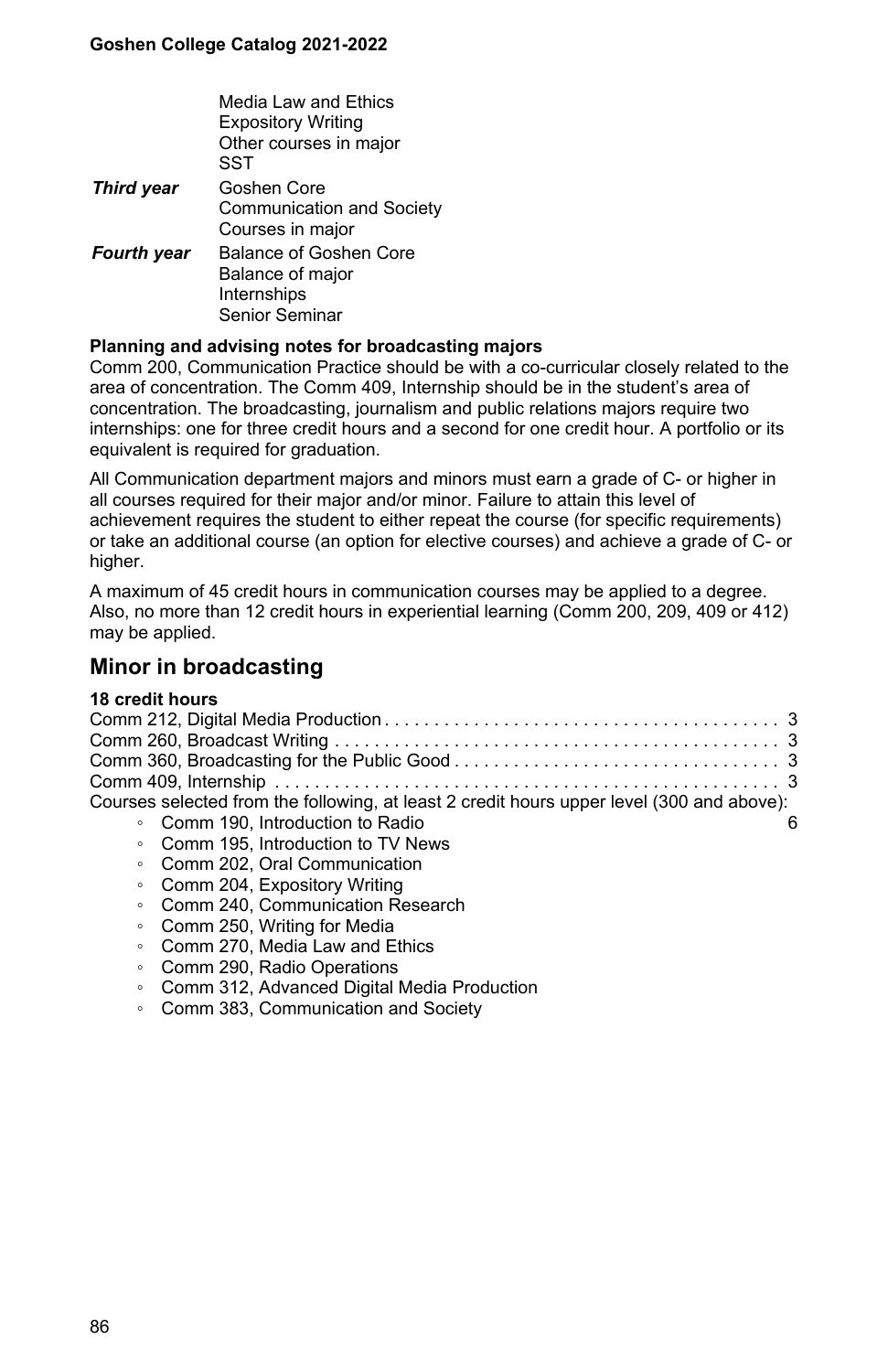# **Business**

A major and a minor in business is available, as well as teacher certification for grades 5-12.

# **Major in business**

### **49-52 credit hours**

- Math scores below 23: enroll in Math 115
- For SAT Math scores 570+ (new SAT) or above 540 (old SAT) or ACT Math scores above 23, no additional math requirement

## **Student learning outcomes**

Graduates in business will:

- 1. Identify and articulate how personal values and ethical considerations inform and impact business decisions.
- 2. Demonstrate an understanding of the roles, goals, key concepts, methods, and tools utilized in specific business functions as well as the relationships between the various functions in a business.
- 3. Intentionally prepare for a business career.
- 4. Acquire skills needed to influence, inspire, and motivate individuals and groups to achieve results.
- 5. Identify opportunities, analyze information, and apply frameworks for effective problem-solving and decision-making.
- 6. Demonstrate effectiveness in writing and speaking in a variety of business contexts.
- 7. Demonstrate the ability to work productively with individuals in a diversity of roles and with varying interests in the outcome.

## **Planning guide**

*First year* Goshen Core

Adventures in Business Mathematics requirement The Organization of Business Principles of Accounting Spreadsheet Skills

*Second year* Goshen Core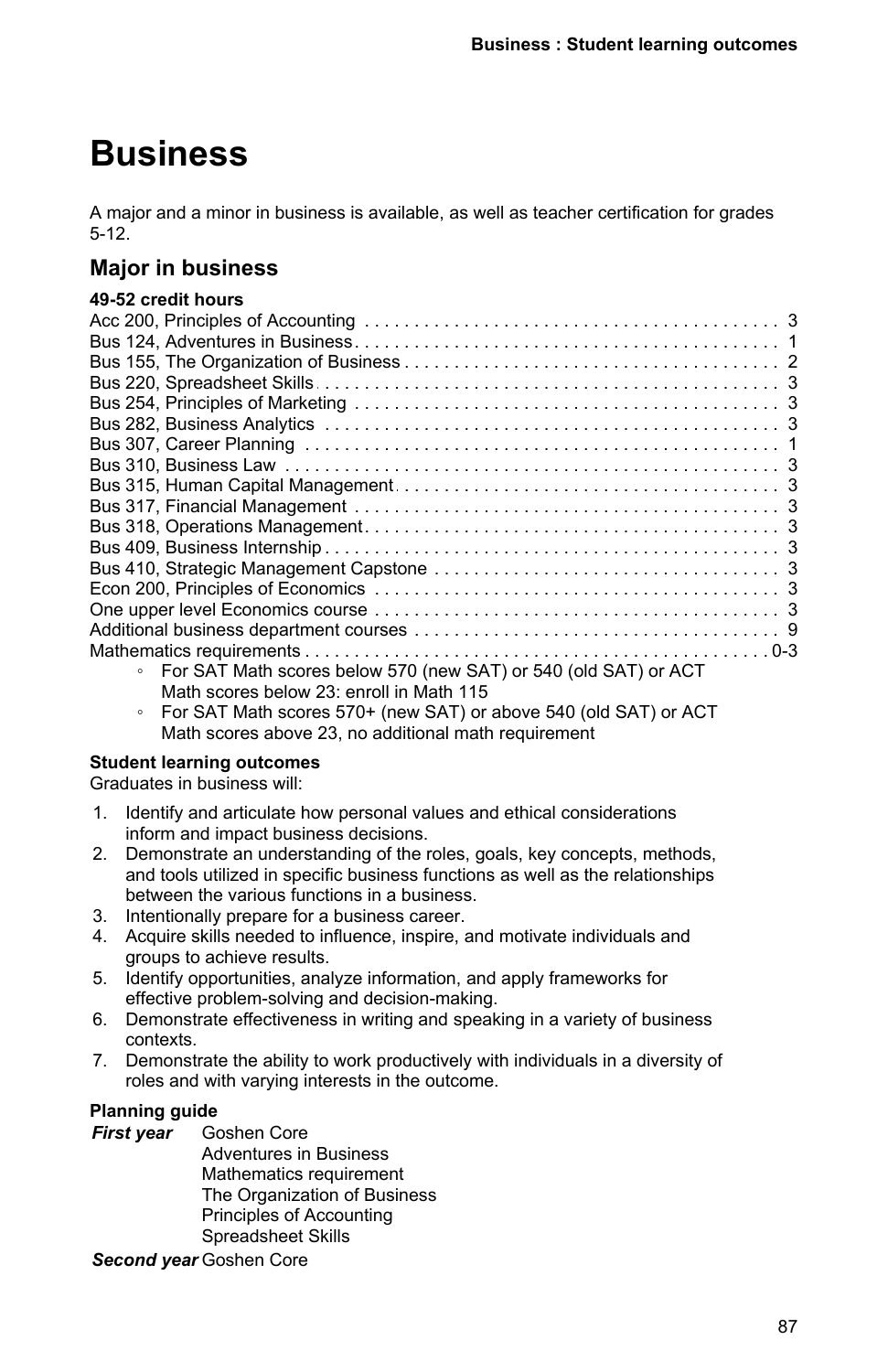|                   | <b>Principles of Economics</b><br>Human Capital Management<br><b>Principles of Marketing</b><br><b>Business Analytics</b><br>SST (spring or summer, or summer after third year)                                                     |
|-------------------|-------------------------------------------------------------------------------------------------------------------------------------------------------------------------------------------------------------------------------------|
| <b>Third year</b> | Goshen Core<br><b>Business Law</b><br><b>Operations Management</b><br><b>Financial Management</b><br>Upper-level Econ course                                                                                                        |
|                   | <b>Business electives</b><br>Internship (a summer internship between third and fourth year is<br>encouraged)<br>Fourth year Balance of Goshen Core<br>Career Planning<br><b>Business electives</b><br>Strategic Management Capstone |

#### **Planning and advising notes**

Students may not earn a double major in accounting, business, marketing, and/or sustainability management, but major/minor combinations are allowed.

SST should be completed in the first two years or the summer after the third year. Additional math courses are encouraged for students anticipating graduate school.

**Minimum academic requirement for majors and minors:** All business majors and minors must earn a grade of C- or higher in all courses required for their major or minor. Failure to attain this level of achievement requires the student to either repeat the course (for specific requirements) or take an additional course (an option for elective courses) and achieve a grade of C- or higher.

**Teacher education certification** is available for grades 5-12. Courses needed in addition to business major requirements are Bus 322 and either Econ 306 or Bus 350. Also required are 36 credits of education courses, including a semester of student teaching. The first education class, Educ 201, should be taken in May term of the first year or fall of the sophomore year. See Education department information for more details.

A **Masters in Business Administration** program is offered online. More information about the program can be found at www.collaborativemba.org and also in the Goshen College academic catalog for graduate programs.

## **Minor in business**

#### **20 credit hours**

| Additional upper level accounting, business or economics courses 6 |  |
|--------------------------------------------------------------------|--|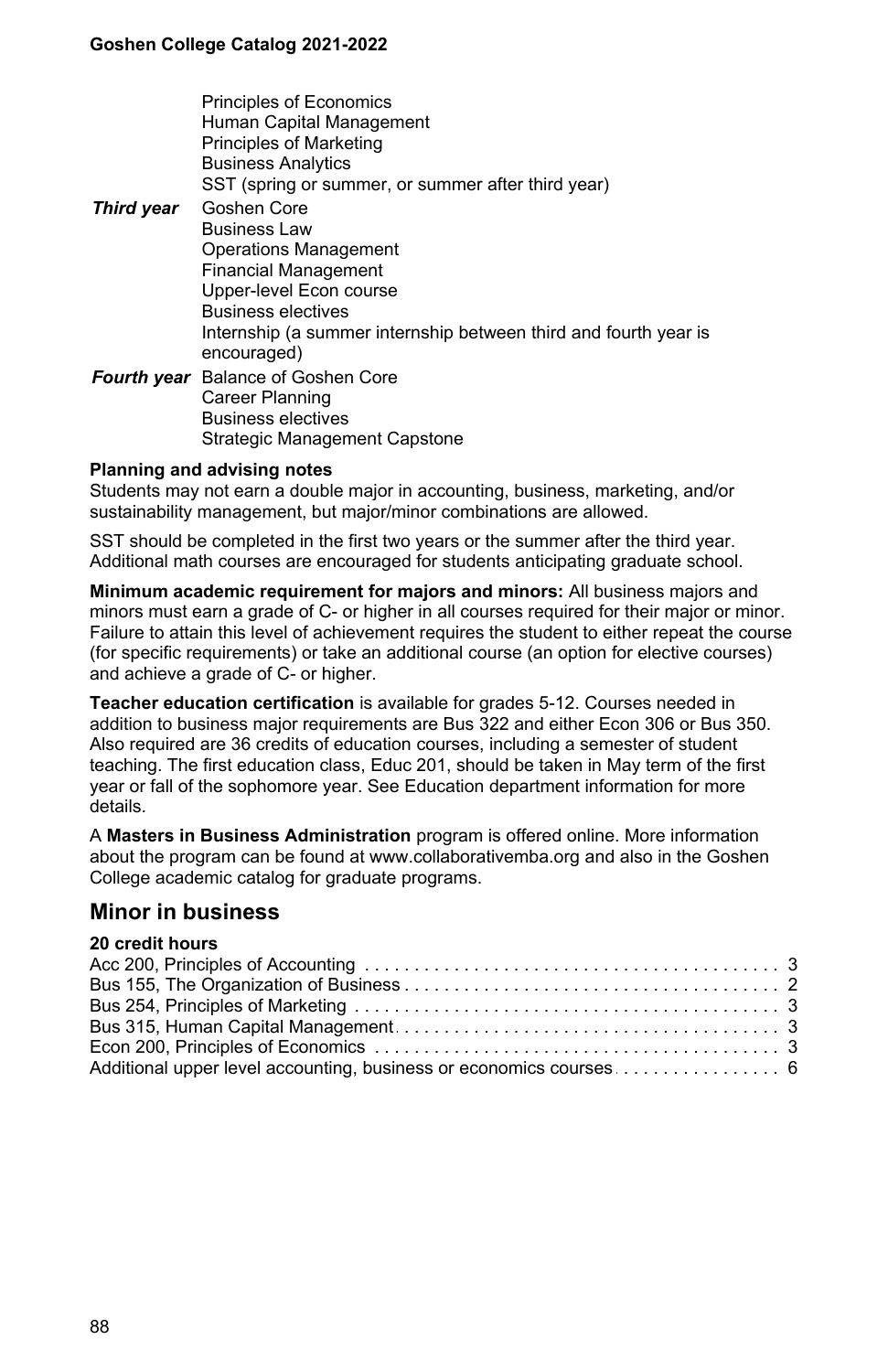# **Chemistry**

A major and a minor in chemistry are available. See also the major in molecular biology/ biochemistry.

# **Major in chemistry**

## **51 credit hours**

## **Student learning outcomes**

Graduates in chemistry will:

- 1. Possess broad knowledge of fundamental principles from organic, inorganic, analytical and physical chemistry and use this knowledge for solving problems.
- 2. Demonstrate key laboratory skills for designing, executing, analyzing, recording and reporting laboratory experiments.
- 3. Use effectively a broad range of modern scientific instruments.
- 4. Demonstrate effective written and oral communication.
- 5. Practice safe handling of chemicals.
- 6. Use modern library tools to access chemical information.
- 7. Successfully achieve career objectives for either employment or advanced education in graduate/professional programs.

## **Planning guide – options A & B**

| <b>First year</b>  | Goshen Core<br>General Chemistry<br>Calculus I                                                                  | Goshen Core<br><b>General Chemistry</b><br>Calculus I                                                              |
|--------------------|-----------------------------------------------------------------------------------------------------------------|--------------------------------------------------------------------------------------------------------------------|
| Second year        | Goshen Core<br><b>Organic Chemistry</b><br><b>Analytical Chemistry</b><br>Multivariate Calculus<br>SST (summer) | Goshen Core<br>Organic Chemistry<br><b>General Physics</b><br><b>Multivariate Calculus</b><br>SST (summer)         |
| <b>Third year</b>  | Goshen Core<br><b>General Physics</b><br><b>Quantum Mechanics</b><br>Inorganic Chemistry                        | Goshen Core<br><b>Analytical Chemistry</b><br>Biochemistry (recommended)<br>Thermodynamics<br>SST (fall or summer) |
| <b>Fourth year</b> | Balance of Goshen Core<br>Biochemistry (recommended)<br>Thermodynamics<br>Internship<br>Senior Seminar          | Balance of Goshen Core<br><b>Quantum Mechanics</b><br>Inorganic Chemistry<br>Internship<br>Senior Seminar          |
|                    |                                                                                                                 |                                                                                                                    |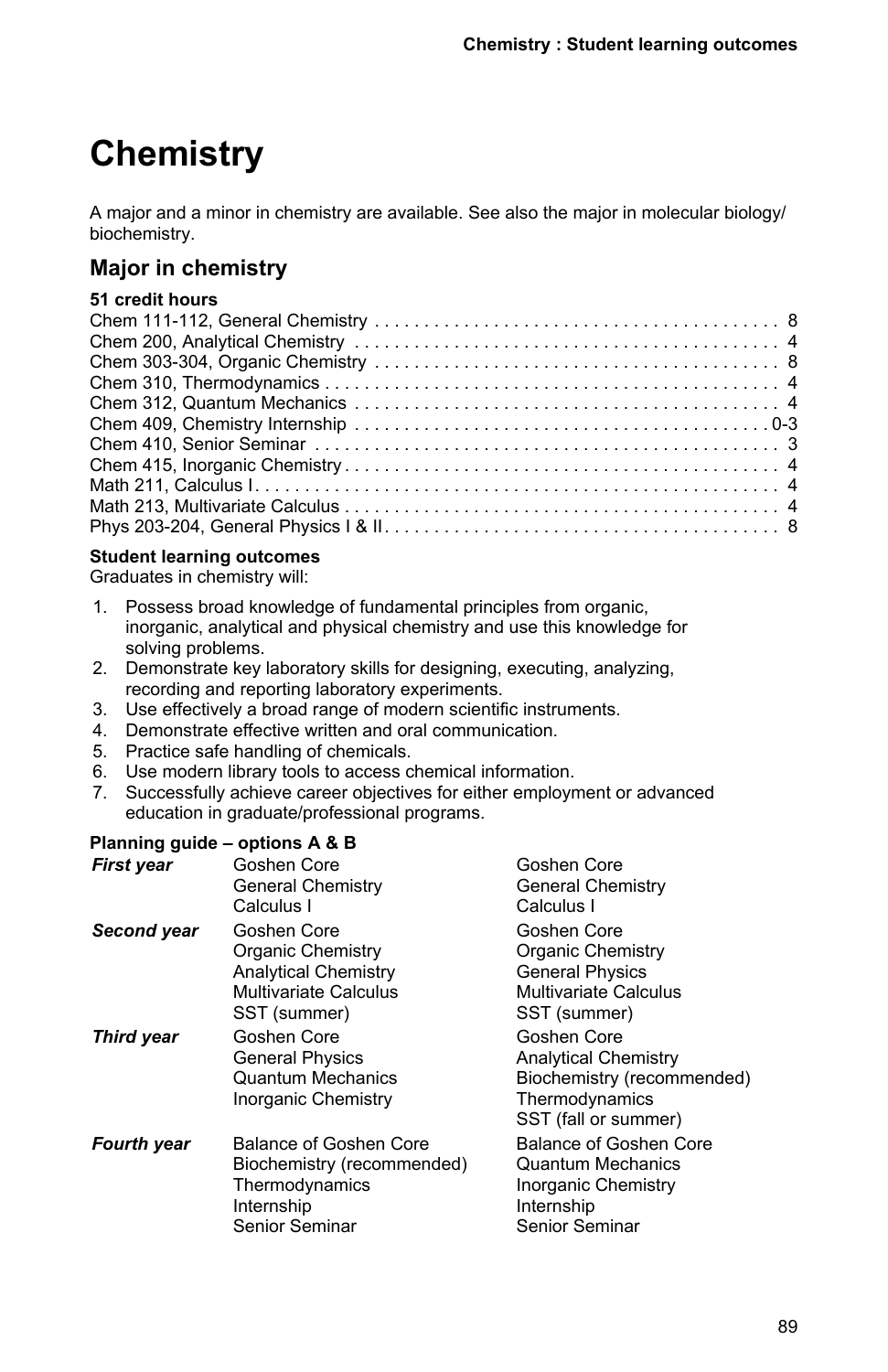#### **Planning and advising notes**

Fundamental computer competency is expected. Chem 409, Chemistry Internship or an equivalent noncredit experience is required. Two planning guides are given because some courses are offered only in alternate years. Additional recommended courses for chemistry majors: Chem 350, Chem 430, Biochemistry; Chem 450, Introductory Research Problems.

**Teacher education** is available for grades 5-12. In addition to the chemistry major, 36 credit hours of education courses are required, including a semester of student teaching. The first education class, Educ 201, should be taken in May term of the first year or fall of the second year. For more details, see secondary education information.

## **Minor in chemistry**

## **24 credit hours**

| $Q_{\text{base}} Q_{\text{A}} Q_{\text{B}}$ The space of properties |  |
|---------------------------------------------------------------------|--|

- Chem 310, Thermodynamics
- Chem 312, Quantum Mechanics
- Chem 415, Inorganic Chemistry
- Chem 430, Biochemistry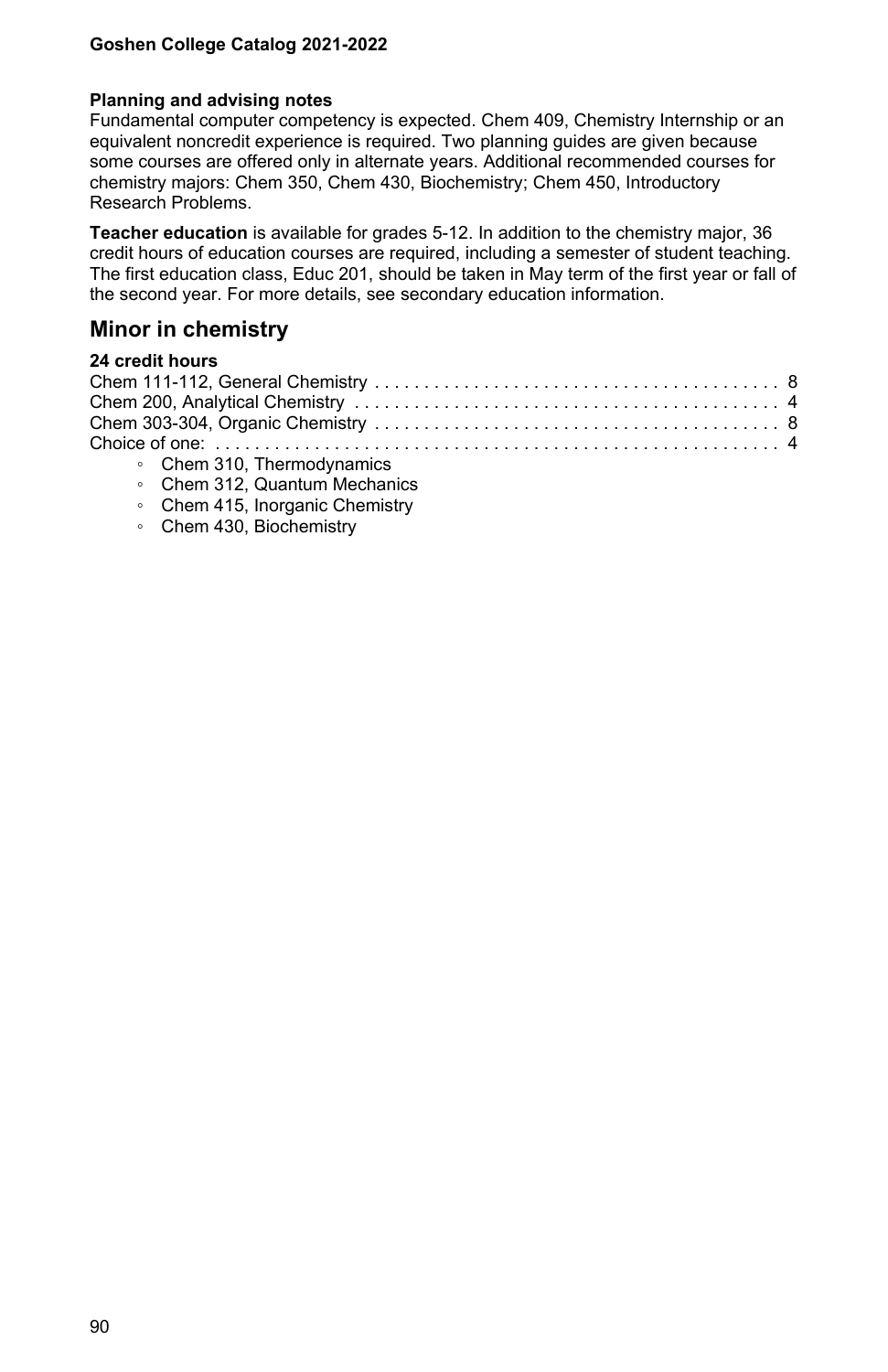# **Communication**

A major and a minor in communication is available. See also majors and minors in broadcasting, journalism, marketing, and public relations and the major in film production and minor in multimedia communication.

## **Major in communication**

#### **41 credit hours (core and one concentration area)**

|                                 | Core courses (23 credit hours):                                                                                                                                                                                                                                                                                                |  |
|---------------------------------|--------------------------------------------------------------------------------------------------------------------------------------------------------------------------------------------------------------------------------------------------------------------------------------------------------------------------------|--|
|                                 | Generalist concentration (18 credit hours)<br>Any upper level communication or related courses, with advisor's approval 9<br>At least four semesters participation in Communication department productions NC                                                                                                                  |  |
|                                 | Multimedia communication concentration (18 credit hours)<br>• Art 208, Typography<br>Comm 190, Introduction to Radio<br>$\circ$<br>Comm 212, Digital Media Production<br>$\circ$<br>Comm 255, Photo Communication<br>$\circ$<br>Comm 312, Advanced Digital Media Production<br>$\circ$<br>Comm 412, Special Project<br>$\circ$ |  |
|                                 | At least four semesters participation in WGCS, GCTV, or The Record NC                                                                                                                                                                                                                                                          |  |
|                                 | <b>Student learning outcomes</b><br>Graduates in communication will:                                                                                                                                                                                                                                                           |  |
| $1_{-}$<br>2 <sub>1</sub><br>3. | Comprehend a core of knowledge in the field.<br>Create a diverse multimedia portfolio.<br>Demonstrate a set of professional skills and competencies in their practice<br>of communication.                                                                                                                                     |  |

- 4. Serve the college and broader public through co-curricular media involvement.
- 5. Demonstrate competence in securing and completing one or more internships.
- 6. Report that courses and other collegiate training prepared them for a position in communication or a related career.
- 7. Integrate Christian values, professional conduct and a global perspective.

## **Planning guide**

*First year* Goshen Core Communication Research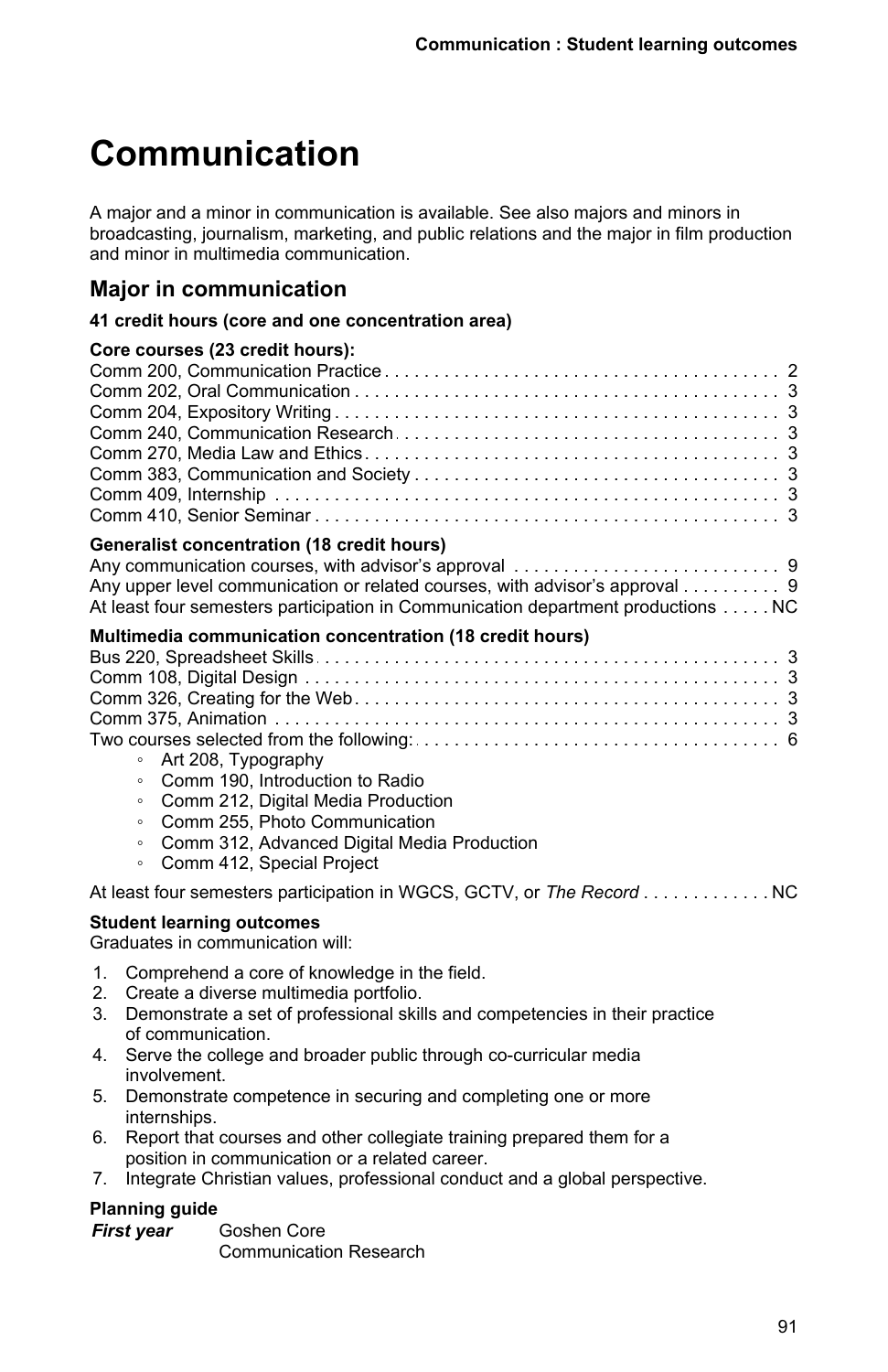100-299 level courses in major

| Second year        | Goshen Core               |
|--------------------|---------------------------|
|                    | Media Law and Ethics      |
|                    | <b>Expository Writing</b> |
|                    | Other courses in major    |
|                    | SST                       |
| <b>Third year</b>  | Goshen Core               |
|                    | Communication and Society |
|                    | Courses in major          |
| <b>Fourth year</b> | Balance of Goshen Core    |
|                    | Balance of major          |
|                    | Internships               |
|                    | Senior Seminar            |

#### **Planning and advising notes**

Comm 200, Communication Practice should be with a co-curricular closely related to the area of concentration. The Comm 409, Internship should be in the student's area of concentration. A portfolio or its equivalent is required for graduation.

**Minimum academic requirement:** All communication majors and minors must earn a grade of C- or higher in all courses required for their major or minor. Failure to attain this level of achievement requires the student to either repeat the course (for specific requirements) or take an additional course (an option for elective courses) and achieve a grade of C- or higher.

A maximum of 45 credit hours in communication courses may be applied to a degree. Also, no more than 12 credit hours in experiential learning (Comm 200, 209, 409 or 412) may be applied.

## **Minor in communication**

### **18 credit hours**

#### **Planning and advising notes**

In the minor concentration, at least 5 credit hours must be upper level (300 and above), with at least 9 credit hours in communication and at least 6 taken at Goshen College.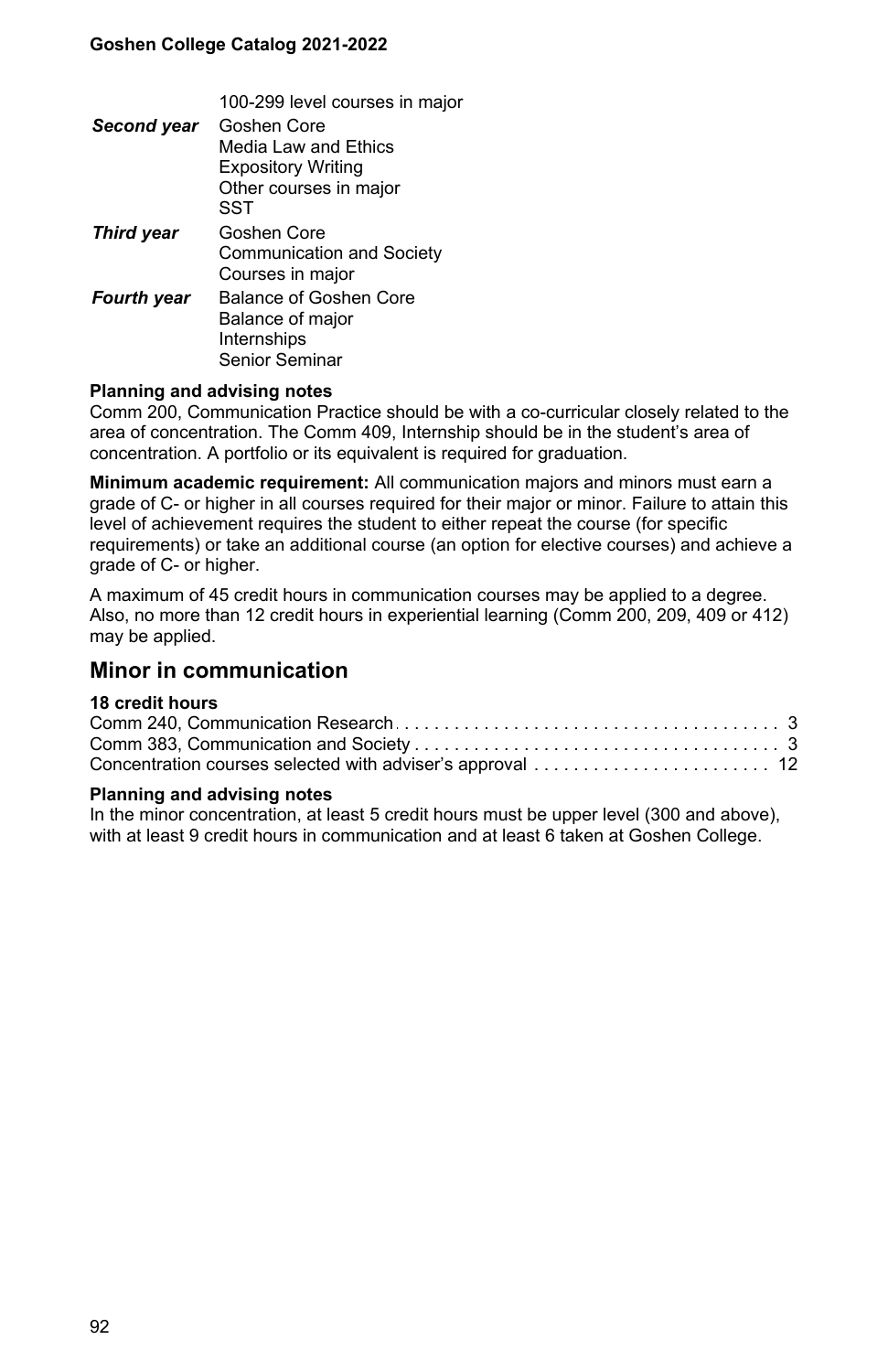# **Computer science**

A major and a minor in computer science are available. The minor may be combined with any major or minor except information technology. See also major and minor in information technology.

# **Major in computer science**

## **53 credit hours**

## **Student learning outcomes**

Graduates in computer science will:

- 1. Demonstrate proficiency in programming, software engineering, database design, networking, security, human computer interaction, operating systems, algorithm analysis, electronics, and systems analysis.
- 2. Demonstrate proficiency with the mathematical principles underlying computer science concepts and techniques.
- 3. Effectively communicate complex computing concepts orally, visually and in writing.
- 4. Function effectively in teams to accomplish programming project goals.
- 5. Design programs, implement, and evaluate said programs within systems and other software to meet the needs of organizations.
- 6. Analyze the local and global impact of computing technology on individuals, organizations, and society.
- 7. Demonstrate proficiency in engaging and using research from published literature and other resources to engage in a career in computing.

## **Planning guide**

| Goshen Core<br>Logic & Language of Computer Programming<br>Programming I<br>Calculus I or Discrete Math |
|---------------------------------------------------------------------------------------------------------|
| Goshen Core<br>Upper level computing and related courses                                                |
| SST                                                                                                     |
| Balance of Goshen Core<br>Remaining computing and related courses<br>Internship                         |
|                                                                                                         |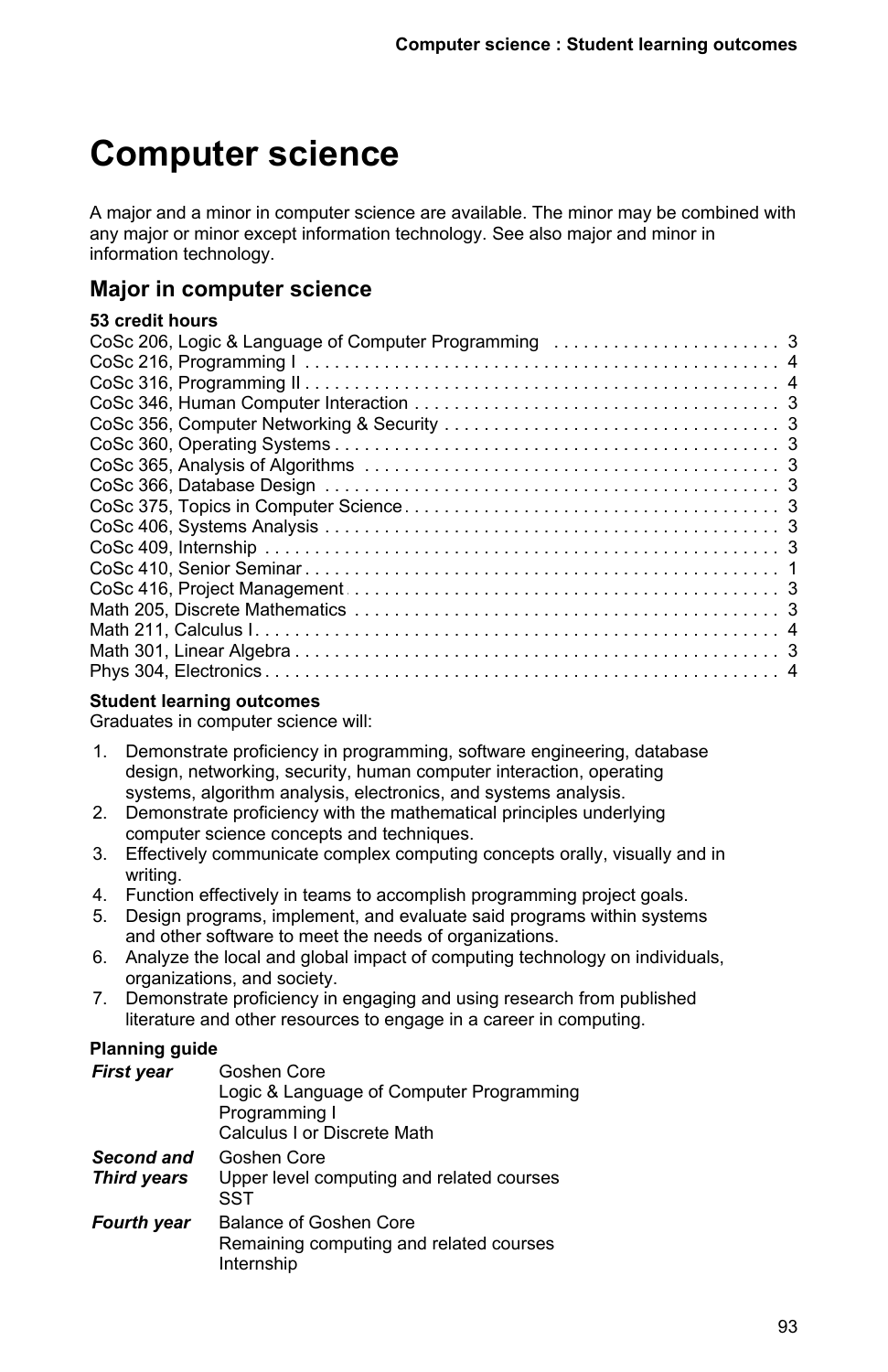Senior Seminar

# **Minor in computer science**

# **20 credit hours**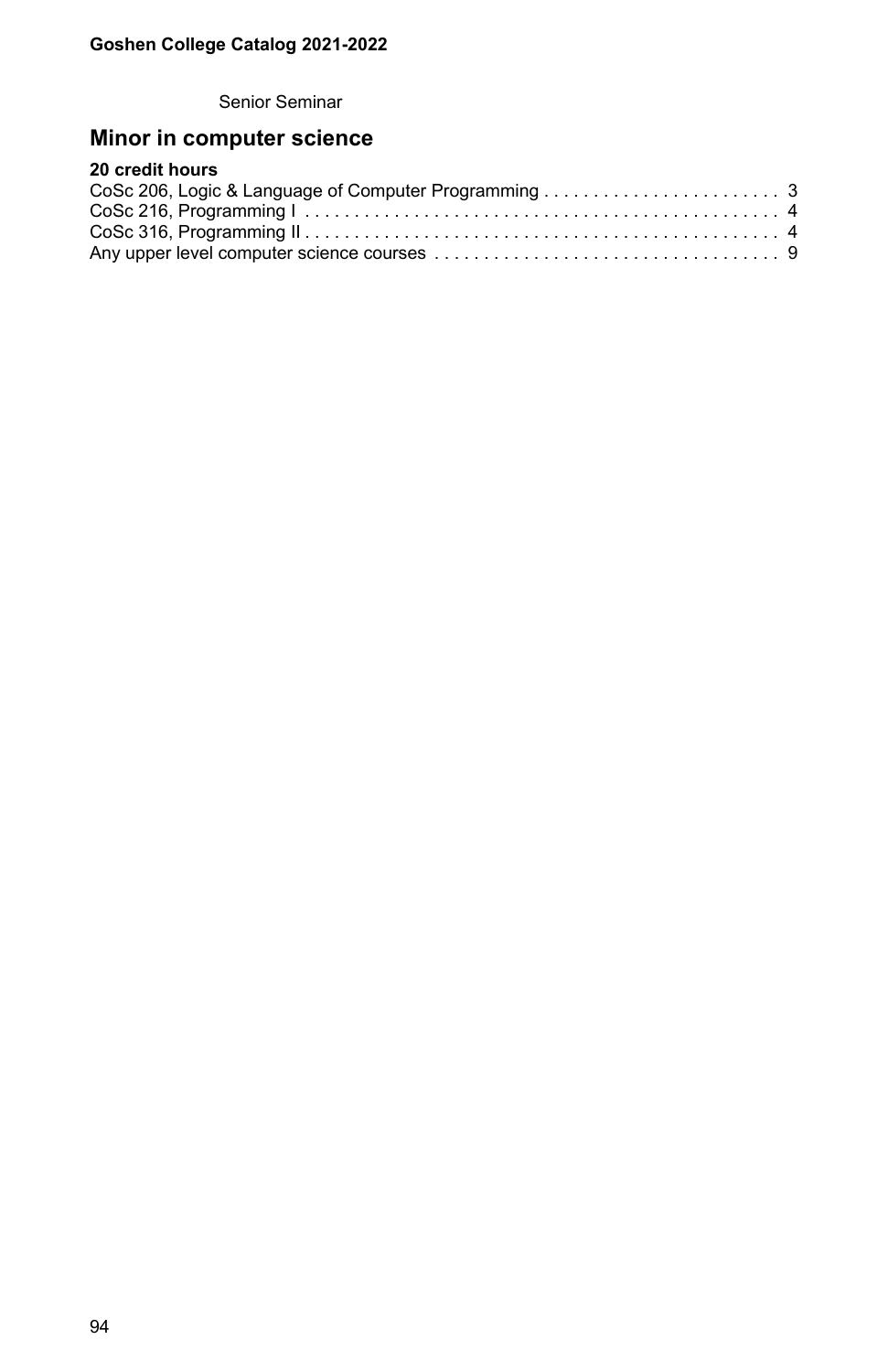# **Conflict transformation studies**

# **Minor in conflict transformation studies**

See also the major in peace, justice and conflict studies and the minor in peace and justice studies.

## **19 credit hours**

| • PJCS 347. Restorative Justice*          |  |
|-------------------------------------------|--|
| • PJCS 426, Conflict-Healthy Groups       |  |
|                                           |  |
| Bibl 321. Biblical Themes of Peace        |  |
| PJCS 201 PX, Violence & Nonviolence       |  |
| PJCS 202 PX, Spirituality of Peacemaking* |  |
| PJCS 310. Issues in PJCS                  |  |
| PJCS 332, Religion, Conflict & Peace      |  |
| PJCS 347. Restorative Justice*            |  |
| PJCS 350, Reconciliation                  |  |
| PJCS 360, Designing for Social Change     |  |
| PJCS 370, Personal Violence & Healing*    |  |
| PJCS 425. War & Peace in the Modern World |  |
| PJCS 426, Conflict-Healthy Groups         |  |
|                                           |  |

\*Denotes courses offered every other year.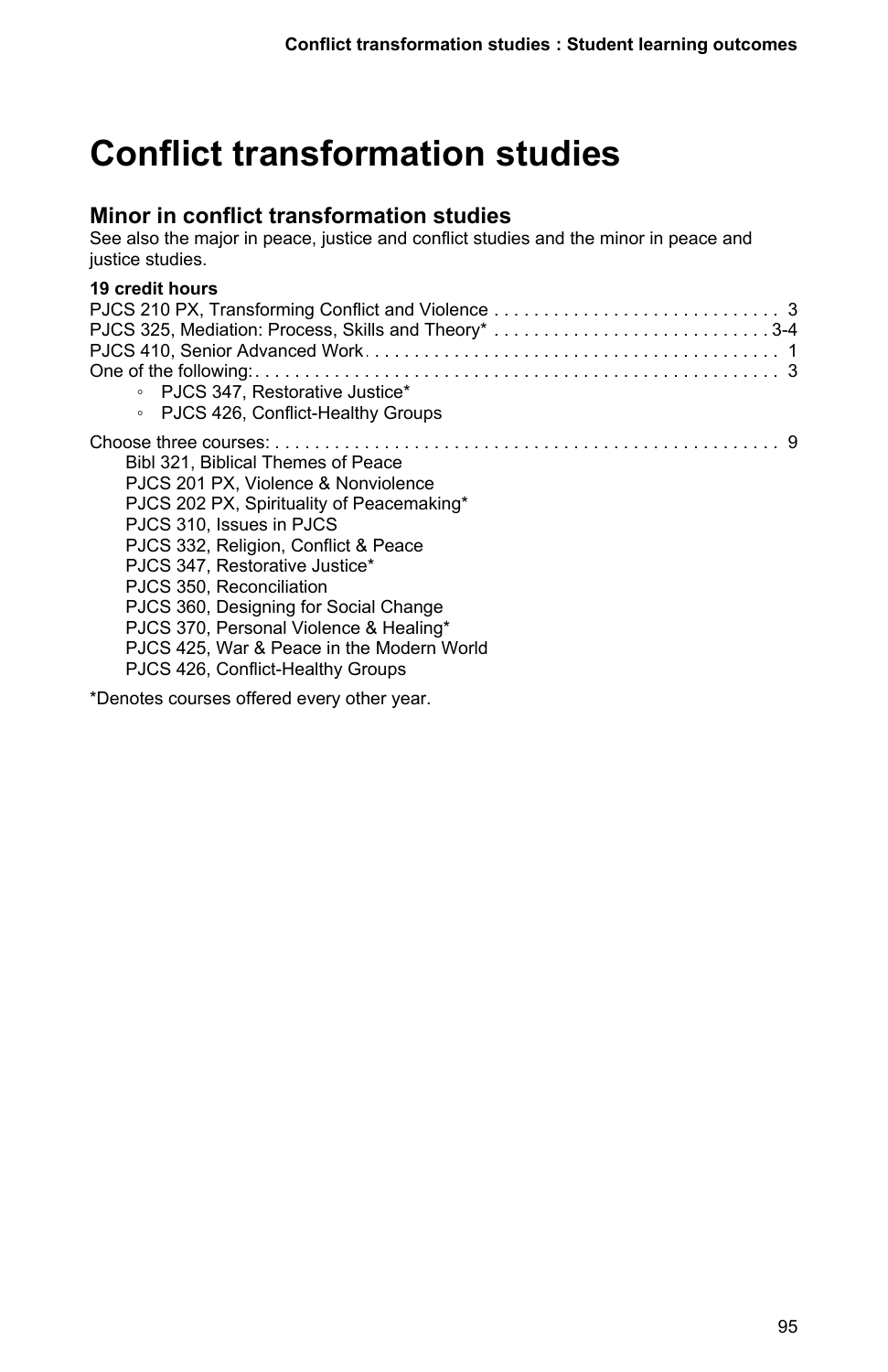# **Criminal justice and restorative justice (CJRJ)**

Students will develop an understanding of criminal justice history and practices, with a focus on social theories of crime, criminalization, and society. Restorative and transformative approaches to justice are an integral part of the program.

# **Major in criminal justice and restorative justice**

#### **44-46 credit hours** *Core courses*

| <b>Justice and Equity in Social Context</b>                                                                                                                                                                                                                                                                                                                                                                                                                                                                                             |
|-----------------------------------------------------------------------------------------------------------------------------------------------------------------------------------------------------------------------------------------------------------------------------------------------------------------------------------------------------------------------------------------------------------------------------------------------------------------------------------------------------------------------------------------|
| ECON 200, Principles of Economics<br>$\circ$<br>HIST 327, History of Immigration and Ethnic History<br>$\circ$<br>PHIL 203, Living Ethically<br>$\circ$<br>PJCS 201, Violence and Nonviolence<br>$\circ$<br>PJCS 350, Dynamics/Theology of Reconciliation<br>$\circ$<br>PJCS 370. Personal Violence and Healing<br>$\circ$<br>PSYC 200, Social Psychology<br>$\circ$<br>REL 316, Liberation Theologies<br>$\circ$<br>SoWk 221, Human Behavior<br>$\circ$<br>SoWk 315, Child Welfare<br>$\circ$<br>SoWk 345, Women's Concerns<br>$\circ$ |
| <b>Politics and the Public</b>                                                                                                                                                                                                                                                                                                                                                                                                                                                                                                          |
| PoSc 200, Introduction to Political Science<br>$\circ$<br>PoSc 210, Introduction to Public Policy<br>$\circ$<br>PUBH 200, Introduction to Public Health<br>$\circ$<br>SoWk 322, Social Welfare & Policy (prerequisite SoWk 221, 224, or<br>$\circ$<br>permission of instructor)                                                                                                                                                                                                                                                         |
| <b>Statistical and Communicative Capacity</b>                                                                                                                                                                                                                                                                                                                                                                                                                                                                                           |
| PSYC 380, Statistics in Research<br>$\circ$<br>SPAN 201 (or higher), Intermediate Spanish I<br>$\circ$<br>ASL 201 (or higher), American Sign Language III<br>$\circ$<br>SST language credit of 103 (Span, Fren, or ASL)<br>$\circ$                                                                                                                                                                                                                                                                                                      |

#### **Student Learning Outcomes**

Graduates in criminal justice and restorative justice will: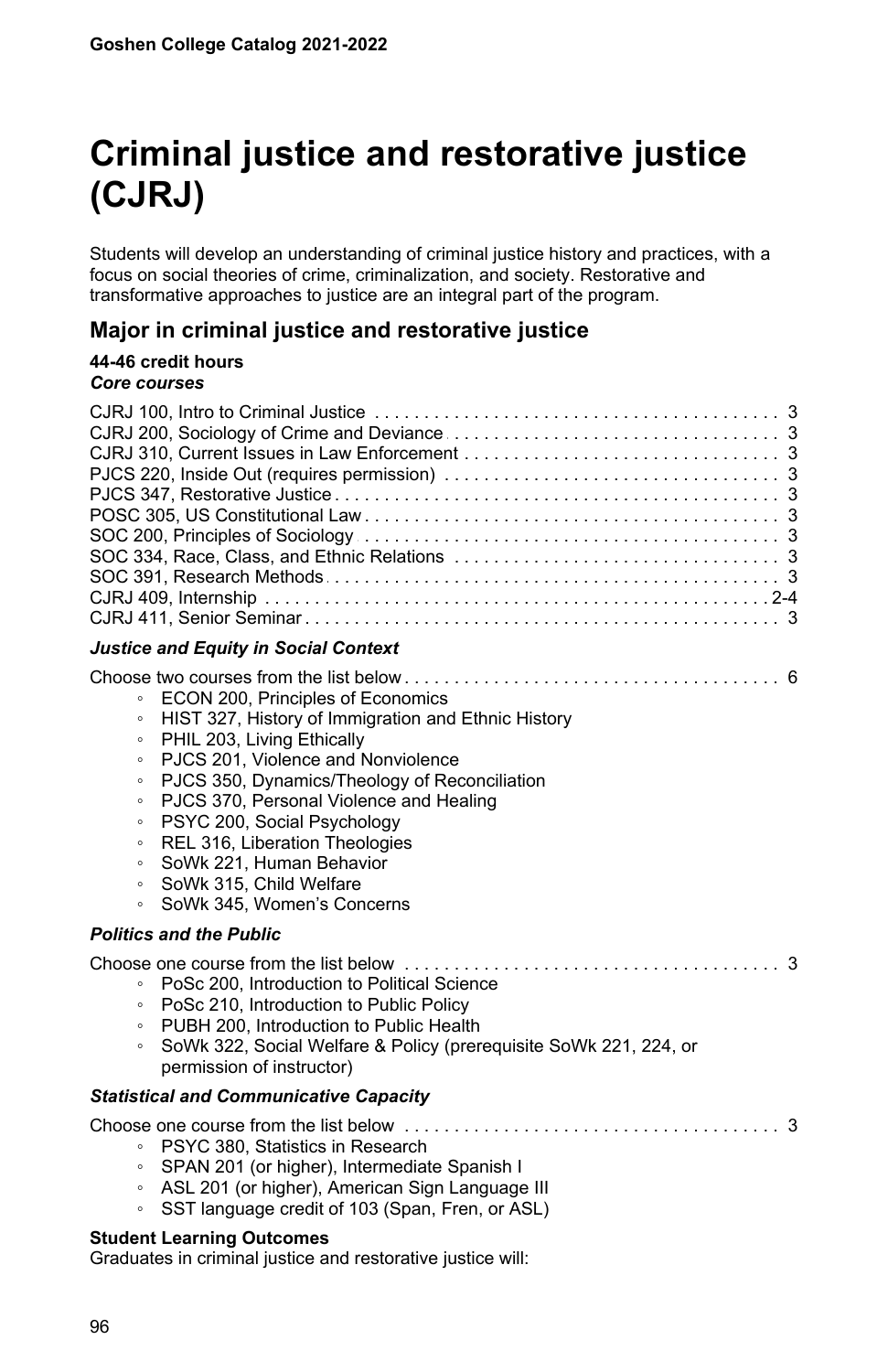- 1. Demonstrate and apply knowledge of conflict and violence, deviance and crime.
- 2. Identify the institutions that comprise Criminal Justice systems and how they relate to one another.
- 3. Engage with local levels of justice system through class trips and internships.
- 4. Create and implement restorative responses to addressing social injustices and social harms in our communities.
- 5. Articulate the origins of criminal behavior, society's response to crime, and the consequences of crime to our society, utilizing multiple perspectives.
- 6. Demonstrate sufficient critical self-awareness to understand the influence of personal biases and values when interacting with diverse groups.
- 7. Apply theoretical frameworks to understanding the causes and prevention of crime, the processes of criminalization, and crime enforcement.
- 8. Utilize qualitative and quantitative research methods to collect and analyze data.
- 9. Demonstrate writing proficiency.

10. Demonstrate effective oral communications skills.

## **Planning guide**

- *First year* Goshen Core SST language Intro to Criminal Justice Principles of Sociology Academic Voice
- *Second year* Goshen Core GC Seminar Sociology of Crime and Deviance Research Methods Economics or Political Science course
- *Third year* Goshen Core Violence and Nonviolence Restorative Justice Race, Class, and Ethnic Relations US Constitutional Law Additional courses required for CJRJ major

*Fourth year* Balance of Goshen Core Remaining courses required for CJRJ major Internship Senior Seminar

## **Planning and advising notes**

Students should work with their academic advisor to select classes designed to help them apply their CJRJ major after graduation, depending upon their career aspirations.

# **Minor in criminal justice and restorative justice**

## **18 credit hours**

## *Core courses: choose four, 12 credits*

| Lower Elective: choose one, 3 credits |  |
|---------------------------------------|--|
|                                       |  |

POSC. . . . . . . . . . . . . . . . . . . . . . . . . . . . . . . . . . . . . . . . . . . . . . . . . . . . . . . . . . . . . . . . . . . 200, Introduction to Political Science 3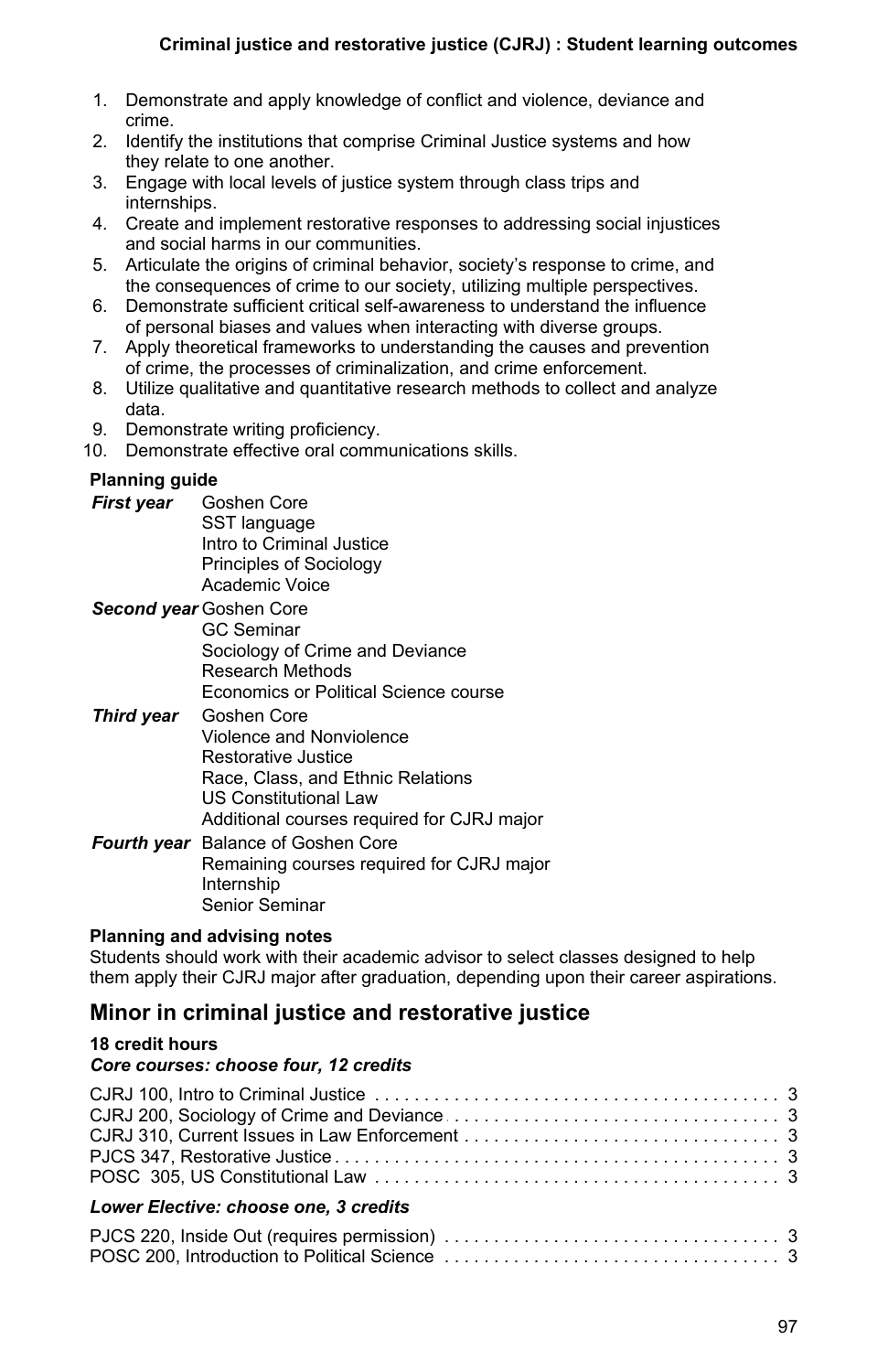| Upper Elective: choose one, 3 credits |  |
|---------------------------------------|--|
|                                       |  |
|                                       |  |
|                                       |  |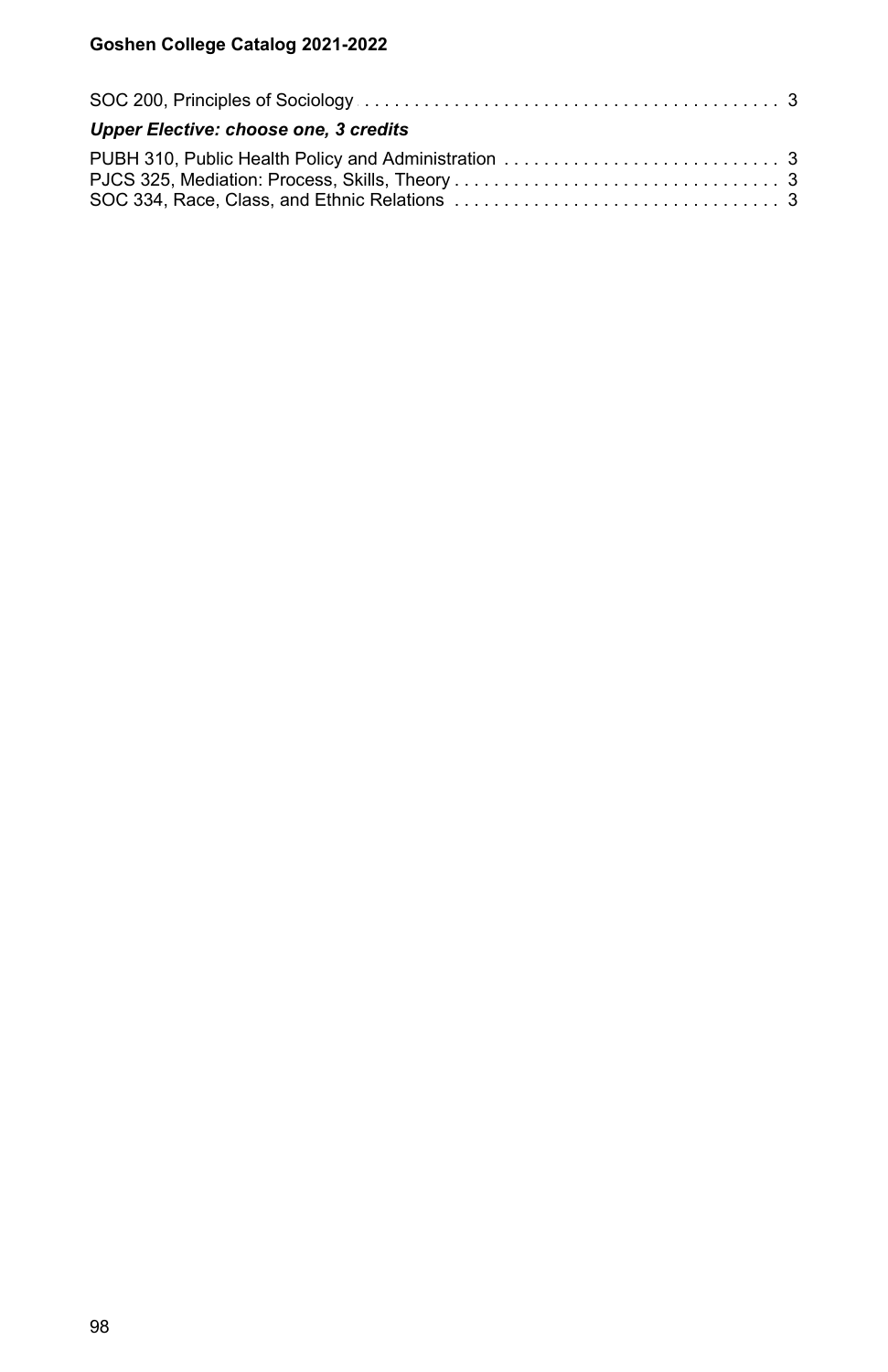# **Deaf studies**

See also the major in Sign Language Interpreting.

# **Major in deaf studies**

# **42-46 credit hours (core and one concentration area)**

## **Core program (30-33 credits including Gallaudet semester)**

## **Gallaudet semester (12-15 credits)**

Students will spend one immersive semester as a guest student at Gallaudet University. During this semester, they will take courses that transfer to Goshen College and enhance the chosen concentration. Course schedules must be determined in consultation with advisors.

#### **Choose one concentration:**

#### **Social Work concentration (12 credits)**

For Social Work licensure: add Social Work major (41 additional credits)

| Education concentration (Non-certification) – 13 credits                                                                                                                                                |  |
|---------------------------------------------------------------------------------------------------------------------------------------------------------------------------------------------------------|--|
| Psyc 210, Developmental Psychology (3)<br>Educ 309, Educational Psychology: Secondary (3)<br>٠                                                                                                          |  |
|                                                                                                                                                                                                         |  |
| Educ 302, Exceptional Learners (3)<br>$\bullet$<br>Engl 310, Linguistics (3)<br>$\bullet$<br>Engl 315, Global English (3)<br>Comm206, Communication Across Cultures (3)                                 |  |
| Education Concentration (with 5-12 certification) – 13 credits<br>For teacher education: add Secondary Education major (36 additional credits)                                                          |  |
|                                                                                                                                                                                                         |  |
| Comm 206, Communication Across Cultures (3)<br>Educ 341, Mild Disabilities I (3)<br>$\bullet$<br>Educ 348, Teaching Adolescents with Exceptional Needs (3)<br>$\bullet$<br>Engl 315, Global English (3) |  |

## **Student Learning Outcomes**

Graduates in deaf studies will: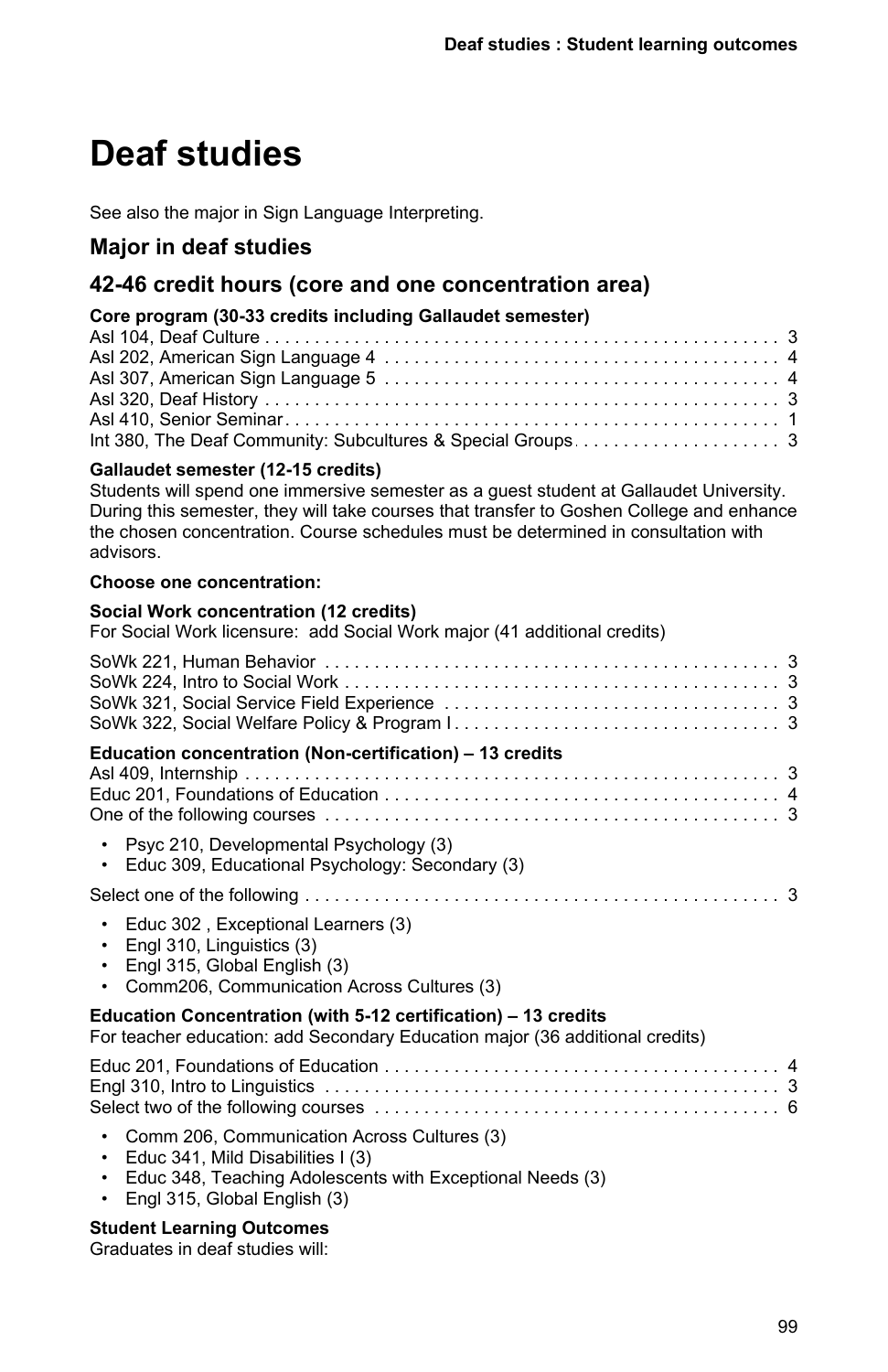- 1. Effectively communicate with Deaf individuals using American Sign Language, with a variety of signing styles.
- 2. Analyze the impact of power, privilege and oppression within the Deaf community that results in Deaf people's experience of prejudice, discrimination, inequity, and/or exclusion.
- 3. Apply skills in working with various Deaf participants within and outside of the Deaf community.
- 4. Demonstrate appropriate cultural interactions within the Deaf community, including the ability to communicate respectfully in a Deaf-culture setting.
- 5. Demonstrate a desire to serve and to nurture Deaf individuals from a social justice perspective.
- 6. Establish working and collegial relationships with community agencies, schools, and families to strengthen the advocacy relationship with Deaf individuals.

#### **Planning guide**

| First and second years Goshen Core |                                           |
|------------------------------------|-------------------------------------------|
|                                    | ASL 4 & 5                                 |
|                                    | Deaf Culture                              |
|                                    | Deaf History                              |
| <b>Third year</b>                  | Goshen Core                               |
|                                    | Gallaudet Semester                        |
|                                    | SW or Ed concentration courses            |
| <b>Fourth year</b>                 | Balance of Goshen Core                    |
|                                    | Balance of SW or Ed concentration courses |
|                                    | Internship                                |
|                                    | Senior Seminar                            |

#### **Planning and advising notes**

A Deaf Studies major does not on its own lead to licensure in education or social work. To become a licensed social worker or a licensed teacher in American Sign Language, students must also complete the major in social work or secondary education respectively.

Students majoring and minoring in Deaf Studies are required to earn a grade of C or above in each course. Courses may be repeated only once to attempt a higher grade.

Course selection for the Gallaudet semester will be made in consultation with your academic advisor.

Recommended elective courses for Deaf Studies majors include: Comm 202 Oral Communication; Comm 206 Communication Across Cultures; Phil 203 Living Ethically; Psyc 100 General Psychology; Soc 260 Human Sexuality.

## **Minor in deaf studies**

#### **19 credits**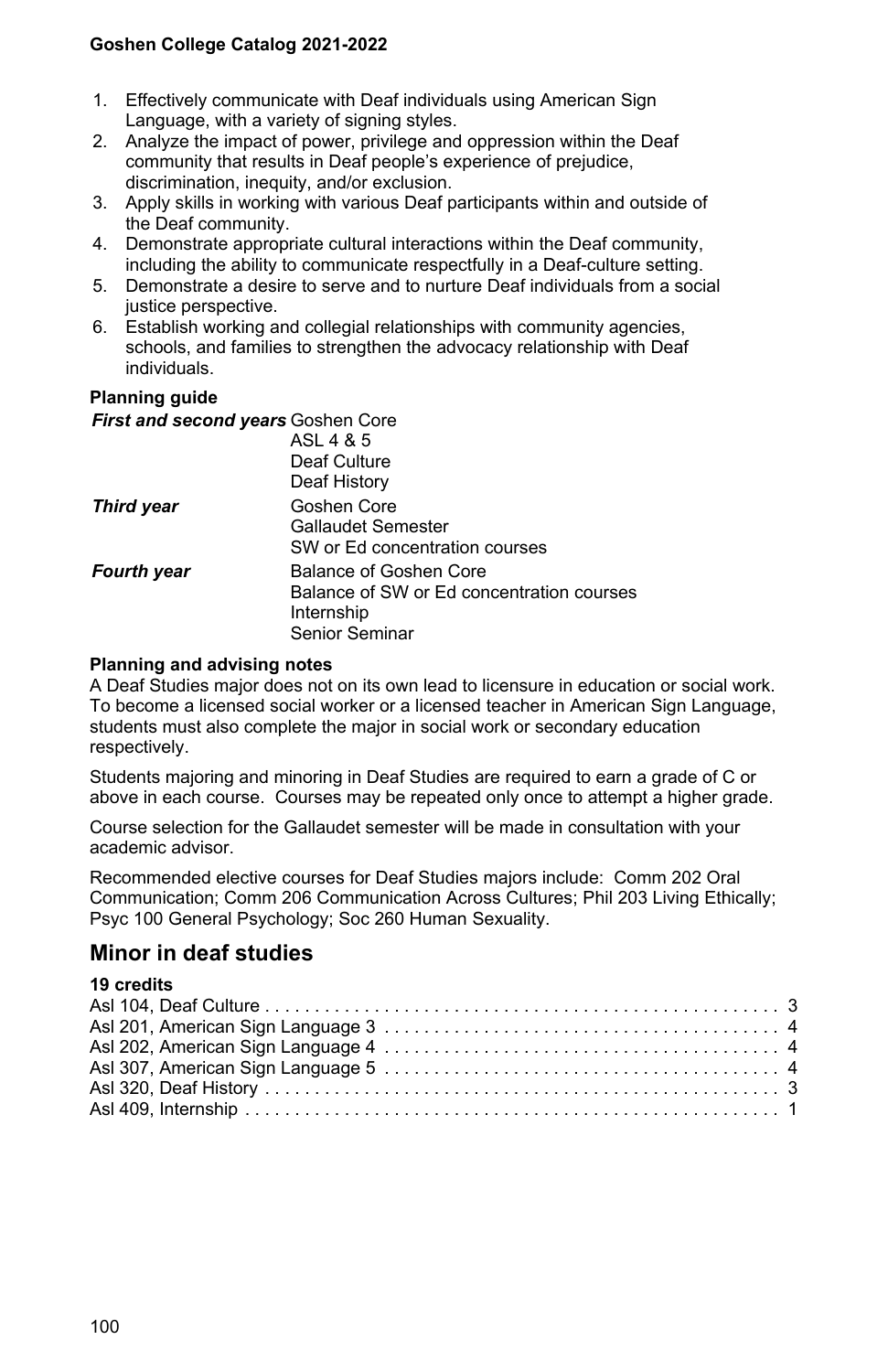# **Education**

The Goshen College Teacher Education Department is accredited by the Council for the Accreditation of Educator Preparation (CAEP <http://caepnet.org/>) and all programs below were approved in the 2020 CAEP accreditation decision.

An important part of Goshen's Teacher Education program is learning first-hand in the schools. Students will work in a variety of settings with diverse populations. If a Study Service Term (SST) is part of the international education experience, students will also have the opportunity to work with children or youth in another culture during SST.

School systems in the area cooperate with Goshen College to provide strong and varied student teaching experiences. Pre-service teachers experience a broad spectrum of classroom situations. During the student teaching experience, students will work 13 or more weeks full time in a local school system and will be supervised by classroom teachers and college professors. After satisfactorily completing an approved teaching program and the Indiana CORE assessments exam, students will apply and be recommended for licensure. Visit the education department website at [www.goshen.edu/](/education/) [education.](/education/)

# **Education programs available**

#### **Elementary education (K-6)**

Upon completion of a major in elementary education, pre-service teachers are eligible to be certified to teach kindergarten through sixth grade. Fieldwork takes place in a variety of classroom settings where pre-service teachers learn to teach language arts, math, social studies, science, art, physical education and music. Approaches to classroom management, discipline and evaluation are also explored. To meet state licensure requirements, elementary K-6 majors also need a minor in a licensable area to show an area of specialty.

#### **Elementary education/Special education (K-6 or K-12)**

Certification in Exceptional Needs: Mild Intervention for K-6 is offered in conjunction with an elementary education certificate. It is a certification that must be completed simultaneously since Exceptional Needs does not stand alone as a separate program. To complete this program, 12 additional hours (Student Teaching: Exceptional Needs, Special Education Issues, Mild Disabilities I, and Mild Disabilities II) are added to the elementary education program. For Mild Intervention K-12 certification, one additional course is needed: Educ 348.

## **Elementary education/English learners(K-6)**

Certification in English Learners for K-6 is offered in conjunction with an elementary education certificate. To complete this program, 17 additional hours (Expository Writing, Introduction to Linguistics, Global English, English Grammar, Methods of Teaching English to Speakers of Other Languages and TESOL practicum) are added to the elementary education program. Students selecting this certification program who choose the alternate SST program must select Comm 206, Communication across Cultures as one of their courses.

#### **All-grade education in English learners, music, physical education or visual arts (P-12)**

Students planning to teach in these content areas will double major in Secondary/P-12 Education and one of the following: music, physical education, art, or TESOL. Upon completion of this double major, students can be certified to teach their selected subject in elementary, middle, and high schools.

## **Secondary education (5-12)**

Students planning to teach in middle or high schools will double major in Secondary/P-12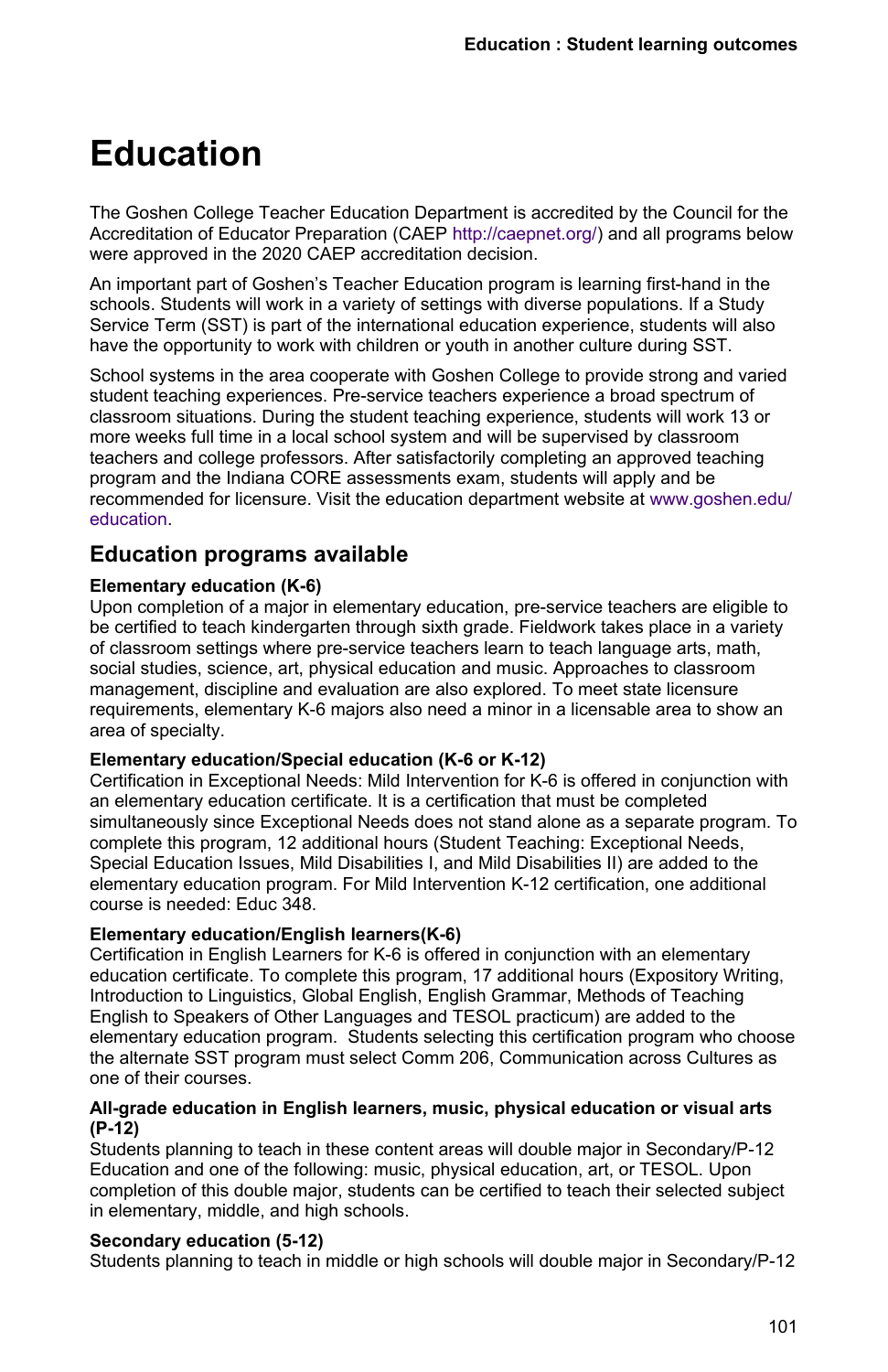Education and one of the fields listed below. Upon completion of the program, they will be eligible for licensure in grades 5-12:

- Biology
- Business
- Chemistry
- Deaf Studies
- English
- History
- Mathematics
- Physics
- Spanish
- Theater

### **Transition to Teaching programs**

Information about the Transition to Teaching program for adults who have already completed a bachelor's degree is in the Adult and Graduate Programs section of this catalog.

## **Special attributes of Goshen's teacher education program**

See the Education department webpages for more information.

- 1. Elementary and exceptional needs dual certification program
- 2. English learners certification for K-6 or P-12
- 3. Conflict transformation certificate or Bible and religion certificate for teachers (see below)
- 4. Environmental education experience at Merry Lea Environmental Learning **Center**
- 5. Laboratory kindergarten on campus
- 6. Curriculum Library, Peace Curriculum Collection and Royer Reading Room

## **Admission to the Teacher Education program**

Students apply for admission to the Goshen College Teacher Education program at the end of the Foundations of Education class, taken either at the end of the first year or the beginning of the second year. Admission to the program requires:

- One of the following:
	- Successful completion of the reading, writing and mathematics sections of the Core Academic Skills Assessment (CASA)
	- ACT scores of 18 or higher
	- Math/Reading SAT scores of 970 (SAT taken on or after March 1, 2016)
	- A master's degree
- A review of the high school record
- Successful performance in early fieldwork experiences
- Supportive references
- A written essay

Teacher Education students must maintain a 2.8 grade point average (GPA) overall, and within their content area. All education courses and courses for the license content area must be passed with a C or higher. Because the field of education is continually changing, education courses taken more than 15 years prior to admission to the program will not be accepted for transfer credit.

# **Major in elementary education (K-6)**

#### **Modified Goshen Core program (63-76 credit hours) Language arts**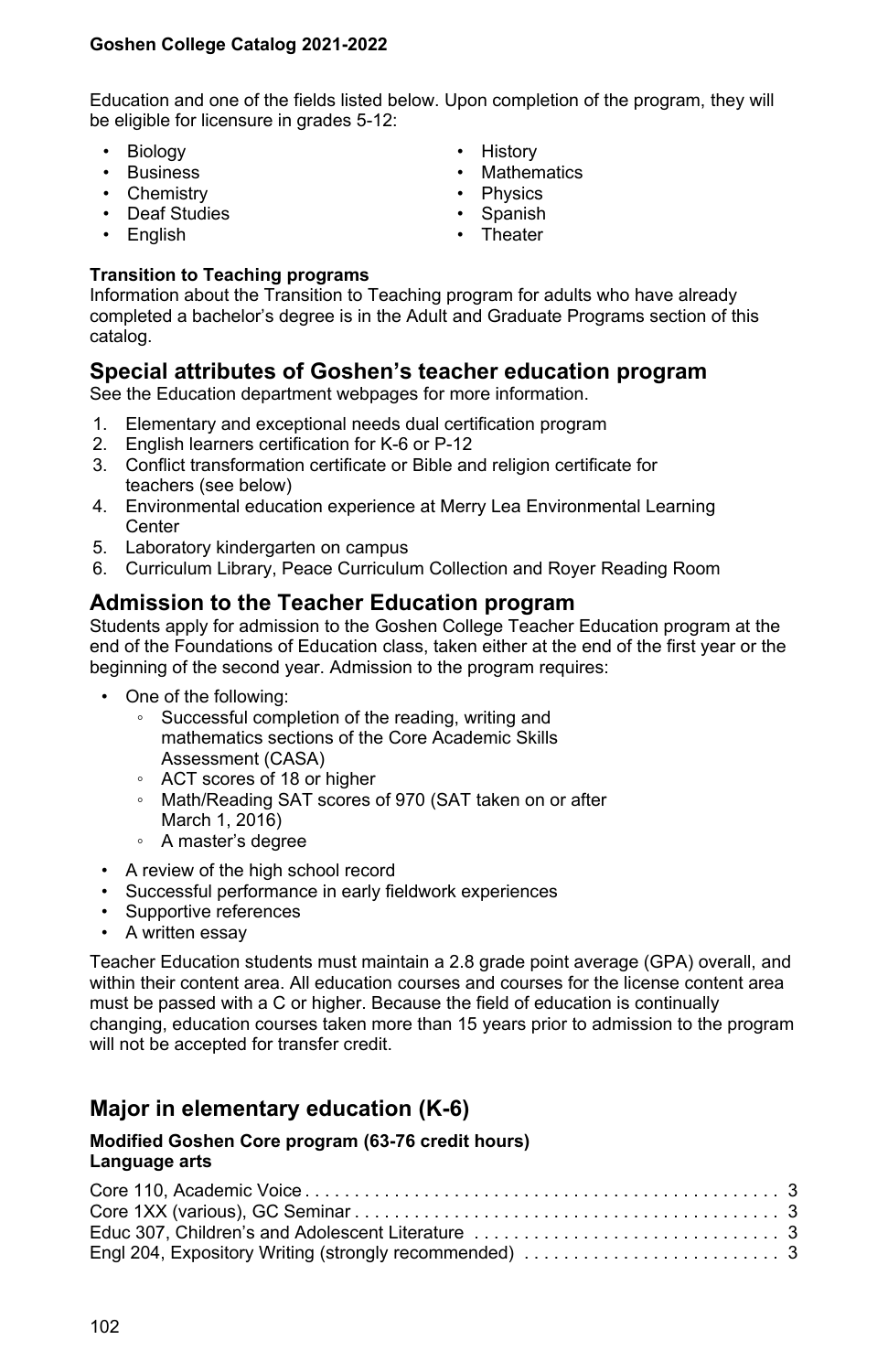| Science                                                                             |
|-------------------------------------------------------------------------------------|
|                                                                                     |
| <b>Mathematics</b>                                                                  |
|                                                                                     |
| <b>History and Social Science</b>                                                   |
|                                                                                     |
| <b>Physical education</b>                                                           |
|                                                                                     |
| <b>Humanities</b>                                                                   |
|                                                                                     |
| Bible/religion/philsophy/peace studies                                              |
|                                                                                     |
| International/intercultural education                                               |
|                                                                                     |
| SST: international or on-campus alternative (see planning and advising notes below) |
| $9 - 14$<br>Professional education courses (K-6) (37 credit hours)                  |
|                                                                                     |
| Requirements for Exceptional Needs: Mild Intervention (K-6) (12 credit hours)       |
|                                                                                     |
| Additional course for Exceptional Needs: Mild Intervention K-12 certification:      |
| Additional requirements for English Learners (K-6) (17 credit hours)                |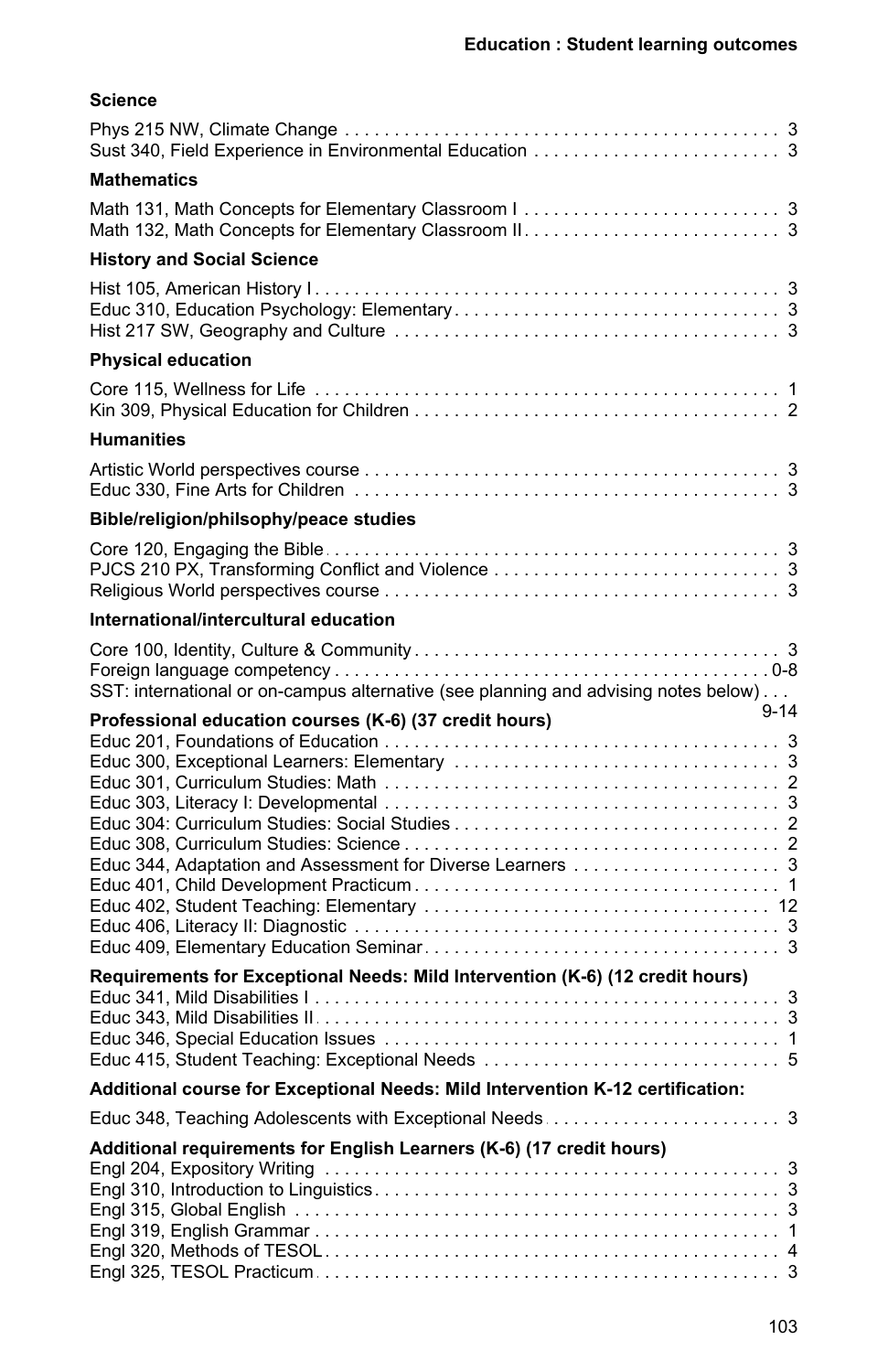#### *Note: Those earning EL certification who choose to complete the alternate SST program must select Comm 206, Communication across Cultures as one of their courses.*

#### **Student learning outcomes**

Graduates in education will:

- 1. Comprehend the content disciplines to be taught in order to make connections, drawing relationships (a) within disciplines, (b) between disciplines, and (c) to students' lives.
- 2. Communicate effectively in a variety of sign systems (e.g. oral, written, nonverbal, and media communication).
- 3. Build a learning community based on the diversity of students' background and the ways in which they learn by (a) starting from each individual's strengths and cultural resources, (b) sharing responsibility for teaching and learning with all students, and (c) advocating for all students.
- 4. Flexibly employ a wide variety of teaching and evaluation strategies that enable students to make meaning of content disciplines.
- 5. Manage a classroom effectively, incorporating principles of peacemaking and positive behavior supports in a wide variety of settings.
- 6. Sense a strong call to serve and to nurture students from a social justice perspective.
- 7. Develop a sense of self as an educational facilitar and leader, continually reflecting on his/her own teaching in reference to Goshen College's guiding principles and his/her own emerging philosophy of education.
- 8. Establish working and collegial relationships with schools, families, and community agencies to strengthen the learning environment.

#### **Planning guide elementary education**

*First year* Identity, Culture & Community Academic Voice GC Seminar American History Wellness for Life Engaging the Bible Foundations of Education Climate Change (NW Perspective) Transforming Conflict & Violence (PX Perspective) Geography & Culture (SW Perspective)

*Second year* Children's and Adolescent Literature

Exceptional Students Foreign language Expository Writing *(required for English Learners certificate; strongly recommended for others)* Artistic World course Math Concepts for Elementary Classroom I & II Educational Psychology Physical Education for Children Adaptation and Assessment for Diverse Learners SST (spring) or on-campus alternate Linguistics *(EL certificate)* English Language *(EL certificate),* **Third year** Religious World course Field Experience in Environmental Biology Curriculum Studies: Math

Curriculum Studies: Science Curriculum Studies: Social Studies Mediation: Process, Skills & Theory *(strongly recommended)* Fine Arts for Children Child Development Practicum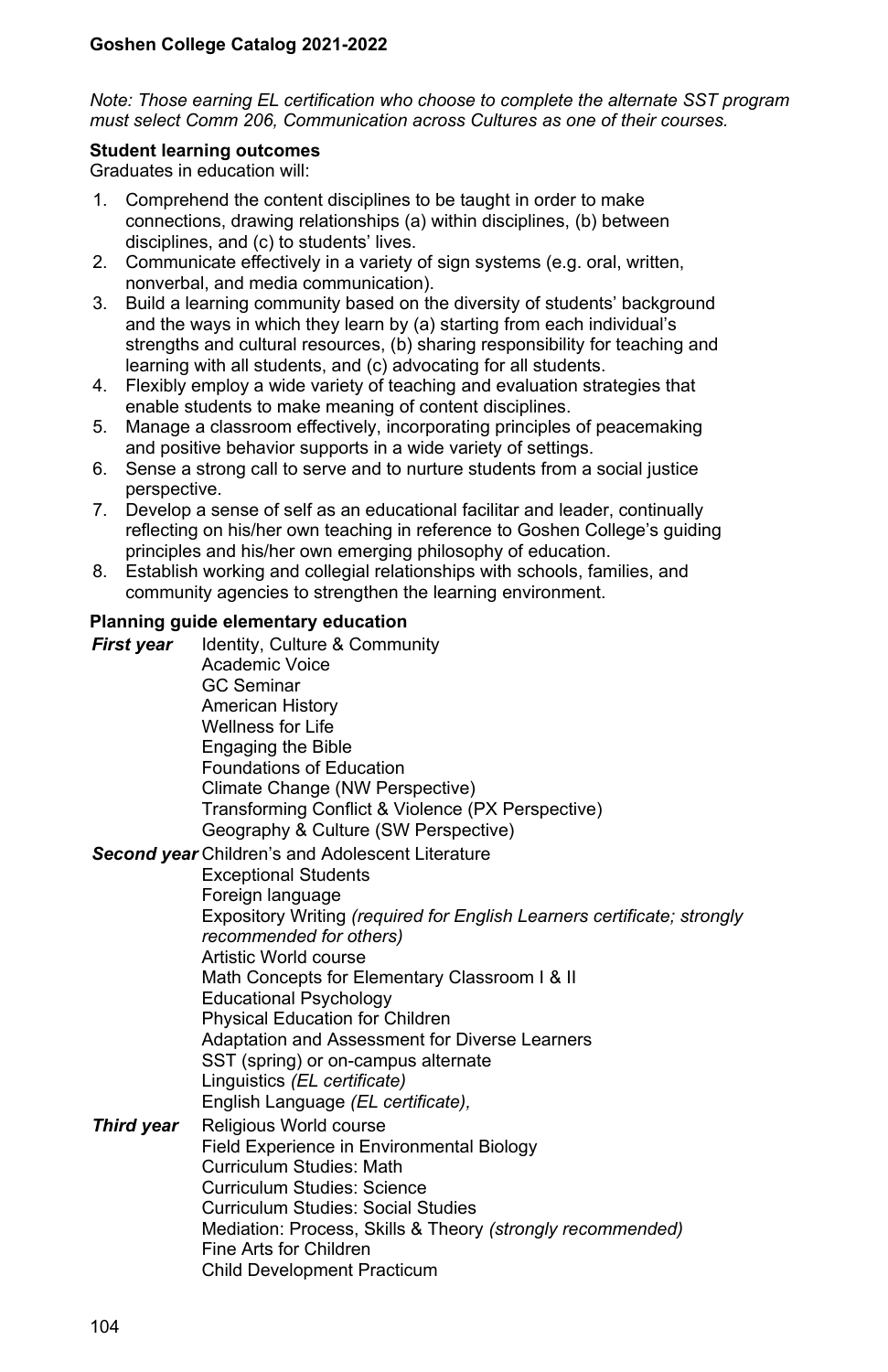Mild Disabilities I *(Exceptional Needs Certificate)* Mild Disabilities II *(Exceptional Needs Certificate)* TESOL Methods*(EL certificate)* English Grammar*(EL certificate)* Literacy I: Developmental Literacy II: Diagnostic *Fourth year* Global Issues Seminar *(for alternate SST)* Elementary Education Seminar Special Education Issues *(Exceptional Needs Certificate)* Student Teaching (fall) Student Teaching: Exceptional Needs (spring) *(Exceptional Needs Certificate)* TESOL Practicum *(EL Certificate)* Conflict-healthy Groups *(strongly recommended)*

## **Planning and advising notes**

Teacher Education students are encouraged to participate in international SST when possible. Because teacher education programming includes significant intercultural training, the on-campus alternative for both elementary and secondary education majors is modified:

- Language requirement: 102 level of any world language by placement test, course credit, or CLEP (or native language other than English)
- Two courses selected from the on-campus alternative list (see International Education section of the course catalog)
- Educ 324 (secondary) or Educ 406 (elementary)
- Core 300, Global Issues Seminar.

# **Secondary/All-Grade Education Major (grades 5-12 or P-12)**

#### **Professional education requirements (35-38 credit hours)**

| Educ 321, Curriculum & Instruction I: Middle School 3-4           |  |
|-------------------------------------------------------------------|--|
| Educ 324, Curriculum & Instruction II: High School 3-4            |  |
|                                                                   |  |
|                                                                   |  |
|                                                                   |  |
|                                                                   |  |
| ○ Educ 325, Secondary Curriculum & Instruction: Content Methods 2 |  |
|                                                                   |  |

◦ Educ 401, Child Development Practicum 1

## **Second major: Content-area**

All secondary education majors select a second major that corresponds with the content area that they intend to teach. In many cases, course requirements within the subjectarea major differ from those for non-education students. Consult both the course listings and the advising notes on the catalog pages for the appropriate department.

### **Planning guide secondary education**

**First year** Identity, Culture & Community Wellness for Life Academic Voice GC Seminar Engaging the Bible Transforming Conflict and Violence (PX Perspectives) Other Goshen Core courses Introductory courses in major

*Second year* Goshen Core

Foundations of Education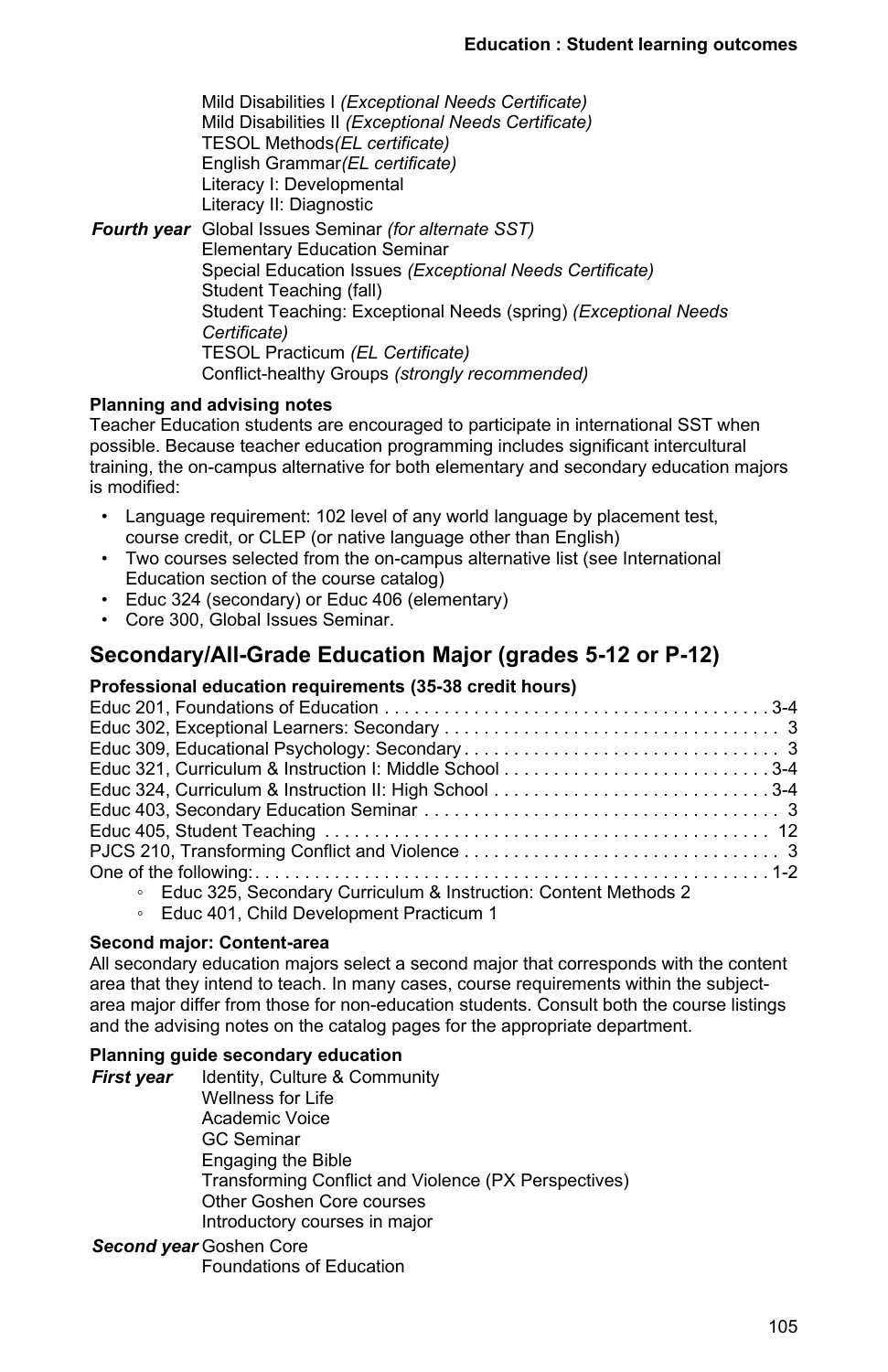|            | <b>Exceptional Learners: Secondary</b><br>Courses in major      |
|------------|-----------------------------------------------------------------|
|            | SST (spring)                                                    |
| Third year | Educational Psychology: Secondary                               |
|            | Curriculum & Instruction   & II                                 |
|            | Goshen Core                                                     |
|            | Secondary Curriculum & Instruction: Content Methods (5-12 only) |
|            | Child Development Practicum (P-12 only)                         |
|            | Courses in major/content area                                   |
|            | <b>Fourth year</b> Student Teaching (fall)                      |
|            | <b>Education Seminar</b>                                        |
|            | Balance of Goshen Core                                          |
|            | Balance of major and certification requirements                 |

#### **Planning and advising notes**

Teacher education students are encouraged to participate in international SST when possible. Because teacher education programming includes significant intercultural training, alternate SST for education majors is modified. See elementary education advising notes above for details.

# **Certificate in conflict transformation for teachers**

#### **9 credit hours**

The certificate in conflict transformation may be added to an elementary, middle school, or secondary education program. For further information, consult with a member of the teacher education faculty. Education students who wish to complete the conflict transformation studies minor at the conclusion of their certificate requirements should declare the minor and consult with a PJCS advisor for further details.

# **Certificate in Bible and Religion**

#### **13 credit hours**

This certificate is not a state teaching license, but will suggest to a potential employer that

the education student has had additional study in Bible and religion. The one-credit field experience helps students explore religious curriculum, instruction and related issues in both the public and private school contexts.

| One course selected from this list (Bible/Christianity emphasis): 3                                                                                                                                                                                                       |  |
|---------------------------------------------------------------------------------------------------------------------------------------------------------------------------------------------------------------------------------------------------------------------------|--|
| • REL 316: Liberation Theologies<br>• REL 318: Anabaptist/Mennonite History<br>• REL 320: Christian Theologies<br>• REL 374: Congregational Ministries                                                                                                                    |  |
|                                                                                                                                                                                                                                                                           |  |
| • PHIL 302: Ethics and Morality<br>• PHIL 307: Asian Thought<br>• PJCS 332: Religion, Conflict, and Peace<br>• PJCS 350: Dynamics/Theology of Reconciliation<br>• REL 315: Religion in Culture and Society<br>$\cdot$ REL 317: Islam<br>• REL 330: Religion and Sexuality |  |
|                                                                                                                                                                                                                                                                           |  |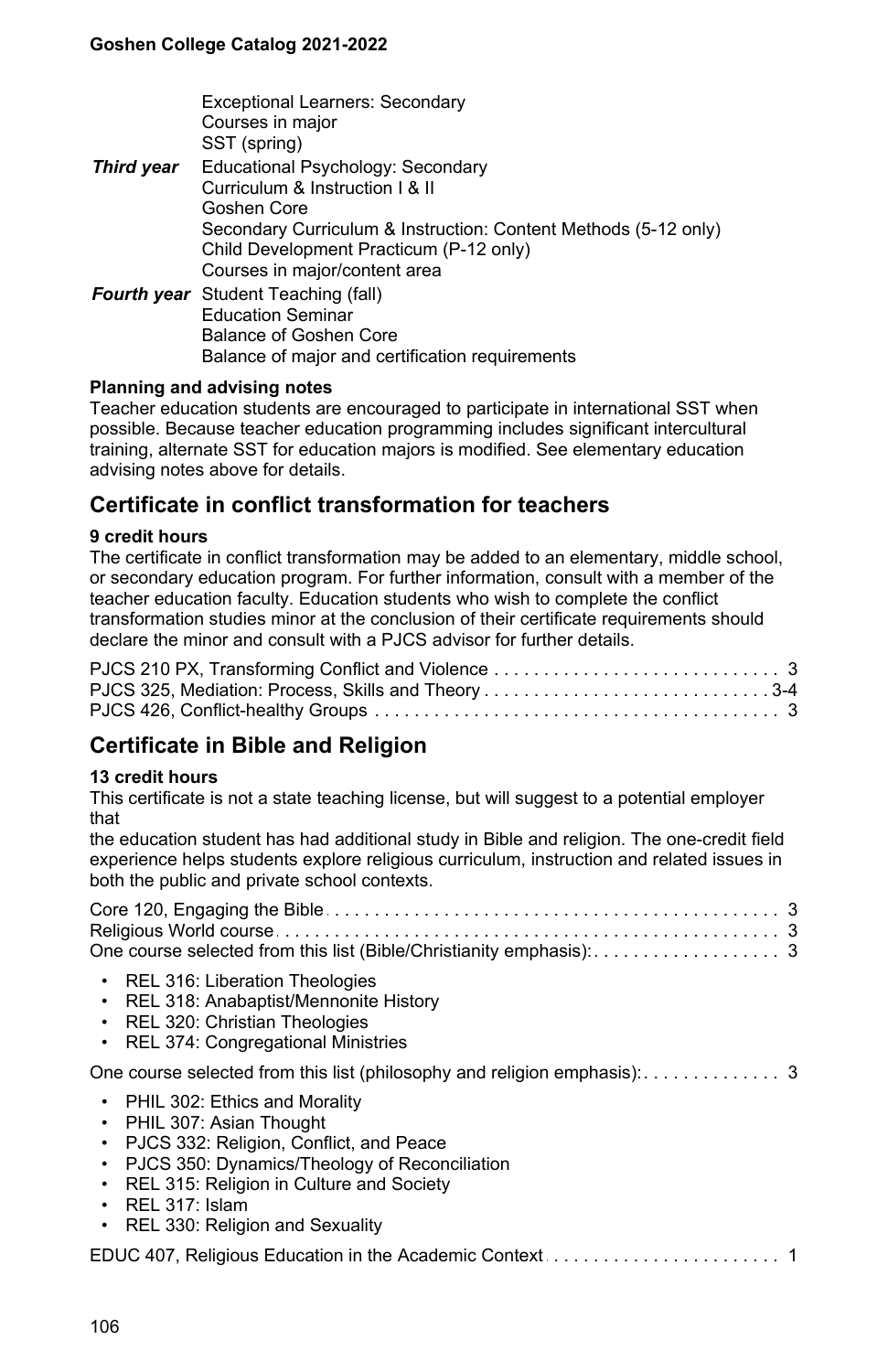# **Engineering physics**

This major is designed for students in the 3-2 engineering program.

# **Major in engineering physics**

## **56 credit hours**

#### **Student learning outcomes**

Graduates in engineering physics will:

- 1. Apply principles from primary physical theories: mechanics, electricity and magnetism, and thermodynamics.
- 2. Demonstrate facility with mathematical and computational tools of an engineer or a physicist: calculus, differential equations, programming languages, computational environments, and spreadsheets.
- 3. Demonstrate facility with laboratory equipment and ability to analyze and visualize data using tools such as graphing, curve fitting, and statistical analysis.
- 4. Carry out independent design projects and research, both individually and collaboratively.
- 5. Demonstrate oral and written communication skills to present technical matters to a variety of audiences.

## **Planning and advising notes**

If the student attends only six semesters at Goshen, the senior seminar and elective may be fulfilled by transferring courses from the engineering school back to Goshen College. The transfer courses need not be close curricular matches. In similar fashion, the NW perspectives course required in the CORE may be met by transferring a course from the engineering school. Students who remain at Goshen for more than six semesters must meet the full major and CORE requirements.

## **Engineering 3-2 program**

The 3-2 engineering program combines a liberal arts background from Goshen College with an engineering degree from one of the leading engineering schools in the nation. The student spends three years at Goshen College and two years at the engineering school, receiving a bachelor of arts degree in engineering physics from Goshen and a bachelor of science degree from the engineering school. Goshen College has formal program agreements with University of Notre Dame (South Bend, Ind.) and Case School of Engineering of the Case Western Reserve University (Cleveland, Ohio). Engineering fields available at University of Notre Dame are:

- Aerospace
- Chemical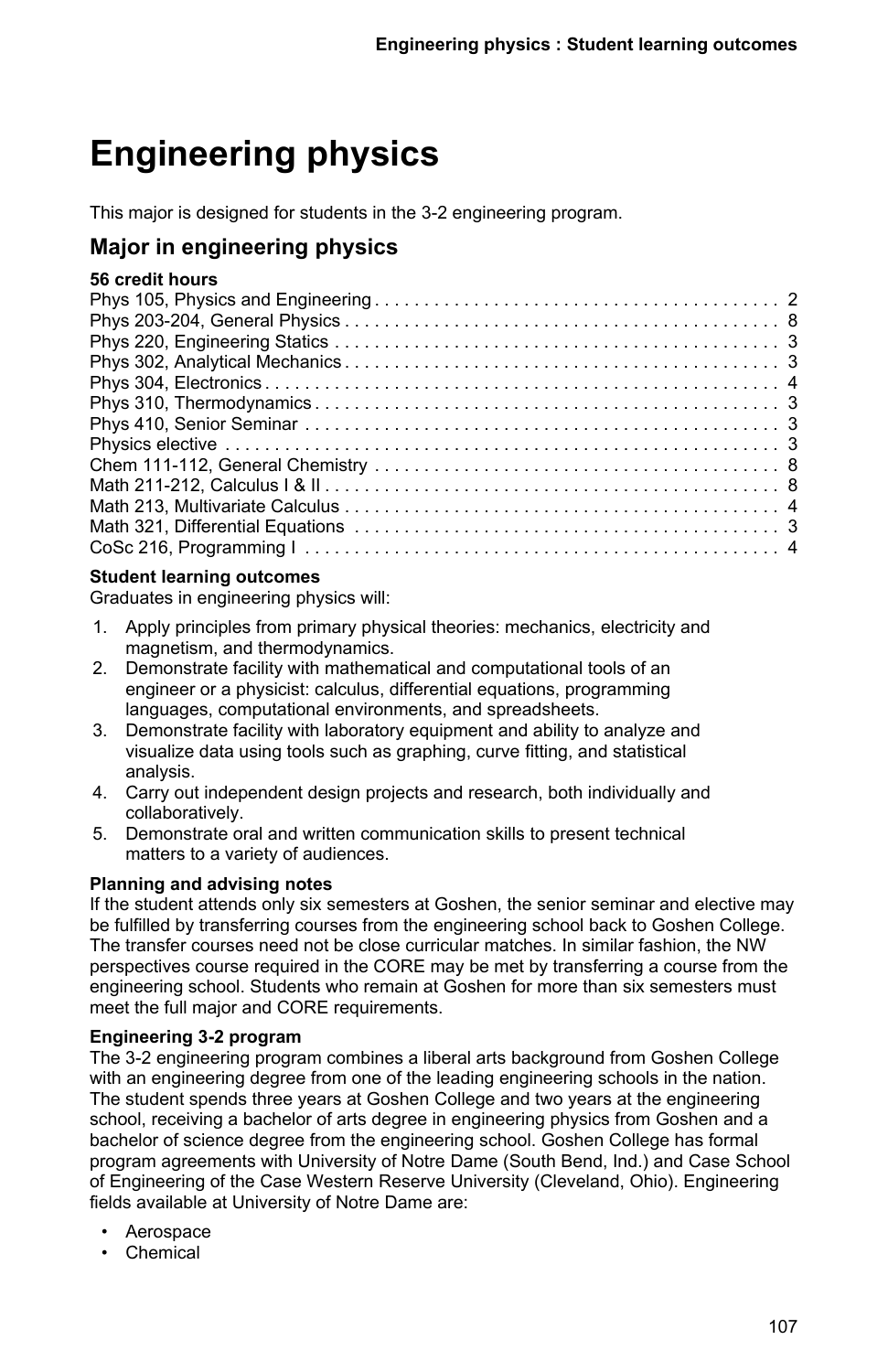- Civil
- Computer
- Electrical
- Environmental
- Mechanical

Admission to the engineering school is granted to a student with a 3.6 overall grade point average, upon recommendation of the physics department. Transfer to other schools is possible and common but is done on an individual basis. Goshen College will grant the B.A. degree when the student completes the engineering curriculum and the Goshen College requirements.

#### **Planning guide for engineering physics major**

| <b>First year</b> | Goshen Core<br>Calculus I & II<br>General Physics   & II<br>Physics and Engineering (first year seminar)<br>Programming I<br>Multivariate Calculus |
|-------------------|----------------------------------------------------------------------------------------------------------------------------------------------------|
| Second year       | Goshen Core<br>General Chemistry I & II<br><b>Differential Equations</b><br><b>Engineering Statics</b><br>Thermodynamics<br>Foreign language       |
| <b>Third year</b> | Goshen Core<br>Electronics<br><b>Analytical Mechanics</b><br>SST (spring or summer)                                                                |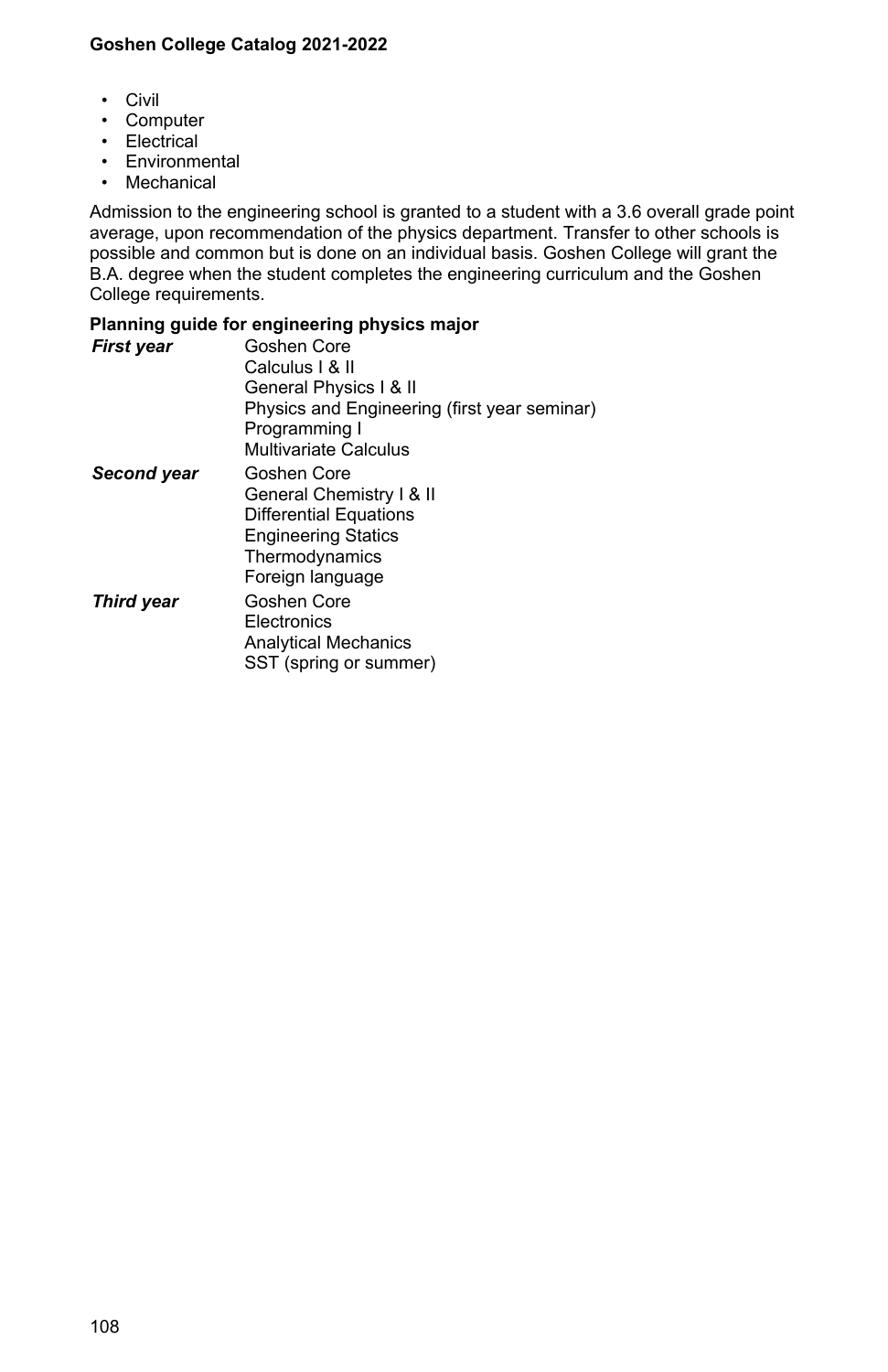# **English**

A major and minor in English are available, as well as teacher certification in English/ language arts for grades 5-12. See also majors and minors in Writing and TESOL (Teaching English to Speakers of Other Languages).

# **Major in English**

## **40 credit hours**

### **Student learning outcomes**

Graduates in English will:

- 1. Demonstrate knowledge of North American, English, and world literature in an aesthetic, cultural and historical context.
- 2. Demonstrate knowledge of the history and use of the English language.
- 3. Demonstrate knowledge of the history and practice of literary and cultural criticism.
- 4. Demonstrate mastery of the above knowledge base at a level suitable for graduate school preparation.
- 5. Analyze literature using appropriate formal and critical tools.
- 6. Conduct traditional and digital literary research and present it through oral, written, and/or electronic formats.
- 7. Develop proficiency in expository, professional, analytical, and/or creative writing, culminating in the design and development of a professional quality senior portfolio.
- 8. Use reading, writing and critical thinking to integrate faith and ethics with personal identity.
- 9. Contribute to the world on a local or global level as a culturally proficient reader, writer, and thinker.

### **Planning guide**

- *First year* Goshen Core Academic Voice GC Seminar
	- World Literature
	- Introduction to Creative Writing (recommended) Artistic World Perspective (recommended)

### *Second year* Goshen Core

Expository Writing Philosophy, Interpretation, and Culture History of Literature in English I Diverse Voices in American Literature (recommended) **SST** 

*Third year* Goshen Core History of Literature in English II Global English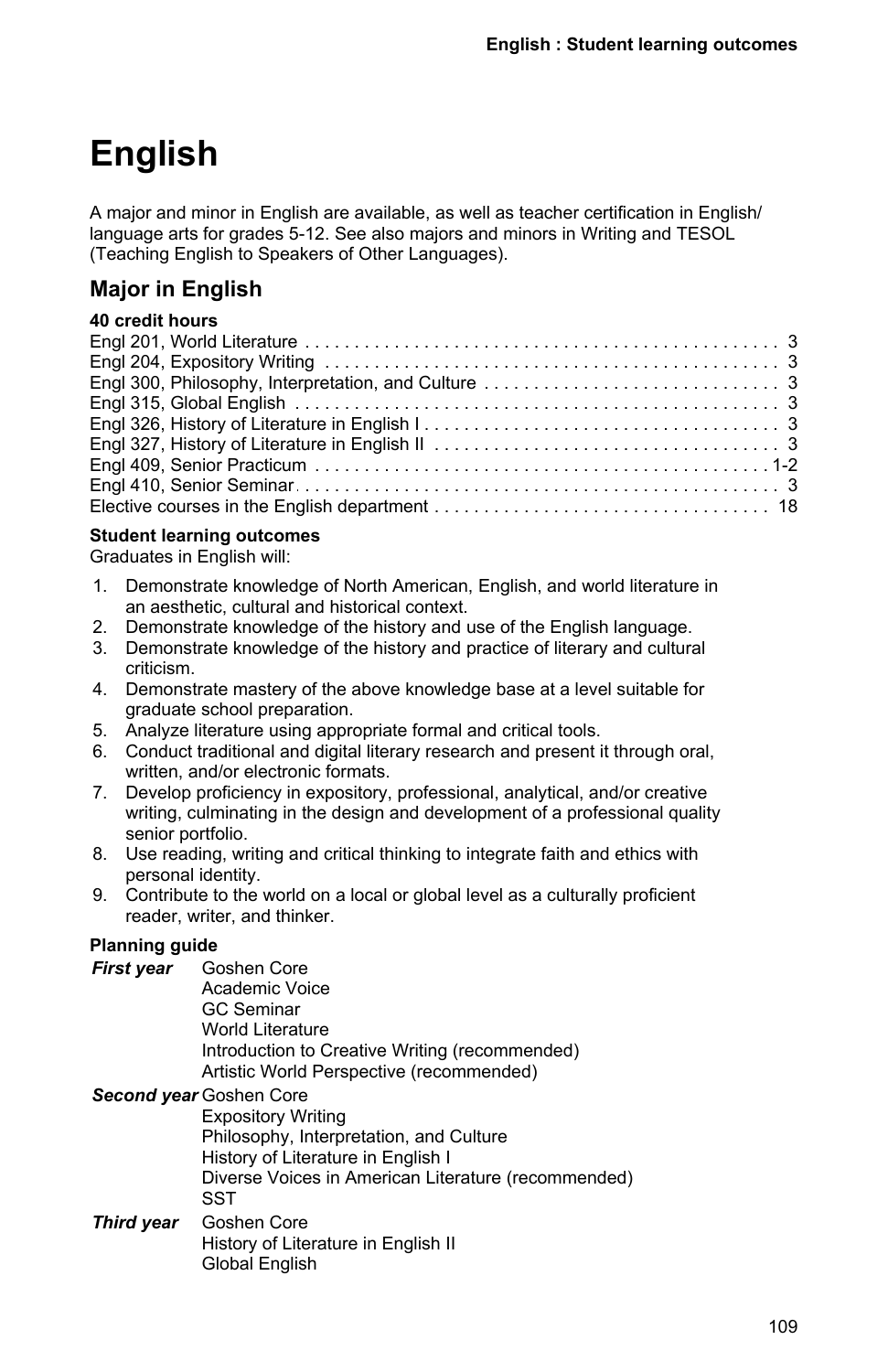English electives *Fourth year* Balance of Goshen Core Balance of major and related courses Senior Practicum Senior Seminar

#### **Planning and advising notes**

Students earning Advanced Placement (AP), International Baccalaureate (IB), or CLEP credit in English are strongly encouraged to take Engl 204 during the first year.

Nine credit hours of the English elective courses in the major must be upper level (300-499). Most AP and IB literature and language courses will count as credits toward graduation, but not toward the English major. Exception: An IB-HL score of 5 or higher in English may replace World Literature in the major.

English courses designated as SST alternate courses may count toward either SST or the major, but not both.

Students doing student teaching for English/Language Arts Secondary Education do not need to take Engl 409, English Practicum, but they do need Engl 410, English Senior Seminar.

English majors are encouraged to get involved with communication or English cocurricular activities such as *The Record,* Pinchpenny Press, *Broadside*, or *Red Cents*. Comm 200, Communication Practice, or Engl 290, English Publication, are recommended in the third year.

**Teacher education certification** is available for grades 5-12 in English/Language Arts education. In addition to, or as part of, the English major, students complete Engl 235; Engl 290; Engl 319; Comm 200; Comm 202; Educ 303, Educ 307; and 36 credit hours of education courses, including a semester of student teaching.

The first education class, Educ 201, should be taken in May term of the first year or fall of the sophomore year. See the Education department for more details about secondary education requirements.

### **Minor in English**

| Note: At least 8 credits must be 300 level or above. AP, IB or CLEP credit may not |  |
|------------------------------------------------------------------------------------|--|
| count toward this minor.                                                           |  |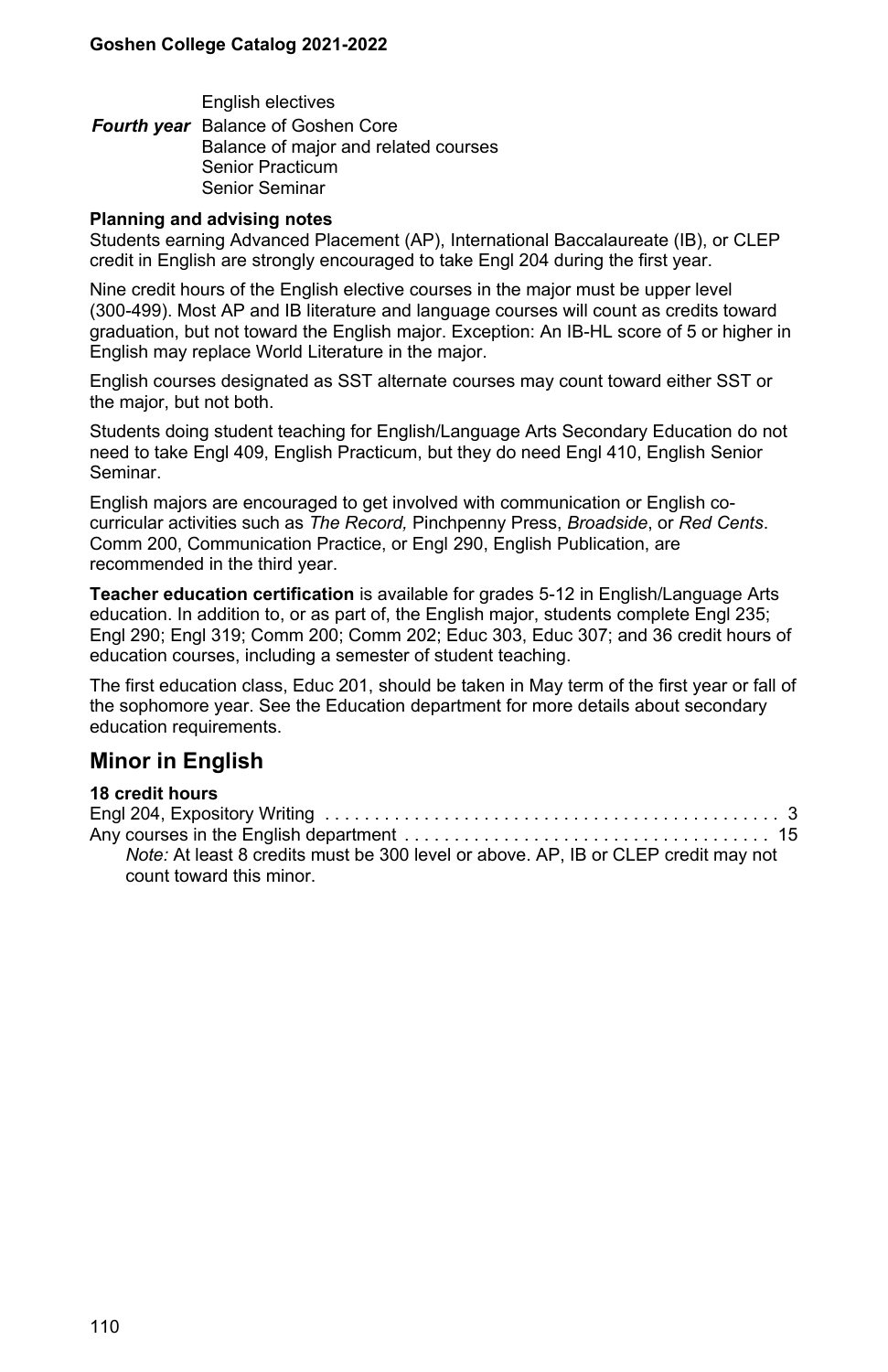# **Entrepreneurship**

## **Minor in entrepreneurship**

#### **18 credit hours**

|  | • Acc 200, Principles of Accounting |  |  |  |
|--|-------------------------------------|--|--|--|
|  | ○ Bus 209, Field Experience         |  |  |  |

- Bus 244, Consumer Behavior & the Customer Journey
- Bus 282, Business Analytics
- Bus 315, Human Capital Management
- Bus 320, Marketing Research & Analytics
- Bus 344, Digital & Social Marketing
- Bus 360, Java Junction Operations
- Bus 402, Applied Entrepreneurship

#### **Student learning outcomes**

Graduates in entrepreneurship will:

- 1. Identify and articulate how personal values and ethical considerations inform and impact entrepreneurship (the creation of new business or nonprofit organizations).
- 2. Demonstrate an understanding of the roles, goals, key concepts, methods, and tools utilized in entrepreneurial ventures.
- 3. Acquire skills needed to influence, inspire, and motivate individuals and groups to achieve results.
- 4. Identify opportunities, analyze information, and apply frameworks for effective problem-solving and decision-making.

#### **Minimum academic requirement**

All entrepreneurship minors must earn a grade of C- or higher in all courses required for the minor. Failure to attain this level of achievement requires the student to either repeat the course (for specific requirements) or take an additional course (an option for elective courses) and achieve a grade of C- or higher.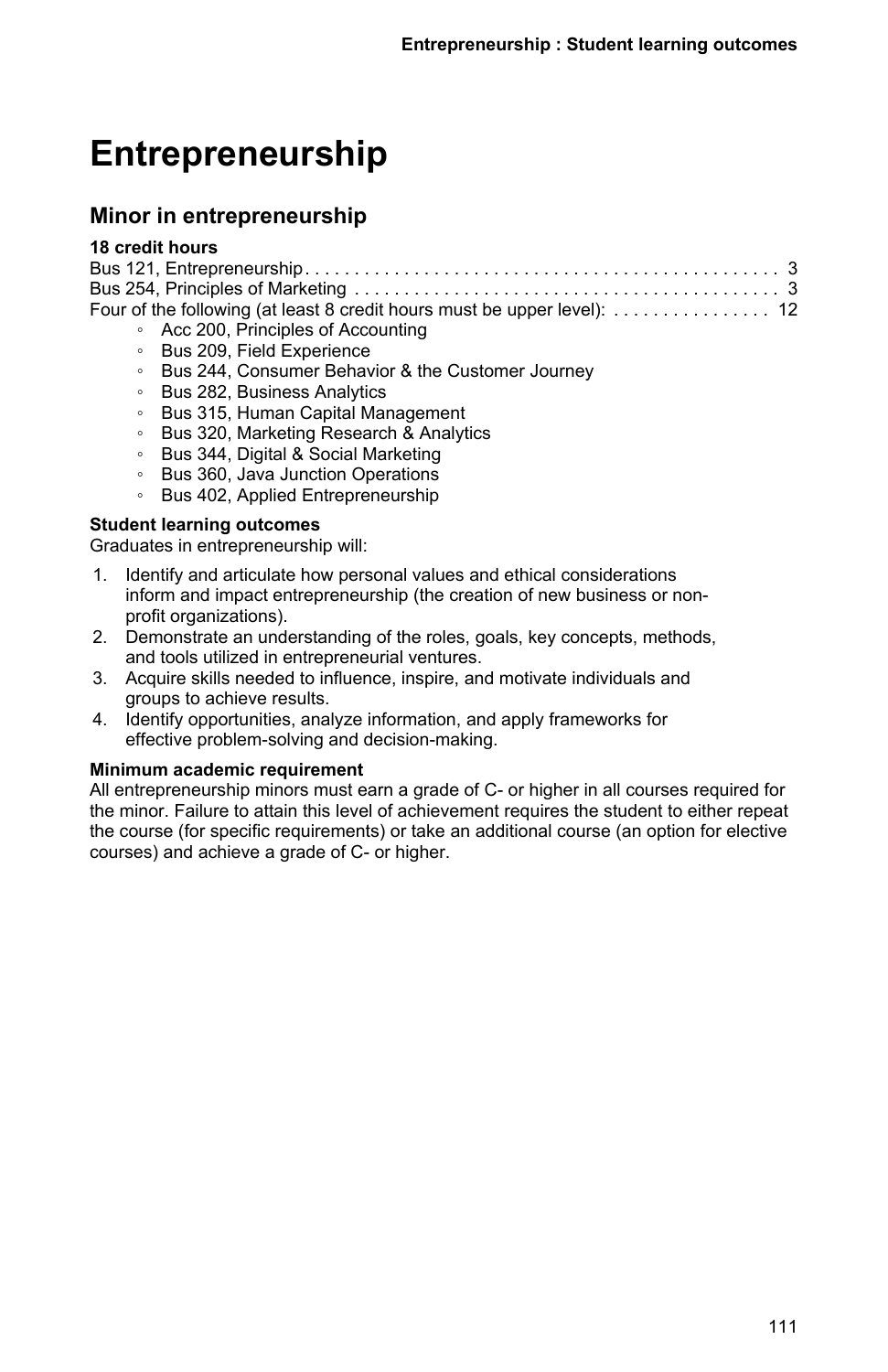# **Environmental and marine science**

A major in environmental and marine science and a minor in environmental studies are available. See also majors in sustainability studies and sustainable food systems and minors in agroecology and sustainability.

## **Major in environmental and marine science**

#### **54-58 credit hours (Core courses and one track)**

| Core courses (34-37 credit hours):                                                                      |
|---------------------------------------------------------------------------------------------------------|
|                                                                                                         |
|                                                                                                         |
|                                                                                                         |
|                                                                                                         |
|                                                                                                         |
|                                                                                                         |
|                                                                                                         |
|                                                                                                         |
|                                                                                                         |
|                                                                                                         |
|                                                                                                         |
|                                                                                                         |
| Ecology track (20 credit hours)                                                                         |
|                                                                                                         |
| Biol 201, Botany<br>$\circ$                                                                             |
| Biol 345. Forest Resources<br>$\circ$                                                                   |
|                                                                                                         |
| Biol 200, Zoology<br>$\circ$                                                                            |
| Biol 304, Marine Biology<br>$\circ$                                                                     |
| Biol 308, General Entomology<br>$\circ$                                                                 |
| Biol 350, Ornithology<br>$\circ$                                                                        |
|                                                                                                         |
|                                                                                                         |
|                                                                                                         |
|                                                                                                         |
| Earth and climate science track (21 credit hours)                                                       |
| Biol 208, Geology, Meteorology, & Climate Science  4                                                    |
|                                                                                                         |
|                                                                                                         |
|                                                                                                         |
|                                                                                                         |
| Econ 309, Environmental Economics<br>$\circ$                                                            |
| Phys 215 NW, Climate Change<br>$\circ$                                                                  |
| Soc 201 SW, Good Eating<br>$\circ$                                                                      |
| Soc 320, Environmental Sociology<br>$\circ$                                                             |
|                                                                                                         |
| Marine biology track (21 credit hours)                                                                  |
|                                                                                                         |
|                                                                                                         |
|                                                                                                         |
| Taken at the J.N. Roth Marine Biology station in FL Keys in the fall semester as one set<br>of courses. |
|                                                                                                         |
|                                                                                                         |
|                                                                                                         |
| 3                                                                                                       |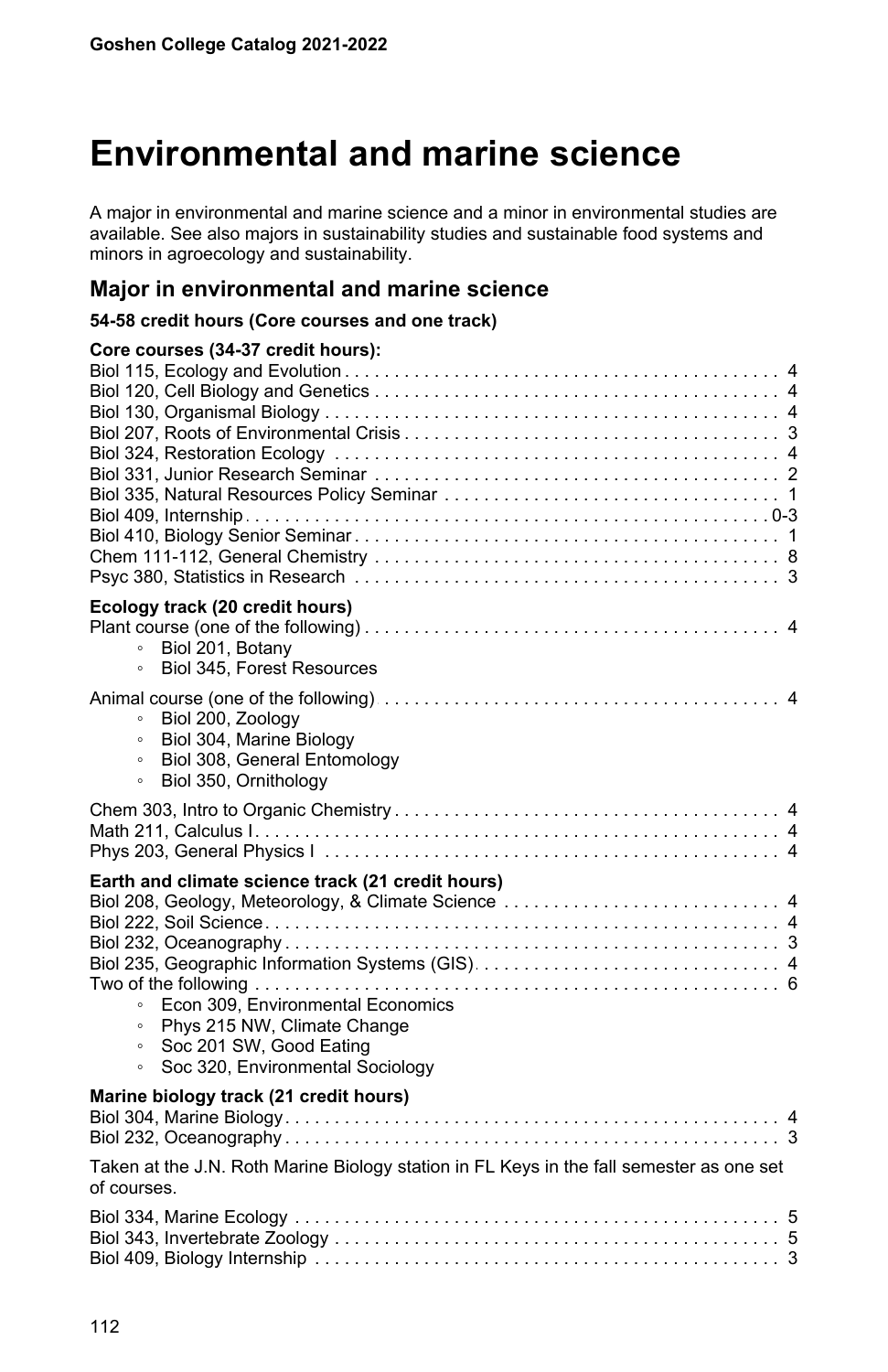Biol 400, Biology Research . . . . . . . . . . . . . . . . . . . . . . . . . . . . . . . . . . . . . . . . . . . . . . . . . . . . . . . . . . . . . . . . . . .1

#### **Student learning outcomes**

Graduates in environmental & marine science will:

- 1. Demonstrate knowledge of core biological principles spanning all levels of hierarchy (cells to ecosystems).
- 2. Provide examples of the fundamental role that evolutionary principles have in structuring biological
	- systems from the cell to ecosystems.
- 3. Design and implement experiments through developing research questions, designing research methods, and
	- interpreting and analyzing data using statistical techniques.
- 4. Use strong oral and writing skills to communicate scientific concepts.
- 5. Articulate how faith and/or worldview informs personal bioethical attitudes and behaviors.
- 6. Discuss core ecological principles spanning levels of inquiry, including global ecology, ecosystem science, population ecology, community ecology, and physiological ecology.
- 7. Identify the biosphere's most pressing environmental challenges and analyze the root causes of specific case studies using systems thinking.
- 8. Demonstrate safe field and laboratory skills: taxonomy and identification of species, plant and animal monitoring techniques, habitat and soil surveys, GPS and GIS mapping.

#### **Planning and advising notes**

Students choosing the ecology track may elect to take General Chemistry, Chem 111-112, in the first year.

#### **Planning guide**

| First year                         | Goshen Core<br>Ecology & Evolution (fall)<br>Cell Biology & Genetics (spring)<br>Organismal Biology (spring)                                                                           |
|------------------------------------|----------------------------------------------------------------------------------------------------------------------------------------------------------------------------------------|
| <b>Second &amp; Third</b><br>years | Goshen Core<br><b>General Chemistry</b><br>SST                                                                                                                                         |
|                                    | Roots of Environmental Crisis (spring)<br>Statistics course<br>Natural Resources Policy Seminar<br><b>Restoration Ecology</b><br>Junior Research<br>Seminar Courses in specified track |
| <b>Fourth year</b>                 | Courses in specified track<br>Balance of Goshen Core<br>Internship<br>Senior Seminar                                                                                                   |

## **Minor in environmental studies**

| ∘ Biol 200, Zoology |  |
|---------------------|--|

- Biol 201, Botany
- Biol 304, Marine Biology
- Biol 308, General Entomology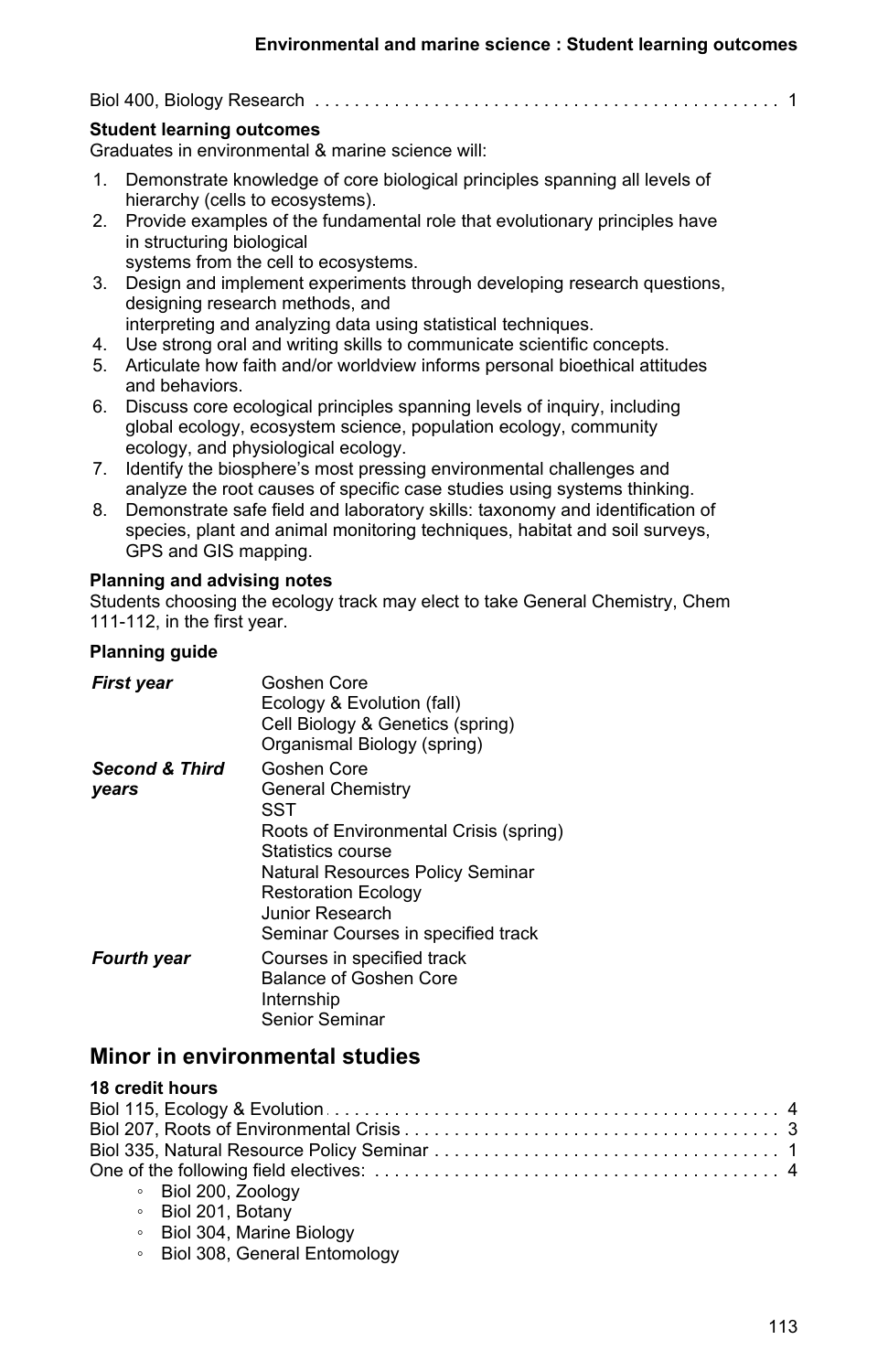- Biol 345, Forest Resources
- Biol 350, Ornithology

Two courses selected from the following: . . . . . . . . . . . . . . . . . . . . . . . . . . . . . . . . . . . . . . . . . . . . . . . . . . . . . . . . . . . . . . . . . . .6

- Econ 309, Environmental Economics
- Hist 345, Environmental History
- PoSc 210, Introduction to Public Policy
- Soc 351, Sociology of the Environment
- Sust 340, Field Experience in Environmental Education
- Other courses approved by the director of the environmental science program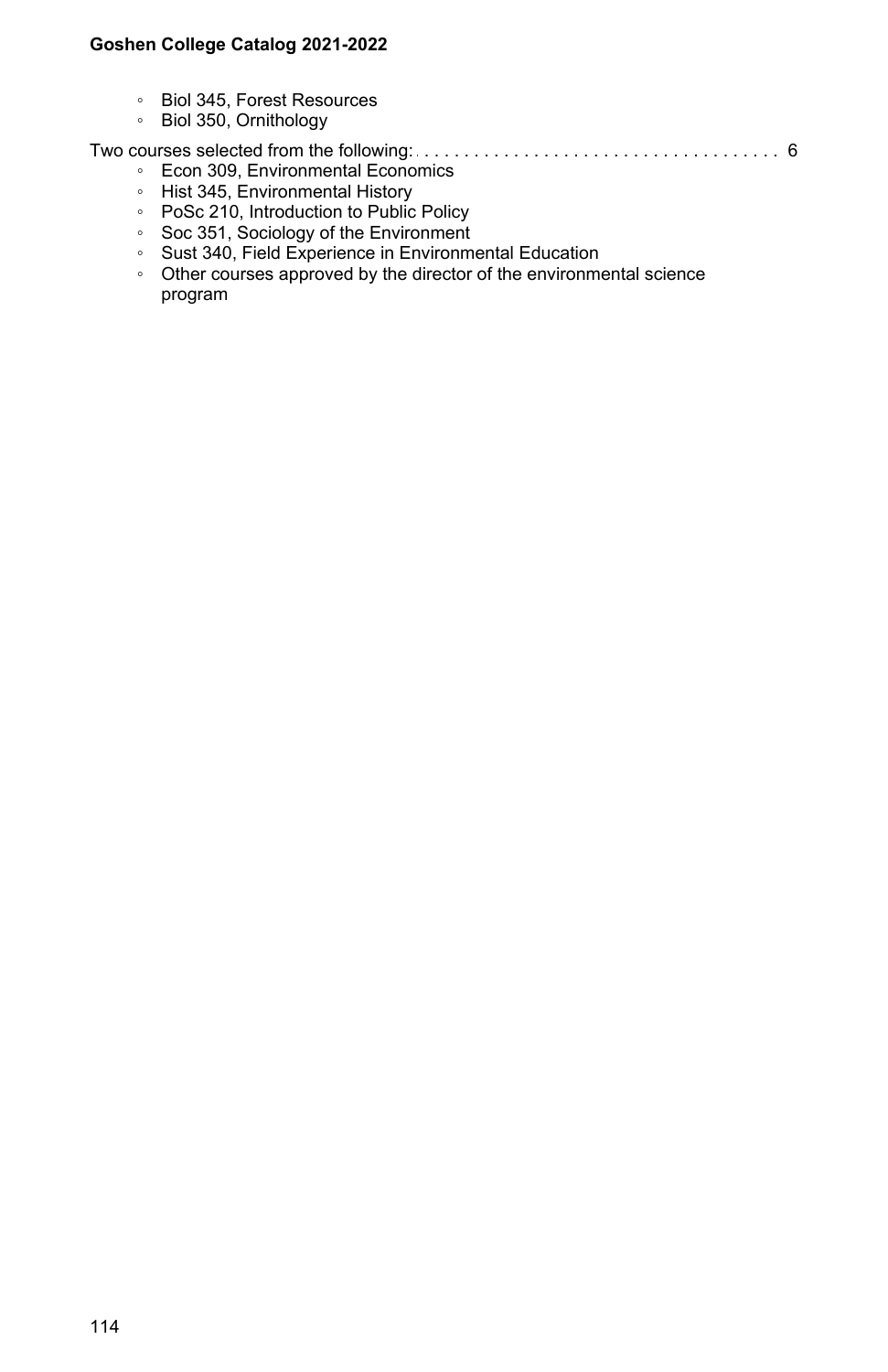# **Exercise science**

A major and minor in exercise science is available. See also the major and minor in physical education and sport management and minor in health.

## **Major in exercise science**

| 45 credit hours (57 with optional concentration)<br>Chem 101, Introductory Chemistry<br>$\circ$<br>Chem 103, Chemistry and Health<br>$\circ$<br>Chem 111, General Chemistry (recommended for pre-physical<br>$\circ$<br>therapy)                                                                                                                                                                                                                                                           |
|--------------------------------------------------------------------------------------------------------------------------------------------------------------------------------------------------------------------------------------------------------------------------------------------------------------------------------------------------------------------------------------------------------------------------------------------------------------------------------------------|
| Biol 155, Medical Terminology (1)<br>Biol 319, Human Pathophysiology (3)<br>$\circ$<br>Kin 269, Sport Medicine practicum (1)<br>$\circ$<br>Kin 310, Introduction to Sport Management (3)<br>$\circ$<br>Kin 345, Theories & Techniques of Coaching (3)<br>$\circ$<br>Phys 203, General Physics (4)<br>$\circ$<br>Psyc 380, Statistics in Research (3)<br>$\circ$                                                                                                                            |
| Kin 320, Adaptive Physical Activity & Sport (3)<br>Kin 352, Personal Training Practicum (1)<br>Kin 353, Group Fitness Instruction Practicum (1)<br>Kin 354, Facility Management Practicum (1)<br>One psychology class (3):<br>Psyc 100, General Psychology<br>$\circ$<br>Psyc 200, Social Psychology<br>$\circ$<br>Psyc 210, Developmental Psychology<br>$\circ$<br>Psyc 217, Multicultural Psychology<br>$\circ$<br>One health class (3):<br>Kin 360, Teaching Health Concepts<br>$\circ$ |
| Kin 415, School & Community Health<br>$\circ$<br><b>Student learning outcomes</b><br>Graduates in exercise science will:                                                                                                                                                                                                                                                                                                                                                                   |

- 1. Explain scientific principles, exercise concepts, and theories.
- 2. Describe historical, sociological, psychological and cultural aspects of kinesiology.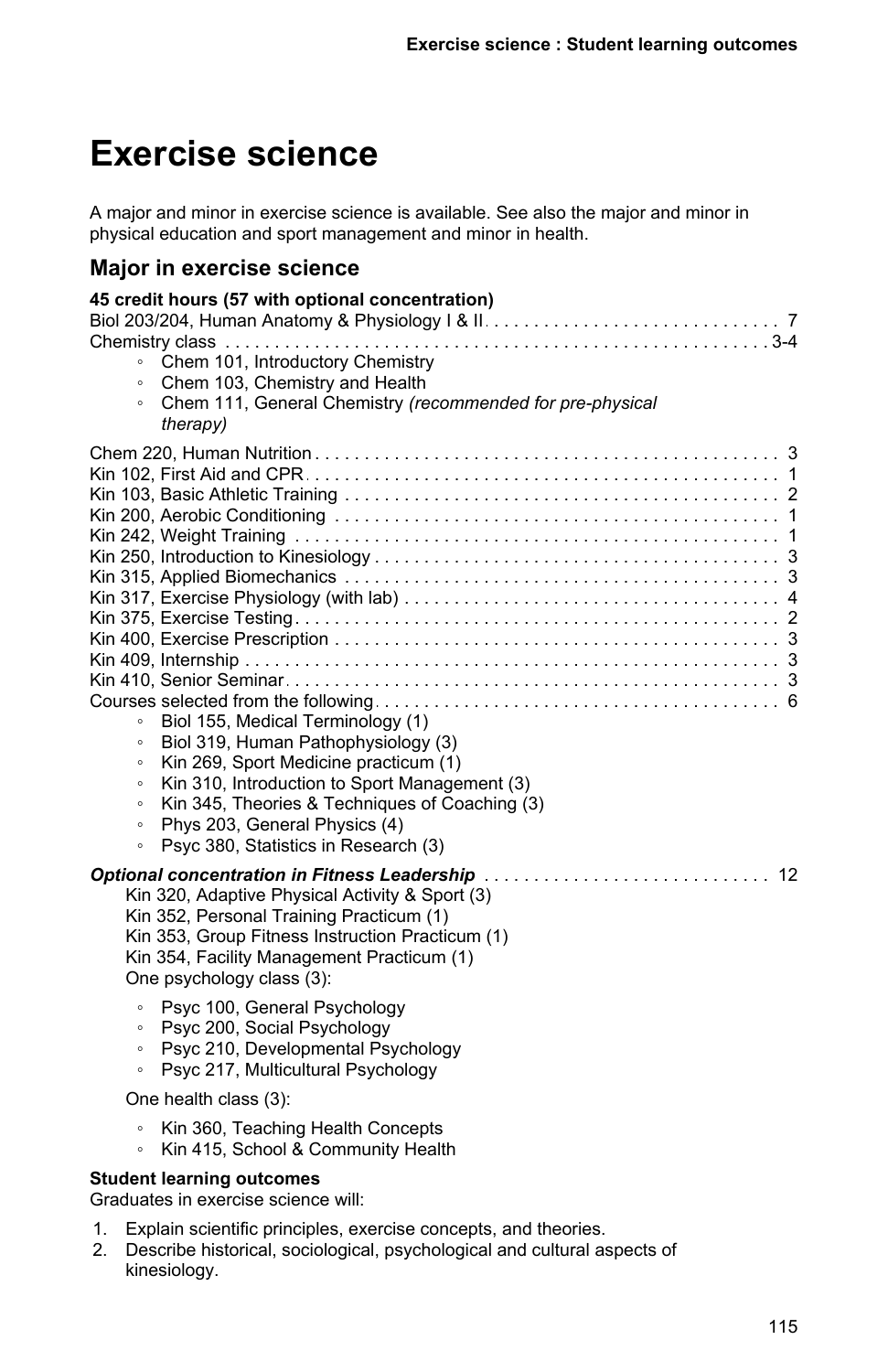- 3. Analyze physical activity, sport, and exercise performance from anatomical, biomechanical, and physiological perspectives.
- 4. Participate in regular physical activity and maintain a healthy level of physical fitness.
- 5. Demonstrate competency in a variety of aerobic and anaerobic activities as well as resistance training exercises.
- 6. Apply professional personal training protocols and behavior: attire, communication, relationships, responsibility, initiative, and the ability to empower and motivate clients.
- 7. Conduct appropriate exercise tests, then analyze and apply the results in developing appropriate and safe exercise programs for a variety of clients.
- 8. Demonstrate readiness for an entry level physical activity, sport, exercise, or health related profession or readiness for graduate school.

#### **Advising notes**

This major is a good option for students interested in personal training, wellness coaching or going on to graduate school in exercise science, athletic training or physical therapy. Pre-physical therapy students should take additional courses recommended for admission into physical therapy graduate programs.

#### **Exercise science major four year plan**

| First and<br>Second year | Core 115, Wellness for Life<br>Chemistry class                    |
|--------------------------|-------------------------------------------------------------------|
|                          | Human Anatomy & Physiology I & II<br>*Introduction to Kinesiology |
|                          | First Aid & CPR                                                   |
|                          | <b>Basic Athletic Training</b>                                    |
|                          | <b>Weight Training</b>                                            |
|                          | <b>Aerobic Conditioning</b>                                       |
|                          | *Exercise Physiology                                              |
|                          | Goshen Core                                                       |
| <b>Third year</b>        | Goshen Core                                                       |

| <i><b>HIIIW YGUI</b></i> | טוטטו וטטש                    |
|--------------------------|-------------------------------|
|                          | Human Nutrition               |
|                          | <b>Exercise Prescription</b>  |
|                          | <b>Exercise Testing</b>       |
|                          | *Applied Biomechanics         |
| <b>Fourth year</b>       | Internship                    |
|                          | Kinesiology Senior Seminar    |
|                          | Electives in exercise science |
|                          | <b>Balance of Goshen Core</b> |

\*Alternate year classes

## **Minor in exercise science**

| 27-28 credit hours<br>therapy) | • Chem 101, Introductory Chemistry<br>• Chem 103, Chemistry and Health<br>Chem 111, General Chemistry (recommended for pre-physical |  |
|--------------------------------|-------------------------------------------------------------------------------------------------------------------------------------|--|
|                                |                                                                                                                                     |  |
|                                |                                                                                                                                     |  |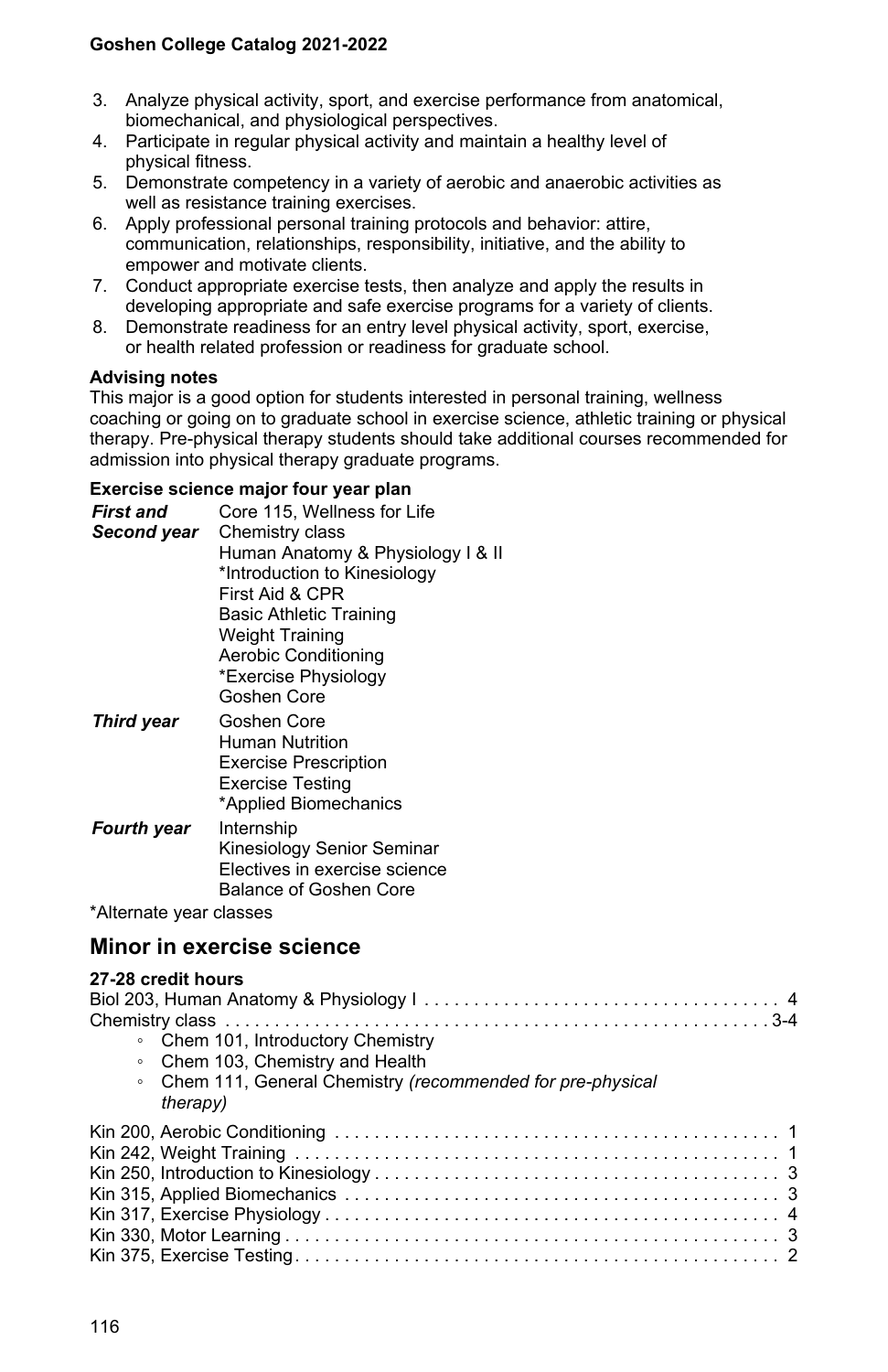|--|--|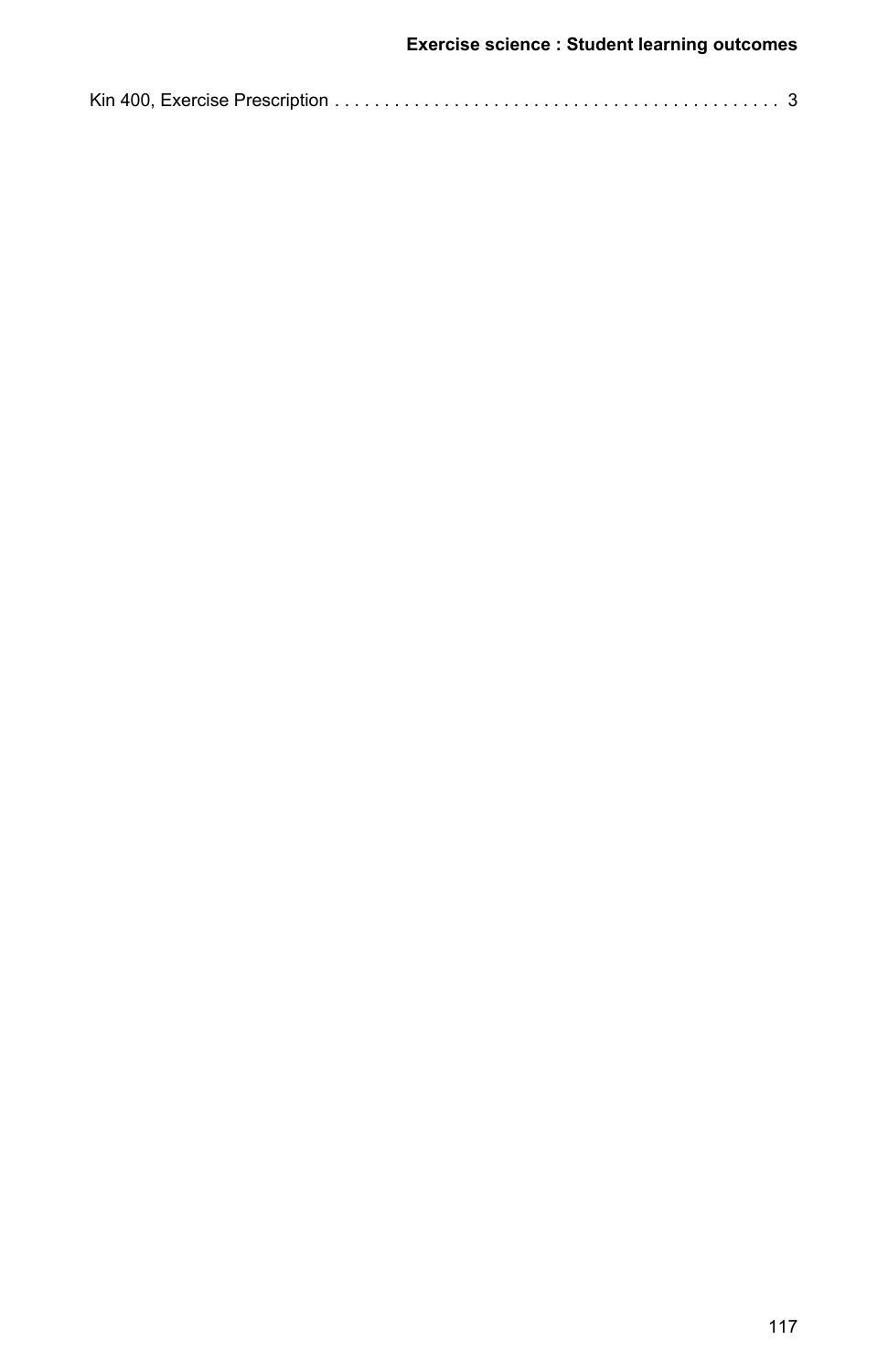# **Film production**

# **Major in film production**

| 49 credit hours                  |                                                                                                                                                                                                                                                                                                         |  |  |
|----------------------------------|---------------------------------------------------------------------------------------------------------------------------------------------------------------------------------------------------------------------------------------------------------------------------------------------------------|--|--|
|                                  |                                                                                                                                                                                                                                                                                                         |  |  |
|                                  |                                                                                                                                                                                                                                                                                                         |  |  |
|                                  |                                                                                                                                                                                                                                                                                                         |  |  |
|                                  |                                                                                                                                                                                                                                                                                                         |  |  |
|                                  |                                                                                                                                                                                                                                                                                                         |  |  |
|                                  |                                                                                                                                                                                                                                                                                                         |  |  |
|                                  |                                                                                                                                                                                                                                                                                                         |  |  |
|                                  |                                                                                                                                                                                                                                                                                                         |  |  |
|                                  |                                                                                                                                                                                                                                                                                                         |  |  |
| $\circ$                          | Comm 294, Advanced DM Methods: Pre-production                                                                                                                                                                                                                                                           |  |  |
| $\circ$                          | Comm 296, Advanced DM Methods: Production                                                                                                                                                                                                                                                               |  |  |
| $\circ$                          | Comm 298, Advanced DM Methods: Post-production                                                                                                                                                                                                                                                          |  |  |
| $\circ$                          | Comm 314, Advanced Digital Media Immersion                                                                                                                                                                                                                                                              |  |  |
|                                  |                                                                                                                                                                                                                                                                                                         |  |  |
|                                  | Thea 225, Introduction to Theater                                                                                                                                                                                                                                                                       |  |  |
| $\circ$                          | Thea 235, The Power of Story                                                                                                                                                                                                                                                                            |  |  |
| $\circ$                          | Thea 334, Acting                                                                                                                                                                                                                                                                                        |  |  |
| $\circ$                          | Thea 338, Directing                                                                                                                                                                                                                                                                                     |  |  |
| $\circ$                          | Thea 350, Playwriting                                                                                                                                                                                                                                                                                   |  |  |
|                                  | 16<br>Comm 385, Hollywood Production Workshop (4)<br>Comm 399, Faith & Artistic Development in Film (3)<br>Comm 409, Internship: Inside Hollywood (6)<br>Comm 412, Elective Choice (3): Narrative Storytelling, Professional Acting for the<br>Camera, Professional Screenwriting, or Independent Study |  |  |
|                                  | At least four semesters participation in GCTV, Theater, and/or FiveCore Media NC                                                                                                                                                                                                                        |  |  |
| <b>Student learning outcomes</b> | Graduates in film production will:                                                                                                                                                                                                                                                                      |  |  |
| 1.                               | Comprehend a core of knowledge in the field.                                                                                                                                                                                                                                                            |  |  |
| 2.                               | Create a diverse portfolio that reflects multimedia storytelling.                                                                                                                                                                                                                                       |  |  |
| 3.                               | Demonstrate a set of professional skills and competencies in their practice<br>of film production.                                                                                                                                                                                                      |  |  |
| 4.                               | Serve the college and broader public through co-curricular media<br>involvement.                                                                                                                                                                                                                        |  |  |
| 5.<br>internships.               | Demonstrate competence in securing and completing two or more                                                                                                                                                                                                                                           |  |  |
| 6.                               | Report that courses and other collegiate training prepared them for a                                                                                                                                                                                                                                   |  |  |
|                                  | position in film production or a related career.                                                                                                                                                                                                                                                        |  |  |
| 7.                               | Integrate Christian values, professional conduct and a global perspective.                                                                                                                                                                                                                              |  |  |
|                                  | Planning guide for film production majors                                                                                                                                                                                                                                                               |  |  |
| First year                       | Goshen Core                                                                                                                                                                                                                                                                                             |  |  |
|                                  | Digital Media Production                                                                                                                                                                                                                                                                                |  |  |
|                                  | Other 200-level courses in major                                                                                                                                                                                                                                                                        |  |  |
| Second year                      | Goshen Core                                                                                                                                                                                                                                                                                             |  |  |
|                                  | <b>Advanced Digital Media Production</b><br>Other 200 and 300-level courses in major                                                                                                                                                                                                                    |  |  |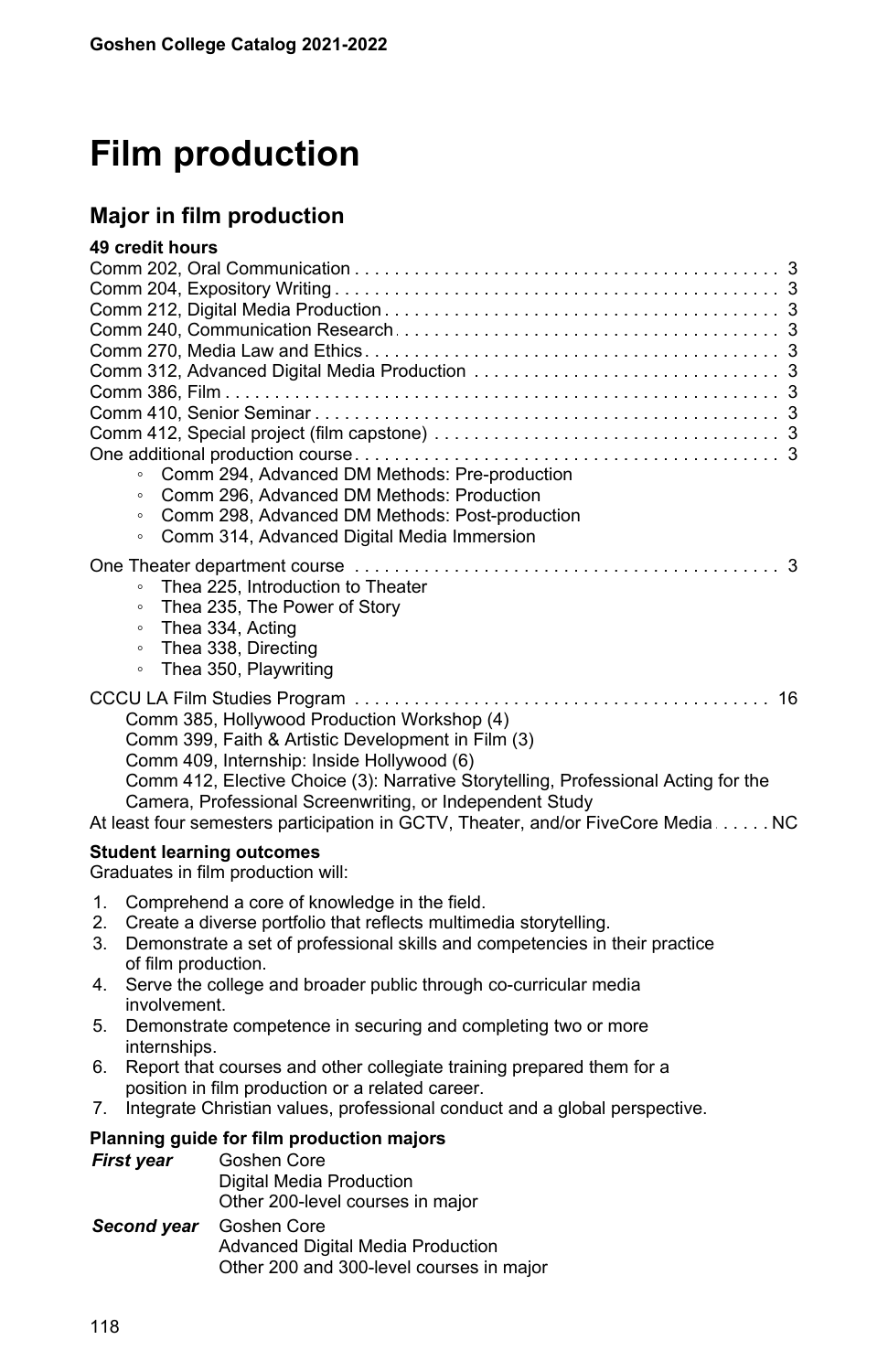|                   | SST                      |
|-------------------|--------------------------|
| <b>Third year</b> | Goshen Core              |
|                   | LA Film Studies Semester |
|                   | Courses in major         |
| Fourth year       | Balance of Goshen Core   |
|                   | Balance of major         |
|                   | Senior Seminar           |

 $\overline{\phantom{a}}$ 

#### **Planning and advising notes**

This major cannot be completed solely in residence at Goshen College. It requires one full semester of study at the Council of Christian Colleges and Universities' Los Angeles Film Studies Center, or an approved alternative off-campus program, including Comm 409. The LAFSC requires each student to apply and be accepted into the program directly. Attendance at Goshen College does not guarantee acceptance into the LAFSC program. The LAFSC program has specific criteria each student must meet, which may include GPA requirements, community living standards, a Christian commitment, references, and/or samples of past work. See [bestsemester.com](https://www.bestsemester.com/locationsandprograms/losangeles) for current admission requirements.

In addition to courses listed above, other recommended electives include Comm 255, Engl 230, Thea 245, and Thea 332.

Students may not earn a major in film production and also a major in theater with a film studies concentration. It is, however, possible to earn a second major in theater with a different concentration area.

All film production majors must earn a grade of C- or higher in all courses required for their major and/or minor. Failure to attain this level of achievement requires the student to either repeat the course (for specific requirements) or take an additional course (an option for elective courses) and achieve a grade of C- or higher.

A maximum of 45 credit hours in communication courses may be applied to a degree. Also, no more than 12 credit hours in experiential learning (Comm 209, 294, 296, 298, 409 or 412) may be applied.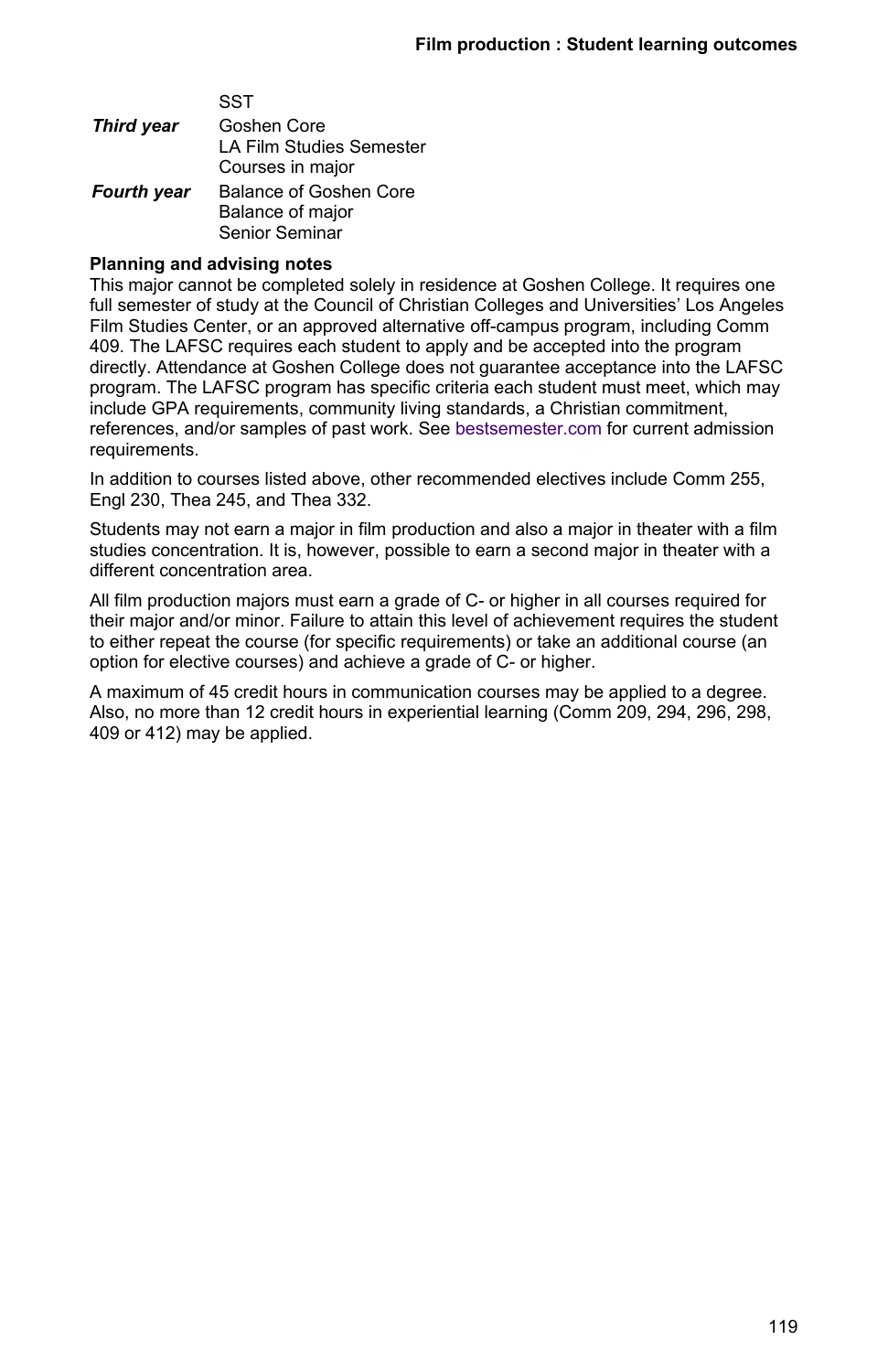# **Game development**

## **Minor in game development**

### **23 credit hours**

#### **Student learning outcomes**

Graduates in game development will:

- 1. Demonstrate an understanding of game design types and how those differing types are addressed through game mechanics.
- 2. Demonstrate the ability to evaluate programming languages and effectively utilize scripting in games.
- 3. Manage and support the team environments structure and responsibilities of the game development team.
- 4. Demonstrate the ability to reasonably use animation and game production tools.
- 5. Understand and be proficient in the mathematics and physics concepts needed for game development.
- 6. Understand the application and demonstrate competent use of artificial intelligence in game development.
- 7. Understand and demonstrate the aspects of creating single person or multiple player games.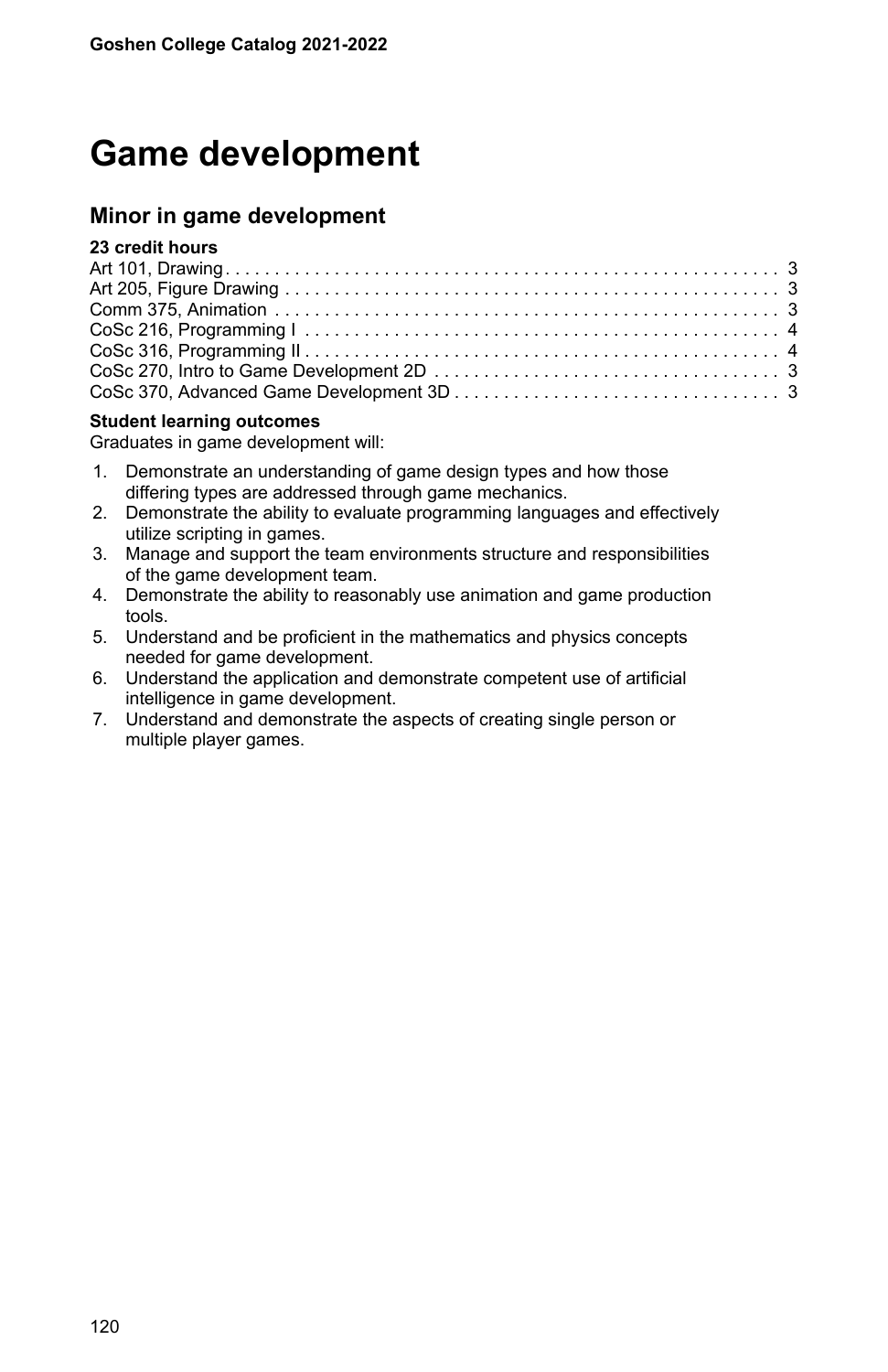# **Global economics**

# **Minor in global economics**

#### **18 credit hours**

| • Any Econ course |  |
|-------------------|--|

- Bus 350, International business
- Bus or Econ course designated as a global education course

#### **Student learning outcomes**

Graduates in global economics will:

- 1. Identify and articulate how personal values and ethical considerations inform and impact economics.
- 2. Demonstrate an understanding of the roles, goals, key concepts, methods, and tools utilized in economics.
- 3. Acquire skills needed to influence, inspire, and motivate individuals and groups to achieve results.
- 4. Identify opportunities, analyze information, and apply frameworks for effective problem-solving and decision-making.

#### **Planning and advising notes**

Additional mathematics courses are encouraged if graduate work in economics is anticipated.

#### **Minimum academic requirement**

All global economics minors must earn a grade of C- or higher in all courses required for the minor. Failure to attain this level of achievement requires the student to either repeat the course (for specific requirements) or take an additional course (an option for elective courses) and achieve a grade of C- or higher.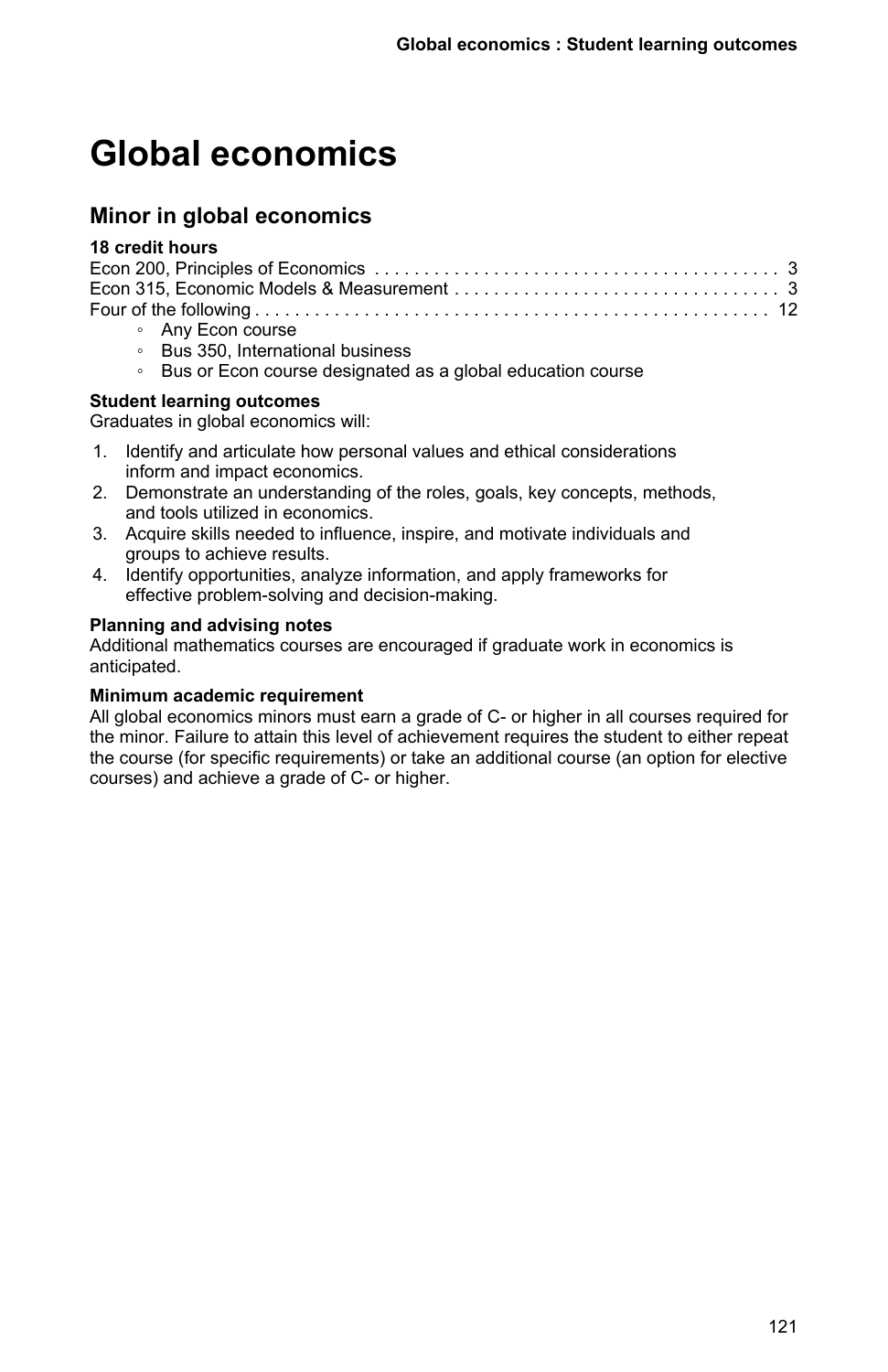# **Global studies**

# **Minor in global studies**

| 30 credit hours |  |
|-----------------|--|
|                 |  |
|                 |  |

#### **Global Studies courses currently on rotation**

ASL 104, North American Deaf Culture Bus 350, International Business Comm 206, Communication Across Cultures CORE 300, Global Issues Econ 306, International Economics Econ 308, Introduction to Economic Development Engl 201, World Literature Engl 315, Global English Engl 320, Methods of TESOL Hist 314, Modern China Hist 344, Latin American History Hist/WGS 330, Gender in World History Intl 251, Cultural Perspectives Intl 257, Arts and Literature of Latinos in the US Intl 271, Community-Engaged Learning Phil 307, Asian Thought Rel 316, Liberation Theologies Rel 317, Islam Rel/Soc 315, Religion in Culture and Society Soc 230, Ethnography and Culture Soc 334, Race, Class and Ethnic Relations Soc 340, African Societies and Cultures Soc 342, Native American Societies and Cultures

### **Student learning outcomes**

- 1. Apply their knowledge about the world's cultures and people to responsible, open-minded and respectful work across a spectrum of differences.
- 2. Engage in critical analysis of complex, interdependent global systems that impact people's lives and the earth's sustainability.
- 3. Demonstrate the skills necessary to function effectively across cultural differences.
- 4. Apply their skills in collaborative global settings to real world problems.

#### **Planning and advising notes**

This minor is available only to students who have completed SST or an equivalent semester of immersive, experiential cross-cultural study. In consultation with an advisor, a student chooses courses from global studies list. A limit of two courses in this minor may duplicate courses in a major, at the discretion of the major advisor. Courses in this minor may not duplicate courses in another minor.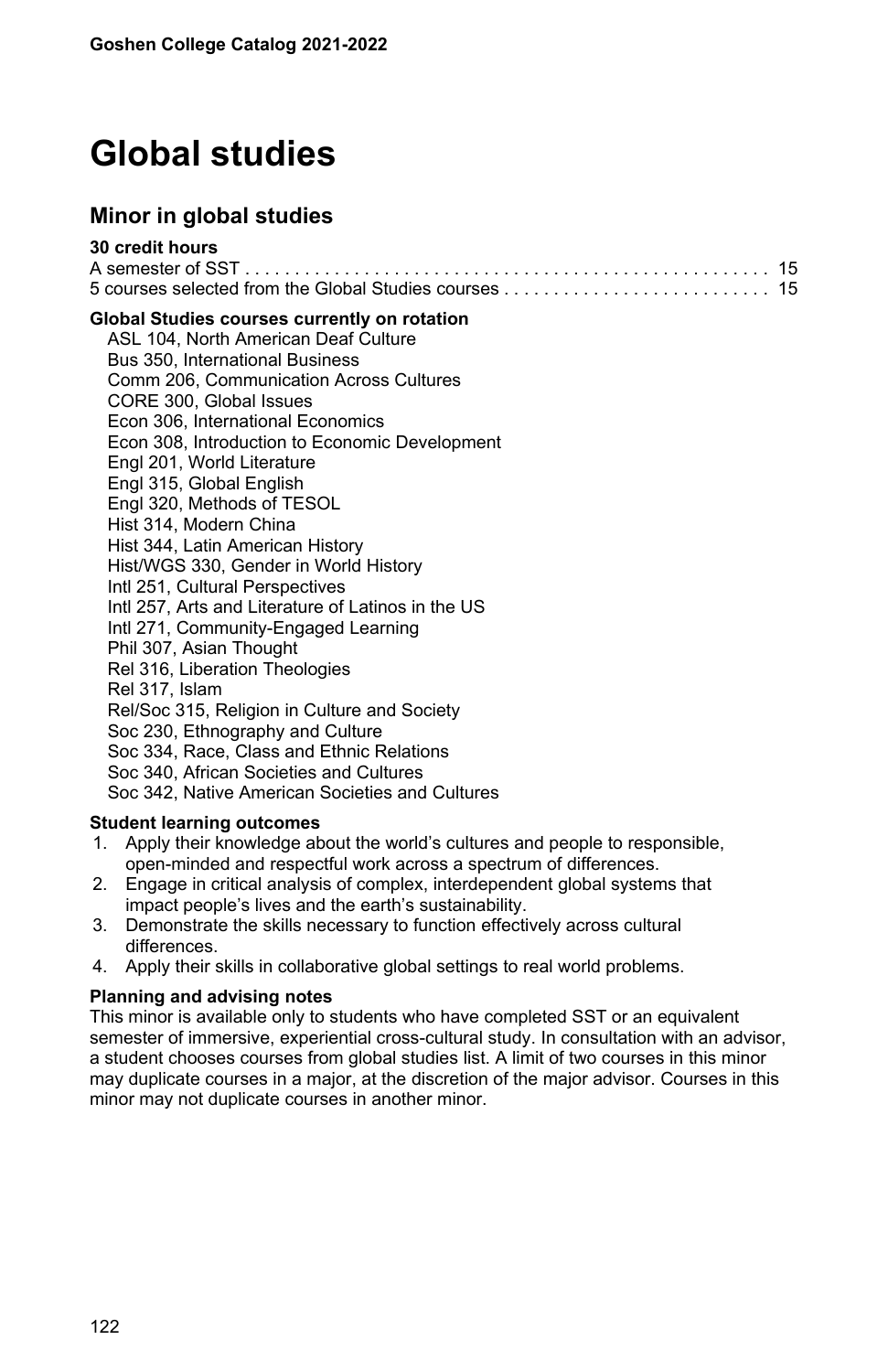# **Graphic design**

A major and a minor in graphic design are available. See also art, game design, marketing, and multimedia communication.

# **Major in graphic design**

| 41 credit hours |                                                   |
|-----------------|---------------------------------------------------|
|                 |                                                   |
|                 |                                                   |
|                 |                                                   |
|                 |                                                   |
|                 |                                                   |
|                 | • Art 241, Art History I                          |
|                 | • Art 343, Contemporary Art History               |
|                 |                                                   |
|                 |                                                   |
|                 |                                                   |
|                 |                                                   |
|                 |                                                   |
|                 |                                                   |
|                 |                                                   |
|                 |                                                   |
| $\circ$         | Bus 244. Consumer Behavior & the Customer Journey |
| $\circ$         | Bus 254. Principles of Marketing                  |
|                 |                                                   |

- Comm 212, Digital Media Production
- Comm 250, Writing for Media
- Comm 326, Creating for the Web
- Comm 375, Animation
	- Cosc 346, Human Computer Interaction

#### **Student learning outcomes**

Graduates in graphic design will:

- 1. Demonstrate technical proficiency using professional design software.
- 2. Use principles of design and typography to create effective visual communication.
- 3. Be able to define and assess communication goals and design appropriate and creative solutions at a professional level.
- 4. Demonstrate preparedness to incorporate design into their lives after graduation in a variety of ways, within or in addition to a career.

### **Planning guide**

| <b>First year</b> | Digital Design<br>Photography or Drawing<br>First level courses in the major<br>Goshen Core courses                                                                                  |
|-------------------|--------------------------------------------------------------------------------------------------------------------------------------------------------------------------------------|
| Second year       | Photography or Drawing<br>Typography<br>Balance of remaining first-level studio courses<br>History of Art II or Contemporary Art History/Art History I<br>Goshen Core, including SST |
| <b>Third year</b> | History of Art II or Contemporary Art History/Art History I<br>Graphic Design<br>Upper level art courses and electives                                                               |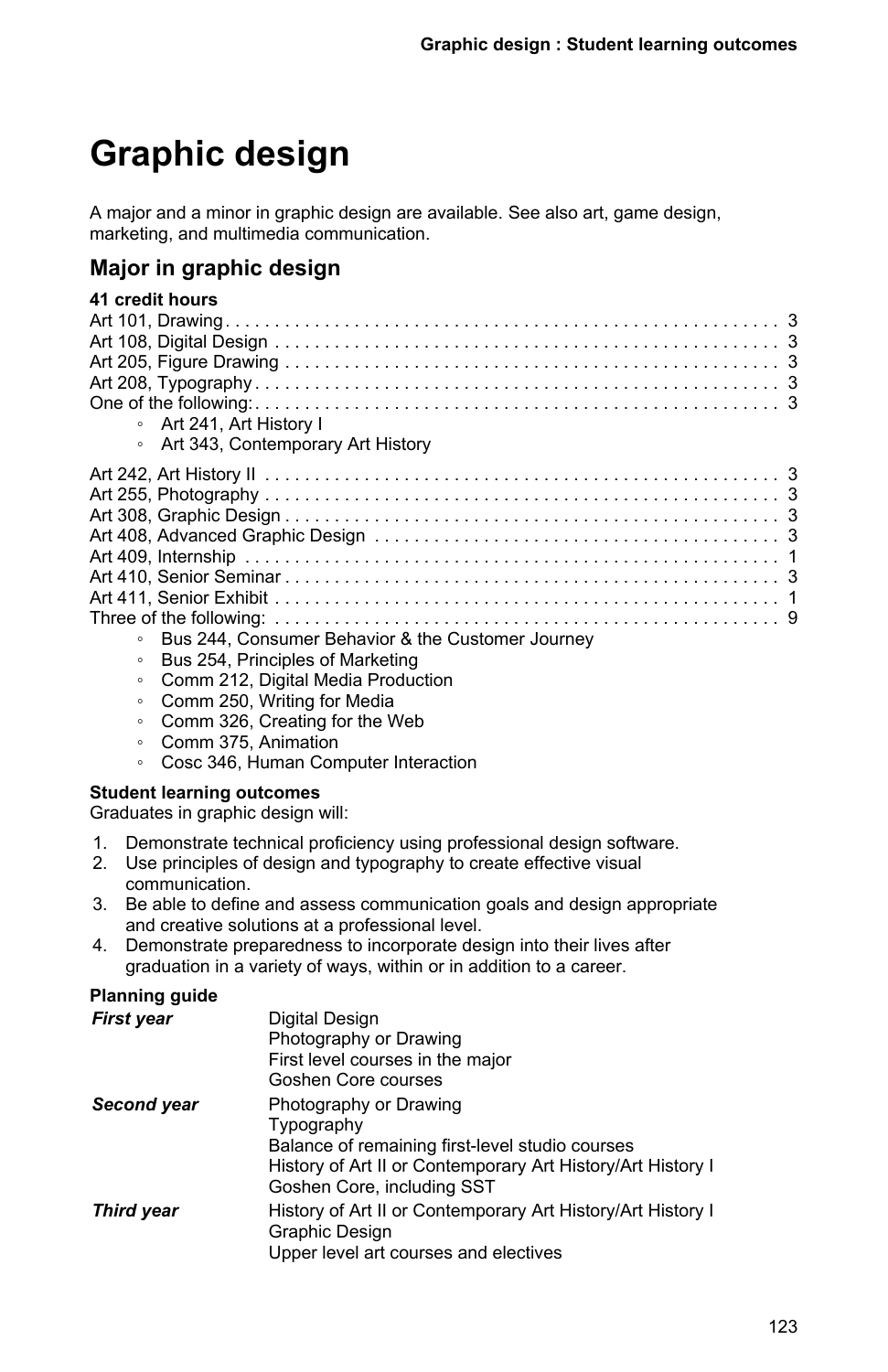Art internship Goshen Core **Fourth year** Advanced Graphic Design Remaining major courses and electives Remaining Goshen Core and electives Senior Exhibit and Senior Seminar

#### **Planning and advising notes**

At least one, but no more than two studio art courses are recommended per semester. At least 75 non-art credit hours are required for a Goshen College degree.

# **Minor in graphic design**

| • Bus 244, Consumer Behavior & the Customer Journey |
|-----------------------------------------------------|
| • Bus 254, Principles of Marketing                  |

- Comm 212, Digital Media Production
- Comm 326, Creating for the Web
- Comm 375, Animation
- Cosc 346, Human Computer Interaction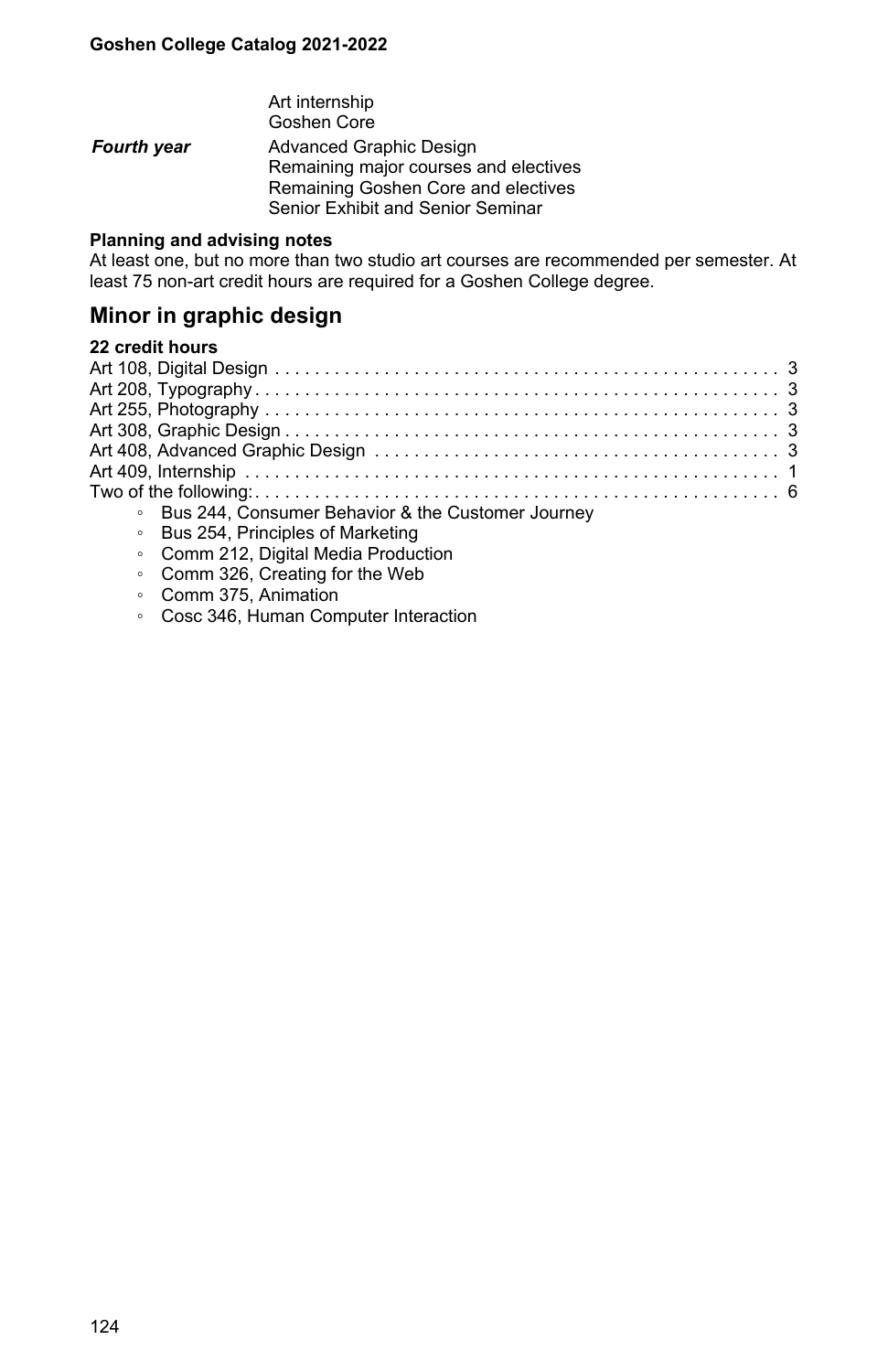# **Health**

# **Minor in health**

| 21 credit hours                          |
|------------------------------------------|
|                                          |
| • Biol 130, Organismal Biology           |
| • Biol 203, Human Anatomy & Physiology I |
|                                          |
|                                          |
|                                          |
|                                          |
|                                          |
|                                          |
|                                          |
|                                          |

\*Offered every other year

#### **Student learning outcomes**

Graduates in health will:

- 1. Describe and apply basic principles of fitness, health, human anatomy and physiology.
- 2. Demonstrate knowledge and competencies in first aid, CPR, and athletic training.
- 3. Demonstrate a basic understanding of public health, including community health organizations, health literacy, risk behaviors, disease, drug use, mental health issues, and nutrition.
- 4. Demonstrate the ability to promote and teach health concepts.
- 5. Demonstrate professional ethical leadership behavior and skills: attire, communication, relationships, responsibility, initiative, and the ability to empower others.

#### **Advising notes**

Chemistry prerequisite required for both Biol 203 and Chem 220. Recommended elective courses: Kin 400, Exercise Prescription and Psyc 200, Social Psychology.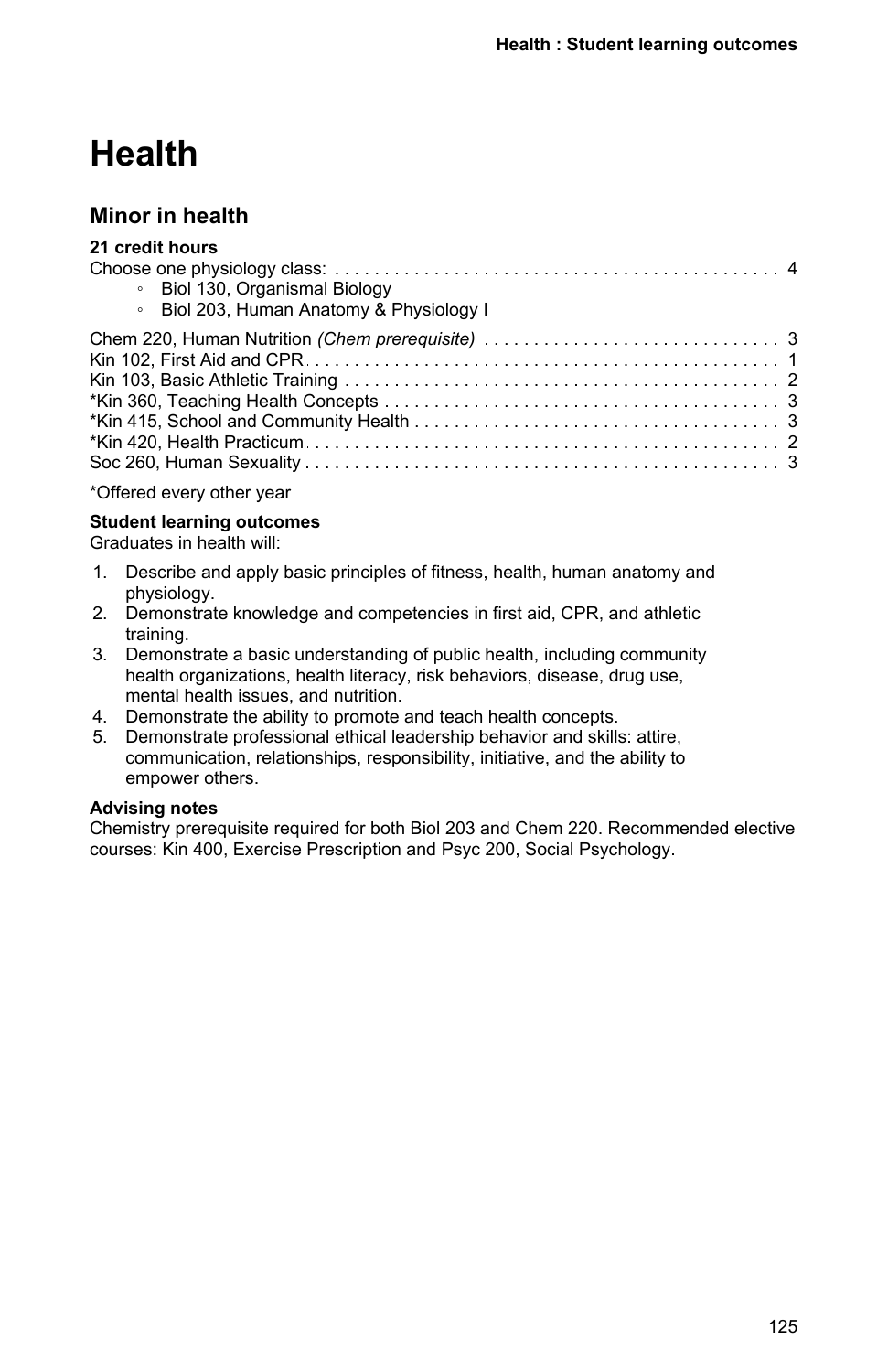# **History**

A major and a minor in history are available, as well as social studies teacher education for grades 5-12. See also the minors in political studies, pre-law studies, social policy, and Anabaptist-Mennonite studies.

# **Major in history**

#### **41 credit hours (core and one concentration area)**

#### **Core requirements (32 credit hours)**

| U.S. and world history courses, at least 15 credit hours upper level (300 and above) . 18 |  |
|-------------------------------------------------------------------------------------------|--|
|                                                                                           |  |

#### **Social science concentration (9 credit hours)**

One course selected from each of three fields below:

- Economics
- Political science
- **Sociology**
- Peace, justice and conflict studies

#### **Humanities concentration (9 credit hours)**

One course selected from each of three fields below:

- Literature
- Philosophy
- **Bible or religion**
- Art, Music or Theater history

#### **Social research concentration (9 credit hours)**

Three courses selected from the list below:

- PoSc 210, Introduction to Public Policy
- Soc 200, Principles of Sociology
- Soc 230, Ethnography and Culture
- Soc 380, Statistics in Research
- Soc 391, Methods of Social Research
- Soc 392, Junior Seminar in Social Research

#### *Planning and advising notes*

Internship and senior seminar work should utilize various research skills. The student's faculty advisor will encourage taking additional elective courses in economics, sociology and political science. This concentration is designed to provide the student with library, statistical and field-research skills useful in business, public administration, law and other practical pursuits. A variety of history courses provides a broad perspective rather than merely a technical orientation.

#### **Public history concentration (9 credit hours)**

Three courses selected from the list below:

- Hist 351, Representations in Public History
- Hist 353, Public History
- Art 255, Photography
- Art 108, Digital Design
- Bus 121, Introduction to Entrepreneurship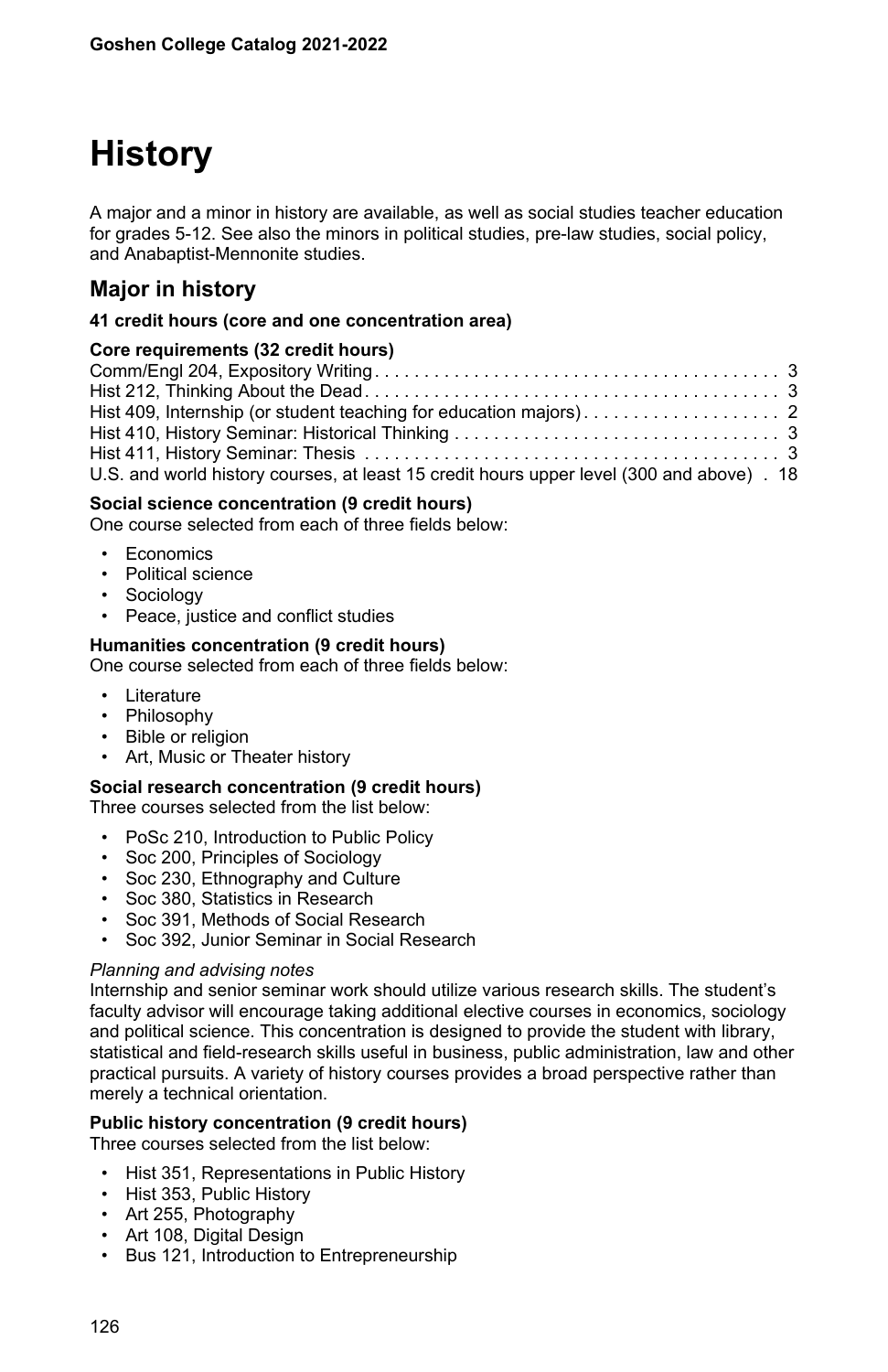• Bus 315, Human Capital Management

#### *Planning and advising notes*

Internship and senior seminar work should be tailored around public history skills and experience. The student's faculty advisor will encourage taking additional elective courses to round out the skill set. This concentration is designed to provide the student with a background for working in museums, libraries, archives, heritage sites, historic preservation, and graduate school programs in public history.

#### **Law concentration (9 credit hours)**

Three courses selected from the list below:

- PoSc 200, Introduction to Political Science
- PoSc 210, Introduction to Public Policy
- PoSc 305, U.S. Constitutional Law
- Bus 310, Business Law
- Comm 270, Media Law & Ethics
- PJCS 347, Restorative Justice

#### *Planning and advising notes*

Internship and senior seminar work should be tailored around law skills and experience. The student's faculty advisor will encourage additional elective courses to round out the skill set. This concentration is designed to prepare the student for law school, training as a paralegal, or work in the field of advocacy and public policy.

#### **Social Studies Teacher Education**

Teacher certification in Social Studies Education is available for grades 5-12. Required within or in addition to the history major are the following courses: Biol 207 *or* Phys 215, Econ 200, Hist 101, Hist 105, Hist 211, Hist 217, Hist 315, Hist 326, Hist 327, Hist 400 (Indiana history), PoSc 200, PoSc 210, Psyc 100 and Soc 200. For licensure in government and citizenship, PoSc 210 and PoSc 305 are also required. In addition, 36 credits of education courses are required, including a fall semester of student teaching. The first education class, Educ 201, should be taken in May term of the first year or fall of the sophomore year. See the education major pages and web site for more details about requirements.

#### **Student learning outcomes**

Graduates in history will:

- 1. Demonstrate knowledge of basic historical patterns, principles and theories.
- 2. Skillfully communicate historical arguments in both written and oral form.
- 3. Identify and interpret both primary and secondary sources effectively as evidence.
- 4. Analyze, construct and support historical arguments from a variety of perspectives.
- 5. Interpret the moral responsibilities of the historian's work for his/her own future.

#### **Planning guide**

- *First year* Goshen Core 100 or 200-level history courses *Second year* Goshen Core
	- Thinking about the Dead Additional history courses Courses in concentration SST (fall or spring)
- *Third year* Goshen Core History Seminar: Historical **Thinking** Upper-level history Balance of concentration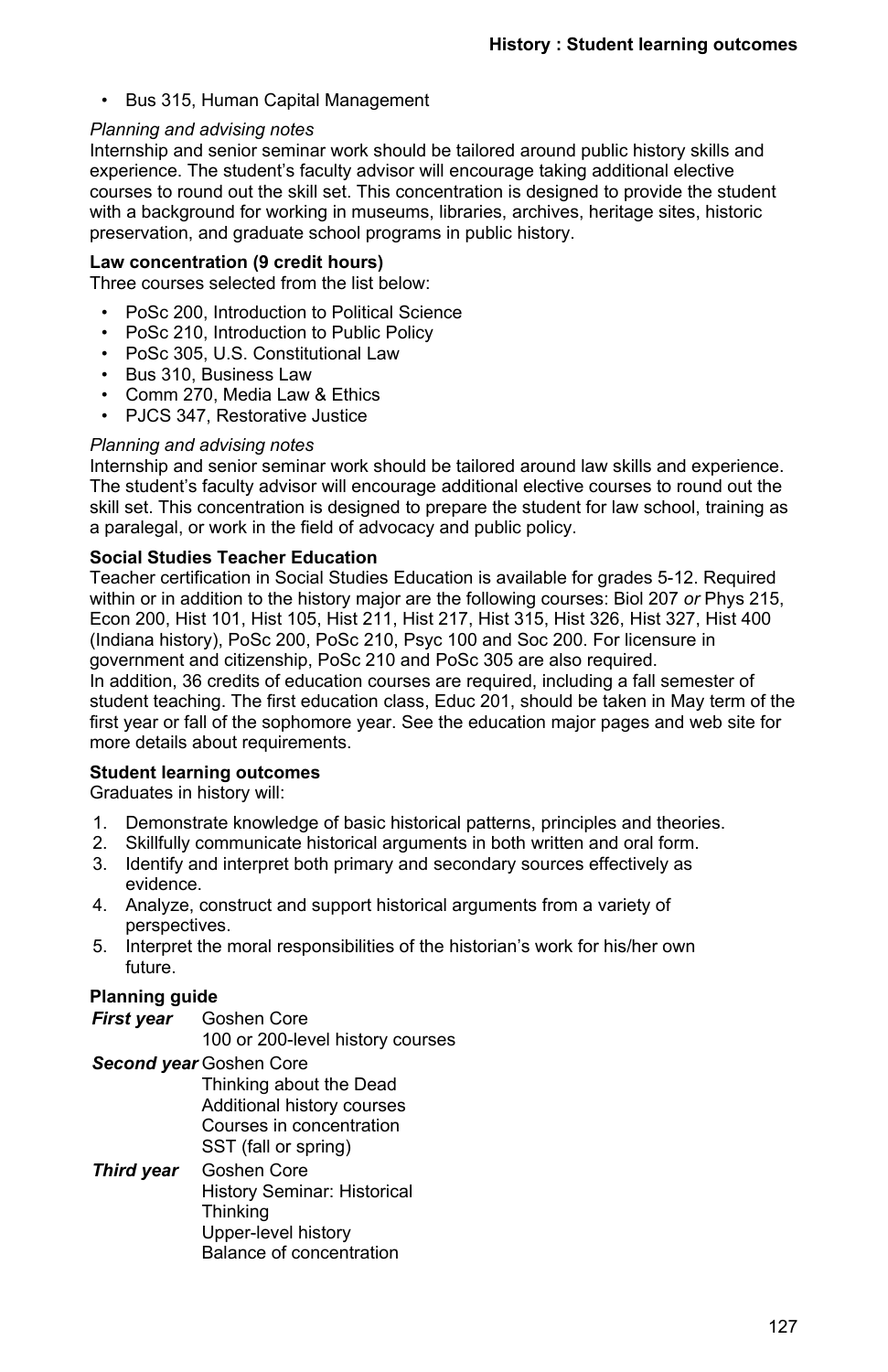*Fourth year* Balance of Goshen Core Balance of major History Seminar: Thesis Internship

# **Minor in history**

### **18 credit hours**

Hist 101, 102, or 105 . . . . . . . . . . . . . . . . . . . . . . . . . . . . . . . . . . . . . . . . . . . . . . . . . . . . . . . . . . . . . . . . . . .3 Additional history courses, at least 9 credit hours upper level (300 and above) . . . . . . 15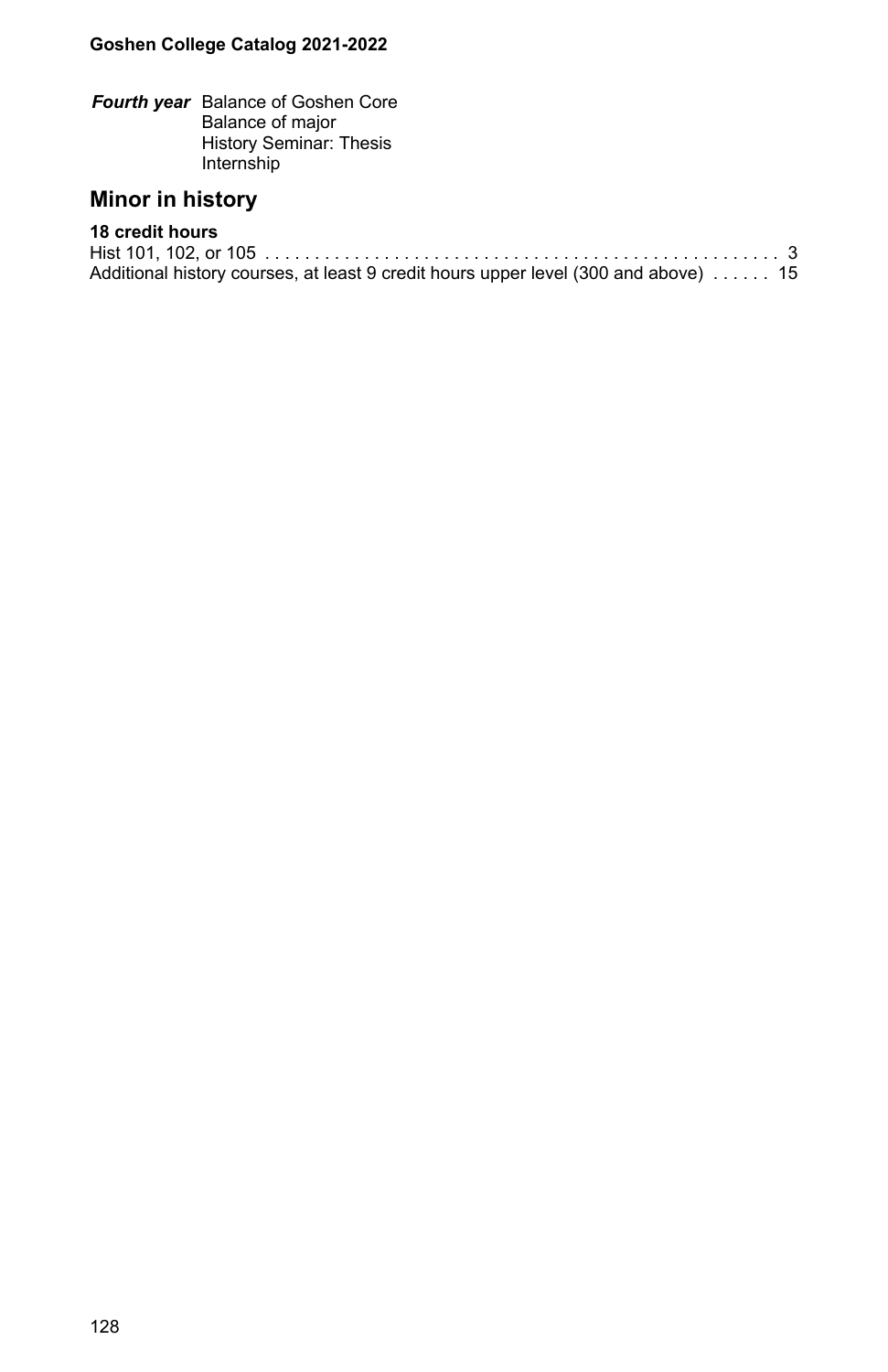# **Information technology**

A major and a minor in information technology is available. The minor may be combined with any major or minor except computer science. See also the computer science major and minor.

# **Major in information technology**

# **49 credit hours**

| Acc 200, Principles of Accounting<br>$\circ$ |  |
|----------------------------------------------|--|
|                                              |  |

- Acc 210, Accounting Information Systems
- Bus 220, Spreadsheet Skills
- Bus 318, Operations Management
- Comm 108, Digital Design
- Comm 270, Media Law & Ethics
- Comm 326, Creating for the Web
- Comm 375, Animation
- CoSc 270, Introduction to Game Design
- CoSc 365, Analysis of Algorithms
- CoSc 370, Advanced Game Design
- CoSc 375, Topics in Computer Science

### **Student learning outcomes**

Graduates in information technology will:

- 1. Demonstrate proficiency in programming languages, and including but not limited to: database design, networking, human computer interaction, operating systems, and systems analysis.
- 2. Demonstrate proficiency in commercial applications of information technology.
- 3. Effectively communicate complex computing concepts orally, visually and in writing.
- 4. Function effectively in teams and in project management to accomplish professional and project goals.
- 5. Demonstrate proficiency in the design, implementation, and evaluation of systems and software to meet the needs of organizations.
- 6. Analyze the local and global impact of computing technology on individuals, organizations, and society.
- 7. Demonstrate competency to be current in the Information Technology field from published literature and other professional sources.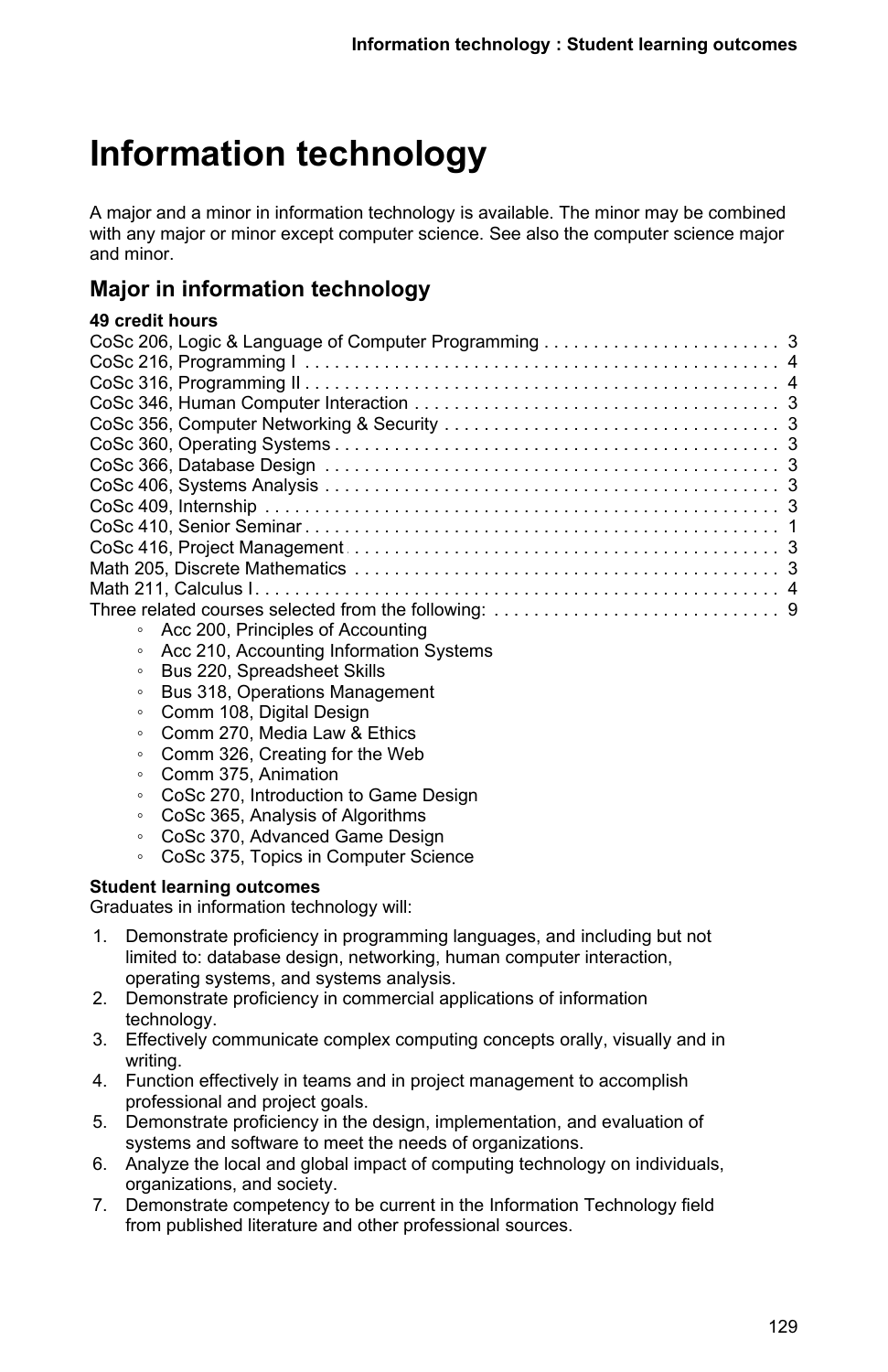## **Planning guide**

| <b>First year</b> | Goshen Core<br>Logic & Language of Computer Programming<br>Programming I<br>Calculus I, Discrete Math, and/or a related course |
|-------------------|--------------------------------------------------------------------------------------------------------------------------------|
|                   | <b>Second and</b> Goshen Core<br><b>Third years</b> 300-level computing courses<br>Related courses<br>SST                      |
| Fourth year       | Balance of Goshen Core<br>Remaining computing and related courses<br>Internship<br>Senior Seminar                              |

# **Minor in information technology**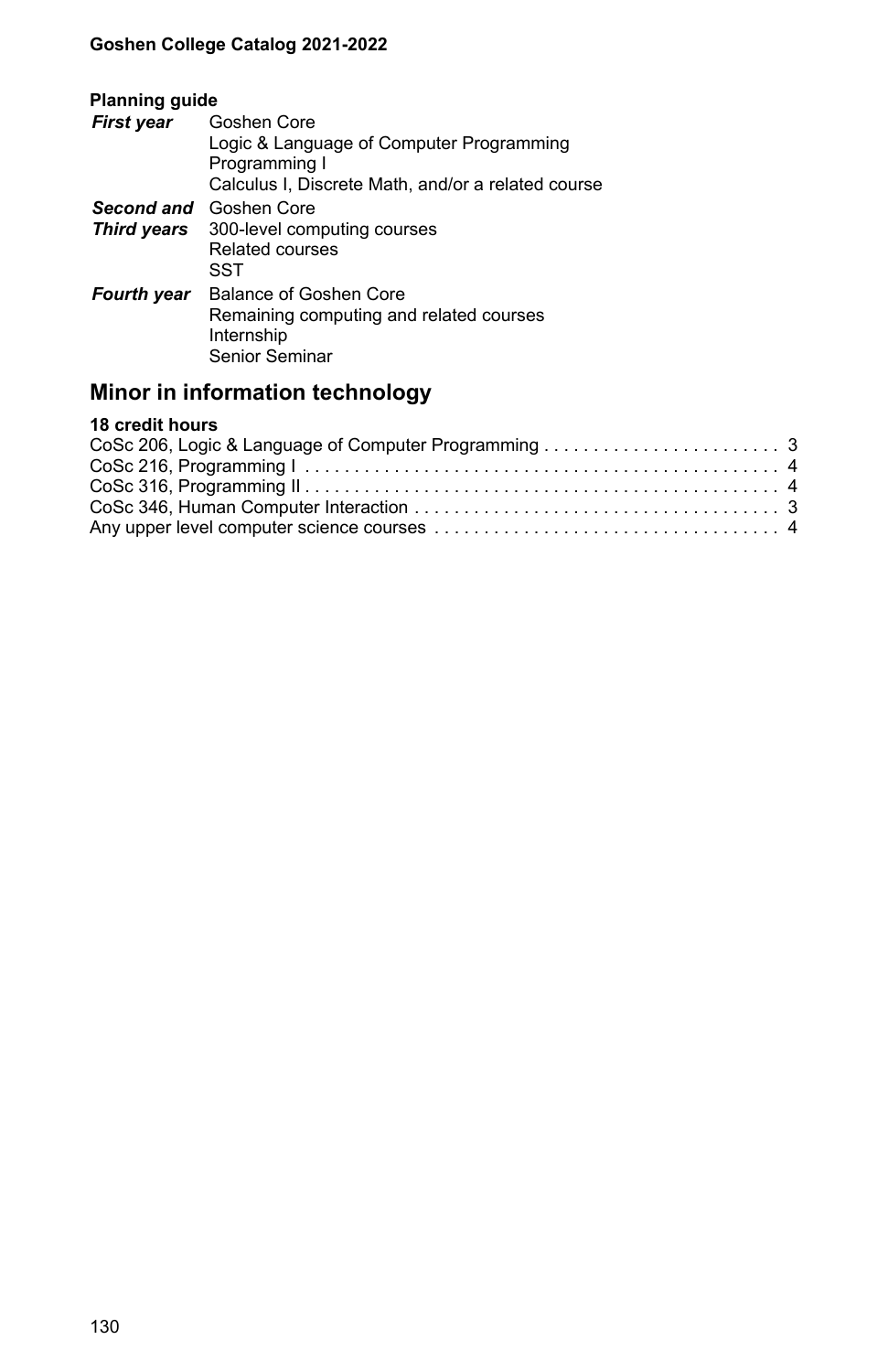# **Interdisciplinary studies**

An interdisciplinary major is for students who wish to engage in substantial study in several academic fields. It also gives students the opportunity to design a major that fits their unique interests and needs.

## **Interdisciplinary major**

### **47-52 credit hours**

#### **Core requirements**

| 9 credit hours of courses that are required in each of three major or minor areas  27 |  |  |
|---------------------------------------------------------------------------------------|--|--|
|                                                                                       |  |  |

#### **Elective courses**

| <u>sensi seniinai ana intennenip</u> |  |
|--------------------------------------|--|
|                                      |  |
|                                      |  |

#### **Advising notes**

Courses are selected from three academic program areas. At least one 3-credit required course in each department must be completed in residence at Goshen College. Not including the senior seminar and internship, a minimum of at least 18 credit hours in the major must be upper-level courses (300-499). Courses in an interdisciplinary major may not duplicate courses counted in any other major or minor. If the student completes a senior seminar and internship in another major, the student may elect to complete additional credit hours in one of the interdisciplinary areas to substitute for the interdisciplinary senior seminar and internship requirement.

Students interested in investigating an interdisciplinary major should contact the associate dean to discuss interests and options. The student's academic advisor will usually be a professor from the department in which the student elects to complete the senior seminar and internship.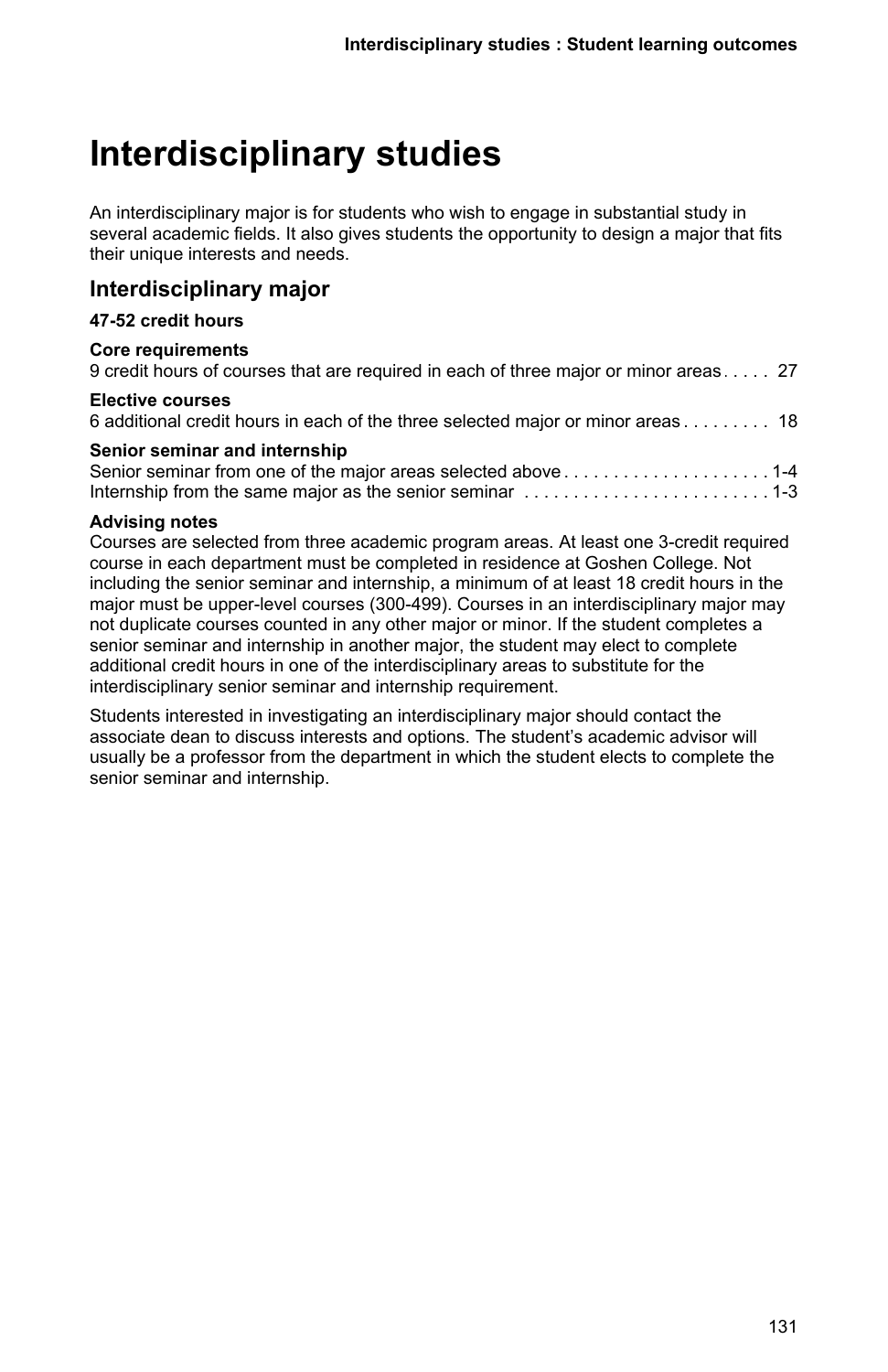# **Journalism**

A major and minor in journalism are available, as well as teacher certification in journalism for grades 5-12. See also the major and minor in writing, offered by the English department.

## **Major in journalism**

# **45 credit hours**

| • Comm 108, Digital Design |
|----------------------------|
|                            |

- Comm 190, Introduction to Radio
- Comm 255, Photo Communication
- Comm 260, Broadcast Writing
- Comm 290, Radio Operations
- Comm 308, Feature Writing
- Comm 312, Advanced Digital Media Production
- Comm 324, Principles of Public Relations
- Comm 385, Studies in Communication: Religious Journalism
- Comm 386, Film
- Comm 412, Special Project
- Engl 334, Writing Creative Nonfiction
- Thea 235, The Power of Story
- WGS 375, Gender in Popular Culture

At least four semesters participation in GCTV, Record, and/or WGCS . . . . . . . . . . . . . NC

#### **Student learning outcomes**

Graduates in journalism will:

- 1. Comprehend a core of knowledge in the field.
- 2. Create a diverse portfolio that reflects multimedia storytelling.
- 3. Demonstrate a set of professional skills and competencies in their practice of journalism.
- 4. Serve the college and broader public through co-curricular media involvement.
- 5. Demonstrate competence in securing and completing two or more internships.
- 6. Report that courses and other collegiate training prepared them for a position in journalism or a related career.
- 7. Integrate Christian values, professional conduct and a global perspective.

### **Planning guide**

| First year | Goshen Core                   |
|------------|-------------------------------|
|            | <b>Communication Research</b> |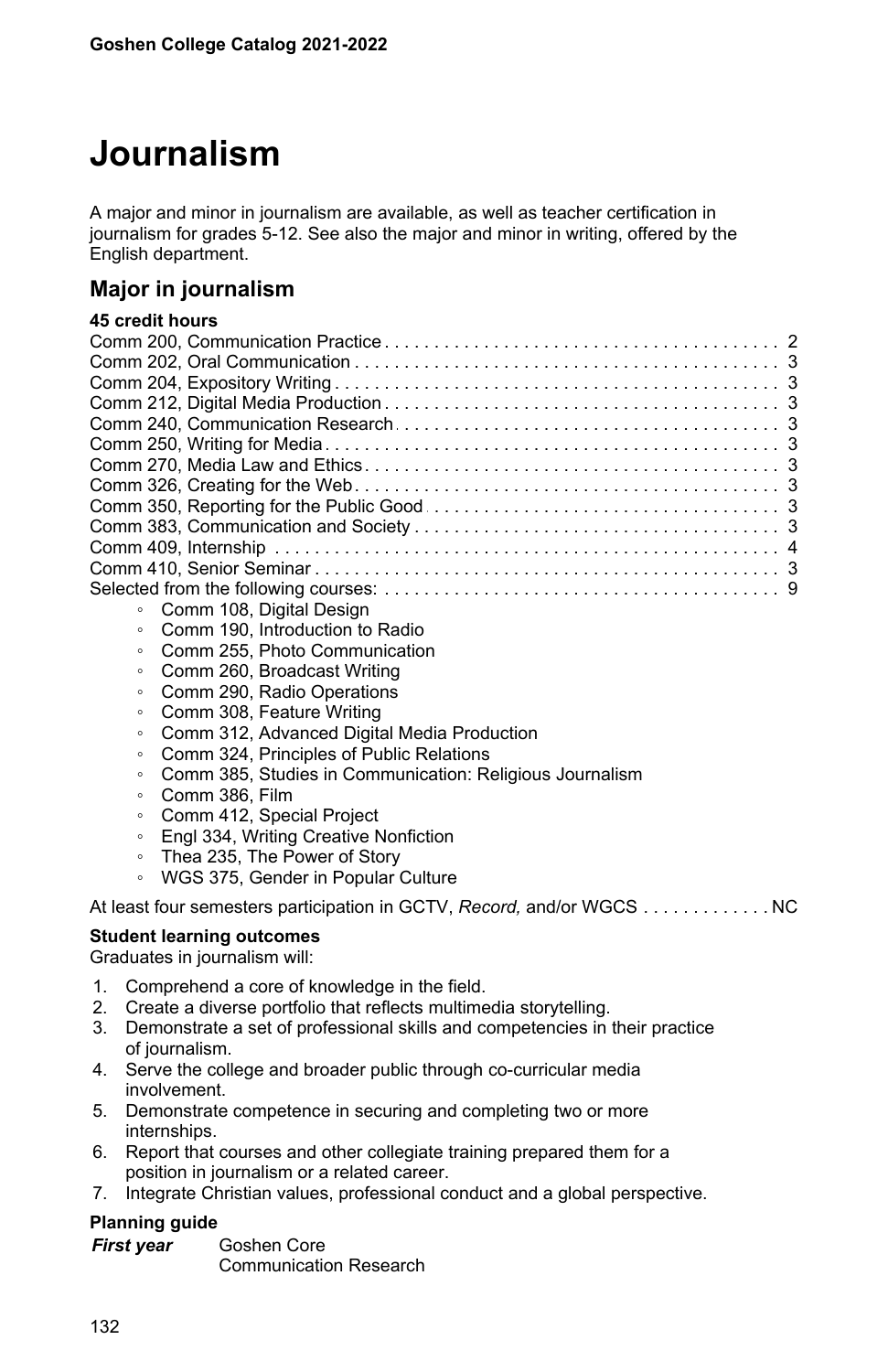| Second year       | Goshen Core               |
|-------------------|---------------------------|
|                   | Media Law and Ethics      |
|                   | <b>Expository Writing</b> |
|                   | Other courses in major    |
|                   | SST                       |
| <b>Third year</b> | Goshen Core               |
|                   | Communication and Society |
|                   | Courses in major          |
| Fourth year       | Balance of Goshen Core    |
|                   | Balance of major          |
|                   | Internships               |
|                   | Senior Seminar            |

#### **Planning and advising notes**

Comm 200, Communication Practice should be with a co-curricular closely related to the major. The journalism major requires two internships: one for three credit hours and a second for one credit hour. A portfolio or its equivalent is required for graduation.

**Teacher certification for journalism education** is available for grades 5-12. Courses needed in addition to the journalism major are Comm 190, Comm 260, and 36 credits of education courses, including a semester of student teaching. The first education class, Educ 201, should be taken in May term of the first year or fall of the sophomore year. See the Education department catalog and web pages for more details about requirements.

All journalism majors and minors must earn a grade of C- or higher in all courses required for their major or minor. Failure to attain this level of achievement requires the student to either repeat the course (for specific requirements) or take an additional course (an option for elective courses) and achieve a grade of C- or higher.

A maximum of 45 credit hours in communication courses may be applied to a degree. Also, no more than 12 credit hours in experiential learning (Comm 200, 209, 409 or 412) may be applied.

## **Minor in journalism**

| Selected from the following courses (at least 2 credit hours 300 level and above): 6 |
|--------------------------------------------------------------------------------------|
| • Comm 108, Digital Design                                                           |
| • Comm 190, Introduction to Radio                                                    |

- Comm 255, Photo Communication
- Comm 260, Broadcast Writing
- Comm 290, Radio Operations
- Comm 308, Feature Writing
- Comm 312, Advanced Digital Media Production
- Comm 326, Creating for the Web
- Comm 385, Studies in Communication: Religious Journalism
- Comm 412, Special Projects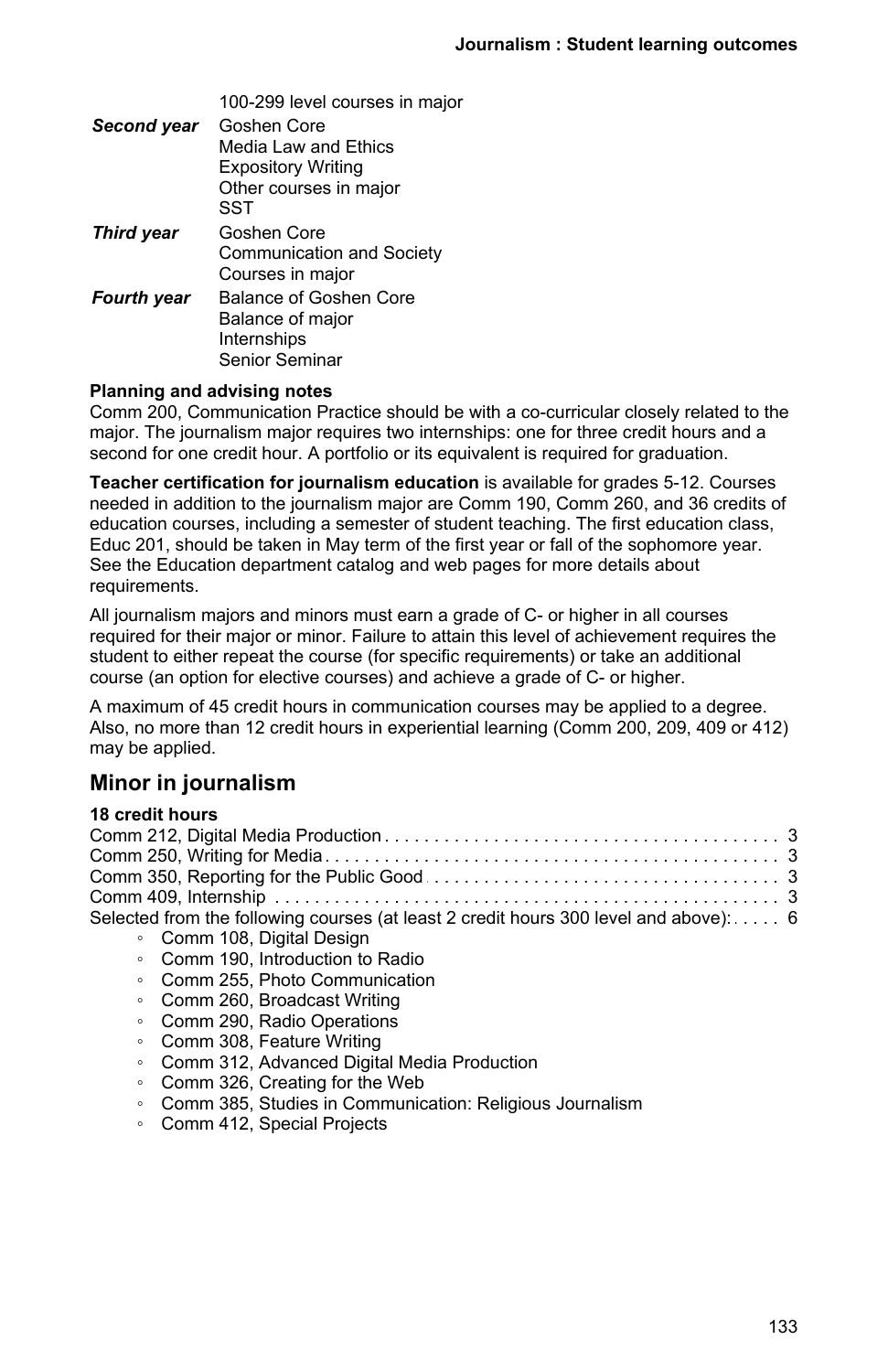# **Marketing**

A major and a minor in marketing are available. The marketing major offers concentrations in communication, management, or media & design.

#### **Major in marketing 55 credit hours**

| Bus 320, Marketing Research & Analytics<br>$\circ$<br>Bus 338, Professional Selling<br>$\circ$<br>Bus 343, Brand, Identity, & Design<br>$\circ$<br>Bus 344, Digital & Social Marketing<br>$\circ$                                                   |
|-----------------------------------------------------------------------------------------------------------------------------------------------------------------------------------------------------------------------------------------------------|
| Communication concentration (choose 6 credits)<br>Comm 250, Writing for Media<br>٠<br>Comm 270, Media, Law, & Ethics<br>٠<br>Comm 324, Principles of Public Relations<br>٠<br>Comm 383, Communication & Society                                     |
| Management concentration (choose 6 credits)<br>Acc 200, Principles of Accounting<br>٠<br>Bus 121, Entrepreneurship<br>$\mathbf{r}$<br>Bus 318, Operations Management<br>٠<br>Econ 200, Principles of Economics<br>٠                                 |
| Media & Design concentration (choose 6 credits)<br>- Art 255, Photography<br>Comm 212, Digital Media Production<br>$\mathbf{r}$<br>Comm 312, Advanced Digital Media Production<br>٠<br>Comm 375. Animation<br>٠<br><b>Student learning outcomes</b> |

Graduates in marketing will:

- 1. Identify and articulate how personal values and ethical considerations inform and impact business decisions.
- 2. Demonstrate an understanding of the roles, goals, key concepts, methods, and tools utilized in specific business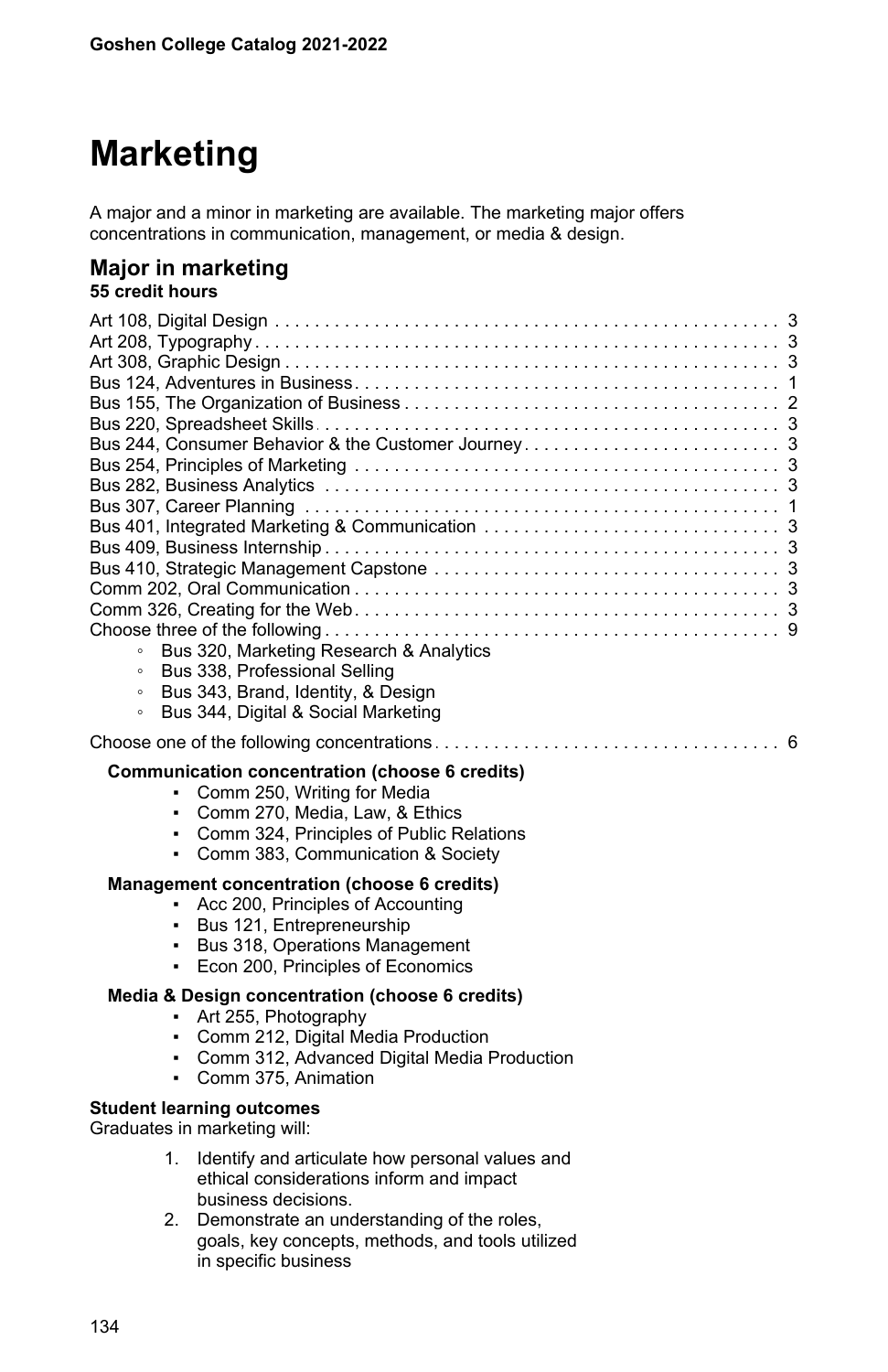functions as well as the relationships between the various functions in a business.

- 3. Intentionally prepare for a marketing career.
- 4. Acquire skills needed to influence, inspire, and motivate individuals and groups to achieve results.
- 5. Identify opportunities, analyze information, and apply frameworks for effective problem-solving and decision-making.
- 6. Demonstrate effective writing and speaking in a variety of business contexts.
- 7. Demonstrate the ability to work productively with individuals in a diversity of roles and with varying interests in the outcome.

#### **Planning guide**

- *First year* Goshen Core Adventures in Business The Organization of Business Principles of Marketing Digital Design Spreadsheet Skills
- *Second year* Goshen Core Oral Communication Consumer Behavior & the Customer Journey Business Analytics Typography Concentration and/ore elective course SST (spring or summer, or summer after third year)
- *Third year* Goshen Core Graphic Design Creating for the Web Concentration and/or elective course(s) Internship (summer internship between 3rd and 4th year encouraged) *Fourth year* Balance of Goshen Core
- Career Planning Integrated Marketing & Communication Strategic Management Capstone Concentration and/or elective course(s)

#### **Planning and advising notes**

Students may not earn a double major in accounting, business, marketing, and/or sustainability management, but major/minor combinations are allowed.

#### **Minimum academic requirement for majors and minors**

All marketing majors and minors must earn a grade of C- or higher in all courses required for their major or minor. Failure to attain this level of achievement requires the student to either repeat the course (for specific requirements) or take an additional course (an option for elective courses) and achieve a grade of C- or higher. A Masters in Business Administration program is offered online. More information about the program can be found at www.thecollaborativemba.org and also in the Goshen College academic catalog for graduate programs.

# **Minor in marketing**

|--|--|--|--|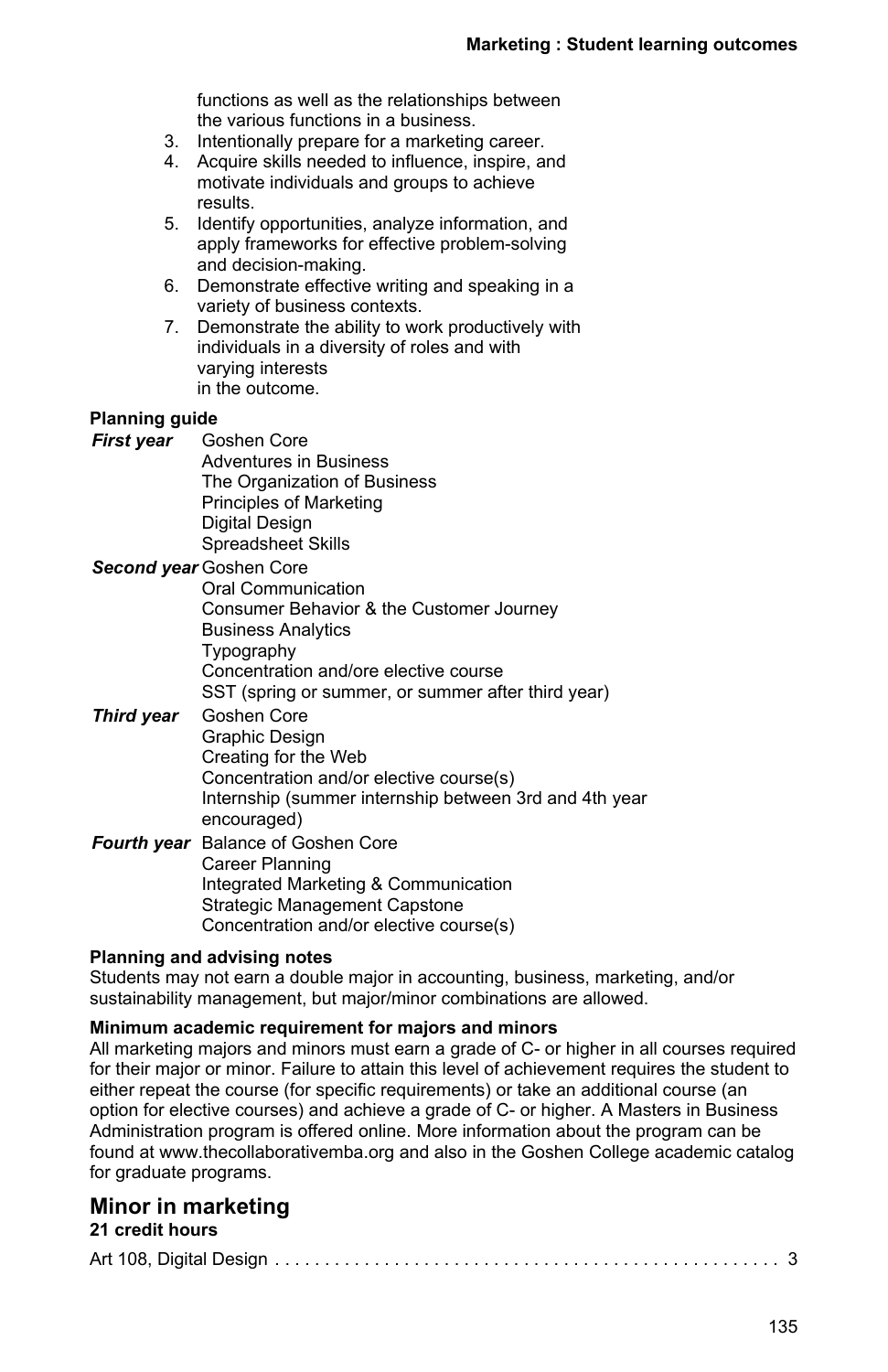| • Bus 338. Professional Selling |  |
|---------------------------------|--|

- Bus 343, Brand, Identity, & Design
- Bus 344, Digital & Social Marketing
- Comm 324, Principles of Public Relations
- Comm 326, Creating for the Web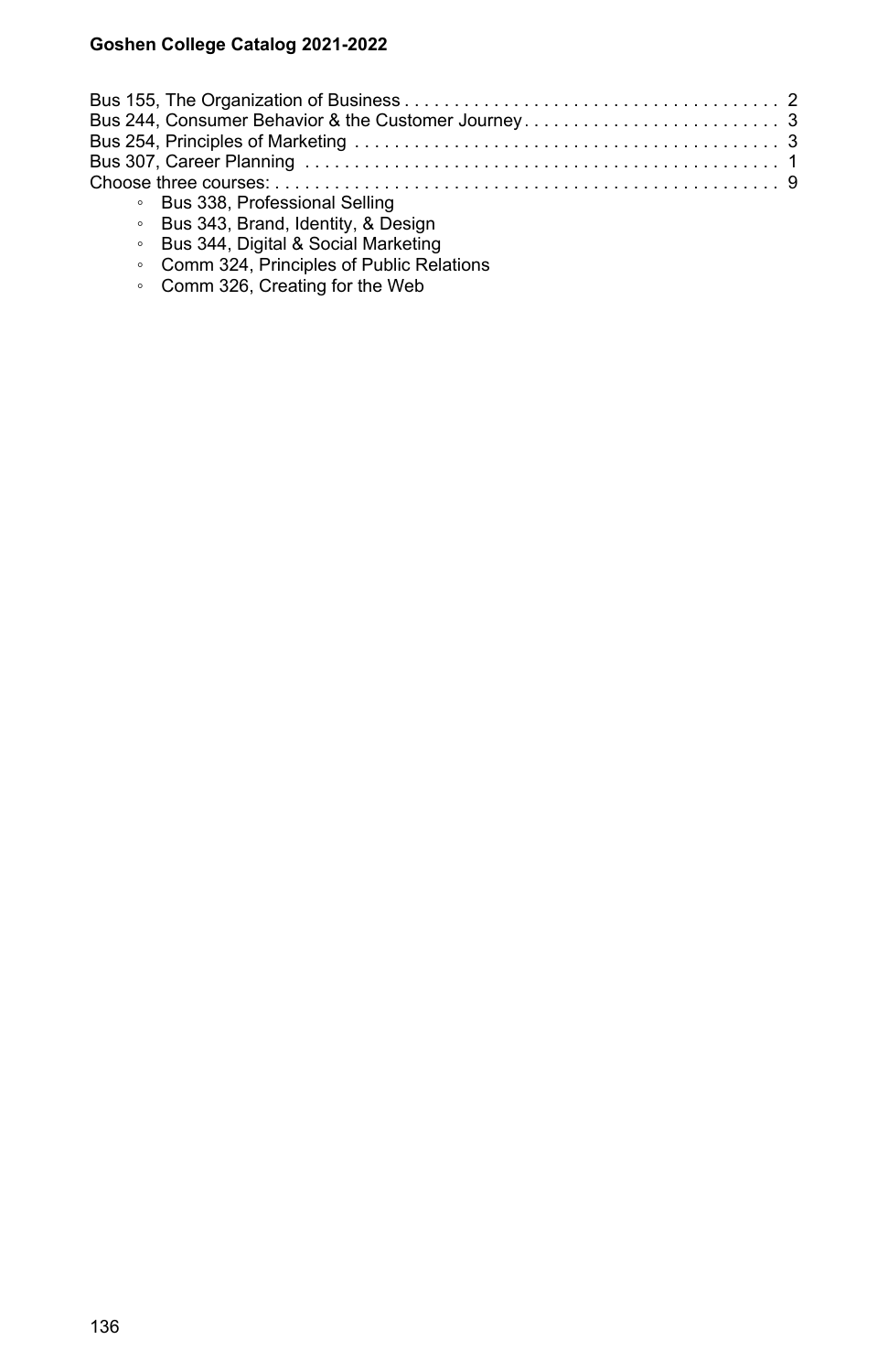# **Mathematics**

A major and a minor in mathematics are available, as well as teacher certification in mathematics education for grades 5-12.

# **Major in mathematics**

#### **40-47 credit hours**

#### **Core Courses (22-26 credit hours)** One course in computer programming . . . . . . . . . . . . . . . . . . . . . . . . . . . . . . . . . . . . . . . . . . . . . . . . . . . . . . . . . . . . . . . . . . . 3-4 ◦ CoSc 206, Logic & Language of Computer Programming (3) ◦ CoSc 216, Programming I (4) Math 205, Discrete Mathematics . . . . . . . . . . . . . . . . . . . . . . . . . . . . . . . . . . . . . . . . . . . . . . . . . . . . . . . . . . . . . . . . . . .3 Math 211-212, Calculus I & II . . . . . . . . . . . . . . . . . . . . . . . . . . . . . . . . . . . . . . . . . . . . . . . . . . . . . . . . . . . . . . . . . . .8 Math 213, Multivariate Calculus . . . . . . . . . . . . . . . . . . . . . . . . . . . . . . . . . . . . . . . . . . . . . . . . . . . . . . . . . . . . . . . . . . .4 Math 390, Problem Solving Seminar . . . . . . . . . . . . . . . . . . . . . . . . . . . . . . . . . . . . . . . . . . . . . . . . . . . . . . . . . . . . . . . . . . .1 Math 409, Project/Internship . . . . . . . . . . . . . . . . . . . . . . . . . . . . . . . . . . . . . . . . . . . . . . . . . . . . . . . . . . . . . . . . . . . 0-3 Math 411, Seminar: History . . . . . . . . . . . . . . . . . . . . . . . . . . . . . . . . . . . . . . . . . . . . . . . . . . . . . . . . . . . . . . . . . . .1 Math 412, Seminar: Connections . . . . . . . . . . . . . . . . . . . . . . . . . . . . . . . . . . . . . . . . . . . . . . . . . . . . . . . . . . . . . . . . . . .1 Math 413, Seminar: Discoveries . . . . . . . . . . . . . . . . . . . . . . . . . . . . . . . . . . . . . . . . . . . . . . . . . . . . . . . . . . . . . . . . . . .1 Electives in Mathematics . . . . . . . . . . . . . . . . . . . . . . . . . . . . . . . . . . . . . . . . . . . . . . . . . . . . . . . . . . . . . . . . . . . *(see advising note below)* 18-21

- Math 301, Linear Algebra
- Math 302. Abstract Algebra
- Math 305, Modern Geometry
- Math 311, Real Analysis
- Math 321, Differential Equations
- Math 323, Probability and Statistics
- Math 350, Advanced Game Theory
- Math 351, Mathematical Modeling
- Math 355, Graph Theory
- Math 360, Biomathematics
- Math 375, Special Topics
- Up to 3 credit hours of upper level computer science courses

### **Student learning outcomes**

Graduates in mathematics will:

- 1. Demonstrate knowledge of calculus, discrete structures, deductive reasoning, programming, and a selection of more advanced concepts and techniques.
- 2. Solve pure and applied problems and explore ideas by adeptly using mathematical concepts and techniques, problem solving heuristics, pattern recognition, deduction, simulation, modeling, data analysis, and software tools.
- 3. Learn mathematics by reading, listening, exploring, and conversing in an effective manner.
- 4. Explain and critique mathematical reasoning through speaking and writing in a precise and articulate manner in both informal and formal settings.
- 5. Exhibit curiosity, playfulness, creativity, confidence, perseverance, interest in multiple perspectives, and a collaborative spirit.
- 6. Describe and value interconnections among different areas and levels of mathematics, other disciplines, history, ethics, careers, and society.

#### **Planning and advising notes**

**Academic requirements:** Mathematics majors must achieve a grade of C or better in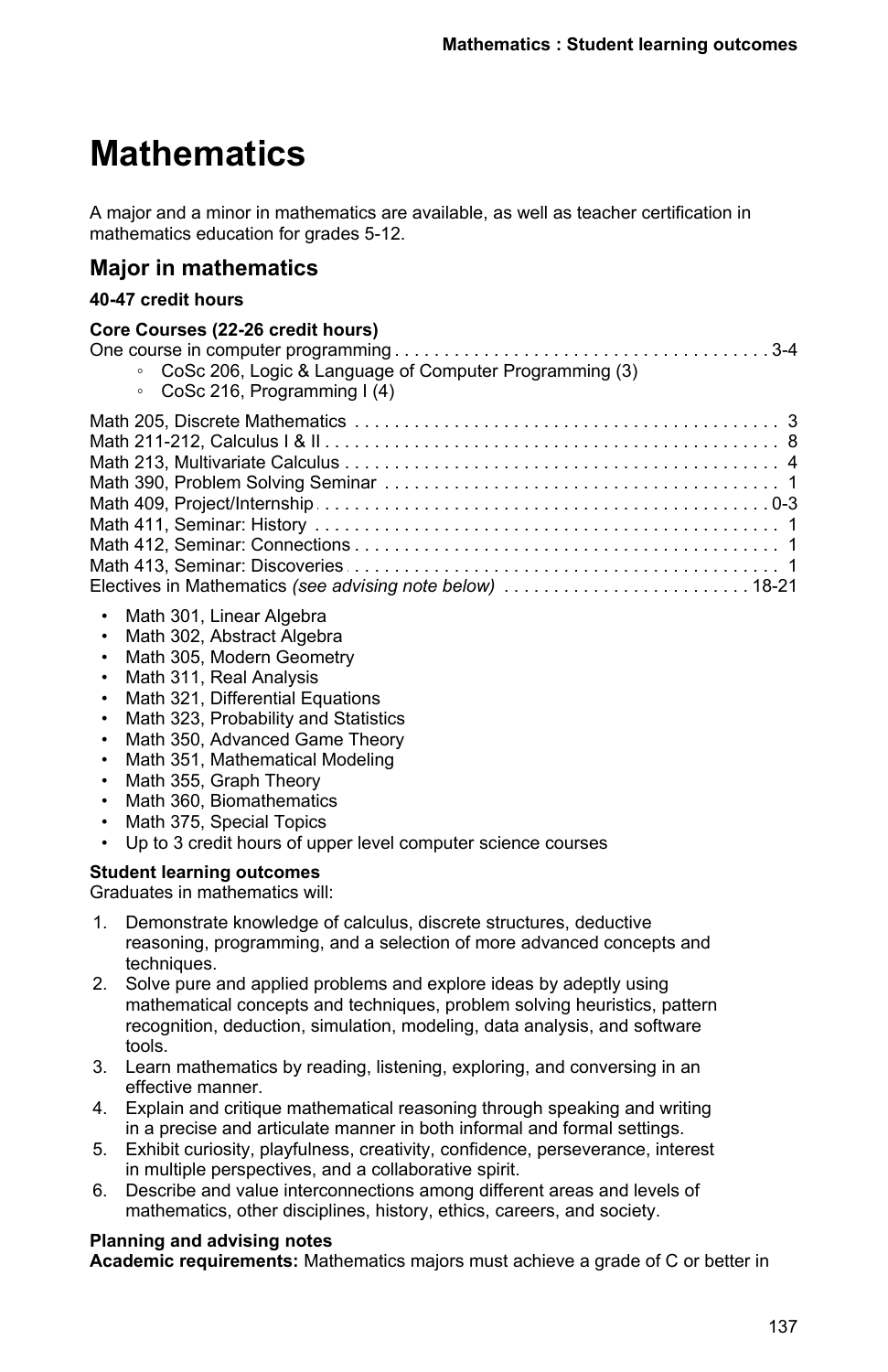every course counted for the major. All students taking mathematics courses must earn a grade of C or better in prerequisite courses.

21 credit hours of Math electives are required for most majors; only 18 credit hours are required for those who complete student teaching in math education. Math secondary education majors do a teaching internship with Math 131 or 132 for credit in Math 409.

**Teacher certification in mathematics** is available for grades 5-12. Courses needed in addition to, or as part of, the Mathematics major core requirements are Math 301; Math 302; Math 305; Math 323; one of Math 350, 351, or 360, and a teaching internship with Math 131 or 132. Also required are 36 credits of education courses, including a semester of student teaching. The first education class, Educ 201, should be taken in May term of the first year or fall of the sophomore year. See the education catalog and web pages for more details about requirements.

## **Planning guide**

| <b>First year</b>  | Goshen Core                                   |
|--------------------|-----------------------------------------------|
|                    | Calculus I. II                                |
|                    | At least one of these:                        |
|                    | Discrete Mathematics                          |
|                    | Multivariate Calculus                         |
|                    | Computer Programming course                   |
| Second and         | Goshen Core                                   |
| <b>Third years</b> | Finish 200-level courses                      |
|                    | Upper-level math                              |
|                    | SST                                           |
| <b>Fourth year</b> | Balance of Goshen Core                        |
|                    | Balance of major                              |
|                    | Senior Project/Internship or Student Teaching |
|                    | <b>Connections &amp; Discoveries</b>          |

# **Minor in mathematics**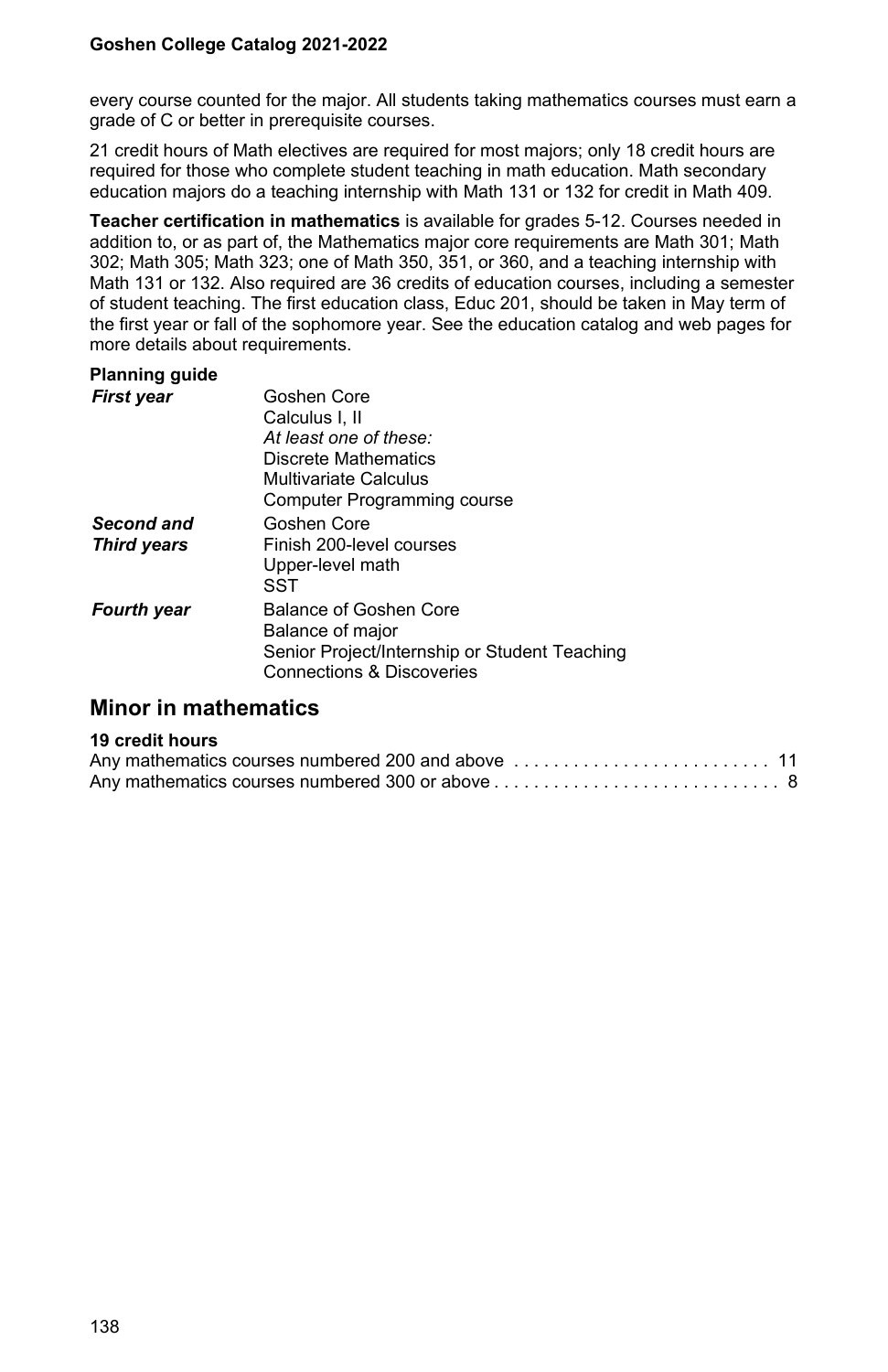# **Molecular biology/biochemistry**

# **Major in molecular biology/biochemistry**

| 55-58 credit hours                               |  |
|--------------------------------------------------|--|
|                                                  |  |
|                                                  |  |
|                                                  |  |
|                                                  |  |
| Biol 311. Advanced Molecular Genetics<br>$\circ$ |  |
| Biol 341, Advanced Cell Biology                  |  |
|                                                  |  |
| Biol 302, Developmental Biology<br>$\circ$       |  |
| Biol 303, Vertebrate Physiology                  |  |
|                                                  |  |
|                                                  |  |
|                                                  |  |
|                                                  |  |
|                                                  |  |
|                                                  |  |
|                                                  |  |
|                                                  |  |
|                                                  |  |

### **Student learning outcomes**

Graduates in molecular biology/biochemistry will:

- 1. Demonstrate knowledge of core biological principles spanning all levels of hierarchy (cells to ecosystems).
- 2. Provide examples of the fundamental role that evolutionary principles have in structuring biological systems from the cell to ecosystems.
- 3. Design and implement experiments through developing research questions, designing research methods, and interpreting and analyzing data using statistical techniques.
- 4. Use strong oral and writing skills to communicate scientific concepts.
- 5. Articulate how faith and/or worldview informs personal bioethical attitudes and behaviors.
- 6. Demonstrate knowledge of the dynamic nature of interactions between the cell and its environment.
- 7. Demonstrate knowledge of the cell as an integrated system that can cooperate and organize to form more complex integrated structures.
- 8. Demonstrate safety and competence in laboratory skills: cell culture techniques, DNA/RNA isolation and analysis, gel electrophoresis, and microscopy.

### **Planning and advising notes**

Recommended elective courses: Psyc 100, General Psychology; additional biology courses; Chem 200, Analytical Chemistry; Chem 310, Thermodynamics; and Chem 312, Quantum Mechanics I.

Graduates with a molecular biology major are well-prepared for further study in medical or graduate school, or direct entry into the job market. Molecular biology provides a foundation for careers in biochemistry, molecular biology, behavior genetics, molecular genetics, biotechnology, genetics, molecular medicine, genomics, proteomics, molecular diagnostics, drug discovery and many related areas.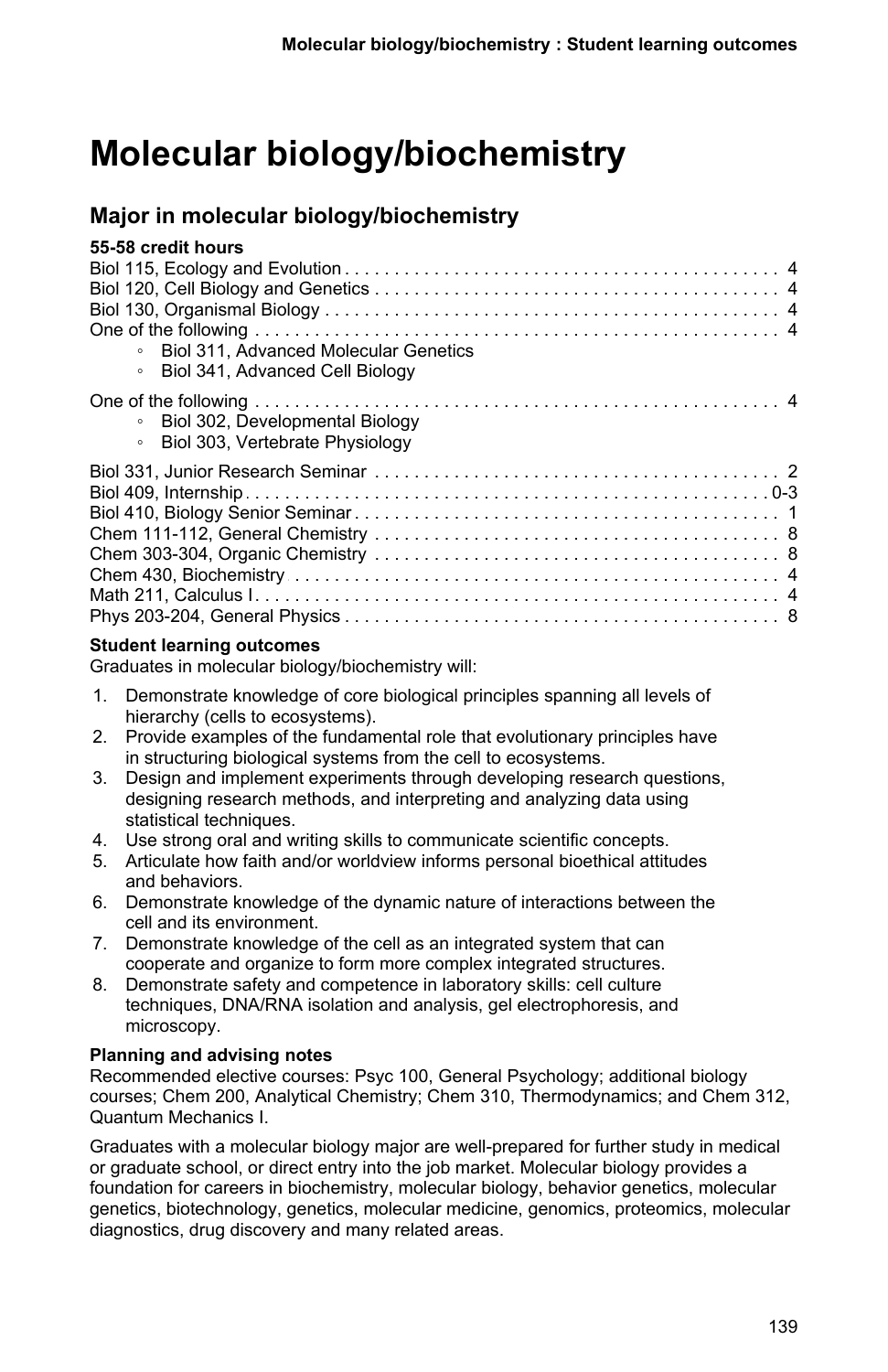| Planning guide |                                                                                                                                          |
|----------------|------------------------------------------------------------------------------------------------------------------------------------------|
| First year     | Goshen Core<br>Ecology & Evolution (fall)<br>Cell Biology & Genetics (spring)<br>Organismal Biology (spring)<br><b>General Chemistry</b> |
| Second year    | Goshen Core<br>Calculus I<br>Organic Chemistry<br>Biology choice<br>SST (summer)                                                         |
| Third year     | Goshen Core<br>Biochemistry<br>General Physics<br>Junior Research Seminar<br>Biology choice                                              |
| Fourth year    | Balance of Goshen Core<br>Balance of major<br>Internship<br>Biology Senior Seminar                                                       |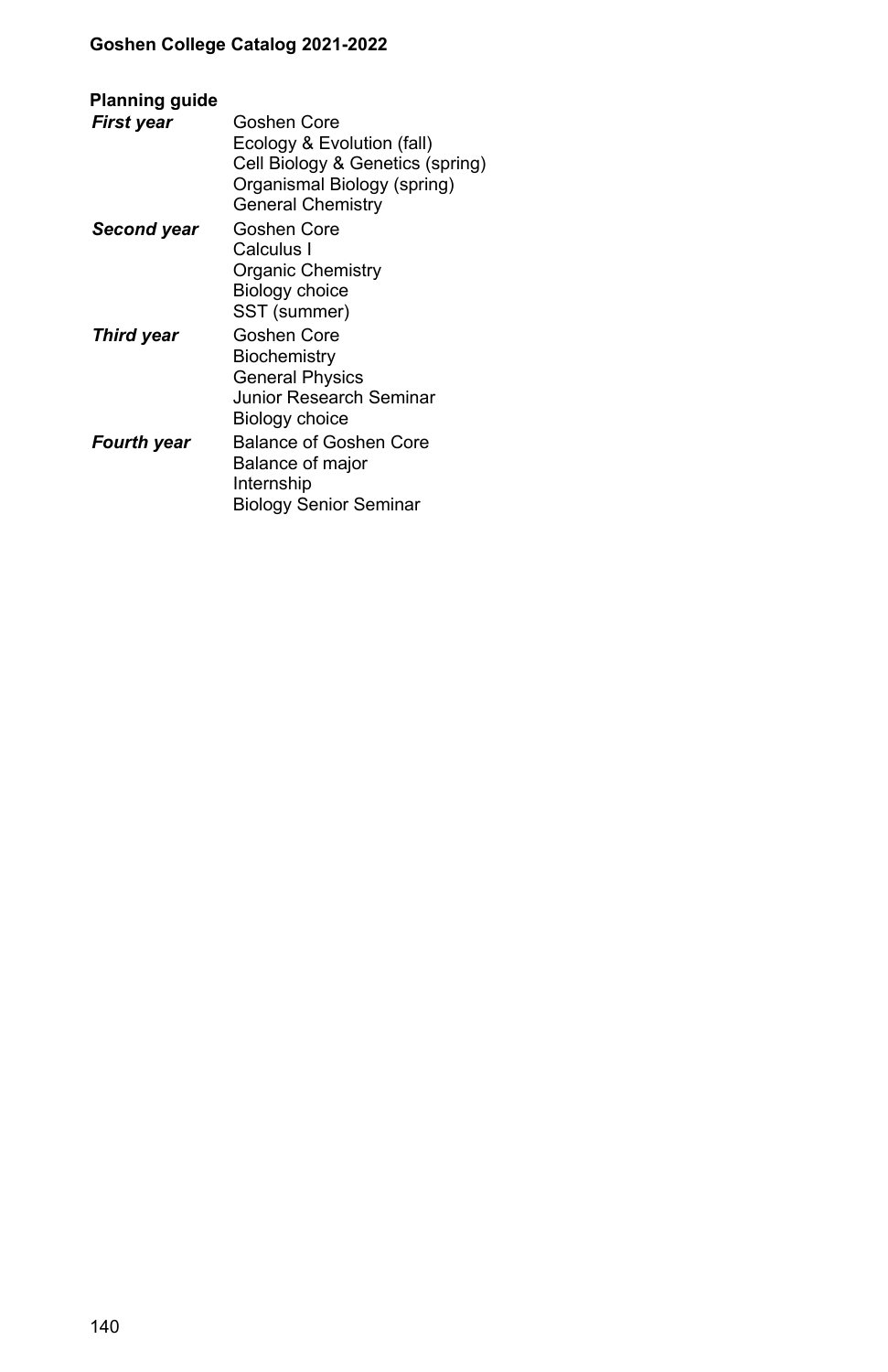# **Multimedia communication**

The minor in multimedia communication may be combined with any major, or it may be expanded into a major in one of two ways: as a concentration within the communication major or as a component of the interdisciplinary major.

## **Minor in multimedia communication**

## **18 credit hours**

| $\mathbf{A} + \mathbf{O} \mathbf{O} \mathbf{O} \mathbf{T}$ |
|------------------------------------------------------------|

- Art 208, Typography ◦ Art 308, Graphic Design
- Bus 254, Principles of Marketing
- Comm 212, Digital Media Production
- Comm 250, Writing for Media
- Comm 312, Advanced Digital Media Production

#### **Student learning outcomes**

Graduates in multimedia communication will:

- 1. Comprehend a core of knowledge in the field.
- 2. Create a diverse portfolio that reflects multimedia aesthetic proficiency.
- 3. Demonstrate a set of professional skills and competencies in their practice of multimedia communication.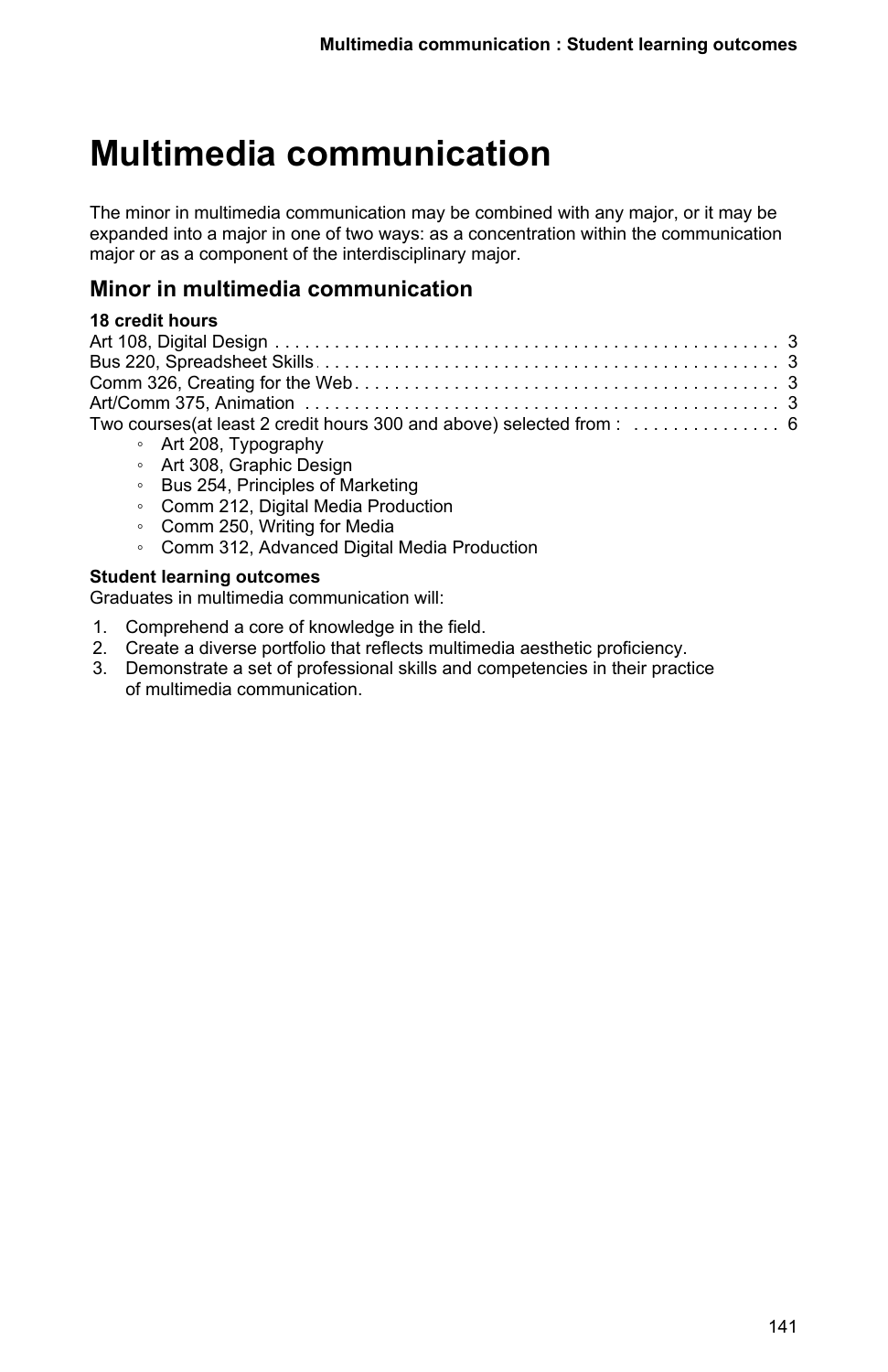# **Music**

A major, with several possible concentrations, and a minor in music are available. Teacher certification in vocal and/or instrumental music education is also available for grades 5-12 or P-12. Minors in music for social change, music and worship or piano pedagogy may be combined with any major except music.

# **Major in music**

### **43-85 credit hours (Core and one concentration area)**

| Core courses (21 credit hours):                                                    |  |
|------------------------------------------------------------------------------------|--|
|                                                                                    |  |
|                                                                                    |  |
|                                                                                    |  |
|                                                                                    |  |
|                                                                                    |  |
|                                                                                    |  |
|                                                                                    |  |
|                                                                                    |  |
|                                                                                    |  |
|                                                                                    |  |
| Generalist concentration (22-23 credit hours)                                      |  |
|                                                                                    |  |
|                                                                                    |  |
|                                                                                    |  |
|                                                                                    |  |
|                                                                                    |  |
| Mus 208, Piano Pedagogy I (3)<br>$\circ$                                           |  |
| Mus 210, Elementary Music Methods (3)<br>$\circ$                                   |  |
| Mus 220, El Sistema: Music for Social Change (2)<br>$\circ$                        |  |
| Mus 231, Lyric Diction for Singers (2)<br>$\circ$                                  |  |
| Mus 308, Vocal Methods and Pedagogy (2)<br>$\circ$                                 |  |
| Mus 312, Conducting I (2)<br>$\circ$                                               |  |
| Mus 318, Conducting II (2)<br>$\circ$                                              |  |
| Mus 355, Arts in London (4)<br>$\circ$                                             |  |
|                                                                                    |  |
|                                                                                    |  |
| Pianists only: accompany sophomore recitals, etc., as directed by piano teacher NC |  |
| Music education concentration for P-12 certification (64-68 credit hours)          |  |
|                                                                                    |  |
|                                                                                    |  |
|                                                                                    |  |
|                                                                                    |  |
|                                                                                    |  |
|                                                                                    |  |
|                                                                                    |  |
|                                                                                    |  |
|                                                                                    |  |
|                                                                                    |  |
|                                                                                    |  |
|                                                                                    |  |
| Professional education courses (see Education department pages for details) 35     |  |
|                                                                                    |  |
| Pianists only: accompany sophomore recitals, etc., as directed by piano teacher NC |  |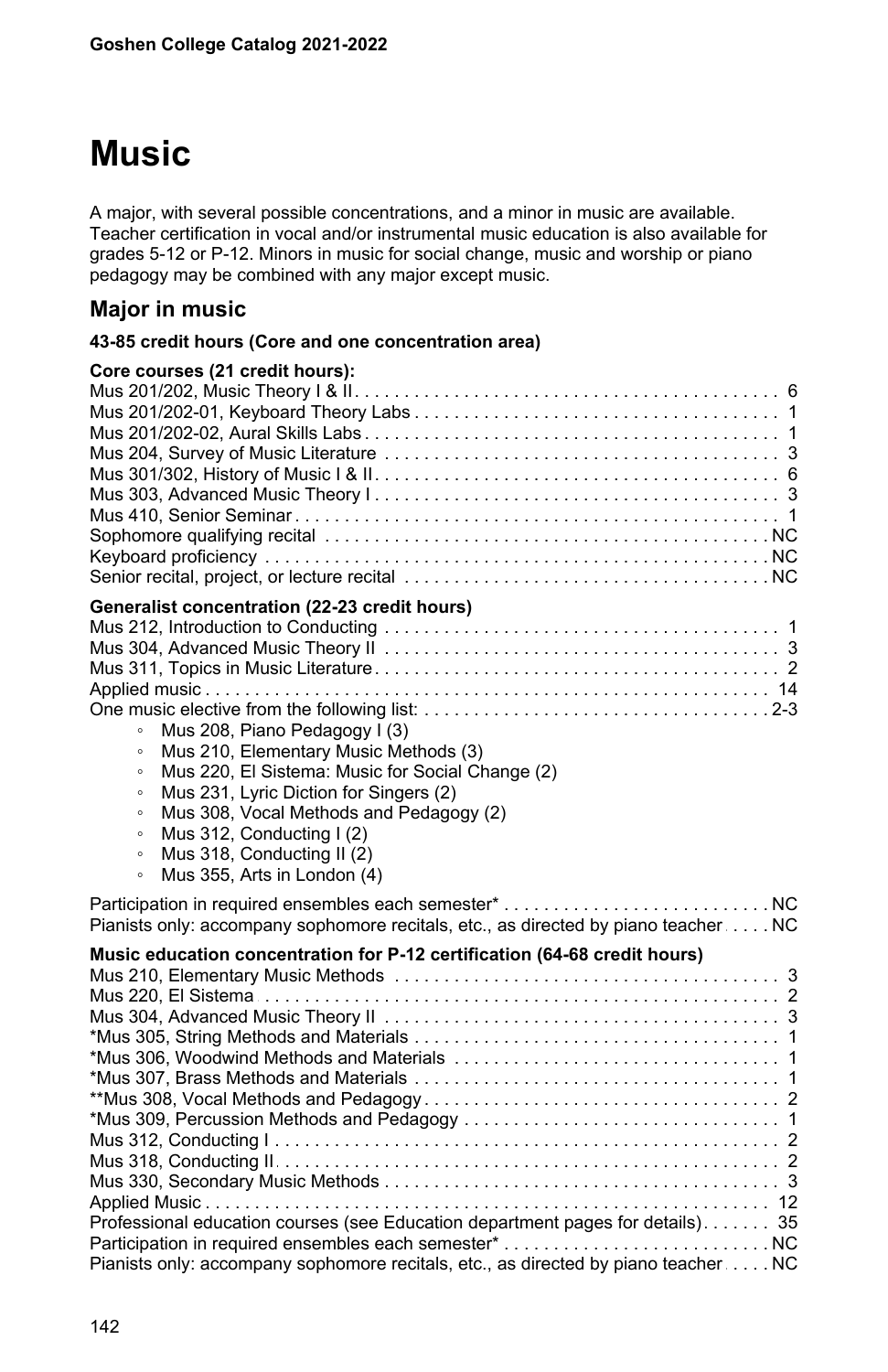| *coursework for instrumental licensure: **coursework for vocal licensure                                                                                                                                                                                                                                                                                                                                                   |
|----------------------------------------------------------------------------------------------------------------------------------------------------------------------------------------------------------------------------------------------------------------------------------------------------------------------------------------------------------------------------------------------------------------------------|
| Music for social change concentration (25-26 credit hours)<br>Mus 208, Piano Pedagogy I (3)<br>$\circ$<br>Mus 210, Elementary Music Methods (3)<br>$\circ$<br>Mus 312, Conducting I (2)<br>$\circ$<br>Mus 330, Secondary Music Methods (2)<br>$\circ$                                                                                                                                                                      |
| Bus 319, Leading Non-profit Organizations<br>$\circ$<br>Educ 201, Foundations of Education<br>$\circ$<br>PJCS 360, Designing for Social Change<br>$\circ$<br>PoSc 210, Introduction to Public Policy<br>$\circ$<br>Soc 224, Introduction to Social Work<br>$\circ$<br>Soc 234, Ethnography and Culture<br>$\circ$                                                                                                          |
| Pianists only: accompany sophomore recitals, etc., as directed by piano teacher NC                                                                                                                                                                                                                                                                                                                                         |
| Music and worship concentration (26-27 credit hours)<br>$\circ$<br>Mus 208, Piano Pedagogy I<br>Mus 210, Elementary Music Methods<br>$\circ$                                                                                                                                                                                                                                                                               |
| Bibl 301, Hebrew Scriptures<br>$\circ$<br>Engl 203, Introduction to Creative Writing<br>$\circ$<br>Psyc 210 SW, Developmental Psychology<br>$\circ$<br>Rel 205 RW, Religion in America<br>$\circ$<br>Rel 320, Christian Theologies<br>$\circ$<br>Rel 322, Worshiping Communities<br>$\circ$<br>Rel 374, Congregational Ministries<br>$\circ$<br>Thea 235, The Power of Story<br>$\circ$<br>Thea 245. Aesthetics<br>$\circ$ |
| Public demonstration of leading chamber ensemble or congregational singing NC<br>Pianists only: accompany sophomore recitals, etc., as directed by piano teacher NC                                                                                                                                                                                                                                                        |
| Piano pedagogy concentration (26 credit hours)<br>Mus 409, Music Teaching Internship (three semesters, 1 credit each) 3<br>Participation/accompaniment in required ensembles each semester*<br>Accompany sophomore recitals, etc., as directed by piano teacher  NC<br>*unless on SST or other off-campus program.                                                                                                         |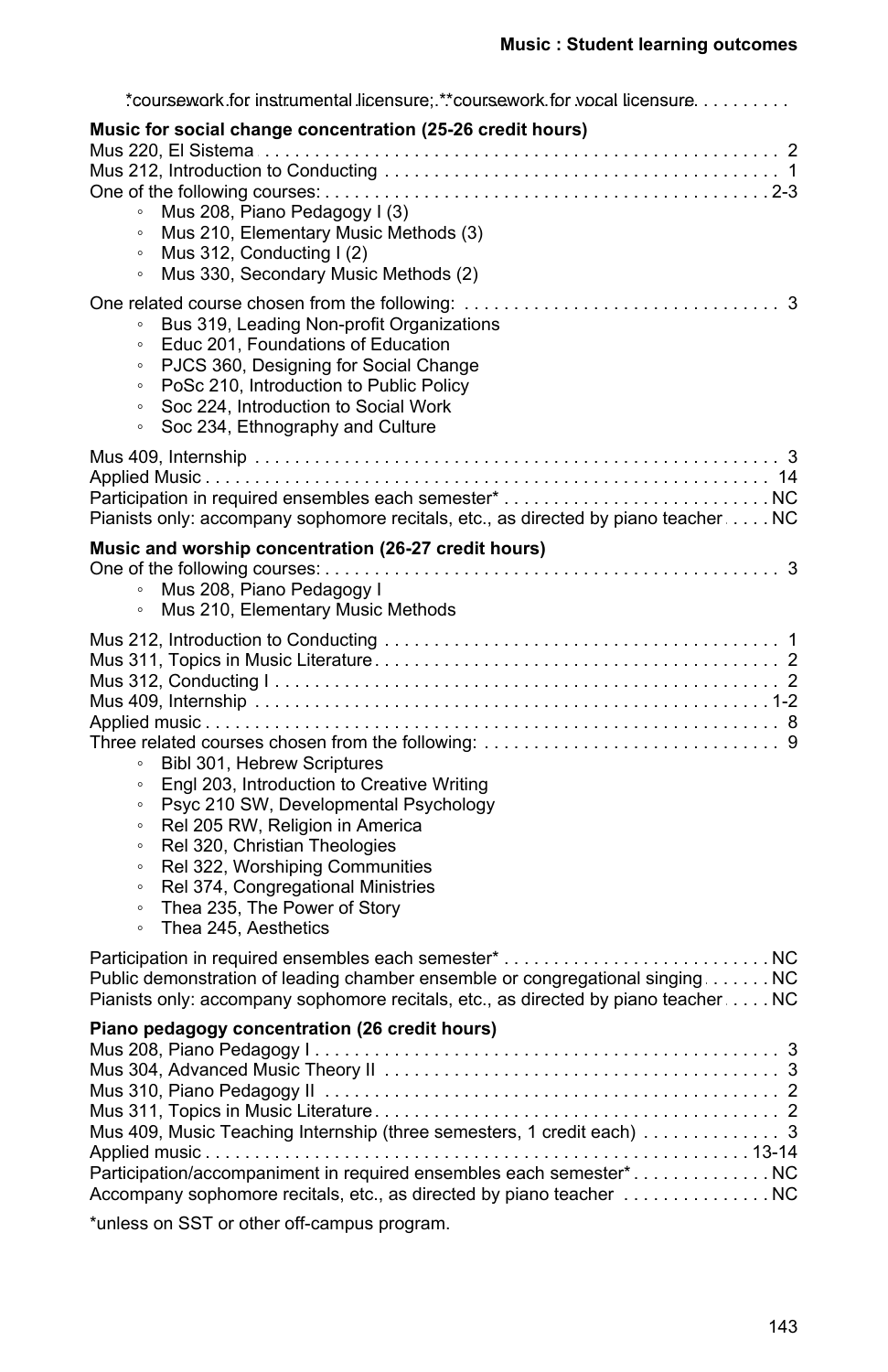#### **Student learning outcomes**

Graduates in music will:

- 1. Demonstrate growth in musicianship and artistry for excellence in music performance.
- 2. Demonstrate increased skills and knowledge for quality scholarship in music.
- 3. Develop expertise toward effective pedagogies and leadership in music.
- 4. Integrate performance skills, aesthetic understandings and academic work toward music's service as an instrument of peacemaking and the deepening of Christian faith.
- 5. Demonstrate preparedness for a vibrant career that includes using the musical arts for a positive contribution to society.

#### **Planning guide**

| First vear | Goshen Core                |
|------------|----------------------------|
|            | Music Theory               |
|            | Applied music              |
|            | Survey of Music Literature |

- *Second year* Goshen Core Music Theory (if not taken in first year) Advanced Theory (if not in third year) Specialty Course (see previous list) Applied music Courses in concentration Sophomore recital **SST** *Third year* Goshen Core
- Advanced Theory (if not in second year) Applied music Courses in concentration
- *Fourth year* Balance of Goshen Core Balance of major History of Music Topics in Music Senior Seminar Recital or paper
- **Fifth year** Student teaching in fall for music education majors

#### **Planning and advising notes**

Music education students may take any of the following courses whenever offered: Mus 210, Mus 330, Mus 312, Mus 318. Music education students should see the Education department catalog and web pages for professional education courses required for certification to teach.

Additional requirements for the major and options for research and performance certificates are described below.

#### **Additional requirements**

*Keyboard proficiency.* Keyboard proficiency will require facility in sight-reading, keyboard technique, harmonization, transposition, improvisation and playing by ear. Prior to entering the first semester of music theory (Mus 201), an examination will be given to determine the student's keyboard proficiency level and placement in the keyboard theory labs. Keyboard proficiency exams will be given during final exam days of each semester. In order to pass the keyboard proficiency exam, most students require a sequence of study that begins with the 200-level music theory keyboard skills labs and continues with at least one semester of private applied piano study. Students earning a grade of B or higher in Mus 250 Class Piano automatically meet the requirement. Fulfilling the keyboard proficiency requirement early on in the degree program is strongly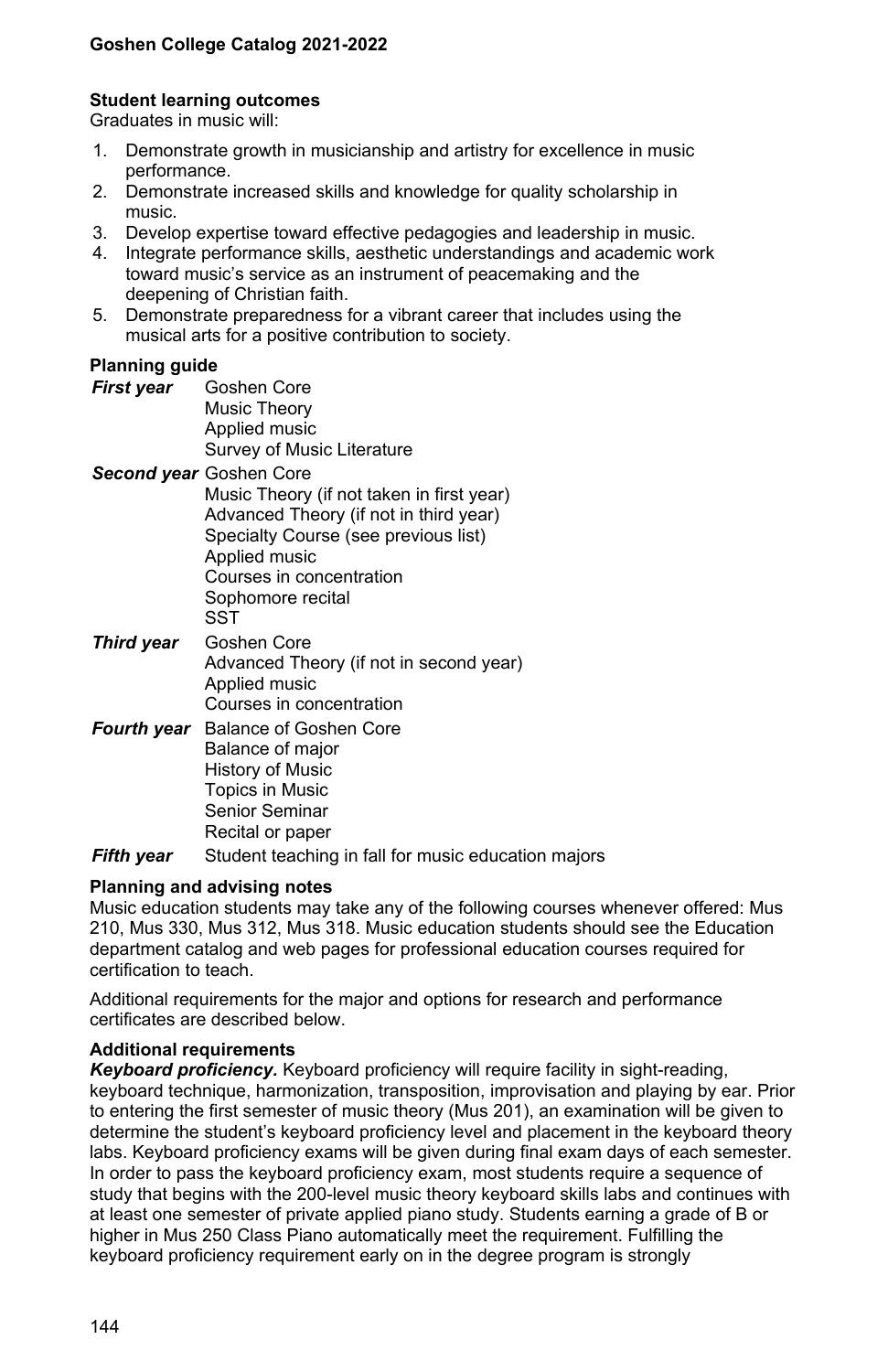recommended; keyboard proficiency must be completed before the senior recital permission for all music majors, and before student teaching for music education majors.

*Departmental recitals.* All music majors and minors are expected to attend the music department weekly recitals and perform periodically, as directed by their applied music instructor.

*Sophomore qualifying recital.* All music majors, minors and interdisciplinary majors with a focus in music are required to present 15-20 minutes of music in a public recital by the end of their fourth semester of applied music study. Successful completion of this requirement, as well as acceptable work in other music studies, is a prerequisite for continuing as a major in the department.

*Junior recital/project.* Junior recitals/projects are an option only for music majors pursuing the research or performance endorsements.

*Senior recital/lecture-recital/project.* A permission performance is required one month prior to the public senior recital/presentation date. All program notes, translations and written documents must be submitted at the time of the permission, for review and approval.

*Ensemble participation.* Each music major and minor has core ensemble requirements determined by the music faculty and in alignment with the primary instrument. Additional ensemble participation is possible if the core ensemble requirement is being met.

# **Minor in music**

#### **20-21 credit hours**

| • Mus 208, Piano Pedagogy I (3)          |
|------------------------------------------|
| Mus 210, Elementary Music Methods (3)    |
| • Mus 231, Lyric Diction for Singers (2) |
| • Mus 301, Music History $(3)$           |
| • Mus 302, Music History II (3)          |
| Mus 303, Advanced Music Theory (3)       |

- Mus 308, Vocal Methods & Pedagogy (2)
- Mus 311, Topics in Music Literature (2)
- Mus 312, Conducting I (2)
- Mus 355, Arts in London (4)

```
Participation in a core ensemble each semester* . . . . . . . . . . . . . . . . . . . . . . . . . . . . . . . . . . . . . . . . . . . . . . . . . . . . . . . . . . . . . . . . . . . NC
Sophomore recital or project (may be given in junior or senior year) . . . . . . . . . . . . . . . NC
```
\*unless on SST or other off-campus program.

### **Planning and advising note**

Students pursuing a minor in music, especially those receiving music scholarships, are strongly encouraged to complete all requirements by the end of their junior year. particularly the 201-202-204 sequence of courses.

## **Research and performance endorsement options**

The following endorsement opportunities are for music majors who are considering graduate studies in a research or performance area.

### **Research endorsement requirements:**

- 1. Sophomore qualifying recital (15 min.) or lecture-recital (20 min.) involving live performance and sample of written scholarly work (3,000 words) on a music topic submitted to faculty.
- 2. Junior project: a lecture or lecture-recital (30 min.) or a presentation at the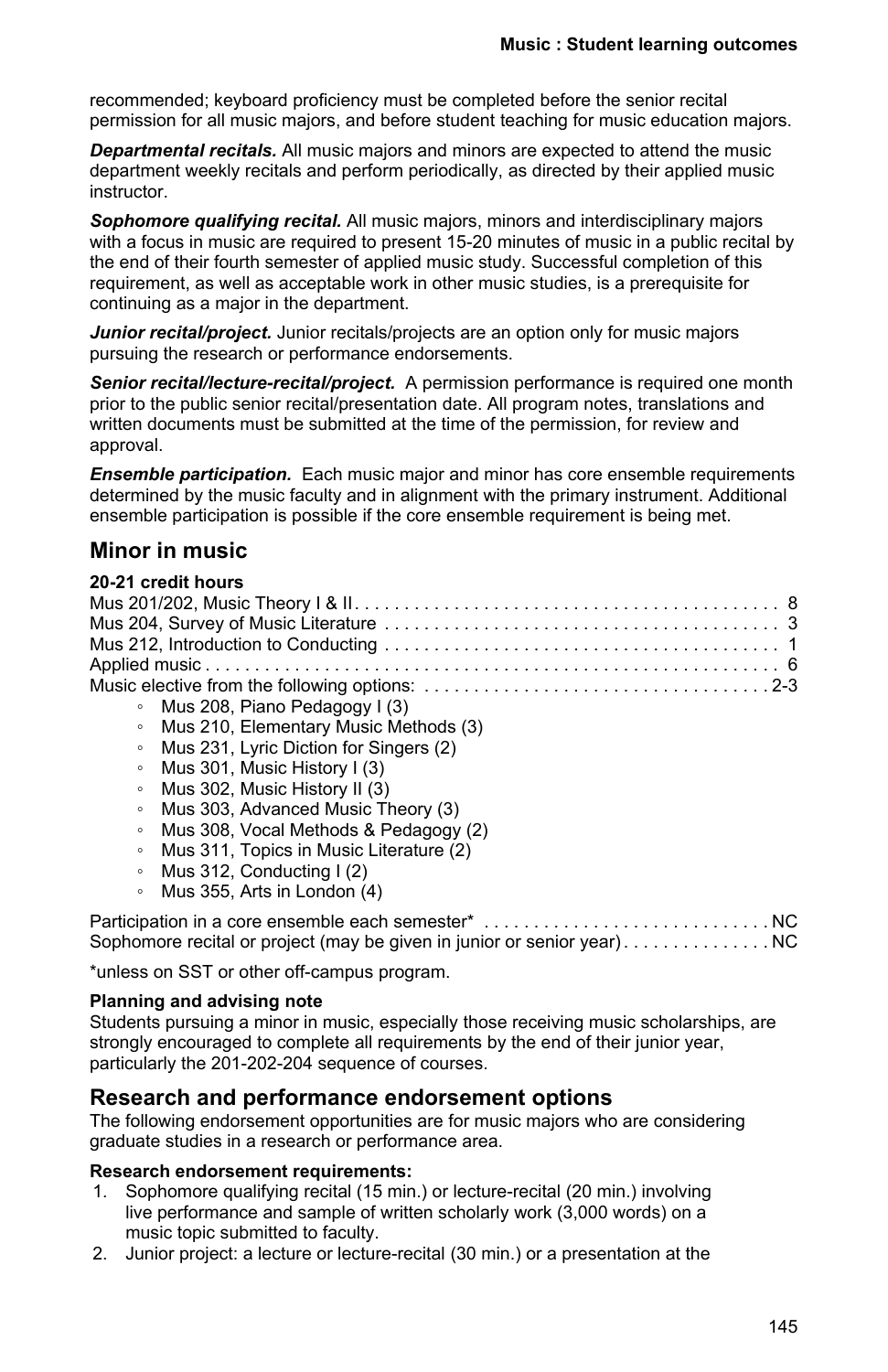student research symposium. Paper must be submitted to faculty for approval one month in advance.

3. Senior presentation of a scholarly paper (60 min.), which may or may not include performance. A 9-10,000 word paper must be submitted to faculty one month prior to the public presentation.

#### **Performance endorsement requirements:**

- 1. Sophomore qualifying recital (20-25 min.)
- 2. Junior recital (30 min.)
- 3. Senior recital (50-60 min.) A permission performance is required one month prior to the public senior recital date.
- 4. Specific instrument requirements: *Pianists* – learn at least one full concerto (may serve as junior recital) and accompany at least three sophomore recitals or comparable collaborative performances.

*Violinists* – learn at least one full concerto (may serve as junior recital) *Other instrumentalists* – significant sonata repertoire and full concerto or other collaborative chamber project.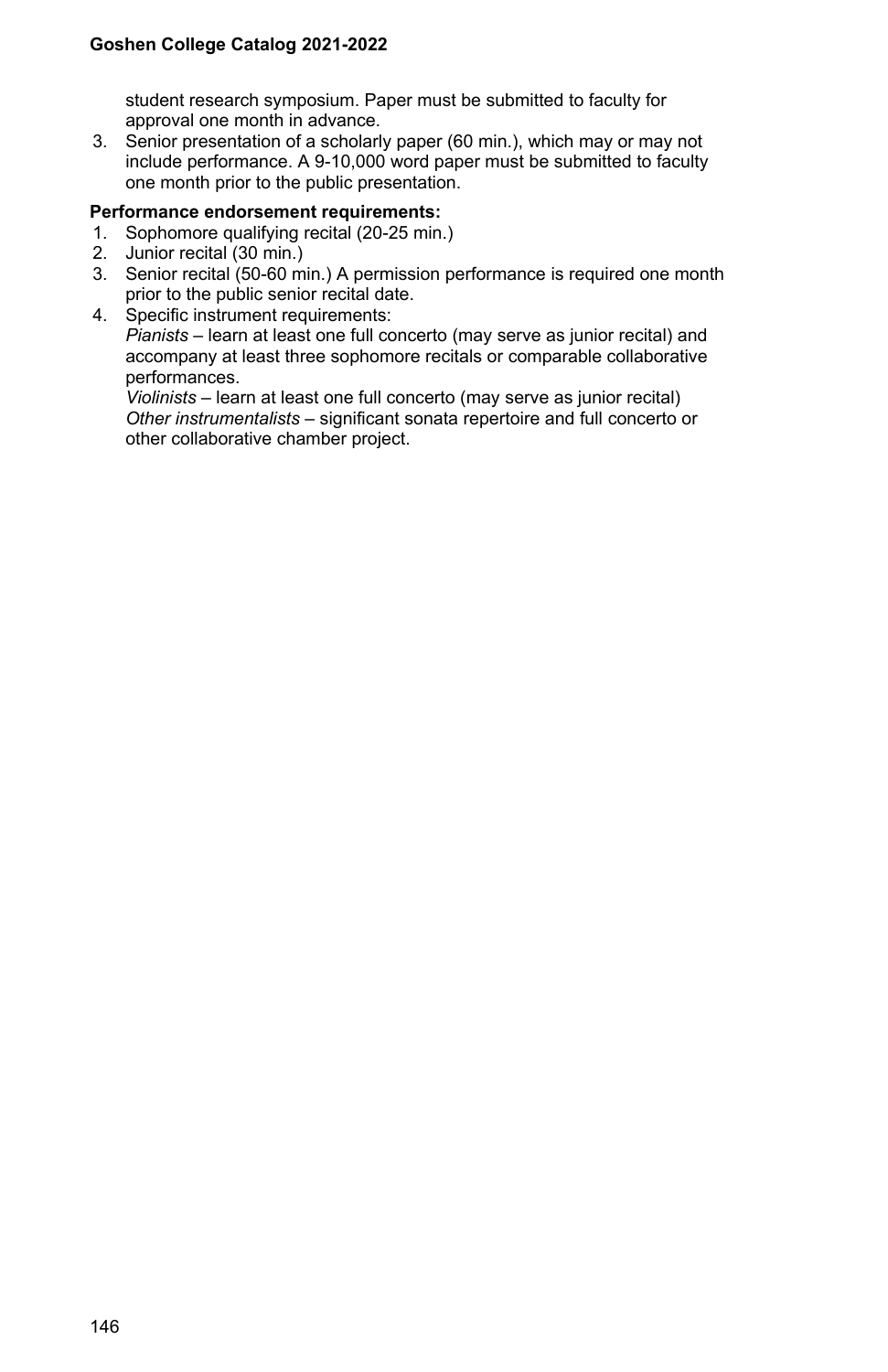# **Music for social change**

Music for social change is also available as a concentration within the music major.

# **Minor in music for social change**

# **21 credit hours**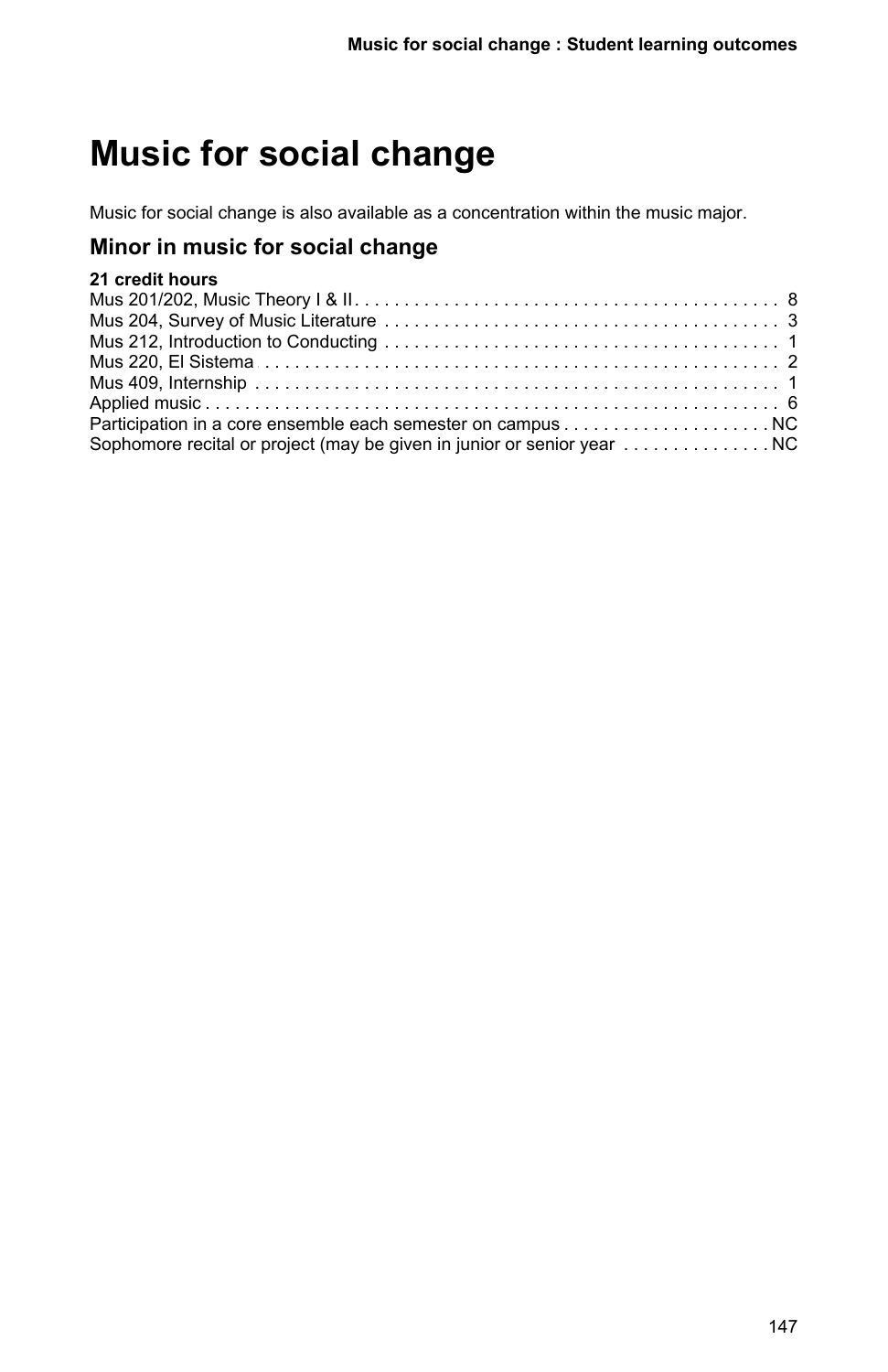# **Music in worship**

## **Minor in music in worship**

#### **20-21 credit hours**

| Mus 208, Piano Pedagogy I           |  |  |  |
|-------------------------------------|--|--|--|
| • Mus 210, Elementary Music Methods |  |  |  |
|                                     |  |  |  |

Participation in a core ensemble at least four semesters . . . . . . . . . . . . . . . . . . . . . . . . . . . . . . . . . . . . . . . . . . . . . . . . . . . . . . . . . . . . . . . . . . . NC Sophomore recital or project (may be given in junior or senior year) . . . . . . . . . . . . . . . NC

#### **Student learning outcomes**

Graduates in music will:

- 1. Demonstrate growth in musicianship and artistry for excellence in music performance.
- 2. Demonstrate increased skills and knowledge for quality scholarship in music.
- 3. Develop expertise toward effective pedagogies and leadership in music.
- 4. Integrate performance skills, aesthetic understandings and academic work toward music's service as an instrument of peacemaking and the deepening of Christian faith.
- 5. Demonstrate preparedness for a vibrant career that includes using the musical arts for a positive contribution to society.

#### **Advising note**

Music in worship is also available as a concentration within the music major.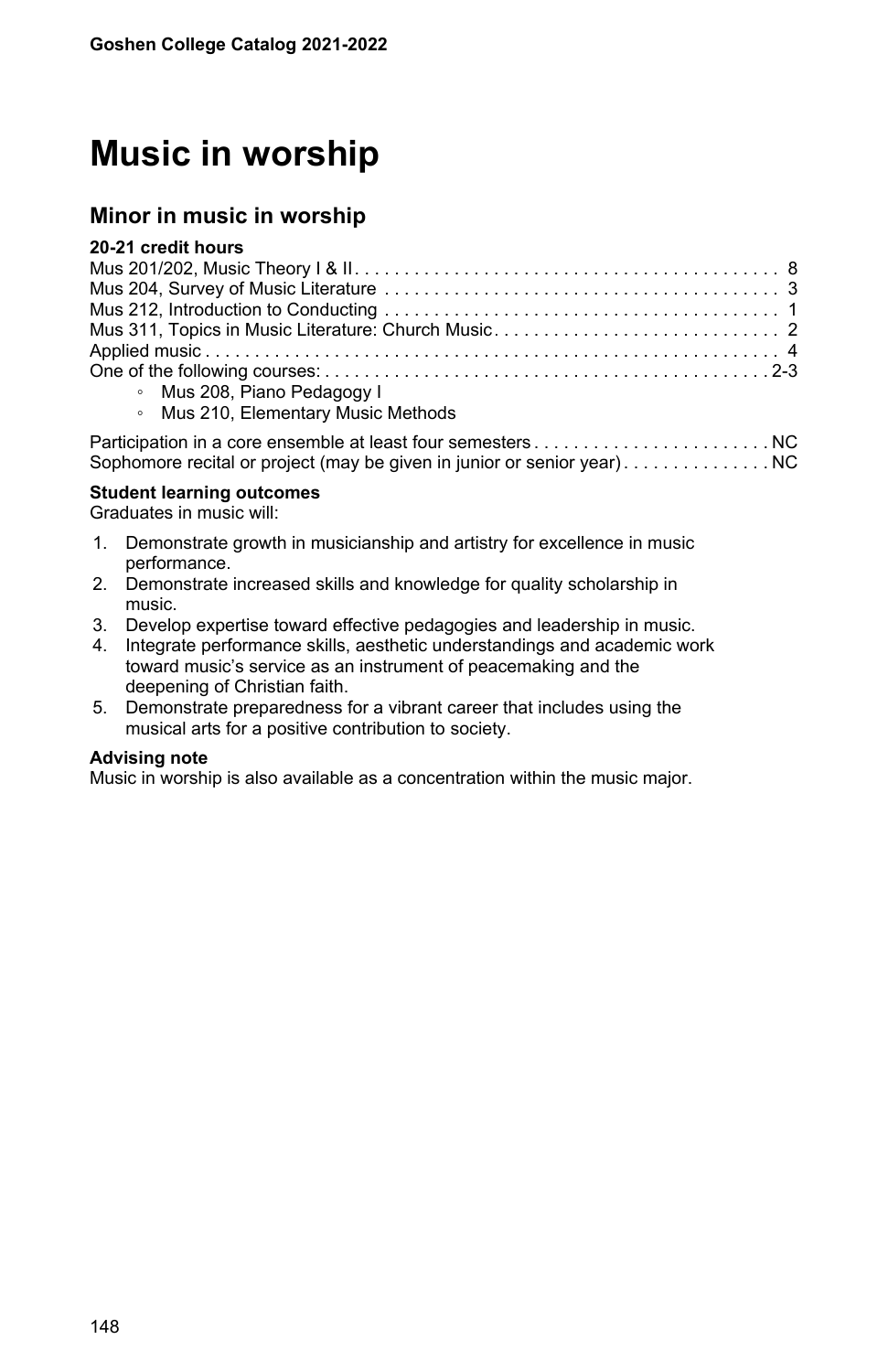# **Musical theater**

A minor in musical theater may be combined with any major. See specific requirements for music or theater majors who select this minor. This is a performance minor. All musical theater minors are required to audition for musical and opera productions.

# **Minor in musical theater**

## **18-23 credit hours**

| Musical or opera production participation at least 2 semesters NC |  |
|-------------------------------------------------------------------|--|
|                                                                   |  |
|                                                                   |  |

### *For music majors: (11 credits)*

- Thea 200, Theater practice or Mus 262, Staged Music Scenes (2)
- Thea 234, Acting  $I(3)$
- Thea 334, Acting II  $(3)$
- Thea 388, Movement for the Stage (3)

## *For theater majors: (13 credits)*

- Mus 201, Music Theory I (4)
- Mus 275, Applied Music: Voice (4)
- Mus 375, Applied Music: Voice (2)
- Thea 388, Movement for the Stage (3)

*For students in all other majors: (16 credits)*

- Mus 201, Music Theory I (4)
- Mus 275, Applied Music: Voice (4)
- Mus 375, Applied Music: Voice (2)
- Thea 234, Acting  $(3)$
- Thea 334, Acting II OR Thea 338, Movement for the Stage (3)

#### **Planning and advising notes**

Applied music is two credits per semester and requires an additional fee for private voice lessons.

Thea 388 is a Themes in Drama course that sometimes has other titles. Movement for the Stage must be taken for this minor. Other Thea 388 courses cannot meet the minor requirement.

Thea 360, Dance III (2 credits) is a recommended elective.

In order to complete the recital, approval by faculty is needed with the possible requirement of more applied voice.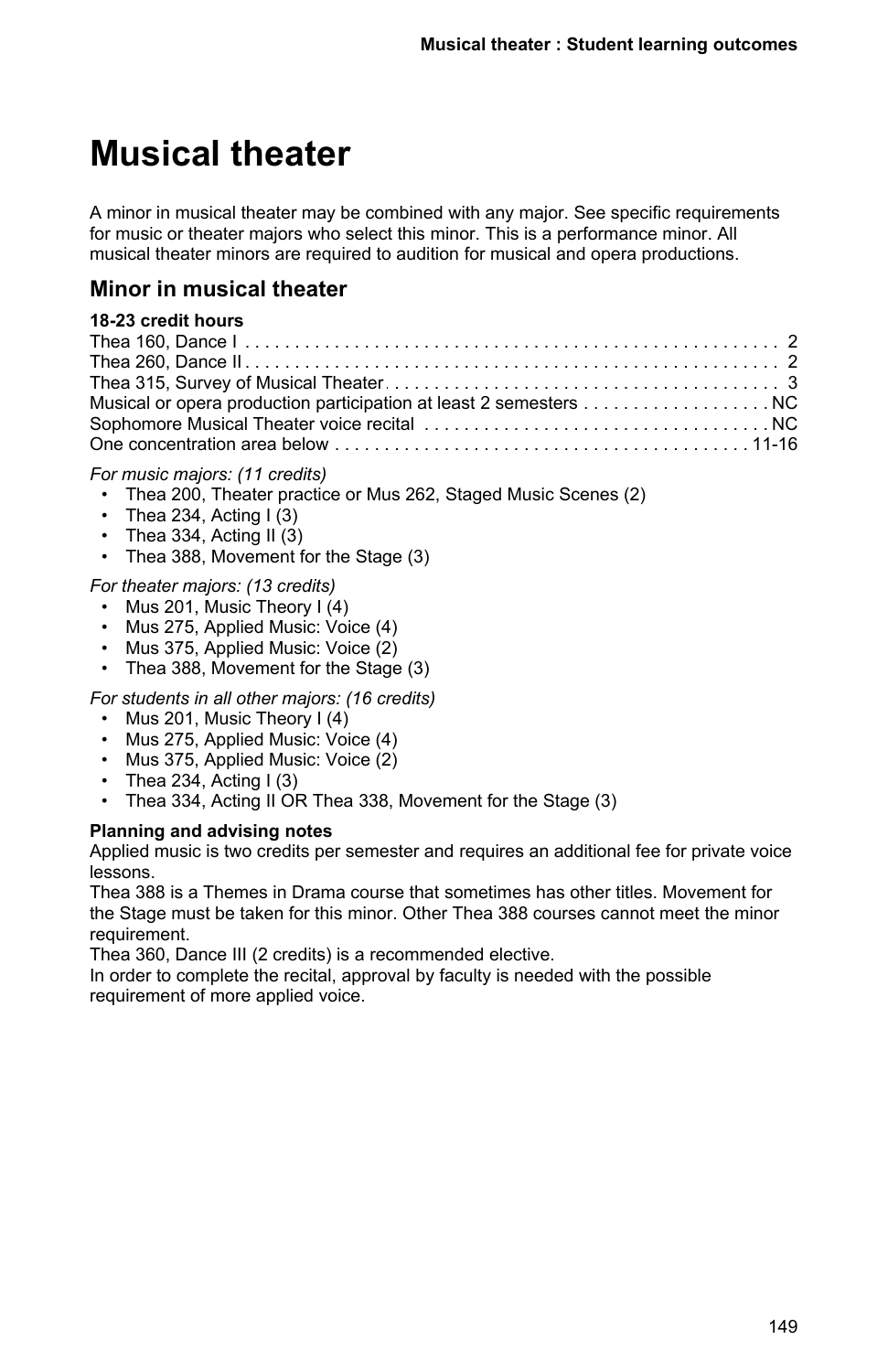# **Nursing**

#### **Two tracks, one degree.**

The Nursing program has both a basic track described below and an R.N.-to-B.S.N. completion track, which is described in the Adult and Continuing Studies section of this catalog.

# **Basic track**

### **Admission process**

Applicants should be in the upper half of their high school graduating class. The high school program should include foreign language, algebra, chemistry, and biology. Physics is also recommended. Applications to the professional nursing program are submitted during the second semester of the freshman year. Applications are due by February 12 and are processed by March 11 for priority consideration. The first nursing course begins in the fall of the sophomore year (some exceptions may be made to accommodate SST schedules). The nursing department uses a holistic admissions framework in assessing the applicant's readiness for admission. Holistic admission is based on metrics (GPA minimum of 2.7), personal attributes (determined by references), and student's life experiences (assessed through an essay in the application process). The applicant's readiness for placement in clinical experiences is determined by academic performance, health record completion, and a background security check.

### **Transfer students from other nursing programs**

Students who wish to transfer to the nursing program at Goshen College from another pre-nursing or nursing program will be reviewed on an individual basis. Admission to the nursing program will be based on the academic and clinical performance of the student. The Department of Nursing may request a reference letter from the previous nursing programs regarding academic and clinical performance.

#### **Academic and professional requirements**

*General.* Admission to Goshen College as outlined on the [Admission website](/admission). *Professional.* Essential abilities necessary to learn the professional nurse role include critical thinking, conceptual and judgmental skills, neurological function so that the senses can be used to make correct clinical judgments and perform psychomotor skills safely; the ability to communicate clearly; effective emotional coping skills; accountability; and the ability to engage in activities consistent with safe nursing practice.

*Academic.* Grade of C or above in supporting and nursing courses and a cumulative college grade point average (GPA) of 2.7 or higher. The Goshen Core requirement in Quantitative Literacy must be met prior to or concurrently with the first science class required for the major.

*Other*. The nursing department reserves the right to adjust the current admission criteria when outcome assessment data demonstrate the need for such changes.

#### **Continuation criteria**

A grade of C or above in all supporting and nursing courses and a college GPA of 2.7 or higher is required for continuation in the nursing major. A grade of C- or below in a supporting or nursing course interrupts the student's plan of study. The course must be repeated with a grade of C or higher prior to advancement to the next level. Nursing and supporting courses may be repeated only once. The number of repeated courses is limited to two supporting courses and one nursing course. The nursing department reserves the right to place a student on probation or require a student to withdraw from the nursing major when the GPA falls below 2.7 or when that student displays behaviors deemed inappropriate to the practice of professional nursing.

#### **Graduation requirements**

Completion of 120 credit hours accepted by Goshen College, successful completion of all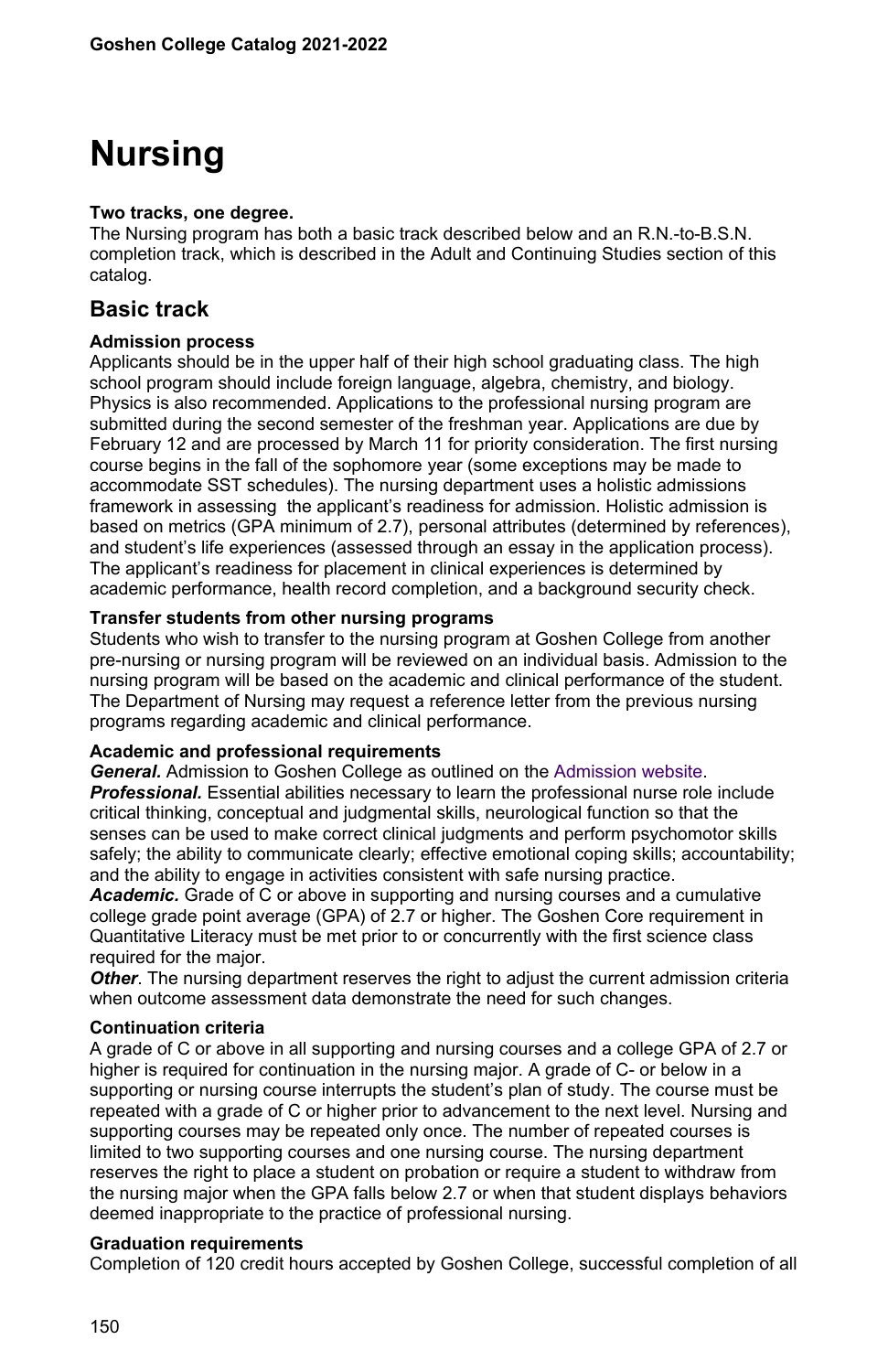nursing courses, cumulative GPA of 2.7 or higher in all college course work.

## **Licensure exam**

Upon completion of the degree, the student who meets criteria is eligible to take the National Council Licensure Examination – RN (NCLEX-RN) for licensure as a registered professional nurse. The program is accredited by the Commission on Collegiate Nursing Education and is approved by the Indiana State Board of Nursing.

# **Major in nursing (basic track)**

## **82-86 credit hours**

## **Modified Goshen Core program for nursing students**

The same Goshen Core requirements apply as for students in other majors, with two exceptions.

**Perspectives courses**: Natural World, Social World and Peacemaking requirements are met by courses in the nursing major.

**Intercultural education:** Nursing students may select an on-campus alternative program with three elements:

| 1. Language prerequisite: 101 level of any world language by placement test, |
|------------------------------------------------------------------------------|
| course credit, or CLEP (or native language other than English)               |

- 2. 6 credit hours from the on campus SST alternate list (see Global Engagement pages).
- 3. Core 300, Global Issues Seminar

## **Supporting courses (31-35 credit hours)**

| Complete prior to enrolling in nursing courses:                                                                                        |  |
|----------------------------------------------------------------------------------------------------------------------------------------|--|
| Complete prior to or concurrent with 200-level nursing courses:<br>Psyc 210 SW, Developmental Psychology or Psyc 221, Human Behavior 3 |  |
| Complete prior to or concurrent with 300-level nursing courses:                                                                        |  |
| Nursing courses (51 credit hours)                                                                                                      |  |
|                                                                                                                                        |  |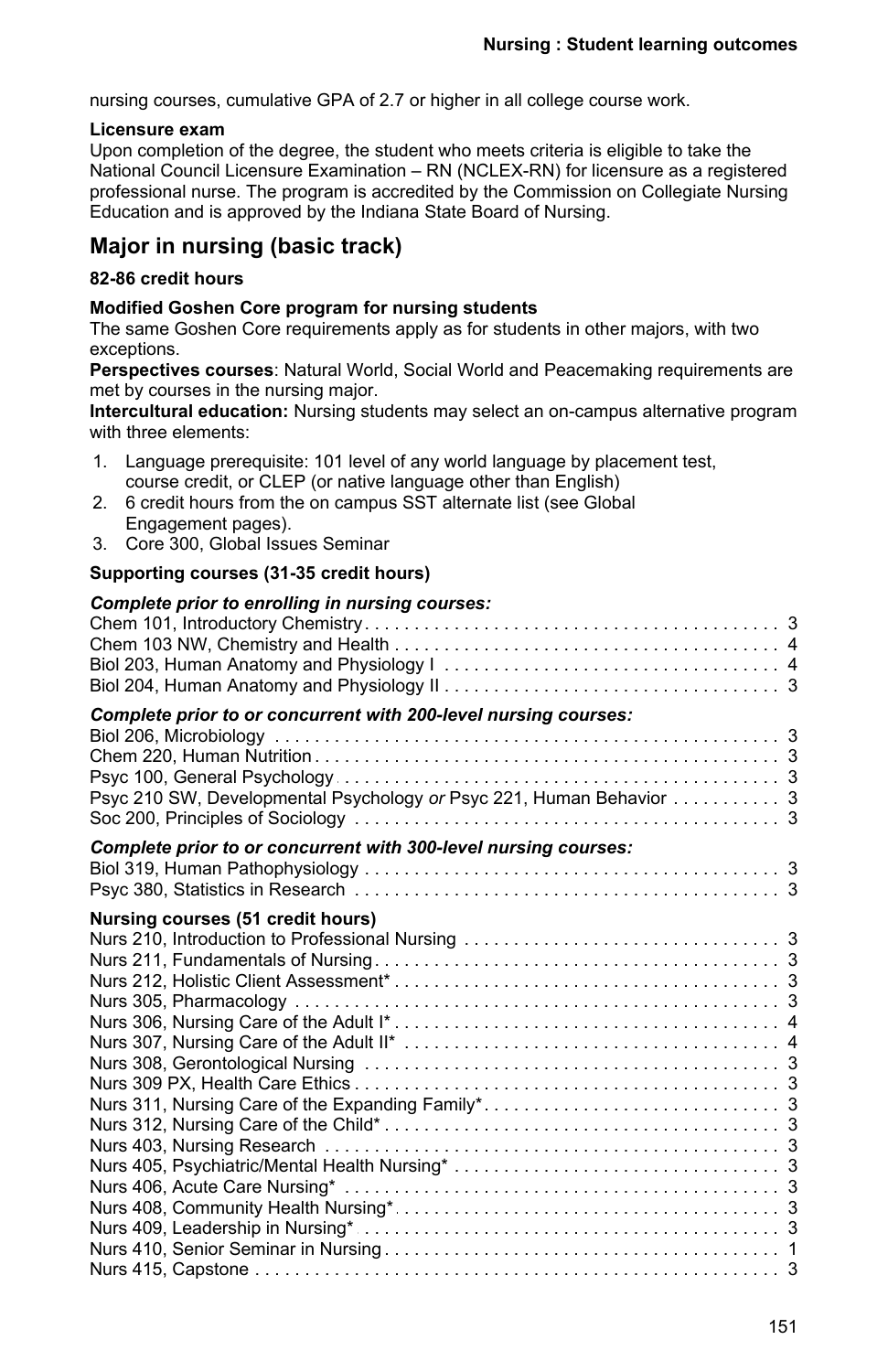\*Denotes courses with a clinical component or practice-based project.

#### **Planning and advising notes**

Students who had two semesters of high school chemistry with a grade of B- or higher are exempt from Chem 101 but are required to take Chem 103.

Nursing faculty advisors work with each student to develop a four-year plan.

### **Student learning outcomes**

Graduates in nursing will:

- 1. Utilize knowledge from the arts and humanities, theology, natural and social sciences, nursing theories, and intercultural experiences in providing nursing care.
- 2. Demonstrate leadership for promoting quality care and patient safety.
- 3. Utilize the ability to think actively and strategically in applying selected research findings for evidence-based practice.
- 4. Demonstrate skills in using patient care technology and information systems that support safe nursing practice.
- 5. Integrate healthcare policy for the promotion of quality and safety in practice environments.
- 6. Communicate and collaborate with clients and the interdisciplinary team in providing comprehensive health services and the promotion of therapeutic nurse-patient relationships.
- 7. Practice health promotion and disease prevention to improve health for individuals, families, communities, and populations.
- 8. Provide patient-centered care by employing critical thinking, decisionmaking, psychomotor, and interpersonal skills.
- 9. Demonstrate professional values that foster the ability to resolve conflicts, examine ethical issues, promote accountability, and pursue practice excellence.
- 10. Demonstrate a faith that is active and reflective, and responsive to the spiritual needs of self and others.

## **Planning guide**

| <b>First year</b>  | Goshen Core courses<br>Introductory Chemistry |
|--------------------|-----------------------------------------------|
|                    | Chemistry and Health                          |
|                    | Anatomy and Physiology I & II                 |
|                    | Language                                      |
| Second year        | 200 level nursing courses                     |
|                    | Concurrent 200 level courses                  |
|                    | Human Pathophysiology                         |
|                    | May term SST alt (if needed) OR               |
|                    | SST in fall semester (with advanced planning) |
| <b>Third year</b>  | 300 level nursing courses                     |
|                    | Statistics in Research                        |
|                    | May term SST alt (if needed)                  |
| <b>Fourth year</b> | 400 level nursing courses                     |
|                    | Artistic World and Religious World            |
|                    | Core 300                                      |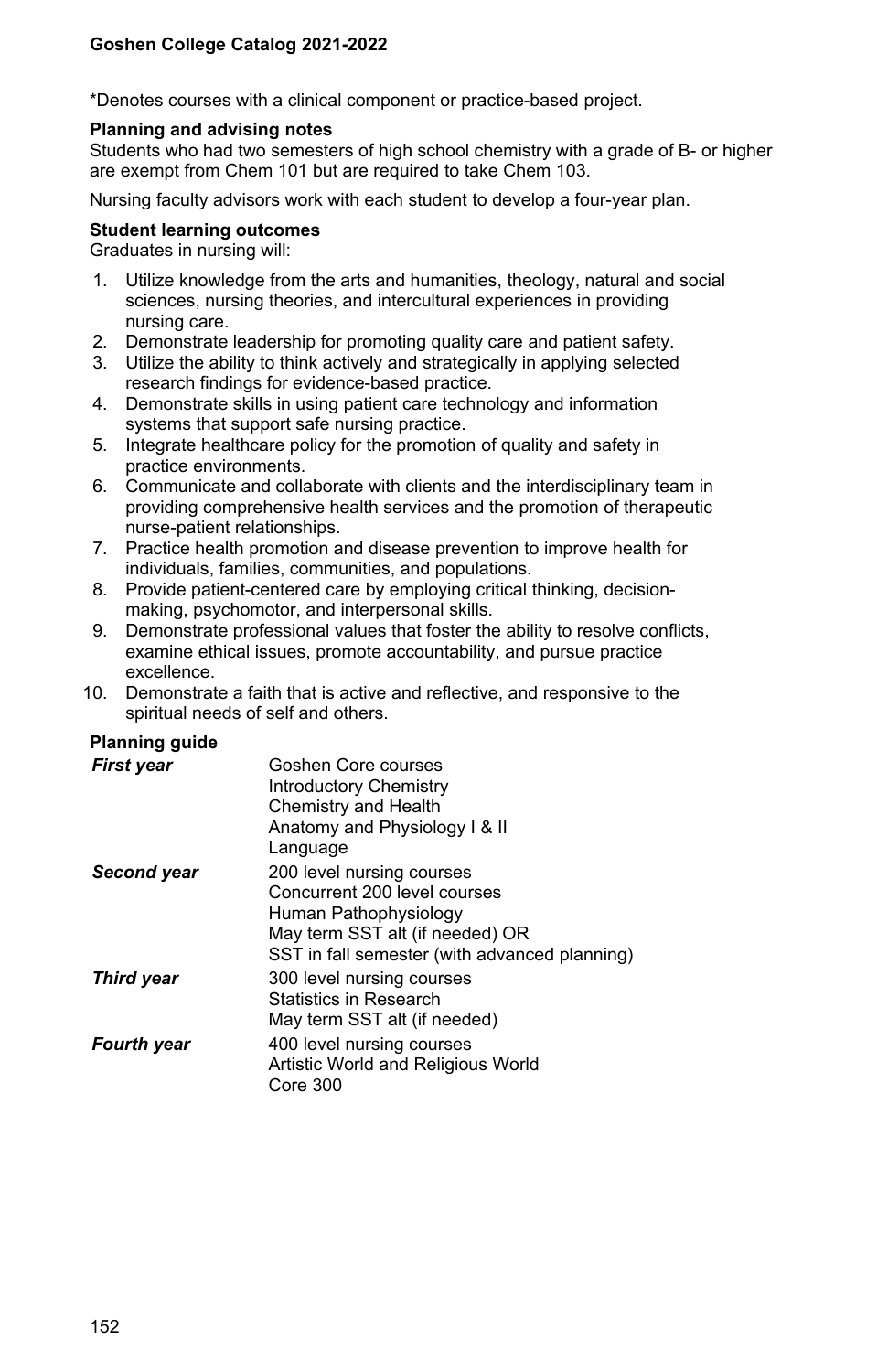# **Peace and justice studies**

# **Minor in peace and justice studies**

See also the major in peace, justice and conflict studies (PJCS) and the minor in conflict studies.

## **19 credit hours**

| PJCS 325, Mediation: Process, Skills and Theory3-4 |  |
|----------------------------------------------------|--|
|                                                    |  |
|                                                    |  |

- Bibl 321, Biblical Themes of Peace
- PJCS 201 PX, Violence & Nonviolence
- PJCS 202 PX, Spirituality of Peacemaking\*
- PJCS 210 PX, Transforming Conflict & Violence
- PJCS 220, Inside Out (permission required)
- PJCS 310, Issues in PJCS
- PJCS 332, Religion, Conflict & Peace
- PJCS 347, Restorative Justice\*
- PJCS 350, Reconciliation
- PJCS 360, Designing for Social Change
- PJCS 370, Personal Violence and Healing\*
- PJCS 425, War & Peace in the Modern World
- PJCS 426, Conflict-Healthy Groups

\*Denotes courses offered every other year.

#### **Advising note**

May be combined with any major except PJCS.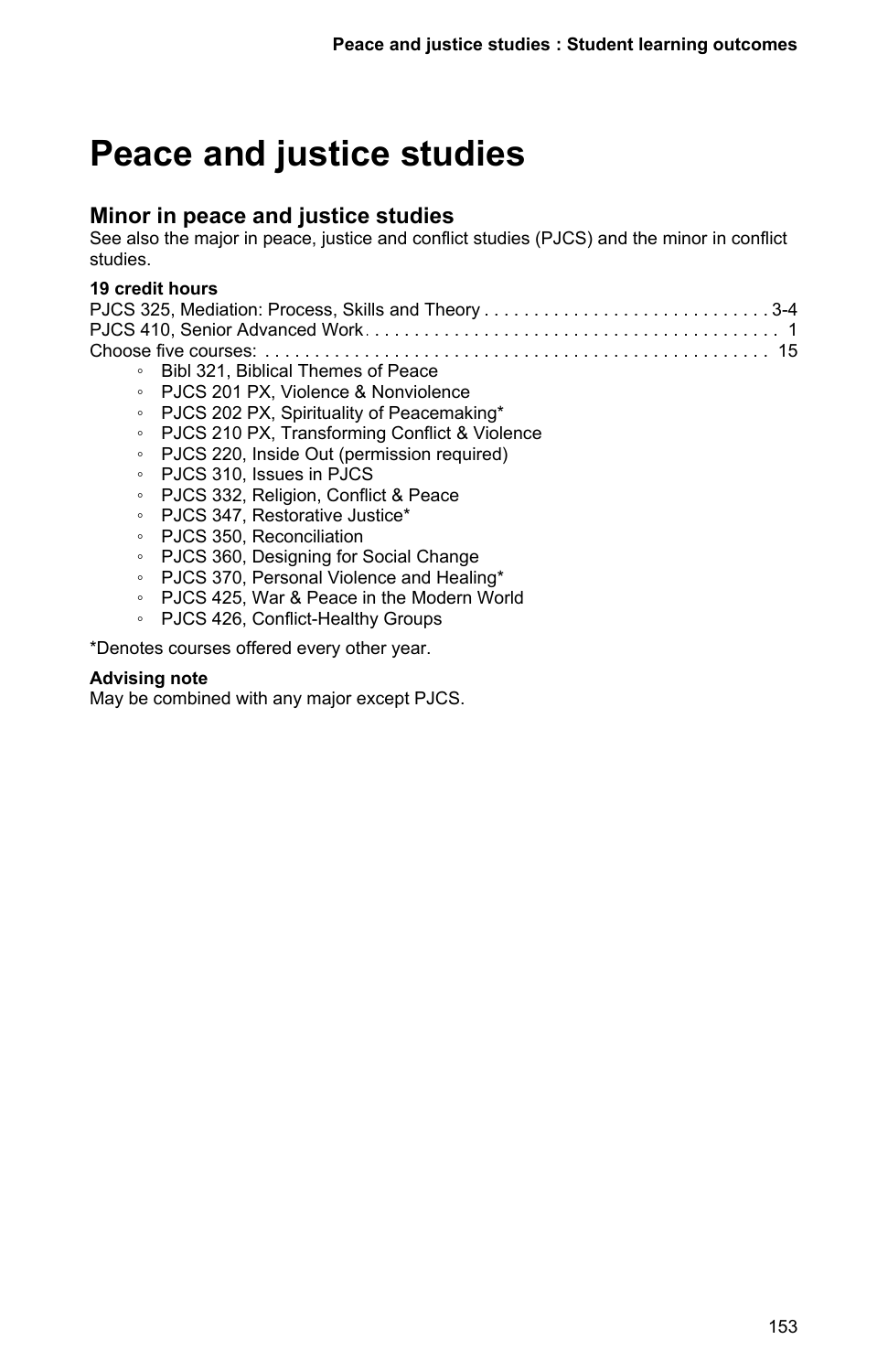# **Peace, justice, and conflict studies (PJCS)**

# **Major in peace, justice, and conflict studies**

## **41 credit hours**

| PJCS 201 PX. Violence & Nonviolence<br>$\circ$           |  |  |
|----------------------------------------------------------|--|--|
| PJCS 202 PX, Spiritual Path of Peacemakers<br>$\circ$    |  |  |
| PJCS 210 PX, Transforming Conflict & Violence<br>$\circ$ |  |  |
| PJCS 220, Inside Out<br>$\circ$                          |  |  |
| PJCS 310, Issues in PJCS<br>$\circ$                      |  |  |
| PJCS 332, Religion, Conflict & Peace<br>$\circ$          |  |  |
| PJCS 347. Restorative Justice<br>$\circ$                 |  |  |
| PJCS 350, Dynamics/Theology of Reconciliation<br>$\circ$ |  |  |
| PJCS 360, Designing for Social Change<br>$\circ$         |  |  |
| PJCS 370, Personal Violence & Healing<br>$\circ$         |  |  |
| PJCS 425, War & Peace in the Modern World<br>$\circ$     |  |  |
| PJCS 426, Conflict-Healthy Groups<br>$\circ$             |  |  |
|                                                          |  |  |
| Econ 200, Principles of Economics<br>$\circ$             |  |  |
| Econ 310. Economics of War & Peace<br>$\circ$            |  |  |
|                                                          |  |  |
|                                                          |  |  |
| PoSc 200, Introduction to Political Science<br>$\circ$   |  |  |
| PoSc 210, Introduction to Public Policy<br>$\circ$       |  |  |
| PoSc 308, International Politics<br>$\circ$              |  |  |
|                                                          |  |  |
| Hist 330, Gender in World History<br>$\circ$             |  |  |
| Hist 335, History of Ethnic Conflict<br>$\circ$          |  |  |
| Rel 316, Liberation Theologies<br>$\circ$                |  |  |
| SoWk 355, Contemporary Women's Issues<br>$\circ$         |  |  |
| Soc 334, Race, Class & Ethnic Relations<br>$\circ$       |  |  |
| <b>Student learning outcomes</b>                         |  |  |

Graduates in peace, justice and conflict studies will:

- 1. Identify, analyze and address various forms of violence, from interpersonal through structural.
- 2. Analyze the relationship of violence to conflict and develop and argue for nonviolent ways of responding to conflict.
- 3. Analyze the process of reconciliation at both interpersonal and structural levels, with particular attention to the complex interplay, and sometimes tensions, between justice, truth, and forgiveness.
- 4. Demonstrate and apply knowledge of conflict and communication theory, process and skills in their own lives and relationships.
- 5. Argue for a personal role in peace building and social change processes.
- 6. Analyze the role of religion in causing and nurturing violence and in promoting peace.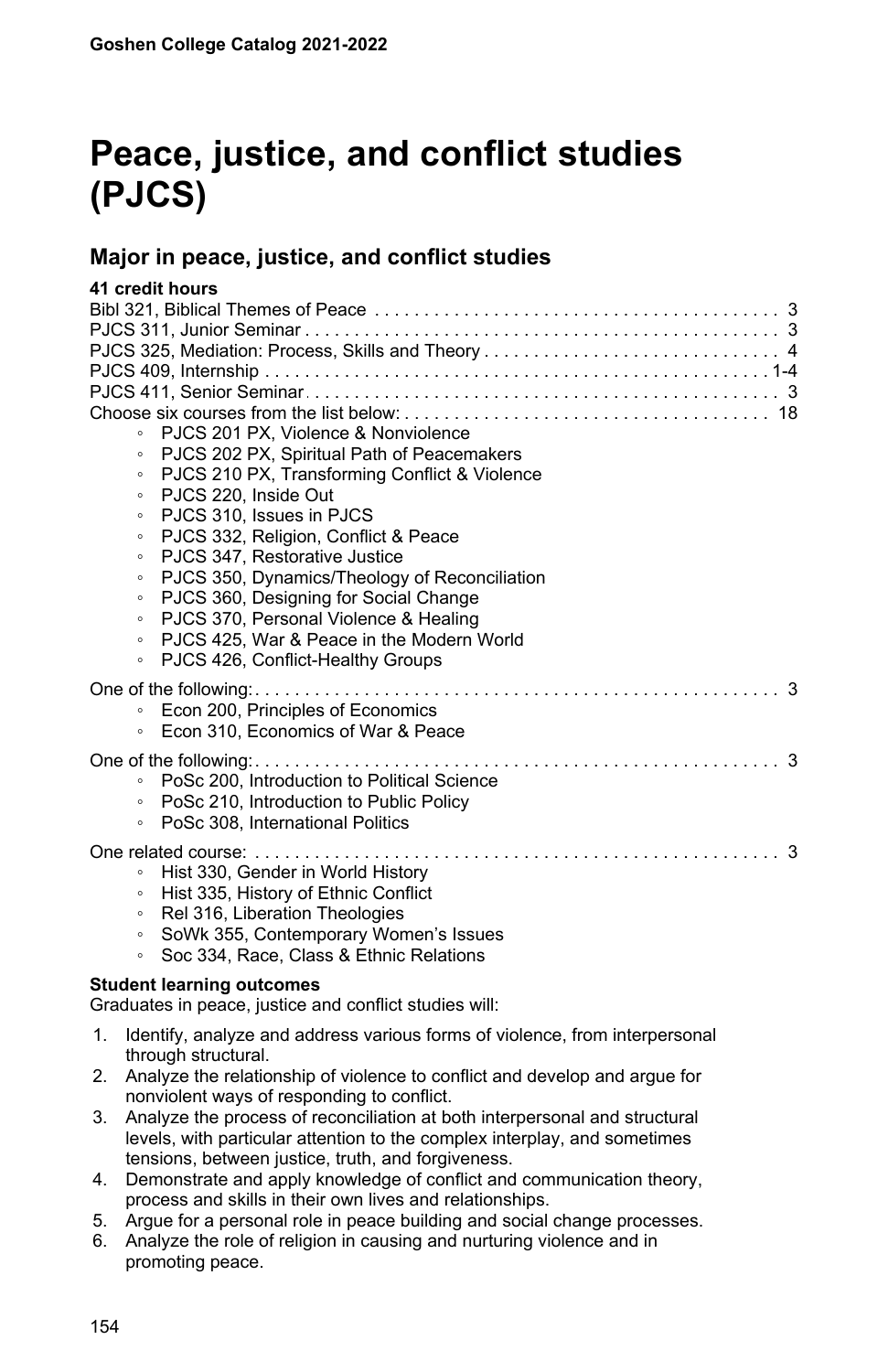7. Be given every opportunity to embrace peacemaking as integral to faith, and faith as integral to peacemaking.

#### **Planning guide** *SST* Recommended: sophomore year, any summer, spring term junior year, or fall term senior year *First year* Goshen Core GC Seminar: War, Peace & Nonresistance (preferred) SST language Transforming Conflict and Violence Economics or political science course *Second year* Goshen Core Expository Writing (strongly recommended)Violence and **Nonviolence** Mediation Political science or economics course *Third year* Goshen Core Junior Seminar Additional courses required for PJCS major

*Fourth year* Balance of Goshen Core Remaining courses required for PJCS major Senior Seminar

### **Planning and advising notes**

Students should work with their academic advisor to select some classes designed to help them apply their PJCS major after graduation. Courses that have served PJCS majors well in the past, for example, include Soc 322, Social Policy & Programs and SoWk 391, Methods of Social Research.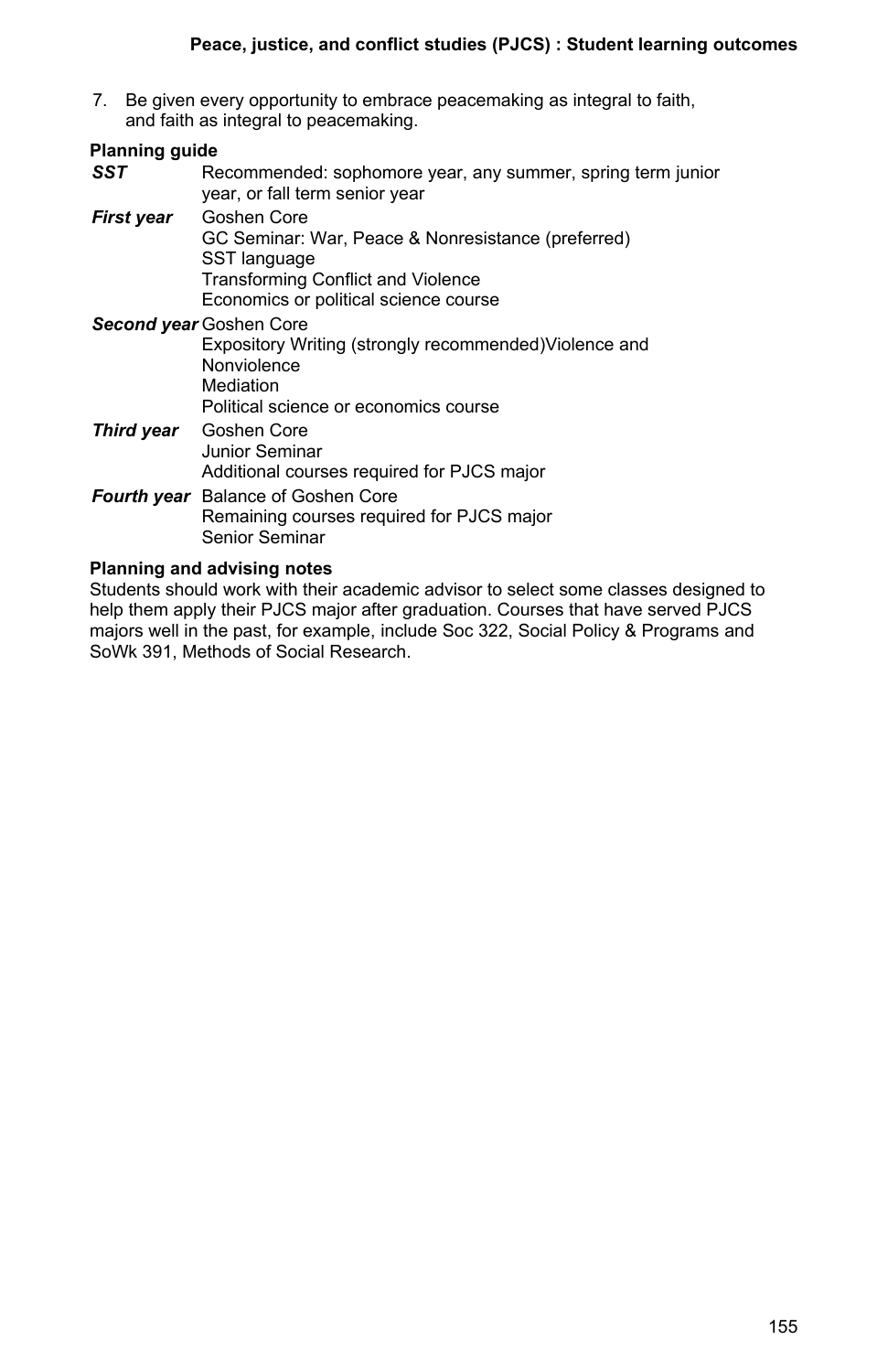# **Philosophy**

# **Minor in philosophy**

| 18 credit hours |                                                               |  |  |
|-----------------|---------------------------------------------------------------|--|--|
|                 | • Phil 200, Introduction to Philosophy                        |  |  |
|                 | • Phil 202, Philosophy, Wonder & Existence                    |  |  |
|                 |                                                               |  |  |
|                 | • Phil 203, Living Ethically                                  |  |  |
|                 | • Phil 302, Ethics and Morality                               |  |  |
|                 |                                                               |  |  |
|                 |                                                               |  |  |
|                 | • Engl 300, Philosophy, Interpretation, and Culture           |  |  |
|                 | • PJCS 332, Religion, Conflict & Peace or PJCS 350, Dynamics/ |  |  |
|                 | Theology of Reconciliation                                    |  |  |
|                 | • Phil 400, Individual Readings                               |  |  |
| $\circ$         | Rel 315, Religion in Culture & Society                        |  |  |
| $\circ$         | Rel 320, Christian Theologies                                 |  |  |
| $\circ$         | Rel 402, Christianity & Modern Thought                        |  |  |
|                 |                                                               |  |  |

## **Student learning outcomes**

Graduates with a minor in philosophy will:

- 1. Develop a knowledge base of philosophy, including classical and contemporary perspectives on major philosophical problems and methods of dealing with them.
- 2. Develop analytical skills and recognize connections between philosophical themes.
- 3. Construct and articulate coherent philosophical arguments, identifying and avoiding logical fallacies.
- 4. Interact with intellectual philosophical texts in a way that is personal, reflective and integrative.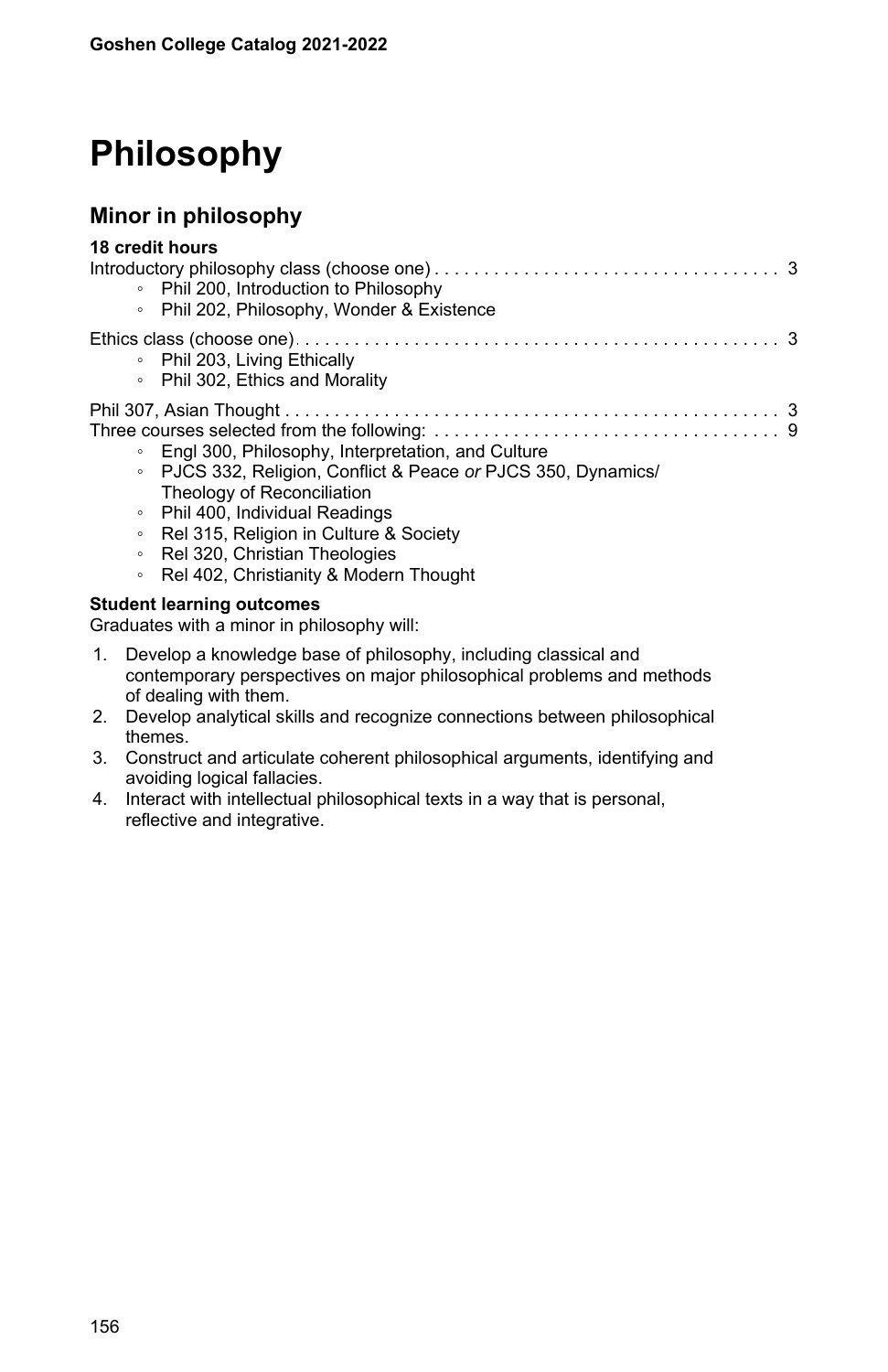# **Physical education**

A major and minor in physical education are available, as well as a coaching endorsement for students in any major. Teacher certification is available for grades P-12 or 5-12 (See PETE requirements below). See also minors in health, recreation and sport, and sport management.

# **Major in physical education**

| 52 credit hours |                                                                                           |  |
|-----------------|-------------------------------------------------------------------------------------------|--|
|                 |                                                                                           |  |
| $\circ$         | Biol 130, Organismal Biology                                                              |  |
| $\circ$         | Biol 203, Human Anatomy & Physiology                                                      |  |
|                 |                                                                                           |  |
|                 |                                                                                           |  |
|                 |                                                                                           |  |
|                 |                                                                                           |  |
|                 |                                                                                           |  |
|                 |                                                                                           |  |
|                 |                                                                                           |  |
|                 |                                                                                           |  |
|                 |                                                                                           |  |
|                 |                                                                                           |  |
|                 |                                                                                           |  |
|                 |                                                                                           |  |
|                 |                                                                                           |  |
|                 | Six sports skills courses (intercollegiate athletics may count for only 1 credit hour)  6 |  |
|                 |                                                                                           |  |
| $\circ$         | Chem 220, Human Nutrition (prerequisite Chem 101)                                         |  |
| $\circ$         | Kin 360, Teaching Health Concepts                                                         |  |
| $\circ$         | Kin 415, School and Community Health                                                      |  |
| $\circ$         | Soc 210, Sociology of the Family                                                          |  |
| $\circ$         | Soc 260, Human Sexuality                                                                  |  |
|                 |                                                                                           |  |
| $\circ$         | Kin 269, Sports medicine practicum (prerequisite KIN 103)                                 |  |
| $\circ$         | Kin 352, Personal training practicum (prerequisite KIN 400)                               |  |
| $\circ$         | Kin 353, Group instruction practicum (prerequisite KIN 200)                               |  |
| $\circ$         | Kin 354, Facility management practicum (prerequisite KIN 310)                             |  |
| $\circ$         | Kin 420, Health practicum (prerequisite KIN 360 or 415)                                   |  |
|                 | <b>Student learning outcomes</b>                                                          |  |
|                 | All physical education graduates will:                                                    |  |

- 1. Understand historical, sociological, psychological and cultural theories and concepts in kinesiology.
- 2. Analyze physical activity, sport skills, and exercise performance from anatomical, biomechanical, and physiological perspectives.
- 3. Participate in regular physical activity and maintain a healthy level of physical fitness.
- 4. Demonstrate competency or proficiency in a variety of sports and physical activities.
- 5. Demonstrate the ability to teach physical activities, exercises, and sports to individuals and groups.
- 6. Employ critical thinking strategies, creativity and reflection when solving a problem.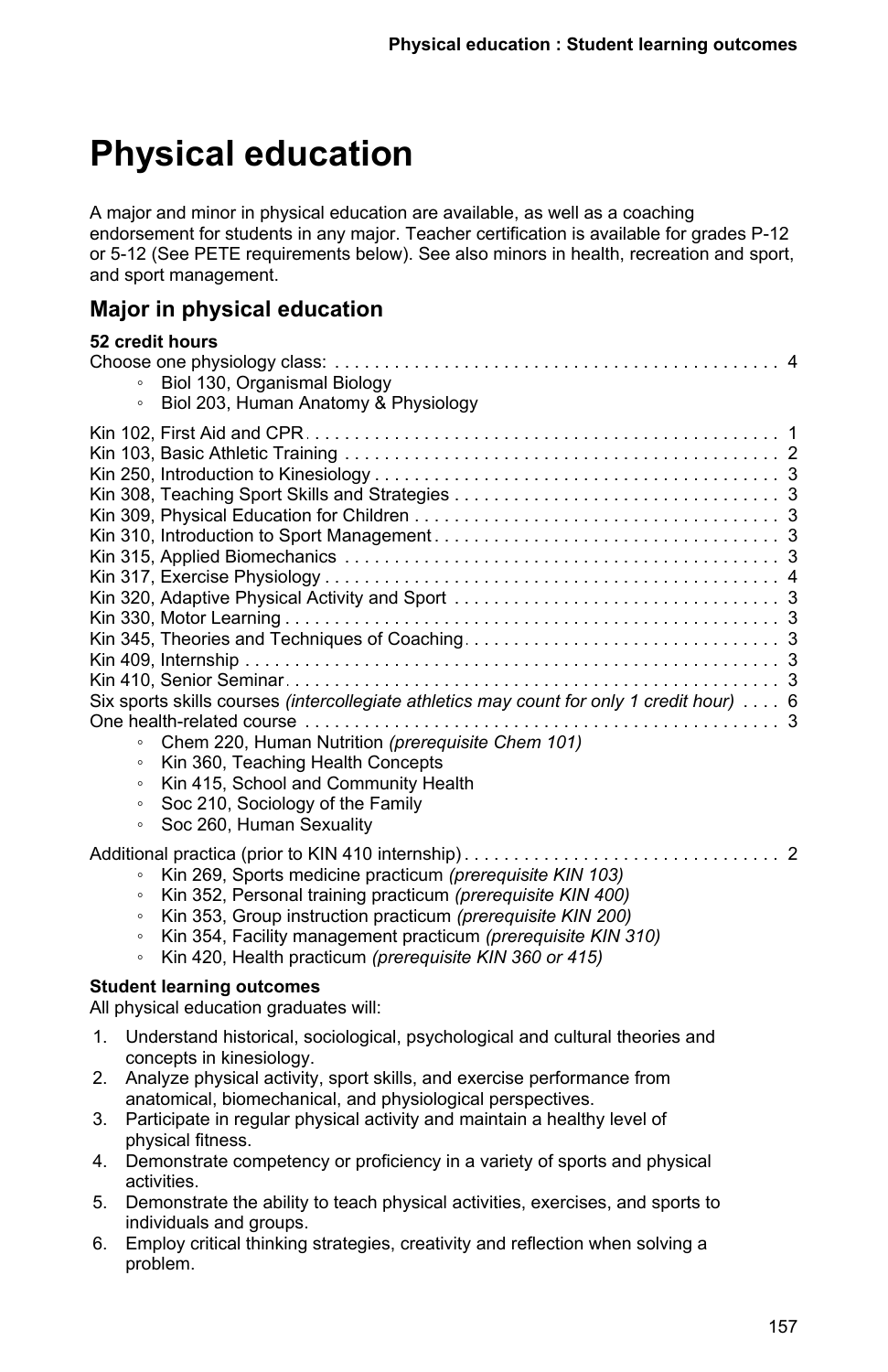- 7. Demonstrate professional ethical leadership behavior and skills: attire, communication, relationships, responsibility, initiative, and the ability to empower others.
- 8. Demonstrate readiness for an entry level physical activity, sport, exercise, or health related profession or readiness for graduate school.

# **Major in physical education with teacher education (PETE)**

**47 credit hours in biology and kinesiology; 35 in education; 14 in health (optional)** Choose one physiology class: . . . . . . . . . . . . . . . . . . . . . . . . . . . . . . . . . . . . . . . . . . . . . . . . . . . . . . . . . . . . . . . . . . .4

- Biol 130, Organismal Biology Biol 203, Human Anatomy & Physiology
- Kin 102, First Aid and CPR . . . . . . . . . . . . . . . . . . . . . . . . . . . . . . . . . . . . . . . . . . . . . . . . . . . . . . . . . . . . . . . . . . .1 Kin 103, Basic Athletic Training . . . . . . . . . . . . . . . . . . . . . . . . . . . . . . . . . . . . . . . . . . . . . . . . . . . . . . . . . . . . . . . . . . .2 Kin 250, Introduction to Kinesiology . . . . . . . . . . . . . . . . . . . . . . . . . . . . . . . . . . . . . . . . . . . . . . . . . . . . . . . . . . . . . . . . . . .3 Kin 308, Teaching Sport Skills and Strategies . . . . . . . . . . . . . . . . . . . . . . . . . . . . . . . . . . . . . . . . . . . . . . . . . . . . . . . . . . . . . . . . . . .3 Kin 309, Physical Education for Children . . . . . . . . . . . . . . . . . . . . . . . . . . . . . . . . . . . . . . . . . . . . . . . . . . . . . . . . . . . . . . . . . . .3 Kin 310, Introduction to Sport Management . . . . . . . . . . . . . . . . . . . . . . . . . . . . . . . . . . . . . . . . . . . . . . . . . . . . . . . . . . . . . . . . . . .3 Kin 311, Physical Education Teaching Practicum . . . . . . . . . . . . . . . . . . . . . . . . . . . . . . . . . . . . . . . . . . . . . . . . . . . . . . . . . . . . . . . . . . .3 Kin 315, Applied Biomechanics . . . . . . . . . . . . . . . . . . . . . . . . . . . . . . . . . . . . . . . . . . . . . . . . . . . . . . . . . . . . . . . . . . .3 Kin 317, Exercise Physiology . . . . . . . . . . . . . . . . . . . . . . . . . . . . . . . . . . . . . . . . . . . . . . . . . . . . . . . . . . . . . . . . . . .4 Kin 320, Adaptive Physical Activity and Sport . . . . . . . . . . . . . . . . . . . . . . . . . . . . . . . . . . . . . . . . . . . . . . . . . . . . . . . . . . . . . . . . . . .3 Kin 330, Motor Learning . . . . . . . . . . . . . . . . . . . . . . . . . . . . . . . . . . . . . . . . . . . . . . . . . . . . . . . . . . . . . . . . . . .3 Kin 345, Theories and Techniques of Coaching . . . . . . . . . . . . . . . . . . . . . . . . . . . . . . . . . . . . . . . . . . . . . . . . . . . . . . . . . . . . . . . . . . .3 Six sports skills courses (intercollegiate athletics may count for only 1 credit hour) ... . 6 Kin 410, Senior Seminar . . . . . . . . . . . . . . . . . . . . . . . . . . . . . . . . . . . . . . . . . . . . . . . . . . . . . . . . . . . . . . . . . . .3 Professional education requirements . . . . . . . . . . . . . . . . . . . . . . . . . . . . . . . . . . . . . . . . . . . . . . . . . . . . . . . . . . . . . . . . . . . *(see Education pages)* 35 Health education module . . . . . . . . . . . . . . . . . . . . . . . . . . . . . . . . . . . . . . . . . . . . . . . . . . . . . . . . . . . . . . . . . . . *(optional)* 14 Chem 220, Human Nutrition *(See Chemistry department for prerequisite)* (3)

Kin 360, Teaching Health Concepts (3)

Kin 415, School and Community Health (3)

Kin 420, Health Practicum (2)

Soc 260, Human Sexuality (3)

#### **Student learning outcomes**

In addition to the list above, PETE graduates will:

- 1. Apply important elements of motor skill acquisition and fitness training in teaching settings.
- 2. Create, plan, teach, and evaluate developmentally appropriate learning experiences, using best practices in teaching physical education.
- 3. Utilize assessments, data analysis, and reflection to foster child/adolescent learning and to inform instructional decisions in physical education.

### **Advising notes**

Intercollegiate sports credit is only available to varsity team members. The head coach of each respective team verifies participation each semester. While students may receive credit more than one semester, only one credit may be counted toward the major.

Physical education teacher education students who select the health option have a very full curriculum and may need longer than four years to complete their program. SST must be carefully planned, especially for multi-sport athletes.

### **Physical education major four year plan**

*First year* Core 115, Wellness for Life Introductory Chemistry, Organismal Biology or Human Anatomy Introduction to Kinesiology First Aid & CPR Basic Athletic Training Sports Skills Electives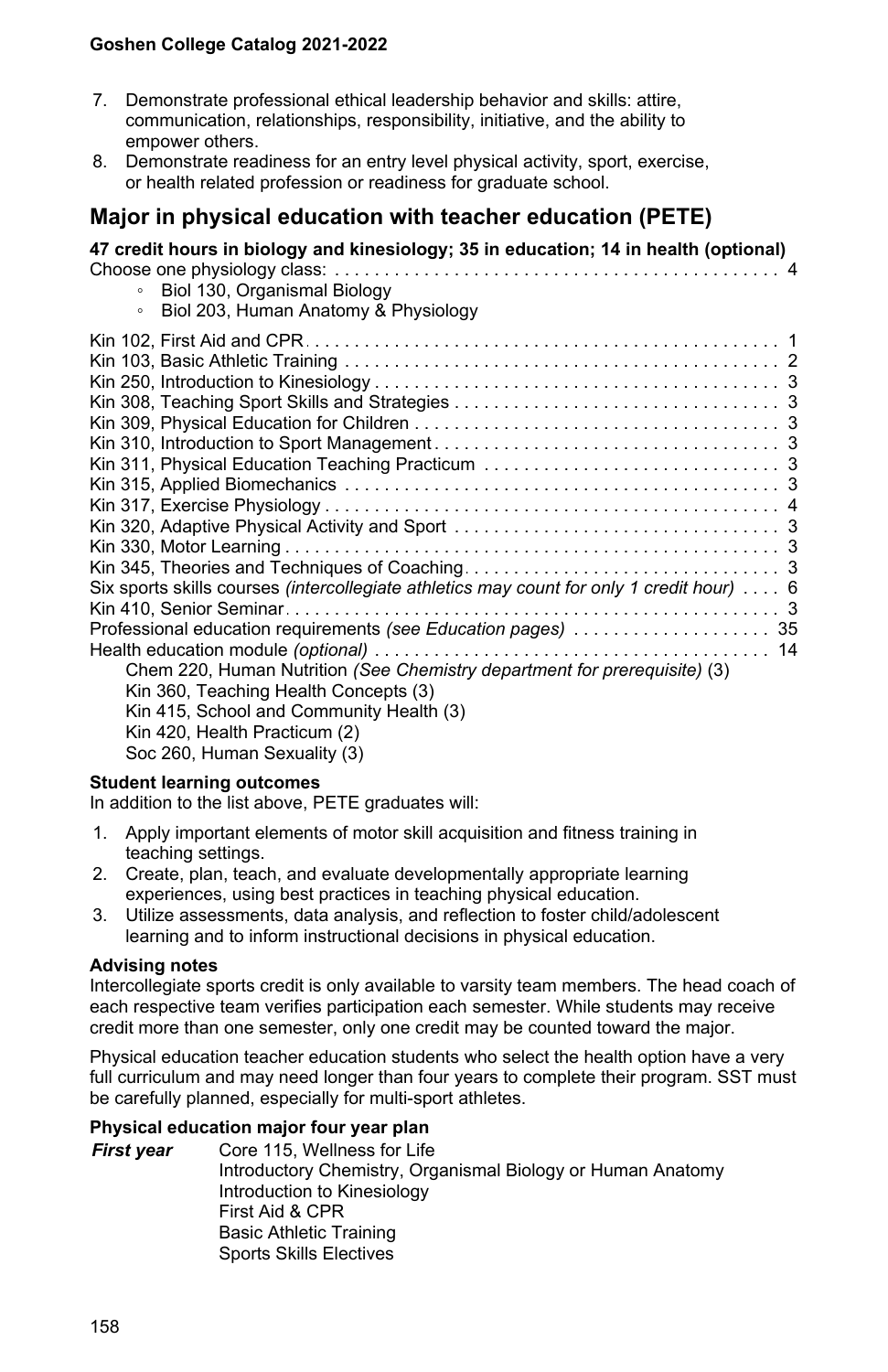| Goshen Core                            |
|----------------------------------------|
| *Motor Learning                        |
| <b>Physical Education for Children</b> |
| *Introduction to Sport Management      |
| Theory and Techniques of Coaching      |
| *Exercise Physiology                   |
| <b>Sports Skills Electives</b>         |
| Goshen Core                            |
| Goshen Core                            |
| *Teaching Sports Skills and Strategies |
| <b>Sports Skills Electives</b>         |
| *Adaptive Physical Activity and Sport  |
| *Applied Biomechanics                  |
| Internship                             |
| Kinesiology Senior Seminar             |
| Balance of major courses               |
| Balance of Goshen Core                 |
| *Alternate year classes                |
|                                        |

# **Minor in physical education**

# **24 credit hours**

| • Biol 130, Organismal Biology<br>Biol 203, Human Anatomy & Physiology<br>$\circ$                                                               |  |  |  |
|-------------------------------------------------------------------------------------------------------------------------------------------------|--|--|--|
| Kin 308, Teaching Sports Skills & Strategies<br>$\circ$<br>○ Kin 309. PE for Children<br>Kin 320, Adaptive Physical Activity & Sport<br>$\circ$ |  |  |  |
|                                                                                                                                                 |  |  |  |
| <b>Coaching endorsement</b>                                                                                                                     |  |  |  |
| 9 credit hours                                                                                                                                  |  |  |  |

#### **Advising notes**

The coaching endorsement is not a full academic minor. See the kinesiology department for more information.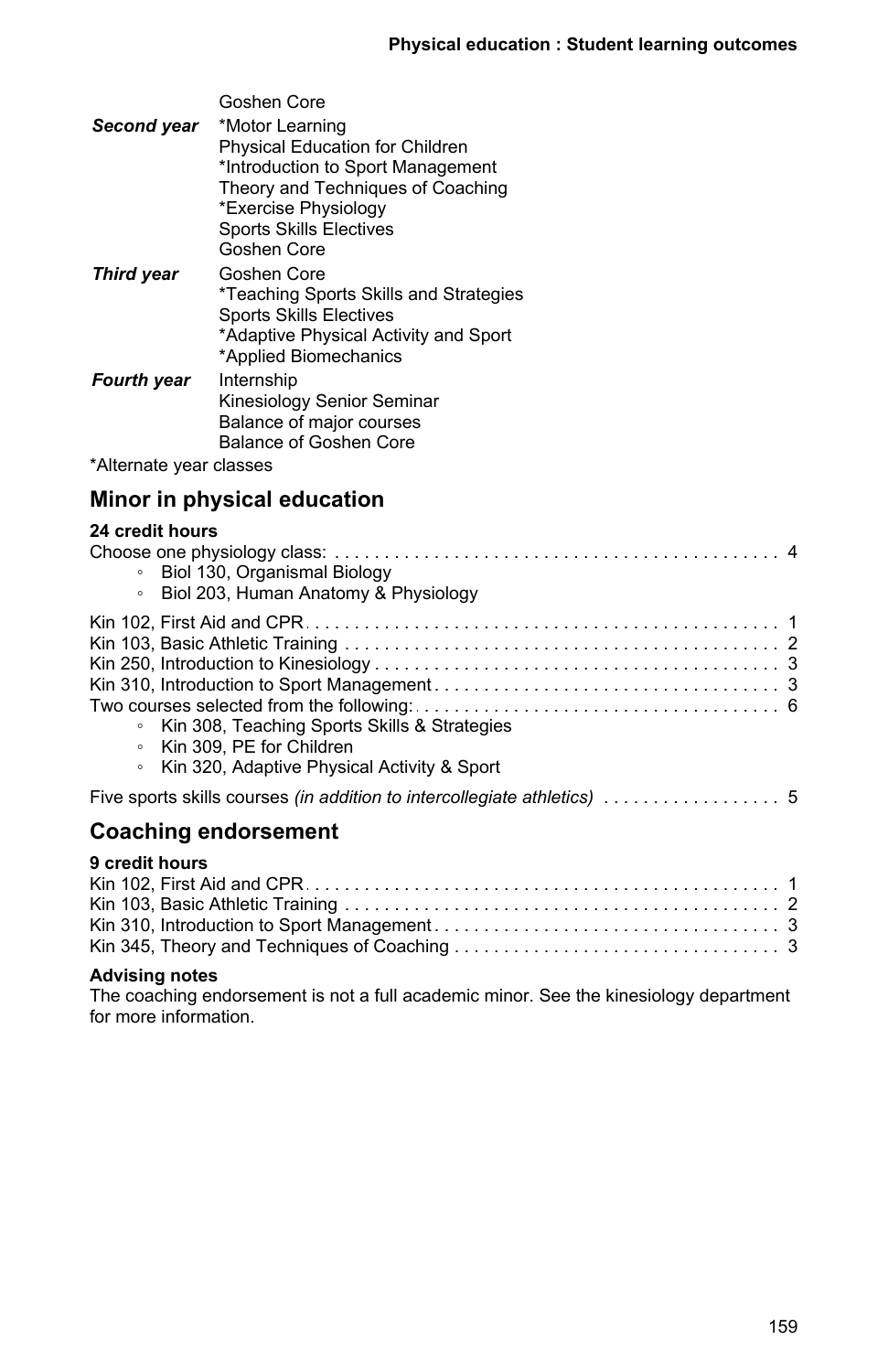# **Physics**

In addition to a physics major, a 3-2 engineering program is available, described in the engineering physics major. Teacher certification for grades 5-12 is also available in physical science or physics.

# **Major in physics**

## **52 credit hours**

## **Student learning outcomes**

Graduates in physics will:

- 1. Apply principles from primary physical theories: mechanics, electricity and magnetism, thermodynamics, and quantum mechanics.
- 2. Demonstrate facility with mathematical and computational tools of a physicist: calculus, differential equations, programming languages, computational environments, and spreadsheets.
- 3. Demonstrate facility with laboratory equipment and ability to analyze and visualize data using tools such as graphing, curve fitting, and statistical analysis.
- 4. Carry out independent projects and research, both individually and collaboratively.
- 5. Demonstrate oral and written communication skills to present technical matters to a variety of audiences.
- 6. Exhibit thoughtful awareness of basic issues and questions in the relations between science, religion, and ethics.

### **Planning guide for physics major**

| First year        | Goshen Core                                  |
|-------------------|----------------------------------------------|
|                   |                                              |
|                   | Calculus I & II                              |
|                   | General Physics   & II                       |
|                   | Physics and Engineering (first year seminar) |
|                   | Programming I*                               |
|                   | <b>Multivariate Calculus</b>                 |
|                   |                                              |
| Second year       | Goshen Core                                  |
|                   | General Chemistry   & II                     |
|                   | Differential Equations                       |
|                   | SST (spring or summer)                       |
|                   |                                              |
| <b>Third year</b> | Goshen Core                                  |
|                   | Electronics*                                 |
|                   | <b>Analytical Mechanics</b>                  |
|                   | Optics and Holography*                       |
|                   | Classical Field Theory                       |
|                   |                                              |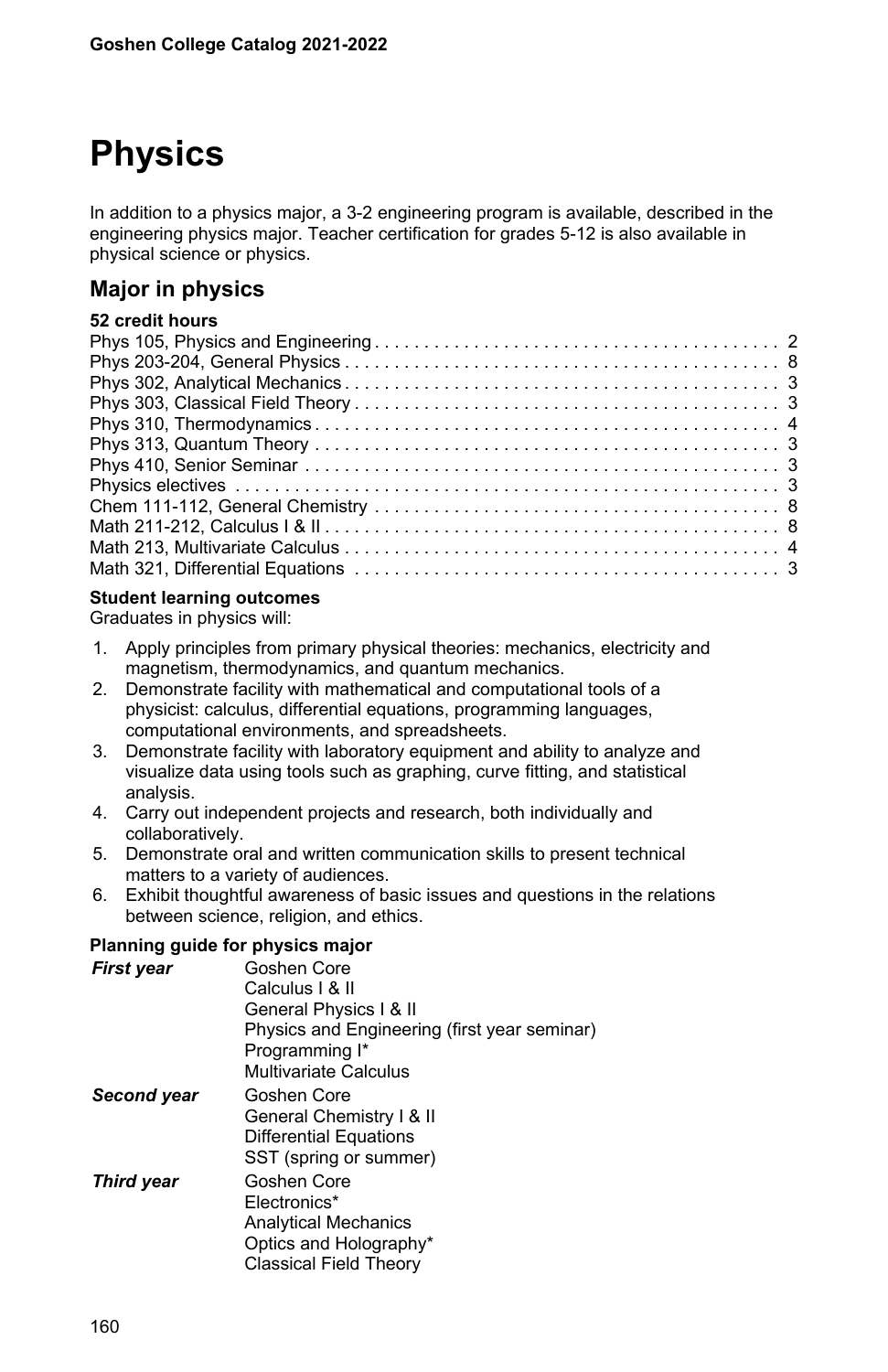#### *Fourth year* Thermodynamics Quantum Theory Research Project Senior Seminar

#### **Planning and advising notes**

The starred courses, while not required, are very useful for most physics majors. Physics department advisors will assist each student in creating a suitable four-year plan. The choice of SST unit has more freedom than suggested above.

**Teacher certification in physics or physical science** is available for grades 5-12 in two related areas. Courses needed in addition to, or as part of, the physics major are: **Physics** – Phys 208, Phys 210

**Physical Science** – Chem 200, Chem 303, Phys 210

Also required are 36 credits of education courses, including a semester of student teaching. The first education class, Educ 201, should be taken in May term of the first year or spring of the sophomore year. See the education catalog and web pages for more details about requirements.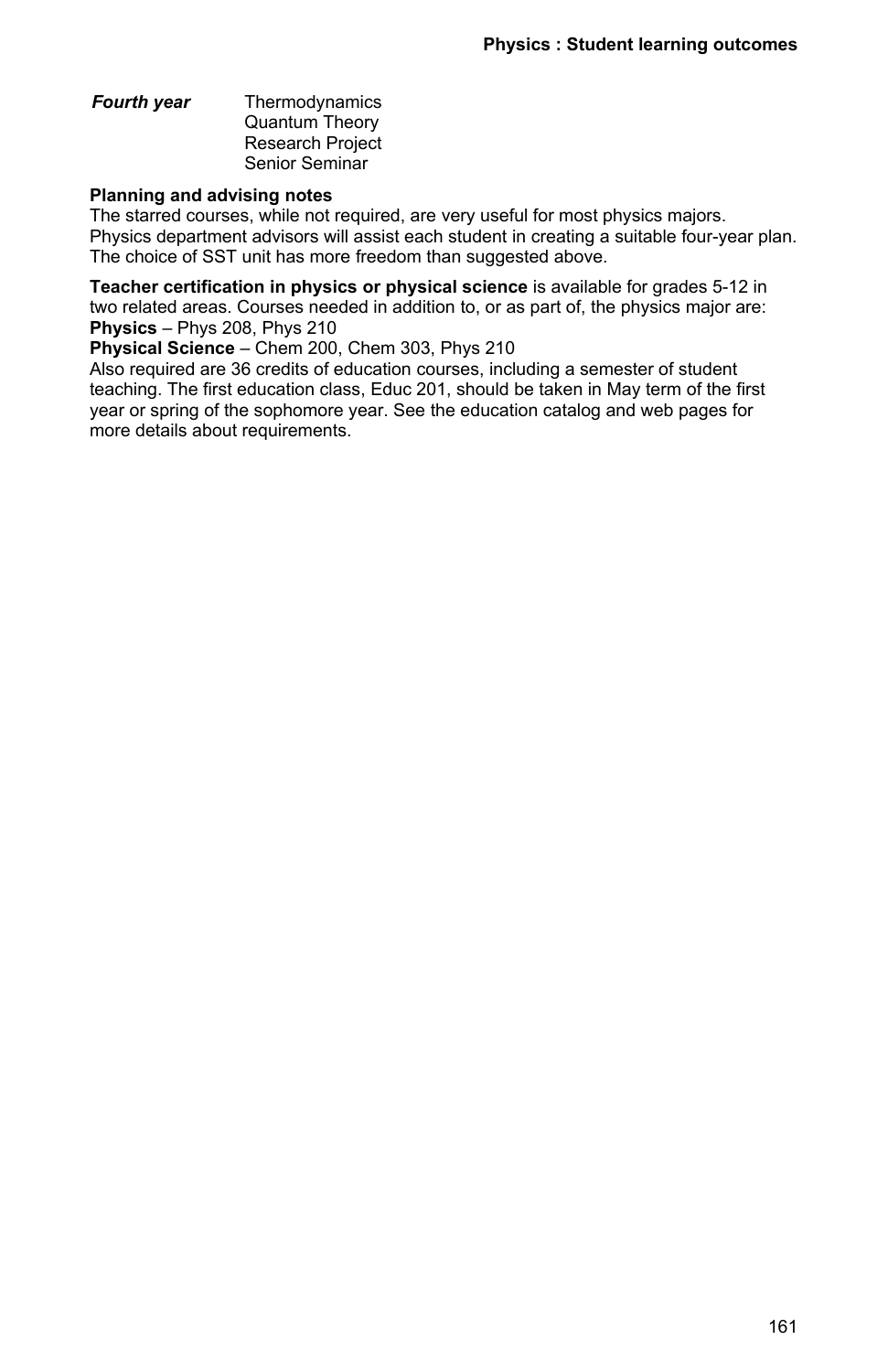# **Piano pedagogy**

This minor can be combined with any major except music. Piano pedagogy is also available as a concentration within the music major.

## **Minor in piano pedagogy**

## **22 credit hours**

| Participate in or accompany a core ensemble at least four semesters NC |  |
|------------------------------------------------------------------------|--|
|                                                                        |  |

#### **Student learning outcomes**

Graduates in music will:

- 1. Demonstrate growth in musicianship and artistry for excellence in music performance.
- 2. Demonstrate increased skills and knowledge for quality scholarship in music.
- 3. Develop expertise toward effective pedagogies and leadership in music.
- 4. Integrate performance skills, aesthetic understandings and academic work toward music's service as an instrument of peacemaking and the deepening of Christian faith.
- 5. Demonstrate preparedness for a vibrant career that includes using the musical arts for a positive contribution to society.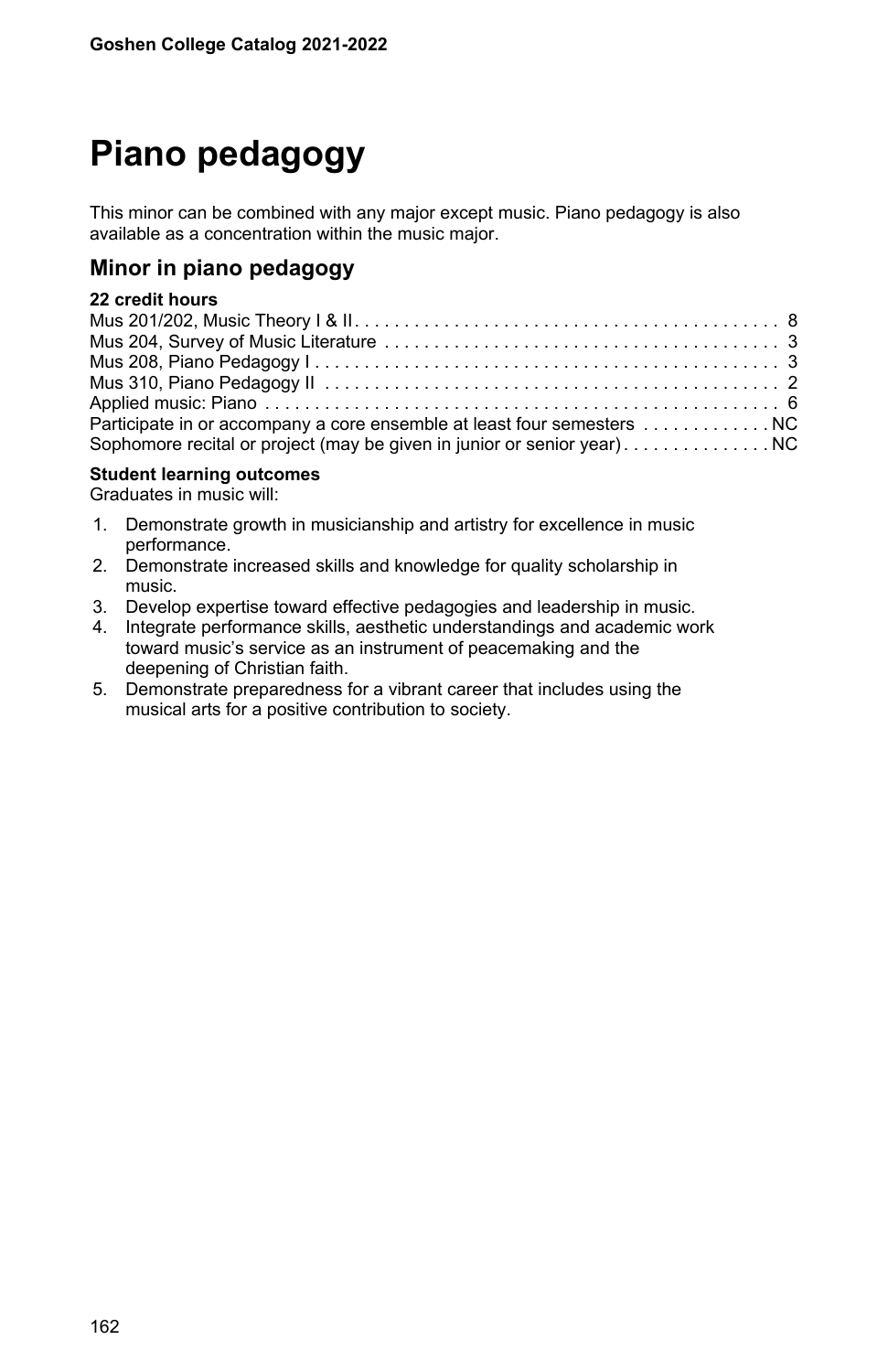# **Political studies**

A Goshen College approach to political studies highlights issues of social justice, global encounters, advocacy for those marginalized by power structures, and working toward positive change.

# **Minor in political studies**

### **18 credit hours**

|                                                                       | • PoSc 200, Introduction to Political Science |  |
|-----------------------------------------------------------------------|-----------------------------------------------|--|
|                                                                       | • PoSc 210, Introduction to Public Policy     |  |
|                                                                       | • PoSc 305, US Constitutional Law             |  |
|                                                                       | • PoSc 308. International Politics            |  |
|                                                                       | • PoSc 320, Issues in Politics and Society    |  |
|                                                                       | • PoSc 425. War and Peace in the Modern World |  |
| Additional courses from the core list above, or any of the following: |                                               |  |
|                                                                       |                                               |  |

- Hist 315, War and Peace in 20th Century Europe
- Hist 326, Recent American History
- Hist 327, Immigration, Race and Ethnicity in the U.S.
- PJCS 201, Violence and Nonviolence
- PJCS 332, Religion, Conflict and Peace
- *or* PJCS 350, Dynamics/Theology of Reconciliation
- PJCS 360, Designing for Social Change
- Soc 322, Social Policy and Programs
- Soc 334, Race, Class & Ethnic Relations
- Sust 320, Environmental Policy & Politics *(part of Sustainability Leadership Semester)*

#### **Student learning outcomes**

Graduates in political studies will:

- 1. Demonstrate knowledge and application of political science principles and theories.
- 2. Skillfully communicate political arguments in both written and oral form.
- 3. Identify and interpret sources effectively as evidence for political analysis.
- 4. Critically analyze, construct and support political arguments from a variety of perspectives.
- 5. Interpret the moral responsibilities of the political scientist within a professional setting.

## **Planning and advising notes**

The political studies minor takes an interdisciplinary approach, introducing students to the guiding paradigms and questions of political science, while noting how multiple discplines are engaged with the fundamental questions of government and power relations. Students take a set of core courses on political science and policy, supplemented by politically oriented courses in history; peace, justice and conflict studies; and sociology. Students are encouraged to design a combination of courses in the minor that best suits their career path.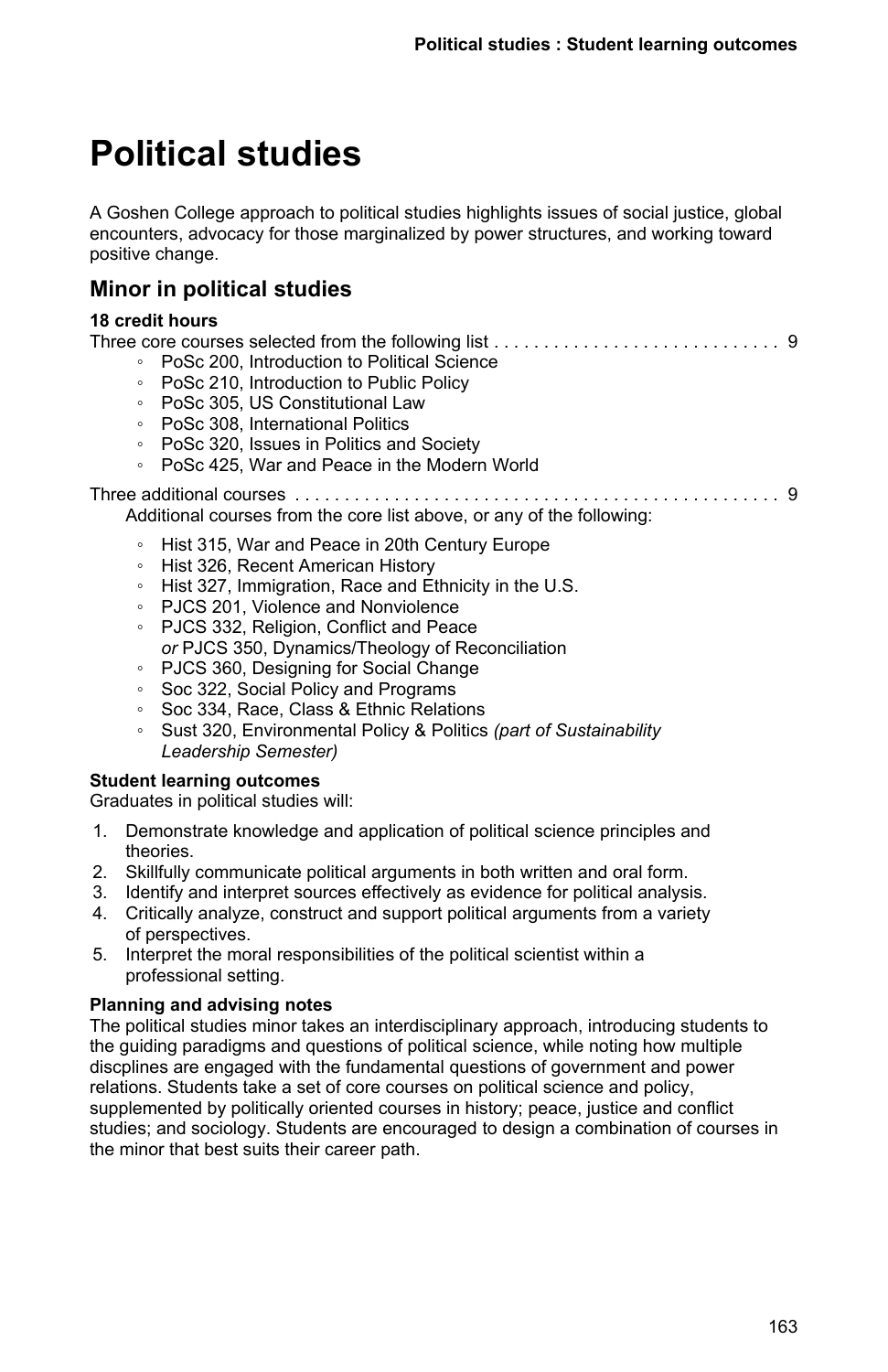# **Pre-law studies**

A pre-law minor can be combined with any major. It is also available as a concentration within the history major. A third option is to use the interdisciplinary major structure to customize a pre-law major. This minor will prepare the student for success in taking the LSAT exam and in law school studies.

## **Minor in pre-law studies**

#### **18 credit hours**

|    | Bus 310, Business Law(3)<br>$\circ$                                             |  |  |
|----|---------------------------------------------------------------------------------|--|--|
|    | Comm 270, Media Law & Ethics(3)<br>$\circ$                                      |  |  |
|    | Engl 204, Expository Writing(3)<br>$\circ$                                      |  |  |
|    | Math 205, Discrete Mathematics(3)<br>$\circ$                                    |  |  |
|    | PJCS 347, Restorative Justice(3)<br>$\circ$                                     |  |  |
|    | Phil 200, Introduction to Philosophy(3)<br>$\circ$                              |  |  |
|    | Phil 203, Living Ethically or Phil 302, Ethics and Morality(3)<br>$\circ$       |  |  |
|    | PoSc 200, Introduction to Political Science(3)<br>$\circ$                       |  |  |
|    | PoSc 210, Introduction to Public Policy(3)<br>$\circ$                           |  |  |
|    | PoSc 305, US Constitutional Law(3)<br>$\circ$                                   |  |  |
|    | Sust 320, Environmental Policy & Politics(3) (part of Sustainability<br>$\circ$ |  |  |
|    | Leadership Semester)                                                            |  |  |
|    | Additional courses from the list above, or any of the following:                |  |  |
|    | Econ 200, Principles of Economics(3)<br>$\circ$                                 |  |  |
|    | Engl 300, Philosophy, Interpretation, and Culture(3)<br>$\circ$                 |  |  |
|    | Engl 315, The English Language(3)<br>$\circ$                                    |  |  |
|    | Hist 326, Recent American History(3)<br>$\circ$                                 |  |  |
|    | Hist 327, American Immigration and Ethnic History(3)<br>$\circ$                 |  |  |
|    | PJCS 325, Mediation: Process, Skills, Theory (3-4)<br>$\circ$                   |  |  |
|    | PJCS 350, Dynamics/Theology of Reconciliation(3)<br>$\circ$                     |  |  |
|    | Psyc 200, Social Psychology(3)<br>$\circ$                                       |  |  |
|    | Psyc 306, Abnormal Psychology(3)<br>$\circ$                                     |  |  |
|    | Soc 200, Principles of Sociology(3)<br>$\circ$                                  |  |  |
|    | Soc 322, Social Policy & Programs(3)<br>$\circ$                                 |  |  |
|    | SoWk 350, Human Services: Special studies(3)<br>$\circ$                         |  |  |
|    | <b>Student learning outcomes</b>                                                |  |  |
| 1. | Demonstrate knowledge and historical application of the principles and          |  |  |
|    | theories of law, politics and public policy.                                    |  |  |
| 2. | Skillfully communicate logical arguments in both written and oral form.         |  |  |
| 3. | Identify and interpret sources effectively as evidence.                         |  |  |
| 4. | Critically analyze, construct and support arguments from a variety of           |  |  |
|    | perspectives.                                                                   |  |  |
| 5. | Interpret moral responsibilities within a professional setting.                 |  |  |

#### **Planning and advising note**

The list of courses in this minor is designed to develop skills in logic, text analysis, written and oral communication and a knowledge base in public policy and human experience. At least nine credit hours in the minor must be 300-level or above. LSAT materials and advising are available through history department faculty advisors.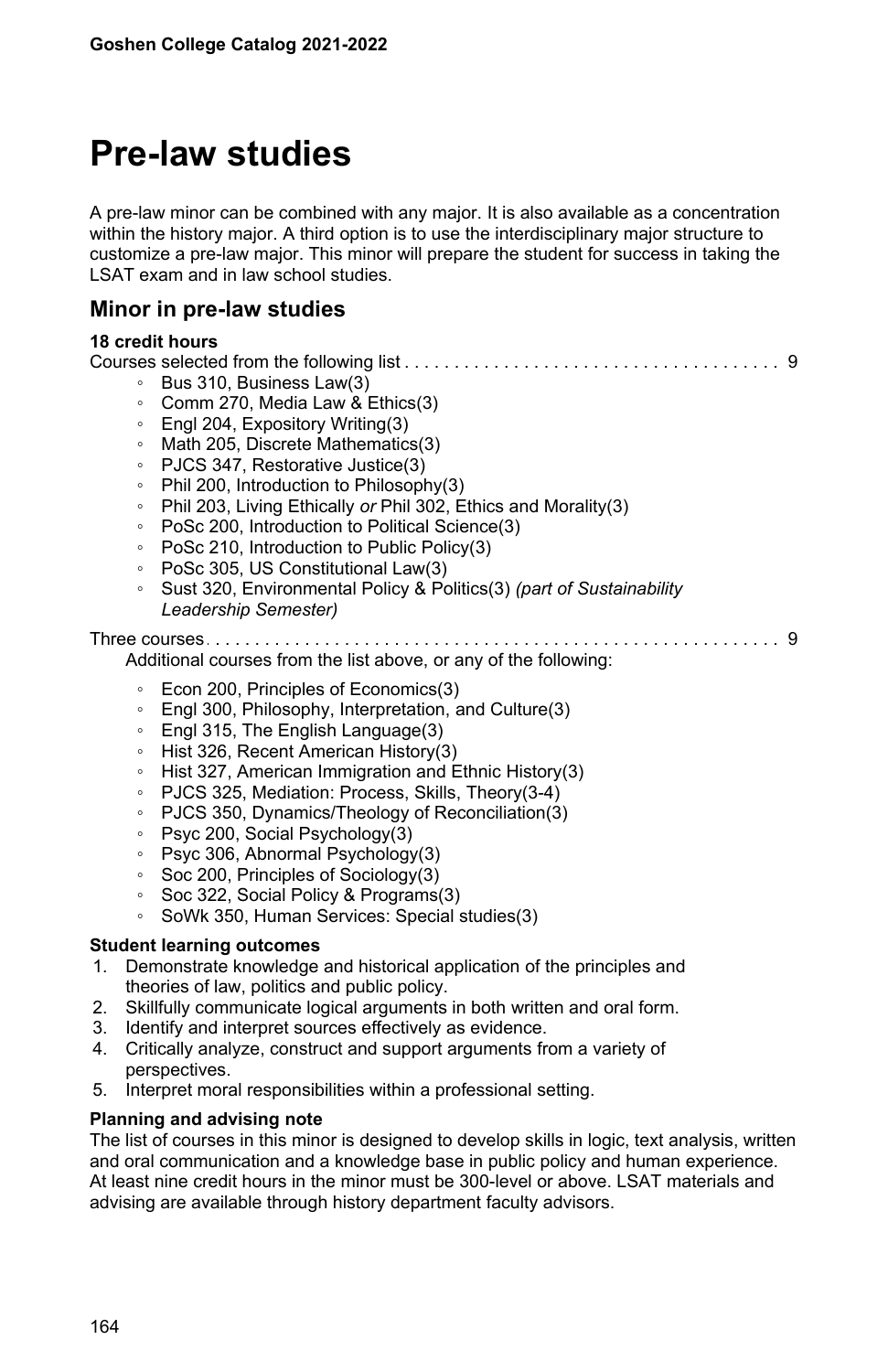# **Psychology**

A major and a minor are available in psychology.

# **Major in psychology**

## **40 credit hours**

| • PJCS 201 PX, Violence & Nonviolence (3) |
|-------------------------------------------|

- Soc 200, Principles of Sociology (3)
- Soc 210, Sociology of the Family (3)
- SoWk 221, Human Behavior (3)
- WGS 200, Introduction to Gender Studies (3)
- WGS 345, Women's Concerns (3)

### **Student learning outcomes**

Graduates in psychology will:

- 1. Demonstrate familiarity with major concepts, theories, and empirical pre/ post findings in psychology and related areas.
- 2. Understand and apply research methods.
- 3. Use critical thinking, skeptical inquiry and a scientific approach, whenever possible, to solve mental health problems.
- 4. Explain and apply psychological principles to personal, social, and organizational issues.
- 5. Demonstrate effective written communication in APA style.
- 6. Recognize, understand, and respect complexity of sociocultural and internal diversity.
- 7. Explore career options and engage in career planning.
- 8. Engage in meaningful discussions about the relationship between faith and psychology.

## **Planning guide**

| First year  | Goshen Core<br>General Psychology<br>Related courses                                                 |
|-------------|------------------------------------------------------------------------------------------------------|
| Second year | Goshen Core<br>Psychology courses<br>Related courses<br>SST                                          |
| Third year  | Goshen Core<br>Upper-level courses in major<br>Statistics in Research<br>Related courses             |
| Fourth year | Balance of Goshen Core<br>Research Methods<br>Balance of major and related courses<br>Senior Seminar |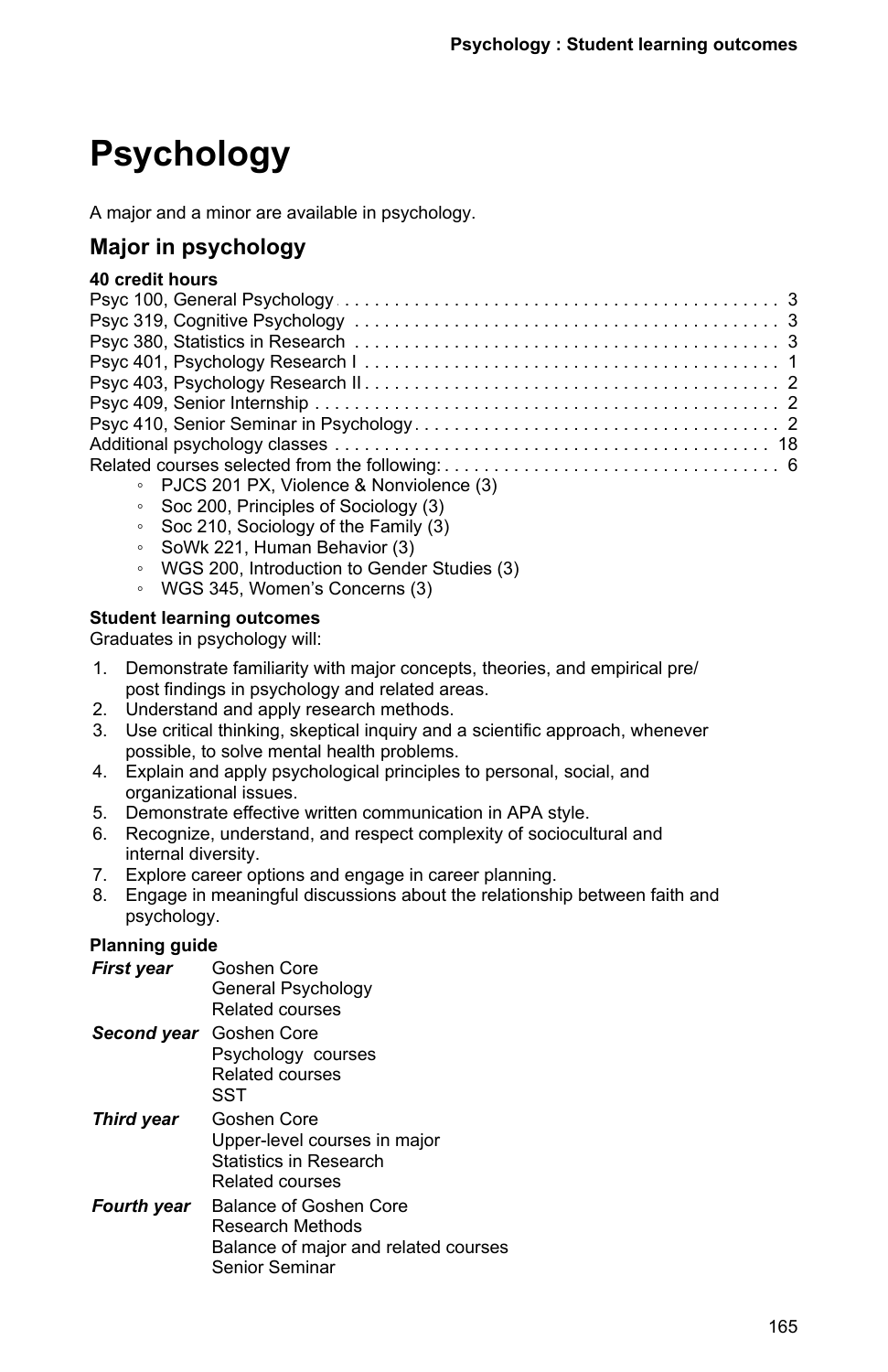Internship

# **Minor in psychology**

# **18 credit hours**

| Additional psychology courses, at least 12 credit hours upper-level (300 or above) 15 |  |
|---------------------------------------------------------------------------------------|--|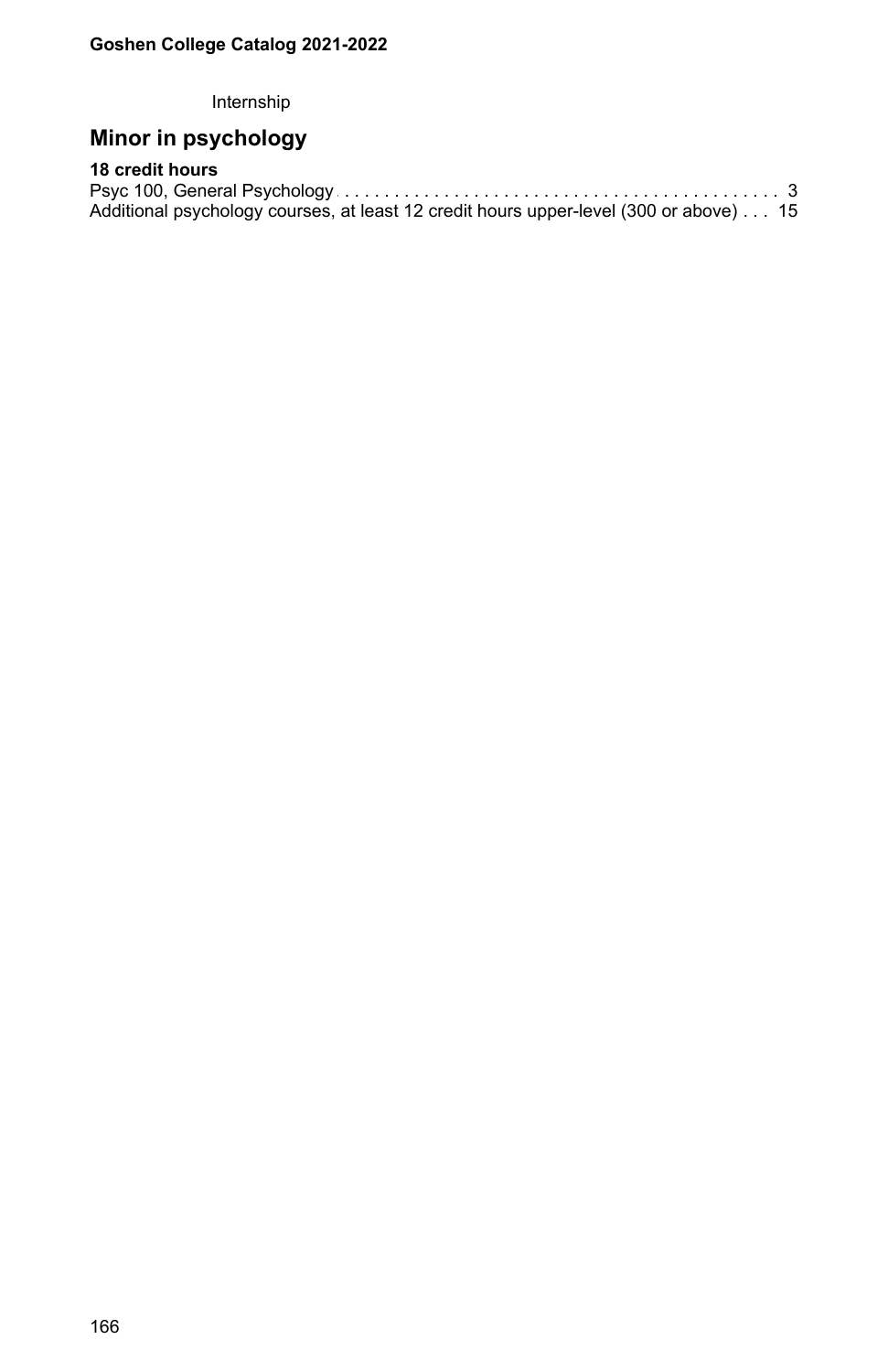# **Public health**

A major is available in public health.

# **Major in public health**

## **50-51 credit hours**

### **Supporting courses (20-21 credits)**

| BIOL 206, Microbiology (3) or BIOL 300, Microbial Biology (4) 3-4 |  |
|-------------------------------------------------------------------|--|
|                                                                   |  |
|                                                                   |  |
|                                                                   |  |
|                                                                   |  |
| Public health courses (30 credits)                                |  |
|                                                                   |  |
|                                                                   |  |
|                                                                   |  |
|                                                                   |  |
|                                                                   |  |
|                                                                   |  |
|                                                                   |  |
|                                                                   |  |
|                                                                   |  |
|                                                                   |  |
|                                                                   |  |

## **Student Learning Outcomes**

Graduates in public health will:

- 1. Identify relevant health disparities in the community.
- 2. Design an appropriate health education program for the community.
- 3. Implement an education program to improve community health.
- 4. Analyze the success of a delivered community health program.
- 5. Demonstrate critical thinking strategies, creativity, and reflection when processing a problem.
- 6. Demonstrate professional ethical leadership behavior and skills, including attire, communication, relationships, responsibility, initiative and the ability to empower others.
- 7. Demonstrate knowledge of research methods, statistics and inquiry skills.

## **Planning guide**

*First year* Goshen Core SST language **Chemistry** Anatomy and Physiology Medical Terminology

*Second year* 200 level public health courses Goshen Core **Microbiology** Nutrition **Statistics** 

*Third year* 300 level public health courses Goshen Core Methods of Social Research Healthcare Ethics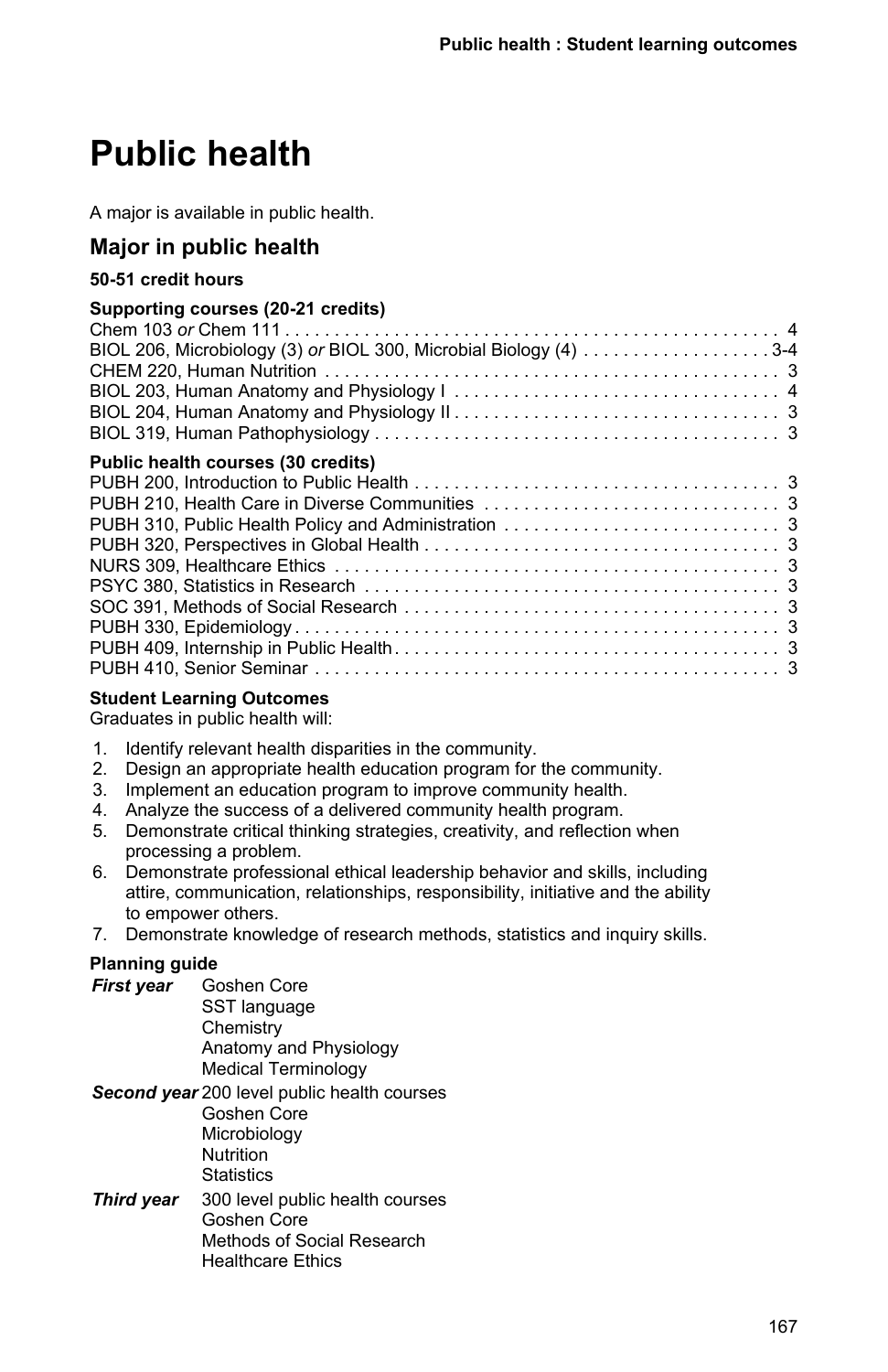Pathophysiology

*Fourth year* 400 level public health courses **SST** 

#### **Planning and advising notes**

The major in public health can be paired with a minor in one of the following disciplines: International Studies, Health, Environmental Studies, Social Policy & Advocacy, Sociology, Women and Gender Studies. Students with no high school chemistry or high school chemistry grades lower than B- in two semesters are required to take CHEM 101. See prerequisites for BIOL 206, BIOL 300, and CHEM 220 in course descriptions.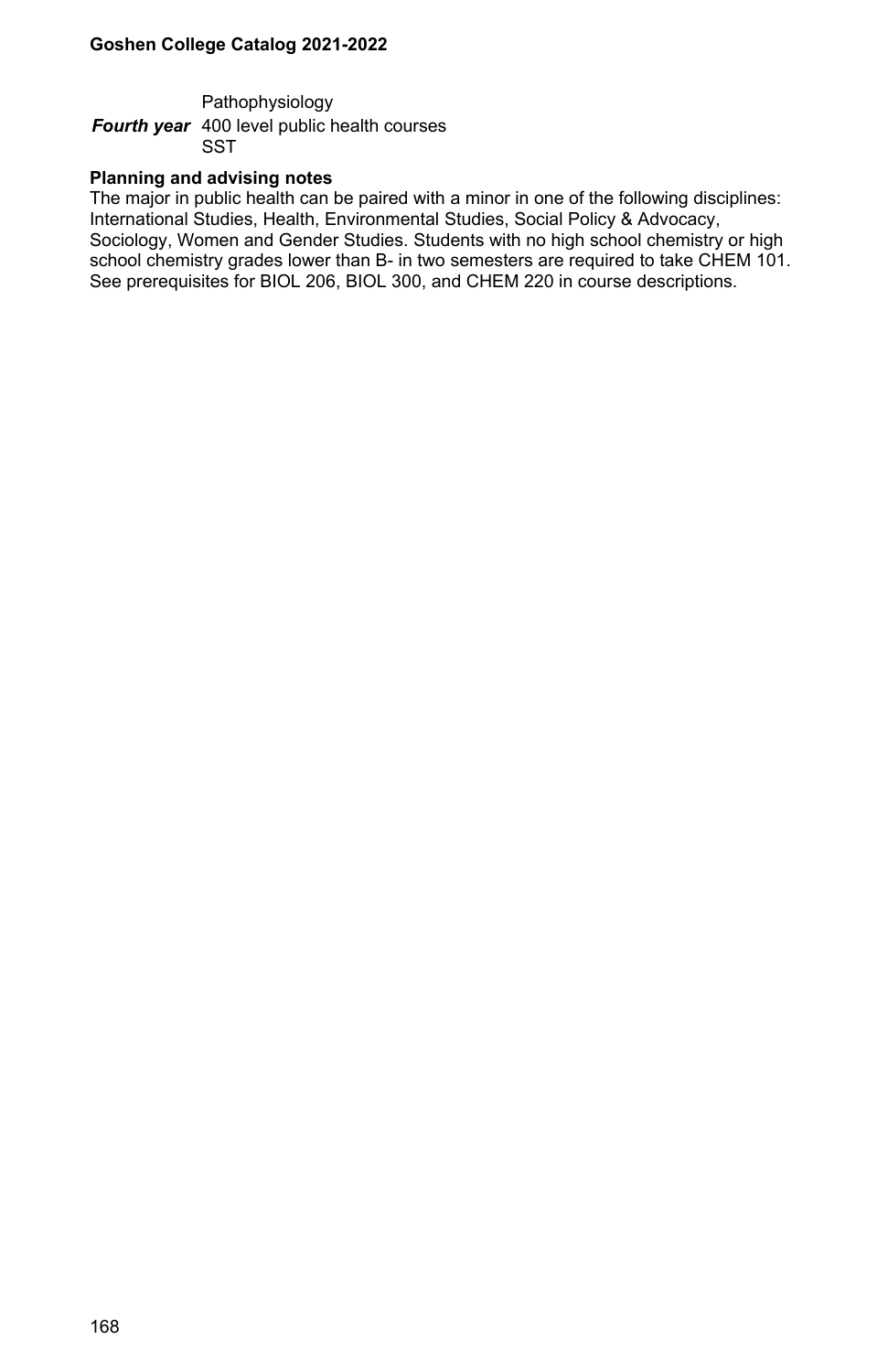# **Public relations**

A major and a minor are available in public relations. See also majors and minors in communication and marketing.

# **Major in public relations**

| 43 credit hours            |
|----------------------------|
|                            |
|                            |
| • Comm 108, Digital Design |
| • Art 255, Photography     |
|                            |
|                            |
|                            |
|                            |
|                            |
|                            |
|                            |
|                            |
|                            |
|                            |
|                            |
|                            |
|                            |
| • Art 208, Typography      |
|                            |

- Bus 121, Introduction to Entrepreneurship
- Bus 220, Spreadsheet Skills
- Bus 315, Human Capital Management
- Bus 338, Professional Selling
- Comm 190, Introduction to Radio
- Comm 255, Photo Communication
- Comm 260, Broadcast Writing
- Comm 308, Feature Writing
- Comm 326, Creating for the Web
- Comm 350, Reporting for the Public Good
- Comm 412, Special Projects
- Thea 235, The Power of Story

At least four semesters participation in GCTV, Record, PRSSA and/or WGCS . . . . . . NC

### **Student learning outcomes**

Graduates in public relations will:

- 1. Comprehend a core of knowledge in the field.
- 2. Create a diverse portfolio that reflects their work in public relations.
- 3. Demonstrate a set of professional skills and competencies in their practice of public relations.
- 4. Serve the college and broader public through co-curricular media involvement.
- 5. Demonstrate competence in securing and completing two or more internships.
- 6. Report that courses and other collegiate training prepared them for a position in public relations or a related career.
- 7. Integrate Christian values, professional conduct and a global perspective.
- 8. Gain experience in practicing public relations as members of a team.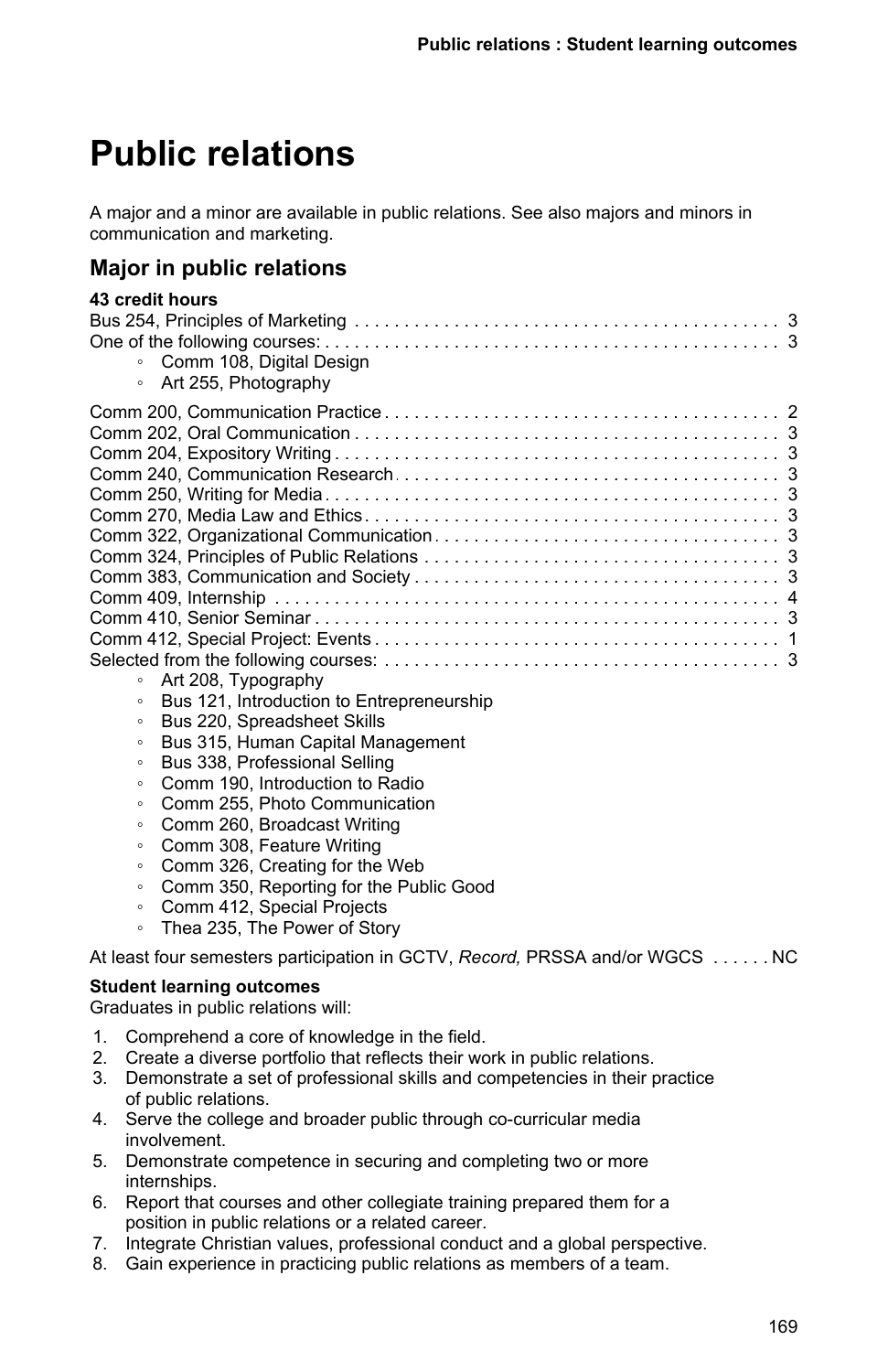| <b>Planning guide</b> |                                |  |
|-----------------------|--------------------------------|--|
| First year            | Goshen Core                    |  |
|                       | Communication Research         |  |
|                       | 100-299 level courses in major |  |
| Second year           | Goshen Core                    |  |
|                       | Media I aw and Ethics          |  |
|                       | <b>Expository Writing</b>      |  |
|                       | Other courses in major         |  |
|                       | SST                            |  |
| <b>Third year</b>     | Goshen Core                    |  |
|                       | Communication and Society      |  |
|                       | Courses in major               |  |
| <b>Fourth year</b>    | Balance of Goshen Core         |  |
|                       | Balance of major               |  |
|                       | Internships                    |  |
|                       | <b>Senior Seminar</b>          |  |

#### **Planning and advising notes**

Comm 200, Communication Practice should be with a co-curricular closely related to the major. The public relations major requires two internships: one for three credit hours and a second for one credit hour. A portfolio or its equivalent is required for graduation.

**Academic requirements:** public relations majors and minors must earn a grade of C- or higher in all courses required for their major or minor. Failure to attain this level of achievement requires the student to either repeat the course (for specific requirements) or take an additional course (an option for elective courses) and achieve a grade of C- or higher.

A maximum of 45 credit hours in communication courses may be applied to a degree. Also, no more than 12 credit hours in experiential learning (Comm 200, 209, 409 or 412) may be applied.

## **Minor in public relations**

#### **18 credit hours**

| ○ Bus 244, Consumer Behavior & the Customer Journey |
|-----------------------------------------------------|

- Bus 343, Brand, Identity, and Design
- Comm 108, Digital Design
- Comm 190, Introduction to Radio
- Comm 200, Communication Practice
- Comm 202, Oral Communication
- Comm 212, Digital Media Production
- Comm 240, Communication Research
- Comm 255, Photo Communication
- Comm 260, Broadcast Writing
- Comm 270, Media Law and Ethics
- Comm 290, Radio Operations
- Comm 308, Feature Writing
- Comm 312, Advanced Digital Media Production
- Comm 326, Creating for the Web
- Comm 385: Studies in Communication: Religious Journalism
- Comm 409, Internship
- Comm 412, Special Project

Note to Marketing majors: Students must complete at least 9 credits in the PR minor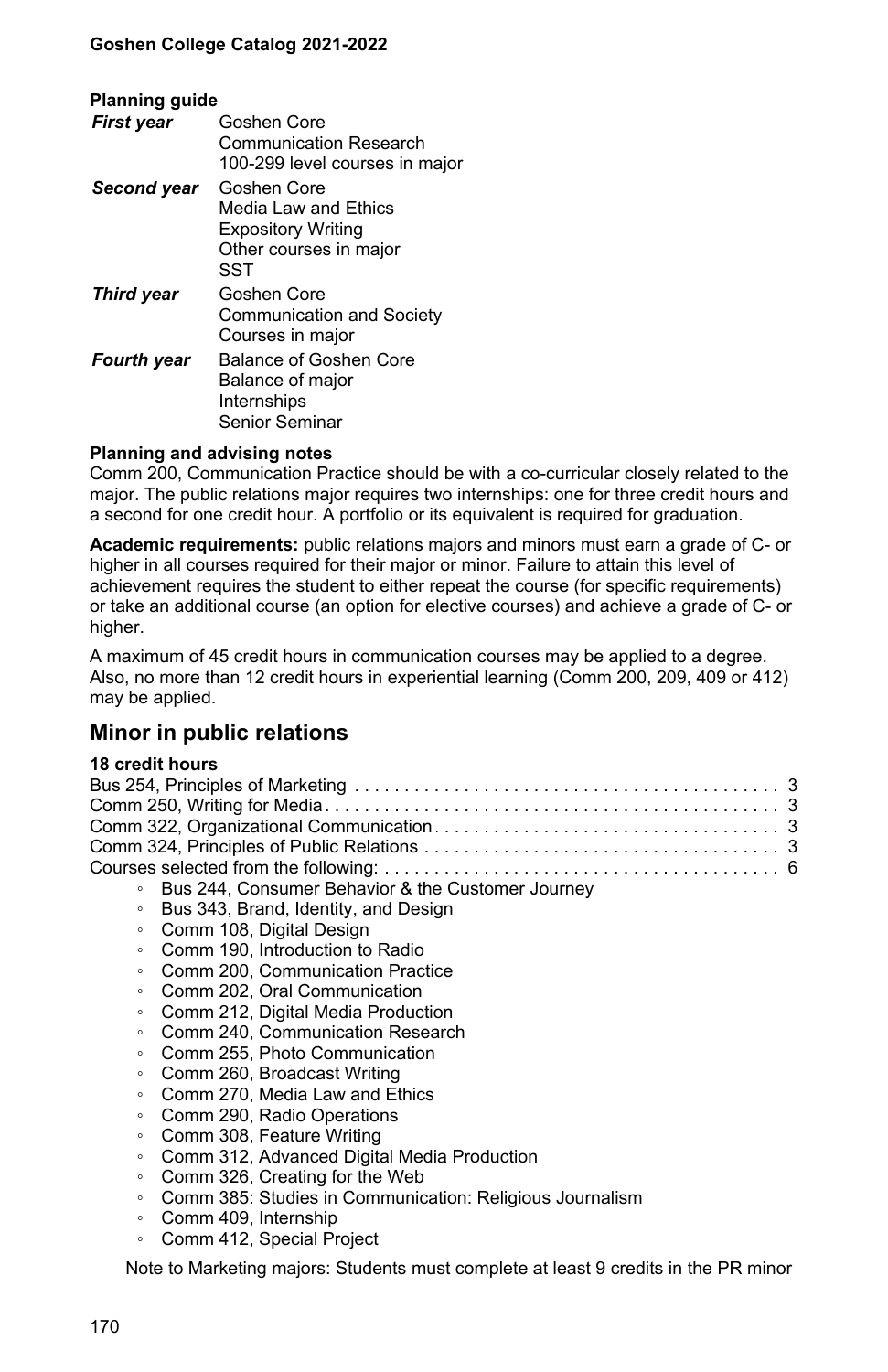that are not double counted in the Marketing major.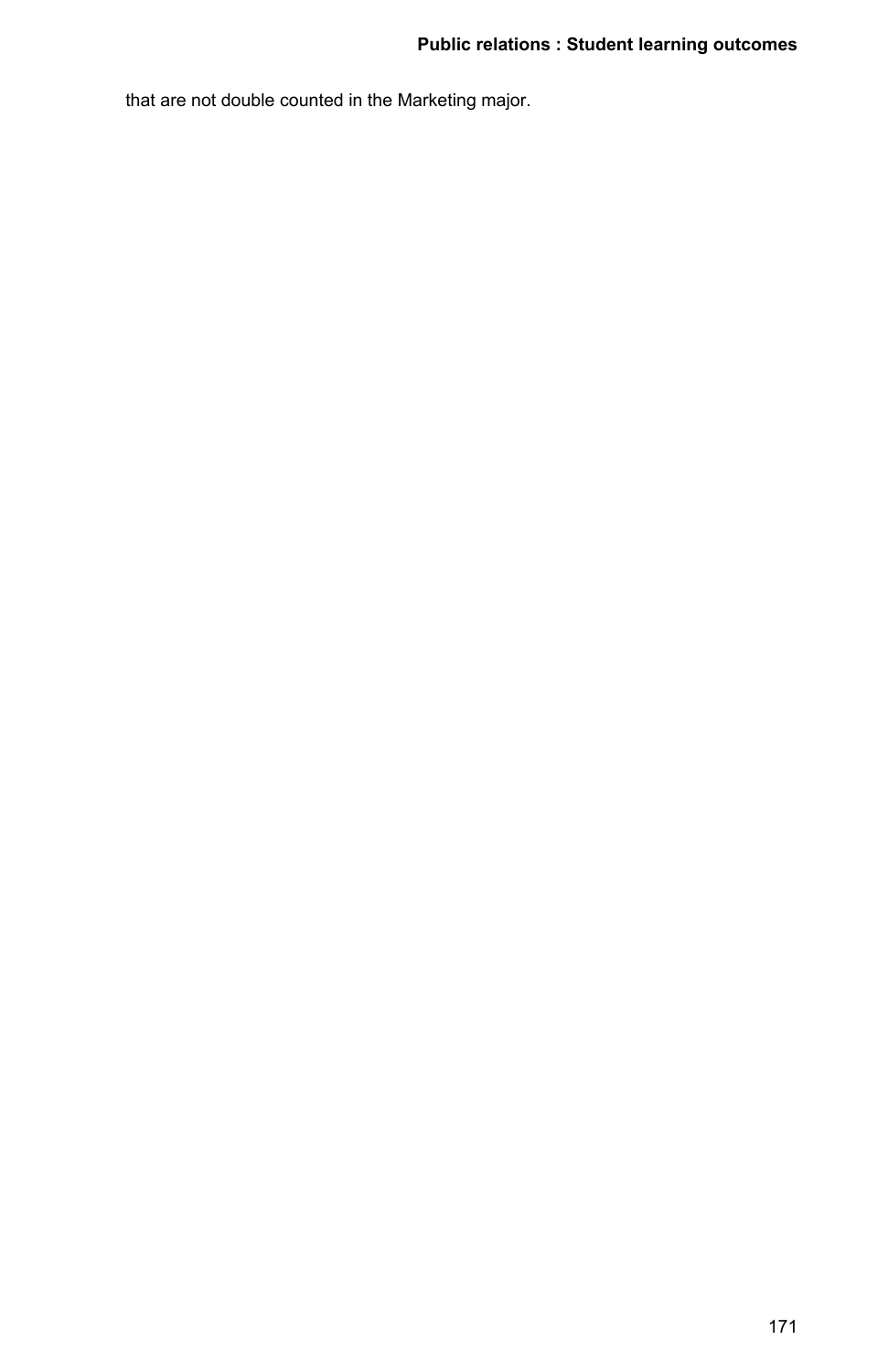# **Recreation and sport**

# **Minor in recreation and sport**

## **21 credit hours**

#### **Student learning outcomes**

In addition to general student learning outcomes described in the physical education catalog section, graduates in recreation and sport will:

- 1. Describe historical, sociological, psychological and cultural aspects of sport in kinesiology.
- 2. Demonstrate competency in a variety of sport skills, strategies, and recreational physical activities.
- 3. Demonstrate honesty, fair play, and a willingness to serve others.
- 4. Demonstrate sound but basic teaching/coaching skills in the context of sport and recreation.
- 5. Demonstrate professional ethical leadership behavior nd skills: attire, communication, relationships, responsibility, initiative, and the ability to empower others.

### **Advising note**

The sport and recreation minor is not available to students with a major in physical education or exercise science.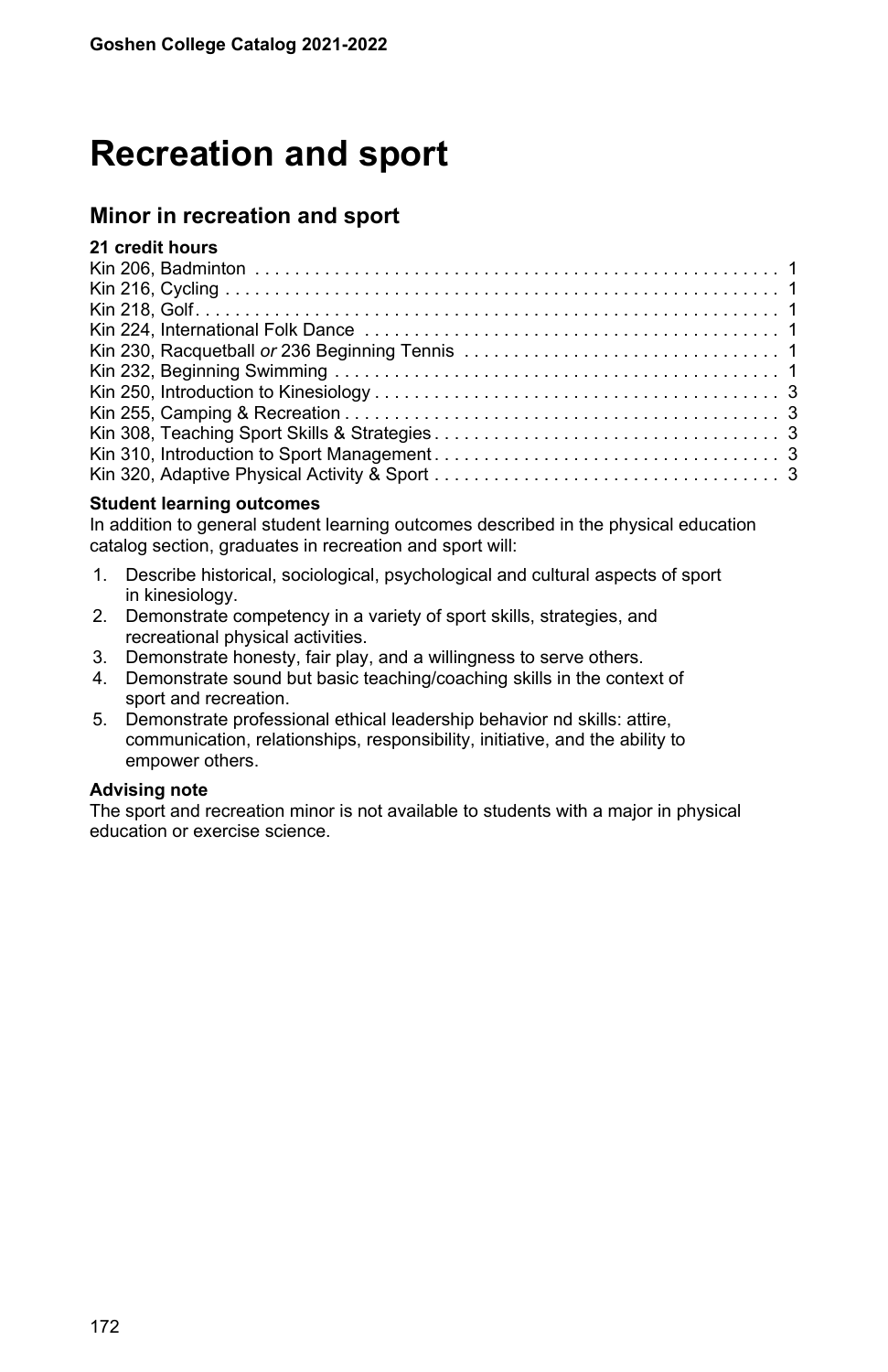# **Sign language interpreting**

See also the major and minor in Deaf Studies.

# **Major in sign language interpreting**

## **54 credit hours**

### **Student learning outcomes**

Graduates in sign language interpreting will:

- 1. Identify and utilize multicultural approaches to the work of interpreting and demonstrate effective bilingual and bicultural practice within their work.
- 2. Apply professional standards, practices, and ethics to their work.
- 3. Analyze an interpreting situation to choose the appropriate language or communication method, manage the environment, and work with clients and team interpreters.
- 4. Demonstrate an advanced level of receptive and expressive proficiency in spoken English, signed English, and American Sign Language.
- 5. Effectively interpret and transliterate in dialogic one-on-one and small group settings with a variety of participants.
- 6. Demonstrate skills necessary for interpreting or transliterating in entry level employment settings: a portfolio that includes a resume, video example, and documentation of 100 hours of supervised work experience.
- 7. Document attendance at a minimum of six workshops in a portfolio for ongoing professional development.

## **Planning guide**

| First and second years Goshen Core |                                       |
|------------------------------------|---------------------------------------|
|                                    | ASL 4 and 5                           |
|                                    | Introduction to Interpreting          |
|                                    | Deaf History                          |
|                                    | Technology for Interpreters           |
| <b>Third year</b>                  | Goshen Core                           |
|                                    | Interpreting 1 and 2                  |
|                                    | Medical Interpreting                  |
|                                    | Sign to Voice Interpreting            |
| <b>Fourth year</b>                 | Balance of Goshen Core                |
|                                    | Interpreting 3                        |
|                                    | Transliterating                       |
|                                    | Interpreting Ethics and Certification |
|                                    |                                       |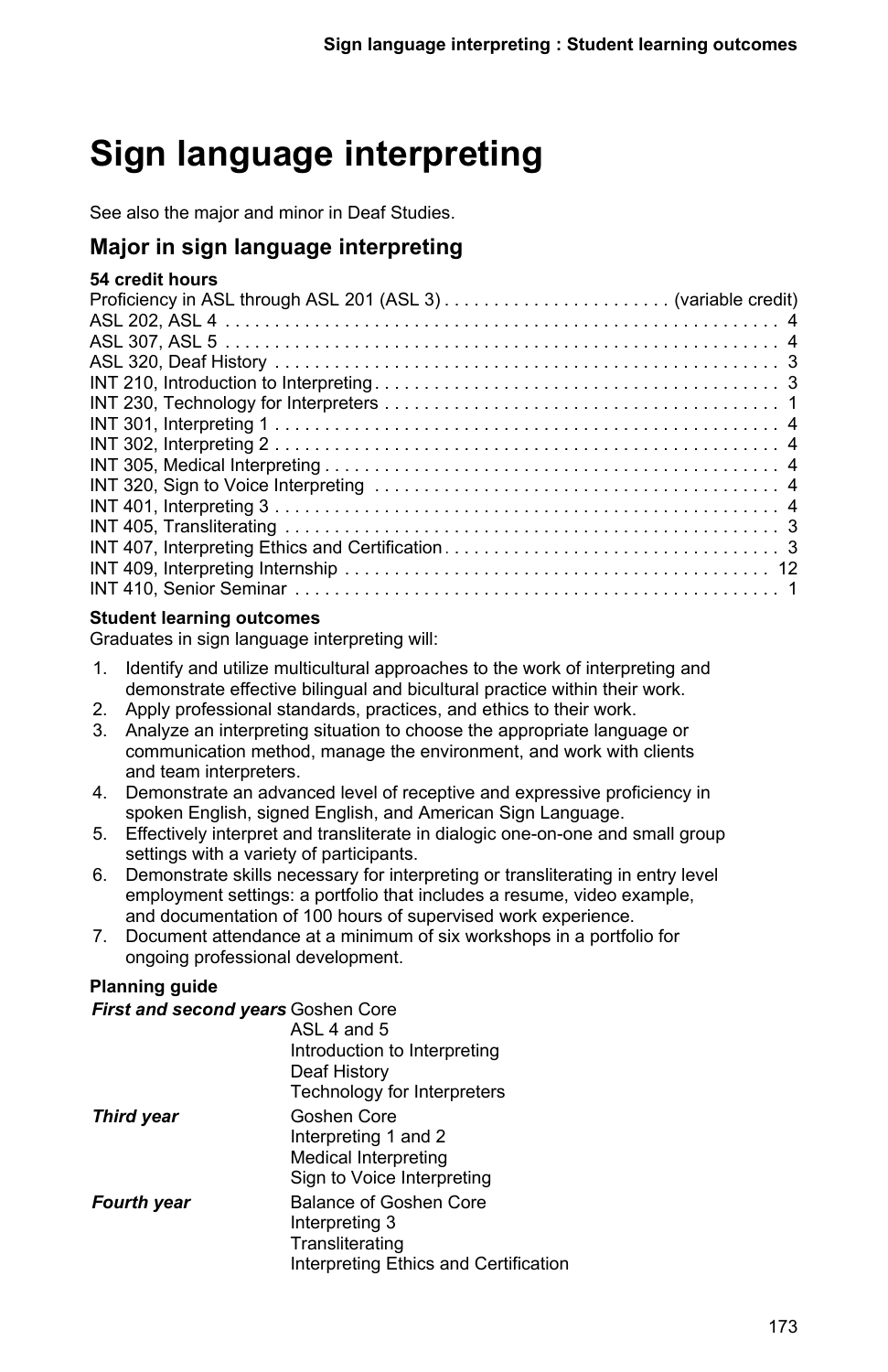Internship Senior Seminar

#### **Planning and advising notes**

Students majoring in sign language interpreting are required to earn a grade of C or above in each course. Courses may be repeated only once to attempt a higher grade.

Recommended elective courses for sign language interpreting majors include: ASL 104, Deaf Culture; Bus 230, Business Fundamentals; Int 310, Performance Interpreting; Int 380, The Deaf Community: Subcultures and Special Groups; Phil 203 RW, Living Ethically; Thea 234, Acting I; and Thea 235, The Power of Story.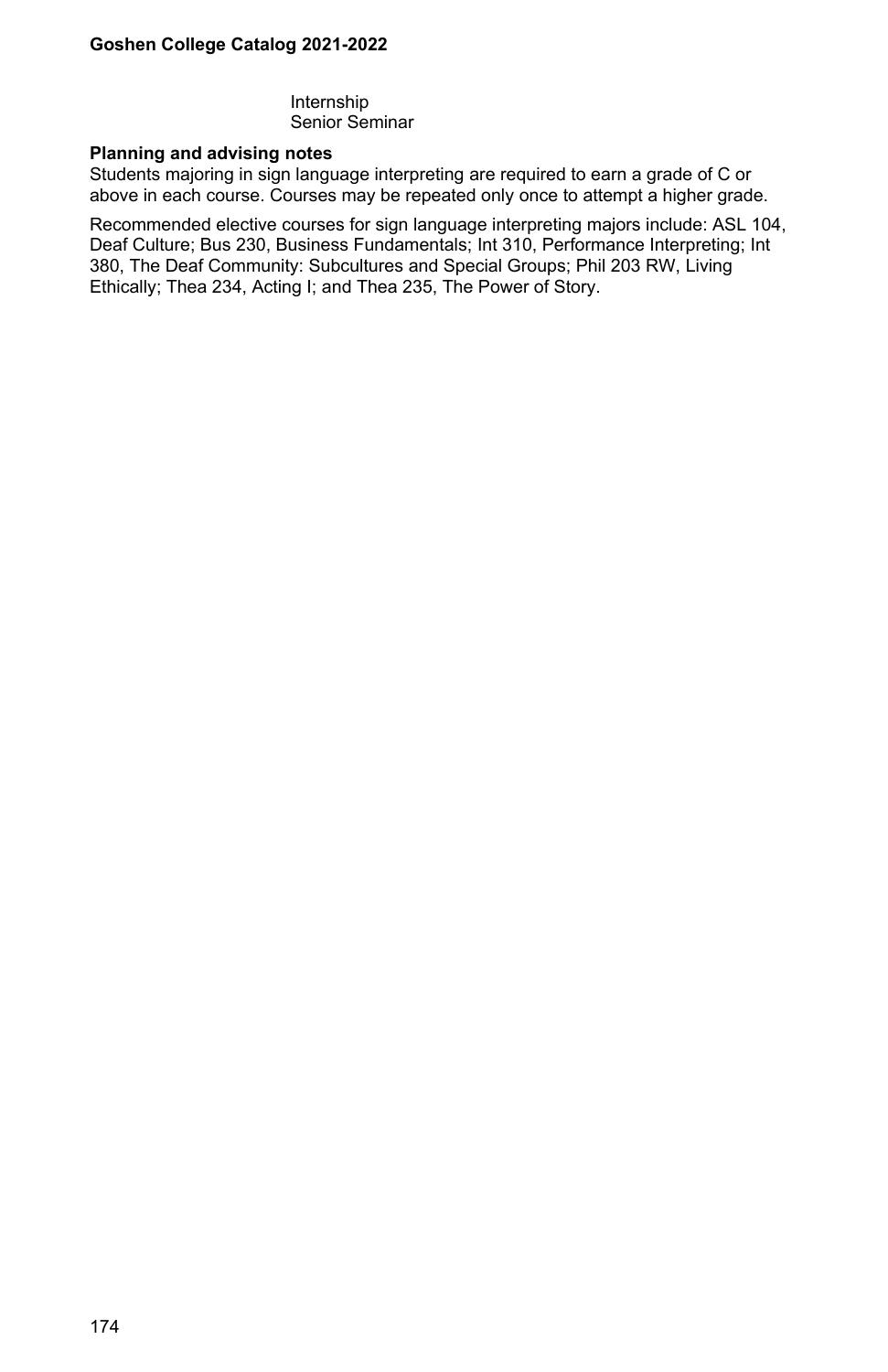# **Social policy and advocacy**

# **Minor in social policy and advocacy**

## **19 credit hours**

## **Core courses (10 credit hours):**

| Taken in conjunction with one of the following topics $\ldots \ldots \ldots \ldots \ldots \ldots \ldots \ldots$ |  |
|-----------------------------------------------------------------------------------------------------------------|--|

- SoWk 315 Child Welfare
- SoWk 320 Aging in US Society
- SoWk 345 Women's Concerns
- SoWk 350 Human Services: Special Topics

#### **Applied advocacy courses (choose from a variety of applied skills based classes) (9 credit hours):**

- Bus 121, Introduction to Entrepreneurship
- Comm 212, Digital Media Production I
- Comm 250, Writing for Media
- Comm 324, Principles of Public Relations
- PJCS 325, Mediation: Process, Skills and Theory
- PJCS 360, Designing for Social Change
- PJCS/PoSc 411, War and Peace in the Modern World
- PJCS 426, Conflict-Healthy Groups
- Soc 391, Methods of Social Research
- Thea 201, Theater for Social Change

#### **Planning and advising notes**

The social policy and advocacy minor is designed to assist students with a liberal arts major in obtaining knowledge and skills applicable to employment in the non-profit sector.

To obtain a minor in social policy and advocacy, students must submit a proposal of their goals and rationale for their course choices in the minor to the minor advisor, for approval. After the plan of study is approved, students will continue to be advised by both their major and minor advisors. At least nine credit hours in this minor must be upper level (300 level and above) courses.

Double counting will be limited to two courses, at least 12 hours of the minor must be met through discrete courses that do not count toward a student's major requirements.

Social policy and advocacy minors will take PJCS 309 Advocacy Field Work (1 cr) in conjunction with one of the Topics courses, completing a 40-hr internship in which the student works with a community partner on an advocacy and policy issue relating to the topic of the course.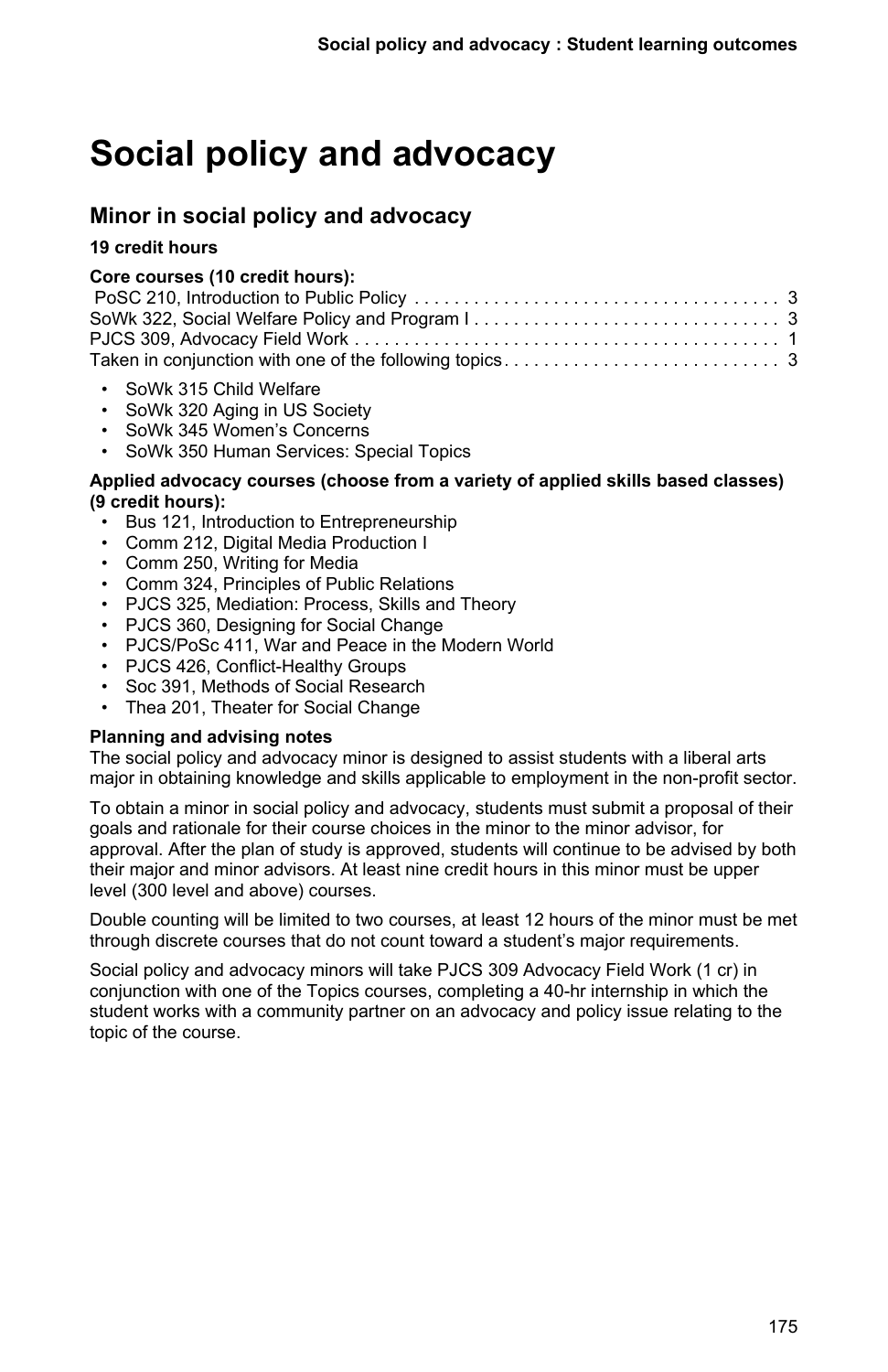# **Social work**

The Goshen College social work program is accredited by the Council on Social Work Education and has, as its primary objective, the preparation of students for professional social work practice. Students are also prepared for graduate social work education and receive advanced standing in many Master of Social Work programs.

## **Social Work: two tracks, B.A. or B.S.**

The social work program has both a [four-year bachelor of arts track and a 20-month](https://www.goshen.edu/catalog/bs-social-work/) [bachelor of science degree completion track](https://www.goshen.edu/catalog/bs-social-work/) (described in the Adult and Graduate Programs section of the catalog). Both tracks follow the same social work curriculum, which builds on the liberal arts perspective in the Goshen Core curriculum with its emphasis on international, intercultural, interdisciplinary and integrative teaching and learning. The program outcomes for graduates are the same for students enrolled in either track.

## **Admission to the BASW Social Work professional program**

Social work is a professional program that requires an admission process separate from admission to the college. Students apply for admission to the social work education program following the successful completion of Introduction to Social Work, SoWk 224. Written applications are accepted in December of each school year. Admission criteria include academic and personal qualifications with a value orientation necessary for the professional practice of social work. The admission process is directed toward furthering students' personal growth as they explore vocational interests and abilities. Specific information about criteria and process is found in the Social Work Student Handbook. This may be obtained from the director of social work education.

# **Major in social work: BASW**

|  |  | 53 credit hours |
|--|--|-----------------|
|--|--|-----------------|

| SoWk 345. Women's Concerns<br>$\circ$ |  |
|---------------------------------------|--|
| $CAML 24E$ DV Child $Molfane$         |  |

- SoWk 315-PX Child Welfare
- SoWk 320-SW Aging in US Society
- SoWk 350, Human Services: Immigration (or other topic)

#### **Student learning outcomes**

Graduates in social work will demonstrate in measurable ways achievement of the ten core competencies articulated by the Council on Social Work Education. Graduates will:

- 1. Demonstrate ethical and professional behavior.
- 2. Engage diversity and difference in practice.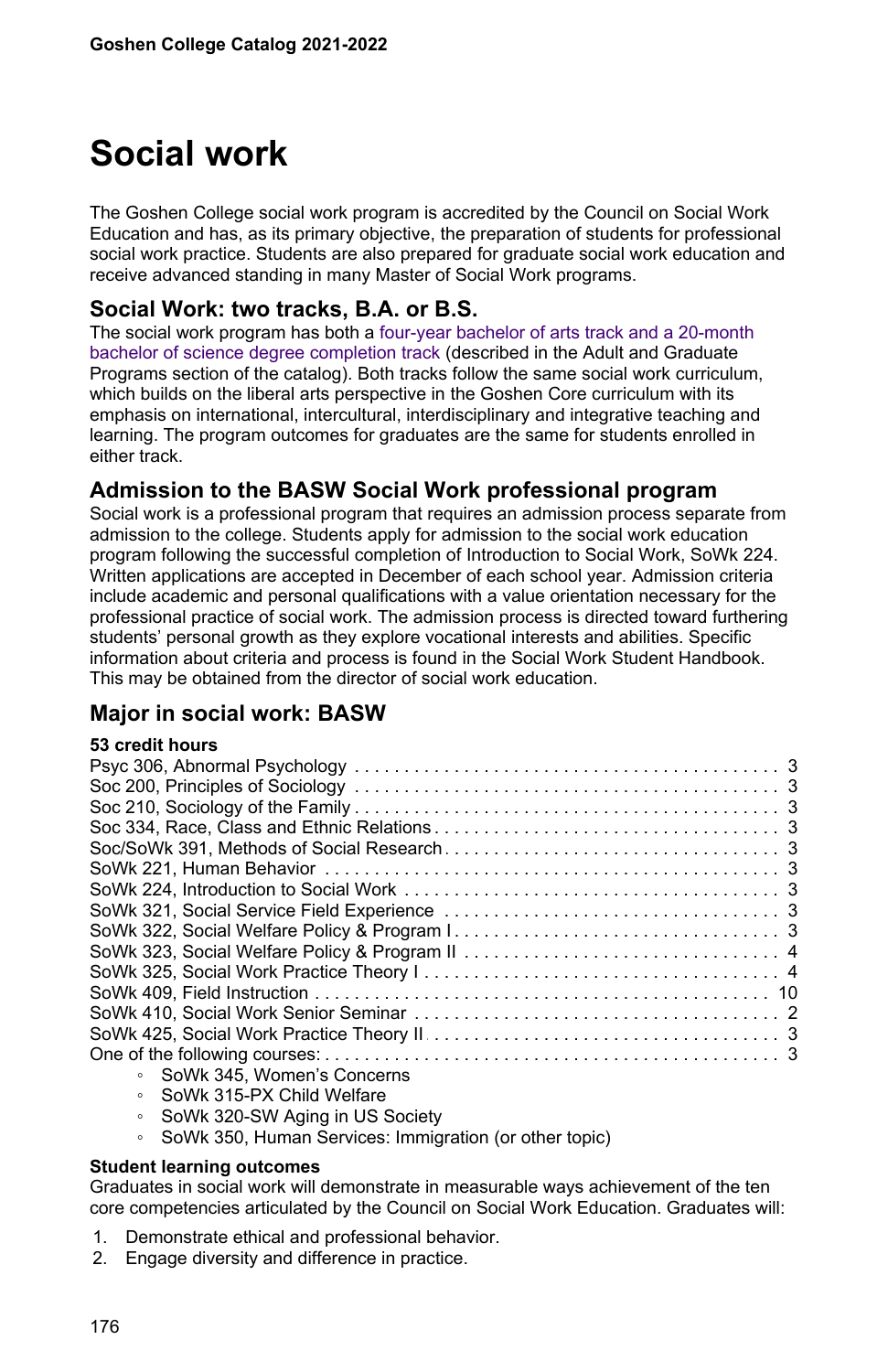- 3. Advance human rights and social, economic, and environmental justice.
- 4. Engage in practice-informed research and research-informed practice.
- 5. Engage in policy practice.
- 6. Engage with individuals, families, groups, organizations, and communities.
- 7. Assess individuals, families, groups, organizations, and communities.
- 8. Intervene with individuals, families, groups, organizations, and communities.
- 9. Evaluate practice with individuals, families, groups, organizations, and communities.

#### **Planning guide: BASW**

- *First year* Goshen Core Introduction to Social Work Principles of Sociology Sociology of the Family SST language prerequisite
- *Second year* Goshen Core Human Behavior Social Service Field Experience SST (spring or summer) Expository Writing (strongly recommended)
- *Third year* Goshen Core Social Welfare Policy and Program I, II Practice Theory I Methods of Social Research Race, Class and Ethnic Relations Abnormal Psychology Social Work Elective
- *Fourth year* Balance of Goshen Core Social Work Practice Theory II Field Instruction Senior Seminar

#### **Planning and advising notes**

Students declaring a social work major are assigned a social work faculty advisor. Students exploring their interest in social work are invited to talk with the program director. Academic advising, which takes place in the fall and spring semesters each year, aids students in selecting courses in the sequence required for successful completion of the program. Additional advising appointments are scheduled as part of admission to the program and to field instruction. Students are encouraged to initiate contact with faculty advisors as issues arise, at any time throughout the academic year.

Psyc 100, General Psychology is a prerequisite for Psyc 306, Abnormal Psychology. Social work majors should discuss with their advisor the option of SoWk 221 Human Behavior functioning as the prerequisite for Psyc 306. Courses in human biology, statistics and expository writing are required for admission into some Master of Social Work (MSW) programs.

#### **Academic requirements**

The professional practice of social work requires acquisition of knowledge, specific skills, a firm identification with specified values and ethics and a high degree of social and personal responsibility. A grade of C or above in all social work required courses and a college GPA of 2.5 or higher is required for continuation in the social work major. Any social work required course in which a student earns a grade of C- or below must be repeated with a grade of C or better in order to successfully complete the social work major. Students whose college GPA falls below a 2.5, or whose personal or professional behavior is inconsistent with the above requirements, may be asked to leave the program. Students who are denied admission or dismissed from the program, and believe relevant policies were unfairly administered, have the right to initiate the Goshen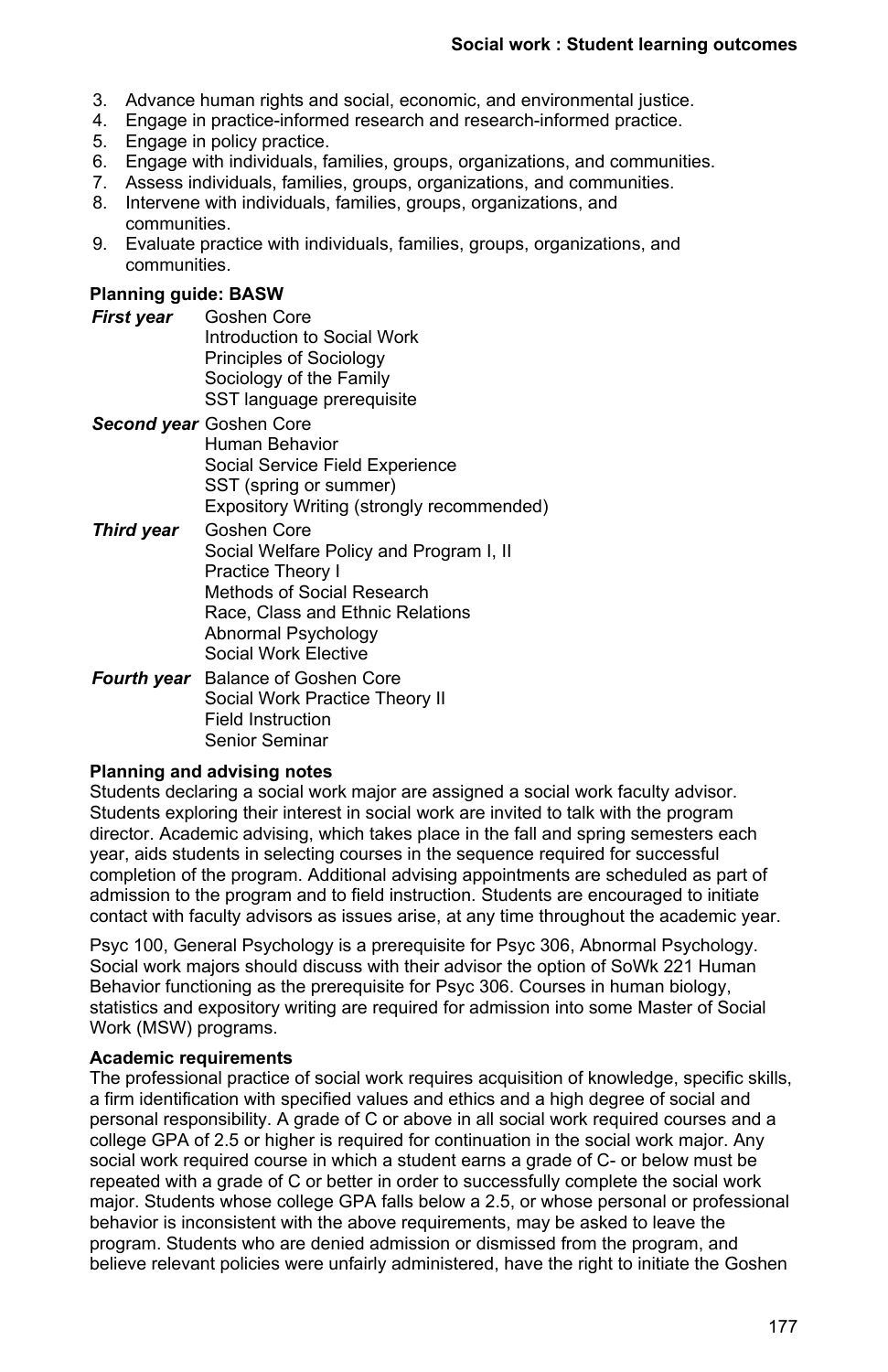College grievance procedure.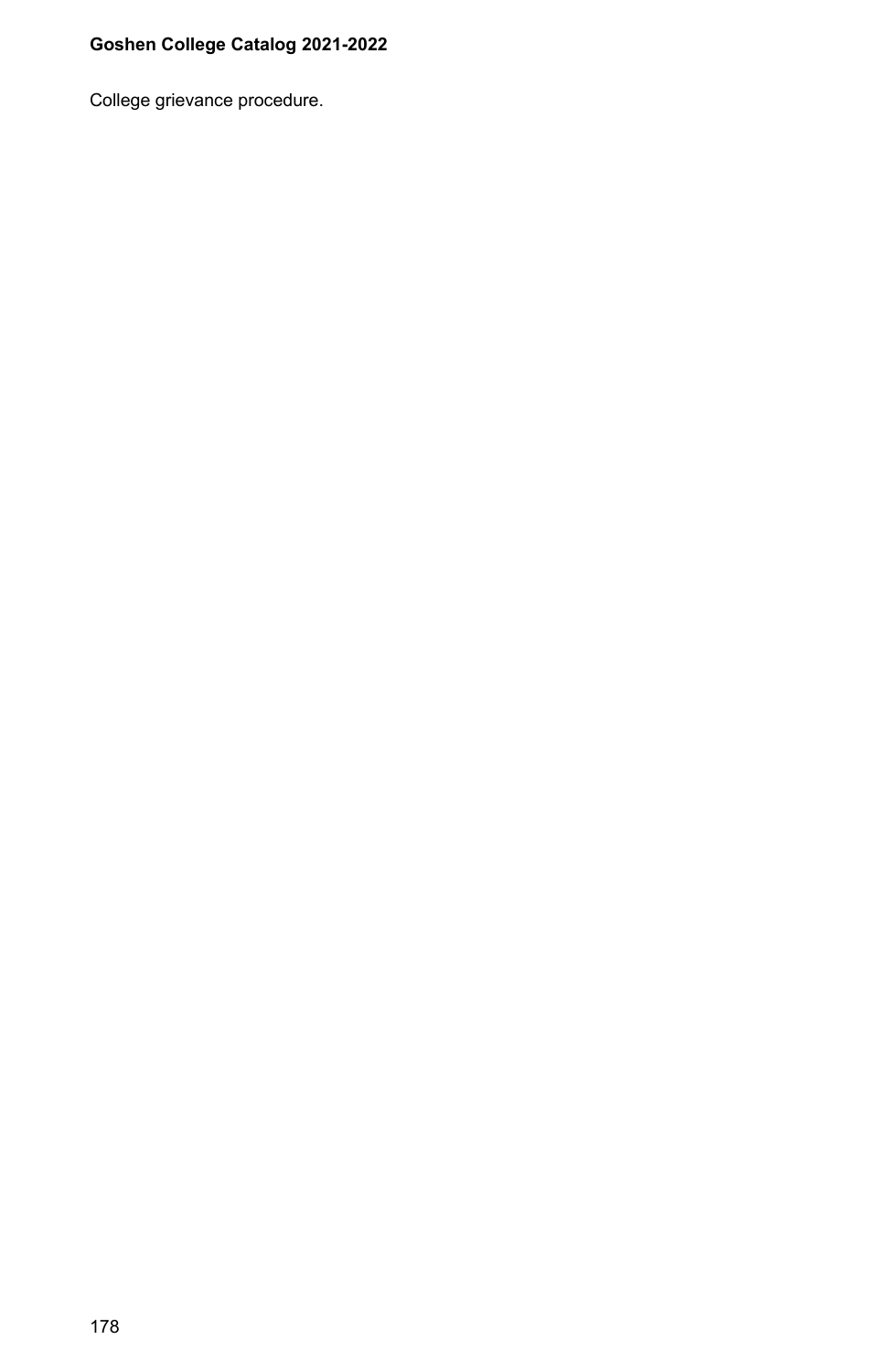# **Sociology**

A major and a minor are available in sociology.

# **Major in sociology**

# **40 credit hours**

|    | Core courses (19 credit hours):                                               |
|----|-------------------------------------------------------------------------------|
|    |                                                                               |
|    |                                                                               |
|    |                                                                               |
|    |                                                                               |
|    |                                                                               |
|    |                                                                               |
|    | Elective and related courses (21 credit hours):                               |
|    |                                                                               |
|    | Soc 210, Sociology of the Family<br>$\circ$                                   |
|    | Soc 211, Social Stratification<br>$\circ$                                     |
|    | Soc 230, Ethnography and Culture<br>$\circ$                                   |
|    | Soc 302, Urban Diversity (Chicago Center)<br>$\circ$                          |
|    | Soc 315, Religion in Culture and Society<br>$\circ$                           |
|    | Soc 320, Environmental Sociology<br>$\circ$                                   |
|    | Soc 336. Latin American Societies and Cultures<br>$\circ$                     |
|    | Soc 340, African Societies and Cultures<br>$\circ$                            |
|    | Soc 351, Contemporary Issues<br>$\circ$                                       |
|    |                                                                               |
|    | Hist 330, Gender in World History<br>$\circ$                                  |
|    | Hist 335, History of Ethnic Conflict<br>$\circ$                               |
|    | Soc 205/WGS 200, Introduction to Gender Studies<br>$\circ$                    |
|    | Soc 260, Human Sexuality<br>$\circ$                                           |
|    | Soc 345/SoWk 345, Women's Concerns<br>$\circ$                                 |
|    |                                                                               |
|    | Econ 200, Principles of Economics<br>$\circ$                                  |
|    | PJCS 360, Designing for Social Change<br>$\circ$                              |
|    | PoSc 200, Introduction to Political Science<br>$\circ$                        |
|    | PoSc 210, Introduction to Public Policy<br>$\circ$                            |
|    | PoSc 308, International Politics<br>$\circ$                                   |
|    |                                                                               |
|    | Biol 207 NW, Roots of Environmental Crisis<br>$\circ$                         |
|    | Econ 309, Environmental Economics<br>$\circ$                                  |
|    | Hist 345, Environmental History<br>$\circ$                                    |
|    | <b>Student learning outcomes</b>                                              |
|    | Graduates in sociology will:                                                  |
| 1. | Demonstrate knowledge of basic sociological concepts, principles, and         |
|    | theories.                                                                     |
| 2. | Demonstrate knowledge of basic principles of social research methodology.     |
| 3. | Identify an original sociological question and design an appropriate strategy |
|    | to research that question.                                                    |

- 4. Use appropriate ethical and methodological practices to gather evidence.
- 5. Describe, analyze, and interpret evidence from a variety of perspectives.
- 6. Skillfully communicate sociological arguments in written and oral form.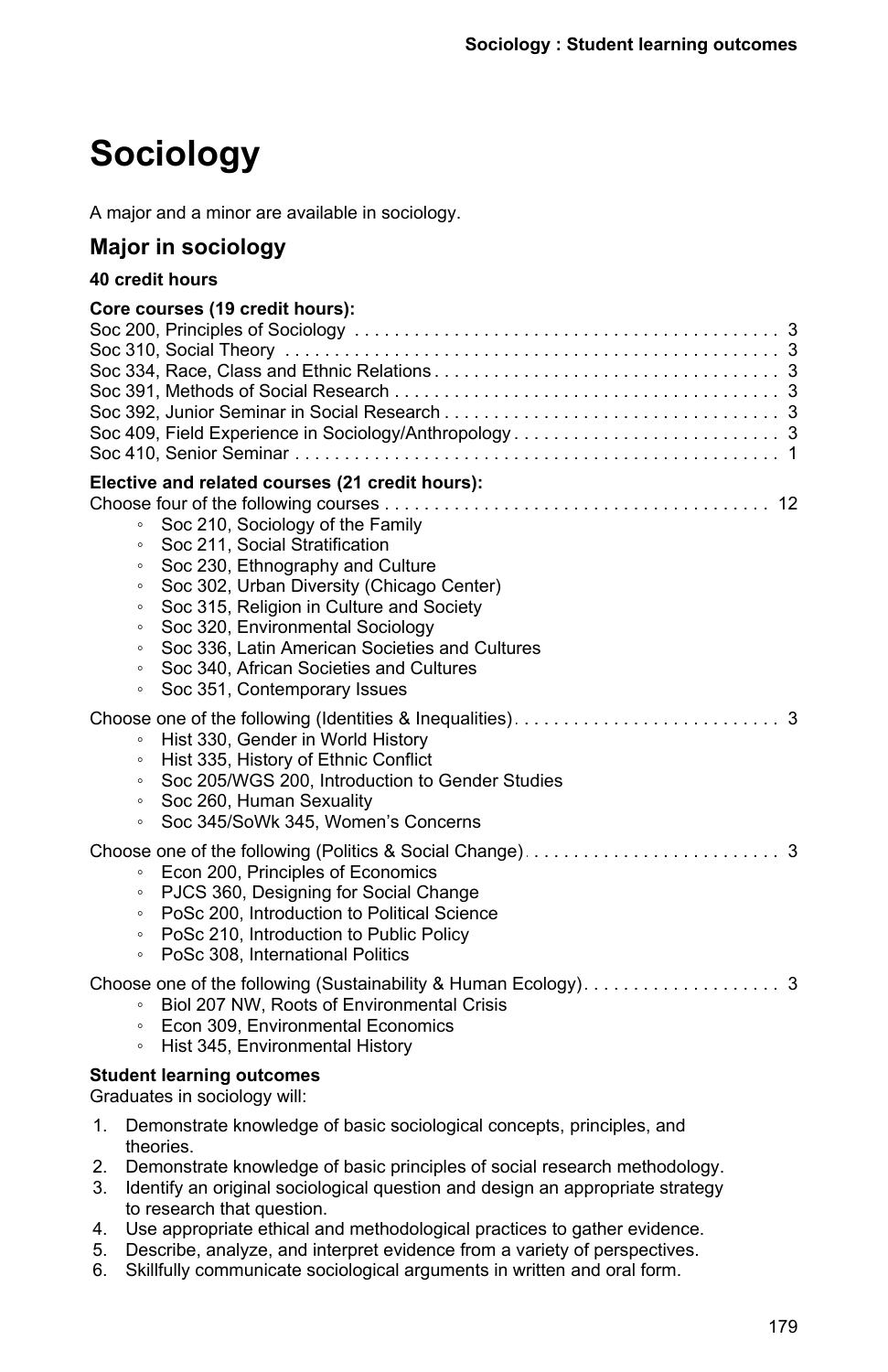7. Interpret the moral responsibilities of sociological work for their own future.

### **Planning guide**

*First year* Goshen Core SST language prerequisite Principles of Sociology Lower level sociology electives *Second year* Social Theory Lower level sociology courses Goshen Core

**SST** 

- *Third year* Methods of Social Research Junior Seminar in Social Research Race, Class & Ethnic Relations Goshen Core Upper level sociology electives
- *Fourth year* Senior Seminar Upper level sociology electives Field experience Balance of Goshen Core

### **Planning and advising notes**

The sociology major includes a collaboration between three Mennonite educational institutions. In addition to courses on campus, students will have the opportunity to take courses with sociology faculty members at Bluffton University (Ohio) and Eastern Mennonite University (Virginia). These courses will be offered in various distance education formats.

# **Minor in sociology**

## **18 credit hours**

| Three courses in sociology (at least one upper level, 300 or above) 9 |  |
|-----------------------------------------------------------------------|--|

#### **Planning and advising notes**

The minor in sociology is not available to students majoring in social work. For elective sociology courses in the minor, courses taught from within the sociology department (not cross-listed from other departments) are strongly preferred.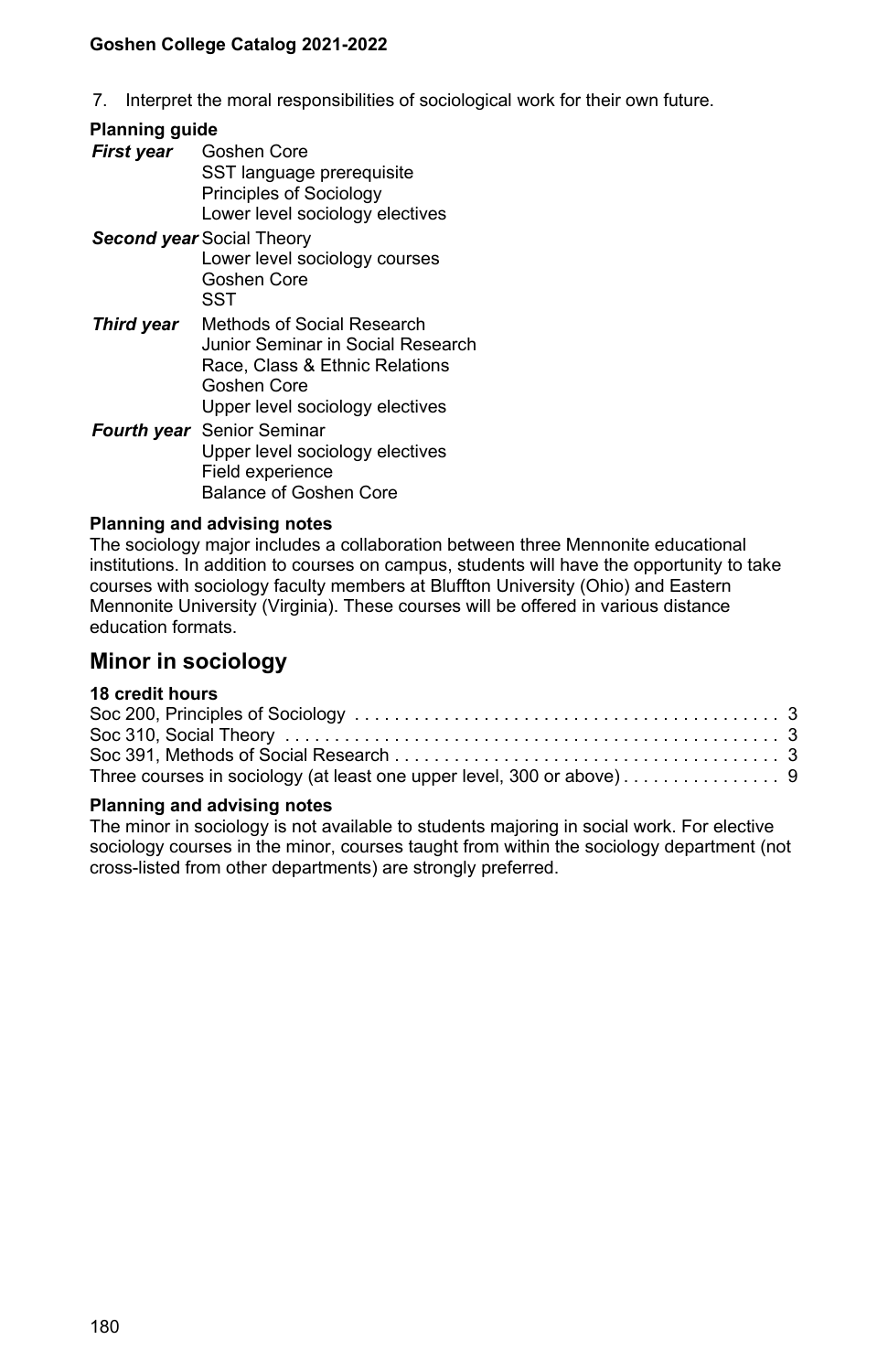# **Spanish**

A major and a minor in Spanish are available, as well as teacher certification in Spanish for grades 5-12. For language placement purposes, native speakers of Spanish must meet with the Spanish faculty to determine language competency and accurate course placement.

# **Major in Spanish**

| 37-40 credit hours |  |
|--------------------|--|
|                    |  |
|                    |  |
|                    |  |
|                    |  |

- Econ 306, International Economics
- Engl 310, Introduction to Linguistics
- Engl 320, Methods of TESOL
- Hist 327, American Immigration & Ethnic History
- Hist 344, Latin American History
- MCLL 375, Topics: Spain & Morocco
- Soc 334, Race, Class & Ethnic Relations
- Soc 336, Latin American Societies and Cultures
- Additional Spanish language and literature classes

| Internship (may be met by extended residence in Spanish-speaking country) $\dots \dots 0-3$ |  |
|---------------------------------------------------------------------------------------------|--|

### **Student learning outcomes**

Graduates in Spanish will:

- 1. Engage in Spanish language conversations, provide and obtain information, express feelings and emotions, and exchange opinions.
- 2. Understand and interpret written and spoken Spanish on a variety of topics.
- 3. Demonstrate an understanding of the relationship between the practices and perspectives of Spanish speaking cultures.
- 4. Demonstrate an understanding of the nature of language through comparisons of Spanish and English (or another language).
- 5. Demonstrate an understanding of the concept of culture through comparisons of Spanish speaking cultures and their own.
- 6. Use Spanish both within and beyond the school setting, including the Spanish speaking community in Goshen.
- 7. Show evidence of becoming life-long learners by using the language for personal enjoyment, enrichment, and acquiring a larger global perspective.

## **Planning guide**

| First vear | Goshen Core                      |
|------------|----------------------------------|
|            | Level 202 or higher              |
|            | Second language (or second year) |
|            | <b>Connection</b> Contain Caro   |

*Second year* Goshen Core Advanced language courses Second language SST (recommended)

- **Third year** Junior Year Abroad (advanced language and related courses)
- *Fourth year* Balance of Goshen Core Balance of major and related courses Hispanic Literature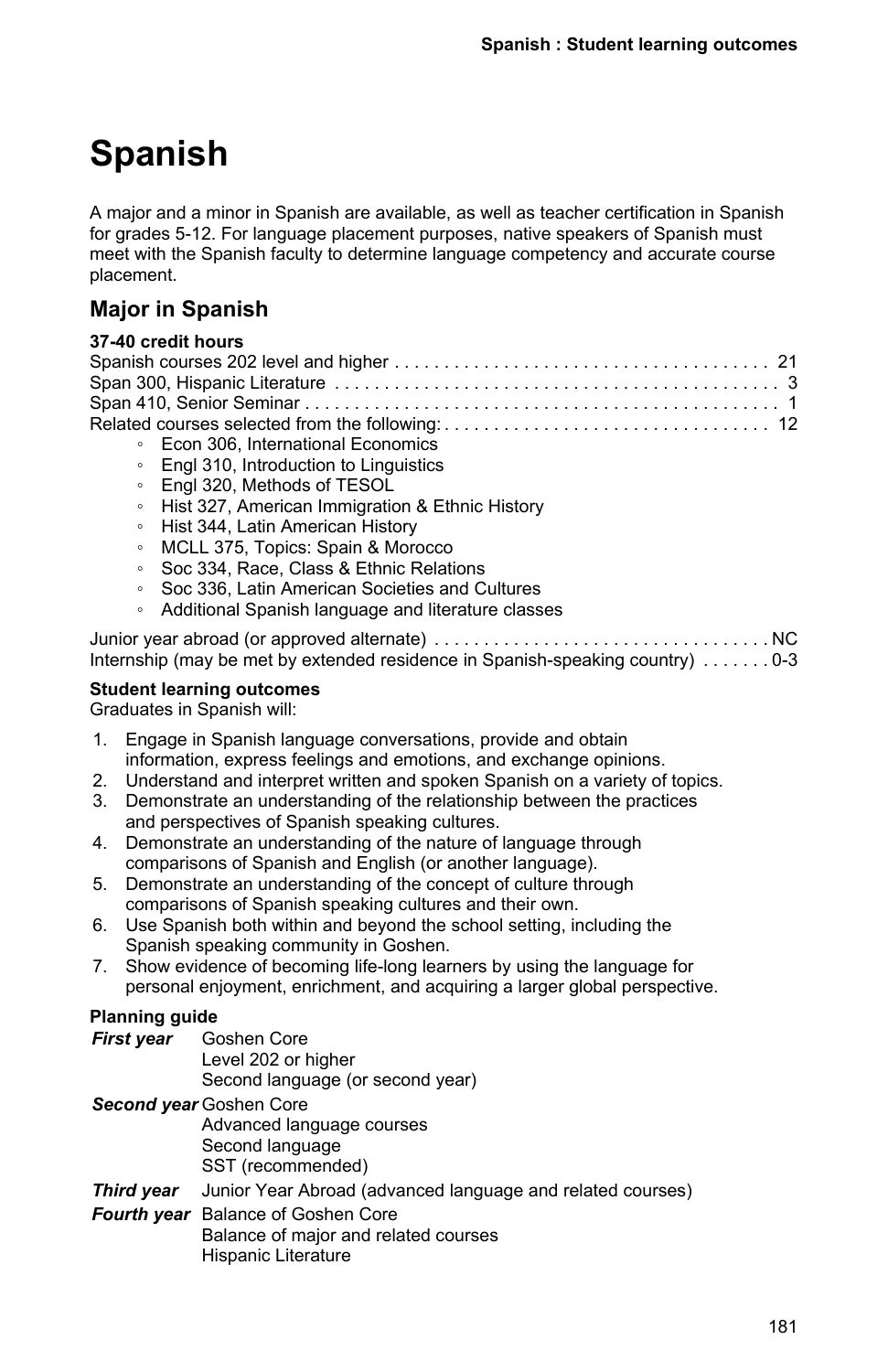Senior Integrating Seminar

### **Planning and advising notes**

While most Spanish majors begin to study Spanish in high school, it is possible to complete the major successfully if the student begins Spanish study at Goshen College and plans carefully. The requirement of two semesters living and studying abroad, usually completed during the student's junior year, can be met by one of the following: 1) Spend one semester in a Goshen College Spanish language SST location and the other semester in an approved study abroad program. These two semesters do not necessarily need to be taken consecutively.

2) Spend two consecutive semesters in the same country with an approved study abroad program.

While SST is not required to complete the major, it is highly recommended. The 12 credit hour requirement of upper level related coursework for the Spanish major is normally completed during the study semester in one of the following approved study

• Amizade (formerly BCA)

abroad programs:

- CIEE Center for Intercultural Education and Exchange
- CEA Cultural Experiences Abroad

The study-abroad requirement may be reduced or waived for native Spanish speakers.

## **Teacher education certification requirements**

Teacher certification is available in Spanish for grades 5-12. Courses needed in addition to, or as part of, the Spanish major core requirements are as follows:

Engl 310, Engl 320 (3 credits), at least 33 credit hours of Spanish language (up to 9 credit hours for level 101-201 may be earned by exam).

In addition, 36 credits of education courses, including a semester of student teaching. The first education course, Educ 201, should be taken in May term of the first year or fall of the sophomore year. See the Education department pages for more details about requirements.

## **Minor in Spanish**

## **12 credit hours**

| One semester of study abroad in a Spanish-speaking country (may be SST)NC |  |
|---------------------------------------------------------------------------|--|

### **Planning and advising notes**

Students completing Span 103 on SST will be given the equivalent credit for Span 201 offered on campus.

With the consent of the Spanish faculty, a minor in Spanish for native or near native speakers of Spanish can be awarded without participating in SST. In addition to faculty consent, the student will be required to take two additional 3-credit Spanish courses on campus, one being Span 400, Special Projects, with an emphasis on a service-learning project in the Goshen community.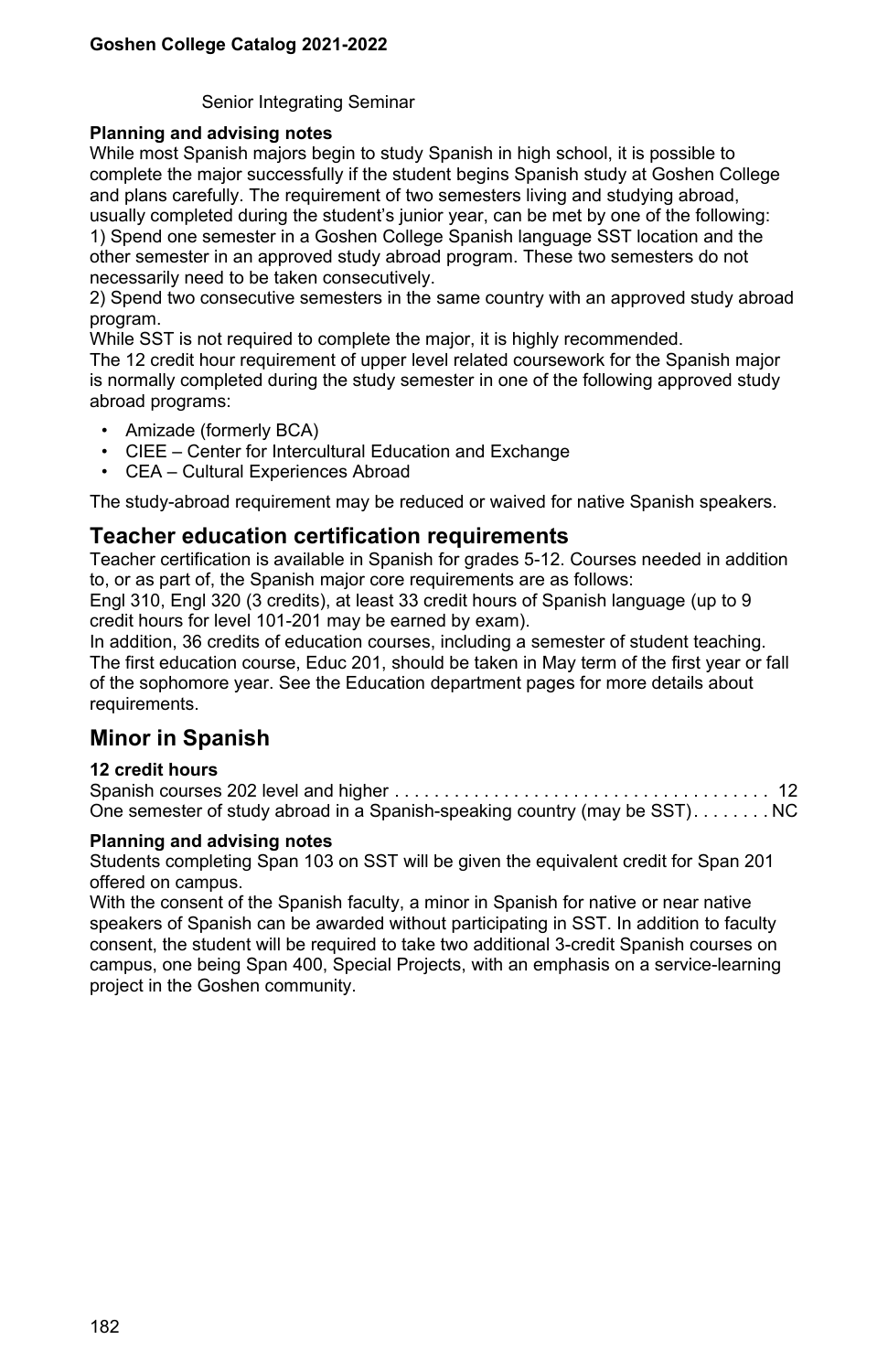# **Sport management**

A major and minor in sport management are available. See also the majors and minors in physical education, exercise science and the minors in health and recreation and sport.

## **Major in sport management**

## **57 credit hours**

| Phil 203, Living Ethically<br>$\circ$                                   |
|-------------------------------------------------------------------------|
| Phil 230, Ethics and Morality<br>$\circ$                                |
| Comm 270, Media Law and Ethics<br>$\circ$                               |
| or other approved ethics course<br>$\circ$                              |
|                                                                         |
| Bus 220, Spreadsheet Skills (3)<br>$\circ$                              |
| Comm 202, Oral Communication (3)<br>$\circ$                             |
| Comm 240, Communication Research (3)<br>$\circ$                         |
| Comm 250, Writing for Media (3)<br>$\circ$                              |
| Comm 255, Photo Communication (3)<br>$\circ$                            |
| Comm 322, Organizational Communication (3)<br>$\circ$                   |
| Comm 360, Broadcasting for the Public Good (3)<br>$\circ$               |
| Comm 383, Communication and Society (3)<br>$\circ$                      |
| <b>Student learning outcomes</b><br>Graduates in sport management will: |

- 1. Describe historical, philosophical, psychological, and sociological principles and theories in kinesiology.
- 2. Apply basic concepts of business management, principles of finance, budgeting and accounting to sport and the sport industry.
- 3. Relate principles of mass communication to sport and the sport industry (marketing, public relations, products, and sales).
- 4. Explain sport laws, legal aspects and risk management in sport.
- 5. Demonstrate professional leadership behavior and management skills in sport management contexts, including facility management and officiating.
- 6. Employ critical thinking strategies, creativity, and reflection when solving a problem or defending a position.
- 7. Develop ethical reasoning and empowering skills.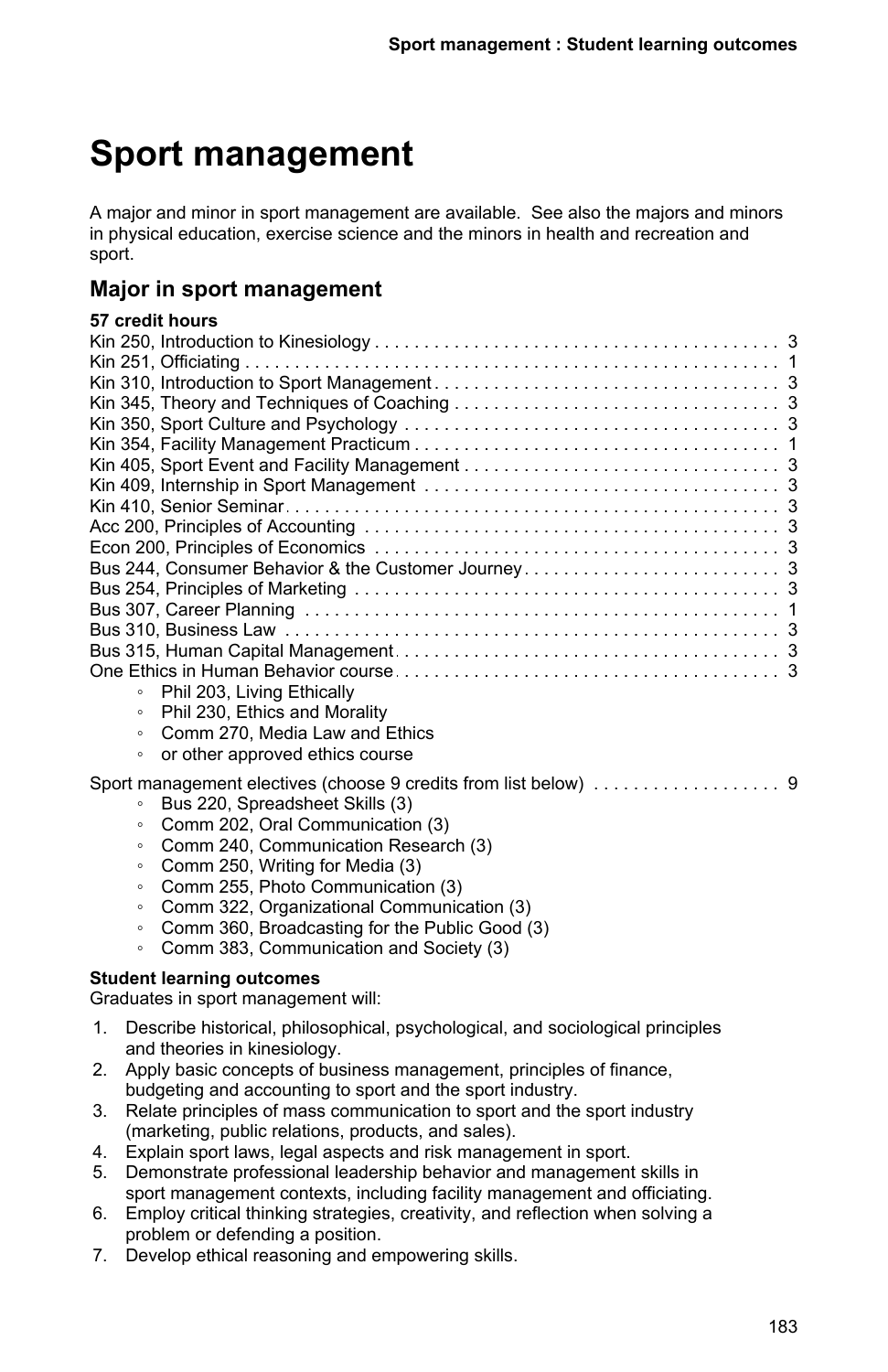8. Demonstrate readiness for an entry level sport, exercise, health related profession or graduate school.

### **Planning and advising notes**

This is an interdisciplinary major for students particularly interested in obtaining a leadership role in athletics or athletic organizations, sport-related businesses, sport communication or sport events and facilities. It is also relevant to those students pursuing careers in coaching, recruiting, scouting or officiating.

## **Sport Management major four year plan**

| First and Second year Wellness for Life |                                                                                                                                                                                                                                                               |
|-----------------------------------------|---------------------------------------------------------------------------------------------------------------------------------------------------------------------------------------------------------------------------------------------------------------|
|                                         | Introduction to Kinesiology                                                                                                                                                                                                                                   |
|                                         | *Officiating                                                                                                                                                                                                                                                  |
|                                         | *Introduction to Sport Management                                                                                                                                                                                                                             |
|                                         | Oral Communication                                                                                                                                                                                                                                            |
|                                         | *Communication Research or *Writing for the Media                                                                                                                                                                                                             |
|                                         | Principles of Accounting                                                                                                                                                                                                                                      |
|                                         | Principles of Economics                                                                                                                                                                                                                                       |
|                                         | Career Planning                                                                                                                                                                                                                                               |
|                                         | Goshen Core                                                                                                                                                                                                                                                   |
| <b>Third year</b>                       | Theory and Techniques of Coaching<br>Sport Culture and Psychology<br><b>Facility Management Practicum</b><br>Sport Event and Facility Management<br>Human Capital Management<br><b>Principles of Marketing</b><br>Organizational Communication<br>Goshen Core |
| <b>Fourth year</b><br>$\cdots$          | Internship<br>Kinesiology Senior Seminar<br>*Consumer Behavior & the Customer Journey<br>Ethics course<br>Balance of Goshen Core                                                                                                                              |

\*Alternate year classes

## **Minor in sport management**

### **22 credit hours**

### **Planning and advising notes**

The sport management minor is available to students in any major. Courses required for the minor may duplicate courses required in the student's major only with permission from the major advisor.

This minor may be expanded into a major via the interdisciplinary studies program.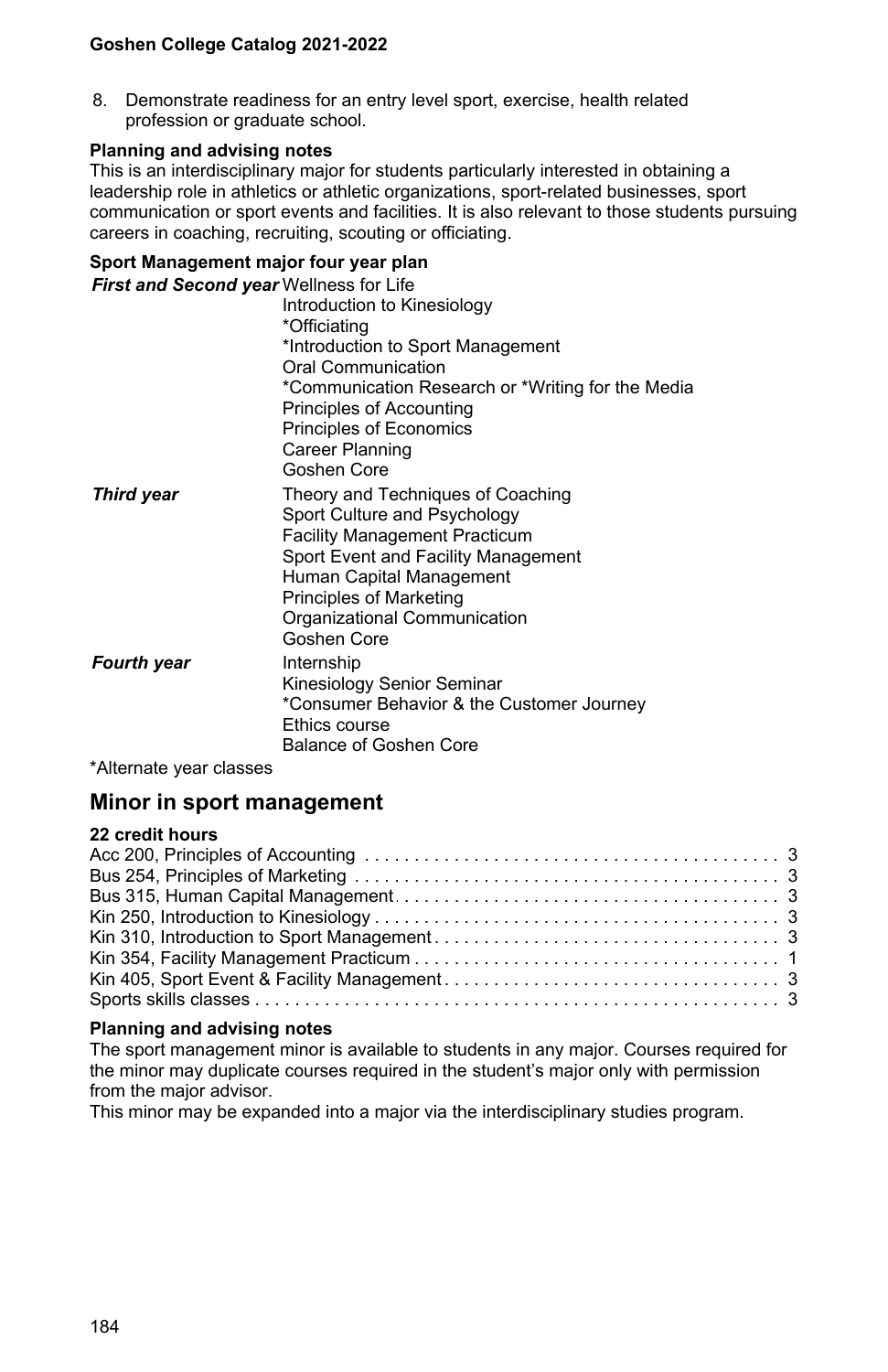# **Sustainability management**

A major and a minor in sustainability management are offered.

## **Major in sustainability management**

## **56 credit hours**

## *Sustainability Core (16 credit hours)*

## *Remaining courses in the major (40 credit hours)*

## **Student learning outcomes**

- 1. Identify and articulate how personal values and ethical considerations inform and impact organizational decisions.
- 2. Demonstrate an understanding of the roles, goals, key concepts, methods, and tools utilized in specific business functions as well as the relationships between the various functions in an organization.
- 3. Intentionally prepare for a career in sustainability management.
- 4. Acquire the skills needed to influence, inspire, and motivate individuals and groups to achieve results.
- 5. Identify opportunities, analyze information, and apply frameworks for effective problem-solving and decision-making.
- 6. Demonstrate effectiveness in writing and speaking in a variety of organizational contexts.
- 7. Demonstrate the ability to work productively with individuals in a diversity of roles and with varying interests in the outcome.

## **Planning guide**

*First year* Goshen Core

Introduction to Sustainability The Organization of Business Spreadsheet Skills Roots of Environmental Crisis Sustainability Policy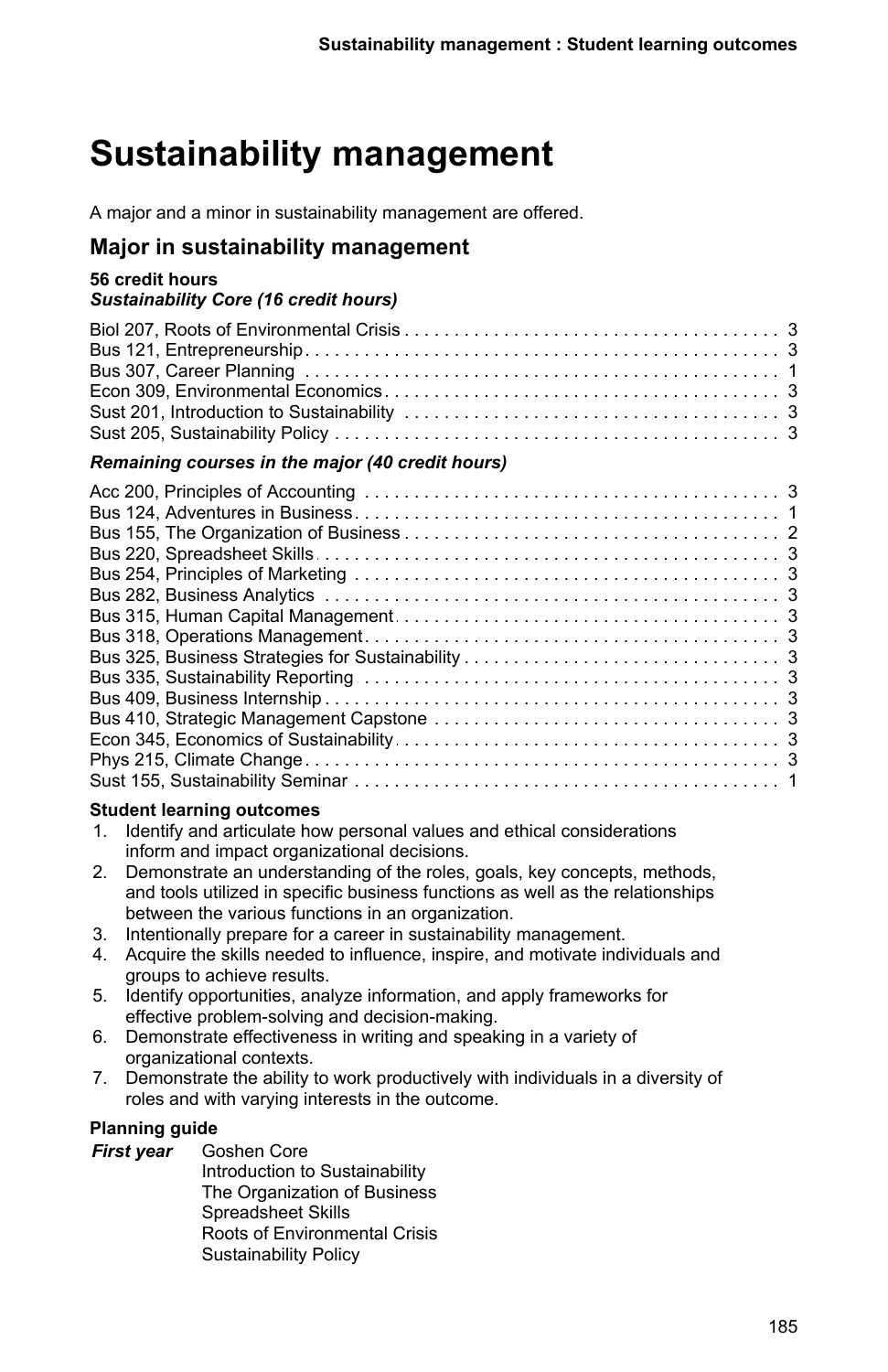#### *Second year* Goshen Core

- SST (spring, fall of year 3, or summer of year 2 or 3) **Entrepreneurship** Environmental Economics Climate Change Principles of Marketing Business Analytics Human Capital Management *Third year* Goshen Core Economics of Sustainability Principles of Accounting Business Strategies for Sustainability Sustainability Reporting Business Internship
- *Fourth year* Balance of Goshen Core Strategic Management Capstone Sustainability Seminar Career Planning Operations Management

#### **Planning and advising notes**

Many of the courses listed are offered annually and can be moved from one semester to another to accommodate SST during the fall or spring semester. The preferred semester for SST is either Spring of year 2, Fall of year 3, or summer of year 2 or 3.

## **Minor in Sustainability Management**

## **18 credit hours**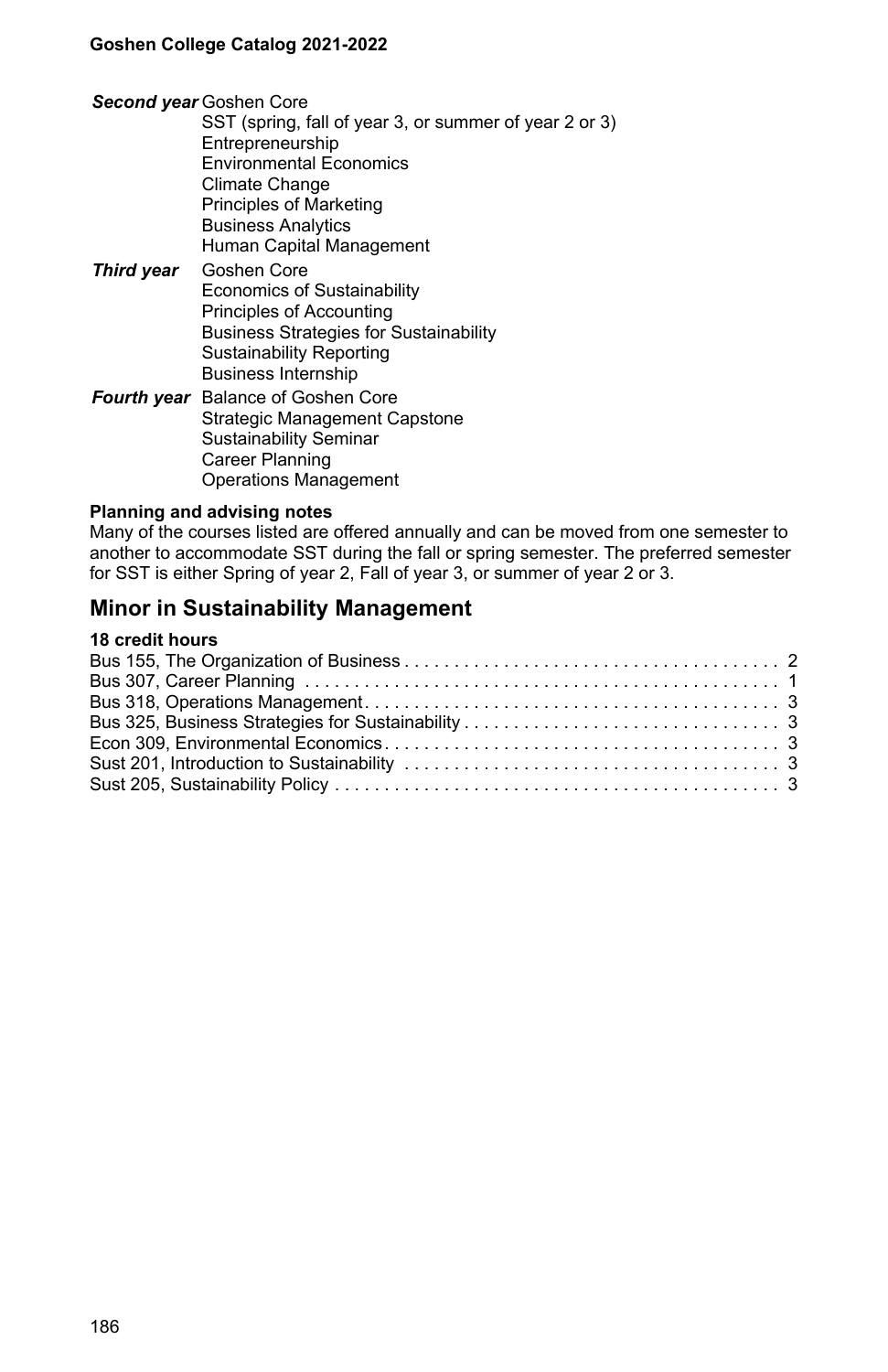# **Sustainability studies**

The major in sustainability studies includes two distinctive Goshen College offerings: the Sustainability Core sequence and the Sustainability Leadership Semester at Merry Lea. The minor includes the Sustainability Leadership Semester plus one additional course.

# **Major in sustainability studies**

### **46 credit hours** *Sustainability Core (25 credit hours)*

## *Sustainability Leadership Semester (15 credit hours)*

- Sust 300, Sustainability and Regeneration
- Sust 309, Spiritual Approach to Sustainability Leadership
- Sust 313, Freshwater Resources
- Sust 320, Environmental Policy & Politics
- Sust 330, Sustainability Problem Solving

## *Remaining requirements in the major (6 credits)*

Two of the following courses: . . . . . . . . . . . . . . . . . . . . . . . . . . . . . . . . . . . . . . . . . . . . . . . . . . . . . . . . . . . . . . . . . . .6

- Biol 115, Ecology and Evolution (4)
- Biol 205, Pollinators in Peril (3)
- Biol 235, Geographic Information Systems (4)
- Chem 101, 103 or 111 (3-4)
- Comm 206, Communication Across Cultures (3)
- Econ 314, Economics of Sustainability (3)
- Hist 345, Environmental History (3)
- Phys 215, Climate Change (3)
- PJCS 360, Designing for Social Change (3)
- Posc 210, Public Policy(3)
- Soc 320, Environmental Sociology (3)

### **Student learning outcomes**

Graduates with a major in sustainability studies will:

- 1. Describe the ecological and social elements of a landscape and their interconnections.
- 2. Describe direct and indirect ways that they as individuals affect sustainable systems.
- 3. Develop an ethical framework for a career that fosters a sustainable future.
- 4. Communicate, collaborate and empathize with people who have multiple perspectives of sustainability toward the common good.
- 5. Be able to influence the policy process to create more resilient communities.
- 6. Articulate the role that economics plays in the design of sustainable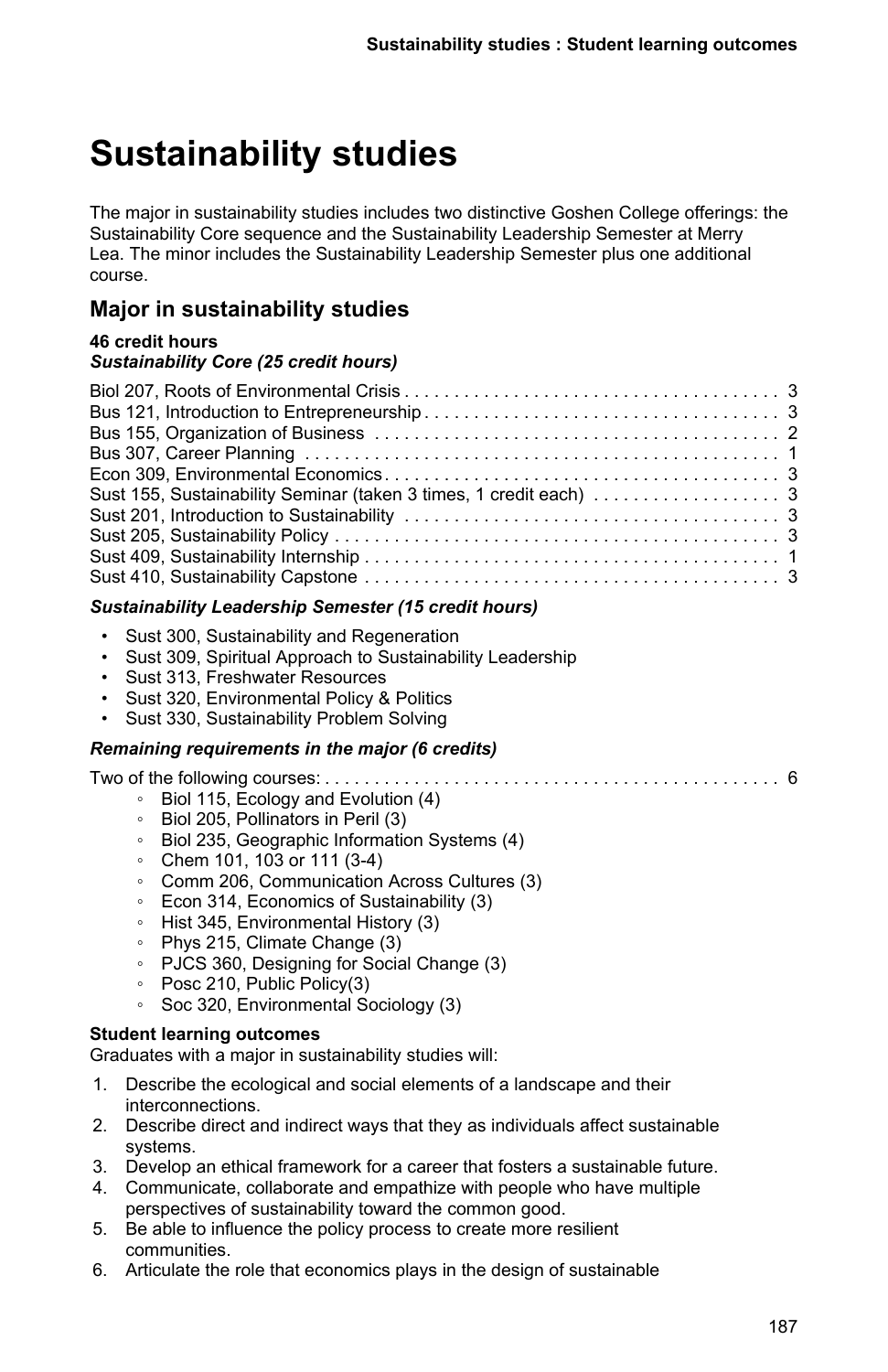systems and communities.

- 7. Practice skills of critical questioning and interpretation to facilitate multidisciplinary problem-solving.
- 8. Apply lessons learned to address challenges on multiple scales: personal, communal, local, regional, national, and international.

#### **Planning guide**

*First year* Goshen Core Introduction to Sustainability Roots of Environmental Crisis Organization of Business

*Second year* Goshen Core SST language Sustainability Policy Sustainability Seminars Introduction to Entrepreneurship Career Planning

- **Third year** Sustainability Leadership Semester (fall) SST (spring)
- *Fourth year* Balance of Goshen Core Environmental Economics Sustainability Seminar Sustainability Capstone Internship

#### **Planning and advising notes**

The sustainability studies major can be tailored to individual career goals, in consultation with the student's academic advisor and the Sustainability Coordinator.

## **Minor in sustainability**

#### **18 credit hours**

Sustainability Leadership Semester . . . . . . . . . . . . . . . . . . . . . . . . . . . . . . . . . . . . . . . . . . . . . . . . . . . . . . . . . . . . . . . . . . .15 Sust 300, Sustainability and Regeneration (3) ◦ Sust 309, Spiritual Approach to Sustainability Leadership (3) ◦ Sust 313, Freshwater Resources (4) ◦ Sust 320, Environmental Policy and Politics (3) ◦ Sust 330, Sustainability Problem Solving (2) One of the following courses: . . . . . . . . . . . . . . . . . . . . . . . . . . . . . . . . . . . . . . . . . . . . . . . . . . . . . . . . . . . . . . . . . . . 3-4 ◦ Biol 115, Ecology and Evolution ◦ Biol 324, Advanced Field Ecology ◦ Econ 309, Environmental Economics ◦ Hist 345, Environmental History ◦ Sust 340, Field Experience in Environmental Education

## **Sustainability Leadership Semester Program description**

The fall Sustainability Leadership Semester (SLS) is a residential, interdisciplinary program focused on experiencing, understanding and building sustainable, resilient and regenerative communities. A cohort of students spends the fall semester in full-time residence at Merry Lea's Rieth Village, where they closely evaluate day-to- day decisions and make sustainable living choices concerning both personal lifestyle and community life. Students study the structures and functions of both societal and ecological systems in the surrounding watershed, partly by traveling the Elkhart River watershed from the headwaters to Lake Michigan on an 8-day journey by canoe.

Learning occurs through interactions with a wide range of actors and institutions, as students engage in sustainability issues of local concern. The learning community provides an opportunity for students and faculty from diverse backgrounds and expertise from the arts and humanities, social sciences, sciences, and other backgrounds, to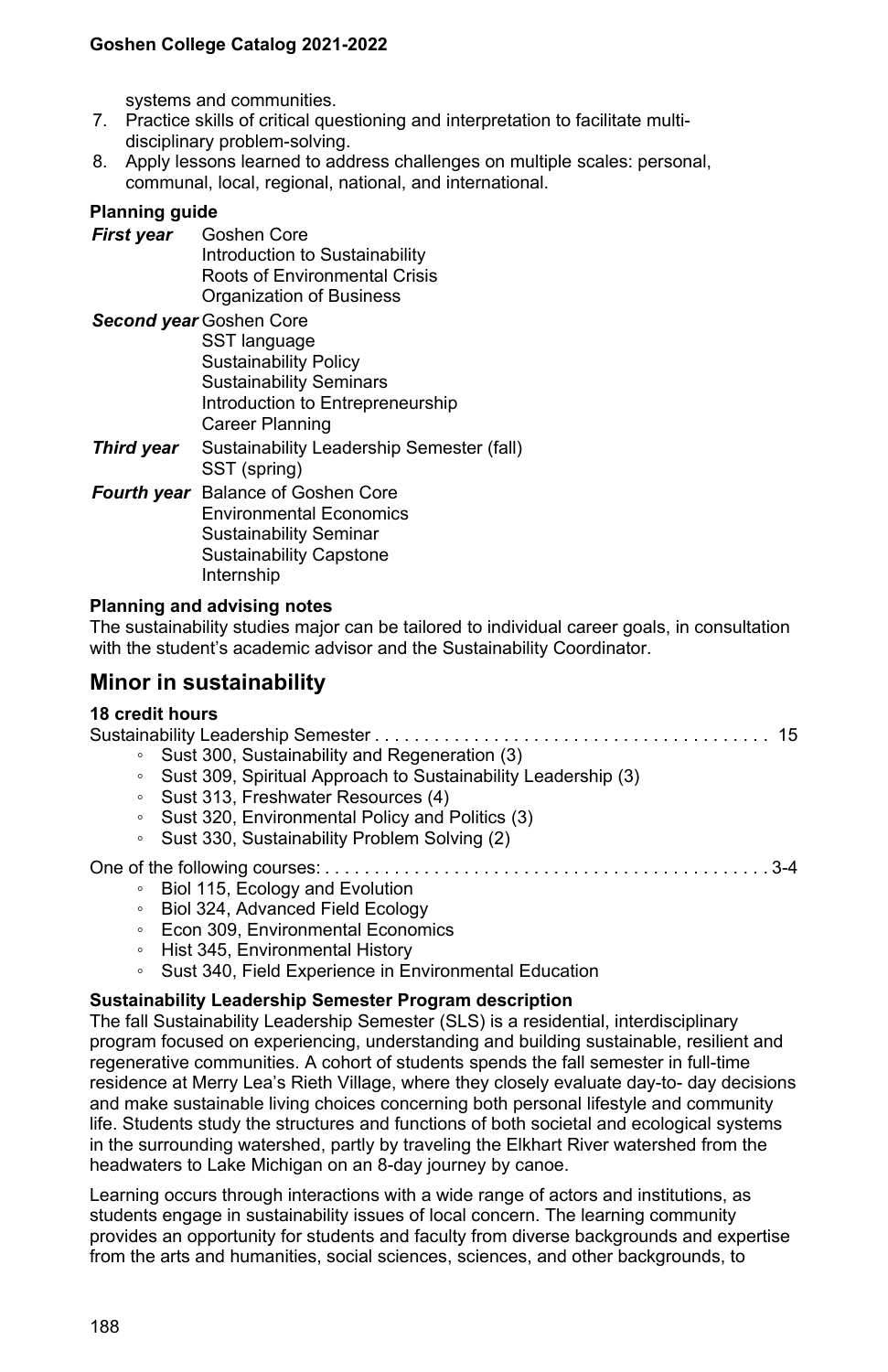contribute to the process of understanding these problems and looking for points of involvement together. Students interact with people from the local watershed who are faced with real sustainability issues and grapple with the complexity of and interdisciplinary nature of possible solutions.

For more information about the sustainability Leadership Semester, see [www.goshen.edu/academics/sustainability-leadership-semester.](https://www.goshen.edu/academics/sustainability-leadership-semester/)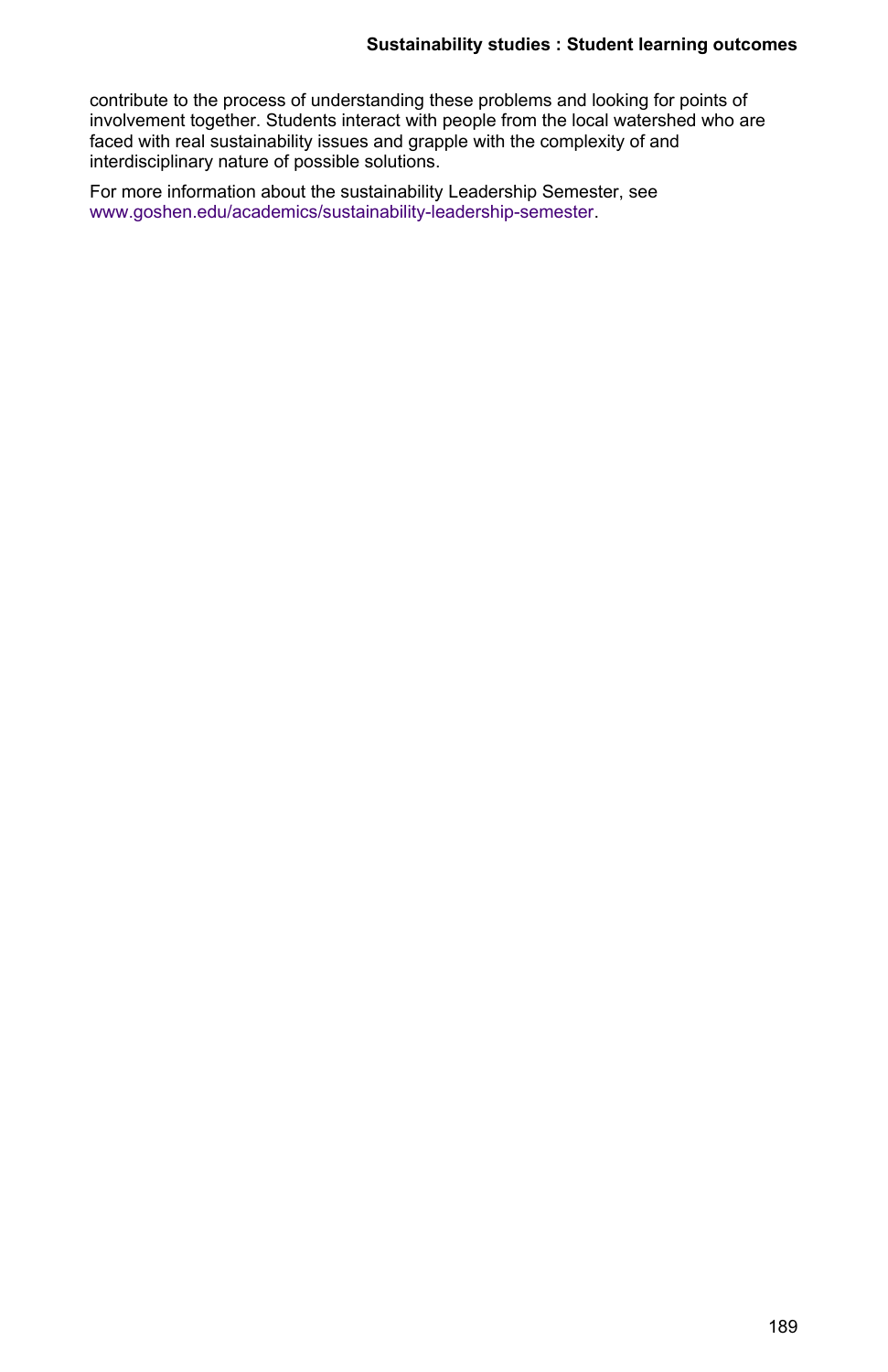# **Sustainable food systems**

A major around the sustainable production, marketing and distribution of sustainable food is offered, which includes two distinctive Goshen College offerings: the Sustainability Core sequence and the Agroecology Summer Intensive program at Merry Lea Sustainable Farm.

## **Major in sustainable food systems**

### **45-47 credit hours** *Sustainability Core (24 credit hours)*

| Aguanantary Cummay Intensive (45 exercit beyon) |
|-------------------------------------------------|

### *Agroecology Summer Intensive (15 credit hours)*

### *Remaining major requirements (6 credit hours)*

|--|--|--|

- Biol 115, Ecology and Evolution (4)
- Biol 201, Botany (4)
- Biol 205, Pollinators in Peril (3)
- Biol 222, Soil Science (4)
- Biol 235, Geographic Information Systems (4)
- Bus 254, Principles of Marketing (3)
- Chem 101, 103, or 111 (3-4)
- Kin 360, Teaching Health Concepts (3)
- Kin 415, School and Community Health (3)
- Posc 210, Public Policy (3)
- Soc 320, Environmental Sociology (3)

### **Student learning outcomes**

Graduates in Sustainable Food Systems will:

- 1. Raise food for self and others in cooperation with soil, plant, animal, and human communities across a given landscape.
- 2. Articulate hope for the future in our growing adoption of sound agroecological solutions that store carbon in soils and contribute to the regeneration of our lands, waters, and societies.
- 3. Cultivate an evolving personal "ethic of eating" based on experiences throughout the food system including: production practices, workers' rights, equitable supply chains, and meaningful labeling.
- 4. Experience and reflect on the mental, spiritual, emotional, and physical benefits of tending growing things and sharing meals; consider how to pass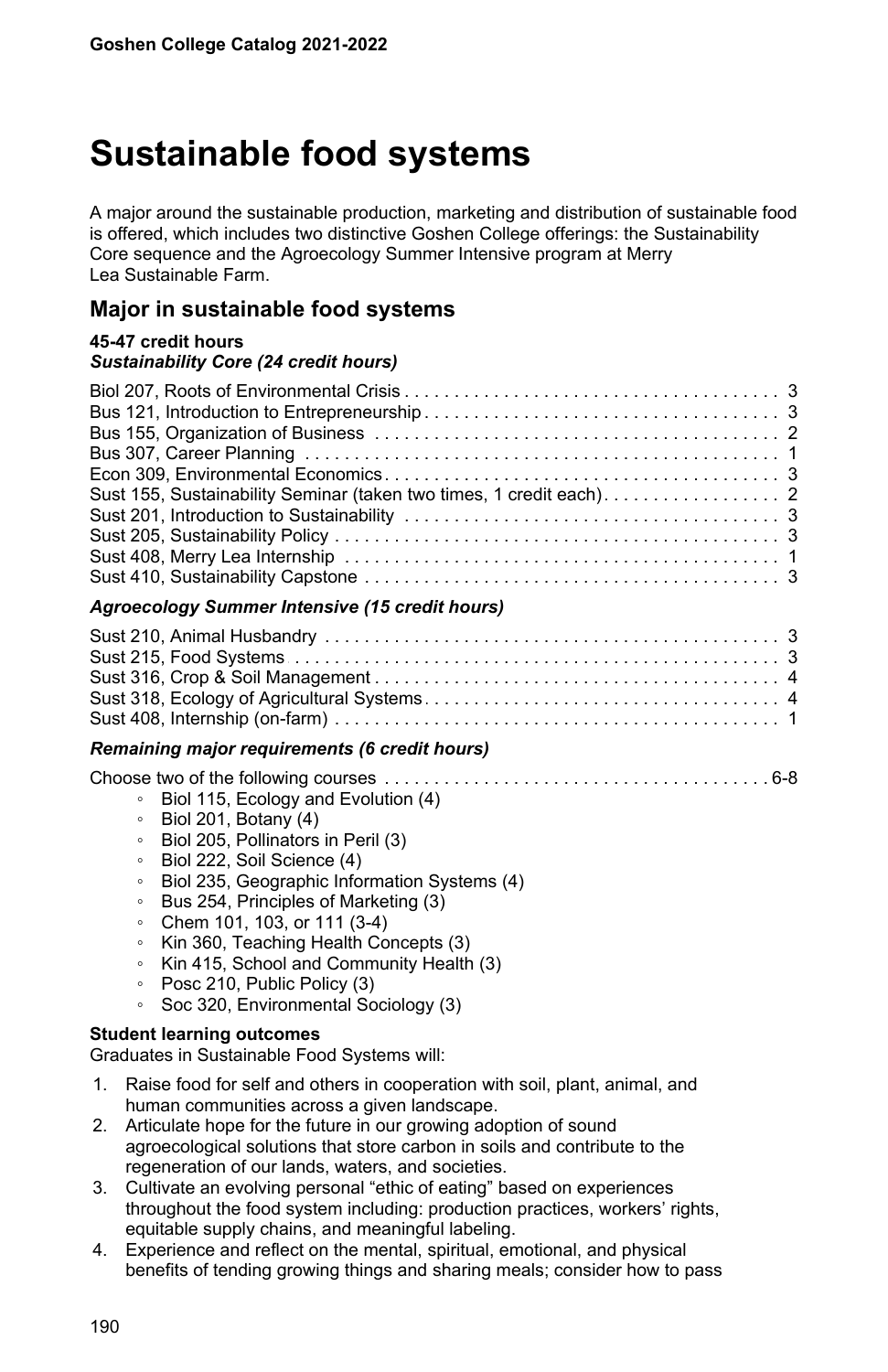these benefits on to others.

- 5. Articulate the roles of food literacy/education, food security, food policy, and food sovereignty in building a food-oriented community development strategy using food and agriculture to create economic opportunities, healthy neighborhoods, and build community assets, pride, and power.
- 6. Apply a systems-thinking approach to developing lasting solutions to complex social
	- environmental-economic issues in the food system.
- 7. Envision bringing about a more just, regenerative, and equitable food system through career, innovation, advocacy, and lifestyle.

## **Planning guide**

*First year* Goshen Core Introduction to Sustainability Roots of Environmental Crisis Introduction to Entrepreneurship Sustainability Policy

#### *Second year* Goshen Core Sustainability Seminar Major Elective Organization of Business Agroecology Summer Intensive (15 credits) *(summer after second year)*

- *Third year* Goshen Core Environmental Economics Career Planning Sustainability Seminar Internship II (off-farm) **SST**
- *Fourth year* Balance of Goshen Core Major Elective Environmental Economics Sustainability Capstone *Note: most students will be part-time in spring semester*

### **Planning and advising notes**

Other courses besides those listed above are acceptable to fulfill the major electives category at the discretion of the major advisor.

Goshen College financial aid is able to be used for the summer semester just as it is used for the fall and spring semesters; contact financial aid for more details.

## **Minor in sustainable food systems**

### **18-19 credit hours**

### **Agroecology Summer Intensive at Merry Lea**

| • Biol 201, Botany of Seed Plants(4)   |
|----------------------------------------|
| • Biol 205. Pollinators in Peril (3)   |
| $\alpha$ - Riol 222 - Soil Science (1) |

- 222, Soil Science (4)
- Bus 155, Organization of Business (3)
- Soc 320, Environmental Sociology (3)
- Posc 210, Public Policy (3)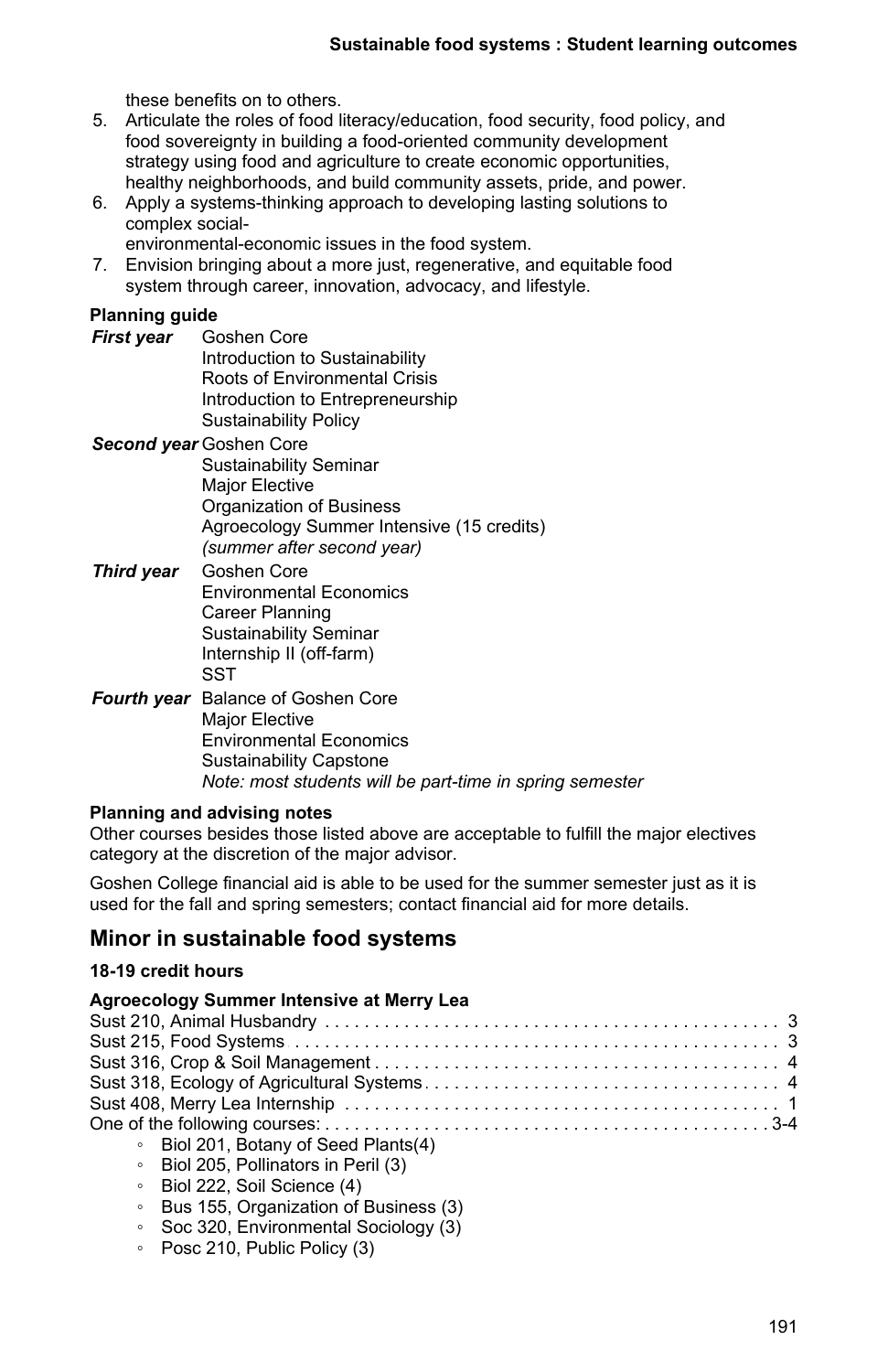#### **Advising notes**

For more information about the Agroecology Summer Intensive (ASI), see [www.goshen.edu/asi.](http://www.goshen.edu/asi) Once the summer semester has been completed, other courses besides those listed above are acceptable to fulfill the minor in Sustainable Food Systems at the discretion of the minor advisor.

Goshen College financial aid is able to be used for the summer semester just as it is used for the fall and spring semesters; contact financial aid for more details. A certificate of completion is available at a discounted rate for ASI participants who do not wish to earn academic credit.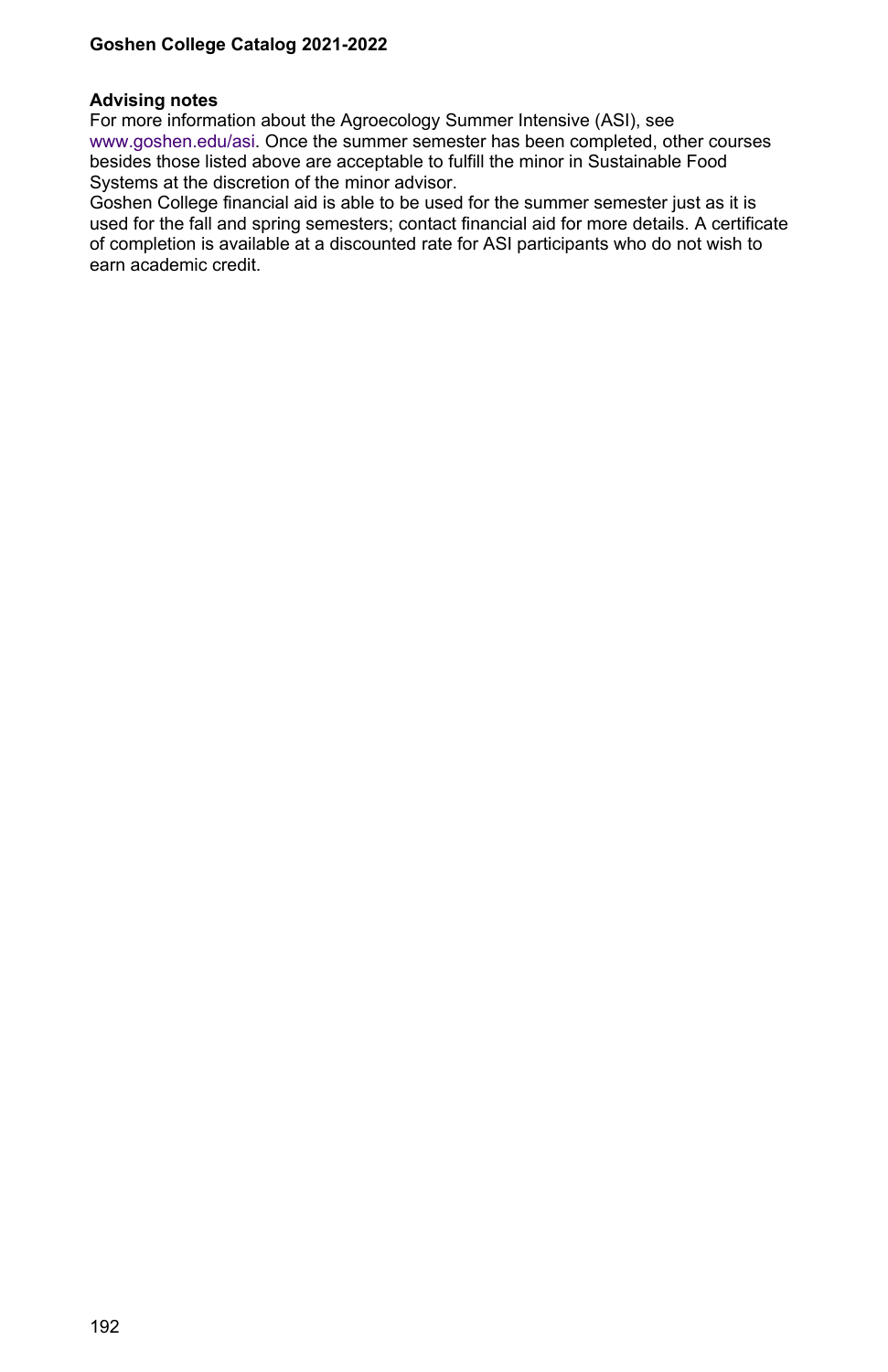# **TESOL - Teaching English to speakers of other languages**

A major and a minor in TESOL are available, in addition to English Learners teacher certification for grades P-12 or 5-12. See the Education pages for information about certification in Elementary education/English learners for grades K-6.

# **Major in teaching English to speakers of other languages (TESOL)**

## **41 credit hours**

| Educ 307, Children's and Adolescent Literature (required for EL<br>$\circ$ |  |
|----------------------------------------------------------------------------|--|
|                                                                            |  |

- licensure) ◦ Engl 207/307, Lit of Ethnicity, Gender, Race
- 
- Hist 217, Geography and Culture
- Any course in SST alternate list (may not double count for international studies minor)

## **Student learning outcomes**

Graduates in TESOL will:

- 1. Demonstrate knowledge of the historical development, sociological contexts and systematic organization of languages in general and English in particular.
- 2. Demonstrate knowledge of language learning theories and language teaching methods and issues.
- 3. Demonstrate knowledge of culture's impact on worldview, language, texts, and communication styles.
- 4. Communicate effectively in a variety of sign systems, including oral, written and media.
- 5. Apply language learning theories and evaluation methods in the use of a wide variety of effective strategies in the teaching of second languages.
- 6. Contribute to society as a culturally competent teacher and communicator.
- 7. Integrate faith and ethical awareness into the teaching of languages and interactions with language students.

## **Planning guide for TESOL major**

*First year* Goshen Core Academic Voice GC Seminar World Literature Language courses for 102-level prerequisite Communication Across Cultures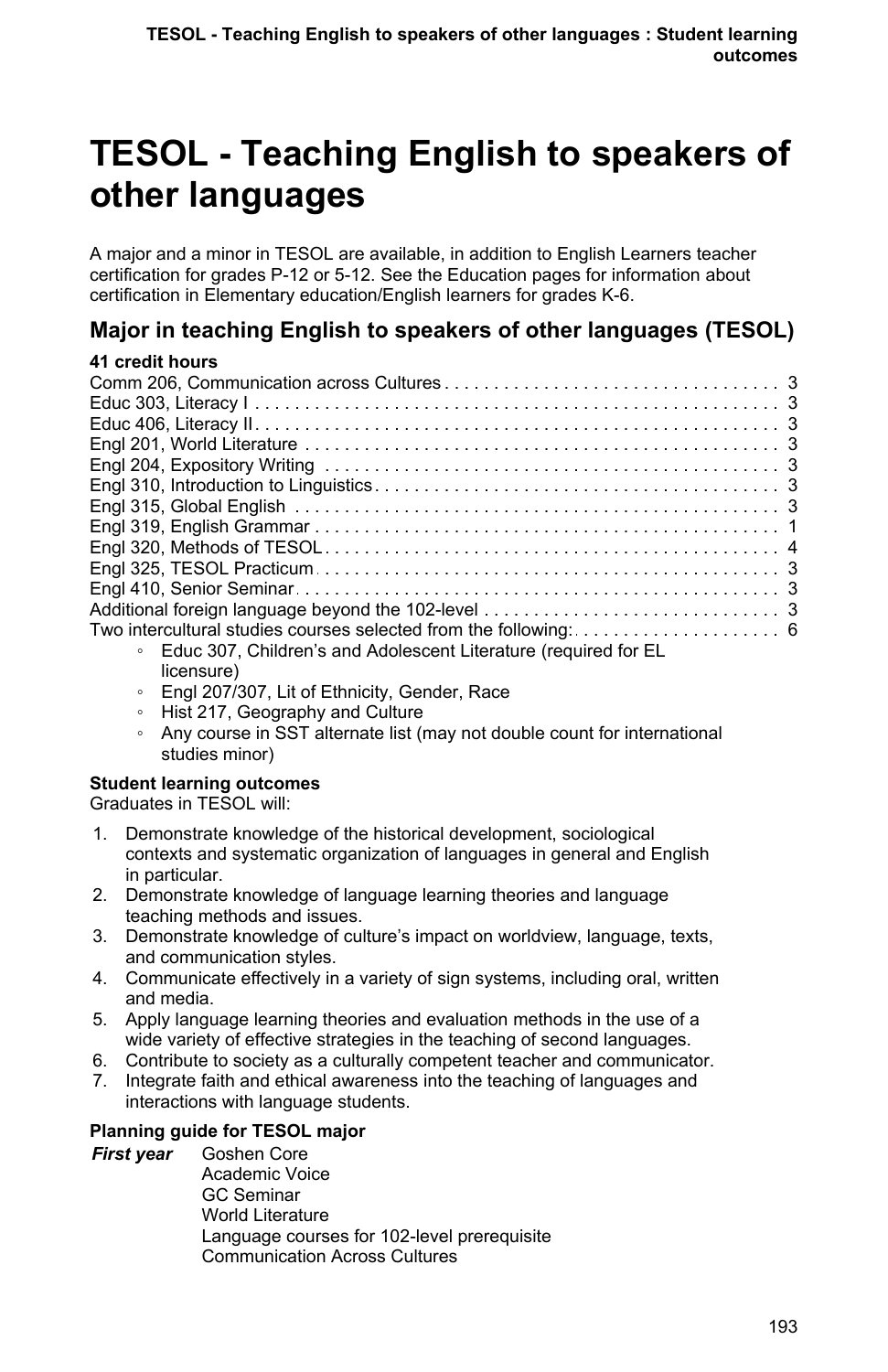Intercultural studies elective

- *Second year* Goshen Core Expository Writing English Grammar Additional foreign language **SST**
- *Third year* Goshen Core Introduction to Linguistics Global English Education courses\* Intercultural studies courses Methods of TESOL TESOL Practicum
- *Fourth year* Balance of Goshen Core Balance of major and related courses English Senior Seminar

### **Planning and advising notes**

Students must demonstrate basic competence in some foreign language through the 102 level by testing or by courses. The "additional foreign language" requirement beyond the basic competence may be in the same language or a third language. Also, ASL may count as the basic foreign language or as the additional foreign language, but not as both.

## **Teacher education certification in TESOL**

The Education and English departments collaborate to offer three different teacher education state certification programs that equip students to teach English Learners (EL) in public schools and elsewhere:

- **Grades K-6 certification in Elementary education/English learners (EL):** students complete the normal Elementary Education major and Engl 310, 315, 319, 320 and 325 (unless student teaching is done in EL).
- **Grades 5-12 certification in EL:** students complete the TESOL major and the Secondary Education track in the Education department.
- **Grades P-12 certification in EL:** students complete the TESOL major and the All-Grade Education track and also take Engl 325 for 2 credits.

The first education class, Educ 201, should be taken in May term of the first year or fall of the sophomore year. See the Education department catalog and web pages for more details about requirements.

For the 5-12 EL certification, students should either do student teaching in EL (instead of Engl 325) or else do a non-EL student teaching placement and then Engl 325 for 3 credits. For P-12 EL certification, students should do EL student teaching with one age group (e.g., elementary students) and then Engl 325 for 2 credits with another age group (e.g. high school students). Non-Teacher Education students should do Engl 325 for 3 credits.

# **Minor in teaching English to speakers of other languages (TESOL)**

### **20 credit hours**

| • selected from SST alternate list |  |
|------------------------------------|--|
|                                    |  |

◦ additional foreign language beyond the international education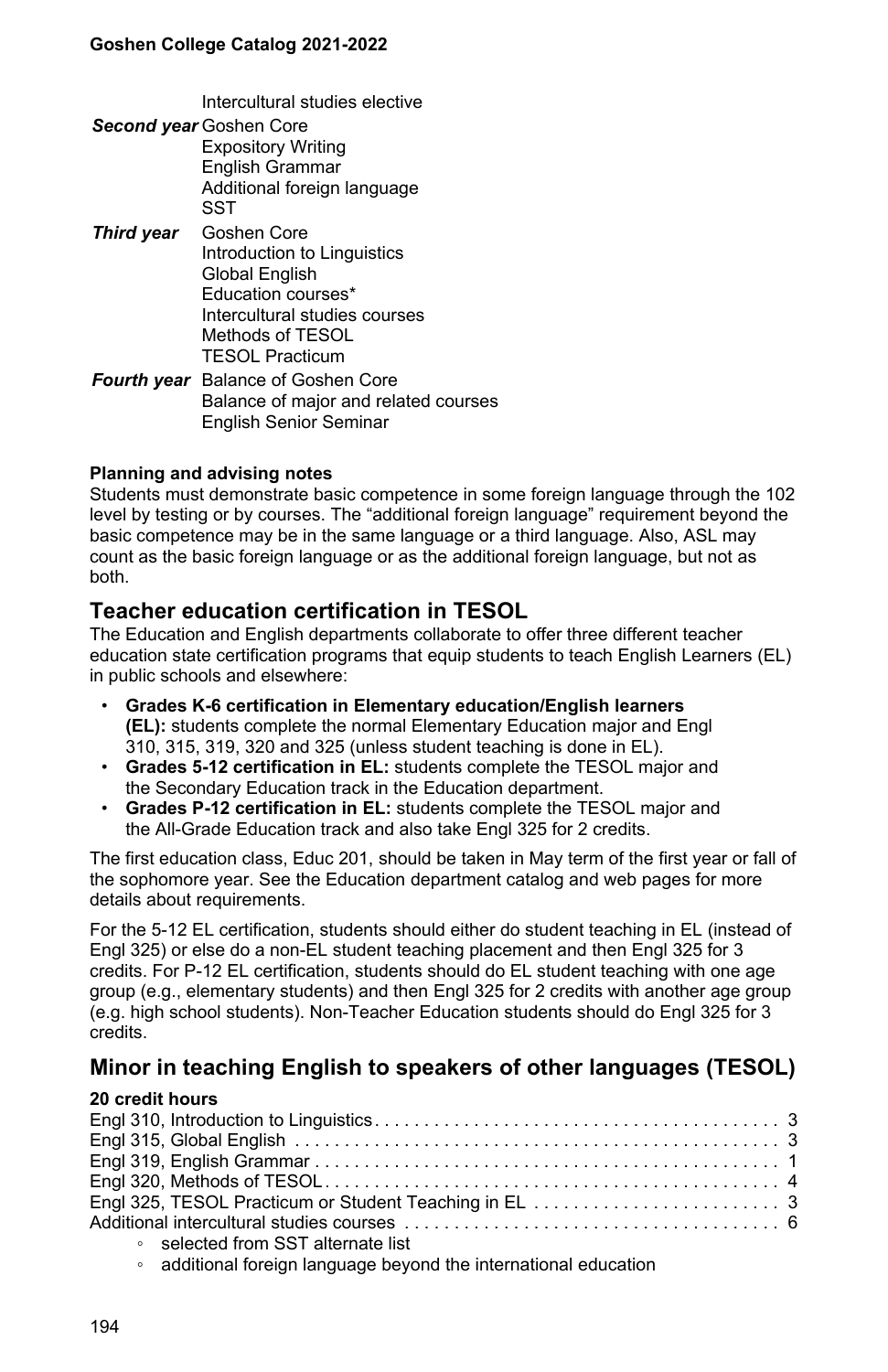## **TESOL - Teaching English to speakers of other languages : Student learning outcomes**

prerequisite.

### **Planning and advising notes**

Students must demonstrate basic competence in some foreign language through the 102 level by testing or by courses. The "additional foreign language" courses may be in the same language or a third language. Also, ASL may count as the basic foreign language or as the additional foreign language, but not as both.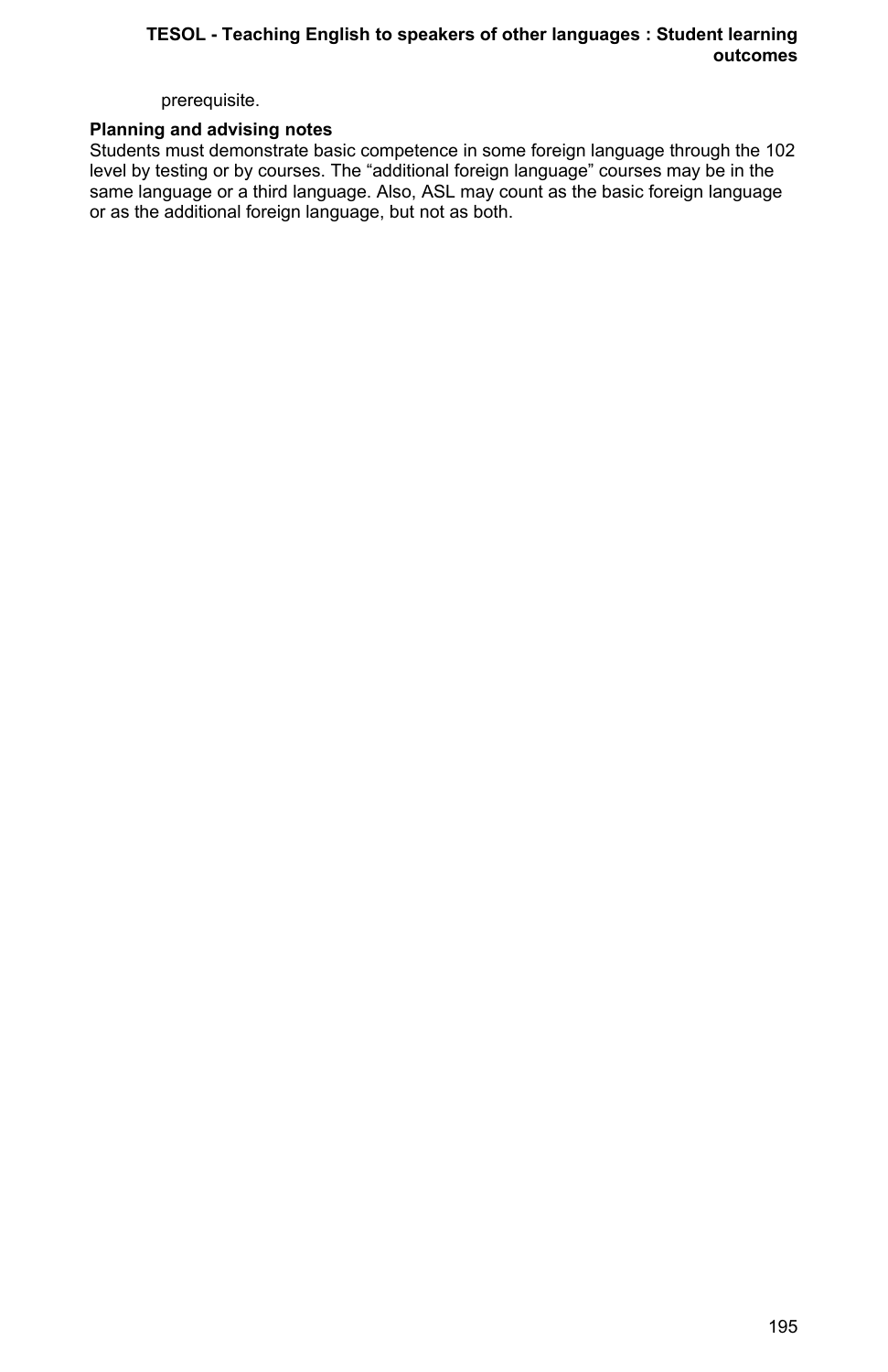# **Theater**

A major and a minor in theater are available, as well as teacher certification in theater arts for grades 5-12. See also the minor in musical theater and minor in theater education.

# **Major in theater**

| Core courses (28 credit hours)<br>Comm 204, Expository Writing<br>Comm 240, Communication Research<br>$\circ$                                                                                                                                                                                                                                                                   |
|---------------------------------------------------------------------------------------------------------------------------------------------------------------------------------------------------------------------------------------------------------------------------------------------------------------------------------------------------------------------------------|
| Thea 234. Acting I<br>$\circ$<br>Thea 235, Power of Story<br>$\circ$                                                                                                                                                                                                                                                                                                            |
| Thea 236, Stagecraft<br>$\circ$<br>Thea 331, Stage Management<br>$\circ$                                                                                                                                                                                                                                                                                                        |
| Thea 200, At least six semesters participation in theater productions NC                                                                                                                                                                                                                                                                                                        |
| Acting/Performance concentration (13 credit hours)<br>$\circ$<br>Thea 234, Acting I<br>Thea 235, Power of Story<br>$\circ$                                                                                                                                                                                                                                                      |
| Engl 306, Major Author: Shakespeare<br>$\circ$<br>Mus 240. Class Voice<br>$\circ$<br>Mus 262 or 362, Opera Workshop<br>$\circ$<br>Thea 331, Stage Management<br>$\circ$<br>Thea 336, Contemporary Drama<br>$\circ$<br>Thea 350, Playwriting<br>$\circ$<br>Thea 355, Arts in London<br>$\circ$<br>Thea 388, Themes in Drama<br>$\circ$<br>Thea 412, Mainstage Project<br>$\circ$ |
| Design/Technical concentration (13 credit hours)<br>Thea 236, Stagecraft<br>$\circ$<br>Thea 331, Stage Management<br>$\circ$                                                                                                                                                                                                                                                    |
|                                                                                                                                                                                                                                                                                                                                                                                 |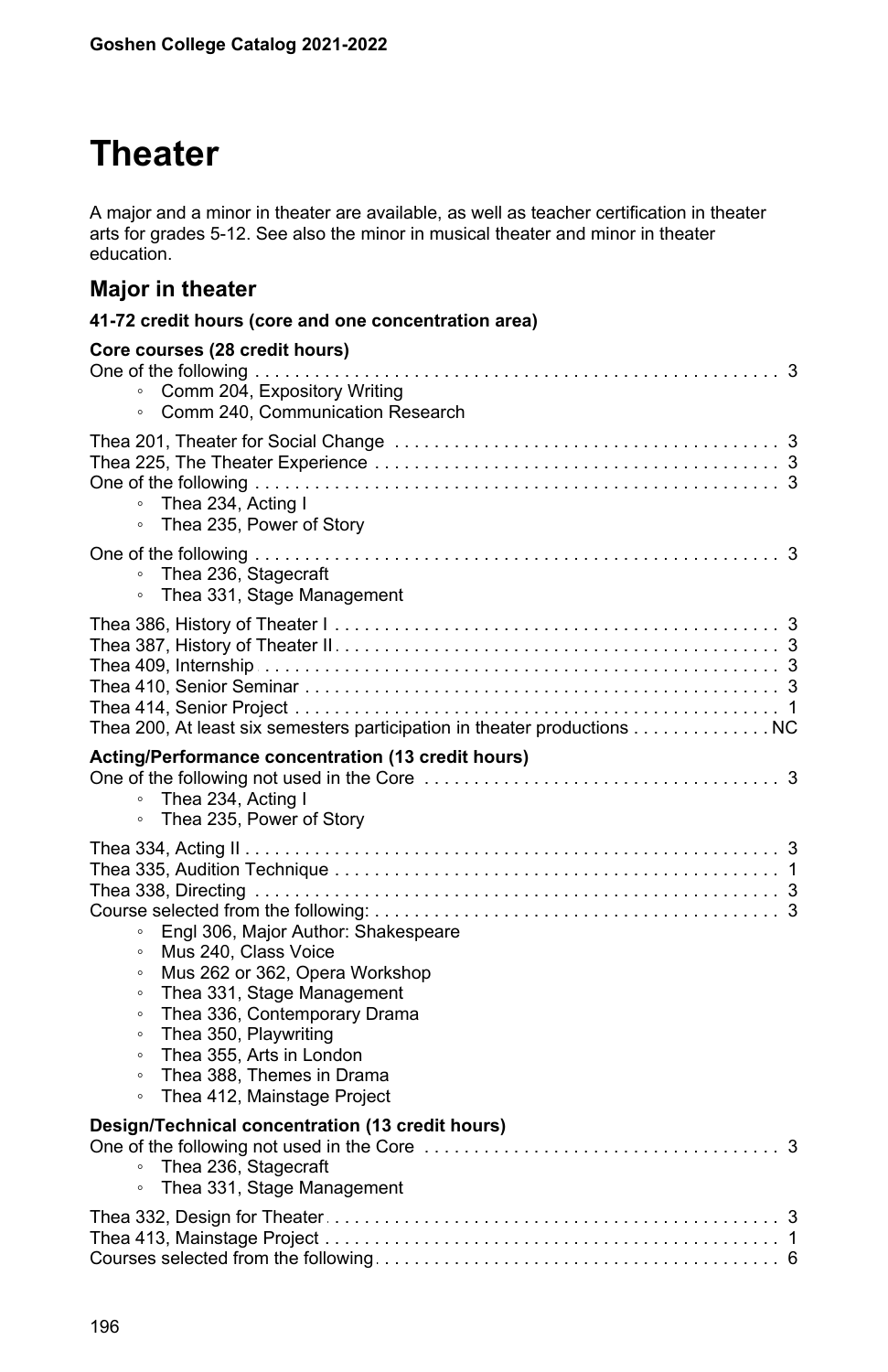| Art 242, History of Art II<br>$\circ$<br>Comm 212, Digital Media Production I<br>$\circ$<br>Thea 336, Contemporary Drama<br>$\circ$<br>Thea 338, Directing<br>$\circ$<br>Thea 355, Arts in London<br>$\circ$<br>Thea 388, Themes in Drama<br>$\circ$<br>Thea 412, Special Project<br>$\circ$ |  |
|----------------------------------------------------------------------------------------------------------------------------------------------------------------------------------------------------------------------------------------------------------------------------------------------|--|
| Theater arts education concentration (55 credit hours)<br>• Thea 234, Acting I<br>Thea 235, Power of Story<br>$\circ$                                                                                                                                                                        |  |
| • Thea 388, Themes in Drama<br>○ Educ 330. Fine Arts for Children                                                                                                                                                                                                                            |  |
|                                                                                                                                                                                                                                                                                              |  |
| Film studies concentration (22 credit hours)<br>At least four semesters participation in Globe TV, FiveCore, and/or theater NC                                                                                                                                                               |  |
| <b>Generalist concentration (13 credit hours)</b><br>○ Comm 204, Expository Writing<br>• Comm 240. Communication Research<br>Engl 306, Major Author: Shakespeare<br>$\circ$                                                                                                                  |  |
|                                                                                                                                                                                                                                                                                              |  |
| <b>Student learning outcomes</b>                                                                                                                                                                                                                                                             |  |

Graduates in theater will:

- 1. Develop an understanding of theater as collaborative and interdisciplinary.
- 2. Demonstrate basic skills in effective oral, written and visual communication.
- 3. Comprehend foundational concepts and practices in the theater discipline and develop fluency in one or more concentration areas.
- 4. Develop a style of leadership that shows respect for others and models the college's core values.
- 5. Gain a clear understanding of how their work is perceived by others.
- 6. Develop a clear sense of Christian ethics and standards in the theater field.
- 7. Have a working understanding of available theater and related careers and avocations.
- 8. Be prepared for graduate school.
- 9. Serve the campus community and broader public through co-curricular involvement.

## **Planning guide**

| First year  | Goshen Core                    |
|-------------|--------------------------------|
|             | The Theater Experience         |
|             | <b>Theater Practice</b>        |
|             | Acting I or Tech/Design course |
| Second year | Goshen Core                    |
|             | The Power of Story             |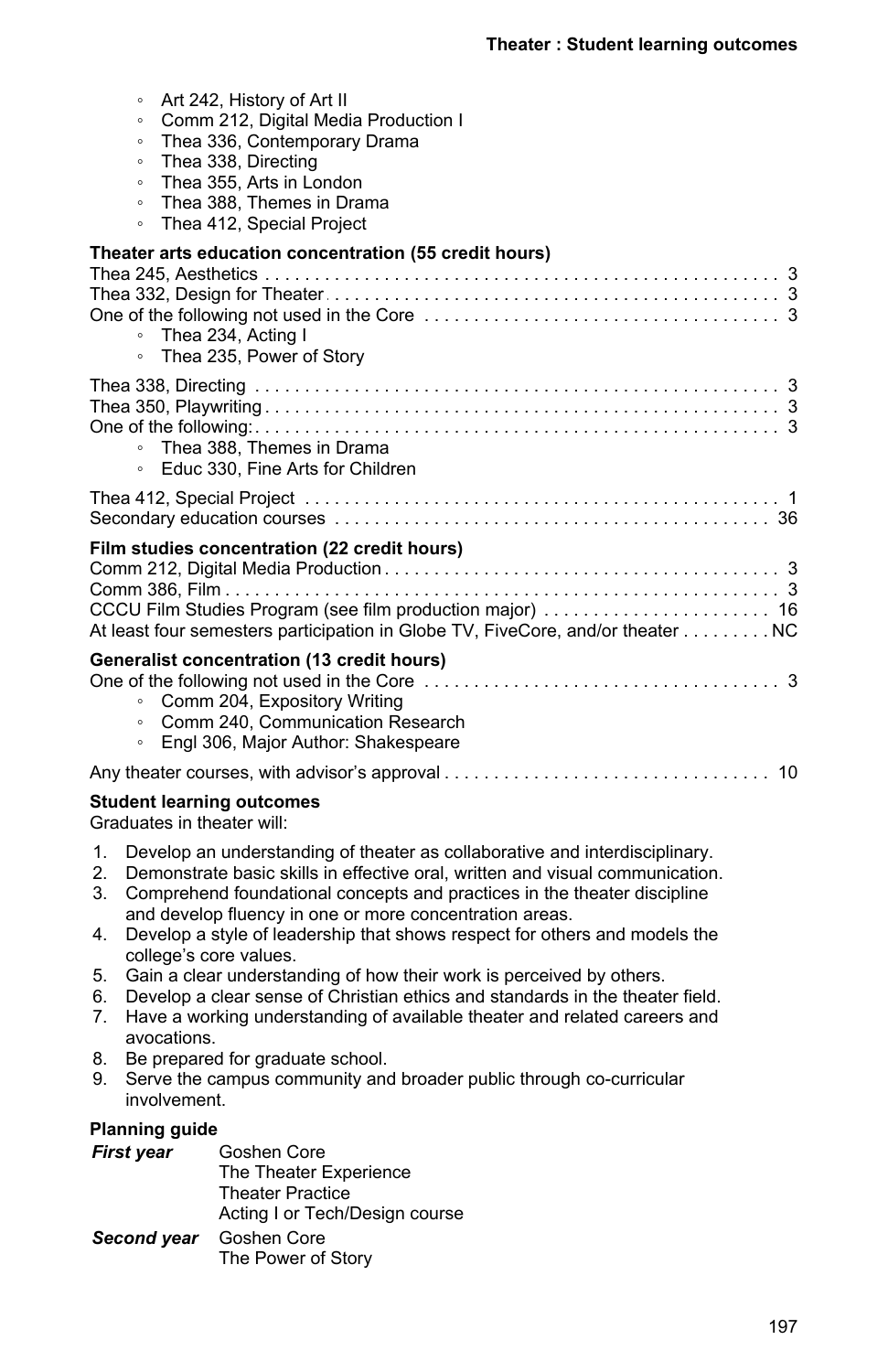|                    | <b>Expository Writing or Communication Research</b><br>History of Theater<br><b>Theater Practice</b><br>Courses in major<br>SST |
|--------------------|---------------------------------------------------------------------------------------------------------------------------------|
| <b>Third year</b>  | Goshen Core<br>History of Theater<br>Theater for Social Change<br><b>Theater Practice</b><br>Upper-level courses in major       |
| <b>Fourth year</b> | Balance of Goshen Core<br>Balance of major<br>Senior Seminar<br>Internship                                                      |

### **Planning and advising notes**

Transfer students must have a minimum of nine hours of theater courses at Goshen College. The Thea 409/Internship should be in the student's area of concentration. A senior recital and a portfolio or its equivalent are required for graduation. A secondary teacher education program in theater arts for grades 5-12 is available. Students should elect the theater education concentration described above. The program requires 36 credits of education courses, including a semester of student teaching. The first education class, Educ 201, should be taken in May term of the first year or fall of the sophomore year. See the education catalog and web pages for more details about requirements.

## **Minor in theater**

| 19 credit hours                |
|--------------------------------|
|                                |
|                                |
|                                |
|                                |
| • Thea 235, The Power of Story |
| ∘ Thea 234, Acting I           |
|                                |
|                                |

### **Planning and advising notes**

Concentration courses are selected in consultation with theater minor advisor. At least eight credit hours in the minor should be upper-level credit (300 and above). At least six credit hours must be taken at Goshen College. A faculty-approved and supervised theater recital (or its equivalent) is encouraged, but not required for theater minors.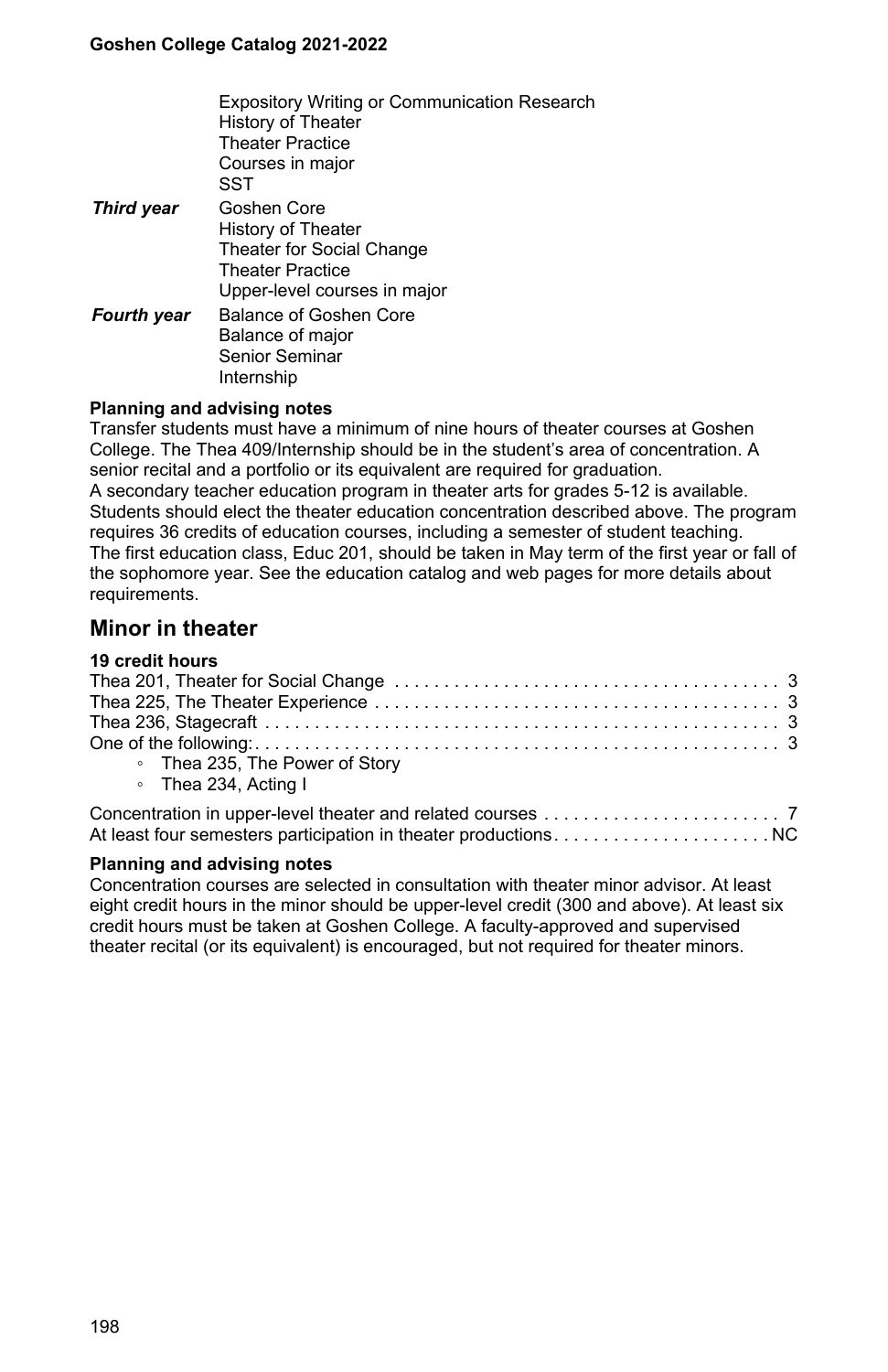# **Theater education**

A minor in theater education is available. See also the major and minor in theater.

## **Minor in theater education**

| 17 credits                                                                                  |
|---------------------------------------------------------------------------------------------|
|                                                                                             |
| THEA 386, History of Theater<br>THEA 409, Theater Internship*<br>One of the following<br>3  |
|                                                                                             |
|                                                                                             |
| • THEA 225, The Theater Experience<br>• THEA 235, Power of Story                            |
| • THEA 236, Stagecraft<br>• THEA 200. Theater Practice                                      |
| • THEA 336, Contemporary Drama<br>• THEA 387, History of Theater II                         |
|                                                                                             |
| $*$ The internation must be corried out in a D 10 sepace cotting and will include conjugate |

*\*The internship must be carried out in a P-12 school setting and will include assignments that ask the student to document and evaluate instructional methods and assessment practices. The student will also participate in teaching and/or directing and will be evaluated by their schools-based supervisor.*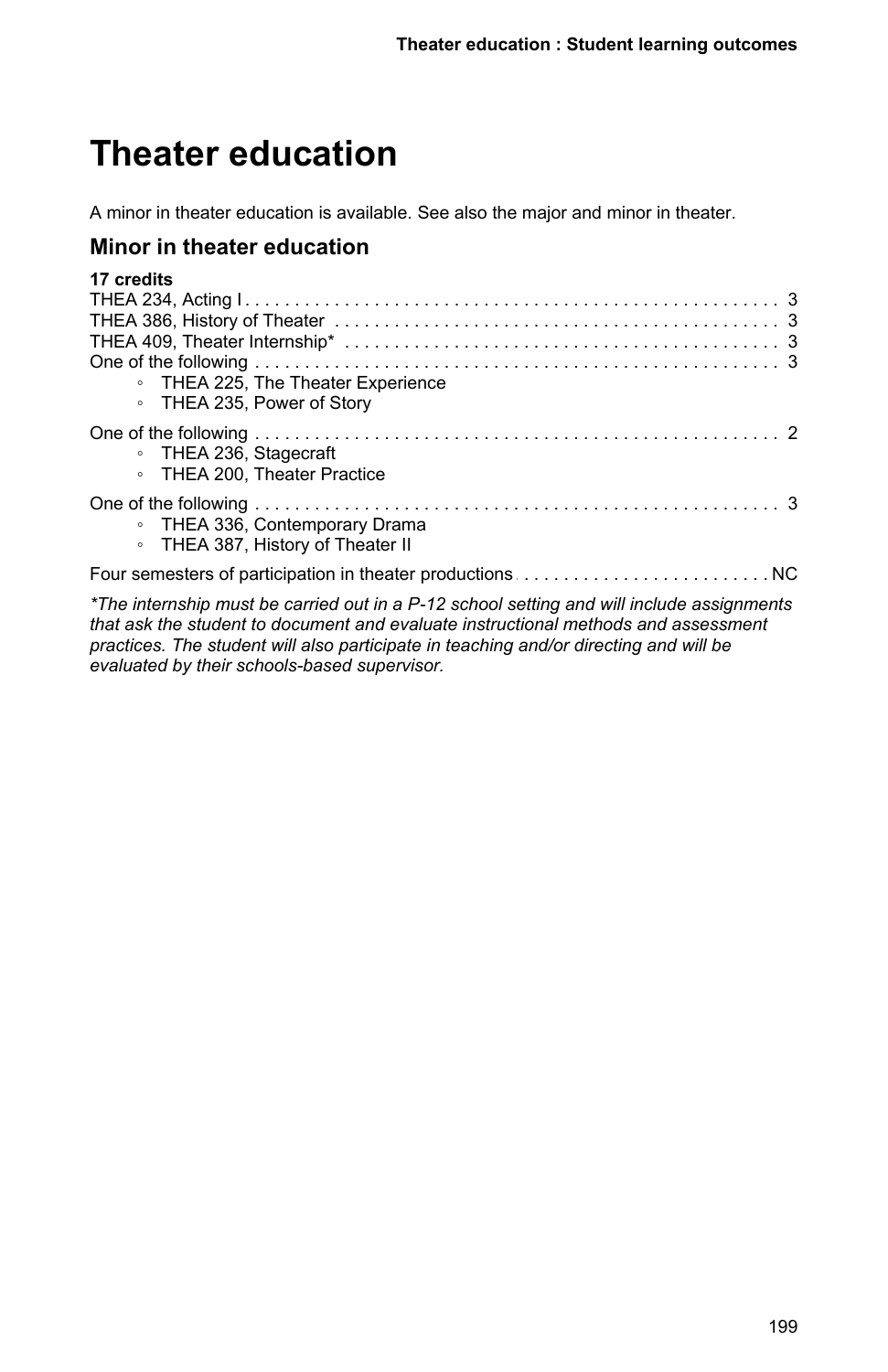# **Theological studies and Christian ministry**

# **Minor in theological studies and Christian ministries**

### **18 credit hours**

- Bibl 213 RW, Stories of the Early Church (3)
- Mus 212, Song Leading (1)
- Mus 311, Topics in Music Literature: Church Music (2)
- Phil 203, Living Ethically *or* Phil 302, Ethics and Morality (3)
- PJCS 370, Personal Violence and Healing (3)
- Rel 209, Field Experience (1-3)
- Rel 225, Spiritual Formation (1)
- Rel 322, Worshiping Communities (3)
- Rel 330, Religion and Sexuality (3)
- AMBS course, with approval from academic advisor

### **Student learning outcomes**

Graduates with a minor in Theological Studies and Christian Ministries will:

- 1. Articulate a biblical, historical and theological foundation for ministry.
- 2. Exercise competent leadership through designing, implementing and assessing ministry experiences.
- 3. Assess growth toward spiritual and personal maturity.
- 4. Clarify and develop a ministerial identity.

## **Planning and advising notes**

A campus Ministry Leader program and a summer Ministry Inquiry internship program, both coordinated by the campus ministry office, provide excellent opportunities for students to test ministry as a vocation.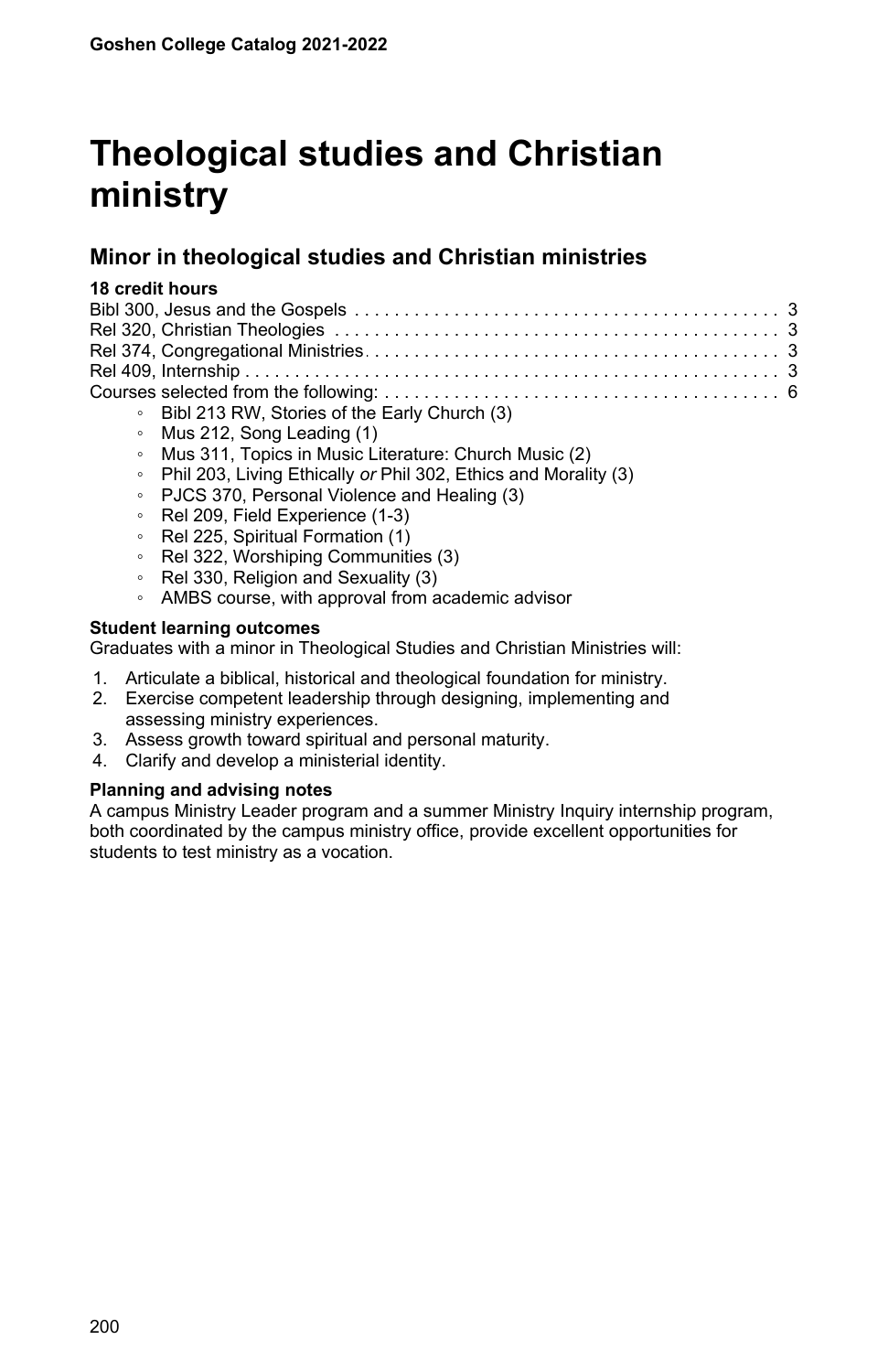# **Women's and gender studies**

A minor in women's and gender studies may be combined with any major.

## **Minor in women's and gender studies**

## **18 credit hours**

| Any WGS or cross-listed courses, selected in consultation with advisor 15 |  |
|---------------------------------------------------------------------------|--|
|                                                                           |  |
|                                                                           |  |
| $MCR$ 000 $D_{\text{total}}$                                              |  |

- WGS 209, Practicum
- WGS 400, Advanced Readings
- WGS 409, Advanced Practicum

## **Student learning outcomes**

Graduates in women's and gender studies will:

- 1. Critically examine cultural assumptions and social structures related to gender and its intersection with other personal and social forces, such as race and class.
- 2. Explore the production of knowledge in disciplines through the lens of gender theory and practices in diverse cultural contexts.
- 3. Identify and analyze gender in many systems that shape individual lives and choices.
- 4. Examine feminist history, genres, criticism, aesthetics and structures.
- 5. Utilize feminist research methods, analytical tools, criticism, and praxis within their major discipline and in their profession.

## **Planning and advising notes**

Students should meet regularly with the WGS program director in addition to their major advisor to plan the sequence of courses and practicum best suited to their interest and major.

- WGS 200, Introduction to Gender Studies is strongly recommended for all students selecting this minor.
- Students are encouraged to take WGS 390, Gender Theory and Practice in their junior or senior year after taking at least one, and preferably more, WGS courses.
- WGS 209, Practicum is available to any student engaged in campus leadership around gender issues.
- WGS 400, Advanced Readings and WGS 409, Advanced Practicum are available to students with a minimum of two WGS courses.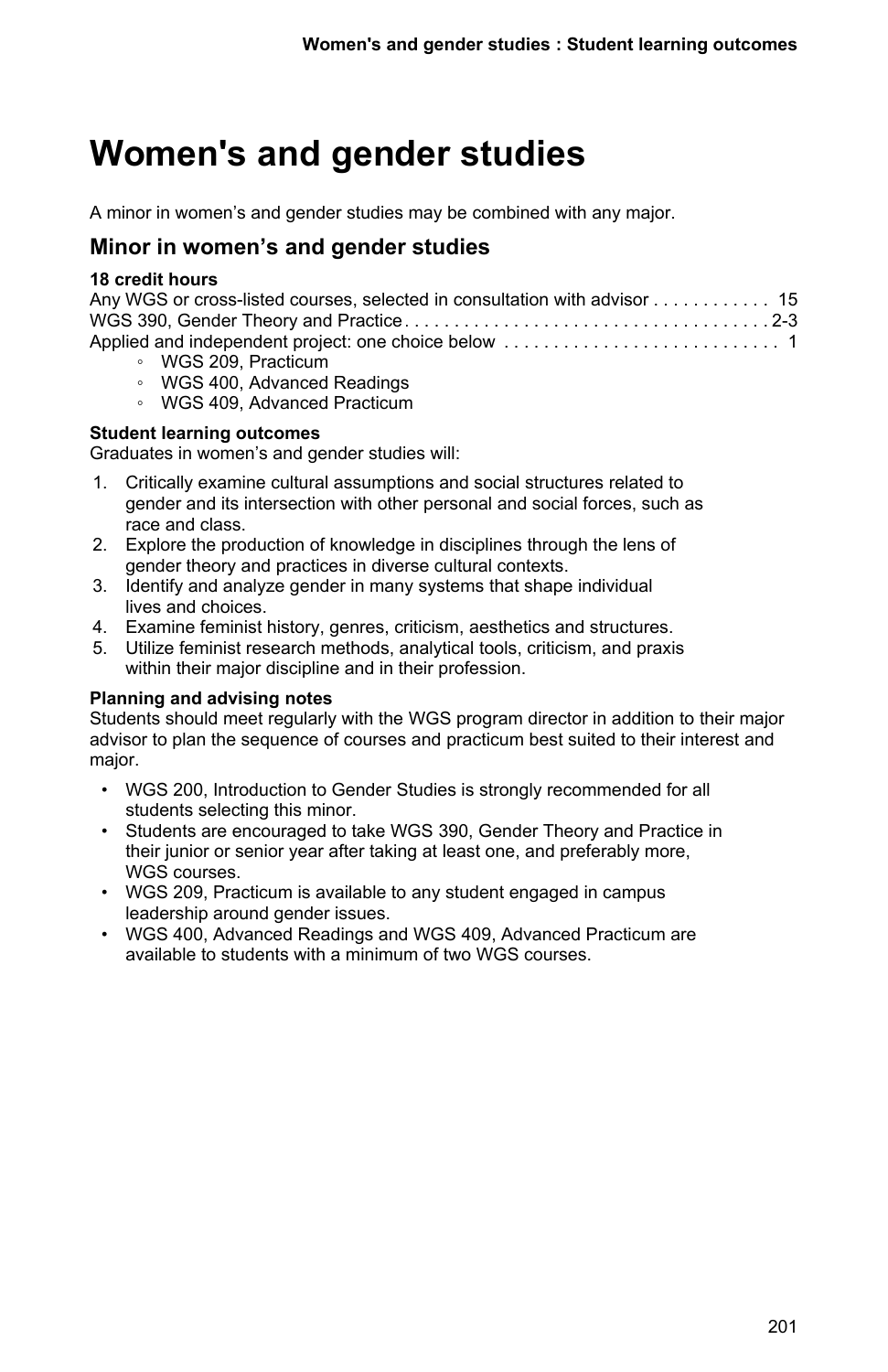# **Writing**

A major and a minor in writing are available, offered by the English department. See also the major and minor in journalism, offered by the Communication department.

## **Major in writing**

# **41 credit hours**

| Comm 250, Writing for Media<br>$\circ$<br>Comm 308, Feature Writing<br>$\circ$<br>Engl 330, Writing Fiction<br>$\circ$<br>Engl 332, Writing Poetry<br>$\circ$<br>Engl 334, Writing Creative Nonfiction<br>$\circ$<br>Engl 336, Special Topics in Writing<br>$\circ$<br>Thea 350, Playwriting<br>$\circ$                                                                                                                                                                                                                                                                                                                                                                    |
|----------------------------------------------------------------------------------------------------------------------------------------------------------------------------------------------------------------------------------------------------------------------------------------------------------------------------------------------------------------------------------------------------------------------------------------------------------------------------------------------------------------------------------------------------------------------------------------------------------------------------------------------------------------------------|
| Three Literature/Language electives (at least one upper level 300 or above) 9<br>Engl 205, 206, 209, 211, 212, 213, or 214 (Artistic World Core<br>$\circ$<br>perspective course)<br>Engl 207/307, Literature of Ethnicity, Gender, and Race<br>$\circ$<br>Engl 230, Literature and Popular Culture<br>$\circ$<br>Engl 235, Graphic Novel<br>$\circ$<br>Engl 300, Philosophy, Interpretation, and Culture<br>$\circ$<br>Engl 305, Genre Studies<br>$\circ$<br>Engl 306, Major Author<br>$\circ$<br>Engl 310, Introduction to Linguistics<br>$\circ$<br>Engl 326, History of Literature in English I<br>$\circ$<br>Engl 327, History of Literature in English II<br>$\circ$ |
| Comm 108, Digital Design<br>$\circ$<br>Comm 255, Photography<br>$\circ$<br>Comm 260, Broadcast Writing<br>$\circ$<br>Comm 326, Creating for the Web<br>$\circ$<br>Comm 350, Reporting for the Public Good<br>$\circ$                                                                                                                                                                                                                                                                                                                                                                                                                                                       |
|                                                                                                                                                                                                                                                                                                                                                                                                                                                                                                                                                                                                                                                                            |
| <b>Student learning outcomes</b><br>Graduates in writing will:                                                                                                                                                                                                                                                                                                                                                                                                                                                                                                                                                                                                             |
| Develop the vocabulary and conceptual tools to analyze, discuss, and<br>1.<br>create poetry, fiction, and nonfiction prose.<br>Gain familiarity with classic and recent creative works, particularly with an<br>2.                                                                                                                                                                                                                                                                                                                                                                                                                                                         |

- eye to their craft, as well as to their place and purpose in twenty-first century culture. 3. Develop knowledge of the intellectual and cultural frameworks of American,
- English, and Anglophone literature and language.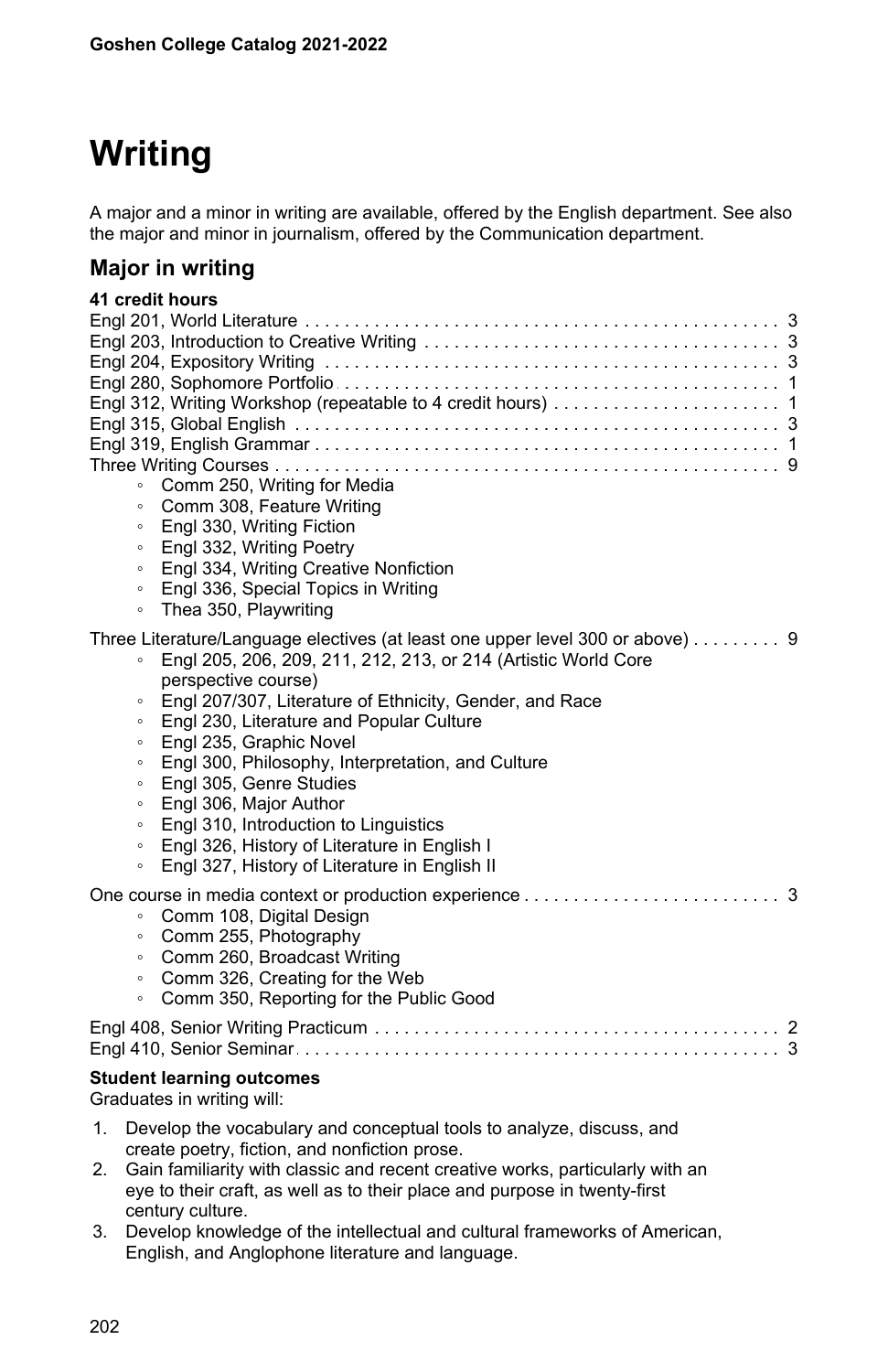- 4. Demonstrate mastery of a range of writing tools, including revision and editing strategies that foster the successful practice of creative and expository writing.
- 5. Develop and design a series of portfolios that encourage self-assessment and focus in the student's work, leading to a professional writing sample in a chosen genre.
- 6. Analyze the role of cultural context, audience, and individual voice in writing through creative collaboration.
- 7. Use reading, critical thinking, editing, and writing to integrate faith and ethics with personal identity.
- 8. Take ownership of an articulate written voice that can create change in the world.

## **Planning guide**

*First year* Goshen Core GC Seminar Introduction to Creative Writing World Literature Expository Writing

*Second year* Goshen Core

Writing elective Writing Workshop Media context/production experience course Sophomore portfolio **SST** 

- *Third year* Goshen Core Writing elective Literature elective Global English, English Grammar English publishing or communication practice (encouraged)
- *Fourth year* Balance of Goshen Core Balance of major Senior Writing Practicum Senior Seminar

### **Planning and advising notes**

Students earning AP, IB, or CLEP credit in English are strongly encouraged to take Engl 204 during the first year. Most AP and IB literature and language courses will count as elective credits toward graduation, but not toward the writing major.

Students completing the sophomore portfolio should meet with the writing program advisor in the fall of their sophomore year or as soon as they declare a writing major to determine the best semester for enrolling in that course.

Writing majors are encouraged to get involved with Communication or English cocurricular activities such as *The Record,* Pinchpenny Press, *Broadside*, or *Red Cents*. Comm 200, Communication Practice, or Engl 290, English Publishing, are recommended in the third year.

Students with a second major, in addition to writing, may choose to take a senior seminar in just one major field, substituting an elective course in the other major.

## **Minor in writing**

## **18 credit hours**

| • Comm 412, Special Project                                            |
|------------------------------------------------------------------------|
| • Engl 280, Sophomore Portfolio and Engl 408, Senior Writing Practicum |
|                                                                        |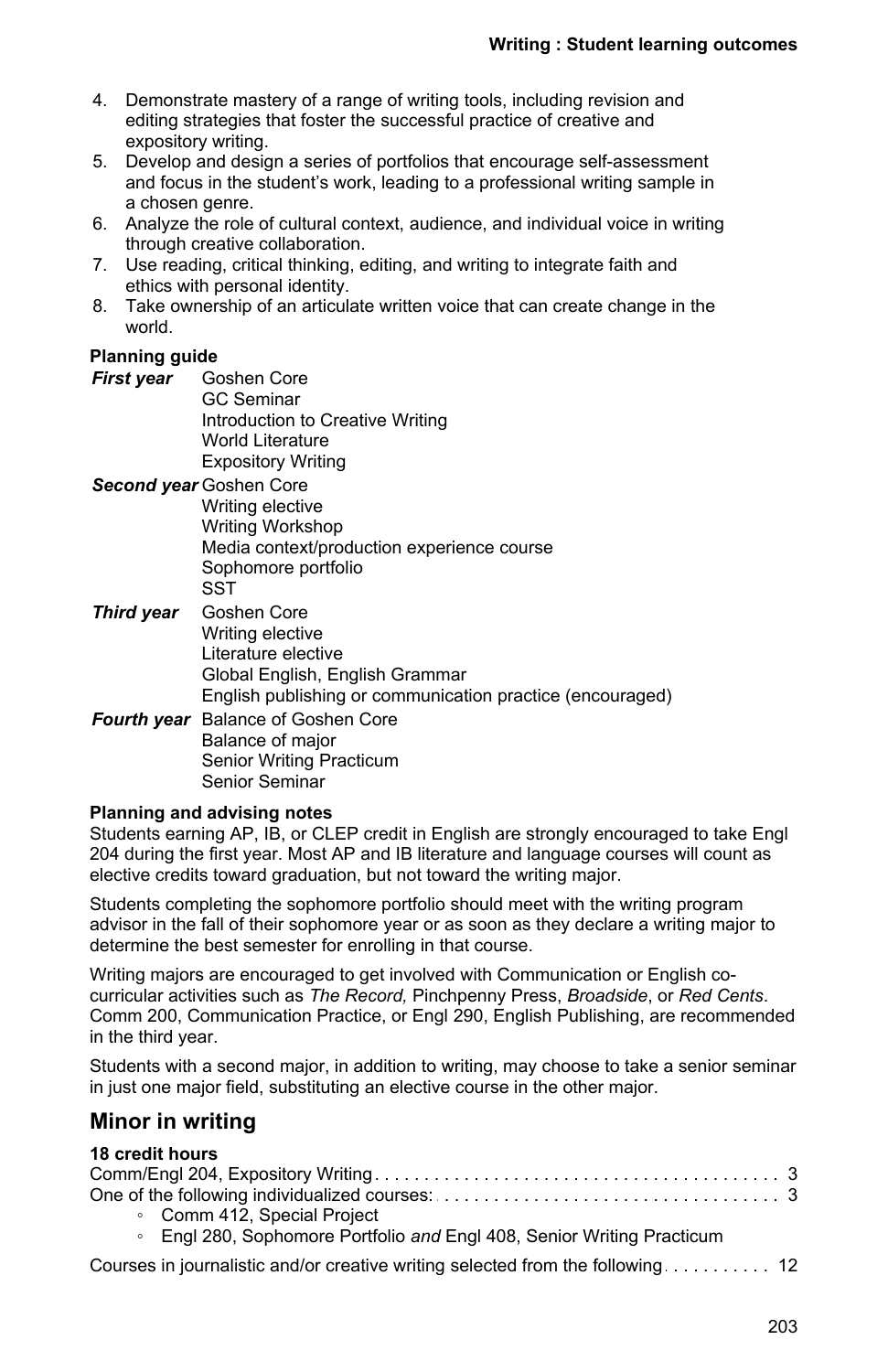- Engl 203, Introduction to Creative Writing
- Engl 312, Writing Workshop
- Engl 330, Writing Fiction
- Engl 332, Writing Poetry
- Engl 334, Writing Creative Nonfiction
- Engl 336, Special Topics in Writing
- Thea 350, Playwriting
- Comm 250, Writing for Media
- Comm 260, Broadcast Writing
- Comm 308, Feature Writing
- Comm 326, Creating for the Web
- Comm 350, Reporting for the Public Good

### **Planning and advising notes**

Students should choose an advisor from the Communication or English department faculty, depending on their particular field of interest.

Writing minors are encouraged to get involved with communication or English cocurricular activities, including *The Record, The Correspondent,* Pinchpenny Press, *Broadside,* and *Red Cents.*

Students registering for Comm 412, Special Projects, or Engl 408, Senior Writing Practicum, must meet with an advisor and have a proposal approved in the semester prior to registering.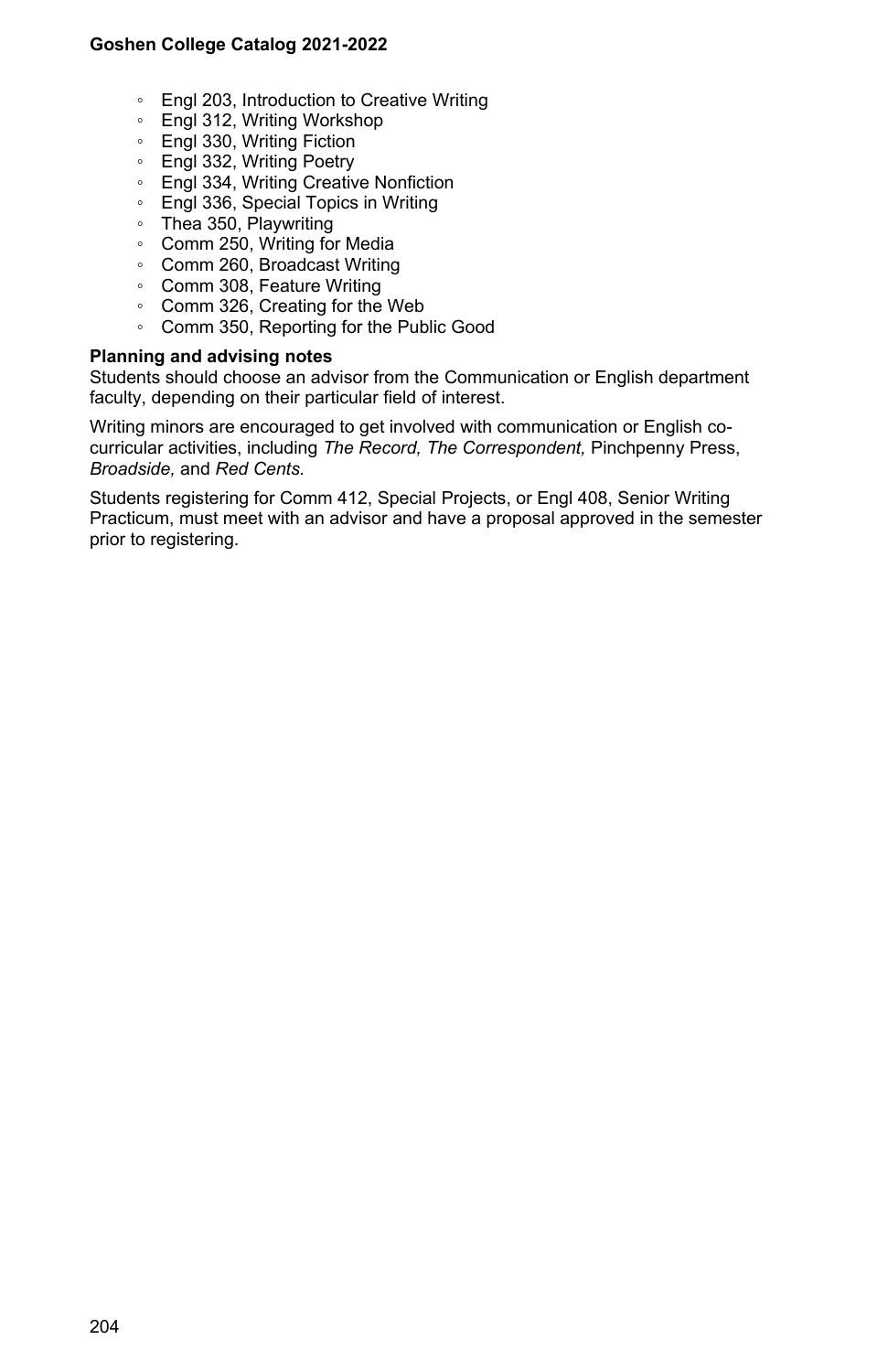# **Adult and Continuing Studies**

# **Introduction**

The Dean's Office administers several degree programs designed for non-traditional students. Our adult programs reflect the distinctive Goshen College standards of excellence, in a friendly environment of professional support. Graduate degree programs are described in a separate graduate programs catalog.

Three undergraduate degree-completion programs are offered:

- **B.S. in communication**
- **B.S. in social work**
- **R.N. to B.S.N. degree completion for those who have R.N. licensure**

In addition, there are three licensure preparation programs:

- **Transition to Interpreting** program is available for those interested in earning a license as an American Sign Language Interpreter who have already earned a bachelor's degree.
- **Transition to Teaching** program is available as an alternative teacher certification path for students who have already earned a bachelor's degree in a licensed content area.
- **English Learners licensure add-on** is also available for certified teachers who already hold a professional educator's license in another content area.

# **Admission information and program structure**

### **Degree completion programs**

Degree completion programs are designed for adult learners who are working full-time. Classes typically meet once or twice a week in the evening hours or online. Graduates must earn a total of 120 credit hours with the minimum GPA requirements for completion varying based on the program. Admission and registration processes are completed through the Admissions Office.

*Communication prerequisites*

- At least 20 college credits earned from an accredited institution
- An Associate of Arts or Science degree is preferred. Minimum general education prerequisites for students without an A.A. or A.S. degree:
	- English composition II (or equivalent)
	- Literature, fine arts or foreign language class
	- Natural science (biology, chemistry, or physics)
	- Social science (anthropology, economics, psychology, or sociology)
	- History or political science

### *Social Work prerequisites*

- Three to five years of significant life or work experience
- Approximately 60 credit hours of college coursework completed in an accredited program. An Associate of Arts or Science degree is preferred. Minimum general education prerequisites for students without an A.A. or A.S. degree:
	- English composition II (or equivalent)
	- Literature, fine arts or foreign language class
	- Natural science (biology, chemistry, or physics)
	- Social science (anthropology, economics, psychology, or sociology)
	- History or political science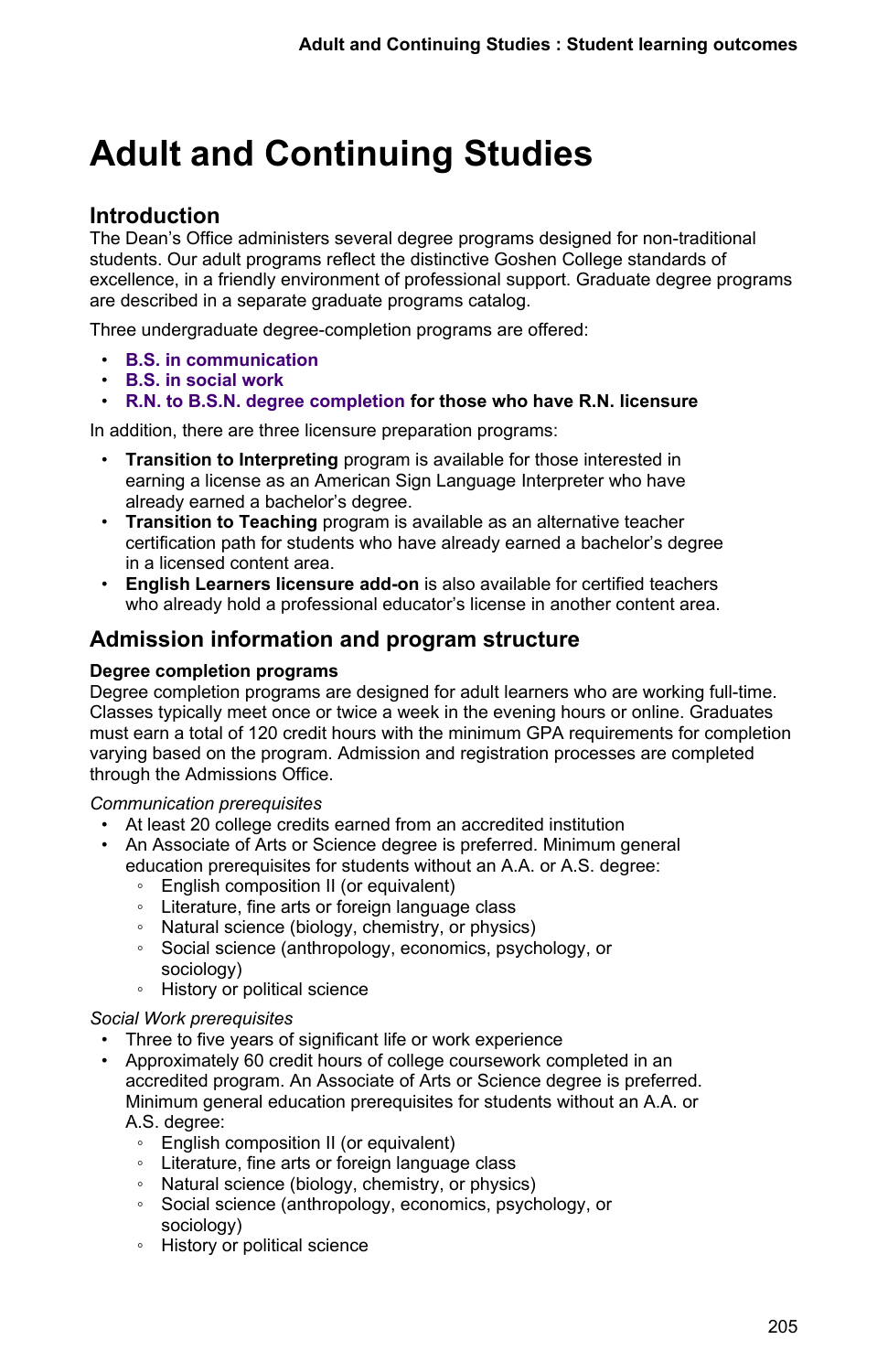- Prior coursework for the social work major should include the following courses (or equivalent):
	- General Psychology
	- Abnormal Psychology
	- Principles of Sociology
	- Sociology of the Family
	- Race, Class & Ethnic Relations
	- Human Behavior
	- Introduction to Social Work
	- Social Service Field Experience
	- A social service course focused on the needs of children, families, or women
- At least a C (2.0) cumulative grade point average in all prior college course work

### *R.N. to B.S.N. prerequisites*

- An associate degree or diploma in nursing from an accredited program
- A cumulative grade point average of 2.7 or higher in prior academic work
- Completion of three supporting courses: English composition, anatomy and physiology, and either sociology or psychology
- Current licensure as an R.N. in Indiana or a neighboring state where the clinical component can be completed

### **Transition to Interpreting program**

Transition to Interpreting (TtI) candidates must have completed an undergraduate degree in their field with at least a 3.0 grade point average (GPA) to be eligible for this program. Competency in ASL will be determined by a placement test and/or coursework. Additional coursework in ASL may be a prerequisite for admission.

### **Transition to Teaching program**

Transition to Teaching (TtT) candidates must have completed an undergraduate degree in their field with at least a 3.0 grade point average (GPA) to be eligible for this program, based on Indiana state law. An assessment of content knowledge and skills will be completed for each candidate by the Goshen College licensure advisor before entering the program. Additional coursework may be a prerequisite for admission. Education courses listed for two credit hours are taught jointly with three-credit hour courses. TtT students pay for only two credit hours. Field experience is required for most classes. Elementary licensure requires 24 credit hours of education courses. Secondary licensure for grades 5-12 requires 18 credit hours. All-grade licensure for P-12 in music, physical education, or visual arts has additional requirements.

*Opportunities for documenting additional credit hours*

- In addition to the credit hours earned in Goshen College degree completion courses, students may earn up to 20 additional credit hours through Credit for Prior Learning.
- Students may also transfer up to 20 credits from their military service for courses that are comparable in content to courses offered at a liberal arts college.
- A maximum of 12 hours of credit may be accepted for technical or skillsoriented courses from vocational training programs in technical schools, community colleges, or Bible institutes.
- Credits can also be obtained using DANTES and CLEP tests. Goshen College is a test center for both exam programs.

## **Attendance**

Due to the concentrated scheduling and the emphasis upon participatory learning, having two absences in classes that meet once per week is considered missing too much class to continue. After two absences, explained or unexplained, a student may be un-enrolled from a course. Program Directors will work with the student to make a plan to continue in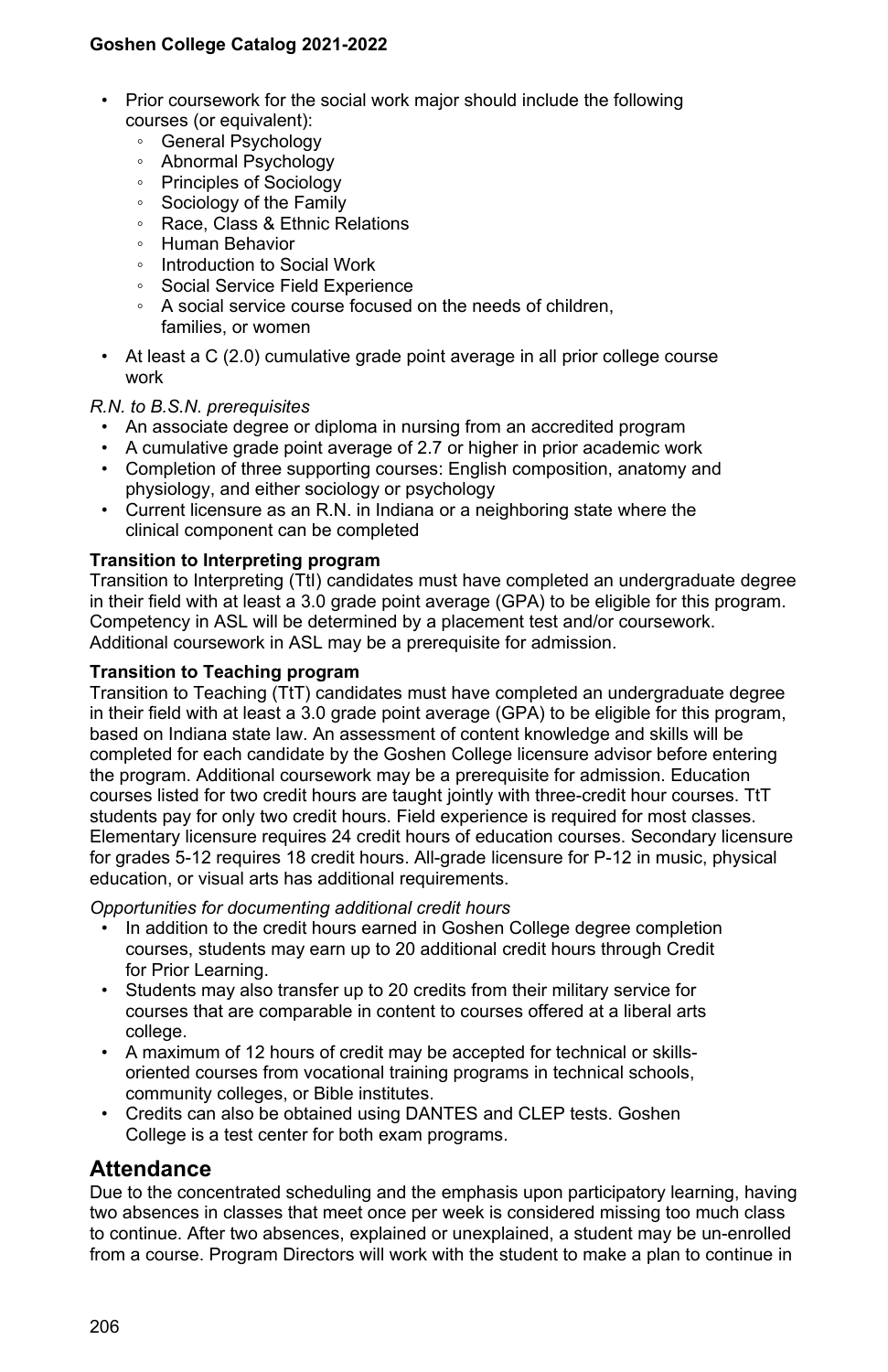the program that the student is pursuing, but the student will be required to make up the course. A student may contact the instructor in advance to work out an alternate plan for missed work, but missing class should be a rare occurrence. Both absence and tardiness constitute breaches of the attendance policy.

Faculty members are given the flexibility to establish stricter attendance policies in their classes with written guidelines distributed to students the first night of a class.

Students who exhibit a pattern of absenteeism in the program are subject to dismissal, pending review by the program director.

## **Commitment to community standards**

Members of the Goshen College community are expected to demonstrate individual responsibility in showing consideration for the beliefs and feelings of others; abiding by federal, state, and local laws; and by demonstrating exemplary conduct. When a student's behavior has implications for others, there is cause for institutional involvement. See the Student Life section of this catalog for the code of conduct.

## **Dean's list**

Undergraduate students in the adult programs who are carrying a course load of 12 hours or more, who earn a 3.7 or higher grade point average, will be included in the Goshen College Dean's List for the term in which they received this grade point average. The list is reported in May and December.

## **Incomplete grades**

A grade of I (incomplete) may be given for illness, accident, or other unusual hardship beyond the student's control. Students may carry only one course with a grade of Incomplete. A contract available from the registrar's office webpage is initiated by the student and includes a rationale, completion plan, professor's signature of approval, letter grade to be given if the contract is not completed, and the signature of the program director (instead of academic dean signature required for traditional program students). The completed contract must be submitted to the program director by the last day of class. Completion date is normally six weeks after the final exam due date or the last day of the current six-month term. If a new grade is not submitted by these deadlines, the program director will notify the registrar's office to enter the letter grade indicated on the contract. The new grade is used to complete the grade point average. If the Incomplete grade becomes an F, the student must retake the course and pay the current tuition rate in effect when enrolled in the course a second time.

## **Inclement weather**

In the case of inclement weather or other emergencies, it may be necessary to shift faceto-face classes to remote learning. Goshen College will notify students by GC email if the campus is closed and therefore a face-to-face class will be shifted to remote learning.

## **Refunds**

## **Degree completion programs**

Refund of tuition for degree completion students is made on the basis of classes completed in the respective course at the time a student is withdrawn or has notified the Dean's Office that they are withdrawing. A student will be charged again for any course that is retaken. The weekly tuition refund schedule for the year-round calendar is posted in the Accounting Office and at [https://www.goshen.edu/financial-aid/refund-policy/.](https://www.goshen.edu/financial-aid/refund-policy/)

The date of withdrawal shall be the date on which the drop/add slip is completed and the student indicates future plans in writing (forms are available in the Registrar's Office). If a student has paid for an entire term and withdraws at the end of a course, the tuition for the remaining courses will be refunded in full. If a student withdraws prior to week two, the tuition for that course will be refunded in full.

## **Withdrawal**

Course withdrawal before the second class night shows no record on the student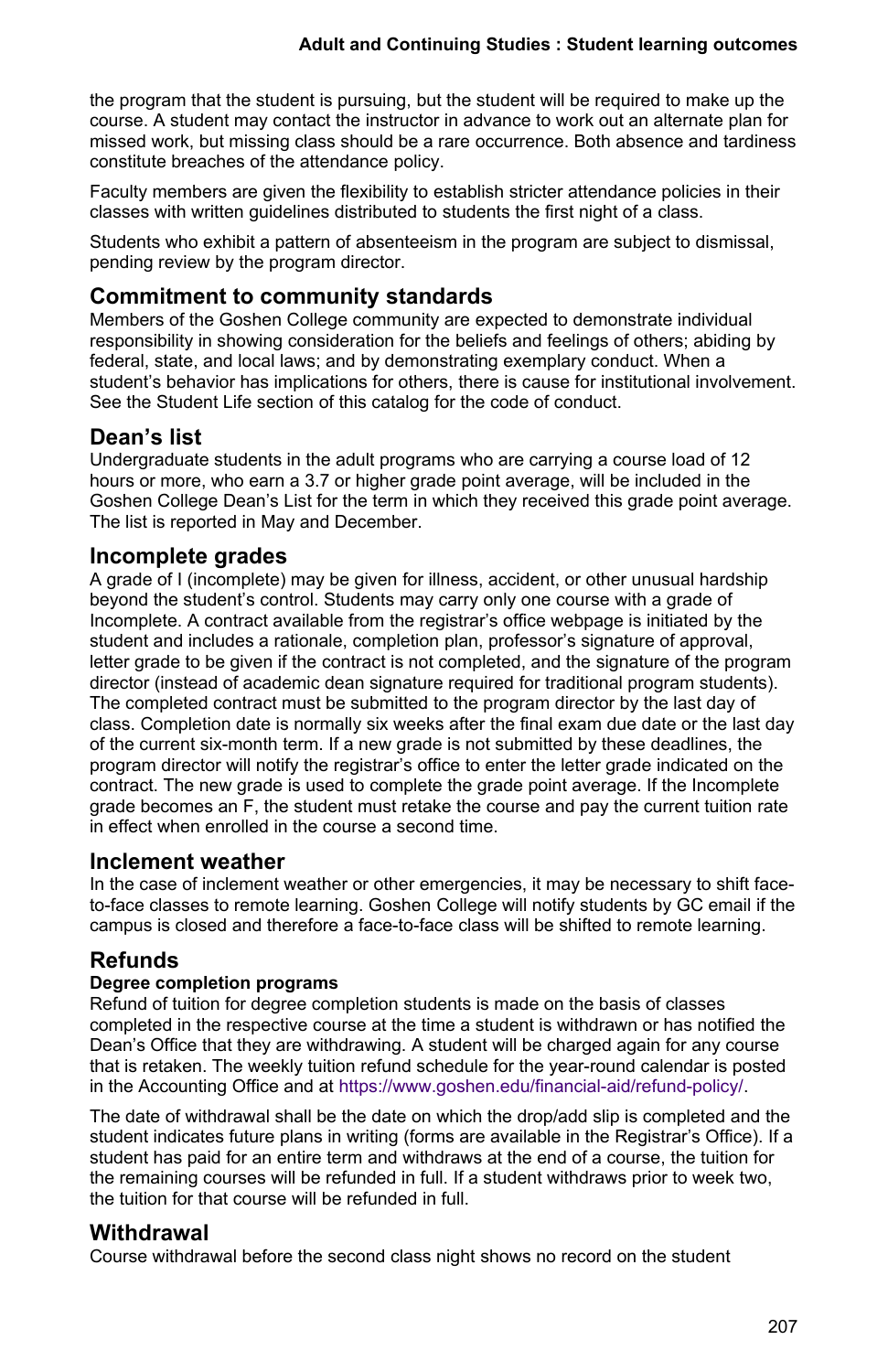transcript. Withdrawal with a grade of "W" is possible only before the fourth night (for 7-week courses) or the ninth week (for 15-week courses). Withdrawal after that time results in failure of the course and will be reflected as an "FW" on the transcript.

## **Food services**

Campus dining service seeks to meet the food needs of all students with a variety of gourmet, fresh and local foods. A quick lunch is available at the Leaf Raker snack shop, drinks, and snacks at the student-run Java Junction coffee bar. Munch Money can be purchased and applied to the student ID card and used as a debit card for tax-free food purchases.

## **Student services**

Students in adult programs have access to a variety of student services. All students have access to the Good Library, career networks, campus ministries, a membership at the Recreation/Fitness Center, free admission to all athletic events, and discounted prices at the Goshen College Music Center. The program in which a student is enrolled determines which other services a student has available. Campus housing is not available to students in adult programs.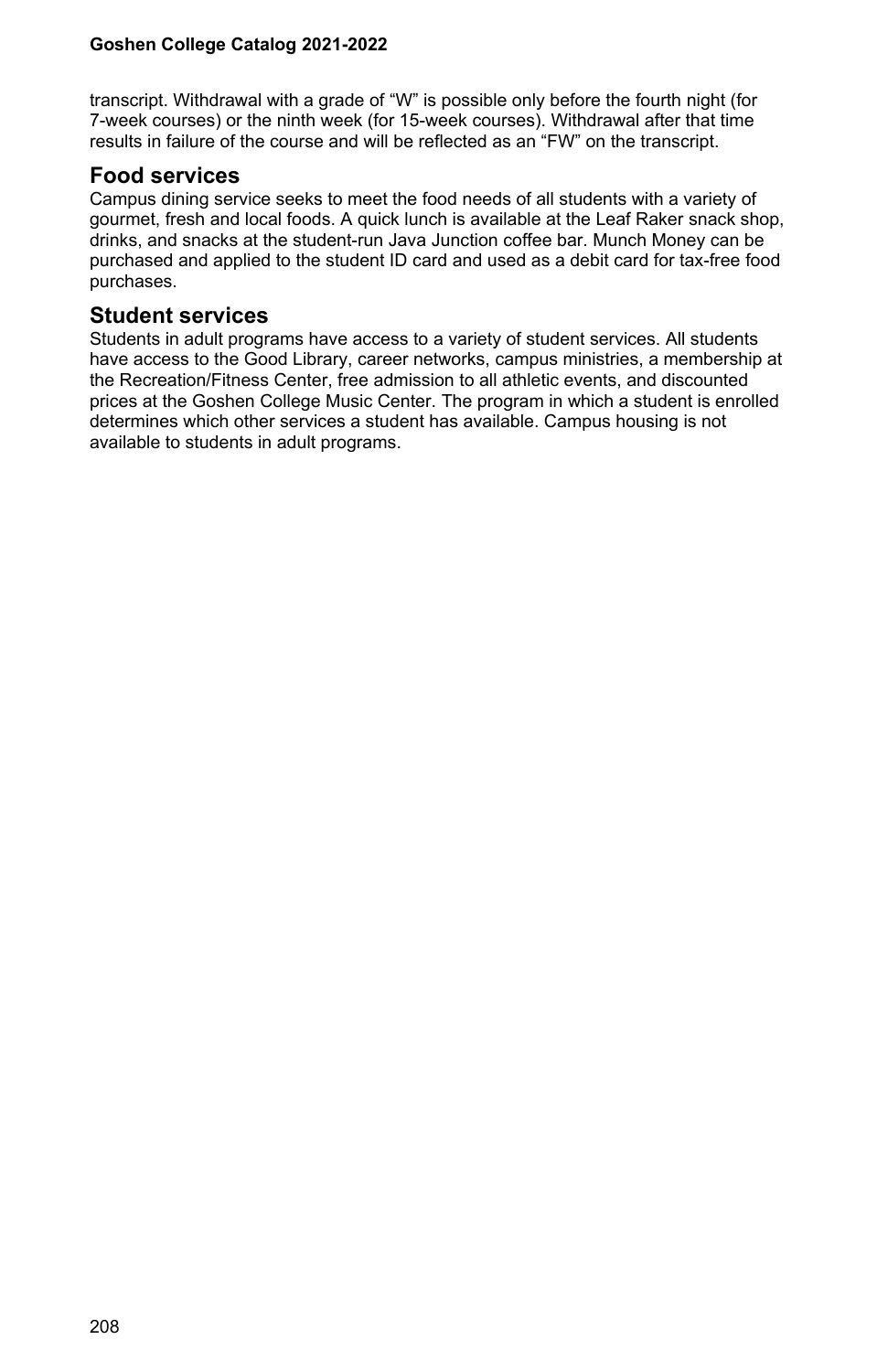# **Communication: Degree completion program**

The Goshen College communication degree completion program offers students who finished an associate's degree or started a bachelor's degree but never finished an opportunity to earn a valuable bachelor's degree. The program prepares students to communicate in a variety of formats as a communication professional.

The program is designed for working adults who have completed some college-level education. Courses are offered in the evening, online and in-person, to accommodate work schedules.

### **Admission to the program**

This program is intended to serve working adults who have some prior college credits. Students must have at least 20 college credits to apply for this program. Students with an earned A.A. or A.S. degree may have their general education courses applied toward meeting the core requirements. Those with fewer than 60 credits or without an earned associate degree will have their transcripts evaluated by the academic advisor to determine an appropriate plan of study for the degree program.

### **Minimum pre-requisite Core requirements (15 credit hours) for students without an A.A. or A.S. degree**

Students without an A.A. or A.S. degree will complete additional elective coursework to reach 120 minimum total credit hours

## **Major in communcation (B.S. degree completion)**

### **51 credit hours**

### **Student learning outcomes**

Graduates in communication will:

- 1. Comprehend a core of knowledge in the field.
- 2. Demonstrate a set of professional skills and competencies in their practice of communication.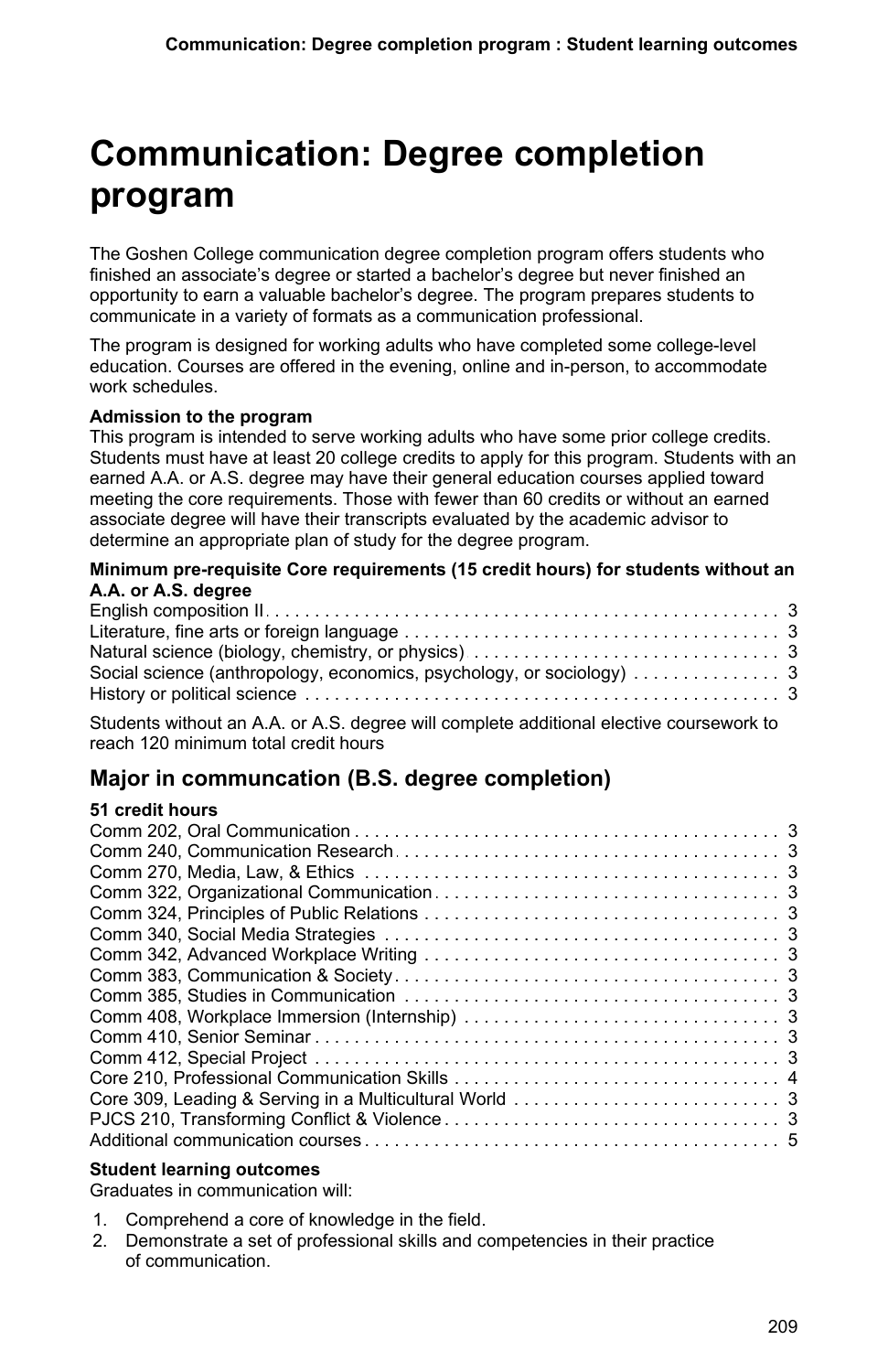- 3. Serve the college and community through media involvement.
- 4. Create a diverse multimedia portfolio.
- 5. Demonstrate competence in securing and completing immersive work experience.
- 6. Report that courses and other training prepared them for a position or advancement in communication or a related career.
- 7. Integrate Goshen College's core values in professional preparation.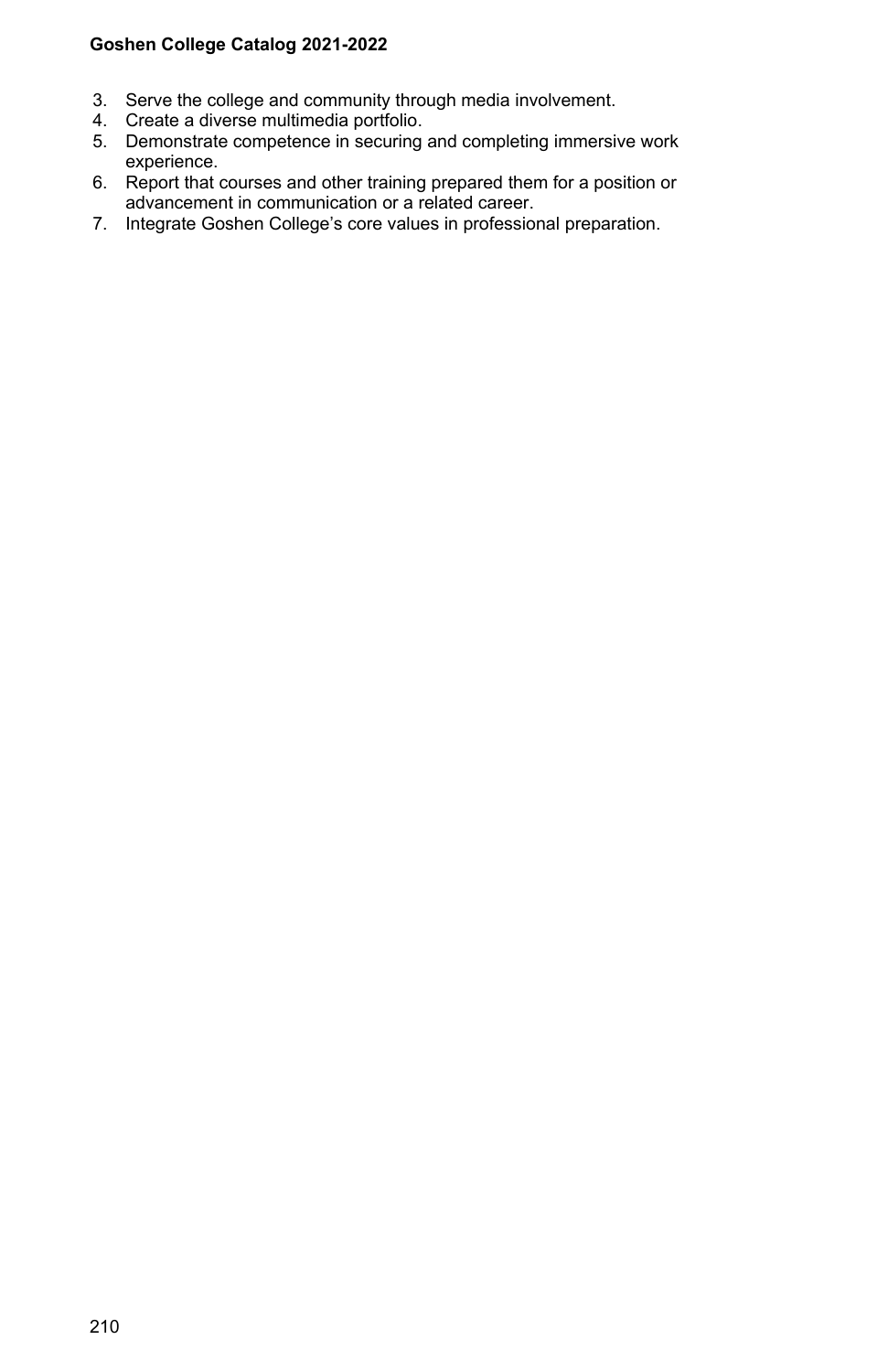# **Nursing: R.N. to B.S.N. completion**

### **Two tracks, one degree.**

The Nursing program has both a basic and a R.N.-to-B.S.N. completion track. Students who have just graduated from high school or have completed some college follow the basic track. Students who have graduated from a three-year diploma or associate degree program in nursing and are registered nurses follow the RN to BSN degree completion track. The completion track was designed to provide an accelerated option that builds on previous education, nursing practice and life experience. The program outcomes for graduates are the same for students enrolled in either track. At graduation, the bachelor of science in nursing degree is conferred.

The B.S.N. completion program is offered in collaboration between the [Goshen College](/nursing) [Nursing department](/nursing) and the Adult and Graduate Programs. Transcripts from previous nursing education programs are evaluated individually and credits are transferred accordingly. Credit by examination is also an option for general education and supporting courses.

## **Structure of the program**

There are two tracks within the RN to BSN program, a full-time or fast track, completing coursework over 12 months or a part-time track completing coursework in 20 months. The full-time track is designed for the student who is committed to taking two courses simultaneously and will commit to working no more than 24 hours a week as a nurse. The part-time track is designed for the student who is wanting one course at a time to maintain a full-time nursing position. This program is offered strictly online. The online program courses are offered in an asynchronous format with weekly assignments that can be done when convenient with the student's schedule and designed to support longdistance students. Courses are 7-weeks in length. Clinical experiences for specified courses will be arranged by the student to fit with their personal life and work schedule. Ten courses provide 40 credit hours, of which 26 are upper-level nursing credits and 14 are general education credits.

## **Admission requirements**

The nursing degree completion track is a professional program that requires an admission process separate from admission to the college. Specific information about criteria and process can be found in the R.N. to B.S.N student handbook available online.

- An associate degree or diploma in nursing from an accredited program.
- A cumulative grade point average of 2.7 or higher in prior academic work.
- Completion of all prerequisite courses (listed below).
- Transfer of a minimum of 60 credit hours from an accredited college (maximum of 45 nursing credits).
- Current licensure as an R.N. in Indiana or a neighboring state where the clinical component can be completed.

### **Prerequisites (9 credit hours)**

Prior to progression through the program, the following courses (or their achievement test equivalent) must be completed.

## **Graduation requirements**

- 1. Completion of 120 credit hours accepted by Goshen College.
- 2. Completion of prerequisite requirements outlined above.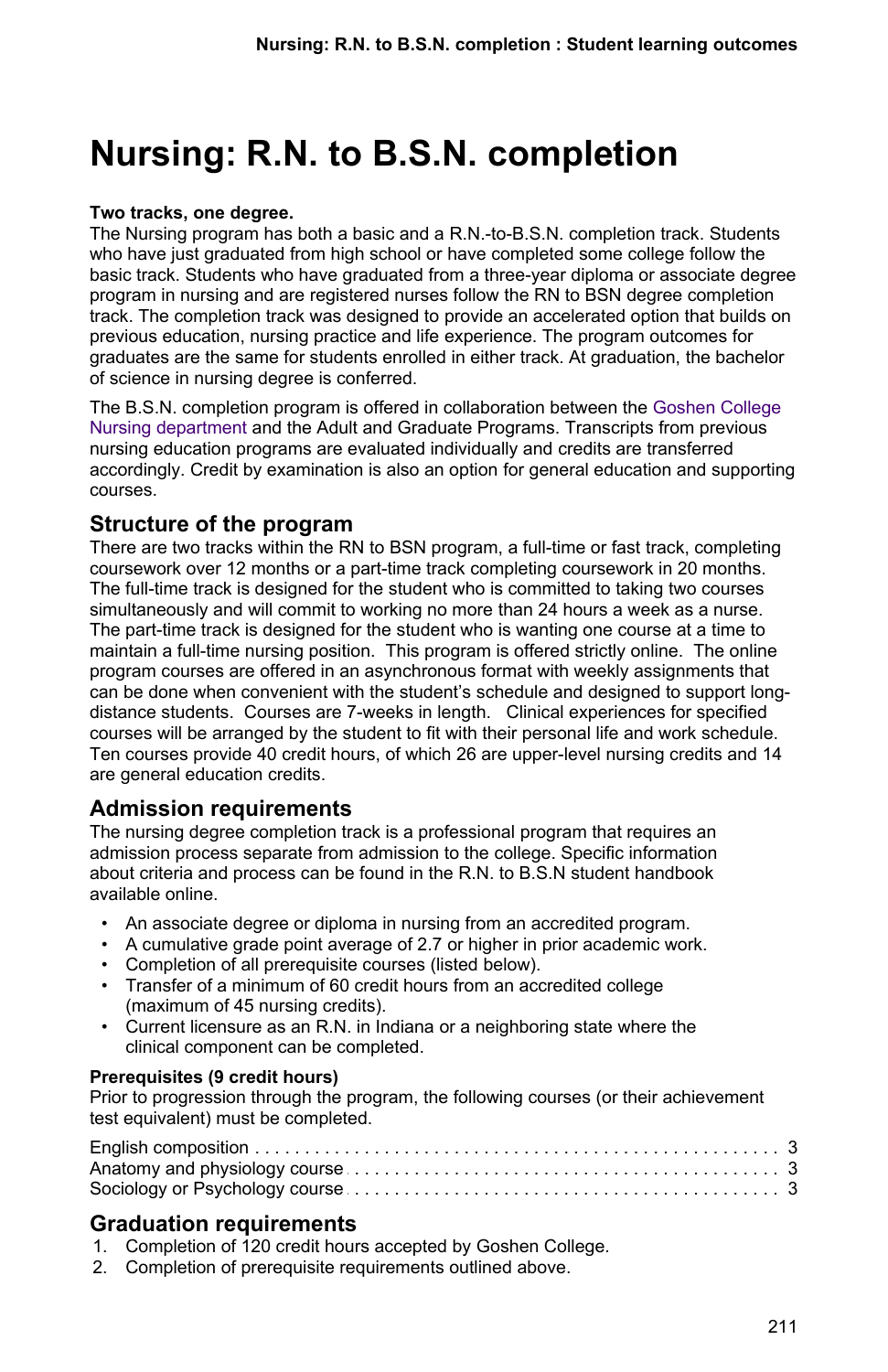- 3. Completion of the B.S.N. completion track (Nursing and Goshen Core general education courses).
- 4. Cumulative GPA of 2.7 or above in this program

## **Courses for the B.S.N. completion program**

#### **40 credit hours**

### **Student learning outcomes**

Graduates in nursing will:

- 1. Utilize knowledge from the arts and humanities, theology, natural and social sciences, nursing theories, and intercultural experiences in providing nursing care.
- 2. Demonstrate leadership for promoting quality care and patient safety.
- 3. Utilize the ability to think actively and strategically in applying selected research findings for evidence-based practice.
- 4. Demonstrate skills in using patient care technology and information systems that support safe nursing practice.
- 5. Integrate healthcare policy for the promotion of quality and safety in practice environments.
- 6. Communicate and collaborate with clients and the interdisciplinary team in providing comprehensive health services and the promotion of therapeutic nurse-patient relationships.
- 7. Practice health promotion and disease prevention to improve health for individuals, families, communities, and populations.
- 8. Provide patient-centered care by employing critical thinking, decisionmaking, psychomotor, and interpersonal skills.
- 9. Demonstrate professional values that foster the ability to resolve conflicts, examine ethical issues, promote accountability, and pursue practice excellence.
- 10. Demonstrate a faith that is active and reflective, and responsive to the spiritual needs of self and others.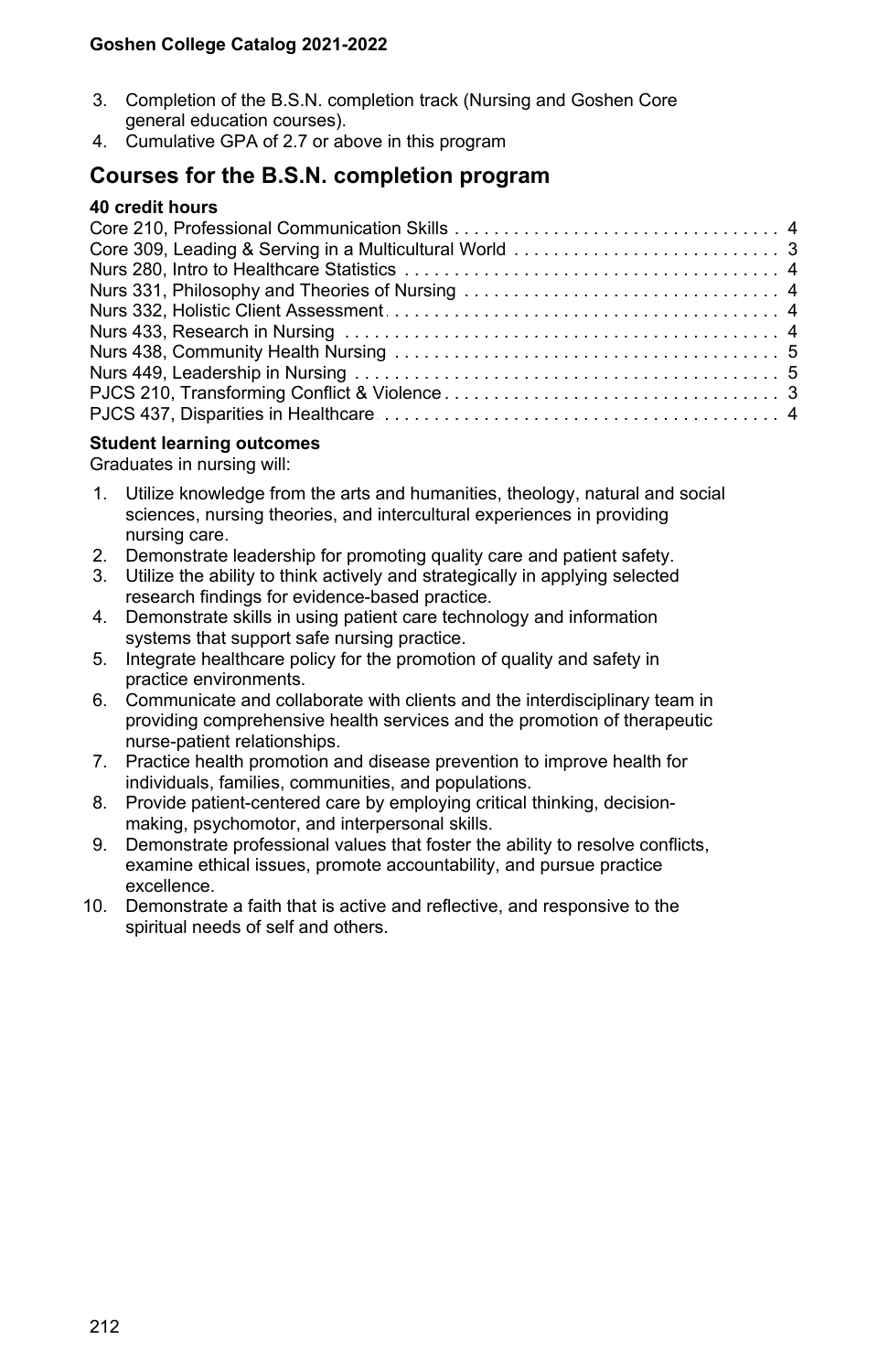# **Social Work: Degree completion program**

The Goshen College social work program is accredited by the Council on Social Work Education and has, as its primary objective, the preparation of students for professional social work practice. Students are also prepared for graduate social work education and receive advanced standing in many Master of Social Work programs.

## **Social Work: two tracks**

The social work program has both a four-year bachelor of arts track (described earlier in this catalog) and a 20-month bachelor of science degree completion track. Both tracks follow the same social work curriculum. Students who start college immediately after graduating from high school follow the four-year track and earn a B.A. in social work. Students who have graduated with an associate degree in human services and have related work experience follow the degree completion track, earning a B.S. in social work. The program outcomes for graduates are the same for students enrolled in either track.

### **Admission to the Social Work professional program**

Social work is a professional program that requires an admission process separate from admission to the college. Students apply for admission to the social work education program during SoWk 322, Social Welfare Policy & Program I, the first social work course taken in the degree completion program. Written applications are accepted in December each year. Admission criteria include academic and personal qualifications with a value orientation necessary for the professional practice of social work. The admission process is directed toward furthering students' personal growth as they explore vocational interests and abilities. Specific information about criteria and process is found in the Social Work Student Handbook. This may be obtained from the director of social work education.

### **Minimum pre-requisite Core requirements (15 credit hours) for students without an A.A. or A.S. degree**

# **Major in social work (B.S. degree completion)**

## **63 credit hours**

| Pre-requisites for degree-completion program (24 credits)                  |
|----------------------------------------------------------------------------|
|                                                                            |
|                                                                            |
|                                                                            |
|                                                                            |
|                                                                            |
|                                                                            |
|                                                                            |
|                                                                            |
| • SoWk 345. Women's Concerns                                               |
| • SoWk 315, Child Welfare                                                  |
| • SoWk 350, Human Services: Special Topics                                 |
| • SoWk 320, Aging in US Society                                            |
| Degree completion courses at Goshen College (39 credits)                   |
| Soc/SoWk 391. Methods of Social Research entertainment of the society of 3 |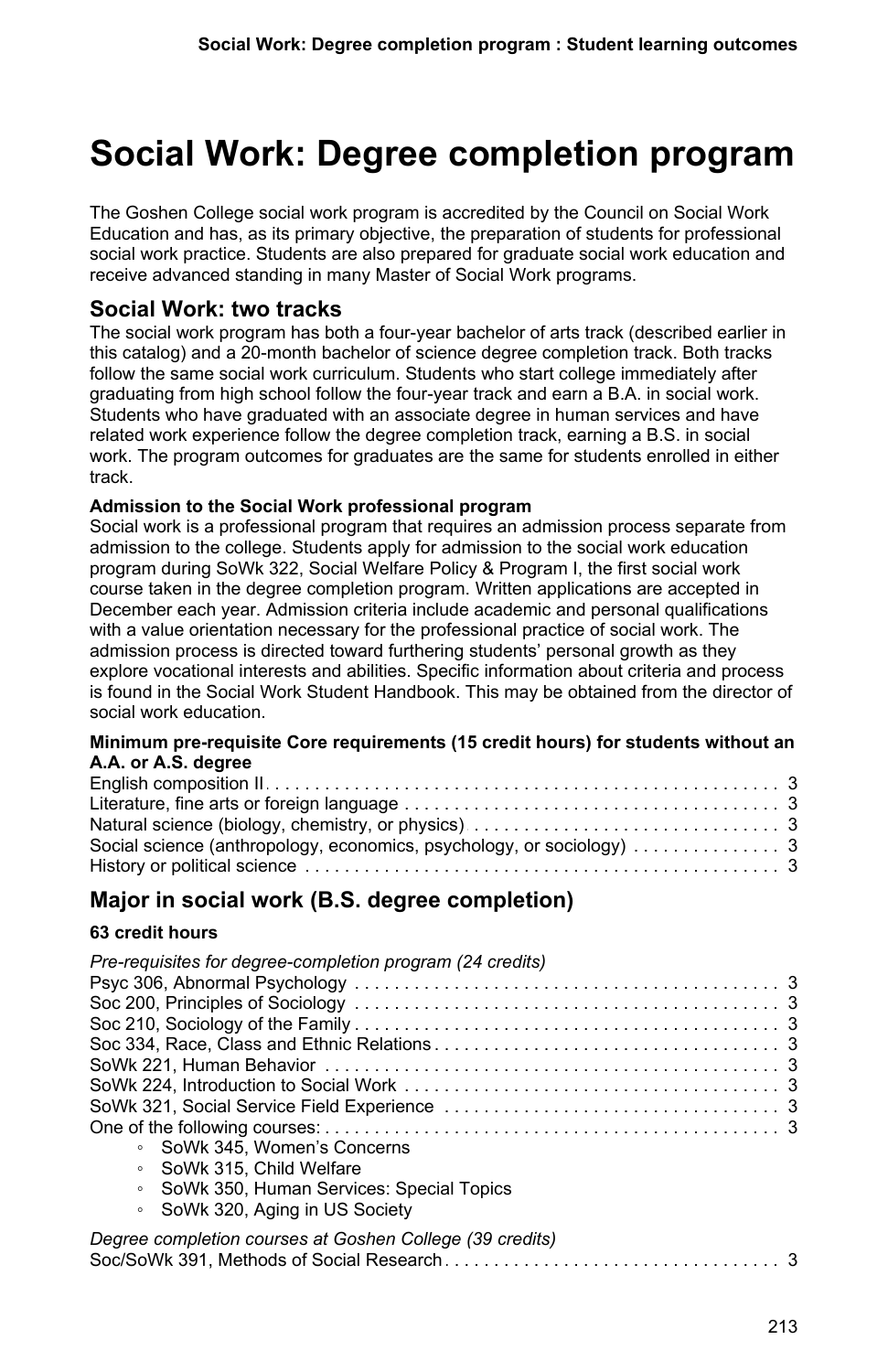### **Student learning outcomes**

Graduates in social work will demonstrate in measurable ways achievement of the ten core competencies articulated by the Council on Social Work Education. Graduates will:

- 1. Demonstrate ethical and professional behavior.
- 2. Engage diversity and difference in practice.
- 3. Advance human rights and social, economic, and environmental justice.
- 4. Engage in practice-informed research and research-informed practice.
- 5. Engage in policy practice.
- 6. Engage with individuals, families, groups, organizations, and communities.
- 7. Assess individuals, families, groups, organizations, and communities.
- 8. Intervene with individuals, families, groups, organizations, and communities.
- 9. Evaluate practice with individuals, families, groups, organizations, and communities.

### **Academic requirements**

The professional practice of social work requires acquisition of knowledge, specific skills, a firm identification with specified values and ethics and a high degree of social and personal responsibility. Graduates must earn a total of 120 credit hours with a 2.5 grade point average for courses completed at Goshen College. A grade of C or above in all social work required courses and a college GPA of 2.5 or higher is required for continuation in the social work major. Any social work required course in which a student earns a grade of C- or below must be repeated with a grade of C or better in order to successfully complete the social work major. Students whose college GPA falls below a 2.5, or whose personal or professional behavior is inconsistent with the above requirements, may be asked to leave the program. Students who are denied admission or dismissed from the program, and believe relevant policies were unfairly administered, have the right to initiate the Goshen College grievance procedure.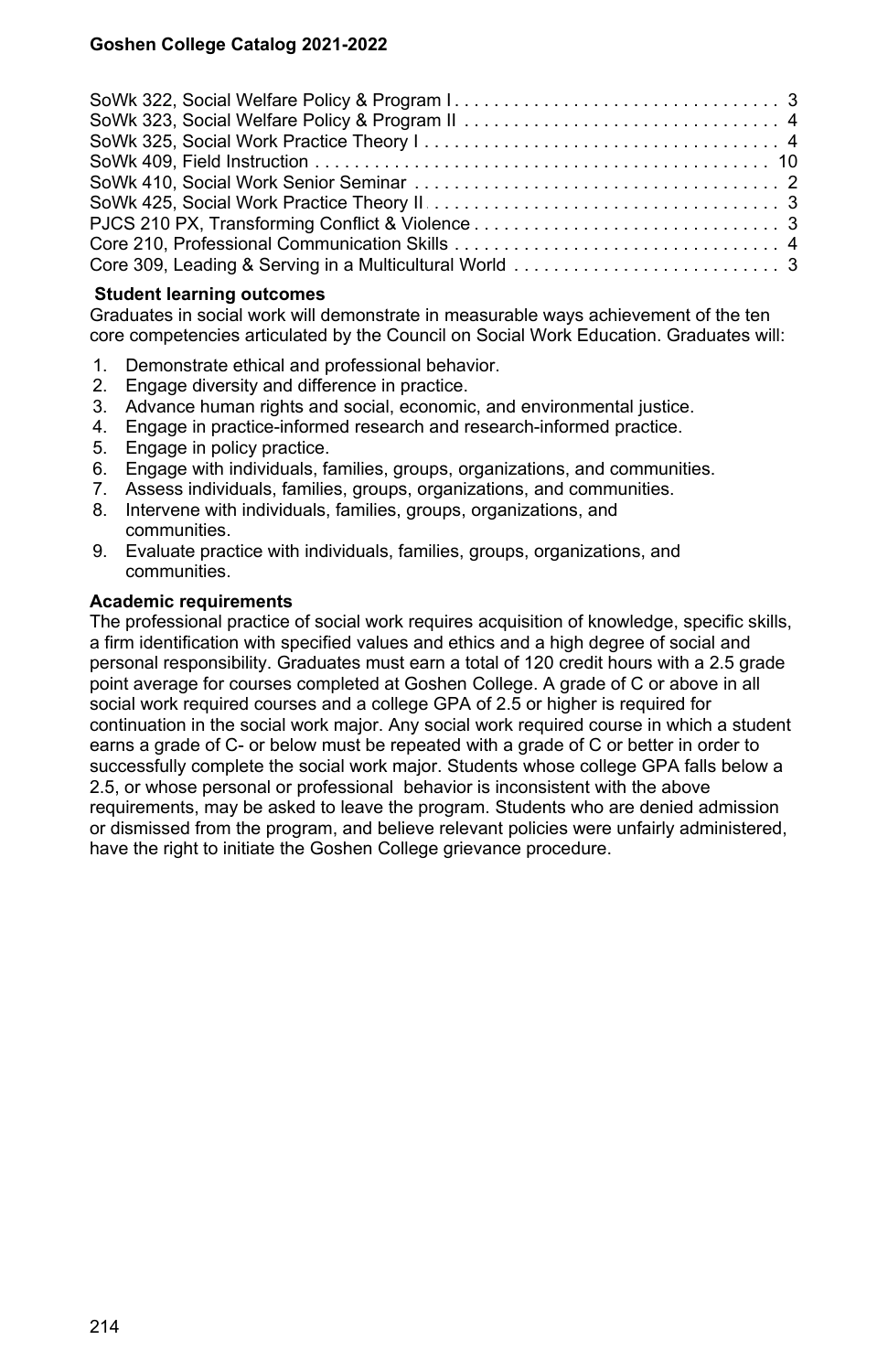# **Licensure Preparation Programs**

## **Transition to Interpreting (licensure preparation for sign language interpreting)**

This adult program is designed for those who hold a bachelor's degree and are interested in earning a license as an American Sign Language Interpreter. The course sequence prepares students to apply for a license in Indiana as well as the written portion of the national certification exam. Students will also have the opportunity to explore licensure requirements for other states.

Students may take courses on a part-time basis. Courses are offered during the daytime with our traditional undergraduate students.

## **Admission requirements**

- Completion of a bachelor's degree in any major from an accredited college.
- A cumulative grade point average of 3.0 or higher in prior academic work.
- American Sign Language competency equivalent to ASL 202: ASL 4 is required. Competency will be determined by a placement test and/or previous coursework.

# **Transition to Interpreting**

### **26 credit hours**

| $Int 412, Practicum 2 2$ |  |
|--------------------------|--|

### **Student learning outcomes**

At the conclusion of the program, students will be able to:

- 1. Identify and utilize multicultural approaches to the work of interpreting and demonstrate effective bilingual and bicultural practice within their work.
- 2. Apply professional standards, practices, and ethics to their work.
- 3. Analyze an interpreting situation to choose the appropriate language or communication method, manage the environment, and work with clients and team interpreters.
- 4. Demonstrate an advanced level of receptive and expressive proficiency in spoken English, signed English, and American Sign Language.
- 5. Effectively interpret and transliterate in dialogic one-on-one and small group settings with a variety of participants.

#### **Recommended course sequence First year fall semester – 4 credits**

## Int 301, Interpreting 1 . . . . . . . . . . . . . . . . . . . . . . . . . . . . . . . . . . . . . . . . . . . . . . . . . . . . . . . . . . . . . . . . . . .4 **First year spring semester – 10 credits** Int 302, Interpreting 2 . . . . . . . . . . . . . . . . . . . . . . . . . . . . . . . . . . . . . . . . . . . . . . . . . . . . . . . . . . . . . . . . . . .4 Int 320, Sign to Voice Interpreting . . . . . . . . . . . . . . . . . . . . . . . . . . . . . . . . . . . . . . . . . . . . . . . . . . . . . . . . . . . . . . . . . . .4 Int 411, Practicum 1 . . . . . . . . . . . . . . . . . . . . . . . . . . . . . . . . . . . . . . . . . . . . . . . . . . . . . . . . . . . . . . . . . . .2

### **Second year fall semester – 12 credits**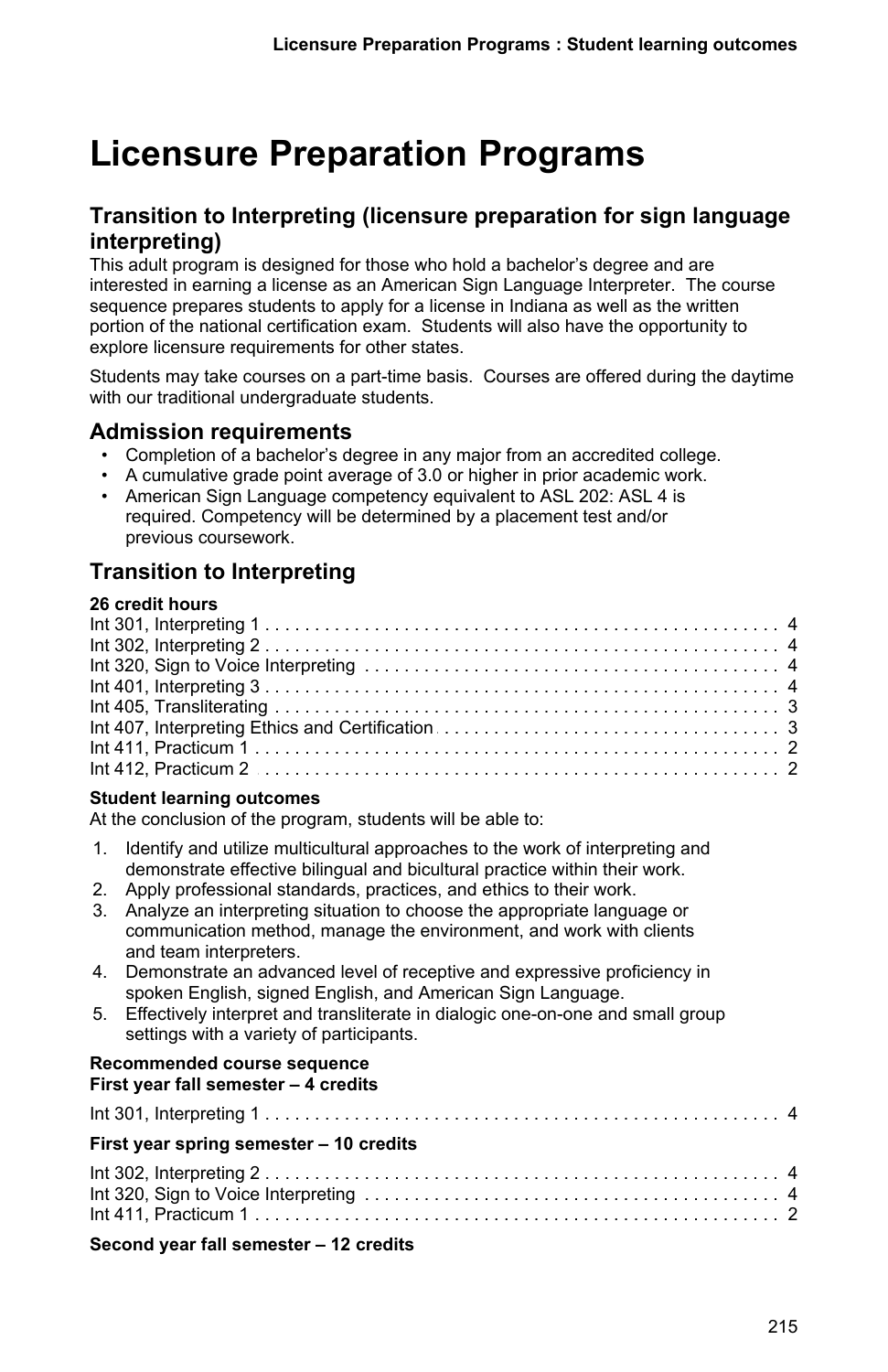| $Int 412, Practicum 2 2$ |  |
|--------------------------|--|

# **Transition to Teaching (grades K-6 or 5-12)**

Transition to Teaching (TtT) is an alternative certification program based on the premise that a candidate already has content knowledge in the licensing area. The 18 credit hours required for secondary and 24 credit hours required for elementary programs are for education coursework only. Courses listed for two credit hours are taught jointly with three-credit undergraduate courses. TtT students pay for only two credit hours. Field experience is required for most classes and the final semester practicum requires students to commit to full days in a school for 13 weeks.

## **Admission requirements**

- Completion of a bachelor's degree in their field from an accredited college.
- A cumulative grade point average of 3.0 or higher in prior academic work or must pass the appropriate content-area licensure exam in order to be eligible for this program.

For additional information, see www.goshen.edu/adult/transition-teaching.

# **Elementary education TtT curriculum**

#### **24 credit hours First year fall semester**

| First year spring semester |  |
|----------------------------|--|
|                            |  |
| Second year fall semester  |  |
|                            |  |

## **Secondary education TtT curriculum**

## **18 credit hours**

Requirements below are for licensure in American Sign Language, English, mathematics, music, physical education, science, social studies, Spanish, or visual arts.

## **First year fall semester**

| First year spring semester |  |
|----------------------------|--|
|                            |  |
|                            |  |
|                            |  |
| Second year fall semester  |  |
|                            |  |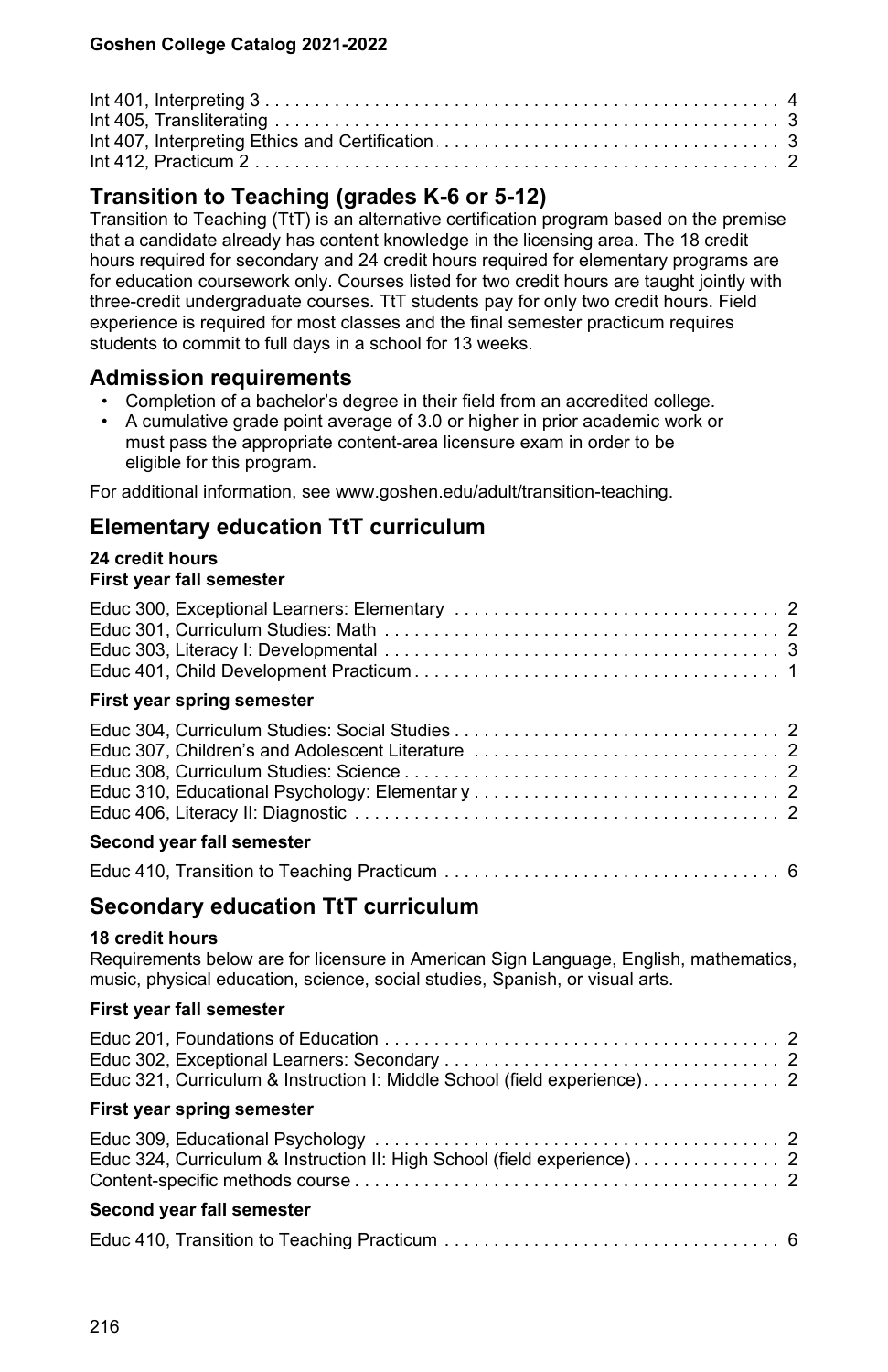# **English Learners Licensure Add-On**

This program is designed for certified teachers who already hold a professional educator's license in another content area. By addressing all Indiana educator standards for English Learners, it will meet state requirements for additional certification in the teaching of English Language Learners at the developmental level for which the teacher is already certified (K-6, 5-12 or P-12). The program is structured to be manageable for full-time teachers, with classes meeting only one evening per week and fieldwork assignments that can be carried out in teachers' existing classrooms and schools. All participants must pass the state-required content exam in English Learners in order to achieve this additional certification area. **Fall**

| Spring |  |
|--------|--|
|        |  |
| May    |  |
|        |  |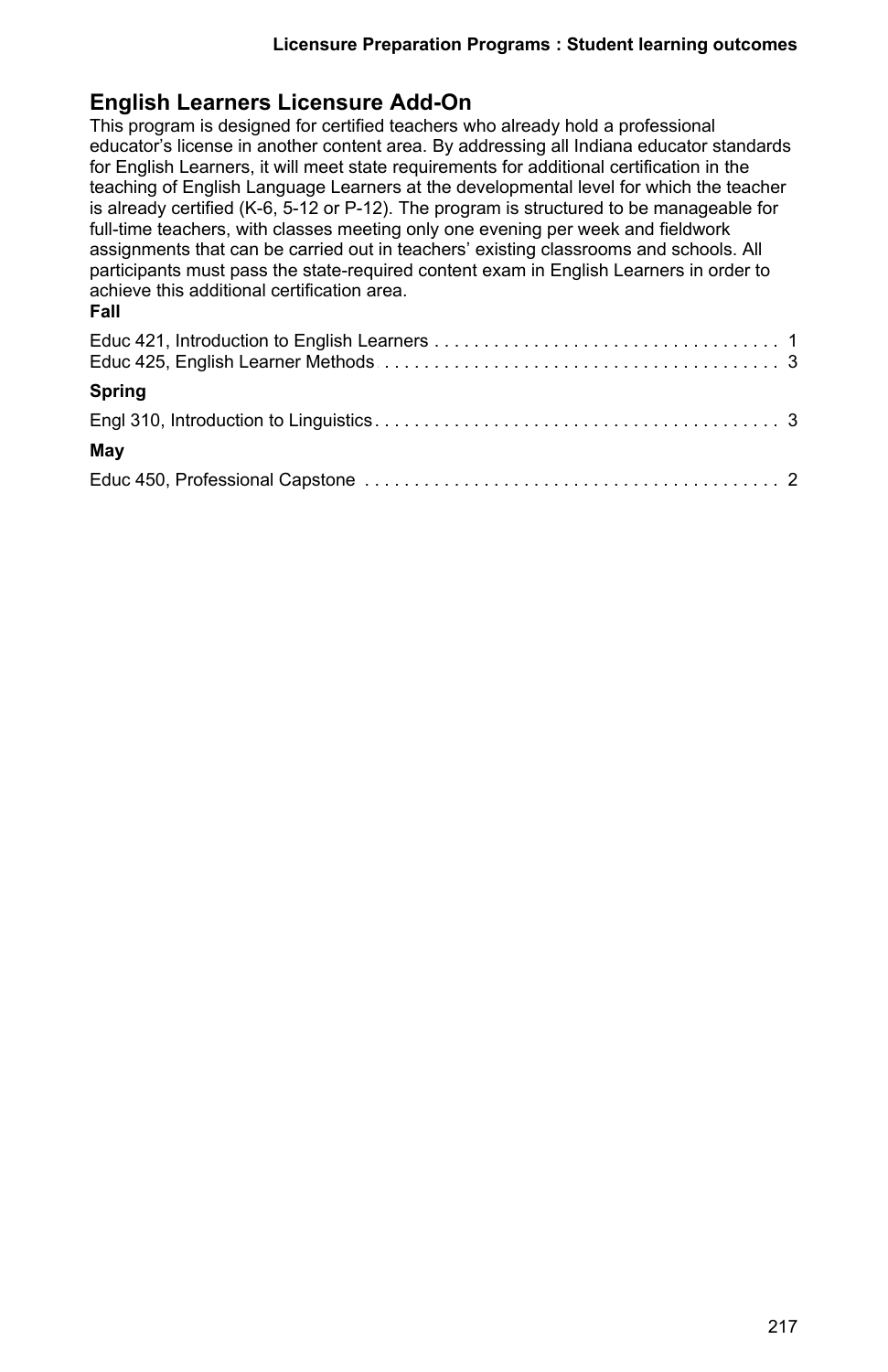# **Undergraduate courses**

# **Key to course categories**

| $ACC - accounting$                                                                      | $KIN -$ kinesiology             |
|-----------------------------------------------------------------------------------------|---------------------------------|
| $ART - art$                                                                             | MATH - mathematics              |
| ASL - American Sign Language                                                            | MUS - music                     |
| $BIBL - Bible$                                                                          | NURS - nursing                  |
| BIOL - biology                                                                          | OLP - organizational leadership |
| <b>BUS</b> - business                                                                   | PHIL - philosophy               |
| CHEM - chemistry                                                                        | PHYS - physics                  |
| CJRJ – criminal justice & restorative justice PJCS – peace, justice, & conflict studies |                                 |
| COMM - communication                                                                    | POSC - political science        |
| CORE - Goshen Core                                                                      | PSYC - psychology               |
| COSC - computer science                                                                 | PUBH - public health            |
| DCS - collegiate studies                                                                | REL - religion                  |
| $ECON$ – economics                                                                      | SOC - sociology                 |
| EDUC - education                                                                        | SOWK - social work              |
| ENGL - English                                                                          | SPAN - Spanish                  |
| FREN - French                                                                           | SUST - sustainability           |
| HIST - history                                                                          | THEA - theater                  |
| $INT - interpreting$                                                                    | WGS - women's & gender studies  |
| INTL - international studies                                                            | WLC - world languages & culures |
|                                                                                         |                                 |

# **Key to course numbers**

#### **Lower level**

100 – 199 courses — Primarily for first-year students 200 – 299 courses — Primarily for sophomores

#### **Upper level**

300 – 399 courses — Usually for juniors or seniors

400 – 499 courses — Primarily for seniors and graduates

A student may register for courses one year above current classification (for example, a sophomore may register for a 300 level course), if prerequisites have been met.

Some courses are offered for variable credit hours. The default credit value will be listed first, with the variable range in parenthesis, e.g. 3 (1-3).

Not all courses listed are offered each year. A list of course offerings for the next academic year is prepared in March of each year and is available from the registrar's office and online. The college reserves the right to cancel any course if fewer than 10 students enroll or if suitable faculty are not available.

#### **Special courses in all departments 199/299/399 Special Studies: (title to be given) 1-6**

An all-purpose course for recording credit in topics not contained in regular offerings. Often used for independent study or credit by experience. Registration arrangements need to be approved by both the department and the registrar's office. This special studies option is open for use in all departments of the college.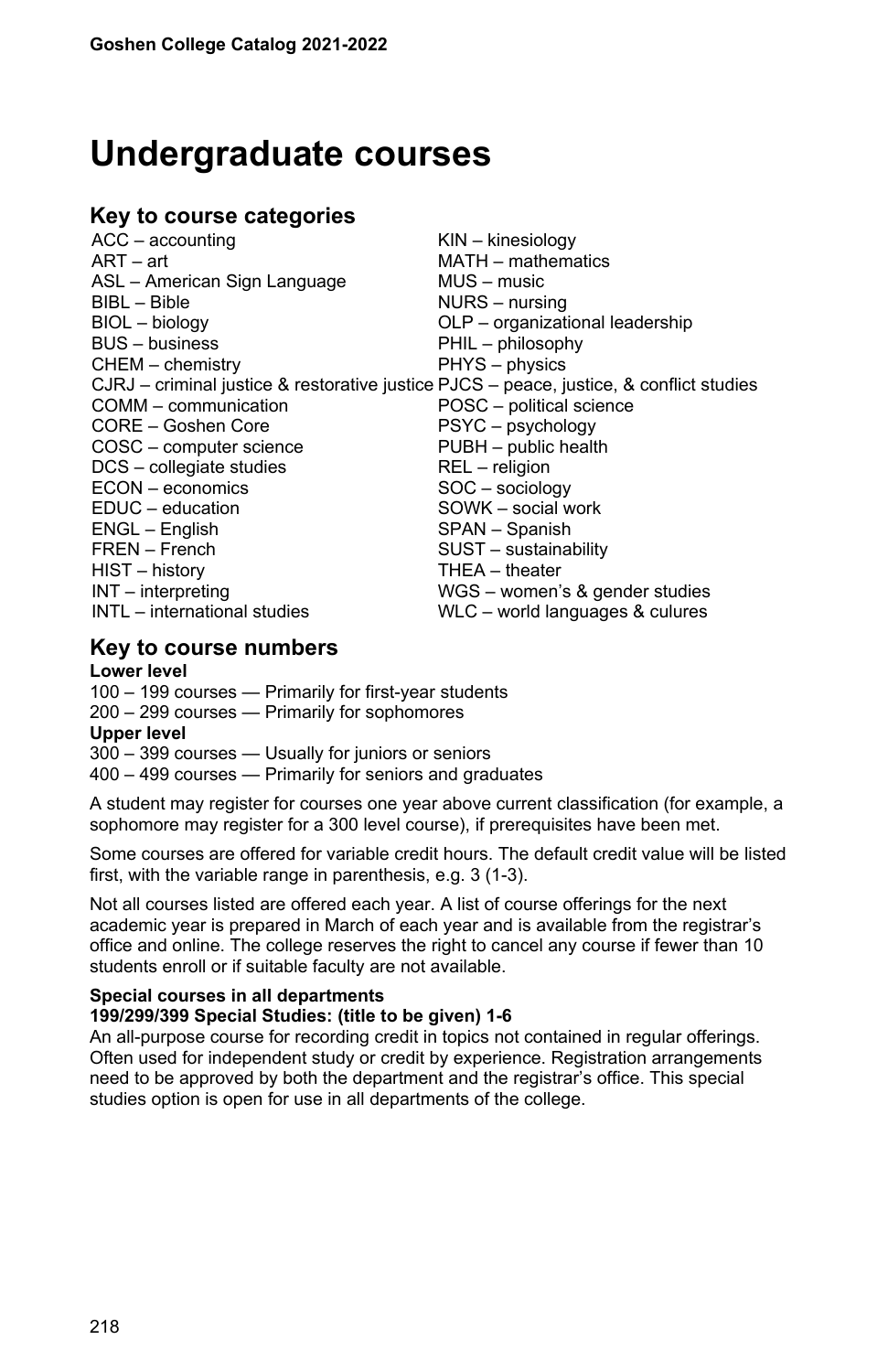# **All courses by category**

# **Accounting courses**

**ACC 200 Principles of Accounting ............................................................................... 3** This course will introduce students to the fundamental concepts of financial and managerial accounting. Emphasis is placed on learning and applying the basic accounting framework through the full accounting cycle, preparation of financial statements, cost behavior, costing systems, and profitability analysis. Prerequisite: completion of the student?s math requirement.

**ACC 209 Field Experience .................................................................................... 3 (1-3)** Work experience in, or student observation of, a business enterprise or problem. Each student's project is individually arranged with the instructor and must be approved prior to enrolling in this course. The course is designed to integrate and apply theoretical learning with experience. Students enrolling in this course must be an accounting major or minor and must have completed at least 12 hours of accounting program requirements. This course is repeatable.

**ACC 210 Accounting Information Systems ................................................................. 3** Utilize an accounting system using a popular business software package. Gain understanding of internal control systems and organizational relationships with utilization of a computerized business system. Concentrates on the transaction cycles of cash receipts, cash disbursements, purchasing, sales, inventory control and management reporting. Prerequisite: Acc 200 or 201.

**ACC 301 Cost Accounting ............................................................................................. 3** A study of how accounting information is used and communicated by managers to plan, control and evaluate decisions. Primary topics include costing systems, profitability analysis, variance analysis, cost-allocation issues, budgeting, and pricing decisions. Case studies are used extensively in this course. Prerequisites: Acc 200 or 202, and Bus 220.

**ACC 302 Intermediate Accounting I .............................................................................. 3** Development of accounting theory and practice by critically analyzing each element of the financial statement. Concentration on a conceptual approach to accounting information and reporting. Courses must be taken in sequence. Prerequisite: Acc 201 and 210.

**ACC 303 Intermediate Accounting II ............................................................................. 3** Development of accounting theory and practice by critically analyzing each element of the financial statement. Concentration on a conceptual approach to accounting information and reporting. Courses must be taken in sequence. Prerequisite: Acc 302.

**ACC 304 Individual Income Taxation ........................................................................... 3** A comprehensive study of the current income tax laws as they apply to individuals and sole-proprietorships. Emphasis is placed on applying the tax laws for tax return preparation. Students are also introduced to tax research and tax planning.

**ACC 375 Topics: .................................................................................................... 3 (1-4)** Depth study on a selected topic in accounting. Intended to accommodate student interest and/or faculty expertise in specific accounting issues. Issues may vary from year to year.

**ACC 400 Selected Readings ................................................................................. 1 (1-4)** Special topics for majors and minors.

**ACC 405 Auditing ........................................................................................................... 3** Study of the attest function and the responsibility of a Certified Public Accountant as an independent auditor of financial information. Prerequisite: Acc 303.

**ACC 408 Applied Accounting ............................................................................. 3 (1-12)** This internship is an employment experience in a business enterprise. Each student's internship is individually arranged and approved by the instructor prior to enrolling in the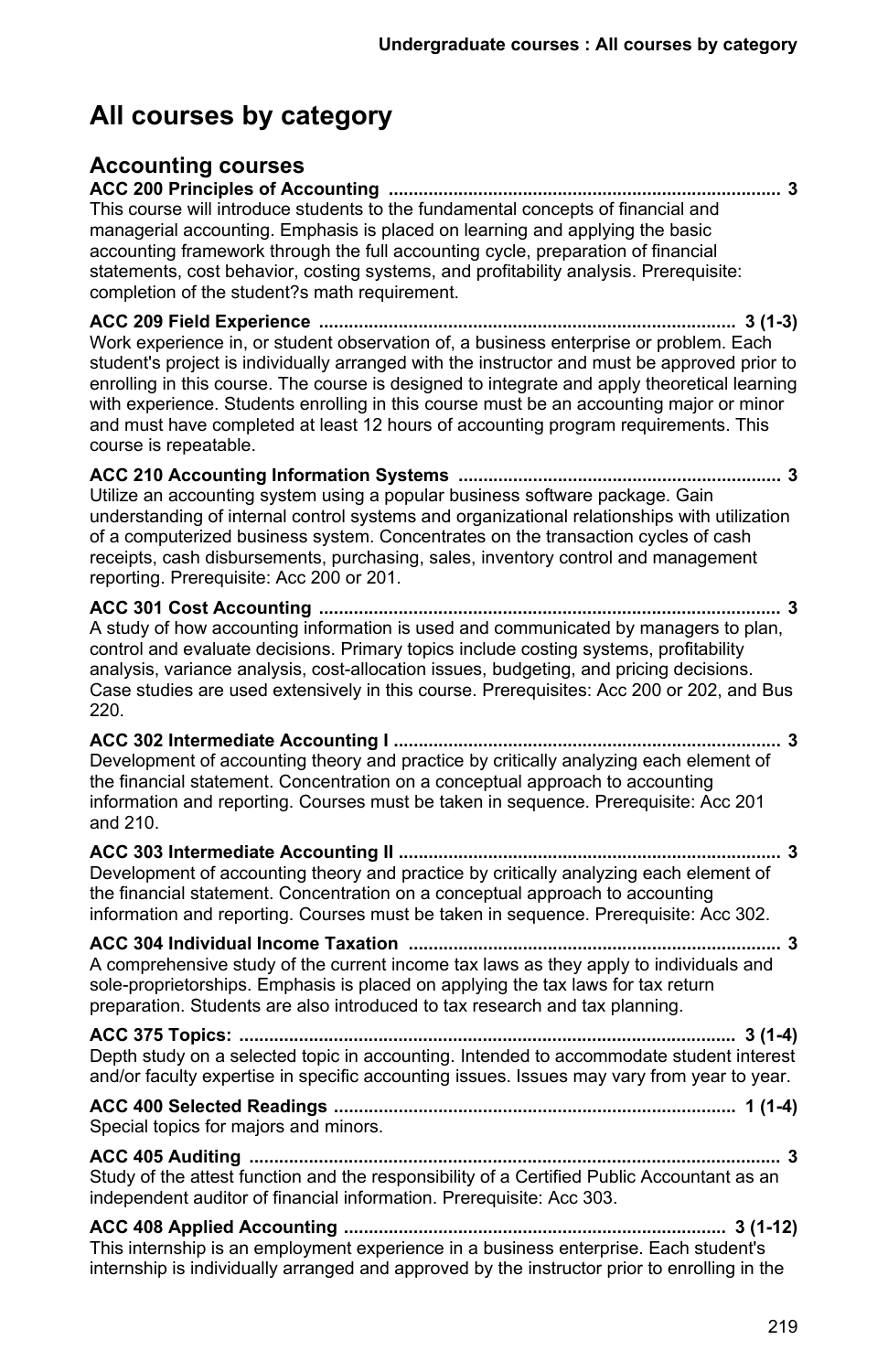course. The experience is designed to integrate and apply theoretical learning with experience. Students must complete at least 40 hours of major requirements and be an accounting major prior to enrolling in this course. This course is repeatable.

**ACC 409 Accounting Internship ....................................................................... 12 (6-12)** This internship is a full-time position in a public accounting firm. Each student's internship is individually arranged and approved by the instructor prior to enrolling in the course. The experience is designed to integrate and apply theoretical learning with experience. Students must complete at least 24 hours of major requirements and be an accounting major prior to enrolling in this course. This course is repeatable.

**ACC 434 Business Income Taxation ............................................................................ 3** Study of the current tax laws applicable to C corporations, S corporations, partnerships and limited-liability companies. Students are introduced to basic tax preparation elements for these business entities including completion of basic book to tax reconciliations and selected tax forms. Prerequisite: Acc 303.

# **Art courses**

**ART 101 Drawing ............................................................................................................ 3** Fundamentals of drawing and visual composition as applied to pictorial organization. Emphasis placed on rendering skills -- the use of line, value and perspective -- balanced by expressive approaches using a variety of media. Encouraged as a first course in art.

**ART 108 Digital Design .................................................................................................. 3** This course in visual expression and communication will introduce students to relevant computer programs including Adobe InDesign, Adobe Illustrator and Photoshop. Through exercises, projects and critiques, students will learn both creative visual design and technical aspects of computer-generated images and composition.

#### **ART 201 Art and the Sacred .......................................................................................... 3** How does visual art reinforce, expand or contradict our ideas of what is sacred? In this course, students will strengthen their skills in interpreting visual art. They will look for parallel and divergent structures and understandings in theology, literature, theater, and music. An Artistic World course in the Goshen Core.

**ART 202 Painting ............................................................................................................ 3** An introductory course in acrylic painting emphasizing technique, color theory, and composition. Skill and control are developed through numerous studio activities.

#### **ART 203 Watercolor ....................................................................................................... 3** An introductory course in watercolor painting emphasizing technique, color theory, and composition. Skill and control of the medium are developed through numerous studio activities.

**ART 204 Ceramics .......................................................................................................... 3** In the first term, students use a variety of methods to create forms in clay, including hand building and the potter's wheel. Both sculptural and functional forms, glazing and firing are learned.

**ART 205 Figure Drawing ................................................................................................ 3** Focus on the human body using a variety of drawing media. Course emphasizes a visual understanding of anatomy through both rendering and expressive approaches. Prerequisite: Art 101.

**ART 206 Sculpture ......................................................................................................... 3** Exploration of sculpture media and techniques. Includes verbal interpretation and research of sculptors.

#### **ART 207 Printmaking ..................................................................................................... 3** An introductory course in relief and intaglio-type printing techniques. Skill and control of the media are developed through numerous studio activities.

**ART 208 Typography ...................................................................................................... 3** Students are introduced to the elements and principles of graphic design/visual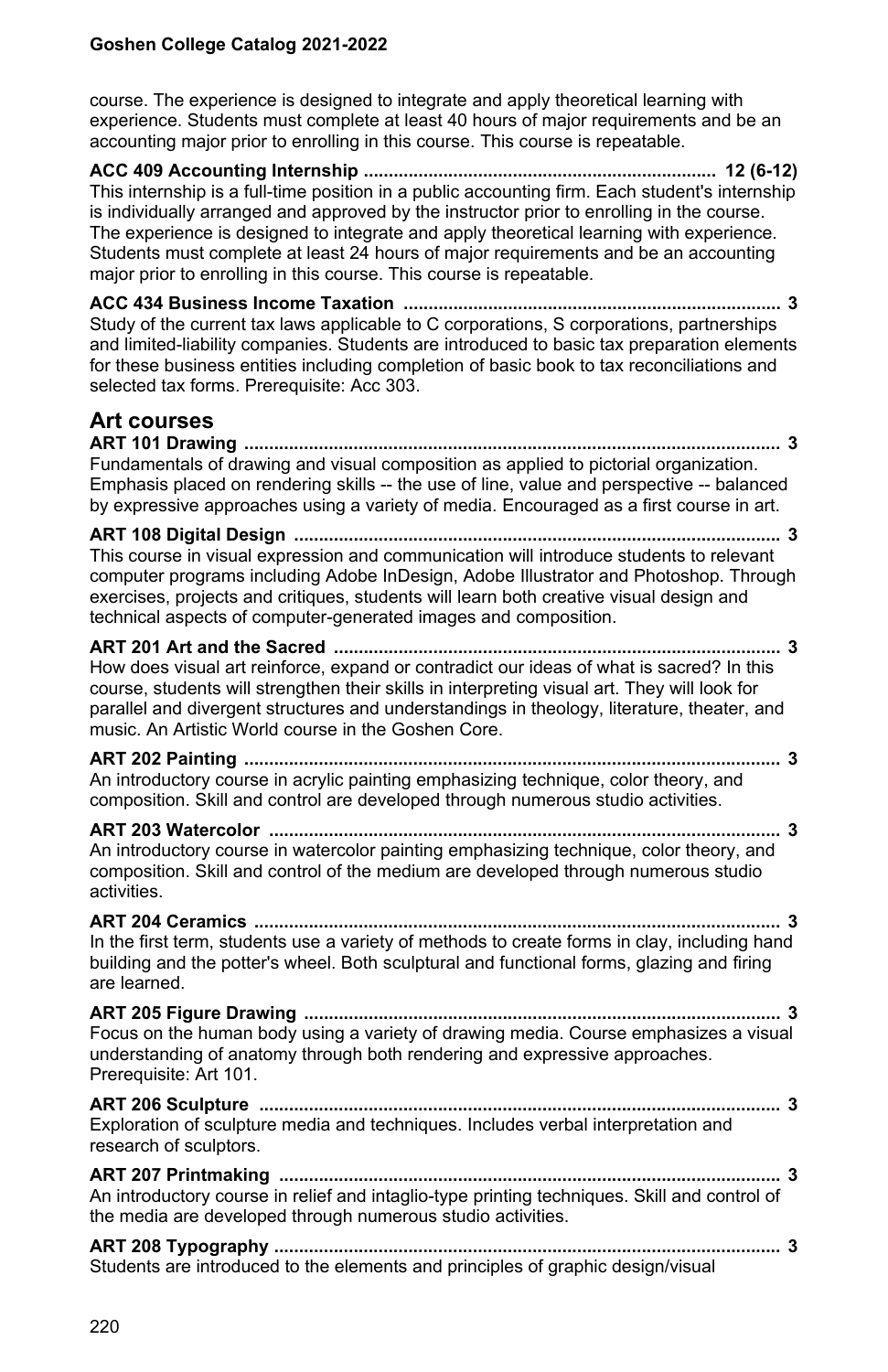communication. Emphasis will be placed on the aesthetic use of typography and image in the development of projects in publication, poster and advertising design. This course will also provide an historical overview of the influences and movements in the field of typography. Prerequisite: Art 108.

| This course uses the visual arts as a starting point for exploring the nature of beauty.<br>Students will develop their appreciation for multiple art forms and explore what beauty<br>means to them personally through hands on creation of art, attendance of live events<br>(music, theatre and art events), and the development of a personal philosophy of beauty.<br>An Artistic World course in the Goshen Core.                          |
|--------------------------------------------------------------------------------------------------------------------------------------------------------------------------------------------------------------------------------------------------------------------------------------------------------------------------------------------------------------------------------------------------------------------------------------------------|
| What does religious art and architecture tell us about the theology and worldview of its<br>creators? This class is a comparison study of world religions and how believers express<br>what is spiritual and sacred through what they make. Examining religious objects and<br>imagery allows us to understand, appreciate, and gain new perspectives on the faith of<br>others as well as our own. An Artistic World course in the Goshen Core. |
| Three-dimensional design in metals including basic fabrication techniques, silver<br>soldering, cold connections, working with found materials, surface treatments, and<br>finishing. Includes study of historical and contemporary jewelry and metalwork.                                                                                                                                                                                       |
| Historical survey of art from prehistory to Gothic and non-Western art. Lecture. Offered<br>alternate years with Art 242.                                                                                                                                                                                                                                                                                                                        |
| Historical survey of art from the Renaissance to the mid-20th century. Lecture. Offered<br>alternate years with Art 241.                                                                                                                                                                                                                                                                                                                         |
| (Cross-listed from Comm 255) A first course including camera work, digital image<br>workflow and printing. Technical fluency, visual composition, photojournalistic<br>approaches, and expression are components of the course. Students must provide a<br>digital camera on which f-stop and shutter speed can be controlled.                                                                                                                   |
| Course emphasizes individual investigation of subject matter, style, and techniques<br>leading to personal and unique expressions using acrylic or watercolor paint.<br>Prerequisite: Art 202 or 203.                                                                                                                                                                                                                                            |
| Second-term students continue skill and concept development. More advanced work in<br>glazes and firing is also required. Prerequisite: Art 204.                                                                                                                                                                                                                                                                                                 |
| Course emphasizes individual investigation of subject matter, style, and techniques<br>leading to personal and unique expressions using drawing media. Prerequisite: Art 101<br>and 205.                                                                                                                                                                                                                                                         |
| Exploration of sculpture media and techniques. Includes verbal interpretation and<br>research of sculptors. Prerequisite: Art 206.                                                                                                                                                                                                                                                                                                               |
| Course emphasizes individual investigation of subject matter, style, and techniques<br>leading to personal and unique expressions using printmaking. Prerequisite: Art 207.                                                                                                                                                                                                                                                                      |
| Emphasis will be placed on corporate design. Students will explore logo design and carry<br>the visual through to stationery, graphic standards manual, and various other marketing                                                                                                                                                                                                                                                              |

projects. Production standards for layouts, inks and paper, printing processes, and color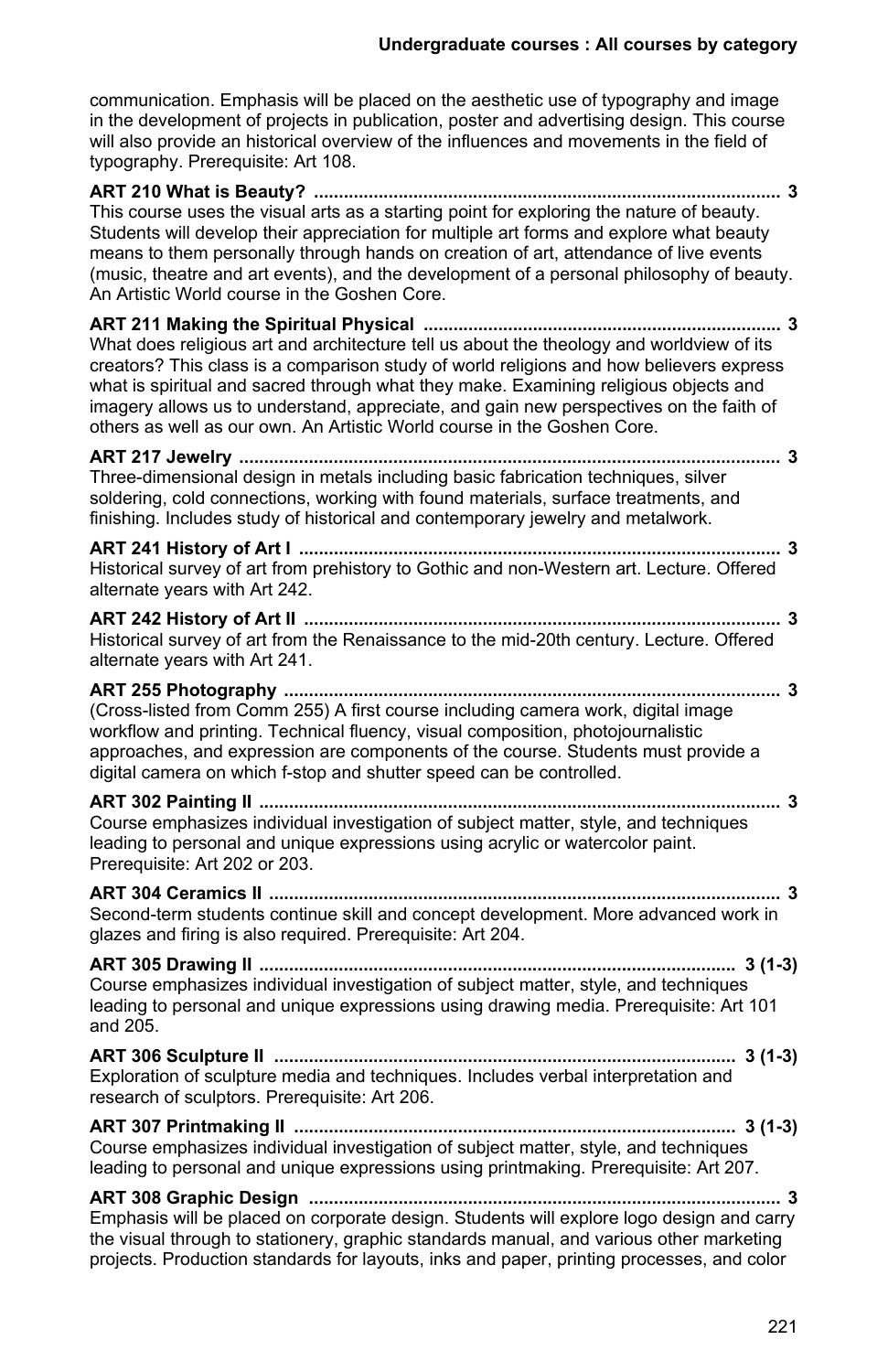theory will also be studied. Prerequisite: Art 208 or consent of instructor.

**ART 312 Teaching Visual Arts ............................................................................. 3 (3-4)** A methods course introducing the issues, concepts, philosophy and content of teaching art for art education students (K-12) or others with an interest in teaching art in other settings. Emphasis on curriculum and lesson planning, reading in art education, art classroom management and evaluation. Includes field work. All art majors strongly encouraged to take this course. Visual art education majors must take it for 4 credits; others may take it for 3 credits. **ART 315 Photography II ................................................................................................. 3** The study of photography as an expressive art form. Includes further study in artistic, technical, and/or commercial areas of photo imaging. Prerequisite: Comm/Art 255. **ART 317 Jewelry II ................................................................................................. 3 (1-3)** Three-dimensional design in metals that builds on techniques learned in Art 217, with a focus on continued development of design and construction skills and further technical instruction in advanced jewelry forms. Includes study of historical and contemporary jewelry and metalwork. Prerequisite: Art 217. **ART 330 Media Workshop: ............................................................................................ 3** A course that explores in depth a single medium or process such as enameling, metal casting, raku, bookmaking, papermaking, weaving, kiln building, silk screen and airbrush. Prerequisite: Art 202 or 204. **ART 343 Contemporary Art History .............................................................................. 3** A survey of major art movements, architecture and artists since the mid-20th century. Offered every other year. **ART 355 Arts in London ................................................................................................. 4** (Cross-listed from Thea 355) A May term class that encompasses theater, art and music study and experiences in London, England. Class activities include morning lectures, visits to art galleries, attending music and theater performances, and day trips to Coventry, Stratford-upon-Avon, Salisbury and other locations. Daily writing assignments and a major project required. SST alternate course. Offered in alternate years. Extra cost. **ART 375 Animation ......................................................................................................... 3** (Cross-listed from Comm 375) Focuses on digital animation. Students will learn the skills needed to bring characters to life as well as create visual effects using computer software. Issues in the international contemporary visual culture will also be studied. Prerequisite: Comm 326. **ART 402 Advanced Painting ................................................................................. 3 (1-3)** Course emphasizes individual investigation of subject matter, style, and techniques to develop a personal body of artwork using acrylic or watercolor paint. Prerequisite: Art 101, 107, and 302. **ART 403 Advanced Watercolor ............................................................................ 3 (1-3)** Emphasizes independent investigation leading to personal expressions. Prerequisite: Art 303 and Art 101 or 107. **ART 404 Advanced Ceramics ............................................................................... 3 (1-3)** Advanced students develop personal styles. Prerequisite: Art 304 and Art 101 or 107. **ART 405 Advanced Drawing ................................................................................. 3 (1-3)** Course emphasizes individual investigation of subject matter, style, and techniques to develop a personal body of artwork using drawing media. Prerequisite: Art 305. **ART 406 Advanced Sculpture .............................................................................. 3 (1-3)** Exploration of sculpture media and techniques. Includes verbal interpretation and research of sculptors. Prerequisite: Art 306 and Art 101 or 107. **ART 407 Advanced Printmaking .......................................................................... 3 (1-3)** Course emphasizes individual investigation of subject matter, style, and techniques to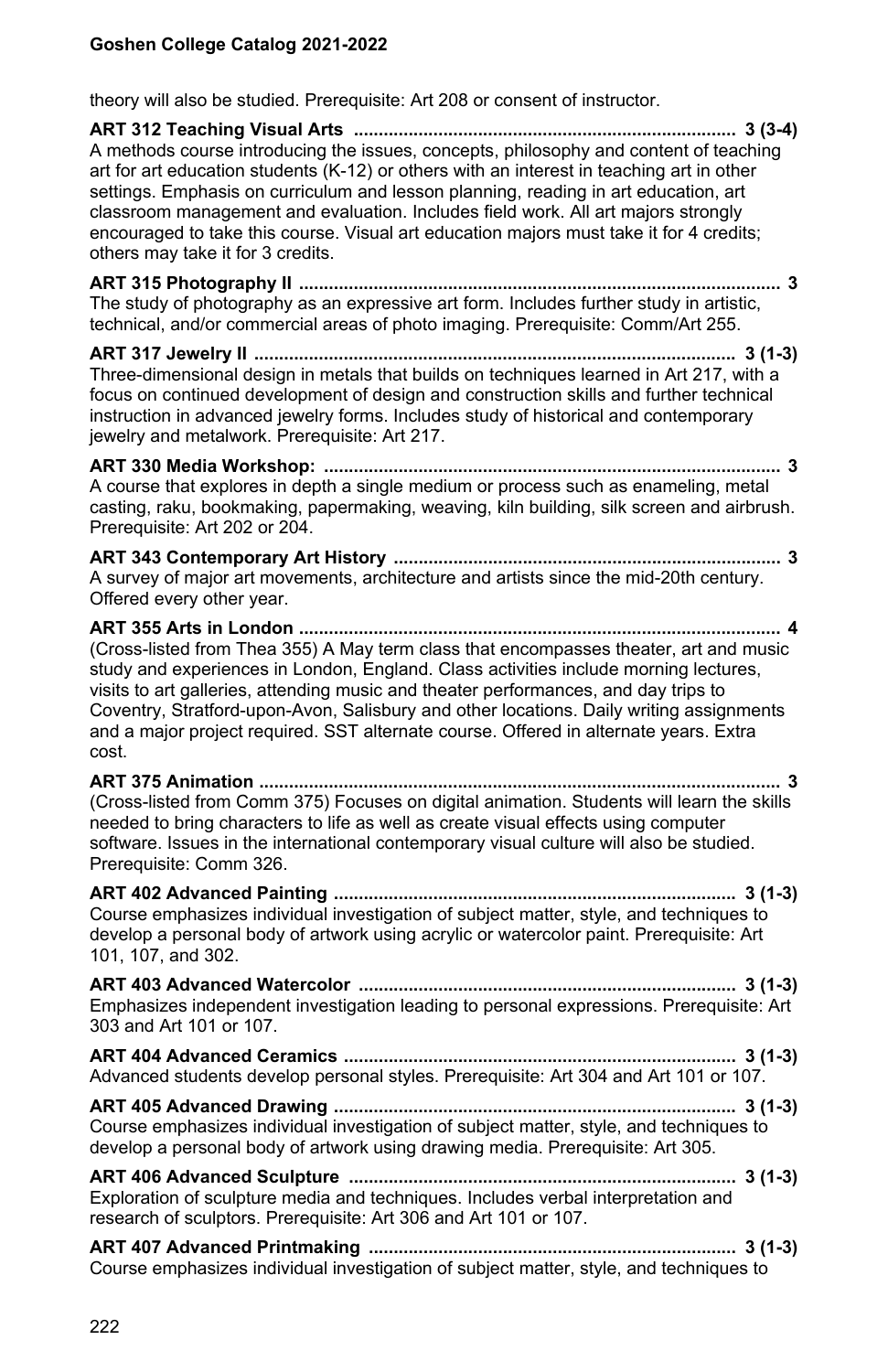develop a personal body of artwork using printmaking. Prerequisite: Art 307 and Art 101 or 107.

**ART 408 Advanced Graphic Design .................................................................... 3 (1-3)** This course expands on previous graphic design knowledge and skills. It emphasizes research and analysis throughout the design processes, leading to creative conceptualization and working design/communication solutions. Projects are chosen to help portfolio development. Prerequisite: Art 208 and ART 308.

**ART 409 Internship ......................................................................................................... 1** Supervised placement in an arts business or other organization that is relevant to the student's career interest. Prerequisite: Consent of instructor. For art and graphic design majors only.

**ART 410 Senior Seminar ................................................................................................ 3** Students will discuss practical, professional, and ethical dimensions of their Goshen College education. They will engage in a common reading experience, conduct a final project, interview professionals in their aspirational fields, and prepare a capstone portfolio that reflects designated learning outcomes. For art and graphic design majors only.

**ART 411 Senior Exhibit .................................................................................................. 1** A senior exhibition emphasizing studio work in an area in which the student has specialized and developed a personal style. Course includes gallery installation, publicity and education relating to the exhibit. Prerequisite: Six hours in medium chosen for exhibit and consent of instructor. For art majors only.

**ART 412 Special Projects ..................................................................................... 1 (1-3)** Independent self-directed work or apprenticeship at an advanced level beyond that which is offered in regular courses or an internship related to an art concentration area. Prerequisite: consent of instructor.

**ART 415 Advanced Photography ......................................................................... 3 (2-3)** Students follow individualized plans of study to prepare work for exhibition, or web use, and to develop skills needed prior to a field assignment in commercial or journalistic photography. Prerequisite: Art 315 and Art 101 or 107.

**ART 417 Advanced Jewelry .................................................................................. 3 (1-3)** Three-dimensional design in metals that builds on techniques learned in Art 217 and 317, with a focus on development of design skills, independent problem solving skills, and further technical instruction in advanced jewelry forms or enameling. Incudes study of historical and contemporary jewelry and metalwork. Prerequisite: Art 317.

# **American Sign Language courses**

**ASL 101 American Sign Language 1 ............................................................................ 4** Using a total immersion approach, this course introduces novice level vocabulary as well as basic conversational competence and grammatical knowledge. The course introduces basic grammatical aspects including those unique to ASL. Culture and literature aspects are covered. Contact with the Deaf community is encouraged to enhance linguistic and cultural knowledge.

**ASL 102 American Sign Language 2 ............................................................................ 4** Using a total immersion approach, this course emphasizes further development of comprehension and production skills using basic vocabulary, conversational competence and grammatical knowledge. Culture and literature aspects are covered. Contact with the Deaf community is encouraged to enhance linguistic and cultural knowledge. Prerequisite: ASL 101 or equivalent, with consent of instructor.

**ASL 103 ASL for SST 1 .................................................................................................. 4** Emphasis on basic communication skills in the target language and culture. Normally offered only on SST. Prerequisite ASL 102 or equivalent.

```
ASL 104 Deaf Culture ..................................................................................................... 3
```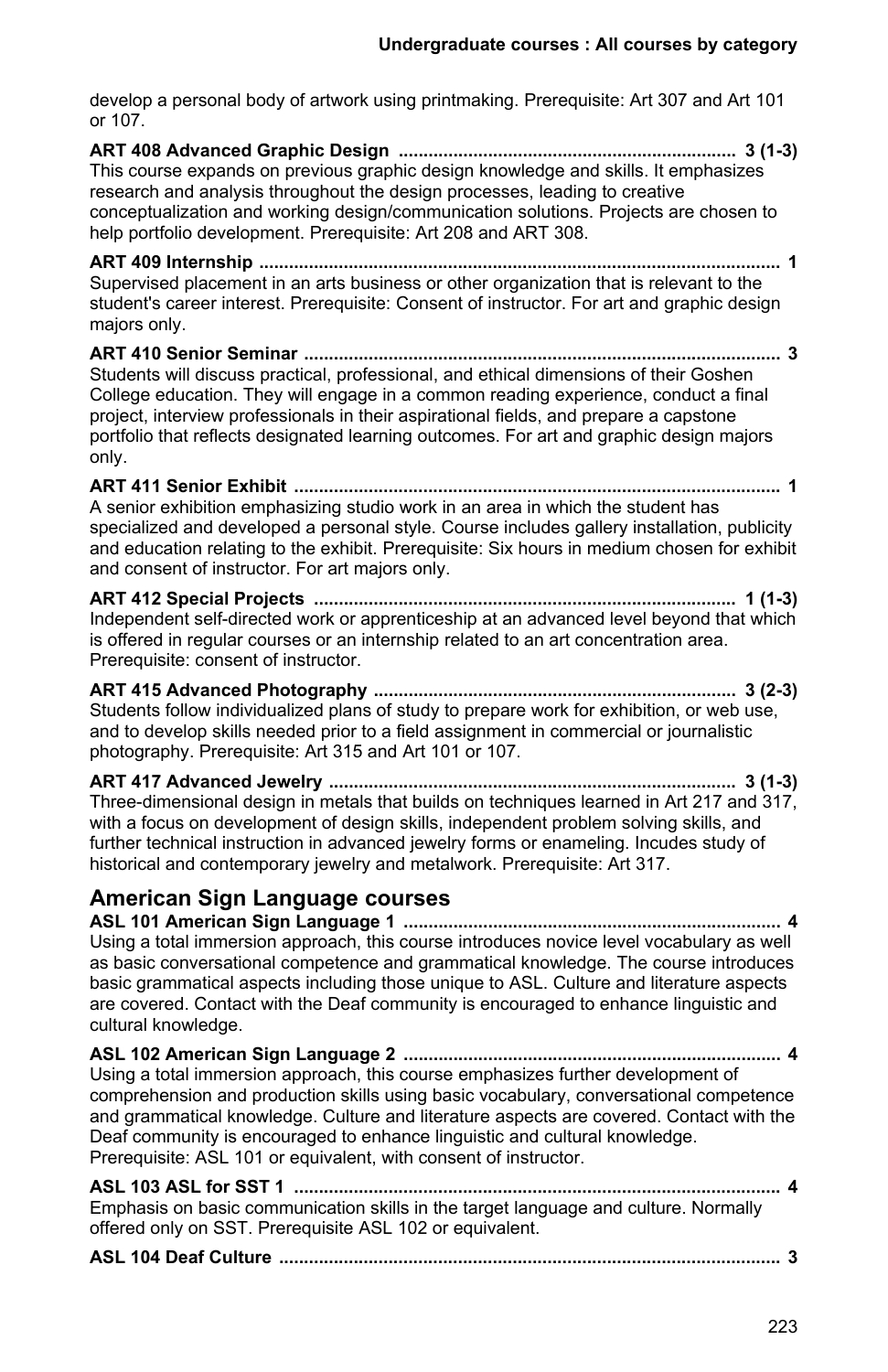This course introduces cultural identity, core values, group norms, communication, and language. Designed for students who may or may not have had any previous experience or exposure, this course will answer some of the most commonly asked questions about the Deaf community and culture. Views and perspectives of and from the Deaf community will be explored, along with the implications of cultural differences when the Deaf and hearing worlds overlap. Serves as an SST alternative course.

**ASL 201 American Sign Language 3 ............................................................................ 4** Using a total immersion approach, this course continues development of comprehension and production skills using intermediate vocabulary, conversational competence and grammatical knowledge. Culture and literature aspects are covered. Contact with the Deaf community is encouraged to enhance linguistic and cultural knowledge. Prerequisite: ASL 102 or equivalent with consent of instructor.

**ASL 202 American Sign Lang 4 .................................................................................... 4** Using a total immersion approach, this course continues development of comprehension and production skills using intermediate to advanced vocabulary, conversational competence and grammatical knowledge. Culture and literature aspects are covered. Contact with the Deaf community is encouraged to enhance linguistic and culture knowledge. Prerequisite: ASL 201 or equivalent, with consent of instructor.

**ASL 203 ASL for SST 2 .................................................................................................. 4** Continuation of grammar practice with emphasis on ASL practice. Normally offered only on SST. Prerequisite:ASL 201 or equivalent.

**ASL 300 Gallaudet Semester ....................................................................................... 12** Gallaudet Semester for students in the Deaf Studies major.

**ASL 307 American Sign Language 5 ............................................................................ 4** Using a total immersion approach, this course emphasizes further development of comprehension and production skills using advanced vocabulary, discourse competence and grammatical knowledge. Culture and literature aspects are covered. Contact with the Deaf community is encouraged to enhance linguistic and cultural knowledge. Prerequisite: ASL 202 or equivalent, with consent of instructor.

**ASL 320 Deaf History ..................................................................................................... 3** The history and culture of the Signed Language communities and Deaf people are very rich and diverse. This course provides an overview of the education of the deaf from prehistoric times to the present. Significant contributions made by Deaf people in North America will be analyzed. Current issues in the Deaf community will be discussed in both a historical context and from a deaf perspective. Prerequisite: ASL 201 or consent of instructor.

## **Bible courses**

**BIBL 201 Elementary New Testament Greek ............................................................... 3** Basic vocabulary, verb structure and grammar of New Testament Greek; reading and translation in first chapters of the Gospel of John. Prerequisite: CORE 120.

**BIBL 204 Hebrew Language and Culture ..................................................................... 3** Students will work through a standard grammar of biblical Hebrew, building a working vocabulary of 600-800 words. Representative selections from the major genres of biblical Hebrew literature will be introduced. Attention will also be devoted to the cultural settings reflected in the texts. Offered alternating years with Bibl 201.

**BIBL 205 Hebrew Scriptures:Why suffering? .............................................................. 3** Why do bad things happen to good people? This course will consider the problematic of human suffering and divine justice from the perspective of ancient Near Eastern, biblical and contemporary texts. Within the wisdom tradition of the Bible, the book of Job evokes this cornerstone of the human dilemma. It critically engages the wisdom traditions of the ancient Near East and the Psalms of lament. It and provides a framework within which conventional assumptions about divine justice (theodicy) are challenged and the search for a viable moral order might be reestablished. Contextual depth will be achieved by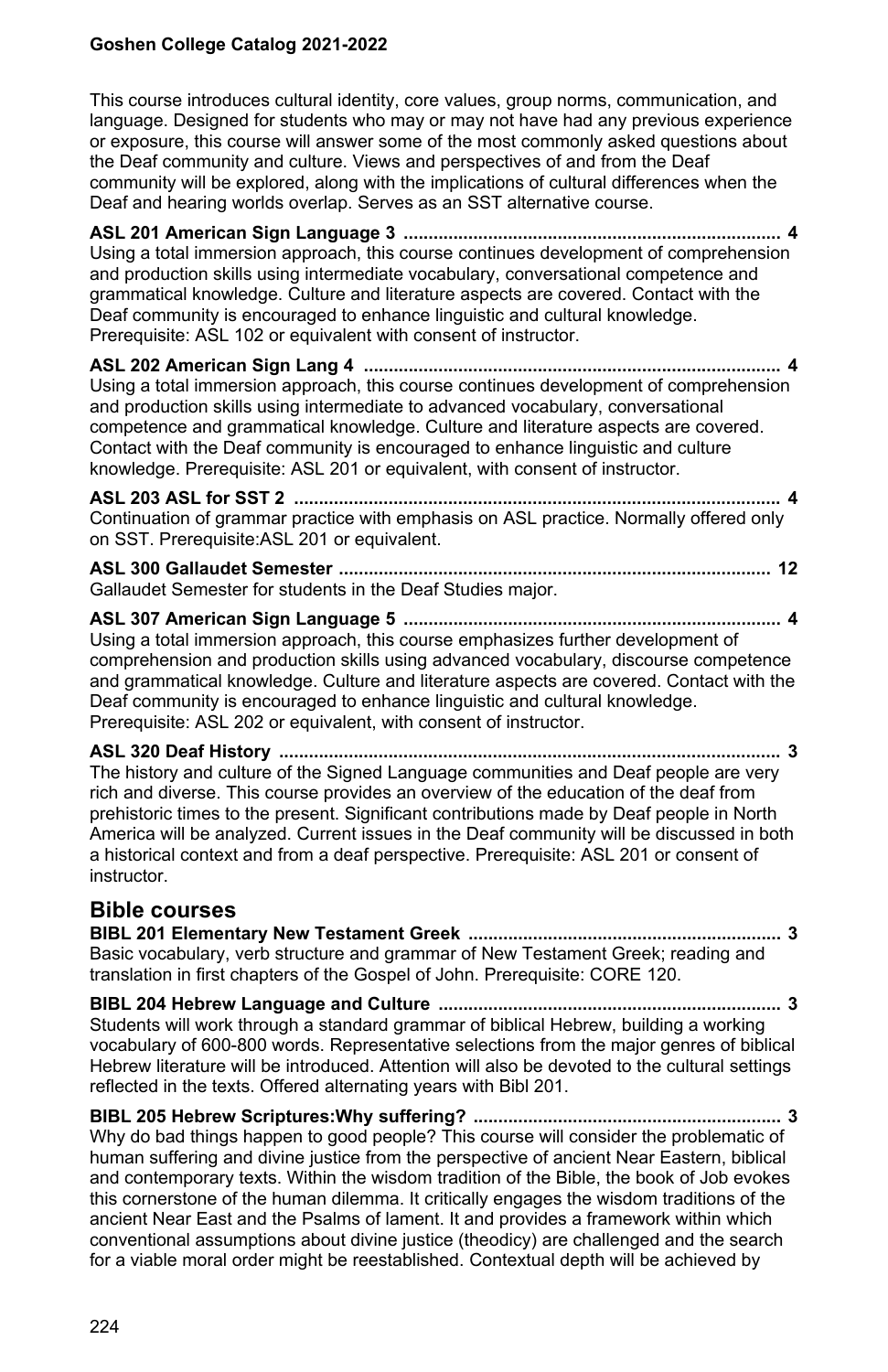exploring texts from the Ancient Near East (Ludlul bel nemegi. The Babylonian Theodicy), the Bible (The Levite's concubine, Hagar, Jeremiah) and the Apocrypha (Tobit). Prerequisite: CORE 120 Engaging the Bible.

**BIBL 213 Stories of the Early Church ........................................................................... 3** This course will look at the first three centuries of the early church. Students will participate in constructing coherent and nuanced narratives by applying the principles of the Jewish tradition of midrash (retellings of Biblical stories for contemporary audiences) and effective contemporary story telling to Christian narratives using modern historiography, the insights of cultural anthropological studies, memory studies, and hagiography (biographies of saints). A Religious World course in the Goshen Core.

**BIBL 300 Jesus and the Gospels .................................................................................. 3** Study of the life and teachings of Jesus, focusing on the proclamation of the reign of God and Jesus' messianic identity as the Son of God. Examination of Jesus in his historical setting will be balanced with discussions of Jesus' call to discipleship and theological interpretations of the Gospels. Prerequisite: CORE 120 or consent of instructor. Bible and Religion majors are encouraged to add a one-hour depth credit.

**BIBL 301 Hebrew Scripture: .......................................................................................... 3** Content of this course will alternate every other year with one of the following topics. *Prophets.* A study of the important corpus of prophetic literature from the Hebrew Bible. Attention is given to historical, social, literary and theological features of the texts. Broad surveys of the prophetic writings will set the stage for close reading of selected oracles. Balancing the ethos of the Hebrew prophets with the demands these texts place on the contemporary audience keeps the Scriptural nature of this foundational material constantly in view.

*Wisdom and Psalms.* Alongside law, history and prophecy, the wisdom and poetry sections of biblical Hebrew writings give expression to the formative power of this significant literary, theological and social movement in ancient Israel. Primary attention will be given to the universal perspectives reflected in the books of Ecclesiastes, Proverbs and Job, with selective attention given to the wisdom corpus of the Apocrypha. Significant time will also be devoted to the laments, hymns, and pilgrimage songs of the book of Psalms. Prerequisite: CORE 120.

**BIBL 309 Major Book ...................................................................................................... 3** A study of a major biblical book as announced. Possible offerings include: Genesis, Gospel of John, Revelation of John. The course will examine the theology, major themes, literary structure and social world of the book being studied. It will introduce students to various methodological approaches to the book, current scholarship, as well as the place of the book within both the canon and contemporary religious thought. Prerequisite: CORE 120.

**BIBL 321 Biblical Themes of Peace .............................................................................. 3** A study of the themes and concepts that provide a biblical basis for nonretaliation and peace making. Particular attention is given to the nature of God's sovereignty, forgiveness versus vengeance and love of enemies. Prerequisite: CORE 120.

**BIBL 324 Women in the Bible ........................................................................................ 3** An examination of the characterization of women in Old and New Testament narratives, their role in biblical societies and the early church and their representation in Judeo-Christian culture, particularly our contemporary culture. The course draws upon current research and exegetical strategies in Biblical studies. Prerequisite: CORE 120.

## **Biology courses**

**BIOL 115 Ecology and Evolution .................................................................................. 4** An introductory course that examines fundamental principles related to the evolution of life on earth and the ecological relationships between living things and their environment. The course integrates ecological and evolutionary principles within field investigations that teach skills in research design and analysis. Offered every fall. Pre or corequisite: Quantitative literacy.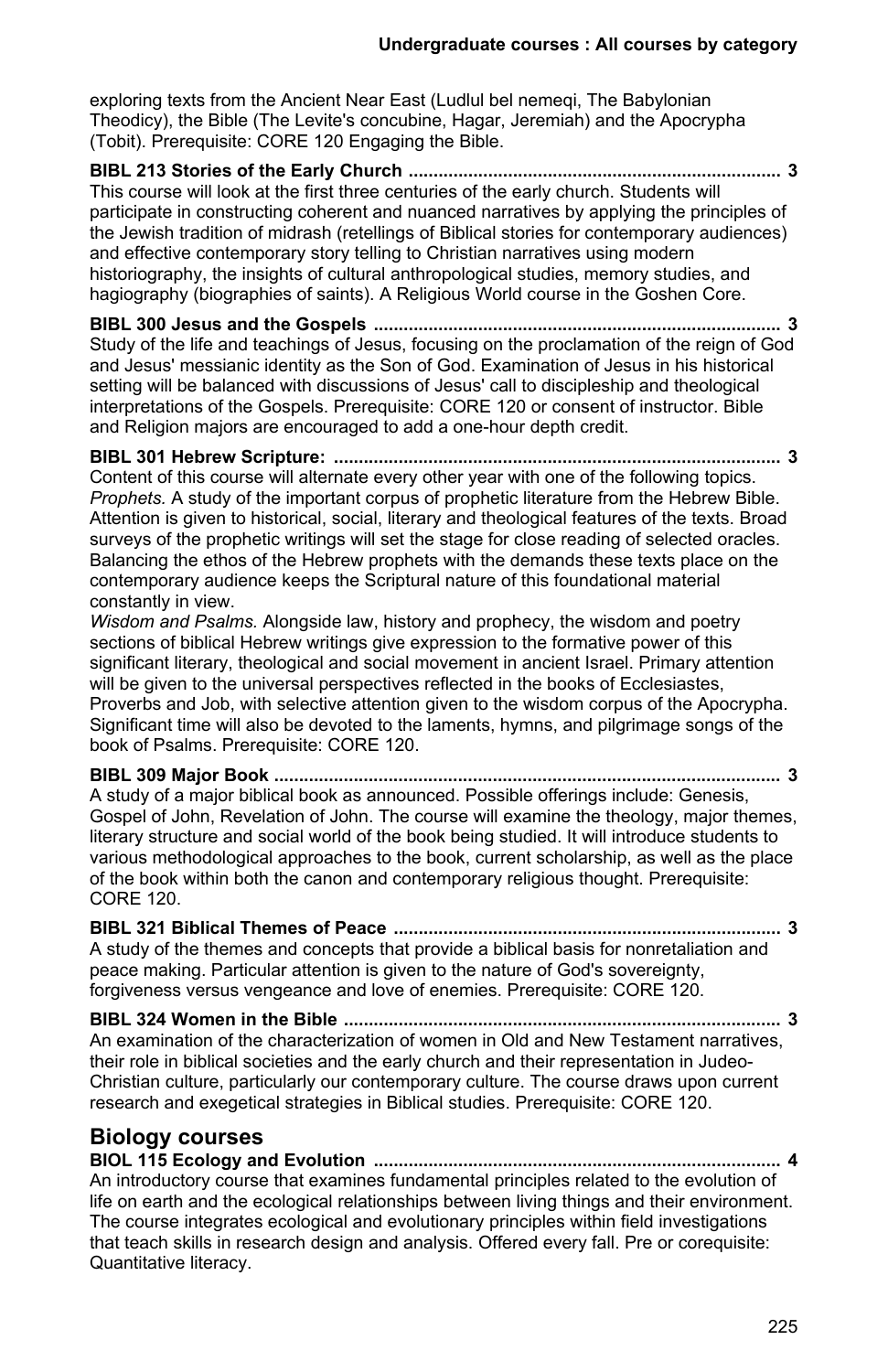**BIOL 120 Cell Biology and Genetics ............................................................................ 4** An introductory course that explores the cell as a complex and dynamic system shaped by its environment and genetic legacy. Gene regulation and expression, cell signaling, and cell division will be discussed, as well as the ethics of manipulating the cell for human applications. Both classical and modern genetic technologies will be experienced in the laboratory. Offered every spring.

**BIOL 130 Organismal Biology ....................................................................................... 4** An introductory course that integrates study of plant and animal forms to provide a broader understanding of the unity and diversity of life on earth. Students will gain insight into the basic principles of structure and function evident in complex life that indicate a common evolutionary history. This course will survey the physiological systems that govern life, with special emphasis on vascular plants and vertebrate animals (including humans). Offered every spring.

**BIOL 155 Medical Terminology ..................................................................................... 1** Basic terminology required of the allied health professional regarding anatomy and physiology, pathology, special procedures, laboratory procedures, and pharmacology. Greek and Latin prefixes, suffixes, word roots, and combining forms for a medical vocabulary foundation. Medical symbols and abbreviations also included. Offered summer online.

**BIOL 200 Zoology ........................................................................................................... 4** A survey of representative animal groups from Protozoa through the Chordata. Includes anatomy, morphology, systematics, life histories and ecology. Three lectures, one threehour lab. Prerequisite: Biol 130 or permission of instructor. Offered spring of even years.

**BIOL 201 Botany ............................................................................................................. 4** An introduction to the fundamental principles of plant biology, including structure, function, systematics, reproduction, and diversity. Three lectures and one three-hour lab. Prerequisite: Biol 130 or permission of instructor. Offered May term of even years at Merry Lea.

**BIOL 203 Human Anatomy & Physiology I ................................................................... 4** A study of the organ systems of the human body, their gross and microscopic structure and their functions. Laboratory demonstrations and dissections. Three lectures, one three-hour lab. Prerequisite: one semester of college chemistry. Offered every spring.

**BIOL 204 Human Anatomy & Physiology II .................................................................. 3** A study of the organ systems of the human body, their gross and microscopic structure and their functions. Laboratory demonstrations and dissections. Three lectures, one three-hour lab. With permission of the instructor, biology majors may take Biol 204 for two hours of lecture only. Prerequisite: Biol 203 and one semester of college chemistry. Offered every May term.

**BIOL 205 Pollinators in Peril ......................................................................................... 3** What is causing a rapid decline in global pollinator populations? The answer is of immediate concern because many human crops are pollinated by bee, butterfly, bird, or bat species. Recent bee declines will be used as a model to understand the multiple forces impacting all pollinators. Labs will involve hands-on work with bee hives, in addition to field experiments. A Natural World course in the Goshen Core. Pre or Corequisite: Quantitative Literacy. Offered every fall.

**BIOL 206 Microbiology ................................................................................................... 3** A general study of microorganisms and their relations to health and disease, with practical applications valuable to the nurse. Includes the characteristics and activities of microorganisms, procedures for sterilization and disinfection; methods of growing and studying organisms; and techniques of diagnosis, treatment and prevention of diseases. Three lectures, one two-hour lab. Prerequisite: one semester of college chemistry. Offered every fall.

|--|--|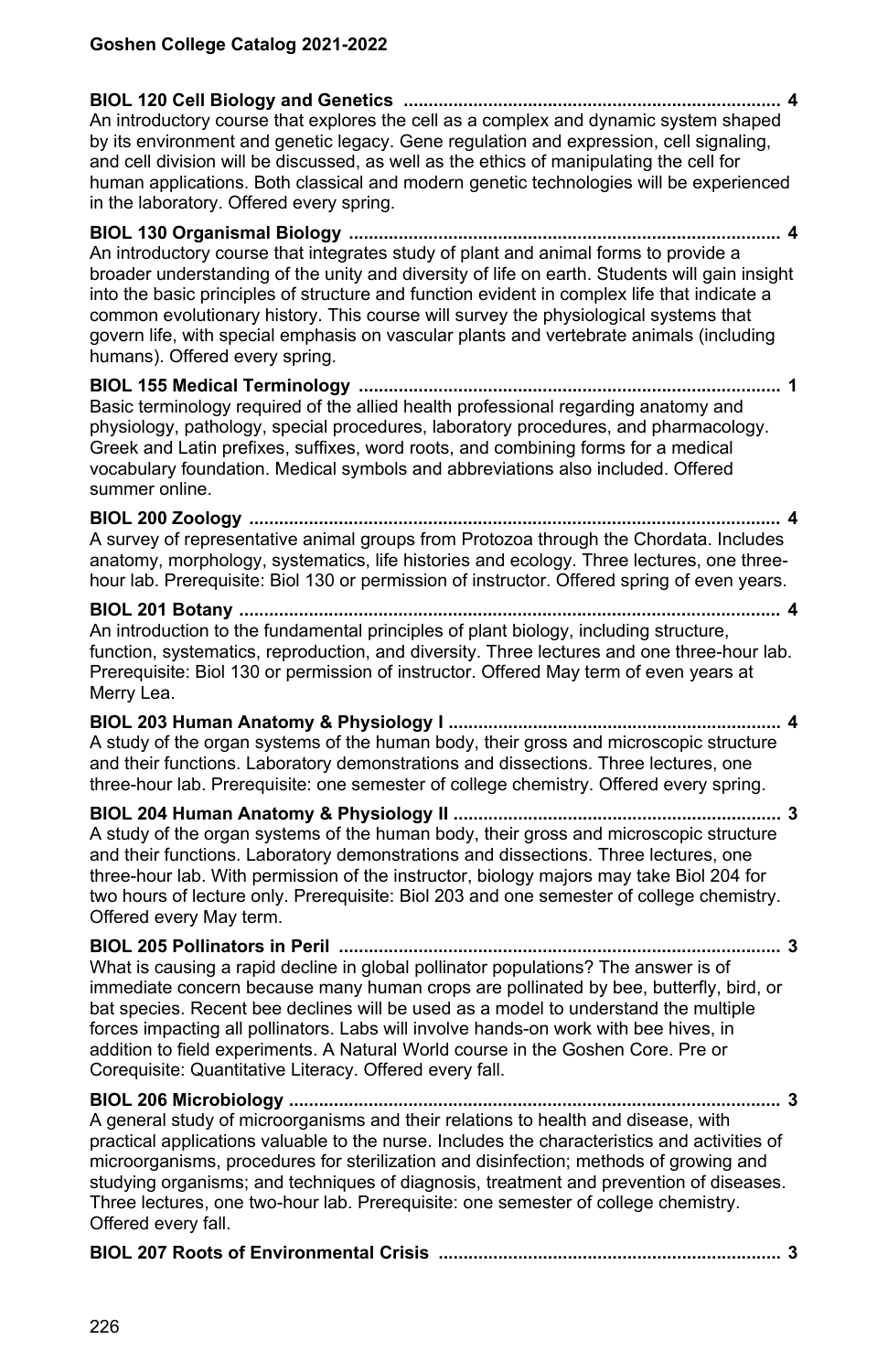What are the roots of the current climate crisis? Can religious, economic, cultural, political, and/or biological worldviews help us understand the challenges? The course will introduce concepts in systems thinking, which emphasize an interdisciplinary approach to addressing climate change. The course will center on giving students opportunities to propose restorative responses to environmental case studies. A Natural World course in the Goshen Core. Pre or Corequisite: Quantitative Literacy. Offered every spring.

**BIOL 208 Geology, Meteorology & Climate Sci ........................................................... 4** An earth science introductory course that examines the earth's geological processes (earth's interior, tectonic activity, and surface geology including soil formation and erosion processes), meteorological patterns (atmospheric formation, weather dynamics, and seasons), and climate dynamics (paleoclimate, anthropogenic influences, and future predictions). Required for Life Science Education certification. Includes a weekly lab. Offered fall of even years.

#### **BIOL 209 Field Experience ................................................................................... 3 (1-3)** Practical experience in biology, typically in a relevant off-campus experience. Off-campus positions may include various types of work (employed or volunteer) in university, hospital or other medical, veterinary, agricultural and industrial facilities or nature centers and camps. Students are encouraged to develop their own ideas. Taken only as credit/no credit. Prerequisite: consent of advisor.

**BIOL 210 Biology of the Sea .......................................................................................... 4** An introductory course that immerses students in exploring the ecology of the Florida Keys ecosystem. Suitable for non-majors. Biology majors should sign up for Biol 304. An off-campus course taught at the J.N. Roth Marine Biology station in Florida every May term. Prerequisite: application process and consent of instructor. Moderate extra cost.

#### **BIOL 212 Empathic Animals .......................................................................................... 3** Explores conflict, violence and peace in human interaction with animal life. Perspectives from animal behavior, sociology, ethics, religion, agriculture, and conservation will illumine the precarious balance humanity faces in sustaining or exploiting lives that share this planet with us. A Peacemaking course in the Goshen Core.

**BIOL 222 Soil Science .................................................................................................... 4** An introduction to the importance of soils in agricultural, ecological, and social systems. Topics include soil formation; physical, chemical, and biological properties; soil classification and mapping; soil productivity; and relationship between soil health and climate. Weekly labs will emphasize practical skills related to soil classification, physical and chemical measurements, and soil management. Offered May of odd years.

## **BIOL 232 Oceanography ................................................................................................ 3**

An introduction to the physical, chemical, biological, and geological processes that structure ocean systems. Topics include biogeochemical cycling, ocean currents, global tectonics, waves, tides, coastal processes, primary productivity, and climate-ocean feedback systems. Attention will be given to understanding how human communities interact with oceans. Offered spring of even years.

**BIOL 235 Geographic Information Systems ................................................................ 4** An applied introduction to the use of Geographic Information Systems (GIS) software, which allows analysis of complex data in spatial formats. During weekly labs, the course will emphasize hands-on projects that combine map-making with data analysis, to address questions in a variety of fields. The course is appropriate for students from many disciplines, including sociology, history, ecology, and environmental science. Offered fall of odd years.

**BIOL 300 Microbial Biology ........................................................................................... 4** Study of the anatomy, physiology and ecology of microorganisms, particularly bacteria, protists, and viruses. Lab instruction will include techniques involved in isolating, culturing and quantifying microbial organisms found in soil, water, food, and the human body. Three lectures, one three-hour lab. Prerequisites: Biol 115, 120, and 130. Offered spring of odd years.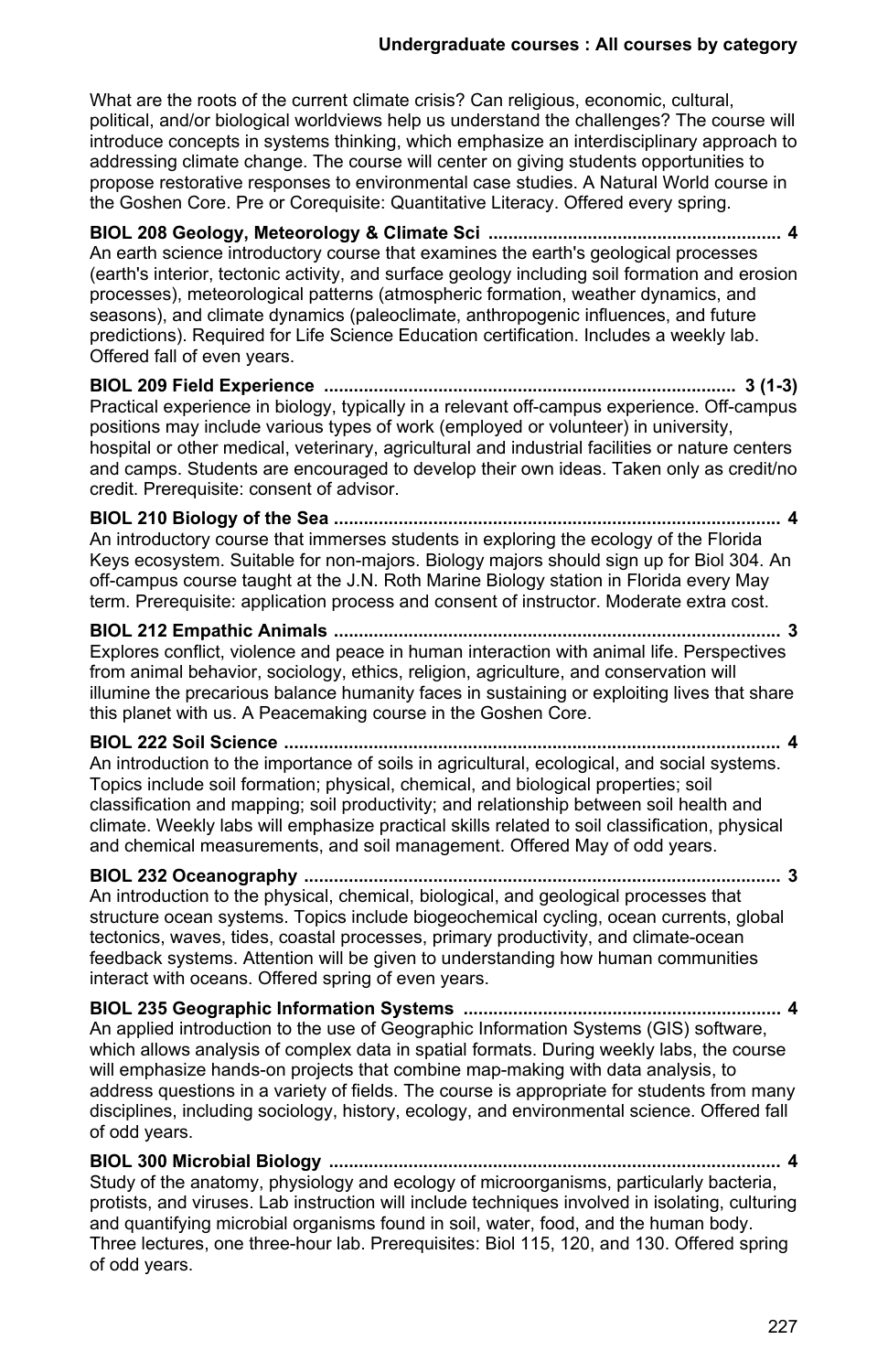**BIOL 302 Developmental Biology ................................................................................. 4** Principles of developmental biology with the study of developing systems in both vertebrate and invertebrate model organisms as a focus. Material covers a range of topics including classic embryology, developmental genetics, cancer and aging. Three lectures and one lab per week. Prerequisite: Biol 115, 120 and 130. Offered fall of odd years.

**BIOL 303 Vertebrate Physiology ................................................................................... 4** A concentrated study of the principles of vertebrate physiology. Material covered includes various topics of significance in the biomedical field, such as cellular, nervous, muscular and cardiovascular physiology. Laboratory activities will cover the same topics. Three lectures and one laboratory session per week. Prerequisites: Biol 115, 120, and 130 or Biol 203, 204. Offered fall of even years.

**BIOL 304 Marine Biology ............................................................................................... 4** An intensive field-based class that explores the marine ecology of the Florida Keys. Includes a comprehensive collaborative field research project. An off-campus course taught at the J. N. Roth Marine Biology station in Florida every May term. Prerequisites: Biol 115, application process and the registrar will complete registration. Moderate extra cost.

**BIOL 308 General Entomology ...................................................................................... 4** A general study of insect structure, development, classification and habits. Laboratory sessions particularly directed at identification of insects and their economic roles. Three lectures and one three-hour lab per week. Prerequisite: Biol 115. Biol 200 strongly recommended. Offered May term of odd years.

**BIOL 311 Advanced Molecular Genetics ...................................................................... 4** The study of modern biotechnology, genes, and genomes. Gene expression and cell physiology will be explored. Genetic tools that diagnose human disease and determine levels of gene flow in populations will be utilized. Topics of interest include linkage analysis, cancer genetics, microarrays, genomic imprinting, DNA fingerprinting, and genome sequencing. Labs include DNA cloning, RNA isolation, protein manipulation, ELISA, and blotting. Prerequisite: Biol 120. Offered spring of odd years.

**BIOL 319 Human Pathophysiology ............................................................................... 3** An introductory study of the biology of human diseases. Examines causes of disease and bodily response processes. A survey of both disorders that affect the body as a whole and disease of individual organs will be conducted. Intended for students in allied health professions. Prerequisite: Biol 203, 204 or consent of instructor. Offered every spring.

**BIOL 324 Restoration Ecology ...................................................................................... 4** This course applies ecological paradigms toward restoration of degraded and damaged systems. Field components at Merry Lea Environmental Learning Center will allow students to gain experience in a variety of restoration techniques relevant to prairie, wetland, and forest habitats. Team-taught by professors with interests in merging theoretical ecology with practical ecological restoration. Prerequisite: Biol 115. Offered every fall.

**BIOL 331 Junior Research Seminar ............................................................................. 2** A weekly seminar focusing on scientific inquiry skills such as reviewing the literature, forming research questions, designing experiments, analyzing data, and writing scientific papers. Students will gain approval for a research project to be completed by the end of the senior year, in collaboration with a faculty member. Students will register for a section focused in their area of interest (ecology, microbiology, zoology, physiology, or geology.) Pre-requisite: junior standing. Offered every semester.

**BIOL 334 Marine Ecology .............................................................................................. 5** A field course taught as part of the Marine Biology Semester designed to introduce students to important ecological processes operating in coastal marine environments. The course covers synthetic topics as well as the ecology of specific marine habitats. The laboratory is designed to provide students with experience in marine research and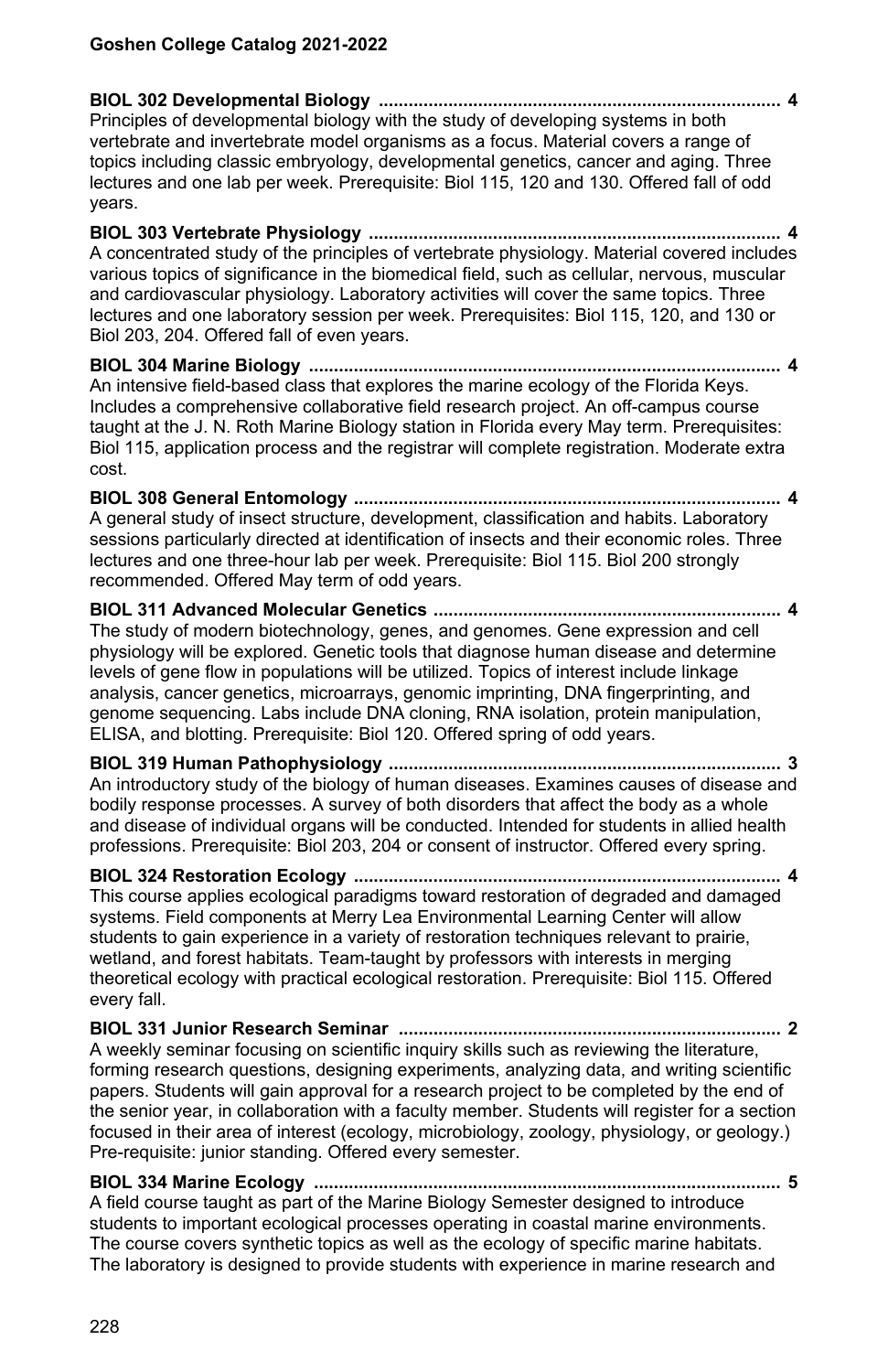the organisms and ecological conditions common in various marine habitats visited by the class. Offered every fall as part of the Marine Biology Semester. Prerequisites: Biol 304, application process and the registrar will complete registration.

**BIOL 335 Natural Resources Seminar .......................................................................... 1** A broad survey course that investigates policies regulating natural resources. The class covers the rationale, content, process and origins of contemporary state, tribal, federal and international resource policies. Offered spring of odd years.

**BIOL 341 Advanced Cell Biology .................................................................................. 4** Explores eukaryotic cell physiology at the molecular level. Intracellular transport, cell communication, the cell cycle, cytoskeleton function, and tissue formation will be addressed. Laboratory experiences will include microscopy, chromatography, protein purification, and cell culture techniques. Prerequisite: Biol 120. Offered spring of even years.

**BIOL 343 Invertebrate Zoology ..................................................................................... 5** A field course taught as part of the Marine Biology Semester, which examines the invertebrate phyla with emphasis on classification, morphology, phylogeny, and general biology. Offered every fall as part of the Marine Biology Semester. Prerequisites: Biol 304, application process and the registrar will complete registration.

**BIOL 345 Forest Resources .......................................................................................... 4** Study of the function, value and use of forest resources, including management of forests for harvest, water quality, biodiversity, aesthetics and recreation. Significant time spent in the field at forestland sites. Prerequisite: Biol 115. Offered fall of even years.

**BIOL 350 Ornithology ..................................................................................................... 4** Natural history, taxonomy, and conservation of birds. Includes much work on visual and aural identification of birds in the field. Taught during the May term at Merry Lea Environmental Learning Center. Prerequisite: Biol 115. Offered May term.

**BIOL 375 Topics in Biology: ................................................................................. 4 (1-4)** Classroom and/or laboratory study in a major area of biology not covered by regular courses. Prerequisite: consent of instructor.

**BIOL 400 Biology Research ................................................................................. 1 (1-4)** On-campus participation in a research project. Prerequisite: consent of faculty supervisor. Offered every semester.

**BIOL 409 Biology Internship ................................................................................ 3 (0-3)** Practical experience in biology including professional levels of responsibility. Activities may be similar to those described for Biol 209, but with a higher degree of independent responsibility in the experience, as would be appropriate for a traditional apprenticeship. Students are encouraged to develop their own ideas. Taken only as credit/no credit. Prerequisite: consent of advisor. Offered every semester.

**BIOL 410 Biology Senior Seminar ................................................................................ 1** A weekly seminar focused on completing the capstone senior research project. Topics will include data analysis, research writing, communicating project results to the wider community, and the interdisciplinary nature of biological science. Led by all department faculty members. Prerequisite: Biol 331. Offered every semester.

## **Business courses**

**BUS 121 Entrepreneurship ............................................................................................ 3** The best way to learn about entrepreneurship is to do entrepreneurship. This course combines stories of success and failure in entrepreneurship, exploration of each student's aptitude for entrepreneurship, cultivation of new ideas, and practice with starting new ventures. Design thinking, business model canvas, and customer discovery concepts are foundations for the experiential learning in this course.

**BUS 124 Adventures in Business ................................................................................. 1** Designed to provide students with an initial framework and context for understanding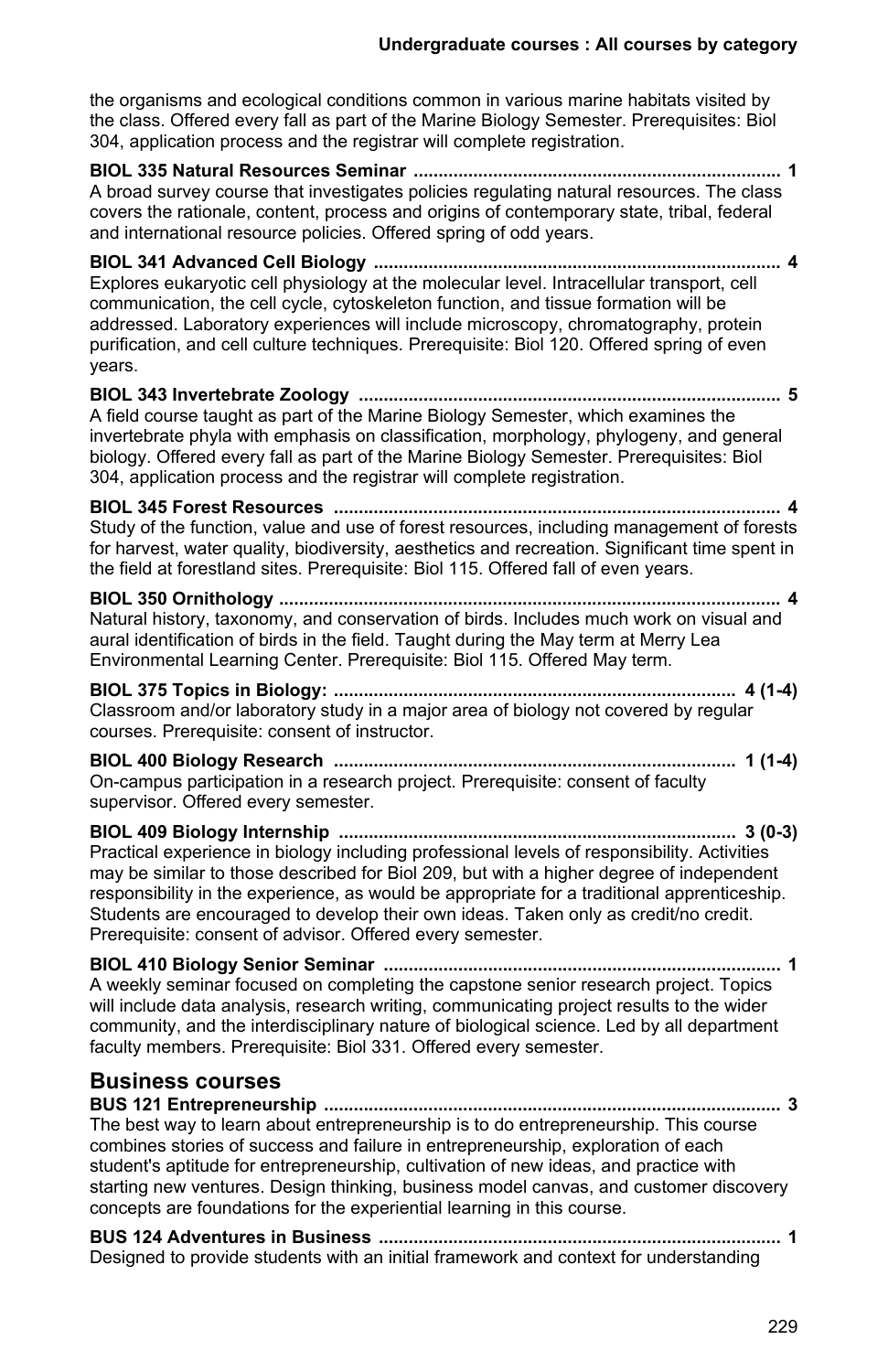how businesses operate and compete in their respective industries. This course is an overview of business, how it is organized, and how the various components of an organization work together to create value for the firm?s customers. This course gets students out of the classroom to meet professionals that are leading and operating many different kinds of organizations and introduces students to the many professional roles and career paths in business. This course is most appropriate for accounting, business, marketing, and sustainability management majors.

**BUS 155 The Organization of Business ....................................................................... 2** Introduces students to the key functional areas of business including management, finance, accounting, marketing, production, information technology, and human capital. Students will understand how these functions exist in a changing society and impact organizational decision-making. This course will also introduce students to the many career opportunities in business.

**BUS 209 Field Experience .................................................................................... 3 (1-3)** Students enrolling in this course must be an accounting, business, or sustainability major or minor or an entrepreneurship minor and must have completed at least 12 hours of program requirements.

**BUS 217 Personal Finance ............................................................................................ 1** Designed to introduce students to the basics of personal finance. A survey course of personal and family financial planning with an emphasis on saving, financial planning, consumer credit, making buying decisions, purchasing insurance, selecting investments and retirement and estate planning.

**BUS 220 Spreadsheet Skills .......................................................................................... 3** This course provides students with the basic and intermediate spreadsheet skills expected by employers. Students will learn basic functions, chart creation, data analysis and representation, and tools commonly used organizations. Students must have access to a computer and Microsoft Excel.

**BUS 244 Consumer Behavior &Customer Journey .................................................... 3** This course explores consumer behavior, from determining consumer needs and wants, the process by which they are satisfied, and the environment in which the behavior occurs. Concepts and theories developed in psychology, economics, and sociology will be applied to the customer?s journey to purchase.

**BUS 254 Principles of Marketing .................................................................................. 3** The nature of marketing in our society; how organizations develop marketing strategies that enable them to meet their objectives and the needs of their customers through adequate marketing mixes; the relationship of marketing to other management functions; marketing activities at the domestic and international levels.

**BUS 282 Business Analytics ......................................................................................... 3** In this course students will develop the skills necessaryto transform data to information that is easily communicated and drives decision-making in organizations. This course will combine a student's knowledge of business with data and statistics, learning to use a variety of tools for data analysis and data visualization. Prerequisite: Bus 220.

**BUS 307 Career Planning .............................................................................................. 1** The course will provide a framework within which to appraise career options, set goals and implement a plan to reach goals. Topics include self-appraisal, resumes, developing a job-search strategy, interviewing for jobs, choosing the first job and graduate-school opportunities. Prerequisite: Bus 155.

**BUS 310 Business Law .................................................................................................. 3** Survey of legal principles. Topics include liability, contracts, sales and negotiable instruments; also, secured transactions, agency, partnerships, corporations and antitrust.

**BUS 315 Human Capital Management .......................................................................... 3** Human capital management is a central function of any organization. Managers and employees play an integral role in carrying out human resource policies and practices in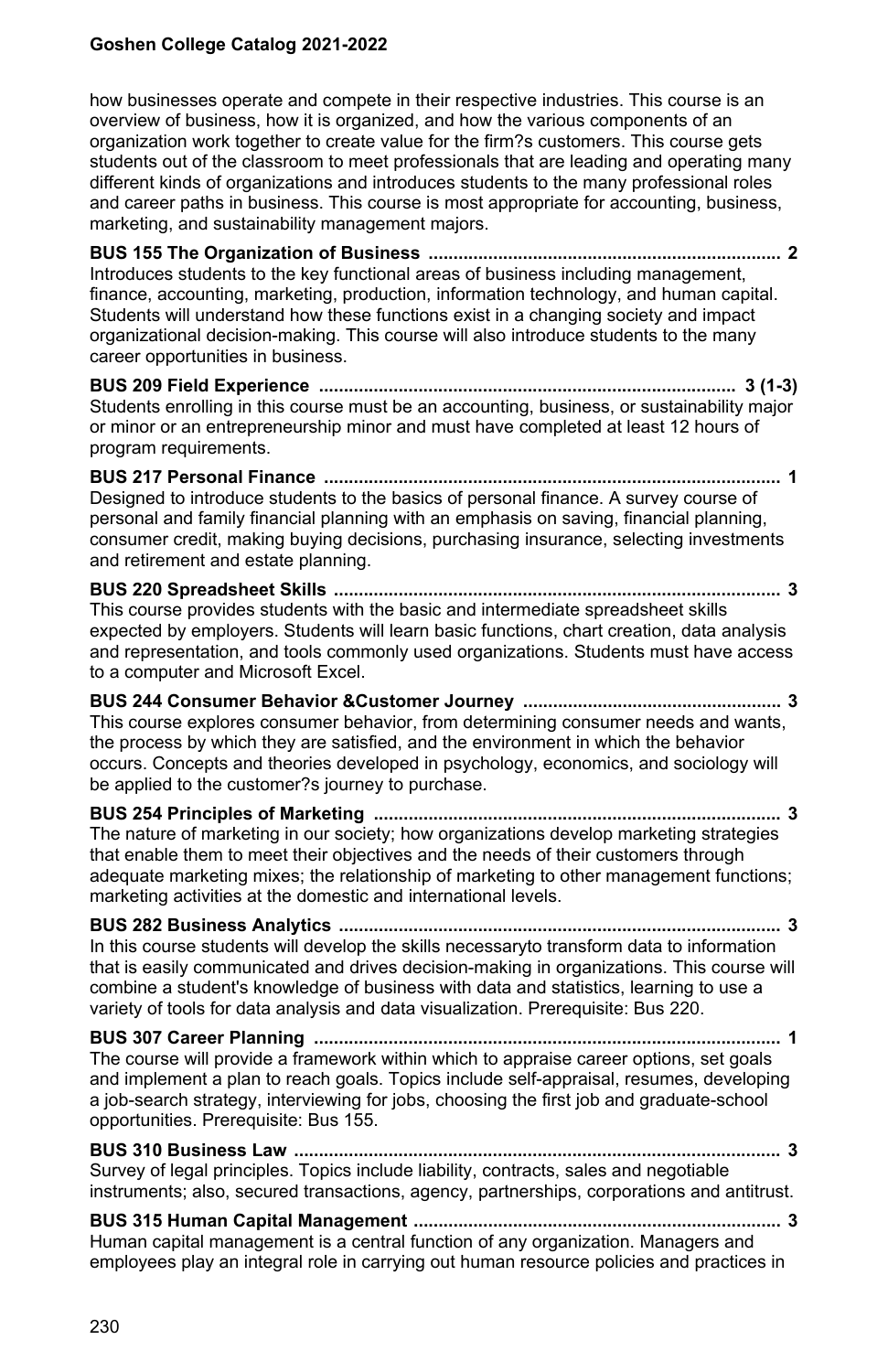their organization. In this course students will think systematically and strategically about aspects of managing the organization?s human assets. Topics will include ethics, diversity, equity, and inclusion, HR law, and the future of work. Prerequisite: Bus 155.

**BUS 316 Principles of Marketing .................................................................................. 3** The nature of marketing in our society; how organizations develop marketing strategies that enable them to meet their objectives and the needs of their customers through adequate marketing mixes; the relationship of marketing to other management functions; marketing activities at the domestic and international levels.

**BUS 317 Financial Management ................................................................................... 3** Introduces students to the primary elements of organizational finance such as time value of money, stock and bond valuation, financial analysis, working capital management, capital budgeting and dividend policy. Prerequisite: Acc 200.

**BUS 318 Operations Management ................................................................................ 3** Decision-making and analysis of production and service delivery challenges in areas of plant location, facilities design, process strategy, production planning and control, supply chain, inventory management, performance measurement, and quality control. Special attention is also given to the study of lean manufacturing and the impact of corporate culture on operations strategies and performances. Prerequisite: BUS 155.

**BUS 320 Marketing Research & Analytics ................................................................... 3** A comprehensive overview of the nature and scope of marketing research and its role in decision support systems. Course focuses on the practical aspects of marketing research and provides a framework for conducting quantitative and qualitative research. Prerequisites: Bus 282 and Bus 254 or Bus 244.

**BUS 322 Organizational Communication ..................................................................... 3** (Cross-listed from Comm 322) An exploration of communication within organizations, as well as communication between organizations and the larger society. Topics include theories of communication and organizational structure; examination of power, culture, and conflict in organizations; and analysis of verbal and nonverbal messages in interpersonal, small-group and public settings. Assignments will assist students in developing skills in listening, analysis, speaking and writing. Prerequisite: Comm 240 or Bus 254.

**BUS 325 Bus Strategies for Sustainability .................................................................. 3** Students will examine how businesses develop a competitive advantage through the integration of sustainability and strategy, insulating themselves from risks in an ever changing global environment. This course will go beyond the triple bottom line to dig into specific topics like biomimicry and radical waste reduction strategies. Multiple trips to relevant business and industrial sites around the region will bring in-class topics into sharper focus as students see what actual strategy application looks like. Prerequisite: 9 credit hours of ACC, BUS, ECON and/or SUST courses.

**BUS 332 Investments ..................................................................................................... 3** In this course students will learn how to research, formulate and implement investment plans through portfolios constructed and monitored by students. Analytical frameworks and investment strategies that target chosen objectives will be established and then implemented using a simulation program linked to online stock markets. A shorter version of this course is offered with the name Opening Bell, for one credit hour.

**BUS 335 Sustainability Reporting ................................................................................. 3** This course focuses on an environmental, social, and governance reporting framework for organizations. Students will learn to identify, measure, evaluate, and communicate sustainability issues that are likely to affect the financial condition and operating performance of an organization. Prerequisite: Acc 200 or Sust 201, or Econ 309.

**BUS 338 Professional Selling ....................................................................................... 3** An introduction to the dynamic world of selling. A pragmatic approach to the techniques and skills used by professional sales persons. Includes role playing and the development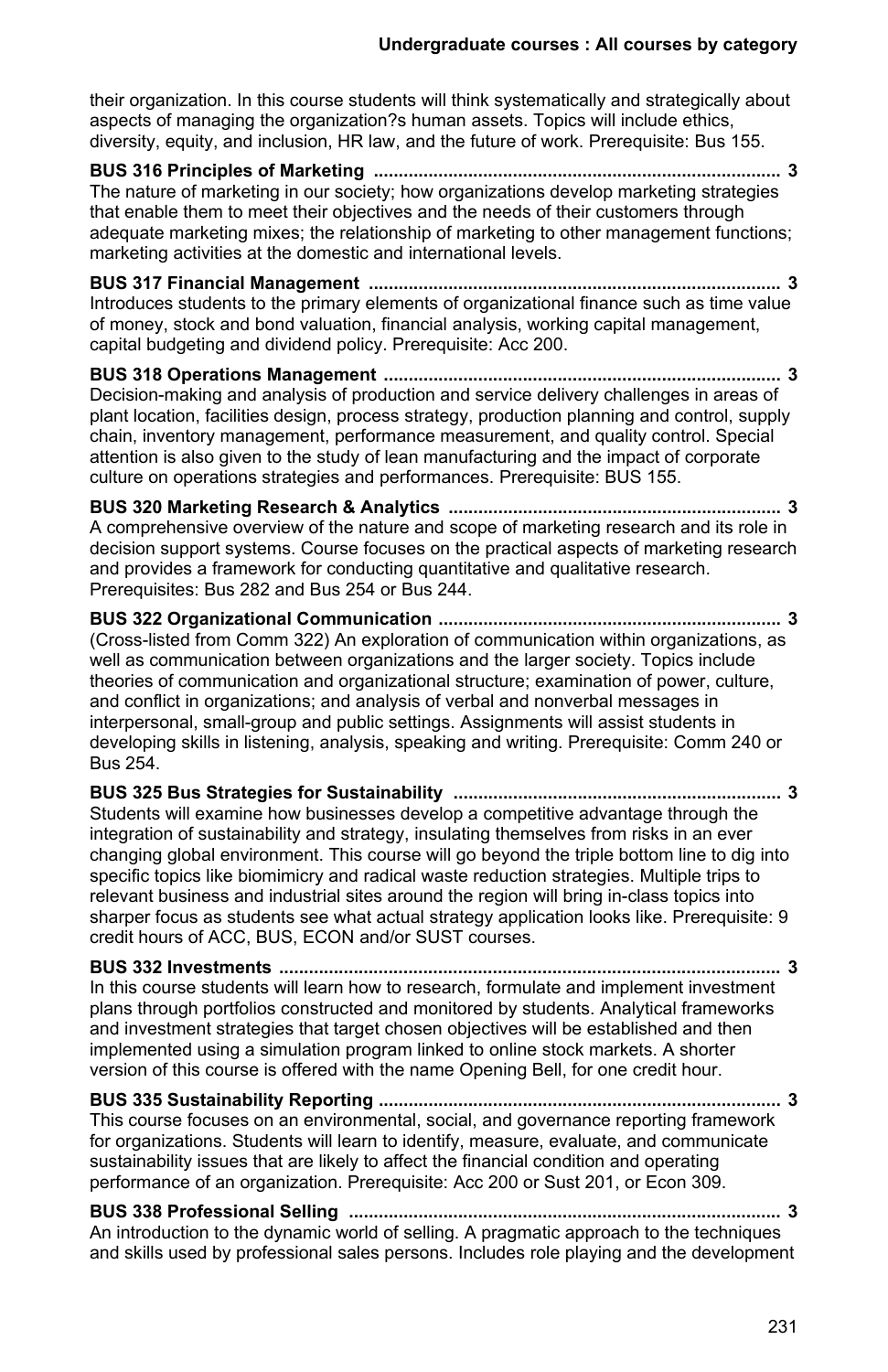of a sales presentation. Prerequisite: Bus 155.

## **BUS 341 Essential Business Skills ............................................................................... 3** This course will focus on a variety of key business skills that are highly valued by employers and will greatly benefit students in their future careers. Topics include business communication skills, personal productivity, working in teams, critical thinking, problem-solving, and decision-making.

**BUS 343 Brand, Identity, and Design ........................................................................... 3** Brands are a central organizing principle of successful organizations, guiding decisions and actions. Students will understand the value of a brand in a marketing and business environment, and how to build, manage, and protect a brand. Prerequisite: Bus 254.

**BUS 344 Digital & Social Marketing .............................................................................. 3** This course will introduce students to the importance of social media marketing, electronic commerce, digital advertising, and digital media. Students will understand the fundamentals, strategic roles, practices, and ethical issues. Students will develop skillsets that are required in using web and social media platforms to problem solve, create strategies, and complete tasks within digital marketing. Real-world marketing projects, including tactical roles situations, methods, ethics, and procedures will be part of the learning experience. Prerequisite: Bus 244 or Bus 254.

**BUS 350 International Business ................................................................................... 3** International business is the field of study that focuses on business activities that cross national boundaries. It includes exports and imports - the subject of traditional international trade discussions - as well as foreign direct investment, international banking, the international transfer of technology and global business strategy. The cultural environment of international business is considered in some detail. The course presents the important activities of an international firm and a framework for analysis from a manager's perspective. Case studies are used in the course. Prerequisites: Bus 155 and Econ 200.

**BUS 360 Java Junction Operations .............................................................................. 3** Gives students the opportunity to operate and manage a real business. Java Junction, a coffee shop located in the KMY Connector, is completely student-run and studentmanaged. Students, under the supervision of a business faculty member, have full responsibility for all management and operating decisions. The team reports regularly to an Advisory Board who serves as Java Junction's Board of Directors. Entrepreneurial students and those energized by experiential learning are encouraged to sign up. This course is repeatable.

**BUS 375 Topics: .................................................................................................... 3 (1-4)** Depth study on a selected topic in business. Intended to accommodate student interest and/or faculty expertise in specific business issues. Issues may vary from year to year and includes international trips during May term.

**BUS 380 Business Analytics ......................................................................................... 3** In this course students will develop the skills necessary to translate insights from data to infomation that is easily communicated and drives decision-making in organizations. This course will combine a student's knowledge of business with data and statistics, learning to use a variety of tools for data analysis and data visualization. A working knowledge of Microsoft Excel is expected. Prerequisite: Bus 220.

**BUS 400 Selected Readings ................................................................................. 1 (1-4)** Special topics for majors and minors.

**BUS 401 Integrated Marketing & Communicatio ......................................................... 3** This course will examine the process by which integrated marketing communications (IMC) programs are planned, developed, executed, and measured. Emphasis is placed on building strategies for effective marketing campaigns. IMC requires an understanding of the marketing process, communications theory and processes, marketing communications tools, consumer behavior, organizational structures and operations. This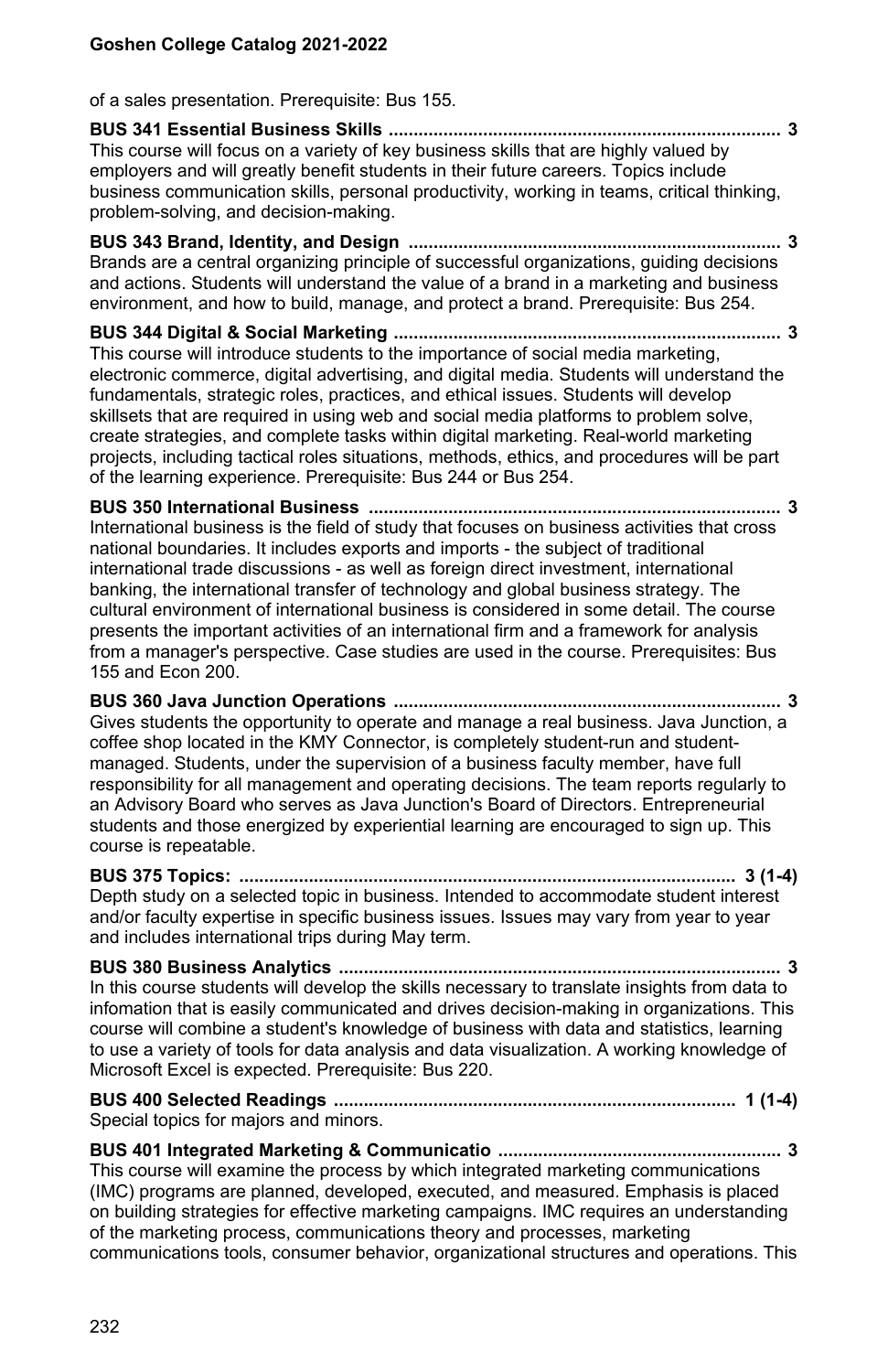course is intended for students who have completed significant work in their major, including at least two upper-level marketing-focused courses in addition to the stated prerequisites. Prerequisite: Bus 244 and Bus 254.

#### **BUS 402 Applied Entrepreneurship ..................................................................... 1 (1-3)** This course is designed to provide an opportunity for experiential learning in

entrepreneurship. Students must propose an activity to a business department faculty member for approval prior to enrolling in this course. Requirements for receiving academic credit may include a designated number of hours working on the activity, periodic meetings with the supervising faculty member, and written assignments related to the activity. This course is repeatable.

**BUS 409 Business Internship ............................................................................ 3 (1-12)** This internship is an employment experience in a business enterprise. Each student?s internship is individually arranged and approved by the instructor prior to enrolling in the course. The experience is designed to integrate and apply theoretical learning with experience. Students must complete at least 24 hours of major requirements and be an accounting, business, marketing, or sustainability management major prior to enrolling in this course. This course is repeatable.

**BUS 410 Strategic Management Capstone .................................................................. 3** A study and evaluation of management strategies to achieve organizational goals and objectives and create value for all stakeholders. This course utilizes management principles, financial analysis and control, personnel decisions and marketing strategies with an emphasis on case studies and simulations. Prerequisite: senior standing with a major in accounting, business, marketing, or sustainability management.

# **Chemistry courses**

**CHEM 101 Introductory Chemistry ............................................................................... 3** Designed for non-chemistry majors. Chem 101 gives students a condensed foundation of chemistry principles. Students who have taken at least two semesters of high school chemistry with grades of B- or higher may enroll in Chem 103 without taking 101. Lectures and laboratory.

**CHEM 103 Chemistry and Health .................................................................................. 4** A survey of organic chemistry and biochemistry designed for nursing and other allied health majors. A laboratory component will involve chemical experimentation, research skills, and experimental design. Prerequisite: two semesters of high school chemistry with grades of B- or higher or a C or better in Chem 101, or consent of the instructor.

**CHEM 111 General Chemistry ....................................................................................... 4** An introduction to the basic particles of matter, the modern concept of the atom, chemical bonding and the structure of chemical compounds. The physical and chemical properties of some elements and compounds are examined. Reaction equilibrium and kinetics, acid-base theory, electrochemistry, radiochemistry and thermodynamics are included. Lectures and laboratory. Prerequisite: Chem 101,103 or high school chemistry (grade C or better) and adequate pre-calculus math.

**CHEM 112 General Chemistry ....................................................................................... 4** An introduction to the basic particles of matter, the modern concept of the atom, chemical bonding and the structure of chemical compounds. The physical and chemical properties of some elements and compounds are examined. Reaction equilibrium and kinetics, acid-base theory, electrochemistry, radiochemistry and thermodynamics are included. Lectures and laboratory. Prerequisite: Chem 111 (C or better) or consent of the instructor.

**CHEM 200 Analytical Chemistry ................................................................................... 4** Quantitative analysis using traditional and instrumental methods. Lectures and laboratory. Prerequisite: General Chemistry, Chem 111-112 (C or better) or consent of instructor.

```
CHEM 220 Human Nutrition ........................................................................................... 3
```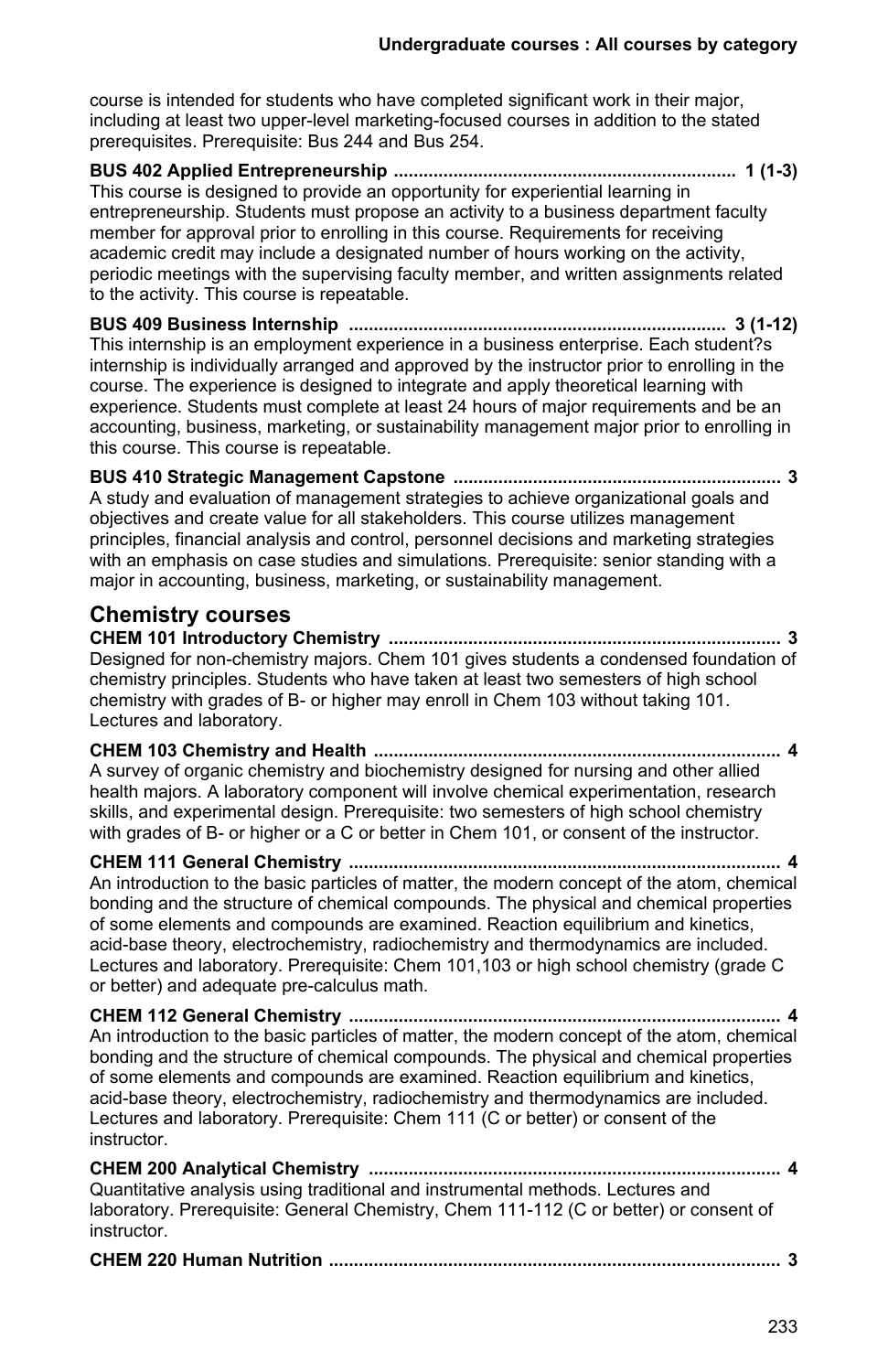A study of the nutritive needs of the body in normal stages of growth and development, food sources of nutrients, nutrient functions and factors affecting nutrient utilization. Current U.S. and global nutritional problems are explored. Prerequisite: Chem 101, 103 or 111 or consent of instructor. (Biol 203 and 204 recommended).

**CHEM 303 Introduction to Organic Chemistry ............................................................ 4** Covering structure, nomenclature, stereochemistry, and principal reactions for the major functional groups of organic chemistry, this is a one-semester survey course that gives an overview of the field. Laboratory exercises introduce basic purification techniques. This can be a stand-alone course for students majoring in biology and not continuing to medical school, veterinary school, or other graduate programs in biology and chemistryrelated fields. For students with graduate school plans, this is the first in a two-course sequence in organic chemistry. Prerequisite: Chem 111-112 (C or better) or consent of the instructor.

**CHEM 304 Intermediate Organic Chemistry ................................................................ 4** Using Chem 303 as a foundation, this course presents additional reactions (with an increased emphasis on mechanisms) and material on stereochemistry, as well as introducing spectroscopy (IR, NMR, GC-MS and UV-Vis). Together, the Chem 303-304 sequence covers all topics traditionally covered in two-semester organic chemistry courses. Laboratory experiments teach techniques for organic syntheses, instruments (GC/MS, FT-IR, FT-NMR), and chemical information retrieval. Prerequisite: Chem 303 (C or better) or consent of the instructor.

**CHEM 310 Thermodynamics ......................................................................................... 4** A study of classical thermodynamics in the formulation of Gibbs. Thermodynamic potentials, characteristic variables, stability, homogeneous and heterogeneous systems, chemical kinetics are treated. An introduction to statistical mechanics is presented. Applications include studies of material properties and engineering systems. Lectures and laboratories. Prerequisites: Phys 203-204, Chem 111-112, Math 211 and 213 (all grades C or better) or consent of the instructor.

**CHEM 312 Quantum Mechanics .................................................................................... 4** Principles of quantum mechanics are discussed beginning with a hydrogen atom and concluding with many atom molecules. The material is examined using the physical evidences that support the theory of quantum mechanics, particularly spectroscopy. The course also discusses symmetry of molecules, theory of NMR, and X-ray diffraction. Lectures and laboratory. Prerequisites: Phys 203-204, Chem 111-112, Math 211 and 213 (all grades C or better) or consent of the instructor.

| A laboratory intensive course with two lectures and two three-hour labs each week. Will<br>include sampling, statistics and techniques involved in determining the level of<br>contaminants in the environment. Although some instrumental theory will be discussed,<br>the course will emphasize experimental technique. Students will gain hands-on<br>experience collecting authentic environmental samples and using modern<br>instrumentation and methods for detecting the presence of a variety of inorganic and<br>organic compounds. Instruments used in the laboratory will include AA, HPLC, GC and<br>GC-MS as well as standard commercial test kits. The students will gain experience using<br>EPA methods for determining the level of contaminants in their samples. Prerequisite:<br>Chem 111-112 and 303. |
|-----------------------------------------------------------------------------------------------------------------------------------------------------------------------------------------------------------------------------------------------------------------------------------------------------------------------------------------------------------------------------------------------------------------------------------------------------------------------------------------------------------------------------------------------------------------------------------------------------------------------------------------------------------------------------------------------------------------------------------------------------------------------------------------------------------------------------|
| Projects involving advanced laboratory techniques.                                                                                                                                                                                                                                                                                                                                                                                                                                                                                                                                                                                                                                                                                                                                                                          |

**CHEM 409 Chemistry Internship .......................................................................... 3 (0-3)** Designed to give the student practical experience in chemistry. May involve work in a chemical industrial laboratory or production facility or an academic research activity. Students may also propose their own projects. 120 hours of work experience is required. Prerequisite: consent of instructor.

|--|--|--|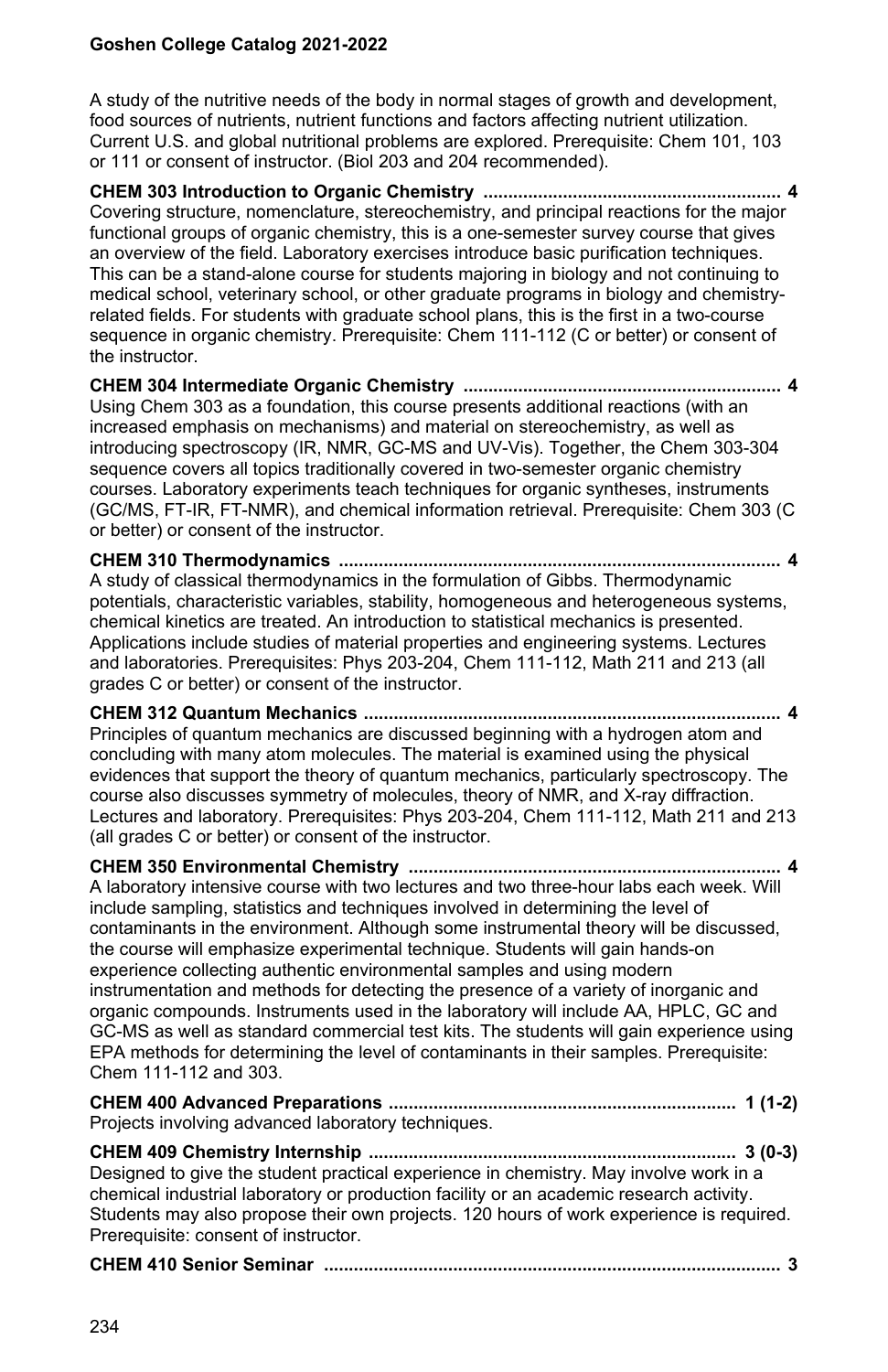(Cross-listed from Phys 410) An exploration of the relations between the natural sciences and other broad areas with special emphasis on ethical and theological concerns. Discussion, lectures, preparation and presentation of papers. Prerequisite: Senior standing.

**CHEM 415 Inorganic Chemistry .................................................................................... 4** Emphasis on models of structure and bonding as related to chemical and physical properties. Discussions will include descriptive chemistry of the elements, coordination and organometallic compounds and solid state materials. The laboratory component emphasizes synthesis and characterization of inorganic compounds. Prerequisites: Chem 200, 303, 304, and 312 (all grades C or better) or consent of the instructor.

**CHEM 430 Biochemistry ................................................................................................ 4** Introduction to the chemical processes of living organisms. This course (which complements Biol 311 or 341) focuses primarily on proteins (including enzymes) and metabolism, with introductions to carbohydrates, lipids, and cell membranes. Students planning to continue on to graduate programs in medicine, biochemistry, or related fields should take both Chem 430 and Biol 311 or 341 to get a solid background in the areas of biochemistry and molecular biology. Lectures and laboratory. Prerequisite: Chem 303-304.

**CHEM 450 Introduction to Research Problems .................................................. 1 (1-3)** Laboratory and conference. Prerequisite: consent of instructor.

# **Communication courses**

**COMM 108 Digital Design .............................................................................................. 3** (Cross-listed from Art 108) This course in visual expression and communication will introduce students to relevant computer programs including Adobe InDesign, Adobe Illustrator and Photoshop. Through exercises, projects and critiques, students will learn both creative visual design and technical aspects of computer-generated images and composition.

**COMM 190 Introduction to Radio .................................................................................. 1** This applied course prepares students for work at WGCS-FM. Students attend lecturediscussion periods, engage in self-study and learn to operate the station through tutorial shifts.

**COMM 195 Introduction to TV News ............................................................................. 1** Applied learning, involving work assignments on the Correspondent, the campus television news program. Focuses on television news fundamentals including field reporting, videography, directing, producing and newscast studio operations.

**COMM 200 Communication Practice ................................................................... 1 (1-2)** Applied work in communication with The Record, Globe Media, FiveCore Media, the Public Relations Student Society of America, or other on-campus communication activity. A maximum of two hours applicable toward a communication major or minor. Consent of instructor required.

**COMM 202 Oral Communication ................................................................................... 3** A study of communication theories as applied to oral communication. Practical experience in a variety of activities including interpersonal communication, public speaking, small-group communication, persuasion and nonverbal communication. Attention is given to communicating in a culturally diverse society. Prerequisite: Core 110

#### **COMM 204 Expository Writing ...................................................................................... 3** (Cross-listed from Engl 204) Theory and practice of written communication. Assignments in a variety of prose forms aim at developing the student's control of logic, organization, rhetoric, usage, and audience accommodation. Prerequisite: CORE 110 or equivalent.

**COMM 206 Communication Across Cultures .............................................................. 3** A study of cultures, comparative message systems and principles of cross-cultural communication. A focus on current issues having to do with cultural interactions. Students analyze cultural dynamics through ethnographic projects, films and simulations.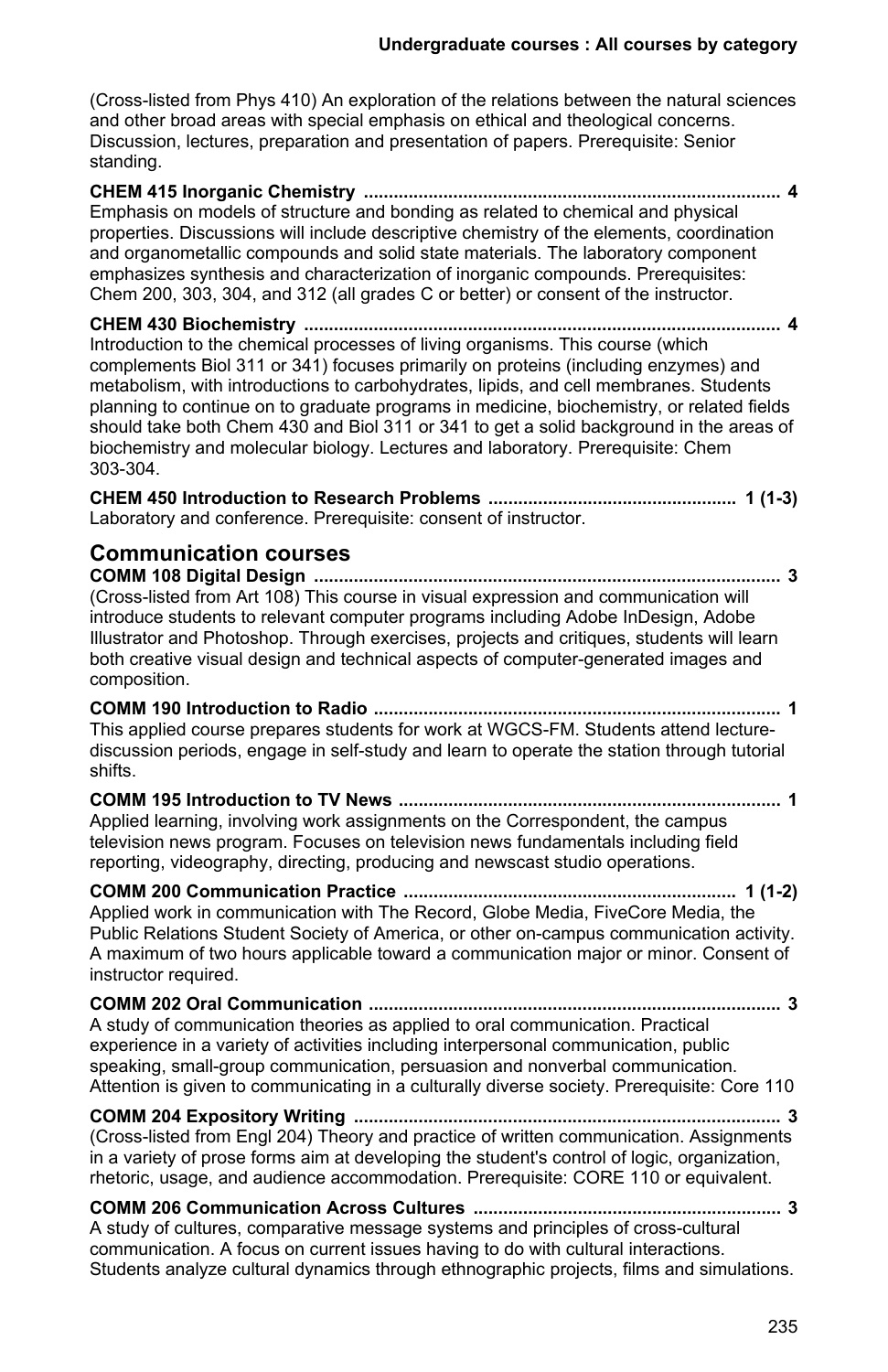This course is designed as preparation for SST or for living in settings unlike one's native home.

**COMM 209 Field Experience ................................................................................ 3 (1-3)** Experiential learning, usually in an off-campus professional setting, for communication majors and minors. The student contracts with a faculty member in regard to goals, performance expectations, supervision, evaluation and course subtitle. The 209 level is intended for first year and sophomore students. Upper level students should enroll in 409. Prerequisite: Comm 202 or 204.

**COMM 212 Digital Media Production ............................................................................ 3** An introduction to digital media with an emphasis on field video production. The primary goal of the course is the development of the necessary video and audio skills and understandings needed to create effective digital media messages. Secondary goals include providing an overview of digital video production tools and techniques and exploring aesthetic and ethical issues of media. Students will take creative responsibility for fundamental media projects.

**COMM 215 Turning the Lens Documentary Film ......................................................... 3** This course examines documentary as an art form and powerful storytelling tool. As distribution outlets like Netflix, hulu and YouTube become more popular, the access to documentaries is at a record high. The number of households without a paid cable or satellite subscription has increased over 67 percent in the last several years, as consumers shift to alternative distribution outlets, where documentaries are surging. The course will look at how documentaries shape our cultural conversations on topics of national importance. This course will draw from perspectives in PJCS, history, English and other disciplines in analyzing documentary films. An Artistic World course in the Goshen Core.

**COMM 216 Race, Class and Pop Music ....................................................................... 3** This course will examine the effects of race and class on the working-class poor of the Southern United States and their attempt to use music as a vehicle to build community, improve social standing and create awareness of systemic injustices and inequalities inflicted on the majority of Americans. A field trip is planned to one of three cities important to the core themes of this course. Those cities are Memphis, Nashville and New Orleans. An Artistic World course in the Goshen Core.

**COMM 235 Gendered Communication ......................................................................... 3** This course will critically engage various issues concerning gender, analyzing the impact of gender on communication. How is gender created and maintained through social practices (e.g. interpersonal interaction, media representations, social media, etc.)? How do these gendered social practices intersect with other social categories such as race and ethnicity? Our readings will include the work of Gloria Anzaldua, Ta-Nehisi Coates, Patricia Hill Collins, bell hooks, Deborah Tannen, Anna Deavere Smith and others. A Social World course in the Goshen Core.

**COMM 240 Communication Research .......................................................................... 3** An introduction to theory building and research methodology of mass communication. Course focuses on the practical aspects of communication research, providing a framework for conducting quantitative and qualitative research..

#### **COMM 250 Writing for Media ......................................................................................... 3** An introductory newswriting course devoted to print, broadcast and multimedia environments. The course will cover new judgments and new values; reporting strategies; research techniques; forms of journalistic writing and Associated Press style.

**COMM 255 Photography ................................................................................................ 3** A first course including camera work, digital image workflow and printing. Technical fluency, visual composition, photojournalistic approaches, and expression are components of the course. Students must provide a digital camera on which f-stop and shutter speed can be controlled.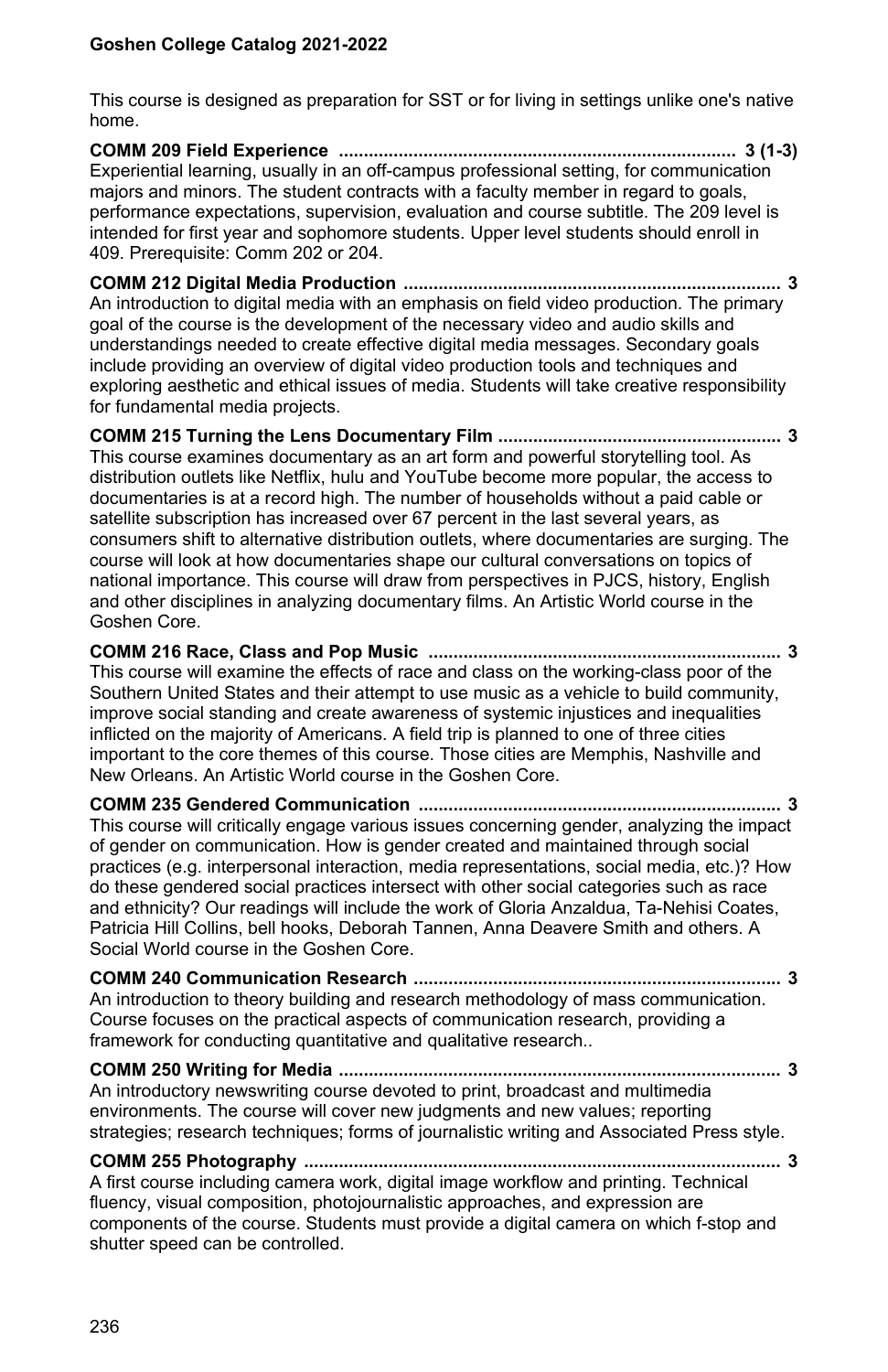**COMM 260 Broadcast Writing ....................................................................................... 3** Students will study the principles, forms and techniques of writing for broadcast media. Assignments will focus on the writing and editing of broadcast news and commercial messages. **COMM 270 Media, Law & Ethics ................................................................................... 3** The course provides an introduction to the U.S. legal system and the major principles of media law. The course will cover issues like access to information, accuracy, conflicts of interest, deception, fairness, libel, obscenity, plagiarism and privacy. Students will devote attention to models of ethical decision-making as they are applied both personally and to the media. **COMM 290 Radio Operations ........................................................................................ 1** An applied course providing advanced instruction and experience in radio station operations, emphasizing four areas: announcing, systems operations (computer-based operations, satellite downlinking, basic productions, etc.) programming and management. Course work includes assisting WGCS managers in such areas as programming, production, and operations. Prerequisite: Comm 190. **COMM 294 Adv DM Methods:Pre-production .............................................................. 3** Covers the advanced skills involved in the planning, conceptualizing and writing of complex productions. Emphasis will be on proper storytelling techniques for effective communication through the visual medium. Course may provide opportunities to work for and with FiveCore Media clients on projects. Prerequisite: Comm 212.

**COMM 295 TV News Production ................................................................................... 1** Applied learning, involving leadership of GC Journal. Focuses on television news producing, directing and newscast studio operations. Prerequisite:Comm 195.

**COMM 296 Adv DM Methods:Production ..................................................................... 3** Covers the advanced production skills in filming, framing, audio recording, lighting and directing. Emphasis will be on proper storytelling techniques for effective communication through the visual medium. Course may provide opportunities to work for and with FiveCore Media clients on projects. Prerequisite: Comm 212.

**COMM 298 Adv DM Methods:Post-production ............................................................ 3** Covers advanced post-production editing, motion graphics, audio mastering, color correction and producing skills. Emphasis will be on proper storytelling techniques for effective communication through the visual medium. Course may provide opportunities to work for and with FiveCore Media clients on projects. Prerequisite: Comm 212.

**COMM 308 Feature Writing ............................................................................................ 3** Students will study nonfiction writing forms, including narrative journalism, and learn the process of publishing articles in newspaper, magazine and online markets. Students will prepare articles for submission. Prerequisite: Comm 204 or 250 or equivalent.

**COMM 312 Advanced Digital Media Production .......................................................... 3** Advanced study of digital media production with an emphasis on "storytelling" through field video production. The primary goal of the course is the development of advanced skills and understandings needed to create effective and professional digital media messages. Secondary goals include providing an overview of digital media production tools and techniques and exploring aesthetic and ethical issues of media. This course places emphasis on the "creative" roles of digital media production personnel such as writers, producers, directors, videographers, and video editors. Students will take creative responsibility for advanced media projects. Prerequisite: Comm 212 or consent of instructor.

**COMM 314 Advanced Digital Media Immersion .......................................................... 3** The course focuses on advanced integration of video and audio elements in programlength productions. Students will work as members of a production team to create professional digital media projects. The primary goal of this course is immersion in a "real world" production experience. Students may play many roles as a part of the team,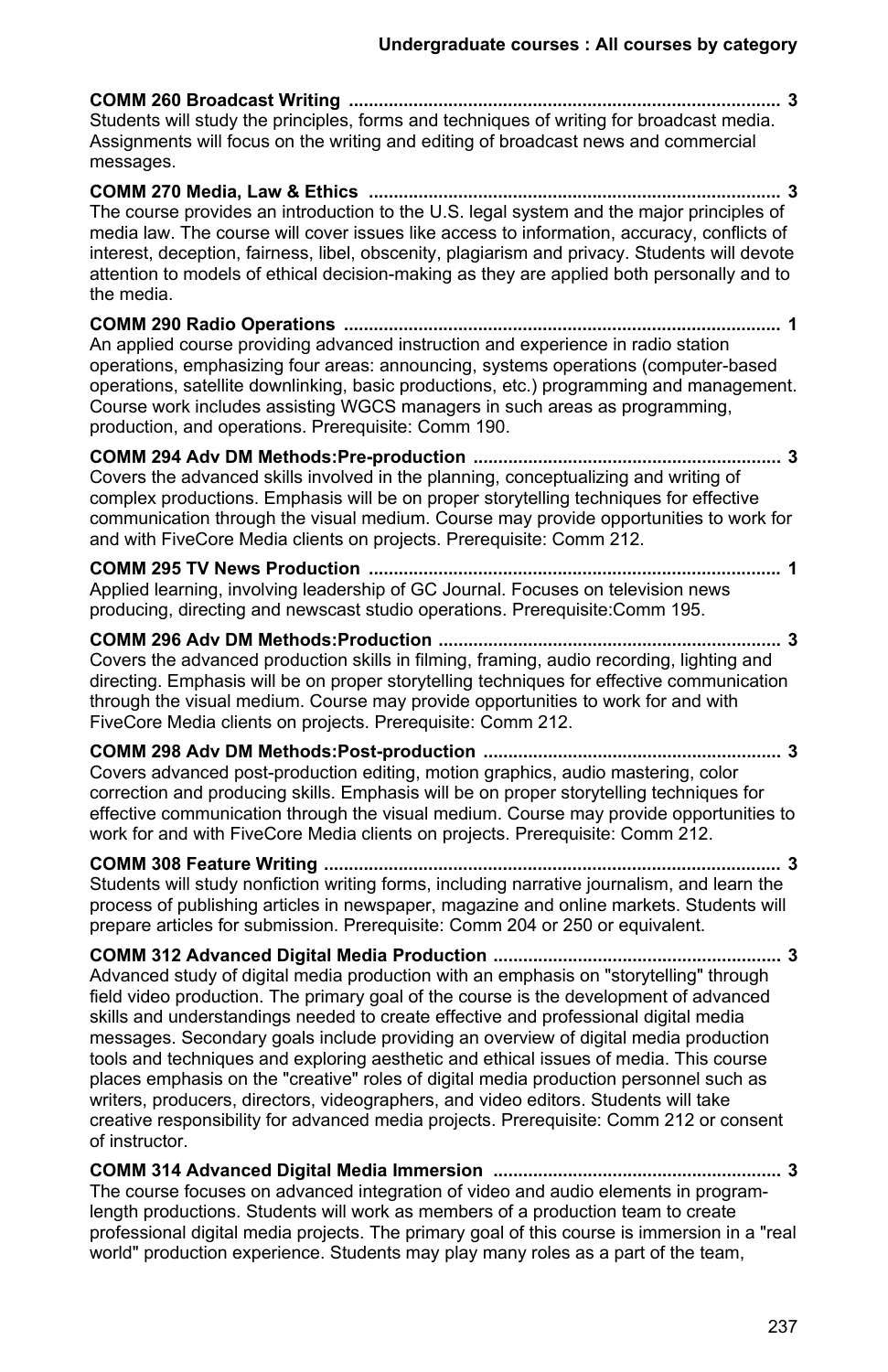including producer, director, writer, videographer and video editor. Prerequisite: Comm 312 or consent of instructor.

**COMM 322 Organizational Communication ................................................................. 3** An exploration of communication within organizations, as well as communication between organizations and the larger society. Topics include theories of communication and organizational structure; examination of power, culture, and conflict in organizations; and analysis of verbal and nonverbal messages in interpersonal, small-group and public settings. Assignments will assist students in developing skills in listening, analysis, speaking and writing. Prerequisite: Comm 240 or Bus 316.

**COMM 324 Principles of Public Relations ................................................................... 3** Introduction to public relations contexts, issues and practices - research, planning, communicating and evaluating. Emphasis on skills in analyzing public opinion and in communication with internal and external publics, with special attention to not-for-profit organizations. Prerequisite: Comm 240 or Bus 316.

**COMM 326 Creating for the Web ................................................................................... 3** This course examines the necessary tools for building successful web pages. Students utilize design elements and principles to emphasize the importance of the web as an effective form of communication. They also learn languages of page development (HTML/CSS) and responsive web design. Prerequisite: one college-level course in communication or graphic design. Prerequisite: Art/Comm 108

**COMM 350 Reporting for the Public Good ................................................................... 3** Journalism's role in serving the public good will be in the forefront as students discuss civic journalism, the watchdog function of the news media, tensions between profits and public service, and the advocacy of peace and justice. Students will focus on significant independent reporting projects intended to advance the public good. Prerequisite: Comm 250 or equivalent.

**COMM 360 Broadcasting for the Public Good ............................................................. 3** This course examines the philosophical, historical, technological and social aspects of broadcast and new global electronic media industries. Students will study aspects of broadcasting and new media economics, management, audience analysis, programming, media effects, government policy and FCC regulations for the public good.

**COMM 375 Animation ..................................................................................................... 3** Focuses on digital animation. Students will learn the skills needed to bring characters to life as well as create visual effects using computer software. Issues in the international contemporary visual culture will also be studied. Prerequisite: Comm 326.

**COMM 383 Communication and Society ...................................................................... 3** A study of communication issues in modern society with attention to the persons, institutions, media and systems that facilitate social interaction. An overview of communication philosophy as a basis for ethical and aesthetic perspectives.

**COMM 385 Studies in Communication ......................................................................... 3** Investigations into particular communication issues: social, scientific, philosophic, historical, aesthetic, political or institutional. Focus on an institution or topic of current interest.

**COMM 386 Film ............................................................................................................... 3** Survey of film as art, literature and mass medium. Historical development; authors and genres; philosophical, economic and political issues. A selection of 12 films for detailed study. Emphasis on "reading" film, understanding the medium's function and exploring contemporary cinematic issues.

**COMM 409 Internship ............................................................................................ 3 (1-3)** Experiential learning, usually in an off-campus professional setting, for communication majors and minors. The student contracts with a faculty member in regard to goals, performance expectations, supervision, evaluation and course subtitle. Prerequisite: consent of instructor.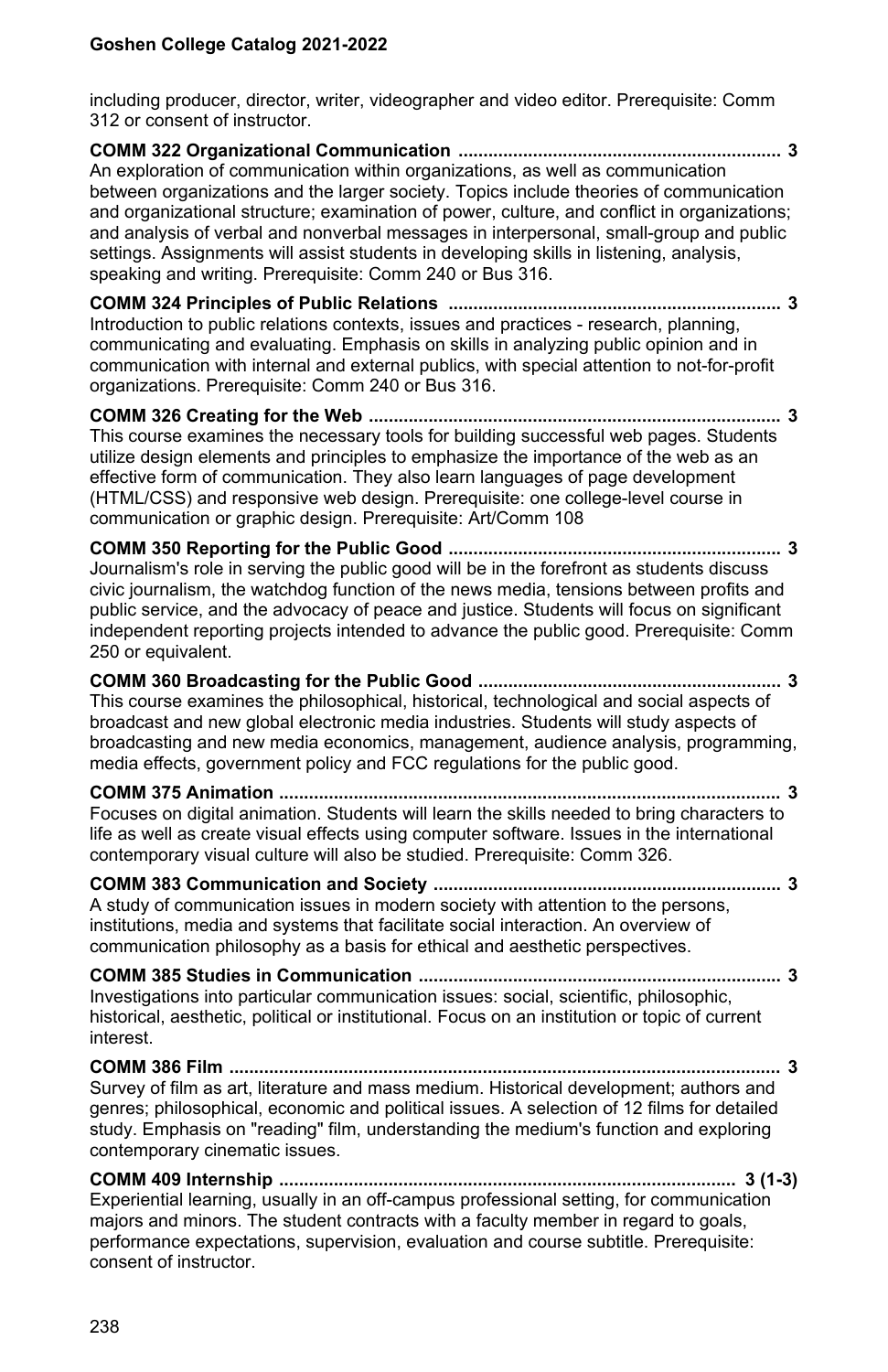**COMM 410 Senior Seminar ............................................................................................ 3** Senior Seminar offers a consideration of ethical and professional issues in the fields of art, communication, English, and theater. Assignments include information interviews with practitioners in the respective fields, oral presentations, and the preparation of a capstone portfolio and polished resume. With a focus on vocation, the course prepares students for professional work and other pursuits, including graduate school. **COMM 412 Special Project ................................................................................... 1 (1-3)** Students may conduct research of particular interest or pursue specialized applied projects in communication under faculty supervision. Prerequisite: consent of instructor. **Computer science courses COSC 206 Logic/Language/Computer Programming ................................................. 3** This course uses the Scheme functional programming language that is based on the concept of mathematical functions, using conditional expressions and recursion to perform computational problem solving. Students will gain an understanding about how computers interpret programming languages, including algorithms, memory storage of data, and data abstraction. Students will design, write, and test programs. This course prepares the student for Programming I. **COSC 216 Programming I .............................................................................................. 4** This course provides fundamental programming expertise in a higher-level computational language, focusing on such constructs as user defined functions, recursion versus iteration and files usage. The student also will engage in computational thinking and techniques of general problem solving, with emphasis on modular programming, parameter passing mechanisms, class abstract data types and algorithms. **COSC 270 Intro to Game Development ........................................................................ 3** An introduction to the process of game design and play experiences. Concepts, methods, techniques and tools used in the design of a variety of computer games in a 2D environment. Includes rapid prototyping, play testing and design iteration. C# is the computing language for the course. This course is part of a game development minor in collaboration with the art department, which offers the needed requirements for digital design technique, animation, and game art. **COSC 316 Programming II ............................................................................................. 4** This course focuses on using object-oriented problem solving techniques. Topics covered include object-oriented design, classes, encapsulation, inheritance, algorithmic analysis, and data structures. In particular, the course covers programming efficiently, and applying appropriate industry recognized tecniques to programming problems. This course looks at issues related to solving larger problems in depth than were covered in COSC 206 and 216. Prerequisite: COSC 216. **COSC 346 Human Computer Interaction ...................................................................... 3** This course covers principles for designing, implementing, and evaluating user interfaces. The course will introduce user-centered design, accessibility, rapid prototyping, experimentation, direct manipulation, and cognitive principles. Students will apply these principles in creating web sites and other interfaces. Prerequisite: COSC 216. **COSC 356 Computer Networking & Security ............................................................... 3** Structure and components of computer networks, packet switching, layered architectures, and congestion management. Also covers principles of computer security, network security, application security, data security, threats, vulnerabilities, access control, and cryptography. Prerequisite: COSC 216 or consent of instructor. **COSC 360 Operating Systems ...................................................................................... 3** A study of operating system concepts and structures with a major focus on process

control, memory management, I/O management and concurrent processes. Programming with multiple threads, synchronization (mutex locks and condition variables), data races, deadlock, and program invariants. Prerequisite: COSC 316.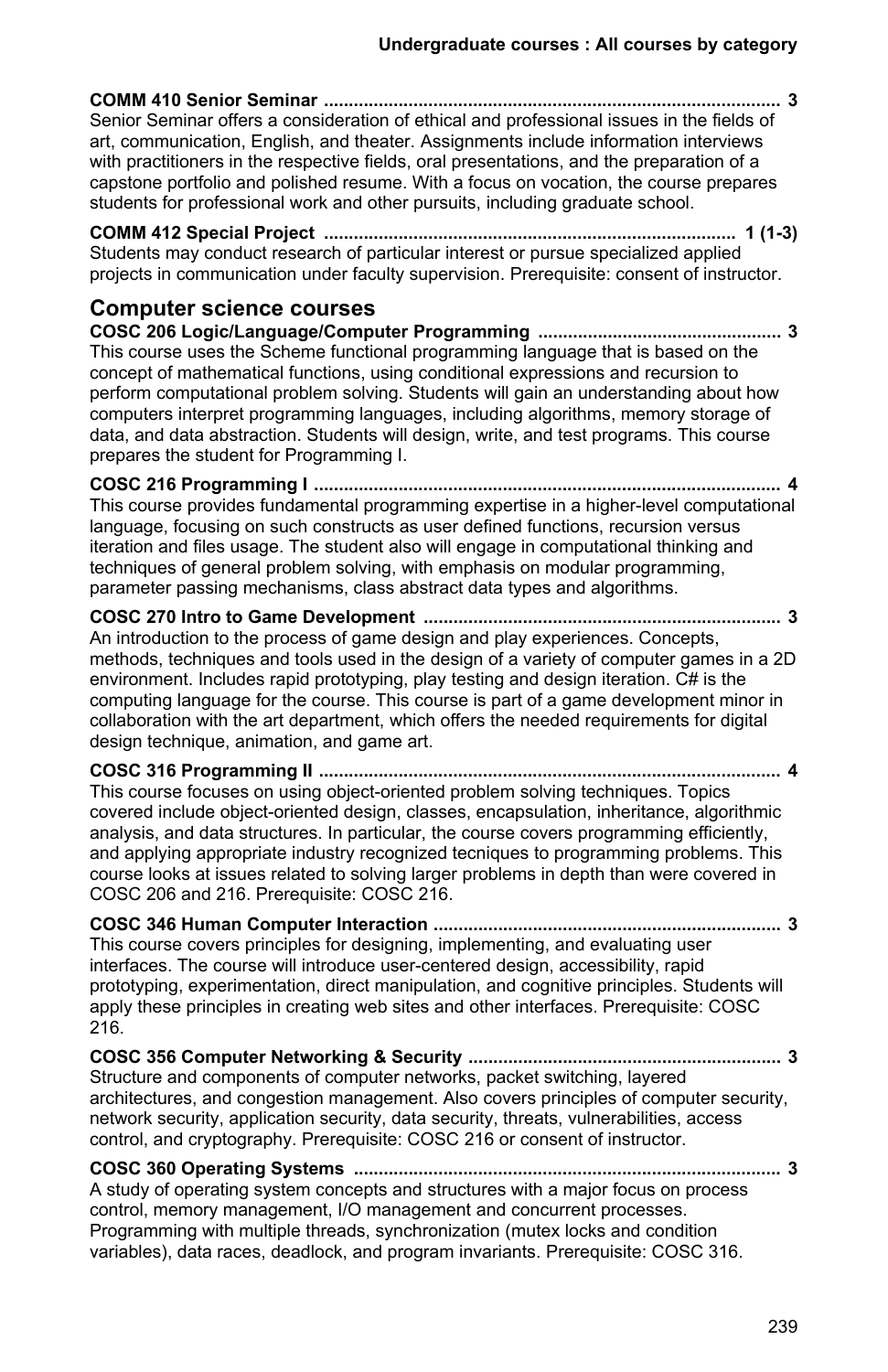**COSC 365 Analysis of Algorithms ................................................................................ 3** Course covers the design and analysis of efficient algorithms. Topics covered include sorting, search trees, heaps, hashing, divide-and-conquer, dynamic programming, randomized algorithms, stochastic algorithms, approximation algorithms, amortized analysis, probabilistic analysis, competitive analysis. Prerequisite: COSC 316 and MATH 205.

**COSC 366 Database Design .......................................................................................... 3** The proper design of databases and their construction through diagramming tools and SQL. Attention is also given to form and report development, data warehouse and data mining issues, and administrative issues such as user security. Students gain experience in robust database environments such as MySQL and in web environments. Prerequisite: COSC 216.

**COSC 370 Advanced Game Development ................................................................... 3** Advanced work in designing games and playful experiences, building on skills developed in COSC 270. Work in a 3D environment, program in C#, and learn how to develop in Unity. This course includes students from both art and computer science. The expected outcome for this class is a full-fledged game with provisioning for a retail environment across multiple platforms. Teams will incorporate environmental and character art while extending their knowledge of appropriate software and digital design techniques. Dynamics and creation of game narrative will be covered. Prerequisite: COSC 270 and COSC 316 or permission of instructor.

**COSC 375 Special Topics ..................................................................................... 3 (1-3)** Topics will be selected based on student interest. Possible topics include: Knowledge Management, Artificial Intelligence, Data Science, Health Information Systems, Computer Architecture, Compiler Design, Machine Learning, Software Engineering, Theory of Computation, and Computational Linguistics. Other topics will be considered. Course may be repeated. Prerequisite: COSC 316 or consent of instructor.

**COSC 406 Systems Analysis ........................................................................................ 3** A structured approach to solving organizational problems. The focus of the course is on determining the needs of a real organization and meeting those needs through the design of an information system. Topics such as feasibility analysis, determining requirements, documenting processes and data requirements through modeling tools, designing a new system, and implementation issues are covered. Prerequisite: COSC 316 and 366 or consent of instructor.

**COSC 409 Internship ............................................................................................. 3 (1-3)** Work experience in or student observation of the computer field. Each student's project is individually arranged with the instructor. The course is designed to integrate and apply theoretical learning with experience. Students desiring a computer internship must be a Computer Science or Information Technology major/minor and must have completed at least 12 hours of major/minor requirements. This course is repeatable.

**COSC 410 Senior Seminar ............................................................................................. 1** Summative course for the Computer Science and Information Technology majors. This course discusses the enormous impact that computing has had on society at large. It will also examine issues concerning a sustainable future and how that places added responsibilities on computing professionals. Course also considers professional ethics, professional development, professional communication, and collaborating in person as well as remotely. The course is an assessment of mastery of learning outcomes for the major. Prerequisite: Senior standing.

**COSC 416 Project Management .................................................................................... 3** Working with the organization from COSC 406, students gain practice in managing the system life cycle; requirements determination for logical design, physical design, testing and implementation of a system for a local organization. Topics include system and database integration issues; metrics for project-management and system-performance evaluation; managing expectations of superiors, users, team members and others related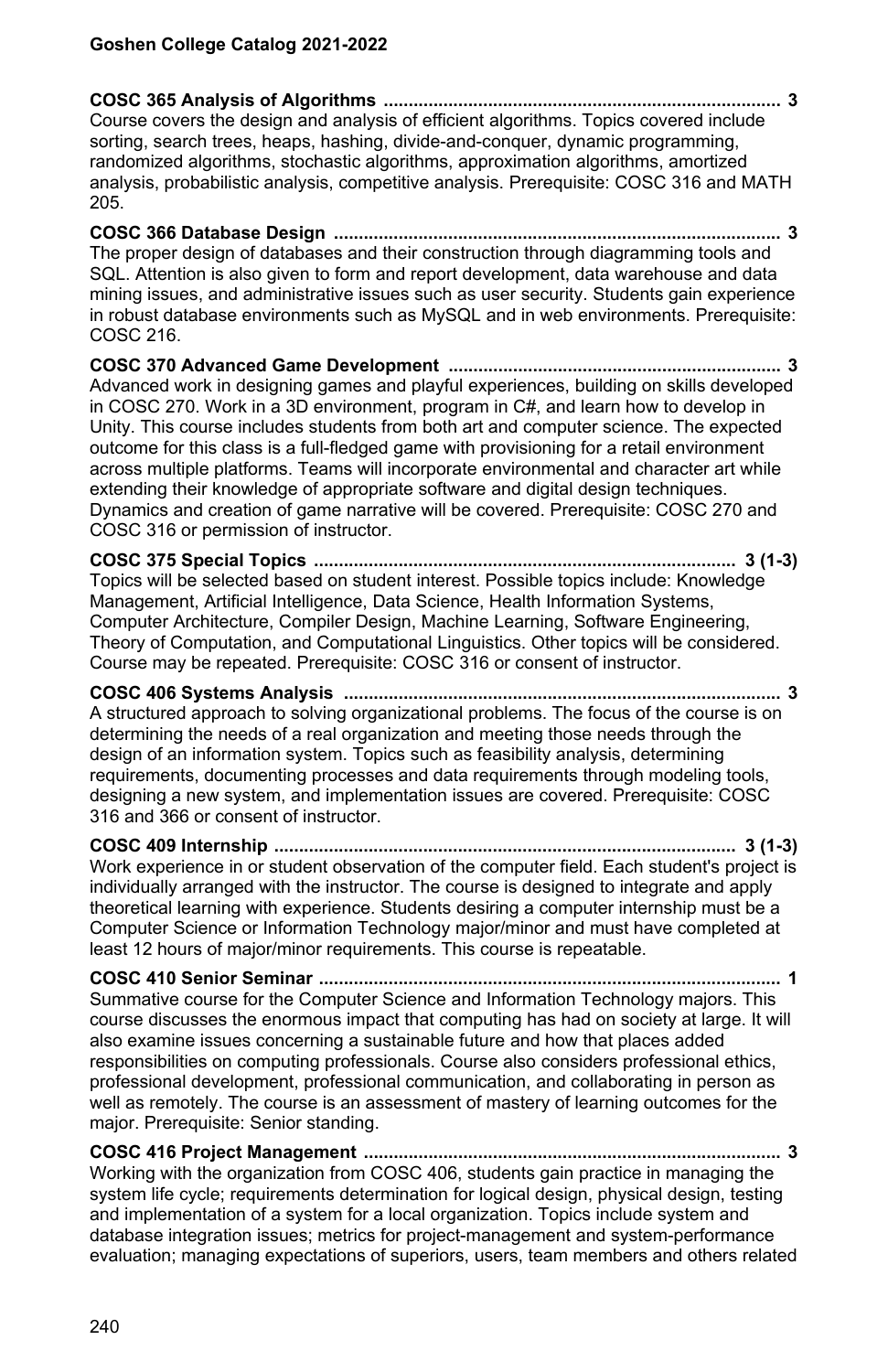to the project; determining skill requirements and staffing the project; cost effectiveness analysis; presentation techniques; effective management of both behavioral and technical aspects of the project. Prerequisite: COSC 406.

# **Goshen CORE courses**

**CORE 100 Identity, Culture and Community ................................................................ 3** How do people with diverse identities live together in a vibrant community? Students will acquire perspectives and skills to prepare them to thrive in their intercultural experience whether in the college community, the local community or the global community. Students will explore the construction of identity, the components of culture, and elements of community. Also facilitates the transition to college (academic, social and spiritual), introduces the Goshen Core with the liberal arts context, and allows exploration of areas of study and career possibilities. Taken in the fall semester of the first year.

**CORE 104 Learning Community ................................................................................... 1** A continuation of the first semester Core 100 experience with a focus on vocation, leadership, and career development. Taken in the spring semester of the first year. Required for all new fall first-year students and for fall and spring transfer students who have a transfer course equivalent to CORE 100. Prerequisite: CORE 100.

**CORE 106 Culture and Community .............................................................................. 3** This course for transfer students and spring semester first-time students combines course content from the CORE 100 and CORE 104 courses. Students will explore identity and culture, specifically the question: How do people with diverse identities live together in a vibrant community? Course content will also include an introduction to the Goshen Core and campus resources for career development and spiritual growth.

**CORE 110 Academic Voice:Speaking and Writing ..................................................... 3** In this course, students practice crafting and presenting speeches and essays using the tools of critical reading, analysis, active listening, rhetoric and research, with the purpose of developing their voices to participate in academic conversations. Taken in the fall or spring semester of the first year. Prerequisite: SAT verbal score of 480 (old) or 540 (new), ACT English score of 20, or Engl 105.

**CORE 115 Wellness for Life .......................................................................................... 1** Explores the influence of physical activity and dietary choices on risk of cardiovascular disease, diabetes, hypertension, obesity, and mental/emotional disorders. Examines personal, genetic, attitudinal and behavioral components of wellness. Taken in fall or spring semester of first year.

**CORE 120 Engaging the Bible ....................................................................................... 3** An introduction to biblical literature that provides a foundation for current expressions of Christian faith and practice. Students will gain skill in the use of academic resources and methods in order to read, interpret and communicate more effectively. This course should be taken by the Fall semester of the second year. Core 110 should be taken prior to or in the same semester.

**CORE 153 GC Sem: The Digital Age ............................................................................. 3** Explores the impact of mass media on individuals and cultures, both historically and in contemporary society. Considers legal and ethical issues as well as strategies for users, creators and critics of the media. A GC Seminar and Social World course in the Goshen Core. Prerequisite CORE 110 or equivalent, quantitative literacy.

**CORE 160 GC Sem: Energy and Environment ............................................................ 3** Humankind has built an amazing civilization on planet Earth by exploiting fossil fuels. Now we confront challenges such as climate change, the limits of oil extraction, and our impact on other species. An understanding of physics, particularly of energy, is key to identifying promising solutions. A GC Seminar and Natural World course in the Goshen Core. Prerequisites: CORE 110 or equivalent, quantitative literacy.

**CORE 170 GC Sem: Speaking of Death ....................................................................... 3** Why do we fear death? How is our understanding of death bound together with our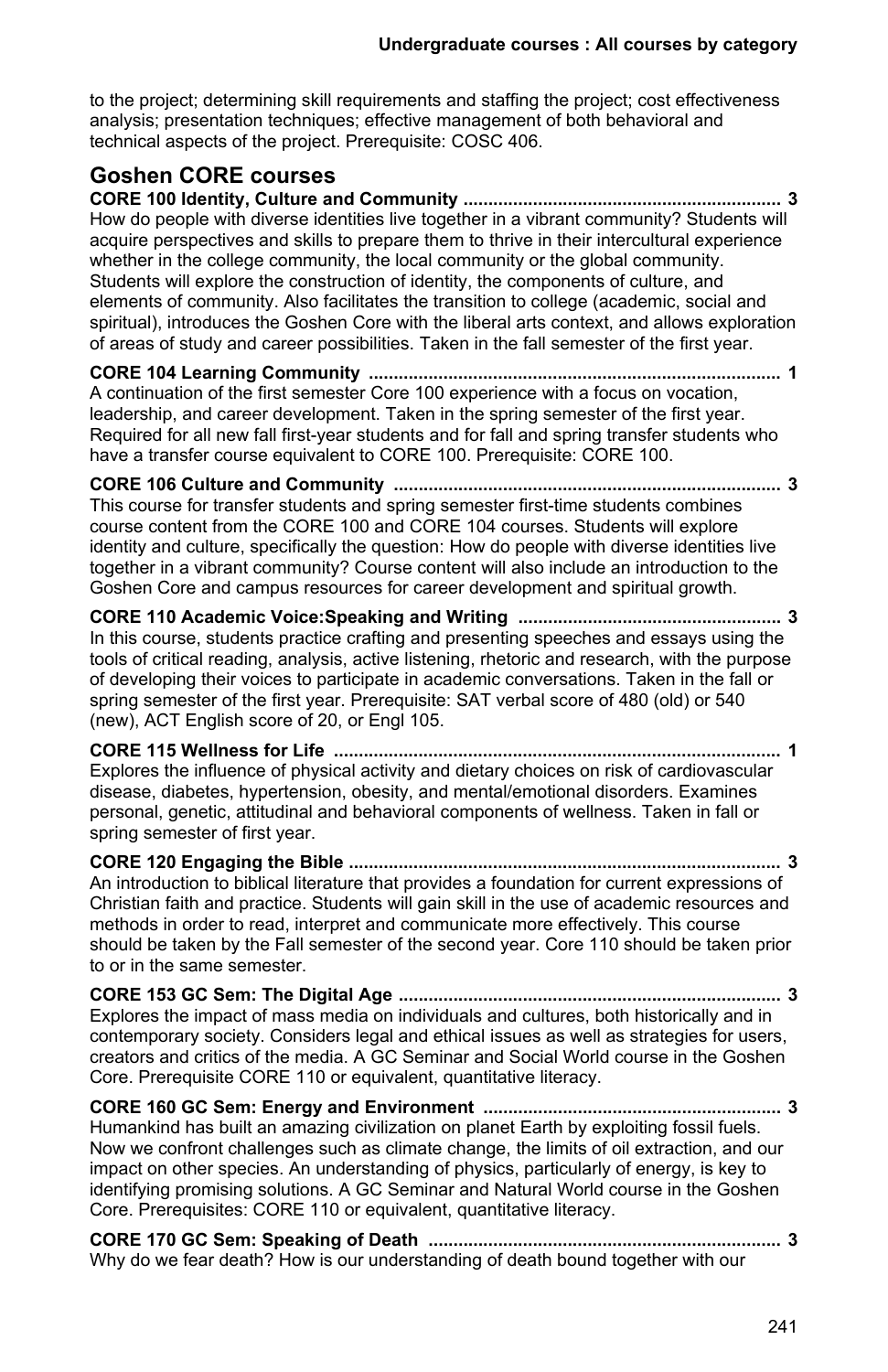concept of human nature, the sacred, and human responsibility? This course will look at the economics of death, religious beliefs, commemoration and consolation. It will draw heavily from literature and the arts. A GC Seminar and Religious World course in the Goshen Core. Prerequisites: CORE 110 or equivalent, quantitative literacy.

**CORE 172 GC Sem: Religion and Politics ................................................................... 3** How does religion function as a force for transformation and change in society, or a source of stability? And how does the political world feed back into the world of faith? This course examines the impact of religious beliefs, religious practices, and religious communities on the broader world of politics: governance, social issues, and the organization of the polis. A GC Seminar and Religious World course in the Goshen Core. Prerequistites: CORE 110 or equivalent, quantitative literacy.

**CORE 173 GC Sem: World Christianity ........................................................................ 3** Why is Christianity growing so rapidly in most parts of the world while it appears to be declining in Europe and North America? This course will investigate assumptions about secularization and globalization. It will look especially at Catholicism, African Indigenous Churches, Pentecostalism, and the Anabaptist-Mennonite church. Students will participate in interpreting data gathered in primary research by the professor. A Goshen Seminar and Religious World course in the Goshen Core. Prerequisites: CORE 110 or equivalent, quantitative literacy.

**CORE 174 GC Sem:Philosophy, Wonder & Exist ........................................................ 3** A recurring issue in philosophy is the relationship between the body and the soul. One approach to this perplexing problem is to synthesize and integrate these two features of human existence, contending that we are fundamentally material beings or most essentially spiritual beings. This course asks students to confront the body/soul integrative question (or mind-body synthesis) through the careful reading of seminal texts in philosophy, psychology, theology, and literature. Critiquing what Blaise Pascal and Soren Kierkegaard describe as a culture of distraction that avoids metaphysical questions. Course readings and assignments invite students to existentially confront and personally engage with central philosophical questions. While interdisciplinary in nature, this course serves as a primary introduction to the field of philosophy through the lens of a salient and enduring issue. A Goshen Seminar and Religious World course in the Goshen Core.

**CORE 175 Religion and Work ........................................................................................ 3** This course explores the ambiguous relationship between religion and social attitudes toward work. How do religious values influence the way we work, how we integrate work into our personal identity, and which type of work is done by whom? Includes analysis of religious texts, historical study, and application to the contemporary global economic context. A GC Seminar and Religious World course in the Goshen Core.

**CORE 176 GC Sem: Amish, Menn, and Am Religio .................................................... 3** This course asks the question what does it mean to be an American? through the lens of diverse stories from Mennonite and Amish groups from the first days of European presence in North America to today. White or black, buggy-riding or Prius-driving, conservative or progressive, these groups have answered this question in all kinds of different ways, demonstrating how wide the spectrum of religion in America can be. Without moralizing or dogmatics, this class will use them as tourguides to touch on the American intersections of religion with migration, politics, gender, class, race, ethnicity, violence, sexuality, politics, pluralism, or law.

**CORE 180 GC Sem:Identity in World Literature .......................................................... 3** Explores the expression of individual and national identity in novels, essays and poems from post-colonial global contexts. Uses multiple lenses: literary, historical, political, faith, and gender. A GC Seminar and an Artistic World course in the Goshen Core. Prerequisite CORE 110 or equivalent, quantitative literacy.

**CORE 181 GC Sem:Writing About Home ..................................................................... 3** How do we think about "home" and represent "home" to one another? Is it where we are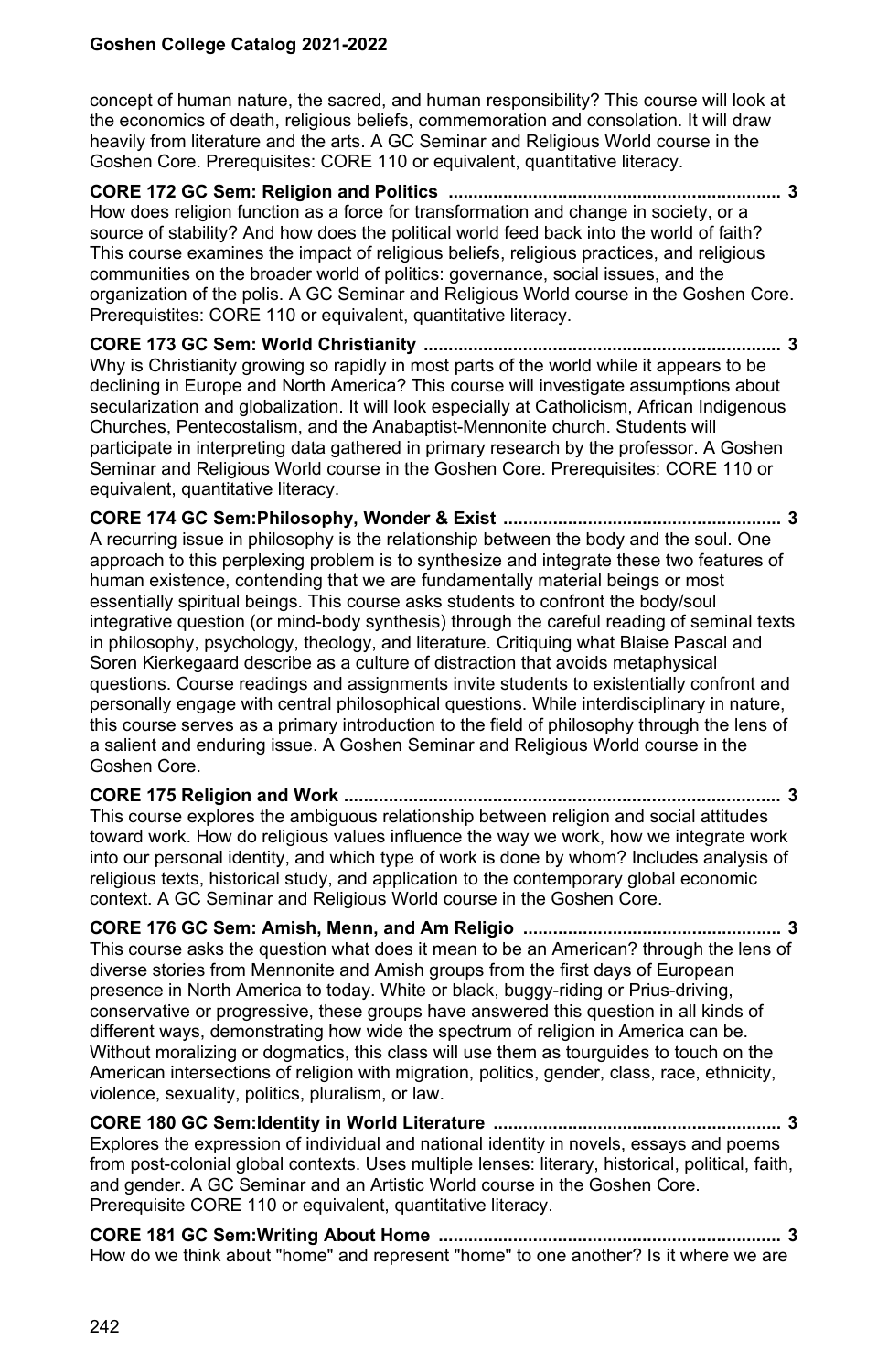from, or where we are, or both? How does it relate to where we are going? We will explore these issues at the level of our families, our campus, our local communities, and our nations, using literature, film and other resources. A GC Seminar and Artistic World course in the Goshen Core. Prerequisites: CORE 110 or equivalent, quantitative literacy.

**CORE 184 Are We Still Human? .................................................................................... 3** How has the definition of being human changed over time--along with societal developments in biology, technology and spirituality? And how is that changing definition of humanity reflected and explored in literature, film and other arts? A GC Seminar and Artistic World course in the Goshen Core. Prerequisites: Core 110 or equivalent, quantitative literacy.

**CORE 186 GC Sem: Walking in the World ................................................................... 3** What do walking, thinking, observing, being in the world, and writing have in common? This course explores the interrelatedness of human ideas and actions with the environment experientially, intellectually, and creatively. By encouraging students to physically explore (walk in) the world around them, to read outstanding writers on the subject, and to produce their own writing, we will encourage students to investigate the world?s body while also considering themselves as a part of the body of the world. How we view the natural world has everything to do with the ways we have been taught to see it. A GC Seminar and Artistic World course in the Goshen Core. Prerequisites: Core 110 or equivalent, quantitative literacy.

**CORE 187 The Poetry of Hip Hop ................................................................................. 3** In this course we'll study rap as the poetry it is, paying attention to features such as rhythm, rhyme, allusion, and wordplay. We?ll also think about how rap?s seemingly extra-poetic features?its musicality, its performativity, its close reliance on sound technology?invite us to expand our definition of poetry more broadly. For a final project, you will research and write an argumentative essay about a current social issue, and then revise your essay into an original rap song. A GC Seminar course that meets the Artistic World requirement.

**CORE 192 GC Sem: War, Peace, Nonresistance ......................................................... 3** Can or should Christians participate in war? What form should the responsibility to pursue peace take? From early in the tradition, Christians have struggled to answer these questions. In this course we examine how concepts of pacifism, just war, and holy war developed and the many forms that peacemaking takes--especially today. A Goshen Seminar and Peacemaking course in the Goshen Core. Prerequisites: CORE 110 or equivalent, quantitative literacy.

**CORE 210 Professional Communication Skills ........................................................... 4** A course for adult students that responds to the challenges of professional communication expectations. The focus is on critique and the development of individual written and oral communication skills for content, style and effectiveness. Access and management of information will also be addressed.

**CORE 250 Cultural Perspectives: ................................................................................. 3** Students learn from a variety of perspectives as they relate to a new culture in an immersive context and, in the process, learn about themselves. This course develops understanding and skills for communicating and working across cultures and encourages the cultural competence important to succeed in the global community.

**CORE 251 Cultural Perspectives: ................................................................................. 3** Students learn from a variety of perspectives as they relate to a new culture in an immersive context and, in the process, learn about themselves. This course develops understanding and skills for communicating and working across cultures and encourages the cultural competence important to succeed in the global community.

**CORE 260 Global Topics: .............................................................................................. 3** The course for the interdisciplinary academic content in the ?study? portion of SST: lectures, field trips and reading/writing. It will focus on one local theme or issue shaped by global forces. Students will explore a topical question historically, politically,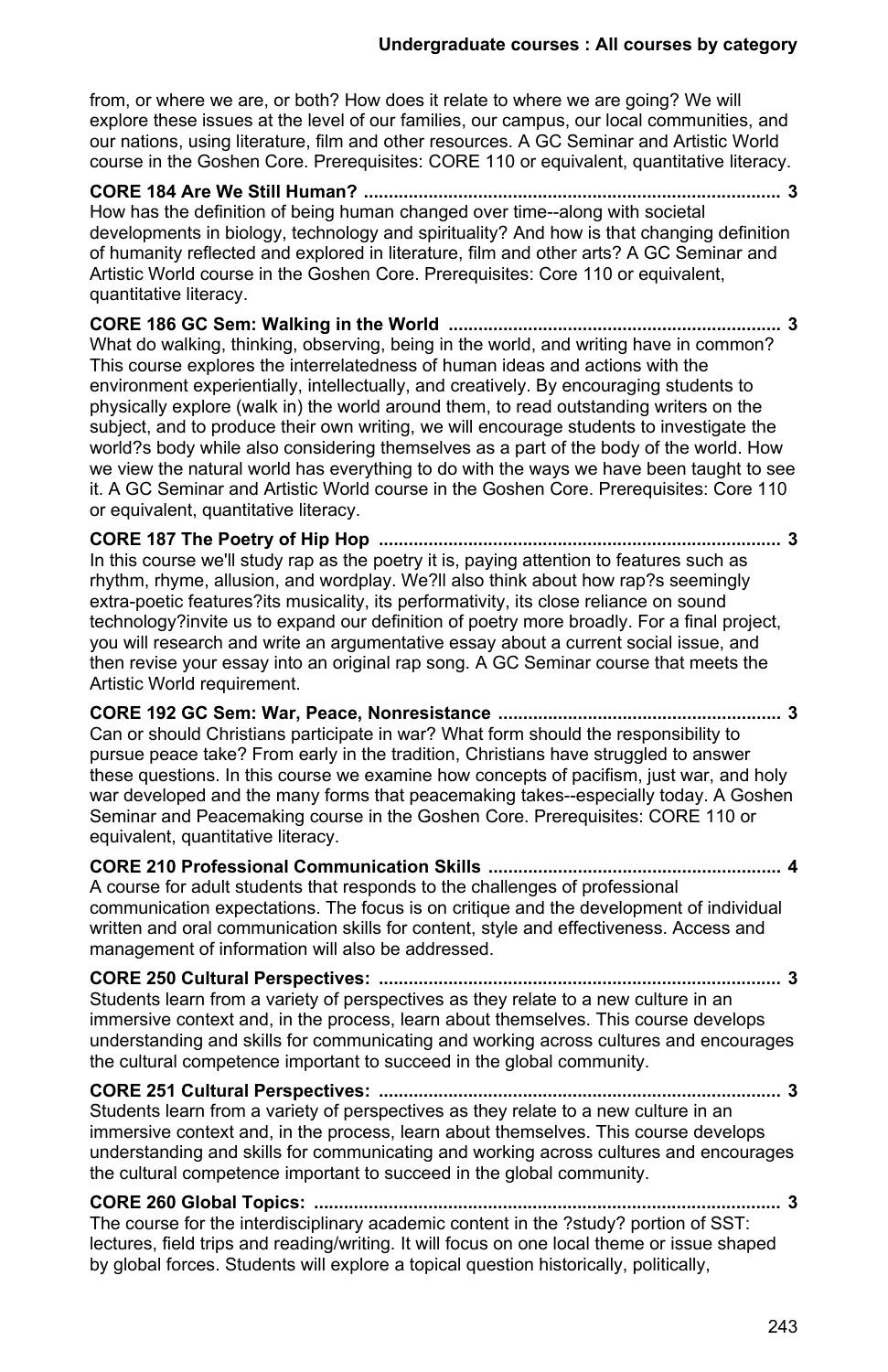sociologically, economically, environmentally and in the arts with local experts.

**CORE 270 Community Engaged Learning: .................................................................. 3** A volunteer placement in an immersive community setting with an organization that serves the community in the ?service? portion of the semester, plus an action-research project. This action oriented mode of learning will help students develop their own sense of social responsibility in a cross-cultural setting. The research project will use interview and participant-observation methodologies.

**CORE 271 Community Engaged Learning: .................................................................. 3** A volunteer placement in an immersive community setting with an organization that serves the community in the ?service? portion of the semester, plus an action-research project. This action oriented mode of learning will help students develop their own sense of social responsibility in a cross-cultural setting. The research project will use interview and participant-observation methodologies.

**CORE 300 Global Issues: .............................................................................................. 3** Designed as a capstone for students completing On-campus Intercultural Study, and as an elective option for students who return from Study Service Term, this course guides students in reflecting on their cross-cultural experiences and in considering how these influence personal relationships, decision and goals. Rooted in the study of a particular theme such as global poverty or religion in world cultures, students will analyze their own cultures and the cultures around them via reflective writing, readings, guided discussions and service learning ventures. Prerequisite: 9 credit hours of On-campus Alternate Program, completed Study Service Term, or consent of instructor.

**CORE 305 SST Integration Capstone ........................................................................... 2** An online course taken after completing a semester of study abroad. Students will reflect on their international and intercultural experiences at Goshen College and complete a portfolio project that synthesizes their learning. The goal of the course is to integrate lessons learned in the Goshen Core, the major, and the international experience.

**CORE 309 Lead Serve in Multicultural World .............................................................. 3** The modern workforce is rapidly becoming a mosaic of colors, languages, cultural traditions and values. This demographic reality poses an immense challenge for both workforce and leaders. The goal of this course is to better understand different cultural values and styles, to recognize one's own biases and assumptions and to value diversity. Designed for students in adult programs.

# **Criminal justice and restorative justice courses**

**CJRJ 100 Introduction to Criminal Justice .................................................................. 3** This course provides an introduction to the criminal justice system in the United States. Students will develop a general understanding of the criminal justice system?s response to crime in society and be introduced to the components of the system ? police, courts, and corrections.

**CJRJ 200 Sociology of Crime and Deviance ............................................................... 3** This course introduces students to criminology and criminological theories. Crime and reactions to crime will be examined as they relate to social and institutional life in contemporary U.S. society. Students will gain an understanding of theoretical approaches taken to understand the relationship between what constitutes ?crime,? the relationship between criminal behavior, and the social, cultural and institutional forces behind those behaviors.

**CJRJ 310 Issues in Criminal Justice ............................................................................ 3** Contemporary issues, e.g., mass incarceration, race and the criminal justice system, organizational power relationships. Prerequisite: CJRJ 100

**CJRJ 409 Internship ....................................................................................................... 2** An approved internship or work experience related to Criminal Justice and Restorative Justice.

|--|--|--|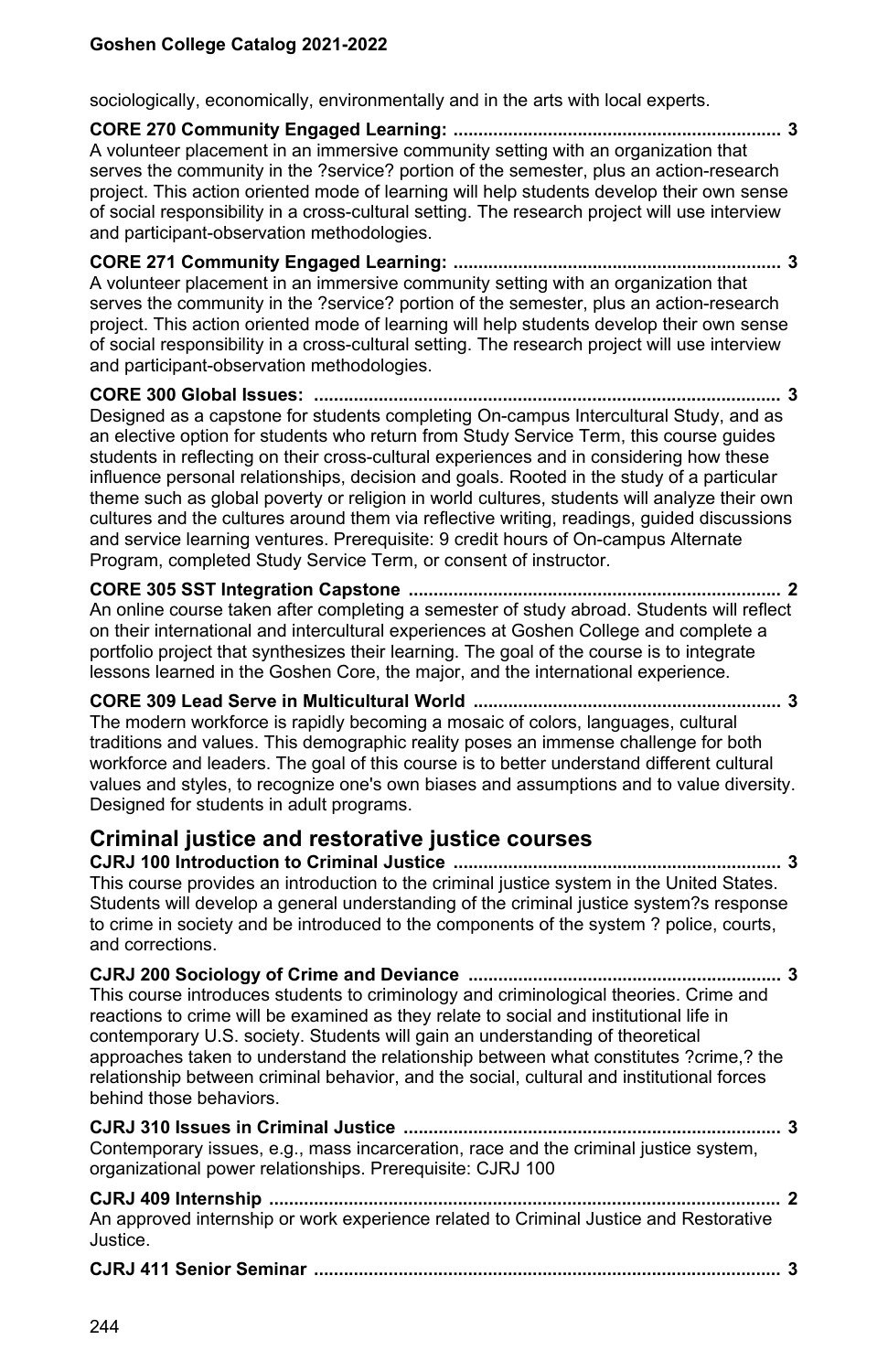Students will complete a major research project on a topic of their choosing, leading to a 25-35 page thesis. Prerequisite: CJRJ 310: Junior Seminar.

# **Department of collegiate studies courses**

**DCS 110 Academic Success ......................................................................................... 1** This course provides students with a toolbox of learning strategies based on learning science and orients them to campus support services and resources. Students practice strategies to organize themselves and their materials, manage their time, read and study effectively, and to prepare for and take tests. They learn to navigate the jump from high school to college or improve their study habits for success in college. .

**DCS 210 Career Exploration .......................................................................................... 1** An interactive exploration of career decision making. Introduces students to the concepts of career, life planning and vocation through identifying strengths, clarifying values and self-evaluation. Provides information about educational and career options. Meets Tuesday and Thursdays for twelve 75-minute sessions, combining lecture and discussion group formats.

**DCS 409 Interdisciplinary Practicum ............................................................................ 1** An approved internship, work experience or service hours on campus or in the community as defined in conjunction with the interdisciplinary major advisor. The practicum should relate to a field or activity related to at least two of the three concentrations in the interdisciplinary major. Requires 40 clock hours per credit hour, mid-term evaluation and onsite supervisor evaluation. Prerequisite: at least two courses in the related concentrations and permission of instructor.

**DCS 410 Interdisc Senior Sem ...................................................................................... 1** An elective course option for interdisciplinary majors. Weekly meetings led by the interdisciplinary major advisor for reading, discussion, and reflection on professional, vocational, and ethical/spiritual topics. Students will develop a capstone portfolio that integrates their disciplinary training and develops career resources. Prerequisite: practicum or internship credit.

## **Economics courses**

**ECON 200 Principles of Economics ............................................................................. 3** This course will introduce students to the fundamental concepts of micro and macro economics, including economic relationships and processes, analysis of markets and price behavior, economic activities of governments, aggregate income determination, banking, and trade.

**ECON 306 International Economics ............................................................................. 3** Factors in international economic relations; international trade theory; balance of international payments; foreign exchange; commercial policy of the United States and other countries; foreign investment and economic development; international economic cooperation. Prerequisite: Econ 200 or consent of instructor.

**ECON 308 Economic Development .............................................................................. 3** Provides a general overview of the development field and surveys major issues from a range of viewpoints. Topics include trade and financial problems faced by developing countries, evaluation of various models of development and application of economic techniques to development problems.

**ECON 309 Environmental Economics .......................................................................... 3** In this course we consider how economic activity affects the environment and how environmental destruction can, in turn, harm the economy. We apply the concepts of externalities, public goods and open-access resources to topics such as air pollution, climate change and green business practices.

**ECON 310 Economics of War and Peace ..................................................................... 3** National defense spending is the largest category in the discretionary portion of the federal budget, larger than all the other categories combined. This course examines the benefits and costs of this commitment of public funds. Topics include the armament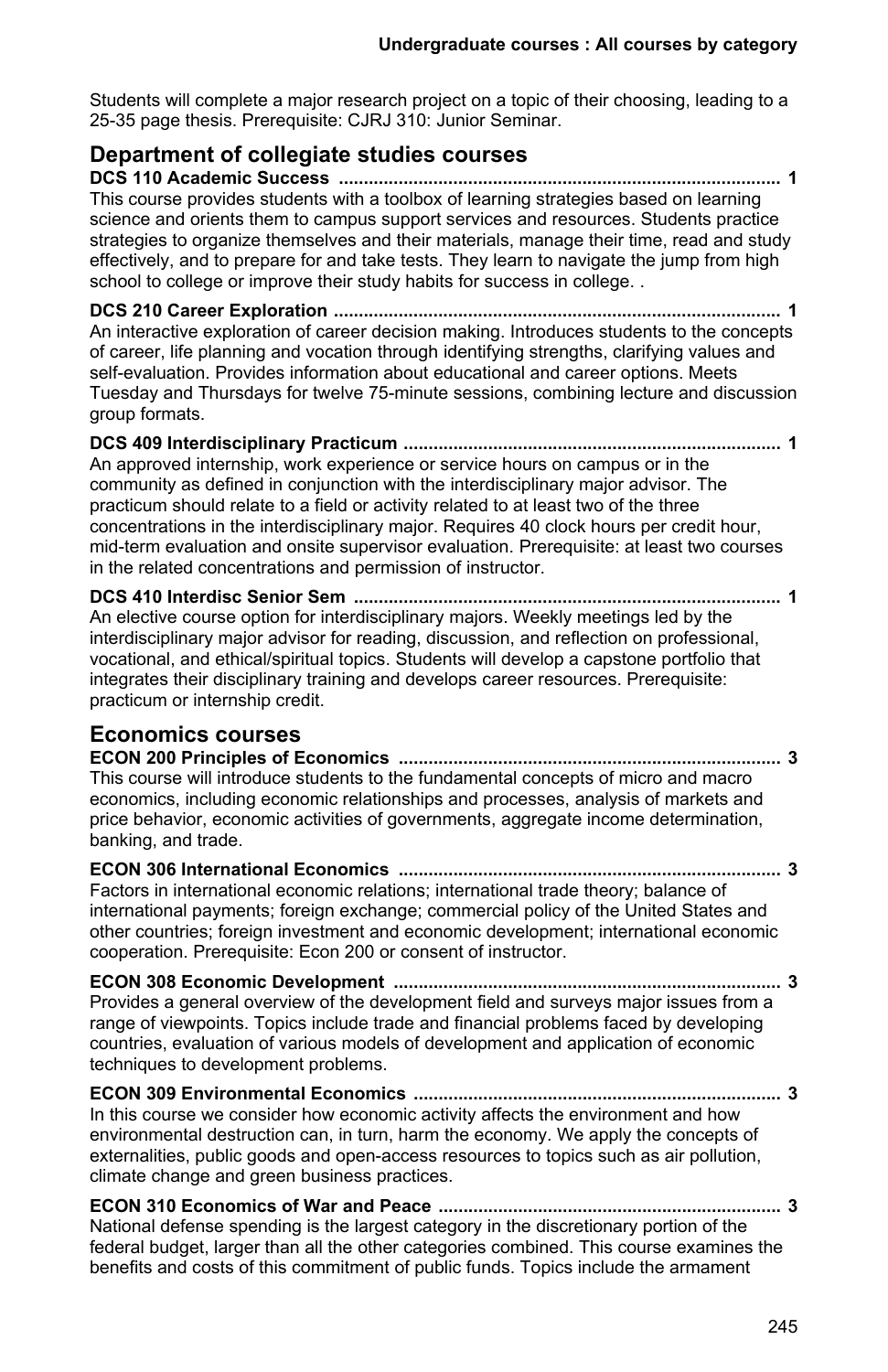industry, national security, government financing, terrorism and peace-making.

**ECON 315 Economic Models and Measurement ......................................................... 3** Micro and macro economic concepts using mathematical analysis will be included in this course. Prerequisite: Econ 200 and completion of the student?s math requirement.

**ECON 345 Economics of Sustainability ....................................................................... 3** This course explores the transformation necessary to create a sustainable economy using a triple-bottom-line perspective: planet, people, and profit. Students will learn about the organizational and structural changes required to promote a sustainable economy, focusing on the objectives of sustainable scale, just distribution and efficient allocation as well as public- and private-sector strategies to support the transition from carbon-based resources to renewables. Prerequisite: Econ 200 or Econ 309.

**ECON 375 Topics .................................................................................................. 3 (1-3)** Depth study on a selected topic in economics. Intended to accommodate student interest and/or faculty expertise in specific business issues. Issues may vary from year to year and may include off campus trips during May term.

**ECON 400 Selected Readings ....................................................................................... 1** Special topics for majors and minors.

## **Education courses**

**EDUC 201 Foundations of Education .................................................................. 4 (3-4)** Includes both campus and field study of learning environments, classroom management and instructional methods that meet the needs of diverse student populations. The course emphasizes race, gender, ethnicity, socio-economic status, family structures, language and exceptionalities from a social justice, critical perspective in light of the historical, philosophical, and social foundations of education. 20 hour field placement required. Prerequisite: 2.5 GPA

**EDUC 300 Exceptional Learners: Elementary ............................................................. 3** A study of students with exceptionalities within an academic setting offers practical information on meeting students' exceptional needs within mainstream classrooms. The course provides basic information on identification procedures, characteristics of different categories of special education, instructional methods, materials, adaptations, and accommodations to meet the needs of diverse learners. The professional context and collaborative nature of designing and implementing educational services for exceptional students is explored. This course is tailored to meet exceptional and developmental needs of elementary school learners. Field placement in a diverse classroom setting required.

**EDUC 301 Curriculum Studies:Math ............................................................................. 2** A study of mathematics pedagogy with an emphasis on conceptually sound and developmentally appropriate lessons. Includes selecting and evaluating topics of study, multiple representations of information and instructional strategies, interdisciplinary teaching, and using school and community resources. Also includes differentiation and modifications for special needs students. Field experiences in diverse classrooms.

**EDUC 302 Exceptional Learners: Secondary .............................................................. 3** A study of students with exceptionalities within an academic setting offers practical information on meeting students' exceptional needs within mainstream classrooms. The course provides basic information on identification procedures, characteristics of different categories of special education, instructional methods, materials, adaptations, and accommodations to meet the needs of diverse learners. The professional context and collaborative nature of designing and implementing educational services for exceptional students is explored. This course is tailored to meet exceptional and developmental needs of middle and high school learners. Field placement in a diverse classroom setting required.

**EDUC 303 Literacy I:Developmental ............................................................................. 3** A study in the development of reading, writing, listening and speaking. Focus on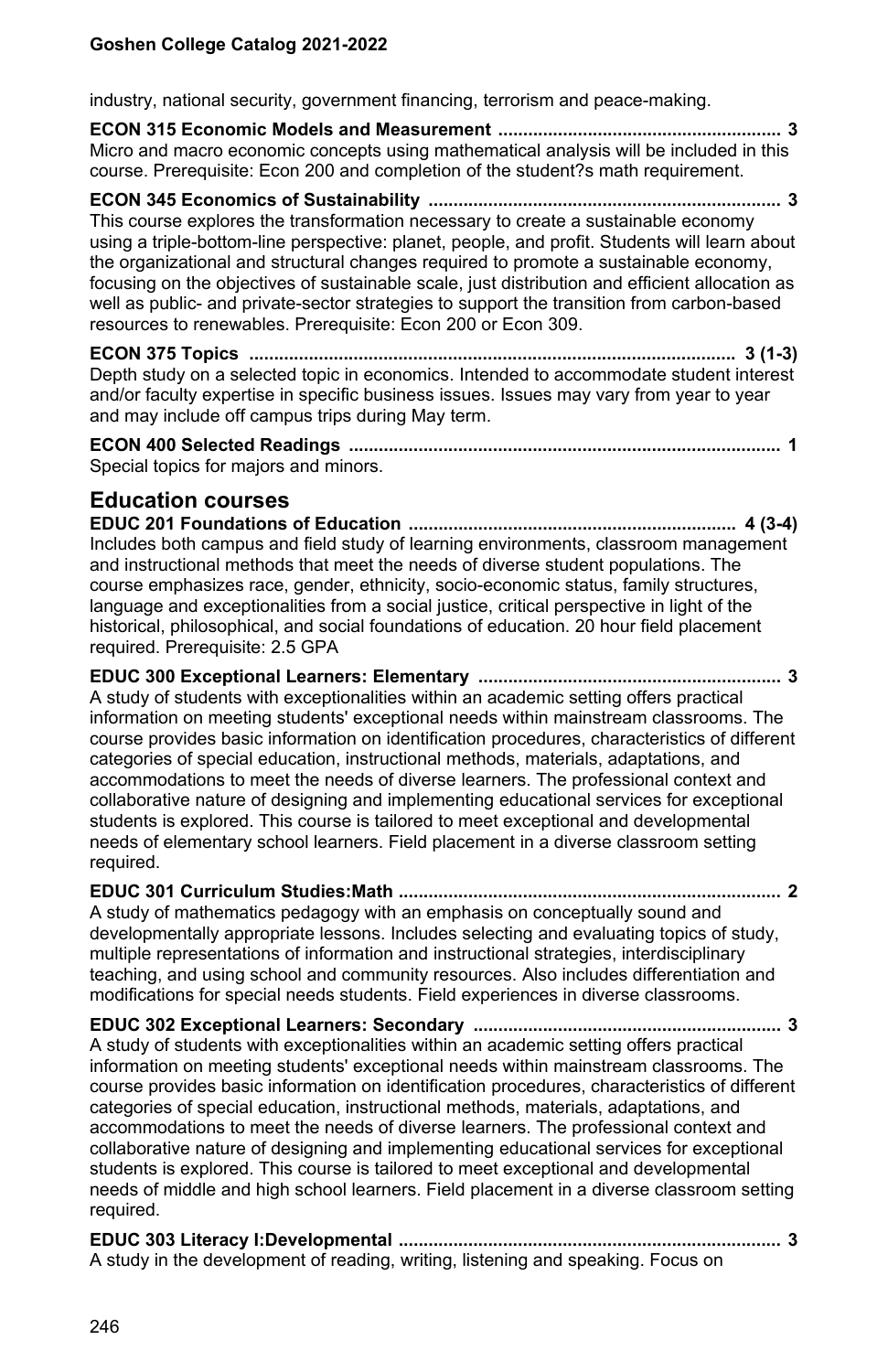research-based, standards-based, student-centered instructional methods, assessment and developing authentic engagement that leads to a life-long enjoyment of reading and writing in many modes and styles. A study of literacy development, methodology and curricular options for K-6 learners. Includes study of literacy and English language learners and differentiation. Field placement in diverse classroom settings.

**EDUC 304 Curriculum Studies:Social Studies ............................................................ 2** A study of social studies curriculum and pedagogy with special emphasis on instruction and assessment, including connecting curriculum to student's prior learning, abilities and needs. Field experiences in diverse settings. Enrollment limited to those who have been admitted to the teacher education program.

**EDUC 307 Children's & Adolescent Literature ............................................................ 3** A survey of children's and young adolescent literature studying genre, authors, illustrators, the art of writing and illustration; extensive reading in the field as well as writing a book for children

**EDUC 308 Curriculum Studies:Science ....................................................................... 2** A study of science pedagogy with an emphasis on conceptually sound and developmentally appropriate lessons. Includes selecting and evaluating topics of study; multiple representations of information and instructional strategies; and interdisciplinary teaching. Also includes study of ways to adapt curriculum for special needs students. Field experiences in diverse settings. Enrollment limited to those who have been admitted to the teacher education program.

**EDUC 309 Educational Psychology:Secondary .......................................................... 3** A study of human developmental theories, learning processes and individual preferences within the classroom offers theoretical information regarding the appreciation of student diversity and identity. Successful, research-based teaching practices are provided. Observation, hypothesis testing, and social scientist techniques are utilized to develop reflective teachers both in theoretical knowledge and practice within a field placement. Classroom management, motivation, and behavior analyses are emphasized. This course is tailored to meet the developmental needs of middle and high school learners. Field placement required.

**EDUC 310 Educational Psychology:Elementary ......................................................... 3** A study of human developmental theories, learning processes and individual preferences within the classroom offers theoretical information regarding the appreciation of student diversity and identity. Successful, research-based teaching practices are provided. Observation, hypothesis testing, and social scientist techniques are utilized to develop reflective teachers both in theoretical knowledge and practice within a field placement. Classroom management, motivation, and behavior analyses are emphasized. This course is tailored to meet the developmental needs of elementary learners. Field placement required.

**EDUC 321 Curr & Instruct I: Middle School ........................................................ 4 (3-4)** Includes both campus and field study of learning environments, instructional methods, and assessment, particularly as it pertains to 5th - 8th grades. Class sessions emphasize lesson planning, curricular theory, instructional strategies, and literacy across the curriculum. A minimum of 36 hours in a middle school classroom is required. Enrollment limited to those who have been admitted to the teacher education program.

**EDUC 322 Methods of TESOL ....................................................................................... 4** (Cross-listed with Engl 320) Primary topics addressed are theories of language learning, general TESOL approaches, methods for the teaching of specific langauge skills, materials preparation and assessment issues in ELL. An ESL tutoring assignment (teaching English to a nonnative speaker) brings reality to the theories. Prerequisite: World language competence through 101-level (can be taken concurrently) or permission of instructor. Engl 310 is recommended but not required.

**EDUC 324 Curr & Instruct II: High School ........................................................... 4 (3-4)** Includes both campus and field study of learning environments, instructional methods,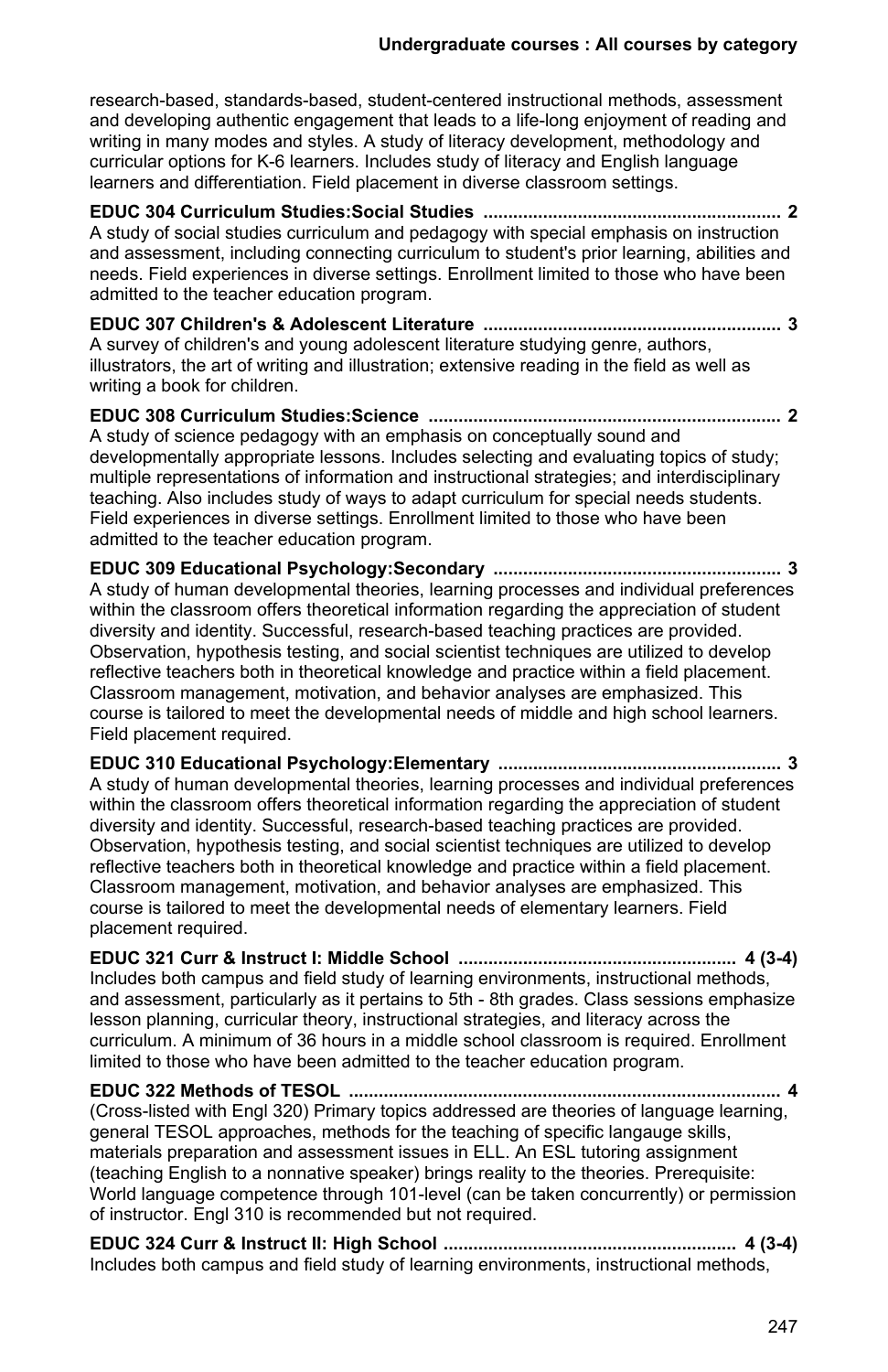and assessment, particularly as it pertains to 9th-12th grades. Class sessions emphasize long-range planning, classroom management, and professional and ethical issues. A minimum of 36 hours in a high school classroom is required. This course is concurrent with EDUC 325 for 5-12 programs. Enrollment limited to those who have been admitted to the teacher education program.

**EDUC 325 Sec Curr & Instr:Content Methods ............................................................. 2** Subject-specific class sessions concentrate on curriculum and instruction in those subject areas. To be taken concurrently with EDUC 324 the year prior to student teaching. Not required for ENL, music, art or physical education content areas. Enrollment limited to those who have been admitted to the teacher education program.

**EDUC 330 Fine Arts for Children .................................................................................. 3** A study of drama, art and music as it pertains to the elementary classroom; participatory experiences, integration across the arts and integration of the arts into the classroom.

**EDUC 341 Mild Disabilities I .......................................................................................... 3** The study of assessment, identification, characteristics and instruction of elementary students with learning disabilities and mild cognitive disabilities provides a foundation for accommodating all students with learning challenges, regardless of eligibility for special education. Traditional and contemporary measures for assessment (including Response to Intervention) are explored and practiced within field placements. Theoretical perspectives surrounding collaboration and consultation are examined and practiced within the classroom and a field placement. Field placement in a diverse setting required. Prerequisite: Educ 300 or 302

**EDUC 343 Mild Disabilities II ......................................................................................... 3** The study of assessment, identification, characteristics and instruction of elementary students with emotional disabilities and autism provides a foundation for accommodating students with difficult behaviors regardless of eligibility for special education. Special Education law and legal procedures/legislative mandates (Functional Behavior Assessment/Behavior Intervention Plans) are explored and practiced within field placements. Field placement in a diverse setting is required. Prerequisite: Educ 300 or 302.

**EDUC 344 Adapt & Assess for Diverse Learners ........................................................ 3** A study of multiple forms of informal and formal assessment provides a focus on selection, utilization, and interpretation of data to drive instruction. Scientifically-based interventions and instruction implementation for individuals and groups within diverse populations including general education, English Learners (EL), and special education (SPED) populations are addressed. Communication of information with parents and educator teams is a central focus. Prerequisite: Educ 300 or 302.

**EDUC 346 Special Education Issues ............................................................................ 1** Issues and debriefing within special education student teaching placements are addressed. To be completed concurrently with EDUC 415. Prerequisites: Educ 300 or 302, Educ 341, 343, and 344.

**EDUC 348 Teaching Adolescents/Except Needs ........................................................ 3** The study of assessment, identification, characteristics, and instruction of adolescents with disabilities. Focuses on methods that accommodate the academic, social, cognitive, and physical needs of the adolescent with disabilities. Explores components of Individual Educational Plans specific to adolescents with disabilities. Field placement in a diverse middle school or high school required.

**EDUC 401 Child Development Practicum .................................................................... 1** A study of child development. Focuses on learning theory and the importance of play for young children. Will include a field experience based on the application of developmentally appropriate practice. Required for elementary K-6, K-12 art, ENL, music and physical education content areas.

|--|--|--|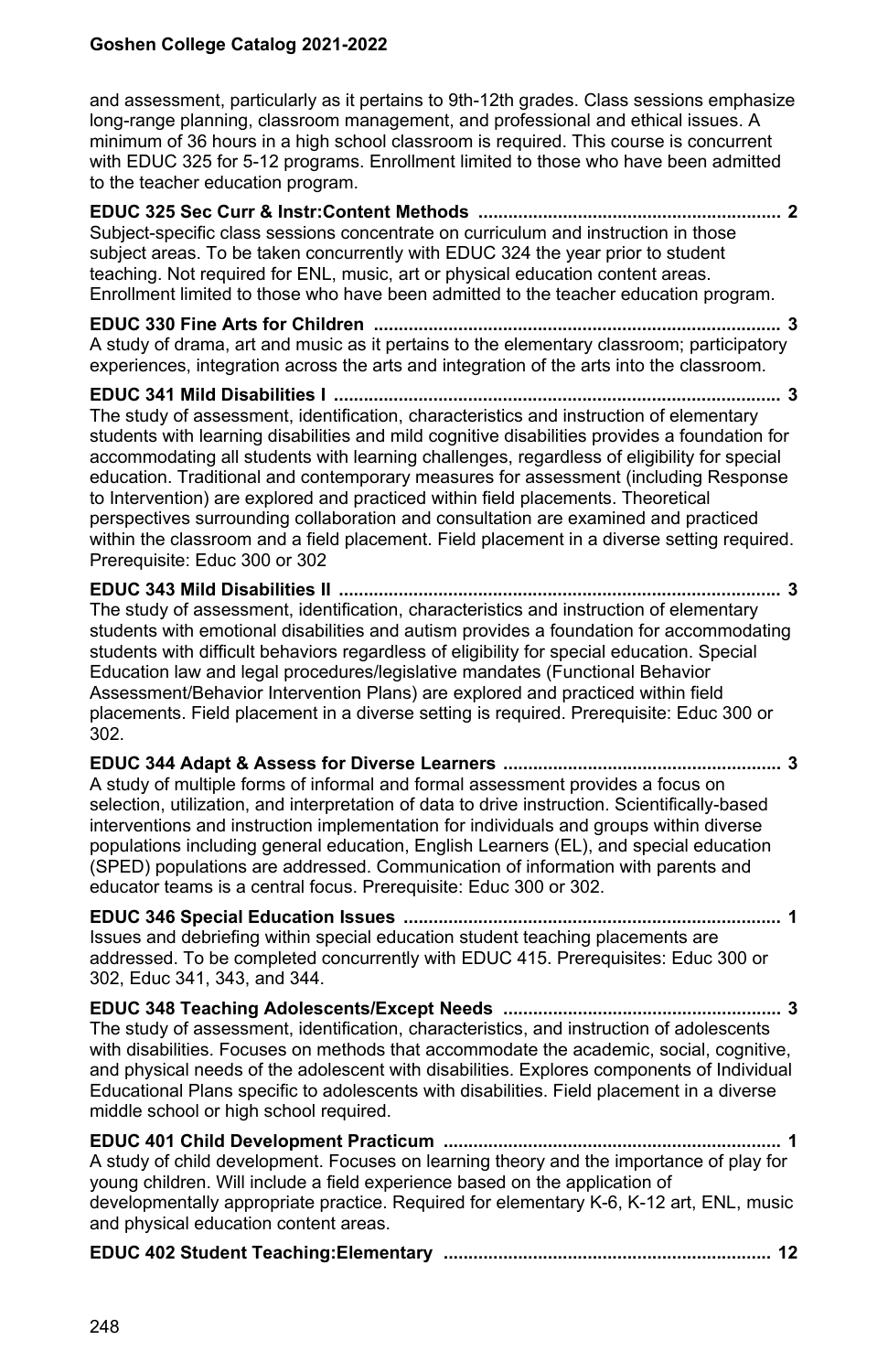At least 13 weeks of full-day student teaching in elementary schools under the supervision of a licensed elementary teacher and a faculty member from the GC education department. Includes several workshops on campus to reflect on important teaching issues.

**EDUC 403 Secondary Education Seminar ................................................................... 3** An intensive three-week seminar immediately following Educ 405 that focuses on educational philosophy, collaboration with families, integration of faith and teaching, different school models, use of student learning data, and interview preparation. Includes student projects and presentations, group work, individual reflection on teaching, guest presenters, and preparation of professional portfolios. Concurrent: Educ 405.

**EDUC 405 Student Teaching:Secondary ................................................................... 12** At least 13 weeks of full-day student teaching in a secondary school under the supervision of a teacher licensed in the student teacher's major teaching area and a GC faculty member. Includes several workshops on campus to reflect on important teaching issues.

**EDUC 406 Literacy II: Diagnostic .................................................................................. 3** A second course in literacy focusing on observing and recording children's literacy behaviors closely to be able to support struggling readers and writers and prevent further difficulties in developmentally appropriate ways. Emphasis on strategic, standards-based and student-centered teaching, grounded in the psychosocio-linguistic nature of language. Includes tutoring a struggling reader. Prerequisite: Educ 303. Enrollment limited to those who have been admitted to the teacher education program.

| Individualized field work to supplement required education field placements. |  |
|------------------------------------------------------------------------------|--|

**EDUC 408 Studies in Education .................................................................................... 1** Individual study or research to supplement required education coursework.

**EDUC 409 Elementary Education:Seminar .................................................................. 3** An intensive three-week seminar immediately following Educ 402 that focuses on educational philosophy, collaboration with families, integration of faith and teaching, different school models, use of student learning data, and interview preparation. Includes student projects and presentations, group work, individual reflection on teaching, and preparation of professional portfolios. Concurrent: Educ 402.

**EDUC 410 Transition to Teaching Practicum .............................................................. 6** Student teaching for those enrolled in the Transition to Teaching program (TtT). Requires at least 13 weeks of full-day student teaching under a supervising teacher. Also includes preparation for licensure and formation of a presentation portfolio.

**EDUC 414 TESOL Practicum ......................................................................................... 3** (Cross-listed with Engl 325) Supervised teaching in the U.S. or abroad when appropriate supervision can be arranged. Teacher Education students seeking a K-6 or 5-12 ELL certification who do their student teaching in ELL do not need to take this course. Non-Teacher Education students should take the course for 3 credits (80 hours of teaching). Prerequisite: Engl 320 and consent of instructor.

**EDUC 415 Student Teaching:Exceptional Needs ........................................................ 5** Student teaching encompasses 200 hours in a mild disability context under the close supervision of a supervising teacher licensed for mild disabilities and a Goshen College faculty member. This experience focuses on assessment, lesson planning, instruction, and intervention. To be completed concurrently with Educ 346. Prerequisite: Educ 402.

**EDUC 421 Introduction to English Learners ................................................................ 1** This class will introduce participants to the profession of EL and will look specifically at the policy and research that has shaped the field. It will also address the core principles of first- and second-language acquisition that underlie the program's coursework.

**EDUC 425 EL Methods ................................................................................................... 3** The primary emphasis of this class is to learn specific instructional approaches for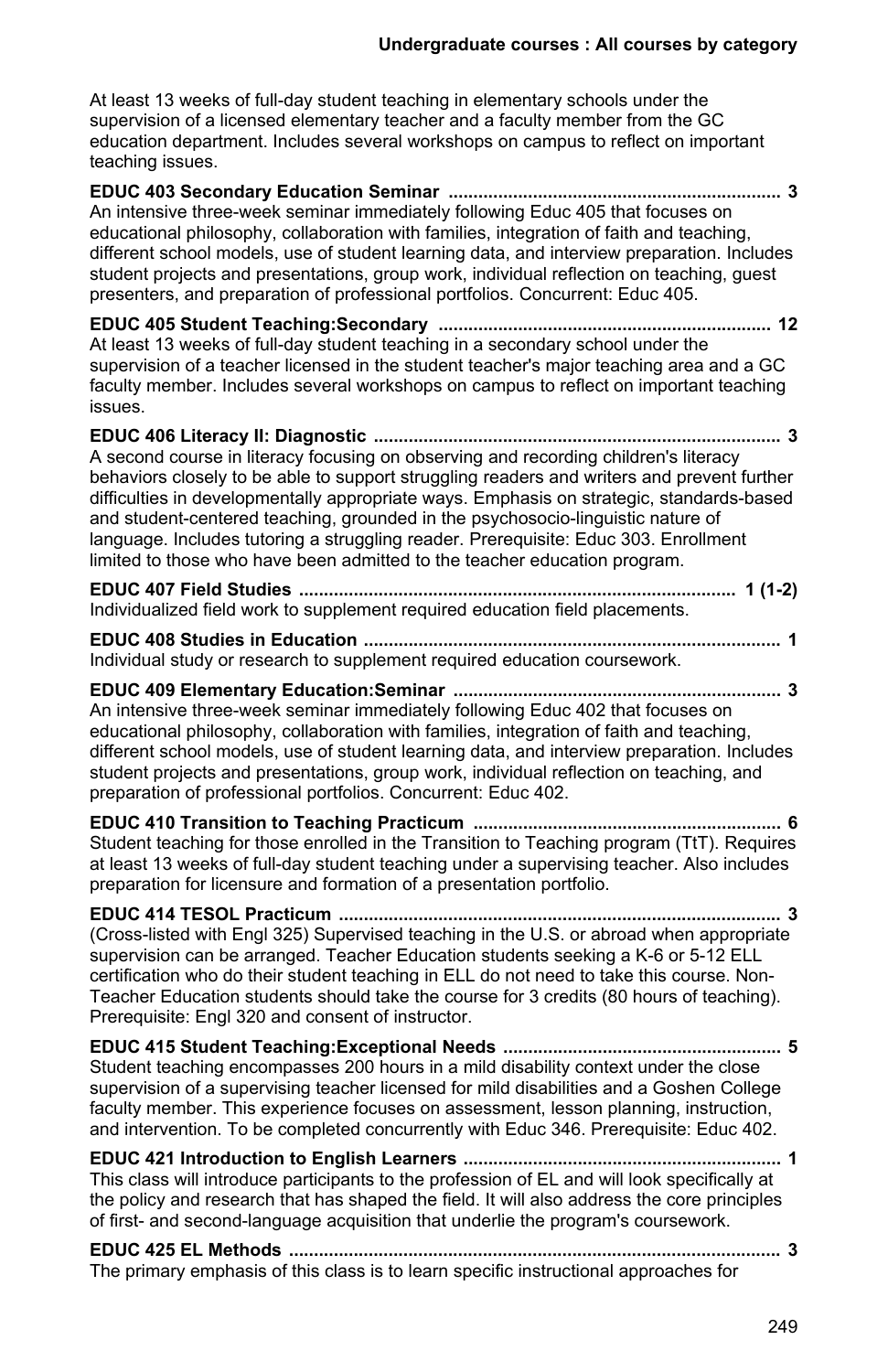second language acquisition. Participants will learn methods for adapting instructional materials for their current classes to ensure all students can meet all academic content standards, and will learn how to provide equitable and appropriate assessment for EL students. Participants will also complete several observation hours in a direct serve EL classroom.

**EDUC 450 Professional Capstone ................................................................................ 2** In this capstone course, participants will address topics related to collaboration and advocacy, as well as the intersection of culture with students' experiences of school. The class will meet in face-to-face format for one month, then participants will complete a capstone project and take the state's licensure exam in June.

## **English courses**

**ENGL 105 Introduction to College Writing ................................................................... 3** Introduction to college-level reading and writing skills (organization, focus, clarity, and development). Successful completion of this course fulfills the pre-requisite for Core 110 Academic Voice when a student's SAT/ACT score does not meet the SAT Critical Reading or Writing score of 480 or above, or the ACT English/Writing score of 20 or above, or when a student's high school GPA indicates a need for additional development of college-level writing and study skills.

**ENGL 201 World Literature in English .......................................................................... 3** Study of literature written in English outside of the United Kingdom and the United States that deals in a significant way with the intersection of cultures, particularly postcolonial literature from Africa, Asia, the Caribbean and Latin America. Prerequisites: CORE 110.

**ENGL 203 Introduction to Creative Writing .................................................................. 3** An introduction to the writing of poems, short stories and creative nonfiction, with emphasis on writing, reading, discussion, and developing a unique voice.

**ENGL 204 Expository Writing ........................................................................................ 3** Theory and practice of written communication. Assignments in a variety of prose forms aim at developing the student's control of logic, organization, rhetoric, usage, and audience accommodation. Prerequisite: CORE 110 or equivalent.

**ENGL 207 Lit of Ethnicity, Gender, Race ..................................................................... 3** Study of literature shaped distinctively by cultural and theoretical concerns related to ethnicity, gender, and race. Repeatable if different topics. Prerequisites: CORE 110. Specific topics announced in advance, such as Native American literature, African-American literature, Latino literature, Mennonite literature, or women in literature.

**ENGL 212 Word and Image ............................................................................................ 3**

This course explores the relationship between visual and verbal art. Students develop skills in describing and analyzing visual and verbal works of art including ekphrasis, the attempt to imitate visual art in writing. Students will contribute to class dialogue about how words and images work together, culminating in a final research project on a conversation between verbal and visual works. They will also create their own visual and verbal works of art. An Artistic World course in the Goshen Core.

**ENGL 213 Shakespeare and Film ................................................................................. 3** Why is Shakespeare still relevant today, across a diverse range of cultures and contexts? This course investigates the relationship between selected plays and their adaptations in film and popular culture. Students will develop skills in reading and interpreting texts of Shakespeare's plays and also skills in visual and cultural analysis of films they have inspired. An Artistic World course in the Goshen Core.

**ENGL 230 Literature and Popular Culture .................................................................... 3** Study of literature in relation to film, television, or other media of popular culture. Specific topics will be announced in advance. Repeatable.

**ENGL 235 Comics and Graphic Novels ........................................................................ 3** Students will focus mostly on relatively recent texts defined and marketed as graphic novels or graphic ?narratives,? and we?ll be working to determine the cultural meaning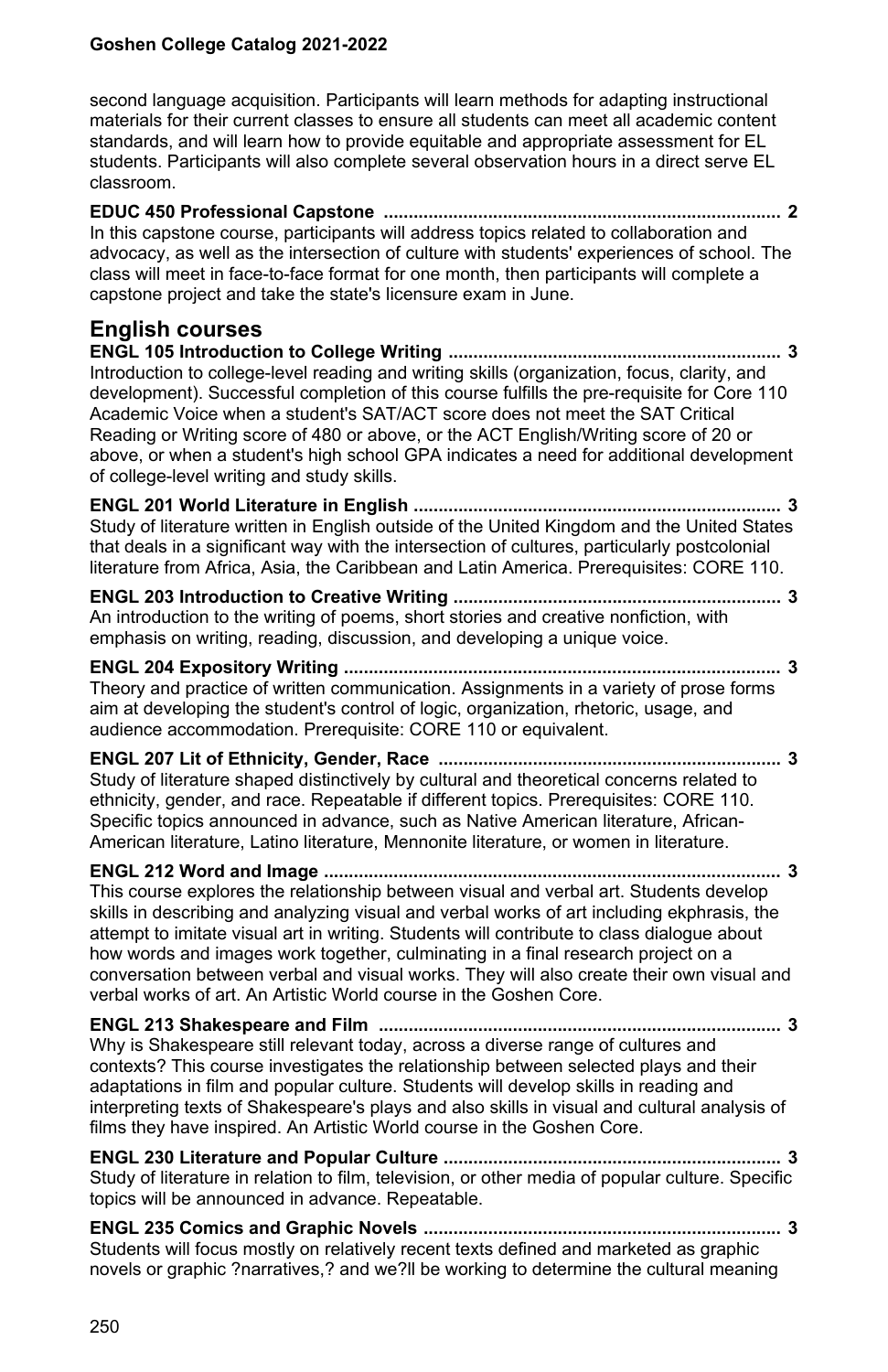and significance?if any?of the two genres? unique qualities, as well as why both genres matter. While the reading list focuses on character-based works, particularly memoir, as well as fiction about family and youth culture, students will also explore other categories of visual narratives, from superhero comics to manga. An Artistic World course in the Goshen Core.

**ENGL 280 Sophomore Writing Portfolio ...................................................................... 1** Guided instruction on portfolio development, including editing and revising skills needed for advanced writing courses. Students should meet with the English writing program adviser in the fall of their sophomore year to determine the best semester to complete this project. Prerequisite: Engl 204 and one additional writing course. Course grade will be Credit/No Credit. **ENGL 290 English Publication ............................................................................. 1 (1-2)** Applied work in publication (Pinchpenny Press, Broadside, Red Cents, the department newsletter or blog). Students choosing to publish with Pinchpenny Press must register for this course, select a faculty adviser, and fulfill stated requirements. Repeatable. Prerequisite: Engl 204, two additional writing courses, and consent of instructor. Course grade will be Credit/No Credit. **ENGL 300 Philosophy, Interpret, and Culture .............................................................. 3** This course examines critical interpretive strategies and theories as applied to several literary and cultural genres. In addition, the course introduces students to important research skills involved in the production of literary and cultural criticism. Intended as an introduction to the English major and as an elective for other (usually upper-level) students. Prerequisite: CORE 110 and any college-level literature course. **ENGL 305 Genre Studies ............................................................................................... 4** Study of a single genre as announced, sometimes with focus on writings of a specific period or place. Typical offerings include history of the novel or contemporary poetry. Repeatable. Prerequisite: CORE 110. **ENGL 306 Major Author ................................................................................................. 3** A study of a major author or of two authors in comparison. Courses have included Shakespeare, Chaucer, Faulkner, and Morrison. Repeatable. Prerequisite: CORE 110. **ENGL 307 Lit of Ethnicity, Gender & Race ................................................................... 3** Similar to Engl 207, with reading and research assignments that broaden and deepen the student's engagement with the topic. Students may take Engl 307 more than once if different topics. Contemporary African Literature and Diverse Voices in American Literature-AW are offered only as 307. Contemporary African Literature explores recent work in English written by authors of African origins. Diverse Voices in American Literature explores the diversification of the American Canon and the representations of diverse "others," primarily in literature of the 20th and 21st centuries. Repeatable. Prerequisite: CORE 110. **ENGL 310 Introduction to Linguistics .......................................................................... 3**

Different ways of looking at how languages function as systems of sounds, word structures, grammatical patterns, and meaning. Insights useful for language learning, teaching, and appreciation of English and language in general. Also counts as a language pre-requisite for non-French or Spanish SST units.

**ENGL 312 Writing Workshop ......................................................................................... 1** Intensive one-week workshop in writing, usually conducted by a visiting author during Spring semester. Repeatable. Prerequisite: Any college-level creative writing course or permission of department chair. Course grade will be Credit/No Credit.

**ENGL 315 Global English .............................................................................................. 3** The study of the sound system, history, and varieties of the English language, followed by exploration of current developments in sociolinguistics, dictionaries, and word formation. The course cultivates an informed attitude toward English usage. Prerequisite: Core 110 or equivalent.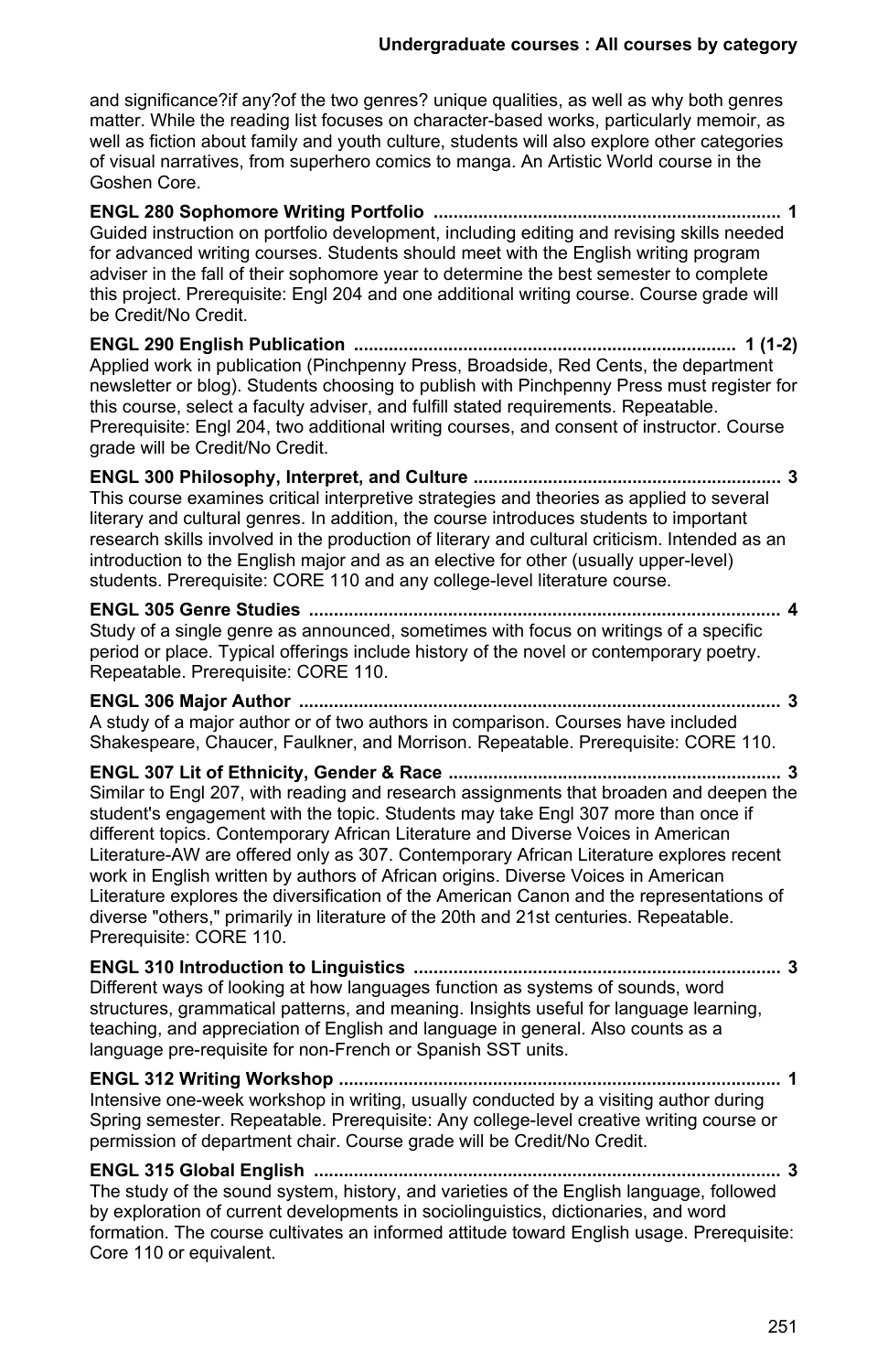| A detailed study of the grammar of English. Designed especially for future teachers of<br>ELL or high school English. Prerequisite: Previous or concurrent enrollment in Engl 310<br>or foreign language competence through the 102 level.                                                                                                                                                                                                                                                                                  |
|-----------------------------------------------------------------------------------------------------------------------------------------------------------------------------------------------------------------------------------------------------------------------------------------------------------------------------------------------------------------------------------------------------------------------------------------------------------------------------------------------------------------------------|
| (Cross-listed with Educ 322) Primary topics addressed are theories of language learning,<br>general TESOL approaches, methods for the teaching of specific language skills,<br>materials preparation and assessment issues in ELL. An ESL tutoring assignment<br>(teaching English to a nonnative speaker) brings reality to the theories. Prerequisite:<br>World language competence through 101-level (can be taken concurrently with ENGL<br>320) or permission of instructor. Engl 310 is recommended but not required. |
| (Cross-listed with Educ 414) Supervised teaching in the U.S. or abroad when appropriate<br>supervision can be arranged. Teacher Education students seeking a K-6 or 5-12 ELL<br>certification who do their student teaching in ELL do not need to take this course. Non-<br>Teacher Education students should take the course for 3 credits (80 hours of teaching).<br>Prerequisite: Engl 320 and consent of instructor.                                                                                                    |
| . 3<br>Development of English-language literature from Beowulf through the medieval period,<br>English Renaissance, American colonial period, and 18th century, with special attention<br>to questions of canon, language, and genre. Prerequisite: CORE 110                                                                                                                                                                                                                                                                |
| . 3<br>Development of English-language literature from the Romantic era through the Victorian,<br>modern, and post-modern periods, with special attention to issues of identity, modernity,<br>and globalization. Prerequisite: CORE 110                                                                                                                                                                                                                                                                                    |
| . 3<br>A workshop course in writing short fiction, with special attention to issues of setting,<br>character, plot, dialogue, and point of view. Readings by contemporary writers.<br>Prerequisite: CORE 110, Engl 203, or consent of instructor.                                                                                                                                                                                                                                                                           |
| A workshop course in writing poetry in a variety of forms, with special attention to<br>imagery, sound, line, meter, and revision. Readings in classic and contemporary poetry.<br>Prerequisite: CORE 110, Engl 203, or consent of instructor.                                                                                                                                                                                                                                                                              |
| . 3<br>A workshop course in writing the personal essay and nonfiction prose, with special<br>attention to creating a personal voice and applying creative writing techniques to<br>nonfictional subjects. Students will read and discuss examples of creative nonfiction and<br>prepare two longer essays for a final portfolio. Prerequisite: CORE 110, Engl 203, or<br>consent of instructor.                                                                                                                             |
| A workshop course in special writing topics such as Memoir or Editing and Publishing.<br>Prerequisite: CORE 110, Engl 203, or consent of instructor.                                                                                                                                                                                                                                                                                                                                                                        |
| ENGL 365 Literature in London<br>. 3<br>An off-campus May term course studying British and Global Anglophone literature in the<br>context of contemporary multicultural London. Activities include museum visits,<br>performances, guest speakers, and cultural events. Offered during May term in alternate<br>years. Extra Cost. Pre-requisite: Core 110 Academic Voice or equivalent. The course can<br>count for English elective credit or SST alternate credit, but not both.                                         |
| English Writing majors develop a final writing portfolio under supervision of faculty<br>adviser. Recommended for fall semester of the senior year. Prerequisite: Engl 204, 280,<br>three English writing courses, and permission of instructor. Course grade will be Credit/<br>No Credit. Can substitute for Engl 409 with departmental approval.                                                                                                                                                                         |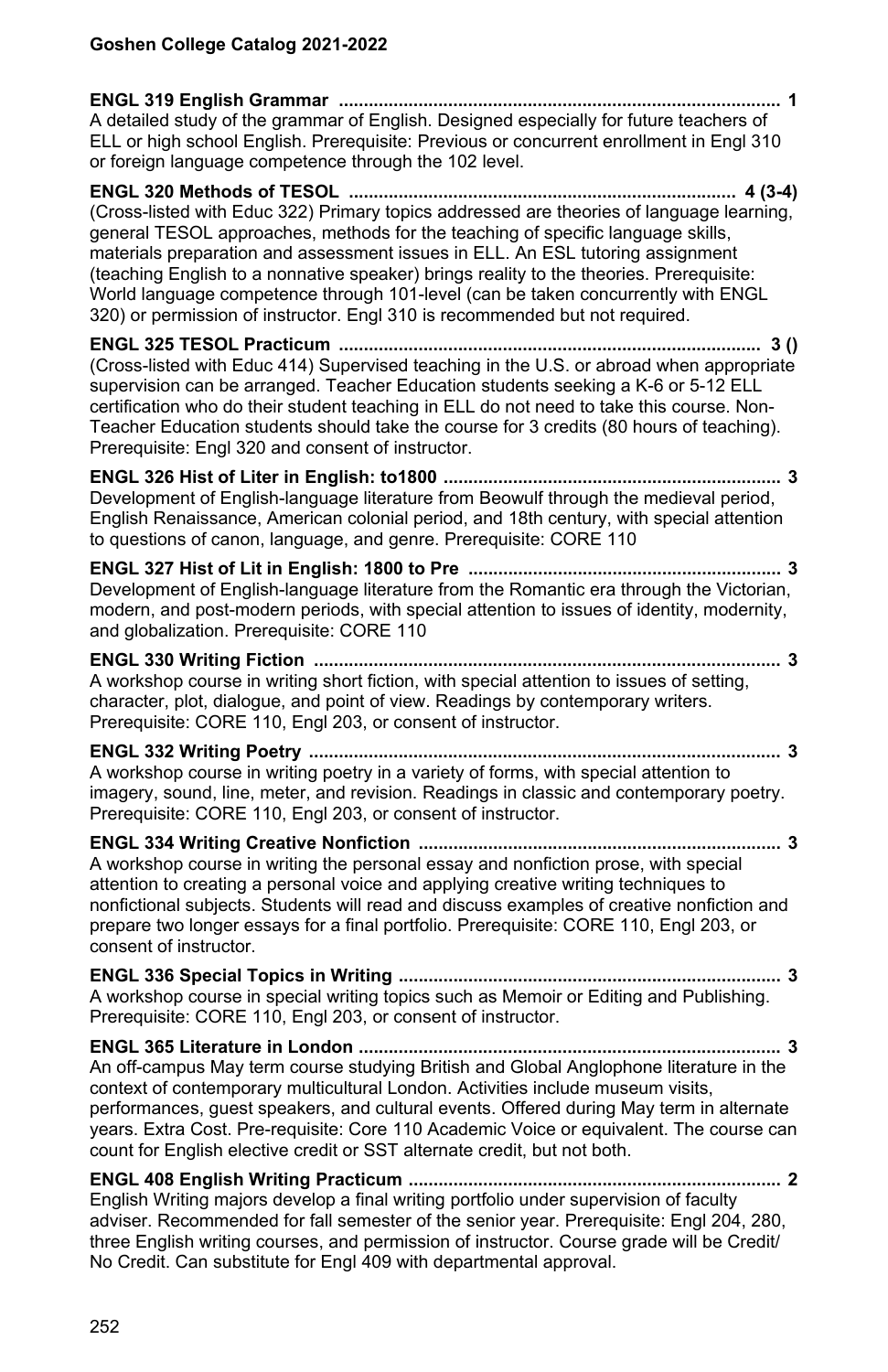| English majors propose independent projects in research, off-campus field experience, or<br>internship. Prerequisite: Engl 204, 300, three upper-level literature courses, and<br>permission of instructor. Course grade will be Credit/No Credit.                                                                                                                                                                                                                                                                                                                                                                                                                         |
|----------------------------------------------------------------------------------------------------------------------------------------------------------------------------------------------------------------------------------------------------------------------------------------------------------------------------------------------------------------------------------------------------------------------------------------------------------------------------------------------------------------------------------------------------------------------------------------------------------------------------------------------------------------------------|
| Students will discuss practical, professional, and ethical dimensions of their Goshen<br>College education. They will engage in a common reading experience, conduct a final<br>project, interview professionals in their aspirational fields, and prepare a capstone<br>portfolio that reflects designated learning outcomes.                                                                                                                                                                                                                                                                                                                                             |
| <b>French courses</b><br>Basic skills in understanding, speaking, reading and writing French for beginners.                                                                                                                                                                                                                                                                                                                                                                                                                                                                                                                                                                |
| Basic skills in understanding, speaking, reading and writing French for beginners.<br>Prerequisite: Fren 101 or equivalent on placement test.                                                                                                                                                                                                                                                                                                                                                                                                                                                                                                                              |
| Emphasis on basic communication skills in the target language and culture. Normally<br>offered only on SST. Prerequisite: Fren 102 or equivalent.                                                                                                                                                                                                                                                                                                                                                                                                                                                                                                                          |
| Grammar review with reading and discussion in French. Normally offered only on SST.<br>Prerequisite: Fren 102 or equivalent.                                                                                                                                                                                                                                                                                                                                                                                                                                                                                                                                               |
| Reading and discussion of prose, poetry and drama. Grammar review, oral and written<br>practice. Normally offered only on SST. Prerequisite: Fren 201 or equivalent.                                                                                                                                                                                                                                                                                                                                                                                                                                                                                                       |
| Emphasis on conversational French. Normally offered only on SST. Prerequisite: Fren<br>201 or equivalent.                                                                                                                                                                                                                                                                                                                                                                                                                                                                                                                                                                  |
| <b>History courses</b><br>An exploration of the origins of humanity's basic social institutions as they developed<br>from earliest times up to 1300, in different ways in different areas of the world. The<br>course also introduces the analysis of primary sources in reaching conclusions to our<br>questions about origins, interactions and difference. A Social World course in the Goshen<br>Core.                                                                                                                                                                                                                                                                 |
| This course explores the roots of western individualism. It will survey the sweep of<br>western history, with a particular focus on competing sources of authority and the rise of<br>modern individualism. The concept of the individual as the central point of reference--the<br>idea that the source of authority resides in an individual conscience or sentiment--is a<br>historical creation of the modern West. Other cultures have quite different<br>understandings of authority. Where did the Western view of the individual come from?<br>What are its historical roots? What are its strengths and limitations? A Social World<br>course in the Goshen Core. |
| History of the American colonies and the United States through the Civil War and<br>Reconstruction. Also introduces the study of history as an academic discipline.                                                                                                                                                                                                                                                                                                                                                                                                                                                                                                        |
| Why do humans long for utopia, yet consistently fail to produce it? To what extent do we                                                                                                                                                                                                                                                                                                                                                                                                                                                                                                                                                                                   |

assert our individual freedom in creating the communities we live in, and to what extent do we recognize our lives as resting on forces beyond our control? Is it still possible, in our postmodern context, to anticipate the future with hope? Drawn from five centuries of utopian thought, the readings, discussions and assignments in this course will focus on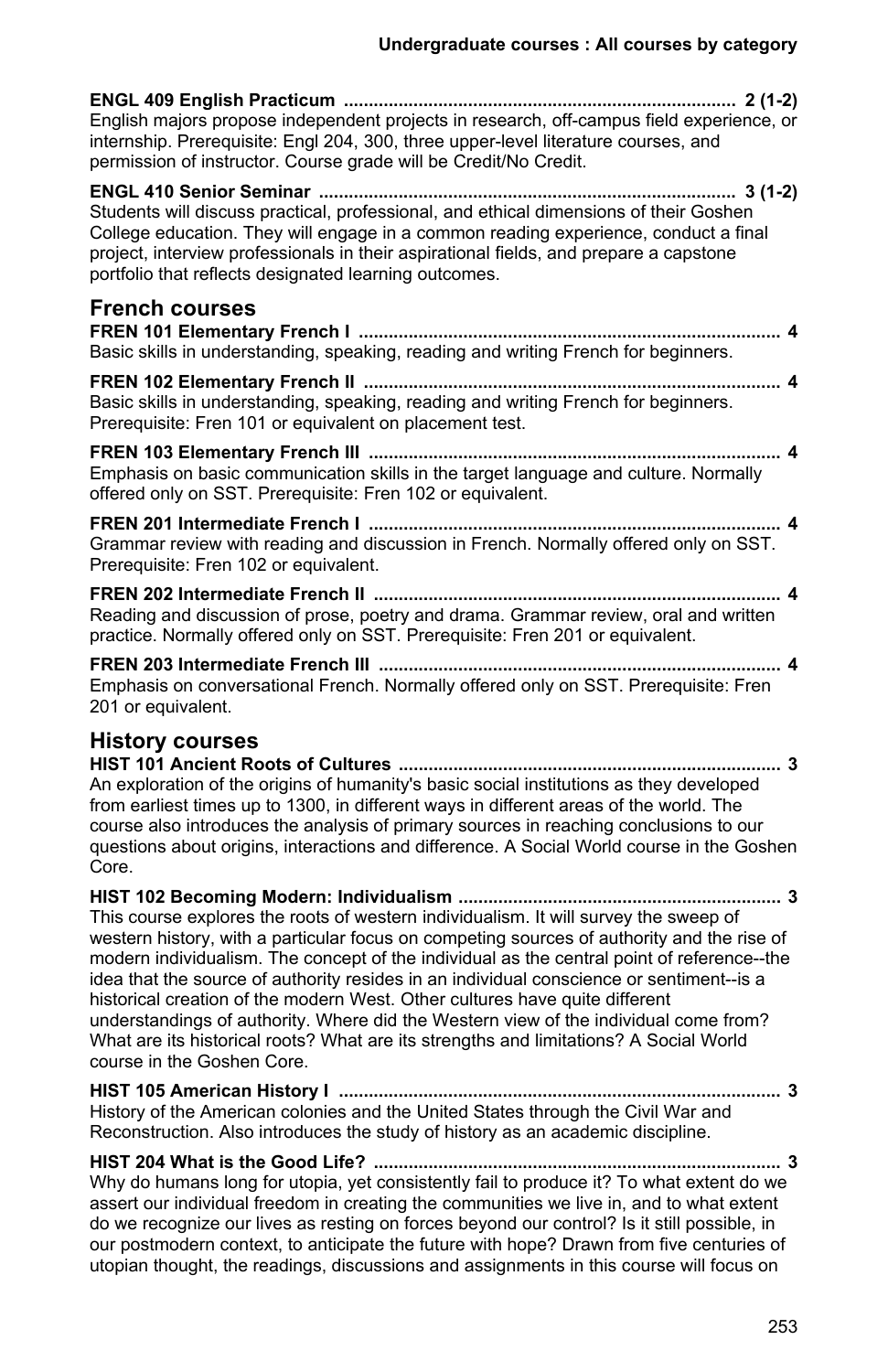three general themes: human nature, human community, and human encounters with Transcendence. A Religious World course in the Goshen Core.

**HIST 205 Immigration and American Identity .............................................................. 3** Once I thought to write a history of the immigrants in America. Then I discovered that the immigrants were American history,? historian Oscar Handlin quipped in 1951. This class follows this premise outside of the classroom, from Chicago to Notre Dame to Goshen to Shipshewana and Amish Country, interspersed with 4 sessions for on-campus reflection, reading, and project-based work. We will immerse ourselves in, and study, specific local religio-ethnic groups in order to enable a concrete experience. The understanding of these groups is the first learning goal of the class. The second one is to decenter the migration story away from current hot button political issues to help us understand that any American migration story, especially Midwestern ones, is part of a global story that has shaped all eras of American history from various points on the globe. Finally, the class calls on students to critically investigate their own identity in conversation with the other worlds they will encounter, construct their own journeys and boundaries, and critically interrogate the theme of global citizenship.

**HIST 211 Revolution! ...................................................................................................... 3** How does radical social, political and economic change occur and what are its consequences? Examines the major political "revolutions" in world history from the French Revolution to Cuba and beyond, as well as addressing the larger revolutionary changes since 1500, from the abolition of slavery to women's rights and independence from imperialism. A Social World course in the Goshen Core.

**HIST 212 Thinking About the Dead ............................................................................... 3** Why do we remember the past? How do we talk about those that have died and can?t talk back anymore? How do we judge their good and terrible choices that still affect us? This course explores how wrestling with these big questions moves us beyond our degree, and connects us to meaningful careers and empathetic leadership by understanding ourselves and others better. It includes hands-on study about how, and what, our home culture chooses to remember today - and what it prefers to forget including an exploration of the local history that surrounds us in Elkhart County. And it provides opportunities to become skillful in library and internet research, and to improve our writing and speaking skills.

**HIST 214 American Culture Wars ................................................................................. 3** Supposedly, the United States is as divided as never before, we heard after the 2016 election. And we heard after Barack Obama?s re-election. And after the murder of George Tiller. And Trayvon Martin. The fight over the Equal Rights Amendment. The rise of Rush Limbaugh. Of white suburbia. And of Louis Farrakhan, and Jerry Falwell. The shooting of Ronald Reagan, Roe vs. Wade, the Stonewall Riots, the Kent State Massacre. Christian Left. Christian Right. How come that America?s most prosperous years are also perceived as its most divisive, since the Civil War? How in the world did the path lead to Trump? Or is the image of the ?divided nation? not new after all, but a common theme in the ever-changing battles over what it means to be American? A Social World course in the Goshen Core.

**HIST 217 Geography and Culture ................................................................................. 3** Survey of the world's geographic regions with emphasis on 1) the impact humans have had on the physical environment and 2) the origins of cultural variation in the world's regions. Includes regular discussion of current issues in world affairs and mapping skills. Required for students majoring in elementary education and secondary social studies. A Social World course in the Goshen Core.

**HIST 218 Anabaptism in Global Context ...................................................................... 3** The Anabaptist-Mennonite tradition has undergone a profound transformation during the past 50 years moving from a largely white, Euro-American denomination into a truly multi-cultural, global church. Drawing on the research projects of the Institute for the Study of Global Anabaptism and a wide range of primary and secondary sources, this class will explore the history, faith and practices of groups in the Anabaptist-Mennonite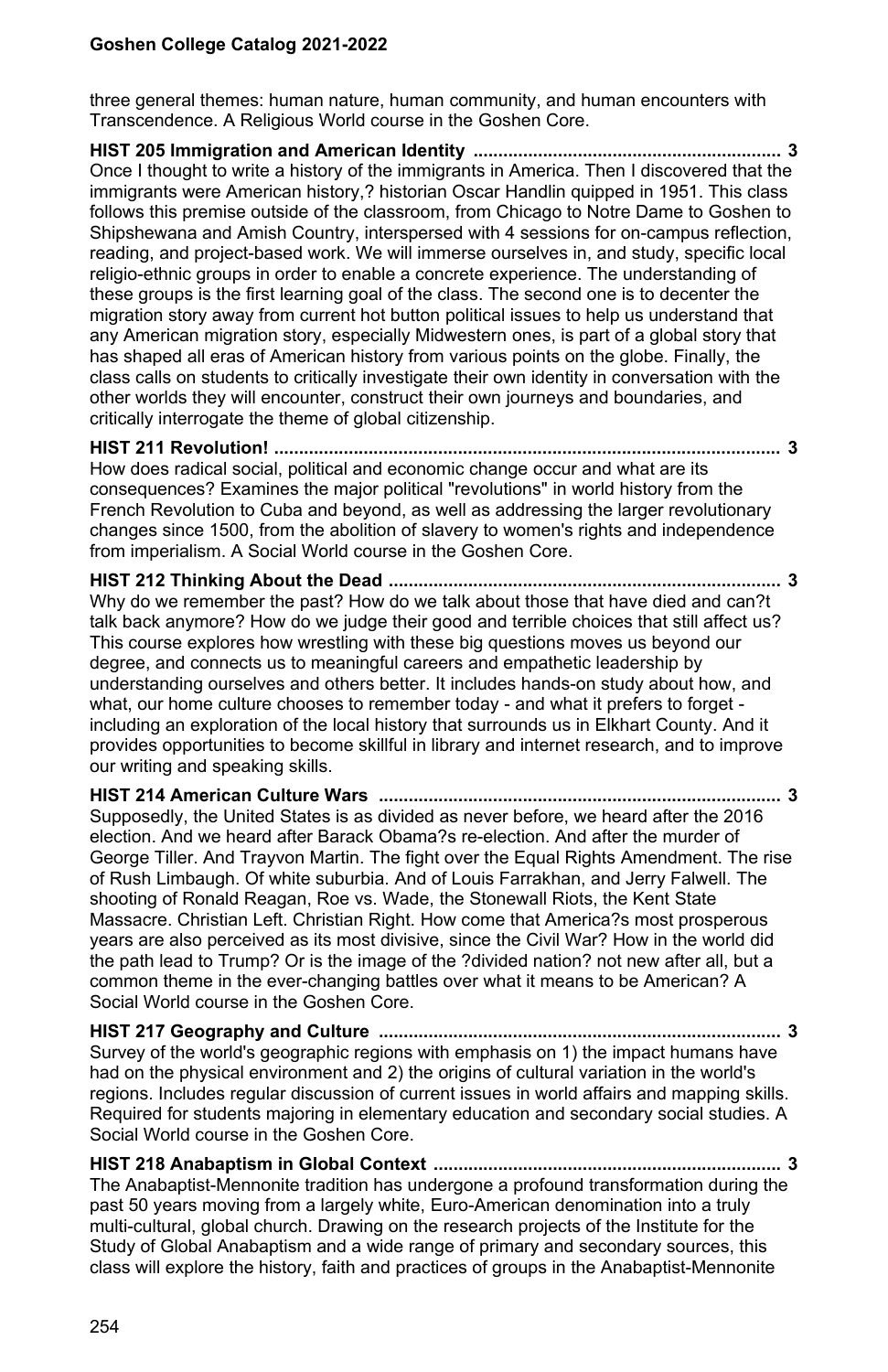tradition, with a strong emphasis on the global church. How did this process of globalization come about? What are the challenges of identity, unity, and growth in a global church? What is the future of this tradition?

**HIST 284 Race and Religion .......................................................................................... 3** The ?American Way? about race and to religion is, for lack of a better term, exceptional. It caused at least one civil war; yet the U.S. are supposedly post-racial now; It lies at the root of the fabled ?First Thanksgiving,? but is shunned as impolite around Thanksgiving dinners today. Both taboo and fascination, anyone seeking to understand, serve and contribute to this part of the world will have to grasp this story and its continuing legacies of racisms. But where to start the story of this original American conflict, older than coasts and flyover country, older than Republican and Democrat? Who are the characters, what?s the plot, the motif? What?s the morale? And how to engage it today, in your college lives and your careers?

**HIST 304 Renaissance and Reformation ...................................................................... 3** Topical survey of European civilization in the period from about 1300 to 1550. Intellectual, cultural and religious changes will receive most attention.

**HIST 313 Transpacific Perspective on Midwest .......................................................... 3** Situating the American Midwest in a larger context, this class introduces students to the language, terminology, key questions and central themes of the study of global migration through local communities. As a case study, it takes a transpacific, transnational, and hemispheric approach to the history of Asians in the Americas. The course explores the factors that led to a growing Asian presence in the Americas and how emigration affected Asian societies. Through these studies, the course critically examines the categories Asian and Asian American.

**HIST 314 Modern China ................................................................................................. 3** Exploration of Chinese history with a view to understanding contemporary political, social, and economic developments. About one-third of the course looks at traditional Chinese society and culture, and the remainder examines developments since 1911 and especially since the establishment of the People's Republic in 1949.

**HIST 315 War/Peace 20th Century Europe ................................................................... 3** Exploration of major European political, cultural, intellectual and economic developments since the 1890s. Major themes include: modernism, the onset of totalitarianism and totalitarian regimes in Europe and the Soviet Union, war as an agent of social change, the Cold War, the dissolution of Soviet-style communism in Eastern Europe and peacemaking efforts throughout the century.

**HIST 318 Anabaptist/Mennonite History ...................................................................... 3** Introduction to Mennonite history and thought. About one-third of the course is devoted to Anabaptism. Special attention given to distinctive Anabaptist religious ideas, changes in Mennonite religious ideas and practice in Europe, migrations, contrasts in socialcommunal practices among Mennonites and related groups.

**HIST 321 History of Mennonites in America ................................................................ 3** Emphasis on Mennonites as a people developing and interacting with the larger American society, using themes such as migration, community formation, beliefs, acculturation and pacifist citizenship in war and peace.

**HIST 323 Colonial & Revolutionary America ............................................................... 3** Focus on cultural encounters and conflicts. Colonialism begs the question, how are cultures transported, replicated, and transformed? A look at contact between Europeans and Native Americans, between Europeans and Africans, between different European colonial projects, and finally between Anglo-American colonists and Britain. All involved sharp cultural conflict.

**HIST 324 Slavery, Civil War & Reconstruction ............................................................ 3** Exploration of the central role of slavery in American society and politics, including its role in the Civil War and in Reconstruction. Other themes include the relationship of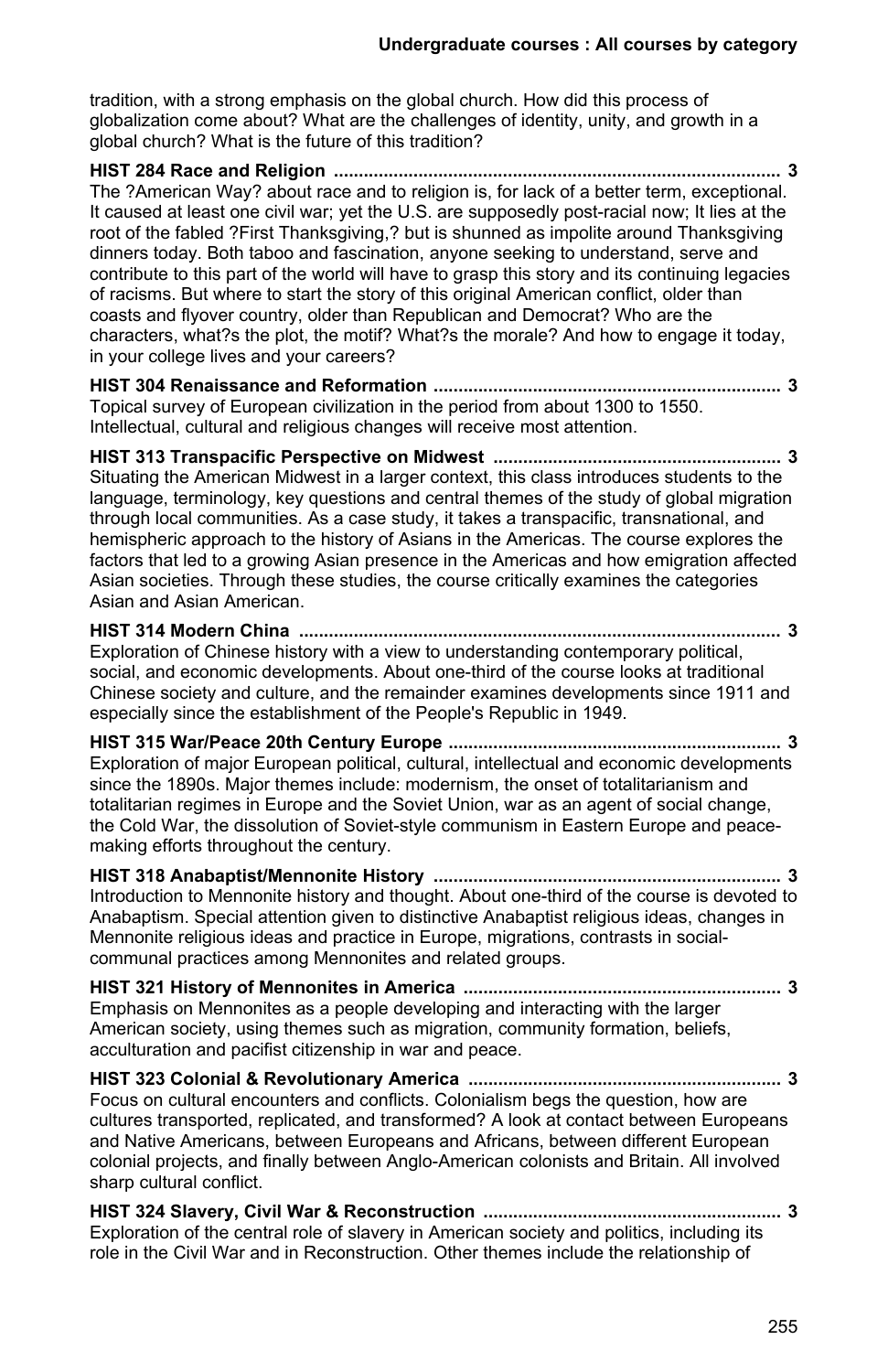religion and war, postwar constructions of race and racism, and the memory of the Civil War.

**HIST 326 Recent American History .............................................................................. 3** A look at events that shaped the most recent generations of Americans. From grand expectations of the Civil Rights movement, faith in science, and the possibilities of affluence and social reform, society confronted the realities of Vietnam, Watergate and environmental destruction - producing cynicism, culture wars and continued efforts to balance liberty and equality.

**HIST 327 U.S. Immigration and Ethnic History ............................................................ 3** An examination of the development of ethnic and racial identities in the United States, from the colonial period(s) to the present. Immigration patterns, forced migration, assimilation, ethnicization, nativism, family and gender dynamics, immigration and naturalization law and multicultural debates were important factors in these processes.

**HIST 328 African-American History .............................................................................. 3** Historical study of the experience of African-Americans as a group, especially their political and economic situations, their community life, some of their outstanding organizations and leaders, their forms of adjustment and resistance and their participation and contributions in U.S. life.

**HIST 330 Gender in World History ................................................................................ 3** A comparative studies in world history course. Looking at history from the perspective of gender and gender relations provides a new way of seeing historical change. This course takes case studies from the non-Western world and looks at the agency of women and men in determining their own future. Gendered history unsettles older historical paradigms and challenges our ethnocentric assumptions.

**HIST 335 History of Ethnic Conflict .............................................................................. 3** A comparative studies in world history course. The world seems plagued with increasing conflict between ethnic groups. Explores the historical roots of this problem through a comparative case-study approach and takes an interdisciplinary approach both to analysis of the problem and its solution. Students will present an in-depth research paper on the historical roots of one conflict.

**HIST 340 Religious History of Africa ............................................................................ 3** A comparative studies in world history course. Examination of the development and interaction of the three major religious traditions of Africa--African religion, Christianity and Islam--from earliest times to the present. The course will look at the particularly African forms of Christianity and Islam that were created by converts in various contexts and the social and political implications of religious practice. There will be some attention to the spread of African religious forms within the diaspora.

**HIST 344 Latin American History .................................................................................. 3** A study of the history of Latin America, with special emphasis on different regions and time periods according to the expertise of the professor.

**HIST 345 Environmental History ................................................................................... 3** A comparative studies in world history course. Exploration of human interaction with the environment over time particularly in the non-Western world. Examination of the material and ideological conditions which have led to preservation or destruction of the environment through a comparative case-study approach.

**HIST 350 African History ............................................................................................... 3** African history from ancient times to the present with an emphasis on topical studies of land and food, slavery and social reciprocity, and colonial transformations in political authority. Encourages historical analysis for the purpose of responding positively to pessimistic predictions of Africa's future and appreciating Africa's strengths.

**HIST 351 Representations in Public History ................................................................ 3** This is the second course in the Public History concentration. In studying a particular group of people, like Native Americans of the Southwest or Amish of Northern Indiana,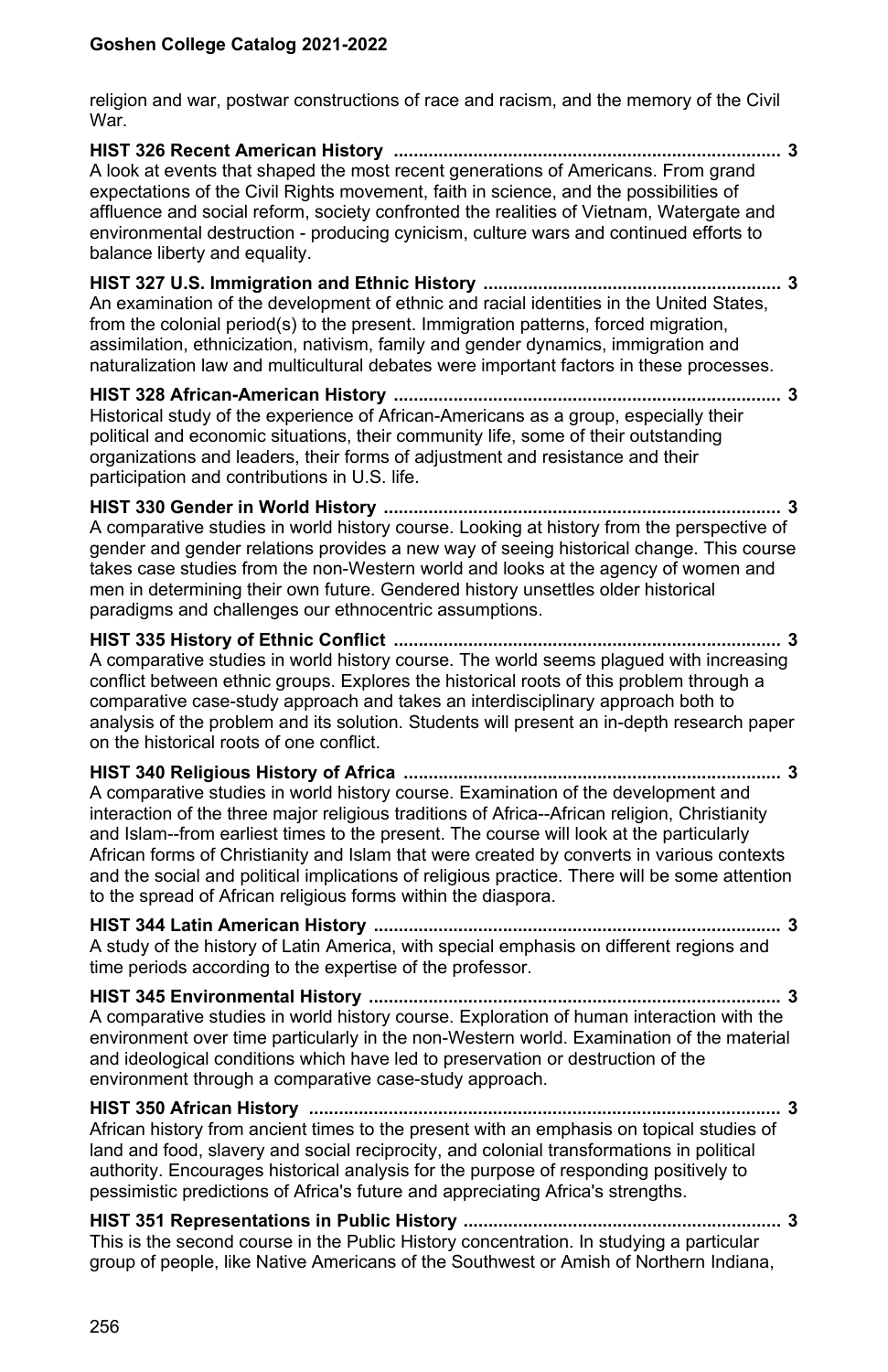the course investigates a critical issue in public history: how a community is represented and who gets to decide. We will visit museums, heritage sites, and local businesses, work with local people to hear their various perspectives on the issue, study their history and explore the ethical and legal issues involved in representation.

| An introduction to the field of public history as a career and an approach to<br>communicating and preserving historical knowledge. Students will complete applied local<br>history projects to engage the history of this community and both the public history<br>professionals and general public in the region. They will learn best practices in the field<br>and apply them in field trips to local heritage sites. |
|---------------------------------------------------------------------------------------------------------------------------------------------------------------------------------------------------------------------------------------------------------------------------------------------------------------------------------------------------------------------------------------------------------------------------|
| Study on a selected topic in American or world history. Examples: History of the<br>Southwest; Model United Nations. Students may be invited to help shape the topic.                                                                                                                                                                                                                                                     |
| Special topics for majors and minors.                                                                                                                                                                                                                                                                                                                                                                                     |
| Using research, writing and organizational skills in a setting outside the classroom;                                                                                                                                                                                                                                                                                                                                     |

**HIST 410 Seminar: Historical Thinking ........................................................................ 3** Philosophy and purposes of history; principles and methods of historical research; history and Christian faith; choice of a topic and bibliographical work and initial research on that topic. Course to be taken in the fall semester of the junior year. Required of all majors.

deliberate reflection on the process of historical or legal inquiry.

**HIST 411 Seminar: Thesis ............................................................................................. 3** Continued research on topic chosen and presentation in forms of oral report and written thesis paper. Course to be taken in the spring semester of the senior year. Required of all majors. Prerequisite: Hist 410.

#### **Interpreting courses**

**INT 210 Introduction to Interpreting ............................................................................. 3** This course will allow students to explore the basic theories, principles and practices of the interpreting profession. Areas of study will include the history and ethics of the profession, national and local organizations as well as the role and responsibilities of the professional interpreter. Cognitive models of interpreting will be introduced and used to analyze texts in preparation for ASL 301, Interpreting I. Prerequisite: ASL 201 or consent of instructor.

**INT 230 Technology for Interpreters ............................................................................. 1** This course will be devoted to developing a comprehensive electronic portfolio where students will integrate multiple academic projects and assignments completed during the program into a professional website to generate a significant presence in the field. Technology tools, such as apps, applicable to interpreters will be discussed.

**INT 301 Interpreting 1 ..................................................................................................... 4** This course is designed to develop interpreting skills through the use of interactive video and out-of-class interpreting opportunities. The course also introduces the skills necessary to achieve message equivalency in interpreting. Students will demonstrate competency in comprehending, transferring, and reformulating the message from spoken English to ASL. Prerequisite: ASL 204, Corequisite: ASL 307 or consent of instructor.

#### **INT 302 Interpreting 2 ..................................................................................................... 4**

This course continues the development of simultaneous ASL/English interpreting skills and provides extensive practice utilizing video and out-of-class interpreting opportunities. Students will use the skills previously learned such as: discourse mapping, demand control theory, techniques for language error analysis. ASL fluency will be stressed throughout the course. Prerequisite: ASL 301 or consent of instructor.

|--|--|--|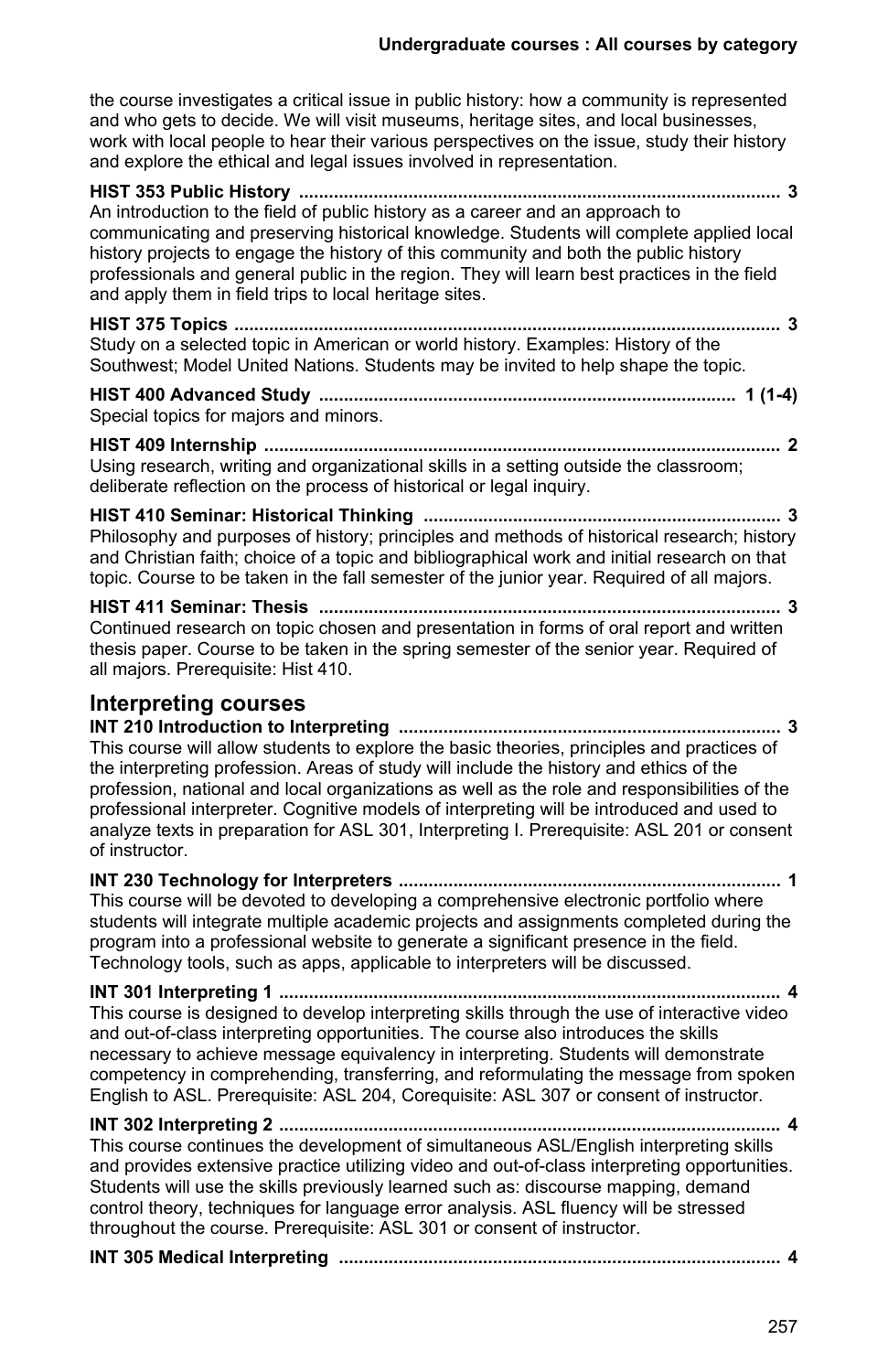This course will introduce knowledge, theory and skills needed for interpreting in medical settings. Some areas of focus will be: medical terminology, developing a system for continued study of terminology, ethics associated with medical interpreting. We will also discuss logistics of medical interpreting and practice interpreting in a variety of medical settings. The course uses critical analysis of medical discourse with an emphasis on common medical conditions, treatments, and procedures. Prerequisite: ASL 307 and INT 301.

**INT 310 Performance Interpreting ........................................................................ 3 (1-3)** This course provides students with an experiential learning opportunity to interpret plays on campus and in collaboration with area theaters. Students will work with the instructor and peers to analyze scripts, assign roles, translate the dialogue, and interpret the plays. Students may register for 1-3 credits. This course may be repeated. Prerequisite: ASL 307. Corequisite: INT 301.

**INT 320 Sign to Voice Interpreting ................................................................................ 4** The course introduces theory and skills of interpreting from sign to spoken English. Topics include ways to increase both ASL and English vocabulary, text analysis, voice tone and register, word choices, and the study of the process of sign to voice interpreting. The course also introduces the skills necessary to achieve message equivalency when interpreting into spoken English. The student will differentiate contextual factors affecting language usage in the interpreting process, and will begin to demonstrate an ability to produce dynamic equivalence from source language to target language. Prerequisite: INT 301 or consent of instructor.

**INT 380 The Deaf Community: Subcultures ................................................................. 3** This course will introduce students to subcultures and cultural groups within the broader Deaf community such as Black Deaf culture, Latino Deaf culture, LGBTQ Deaf, DeafBlind. The course would also discuss working with people within the Deaf community who are dealing with mental health issues, developmental disabilities or physical disabilities (especially those which may interfere with communication). Prerequisite: For Deaf Studies majors: ASL 320 or consent of the instructor. For Sign Language Interpreting majors: INT 302 or consent of the instructor.

**INT 401 Interpreting 3 ..................................................................................................... 4** This course provides extensive hands-on practice using skills, strategies, and techniques

learned in previous interpreting courses. The course will focus onVoice to Sign, Sign to Voice, and interactive interpreting focusing on a wide variety of topics. Students will continue to analyze their own work as well as give feedback to classmates. Emphasis is on student awareness and control of the interpreted text, depth of processing and analysis of interpreted events. Correct sign production and ASL sentence structure is expected at this level. During this course students will also apply for internship opportunities. Prerequisite: INT 320 and INT 302 or consent of instructor.

**INT 405 Transliterating ................................................................................................... 3**

This course focuses on transferring information from spoken or written English into Conceptually Accurate signed English (CASE) and from signed English into spoken English. Students will practice transliterating skills through various planned and unplanned situations. Issues related to educational interpreting will be explored in-depth. Prerequisite: INT 302 or consent of instructor.

**INT 407 Interpreting Ethics & Certification .................................................................. 3** This course will deal with practical and ethical issues in interpreting, decision-making, assignment assessment, environment management, politics and procedures within agencies and organizations. Students will be expected to integrate learning to date in culture, cross cultural communication, ethics and critical thinking in application to the field of ASL-English Interpretation. We will also examine the components of the national testing system of RID and become familiar with various state-specific, quality assurance and licensure requirements across the country. In addition, students will prepare for and take the National Interpreter Certification (NIC) Knowledge Exam. Prerequisite: INT 302, 305, and 320 or consent of instructor.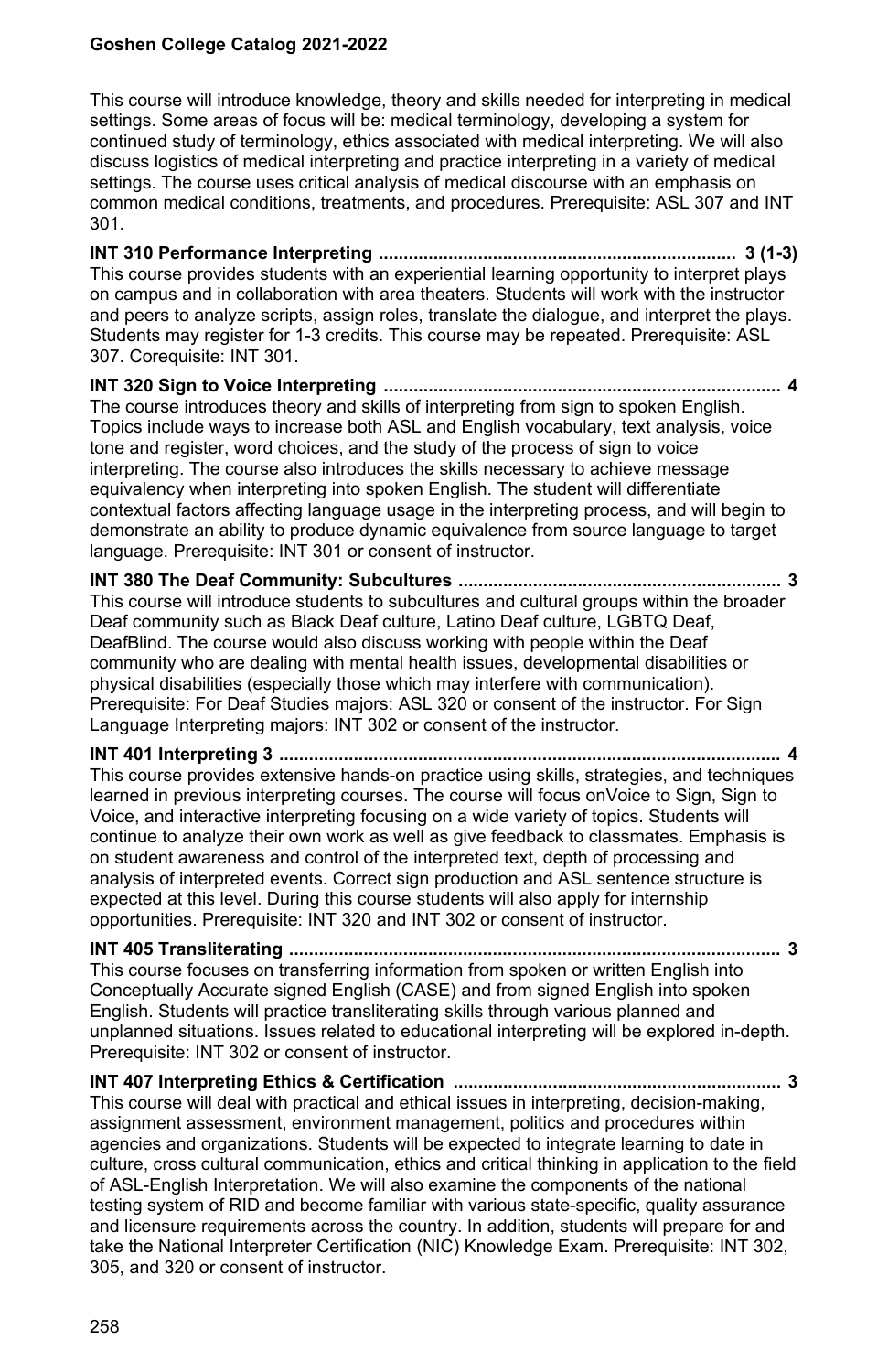**INT 409 Interpreting Internship ................................................................................... 12** The 12- week Interpreting Internship is the capstone of the Goshen College SLI curriculum. The internship integrates the knowledge, values and skills students have acquired over their years of study. Through the internship students are given the opportunity to experience the various tasks, situations and responsibilities professional interpreters encounter. In these hands-on settings, supervised by an interpreting mentor, students can apply the knowledge and practice the skills necessary to perform their future jobs effectively. Internship typically takes place during the first 12 weeks of spring semester of the senior year. Prerequisites: INT 401, 405 and 407. Corequisite: INT 410.

**INT 410 Senior Seminar ................................................................................................. 1** Students reflect on ethical dilemmas, problems or conflicts encountered during their 12-week internship (INT 409), with the goal of learning and growing from the collective discussion and experiences. In addition, students will set goals for themselves related to career, vocation and job procurement and create tools to assist in achieving their goals following graduation. Prerequisite: INT 401, 405 and 407. Corequisite: INT 409.

**INT 411 Practicum I ........................................................................................................ 2** Practicum 1 occurs during the spring semester of Transition to Interpreting. Students will begin working with an interpreting mentor in a local school or in the community. This begins the process of integrating the knowledge and skills they are learning in their interpreting classes. During Practicum 1 students will observe their mentor and other interpreters in professional settings as well as begin to interpret low risk situations supervised by an interpreting mentor. Prerequisites: INT 301. Corequisites: INT 302 and INT 320.

**INT 412 Practicum II ....................................................................................................... 2** Practicum 2 occurs during the final fall semester of Transition to Interpreting. Working with a mentor in the community or area school, students will have the opportunity to experience various tasks, situations, and responsibilities professional interpreters encounter. In these hands-on settings, supervised by an interpreting mentor, students can apply the knowledge and practice the skills necessary to perform their future jobs effectively. Prerequisites: INT 301, INT 302, INT 320, INT 411 Corequisites: INT 401, INT 405 and INT 407.

# **Global studies courses**

**INTL 210 Study & Sports Abroad .................................................................................. 4** A May term course in Latin America that includes Spanish language study as well as coursework and field trips in Latin American history and culture. Students live with families and participate in limited service projects. Journal writing is required. Designed for members of different college sports teams, with games played with local teams. Other students may join the course depending on space and compatibility. Prerequisite: One semester of college-level Spanish and attendance at pre-trip preparation sessions in the Spring Semester. Total of 4 credits applicable to SST alternative requirements.

**INTL 230 Intercultural Service Learning ....................................................................... 3** A field assignment in an intercultural setting through an approved agency or placement site. Arranged by the student with the international education director.

**INTL 250 Cultural Perspectives: ................................................................................... 3** On semester-long SST: Students learn from a variety of perspectives as they relate to a new culture in an immersive context and, in the process, learn about themselves. This course develops understanding and skills for communicating and working across cultures and encourages the cultural competence important to succeed in the global community.

**INTL 251 Cultural Perspectives: ................................................................................... 3** As a single course for SST: Students learn from a variety of perspectives as they relate to a new culture in an immersive context and, in the process, learn about themselves. This course develops understanding and skills for communicating and working across cultures and encourages the cultural competence important to succeed in the global community.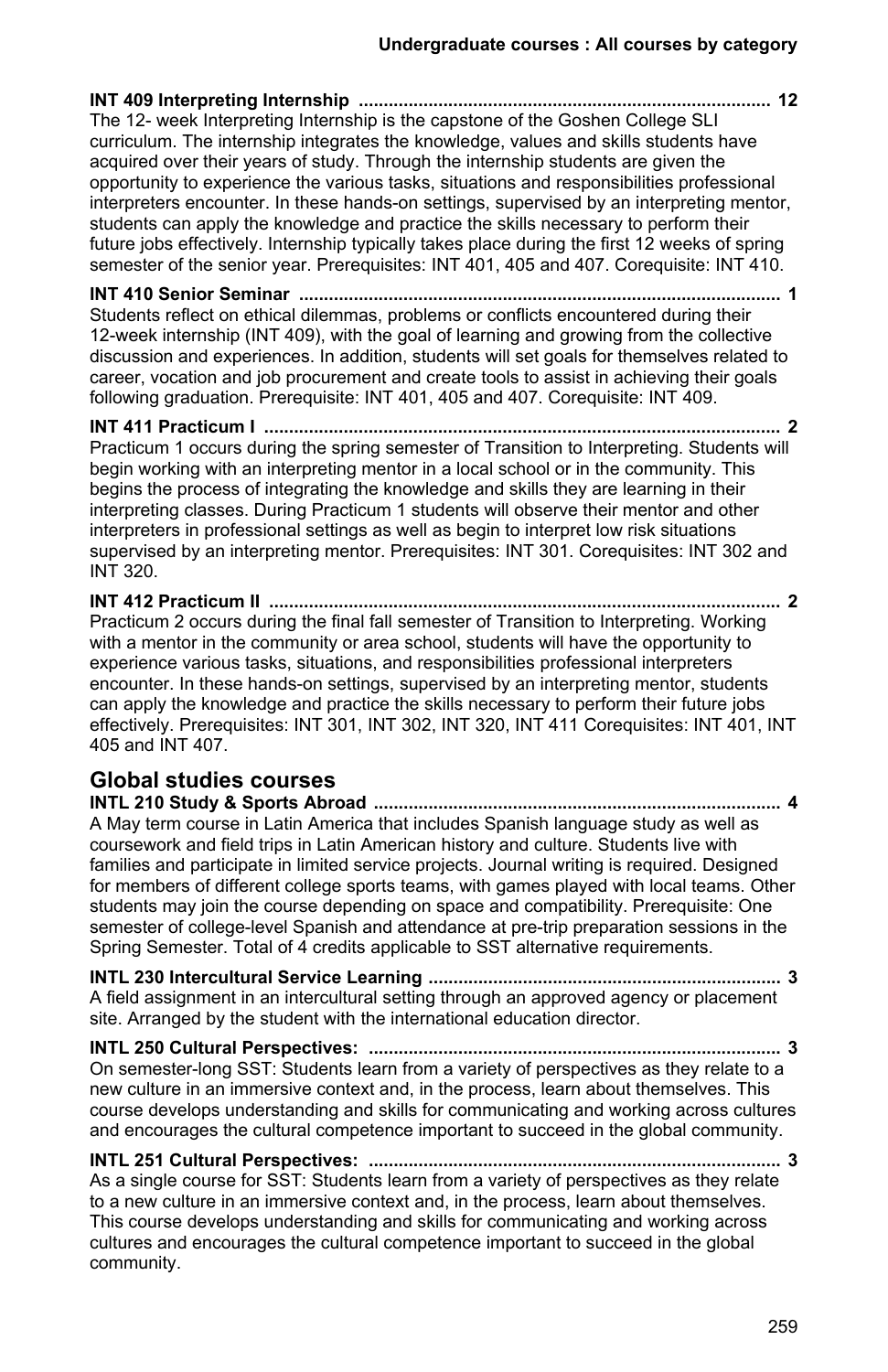**INTL 253 History & Culture of Latinos in US ................................................................ 3** An overview of past and contemporary experiences of different U.S. Latino subgroups, with an emphasis on the experiences of Latinos in the MIdwest and Northern Indiana. Reflection and exploration of topics such as Latino culture, history, politics, economics, and other social issues through classroom teaching, interaction with members of the Latino community, and field trips to Latino communities.

**INTL 257 Arts & Literature of Latinos in US ................................................................. 3** Issues of identity and social justice in contemporary U.S. Latino/a literature and arts. Examines how writers and artists express and enact what it means to be an American and a Latino in our contemporary culture. Students will explore the historical context of Latino/a art and literature as well as the influence of Latino traditions, experiences, and immigration stories.

**INTL 260 Global Topics: ................................................................................................. 3** On semester-long SST: The course for the interdisciplinary academic content in the study portion of SST: lectures, field trips and reading/writing. It will focus on one local theme or issue shaped by global forces. Students will explore a topical question historically, politically, sociologically, economically, environmentally and in the arts with local experts.

**INTL 270 Community Engaged Learning: .................................................................... 3** On semester-long SST: A volunteer placement in an immersive community setting with an organization that serves the community in the service portion of the semester, plus reflection on learnings and an action-research project. This action oriented mode of learning will help students develop their own sense of social responsibility in a crosscultural setting. The research project will use interview and participant-observation methodologies.

**INTL 271 Community Engaged Learning: .................................................................... 3** As a single course for SST: A volunteer placement in an immersive community setting with an organization that serves the community, plus reflection on learnings and an action-research project. This action oriented mode of learning will help students develop their own sense of social responsibility in a cross-cultural setting. The research project will use interview and participant-observation methodologies.

## **Kinesiology courses**

**KIN 102 First Aid & CPR ................................................................................................. 1** The course provides an introduction to first aid, practical experience in basic first aid skills, and first aid for specific sport injuries. Successful completion of the course and passing the ARC certification exam will result in certification for one year. Students need to pay a fee to American Red Cross for certification.

**KIN 103 Basic Athletic Training .................................................................................... 2** This course is valuable to anyone who plans to coach or pursue future certification in athletic training. Topics covered include: emergency procedures, evaluation and management of injuries to the foot, ankle, knee, shoulder, elbow and hand. Students learn taping techniques.

**KIN 200 Aerobic Conditioning ....................................................................................... 1** Aerobic Conditioning **KIN 206 Badminton ......................................................................................................... 1 Badminton KIN 210 Canoeing/Backpacking .................................................................................... 1** Canoeing/Backpacking **KIN 214 Cross Country Skiing ...................................................................................... 1**

Minimum 20 hours of ski time required for credit, in addition to class time and homework assignments. Students must provide own cross country skis and poles. Students will ski during class and outside of class when snow is present. Offered infrequently.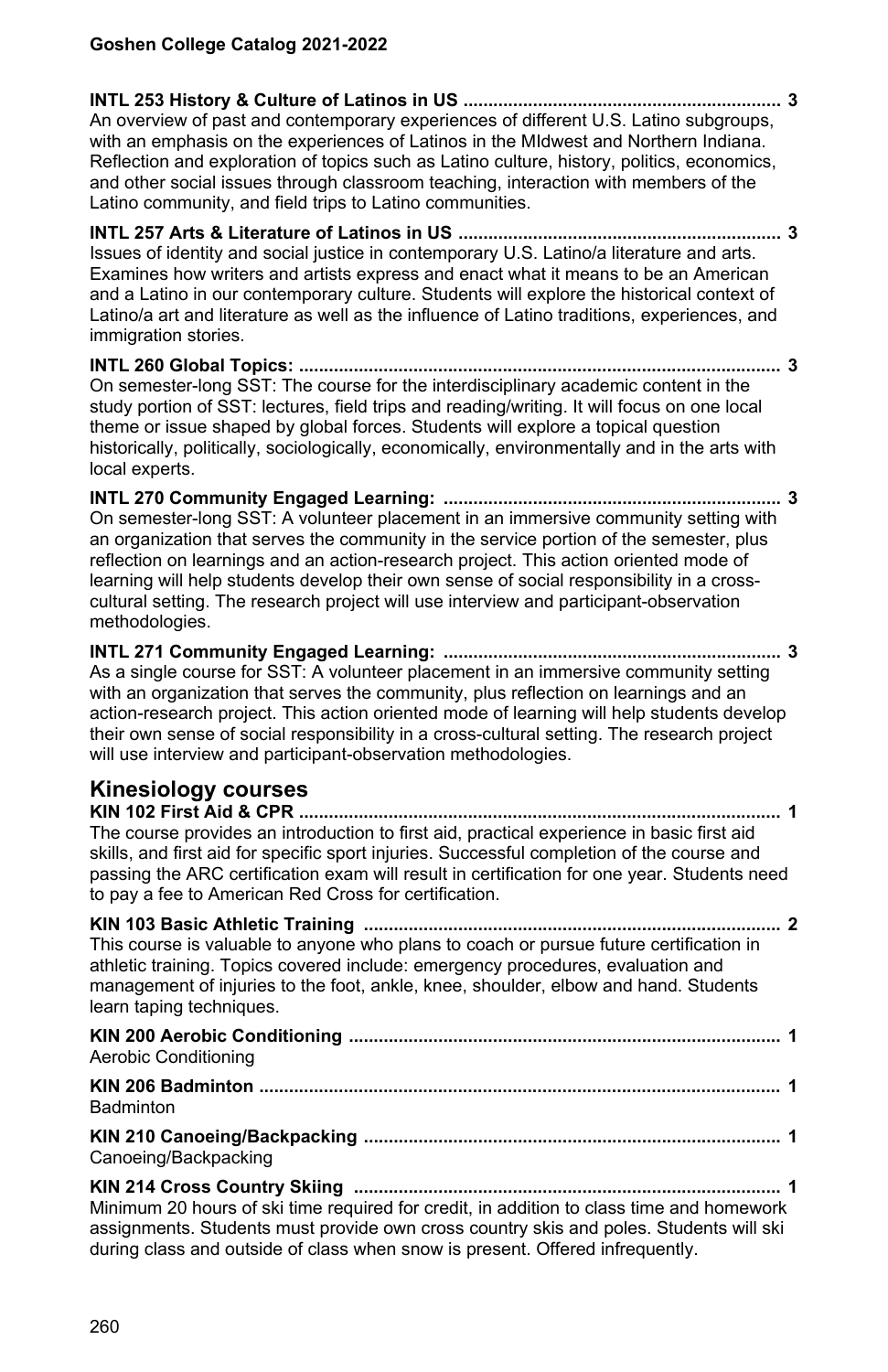| Cycling                                                                                                                                                                                                                                                                                                                                                                                                                                                                                                                                                                                                                     |
|-----------------------------------------------------------------------------------------------------------------------------------------------------------------------------------------------------------------------------------------------------------------------------------------------------------------------------------------------------------------------------------------------------------------------------------------------------------------------------------------------------------------------------------------------------------------------------------------------------------------------------|
| Golf                                                                                                                                                                                                                                                                                                                                                                                                                                                                                                                                                                                                                        |
| <b>Gymnastics: Tumbling</b>                                                                                                                                                                                                                                                                                                                                                                                                                                                                                                                                                                                                 |
| International Folk Dance                                                                                                                                                                                                                                                                                                                                                                                                                                                                                                                                                                                                    |
| Life Guard Training. Offered infrequently.                                                                                                                                                                                                                                                                                                                                                                                                                                                                                                                                                                                  |
| Racquetball                                                                                                                                                                                                                                                                                                                                                                                                                                                                                                                                                                                                                 |
| <b>Beginning Swimming</b>                                                                                                                                                                                                                                                                                                                                                                                                                                                                                                                                                                                                   |
| Advanced Swimming. Offered infrequently.                                                                                                                                                                                                                                                                                                                                                                                                                                                                                                                                                                                    |
| Tennis instruction.                                                                                                                                                                                                                                                                                                                                                                                                                                                                                                                                                                                                         |
| Volleyball instruction. Offered infrequently.                                                                                                                                                                                                                                                                                                                                                                                                                                                                                                                                                                               |
| Water Safety Instruction. Offered infrequently.                                                                                                                                                                                                                                                                                                                                                                                                                                                                                                                                                                             |
| Weight Training. (Women's weight training or COED)                                                                                                                                                                                                                                                                                                                                                                                                                                                                                                                                                                          |
| This course provides an introduction to the field of kinesiology and includes an overview<br>and history of kinesiology, physical education, sport and exercise science. The timeline<br>begins with early civilization and continues through modern events including the<br>Olympics. Additionally, a variety of philosophical approaches and their implications are<br>discussed.                                                                                                                                                                                                                                         |
| . 1<br>In this course, students will learn about and practice skills for sport officiating, refereeing<br>and umpiring. Some class activities will focus on volleyball, basketball, soccer or<br>baseball/softball, however, each student will complete focused assignments on their<br>particular sport of interest. In depth knowledge of rules for the sport of choice will be<br>required. Additionally, students will practice professional skills (decision making, hand<br>signals, communication, handling disputes, etc.) by officiating actual games. This<br>practical component is required part of the course. |
| Students will have hands-on experience in an outdoor recreational setting. They will learn<br>a variety of skills including: trip planning, map and compass reading, environmental care<br>and study, spiritual growth and leadership skills. Other skills will be related specifically to<br>either backpacking and/or canoeing.                                                                                                                                                                                                                                                                                           |
| For varsity athletes competing in Intercollegiate Softball. A CR/NC course.                                                                                                                                                                                                                                                                                                                                                                                                                                                                                                                                                 |
| For varsity athletes competing in Intercollegiate Baseball. A CR/NC course.                                                                                                                                                                                                                                                                                                                                                                                                                                                                                                                                                 |
| For varsity athletes competing in Intercollegiate Basketball. A CR/NC course.                                                                                                                                                                                                                                                                                                                                                                                                                                                                                                                                               |
|                                                                                                                                                                                                                                                                                                                                                                                                                                                                                                                                                                                                                             |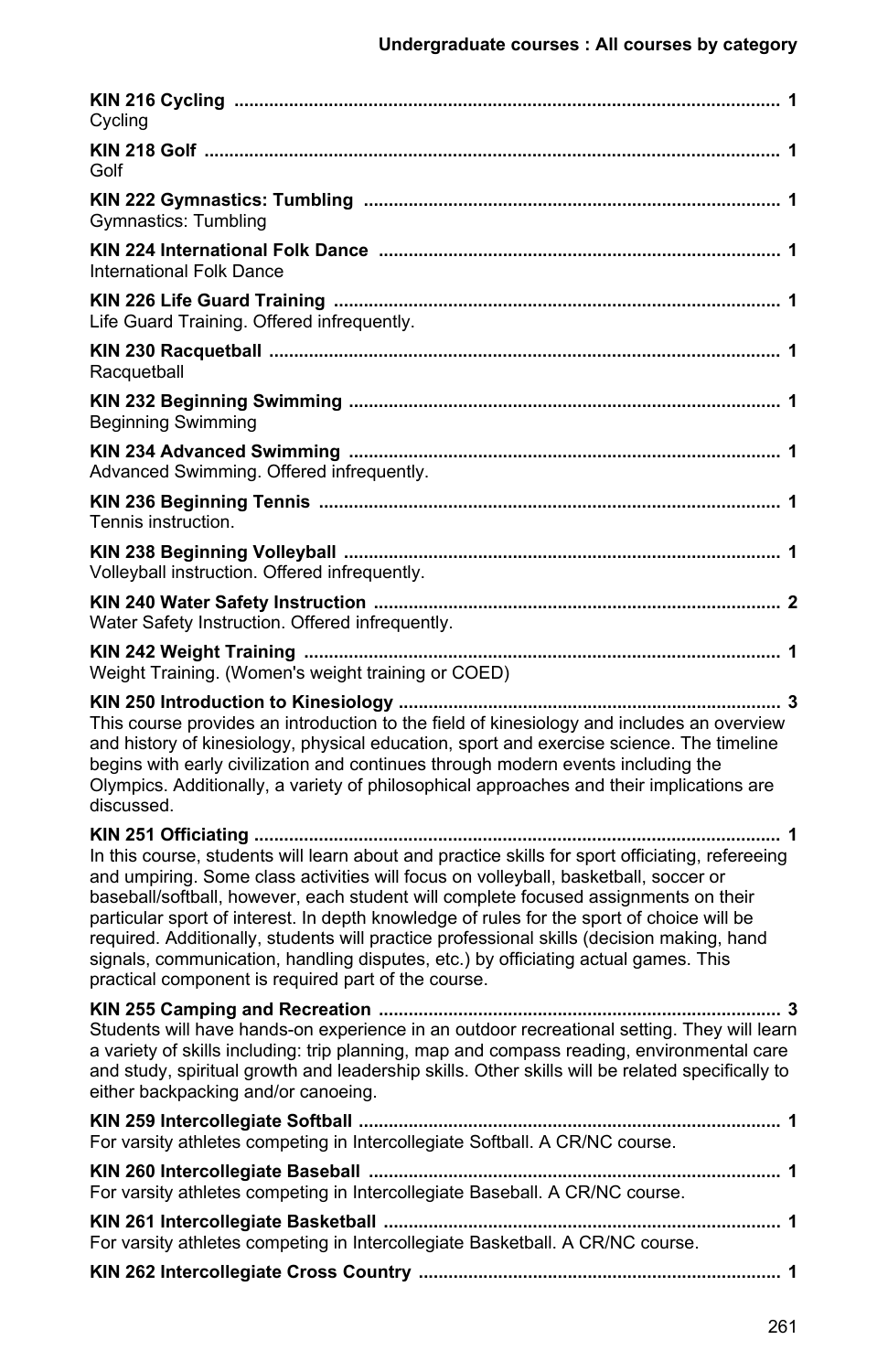For varsity athletes competing in Intercollegiate Cross Country. A CR/NC course.

| A varsity athlete competing in Intercollegiate Soccer. A CR/NC course.                                                                                                                                                                                                                                                                                                                                                                                                                          |
|-------------------------------------------------------------------------------------------------------------------------------------------------------------------------------------------------------------------------------------------------------------------------------------------------------------------------------------------------------------------------------------------------------------------------------------------------------------------------------------------------|
| A varsity athlete competing in Intercollegiate Tennis. A CR/NC course.                                                                                                                                                                                                                                                                                                                                                                                                                          |
| A varsity athlete competing in Intercollegiate Track. A CR/NC course.                                                                                                                                                                                                                                                                                                                                                                                                                           |
| A varsity athlete competing in Intercollegiate Volleyball. A CR/NC course.                                                                                                                                                                                                                                                                                                                                                                                                                      |
| For this practicum, the student will work with the Head Athletic Trainer, expanding first<br>aid and CPR proficiencies and completing basic duties in the training room with sports<br>teams. The level of responsibility assigned will be individualized based on certifications,<br>knowledge base and experience. Prerequisite: KIN 103.                                                                                                                                                     |
| This is an applied course focusing on teaching skill techniques and strategies in a variety<br>of sports. Content includes theory, best practice in secondary level pedagogy and skill<br>content. There is a special focus on organization and management for teaching, skill<br>progressions, and common problems/corrections of basic and intermediate-level skills<br>and tactics.                                                                                                          |
| Philosophy, methods and materials for teaching physical education to children. Some<br>practical experience with children included. While this course is open to any student,<br>there is a clear focus on preparing students to teach elementary physical education.                                                                                                                                                                                                                           |
| A focus on administrative practices in the areas of legal responsibility, personnel,<br>finance, public relations, equipment, facilities, intramurals and athletics. Sociological and<br>psychological issues related to leadership roles in physical education and sport are<br>included.                                                                                                                                                                                                      |
| This course is designed to make sure teacher licensure students have a significant field<br>experience at the elementary and secondary levels by the completion of their programs.<br>If a student plans to complete the education student teaching experience (Educ 405) at<br>the secondary level, this internship should be completed with an elementary school<br>teacher and vice versa. Prerequisite: Kin 308 or 309.                                                                     |
| This course includes study of the anatomical and mechanical factors contributing to<br>skilled performance in human movement with a focus on exercise and sport. Laws and<br>principles from anatomy and physics that govern the use of the human body, objects and<br>implements in a sport context are applied to the analysis of exercises and sport skill<br>techniques. Material in this course builds on knowledge of the names and actions of<br>muscles. Prerequisite: Biol 130 or 203. |
| In this course, students study how the human body responds during various kinds of<br>exercise and how it adapts as a result of a regular exercise program. The course<br>includes an analysis of neuromuscular activity, circulation, respiration and metabolism as<br>it applies to the trained and untrained. Lab component is required. Prerequisite: Biol 130<br>or 203.                                                                                                                   |
| This course, required for all physical education teacher licensure and general physical<br>education majors, will examine attitudes, methods, techniques, and special<br>considerations important in addressing physical activity needs and interests of children                                                                                                                                                                                                                               |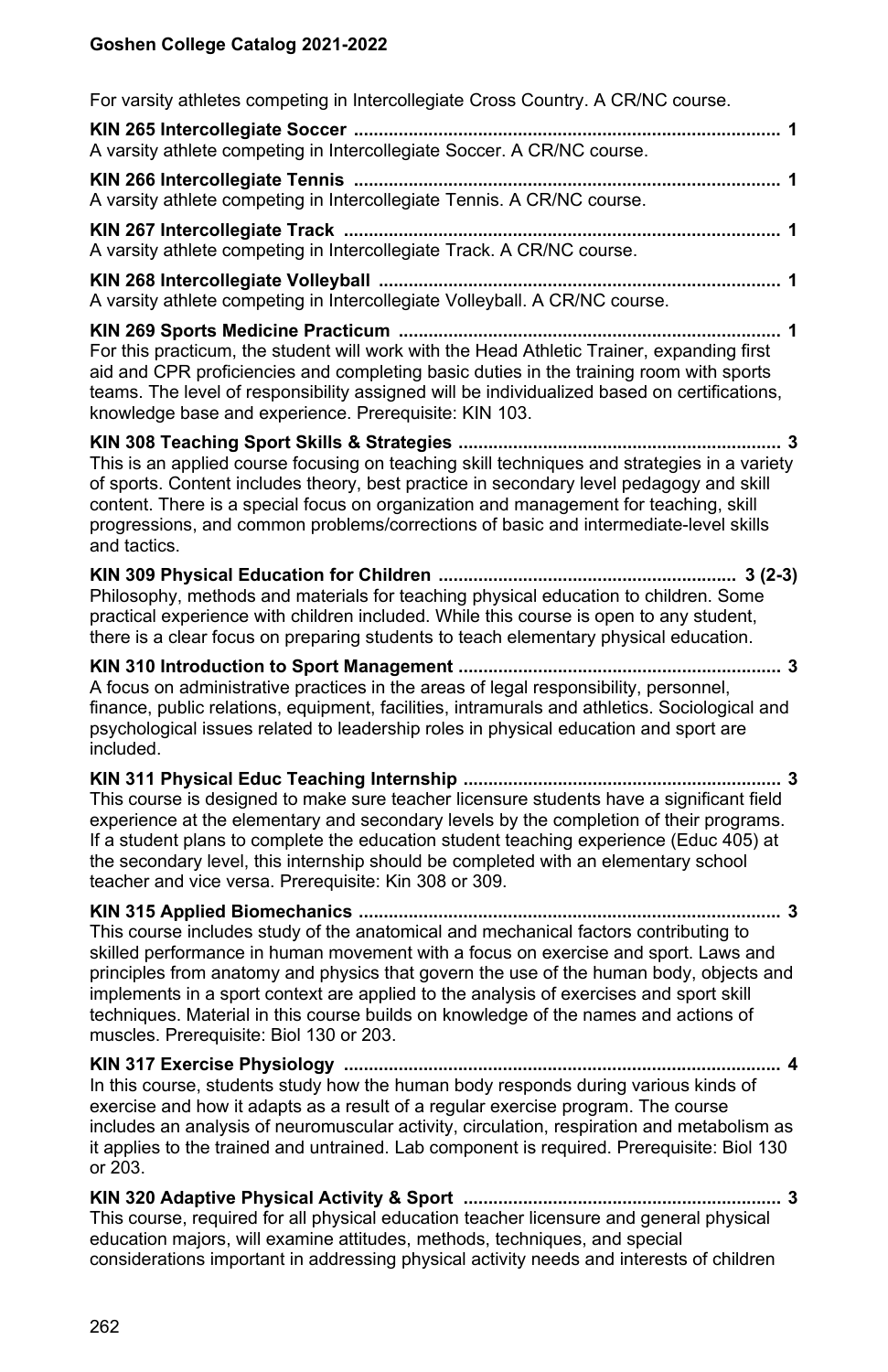and adolescents with disabilities. Critical aspects of motor development will be studied early in the semester, followed by adaptive programming and leadership of physical activity in inclusive settings. A field placement is required as part of the class.

**KIN 330 Motor Learning ................................................................................................. 3** This course addresses concepts in the sub-discipline of motor behavior, primarily focusing on motor learning theory and psychological variables in the acquisition of motor skills. In completing this course, students will examine the nature of the learner, the learning process, the skill context, and characteristics of the task to gain information for the design of optimal motor skill learning experiences and practice.

**KIN 345 Theory & Techniques of Coaching ................................................................. 3** The course will present an overview of basic theories and coaching applications, including topics such as philosophy, psychology, ethics, practice and game preparation. This course includes preparation for and an opportunity to take the American Sport Education Program certification exam (ASEP).

**KIN 350 Sport Culture and Psychology ........................................................................ 3** Sport has been and continues to be an integral part of culture and tradition in every country in the world. In this course we examine the role sport plays in society, the culture of sport and team as well as some selected psychological aspects in sport. Theory and conceptual frameworks will be used in the sociological analysis of sport and the exploration of aspects of sport psychology. Topics include: influence of sport in culture, sport for political assertion and social advancement, team dynamics, role clarity, communication, cohesion, competition and cooperation, aggression and psychological aspects related to team and individual performance.

**KIN 351 Event Management Practicum ........................................................................ 1** Student works closely with the director of athletics in event management. Most events will be athletic or intramural events, but others occurring in the RFC may be included. Student outcomes that are evaluated by the supervisor include leadership, communication, and collaboration with a variety of parties. The student is expected to participate as a leader at the event, hosting guests in an appropriate manner, enforcing policy, and overseeing operation so event flows smoothly. Prerequisite: KIN 310 Sport Management.

**KIN 352 Personal Training Practicum .......................................................................... 1** Students will work with a certified personal trainer to conduct basic fitness screenings and assessments, and then to develop programs with clients based on their goals and interests. The student will phase into full responsibility for conducting personal training sessions with individual clients under the guidance of the expert. Prerequisite: Kin 400 Exercise Prescription.

**KIN 353 Group Instruction Practicum ........................................................................... 1** In this practicum experience students will work with a group fitness instructor in leading exercise classes such as aerobic dance, step aerobics, spinning, conditioning, strength and flexibility classes. Student will study techniques for directing classes and will phase into full responsibility for fitness class. Prerequisite: Kin 200.

**KIN 354 Facility Management Practicum ..................................................................... 1** Students work with the director of the Roman-Gingerich Recreation and Fitness Center in management aspects of this facility. Content is based in sport management (Kin 310) areas of facility design, maintenance and administration. Responsibilities include scheduling of rooms, communication and customer service activities with clients (community and student), financial transaction, problem-solving, and policy enforcement among others. Prerequisite: Kin 310 Sport Management.

**KIN 360 Teaching Health Concepts .............................................................................. 3** The majority of the class will focus on content knowledge development on identified health concepts and the pedagogical aspects of teaching health. Students will be required to develop lesson plans linked to K-12 health standards and will practice specific methods of teaching health in the classroom. Offered every other year.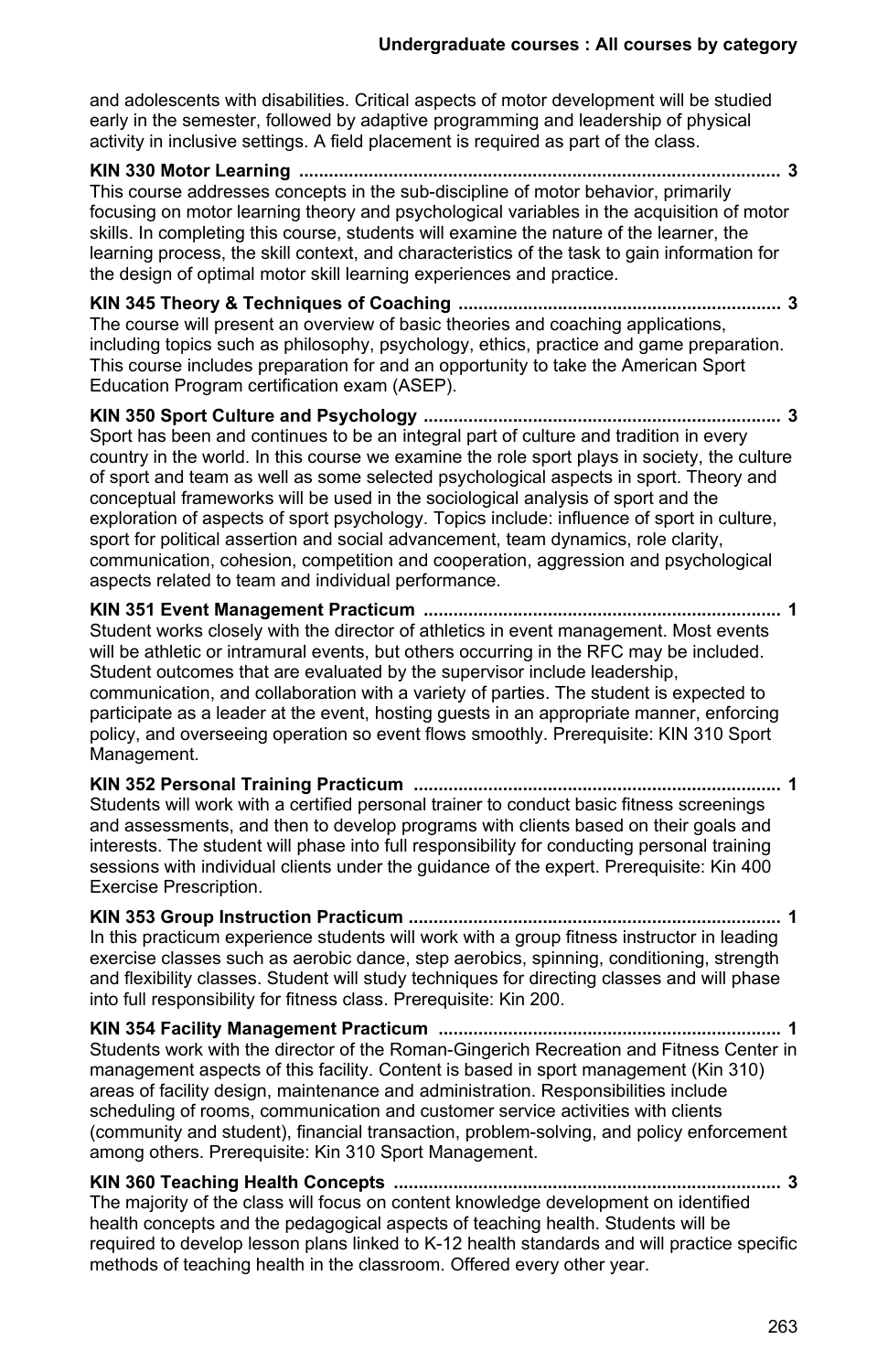**KIN 375 Exercise Testing ............................................................................................... 2** In this course, students learn exercise testing protocols, procedures and techniques recommended by the American College of Sport Medicine. Ideally, this course should be taken prior to KIN 400: Exercise Prescription since the material is closely associated. Testing and evaluation should occur prior to exercise program development and prescription. Certification may require additional materials and study time. **KIN 400 Exercise Prescription ...................................................................................... 3** Students will learn how to conduct basic health screenings and practical fitness appraisals for the purpose of developing appropriate fitness programs for individuals. The emphasis will be on working with a client to assist him/her in the achievement of fitness goals, exercise compliance, and health behavior change. Issues of liability in exercise settings will be addressed. **KIN 405 Sport Event & Facility Management ............................................................... 3** This course focuses on management theory, principles and practices in the context of sport facility and event management. Students will acquire knowledge, skills and dispositions important for professional management in various types of sport facilities and for directing sport events. Related practical professional skills are also developed in KIN 354: Facility Management practicum experiences. **KIN 409 Internship .......................................................................................................... 3** A practical experience related to the student's interest and ability. Generally occurs in an off-campus setting. For non-teaching majors only. **KIN 410 Senior Seminar ................................................................................................. 3** A capstone kinesiology class focused on career or graduate school preparation and completion of a major project. The course includes an introduction to research methods and descriptive and inferential statistics in kinesiology. Course includes the consideration of professional and ethical issues. Required for all kinesiology majors. **KIN 415 School and Community Health ....................................................................... 3** An overview of community health issues and agencies. Also, components of a Coordinated School Health Program (CSHP) including comprehensive school health education, physical education, school health services, nutrition services, counseling and social services, healthy school environment, school-site health promotion for staff, family and community involvement. **KIN 420 Health Practicum .............................................................................................. 2** Students will work with the supervisor to set up experiences of interest in a health related setting. If the student is in teacher licensure, this practicum must be completed in a K-12 school setting teaching health and connecting with several different units identified in the

#### **Mathematics courses**

**MATH 105 Quantitative Reasoning ............................................................................... 3** Students will interpret, create, and value quantitative information in personal, professional, and societal contexts to solve problems, understand phenomena, draw conclusions, and make decisions. The types of quantitative information students will be able to interpret and create include computations, measurements and units, ratios, proportions, rates, estimates, bar charts, histograms, scatter plots, trend lines, linear and exponential functions, tables, finances, probability, descriptive statistics, and spreadsheets.

Coordinated School Health Program. Prerequisite: Kin 360 or 415.

**MATH 115 Applied Algebra ............................................................................................ 3** An introduction to mathematical modeling using graphical, numerical, symbolic, and verbal techniques to describe and explore real-world data and phenomena. Emphasis is on the use of elementary functions to investigate and analyze applied problems and questions, supported by the use of appropriate technology, and on effective communication of quantitative concepts and results. Recommended background: two years of high school algebra and/or geometry or Math 105.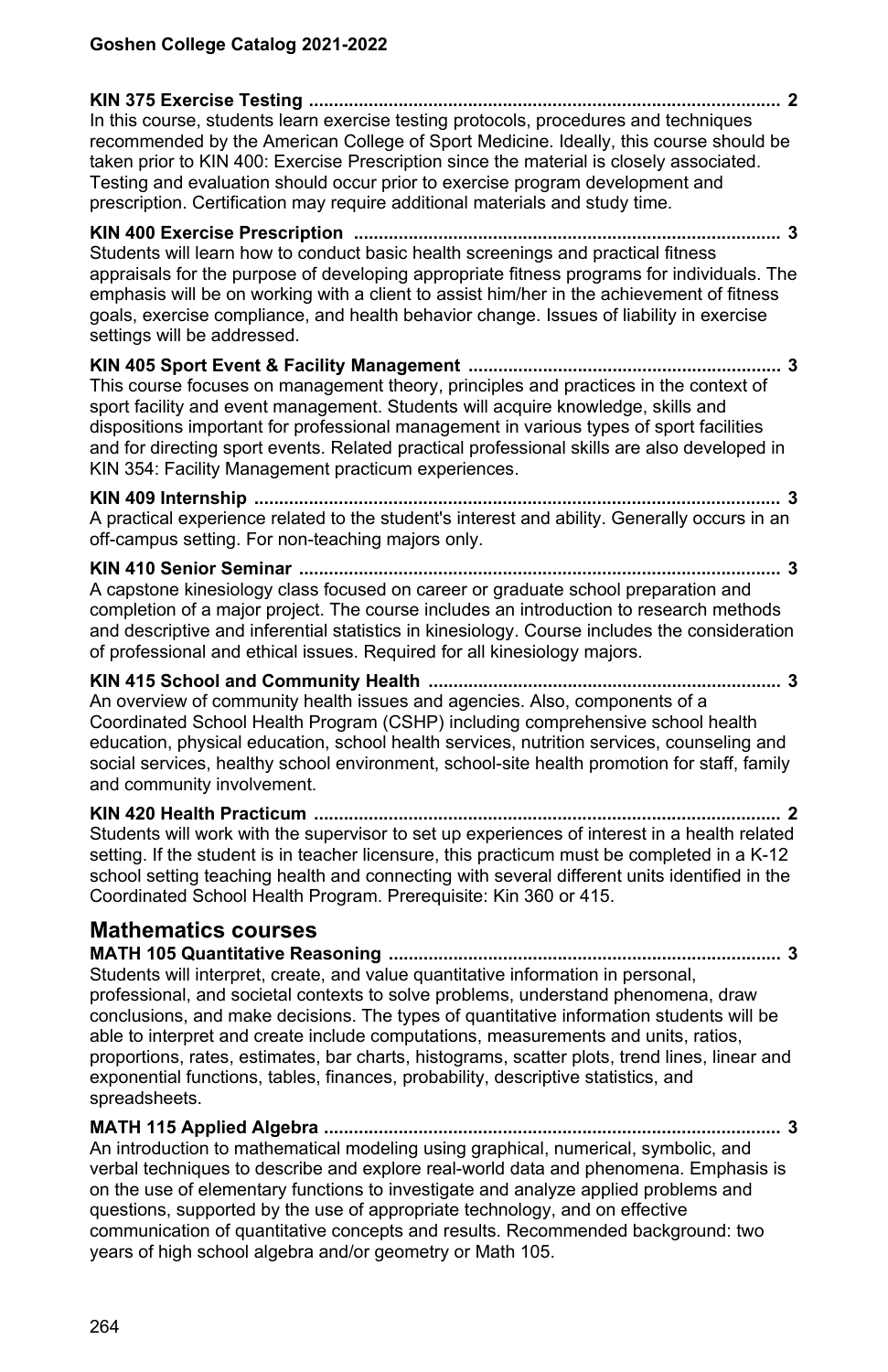**MATH 131 Math Concepts Elem Classroom I .............................................................. 3** Theory of natural, rational, and real number arithmetic; computation in different numeration systems; elementary set theory and logic; number theory; probability and statistics; problem solving strategies. Linkage to mathematics education in the elementary school. Recommended background: one year of high school algebra or Math 105.

**MATH 132 Math Concepts Elem Classroom II ............................................................. 3** Formal and informal approaches to Euclidean geometry; patterns, symmetries, classification of geometric figures in two and three dimensions; transformations in the plane; measures, measurement and approximate data; computer software applications to geometry. Linkage to mathematics education in the elementary school. Recommended background: one year of high school geometry.

**MATH 141 Finite Mathematics ....................................................................................... 3** Mathematics useful for solving problems from business and social sciences. Topics include linear systems of equations and inequalities, linear programming, compound interest, set theory, elementary counting principles, probability, and statistics. Recommended background: three years of high school algebra and geometry or Math 115.

**MATH 170 Functions, Data, and Models ...................................................................... 4** Symbolic, graphical, numerical, and verbal representations of functions to model realworld phenomena and the use of data to fit and verify models. Recommended background: three years of high school algebra and geometry or Math 115.

**MATH 201 Fair Allocation .............................................................................................. 3** An examination of the fair distribution of resources such as money, goods, voting power, and jobs. Case studies might involve dividing an estate, deciding priority for organ transplant, or creating a fair system of taxation. Allocation methods will be analyzed from mathematical, economic, political, and philosophical perspectives. A Peacemaking course in the Goshen Core. Prerequisite: Engl 105 or equivalent, quantitative literacy.

**MATH 205 Discrete Mathematics .................................................................................. 3** An introduction to mathematical thinking and reasoning. Topics include number systems and arithmetic, logic and Boolean algebra, functions and relations, set theory, algorithms, combinatorics and probability, matrices, and elementary graph theory. An emphasis is placed on problem solving and proof techniques. Recommended background: four years of high school mathematics, including some calculus or Math 211.

**MATH 211 Calculus I ...................................................................................................... 4** Concepts of calculus emphasizing applications in the natural and social sciences. Topics include differential calculus of one and two variables, integration, and differential equations. Prerequisites: three and one-half units of high school mathematics including trigonometry or Math 170.

**MATH 212 Calculus II ..................................................................................................... 4** Theory and applications of single variable calculus with an emphasis on writing clear explanations and proofs. Topics include real numbers, limits, derivatives, integrals, antidifferentiation techniques, function approximation, sequences, and series. Prerequisite: A grade of C or higher in Math 211 or an equivalent course.

**MATH 213 Multivariate Calculus ................................................................................... 4** Differentiation and integration of functions of two and three variables and an introduction to vector calculus. Topics include optimization, vector fields, line and surface integrals, Green's Theorem. Also includes complex variables and Fourier series. Prerequisite: Math 211.

**MATH 250 Game Theory ................................................................................................ 3**

Mathematical models of interactions among players: people, companies, nations, or genes. Concepts include strategy, preferences, equilibrium, efficiency, solutions, and fairness properties. Applications to biology, business, economics, politics, psychology,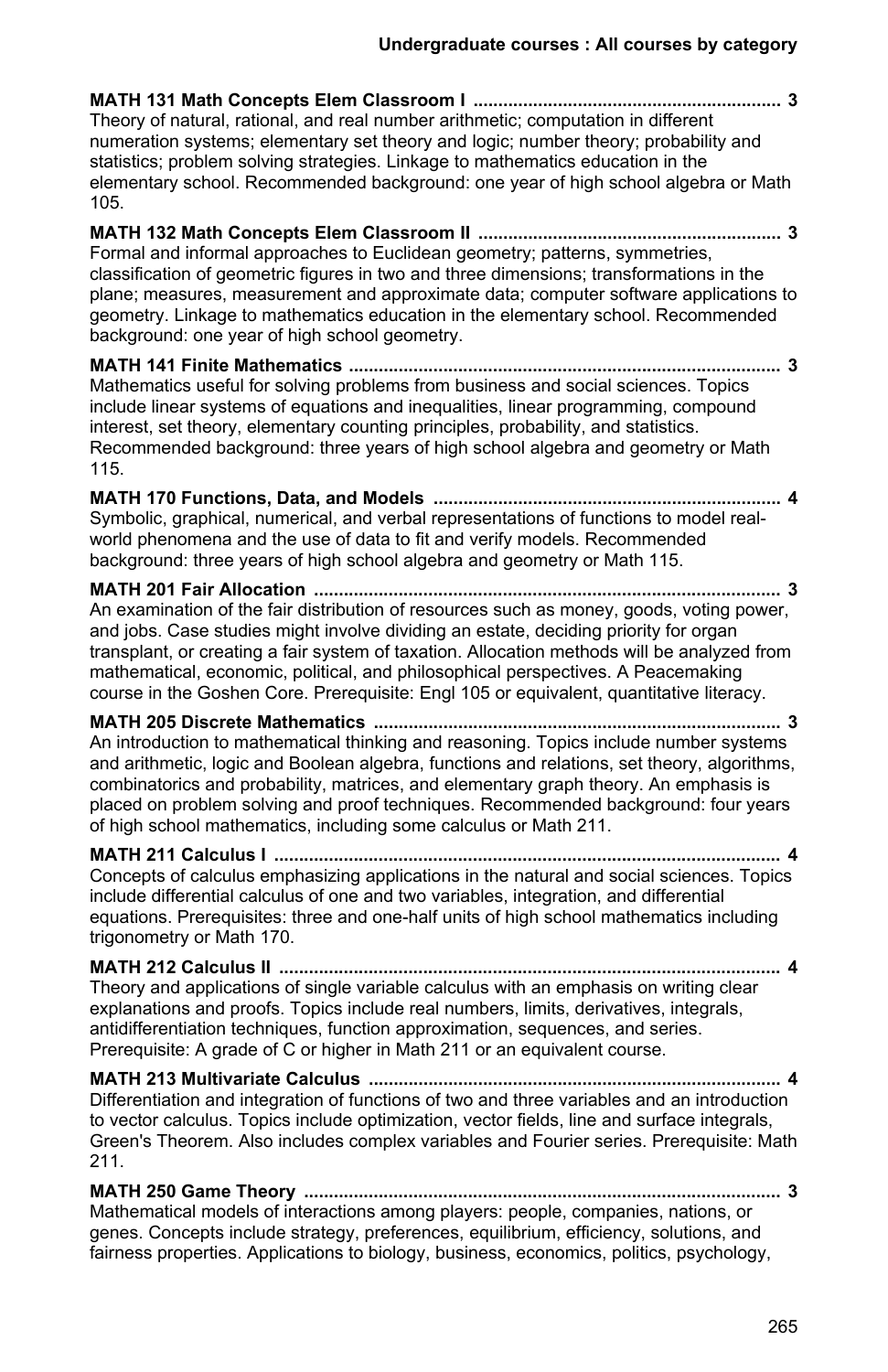and theology are explored. Math 250 and Math 350 are taught simultaneously. Math 250 emphasizes modeling and application of techniques. Prerequisite: Math 170.

**MATH 301 Linear Algebra .............................................................................................. 3** Linear systems of equations, vector spaces, linear transformations, matrices, determinants, eigenvalues and eigenvectors, inner products, computational aspects, and applications. Prerequisite: Math 211 and either Math 205 or 212.

**MATH 302 Abstract Algebra .......................................................................................... 3** An introduction to algebraic structures such as groups, rings and fields. Prerequisite: Math 211 and either Math 205 or 212.

**MATH 305 Modern Geometry ........................................................................................ 3** A survey of geometrics. Comparison of Euclidean, hyperbolic, elliptical, and projective geometries. Integral and fractional dimension; transformation groups; implications for computer graphics. Prerequisite: Math 211 and either Math 205 or 212.

**MATH 311 Real Analysis ................................................................................................ 3** A rigorous study of the real numbers, functions involving real numbers, limits, sums, differentiation, integration, sequences, series, and function convergence. Prerequisite: Math 211 and either Math 205 or 212.

**MATH 321 Differential Equations .................................................................................. 3** The solution and application of ordinary differential equations; analytic solutions for linear systems; qualitative behavior of nonlinear systems; approximation and computer methods. Prerequisite: Math 211.

**MATH 323 Probability and Statistics ............................................................................ 3** An introduction to the theory, practice and computer simulation of probability and statistics. Data exploration, sample spaces, random variables, probability distributions and their derivations, probability simulations and statistical inference. Prerequisite: Math 211 and either Math 205 or 212.

**MATH 350 Advanced Game Theory .............................................................................. 3** Math 250 and 350 are taught simultaneously. Math 350 emphasizes derivation and justification for game theory techniques. Prerequisite: Math 211 and either Math 205 or 212.

**MATH 351 Mathematical Modeling ................................................................................ 3** The modeling process, built around a study of applications from a variety of both social as well as natural sciences. A variety of mathematical and computing techniques will be employed including discrete structures, probability, calculus, differential equations and algorithms. Completion of modeling projects will be a major component of the course. Prerequisites: COSC 216, and one of Math 213, 301, 321, or 323.

**MATH 355 Graph Theory ................................................................................................ 3** An introduction to the concepts and techniques of graph theory with application to diverse areas such as management, computers, circuitry, communications, and social networks. Topics covered include graphs and digraphs, paths and circuits, graph and digraph algorithms, trees, cliques, planarity, duality and colorability. Prerequisite: Math 211 and either Math 205 or 212.

**MATH 360 Biomathematics ........................................................................................... 3** Mathematical models for understanding biological phenomena such as population growth, drug dosage, epidemics, genetics, and cardiac function. Skills developed include the ability to analyze an unfamiliar problem, determine the type of data needed, select the appropriate mathematical tools to be applied, and evaluate the results. Prerequisites: Biol 115, 120 or 130, Math 211; and a basic understanding of statistics.

**MATH 375 Special Topics .............................................................................................. 3** Classroom study of selected topics in mathematics. Topics may include: theory of computation, cryptography, complex analysis, numerical analysis, number theory, combinatorics. May be repeated. Offered according to demand. Prerequisite: Upper-level status and consent of instructor.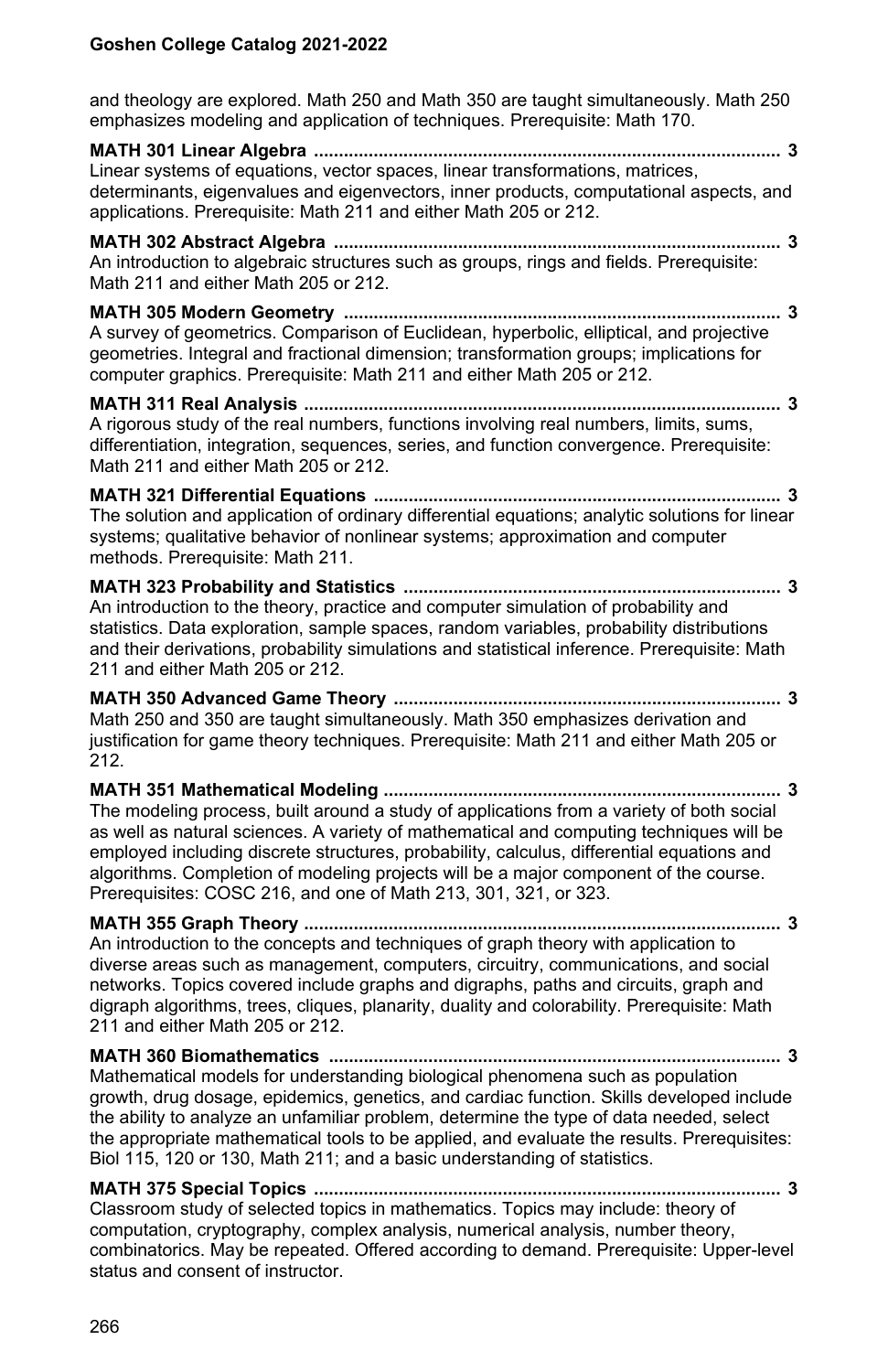**MATH 390 Problem Solving Seminar ........................................................................... 1** The problem-solving process in the context of nonroutine problems, including a wide variety of general heuristics for approaching such problems. May be repeated. Prerequisite: Math 205 or 212. **MATH 409 Project/Internship ................................................................................ 3 (0-3)** Project designed to give the student practical experience in mathematics. Each student's project is individually arranged with the instructor. Arrangements must be made at least one semester in advance.

**MATH 411 Seminar:History ........................................................................................... 1** A brief survey of the history of mathematics. Prerequisite: Junior of Senior standing.

**MATH 412 Seminar:Connections .................................................................................. 1** A study of the interconnections among mathematics, other disciplines, ethics, careers, and society. Prerequisite: Math 205, 212, and two upper level Math courses.

**MATH 413 Seminar:Discoveries ................................................................................... 1** An examination of an open mathematical question and presentation of results in written and oral form. Prerequisites: Math 205, 212, and two upper level Math courses.

### **Music courses**

**MUS 102 Foundations of Music Theory ....................................................................... 2** An introduction to the reading and interpretation of musical notation for those with limited experience. The development of basic aural and keyboard skills, along with exposure to musical forms and styles will also be included. Intended as preparation for Mus 201-202 and as an exploratory experience for all aspiring musicians. Prerequisite: a fundamental ability to read music. Pre-requisite: a fundamental ability to read music.

**MUS 201 Music Theory .................................................................................................. 4** This course develops skills in analysis and composition to learn melodic, contrapuntal, harmonic, motivic, and formal principles of music towards a stronger theoretical understanding of how music is constructed. Although a variety of styles will be explored and used as examples, course materials focus on the "Common Practice Era", Western music's Baroque (1600-1750) and Classical (1750-1825) periods. The course begins with a review of foundational music theory concepts and moves through triads and seventh chords, melodic embellishments, partwriting in four-voice structure, figured bass, and diatonic harmony. The Keyboard Skills lab develops functional keyboard skills, as well as basic musicianship skills with emphasis on ear playing, reading, harmonizing, transposing, improvising, technique, and repertoire. The Aural Skills lab develops abilities in sight singing using the solfeggi system, rhythm reading, dictation, and improvisation. Each lab meets once per week. Prerequisite: must be able to read and perform music.

**MUS 202 Music Theory .................................................................................................. 4** A continuation of Mus 201, this course continues the study of Western music theory via analysis and composition activities. Concepts studied include phrase structure, linear dominant chords, predominant and linear harmonic functions, melodic figuration and dissonance, deeper exploration of diatonic harmonies, the leading-tone and other seventh chords, harmonic sequences, secondary dominants, and tonicization/ modulation. Participation in the keyboard and aural-skills labs is required (.5 credit hours each). Prerequisite: Mus 201. The Keyboard Skills lab develops functional keyboard skills, as well as basic musicianship skills with emphasis on ear playing, reading, harmonizing, transposing, improvising, technique, and repertoire. The Aural Skills lab develops abilities in sight singing using the solfeggi system, rhythm reading, dictation, and improvisation. Each lab meets once per week.

**MUS 203 What is Music? ............................................................................................... 3** Explores the many answers to this question in different historical and cultural contexts. Considers the relationship of music to the divine or transcendent and also issues related to performance, criticism, and interpretation. An Artistic World course in the Goshen Core.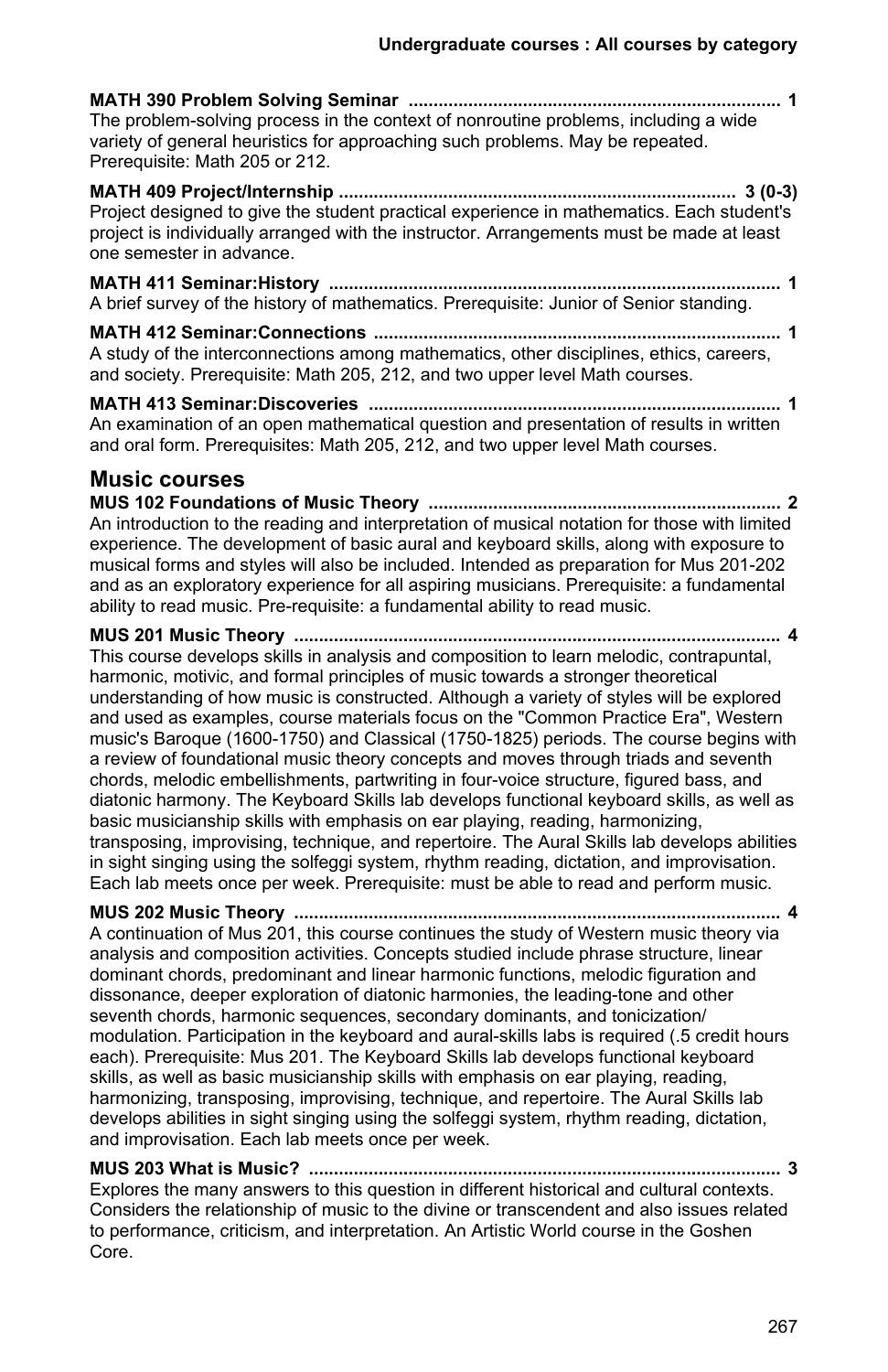**MUS 204 Survey of Music Literature ............................................................................ 3** Designed to follow a year of music theory and precede the study of music history, this course presents an introduction to the basic style periods in Western music literature and acquaints the student with the main forms, composers and masterworks of those epochs. **MUS 205 Music/Cultural Identity E. Europe ................................................................. 3** Examines the lives and music of Eastern European classical composers such as Dvorak, Chopin, Tchaikovsky and Bartok. How do national folk music traditions and social and political circumstances influence their music? An Artistic World course in the Goshen Core. **MUS 206 Music Theater:Styles, Expr & Cultur ............................................................ 3** Examines examples of musical theater, from Monteverdi's Orfeo to the musical adaptation of Victor Hugo's Les Miserables. The chief emphasis will be to better understand how ideas, emotions, and themes within an opera or musical also depict social, cultural, and theological perspectives of a given historical epoch. Conversely, music theater can also affect the social, cultural, and theological imagination of its audience. An Artistic World course in the Goshen Core. **MUS 208 Piano Pedagogy I ........................................................................................... 3** This introductory course in the piano pedagogy sequence focuses on the beginning student and on the materials and teaching techniques most effective for this level of instruction. The course includes weekly lecture-discussion sessions, observation of class and private instruction, and the supervised teaching of weekly private lessons. **MUS 209 Music Field Experience ......................................................................... 1 (1-3)** On-campus internships supervised by a professor. May include arts administration, audio recording technology, church music, private teaching or other fields. **MUS 210 Elementary Music Methods ........................................................................... 3** This course is designed for teaching general music at the elementary level for elementary and music education majors. The course will introduce students to traditional and current methodologies of classroom music instruction. Emphasis on lesson planning, scope and sequence of a K-5 music program, and exploration of diverse repertoire utilizing singing and instruments. Pre-requisite: Educ 201. (Offered in odd years) **MUS 212 Intro to Conducting ........................................................................................ 1** An introductory conducting course that focuses on elementary beat patterns, use of breath and gesture of intent to start and stop musical groups, and simple cueing of parts. Basic music-reading skills are required. Non-majors are welcome. **MUS 220 El Sistema: Music for Social Change ........................................................... 2** Students will gain an understanding of the history and philosophy of El Sistema, the internationally renowned Venezuelan system of music education and youth/community development. With this foundation, students will explore how El Sistema?s philosophy has been adapted to new communities in the United States and abroad, including in the emerging school programs in Elkhart County, IN. Through this introduction to a unique social justice approach to music pedagogy, Goshen College students will be empowered to use El Sistema ideals and strategies in their internships and future teaching. The class will include guest presentations in person and remotely from El Sistema professionals. The course will lay the groundwork for internship options and requirements. (Offered in odd years)

**MUS 231 Lyric Diction for Singers ................................................................................ 2** This course is a diction survey course that gives the student an understanding of the IPA (International Phonetic Alphabet) and its application to sung diction. After becoming proficient with IPA symbols through the study of English diction, students will learn basic pronunciation rules for the other major western classical singing languages: Italian, German, and French. Students will learn diction rules and their application through board-work, singing/reciting in groups and as soloists, and extensive workbook exercises that incorporate texts from the standard vocal literature.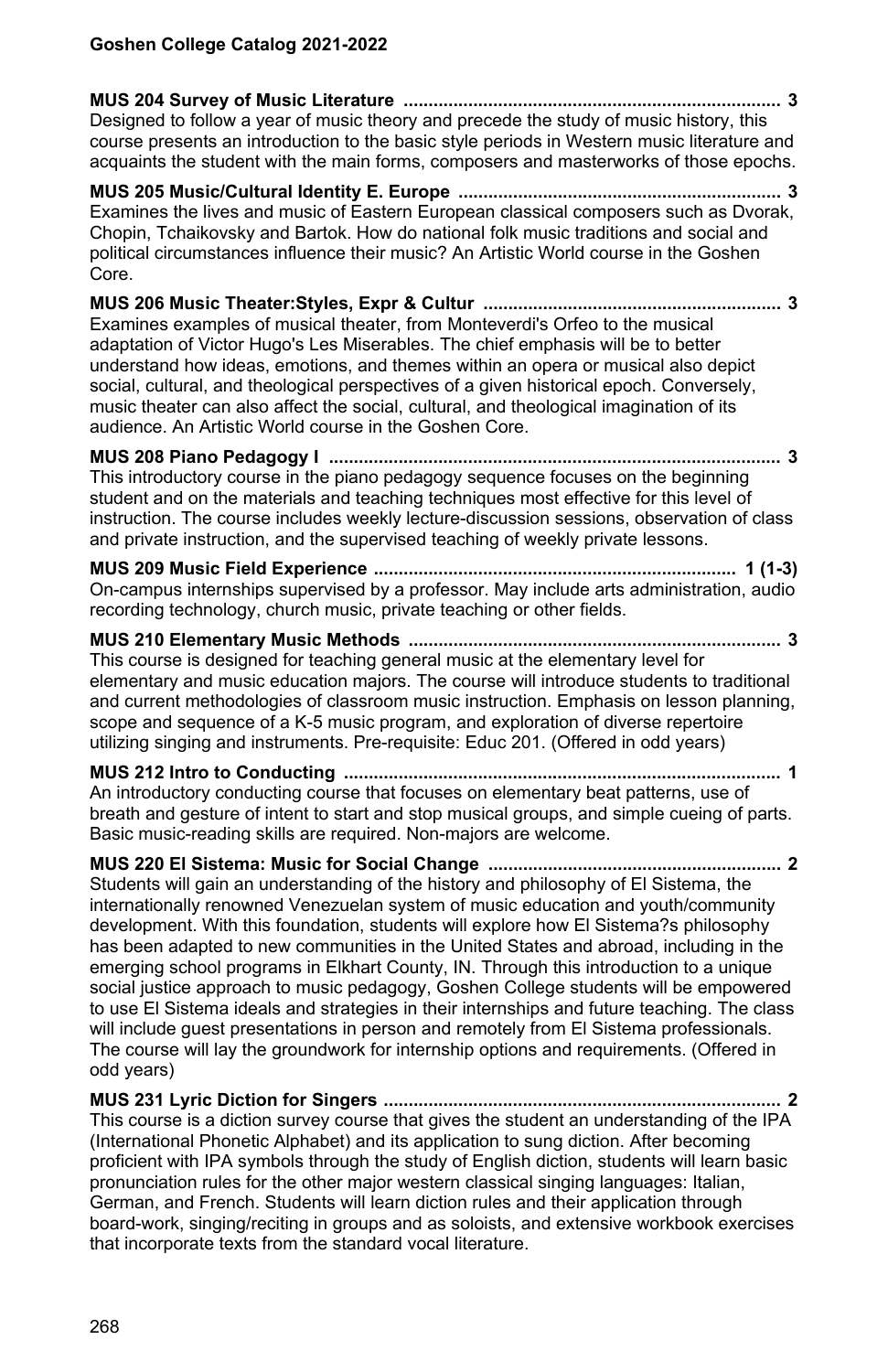| Breathing, diction and other beginning techniques of voice production learned through<br>exercise and song. Musical and dramatic interpretation studied within a singing<br>performance setting. This course serves as a prerequisite for private applied voice study<br>for students without previous vocal instruction. Exceptions are determined by the voice<br>faculty.                                                                                                                                                                                                                                                                                                                   |
|------------------------------------------------------------------------------------------------------------------------------------------------------------------------------------------------------------------------------------------------------------------------------------------------------------------------------------------------------------------------------------------------------------------------------------------------------------------------------------------------------------------------------------------------------------------------------------------------------------------------------------------------------------------------------------------------|
| This course is intended as a continuation of the Piano Lab sequence associated with<br>Music Theory to continue to prepare students for the piano proficiency exam. Skill<br>development in ear playing, reading, transposition, harmonization, improvisation,<br>technique and repertoire.                                                                                                                                                                                                                                                                                                                                                                                                    |
| Instrumental performing ensemble. Previous steel pan experience not required, but<br>encouraged. Available to students of all musical skills and backgrounds, however the<br>ability to read standard notation in treble and/or bass clef is required. Rehearses once a<br>week and performs a minimum of two times each semester. The Steel Drum Ensemble<br>performs a wide variety of music including classical, world, pop, and traditional soca.                                                                                                                                                                                                                                          |
| Designed as an avenue to explore the intricacies of small ensemble playing. A pre-<br>approved chamber group receives chamber coaching and general supervision with a<br>music professor. The class is open to vocalists and instrumentalists.                                                                                                                                                                                                                                                                                                                                                                                                                                                 |
| MUS 261 Jazz Ensemble ………………………………………………………………………… 0 (0-1)<br>Lavender Jazz is Goshen College's jazz ensemble. The group plays classic jazz<br>standards and styles, such as swing, blues, waltz, mambo, cha cha and funk. Lavender<br>Jazz performs one concert per semester in Sauder Concert Hall and performs<br>occasionally off-campus for community events like the city of Goshen October First<br>Friday. Other performance opportunities for the members of Lavender Jazz include<br>performing in a jazz combo recital in Rieth Recital Hall once per semester. Both the jazz<br>ensemble and jazz combos are frequently asked to perform for both community and<br>private events. |
| Staged Music Scenes is open to music majors and nonmajors by audition, and may be<br>taken with or without credit. Fully staged, complete productions of operas and musicals<br>alternate with productions of programs presenting opera, operetta, or musical theater<br>scenes. Students are taught stage movement, character development, and solo/<br>ensemble singing that enhances their ability to perform onstage.                                                                                                                                                                                                                                                                      |
| Wind and brass students must register for both Wind Ensemble and Orchestra.                                                                                                                                                                                                                                                                                                                                                                                                                                                                                                                                                                                                                    |
| Composition                                                                                                                                                                                                                                                                                                                                                                                                                                                                                                                                                                                                                                                                                    |
| Percussion                                                                                                                                                                                                                                                                                                                                                                                                                                                                                                                                                                                                                                                                                     |
| Cello                                                                                                                                                                                                                                                                                                                                                                                                                                                                                                                                                                                                                                                                                          |
| 2<br>Organ                                                                                                                                                                                                                                                                                                                                                                                                                                                                                                                                                                                                                                                                                     |
| Piano                                                                                                                                                                                                                                                                                                                                                                                                                                                                                                                                                                                                                                                                                          |
| Viola                                                                                                                                                                                                                                                                                                                                                                                                                                                                                                                                                                                                                                                                                          |
| Violin                                                                                                                                                                                                                                                                                                                                                                                                                                                                                                                                                                                                                                                                                         |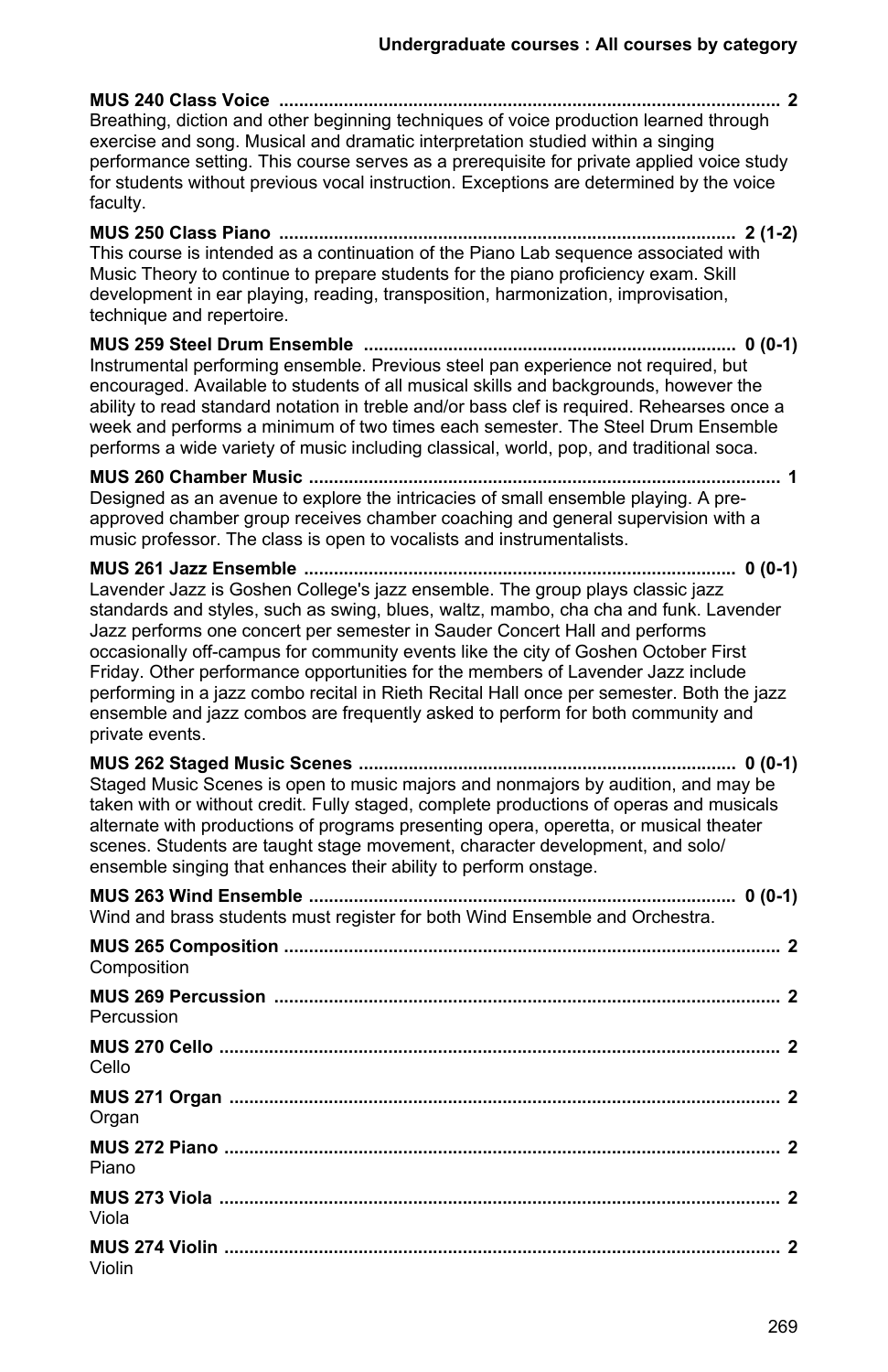| Voice.                                                                                                                                                                                                                                                                                                                                                                                                                                                                                                                                                                                                      |
|-------------------------------------------------------------------------------------------------------------------------------------------------------------------------------------------------------------------------------------------------------------------------------------------------------------------------------------------------------------------------------------------------------------------------------------------------------------------------------------------------------------------------------------------------------------------------------------------------------------|
| Flute                                                                                                                                                                                                                                                                                                                                                                                                                                                                                                                                                                                                       |
| Bassoon                                                                                                                                                                                                                                                                                                                                                                                                                                                                                                                                                                                                     |
| Oboe                                                                                                                                                                                                                                                                                                                                                                                                                                                                                                                                                                                                        |
| French Horn                                                                                                                                                                                                                                                                                                                                                                                                                                                                                                                                                                                                 |
| Trumpet                                                                                                                                                                                                                                                                                                                                                                                                                                                                                                                                                                                                     |
| Clarinet                                                                                                                                                                                                                                                                                                                                                                                                                                                                                                                                                                                                    |
| <b>String Bass</b>                                                                                                                                                                                                                                                                                                                                                                                                                                                                                                                                                                                          |
| Guitar                                                                                                                                                                                                                                                                                                                                                                                                                                                                                                                                                                                                      |
| Saxophone                                                                                                                                                                                                                                                                                                                                                                                                                                                                                                                                                                                                   |
| Harpsichord                                                                                                                                                                                                                                                                                                                                                                                                                                                                                                                                                                                                 |
| The Goshen College Symphony Orchestra presents concerts of major orchestral works<br>from the Baroque to contemporary periods of music each semester. In addition, it<br>collaborates with the choirs for various performances and student winners of the annual<br>Concerto-Aria competition. The orchestra also performs in the department's annual<br>Festival of Carols program and hosts world-renowned guest soloists and composers. The<br>orchestra is open to all students by audition, regardless of major.                                                                                       |
|                                                                                                                                                                                                                                                                                                                                                                                                                                                                                                                                                                                                             |
| The Goshen College Men's Chorus is an auditioned group of 35-55 men representing a<br>wide variety of academic majors. The Men's Chorus performs music from all genres and<br>time periods with special emphasis on sacred a cappella literature. The men perform in<br>numerous on-campus concerts and occasional off-campus concerts each year, as well<br>as on periodic tours. In addition to singing male chorus repertoire, they regularly combine<br>in concert with the Voices of the Earth and the Symphony Orchestra to present standard<br>choral/orchestral literature.                         |
| MUS 294 Voices of the Earth ………………………………………………………………………… 0 (0-1)<br>Voices of the Earth is an auditioned group of 55-70 treble-voiced singers representing a<br>wide variety of academic majors. Its focus is the authentic performance of music from<br>many cultures and countries. The choir performs in numerous on-campus and off-<br>campus concerts each year, and tours routinely. In addition to singing world music<br>repertoire, Voices of the Earth regularly combines in concert with other Goshen College<br>Choirs and Symphony Orchestra to present standard choral/orchestral literature. |
| Harp                                                                                                                                                                                                                                                                                                                                                                                                                                                                                                                                                                                                        |
| Trombone                                                                                                                                                                                                                                                                                                                                                                                                                                                                                                                                                                                                    |
|                                                                                                                                                                                                                                                                                                                                                                                                                                                                                                                                                                                                             |

| MUS 297 Tuba/E |  |
|----------------|--|
| Tuba/Euphonium |  |
|                |  |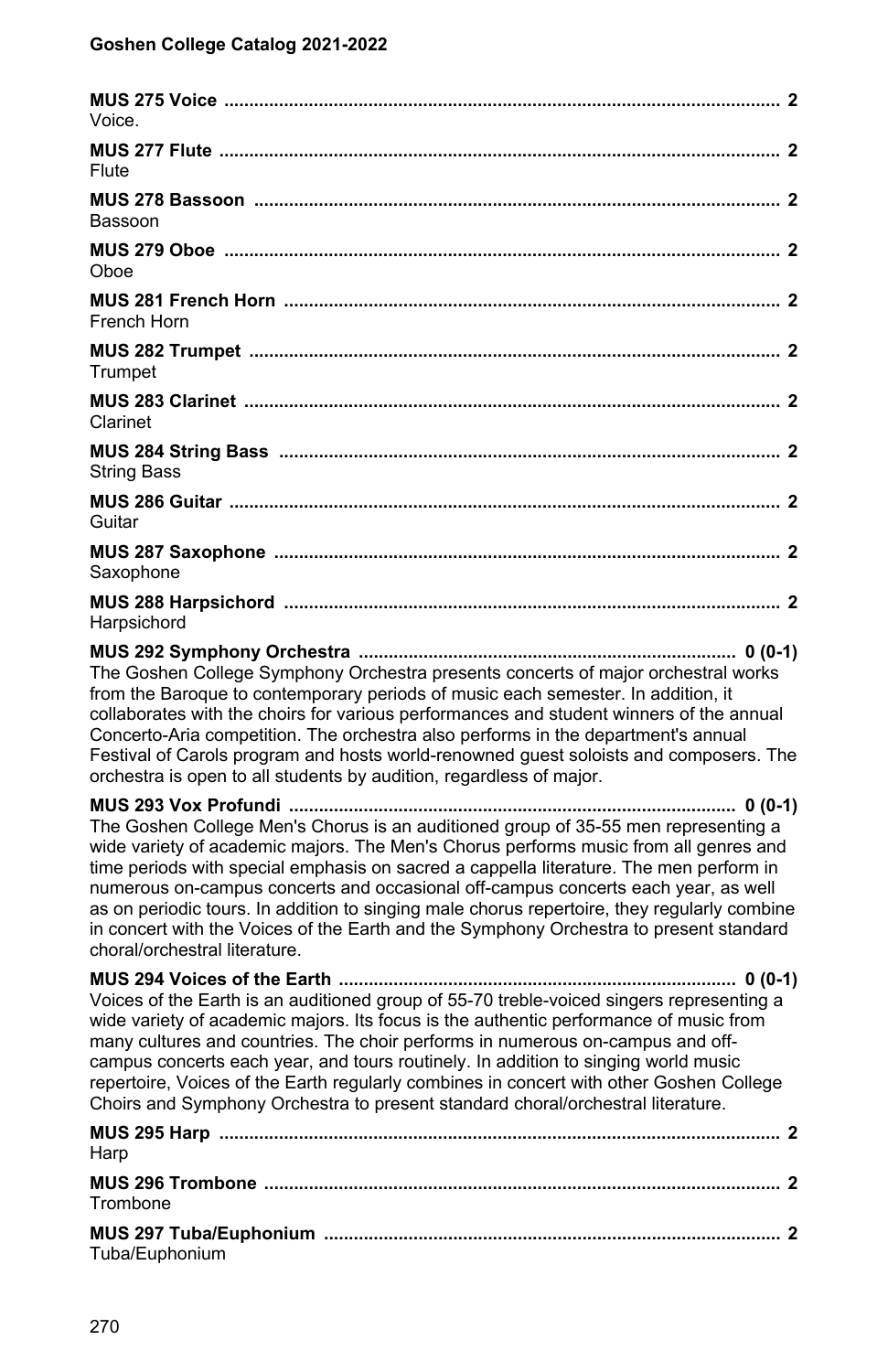**MUS 301 History of Music ............................................................................................. 3** This survey of Western Music from antiquity through the death of J.S. Bach will focus on the following desired outcomes: 1) Develop a deeper understanding for the musical styles, genres, and composers from antiquity through the Baroque in Western music history, 2) To understand the most significant historical, philosophical, and artistic influences on music from the time of antiquity through the death of J.S. Bach, and 3) To intellectually grasp the major principles and models for musical expression in the above time periods. Prerequisite: Mus 201-202, 204 or permission of instructor. (Offered in odd years.)

**MUS 302 History of Music ............................................................................................. 3** This survey of Western Music from early classicism through the 21th century will focus on the following desired outcomes: 1) To develop a deeper understanding for the musical styles, genres, and composers from the beginnings of classicism through the present, 2) To understand the most significant historical, philosophical, and artistic influences on music from the classicism of the 18th century to the present, and 3) To intellectually grasp the major principles and models for musical expression in the above time periods. Note: Students should make every attempt to take MUS 301 before 302 as several important concepts carry over from the earlier time periods into those discussed in MUS 302. Prerequisite: Mus 201-202, 204 or permission of instructor. (Offered in odd years)

**MUS 303 Advanced Music Theory ................................................................................ 3** Introduction to chromatic harmony through the study of hierarchy of chords and modulation procedures of the Classical period. Analysis of complex forms of the Baroque and the Classical periods. Formal and harmonic studies of works by Bach, Haydn, Mozart, and Beethoven. Prerequisites: Mus 201-202, 204, or permission of instructor or department chair. (Offered in even years)

**MUS 304 Advanced Music Theory ................................................................................ 3** Study of chromatic harmony through altered chords and modulation procedures of the late 18th and 19th centuries. Formal and harmonic analysis of works from the Romantic period. Introduction of the atonal theory. Studies of 20th century works and compositional techniques therein. Continuation of formal analysis of atonal works. Prerequisites: Mus 303. (Offered in even years)

**MUS 305 String Methods & Materials ........................................................................... 1** Designed for music education majors and students who are interested in learning how to play and teach stringed instruments. Students will develop proficient playing techniques in violin, viola, cello, and double bass that will allow them to adequately provide instruction to students in grades 5-12. There is a focus on pedagogical approaches and strategies for each instrument that include both individual and large-ensemble instruction. The course will provide students with specific materials and resources (method books, etude books, repertoire, etc.) appropriate for use with students in grades 5-12. (Offered in odd years)

**MUS 306 Woodwind Methods & Materials ................................................................... 1** Designed for music education majors and students who are interested in learning how to play and teach woodwind instruments. Students will develop proficient playing techniques in flute, oboe, bassoon, clarinet, and saxophone that will allow them to adequately provide instruction to students in grades 5-12. There is a focus on pedagogical approaches and strategies for each instrument that include both individual and large-ensemble instruction. The course will provide students with specific materials and resources (method books, etude books, repertoire, etc.) appropriate for use with students in grades 5-12. (Offered in odd years)

**MUS 307 Brass Methods & Materials ........................................................................... 1** Designed for music education majors and students who are interested in learning how to play and teach brass instruments. Students will develop proficient playing techniques in trumpet, horn, trombone, euphonium, and tuba that will allow them to adequately provide instruction to students in grades 5-12. There is a focus on pedagogical approaches and strategies for each instrument that include both individual and large-ensemble instruction.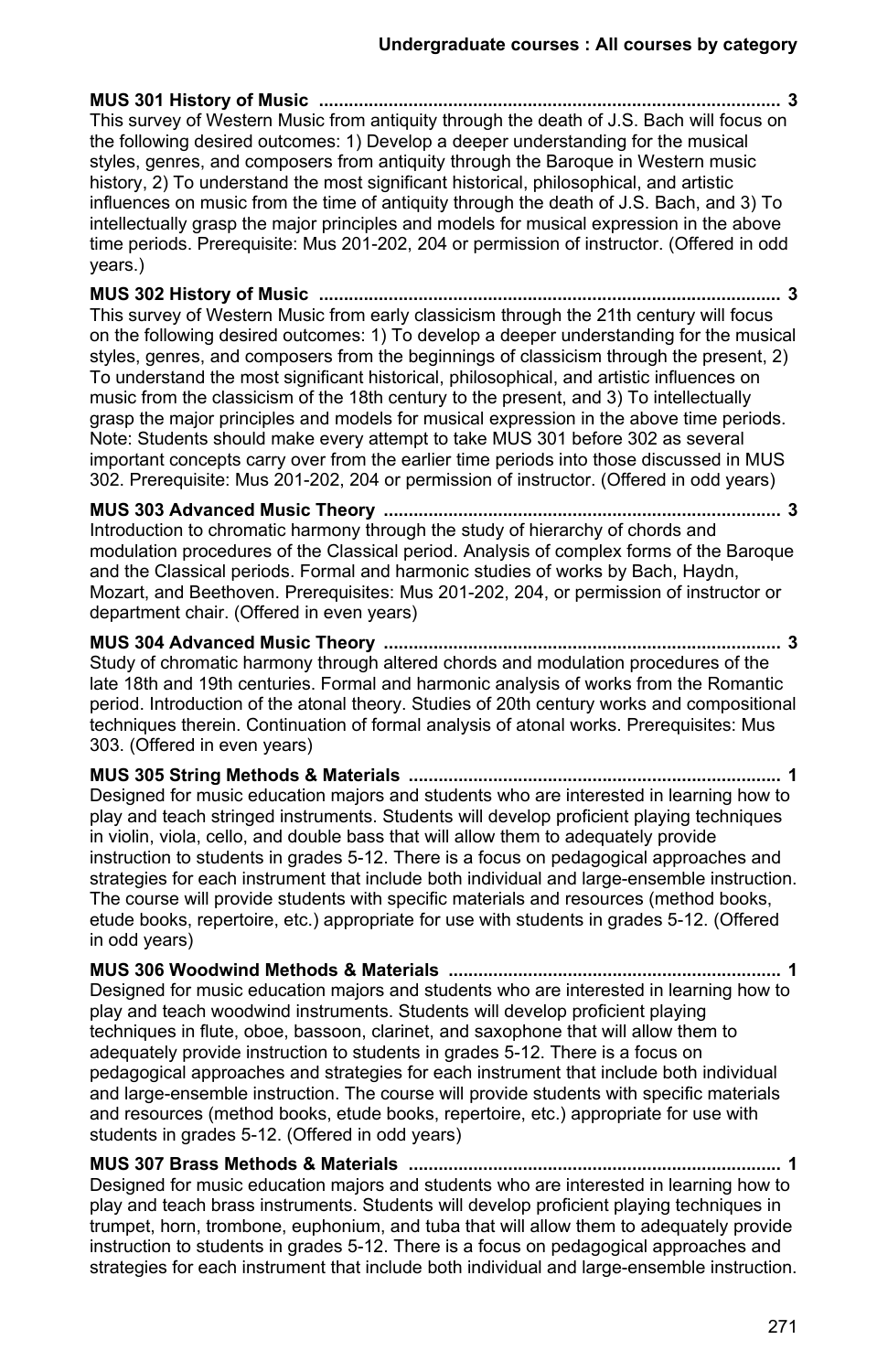The course will provide students with specific materials and resources (method books, etude books, repertoire, etc.) appropriate for use with students in grades 5-12. (Offered in even years)

**MUS 308 Vocal Methods & Pedagogy .......................................................................... 2** Required of all music-education majors and strongly recommended for all students with a voice concentration. Study of basic concepts of singing in a class setting with the goal of assisting students in becoming effective teachers of singing. Emphases will include review of basic singing technique, vocal physiology, drill in diagnosis and correction of vocal problems, diction and vocalizing for desired results. There will be a fieldwork dimension to this class. (Offered in odd years) **MUS 309 Percussion Methods & Materials .................................................................. 1** Designed for music education majors and students who are interested in learning how to play and teach instruments in the percussion family. Students will learn fundamentals of percussion technique with attention to preparing to provide instruction to students in grades 5-12. There is a focus on pedagogical approaches and strategies for each instrument that include both individual and large-ensemble instruction. The course will provide students with specific materials and resources (method books, etude books, repertoire, etc.) appropriate for use with students in grades 5-12. (Offered in even years) **MUS 310 Piano Pedagogy II .......................................................................................... 2** This course will survey literature appropriate for intermediate and more advanced students. In addition emphasis will also be placed on essential elements of technical development, setting up a private teaching studio, pedagogical research, and important past teachers. **MUS 311 Topics in Music Literature ............................................................................. 2** The study of a major composer, genre or style. Prerequisites: Mus 201-202 and Mus 204 or consent permission of the instructor. **MUS 312 Conducting I .................................................................................................... 2** Principles of conducting theory and practice. Course begins with basic technique and progresses to score preparation and rehearsal planning for choral ensembles. Students are encouraged, though not required, to take Mus 212 prior to Mus 312. (Offered in even years) **MUS 318 Conducting II ................................................................................................... 2** Continued study in the theory and practice of conducting, with an emphasis on score preparation and rehearsal planning for instrumental ensembles. Prerequisite: Mus 312 or consent of instructor. (Offered in even years) **MUS 330 Secondary Music Methods ............................................................................ 3** This course deals with the practical strategies needed to build a successful music program at the secondary level (grades 6-12). Topics studied will include: developing high quality repertoire including multicultural elements, understanding the male changing voice, program structure, student rapport and classroom management, concert programming, marketing and recruiting, assessment strategies, and teaching musical literacy. A field component provides hand-on experience to develop important teaching skills prior to student teaching. Pre-requisite: Educ 201 (Offered in even years) **MUS 355 Arts in London ................................................................................................ 4**

(Cross-listed from Thea 355) A May term class that encompasses theater, art and music study and experiences in London, England. Class activities include morning lectures, visits to art galleries, attending music and theater performances, and day trips to Coventry, Stratford-upon-Avon, Salisbury and other locations. Daily writing assignments and a major project required. SST alternate course. Offered in alternate years. Extra cost.

**MUS 360 Chamber Music ............................................................................................... 1** Designed as an avenue to explore the intricacies of small ensemble playing. Approved chamber groups of two to eight students work with the instructor on rehearsal techniques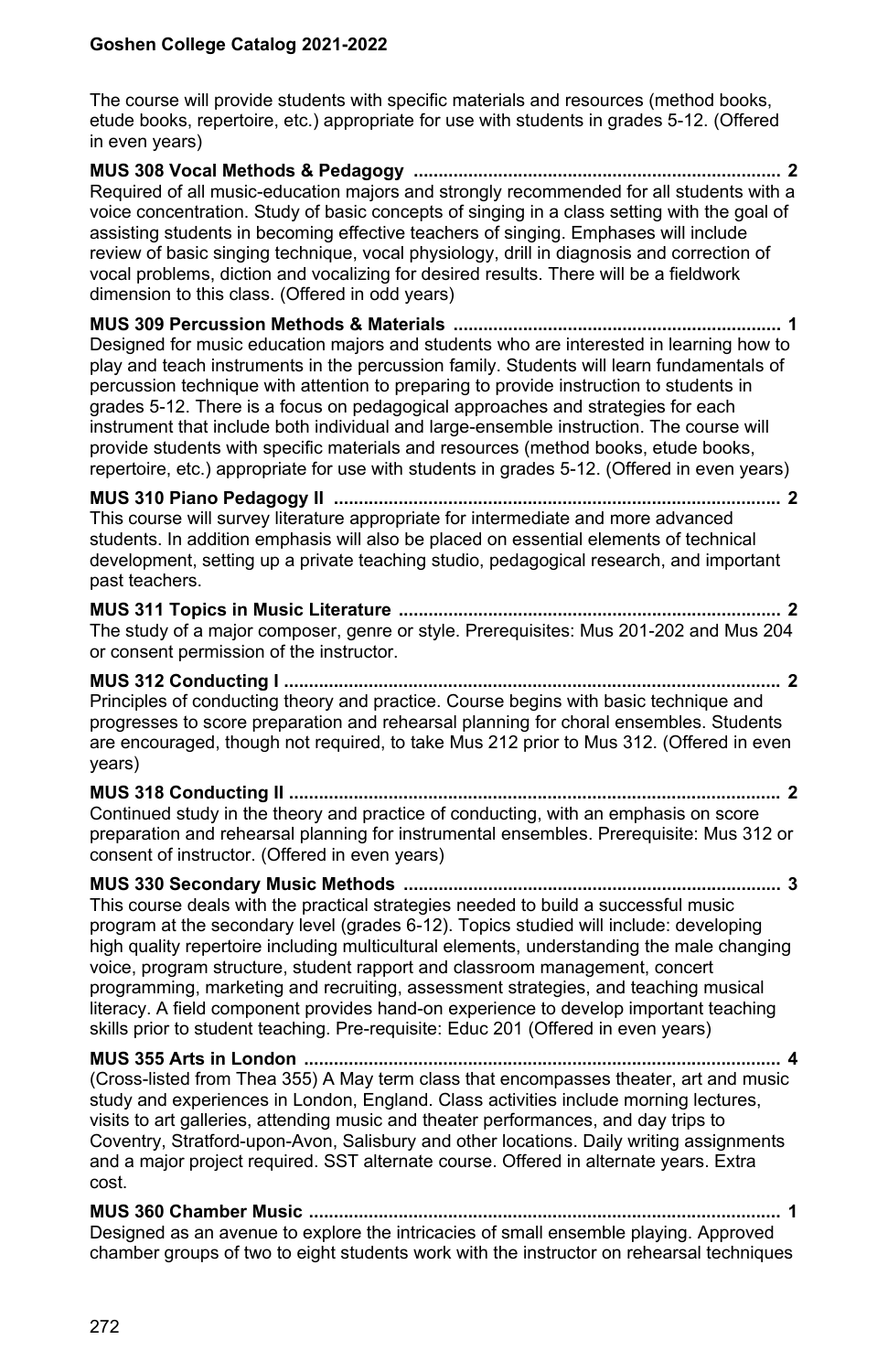and music decision making in a master-class setting. The class meets weekly and is open to all vocalists and instrumentalists.

| Staged Music Scenes is open to music majors, minors, and nonmajors by audition, and<br>may be taken with or without credit. Fully staged, complete productions of operas and<br>musicals alternate with productions of programs presenting opera, operetta, or musical<br>theater scenes. Students are taught stage movement, character development, and solo/<br>ensemble singing that enhances their ability to perform onstage. |  |
|------------------------------------------------------------------------------------------------------------------------------------------------------------------------------------------------------------------------------------------------------------------------------------------------------------------------------------------------------------------------------------------------------------------------------------|--|
| Prerequisite: Mus 265                                                                                                                                                                                                                                                                                                                                                                                                              |  |
| Prerequisite: Mus 269                                                                                                                                                                                                                                                                                                                                                                                                              |  |
| Prerequisite: Mus 270                                                                                                                                                                                                                                                                                                                                                                                                              |  |
| Prerequisite: Mus 271                                                                                                                                                                                                                                                                                                                                                                                                              |  |
| Prerequisite: Mus 272                                                                                                                                                                                                                                                                                                                                                                                                              |  |
| Prerequisite: Mus 273                                                                                                                                                                                                                                                                                                                                                                                                              |  |
| Prerequisite: Mus 274                                                                                                                                                                                                                                                                                                                                                                                                              |  |
| Prerequisite: Mus 275                                                                                                                                                                                                                                                                                                                                                                                                              |  |
| Prerequisite: Mus 277                                                                                                                                                                                                                                                                                                                                                                                                              |  |
| Prerequisite: Mus 278                                                                                                                                                                                                                                                                                                                                                                                                              |  |
| Prerequisite: Mus 279                                                                                                                                                                                                                                                                                                                                                                                                              |  |
| Prerequisite: Mus 281                                                                                                                                                                                                                                                                                                                                                                                                              |  |
| Prerequisite: Mus 282                                                                                                                                                                                                                                                                                                                                                                                                              |  |
| Prerequisite: Mus 283                                                                                                                                                                                                                                                                                                                                                                                                              |  |
| Prerequisite: Mus 284                                                                                                                                                                                                                                                                                                                                                                                                              |  |
| Prerequisite: Mus 286                                                                                                                                                                                                                                                                                                                                                                                                              |  |
| Prerequisite: Mus 287                                                                                                                                                                                                                                                                                                                                                                                                              |  |
| Prerequisite: Mus 288                                                                                                                                                                                                                                                                                                                                                                                                              |  |
| The Goshen College Chamber Choir is the elite mixed choir on campus, drawing its<br>members from both the Men's Chorus and the Women's World Music Choir. An<br>auditioned group of 25-45 first-years through seniors, the Chamber Choir performs the                                                                                                                                                                              |  |

best in choral literature from the Renaissance, Baroque, Classical, and Modern periods.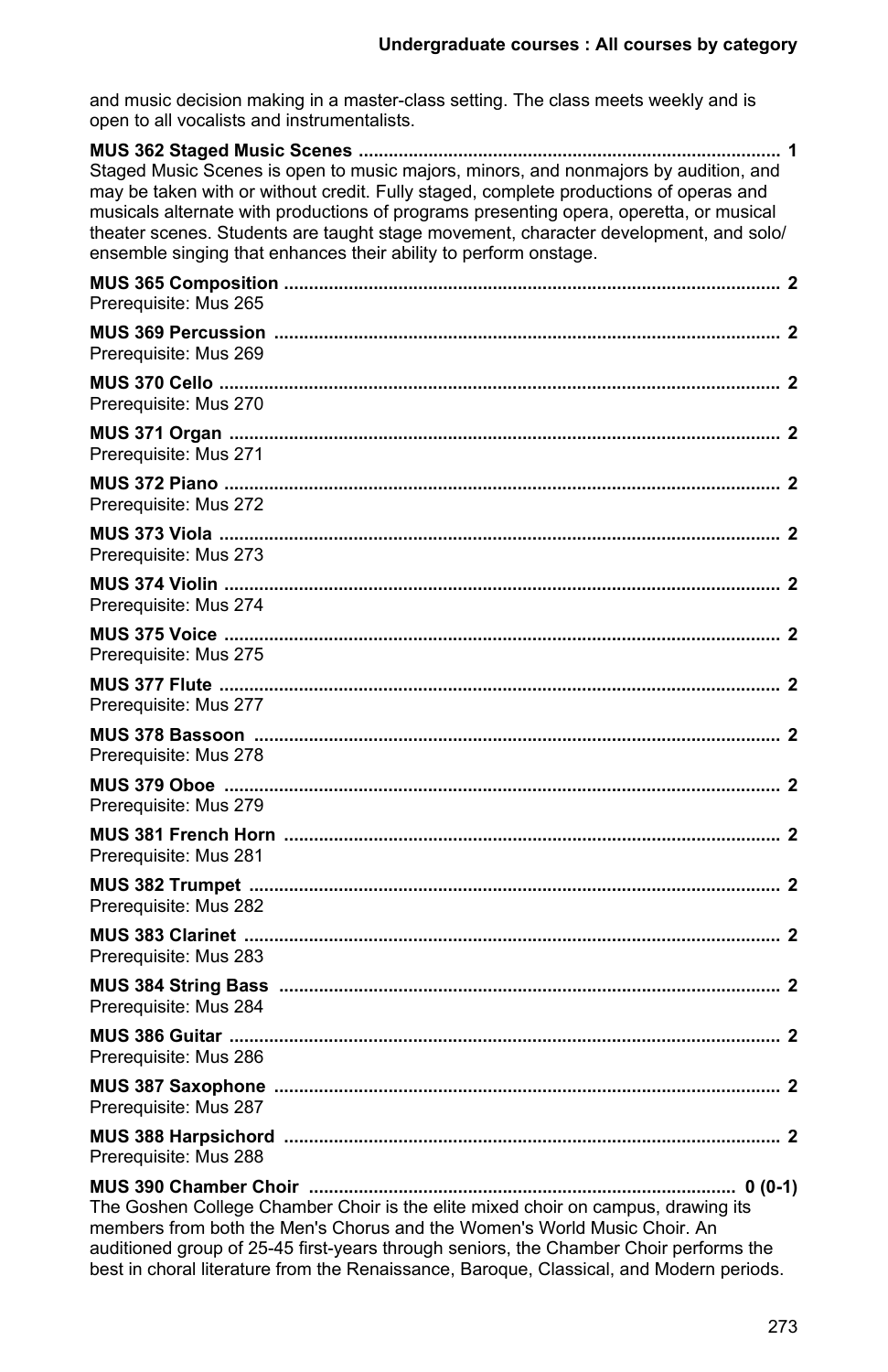The Chamber Choir performs at numerous on-campus and occasional off-campus concerts each year, as well as on periodic tours. Corequisite: Mus 293 or 294.

| Prerequisite: Mus 295 |  |
|-----------------------|--|
| $\mathbf{r}$          |  |

**MUS 396 Trombone ........................................................................................................ 2** Prerequisite: Mus 296

**MUS 397 Tuba/Euphonium ............................................................................................ 2** Prerequisite: Mus 297

**MUS 400 Special Projects in Music .............................................................................. 1** May be elected for additional individual work in music theory, analysis, music history, conducting, music recording or music technology. May be repeated.

**MUS 409 Applied Teaching Internship ................................................................ 1 (1-3)** Designed to give students practical experience in music-related fields such as arts administration, music business, audio recording technology, church music and music therapy. Internships are individually arranged with the work supervisor and faculty adviser.

**MUS 410 Senior Seminar ............................................................................................... 1** Weekly meetings of music majors and faculty to discuss vocational, curricular and ethical/spiritual topics.

## **Nursing courses**

**NURS 190 Strategies for Nursing Success .................................................................. 1** This course provides activities on ways to improve the student's overall academic and test performance. ATI and additional resources will be utilized for improvement in critical thinking and analyzing test questions. Students will develop strategies for managing test anxiety.

**NURS 210 Intro to Professional Nursing ...................................................................... 3** Selected nursing theories, nursing process and research will be studied as foundations for nursing practice. Emphasis will be on the nurse as a person and the importance of self-understanding, accountability, communication and helping relationships. The role of the professional nurse is studied in terms of an ever-changing health care delivery system and emerging nursing practice settings. Introduction to client as individual, family and community.

**NURS 211 Fundamentals of Nursing ............................................................................ 3** Students learn integral components of nursing care universal to all patients including asepsis, safety, hygiene, diagnostics, medication administration, wound care and perioperative care. Strategies for promoting physiological and psychosocial health are studied. Prerequisite: Nurs 210.

**NURS 212 Holistic Client Assessment ......................................................................... 3** Holistic client assessment focuses on collection of a database within the context of the nursing process. Content includes the health history and assessment of functional health patterns, body systems, growth and development, and cultural and spiritual dimensions. Clinical and laboratory experiences are included. Prerequisite: Nurs 210, Prerequisite or Concurrent: Nurs 211.

**NURS 280 Intro to Health Care Statistics ..................................................................... 4** This course is intended to introduce students to a conceptual understanding of statistical methods and research designs necessary for application in interpreting nursing research. Serves as a prerequisite to NURS 443: Nursing Research in the RN to BSN program.

**NURS 290 NCLEX Success Strategies ......................................................................... 1** This course includes activities and strategies in preparation for the NCLEX exam. The student will be completing several tutorials and practice exams from the ATI assessment series. A careful analysis of issues related to test taking abilities will be completed, along with review from ATI textbooks and other NCLEX preparation resources.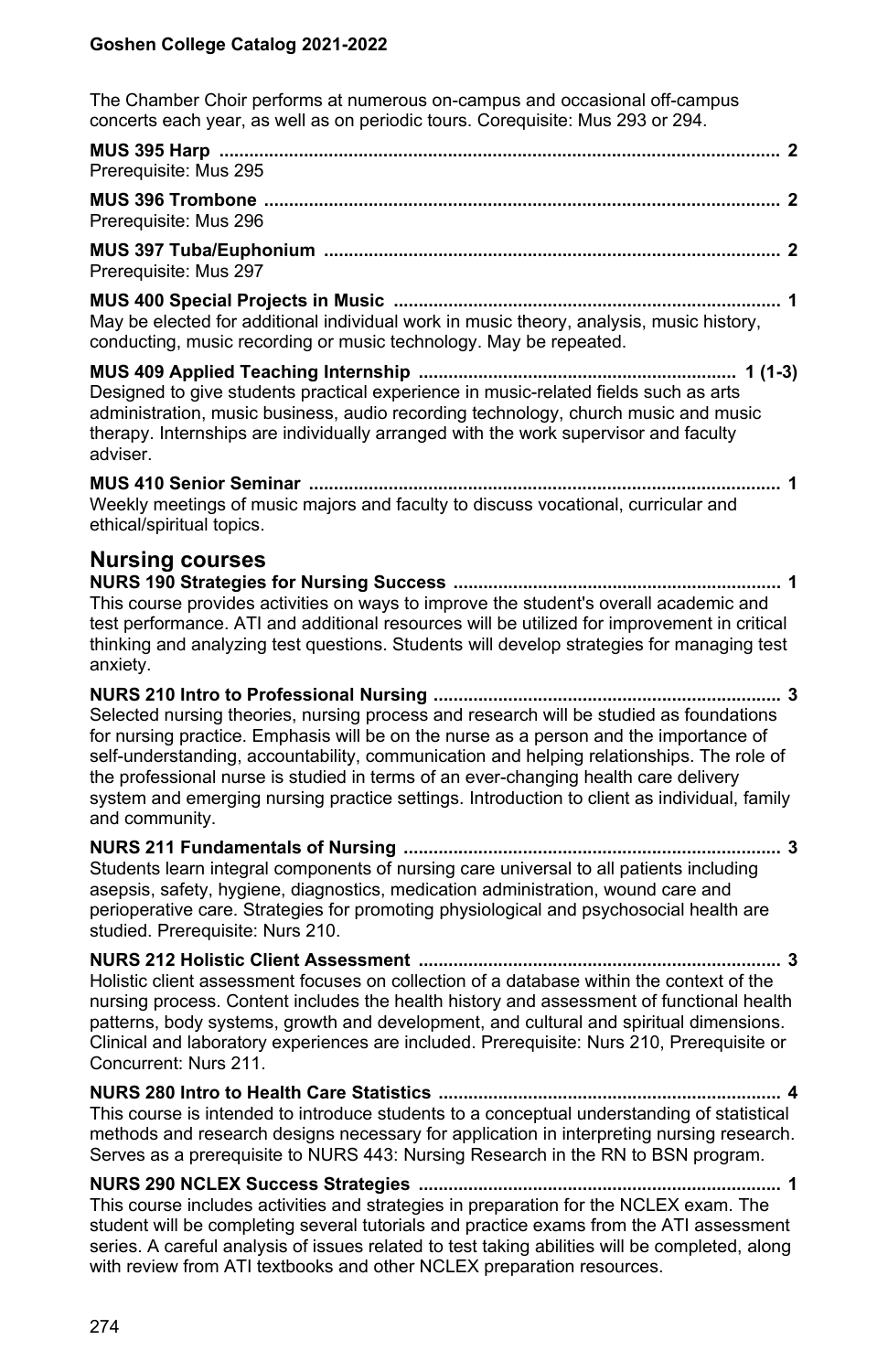**NURS 298 Global Health Focus: Nepal ........................................................................ 3** The focus of this elective will be on health, illness, and wellness in Nepal. Possible activities include interaction with organizations helping with nutrition, prevention of human trafficking, acute healthcare, education of health workers, chronic and rehabilitation care, and empowerment of marginalized people. Application required. **NURS 305 Pharmacology .............................................................................................. 3** Focus is on examining the pharmacodynamics and pharmacokinetics of drug classifications in the treatment of diseases. The nurse?s role in administering, monitoring for adverse and therapeutic effects, and patient education are discussed. Calculation of medication dosages will be required. **NURS 306 Nursing Care of Adults I .............................................................................. 4** The nursing process is used with adults and families experiencing illness. Content areas include nursing care of adults with fluid and electrolyte and acid/base imbalances, gastrointestinal disorders, musculoskeletal problems, chronic neurological problems, urinary/genital conditions, and autoimmune disorders. Clinical experiences consist of providing holistic nursing care to adults in medical/surgical clinical areas, with emphasis on perioperative nursing. Prerequisite or Concurrent: Biol 319. **NURS 307 Nursing Care of Adults II ............................................................................. 4** The nursing process is used with adults and families experiencing illness. Content areas include nursing care of adults with fluid, electrolyte, and acid-base imbalances, cancer, lower respiratory problems, diabetes, and cardiovascular problems. Clinical experiences consist of providing holistic nursing care to adults in medical/surgical clinical areas. Prerequisite or Concurrent: Biol 319. **NURS 308 Gerontological Nursing ............................................................................... 3** Examines health issues encountered during the final four decades of the life span, from active older adult through the end of life. Some specific pathophysiology as it relates to older adults is included. Students work with a well elder and visit community settings that provide services for older adults. Prerequisite: Nurs 212. **NURS 309 Healthcare Ethics ......................................................................................... 3** Students will actively reflect on ethical issues which are present in health care for practitioners and consumers. The focus will be on the process of ethical inquiry rather than decision outcomes. In the process of analyzing bioethical issues, student will be introduced to ethical theory and modes of ethical analysis informed by the Christian faith. Prerequisites: Open to third- and fourth-year students from all departments. A Peacemaking Perspectives course in the Goshen Core. **NURS 311 Nursing Care of Expanding Family ............................................................ 3** The nursing process and knowledge of normal and selected abnormal conditions experienced during the childbearing cycle are addressed. Selected normal, and deviations to, general women's health issues are also discussed. Clinical experiences occur with the family in the community and hospital. Prerequisite: Nurs 212, Biol 319. Concurrent: Nurs 305. **NURS 312 Nursing Care of the Child ............................................................................ 3** The focus is on common conditions and illnesses of children. The clinical focuses of the nursing care of the ill child. Developmental concepts, health promotion and prevention are emphasized in clinical and theory. Prerequisite: Nurs 212, Biol 319. Concurrent: Nurs 305. **NURS 331 Philosophy & Theories of Nursing ............................................................. 4** Bridge course that prepares adult learners for upper-level college study. The metaparadigm of nursing is utilized as the organizing framework for exploration of self and nursing. The evolution of nursing science, theory, research and practice are studied. Caring is discussed as a central ethic of nursing practice.

**NURS 332 Holistic Client Assessment ......................................................................... 4** Builds on prior learning, expanding history taking and physical assessment of functional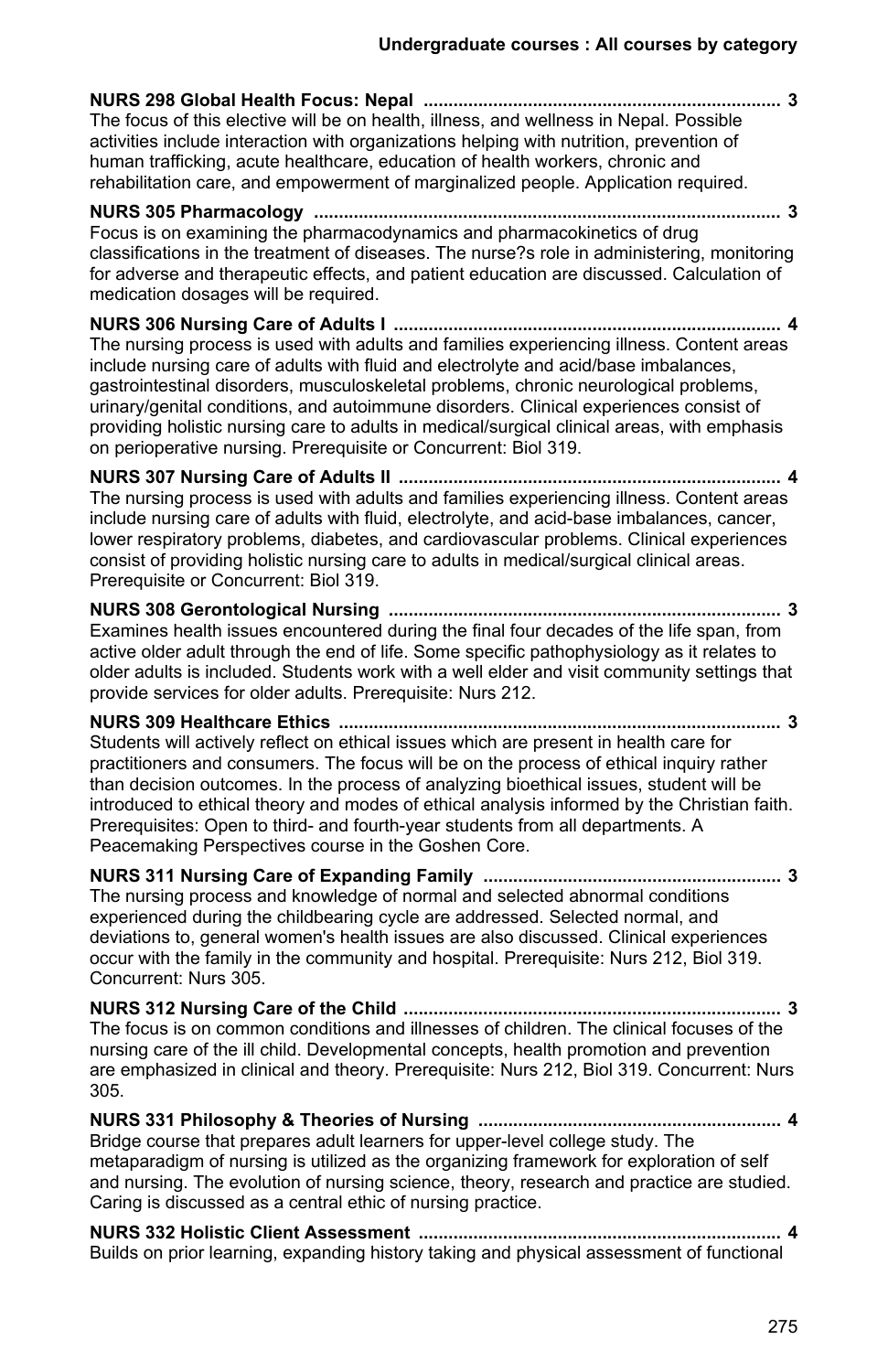health patterns, body systems, growth and development, and cultural and spiritual dimensions.

**NURS 403 Nursing Research ........................................................................................ 3** Basic concepts of nursing research are examined. Focuses on critical analysis and summary of published nursing research as a basis for using research in clinical practice. Understands the linkages between nursing practice, research evidence and patient outcomes. A major project is developed related to nursing research utilization. Prerequisite: Six credit hours of 300-level clinical nursing courses.

**NURS 405 Psychiatric/Mental-Health Nursing ............................................................. 3** A study of psychiatric/mental-health nursing practice. The clinical component provides opportunities in a psychiatric hospital and community mental-health settings. The role of the nurse as a member of the mental-health team is emphasized. Prerequisites: All 300-level clinical nursing courses.

**NURS 406 Acute-Care Nursing ..................................................................................... 3** Focuses on the application of the nursing process to the care of acutely ill adults. Content areas concentrate on acute conditions involving the cardiovascular, respiratory, neurological, and renal systems, trauma, and burns. Application of nursing care occurs in a variety of critical care settings. Prerequisites: All 300-level clinical nursing courses.

**NURS 408 Community Health Nursing ......................................................................... 3** Applies a synthesis of nursing, social, and public health theories to the assessment and care of aggregates in the community. Practice is collaborative with a focus on promoting and protecting the health of populations. Community health planning for aggregates or populations is done using a variety of agencies and resources in the community. The public health delivery system is differentiated from the private health care delivery system in its emphasis on social justice. Prerequisites: All 300-level clinical nursing courses.

#### **NURS 409 Leadership in Nursing ................................................................................. 3** Content includes management and leadership theories, as well as knowledge of complex organizational systems. An emphasis is placed on the role of the nursing leader as creator and manager of a culture of caring, safety, and quality. The clinical experience includes management of care for multiple clients and clinical experiences that relate to quality improvement. Prerequisites: All 300-level clinical nursing courses.

**NURS 410 Nursing Senior Seminar .............................................................................. 1** The main focus is on integration of current professional practice issues in professional practice and the role of the BSN prepared nurse to impact change in the profession and health care arena. Portfolio and resume preparation are included. Prerequistie: Nurs 403.

**NURS 415 Capstone ....................................................................................................... 3** Content includes application and review of nursing concepts in preparation for the licensure examination (NCLEX). Transition to practice issues are also discussed. A strategy for securing a nursing practice position is developed. Prerequisite: Nurs 403.

**NURS 433 Research in Nursing .................................................................................... 4** A survey of nursing research practice and method. Critical analysis of published nursing research as a basis for implementing research in clinical practice.

**NURS 438 Community Health Nursing ......................................................................... 5** Applies a synthesis of nursing, social, and public health theories to the assessment and care of aggregates in the community. Practice is collaborative with a focus on promoting and protecting the health of populations. Community health planning for aggregates or populations is done using a variety of agencies and resources in the community. The public health delivery system is differentiated from the private health care delivery system in its emphasis on social justice.

**NURS 449 Leadership in Nursing ................................................................................. 5** Leadership and management principles are applied to clinical practice. An emphasis is placed on the role of the nurse leader as creator and manager of a culture of caring, safety and quality. Includes content and discussion on current nursing issues. Clinical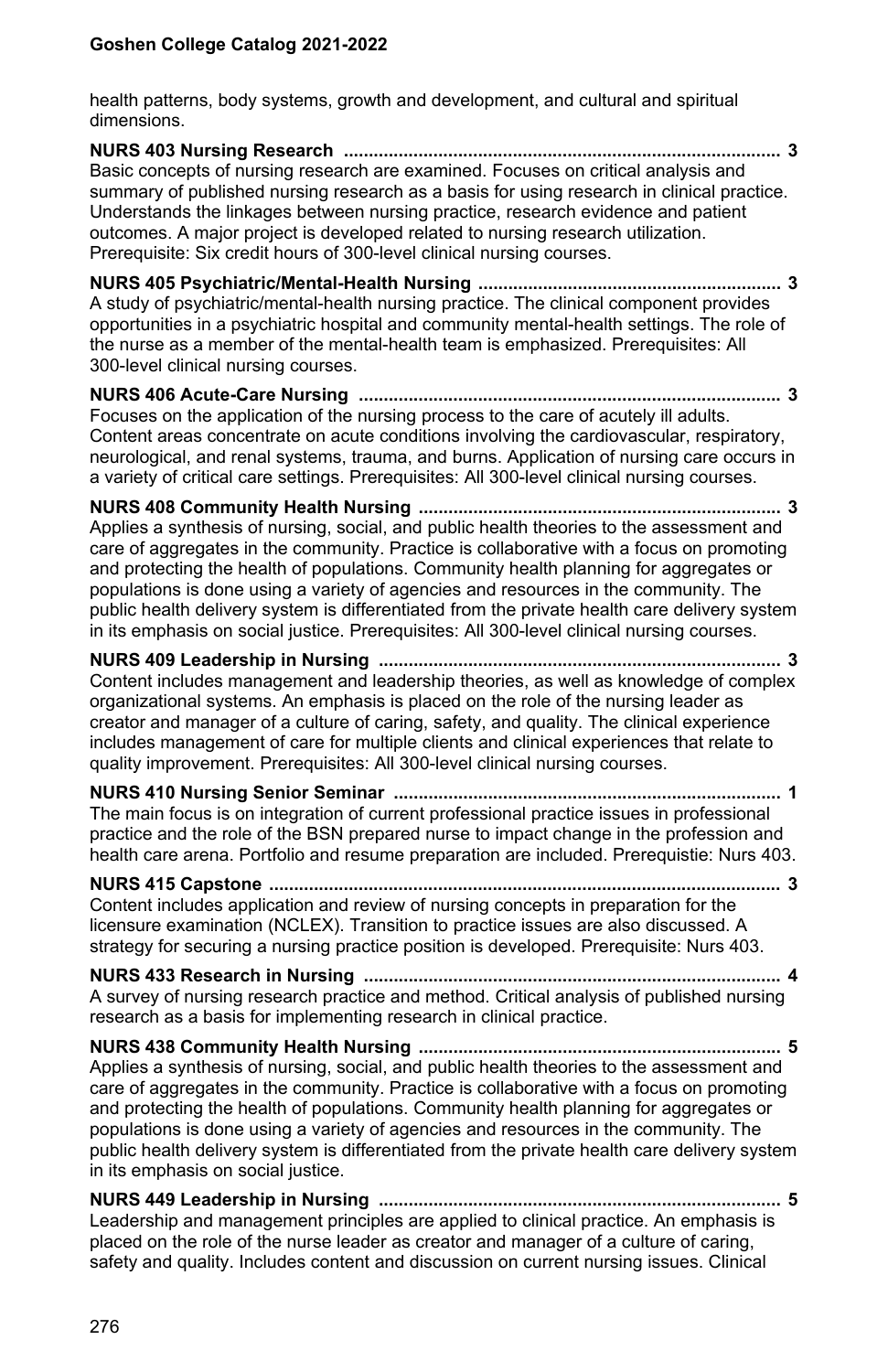practice component of course will be arranged with each student.

## **Organizational Leadership courses**

## **Philosophy courses**

**PHIL 200 Introduction to Philosophy ............................................................................ 3** An introduction to the major problems of philosophy such as the nature of information, knowledge, truth and reality, the relation of faith and reason, ethical and moral reasoning, politics and aesthetics. Discussion of the problems is driven by self-examination of each student's reasoned ideas and the contributions of major philosophers from a variety of traditions and cultures.

**PHIL 202 Philosophy, Wonder and Existence ............................................................. 3** A recurring issue in philosophy is the relationship between the body and the soul. One approach to this perplexing problem is to synthesize and integrate these two features of human existence, contending that we are fundamentally material beings or most essentially spiritual beings. This course asks students to confront the body/soul integrative question (or mind-body synthesis) through the careful reading of seminal texts in philosophy, psychology, theology, and literature. Critiquing what Blaise Pascal and Soren Kierkegaard describe as a culture of distraction that avoids metaphysical questions. Course readings and assignments invite students to existentially confront and personally engage with central philosophical questions. While interdisciplinary in nature, this course serves as a primary introduction to the field of philosophy through the lens of a salient and enduring issue. A Religious World course in the Goshen Core.

**PHIL 203 Living Ethically ............................................................................................... 3** Living Ethically will focus on ethical decision-making as well as ethical being, drawing on historical and contemporary forms and structures in ethics as well as contemporary applications of ethical frameworks. Students will be encouraged to identify the bases for their own ethical processes and discern whether there is a distinctively Christian/religious way of living ethically, and if so, what the distinguishing characteristics of such living might be. Moral reasoning and character-formation will be addressed as well as both personal and social ethics. A Religious World course in the Goshen Core.

**PHIL 204 Environmental Ethics .................................................................................... 3** This course will focus on ethical decision-making as well as ethical being, drawing on both ancient and contemporary applications of ethical frameworks. Students will bring their own ethical issues into the course and help shape its basic trajectories. The course will also address questions of vocation/calling, from a religious perspective, and how that notion is related to ethical being. A Religious World course in the Goshen Core.

#### **PHIL 302 Ethics and Morality ........................................................................................ 3** A study of the nature of moral claims and the bases for ethical principles.The course draws on both moral philosophy and on Christian ethical reflection, addressing the development of character as well as the patterns and methods for both individual and corporate decision-making.

**PHIL 307 Asian Thought ................................................................................................ 3** The main aim of this course is to introduce the student to the questions, methods, goals and character of Asian philosophies and to instill in him or her a sensitivity to the profundity of thought that informs Asian history and culture.

**PHIL 310 Topics in Philosophy ..................................................................................... 3** Study in specific areas of philosophic thought such as ancient/medieval, logic, modern philosophy, theory of knowledge, theory and problems of reality.

**PHIL 400 Individual Readings in Philosophy ...................................................... 3 (1-3)** Students take initiative to develop a plan with a department faculty member. By consent of the faculty member only.

#### **Physics courses**

|--|--|--|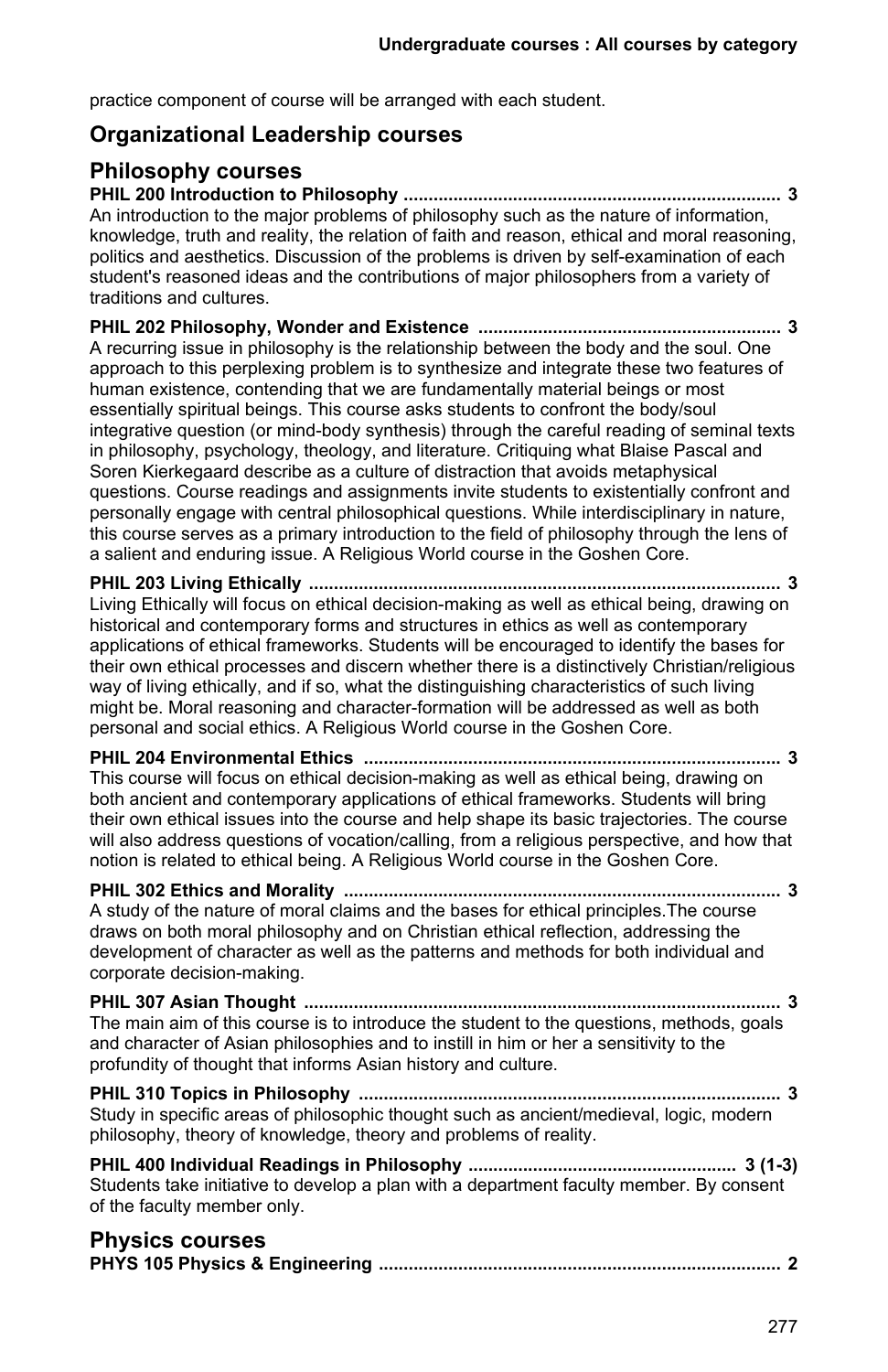An introduction to the department and to physics and engineering as careers. Presentations by faculty and students of research, introduction to the scientific literature and scientific writing, individual research on a chosen topic.

**PHYS 154 Descriptive Astronomy ................................................................................ 3** An introduction to astronomy, with emphasis on basic sky patterns and their historical explanations. Considers the Copernican revolution, simple Newtonian physics, and contemporary understandings of stars, galaxies and cosmology. Includes a field trip to a Planetarium and (weather permitting) an overnight observing trip to Merry Lea. Taught in May term. A Natural World course in the Goshen Core. Pre or Corequisite: Quantitative Literacy.

**PHYS 201 College Physics ............................................................................................ 4** An algebra-based introduction to basic physics designed for non-majors. Topics include forces, torques, work, energy, Newton?s laws, the mechanics of motion, collisions and conservation laws. Prerequisite: Quantitative Literacy and high-school level trigonometry.

**PHYS 203 General Physics ............................................................................................ 4** A calculus and vector treatment of basic physics. This is the first semester, which includes mechanics of motion, vibration and sound. Required of physics majors. Prerequisite or Concurrent: Math 211.

**PHYS 204 General Physics ............................................................................................ 4** A calculus and vector treatment of basic physics. This is the second semester, which includes electric and magnetic fields, light and optics. Required of physics majors. Prerequisites: Math 211, Phys 203.

**PHYS 208 Introduction to Research ............................................................................. 2** An introduction to the techniques and practice of experimental research. Students participate in laboratory work in the Turner Laboratory. Course is considered training for future research in the physics department. Prerequisites: Phys 203-204 or consent of instructor.

**PHYS 210 Modern Physics ............................................................................................ 3** An introduction to the basis of modern physics. Special relativity, experimental origins of the quantum theory, nuclear physics, condensed matter physics, elementary particle physics, and cosmology. Prerequisites: Phys 203-204 or consent of instructor.

**PHYS 215 Climate Change ............................................................................................ 3** How can and should humans relate to nature? This question raises vigorous, passionate, and political discussion. Using an interdisciplinary approach, students explore (a) how information is generated, refined, and debated in scientific disciplines, (b) how science, archaeology and other disciplines shed light on Earth's climate beyond the horizon of a few generations' experience, and (c) how past cultures reacted to environmental challenges. The class includes laboratory activities, but within the constraints of a 3 credit hour course. Required for elementary education majors. A Natural World course in the Goshen Core. Pre- or Corequisite: Quantitative Literacy.

**PHYS 220 Engineering Statics ...................................................................................... 3** A basic engineering course studying static equilibrium. Vector algebra, free-body diagrams and static equilibrium of moments and forces are used to solve problems in two and three dimensions. Topics include methods of solving frames, trusses and machines, distributed forces, determination of centroids, fluid statics, applications of friction, and virtual work. Prerequisite: Phys 203 of consent of instructor.

**PHYS 222 Mechanics of Materials ................................................................................ 3** A study of stress and strain analysis in engineering materials. Topics will include axial, torsional, bending and shear loads, stress and strain transformations, design and deflection of beams and shafts, buckling and energy methods. Prerequisite: PHYS 220 or consent of instructor.

**PHYS 240 Physics of Music .......................................................................................... 3** A study of the physics of a variety of musical instruments including the voice, the physical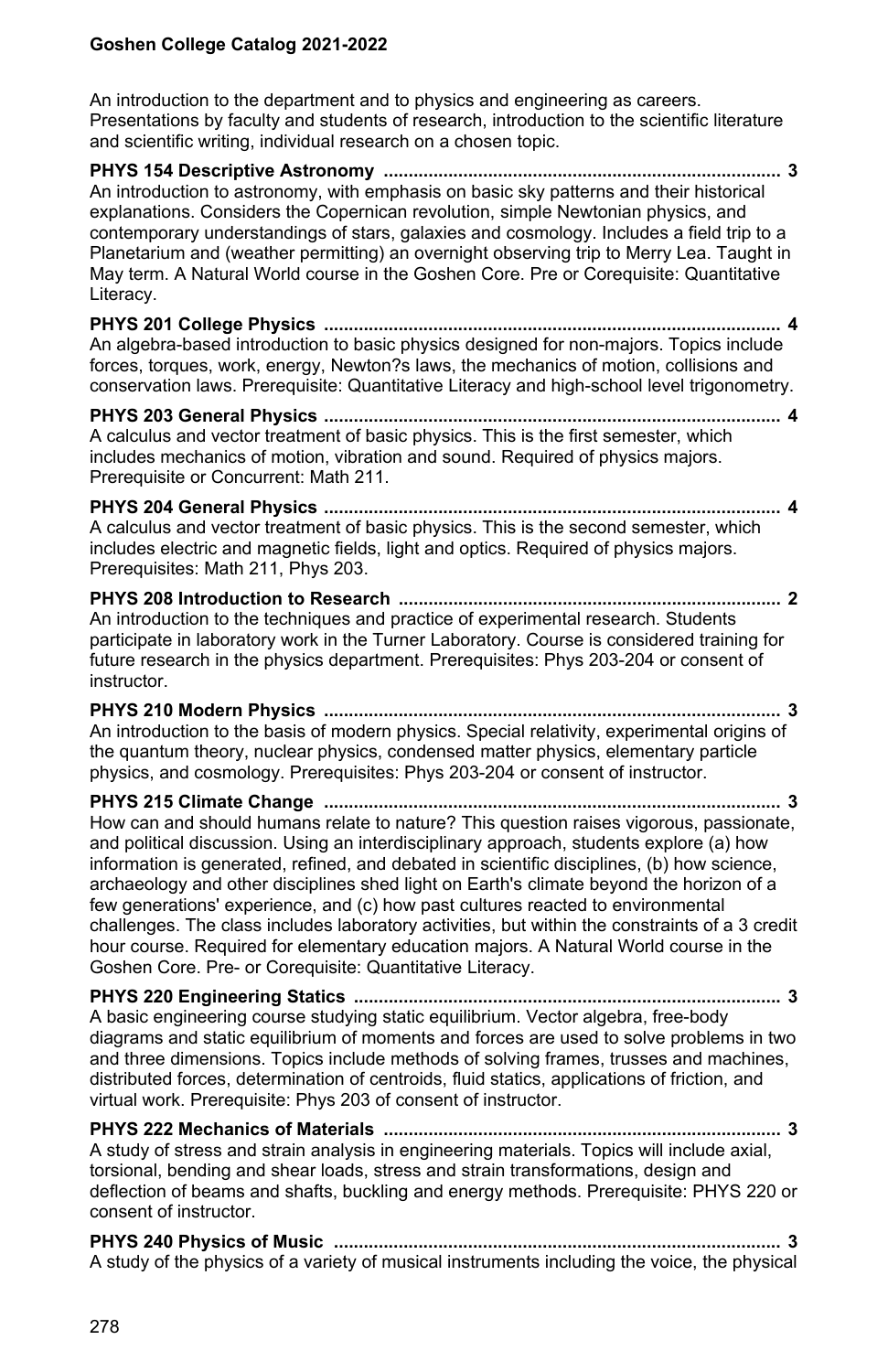origins of musical scales and temperaments, perception effects in the ear and brain and room acoustics. Many class sessions will be laboratory experiences and each student will do a major project. Prerequisite: Phys 203 or high school physics, Mus 102 or equivalent ability or consent of instructor.

**PHYS 302 Analytical Mechanics ................................................................................... 3** Newtonian Mechanics based on the formulation of Lagrange and Hamilton. Applications to oscillations, orbital motion, scattering, rigid body motion. Special topics include chaos theory and relativity. Prerequisites: Phys 203, 204, Math 211, 212, or consent of instructor.

**PHYS 303 Classical Field Theory .................................................................................. 3** Study of electric and magnetic fields using the formulation of Maxwell. Maxwell's equations are developed with reference to experiments followed by selected applications including wave propagation in dispersive media, and magnetic and dielectric phenomena. Prerequisites: Phys 203-204, Math 211, 213, or consent of instructor.

**PHYS 304 Electronics .................................................................................................... 4** Introduction to analog and digital electronics and robotics. The focus is on design and construction of practical circuitry which can be used to build useful devices. After the analog and digital groundwork is laid, students learn to program microcontrollers to interface with a variety of sensors and outputs on mobile robotic platforms. Weekly laboratories culminate in individual projects presented in the biannual electronics show. Lectures and laboratory. Prerequisite: high school physics.

**PHYS 305 Optics and Holography ................................................................................ 4** Electromagnetic theory, geometrical optics, interference and diffraction, and other principles provide the framework for understanding a variety of optical instruments and experiments. Laboratories include various types of interferometry, laser beam filtering and profiling, several types of holography and culminate in individual projects. Lectures and laboratory. Prerequisites: Phys 203-204.

**PHYS 310 Thermodynamics .......................................................................................... 4** A study of classical thermodynamics including thermodynamic and chemical potentials, kinetic theory of gases, and chemical kinetics. An introduction to statistical mechanics is presented. Applications include studies of material properties and engineering systems. Includes a laboratory. Prerequisites: Phys 203-204; Chem 111-112; Math 211 and 213 or consent of instructor.

**PHYS 312 Quantum Mechanics .................................................................................... 4** Principles of quantum mechanics are discussed beginning with a hydrogen atom and concluding with many atom molecules. The material is examined using the physical evidences that support the theory of quantum mechanics, particularly spectroscopy. The course also discusses symmetry of molecules, theory of NMR and X-ray diffraction. Lectures and laboratory. Prerequisites: Phys 203-204; Chem 111-112; Math 212 or consent of instructor.

**PHYS 313 QuantumTheory ............................................................................................ 3** A study of the quantum theory in the vector formalism of Dirac, Schroedinger and Heisenberg representations are considered. Applications to scattering, atomic physics and magnetism. Prerequisites: Phys 203-204, Math 213 or consent of instructor.

**PHYS 314 Statistical Mechanics ................................................................................... 3** A study of the statistical treatment of particles including molecules, atoms and electrons. The ensemble theory of Gibbs is developed as the basis. Applications include gases, crystalline solids, magnetic materials and phase transitions. Prerequisite: Math 213 or consent of instructor.

**PHYS 410 Senior Seminar ............................................................................................. 3** An exploration of the relations between the natural sciences and other broad areas with

special emphasis on ethical and theological concerns. Discussion, preparation and presentation of papers in a student-led seminar. Prerequisite: Senior standing.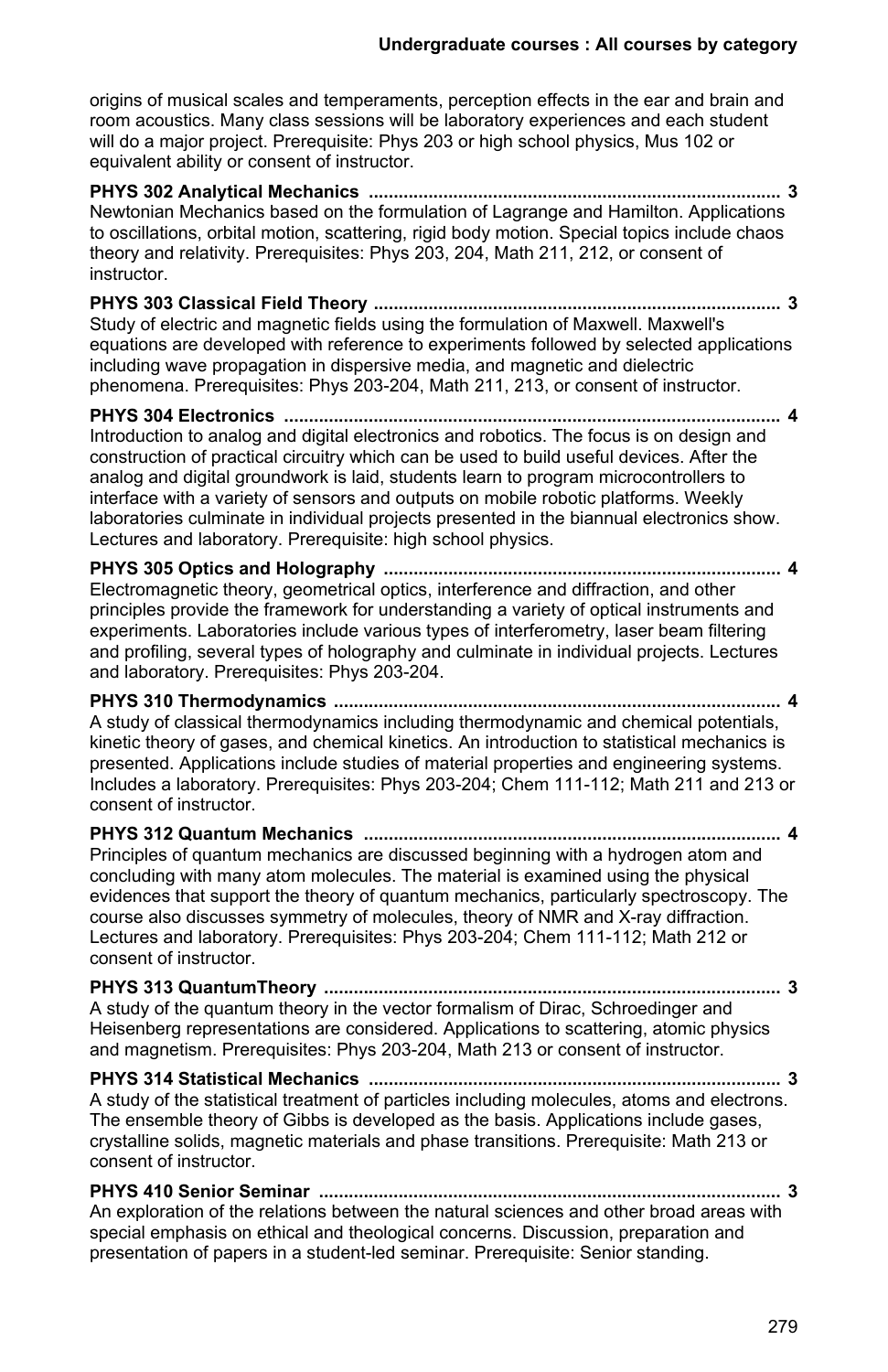**PHYS 421 Advanced Topics in Physics .............................................................. 2 (1-3)** Special topics selected by the student in consultation with professor. These may include topics of special interest to the student or research. Academic credit for research or thesis is covered by enrolling in this subject.

## **Peace, justice & conflict studies courses**

**PJCS 201 Violence and Nonviolence ........................................................................... 3** This course addresses the questions, when and why are people violent, and when and why are they peaceful? How does nonviolence address the destructive force of violence and stand as an alternative? A Peacemaking course in the Goshen Core.

**PJCS 202 Spiritual Path of Peacemaking .................................................................... 3** How do peacemakers sustain their work for peace and justice over a lifetime without burning out? This course examines spiritual paths of peacemakers: theories, teachings and practices for sustaining active nonviolence and peacemaking. A Peacemaking course in the Goshen Core.

**PJCS 203 Authentic Mission ......................................................................................... 3** While fully recognizing both abuses committed in the history of Christian mission and the ongoing challenges of working well across cultures, this course will tease out what it means to translate the Christian gospel into different cultural settings in an authentic, sensitive, culture-affirming way. A Peacemaking course in the Goshen Core.

**PJCS 204 Vengeance and Forgiveness ....................................................................... 3** This course will help students appreciate the strengths and weaknesses of vengeance and forgiveness, their internal contradictions and their sometimes surprising shared qualities, as both seek to provide victims with a way to move beyond the domain of insult, injury, and injustice toward wholeness. A Peacemaking course in the Goshen Core.

**PJCS 209 Field Experience .................................................................................. 1 (1-4)** An approved, supervised internship related to peace, justice and conflict studies work.

**PJCS 210 Transforming Conflict and Violence ........................................................... 3** Explores the potentially constructive nature of conflict, the destructive nature of violence and the relationship between the two. Examines various patterns of communication, conflict and violence and what is needed for transformation. Students will reflect on their own conflict styles, build their skills for peacemaking and examine their personal temptations for violence. Note: Because PJCS 210 introduces concepts developed in greater depth in PJCS 325, this course may not be taken concurrently with or following PJCS 325. A Peacemaking course in the Goshen Core.

**PJCS 220 Inside Out: ..................................................................................................... 3** An interactive course which addresses justice from the viewpoints of those both inside and outside the criminal justice system. Half of students in each class are inmates in a correctional facility and half are college students. The course is flexible in its specific content, shaped by the expertise of instructors. Recent offerings have been "Justice in Our Lives," focused on restorative justice and conflict transformation and "Borders, Boundaries and Bridges," focused on divisive issues such as immigration through the lens of theater. Special application required to enroll.

**PJCS 309 Advocacy Fieldwork ..................................................................................... 1** Advocacy Field Work includes the application of policy and advocacy skills outside the classroom and thus must be taken in conjunction with one of the following Topics courses: SoWk 315, SoWk 320, SoWk 345 or SoWk 350. The requirements include: 1) the completion of a 40 hour internship with a community partner focused on advocacy and policy skill development; and 2) the completion of a culminating project focused on an advocacy or policy project determined by the student, minor advisor, and agency supervisor at the beginning of the placement.

**PJCS 310 Issues in PJCS .............................................................................................. 3** Contemporary issues, e.g., militarism, organizational power relationships and conflict transformation, nuclear weaponry, economic sanctions, domestic violence.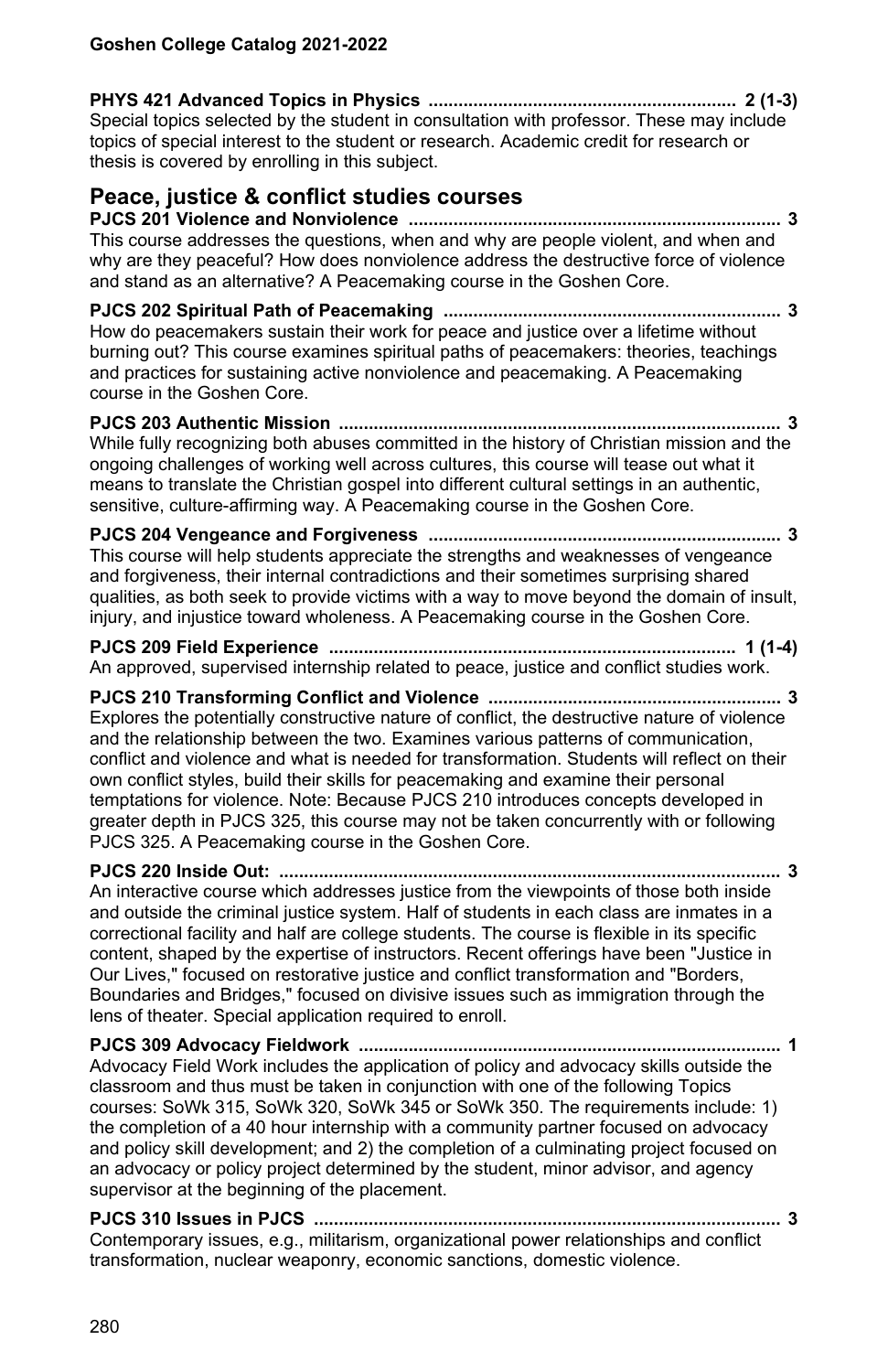| Junior Seminar has three main purposes: to explore classic and contemporary issues in<br>conflict and peace through faculty- and student-led seminars to develop research and<br>writing skills appropriate for PJCS; and to begin work toward a major research project to<br>be completed in Senior Seminar.                                                                                                                                                                                                                                                                        |
|--------------------------------------------------------------------------------------------------------------------------------------------------------------------------------------------------------------------------------------------------------------------------------------------------------------------------------------------------------------------------------------------------------------------------------------------------------------------------------------------------------------------------------------------------------------------------------------|
| Focuses on the third party role of the mediator. Explores the theoretical basis for<br>mediation, its various applications in North America, and critiques of the appropriateness<br>of mediation for certain types of conflicts. Emphasis will be on experiential learning to<br>develop the skills needed for mediation in formal and informal settings. PJCS majors and<br>minors, as well as Interdisciplinary majors with a PJCS component, will complete one<br>hour of applied experience.                                                                                    |
| Examines the role of religion in causing and nurturing violence and in promoting peace<br>themes which have emerged as central to the pursuit of peace in the 21st century.                                                                                                                                                                                                                                                                                                                                                                                                          |
| Begins with an account of some of the classic and mainstream understandings of justice<br>and then moves on to an overview of the foundational principles of restorative justice and<br>its various practical applications. The course will examine and address the needs of<br>victims, offenders, communities and broader systems. It will specifically examine the<br>Victim Offender Reconciliation (VORP) model and its role in the North American criminal<br>justice system. It will also examine models from other contexts such as family group<br>conferences and circles. |
| An interdisciplinary examination of the work of reconciliation in interpersonal and small<br>group relationships, but especially in large-scale social and political contexts.                                                                                                                                                                                                                                                                                                                                                                                                       |
| Analyzes different strategies for achieving change in contexts characterized by high<br>levels of complexity and conflict, with particular attention to the role and significance of<br>the relatively new field of dialogue, deliberation, and civic engagement. Students will<br>draw from their own experiences as well as change initiatives from other parts of the<br>world in order to surface the set of assumptions they hold about how constructive change<br>happens.                                                                                                     |
| A seminar course in which advanced students examine encounters with violence and<br>how healing can be sought. Integrating religious and ethical studies with the social<br>sciences, the course focuses on the socio-cultural matrix of an individual's encounters<br>with violence.                                                                                                                                                                                                                                                                                                |
| An approved internship or work experience related to peace, justice, and conflict studies.<br>Examples include supervised activities in shelters for the homeless, work with local,<br>regional, national or international peace, justice and conflict transformation agencies and<br>organizations or work with congregational and denominational peace centers.                                                                                                                                                                                                                    |
| A written project in which seniors with a Peace and Justice minor or a Conflict<br>Transformation minor reflect on the relationship between their academic major and what<br>they learned in their PJCS courses.                                                                                                                                                                                                                                                                                                                                                                     |
| Students will complete a major research project on a topic of their choosing, leading to a<br>25-35 page thesis.                                                                                                                                                                                                                                                                                                                                                                                                                                                                     |
| Working primarily from an international relations perspective, this course will examine<br>changing patterns of fighting wars and seeking peace.                                                                                                                                                                                                                                                                                                                                                                                                                                     |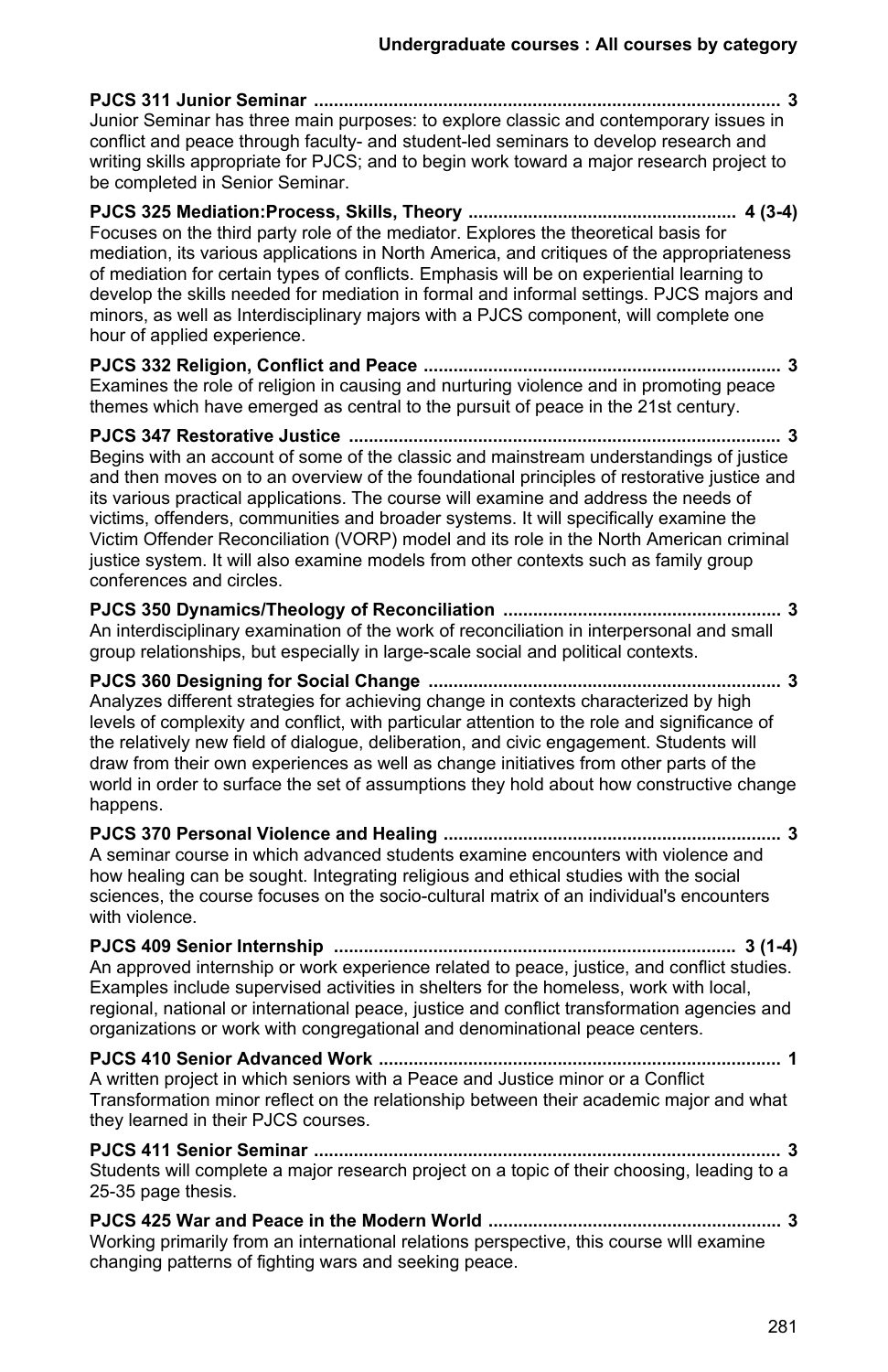| Using a systems approach, students will explore conflicts in organizations and<br>communities, locating and examining models for assessment, diagnosis, intervention and<br>evaluation. Working with case studies and real life situations of structural injustice and<br>conflict, students will learn practical strategies for dialogue, problem-solving, healing,<br>reconciliation and system change. Prerequisite: PJCS 325.                                                                                                                                   |
|---------------------------------------------------------------------------------------------------------------------------------------------------------------------------------------------------------------------------------------------------------------------------------------------------------------------------------------------------------------------------------------------------------------------------------------------------------------------------------------------------------------------------------------------------------------------|
| . 4<br>This course examines disparities in health care along lines of race, culture and gender.<br>Social justice is identified as a core nursing value and a foundation of public health<br>nursing. Health, illness and various health care issues are explored in communities that<br>have experienced discrimination and marginalization, resulting in reduced access to and<br>disparities in health care.                                                                                                                                                     |
| <b>Political science courses</b><br>General comparative survey of political institutions and behavior in various types of<br>regimes, with special emphasis on the American political system. The most appropriate<br>course for students required to take one course in political science. Collateral reading<br>may be adjusted to individual needs and interests.                                                                                                                                                                                                |
| Explores the nature of the policy-making process in the United States and, to a lesser<br>extent, other pluralist polities. Topics will include constitutional and structural framework<br>in which policies are shaped, interest articulation, policy formulation and the feedback<br>process.                                                                                                                                                                                                                                                                     |
| A basic introduction to the federal system of government in the United States based on<br>the US Constitution. Focus on the constitutional arrangements established at the nation's<br>founding, critical points in the constitution's evolution and the contemporary setting.<br>Topics may include the legislative process, the judiciary branch and the nature of the<br>presidency. The regulatory process, interest groups, political parties, the press,<br>campaigning and voter behavior, civil rights and federal-state relations may also be<br>examined. |
| Examination of the structure, development and operation of the present international<br>political system and its possible alternatives.                                                                                                                                                                                                                                                                                                                                                                                                                             |
| Contemporary (and often controversial) political issues in the U.S. and Latin America,<br>e.g. African-Americans and the U.S. judicial system; educating legal professionals; the<br>church and Latin American politics. Analysis through class discussions, some lectures by<br>the instructor, student papers and contribution from resource persons with involvement in<br>the subject matter.                                                                                                                                                                   |
| (Cross-listed from PJCS 425) Working primarily from an international relations<br>perspective, this course willl examine changing patterns of fighting wars and seeking<br>peace.                                                                                                                                                                                                                                                                                                                                                                                   |
| <b>Psychology courses</b><br>An introduction to the methods, concepts and principles used in the study of behavior.<br>Includes a survey of topics in psychological development, individual differences, memory,<br>personality structure, mental health, learning and social psychology.                                                                                                                                                                                                                                                                           |
| أسرعت سأسر والمردوان والمرسوق سرطة كرسر المسترسل والمردوان والمسترد بمسافرها                                                                                                                                                                                                                                                                                                                                                                                                                                                                                        |

A study of the influence of society on the individual and of the individual on society. Involves the study of person-to-person transactions, with emphasis on attitudes and small group structure and process. Course is offered every two or three years.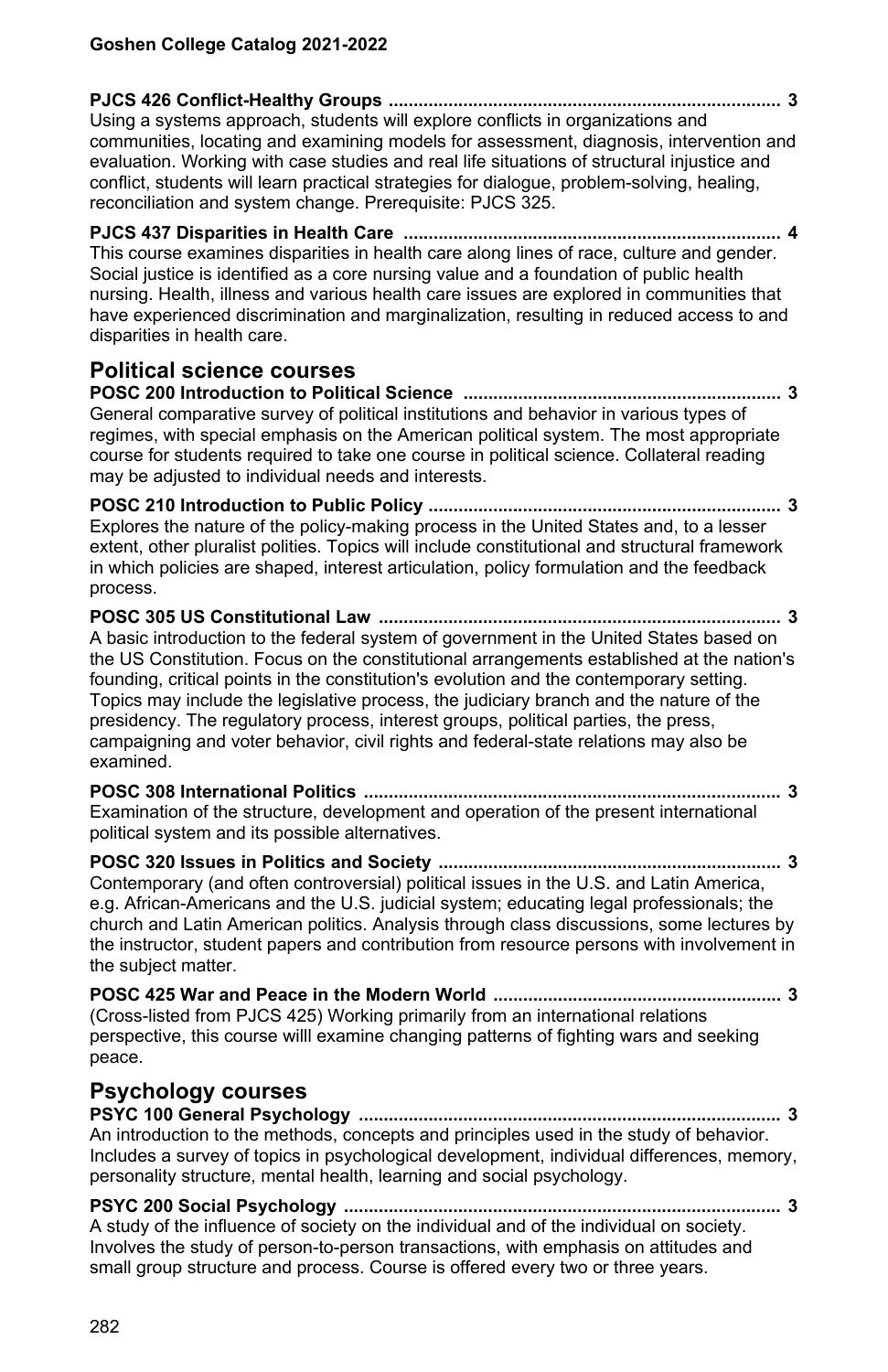**PSYC 201 Heroic Acts and Heinous Crimes ................................................................ 3** Why do some people give their lives for another while others kill with little thought? Are the causes internal (personality, psychopathology, spiritual) or external (social standing, socioeconomic status, injustice)? Is it nature or nurture? This course will survey research in social psychology, examine philosophical issues of morality, and explore faith issues related to biblical passages. A Social World course in the Goshen Core. Pre or Corequisite: Quantitative Literacy. Course is offered every two or three years.

**PSYC 210 Developmental Psychology ......................................................................... 3** A study of developmental processes across the life span. Physical, social and cognitive changes provide the basic organization for this course. A variety of developmental theories will be examined including Piaget, Vygotsky, Erickson, social learning and psychodynamic. Current research and an understanding of how to think about developmental processes will be emphasized. A Social World course in the Goshen Core. Prerequisite: Psyc 100 preferred. Pre- or Corequisite: Quantitative Literacy.

**PSYC 217 Cross-Cultural Psychology ......................................................................... 3** A study of both the influences of culture on human behavior as well as universal characteristics all individuals share regardless of culture. This course seeks to examine how an individual's cultural background influences behavior and thoughts and relationships. Biological, sociocultural, ecological and psychological perspectives will be examined. A Social World course in the Goshen Core. Pre- or Corequisite: Quantitative Literacy. Course is offered every two or three years.

**PSYC 218 Theories Counseling & Pyschotherapy ...................................................... 3** A study of the primary theories of counseling/psychotherapy and the contemporary issues that have changed the field. Significant emphasis will be placed on understanding the research on efficacy/effectiveness and exploring the current realities of delivering psychotherapy. Specific techniques will also be examined. Course is offered every two or three years.

**PSYC 302 Research Methods in Psychology .............................................................. 4** A study of the methods and techniques used in psychological research. Course will include the examination of methods such as description, survey, correlation, quasiexperiments, and true experiments. Prerequisite: Psyc 100. Course is offered every two or three years.

**PSYC 303 Biological Psychology ................................................................................. 4** An introduction to the physiology and anatomy of the brain and central nervous system and their effects on psychological functioning (behavior, thinking, and feeling) processes. Three lectures, one 2-hour lab. Prerequisite: Psyc 100. Course is offered every two or three years.

**PSYC 306 Abnormal Psychology .................................................................................. 3** A study of the variety of psychological disorders as classified by the DSM system. Issues related to classification will be discussed. A biopsychosocial model will be assumed when discussing etiology and treatment. Since this is primarily a descriptive course, considerable emphasis will be placed on case studies. At the conclusion of the course, students will be well versed in understanding the major psychological disorders. Prerequisite: Psyc 100.

**PSYC 308 Personality Theory ....................................................................................... 3** A study of theory development with particular focus on major personality theories. The central concepts of each theory, the unique place in contemporary psychological thought and relationship of theory to psychological experimentation and research will be emphasized. Prerequisite: Psyc 100. Course is offered every two or three years.

**PSYC 309 Educational Psychology:Secondary .......................................................... 3** (Cross-listed from Educ 309) A study of physical, cognitive, psychosocial, emotional, linguistic, moral and identity development birth through adolescence. Includes developmental theories, influence of cultural and social factors on development and school influences on children and adolescents.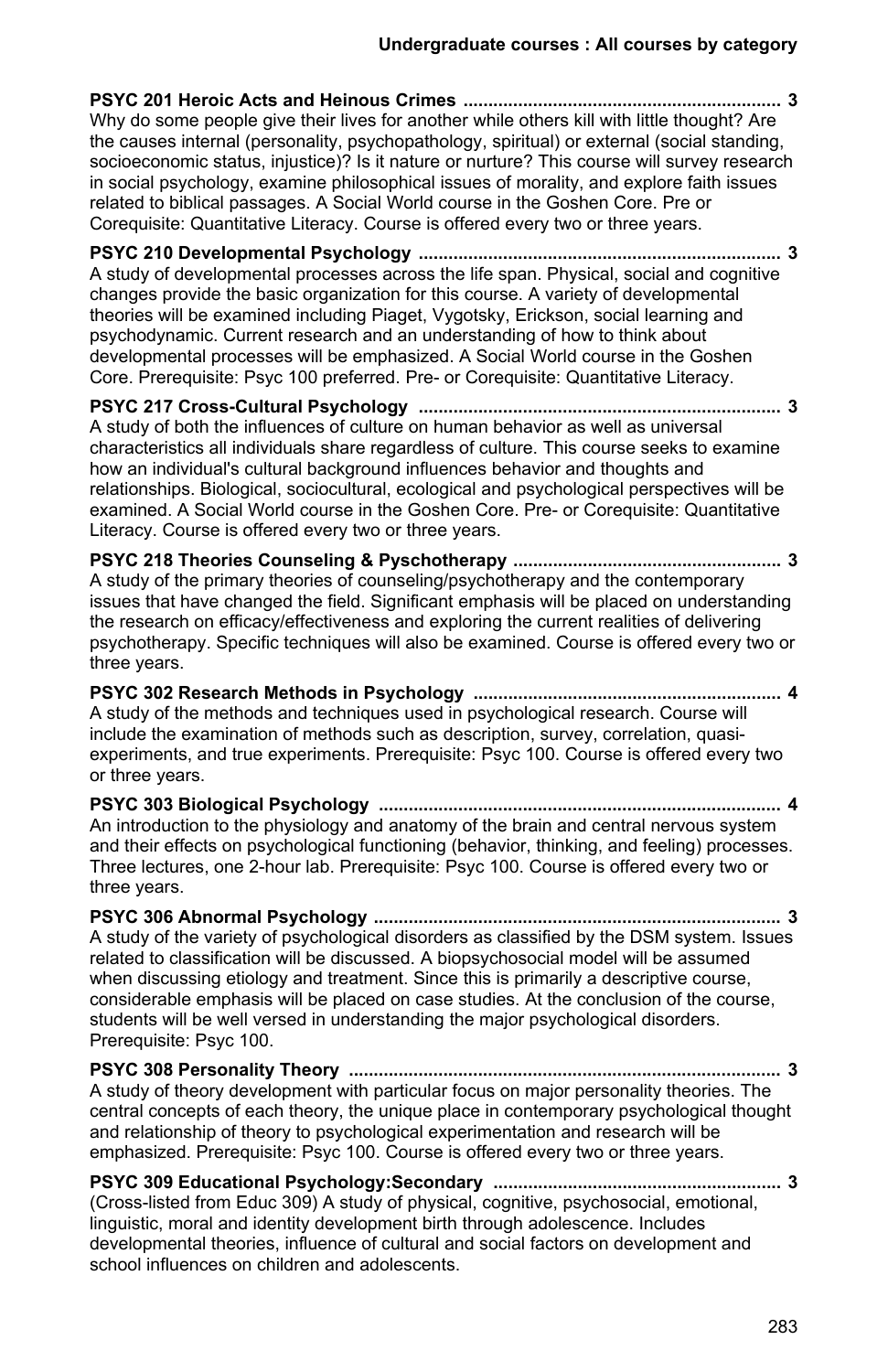| (Cross-listed from Educ 310) A study of physical, cognitive, psychosocial, emotional,<br>linguistic, moral and identity development birth through adolescence. Includes<br>developmental theories, influence of cultural and social factors on development and<br>school influences on children and adolescents.                                                                                                                                                                                                                                |  |
|-------------------------------------------------------------------------------------------------------------------------------------------------------------------------------------------------------------------------------------------------------------------------------------------------------------------------------------------------------------------------------------------------------------------------------------------------------------------------------------------------------------------------------------------------|--|
| A study of the major issues facing someone entering the professional world of delivering<br>psychological services to others. Critical thinking about the most recent diagnosis and<br>treatment modalities will be emphasized. Other topics include ethics,<br>psychopharmacology, counseling, health psychology, psychobiology and community<br>psychology. Prerequisite: Psyc 100. Course is offered every two or three years.                                                                                                               |  |
| A study of how people understand and interpret the world. Primary topics include<br>learning, memory, decision-making, sensation/perception, and intelligence. Prerequisite:<br>Psyc 100. Offered every other year.                                                                                                                                                                                                                                                                                                                             |  |
| A study of psychological testing theory, test administration and test interpretation. The<br>course will survey intellectual, aptitude, achievement, interest, personality and<br>neurological assessment. Students will be given direct experience with tests from each of<br>these categories. Prerequisite: Psyc 100. Course is offered every two or three years.                                                                                                                                                                            |  |
| Study in a major area of psychology not covered by regular courses.                                                                                                                                                                                                                                                                                                                                                                                                                                                                             |  |
| A study of data analysis and its relationship to research methods in a variety of settings.<br>Collection, presentation and analysis of numerical data, including descriptive, parametric,<br>and nonparametric statistics. Students are strongly encouraged to complete the<br>Quantitative Literacy requirement in the Goshen Core before taking this course. When<br>this course is taught for four credit hours in the adult degree completion program, it<br>includes application and integration of concepts applied to nursing research. |  |
| Independent reading or research for psychology majors. Requires extensive reading or<br>research on a topic of the student's choice. Consultation with instructor required.                                                                                                                                                                                                                                                                                                                                                                     |  |
| In a small group collaboration, students design, propose, and prepare to conduct a<br>research study. Special attention is given to Human Subjects Institutional Review Board<br>(HSIRB) Requirements. Prerequisite/corequisite: Psyc 380.                                                                                                                                                                                                                                                                                                      |  |
| Further data collection and analysis of the problem studied in Psyc 401, culminating in a<br>written thesis and oral presentation. Prerequisite: Psyc 380, 401.                                                                                                                                                                                                                                                                                                                                                                                 |  |
| Internship offers opportunity to observe and participate in a supervised field learning<br>experience in which psychological theories and concepts are employed and issues<br>pertaining to psychology as a career can be addressed. Prerequisites: minimum of 12<br>hours of upper-level psychology or consent of instructor. Course is offered every other<br>year.                                                                                                                                                                           |  |
| A focus on integrative issues concerning psychology, science and faith, primarily<br>Christianity. Attention will also be given to philosophical reasoning. This student-led<br>seminar is structured around student-selected topics such as free will, prayer, religion<br>and mental health/illness, therapy and faith, forgiveness, happiness/sin, etc.<br>Prerequisites: minimum of 12 hours of upper-level psychology or consent of instructor.<br>Course is offered every other year.                                                     |  |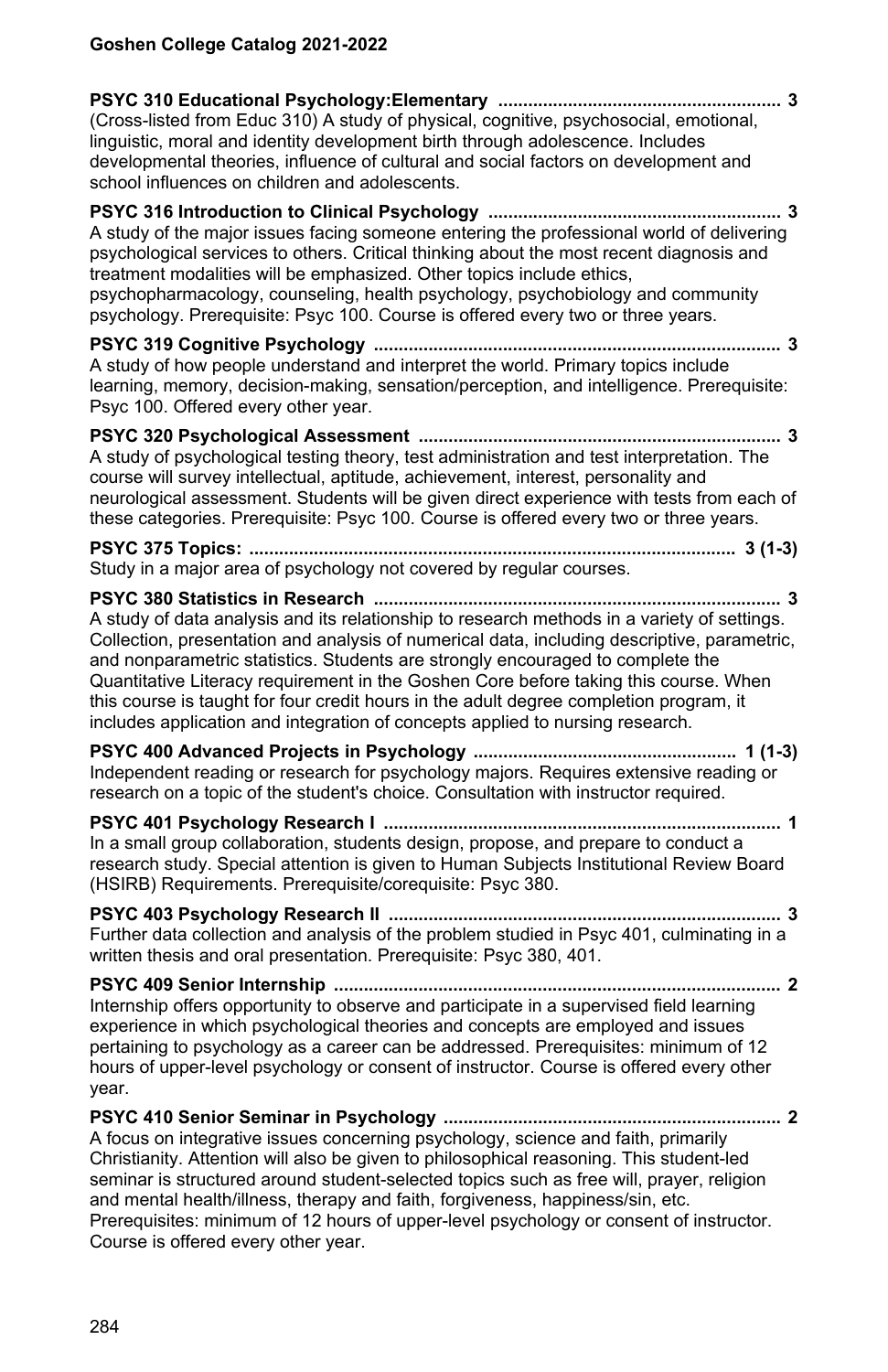#### **Public health courses PUBH 200 Introduction to Public Health ...................................................................... 3** This course provides an overview of the field of Public Health and emphasizes basic principles, practices and policies. Related to this, students will learn the infrastructure and organization of public health in the U.S. at the local, state and federal levels. Other key topics includes an overview of major causes of morbidity and mortality in the U.S.; the socioeconomic, behavioral and environmental factors that affect health; health disparities; key features of the U.S. health care system; methods of data collection and surveillance; disease promotion and prevention; and achievements, current challenges and controversies in the field. The course also introduces students to the basic conceptual models and approaches that are central to public health practice and explores careers in public health. **PUBH 210 Health Care in Diverse Communities ......................................................... 3** This course focuses on how a patient?s social, cultural and economic background influences both their health status as well as the health care they receive. The emphasis in this course is in building cultural competency in health promotion, which is one of public health?s primary tools for closing disparities in healthcare. Concepts, models, frameworks and communications that occur in cross-cultural health situations will be discussed, as well as the application of these concepts in real interventions and health promotion programs. More broadly, this course also explores the ways in which health disparities are created and sustained at a societal level and how social, behavioral, and environmental factors affect a population's health, including risk of infection and disease. **PUBH 310 Public Health Policy & Administrat ............................................................ 3** This course provides an overview of the Public Health policy-making process in the U.S. and the issues related to the provision of health-related services. It examines the political and institutional settings and constraints on the formulation of policy, including the role of federal, state and local governments, non-governmental organizations, special interest groups, and the media. In addition, the course content provides the foundational understanding for the organization and function of public health activities within the health care delivery system of the United States. **PUBH 320 Perspectives in Global Health ..................................................................... 3** In this virtual course, students are introduced to current and emerging issues in global health, and to the critical links between public health and social and economic development. Key concerns are the disparities in the global burden of communicable and chronic diseases between low, middle and high income countries. Critical challenges impacting population health are emphasized, including: human rights and access to health care, environmental health and safe water, maternal-child health, nutritional challenges, rapid urbanization, war and violence, climate change, and bioethical issues. The role of nation states, international agencies, and nongovernmental organizations in promoting health are also covered. This course includes practical work with a partner organization. If you plan to take this course for SST credit, see INTL 271: Community Engaged Learning: Global Health with MCC. **PUBH 330 Epidemiology ................................................................................................ 3** This course covers the basic principles and methods for examining the patterns and distribution of disease morbidity and mortality in human populations, and how this knowledge is used to address public health problems through research and prevention. Topics include natural history of disease and levels of prevention; inferring causality; measures of disease frequency; observational and experimental study designs; assessing the exposure-disease association; hypothesis testing; bias, confounding and

effect modification; screening; and disease surveillance. The course is designed to enhance students? ability to analyze problems systematically and to think critically. Prerequisite: Psych 380 or introductory statistics course, PUBH 200, or consent of instructor

| This 80-hour internship provides students the opportunity to build upon their public health |  |
|---------------------------------------------------------------------------------------------|--|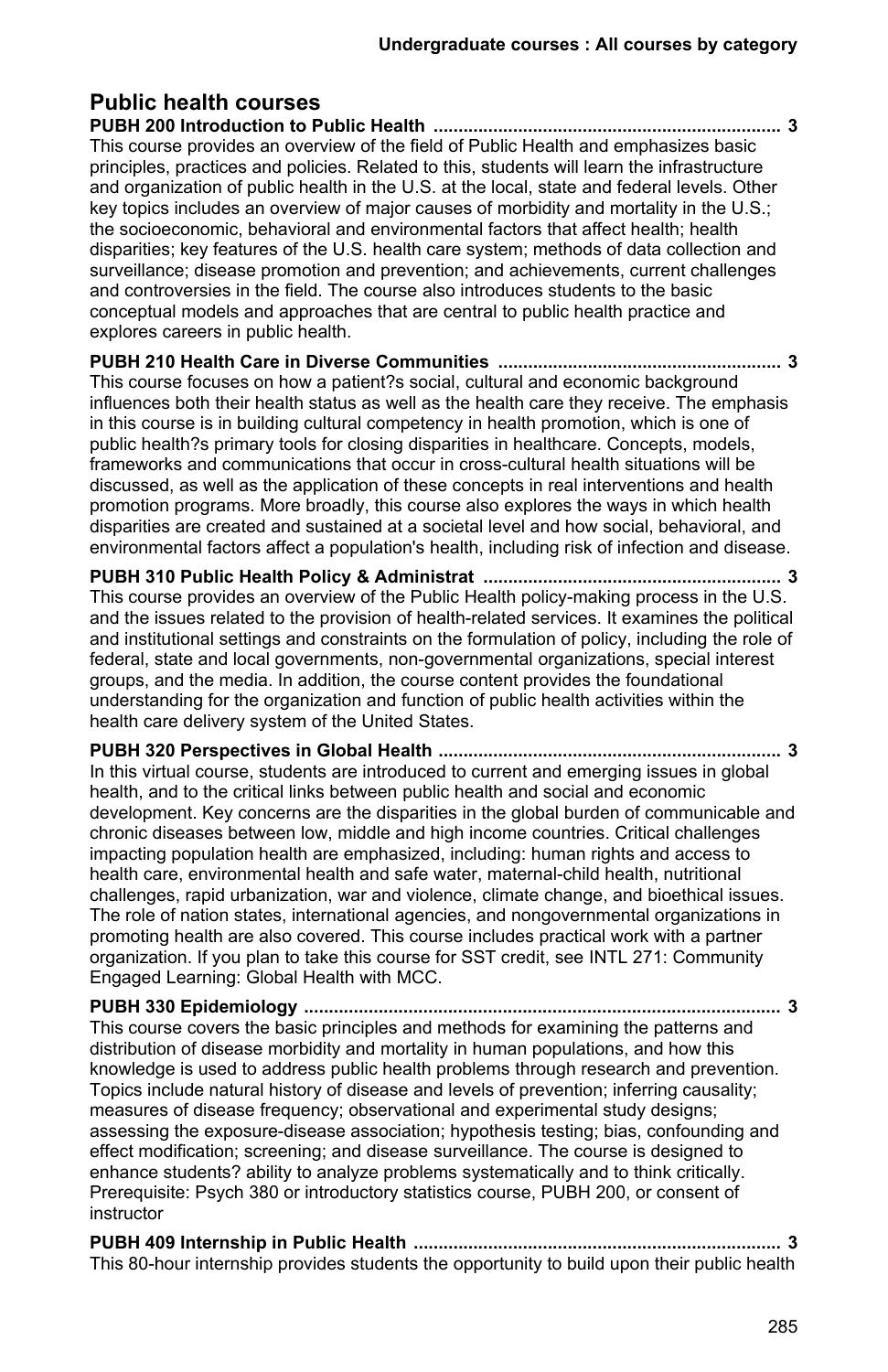coursework and apply their knowledge outside of the classroom. Students will be placed in a public health agency or related site for supervised practice experience and work on a project addressing a public health issue under the supervision of a site-preceptor. In addition, the internship course will meet periodically as a group with a faculty member. During course sessions, students will be introduced to the basic principles and methods used in community health assessment, program development, program implementation, and evaluation. Prerequisite: PUBH 310, PUBH 320, and PUBH 330.

**PUBH 410 Senior Seminar ............................................................................................. 3** In this capstone course students design, complete and communicate a project that allows them to demonstrate their mastery of the learning outcomes for the Public Health major. The topic of the project will be the choice of the student but is subject to approval. As part of the course, students will engage with and work closely with both their peers and their instructor to identify research questions, develop and implement a research design, and present drafts for peer review. The final project will be presented in a public forum. Prerequisite: PUBH 310, PUBH 320, and PUBH 330.

## **Religion courses**

**REL 203 Jesus at the Movies ........................................................................................ 3** How does retelling the story of Jesus in film either enhance or diminish our understanding of the gospel stories? Students will become literate in filmmaking techniques as well as narrative and dialogue and will evaluate the artistic and theological value of a selection of films. We will examine a range of Jesus films and also some Christ films (in which the main character is a self-sacrificing redeemer) and second coming films. A Religious World course in the Goshen Core.

**REL 205 Religion in America ......................................................................................... 3** Given competing truth claims, how do we learn to appreciate religious diversity, open ourselves to new learning, and yet remain relatively grounded in faith? This course examines historical and contemporary religious life in the USA, with attention to conflicts that have arisen from the first European explorers to the present day. A Religious World course in the Goshen Core.

**REL 206 Religion and Sports ........................................................................................ 3** This course explores the profound and ubiquitous interweaving of religion and sports in Western civilization. From its roots in classical Olympian festivals to its emergence as a multi-billion dollar modern industry, the active presence of religious themes in sports, from spiritual ordeal, to the ethos of fairness, to the manifestation of moral reward in victory, will be tracked and analyzed. Particular attention will be devoted to the ways in which sport interacts with Christianity in North America, both in the quasi-amateur context of intercollegiate athletics as well as the professional ranks of league franchises. A Religious World course in the Goshen Core.

**REL 207 Religion and Politics ....................................................................................... 3** How does religion function as a force for transformation and change in society, or a source of stability? And how does the political world feed back into the world of faith? This course examines the impact of religious beliefs, religious practices, and religious communities on the broader world of politics: governance, social issues, and the organization of the polls. A Religious World course in the Goshen Core.

**REL 209 Field Experience ..................................................................................... 3 (1-3)** A field placement in applied ministry or discipleship at a camp, retreat center, congregation or religious organization. Appropriate for credit by experience registration.

**REL 220 Introduction to World Religions ..................................................................... 3**

This survey will focus on a particular theme or area of religious experience as a window into the world's major religious traditions. Possible themes include: death, the human condition, or worship and ritual. This course is designed to provide students with a basis for more advanced study of particular traditions or a place to begin making sense of religious diversity or different expressions of spirituality when they encounter them.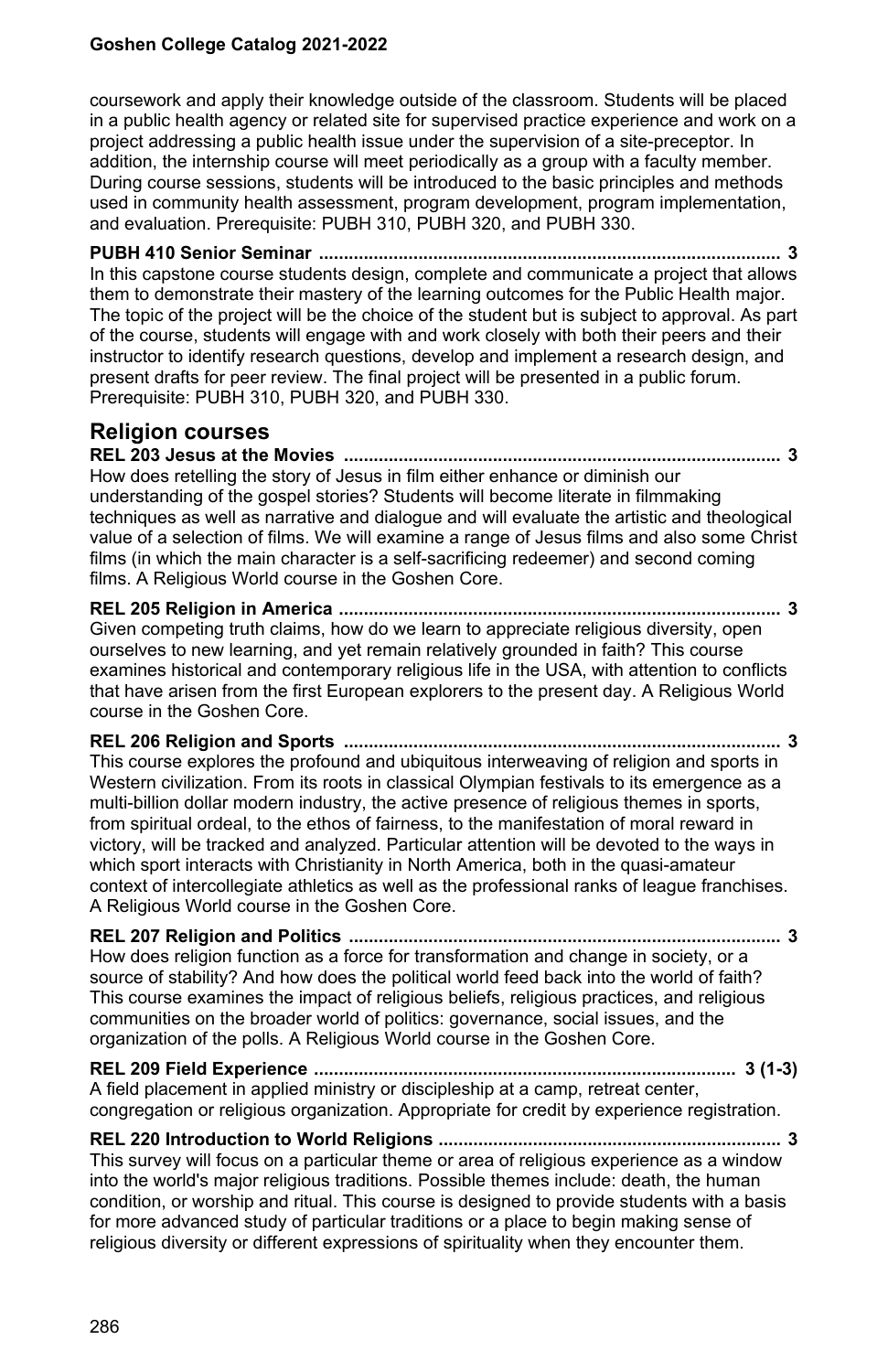| Various topical courses based on student and faculty interest aimed to foster spiritual<br>growth among students for general life application or ministry skill development. Course<br>examples include Prayer Disciplines, Wrestling with the Biblical Text, Leading Small<br>Groups, Preaching, and Preparation for Inquiry (a strong recommendation for                                                                                                                                                                                                                                                                                                                                                                                        |  |
|---------------------------------------------------------------------------------------------------------------------------------------------------------------------------------------------------------------------------------------------------------------------------------------------------------------------------------------------------------------------------------------------------------------------------------------------------------------------------------------------------------------------------------------------------------------------------------------------------------------------------------------------------------------------------------------------------------------------------------------------------|--|
| participation in Camping, Ministry and Service Inquiry Programs).                                                                                                                                                                                                                                                                                                                                                                                                                                                                                                                                                                                                                                                                                 |  |
| This course uses a case study methodology in which complex problems are addressed<br>and discussed in an interdisciplinary framework on a weekly basis. Various approaches<br>to creation theology are explored, and avenues of productive engagement are sought<br>between religion and science. Particular attention will be devoted to the problem of<br>human nature from theological and evolutionary perspectives. Students develop and<br>present their own case studies, learning to formulate complex problems in an<br>interdisciplinary way. Alongside the more conventional work of reading, writing and<br>interdisciplinary discussion, class members participate actively in the annual Goshen<br>Science and Religion Conference. |  |
| Examines the biblical heritage and major doctrines of Christian faith. Explores basic<br>issues such as individualism and community, personal decision-making, social justice,<br>and relating to other religious traditions. Class members will be challenged to think<br>through their own responses to these issues. Available only in adult studies programs.                                                                                                                                                                                                                                                                                                                                                                                 |  |
| Lectures, research and discussion of specific topics in religion such as politics and<br>religion, spirituality, religion and the media.                                                                                                                                                                                                                                                                                                                                                                                                                                                                                                                                                                                                          |  |
| (Cross-listed from Soc 315) An analysis of the social, cultural and political contexts that<br>profoundly affect religious institutions and expressions, and upon which religion has an<br>influence. Course includes such topics as meaning and belonging, modern individualism,<br>dynamics of religious collectives and the impact of religion on social change.                                                                                                                                                                                                                                                                                                                                                                               |  |
| Focuses on three contemporary theologies of liberation (Latin American Liberation<br>Theology, Black Theologies and Feminist Theologies) as they are developing in the<br>Americas. The course examines similarities and differences among these three<br>theologies - in conversation with Womanist and Latina theologies - as each addresses<br>specific theological questions raised by the people of God in historical and contemporary<br>situations of exploration and oppression. The course also has a praxis component.                                                                                                                                                                                                                  |  |
| An introduction to Islamic religion, culture and civilization. An historical survey will<br>introduce the origins and early development of Islam, its rapid spread and flourishing and<br>its interactions with the Western world. A thorough understanding of the core religious<br>beliefs of Islam will be emphasized, through the examination of primary and secondary<br>texts, rich media resources, guest speakers, and a field trip to a local mosque, with an<br>opportunity to speak with the imam and other members of the community. Some of the<br>contemporary issues facing Muslims around the world and in North America will be<br>discussed.                                                                                    |  |
| REL 318 Anabaptist/Mennonite History<br>. 3<br>(Cross-listed from Hist 318) Introduction to Mennonite history and thought. About one-<br>third of the course is devoted to Anabaptism. Special attention given to distinctive<br>Anabaptist religious ideas, changes in Mennonite religious ideas and practice in Europe,<br>migrations, contrasts in social-communal practices among Mennonites and related<br>groups.                                                                                                                                                                                                                                                                                                                           |  |
| A thorough introduction to theology, examining Christianity's basic theological features<br>and themes (e.g. human nature, Christology, atonement, the nature of the church,                                                                                                                                                                                                                                                                                                                                                                                                                                                                                                                                                                      |  |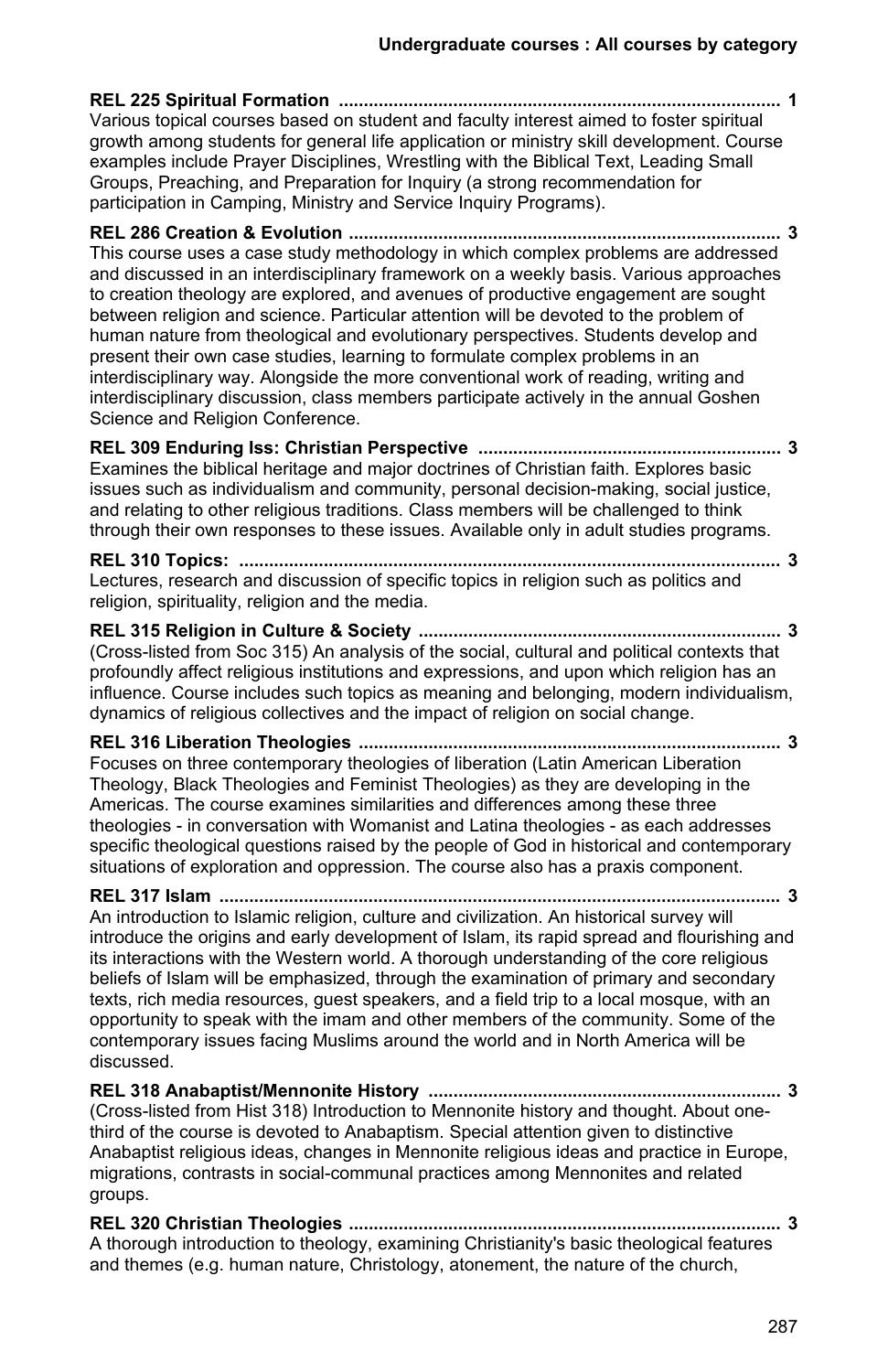eschatology). An excellent course for those committed to Christian faith as well as skeptics and those along faith's margins. Careful attention will be paid to both historical development of theology as well as contemporary credibility. Prerequisite: CORE 120 or consent of instructor.

**REL 321 History of Mennonites in America ................................................................. 3** (Cross-listed from Hist 321) Emphasis on Mennonites as a people developing and interacting with the larger American society, using themes such as migration, community formation, beliefs, acculturation and pacifist citizenship in war and peace.

**REL 322 Worshiping Communities ............................................................................... 3** An introduction to the forms, styles, and history of Christian worship. Content includes a survey of the liturgical year and the major traditions of Christian spirituality. In addition, students will reflect on themes ranging from public and private forms of worship to the aesthetics of worship spaces. Students will also have the opportunity to actively reflect on how social realities and political concerns can be resources for discipleship, spiritual growth, and corporate worship.

#### **REL 323 Judaism ............................................................................................................ 3** An introduction to the essential beliefs, texts and religious practices of Judaism. The course will survey biblical and talmudic foundations, sketch historical development in Jewish life, thought and religion, and explore Jewish identity. Central concepts such as God, Law and Israel will illuminate the customs, rituals and values of contemporary Judaism. The class will visit a local synagogue and engage in conversation with the rabbi and members of the Jewish community. Special attention will be devoted to an appreciation of the deep continuities that exist among the "peoples of the book" as well as recognition of the unique contributions each has made to contemporary world culture.

**REL 328 Spiritual Writings of Women .......................................................................... 3** A survey of women's writings about the spiritual journey. Includes a range of medieval through 20th-century women. Examines women's use of their experiences as one source of theologizing.

**REL 330 Religion and Sexuality .................................................................................... 3** An exploration of the meaning and purpose of human sexuality in the context of Christian (and other) religious faith(s) and in relation to culturally based attitudes. Topics addressed will include body phenomenology, body theology, gender issues, historical developments, sexuality and spirituality, singleness, marriage, friendship, sexual violence, and a variety of other theological, ethical and relational issues. The course draws extensively on feminist models, themes and authors. Intended for 2nd year students and above. A Religious World course in the Goshen Core.

**REL 374 Congregational Ministries .............................................................................. 3** This pre-seminary course will introduce students to the basic contours of Christian congregational ministries: public ministry (preaching, worship leading, etc.), pastoral care, church administration, and service in the broader community. Attention also will be paid to leaders' own spiritual development, the power of pastoral ministry and its attendant risks, the dangers of transference and counter-transference in counseling relationships, and the sociological dynamics and functions of religious institutions. Designed for those considering active involvement in pastoral ministries.

**REL 380 Art & Faith in Life & Work ............................................................................... 4** This course draws on the Old and New Testaments of the Bible, church history, Christian theology and ethics to explore issues of basic importance to today's working professionals. These issues will be considered through the lenses of the arts in an interdisciplinary dialogue that seeks to develop competency in both literary and visual arts. The historical relationship between religion and the arts will be explored. Meanings encoded in the arts will be unraveled through an investigative and analytic approach that helps students to "read" a wide variety of art forms. Students will be challenged to think through their own responses to perennial issues to answer the question: What are my essential beliefs and values, and how do these shape the way I live and work? Taught in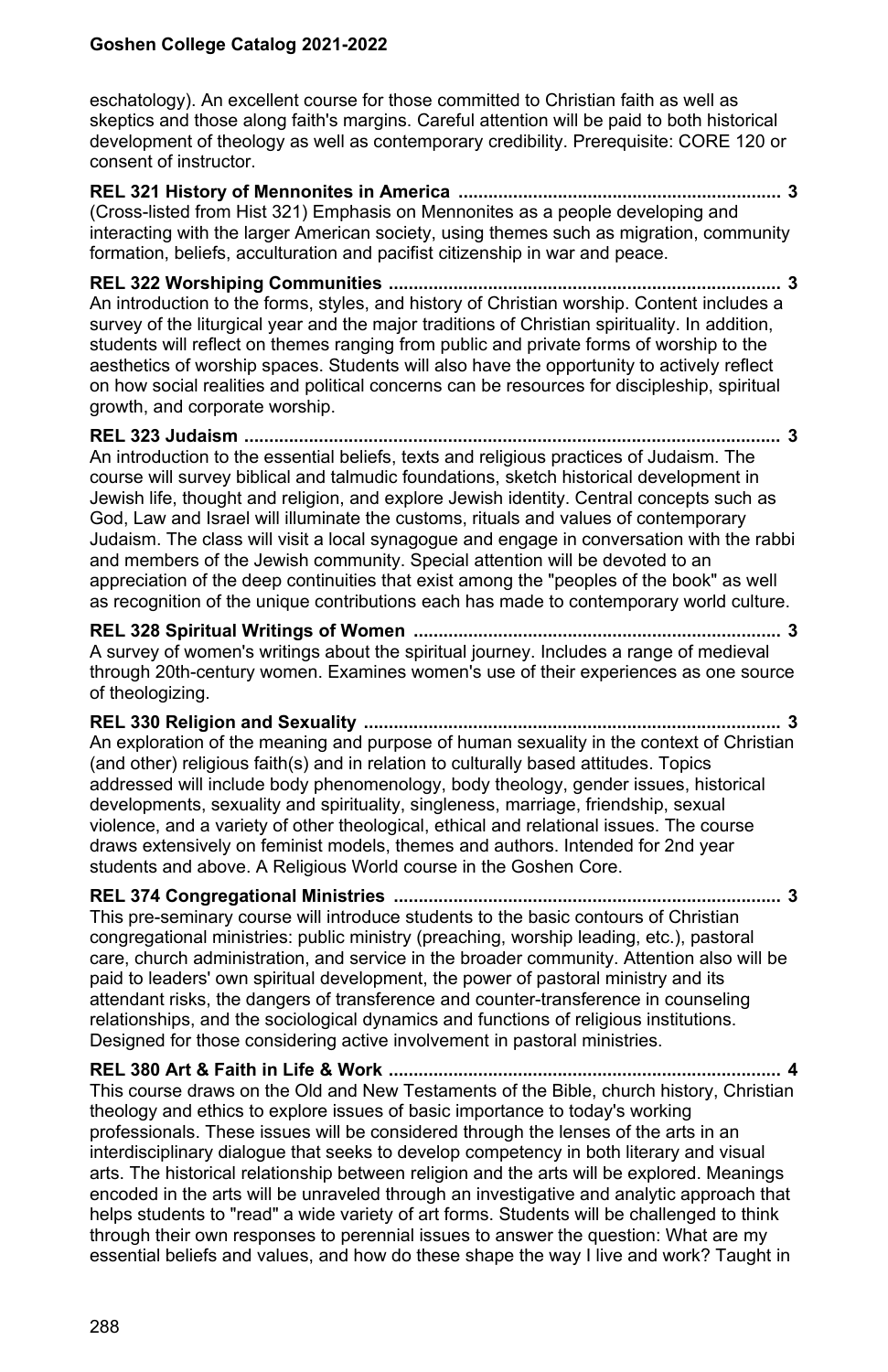adult degree completion programs. **REL 402 Christianity & Modern Thought ...................................................................... 3** (Cross-listed from Rel 410) A seminar examining and assessing narrative theology and ethics. An attempt to state faith in meaningful terms by understanding the principles and structures of narrative and habitually using them. This course also serves as the senior seminar for Bible and religion majors, and only seniors are allowed in the course. Participation for non-Bible and religion majors requires the consent of the professor. **REL 405 Spiritual Care and Healing ............................................................................. 3** Especially oriented towards the professional caregiver, this course emphasizes the interaction of spiritual factors with physical and emotional ones in the lives of helpers and their clients. Course enrollment includes a commitment to regularly practice one of the classical spiritual disciplines as a source of spiritual renewal and healing. **REL 409 Religion Internship ................................................................................. 3 (1-3)** Approved intern or work experience related to studies in religion. Examples are Ministry Inquiry Program, supervised work in campus ministries, church agencies, chaplaincy or

congregational programs.

**REL 410 Religion Senior Seminar ................................................................................. 3** Advanced work in principles and problems of religious studies through the examination and assessment of narrative theology and ethics. Constant attention is given to meaningful articulation of faith. (See Rel 402, Christianity and Modern Thought).

**REL 411 Senior Thesis ................................................................................................... 3** This course will meet as a regularly scheduled course. Students will develop a research project based upon material with which they have worked in an earlier Bible or Religion course. One professor will supervise all the students registered in the course. Assistance may be solicited from other professors with more expertise in an area. Students will work at an advanced level using principles and methods of research and situate their work within the context of the story of Religion and Christian faith. Students will polish their composition and oral presentation skills.

## **Sociology courses**

**SOC 200 Principles of Sociology .................................................................................. 3** An introduction to the principles and methods used in the study of human society. Includes a survey of topics in social problems, social inequalities, social identity, human ecology and social change.

**SOC 201 Good Eating .................................................................................................... 3** How are human eating practices connected to ethical beliefs, economic behavior, and habitat? This course explores both the natural and social histories of foods and diets and the ways that our food choices connect us to multiple systems of life. A Social World course in the Goshen Core. Pre- or Corequisite: Quantitative Literacy.

**SOC 205 Introduction to Gender Studies ..................................................................... 3** (Cross-listed from WGS 200) Introduction to major areas of feminist thought (historical and contemporary) that shaped the field of Women's Studies. Course objectives focus on increasing students' understandings of the social systemic factors (i.e., sociological factors) that influence women's lived experience. Readings, small group discussions, and service learning/activism projects enable students to apply feminist theory concerning women and gender in an interdisciplinary context. This course serves as an introductory survey course for the women and gender Studies minor and a topical exploration for sociology.

**SOC 209 Field Experience in Soc/Anthro ........................................................... 3 (1-3)** Offers first and second-year students opportunity to gain first-hand experience in settings where sociological or anthropological perspectives and skills are put to work. Arrangements for field experience are made at initiative of the student in consultation with a faculty adviser and a supervisor at the field-experience location. Forty hours of field experience will be expected for each hour of credit earned. Prerequisite: Soc 200.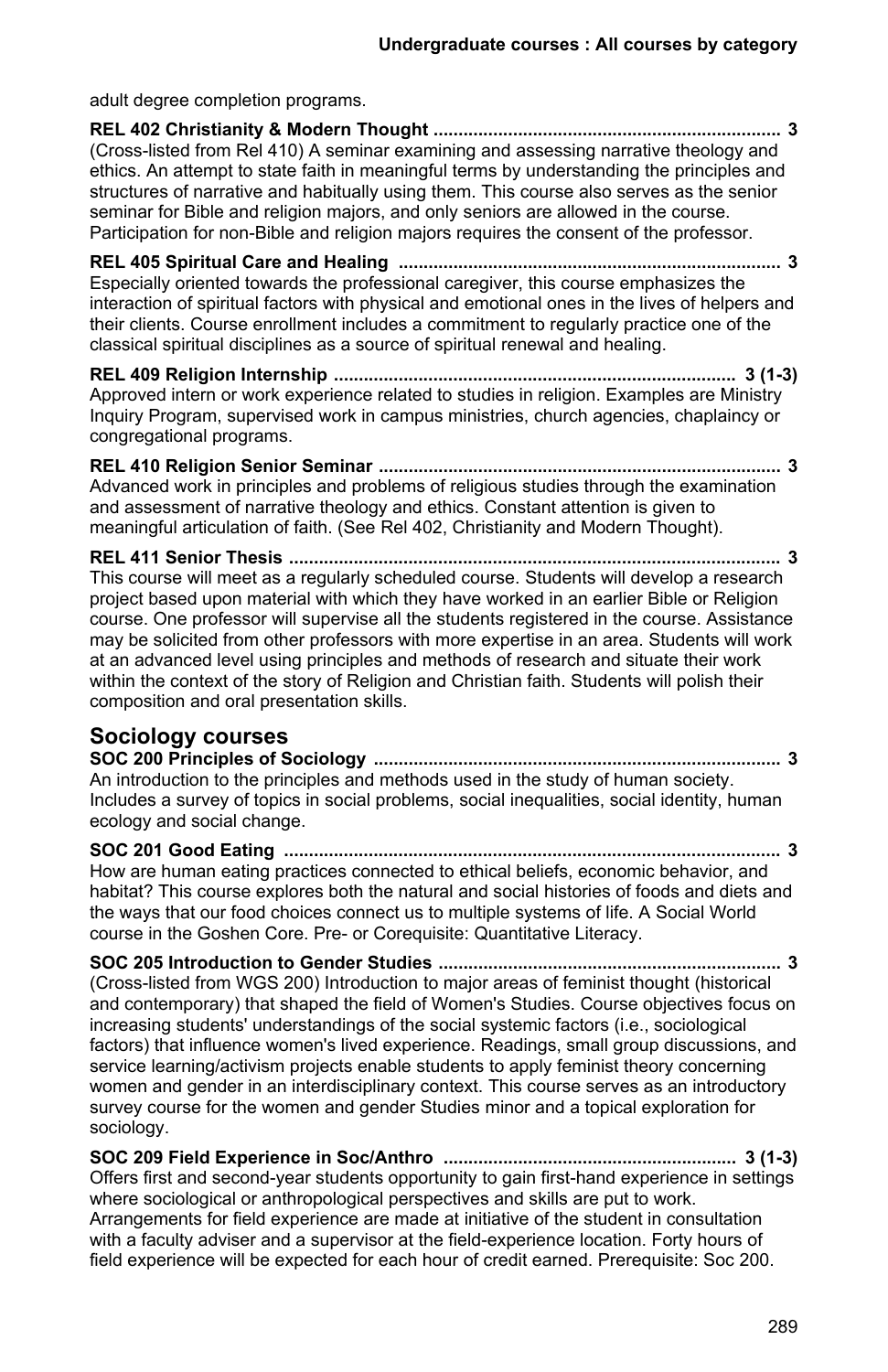**SOC 210 Sociology of the Family ................................................................................. 3** A study of the role of family in society and culture. Includes a comparative history of the family institution as well as an examination of social trends affecting mate selection, marriage, family roles and family relationships in contemporary society and culture. **SOC 230 Ethnography and Culture ............................................................................... 3** An introduction to ethnographic methods and cultural analysis. The course will operate on two interrelated dimensions, one focused on the history of ethnography and cultural analysis in anthropology and sociology, the other focused on practical techniques of qualitative research, including specific skills in qualitative research design, methods, and data analysis. The course includes an ethnographic research project. **SOC 238 Social Change: Sociological Perspec .......................................................... 3** An introduction to sociological theory and research on social change. We explore models and interpretations of social change at the macro level through historical narratives of modernization, development, and globalization and at the meso level through case studies of social movements and political reform movements. A Social World course in the Goshen Core. **SOC 260 Human Sexuality ............................................................................................. 3** Biological, psychological and sociological factors determining sex-role identification and role performance; human reproduction, fertility control and sexual disorders; social and spiritual values in human sexuality; sex discrimination and movements toward sex equality. **SOC 302 Urban Diversity ............................................................................................... 3** Student is exposed to issues affecting the lives of an ethnically and religiously diverse urban populace - racism, sexism, classism - and helped to develop new ways of conceptualizing and interpreting the contemporary urban scene. Reading, research and writing are integrated with the student's first-hand involvement in issues under study. Available only through the Chicago Center or WCSC in Washington, D.C. **SOC 310 Social Theory .................................................................................................. 3** A comparative study of prominent social theorists of the past 200 years with specific attention to their interpretations of social changes related to modernity, globalization, and identity. Includes an examination of the purpose of social theory particularly as it relates to sociological inquiry. Prerequisite: Soc 200 or consent of instructor. Taught in a distance education format as part of the Sociology Collaborative. **SOC 315 Religion in Culture and Society ..................................................................... 3** An analysis of the social, cultural and political contexts that profoundly affect religious institutions and expressions, and upon which religion has an influence. Course includes such topics as meaning and belonging, modern individualism, dynamics of religious collectives and the impact of religion on social change. **SOC 320 Environmental Sociology .............................................................................. 3** A survey of environmental sociology including theories of human-environment interaction, a history of various environmental movements and other developments with significant ecological implications, cross cultural comparisons of human-environment relations, and questions of justice with relation to who decides about resource use and who suffers the effects of environmental degradation. **SOC 322 Social Policy and Programs .......................................................................... 3** (Cross-listed from SoWk 322) Economic and social justice is used as an organizing framework to study the relationship between major social problems and social welfare policy, programs and services. Included are poverty, health and mental-health care, family problems, racism, sexism and other forms of institutionalized oppression. The political aspects of social welfare policy and the legislative process itself are examined in depth. Prerequisites: SoWk 221, 224, or consent of instructor. **SOC 334 Race, Class & Ethnic Relations ..................................................................... 3** A study of race/ethnic group interaction, gender and class dynamics focusing on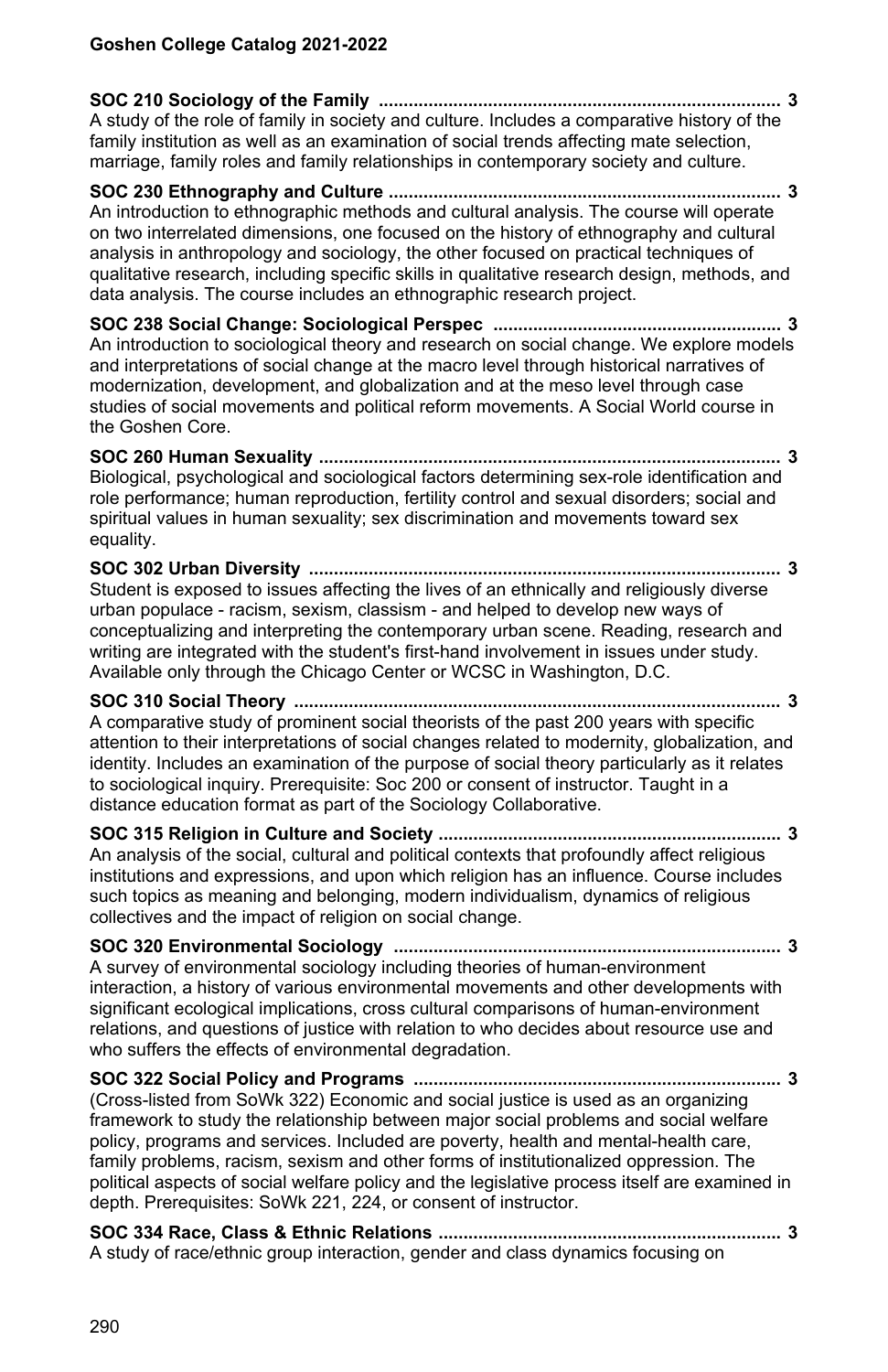marginalized groups in the U.S. Attention is given to social class, power and majoritygroup dominance as factors in assimilation and culture-loss or collective selfdetermination and maintenance of cultural pluralism. Prerequisite: Soc 200 or consent of instructor.

**SOC 336 Latin American Societies & Cultures ............................................................ 3** Current developments are examined within the context of a general survey of Latin-American societies and cultures. The course aims to provide: 1) a basic knowledge of Central and South-American geography and social structure, 2) an acquaintance with alternative ways of interpreting information about and experiential knowledge of Latin-American life, and 3) an opportunity to explore themes of oppression and liberation as these pertain to Latin-American thought and experience.

**SOC 340 African Societies and Cultures ..................................................................... 3** A study of the current development and modernization of the nations and peoples of Sub-Sahara Africa. After brief attention to the geographic, historical and anthropological factors underlying Africa's development, the major focus will be on the current social and political forces that are shaping the developing nations.

**SOC 342 Native American Societies & Culture ........................................................... 3** A survey of the diversity and shared patterns of Native American societies and their development from the first settlements of North America until the present day. The course aims to foster a broad and sensitive understanding of the history, lifeways and spirituality of Native Americans and to develop an appreciation for Native American values and contributions to world history.

**SOC 345 Women's Concerns ........................................................................................ 3** (Cross-listed with SoWk 345) This course covers a wide range of issues that are part of contemporary North American women's lives. The place of women in society is approached from the position of social and economic justice. The course: (a) examines and critiques the U.S. American women's movement as an interpersonal and psychological phenomenon; (b) identifies cultural, religious, racial, social, economic and political processes as they affect women's lives; (c) considers women to be persons of worth and value with the right of self-determination; and (d) assists in understanding, contextually, women's requests for help and appropriate intervention strategies. Class participation and small group discussions are important components of course learning.

**SOC 351 Contemporary Issues: .................................................................................... 3** Study on a current social topic, problem, or issue. Examples include food and society, male identity, Latino families. Topics vary and may be requested by students.

**SOC 380 Statistics in Research .................................................................................... 3** (Cross-listed from Psyc 380) A study of data analysis and its relationship to research methods in a variety of settings. Collection, presentation and analysis of numerical data, including descriptive, parametric, and nonparametric statistics. Students are strongly encouraged to complete the Quantitative Literacy requirement in the Goshen Core before taking this course.

**SOC 391 Methods of Social Research .......................................................................... 3** (Cross-listed from SoWk 391) An introduction to the principles and methods of social research. Students will develop the knowledge and skills needed to develop and evaluate research designs, interpret both qualitative and quantitative research, and be effective consumers of research knowledge. Prerequisites: Soc 200, 210, SoWk 221, 224.

**SOC 392 Junior Seminar in Social Research .............................................................. 3** Philosophy of science in sociology; synthesis of theory and method; choice of a topic and initial literature review, research design and piloting of any instruments in preparation for Soc 409 Field Experience and Soc 410 Senior Seminar. To be taken Spring semester of the junior year. Prerequisites: Soc 310, 391. Taught in a distance education format as part of the Sociology Collaborative.

**SOC 400 Advanced Readings ....................................................................................... 1**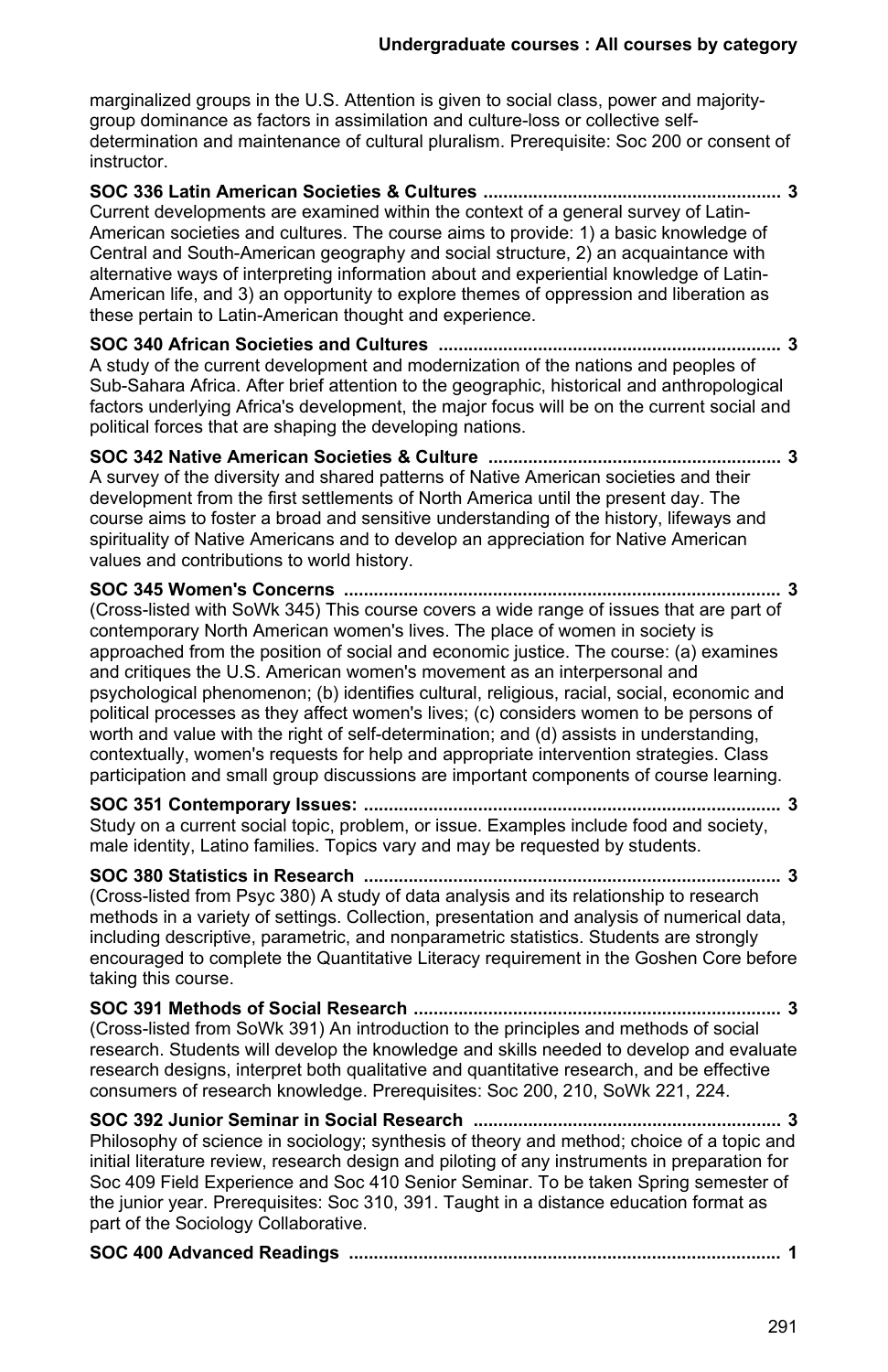This independent study provides the opportunity for Sociology majors and minors to pursue more individualized, self-guided study and research in a topic of interest, and strengthen their skills and knowledge in an area of sociology or anthropology where they have not been able to do course work. Prerequiste: Soc 310, upper level standing, and consent of instructor.

**SOC 409 Field Experience in Sociology .............................................................. 3 (3-6)** Experience in the practice of social research outside the classroom; students continue researching and developing the topic they proposed in Soc 392 Junior Seminar in Social Research in preparation for writing and presenting their thesis research in Soc 410 Senior Seminar. Prerequiste: Soc 392.

**SOC 410 Senior Seminar ............................................................................................... 1** Students complete their thesis research and writing, culminating in a formal presentation of their work. Questions related to Sociology as a profession will also be addressed. Prerequisite: Soc 392.

## **Social work courses**

**SOWK 221 Human Behavior .......................................................................................... 3** This course is a study of the individual through the life cycle within the social environment. Foci include physical, psychological, social, cultural and religious factors in the development of the self. Dimensions of diversity (including but not limited to gender, race, class and sexual orientation) and their corollaries of privilege and oppression are seen as paramount in understanding how persons achieve optimum well-being. Select theories of development are discussed and critiqued against an understanding of current research, and an understanding of the value of persons and their right to selfdetermination. A Social World course in the Goshen Core.

**SOWK 224 Introduction to Social Work ....................................................................... 3** This course provides an analysis of the knowledge base, value structure, purpose, nature, history and function of social work practice in various social welfare activities and social workers through observation and guided participation in programs for meeting human need. Students engage in a specific field experience as part of course requirements and must furnish their own transportation.

**SOWK 315 Child Welfare ............................................................................................... 3** Through a careful analysis of US policies and practices related to the protection and empowerment of children, this Social Work elective addresses the socio-historical roots, inequalities, professional roles and responsibilities, and contemporary realities of what it means to care for children in US society. A Peacemaking course in the Goshen Core offered on a rotating basis every fourth year.

**SOWK 320 Aging in US Society .................................................................................... 3** This Social Work elective explores the normal aging process, the unique challenges experienced by older adults, and the US societal context related to aging. Course content engages a range of issues present in our current context of the rapid growth of the US population over age 65. The course explores how policies, practices, systems and services influence, and are influenced by aging individuals, families, and US society. It examines the ways in which older adults adapt to changes, as well as the ways that interventions/services may assist with these adaptations. It also explores the needs and issues encountered by older adults both within the community and within institutional settings, including a focus on caregivers. This is a Social World course in the Goshen Core, offered on a rotating basis every fourth year.

**SOWK 321 Social Service Field Experience ................................................................ 3** This course focuses on an integrated understanding of the organizational and community context for social work practice while offering students an opportunity to observe and interact with social work practitioners and offer specific services to clients in a 40-hour agency placement. The class introduces the skills needed to engage, assess, intervene and evaluate with clients through the phases of social work practice. Additionally, students have the opportunity to reflect and process their experiences in the field,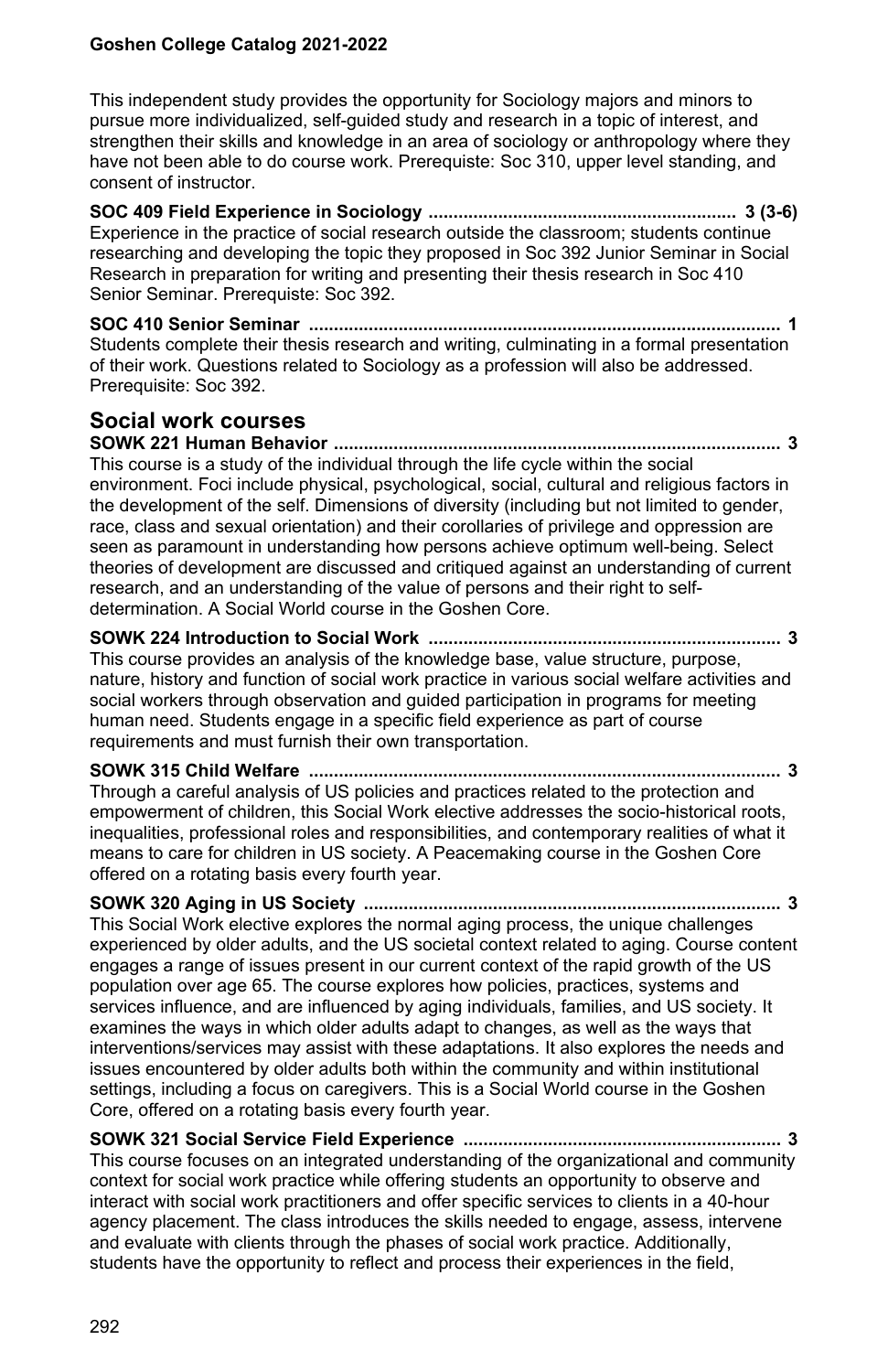participate in experiential class exercises, and discuss topics related to professionalism, ethical decision making, and diversity. Prerequisites: SoWk 221, 224 or consent of instructor. Students furnish their own transportation.

**SOWK 322 Social Welfare Policy & Program I ............................................................. 3** Social, environmental, and economic justice all serve as organizing principles in this course for the study of social problems and the critique of existing and proposed social welfare policy. Students will develop an understanding of policy-making processes and the connection between social problems and social welfare policy, programs, and services across local, state and federal levels. Students will also develop an understanding of the role of policy in the context of generalist social work practice, and be introduced to the concept of policy practice. Prerequisites: SoWk 221, 224 or consent of instructor.

**SOWK 323 Social Welfare Policy & Program II ............................................................ 4** This course assists students in acquiring a critical understanding of social welfare policies and programs, and in developing beginning skills in policy and advocacy practice.□ The content of the course is integrated with that of Social Work Practice Theory I and therefore, students will build upon their knowledge to develop intervention strategies to respond to selected social problems at both the direct practice (micro) and policy/program (macro) levels.□ Intervention at a macro level requires skill in working with social systems and advocating with individuals and communities for social change. Prerequisite: SoWk 322 and be a social work major. Taken concurrently with SoWk 325.

**SOWK 325 Social Work Practice Theory I .................................................................... 4** This course facilitates student development of social work skills and knowledge base to prepare them for entry into Field Instruction in their senior year of study. The content of the course is integrated with that of Social Welfare Policy and Program II. It emphasizes the development of a theoretical base for social work practice and includes experiential learning activities to build specific social work practice skills. Prerequisites: SoWk 221, 224, and be a social work major. Taken concurrently with SoWk 323.

**SOWK 345 Women's Concerns ..................................................................................... 3** This course critically examines the social and economic justice issues related to how gender and sexuality impact the roles, statuses and social locations of women and nonbinary individuals. Course content explores the impact of the women?s movement, along with other social movement(s) related to gender and sexual liberation in the United States. It also identifies the cultural, religious, racial, social, economic, environmental, and political processes that affect the lives of gender minorities in the US. This course is primarily discussion-based. As a Social Work elective, this course is offered on a rotating basis every fourth year.

**SOWK 350 Human Services:Special Studies .............................................................. 3** An in-depth seminar on a selected field of service, program or policy issue. Particular emphasis is given to concepts of exploitation and social/economic justice. Check the course offering list to see current options. As a Social Work elective, this course is offered on a rotating basis every fourth year.

**SOWK 391 Methods of Social Research ...................................................................... 3** (Cross-listed from Soc 391) An introduction to the principles and methods of social research. Students will develop the knowledge and skills needed to develop and evaluate research designs, interpret both qualitative and quantitative research, and be effective consumers of research knowledge. Prerequisites: Soc 200, 210, SoWk 221, 224.

**SOWK 409 Field Instruction .......................................................................................... 5** Integration and application of knowledge, values, skills, and cognitive and affective processes in the practice setting under a qualified field instructor in a social service agency. Upon successful completion of Field Instruction, the student is prepared for beginning professional practice. Field Instruction must be applied for during the spring of the year preceding enrollment. Usually taken over two semesters; may be taken for 10 credits over the course of one semester by approval of program director. The grading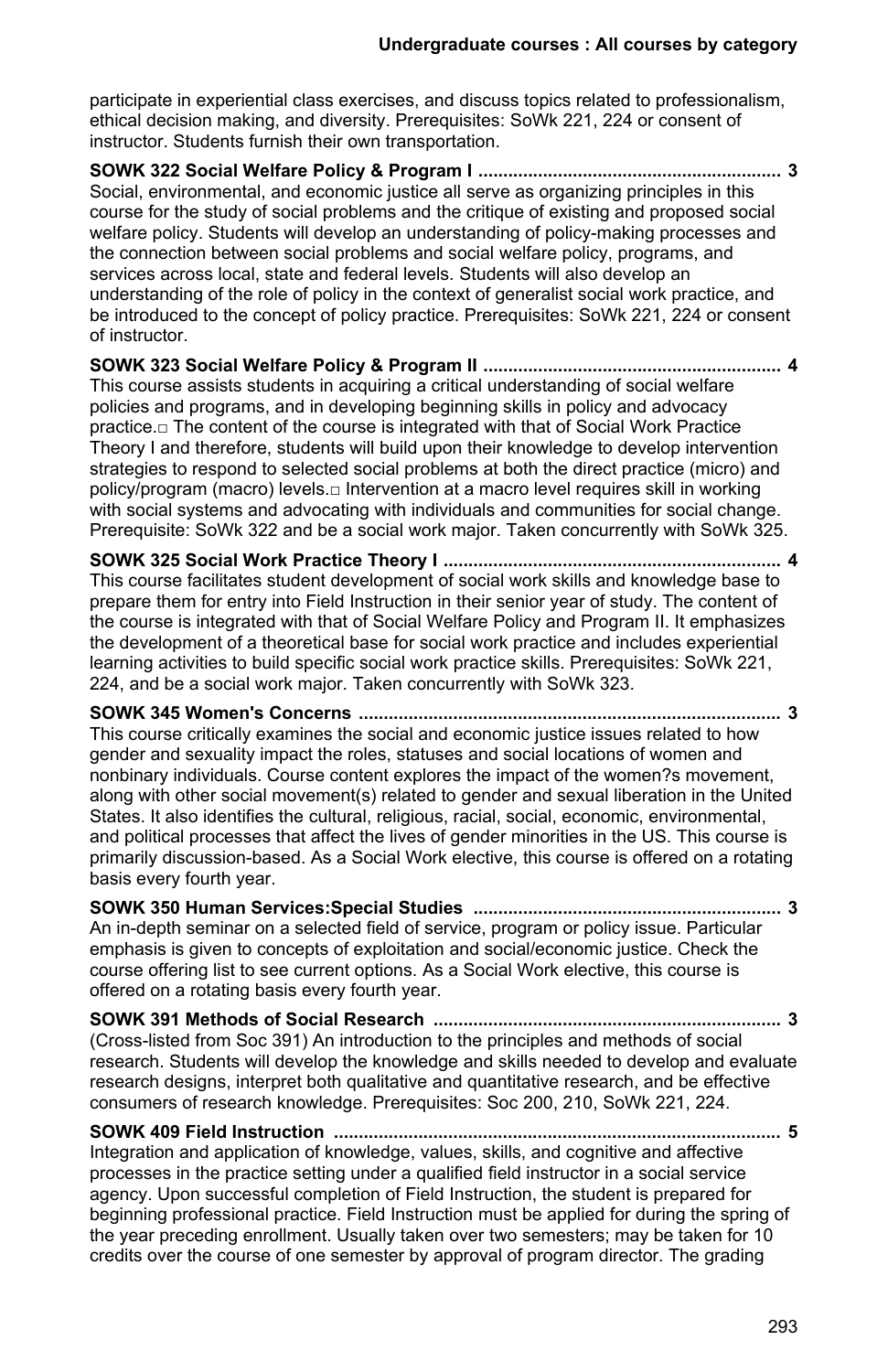system for this course is credit/no credit. Prerequisites: SoWk 323, 325 and consent of program director. Must be taken concurrently with, or after successful completion of SOWK 425. Students furnish their own transportation for field placement. Field Instruction provides 400 clock hours of supervised and directed practice learning.

**SOWK 410 Social Work Senior Seminar ...................................................................... 2** This course facilitates the Integration of social work knowledge, theory, and values, with field instruction practice. Integration occurs through class discussions and field trips on relevant topics, and the written and oral examination process. Students actively participate in developing the agenda for classroom sessions. Must be taken concurrently with SOWK 409.

**SOWK 425 Social Work Practice Theory II ................................................................... 3** This course requires students to build on and expand their knowledge and skills from Social Work Practice Theory I and Social Welfare Policy and Program II, as they apply them to social work practice with individuals, families and social systems of varying size. This course is taught concurrently with the first semester of field instruction, which provides the opportunity to integrate theory with skill development. Prerequisites: SoWk 323, 325, and admission to the program.

## **Spanish courses**

**SPAN 101 Elementary Spanish I ................................................................................... 4** Basic skills in understanding, speaking, reading and writing Spanish for beginners; class work includes collaborative learning. **SPAN 102 Elementary Spanish II .................................................................................. 4** Basic skills in understanding, speaking, reading and writing Spanish for beginners; class work includes collaborative learning. Prerequisite: Span 101 or equivalent on placement test. **SPAN 103 Elementary Spanish III ................................................................................. 4** Emphasis on basic communication skills in the target language and culture. Normally offered only on SST. Prerequisite: Span 102 or equivalent. **SPAN 201 Intermediate Spanish I ................................................................................. 3** A review of grammar and intensive oral practice. Prerequisite: Span 102 or equivalent. **SPAN 202 Intermediate Spanish II ................................................................................ 3** Reading and discussion of short story, drama and topics in Spanish culture. Major emphasis on improving reading, writing and conversational skills. Prerequisite: Span 103. 201 or equivalent. **SPAN 203 Intermediate Spanish III ............................................................................... 4** Continuation of grammar practice with emphasis on spoken Spanish. Normally offered only on SST. Prerequisite: Span 201 or equivalent. **SPAN 205 Spanish Conversation & Culture ................................................................ 3** Extensive practice in spoken Spanish. Topics related to life in Spanish-speaking countries. Course especially designed to meet interests of returned SST students. Prerequisite: Span 103, 201 or equivalent. **SPAN 270 Advanced Spanish Grammar ...................................................................... 3** Advanced study of Spanish grammar. Prerequisite: Span 202 or equivalent. **SPAN 300 Hispanic Literature ....................................................................................... 3** Taught in Spanish. This course offers an overview of current and classical literature from Spain, Latin America, the Caribbean, and the Spanish-speaking world of North America. Themes, texts, and genres will vary from year to year. Required for Spanish majors; appropriate for returning SST students, CITL students, and others who speak Spanish and want to deepen their knowledge of Hispanic literature. Prerequisite: Span 270 or equivalent.

**SPAN 301 Introduction to Spanish Literature .............................................................. 3** A survey of the currents in Peninsular literature. Beginnings through Golden-Age writers.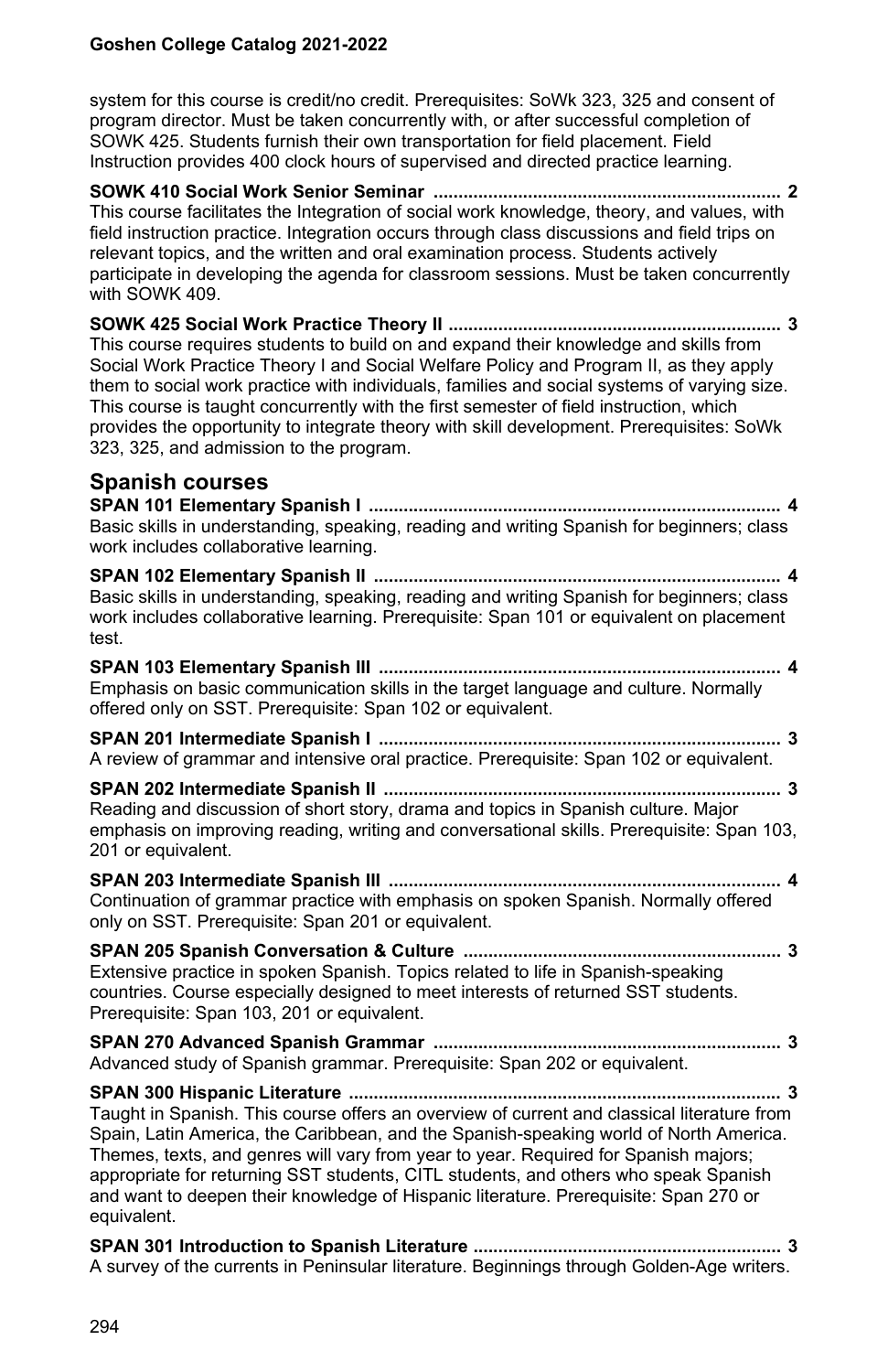| Prerequisite: Span 300 or equivalent.                                                                                                                                                                                                                                                                                                                                                                                                                                                                                          |
|--------------------------------------------------------------------------------------------------------------------------------------------------------------------------------------------------------------------------------------------------------------------------------------------------------------------------------------------------------------------------------------------------------------------------------------------------------------------------------------------------------------------------------|
| A survey of the currents in Peninsular literature. Late-19th and 20th-century writers.<br>Prerequisite: Span 300 or equivalent.                                                                                                                                                                                                                                                                                                                                                                                                |
| A thorough review of Spanish grammar with exercises in composition. Prerequisite: Span<br>300 or equivalent.                                                                                                                                                                                                                                                                                                                                                                                                                   |
| A thorough review of Spanish grammar with exercises in composition. Prerequisite: Span<br>303 or equivalent.                                                                                                                                                                                                                                                                                                                                                                                                                   |
| Course focuses on culture, history, literature and music of the Hispanic world, with<br>particular emphasis on Spanish-speaking SST locations. Comprehensive experience in<br>written and spoken Spanish. Prerequisite: Span 300 or equivalent.                                                                                                                                                                                                                                                                                |
| A study of selected 20th-century Spanish-American novels representing various types<br>emerging from the Spanish-American scene. Prerequisite: Span 300 or equivalent.                                                                                                                                                                                                                                                                                                                                                         |
| A study of Spanish-American literature from 1880 to present time with special emphasis<br>on the novels, the essay and the short story. Prerequisite: Span 300 or equivalent.                                                                                                                                                                                                                                                                                                                                                  |
| Presents Hispanic literature through short stories representative of the Hispanic world,<br>originating in Spain, Latin America, United States and Canada, and integrating Spanish<br>grammar and culture. Students read stories; review vocabulary and grammatical<br>structures; study authors' lives and the historical context of the stories; and discuss<br>cultural elements. Prerequisite: Span 300 or equivalent.                                                                                                     |
| Presents Hispanic culture, conversation and grammar using films in Spanish. Prior to<br>viewing, historical and cultural contexts, literary movements and influences of the era are<br>discussed. Shows representative films, followed by activities which include written<br>assignments, small-group presentations and discussions. Draws comparisons between<br>books and the films based on them; encourages students to use vocabulary and<br>grammar structures used in the films. Prereguisite: Span 300 or equivalent. |
| Topics course for Spanish language and culture.                                                                                                                                                                                                                                                                                                                                                                                                                                                                                |
| Projects vary from studies in literature to advanced practice of language skills. Reserved<br>for Spanish majors and minors                                                                                                                                                                                                                                                                                                                                                                                                    |
| Required of all departmental majors. Requirement usually fulfilled in extensive residence<br>or study abroad in the language of the major, internship abroad or student teaching.<br>Majors may also propose projects.                                                                                                                                                                                                                                                                                                         |
| Majors and faculty meet regularly for an exchange of views on such topics as vocations<br>in foreign language and other issues related to a life-long study of language, culture, and<br>literature in a diverse and multi-lingual global community. Involves the final assembly of a<br>portfolio in the language of the student's major, as well as field excursions to culturally<br>diverse communities in the area. Independent projects in research or teaching.                                                         |
| <b>Sustainability courses</b>                                                                                                                                                                                                                                                                                                                                                                                                                                                                                                  |
| This course is designed to provide space for discussion and synthesis among interested                                                                                                                                                                                                                                                                                                                                                                                                                                         |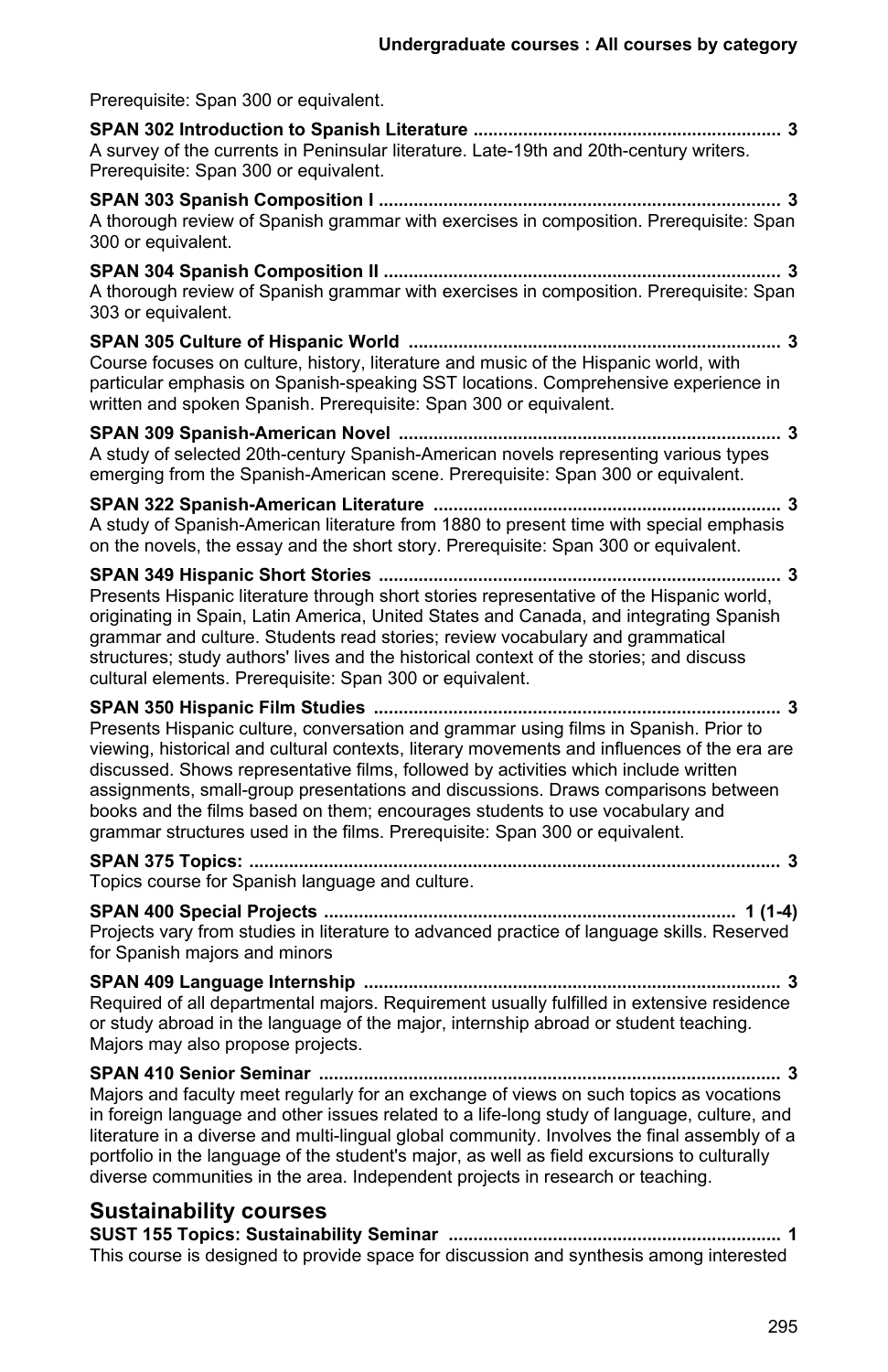students, especially those from the three sustainability-themed majors. This will allow students to integrate learning in their various courses, and gain perspective from their peers in related fields. Repeatable course.

**SUST 200 Sustainable Living Skills .............................................................................. 1** Introduction to basic skills and decision-making for more sustainable living. Scheduled over one weekend in spring semester at Merry Lea, but also includes online assignments throughout the semester. Addresses how matter, energy and information flow through a human activity or production and how sustainable choices can shift those flows to increase personal health, health of the planet, and eco-justice. Repeatable course.

**SUST 201 Intro to Sustainability ................................................................................... 3** Students will explore the nature of complex socio-ecological systems and patterns of problems and dynamics within those systems. The "triple bottom line" (people - planet profit) will be a primary framework through which sustainability solutions will be explored. An emphasis will be placed on understanding how a wide range of solutions in various situations have worked, how governance paradigms arise, and how changes to the systems were possible.

**SUST 205 Sustainability Policy ..................................................................................... 3** The course will provide an understanding of sustainability policy in order to strengthen students' ability to understand, interpret, and react to future developments. Emphasis will be on how existing and evolving judicial, statutory, and regulatory environments influence organizational approaches to protecting, managing and/or using sustainable resources. Participants will understand the interplay of various policy drivers in shaping policy, and how they fit into the policy process regardless of their role in society.

**SUST 210 Animal Husbandry ........................................................................................ 3** This course is part of the Agroecology Summer Intensive Semester at Merry Lea delivered within the context of a learning community at Rieth Village. Students practice skills and learn theory through guided hands-on daily care of livestock on our ecological farm as well as through interactions with diverse professionals and field locations throughout our region. Emphasis is on the integration of animals and cropping systems towards the goal of a regenerative agriculture. Students consider their role in promoting sustainable and ethical animal agriculture for themselves, with their communities, and across society.

## **SUST 215 Food Systems ............................................................................................... 3**

This course is part of the Agroecology Summer Intensive Semester at Merry Lea. It explores food from soil to table (and beyond). Students widen their perspectives by interacting with community members and organizations all along the supply chain and exploring the policies, economic systems, business models, and personal value systems that give rise to both ?conventional? and ?alternative/local? food systems. We also discuss issues of justice, sovereignty, equity, access, and inclusion within food systems.

**SUST 298 Ecology & Sustainability in India ................................................................ 3** This course focuses on the intense connection between ecological context and human society by studying across the steep elevation gradient between the North Indian Plains and the Himalaya Mountains. Students will examine the ways that social structures and practices contribute to or detract from the sustainability of human life in diverse landscapes. The course will include project-based analysis of sustainability strategies with an eye towards their applicability in the North American context.

**SUST 300 Sustainability and Regeneration ................................................................. 3** An interdisciplinary course that integrates the theory and practice of sustainable living. It will examine the interaction between human social systems and natural ecological systems in buildings, transportation, food, land use, and energy generation at a global scale, a national scale, and a personal scale within the learning community at Rieth Village. Students will examine the conflicts and issues that have resulted from personal and societal choices and seek regenerative responses to these consequences. Taught as part of Sustainability Leadership Semester at Merry Lea.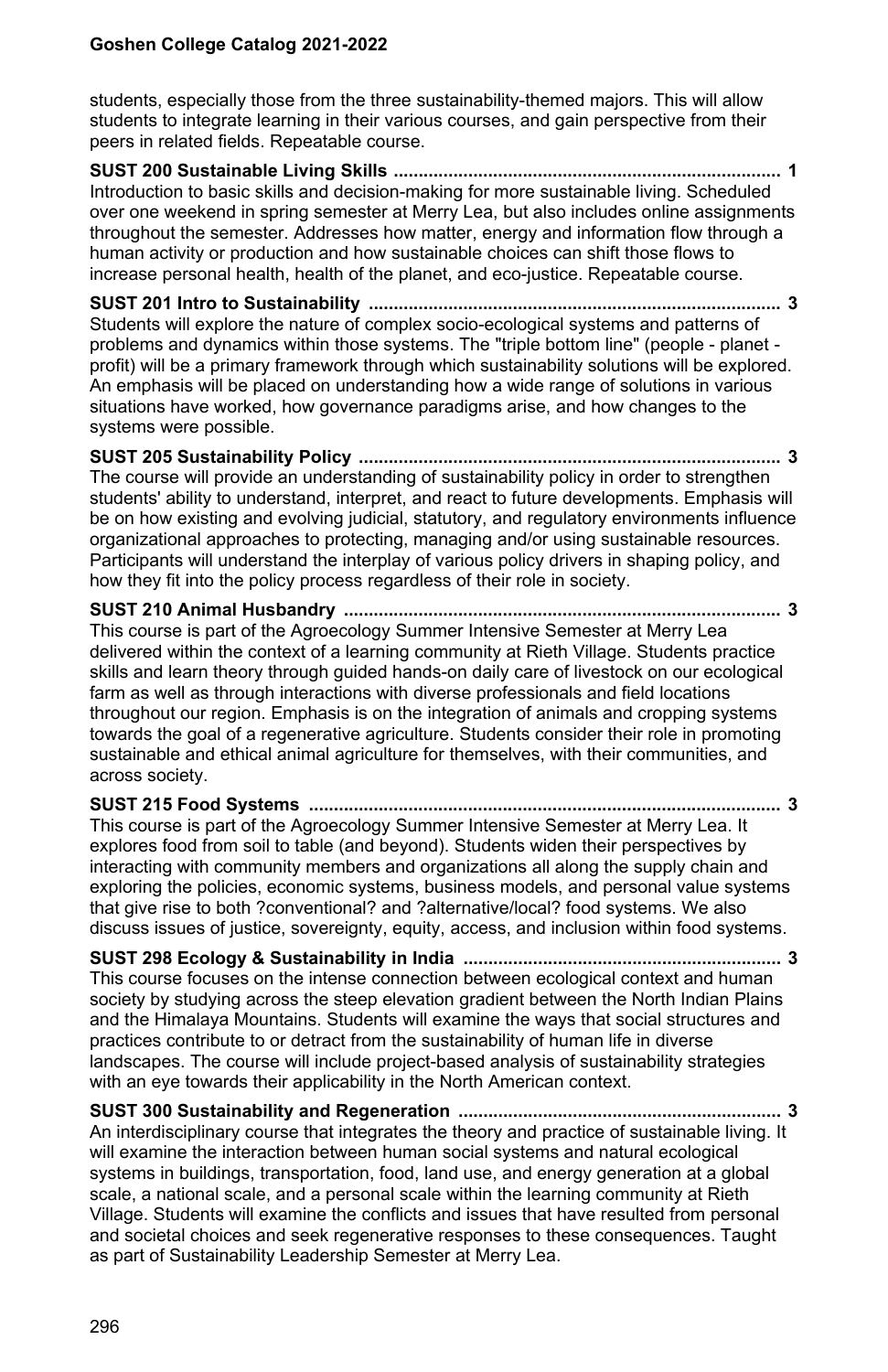**SUST 309 Spiritual Approach to Sust Leadersh ......................................................... 3** In this course, we immerse ourselves in the stories and ideas of people who have made a positive contribution to the sustainability of the planet. What kind of faith or worldview contributed to action? How does our understanding of right and wrong influence the health of earth? How is justice a part of this story? Justice for whom? How does spirituality relate to sustainability? The course emphasizes peacemaking and justice as essential to addressing environmental problems. Assignments encourage students to craft an ethic of their own. Taught as part of the Sustainability Leadership Semester at Merry Lea.

**SUST 313 Freshwater Resources ................................................................................. 4** This course examines the physical, chemical and biological variables of freshwater lakes, streams and wetlands, as well as groundwaters, all of which influence living organisms in these aquatic ecosystems. Emphasis on how their interactions contribute to the environmental, economic and social health of watersheds that make up every landscape. Taught as part of the Sustainability Leadership Semester at Merry Lea.

**SUST 316 Crop and Soil Management .......................................................................... 4** This course is part of the Agroecology Summer Intensive Semester at Merry Lea delivered within the context of a learning community at Rieth Village. What makes a vibrant, living, healthy soil? What makes agriculture regenerative? Students practice skills and learn theory within organic, permaculture, biodynamic and systems-based frameworks while participating in a holistic management approach in the greenhouse, gardens, orchards, and fields of Goshen College?s ecological farm.

**SUST 318 Ecology of Agricultural Systems ................................................................ 4** Course investigates the ecological and social systems involved in and affected when manipulating natural systems to produce food, feed, fiber and medical products. Students are given tools to critically assess landscapes for both their agriculture merits and ecological features. Topics will include the theoretical basis of agroecology, social movements in agricultural history, biological life cycles and nutrient cycles, and alternative agricultural production systems. This course constitutes one of the courses taught during Merry Lea's Agroecology Summer Intensive.

**SUST 320 Environmental Policy and Politics .............................................................. 3** Explores the environmental policy-making process with specific attention to water and land management policy in the Elkhart River watershed. Investigates the differences between, as well as the overlap of, local, state and federal water policy. Analyzes how the intersection of socioeconomic forces with scientific data shapes policy development and implementation. Includes a critical and normative analysis of current policy with an assessment of the future role of students in creating and implementing policy. Taught as part of the Sustainability Leadership Semester at Merry Lea.

**SUST 330 Sustainability Problem Solving ................................................................... 2** Each student will complete a collaborative research project based on a complex environmental issue from the local context and propose responses that promote sustainability. The project will include relevant literature, data collection, analysis of data, and written and oral presentations of findings. Students will demonstrate the intersection of landscape dynamics with faith, policy, and sustainability concepts. Taught as part of the Sustainability Leadership Semester at Merry Lea.

**SUST 340 Field Experience in Env Ed .......................................................................... 3** Participants will develop and conduct interpretive programs in nature study for visiting school groups; observe practices related to managing a natural area and participate in discussions of environmental issues. Instruction takes place at the Merry Lea Environmental Learning Center. Enrollment by permission of instructor only.

**SUST 408 Merry Lea Farm Internship ........................................................................... 1** Practical experience in growing, harvesting, and marketing food which may include caring for soils, pastures, livestock and annual & perennial crops. Internship positions are available during all semesters at the Goshen College campus farm at Merry Lea.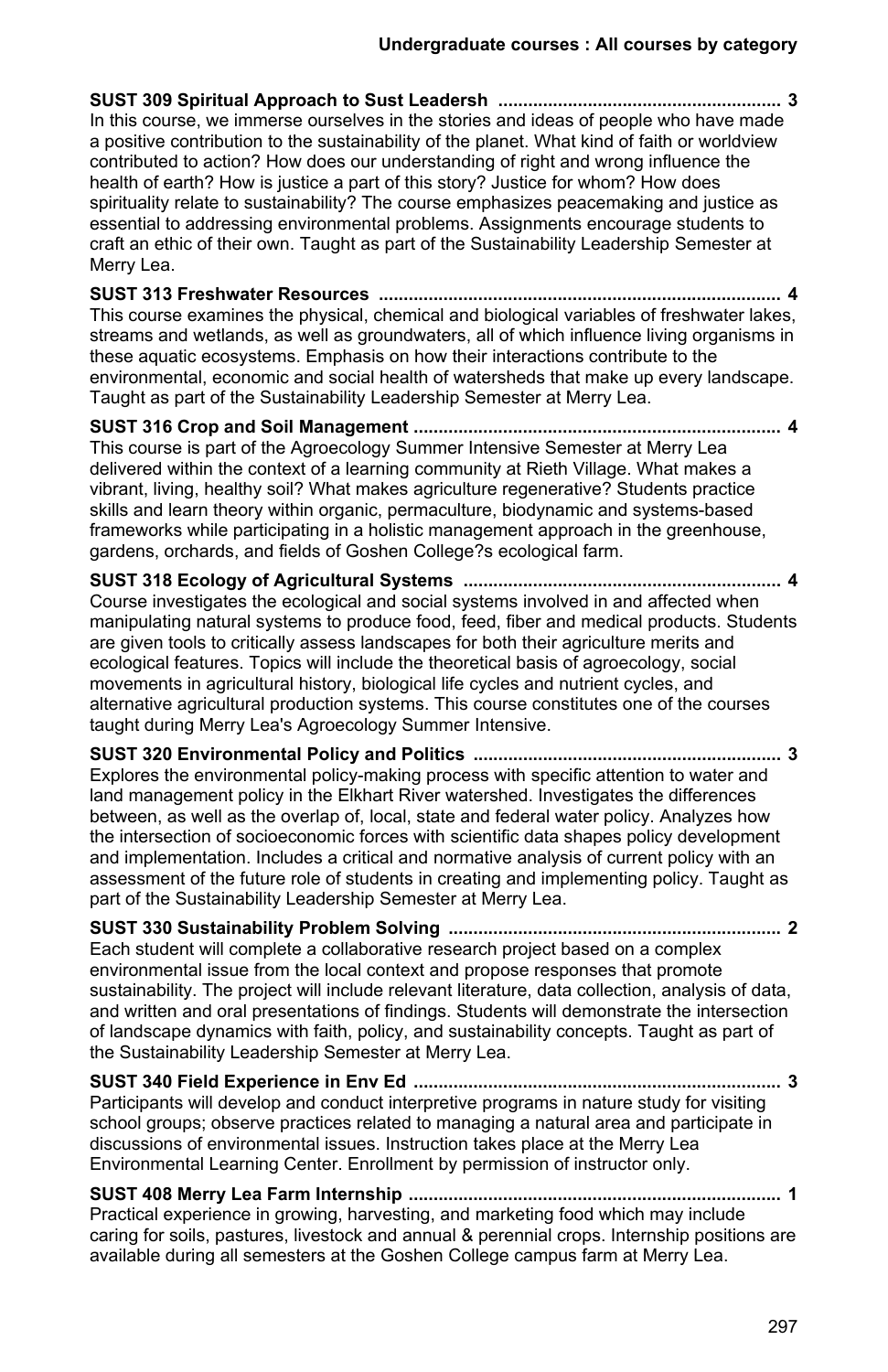Placements with other farm are organized at the student and adviser's discretion to reflect the student's interest in practice, scale, products, and philosophical approach.

**SUST 409 Sustainability Internship ................................................................... 1 ((1-3))** Work experience in, or student observation of, a sustainability enterprise or problem. Each student's project is individually arranged with the instructor and must be approved prior to enrolling in this course. The course is designed to integrate and apply theoretical learning with experience.

**SUST 410 Sustainability Capstone ............................................................................... 3** A seminar course intended for a student's final year of study. Will combine culminating reflection on the nature and role of sustainability in socio-ecological systems, as well as individual thesis project work (either topical analysis or applied community project). As a cohort, students will also plan some sustainability programming for the campus or local community.

## **Theater courses**

**THEA 160 Dance I ........................................................................................................... 2** Introductory course: dance techniques; improvisation; some focus on jazz, ethnic, and other theatrical dance forms.

**THEA 200 Theater Practice ................................................................................... 1 (1-2)** Applied on-campus work in a theater production or other theater activity. All students involved in a semester production register for at least 0 credits. A repeatable course with a maximum of two hours applicable toward a theater major or minor. Prerequisite: consent of instructor.

**THEA 201 Theater for Social Change ........................................................................... 3** History, elements, and methods of theater performance. Includes script analysis, developing a performance vocabulary, idea generation/research, theater games/ exercises, production work and performance critique. Class members will create and present a public performance that explores a current campus or regional social issue. An Artistic World course in the Goshen Core.

**THEA 209 Field Experience .................................................................................. 3 (1-3)** Experiential learning in an off-campus professional setting, for theater majors and minors. The student contracts with a faculty member in regard to goals, performance expectations, supervision, evaluation and course subtitle. The 209 level is intended for first year and sophomore students. Upper level students should enroll in 409. Prerequisite: consent of instructor.

**THEA 225 The Theater Experience ............................................................................... 3** This course examines the elements of theater and the production process. It will include script analysis of selected plays, acting exercises, and design and production work. A theater lab will be required.

**THEA 234 Acting I ........................................................................................................... 3** Fundamental acting skills: movement, voice and character development. An emphasis on Stanislavski's theory of acting and realistic scene work. Scene studies from selected scripts.

**THEA 235 The Power of Story ....................................................................................... 3** An introduction to performance studies as a mode of inquiry. Concentration on the methods of communicating narrative texts for various audiences. Course activities/ assignments will explore the power and role of story in contemporary culture by analyzing and participating in various storytelling methods. Attention will be paid to the elements of vocal expression.

**THEA 236 Stagecraft ...................................................................................................... 3** Introduction to the techniques of theater production including carpentry, scene painting, props, lighting and sound equipment. Lab work on current productions.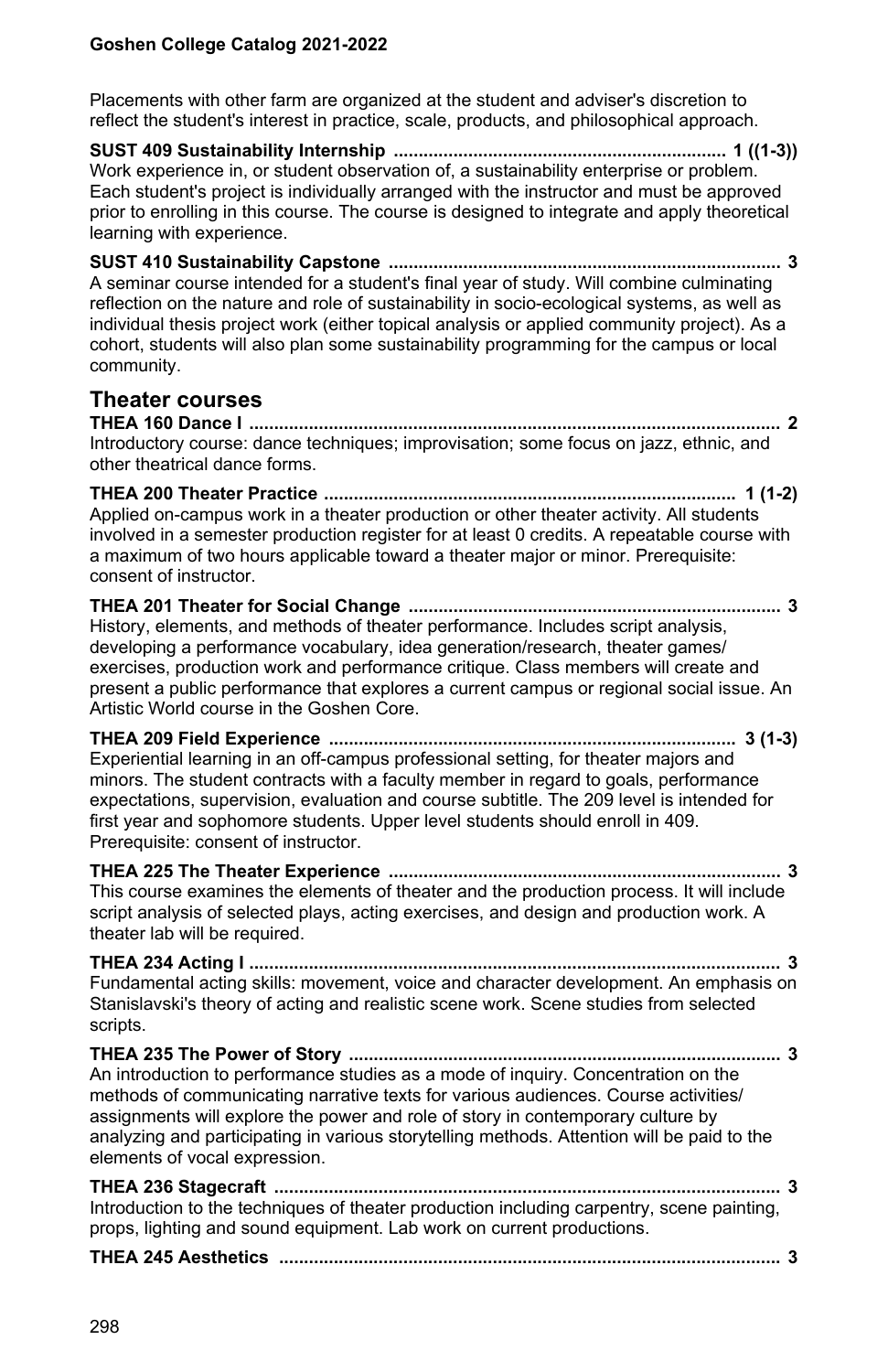The study of aesthetics focuses on the philosophy of art, the nature of creativity, the work created, the problem of form and style, expression in art, society and ethics and arts and religion. The course includes lectures, primary reading materials and papers.

**THEA 260 Dance II .......................................................................................................... 2** Introductory course: dance techniques offered on a rotating basis or based on the needs of an upcoming mainstage production. Styles may include ballet, jazz, modern, lyrical, and tap dance technique. May be repeated for credit when styles and techniques are different. Pre-requisite: THEA 160 or consent of instructor.

**THEA 315 Survey of Musical Theater ........................................................................... 3** An introduction to the landmark musicals and key trends in musical styles with a primary focus on 20th and 21st century American and British musicals, artists, and their historical antecedents. The social and cultural contexts giving rise to the creation of various musicals is also examined.

**THEA 331 Stage Management ....................................................................................... 3** Training in the structure and practice of theatrical stage management for the academic and professional branches of the discipline.

**THEA 332 Design for the Theater ................................................................................. 3** Principles, methods and aesthetics of theater production: design, stagecraft, lighting, costume, sound and make-up. Lab work on current productions.

**THEA 334 Acting II .......................................................................................................... 3** A study of acting techniques that apply to period styles such as Ancient Greece, Elizabethan, the Restoration, etc. Scene study from selected scripts will be used to explore and develop effective vocal and physical skills to communicate expressive meaning. Laboratory experiences in movement, voice, and acting as well as character and script analysis. Prerequisite: THEA 234 or consent of the instructor

**THEA 335 Audition Technique ...................................................................................... 1** Prepare audition material and develop audition etiquette. Experience mock audition scenarios.

**THEA 336 Contemporary Drama ................................................................................... 3** Reading, discussion and analysis of dramatic literature of the latter half of the 20th century to today. The course focuses on plays written in or translated into English, but the list of playwrights studied is not limited to England and the U.S.

**THEA 338 Directing ........................................................................................................ 3** Principles of interpretation, analysis, design, composition and stage movement. The director's craft: play selection, auditions, rehearsals, and production. Laboratory work under faculty supervision. Prerequisite: Thea 225, Thea 234 or consent of instructor.

**THEA 350 Playwriting ........................................................................................... 3 (1-3)** Students will examine the theory and practice of playwriting. Typically, students write a one-act play as the course requirement. Class will meet regularly as a seminar. Prerequisite: Any college writing course.

**THEA 355 Arts in London .............................................................................................. 4** A May term class that encompasses theater, art and music study and experiences in London, England. Class activities include morning lectures, visits to art galleries, attending music and theater performances, and day trips to Coventry, Stratford-upon-Avon, and other locations. Daily writing assignments and a major project required. A screening process reviews the health and the academic and behavioral performance of all pre-registrants. SST alternate course. Offered in alternate years. Extra cost.

**THEA 360 Dance III ......................................................................................................... 2** Advanced dance techniques offered on a rotating basis or based on the needs of an upcoming mainstage production. May be repeated for credit when styles and techniques are different. Pre-requisite: THEA 260 or consent of instructor.

|--|--|--|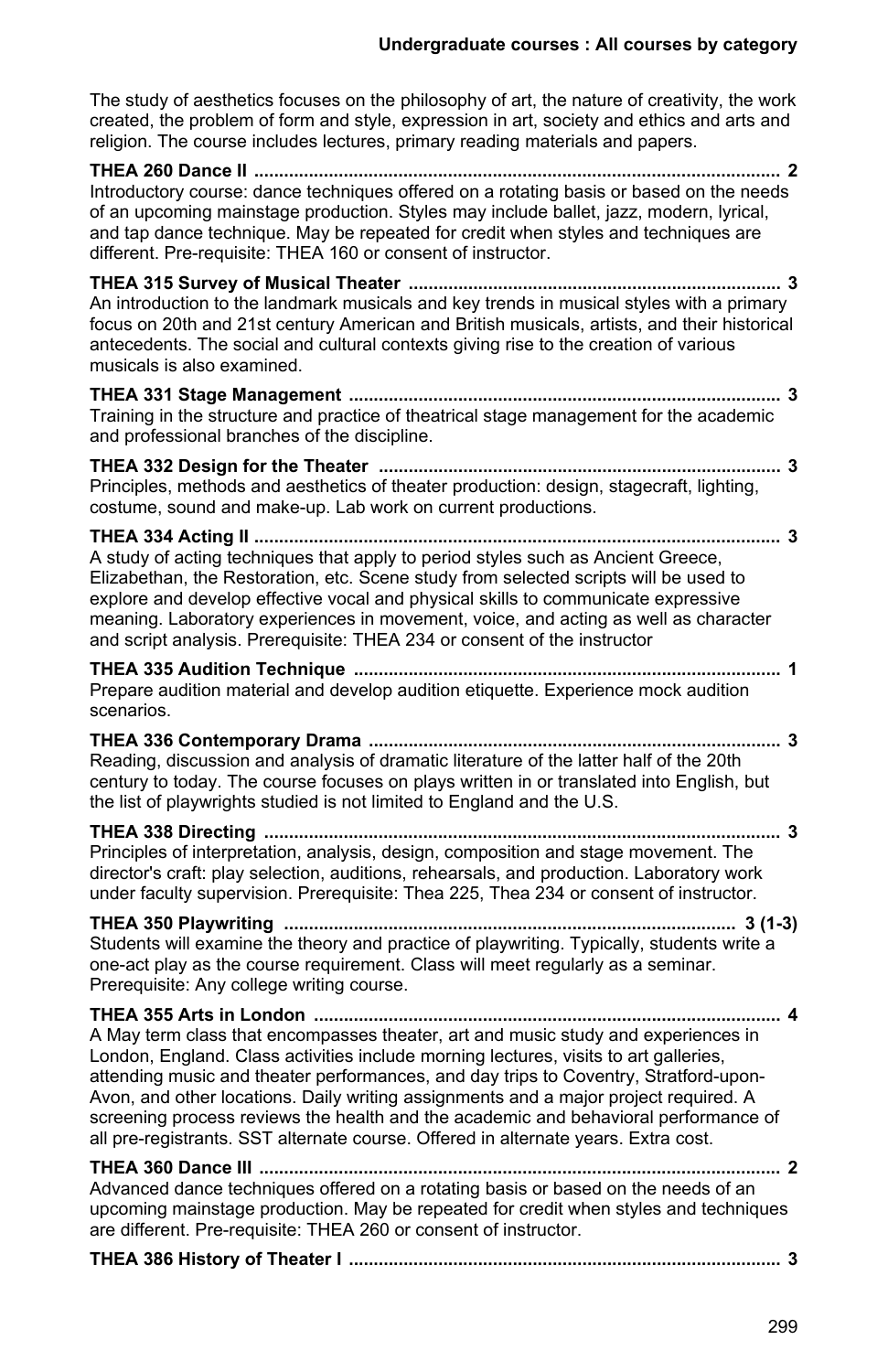A study of the forms and conventions of all phases of theater (writing, performance, design, architecture) from classical Greece through the Renaissance. Emphasis on trends in performance. Includes the reading of selected plays. May be taken in either order with THEA 387.

**THEA 387 History of Theater II ...................................................................................... 3** A study of the forms and conventions of all phases of theater (writing, performance, design, architecture) from the English Restoration through the 20th century. Emphasis on trends in performance. Includes the reading of selected plays. May be taken in either order with THEA 386.

**THEA 388 Themes in Drama ................................................................................. 3 (1-4)** A concentrated study of selected themes in drama. Themes might include a major playwright, movement for the stage, creative drama, improvisational or ensemble acting, religious drama or theater and multiculturalism. Prerequisite: Consent of instructor.

**THEA 409 Internship ............................................................................................. 3 (1-3)** An off-campus internship in a professional or non-profit setting for theater majors and minors. The student contracts with a faculty member in regard to goals, performance expectations, supervision, evaluation and course subtitle. Prerequisite: consent of instructor.

## **THEA 410 Senior Seminar ............................................................................................. 3**

Students will discuss practical, professional, and ethical dimensions of their Goshen College education. They will engage in a common reading experience, conduct a final project, interview professionals in their aspirational fields, and prepare a capstone portfolio that reflects designated learning outcomes.

#### **THEA 412 Special Project ..................................................................................... 1 (1-3)** Students may conduct research of particular interest or pursue specialized applied projects in theater under faculty supervision, such as stage managing, dramaturgy, designing or directing. Repeatable course. Prerequisite: consent of instructor.

**THEA 413 Mainstage Project ......................................................................................... 1** Students in the design/technical theater concentration are required to design or stage manage at least one mainstage production as a major requirement. Repeatable course. This is an applied project under theater faculty supervision. Prerequisite: consent of instructor.

**THEA 414 Senior Project ............................................................................................... 1** All theater majors are required to complete a senior theater recital (or comparable project) for credit during the senior year. The student prepares a written proposal in advance that requires theater faculty approval. Prerequisite: consent of instructor.

## **Women's & gender studies courses**

**WGS 200 Introduction to Gender Studies .................................................................... 3** (Cross-listed with Soc 205) Introduction to major areas of feminist thought (historical and contemporary) and gender analysis that have shaped the field of Women's and Gender Studies. Course objectives focus on increasing students' understandings of the social systemic factors (i.e., sociological factors) that influence the lived experience of individuals across the gender spectrum. Readings, research, small group discussions, and projects enable students to apply feminist theory concerning gender in an interdisciplinary context. This course serves as an introductory survey course for the women's and gender studies minor and a topical exploration for sociology.

#### **WGS 201 Gender in Global Context .............................................................................. 3** How do economic development policies impact the basic rights and qualities of life for men and women in different cultural contexts? This course will examine ways that different cultures construct gender roles and how these diverse constructs affect economic development issues in a global context. Cultural attitudes toward LGBTQ identifying individuals is considered as well. A Social World course in the Goshen core. Pre or Corequisite: Quantitative Literacy.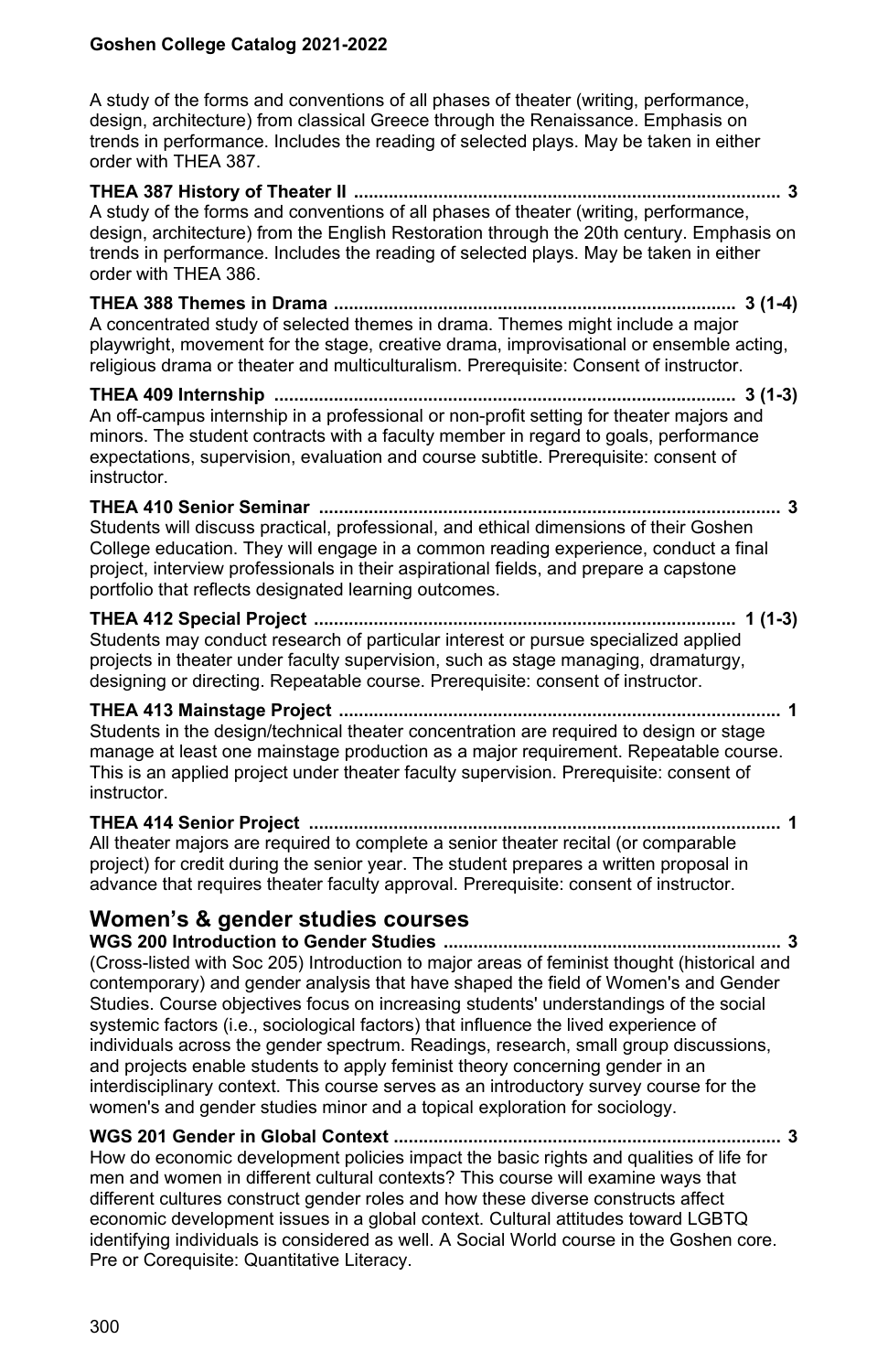**WGS 205 Gender Conflict & Community ...................................................................... 3** This class engages the individual and social conflicts that emerge around gender identity. Through the work of activists, scholars, philosophers, and writers--historical and contemporary--students will better understand gendered experience and identity in a patriarchal context. Within the framework of feminist/gender theory, we will use intersectionality as a lens to examine the ways that gender issues vary within multiple contexts, particularly in the areas of race, class, and culture. We will also critique issues of privilege and power. By understanding the relationship of gender and peacemaking, students will develop strategies for bridging difference, fostering community, and advocating for social change. A Peacemaking course in the Goshen Core.

**WGS 207 Gender and Race in Literature ..................................................................... 3** (Cross-listed from Engl 207/307) Offered in conjunction with WGS 307 with parallel assignments for those with more limited experience with literary analysis. See description below.

**WGS 209 Practicum ....................................................................................................... 1** An approved internship, work experience, or service hours related to gender issues on campus or in the community. Requires 40 clock hours per credit hour. Weekly meeting with supervisor and final presentation. Prerequisite: permission of the instructor.

**WGS 210 Sociology of the Family ................................................................................. 3** (Cross-listed from Soc 210) The course combines institutional and functional approaches in the study of courtship, mate selection, marriage, family roles and relationships, family disorganization and social trends affecting the family in contemporary society and culture.

**WGS 221 Human Behavior ............................................................................................ 3** (Cross-listed from SoWk 221) A study of the individual through the life cycle within the social environment. Focus on physical, psychological, social, cultural and religious factors in the development of the self.

**WGS 230 Ethnography and Culture .............................................................................. 3** (Cross-listed from Soc 230) An introduction to ethnographic methods and cultural analysis. The course will operate on two interrelated dimensions, one focused on the history of ethnography and cultural analysis in anthropology and sociology, the other focused on practical techniques of qualitative research, including specific skills in qualitative research design, methods, and data analysis. The course includes an ethnographic research project.

**WGS 260 Human Sexuality ............................................................................................ 3** (Cross-listed from Soc 260) Biographical, psychological and sociological factors determining sex-role identification and role performance; human reproduction, fertility control and sexual disorders; social and spiritual values in human sexuality; sex discrimination and movements toward sex equality.

**WGS 275 Gender and Popular Culture ......................................................................... 3** (Cross-listed from WGS 375) Offered in conjunction with WGS 375 with parallel assignments for those with more limited experience with Women's and Gender Studies. See description below.

**WGS 307 Gender & Race in Literature ......................................................................... 3** (Cross-listed from Engl 207/307) The study of literature written by women, particularly the cultural and theoretical concerns related to gender, ethnicity, and race. Topics addressed relate to the literary canon, gender representation and feminist literary theory. Offered in conjunction with WGS 207.

**WGS 316 Liberation Theologies .................................................................................... 3** (Cross-listed from Rel 316) Liberation Theologies focuses on three contemporary theologies of liberation (Latin American Liberation Theology, North American Black Theology and North American Feminist Theology) as they are developing in the Americas. The course examines similarities and differences among these three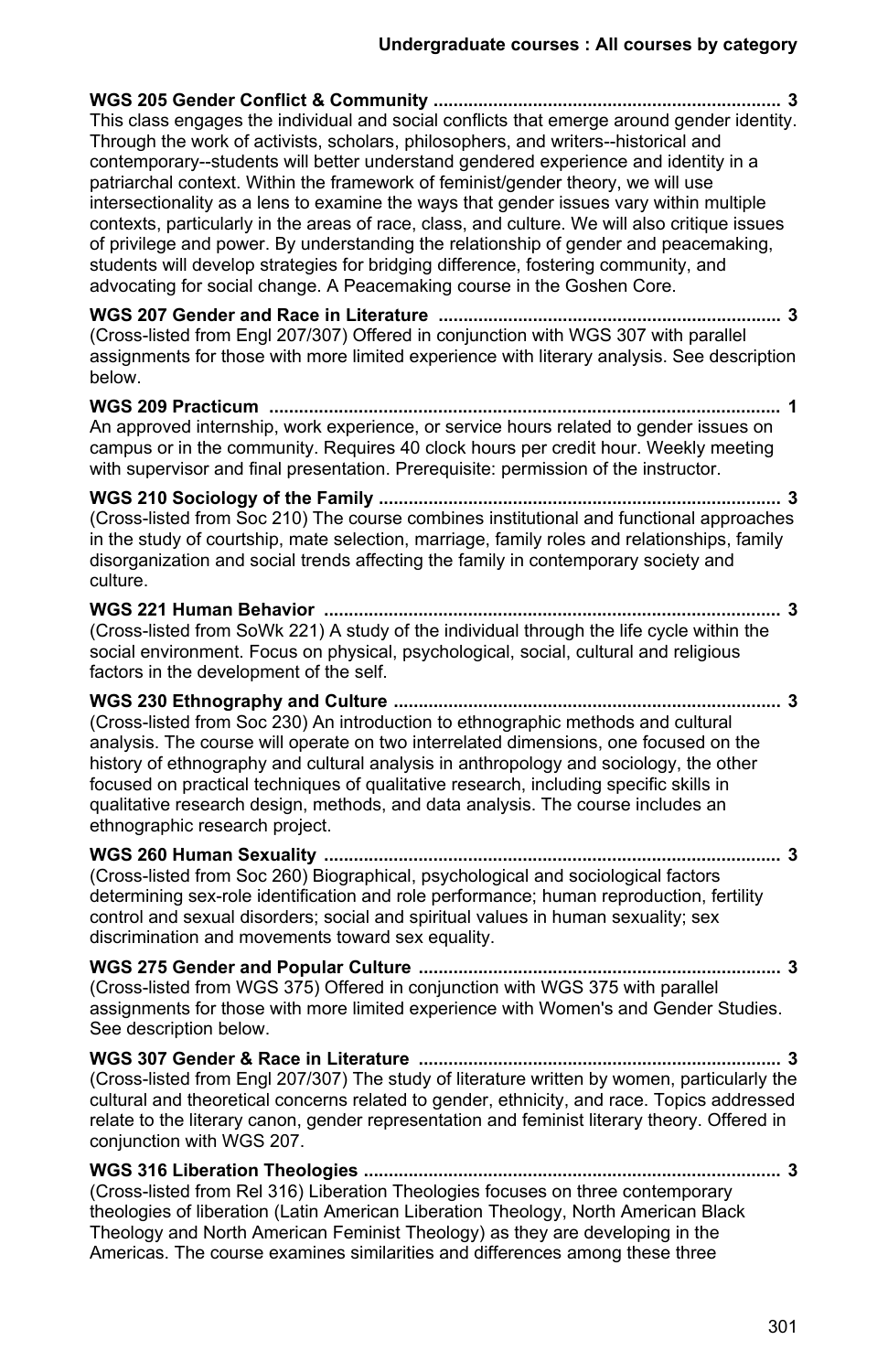theologies - in conversation with Womanist and Latina theologies - as each addresses specific theological questions raised by the people of God in actual contemporary situations of exploration and oppression. The course also has a praxis component in which students move outward into the community.

**WGS 322 Social Policy and Programs ......................................................................... 3** (Cross-listed from SoWk 322) Economic and social justice is used as an organizing framework to study the relationship between major social problems and social welfare policy, programs and services. Included are poverty, health and mental-health care, family problems, racism, sexism and other forms of institutionalized oppression. The political aspects of social welfare policy and the legislative process itself are examined in depth. Prerequisites: SoWk 221, 224, 321 or consent of instructor.

**WGS 324 Women in the Bible ........................................................................................ 3** (Cross-listed from Bibl 324) An examination of the characterization of women in Old and New Testament narratives, their role in biblical societies and the early church and their representation in Judeo-Christian culture, particularly our contemporary culture. The course draws upon current research and exegetical strategies in biblical studies. Prerequisite: CORE 120

**WGS 325 Topics ............................................................................................................. 3** Special topics courses in different disciplines that focus on specific issues related to women and/or gender.

**WGS 328 Spiritual Writings of Women ......................................................................... 3** (Cross-listed from Rel 328) A survey of women's writings about the spiritual journey. Includes a range of medieval through 20th-century women. Examines women's use of their experiences as one source of theologizing.

**WGS 330 Gender in World History ................................................................................ 3** (Cross-listed from Hist 330) A comparative studies in world history course. Women have been left out of the world's history, particularly women in the non-Western world who are stereotyped as oppressed and passive. Putting women back into the center of world history unsettles older historical paradigms and challenges our ethnocentric assumptions. Explores the diverse experiences of women as active agents in shaping their world through a comparative case-study approach.

**WGS 334 Race, Class & Ethnic Relations .................................................................... 3** (Cross-listed from Soc 334) A study of race/ethnic group interaction, gender and class dynamics focusing on marginalized groups in the U.S. Attention is given to social class, power and majority-group dominance as factors in assimilation and culture-loss or collective self-determination and maintenance of cultural pluralism. Prerequiste: Soc 200 or consent of instructor.

**WGS 335 Religion and Sexuality .................................................................................. 3** (Cross-listed from Rel 330) An exploration of the meaning and purpose of human sexuality in the context of Christian (and other) religious faith(s) and in relation to culturally based attitudes. Topics addressed will include body phenomenology, body theology, gender issues, historical developments, sexuality and spirituality, singleness, marriage, friendship, sexual violence, and a variety of other theological, ethical and relational issues. The course draws extensively on feminist models, themes and authors.

**WGS 345 Women's Concerns ....................................................................................... 3** (Cross-listed from SoWk 345) This course covers a wide range of issues that are part of contemporary North American women's lives. The place of women in society is approached from the position of social and economic justice. The course: (a) examines and critiques the U.S. American women's movement as an interpersonal and psychological phenomenon; (b) identifies cultural, religious, racial, social, economic and political processes as they affect women's lives; (c) considers women to be persons of worth and value with the right of self-determination; and (d) assists in understanding, contextually, women's requests for help and appropriate intervention strategies. Class participation and small group discussions are important components of course learning.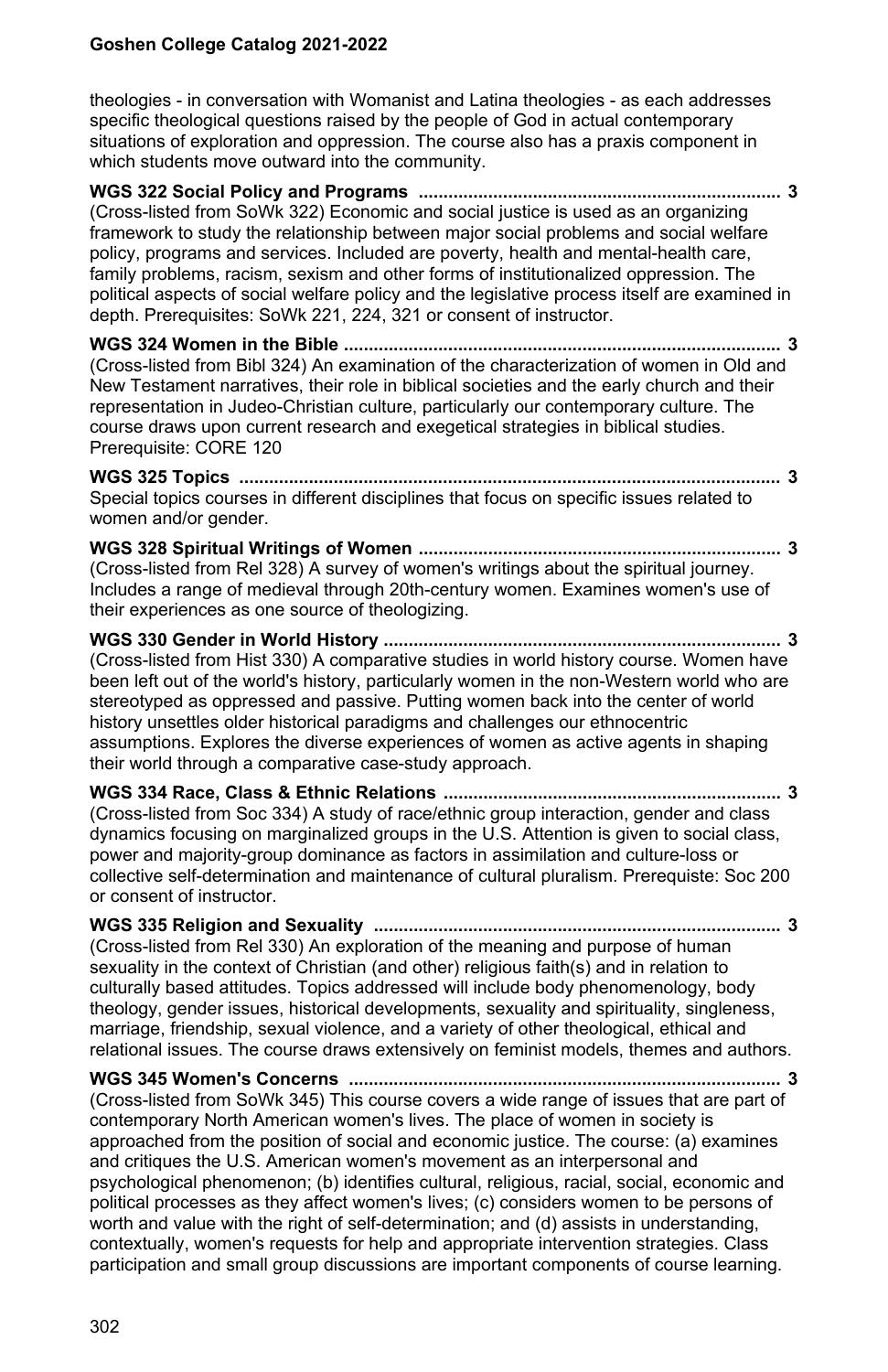**WGS 355 Contemporary Gender Issues ...................................................................... 3** An upper-level topics course that explores selected issues in the lives of individuals across the gender spectrum, such as bodies, sexuality and health; family relationships; gender and war; gender and sexual violence; gender and economic status in globalizing economies. Professors bring an interdisciplinary perspective to the subject. This course is taught in a cooperative learning environment.

**WGS 370 Personal Violence and Healing .................................................................... 3** (Cross-listed from PJCS 370) A seminar course in which advanced students examine selected problems in violence. The course focuses upon the socio-cultural matrix of an individual's encounters with violence and integrates religious and ethical studies with the social sciences.

**WGS 375 Gender and Popular Culture ......................................................................... 3** (Cross-listed with Comm 385) A critical analysis of gender representation in social institutions, popular culture, literature, and film. Readings and projects will address definitions of femininity and masculinity, as well as gender, power, and sexuality, with the objective of helping students critique cultural representations and examine how textual narratives shape their own perceptions of gender, sex, and identity. Individual or collaborative projects take the form of art work, videos, texts (stories, poems, critiques, research), or performances, presented in a seminar format. Offered in conjunction with WGS 275.

**WGS 390 Gender Theory & Practice ............................................................................. 3** This seminar-style course addresses key issues in gender theory and practice with an emphasis on intersectionality (race, class, gender, etc.) in local and global contexts. Two hours of course credit will integrate feminist and gender theory with each student's disciplinary skills and expertise through reading, presentaitons, and portfolio. Portfolio will examine personal and preofessional applications of gender theory in the future, connected to GC Core portfolio. One hour will be a student-defined project that can be individualized or collaborative, but will focus on addressing a specific gender issue in the community. Prerequisite: one WGS course or permission of instructor.

**WGS 400 Advanced Readings ............................................................................. 1 (1-3)** Individualized, self-guided study and research in areas not covered by current curriculum. Requirements include 1000 pages of reading and 5 pages of writing per credit hour, four meetings with supervisor, and final presentation. Prerequisite of two WGS courses and permission of instructor.

**WGS 409 Advanced Practicum ..................................................................................... 1** An approved internship, work experience or service hours related to gender issues on campus or in the community. Requires 40 clock hours per credit hour. Weekly meeting with supervisor and final presentation. Prerequisite: two WGS courses and permission of instructor.

## **World Languages and Cultures courses**

| Offered the term prior to Indonesia Study Service Term.   |  |
|-----------------------------------------------------------|--|
| Offered in the term prior to Tanzania Study Service Term. |  |
| Offered in the term prior to China Study Service Term.    |  |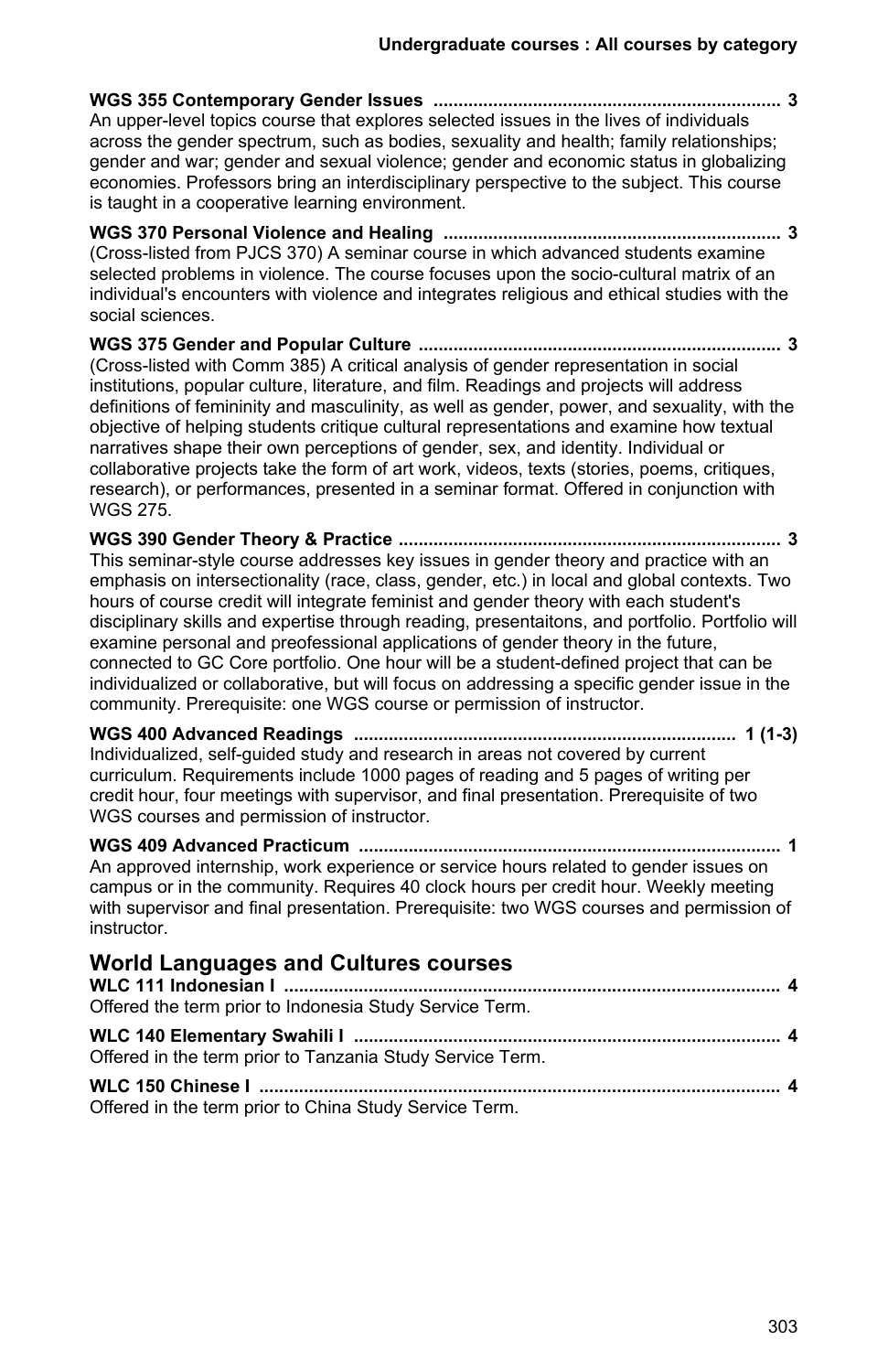# **Board of Directors**

# **Board of Directors**

**Malinda Berry** Elkhart, Ind.

**Conrad J. Clemens** Tucson, Ariz.

**Susan Fisher Miller, secretary** Evanston, Il.

**David Gautsche** Lancaster, Pa.

**Kelly Hartzler** Mishawaka, IN

**Cristina Hernandez** Tegucigalpa, FM Honduras

**Gerry Horst**

New Holland, Pa.

**Bart Miller** Oak Park, Il.

**Dan Nussbaum** Oakville, Ontario

**Bruce Stahly, chair** Goshen, Ind.

**Myrtis Yake** West Orange, NJ

**Aaron Zou** Bristol, Ind.

**Tom Stuckey, ex-oficio** Interim Executive Director Mennonite Education Agency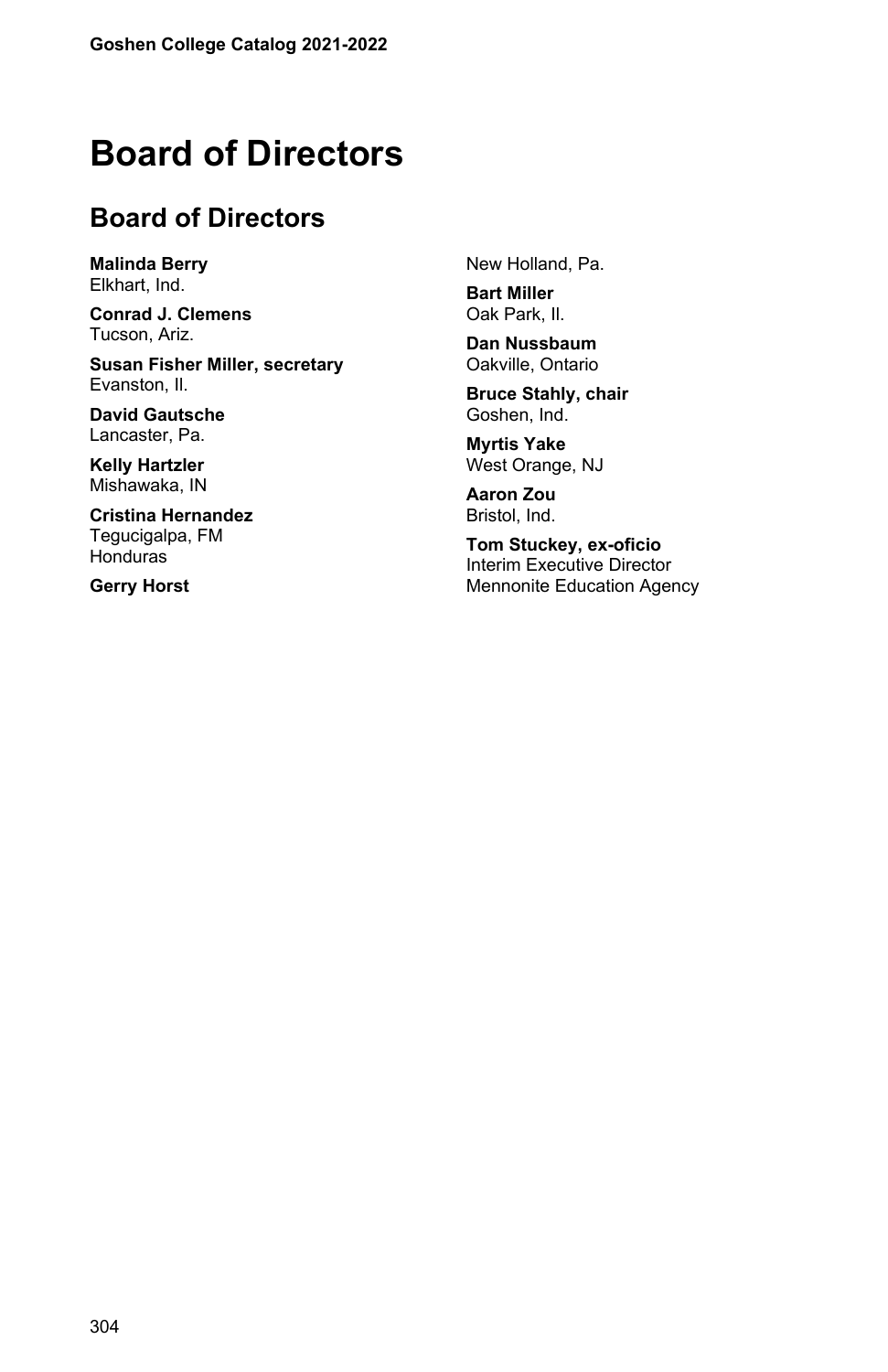# **Administrative Leadership**

## **Cabinet**

## **Rebecca J. Stoltzfus, Ph.D.**

*President, Professor of Biology* B.A., Goshen College, 1984; M.A. 1988, Ph.D. 1992, Cornell University. GC, 2017-.

## **Jodi H. Beyeler, M.B.A.**

*Vice President for Communications and People Strategy* B.A., 2000, M.B.A., 2019, Goshen College. GC, 2003-.

#### **Dominique Burgunder-Johnson, M.B.A.**

*Vice President for Marketing and Enrollment* B.A., Goshen College, 2006; M.B.A. Eastern Mennonite University, 2016. GC, 2015-.

## **Gilberto Pérez, Jr., Ed.D.**

*Vice President for Student Life and Dean of Students* B.S., Eastern Mennonite University, 1994; M.S.W., Universidad Interamericana (Puerto Rico), 2001;

Ed.D., University of New England, 2020. GC, 2012-.

## **Deanna Risser, M.B.A.**

*Vice President for Finance* B.A., Bluffton University, 1993 ; M.B.A., Indiana University South Bend, 2007 . GC, 1999-.

**Ann M. Vendrely, Ed.D., D.P.T.** *Vice President for Academic Affairs & Academic Dean, Professor of Kinesiology* B.A., Goshen College, 1985; M.S., University of Indianapolis, 1987; Ed.D., Loyola University, 2002; D.P.T., Regis University, 2008. GC, 2018-.

## **Kathleen Yoder, B.A.**

*Executive Assistant – Office of the President* B.A., Goshen College, 1985. GC, 2012-.

**Todd A. Yoder, B.A.** *Vice President for Institutional Advancement* B.A., Goshen College, 1984. GC, 2012-.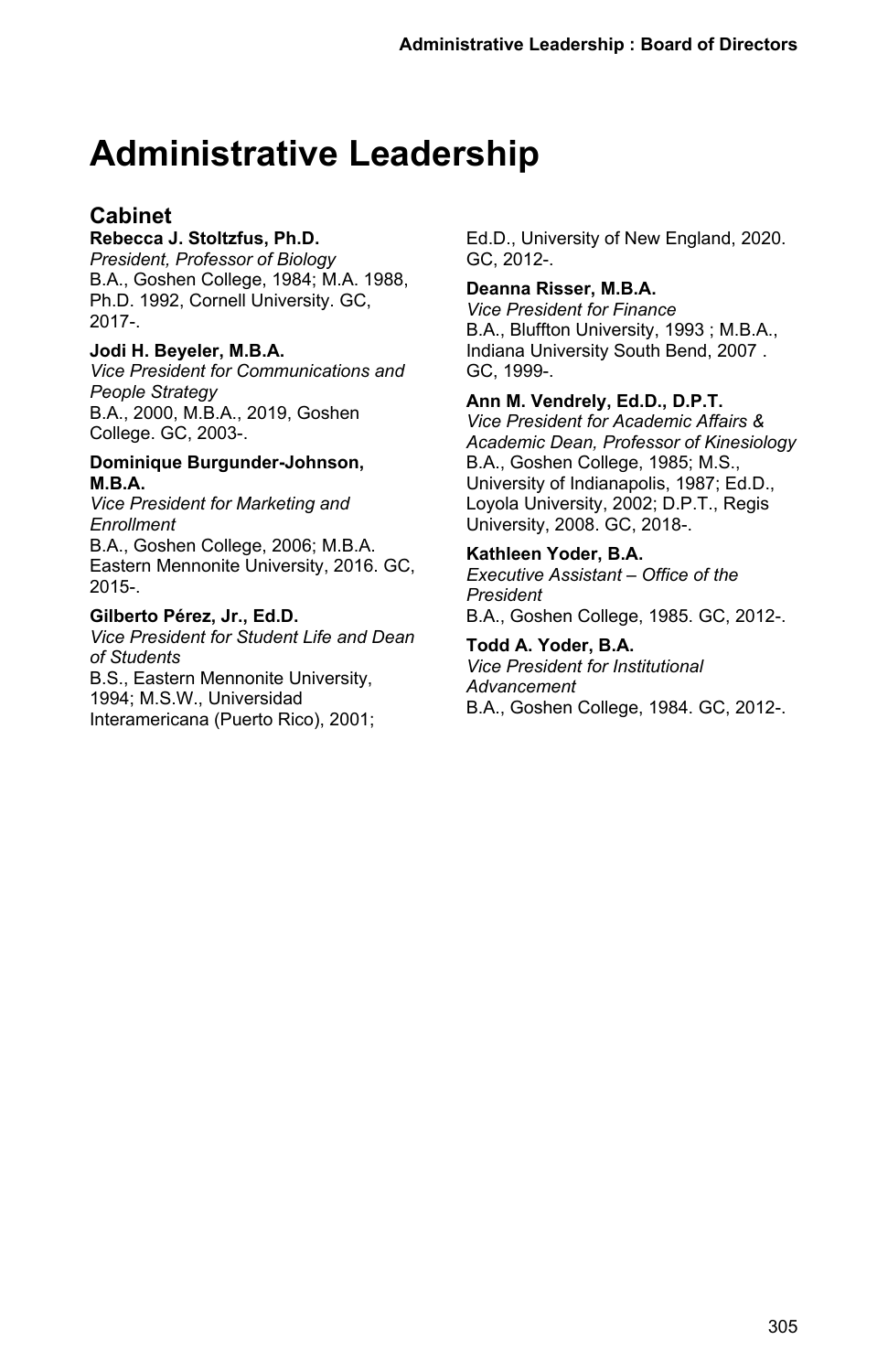# **Teaching faculty**

# **Teaching faculty**

#### **Andrew Ammons, Ph.D.**

*Professor of Biology* B.A., Berea College, 2003; Ph.D., Purdue University, 2007. GC, 2009-.

#### **Jessica Baldanzi, Ph.D.**

*Professor of English* B.A., Northwestern University, 1992; M.A. 1997, Ph.D. 2003, Indiana University. GC, 2006-.

#### **Beth Martin Birky, Ph.D.**

*Associate Dean, Professor of English* B.A., Goshen College, 1983; M.A., Arizona State University, 1988; Ph.D., Loyola University of Chicago, 1997. GC, 1993-.

#### **Brianne Brenneman, M.P.H.**

*Assistant Professor of Public Health* B.A., Goshen College, 2016; M.P.H., University of Michigan, 2019. GC, 2020-.

#### **Robert Brenneman, Ph.D.**

*Professor of Criminal Justice and Sociology*

B.A., Eastern Mennonite University, 1997; M.A. 2005, Ph.D. 2009, University of Notre Dame. GC, 2020-.

#### **Amy Lynn Budd, M.F.A.**

*Assistant Professor of Theater* B.A., Indiana State University, 1995; M.F.A., Purdue University, 2016. GC, 2020-.

#### **John Ross Buschert, Ph.D.**

*Professor of Physics* B.A., Goshen College, 1981; M.S, 1985, Ph.D. 1989, Purdue University. GC, 1990-.

#### **Cheryl Caffee, RN, M.S.N.**

*Associate Professor of Nursing* B.S.N., Purdue University, 1996; M.S.N., Ball State University, 2005. GC, 2014-.

#### **Neil Detweiler, Ph.D.**

*Assistant Professor of Biology* A.S., Hesston College, 2006; B.A., Goshen College, 2008; Ph.D., University of Arkansas for Medical Sciences, 2015. GC, 2018-.

#### **Suzanne Ehst, Ph.D.**

*Professor of Education, Director of Secondary Education, Director of Goshen College Core Program* B.A., Eastern Mennonite University, 1997; M.A., Goddard College, 2004; Ph.D., Western Michigan University, 2017. GC, 2004-.

#### **Amanda Flickinger, M.A.**

*Associate Professor of American Sign Language* B.A., University of Southern Mississippi, 2009; M.A., Gallaudet University, 2016. GC, 2014-.

#### **Cristobal Garza Gonzalez, Ph.D.**

*Assistant Professor of Spanish* B.A., Universidad Atonoma de Nuevo Leon, 1996; M.A., Miami University, 2008; Ph.D., Indiana University, 2019. GC, 2019-.

#### **Colleen Geier, Ed.D.**

*Professor of Sign Language Interpreting* B.A. 1982, M.S. Ed. 1994, SUNY College Brockport; Ed.D., 2016, Walden University. GC, 2010-.

#### **Jonathan Geiser, M.S.**

*Associate Professor of Business* B.A., Goshen College, 1982; M.S., American Graduate School of International Management, 1991. GC, 2008-.

#### **Philipp Gollner, Ph.D.**

*Associate Professor of History* B.A. equivalent, Ludwig-Maximilians University of Munich, 2007; M.Div., Reformed Theological Seminary, Orlando, 2009; M.A., University of Chicago, 2010; Ph.D., University of Notre Dame, 2016. GC, 2016-.

#### **Keith A. Graber Miller, Ph.D.**

*Professor of Bible, Religion and Philosophy* B.A., Franklin College, 1981; M.Div., Goshen Biblical Seminary, 1988; Ph.D., Emory University, 1994. GC, 1987-89, 1993-.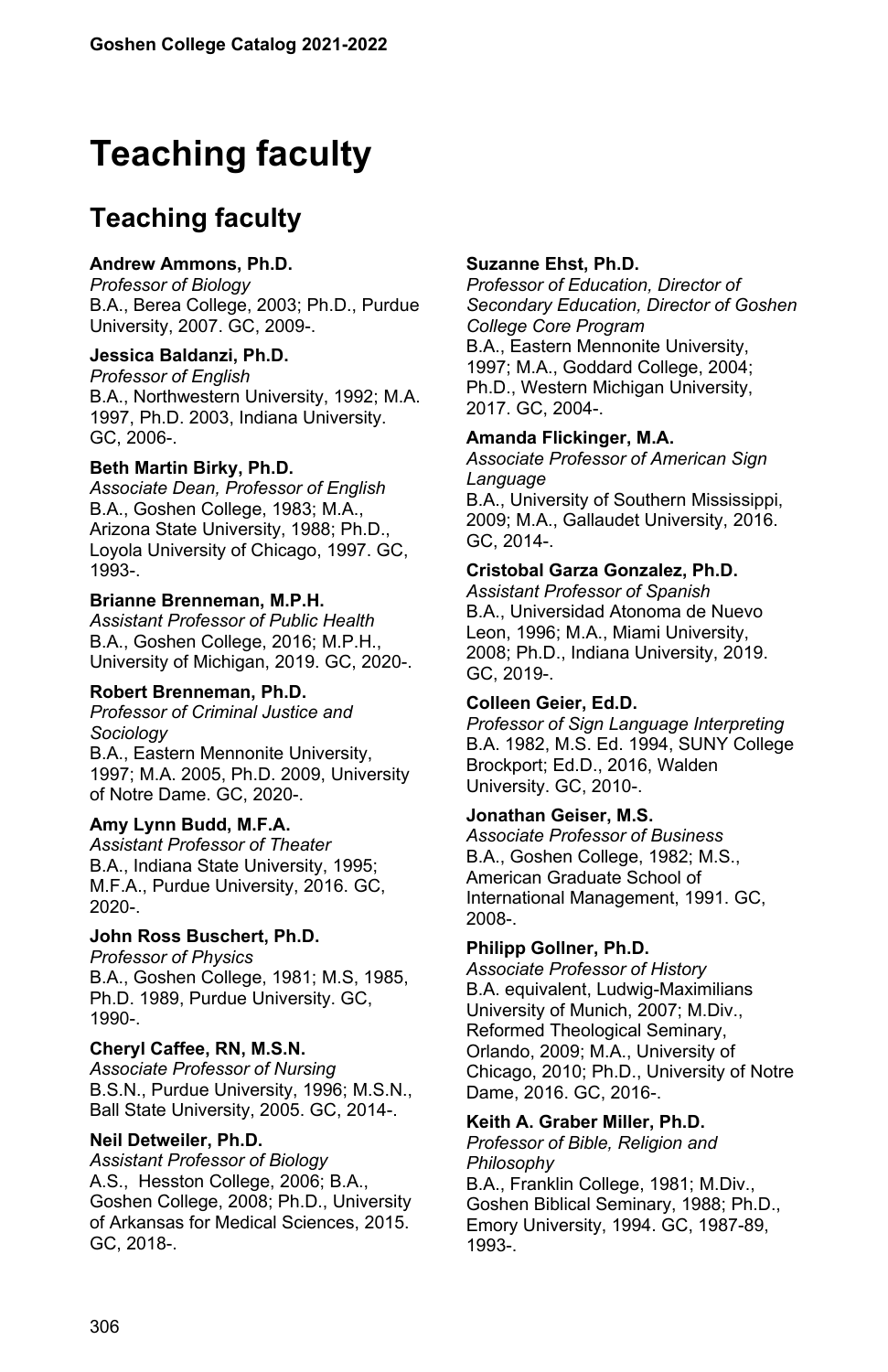## **Andrew Hartzler, M.B.A., C.P.A.**

*Professor of Accounting* B.A., Goshen College, 1998; M.B.A., Liberty University, 2013. GC, 2014-.

## **Lisa Helfrich, RN, M.S.N.**

*Assistant Professor of Nursing* A.S.N., Southwestern Michigan College, 2002; B.S.N. 2019, M.S.N. 2020, Western Governors University. GC, 2020-.

## **Valerie J. Hershberger, M.S.**

*Associate Professor of Kinesiology* B.S., Eastern Mennonite College, 1984; M.S., James Madison University, 1996. GC, 1996-.

## **Matthew Hill, D.M.A.**

*Professor of Music* B.M., Southwest Missouri State University, 1987; M.M., University of Kansas,

1989; D.M.A., University of Wisconsin, 1995. GC, 2000-.

## **Scott Hochstetler, D.M.A.**

*Professor of Music* B.A., Goshen College, 1997; M.M., University of Michigan, 2000; M.A., Western Oregon University, 2005; D.M.A., Michigan State University, 2008. GC, 2008-.

## **Michelle E. Horning, C.P.A., M.S.**

*Professor of Accounting* B.A., Goshen College, 1991; M.S., Drexel University, 1995. GC, 1998-.

## **Randy Horst, M.F.A.**

*Professor of Art* B.A., Goshen College, 1983; M.F.A., Bowling Green State University, 1986. GC, 1988-92; 2009-.

## **David Housman, Ph.D.**

*Professor of Mathematics* B.A., Allegheny College, 1979; M.S. 1982, Ph.D. 1983, Cornell University. GC, 1998-.

## **Kyle Hufford, M.A.**

*Associate Professor of Communication* B.S., Indiana Wesleyan University, 2002; M.A., Ball State University, 2009. GC, 2011-.

## **Carol Jarvis, M.S.W., Ph.D.**

*Professor of Social Work* B.S.W. 1983, M.S.W. 1984, University of Georgia; Ph.D., Loyola University, 2009. GC, 1999-.

## **Merrill O. Krabill, M.F.A.**

*Professor of Art* B.A., Goshen College, 1979; M.F.A., Claremont Graduate School, 1986. GC, 2001-.

## **Anna Kurtz Kuk, M.F.A.**

*Associate Professor of Theater* B.F.A., Creighton University, 2007; M.F.A., Virginia Commonwealth University, 2011. GC, 2016-.

## **Jessica Lala, M.S.W.**

*Assistant Professor of Social Work* B.A., Goshen College, 1998; M.S.W., Indiana University South Bend, 2008. GC, 2020-.

## **Jewel Ilene Lehman, Ed.D.**

*Professor of Kinesiology* B.S., Eastern Mennonite College, 1987; M.S., James Madison University, 1994; Ed.D., University of North Carolina at

## **Brooke Lemmon, M.A.**

Greensboro, 2003. GC, 2004-.

*Associate Professor of Special Education* B.S., Indiana Wesleyan University, 2007; M.A., Ball State University, 2011. GC, 2015-.

## **Jeanne M. Liechty, M.S.W., Ph.D.**

*Professor of Social Work, Director of Social Work Programs* B.A., Goshen College, 1992; M.S.W., Smith College, 1994; Ph.D., Simmons College, 2005. GC, 1998-.

## **Alysha S. Liljeqvist, M.B.A.**

*Assistant Professor of Business* B.A., Elon University, 2004; M.B.A., Presidio Graduate School, 2009. GC, 2019-.

## **David Hilty Lind, Ph.D.**

*Professor of Sociology* B.A., Goshen College, 1997; M.S. 2001, Ph.D. 2007, University of Missouri-Columbia. GC, 2007-.

## **Terry Martin, M.A.**

*Assistant Professor of Spanish* B.A., Goshen College, 1998; M.A., Universidad de Salamanca (Spain), 2007. GC, 2018-.

## **Kathryn Meyer Reimer, Ph.D.**

*Professor of Education* B.A., Goshen College, 1983; M.A. 1988, Ph.D. 1991, University of Illinois. GC, 1990-.

## **Paul Meyer Reimer, Ph.D.**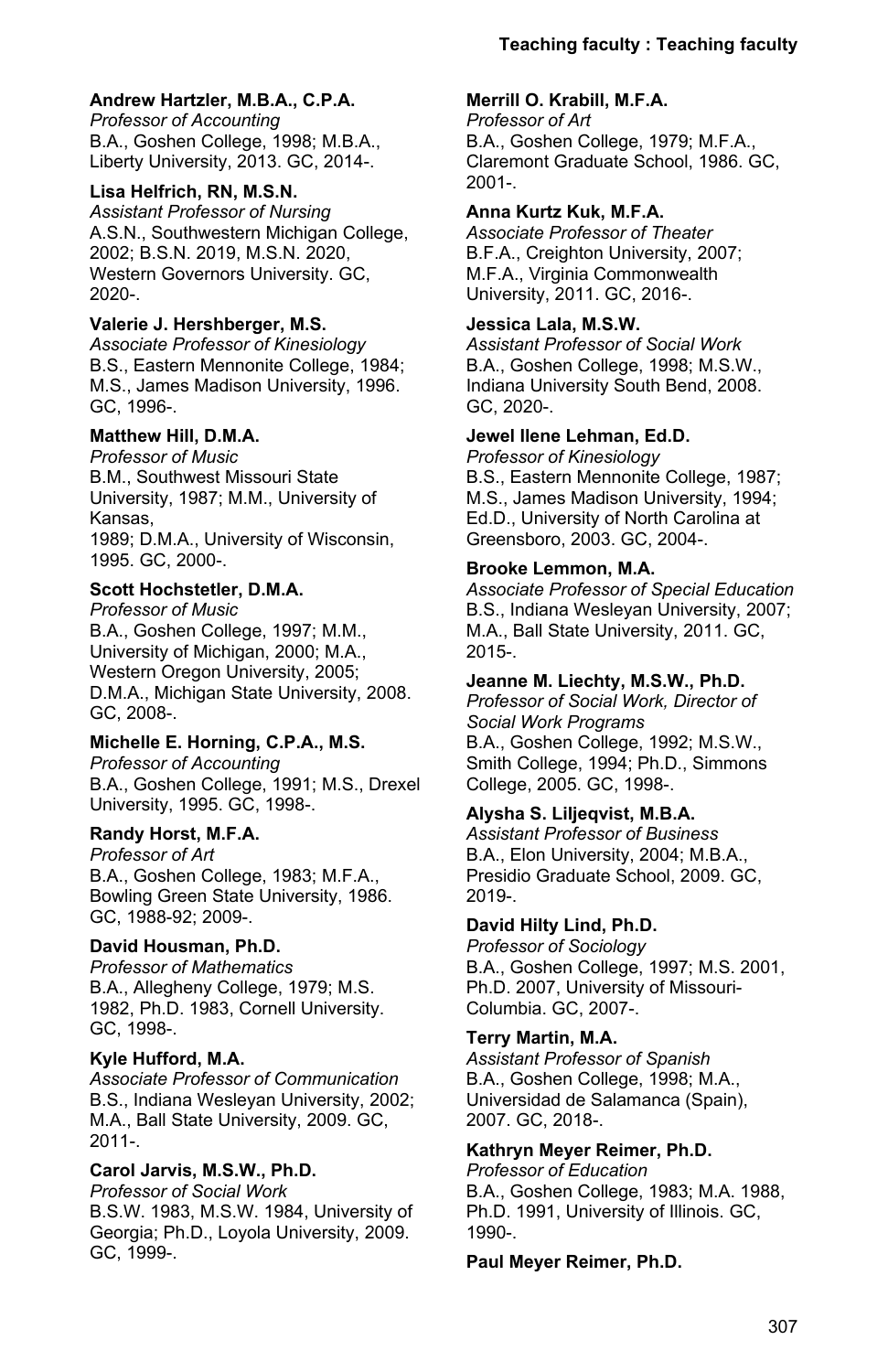#### *Professor of Physics*

B.A., Goshen College, 1984; M.S., Purdue University, 1985; Ph.D., University of Illinois, 1993. GC, 1993-.

#### **Beth Miller, RN, M.S.N.**

*Associate Professor of Nursing* B.S.N., Goshen College, 1999; M.S.N., Ball State University, 2014. GC, 2012-.

#### **Peter Miller, Ph.D.**

*Assistant Professor of English* B.A., Goshen College, 2009; Ph.D., University of Virginia, 2019. GC, 2019-.

#### **William F. Minter, M.S.F.**

*Merry Lea Land Manager, Associate Professor of Environmental Science* B.S., Colorado State University, 1980; M.S.F., Purdue University, 1989. GC, 1991-.

#### **John Mischler, Ph.D.**

*Assistant Professor of Sustainability and Environmental Education* B.A., Augustana College, 2005; M.S., Pennsylvania State University, 2009; Ph.D., University of Colorado, 2014. GC, 2016-.

#### **Mark D. Moyer, RN, M.S.N.**

*Associate Professor of Nursing* B.S.N., Bethel College (Ind.), 1997; M.S.N., Bethel College (Ind.), 2010. GC, 2013-.

#### **David Ostergren, Ph.D.**

*Director of Graduate Program in Environmental Education, Professor of Sustainability and Environmental Education*

B.S. 1982, M.Ed. 1992, University of Minnesota; Ph.D., West Virginia University, 1997. GC, 2008-.

#### **Sara L. Patrick, M.S.**

*Assistant Professor of Mathematics* B.A., Indiana State University, 2008; M.S., Indiana University-Purdue University Fort Wayne, 2015. GC, 2015-.

#### **Joel Pontius, Ph.D.**

*Director of Sustainability Semester, Associate Professor of Sustainability and Environmental Education*

B.S., Indiana University, 2006; M.S. 2011, Ph.D. 2014, University of Wyoming. GC, 2015-.

#### **Julie C. Reese, Ph.D.**

*Professor of Psychology*

B.A., Goshen College, 1992; M.A. 1996, Ph.D. 1998, Graduate School of Psychology Fuller Theological Seminary. GC, 2001-.

#### **Jerrell Ross Richer, Ph.D.**

*Professor of Economics* B.A., Goshen College, 1985; M.A. 1988, Ph.D. 1991, University of California-Santa Barbara. GC, 2007-.

#### **John D. Roth, Ph.D.**

*Professor of History, Director of the Institute for the Study of Global Anabaptism, Editor of Mennonite Quarterly Review* B.A., Goshen College, 1981; M.A. 1983, Ph.D. 1989, University of Chicago. GC, 1985-.

#### **Jason Samuel, M.A.**

*91.1 FM The Globe General Manager, Associate Professor of Communication* B.A., Goshen College, 1993; M.A., Indiana University, 2010. GC, 2003-.

#### **Gretchen Sauder, RN, FNP, M.S.N.**

*Assistant Professor of Nursing* B.S.N., Goshen College, 1998; M.S.N., Widener University, 2014. GC, 2019-.

#### **Jody D. Saylor, M.S.**

*Associate Professor of Biology* B.S., Hanover College, 1991; M.S., Purdue University, 1996. GC, 2002-.

## **Julia Schiavone Camacho, Ph.D.**

*Associate Professor of History* B.A., University of Arizona, 1997; M.A., University of Texas, 2003. GC, 2019-.

## **Douglas M. Schirch, Ph.D.**

*Professor of Chemistry* B.A., Goshen College, 1982; Ph.D., Michigan State University, 1987. GC, 2004-.

#### **Jonathon Schramm, Ph.D.**

*Associate Professor of Sustainability and Environmental Education* B.A. & B.S., Calvin College, 2001; Ph.D., Rutgers University, 2008. GC, 2012-.

#### **Katie Schramm, RN, FNP-BC, M.S.N.**

*Assistant Professor of Nursing* B.S.N., Calvin College, 2012; M.S.N., Goshen College, 2016. GC, 2020-.

## **Amanda E. Sensenig, Ph.D.**

*Associate Professor of Psychology* B.A., Goshen College, 2003; M.S. 2008, Ph.D. 2010, Colorado State University. GC, 2014-.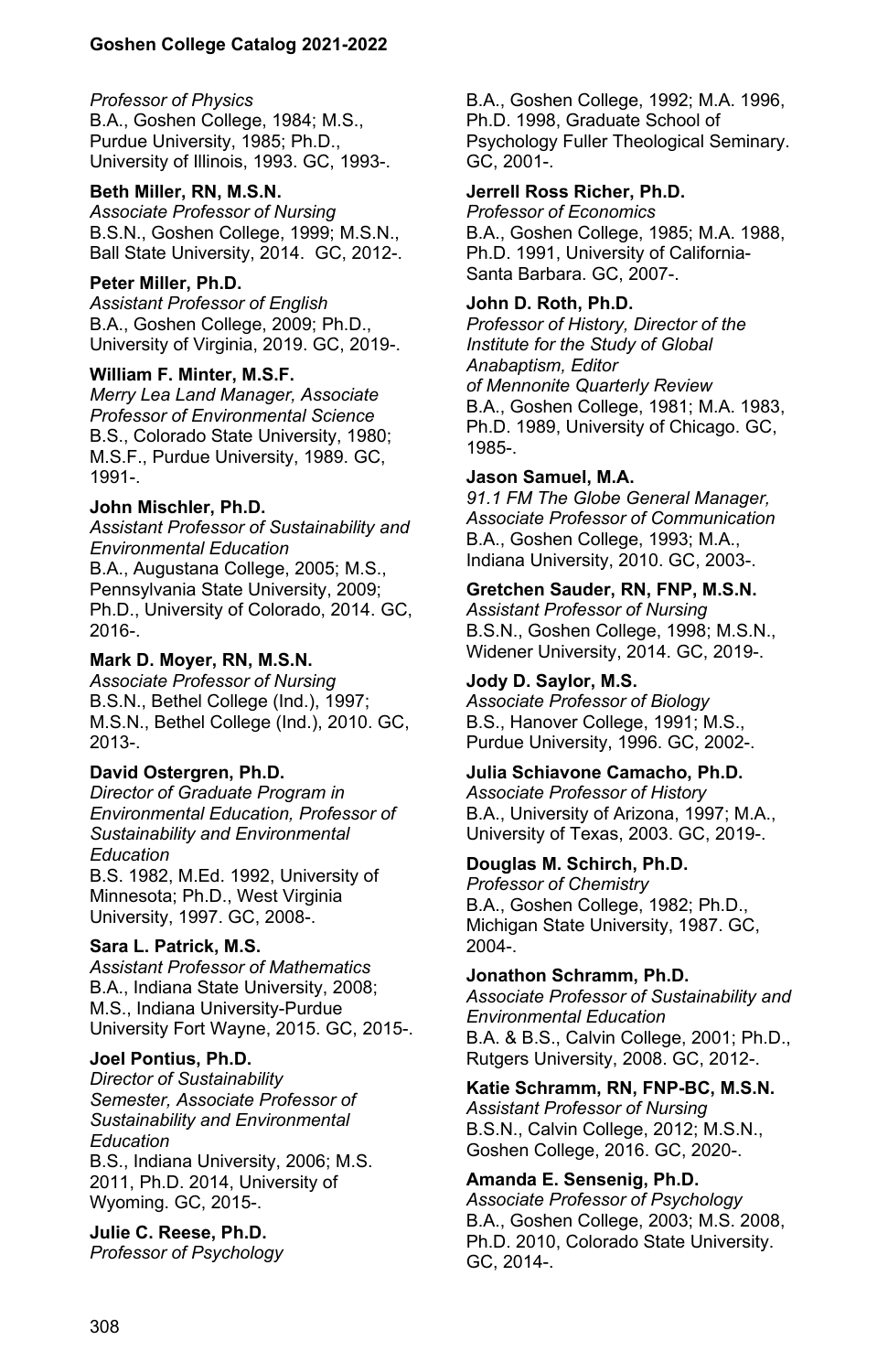### **Ryan Sensenig, Ph.D.**

*Professor of Biology, Lindsey Fellow* B.S., Eastern Mennonite University, 1992; C.T., James Madison University, 1998; Ph.D., University of California Davis, 2007. GC, 2007-.

#### **Susan Miller Setiawan, RN, FNP, M.S.N.**

*Associate Professor of Nursing* B.A. 1992, B.S.N. 1995, M.S.N. 2013, GC, 2012-.

#### **Regina Shands Stoltzfus, Ph.D.**

*Professor of Peace, Justice & Conflict Studies*

B.A., Cleveland State University, 1998; M.A., Ashland Theological Seminary, 2001; Ph.D., Chicago Theological Seminary, 2017. GC, 2002-.

### **Jan Bender Shetler, Ph.D.**

*Director of Global Engagement, Professor of History* B.A., Goshen College, 1978; M.A. 1993,

Ph.D. 1998, University of Florida. GC, 1999-.

### **Jeanette Shown, M.S.**

*Associate Professor of Computer Science and Information Technology* B.S., Indiana State University, 1979; M.S., University of Notre Dame, 1981; Graduate study (ABD), University of Washington. GC, 2015-.

## **Daniel A. Smith, Ph.D.**

*Professor of Chemistry* B.S., Elizabethtown College, 1986; M.S., Bucknell University, 1988; Ph.D., Iowa State University, 1992. GC, 1994-.

## **Solomia Soroka, D.M.A.**

*Professor of Music* B.Mus., 1993, M.Mus., 1994, D.Mus., Kiev Conservatory, 1998; D.M.A., Eastman School of Music, 2002. GC, 2004-

#### **Duane C. S. Stoltzfus, Ph.D.**

*Professor of Communication, Director of Adult and Graduate Programs* B.A., Goshen College, 1981; M.A., New York University, 1988; Ph.D., Rutgers University, 2001. GC, 2000-.

## **Ruth Stoltzfus, RN, CPNP, Ph.D.**

*Professor of Nursing, Director of Graduate Program in Nursing* B.S.N., Goshen College, 1979; M.S.N., C.P.N.P., Indiana University/Purdue University Indianapolis, 1987; Ph.D.,

IUPUI, 2012. GC, 2000-.

#### **Laura Wheeler, RN, FNP, D.N.P.**

*Professor of Nursing* B.S.N. 1998, M.S.N. 2007, University of Cincinnati; D.N.P., Maryville University, 2013. GC, 2008 -.

## **H. Roz Woll, D.M.A. (c)**

*Assistant Professor of Music* B.A., Indiana University, 1992; M.M., Roosevelt University, 2005; D.M.A. (c), City University of New York, 2021. GC, 2020-.

#### **Jewel C. Yoder, RN, M.S.N., D.N.P.**

*Department Chair Nursing, Associate Professor of Nursing* B.S.N, Goshen College, 1999; M.S.N. Regis University, 2011; D.N.P., Goshen College, 2020. GC, 2015-.

### **Kendra Yoder, Ph.D.**

*Associate Professor of Sociology* B.A., Eastern Mennonite University, 1996; M.S.W. 2002, Ph.D. 2012, University of Missouri. GC, 2014-.

# **Library Faculty**

**Eric Bradley, M.L.S.** *Head of Research and Instruction* B.A., Grace College, 2006; M.L.S., Indiana University, 2009. GC, 2013-.

## **Fritz Hartman, M.L.S**.

*Library Director* B.A., Warren Wilson College, 2000; M.L.S., Indiana University, 2002. GC, 2004-.

## **Kelsey McClane, M.L.S.**

*Library Services Specialist* B.A., Ball State University, 2009; M.L.S., Clarion University, 2014. GC, 2019-.

## **Abigail Nafziger, M.L.I.S.**

*Head of Technical Services, Serials, and Systems*

B.A., Goshen College, 2006; M.L.I.S, Dominican University, 2010. GC, 2015-

## **Joe A. Springer, M.A.**

*Curator, Mennonite Historical Library* B.A., Goshen College, 1980; M.L.S., 1982, M.A., 1983, Catholic University. GC, 1986-.

## **Matilda (Tillie) Yoder, M.L.I.S**.

*Instruction, Reference, and Acquisitions Librarian / MHL Associate Librarian* B.A., Goshen College, 2012; M.L.I.S., Indiana University, 2017. GC, 2014-.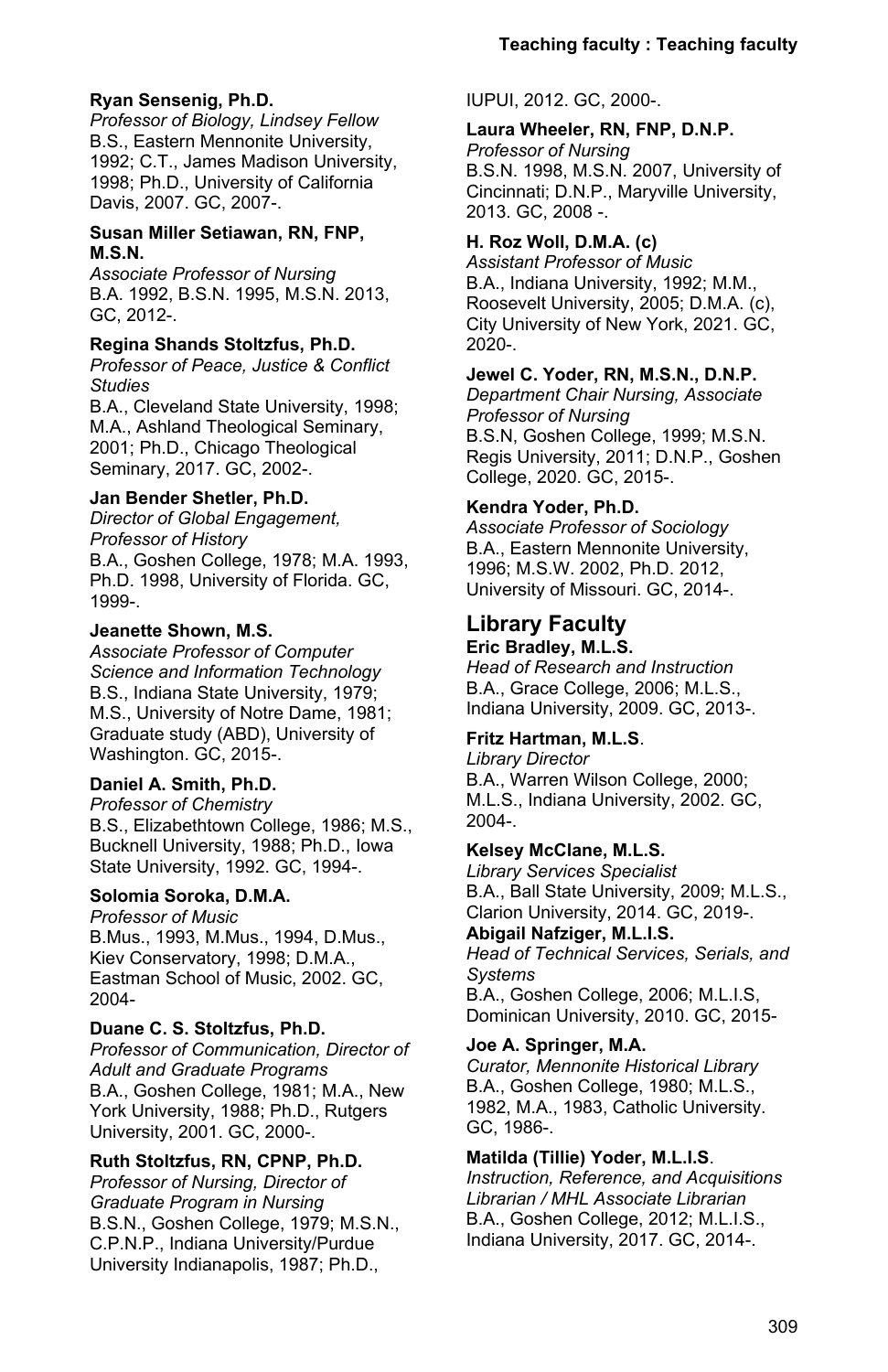**Academic Success Center Faculty Judy Weaver, M.A.** *Director, Academic Success Center*

B.A., Goshen College, 1981; M.A., University of California, Santa Barbara, 1985. GC, 1991-1992, 2007-.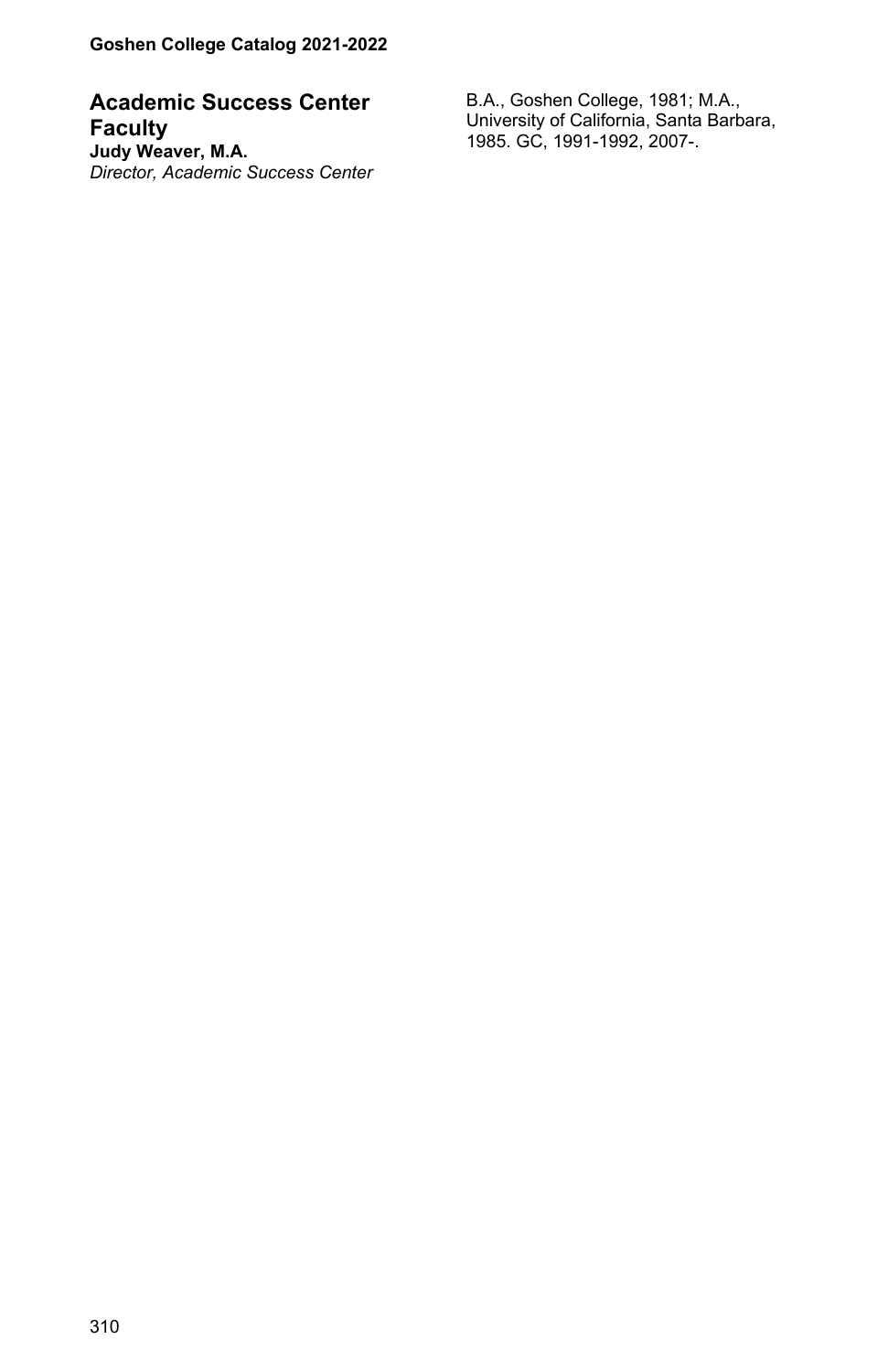# **Faculty emeriti**

# **Faculty emeriti**

**Kathryn A. Aschliman, Ph.D.** *Professor Emerita of Education* Goshen College, 1962-1996.

**Marvin Bartel, Ed.D.** *Professor Emeritus of Art* Goshen College, 1970-2002.

**Ervin Beck, Ph.D.** *Professor Emeritus of English* Goshen College, 1967-2003.

**Mary E. Bender, Ph.D.** *Professor Emerita of French* Goshen College, 1955-1987.

**Robert M. Birkey, Ph.D.** *Director and Professor Emeritus of Social Work* Goshen College, 1975-2012.

**Wilbur Birky, Ph.D.** *Professor Emeritus of English, Director Emeritus of International Education* Goshen College, 1964-2002.

**John Blosser, M.F.A.** *Professor Emeritus of Art* Goshen College, 1999-2011.

**Jo-Ann Brant, Ph.D.** *Professor Emerita of Bible and Religion* Goshen College, 1993-2019.

**Fern Brunner, M.S.N.** *Associate Professor Emerita of Nursing* Goshen College, 1989-2009.

**J. R. Burkholder, Ph.D.** *Professor Emeritus of Religion* Goshen College, 1963-1985.

**Doug Liechty Caskey, Ph.D.** *Professor Emeritus of Communication and Theater* Goshen College, 1983-88, 1997-2020.

**Donald G. Clemens, Ph.D.** *Professor Emeritus of Chemistry* Goshen College, 1967-2004.

**Judith M. Davis, Ph.D.** *Professor Emerita of French and Humanities* Goshen College, 1977-2001.

**Evelyn Driver, Ph.D.**

*Professor Emerita of Nursing* Goshen College, 1974-2007.

**Rafael Falcon, Ph.D.** *Professor Emeritus of Spanish* Goshen College, 1979-2011.

**Leonard R. Geiser, M.B.A.** *Professor Emeritus of Business, Director Emeritus of the Family Business Program* Goshen College, 1981-2001.

**Stanley N. Grove, Ph.D.** *Professor Emeritus of Biology* Goshen College, 1975-2008.

**Mervin R. Helmuth, M.N.** *Associate Professor Emeritus of Nursing* Goshen College, 1970-2011.

**Carl Helrich, Ph.D.** *Professor Emeritus of Physics* Goshen College, 1985-2009.

**Abner Hershberger, M.F.A..** *Professor Emeritus of Art* Goshen College, 1965-1999.

**Anne Krabill Hershberger, M.S.N.** *Associate Professor Emerita of Nursing* Goshen College, 1962-1964, 1965-1969, 1971-2000.

**J. Daniel Hess, Ph.D.** *Professor Emeritus of Communication* Goshen College, 1964-1996.

**Ann E. Hostetler, Ph.D.** *Professor Emerita of English* Goshen College, 1998-2020.

**Arlin Hunsberger, B.A.** *Director Emeritus of International Education* Goshen College, 1968-1987.

**John D. Ingold, Ph.D.** *Professor Emeritus of Physical Education* Goshen College, 1964-2001.

**Marlin L. Jeschke, Ph.D.** *Professor Emeritus of Philosophy and Religion* Goshen College, 1961-1994.

**Norman L. Kauffmann, Ed.D.** *Dean of Students Emeritus*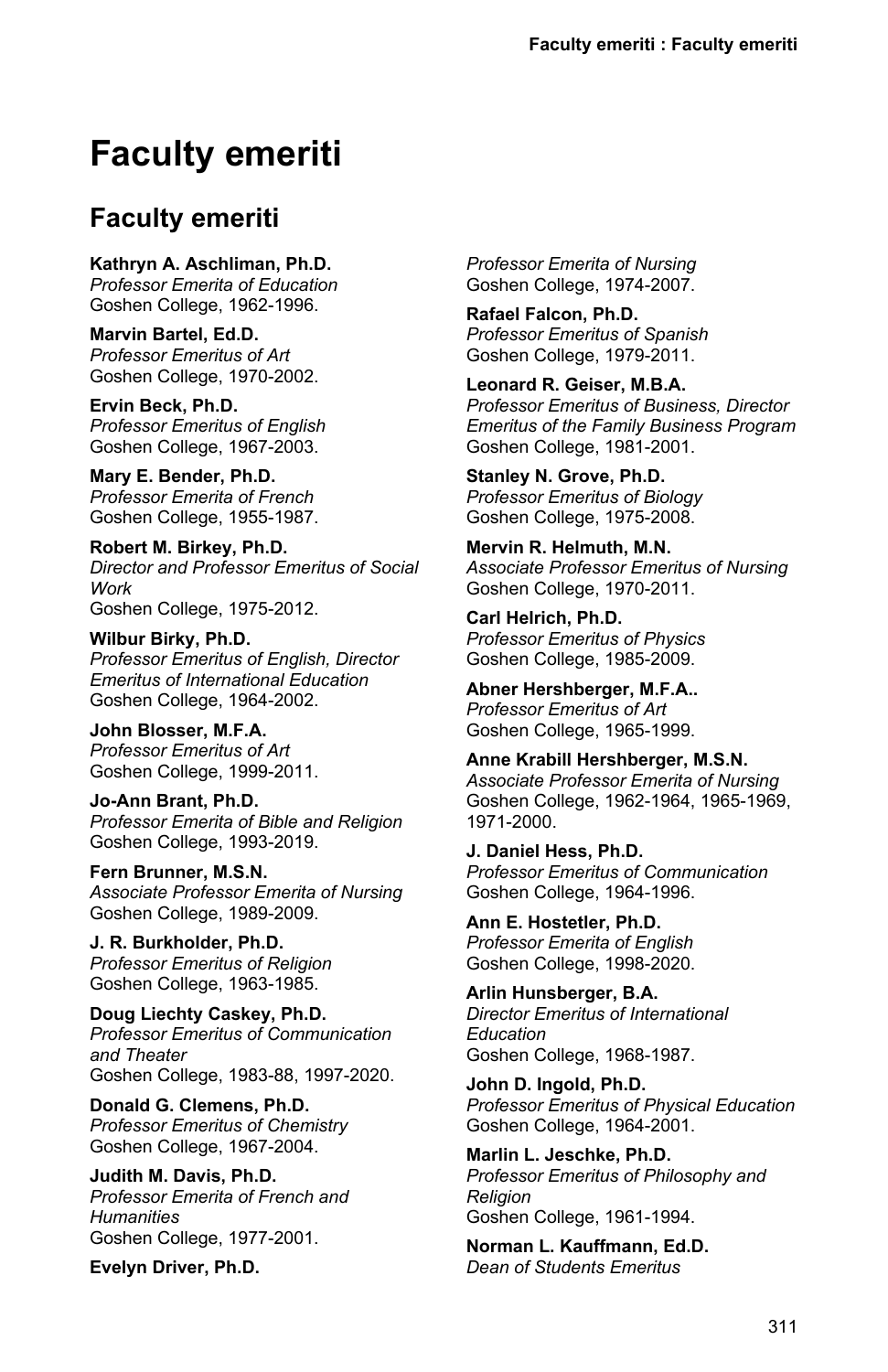Goshen College, 1969-1997.

**Vicky S. Kirkton, M.A.** *Director and Associate Professor Emerita of Nursing* Goshen College, 1998-2016.

**Victor R. Koop, Ph.D.** *Professor Emeritus of Psychology* Goshen College, 1982-2009.

**Ruth E. Krall, Ph.D.** *Professor Emerita of Religion, Nursing and Psychology; Director Emerita of Peace, Justice and Conflict Studies* Goshen College, 1965-67, 1976-2004.

**C. Norman Kraus, Th.M., Ph.D.** *Professor Emeritus of Religion* Goshen College, 1951-1979.

**Patricia J. Lehman, Ph.D.** *Professor Emerita of Communication* Goshen College, 1994-2019.

**Joseph E. Liechty, Ph.D.** *Professor Emeritus of Peace, Justice, and Conflict Studies* Goshen College, 2003-2020.

**Tom Meyers, Ph.D.** *Professor Emeritus of Sociology; Director of International Education* Goshen College, 1983-2019.

**David J. Miller, Ph.D.** *Program Director Emeritus of the Merry Lea Environmental Learning Center, Associate Professor Emeritus of Biology* Goshen College, 1988-2011.

**William F. Miller, Ed.S.** *Associate Director Emeritus of Admissions, Associate Professor Emeritus of Physical Science* Goshen College, 1963-1995, 1999-2000.

**Ron Milne, Ph.D.** *Professor Emeritus of Mathematics* Goshen College, 1976-2009.

**Sally Jo Milne, M.L.S.** *Associate Librarian Emerita* Goshen College, 1984-2009.

**John D. Nyce, M.A.T.M.** *Associate Academic Dean Emeritus* Goshen College, 1966-1997.

**Mary K. Oyer, A.Mus.D.** *Professor Emerita of Music* Goshen College, 1945-1987.

**Doyle C. Preheim, D.M.A.** *Professor Emeritus of Music* Goshen College, 1972-2003.

**Jonathan N. Roth, Ph.D.** *Professor Emeritus of Biology* Goshen College, 1962-2004.

**Floyd E. Saner, Ph.D.** *Professor Emeritus of Computer Science, Director Emeritus of Instructional Technology* Goshen College, 1984-2010.

**Theron Schlabach, Ph.D.** *Professor Emeritus of History* Goshen College, 1965-1995.

**Walter W. Schmucker, B.A.** *Director Emeritus of Financial Aid* Goshen College, 1965-2000.

**John J. Smith, Ph.D.** *Emeritus Professor of Education, Director of Secondary Teacher Education, and Coordinator of Teacher Licensing* Goshen College, 1974-2002.

**Brenda Srof, Ph.D.** *Professor Emerita of Nursing* Goshen College, 1988-2020.

**Anita K. Stalter, Ph.D.** *V.P. for Academic Affairs Emerita and Professor Emerita of Education* Goshen College, 1987-2015.

**Loren Stauffer, B.S.** *Director Emeritus of Staff Personnel (1966-1991), Manager Emeritus of the College Bookstore (1986-1997)* Goshen College, 1966-1997.

**Victor E. Stoltzfus, Ph.D.** *President Emeritus, Professor Emeritus of Sociology* Goshen College, 1981-1996.

**Henry D. Weaver, Ph.D.** *Professor Emeritus of Chemistry, Provost Emeritus* Goshen College, 1957-1980, 1996.

**Judy Wenig-Horswell, M.F.A.** *Associate Professor Emerita of Art* Goshen College, 1976-2009.

**Gordon R. Yoder** *Associate Director Emeritus of College Relations* Goshen College, 1972-1993.

**Jay Harold Yoder, Ph.D.** *Professor Emeritus of Physical Education* Goshen College, 1955-1987.